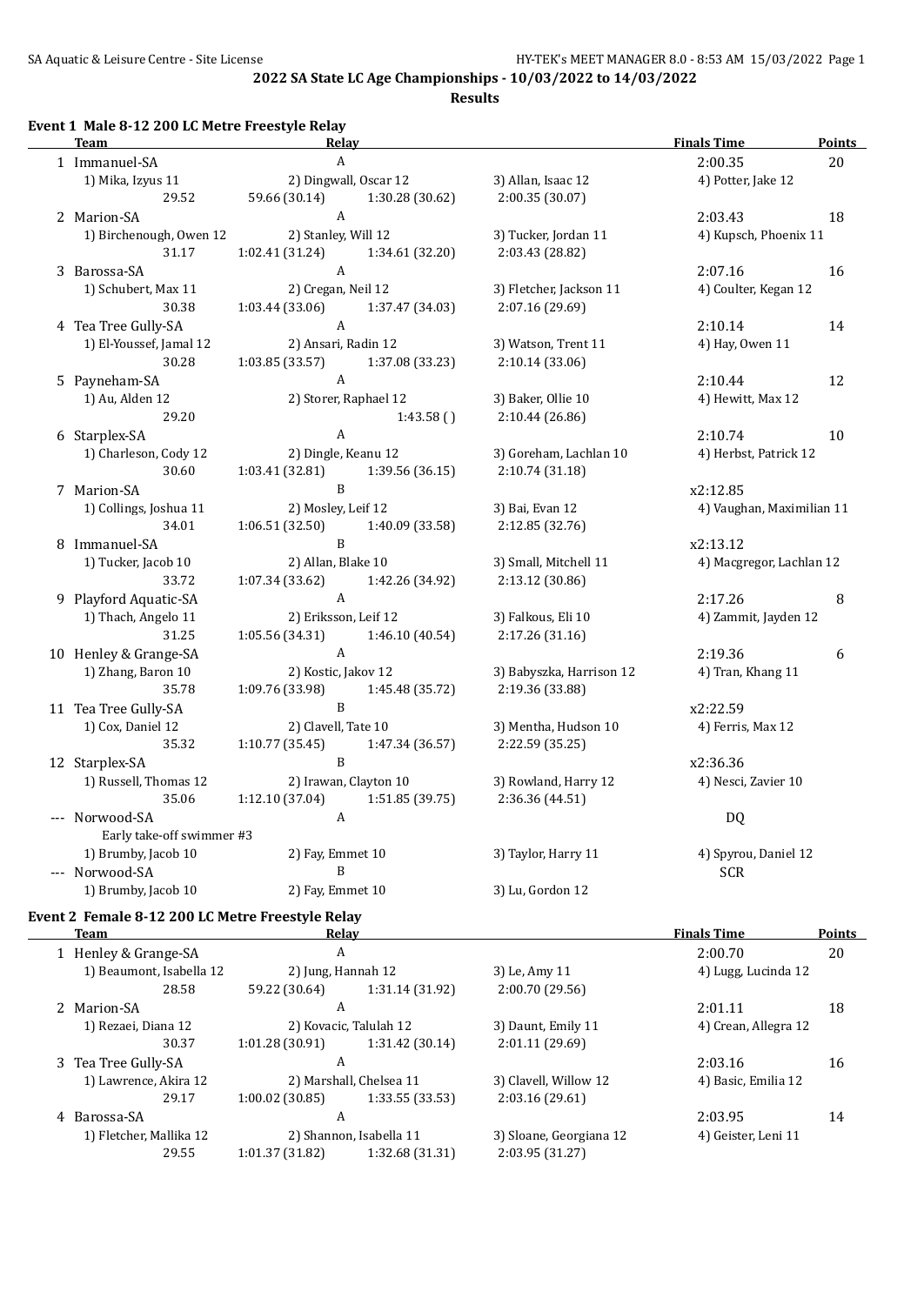**Results**

#### **(Event 2 Female 8-12 200 LC Metre Freestyle Relay)**

| <u>Team</u>             | <b>Relay</b>                        |                              | <b>Finals Time</b>      | <u>Points</u> |
|-------------------------|-------------------------------------|------------------------------|-------------------------|---------------|
| 5 Starplex-SA           | $\boldsymbol{A}$                    |                              | 2:04.81                 | 12            |
| 1) Heggie, Ashleigh 11  | 2) Nesci, Ava 12                    | 3) Nesci, Ocea 11            | 4) Sanchez, Madison 12  |               |
| 30.08                   | 1:01.91 (31.83)<br>1:35.37 (33.46)  | 2:04.81 (29.44)              |                         |               |
| 6 Kent Town-SA          | $\mathbf{A}$                        |                              | 2:05.08                 | 10            |
| 1) Thomas, Milla 12     | 2) Dolan, Isabella 11               | 3) Ewer, Sophie 12           | 4) Linke, Jasmine 11    |               |
| 30.23                   | 1:03.73(33.50)<br>1:35.77 (32.04)   | 2:05.08 (29.31)              |                         |               |
| 7 Marion-SA             | B                                   |                              | x2:05.34                |               |
| 1) Hallam, Sophia 11    | 2) Bevan, Jasmine 12                | 3) Doyle, Poppy 12           | 4) Osborn, Jessica 11   |               |
| 31.80                   | 1:03.85(32.05)<br>1:34.84 (30.99)   | 2:05.34 (30.50)              |                         |               |
| 8 Western Aquatic-SA    | $\boldsymbol{A}$                    |                              | 2:09.93                 | 8             |
| 1) Greatrex, Kate 11    | 2) Liemar, Seanna 12                | 3) Hanniffy, Saoirse 10      | 4) Liemar, Milli 11     |               |
| 32.69                   | 1:05.93 (33.24)<br>1:39.12 (33.19)  | 2:09.93 (30.81)              |                         |               |
| 9 Norwood-SA            | $\mathbf{A}$                        |                              | 2:10.52                 | 6             |
| 1) Thomas, Miranda 12   | 2) Williams, Amelia 12              | 3) Pearce, Ella 12           | 4) Sturt, Chloe 11      |               |
| 32.38                   | 1:04.87 (32.49)<br>1:38.66 (33.79)  | 2:10.52 (31.86)              |                         |               |
| 10 Barossa-SA           | $\mathbf{B}$                        |                              | x2:13.17                |               |
| 1) Ashmead, Annabel 11  | 2) Le Roux, Mikayla 12              | 3) Timms, Leisel 12          | 4) Cox, Emmy 12         |               |
| 32.93                   | 1:06.59 (33.66)<br>1:39.66 (33.07)  | 2:13.17 (33.51)              |                         |               |
| 11 Immanuel-SA          | $\mathbf{A}$                        |                              | 2:20.62                 | 4             |
| 1) Thomas, Arabella 12  | 2) Kishinets, Rose 8                | 3) Adcock, Ava 11            | 4) Bell, Olivia 11      |               |
| 31.76                   | 1:09.90(38.14)<br>1:44.89 (34.99)   | 2:20.62 (35.73)              |                         |               |
| 12 Kent Town-SA         | $\, {\bf B}$                        |                              | x2:24.13                |               |
| 1) Roberts, Chelsy 12   | 2) Spagnoletti, Sofia 10            | 3) Toh, Charlotte 10         | 4) Linke, Natasha 10    |               |
| 34.90                   | 1:11.35(36.45)<br>1:49.64 (38.29)   | 2:24.13 (34.49)              |                         |               |
| 13 Western Aquatic-SA   | $\, {\bf B}$                        |                              | x2:30.77                |               |
| 1) Hodder, Hazel 10     | 2) Bampton, Zoe 9                   | 3) McIntyre, Mia 12          | 4) Lindblom, Maya 11    |               |
| 35.85                   | 1:16.15(40.30)<br>1:55.74 (39.59)   | 2:30.77 (35.03)              |                         |               |
| 14 Starplex-SA          | B                                   |                              | x2:30.95                |               |
| 1) Archibald, Jaidah 10 | 2) Goreham, Chelsea 12              | 3) Kennewell, Addison 12     | 4) Sanchez, Isabella 10 |               |
| 35.59                   | 1:12.87 (37.28)<br>1:48.72 (35.85)  | 2:30.95 (42.23)              |                         |               |
| 15 Tea Tree Gully-SA    | $\, {\bf B}$                        |                              | x2:32.05                |               |
| 1) Singh, Alysha 10     | 2) Dissanayake, Thisali 10          | 3) Collins-Barry, Siobhan 10 | 4) Paasuke, Angela 11   |               |
| 37.31                   | 1:16.18(38.87)<br>1:54.84 (38.66)   | 2:32.05 (37.21)              |                         |               |
| 16 Norwood-SA           | $\mathbf B$                         |                              | x2:32.81                |               |
| 1) Langman, Isobel 11   | 2) Lee, Ellen 11                    | 3) Mackay, Lucy 9            | 4) Fay, Clara 11        |               |
| 39.28                   | 1:17.48 (38.20)<br>1:58.80 (41.32)  | 2:32.81 (34.01)              |                         |               |
| 17 Henley & Grange-SA   | B                                   |                              | x2:34.32                |               |
| 1) Lim, Natania 10      | 2) Liu, Amelia 10                   | 3) Sun, Sophie 10            | 4) liu, Fiona 8         |               |
| 37.56                   | 2:34.32 (1:56.76)                   |                              |                         |               |
| 18 Playford Aquatic-SA  | $\mathbf{A}$                        |                              | 2:56.16                 | 2             |
| 1) Baker, Chelsea 11    | 2) Stocker, Ruby 12                 | 3) Eriksson, Joslin 10       | 4) Stock, Sophie 9      |               |
| 42.29                   | 1:32.75(50.46)<br>2:56.16 (1:23.41) |                              |                         |               |
|                         |                                     |                              |                         |               |

#### **Event 3 Boys 12-13 800 LC Metre Freestyle**

| Name                  | Age Team        |                    |                 | <b>Finals Time</b> | <b>Points</b> |
|-----------------------|-----------------|--------------------|-----------------|--------------------|---------------|
| 1 Sandercock, Finnian | 13              | Western Aquatic-SA |                 | 9:44.27            | 10            |
| 31.09                 | 1:06.00(34.91)  | 1:42.50 (36.50)    | 2:19.84 (37.34) |                    |               |
| 2:57.34 (37.50)       | 3:34.74(37.40)  | 4:11.76 (37.02)    | 4:49.85 (38.09) |                    |               |
| 5:26.80 (36.95)       | 6:04.23(37.43)  | 6:40.97 (36.74)    | 7:18.52 (37.55) |                    |               |
| 7:55.53 (37.01)       | 8:32.58 (37.05) | 9:08.68(36.10)     | 9:44.27 (35.59) |                    |               |
| 2 Hewitt, Max         |                 | 12 Payneham-SA     |                 | 9:52.39            | 9             |
| 32.15                 | 1:07.94(35.79)  | 1:44.76 (36.82)    | 2:21.89 (37.13) |                    |               |
| 2:59.38 (37.49)       | 3:37.04 (37.66) | 4:15.05(38.01)     | 4:53.49 (38.44) |                    |               |
| 5:31.69 (38.20)       | 6:09.56(37.87)  | 6:47.82(38.26)     | 7:25.73 (37.91) |                    |               |
| 8:03.86 (38.13)       | 8:41.27 (37.41) | 9:17.97 (36.70)    | 9:52.39 (34.42) |                    |               |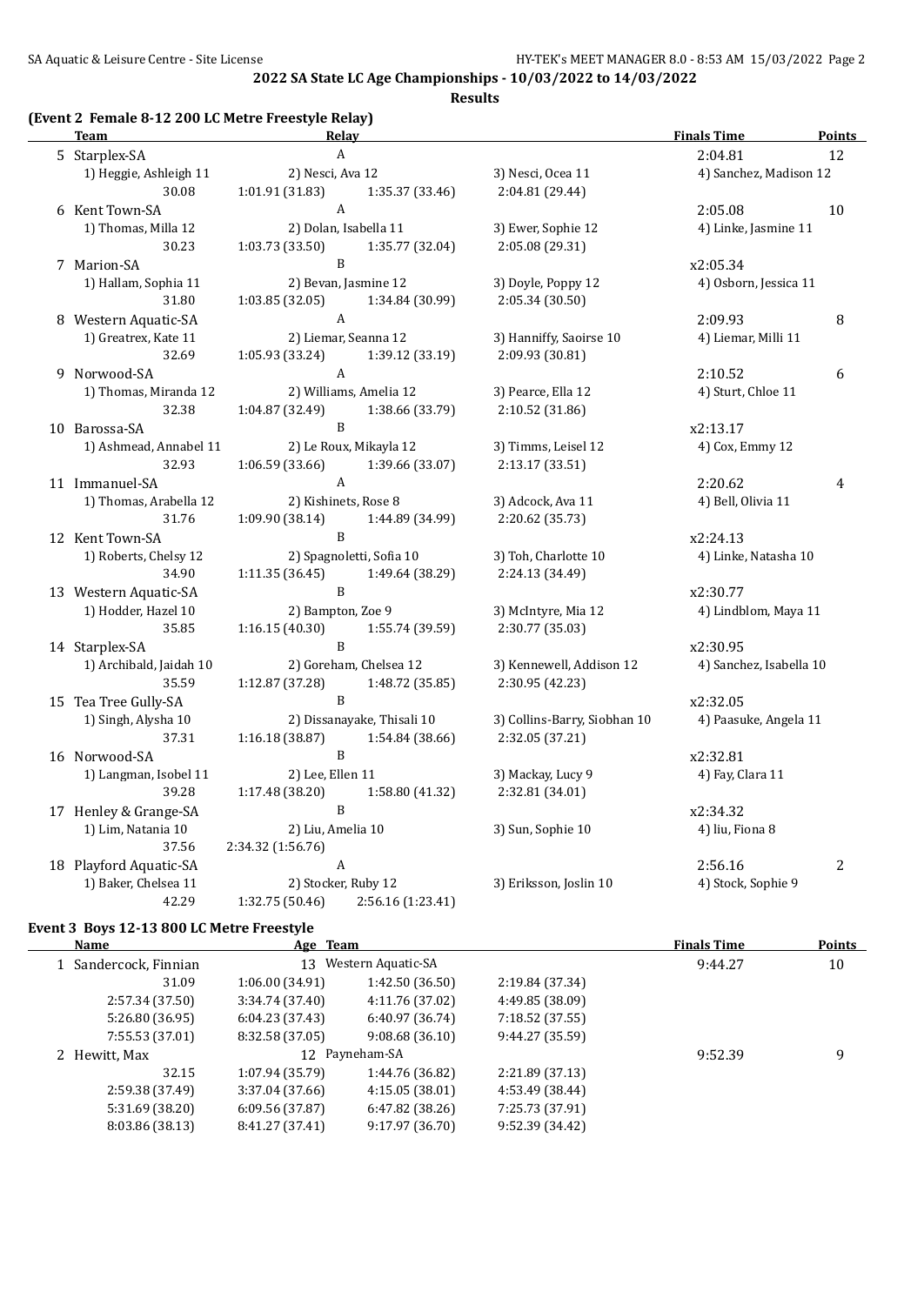**Results**

#### **(Event 3 Boys 12-13 800 LC Metre Freestyle)**

| <b>Name</b>                               | Age Team        |                            |                  | <b>Finals Time</b> | <b>Points</b> |
|-------------------------------------------|-----------------|----------------------------|------------------|--------------------|---------------|
| 3 Renfrey, Kai                            |                 | 13 Western Aquatic-SA      |                  | 9:54.13            | 8             |
| 31.61                                     | 1:08.55 (36.94) | 1:45.96 (37.41)            | 2:23.22 (37.26)  |                    |               |
| 3:00.90 (37.68)                           | 3:39.21 (38.31) | 4:17.11 (37.90)            | 4:55.27 (38.16)  |                    |               |
| 5:33.05 (37.78)                           | 6:11.13 (38.08) | 6:48.66 (37.53)            | 7:27.34 (38.68)  |                    |               |
| 8:05.22 (37.88)                           | 8:42.90 (37.68) | 9:18.43 (35.53)            | 9:54.13 (35.70)  |                    |               |
| 4 Abdelaziz, Malek                        | 13 Marion-SA    |                            |                  | 9:57.61            | 7             |
| 32.06                                     | 1:08.69 (36.63) | 1:45.76 (37.07)            | 2:23.41 (37.65)  |                    |               |
| 3:01.10 (37.69)                           | 3:39.08 (37.98) | 4:17.61 (38.53)            | 4:55.60 (37.99)  |                    |               |
| 5:33.77 (38.17)                           | 6:12.48 (38.71) | 6:51.10 (38.62)            | 7:30.04 (38.94)  |                    |               |
| 8:07.80 (37.76)                           | 8:45.87 (38.07) | 9:22.71 (36.84)            | 9:57.61 (34.90)  |                    |               |
| 5 Whittaker, Daniel                       |                 | 13 Clovercrest-SA          |                  | 9:59.93            | 6             |
| 32.41                                     | 1:08.87 (36.46) | 1:47.10 (38.23)            | 2:24.55 (37.45)  |                    |               |
| 3:02.06 (37.51)                           | 3:40.28 (38.22) | 4:18.41 (38.13)            | 4:56.33 (37.92)  |                    |               |
| 5:34.07 (37.74)                           | 6:13.12 (39.05) | 6:51.40 (38.28)            | 7:29.88 (38.48)  |                    |               |
| 8:07.70 (37.82)                           | 8:45.90 (38.20) | 9:23.73 (37.83)            | 9:59.93 (36.20)  |                    |               |
| 6 Tucker, Axel                            | 13 Marion-SA    |                            |                  | 10:06.40           | 5             |
| 32.66                                     | 1:10.19 (37.53) | 1:47.84 (37.65)            | 2:26.32 (38.48)  |                    |               |
| 3:04.22 (37.90)                           | 3:43.00 (38.78) | 4:21.36 (38.36)            | 5:00.26 (38.90)  |                    |               |
| 5:38.52 (38.26)                           | 6:17.61 (39.09) | 6:55.73 (38.12)            | 7:34.68 (38.95)  |                    |               |
| 8:13.03 (38.35)                           | 8:52.41 (39.38) | 9:30.17 (37.76)            | 10:06.40 (36.23) |                    |               |
| 7 Dossetter-Smith, Mason                  | 13 Marion-SA    |                            |                  | 10:22.60           | 4             |
| 32.94                                     | 1:10.62 (37.68) | 1:49.69 (39.07)            | 2:29.80 (40.11)  |                    |               |
| 3:09.33 (39.53)                           | 3:48.89 (39.56) | 4:28.52 (39.63)            | 5:08.64 (40.12)  |                    |               |
| 5:47.85 (39.21)                           | 6:27.67 (39.82) | 7:07.03 (39.36)            | 7:46.81 (39.78)  |                    |               |
| 8:26.11 (39.30)                           | 9:06.72(40.61)  | 9:45.31 (38.59)            | 10:22.60 (37.29) |                    |               |
| --- Mackinnon, Oliver                     | 13 Marion-SA    |                            |                  | <b>SCR</b>         |               |
| Event 3 Male 14-15 800 LC Metre Freestyle |                 |                            |                  |                    |               |
| Name                                      | Age Team        |                            |                  | <b>Finals Time</b> | <b>Points</b> |
| 1 Powell, Corben                          | 15 Marion-SA    |                            |                  | 8:36.29            | 10            |
| 29.38                                     | 1:01.85 (32.47) | 1:34.77 (32.92)            | 2:07.66 (32.89)  |                    |               |
| 2:40.77 (33.11)                           | 3:13.49 (32.72) | 3:46.40 (32.91)            | 4:19.07 (32.67)  |                    |               |
| 4:52.07 (33.00)                           | 5:24.54 (32.47) | 5:57.28 (32.74)            | 6:29.82 (32.54)  |                    |               |
| 7:02.45 (32.63)                           | 7:34.71 (32.26) | 8:06.30 (31.59)            | 8:36.29 (29.99)  |                    |               |
| 2 Washington, Lachlan                     |                 | 15 Immanuel-SA             |                  | 8:36.71            | 9             |
| 29.20                                     | 1:01.65(32.45)  | 1:33.78 (32.13)            | 2:06.64 (32.86)  |                    |               |
| 2:38.92 (32.28)                           | 3:11.78 (32.86) | 3:44.20 (32.42)            | 4:17.56 (33.36)  |                    |               |
| 4:50.12 (32.56)                           | 5:23.06 (32.94) | 5:55.49 (32.43)            | 6:29.03 (33.54)  |                    |               |
| 7:01.16 (32.13)                           | 7:34.00 (32.84) | 8:05.60 (31.60)            | 8:36.71 (31.11)  |                    |               |
| 3 Walker, Jack                            |                 | 14 Southern Performance-SA |                  | 8:51.89            | 8             |
| 29.46                                     | 1:02.19 (32.73) | 1:35.38 (33.19)            | 2:08.93 (33.55)  |                    |               |
| 2:42.08 (33.15)                           | 3:15.58 (33.50) | 3:49.18 (33.60)            | 4:22.72 (33.54)  |                    |               |
| 4:56.82 (34.10)                           | 5:30.54 (33.72) | 6:04.93 (34.39)            | 6:39.13 (34.20)  |                    |               |
| 7:13.08 (33.95)                           | 7:46.69 (33.61) | 8:19.99 (33.30)            | 8:51.89 (31.90)  |                    |               |
| 4 Atkins, Jaylen                          | 15 Marion-SA    |                            |                  | 9:01.35            | 7             |
| 29.90                                     | 1:02.66 (32.76) | 1:36.19 (33.53)            | 2:10.76 (34.57)  |                    |               |
| 2:45.35 (34.59)                           | 3:19.78 (34.43) | 3:54.29 (34.51)            | 4:28.84 (34.55)  |                    |               |
| 5:03.23 (34.39)                           | 5:37.28 (34.05) | 6:11.37 (34.09)            | 6:45.61 (34.24)  |                    |               |
| 7:19.44 (33.83)                           | 7:53.57 (34.13) | 8:28.13 (34.56)            | 9:01.35 (33.22)  |                    |               |
| 5 Brown, Matthew                          |                 | 14 Kent Town-SA            |                  | 9:05.22            | 6             |
| 29.76                                     | 1:02.85 (33.09) | 1:36.91 (34.06)            | 2:11.00 (34.09)  |                    |               |
| 2:45.41 (34.41)                           | 3:19.86 (34.45) | 3:54.57 (34.71)            | 4:28.98 (34.41)  |                    |               |
| 5:03.68 (34.70)                           | 5:38.57 (34.89) | 6:13.26 (34.69)            | 6:48.36 (35.10)  |                    |               |
| 7:23.08 (34.72)                           | 7:57.94 (34.86) | 8:32.25 (34.31)            | 9:05.22 (32.97)  |                    |               |
| 6 Webb, Jarrod                            |                 | 14 Payneham-SA             |                  | 9:07.09            | 5             |
| 29.73                                     | 1:02.57 (32.84) | 1:36.88 (34.31)            | 2:11.39 (34.51)  |                    |               |
| 2:46.47 (35.08)                           | 3:21.60 (35.13) | 3:57.40 (35.80)            | 4:32.63 (35.23)  |                    |               |
| 5:08.25 (35.62)                           | 5:43.75 (35.50) | 6:18.80 (35.05)            | 6:53.47 (34.67)  |                    |               |
| 7:27.43 (33.96)                           | 8:01.64 (34.21) | 8:35.18 (33.54)            | 9:07.09 (31.91)  |                    |               |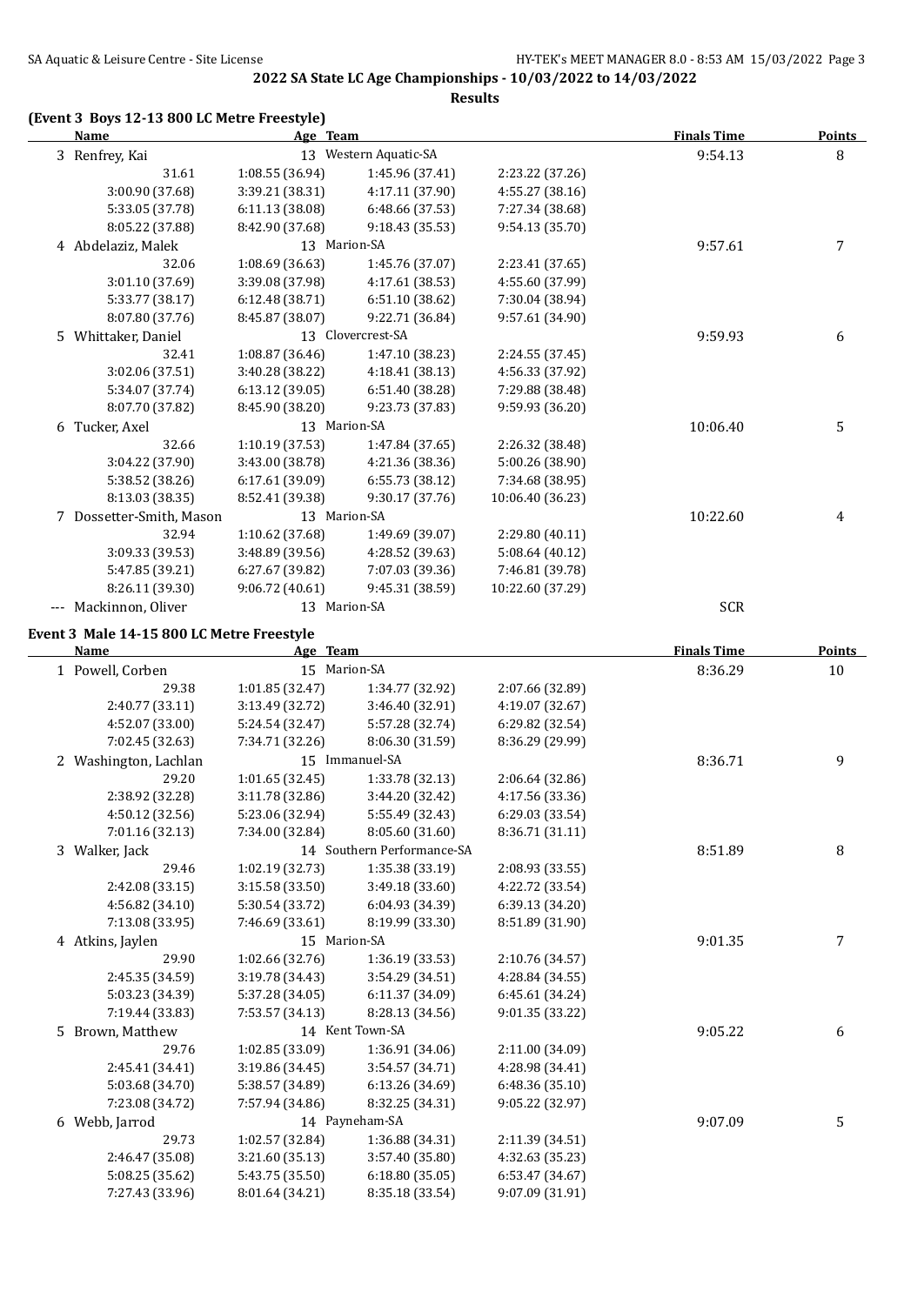**Results**

#### **(Event 3 Male 14-15 800 LC Metre Freestyle)**

| <b>Name</b>                        | Age Team        |                        |                  | <b>Finals Time</b> | <b>Points</b>  |
|------------------------------------|-----------------|------------------------|------------------|--------------------|----------------|
| 7 Braunack, Tom                    |                 | 14 Norwood-SA          |                  | 9:07.27            | $\overline{4}$ |
| 29.52                              | 1:02.55(33.03)  | 1:36.66 (34.11)        | 2:11.03 (34.37)  |                    |                |
| 2:46.19 (35.16)                    | 3:21.47 (35.28) | 3:56.35 (34.88)        | 4:31.31 (34.96)  |                    |                |
| 5:06.32 (35.01)                    | 5:41.75 (35.43) | 6:17.52 (35.77)        | 6:52.39 (34.87)  |                    |                |
| 7:27.64 (35.25)                    | 8:02.20 (34.56) | 8:35.97 (33.77)        | 9:07.27 (31.30)  |                    |                |
| 8 Larven, Lachlan                  | 14 Marion-SA    |                        |                  | 9:20.72            | 3              |
| 30.96                              | 1:05.10 (34.14) | 1:40.02 (34.92)        | 2:15.25 (35.23)  |                    |                |
| 2:50.28 (35.03)                    | 3:25.89 (35.61) | 4:01.36 (35.47)        | 4:36.97 (35.61)  |                    |                |
| 5:12.57 (35.60)                    | 5:48.08 (35.51) | 6:23.77 (35.69)        | 6:59.66 (35.89)  |                    |                |
| 7:34.83 (35.17)                    | 8:10.81 (35.98) | 8:46.23 (35.42)        | 9:20.72 (34.49)  |                    |                |
| 9 Soltes, Zachariah                |                 | 14 Tea Tree Gully-SA   |                  | 9:35.94            | 2              |
| 31.10                              | 1:05.54 (34.44) | 1:40.31 (34.77)        | 2:16.16 (35.85)  |                    |                |
| 2:51.64 (35.48)                    | 3:28.10 (36.46) | 4:04.33 (36.23)        | 4:41.18 (36.85)  |                    |                |
| 5:17.73 (36.55)                    | 5:54.94 (37.21) | 6:31.73 (36.79)        | 7:09.07 (37.34)  |                    |                |
| 7:46.00 (36.93)                    | 8:23.20 (37.20) | 8:59.48 (36.28)        | 9:35.94 (36.46)  |                    |                |
| 10 Leaver, William                 | 14 Marion-SA    |                        |                  | 9:39.33            | 1              |
| 32.83                              | 1:09.47 (36.64) | 1:45.34 (35.87)        | 2:22.15 (36.81)  |                    |                |
| 2:59.09 (36.94)                    | 3:35.85 (36.76) | 4:13.05 (37.20)        | 4:50.13 (37.08)  |                    |                |
| 5:26.78 (36.65)                    | 6:03.61 (36.83) | 6:39.97 (36.36)        | 7:16.54 (36.57)  |                    |                |
| 7:52.86 (36.32)                    | 8:29.55 (36.69) | 9:05.26 (35.71)        | 9:39.33 (34.07)  |                    |                |
| 11 Milne, Lukas                    |                 | 15 Silver City-SA      |                  | 9:39.70            |                |
| 32.71                              | 1:08.83 (36.12) | 1:44.94 (36.11)        | 2:21.96 (37.02)  |                    |                |
| 2:58.54 (36.58)                    | 3:35.37 (36.83) | 4:12.16 (36.79)        | 4:49.45 (37.29)  |                    |                |
| 5:26.19 (36.74)                    | 6:03.05 (36.86) | 6:39.41 (36.36)        | 7:16.21 (36.80)  |                    |                |
| 7:52.78 (36.57)                    | 8:29.87 (37.09) | 9:05.24 (35.37)        | 9:39.70 (34.46)  |                    |                |
| 12 Hearl, Ethan                    |                 | 15 Clovercrest-SA      |                  | 9:44.89            |                |
| 32.01                              | 1:07.58 (35.57) | 1:43.84 (36.26)        | 2:20.82 (36.98)  |                    |                |
| 2:57.57 (36.75)                    | 3:34.67 (37.10) | 4:11.48 (36.81)        | 4:48.49 (37.01)  |                    |                |
| 5:25.55 (37.06)                    | 6:03.11(37.56)  | 6:40.15 (37.04)        | 7:17.41 (37.26)  |                    |                |
| 7:54.64 (37.23)                    | 8:31.95 (37.31) | 9:08.82 (36.87)        | 9:44.89 (36.07)  |                    |                |
| 13 Mathee, Rhys                    | 14 Marion-SA    |                        |                  | 9:48.04            |                |
| 32.37                              | 1:07.62 (35.25) | 1:44.42 (36.80)        | 2:21.29 (36.87)  |                    |                |
| 2:58.14 (36.85)                    | 3:35.20 (37.06) | 4:12.01 (36.81)        | 4:49.15 (37.14)  |                    |                |
| 5:26.41 (37.26)                    | 6:03.57(37.16)  | 6:41.38 (37.81)        | 7:19.12 (37.74)  |                    |                |
| 7:57.13 (38.01)                    | 8:34.70 (37.57) | 9:11.90 (37.20)        | 9:48.04 (36.14)  |                    |                |
| 14 Tucker, Zachary                 | 14 Marion-SA    |                        |                  | 10:07.51           |                |
| 33.59                              | 1:11.57 (37.98) | 1:49.67 (38.10)        | 2:28.20 (38.53)  |                    |                |
| 3:06.16 (37.96)                    | 3:45.08 (38.92) | 4:23.99 (38.91)        | 5:03.03 (39.04)  |                    |                |
| 5:41.51 (38.48)                    | 6:20.18(38.67)  | 6:58.84 (38.66)        | 7:37.34 (38.50)  |                    |                |
| 8:15.40 (38.06)                    | 8:53.52 (38.12) | 9:30.87 (37.35)        | 10:07.51 (36.64) |                    |                |
| 15 Cafarella, Brad                 |                 | 15 Onkaparinga-SA      |                  | 10:09.92           |                |
| 31.48                              | 1:07.83 (36.35) | 1:44.90 (37.07)        | 2:23.26 (38.36)  |                    |                |
|                                    | 3:40.17 (38.20) | 4:18.93 (38.76)        | 4:58.52 (39.59)  |                    |                |
| 3:01.97 (38.71)                    |                 |                        |                  |                    |                |
| 5:37.87 (39.35)<br>8:16.41 (39.81) | 6:17.27 (39.40) | 6:56.66 (39.39)        | 7:36.60 (39.94)  |                    |                |
|                                    | 8:55.65 (39.24) | 9:34.09 (38.44)        | 10:09.92 (35.83) |                    |                |
| 16 Martin, Elijah                  |                 | 14 Henley & Grange-SA  |                  | 10:13.01           |                |
| 33.54                              | 1:11.41 (37.87) | 1:49.84 (38.43)        | 2:28.35 (38.51)  |                    |                |
| 3:07.17 (38.82)                    | 3:46.22 (39.05) | 4:25.81 (39.59)        | 5:04.95 (39.14)  |                    |                |
| 5:44.92 (39.97)                    | 6:24.13 (39.21) | 7:03.02 (38.89)        | 7:41.44 (38.42)  |                    |                |
| 8:20.24 (38.80)                    | 8:58.61 (38.37) | 9:36.21 (37.60)        | 10:13.01 (36.80) |                    |                |
| --- Macher (V), Nicholas           |                 | 14 Revesby Workers-NSW |                  | <b>SCR</b>         |                |

#### **Event 3 Male 16-18 800 LC Metre Freestyle**

| Name                  | Age Team        |                 |                 | <b>Finals Time</b> | <b>Points</b> |
|-----------------------|-----------------|-----------------|-----------------|--------------------|---------------|
| 1 Manolopoulos, Harry | 16 Marion-SA    |                 |                 | 8:43.60            | 10            |
| 29.45                 | 1:01.93(32.48)  | 1:34.82 (32.89) | 2:07.39 (32.57) |                    |               |
| 2:39.88 (32.49)       | 3:12.69(32.81)  | 3:45.45(32.76)  | 4:18.51(33.06)  |                    |               |
| 4:51.79 (33.28)       | 5:25.28 (33.49) | 5:58.76 (33.48) | 6:32.29(33.53)  |                    |               |
| 7:05.57 (33.28)       | 7:38.88 (33.31) | 8:10.91 (32.03) | 8:43.60 (32.69) |                    |               |
|                       |                 |                 |                 |                    |               |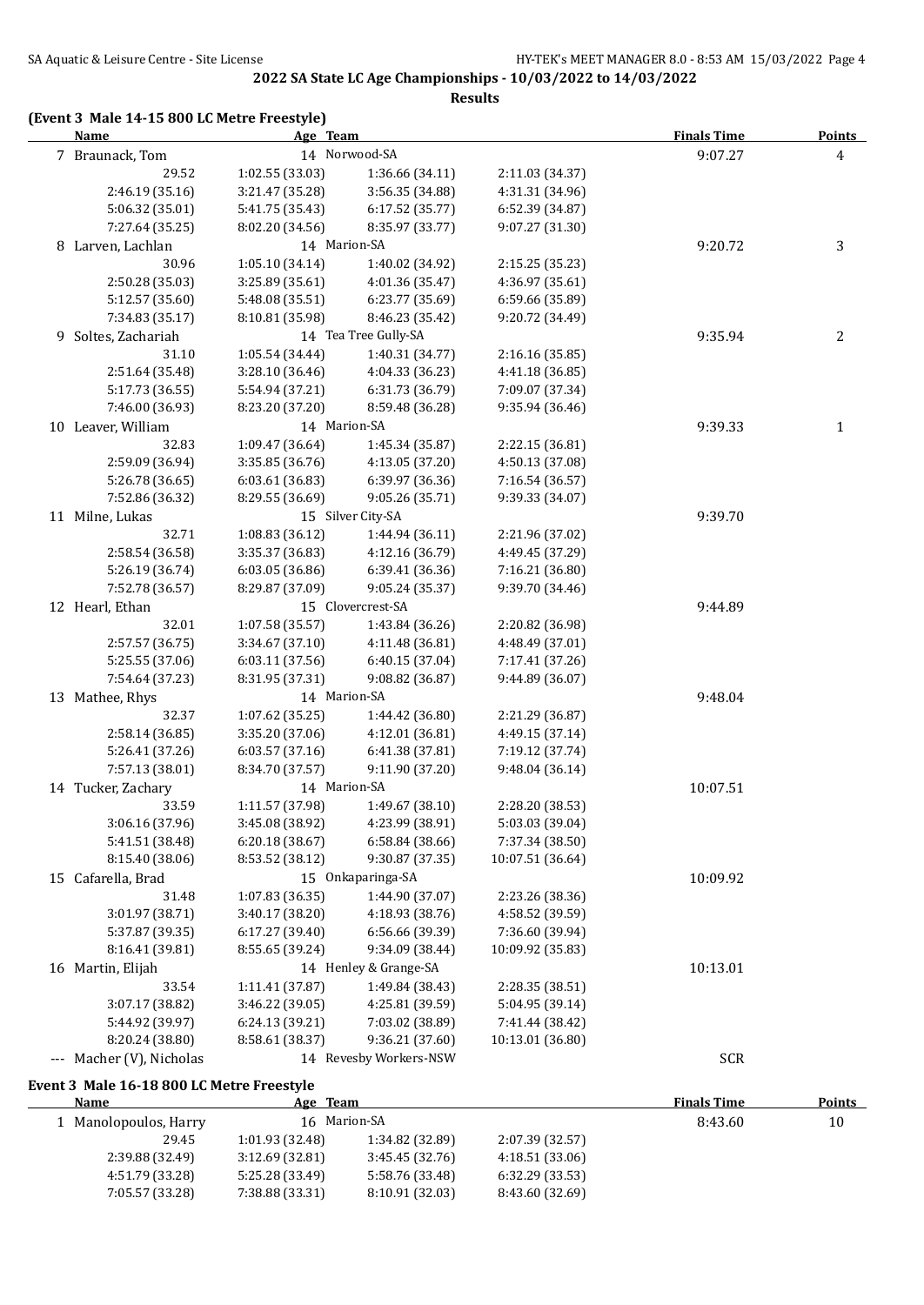## **2022 SA State LC Age Championships - 10/03/2022 to 14/03/2022**

**Results**

#### **(Event 3 Male 16-18 800 LC Metre Freestyle)**

| <b>Name</b>                                 | Age Team         |                            |                   | <b>Finals Time</b> | <b>Points</b> |
|---------------------------------------------|------------------|----------------------------|-------------------|--------------------|---------------|
| 2 Caton, Noah                               |                  | 18 Norwood-SA              |                   | 8:47.10            | 9             |
| 29.12                                       | 1:01.73 (32.61)  | 1:35.40 (33.67)            | 2:08.64 (33.24)   |                    |               |
| 2:41.22 (32.58)                             | 3:14.31 (33.09)  | 3:47.52 (33.21)            | 4:21.06 (33.54)   |                    |               |
| 4:54.63 (33.57)                             | 5:28.09 (33.46)  | 6:01.72 (33.63)            | 6:35.58 (33.86)   |                    |               |
| 7:08.60 (33.02)                             | 7:41.86 (33.26)  | 8:14.32 (32.46)            | 8:47.10 (32.78)   |                    |               |
| 3 Lindsay, Luc                              |                  | 16 Norwood-SA              |                   | 8:52.58            | 8             |
| 29.64                                       | 1:02.30 (32.66)  | 1:35.31 (33.01)            | 2:08.48 (33.17)   |                    |               |
| 2:41.94 (33.46)                             | 3:15.42 (33.48)  | 3:48.81 (33.39)            | 4:23.01 (34.20)   |                    |               |
| 4:56.91 (33.90)                             | 5:30.62 (33.71)  | 6:04.96 (34.34)            | 6:38.53(33.57)    |                    |               |
| 7:12.90 (34.37)                             | 7:46.39 (33.49)  | 8:20.12 (33.73)            | 8:52.58 (32.46)   |                    |               |
| 4 Cochrane-Adolfson, Justin                 |                  | 16 Silver City-SA          |                   | 9:32.12            | 7             |
| 30.73                                       | 1:05.61 (34.88)  | 1:41.81 (36.20)            | 2:18.42(36.61)    |                    |               |
| 2:54.79 (36.37)                             | 3:31.28 (36.49)  | 4:07.62 (36.34)            | 4:44.11 (36.49)   |                    |               |
| 5:20.51 (36.40)                             | 5:56.86 (36.35)  | 6:32.39 (35.53)            | 7:08.87 (36.48)   |                    |               |
| 7:44.99 (36.12)                             | 8:21.68 (36.69)  | 8:57.18 (35.50)            | 9:32.12 (34.94)   |                    |               |
| 5 Kuchel, Liam                              |                  | 16 Southern Performance-SA |                   | 9:33.27            | 6             |
| 30.02                                       | 1:03.00 (32.98)  | 1:36.37 (33.37)            | 2:11.62 (35.25)   |                    |               |
| 2:47.73 (36.11)                             | 3:24.39 (36.66)  | 4:01.30 (36.91)            | 4:38.48 (37.18)   |                    |               |
| 5:13.66 (35.18)                             | 5:51.21 (37.55)  | 6:28.87 (37.66)            | 7:05.76 (36.89)   |                    |               |
| 7:42.46 (36.70)                             | 8:19.88 (37.42)  | 8:57.26 (37.38)            | 9:33.27 (36.01)   |                    |               |
| --- Mcglashan, Declan                       |                  | 17 Tea Tree Gully-SA       |                   | <b>SCR</b>         |               |
| Event 4 Girls 12-13 1500 LC Metre Freestyle |                  |                            |                   |                    |               |
| Name                                        | Age Team         |                            |                   | <b>Finals Time</b> | Points        |
| 1 Czechowicz, Katarina                      |                  | 13 Kent Town-SA            |                   | 19:06.61           | 10            |
| 34.14                                       | 1:12.35 (38.21)  | 1:50.89 (38.54)            | 2:29.46 (38.57)   |                    |               |
| 3:07.15 (37.69)                             | 3:45.69 (38.54)  | 4:24.06 (38.37)            | 5:02.45 (38.39)   |                    |               |
| 5:40.73 (38.28)                             | 6:18.90 (38.17)  | 6:57.15(38.25)             | 7:35.37 (38.22)   |                    |               |
| 8:13.49 (38.12)                             | 8:52.14 (38.65)  | 9:31.16 (39.02)            | 10:09.61 (38.45)  |                    |               |
| 10:48.38 (38.77)                            | 11:27.06 (38.68) | 12:05.95 (38.89)           | 12:44.87 (38.92)  |                    |               |
| 12.22 F1 $(20.61)$                          | 14.01.00.020.201 | 14.40.42.020 $(20, 12)$    | 1 $F.10.07.00 FF$ |                    |               |

| 8:13.49 [38.14]  | 0:34.14 138.031  | $9:31.10$ [39.04] | 10:09.01 138.431 |          |   |
|------------------|------------------|-------------------|------------------|----------|---|
| 10:48.38 (38.77) | 11:27.06 (38.68) | 12:05.95 (38.89)  | 12:44.87 (38.92) |          |   |
| 13:23.51 (38.64) | 14:01.80 (38.29) | 14:40.42 (38.62)  | 15:18.97 (38.55) |          |   |
| 15:57.65 (38.68) | 16:36.48 (38.83) | 17:15.04 (38.56)  | 17:53.37 (38.33) |          |   |
| 18:30.60 (37.23) | 19:06.61 (36.01) |                   |                  |          |   |
| 2 Cameron, Piper |                  | 12 Clovercrest-SA |                  | 19:21.51 | 9 |
| 34.17            | 1:12.01(37.84)   | 1:50.17(38.16)    | 2:28.55 (38.38)  |          |   |
| 3:06.98 (38.43)  | 3:45.65(38.67)   | 4:24.06 (38.41)   | 5:02.67 (38.61)  |          |   |
| 5:41.64 (38.97)  | 6:20.21(38.57)   | 6:59.33(39.12)    | 7:38.57 (39.24)  |          |   |
| 8:17.81 (39.24)  | 8:57.14 (39.33)  | 9:36.44(39.30)    | 10:15.54 (39.10) |          |   |
| 10:54.68 (39.14) | 11:34.26 (39.58) | 12:13.28 (39.02)  | 12:52.12 (38.84) |          |   |
| 13:31.47 (39.35) | 14:10.50 (39.03) | 14:50.05 (39.55)  | 15:29.23 (39.18) |          |   |
| 16:08.38 (39.15) | 16:47.79 (39.41) | 17:26.60 (38.81)  | 18:05.86 (39.26) |          |   |
| 18:44.03 (38.17) | 19:21.51 (37.48) |                   |                  |          |   |
| 3 Doyle, Poppy   |                  | 12 Marion-SA      |                  | 19:53.59 | 8 |
| 33.72            | 1:11.40(37.68)   | 1:50.11(38.71)    | 2:29.21 (39.10)  |          |   |
| 3:08.86 (39.65)  | 3:49.06(40.20)   | 4:28.89 (39.83)   | 5:09.16(40.27)   |          |   |
| 5:49.55 (40.39)  | 6:29.80(40.25)   | 7:10.45(40.65)    | 7:50.51 (40.06)  |          |   |
| 8:30.97 (40.46)  | 9:11.31(40.34)   | 9:51.58(40.27)    | 10:32.13 (40.55) |          |   |
| 11:12.57 (40.44) | 11:53.26 (40.69) | 12:34.19 (40.93)  | 13:14.97 (40.78) |          |   |
| 13:55.25 (40.28) | 14:36.01 (40.76) | 15:16.71 (40.70)  | 15:56.83 (40.12) |          |   |
| 16:36.74 (39.91) | 17:16.47 (39.73) | 17:55.93 (39.46)  | 18:35.63 (39.70) |          |   |
| 19:14.87 (39.24) | 19:53.59 (38.72) |                   |                  |          |   |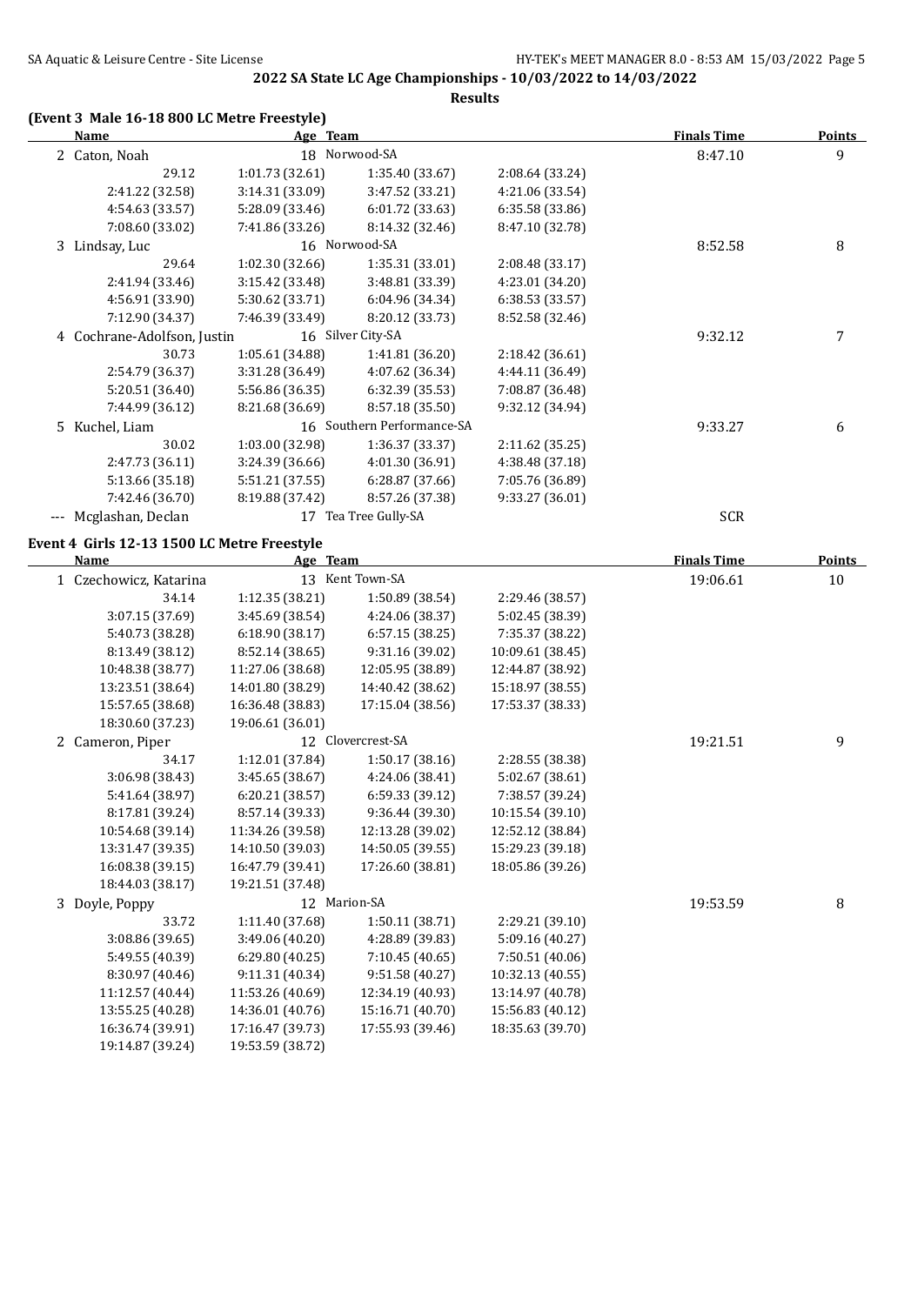**Results**

#### **(Event 4 Girls 12-13 1500 LC Metre Freestyle)**

|          | <b>Name</b>          | Age Team         |                      |                  | <b>Finals Time</b> | <b>Points</b> |
|----------|----------------------|------------------|----------------------|------------------|--------------------|---------------|
| $\cdots$ | Fanning, Holly       | 13               | Marion-SA            |                  | x20:14.18          |               |
|          | 34.99                | 1:13.06 (38.07)  | 1:51.82(38.76)       | 2:31.15 (39.33)  |                    |               |
|          | 3:10.35(39.20)       | 3:49.77 (39.42)  | 4:29.83 (40.06)      | 5:09.90 (40.07)  |                    |               |
|          | 5:50.57 (40.67)      | 6:31.39 (40.82)  | 7:11.83 (40.44)      | 7:52.29 (40.46)  |                    |               |
|          | 8:32.66 (40.37)      | 9:13.32(40.66)   | 9:53.80 (40.48)      | 10:34.59 (40.79) |                    |               |
|          | 11:15.16 (40.57)     | 11:56.54 (41.38) | 12:37.15 (40.61)     | 13:18.93 (41.78) |                    |               |
|          | 14:00.19 (41.26)     | 14:41.97 (41.78) | 15:23.01 (41.04)     | 16:05.68 (42.67) |                    |               |
|          | 16:47.28 (41.60)     | 17:29.37 (42.09) | 18:10.75 (41.38)     | 18:52.56 (41.81) |                    |               |
|          | 19:33.93 (41.37)     | 20:14.18 (40.25) |                      |                  |                    |               |
|          | --- Connelly, Hannah |                  | 13 Tea Tree Gully-SA |                  | x20:22.71          |               |
|          | 34.42                | 1:13.44 (39.02)  | 1:52.54(39.10)       | 2:32.36 (39.82)  |                    |               |
|          | 3:12.64(40.28)       | 3:52.94(40.30)   | 4:33.35 (40.41)      | 5:13.83 (40.48)  |                    |               |
|          | 5:54.87 (41.04)      | 6:36.14(41.27)   | 7:16.62 (40.48)      | 7:57.83 (41.21)  |                    |               |
|          | 8:38.74 (40.91)      | 9:19.86(41.12)   | 10:01.03 (41.17)     | 10:43.06 (42.03) |                    |               |
|          | 11:24.35 (41.29)     | 12:06.29 (41.94) | 12:46.88 (40.59)     | 13:28.50 (41.62) |                    |               |
|          | 14:10.02 (41.52)     | 14:52.11 (42.09) | 15:33.86 (41.75)     | 16:15.77 (41.91) |                    |               |
|          | 16:56.76 (40.99)     | 17:37.64 (40.88) | 18:19.41 (41.77)     | 19:01.37 (41.96) |                    |               |
|          | 19:42.29 (40.92)     | 20:22.71 (40.42) |                      |                  |                    |               |

#### **Event 4 Female 14-15 1500 LC Metre Freestyle**

| <b>Name</b>       | Age Team         |                  |                  | <b>Finals Time</b> | <b>Points</b> |
|-------------------|------------------|------------------|------------------|--------------------|---------------|
| 1 Natt, Katie     |                  | 15 Marion-SA     |                  | 17:38.29           | 10            |
| 31.52             | 1:05.29 (33.77)  | 1:39.60 (34.31)  | 2:14.48 (34.88)  |                    |               |
| 2:48.98 (34.50)   | 3:24.06 (35.08)  | 3:59.15 (35.09)  | 4:34.56 (35.41)  |                    |               |
| 5:09.80 (35.24)   | 5:45.16 (35.36)  | 6:20.97(35.81)   | 6:56.73 (35.76)  |                    |               |
| 7:32.32 (35.59)   | 8:08.07 (35.75)  | 8:43.77 (35.70)  | 9:19.21 (35.44)  |                    |               |
| 9:54.61 (35.40)   | 10:30.34 (35.73) | 11:05.82 (35.48) | 11:41.75 (35.93) |                    |               |
| 12:17.39 (35.64)  | 12:53.37 (35.98) | 13:29.48 (36.11) | 14:05.67 (36.19) |                    |               |
| 14:41.46 (35.79)  | 15:17.39 (35.93) | 15:52.69 (35.30) | 16:28.84 (36.15) |                    |               |
| 17:04.26 (35.42)  | 17:38.29 (34.03) |                  |                  |                    |               |
| 2 McAvaney, Laura |                  | 14 Immanuel-SA   |                  | 18:36.81           | 9             |
| 32.72             | 1:09.00 (36.28)  | 1:45.68 (36.68)  | 2:22.89 (37.21)  |                    |               |
| 2:59.88 (36.99)   | 3:37.25 (37.37)  | 4:14.83 (37.58)  | 4:52.52 (37.69)  |                    |               |
| 5:29.44 (36.92)   | 6:07.04(37.60)   | 6:44.61(37.57)   | 7:21.90 (37.29)  |                    |               |
| 7:59.35 (37.45)   | 8:37.24 (37.89)  | 9:14.54 (37.30)  | 9:52.53 (37.99)  |                    |               |
| 10:30.21 (37.68)  | 11:08.30 (38.09) | 11:45.98 (37.68) | 12:23.67 (37.69) |                    |               |
| 13:00.80 (37.13)  | 13:38.73 (37.93) | 14:16.43 (37.70) | 14:54.24 (37.81) |                    |               |
| 15:31.55 (37.31)  | 16:10.02 (38.47) | 16:47.98 (37.96) | 17:25.47 (37.49) |                    |               |
| 18:01.71 (36.24)  | 18:36.81 (35.10) |                  |                  |                    |               |
| 3 Beech, Natalie  |                  | 15 Immanuel-SA   |                  | 19:19.61           | 8             |
| 33.00             | 1:10.13(37.13)   | 1:48.39 (38.26)  | 2:26.53 (38.14)  |                    |               |
| 3:05.14 (38.61)   | 3:43.73 (38.59)  | 4:22.68 (38.95)  | 5:01.47 (38.79)  |                    |               |
| 5:40.04 (38.57)   | 6:18.78(38.74)   | 6:57.32 (38.54)  | 7:35.82 (38.50)  |                    |               |
| 8:14.81 (38.99)   | 8:53.93 (39.12)  | 9:33.11 (39.18)  | 10:12.35 (39.24) |                    |               |
| 10:51.98 (39.63)  | 11:31.20 (39.22) | 12:10.41 (39.21) | 12:49.61 (39.20) |                    |               |
| 13:29.38 (39.77)  | 14:08.03 (38.65) | 14:48.13 (40.10) | 15:27.03 (38.90) |                    |               |
| 16:06.34 (39.31)  | 16:45.75 (39.41) | 17:25.04 (39.29) | 18:04.25 (39.21) |                    |               |
| 18:42.74 (38.49)  | 19:19.61 (36.87) |                  |                  |                    |               |

#### **Event 4 Female 16-18 1500 LC Metre Freestyle**

| Points |
|--------|
| 10     |
|        |
|        |
|        |
|        |
|        |
|        |
|        |
|        |
|        |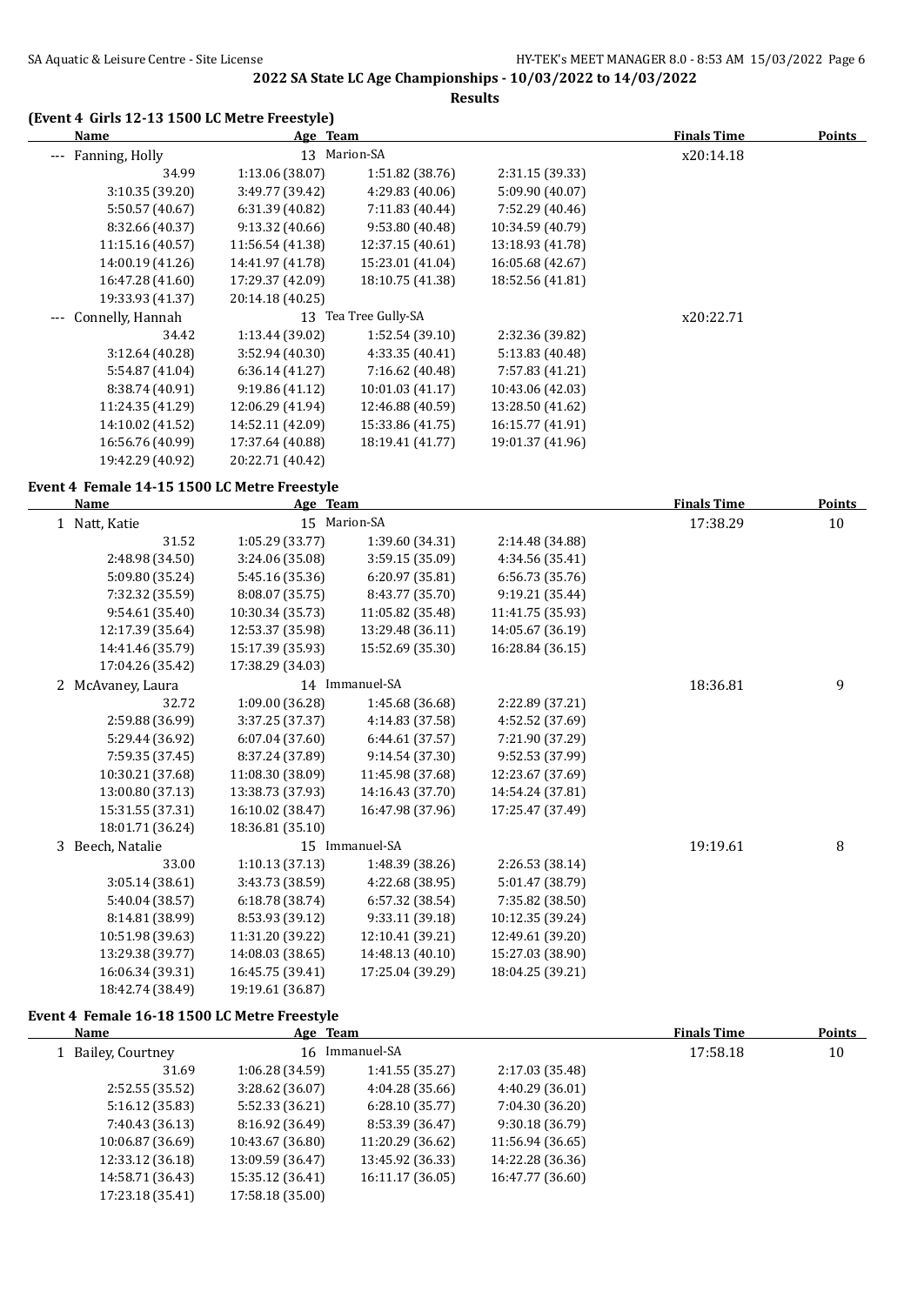**Results**

#### **(Event 4 Female 16-18 1500 LC Metre Freestyle)**

| <b>Name</b>           | Age Team         |                           | <b>Finals Time</b> | <b>Points</b> |   |
|-----------------------|------------------|---------------------------|--------------------|---------------|---|
| 2 Thomas, Kenya       | 17 Marion-SA     |                           |                    | 18:17.51      | 9 |
| 32.65                 | 1:07.97 (35.32)  | 1:43.43 (35.46)           | 2:19.25 (35.82)    |               |   |
| 2:54.83 (35.58)       | 3:31.06 (36.23)  | 4:07.12 (36.06)           | 4:43.82 (36.70)    |               |   |
| 5:19.95 (36.13)       | 5:56.80 (36.85)  | 6:33.54 (36.74)           | 7:10.71 (37.17)    |               |   |
| 7:47.78 (37.07)       | 8:24.65 (36.87)  | 9:01.96 (37.31)           | 9:38.88 (36.92)    |               |   |
| 10:15.90 (37.02)      | 10:53.49 (37.59) | 11:30.23 (36.74)          | 12:07.52 (37.29)   |               |   |
| 12:43.41 (35.89)      | 13:20.47 (37.06) | 13:56.75 (36.28)          | 14:33.50 (36.75)   |               |   |
| 15:10.23 (36.73)      | 15:48.03 (37.80) | 16:25.38 (37.35)          | 17:03.09 (37.71)   |               |   |
| 17:40.35 (37.26)      | 18:17.51 (37.16) |                           |                    |               |   |
| 3 Pearce, Kiana       |                  | 18 Marion-SA              |                    | 18:24.10      | 8 |
| 32.00                 | 1:07.23 (35.23)  | 1:42.54 (35.31)           | 2:18.01(35.47)     |               |   |
| 2:53.41 (35.40)       | 3:29.64 (36.23)  | 4:05.38 (35.74)           | 4:42.01 (36.63)    |               |   |
| 5:18.23 (36.22)       | 5:55.05 (36.82)  | 6:31.58 (36.53)           | 7:08.40 (36.82)    |               |   |
| 7:45.17 (36.77)       | 8:22.41 (37.24)  | 8:59.33 (36.92)           | 9:36.72 (37.39)    |               |   |
| 10:13.80 (37.08)      | 10:51.30 (37.50) | 11:28.92 (37.62)          | 12:06.30 (37.38)   |               |   |
| 12:44.13 (37.83)      | 13:21.84 (37.71) | 13:59.74 (37.90)          | 14:37.37 (37.63)   |               |   |
| 15:15.76 (38.39)      | 15:54.45 (38.69) | 16:32.00 (37.55)          | 17:10.32 (38.32)   |               |   |
| 17:47.97 (37.65)      | 18:24.10 (36.13) |                           |                    |               |   |
| --- O'Leary, Kelly    |                  | 16 Immanuel-SA            |                    | x19:40.61     |   |
| 33.30                 | 1:10.21 (36.91)  | 1:48.18 (37.97)           | 2:26.50 (38.32)    |               |   |
| 3:05.66 (39.16)       | 3:45.09 (39.43)  | 4:24.75 (39.66)           | 5:04.12 (39.37)    |               |   |
| 5:43.79 (39.67)       | 6:23.67 (39.88)  | 7:03.71 (40.04)           | 7:44.02 (40.31)    |               |   |
| 8:23.85 (39.83)       | 9:04.07(40.22)   | 9:43.89 (39.82)           | 10:24.07 (40.18)   |               |   |
| 11:03.89 (39.82)      | 11:44.21 (40.32) | 12:24.87 (40.66)          | 13:05.47 (40.60)   |               |   |
| 13:45.46 (39.99)      | 14:25.93 (40.47) | 15:05.73 (39.80)          | 15:46.08 (40.35)   |               |   |
| 16:26.07 (39.99)      | 17:06.09 (40.02) | 17:45.49 (39.40)          | 18:25.09 (39.60)   |               |   |
| 19:03.90 (38.81)      | 19:40.61 (36.71) |                           |                    |               |   |
| --- Speechley, Sienna |                  | 18 Broken Hill Aquatic-SA |                    | x20:21.58     |   |
| 34.57                 | 1:13.44 (38.87)  | 1:52.83 (39.39)           | 2:32.76 (39.93)    |               |   |
| 3:13.22 (40.46)       | 3:53.55 (40.33)  | 4:34.53 (40.98)           | 5:16.04 (41.51)    |               |   |
| 5:57.94 (41.90)       | 6:39.09 (41.15)  | 7:20.37 (41.28)           | 8:00.99 (40.62)    |               |   |
| 8:42.59 (41.60)       | 9:23.59 (41.00)  | 10:04.92 (41.33)          | 10:45.87 (40.95)   |               |   |
| 11:27.07 (41.20)      | 12:08.43 (41.36) | 12:49.55 (41.12)          | 13:30.70 (41.15)   |               |   |
| 14:12.02 (41.32)      | 14:53.14 (41.12) | 15:34.65 (41.51)          | 16:15.93 (41.28)   |               |   |
| 16:57.77 (41.84)      | 17:39.95 (42.18) | 18:21.62 (41.67)          | 19:02.43 (40.81)   |               |   |
| 19:42.36 (39.93)      | 20:21.58 (39.22) |                           |                    |               |   |

#### **Event 5 Male 8-12 200 LC Metre Medley Relay**

| <b>Team</b>                                | Relay                |                       |                        | <b>Finals Time</b>        | <b>Points</b> |
|--------------------------------------------|----------------------|-----------------------|------------------------|---------------------------|---------------|
| 1 Immanuel-SA                              | A                    |                       |                        | 2:17.20                   | 20            |
| 1) Allan, Isaac 12                         |                      | 2) Dingwall, Oscar 12 | 3) Potter, Jake 12     | 4) Mika, Izyus 11         |               |
| 36.97                                      | 1:15.14(38.17)       | 1:48.00 (32.86)       | 2:17.20 (29.20)        |                           |               |
| 2 Marion-SA                                | A                    |                       |                        | 2:21.96                   | 18            |
| 1) Kupsch, Phoenix 11                      | 2) Tucker, Jordan 11 |                       | 3) Stanley, Will 12    | 4) Birchenough, Owen 12   |               |
| 33.25                                      | 1:15.36(42.11)       | 1:50.38 (35.02)       | 2:21.96 (31.58)        |                           |               |
| 3 Barossa-SA                               | A                    |                       |                        | 2:24.49                   | 16            |
| 1) Coulter, Kegan 12<br>2) Cregan, Neil 12 |                      |                       | 3) Schubert, Max 11    | 4) Fletcher, Jackson 11   |               |
| 34.79                                      | 1:18.76 (43.97)      | 1:51.49 (32.73)       | 2:24.49 (33.00)        |                           |               |
| 4 Payneham-SA                              | A                    |                       |                        | 2:29.22                   | 14            |
| 1) Storer, Raphael 12                      | 2) Au, Alden 12      |                       | 3) Hewitt, Max 12      | 4) Baker, Ollie 10        |               |
| 44.08                                      | 1:19.57 (35.49)      | 1:50.35 (30.78)       | 2:29.22 (38.87)        |                           |               |
| 5 Starplex-SA                              | A                    |                       |                        | 2:34.25                   | 12            |
| 1) Dingle, Keanu 12                        |                      | 2) Charleson, Cody 12 | 3) Herbst, Patrick 12  | 4) Goreham, Lachlan 10    |               |
| 39.07                                      | 1:21.68(42.61)       | 1:57.93 (36.25)       | 2:34.25 (36.32)        |                           |               |
| 6 Marion-SA                                | B                    |                       |                        | x2:34.45                  |               |
| 1) Martin, Jack 12                         | 2) Bai, Evan 12      |                       | 3) Collings, Joshua 11 | 4) Vaughan, Maximilian 11 |               |
| 36.98                                      | 1:24.06 (47.08)      | 2:00.54 (36.48)       | 2:34.45 (33.91)        |                           |               |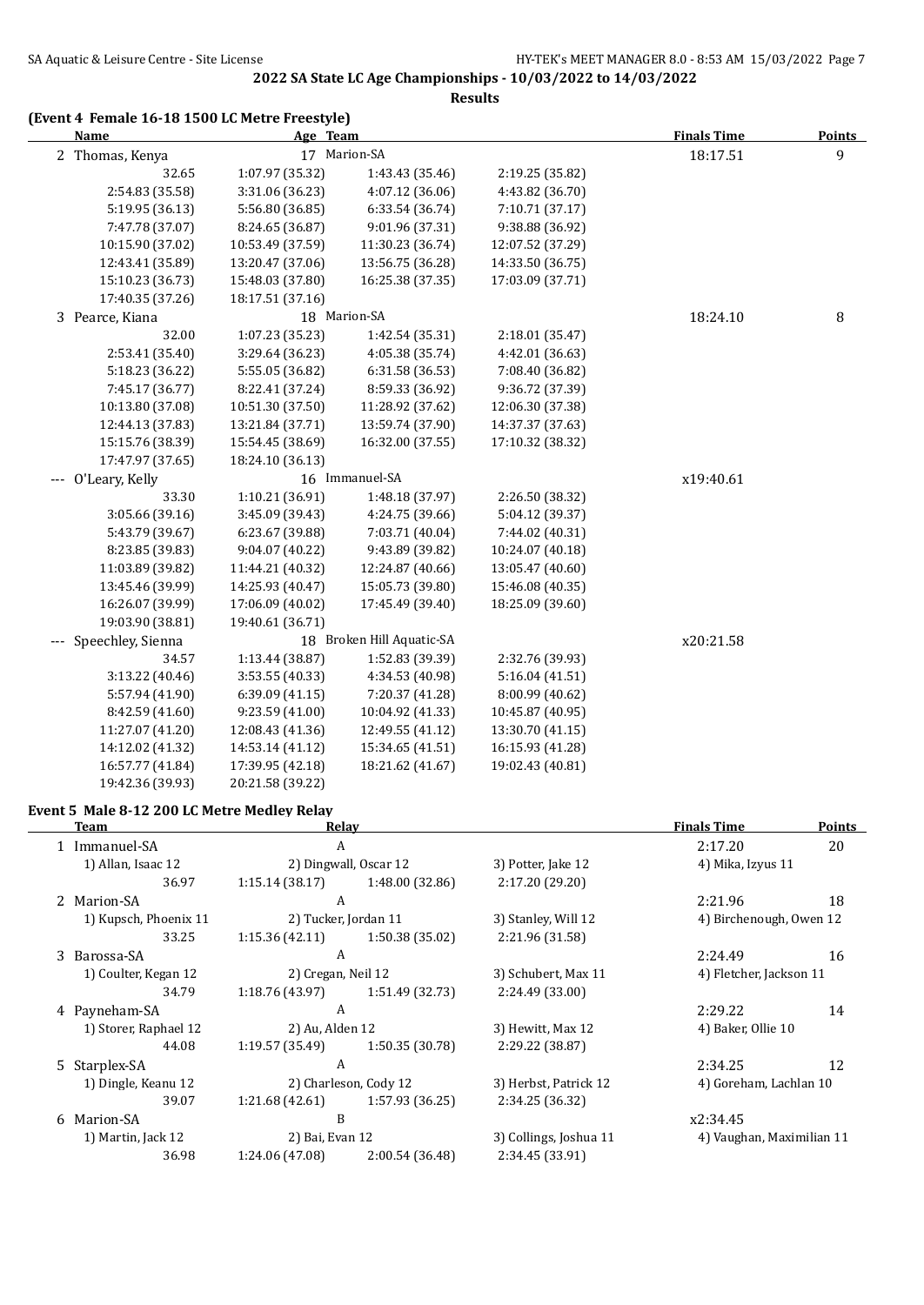**Results**

#### **(Event 5 Male 8-12 200 LC Metre Medley Relay)**

|     | <b>Team</b>                                           | Relav               |                         |                          | <b>Finals Time</b>    | <b>Points</b> |
|-----|-------------------------------------------------------|---------------------|-------------------------|--------------------------|-----------------------|---------------|
|     | 7 Immanuel-SA                                         | B                   |                         |                          | x2:37.11              |               |
|     | 1) Macgregor, Lachlan 12                              | 2) Tucker, Jacob 10 |                         | 3) Allan, Blake 10       | 4) Small, Mitchell 11 |               |
|     | 38.30                                                 | 1:24.10 (45.80)     | 2:02.61 (38.51)         | 2:37.11 (34.50)          |                       |               |
| 8   | Tea Tree Gully-SA                                     | A                   |                         |                          | 2:38.56               | 10            |
|     | 1) Watson, Trent 11                                   |                     | 2) El-Youssef, Jamal 12 | 3) Cox, Daniel 12        | 4) Hay, Owen 11       |               |
|     | 40.42                                                 | 1:24.31 (43.89)     | 2:05.76 (41.45)         | 2:38.56 (32.80)          |                       |               |
|     | 9 Playford Aquatic-SA                                 | A                   |                         |                          | 2:40.83               | 8             |
|     | 1) Falkous, Eli 10                                    | 2) Thach, Angelo 11 |                         | 3) Zammit, Jayden 12     | 4) Eriksson, Leif 12  |               |
|     | 46.72                                                 | 1:31.71 (44.99)     | 2:06.95 (35.24)         | 2:40.83 (33.88)          |                       |               |
| 10  | Henley & Grange-SA                                    | A                   |                         |                          | 2:44.70               | 6             |
|     | 1) Kostic, Jakov 12                                   | 2) Tran, Khang 11   |                         | 3) Babyszka, Harrison 12 | 4) Zhang, Baron 10    |               |
|     | 56.54                                                 | 1:27.47 (30.93)     | 2:08.92 (41.45)         | 2:44.70 (35.78)          |                       |               |
|     | 11 Norwood-SA                                         | A                   |                         |                          | 2:52.71               | 4             |
|     | 1) Brumby, Jacob 10                                   | 2) Taylor, Harry 11 |                         | 3) Spyrou, Daniel 12     | 4) Fay, Emmet 10      |               |
|     | 43.26                                                 | 1:31.67(48.41)      | 2:08.57 (36.90)         | 2:52.71 (44.14)          |                       |               |
|     | 12 Tea Tree Gully-SA                                  | B                   |                         |                          | x2:53.59              |               |
|     | 1) Yi, Ian 10                                         | 2) Clavell, Tate 10 |                         | 3) Mentha, Hudson 10     | 4) Ansari, Radin 12   |               |
|     | 47.19                                                 | 1:35.27 (48.08)     | 2:19.30 (44.03)         | 2:53.59 (34.29)          |                       |               |
| --- | Starplex-SA                                           | R                   |                         |                          | DQ                    |               |
|     | Stroke Infraction swimmer #3: One hand touch - breast |                     |                         |                          |                       |               |
|     | 1) Nesci, Zavier 10                                   |                     | 2) Rowland, Harry 12    | 3) Russell, Thomas 12    | 4) Irawan, Clayton 10 |               |
|     | Norwood-SA                                            | B                   |                         |                          | <b>SCR</b>            |               |
|     | 1) Mychalyn, Jax 10                                   | 2) Lu, Gordon 12    |                         |                          |                       |               |

#### **Event 6 Female 8-12 200 LC Metre Medley Relay**

 $\overline{\phantom{a}}$ 

| <b>Team</b> |                          | Relay                             |                         |                         | <b>Finals Time</b>      | Points |
|-------------|--------------------------|-----------------------------------|-------------------------|-------------------------|-------------------------|--------|
|             | 1 Marion-SA              | A                                 |                         |                         | 2:15.51                 | 20     |
|             | 1) Crean, Allegra 12     | 2) Rezaei, Diana 12               |                         | 3) Daunt, Emily 11      | 4) Kovacic, Talulah 12  |        |
|             | 34.83                    | 1:12.26 (37.43)                   | 1:44.73 (32.47)         | 2:15.51 (30.78)         |                         |        |
|             | 2 Henley & Grange-SA     | $\mathbf{A}$                      |                         |                         | 2:18.00                 | 18     |
|             | 1) Beaumont, Isabella 12 | 2) Le, Amy 11                     |                         | 3) Lugg, Lucinda 12     | 4) Jung, Hannah 12      |        |
|             | 33.60                    | 1:13.86(40.26)                    | 1:47.21 (33.35)         | 2:18.00 (30.79)         |                         |        |
|             | 3 Starplex-SA            | A                                 |                         |                         | 2:20.28                 | 16     |
|             | 1) Nesci, Ava 12         |                                   | 2) Sanchez, Madison 12  | 3) Nesci, Ocea 11       | 4) Heggie, Ashleigh 11  |        |
|             | 35.62                    | 1:15.35(39.73)                    | 1:50.45 (35.10)         | 2:20.28 (29.83)         |                         |        |
|             | 4 Tea Tree Gully-SA      | $\mathsf{A}$                      |                         |                         | 2:22.61                 | 14     |
|             | 1) Basic, Emilia 12      | 2) Clavell, Willow 12             |                         | 3) Lawrence, Akira 12   | 4) Marshall, Chelsea 11 |        |
|             | 34.73                    | 1:20.82 (46.09)                   | 1:50.86 (30.04)         | 2:22.61 (31.75)         |                         |        |
|             | 5 Barossa-SA             | A                                 |                         |                         | 2:25.83                 | 12     |
|             | 1) Cox, Emmy 12          |                                   | 2) Ashmead, Annabel 11  | 3) Fletcher, Mallika 12 | 4) Sloane, Georgiana 12 |        |
|             | 38.48                    | 1:22.31(43.83)                    | 1:54.87 (32.56)         | 2:25.83 (30.96)         |                         |        |
|             | 6 Kent Town-SA           | A                                 |                         |                         | 2:27.18                 | 10     |
|             | 1) Thomas, Milla 12      | 2) Ewer, Sophie 12                |                         | 3) Dolan, Isabella 11   | 4) Linke, Jasmine 11    |        |
|             | 36.31                    | 1:19.06 (42.75)                   | 1:57.99 (38.93)         | 2:27.18 (29.19)         |                         |        |
|             | 7 Norwood-SA             | $\mathbf{A}$                      |                         |                         | 2:27.56                 | 8      |
|             | 1) Thomas, Miranda 12    | 2) Pearce, Ella 12                |                         | 3) Fay, Clara 11        | 4) Sturt, Chloe 11      |        |
|             | 36.83                    | 1:20.01(43.18)                    | 1:55.40 (35.39)         | 2:27.56 (32.16)         |                         |        |
| 8           | Marion-SA                | B                                 |                         |                         | x2:28.19                |        |
|             | 1) Doyle, Poppy 12       |                                   | 2) Weston, Mia Jayne 10 | 3) Osborn, Jessica 11   | 4) Hallam, Sophia 11    |        |
|             | 36.75                    | 1:22.50(45.75)                    | 1:56.84 (34.34)         | 2:28.19 (31.35)         |                         |        |
| 9           | Barossa-SA               | B                                 |                         |                         | x2:30.55                |        |
|             | 1) Shannon, Isabella 11  | 2) Geister, Leni 11               |                         | 3) Timms, Leisel 12     | 4) Le Roux, Mikayla 12  |        |
|             | 38.07                    | $1:22.19(44.12)$ $1:57.08(34.89)$ |                         | 2:30.55 (33.47)         |                         |        |
|             | 10 Immanuel-SA           | A                                 |                         |                         | 2:42.43                 | 6      |
|             | 1) Adcock, Ava 11        | 2) Bell, Olivia 11                |                         | 3) Thomas, Arabella 12  | 4) Kishinets, Rose 8    |        |
|             | 41.07                    | 1:27.75 (46.68)                   | 2:04.70 (36.95)         | 2:42.43 (37.73)         |                         |        |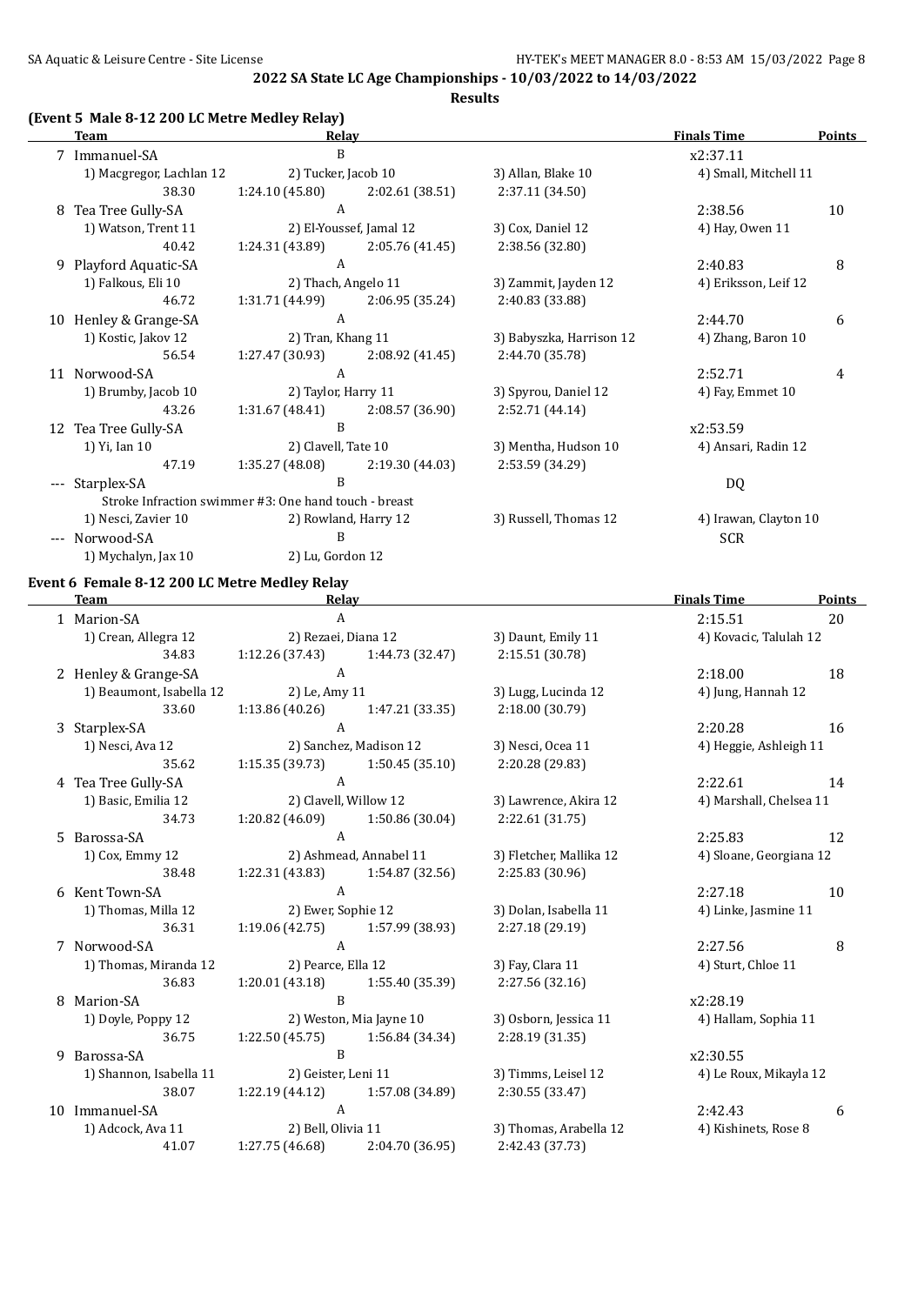#### **Results**

#### **(Event 6 Female 8-12 200 LC Metre Medley Relay)**

|    | <b>Relay</b><br>Team               |                                                                |                      | <b>Finals Time</b>         | Points                  |               |
|----|------------------------------------|----------------------------------------------------------------|----------------------|----------------------------|-------------------------|---------------|
|    | 11 Kent Town-SA                    | B                                                              |                      |                            | x2:45.95                |               |
|    | 1) Spagnoletti, Sofia 10           | 2) Toh, Charlotte 10                                           |                      | 3) Linke, Natasha 10       | 4) Roberts, Chelsy 12   |               |
|    | 45.90                              | 1:32.88 (46.98)                                                | 2:12.25 (39.37)      | 2:45.95 (33.70)            |                         |               |
|    | 12 Starplex-SA                     | B                                                              |                      |                            | x2:56.25                |               |
|    | 1) Archibald, Jaidah 10            | 2) Goreham, Chelsea 12                                         |                      | 3) Kennewell, Addison 12   | 4) Sanchez, Isabella 10 |               |
|    | 42.47                              | 1:33.32 (50.85)                                                | 2:25.62 (52.30)      | 2:56.25 (30.63)            |                         |               |
|    | B<br>13 Henley & Grange-SA         |                                                                |                      | x2:57.82                   |                         |               |
|    | 1) Lim, Natania 10                 | 2) Liu, Amelia 10                                              |                      | 3) Sun, Sophie 10          | 4) liu, Fiona 8         |               |
|    | 47.15                              | 1:53.55(1:06.40)                                               | 2:18.19 (24.64)      | 2:57.82 (39.63)            |                         |               |
|    | 14 Tea Tree Gully-SA               | B<br>2) Collins-Barry, Siobhan 10                              |                      |                            | x2:58.79                |               |
|    | 1) Paasuke, Angela 11              |                                                                |                      | 3) Dissanayake, Thisali 10 | 4) Singh, Alysha 10     |               |
|    | 44.58                              | 1:34.04 (49.46)                                                | 2:22.08 (48.04)      | 2:58.79 (36.71)            |                         |               |
| 15 | <b>Playford Aquatic-SA</b>         | A                                                              |                      |                            | 3:18.29                 | 4             |
|    | 1) Stock, Sophie 9                 | 2) Baker, Chelsea 11                                           |                      | 3) Stocker, Ruby 12        | 4) Eriksson, Joslin 10  |               |
|    | 52.23                              | 1:48.15 (55.92)                                                | 2:33.38 (45.23)      | 3:18.29 (44.91)            |                         |               |
|    | --- Norwood-SA                     | B                                                              |                      |                            | DQ                      |               |
|    |                                    | Stroke Infraction swimmer #3: Non-simultaneous touch - breast  |                      |                            |                         |               |
|    | 1) Williams, Amelia 12             |                                                                | 2) Newman, Hazel 10  | 3) Langman, Isobel 11      | 4) Mackay, Lucy 9       |               |
|    | Western Aquatic-SA                 | A                                                              |                      |                            | DQ                      |               |
|    |                                    | Stroke Infraction swimmer #3: Downward butterfly kick - breast |                      |                            |                         |               |
|    | 1) Greatrex, Kate 11               |                                                                | 2) Liemar, Seanna 12 | 3) Liemar, Milli 11        | 4) Hanniffy, Saoirse 10 |               |
|    | Event 7 Boys 12-13 400 LC Metre IM |                                                                |                      |                            |                         |               |
|    | Name                               | Age Team                                                       |                      |                            | <b>Finals Time</b>      | <b>Points</b> |

|    | Name<br>нее теаш       |                 |                  | гинатын типе    | <u>FOIIIts</u> |    |
|----|------------------------|-----------------|------------------|-----------------|----------------|----|
|    | 1 Altiok, Ali          | 13 Marion-SA    |                  |                 | 5:02.85        | 10 |
|    | 30.15                  | 1:06.77(36.62)  | 1:46.99 (40.22)  | 2:25.25 (38.26) |                |    |
|    | 3:11.33 (46.08)        | 3:56.94(45.61)  | 4:32.03 (35.09)  | 5:02.85 (30.82) |                |    |
|    | 2 Kupsch, Tarcan       | 13 Marion-SA    |                  |                 | 5:36.09        | 9  |
|    | 34.72                  | 1:18.25(43.53)  | 2:00.10(41.85)   | 2:40.65(40.55)  |                |    |
|    | 3:30.25(49.60)         | 4:20.30(50.05)  | 4:58.82 (38.52)  | 5:36.09 (37.27) |                |    |
| 3. | Tucker, Axel           | 13 Marion-SA    |                  |                 | 5:36.30        | 8  |
|    | 35.55                  | 1:18.87(43.32)  | 2:02.78 (43.91)  | 2:46.10 (43.32) |                |    |
|    | 3:32.06 (45.96)        | 4:19.34 (47.28) | 4:58.29 (38.95)  | 5:36.30 (38.01) |                |    |
| 4  | Dossetter-Smith, Mason | 13 Marion-SA    |                  |                 | 5:41.88        | 7  |
|    | 34.67                  | 1:17.60 (42.93) | 2:01.82 (44.22)  | 2:45.00 (43.18) |                |    |
|    | 3:31.84 (46.84)        | 4:21.24 (49.40) | 5:01.45 (40.21)  | 5:41.88 (40.43) |                |    |
|    | 5 Oestmann, Cohbin     |                 | 13 West Coast-SA |                 | 5:45.73        | 6  |
|    | 34.99                  | 1:19.57(44.58)  | 2:03.47 (43.90)  | 2:45.52 (42.05) |                |    |
|    | 3:36.07 (50.55)        | 4:27.77 (51.70) | 5:06.72 (38.95)  | 5:45.73 (39.01) |                |    |
|    | Mazur, Joseph          |                 | 12 Norwood-SA    |                 | <b>SCR</b>     |    |

#### **Event 7 Male 14-15 400 LC Metre IM**

| Name                     | Age Team        |                 |                 | <b>Finals Time</b> | <b>Points</b> |
|--------------------------|-----------------|-----------------|-----------------|--------------------|---------------|
| 1 Powell, Corben         | 15 Marion-SA    |                 |                 | 4:51.48            | 10            |
| 29.44                    | 1:03.65 (34.21) | 1:42.47 (38.82) | 2:20.35 (37.88) |                    |               |
| 3:03.49(43.14)           | 3:46.90(43.41)  | 4:19.49 (32.59) | 4:51.48 (31.99) |                    |               |
| 2 Clifford, Matthew      | 15 Marion-SA    |                 | 5:03.06         | 9                  |               |
| 30.57                    | 1:05.96 (35.39) | 1:42.75 (36.79) | 2:18.91(36.16)  |                    |               |
| 3:07.58 (48.67)          | 3:56.46 (48.88) | 4:30.36 (33.90) | 5:03.06 (32.70) |                    |               |
| 3 Brink. Connor          | 15 Marion-SA    |                 |                 | 5:04.01            | 8             |
| 31.27                    | 1:10.24 (38.97) | 1:48.91 (38.67) | 2:27.60 (38.69) |                    |               |
| 3:10.59 (42.99)          | 3:54.62 (44.03) | 4:29.99 (35.37) | 5:04.01 (34.02) |                    |               |
| 4 Curthoys-Davies, Keian | 15 Barossa-SA   |                 |                 | 5:04.52            |               |
| 30.75                    | 1:06.75(36.00)  | 1:46.04 (39.29) | 2:24.75 (38.71) |                    |               |
| 3:10.11(45.36)           | 3:54.72(44.61)  | 4:30.48 (35.76) | 5:04.52 (34.04) |                    |               |
|                          |                 |                 |                 |                    |               |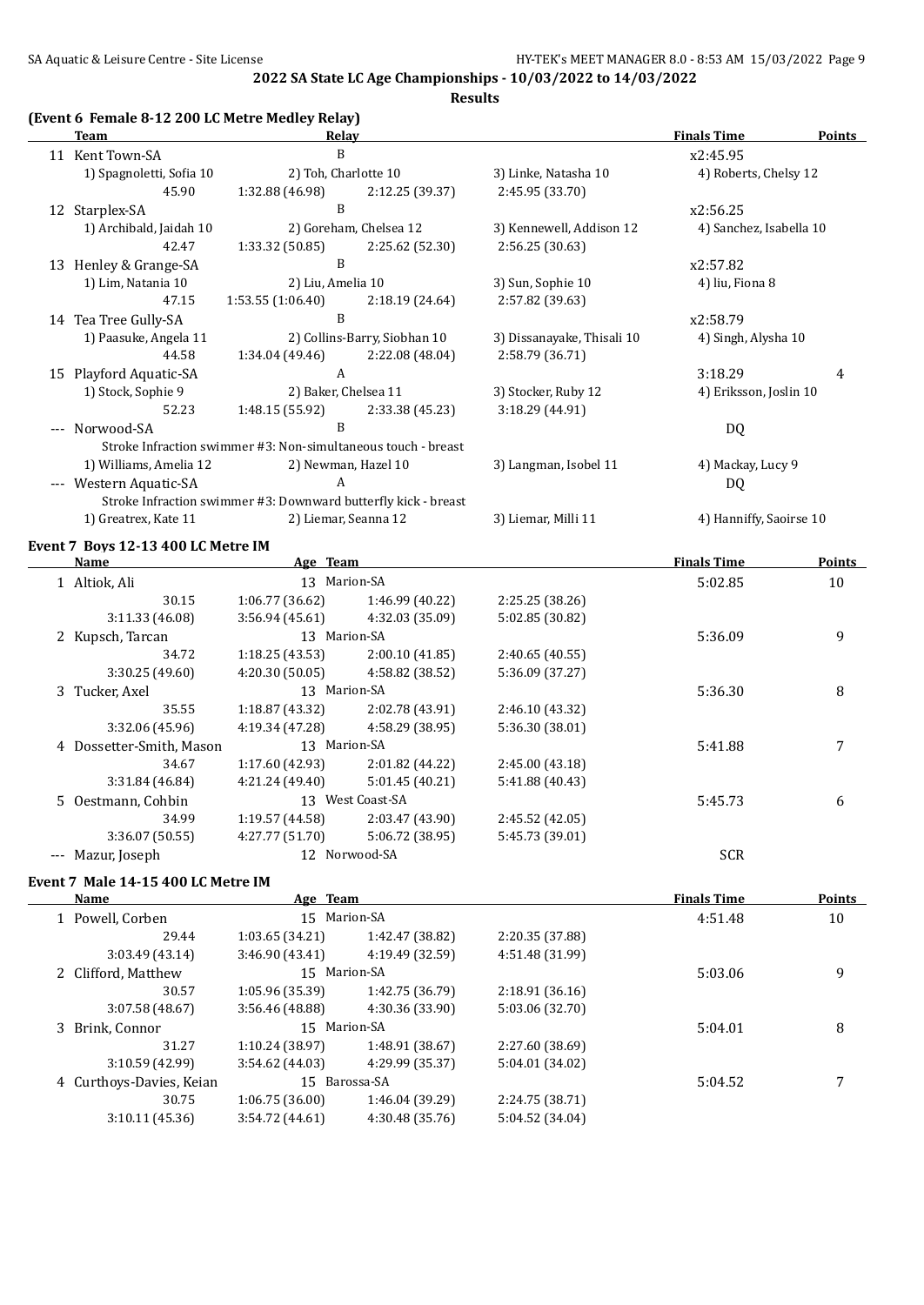**Results**

#### **(Event 7 Male 14-15 400 LC Metre IM)**

|          | Name                                                | Age Team        |                        |                 | <b>Finals Time</b> | <b>Points</b>  |
|----------|-----------------------------------------------------|-----------------|------------------------|-----------------|--------------------|----------------|
|          | 5 Webb, Jarrod                                      |                 | 14 Payneham-SA         |                 | 5:15.45            | 6              |
|          | 32.62                                               | 1:12.60(39.98)  | 1:54.53(41.93)         | 2:35.31 (40.78) |                    |                |
|          | 3:20.43(45.12)                                      | 4:07.00 (46.57) | 4:42.68 (35.68)        | 5:15.45 (32.77) |                    |                |
|          | 6 Charles, Jake                                     | 15 Marion-SA    |                        |                 | 5:18.21            | 5              |
|          | 32.71                                               | 1:12.71(40.00)  | 1:52.93 (40.22)        | 2:31.68 (38.75) |                    |                |
|          | 3:18.38 (46.70)                                     | 4:05.48(47.10)  | 4:42.44 (36.96)        | 5:18.21 (35.77) |                    |                |
|          | 7 Turra, Logan                                      | 14 Marion-SA    |                        |                 | 5:18.27            | 4              |
|          | 32.06                                               | 1:11.98(39.92)  | 1:53.49(41.51)         | 2:34.86 (41.37) |                    |                |
|          | 3:21.57(46.71)                                      | 4:08.65 (47.08) | 4:44.86 (36.21)        | 5:18.27 (33.41) |                    |                |
|          | 8 Piercey, Zack                                     |                 | 15 Tea Tree Gully-SA   |                 | 5:27.39            | 3              |
|          | 34.45                                               | 1:15.41(40.96)  | 1:58.01(42.60)         | 2:40.03 (42.02) |                    |                |
|          | 3:25.57(45.54)                                      | 4:11.36 (45.79) | 4:50.25 (38.89)        | 5:27.39 (37.14) |                    |                |
|          | 9 Martin, Elijah                                    |                 | 14 Henley & Grange-SA  |                 | 5:41.73            | $\mathfrak{D}$ |
|          | 33.44                                               | 1:14.56(41.12)  | 1:56.89 (42.33)        | 2:38.17 (41.28) |                    |                |
|          | 3:28.15(49.98)                                      | 4:19.49 (51.34) | 5:01.20 (41.71)        | 5:41.73 (40.53) |                    |                |
|          | --- Tucker, Zachary                                 | 14 Marion-SA    |                        |                 | DQ                 |                |
|          | Completely submerged prior to turn or finish - back |                 |                        |                 |                    |                |
| $\cdots$ | Macher (V), Nicholas                                |                 | 14 Revesby Workers-NSW |                 | <b>SCR</b>         |                |
|          | Event 7 Male 16-18 400 LC Metre IM                  |                 |                        |                 |                    |                |
|          |                                                     |                 |                        |                 |                    |                |

| <b>Name</b>               | Age Team        |                            |                 | <b>Finals Time</b> | <b>Points</b> |
|---------------------------|-----------------|----------------------------|-----------------|--------------------|---------------|
| 1 Luscombe, Clancy        | 16 Marion-SA    |                            |                 | 4:38.05            | 10            |
| 29.01                     | 1:01.65(32.64)  | 1:36.10 (34.45)            | 2:09.86 (33.76) |                    |               |
| 2:51.87 (42.01)           | 3:34.62(42.75)  | 4:06.68(32.06)             | 4:38.05 (31.37) |                    |               |
| 2 Biddell, Harrison       |                 | 17 Norwood-SA              |                 | 4:40.24            | 9             |
| 29.26                     | 1:03.48 (34.22) | 1:42.67 (39.19)            | 2:20.92 (38.25) |                    |               |
| 2:57.93 (37.01)           | 3:35.63(37.70)  | 4:09.15 (33.52)            | 4:40.24 (31.09) |                    |               |
| 3 Macie, Patrick          | 17 Barossa-SA   |                            |                 | 4:45.30            | 8             |
| 28.89                     | 1:02.41(33.52)  | 1:39.09 (36.68)            | 2:15.23 (36.14) |                    |               |
| 2:56.94 (41.71)           | 3:40.13 (43.19) | 4:12.98 (32.85)            | 4:45.30 (32.32) |                    |               |
| 4 Clifford, Ryan          | 16 Marion-SA    |                            |                 | 4:50.35            | 7             |
| 28.95                     | 1:02.02(33.07)  | 1:38.81 (36.79)            | 2:14.83 (36.02) |                    |               |
| 3:00.28(45.45)            | 3:45.81(45.53)  | 4:18.25(32.44)             | 4:50.35(32.10)  |                    |               |
| 5 Dry, Alex               |                 | 17 Norwood-SA              |                 | 4:56.69            | 6             |
| 31.06                     | 1:08.18(37.12)  | 1:46.87 (38.69)            | 2:24.85 (37.98) |                    |               |
| 3:06.85 (42.00)           | 3:50.05 (43.20) | 4:24.25 (34.20)            | 4:56.69 (32.44) |                    |               |
| 6 Feder, Dylan            |                 | 16 Southern Performance-SA |                 | 5:07.02            | 5             |
| 30.76                     | 1:07.66(36.90)  | 1:48.33 (40.67)            | 2:27.94 (39.61) |                    |               |
| 3:12.81 (44.87)           | 3:58.17(45.36)  | 4:32.93 (34.76)            | 5:07.02 (34.09) |                    |               |
| --- Yip, James            |                 | 23 Unattached-SA           |                 | X4:56.97           |               |
| 31.82                     | 1:08.78(36.96)  | 1:47.40 (38.62)            | 2:25.31 (37.91) |                    |               |
| 3:07.25 (41.94)           | 3:49.76(42.51)  | 4:23.88 (34.12)            | 4:56.97 (33.09) |                    |               |
| Hodgkinson, Jake          |                 | 19 Unattached-SA           |                 | X5:08.15           |               |
| 31.55                     | 1:08.61(37.06)  | 1:48.21 (39.60)            | 2:26.63 (38.42) |                    |               |
| 3:11.43 (44.80)           | 3:57.84(46.41)  | 4:33.17 (35.33)            | 5:08.15 (34.98) |                    |               |
| Cochrane-Adolfson, Justin |                 | 16 Silver City-SA          |                 | <b>NS</b>          |               |

#### **Event 8 Girls 12-13 400 LC Metre IM**

| Name |                           | Age Team       |                 | <b>Finals Time</b> | <b>Points</b> |    |
|------|---------------------------|----------------|-----------------|--------------------|---------------|----|
|      | 1 Curthoys-Davies, Miella |                | 13 Barossa-SA   |                    | 5:21.19       | 10 |
|      | 32.25                     | 1:11.11(38.86) | 1:53.95 (42.84) | 2:35.58(41.63)     |               |    |
|      | 3:20.71(45.13)            | 4:07.07(46.36) | 4:45.73 (38.66) | 5:21.19(35.46)     |               |    |
|      | 2 Hendry, Nicole          | 13             | Marion-SA       |                    | 5:32.04       |    |
|      | 34.35                     | 1:14.47(40.12) | 1:58.06 (43.59) | 2:40.90 (42.84)    |               |    |
|      | 3:29.12 (48.22)           | 4:18.02(48.90) | 4:55.69 (37.67) | 5:32.04 (36.35)    |               |    |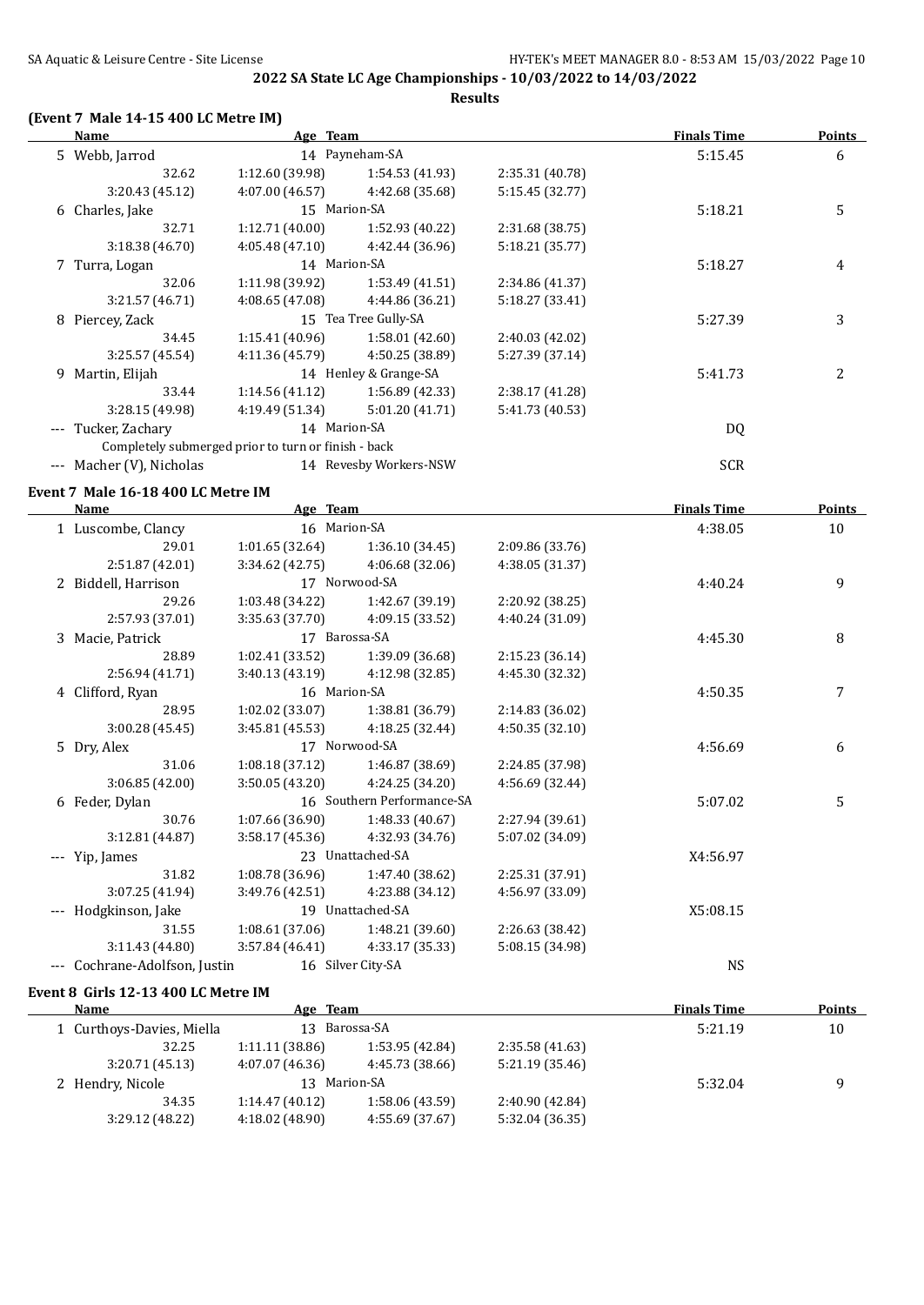**Results**

#### **(Event 8 Girls 12-13 400 LC Metre IM)**

| <b>Name</b>                         | Age Team        |                 |                 | <b>Finals Time</b> | <b>Points</b> |
|-------------------------------------|-----------------|-----------------|-----------------|--------------------|---------------|
| 13 Marion-SA<br>3 Conroy, Charlotte |                 |                 |                 | 5:37.59            | 8             |
| 35.69                               | 1:17.34(41.65)  | 2:05.62 (48.28) | 2:50.11(44.49)  |                    |               |
| 3:35.87(45.76)                      | 4:21.14(45.27)  | 5:01.20(40.06)  | 5:37.59 (36.39) |                    |               |
| 4 Green, Charlise                   | 13.             | Immanuel-SA     |                 | 5:46.98            |               |
| 35.43                               | 1:18.58(43.15)  | 2:03.35(44.77)  | 2:46.29 (42.94) |                    |               |
| 3:35.51 (49.22)                     | 4:26.28(50.77)  | 5:08.17 (41.89) | 5:46.98 (38.81) |                    |               |
| 5 Crean, Allegra                    | 12 Marion-SA    |                 |                 | 5:51.80            | 6             |
| 36.36                               | 1:23.95 (47.59) | 2:10.13(46.18)  | 2:53.82 (43.69) |                    |               |
| 3:42.65 (48.83)                     | 4:32.39 (49.74) | 5:12.18 (39.79) | 5:51.80 (39.62) |                    |               |

#### **Event 8 Female 14-15 400 LC Metre IM**

| Name                 | Age Team        |                       |                 | <b>Finals Time</b> | <b>Points</b> |
|----------------------|-----------------|-----------------------|-----------------|--------------------|---------------|
| 1 Bahr, Arabella     |                 | 15 Norwood-SA         |                 | 5:05.08            | 10            |
| 31.69                | 1:09.16 (37.47) | 1:49.86(40.70)        | 2:29.67 (39.81) |                    |               |
| 3:13.81 (44.14)      | 3:57.12(43.31)  | 4:31.30(34.18)        | 5:05.08 (33.78) |                    |               |
| 2 Simpson, Katie     |                 | 15 Norwood-SA         |                 | 5:10.03            | 9             |
| 33.13                | 1:10.21(37.08)  | 1:50.89(40.68)        | 2:31.22 (40.33) |                    |               |
| 3:15.26 (44.04)      | 3:59.52 (44.26) | 4:35.35 (35.83)       | 5:10.03 (34.68) |                    |               |
| 3 Everitt, Emma      |                 | 14 Norwood-SA         |                 | 5:14.91            | 8             |
| 32.74                | 1:10.22(37.48)  | 1:51.83(41.61)        | 2:32.36 (40.53) |                    |               |
| 3:18.54(46.18)       | 4:04.88 (46.34) | 4:40.95 (36.07)       | 5:14.91 (33.96) |                    |               |
| 4 Trumble, Madeleine |                 | 15 Marion-SA          |                 | 5:21.76            | 7             |
| 32.79                | 1:11.44(38.65)  | 1:54.47(43.03)        | 2:37.22 (42.75) |                    |               |
| 3:22.10 (44.88)      | 4:07.56 (45.46) | 4:44.68 (37.12)       | 5:21.76 (37.08) |                    |               |
| 5 Doyle, Lily        | 15 Marion-SA    |                       |                 | 5:35.08            | 6             |
| 36.34                | 1:18.99(42.65)  | 1:57.94 (38.95)       | 2:38.52 (40.58) |                    |               |
| 3:28.21 (49.69)      | 4:19.38 (51.17) | 4:57.44 (38.06)       | 5:35.08 (37.64) |                    |               |
| 6 Beaumont, Lucy     |                 | 14 Henley & Grange-SA |                 | 5:44.46            | 5             |
| 34.87                | 1:17.45 (42.58) | 2:03.44 (45.99)       | 2:49.40 (45.96) |                    |               |
| 3:36.87 (47.47)      | 4:25.07(48.20)  | 5:05.02 (39.95)       | 5:44.46 (39.44) |                    |               |
| 7 Cameron, Hannah    |                 | 15 Clovercrest-SA     |                 | 5:46.53            | 4             |
| 34.96                | 1:14.64 (39.68) | 2:00.06(45.42)        | 2:45.00 (44.94) |                    |               |
| 3:34.79 (49.79)      | 4:25.84(51.05)  | 5:06.61 (40.77)       | 5:46.53 (39.92) |                    |               |
| 8 Adams, Sasha       |                 | 15 Immanuel-SA        |                 | 5:48.60            | 3             |
| 35.14                | 1:16.69(41.55)  | 2:01.96(45.27)        | 2:46.99 (45.03) |                    |               |
| 3:37.99 (51.00)      | 4:29.52 (51.53) | 5:10.50 (40.98)       | 5:48.60 (38.10) |                    |               |
| Mazur, Juliet        | 14 Norwood-SA   |                       |                 | <b>SCR</b>         |               |

#### **Event 8 Female 16-18 400 LC Metre IM**

| Name                  | Age Team        |                   |                 | <b>Finals Time</b> | <b>Points</b> |
|-----------------------|-----------------|-------------------|-----------------|--------------------|---------------|
| 1 White, Emily        |                 | 18 Norwood-SA     |                 | 4:54.10            | 10            |
| 30.58                 | 1:05.98(35.40)  | 1:45.17(39.19)    | 2:23.03 (37.86) |                    |               |
| 3:05.36 (42.33)       | 3:47.92(42.56)  | 4:21.58 (33.66)   | 4:54.10 (32.52) |                    |               |
| 2 Rashleigh, Indyanna |                 | 16 Norwood-SA     |                 | 5:19.14            | 9             |
| 31.80                 | 1:09.09 (37.29) | 1:50.09(41.00)    | 2:30.31 (40.22) |                    |               |
| 3:18.65(48.34)        | 4:07.09(48.44)  | 4:43.63 (36.54)   | 5:19.14(35.51)  |                    |               |
| 3 Hansen, Stephanie   |                 | 16 Clovercrest-SA |                 | 5:22.73            | 8             |
| 32.86                 | 1:11.21(38.35)  | 1:54.14 (42.93)   | 2:37.19 (43.05) |                    |               |
| 3:22.24(45.05)        | 4:08.57(46.33)  | 4:46.10(37.53)    | 5:22.73 (36.63) |                    |               |
| --- Pressler, Kalyce  | 17              | Silver City-SA    |                 | <b>NS</b>          |               |
| --- Williams, Alana   |                 | 18 Norwood-SA     |                 | <b>SCR</b>         |               |
|                       |                 |                   |                 |                    |               |

#### **Event 9 Female 12-13 200 LC Metre Breaststroke**

|        | <b>Name</b>         | <b>Team</b><br>Age |                | <b>Prelim Time</b> | <b>Finals Time</b> | <b>Points</b> |
|--------|---------------------|--------------------|----------------|--------------------|--------------------|---------------|
| Finals |                     |                    |                |                    |                    |               |
|        | l Harris, Lauren    |                    | 12 Payneham-SA | 2:48.67            | 2:47.49            | 10            |
|        | 38.43               | 1:21.72 (43.29)    | 2:05.32(43.60) | 2:47.49 (42.17)    |                    |               |
|        | 2 Borgmeyer, Claire | 13                 | Immanuel-SA    | 2:55.59            | 2:48.57            |               |
|        | 39.24               | 1:23.56 (44.32)    | 2:06.58(43.02) | 2:48.57 (41.99)    |                    |               |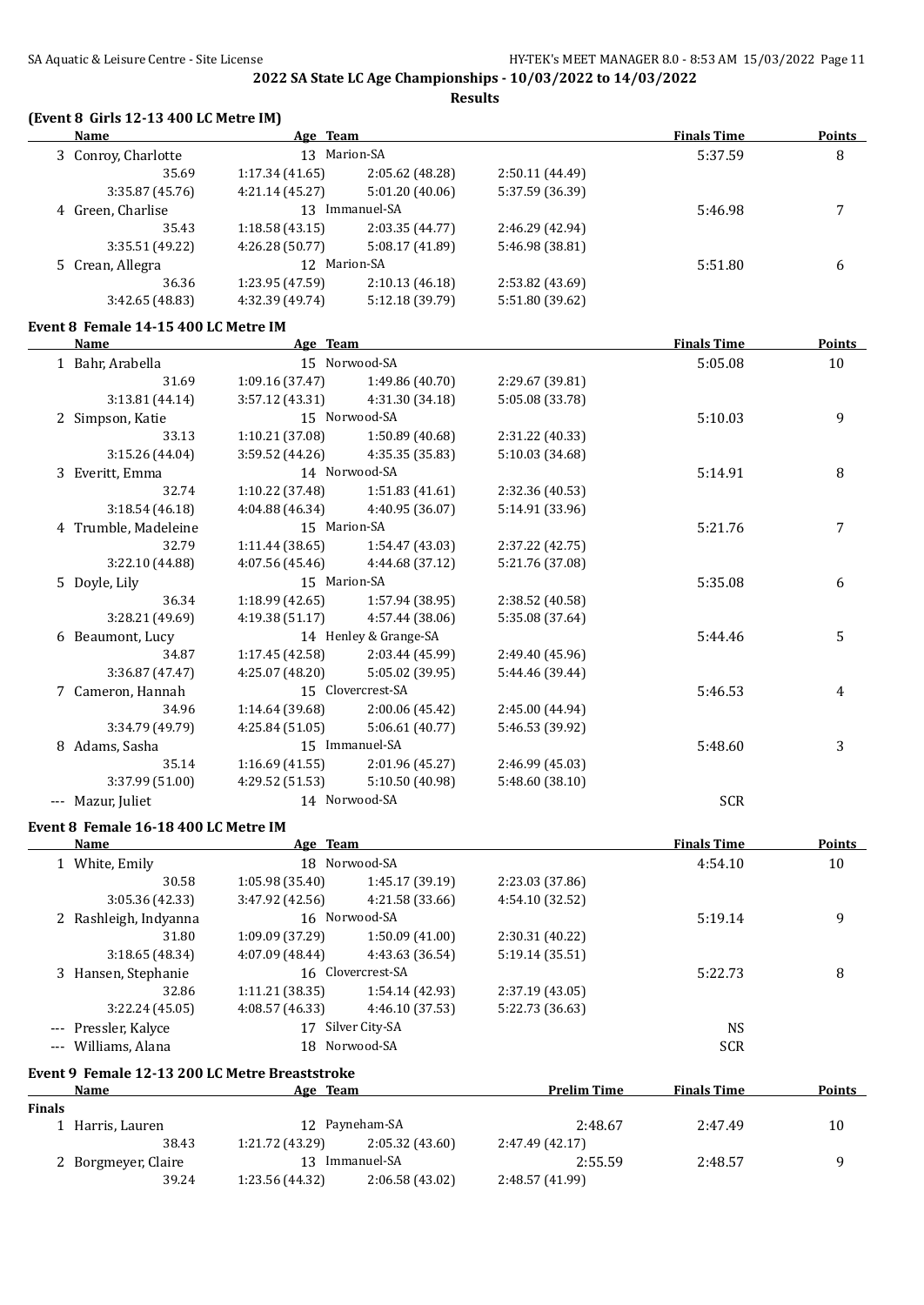**2022 SA State LC Age Championships - 10/03/2022 to 14/03/2022 Results**

#### **Finals ... (Event 9 Female 12-13 200 LC Metre Breaststroke)**

|                                                | Name Prelim Time Age Team Prelim Time                 |                       |                                                                                | <b>Finals Time</b> | Points       |
|------------------------------------------------|-------------------------------------------------------|-----------------------|--------------------------------------------------------------------------------|--------------------|--------------|
| 3 Conroy, Charlotte 13 Marion-SA               |                                                       |                       | 2:52.30                                                                        | 2:49.28            | $\, 8$       |
| 38.67                                          | 1:21.61 (42.94) 2:04.93 (43.32) 2:49.28 (44.35)       |                       |                                                                                |                    |              |
| 4 Laird-Britton, Charlize 13 Marion-SA         |                                                       |                       | 2:55.85                                                                        | 2:55.86            | 7            |
| 40.29                                          | $1:24.93(44.64)$ $2:10.73(45.80)$                     |                       | 2:55.86 (45.13)                                                                |                    |              |
| 5 Mickan, Asta                                 | 13 Barossa-SA                                         |                       | 2:57.70                                                                        | 2:56.26            | 6            |
| 39.50                                          | $1:24.79(45.29)$ $2:10.08(45.29)$                     |                       | 2:56.26 (46.18)                                                                |                    |              |
| 6 Dowler, Isabella                             | 13 Starplex-SA                                        |                       | 3:02.37                                                                        | 2:59.42            | 5            |
| 41.37                                          | $1:27.36(45.99)$ $2:13.86(46.50)$                     |                       | 2:59.42 (45.56)                                                                |                    |              |
| 7 Ashmead, Sophie 13 Barossa-SA                |                                                       |                       | 3:05.60                                                                        | 3:01.54            | 4            |
| 41.21                                          | $1:28.05(46.84)$ $2:14.99(46.94)$                     |                       | 3:01.54(46.55)                                                                 |                    |              |
| 8 Gaganis, Maria                               | 13 Marion-SA                                          |                       | 3:08.40                                                                        | 3:07.15            | 3            |
| 42.68                                          | $1:30.84(48.16)$ $2:19.46(48.62)$                     |                       | 3:07.15(47.69)                                                                 |                    |              |
|                                                |                                                       |                       |                                                                                |                    |              |
| 9 Waligora, Urszula 13 Playford Aquatic-SA     |                                                       |                       | 3:13.70                                                                        | 3:09.79            | 2            |
| 41.38                                          | 1:29.80 (48.42) 2:19.67 (49.87)                       |                       | 3:09.79(50.12)                                                                 |                    |              |
| 10 McMahon, Delilah 13 Henley & Grange-SA      |                                                       |                       | 3:12.34                                                                        | 3:11.70            | $\mathbf{1}$ |
| 43.46                                          | $1:32.03(48.57)$ $2:21.96(49.93)$                     |                       | 3:11.70(49.74)                                                                 |                    |              |
| Event 9 Female 12-13 200 LC Metre Breaststroke |                                                       |                       |                                                                                |                    |              |
|                                                |                                                       |                       | Name <b>Seed Time</b> Prelim Time <b>Age</b> Team <b>Seed Time</b> Prelim Time |                    |              |
| <b>Preliminaries</b>                           |                                                       |                       |                                                                                |                    |              |
| 1 Pressler, Kalyce                             | 17 Silver City-SA                                     |                       |                                                                                | 2:40.26            |              |
|                                                | 35.47 1:16.95 (41.48) 1:59.61 (42.66) 2:40.26 (40.65) |                       |                                                                                |                    |              |
| 2 Bament, Summer 15 Norwood-SA                 |                                                       |                       |                                                                                | 2:41.30            |              |
| 36.33                                          | $1:17.33(41.00)$ $1:58.99(41.66)$                     |                       | 2:41.30 (42.31)                                                                |                    |              |
| 3 Simpson, Katie                               | 15 Norwood-SA                                         |                       |                                                                                | 2:48.30            |              |
| 38.26                                          | $1:21.40(43.14)$ $2:04.42(43.02)$                     |                       | 2:48.30 (43.88)                                                                |                    |              |
| 4 Tran, Alyssa                                 | 14 Norwood-SA                                         |                       |                                                                                | 2:48.40            |              |
| 38.85                                          | $1:21.39(42.54)$ $2:05.56(44.17)$                     |                       | 2:48.40 (42.84)                                                                |                    |              |
|                                                |                                                       |                       |                                                                                |                    |              |
| 5 Marshall, Poppy                              | 16 Norwood-SA                                         |                       |                                                                                | 2:48.49            |              |
| 37.28                                          | $1:20.60(43.32)$ $2:04.93(44.33)$                     |                       | 2:48.49(43.56)                                                                 |                    |              |
| 6 Harris, Lauren                               | 12 Payneham-SA                                        |                       |                                                                                | 2:48.67            |              |
| 38.56                                          | $1:22.06(43.50)$ $2:05.80(43.74)$                     |                       | 2:48.67 (42.87)                                                                |                    |              |
| 7 Eskandari, Natasha                           | 14 Kent Town-SA                                       |                       |                                                                                | 2:49.73            |              |
| 38.33                                          | $1:21.92(43.59)$ $2:06.06(44.14)$                     |                       | 2:49.73 (43.67)                                                                |                    |              |
| 8 Hansen, Stephanie 16 Clovercrest-SA          |                                                       |                       |                                                                                | 2:51.07            |              |
| 37.47                                          | $1:20.32$ $(42.85)$ $2:05.59$ $(45.27)$               |                       | 2:51.07 (45.48)                                                                |                    |              |
| 9 Trumble, Madeleine                           | 15 Marion-SA                                          |                       |                                                                                | 2:51.76            |              |
| 38.32                                          | 1:21.95 (43.63)                                       | 2:05.94 (43.99)       | 2:51.76 (45.82)                                                                |                    |              |
| 10 Conroy, Charlotte                           | 13 Marion-SA                                          |                       |                                                                                | 2:52.30            |              |
| 39.83                                          | 1:23.91 (44.08)                                       | 2:08.47 (44.56)       | 2:52.30 (43.83)                                                                |                    |              |
| 11 Beaumont, Lucy                              |                                                       | 14 Henley & Grange-SA |                                                                                | 2:53.77            |              |
| 38.64                                          | 1:22.34 (43.70)                                       | 2:07.73 (45.39)       | 2:53.77 (46.04)                                                                |                    |              |
| 12 Borgmeyer, Claire                           | 13 Immanuel-SA                                        |                       |                                                                                |                    |              |
| 39.38                                          |                                                       |                       | 2:55.59 (45.60)                                                                | 2:55.59            |              |
|                                                | 1:24.71 (45.33)                                       | 2:09.99 (45.28)       |                                                                                |                    |              |
| 13 Laird-Britton, Charlize                     | 13 Marion-SA                                          |                       |                                                                                | 2:55.85            |              |
| 38.96                                          | 1:23.78 (44.82)                                       | 2:10.68 (46.90)       | 2:55.85 (45.17)                                                                |                    |              |
| 14 Mickan, Asta                                | 13 Barossa-SA                                         |                       |                                                                                | 2:57.70            |              |
| 39.64                                          | 1:24.77(45.13)                                        | 2:11.17 (46.40)       | 2:57.70 (46.53)                                                                |                    |              |
| 15 Whittaker, Emily                            | 16 Clovercrest-SA                                     |                       |                                                                                | 2:59.62            |              |
| 38.99                                          | 1:24.85 (45.86)                                       | 2:11.67 (46.82)       | 2:59.62 (47.95)                                                                |                    |              |
| 16 Dowler, Isabella                            | 13 Starplex-SA                                        |                       |                                                                                | 3:02.37            |              |
| 39.77                                          | 1:26.34(46.57)                                        | 2:14.85 (48.51)       | 3:02.37 (47.52)                                                                |                    |              |
| 17 Bloomer (V), Lilly                          | 16 Alice Springs-NT                                   |                       |                                                                                | 3:04.24            |              |
| 39.93                                          | 1:26.91 (46.98)                                       | 2:15.70 (48.79)       | 3:04.24 (48.54)                                                                |                    |              |
| 18 Ashmead, Sophie                             | 13 Barossa-SA                                         |                       |                                                                                | 3:05.60            |              |
| 40.72                                          | 1:29.18 (48.46)                                       | 2:18.00 (48.82)       | 3:05.60 (47.60)                                                                |                    |              |
|                                                |                                                       |                       |                                                                                |                    |              |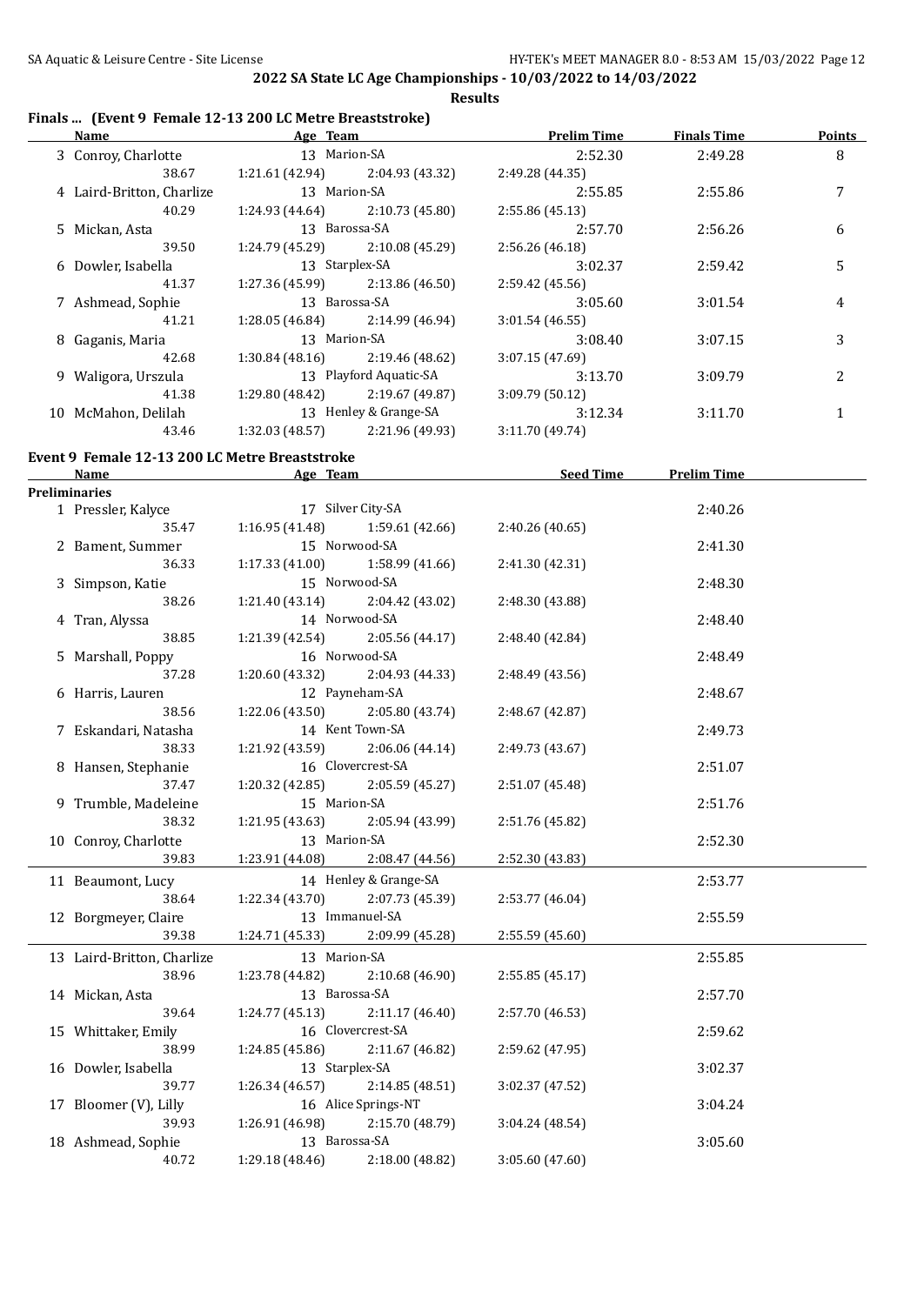## **Preliminaries ... (Event 9 Female 12-13 200 LC Metre Breaststroke)**

| <b>Name</b>               | Age Team        |                           | <b>Seed Time</b> | <b>Prelim Time</b> |  |
|---------------------------|-----------------|---------------------------|------------------|--------------------|--|
| 19 Below, Jade            |                 | 16 Playford Aquatic-SA    |                  | 3:06.76            |  |
| 40.01                     | 1:27.10(47.09)  | 2:16.14(49.04)            | 3:06.76 (50.62)  |                    |  |
| 20 Carroll, Jasmine       | 14 Barossa-SA   |                           |                  | 3:06.77            |  |
| 43.04                     | 1:29.89 (46.85) | 2:18.81 (48.92)           | 3:06.77 (47.96)  |                    |  |
| 21 Gaganis, Maria         | 13 Marion-SA    |                           |                  | 3:08.40            |  |
| 43.09                     | 1:31.09 (48.00) | 2:19.76 (48.67)           | 3:08.40 (48.64)  |                    |  |
| 22 McMahon, Delilah       |                 | 13 Henley & Grange-SA     |                  | 3:12.34            |  |
| 41.93                     | 1:29.81 (47.88) | 2:20.27 (50.46)           | 3:12.34 (52.07)  |                    |  |
| 23 Waligora, Urszula      |                 | 13 Playford Aquatic-SA    |                  | 3:13.70            |  |
| 42.76                     | 1:31.92 (49.16) | 2:22.73 (50.81)           | 3:13.70 (50.97)  |                    |  |
| 24 Ewer, Sophie           | 12 Kent Town-SA |                           |                  | 3:15.32            |  |
| 43.45                     | 1:32.74 (49.29) | 2:24.15 (51.41)           | 3:15.32 (51.17)  |                    |  |
| 25 Czechowicz, Katarina   |                 | 13 Kent Town-SA           |                  | 3:18.28            |  |
| 42.30                     | 1:32.38(50.08)  | 2:25.35 (52.97)           | 3:18.28 (52.93)  |                    |  |
| 26 Andrew-Thring, Tayla   |                 | 13 Henley & Grange-SA     |                  | 3:18.47            |  |
| 44.77                     | 1:35.45(50.68)  | 2:27.42 (51.97)           | 3:18.47(51.05)   |                    |  |
| 27 Speechley, Sienna      |                 | 18 Broken Hill Aquatic-SA |                  | 3:20.70            |  |
| 43.36                     | 1:34.72 (51.36) | 2:27.68 (52.96)           | 3:20.70 (53.02)  |                    |  |
| 28 McLeod, Elsa           |                 | 13 Norwood-SA             |                  | 3:22.11            |  |
| 45.70                     | 1:36.84(51.14)  | 2:30.33 (53.49)           | 3:22.11 (51.78)  |                    |  |
| 29 Lugg, Lucinda          |                 | 12 Henley & Grange-SA     |                  | 3:25.12            |  |
| 44.61                     | 1:38.22 (53.61) | 2:32.25 (54.03)           | 3:25.12 (52.87)  |                    |  |
| 30 Williams, Eve          |                 | 13 Norwood-SA             |                  | 3:25.29            |  |
| 45.32                     | 1:39.22 (53.90) | 2:33.89 (54.67)           | 3:25.29 (51.40)  |                    |  |
| --- McKenna, Zoe          |                 | 12 Onkaparinga-SA         |                  | DQ                 |  |
| --- Carr, Lucinda         | 14 Marion-SA    |                           |                  | DQ                 |  |
| Downie, Amelia            |                 | 15 Immanuel-SA            |                  | DQ                 |  |
| Dummyf, Dummyf            |                 | 12 Unattached-SA          |                  | <b>XDQ</b>         |  |
| Molloy, Scarlett          |                 | 12 Silver City-SA         |                  | <b>NS</b>          |  |
| Strachan (V), Emma        |                 | 15 Mildura-VIC            |                  | <b>NS</b>          |  |
| --- Ashmead, Charlotte    | 15 Barossa-SA   |                           |                  | <b>SCR</b>         |  |
| --- Adams, Sasha          |                 | 15 Immanuel-SA            |                  | <b>SCR</b>         |  |
| --- Thacker (V), Ashleigh |                 | 15 Narrabeen-NSW          |                  | <b>SCR</b>         |  |
| --- Copeland, Bree        |                 | 14 Payneham-SA            |                  | $SCR$              |  |
| --- Williams, Alana       |                 | 18 Norwood-SA             |                  | <b>SCR</b>         |  |

#### **Event 9B Female 14-15 200 LC Metre Breaststroke**

|        | Name                 | Age Team        |                       | <b>Prelim Time</b> | <b>Finals Time</b> | Points |
|--------|----------------------|-----------------|-----------------------|--------------------|--------------------|--------|
| Finals |                      |                 |                       |                    |                    |        |
|        | 1 Bament, Summer     |                 | 15 Norwood-SA         | 2:41.30            | 2:40.35            | 10     |
|        | 36.03                | 1:16.06(40.03)  | 1:57.57(41.51)        | 2:40.35 (42.78)    |                    |        |
|        | 2 Eskandari, Natasha |                 | 14 Kent Town-SA       | 2:49.73            | 2:45.20            | 9      |
|        | 37.48                | 1:19.80(42.32)  | 2:02.80(43.00)        | 2:45.20(42.40)     |                    |        |
|        | 3 Simpson, Katie     |                 | 15 Norwood-SA         | 2:48.30            | 2:45.65            | 8      |
|        | 37.31                | 1:19.25 (41.94) | 2:02.48 (43.23)       | 2:45.65(43.17)     |                    |        |
|        | 4 Trumble, Madeleine | 15 Marion-SA    |                       | 2:51.76            | 2:47.16            | 7      |
|        | 37.15                | 1:19.81 (42.66) | 2:02.85 (43.04)       | 2:47.16 (44.31)    |                    |        |
|        | 5 Tran, Alyssa       |                 | 14 Norwood-SA         | 2:48.40            | 2:51.28            | 6      |
|        | 38.10                | 1:21.43 (43.33) | 2:05.88 (44.45)       | 2:51.28 (45.40)    |                    |        |
|        | 6 Beaumont, Lucy     |                 | 14 Henley & Grange-SA | 2:53.77            | 2:52.97            | 5      |
|        | 38.39                | 1:21.65(43.26)  | 2:07.26 (45.61)       | 2:52.97 (45.71)    |                    |        |
|        | 7 Carroll, Jasmine   | 14 Barossa-SA   |                       | 3:06.77            | 3:09.15            | 4      |
|        | 43.18                | 1:31.13(47.95)  | 2:19.54 (48.41)       | 3:09.15(49.61)     |                    |        |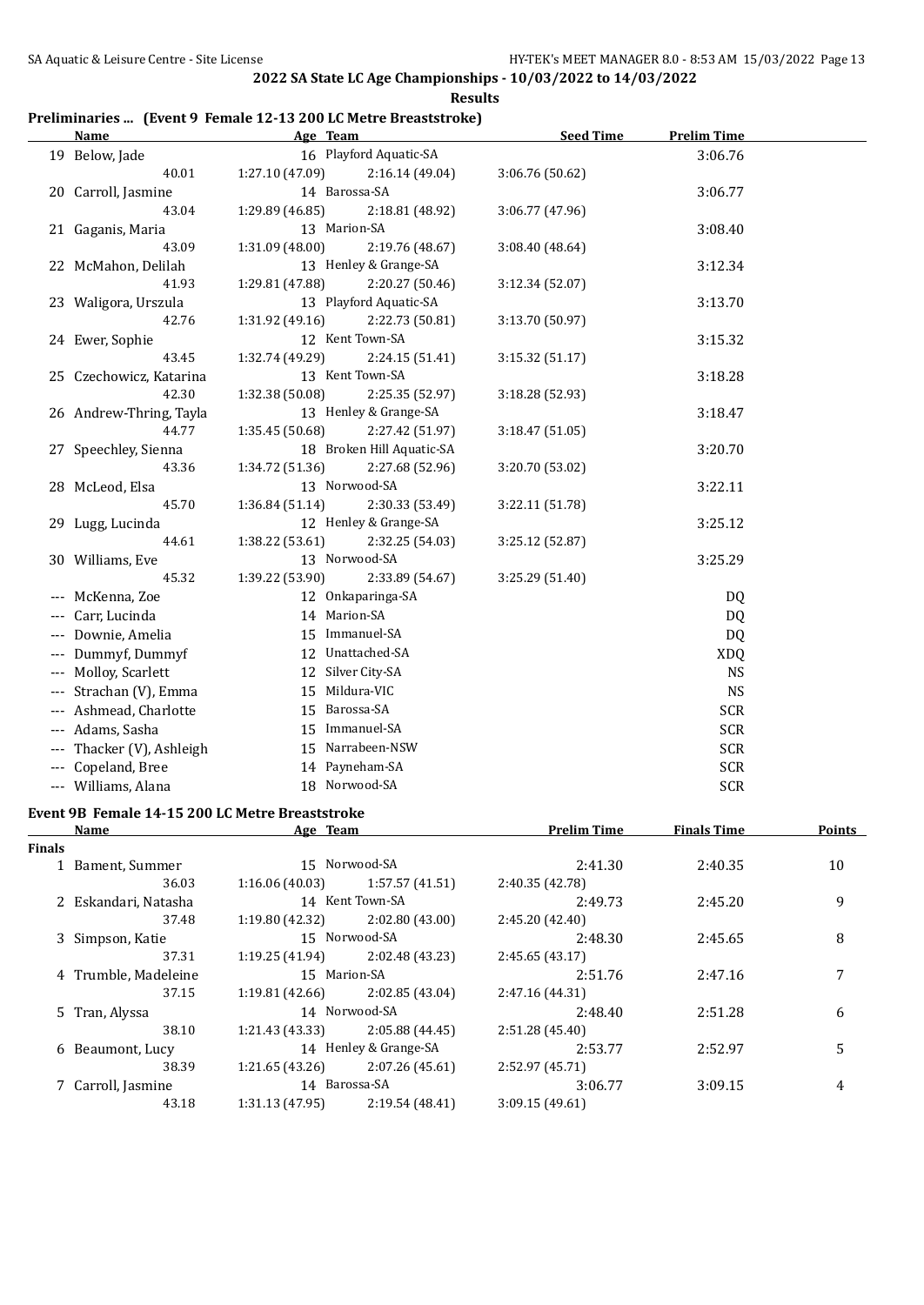**Results**

#### **Event 9B Female 14-15 200 LC Metre Breaststroke**

| <b>Name</b><br>Age Team   |                                   | <b>Seed Time</b>      | <b>Prelim Time</b> |            |  |
|---------------------------|-----------------------------------|-----------------------|--------------------|------------|--|
| <b>Preliminaries</b>      |                                   |                       |                    |            |  |
| 1 Bament, Summer          |                                   | 15 Norwood-SA         |                    | 2:41.30    |  |
| 36.33                     | 1:17.33(41.00)                    | 1:58.99 (41.66)       | 2:41.30 (42.31)    |            |  |
| 2 Simpson, Katie          |                                   | 15 Norwood-SA         |                    | 2:48.30    |  |
| 38.26                     | 1:21.40(43.14)                    | 2:04.42 (43.02)       | 2:48.30 (43.88)    |            |  |
| 3 Tran, Alyssa            |                                   | 14 Norwood-SA         |                    | 2:48.40    |  |
| 38.85                     | $1:21.39(42.54)$ $2:05.56(44.17)$ |                       | 2:48.40 (42.84)    |            |  |
| 4 Eskandari, Natasha      |                                   | 14 Kent Town-SA       |                    | 2:49.73    |  |
| 38.33                     | 1:21.92 (43.59)                   | 2:06.06(44.14)        | 2:49.73 (43.67)    |            |  |
| 5 Trumble, Madeleine      | 15 Marion-SA                      |                       |                    | 2:51.76    |  |
| 38.32                     | 1:21.95 (43.63)                   | 2:05.94 (43.99)       | 2:51.76 (45.82)    |            |  |
| 6 Beaumont, Lucy          |                                   | 14 Henley & Grange-SA |                    | 2:53.77    |  |
| 38.64                     | 1:22.34(43.70)                    | 2:07.73 (45.39)       | 2:53.77 (46.04)    |            |  |
| 7 Carroll, Jasmine        | 14 Barossa-SA                     |                       |                    | 3:06.77    |  |
| 43.04                     | 1:29.89 (46.85)                   | 2:18.81 (48.92)       | 3:06.77(47.96)     |            |  |
| Downie, Amelia            |                                   | 15 Immanuel-SA        |                    | DQ         |  |
| --- Carr, Lucinda         | 14 Marion-SA                      |                       |                    | DQ.        |  |
| --- Strachan (V), Emma    |                                   | 15 Mildura-VIC        |                    | <b>NS</b>  |  |
| --- Ashmead, Charlotte    | 15 Barossa-SA                     |                       |                    | <b>SCR</b> |  |
| Copeland, Bree            |                                   | 14 Payneham-SA        |                    | <b>SCR</b> |  |
| --- Thacker (V), Ashleigh |                                   | 15 Narrabeen-NSW      |                    | <b>SCR</b> |  |
| --- Adams, Sasha          |                                   | 15 Immanuel-SA        |                    | <b>SCR</b> |  |
|                           | .                                 |                       |                    |            |  |

#### **Event 9B Female 16-18 200 LC Metre Breaststroke**

|               | <b>Name</b>          | Age Team                           |                     | <b>Prelim Time</b> | <b>Finals Time</b> | Points |
|---------------|----------------------|------------------------------------|---------------------|--------------------|--------------------|--------|
| <b>Finals</b> |                      |                                    |                     |                    |                    |        |
|               | 1 Pressler, Kalyce   | 17                                 | Silver City-SA      | 2:40.26            | 2:31.40            | 10     |
|               | 34.56                | 1:12.88(38.32)                     | 1:52.04(39.16)      | 2:31.40 (39.36)    |                    |        |
|               | 2 Marshall, Poppy    |                                    | 16 Norwood-SA       | 2:48.49            | 2:45.91            | 9      |
|               | 36.73                | 1:19.13(42.40)                     | 2:02.58 (43.45)     | 2:45.91 (43.33)    |                    |        |
|               | 3 Hansen, Stephanie  |                                    | 16 Clovercrest-SA   | 2:51.07            | 2:49.03            | 8      |
|               | 37.68                | 1:21.00 (43.32)                    | 2:04.92 (43.92)     | 2:49.03(44.11)     |                    |        |
|               | 4 Whittaker, Emily   |                                    | 16 Clovercrest-SA   | 2:59.62            | 2:57.76            |        |
|               | 39.75                | 1:25.32(45.57)                     | 2:12.03(46.71)      | 2:57.76 (45.73)    |                    |        |
|               | 5 Bloomer (V), Lilly |                                    | 16 Alice Springs-NT | 3:04.24            | 3:02.93            | 6      |
|               | 39.74                | 1:26.61 (46.87)<br>2:14.00 (47.39) |                     | 3:02.93 (48.93)    |                    |        |

# **Event 9B Female 16-18 200 LC Metre Breaststroke**

| Name                      | Age Team        |                   | <b>Seed Time</b> | <b>Prelim Time</b> |  |
|---------------------------|-----------------|-------------------|------------------|--------------------|--|
| <b>Preliminaries</b>      |                 |                   |                  |                    |  |
| 1 Pressler, Kalyce        |                 | 17 Silver City-SA |                  | 2:40.26            |  |
| 35.47                     | 1:16.95(41.48)  | 1:59.61 (42.66)   | 2:40.26 (40.65)  |                    |  |
| 2 Marshall, Poppy         |                 | 16 Norwood-SA     |                  | 2:48.49            |  |
| 37.28                     | 1:20.60 (43.32) | 2:04.93 (44.33)   | 2:48.49 (43.56)  |                    |  |
| 3 Harris, Lauren          |                 | 12 Payneham-SA    |                  | 2:48.67            |  |
| 38.56                     | 1:22.06 (43.50) | 2:05.80 (43.74)   | 2:48.67 (42.87)  |                    |  |
| 4 Hansen, Stephanie       |                 | 16 Clovercrest-SA |                  | 2:51.07            |  |
| 37.47                     | 1:20.32 (42.85) | 2:05.59 (45.27)   | 2:51.07 (45.48)  |                    |  |
| 5 Conroy, Charlotte       |                 | 13 Marion-SA      |                  |                    |  |
| 39.83                     | 1:23.91 (44.08) | 2:08.47 (44.56)   | 2:52.30 (43.83)  |                    |  |
| 6 Borgmeyer, Claire       |                 | 13 Immanuel-SA    |                  | 2:55.59            |  |
| 39.38                     | 1:24.71 (45.33) | 2:09.99 (45.28)   | 2:55.59(45.60)   |                    |  |
| 7 Laird-Britton, Charlize | 13 Marion-SA    |                   |                  | 2:55.85            |  |
| 38.96                     | 1:23.78 (44.82) | 2:10.68 (46.90)   | 2:55.85(45.17)   |                    |  |
| 8 Mickan, Asta            |                 | 13 Barossa-SA     |                  | 2:57.70            |  |
| 39.64                     | 1:24.77(45.13)  | 2:11.17(46.40)    | 2:57.70 (46.53)  |                    |  |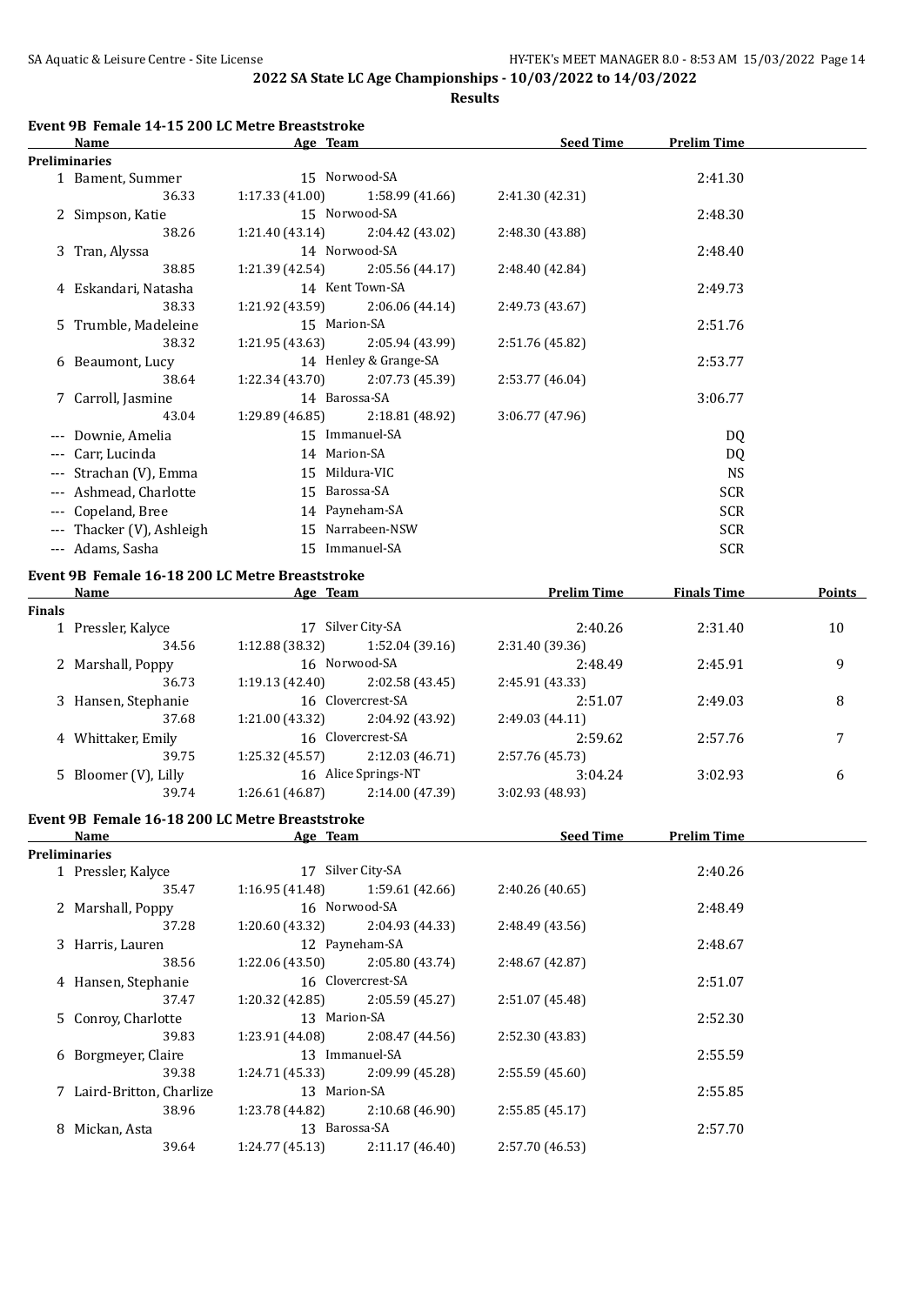|           | <u>Name</u>                                       |                           | Age Team                  | Seed Time          | <b>Prelim Time</b> |               |
|-----------|---------------------------------------------------|---------------------------|---------------------------|--------------------|--------------------|---------------|
|           | 9 Whittaker, Emily                                |                           | 16 Clovercrest-SA         |                    | 2:59.62            |               |
|           | 38.99                                             | 1:24.85(45.86)            | 2:11.67 (46.82)           | 2:59.62 (47.95)    |                    |               |
|           | 10 Dowler, Isabella                               |                           | 13 Starplex-SA            |                    | 3:02.37            |               |
|           | 39.77                                             | 1:26.34 (46.57)           | 2:14.85 (48.51)           | 3:02.37 (47.52)    |                    |               |
|           | 11 Bloomer (V), Lilly                             |                           | 16 Alice Springs-NT       |                    | 3:04.24            |               |
|           | 39.93                                             | 1:26.91 (46.98)           | 2:15.70 (48.79)           | 3:04.24 (48.54)    |                    |               |
|           | 12 Ashmead, Sophie                                |                           | 13 Barossa-SA             |                    | 3:05.60            |               |
|           | 40.72                                             | 1:29.18 (48.46)           | 2:18.00 (48.82)           | 3:05.60 (47.60)    |                    |               |
|           |                                                   |                           | 16 Playford Aquatic-SA    |                    |                    |               |
|           | 13 Below, Jade                                    |                           |                           |                    | 3:06.76            |               |
|           | 40.01                                             | 1:27.10(47.09)            | 2:16.14(49.04)            | 3:06.76 (50.62)    |                    |               |
|           | 14 Gaganis, Maria                                 |                           | 13 Marion-SA              |                    | 3:08.40            |               |
|           | 43.09                                             | 1:31.09(48.00)            | 2:19.76 (48.67)           | 3:08.40 (48.64)    |                    |               |
|           | 15 McMahon, Delilah                               |                           | 13 Henley & Grange-SA     |                    | 3:12.34            |               |
|           | 41.93                                             | 1:29.81 (47.88)           | 2:20.27 (50.46)           | 3:12.34 (52.07)    |                    |               |
|           | 16 Waligora, Urszula                              |                           | 13 Playford Aquatic-SA    |                    | 3:13.70            |               |
|           | 42.76                                             | 1:31.92 (49.16)           | 2:22.73 (50.81)           | 3:13.70 (50.97)    |                    |               |
|           | 17 Ewer, Sophie                                   |                           | 12 Kent Town-SA           |                    | 3:15.32            |               |
|           | 43.45                                             | 1:32.74 (49.29)           | 2:24.15 (51.41)           | 3:15.32(51.17)     |                    |               |
|           | 18 Czechowicz, Katarina                           |                           | 13 Kent Town-SA           |                    | 3:18.28            |               |
|           | 42.30                                             | 1:32.38 (50.08)           | 2:25.35 (52.97)           | 3:18.28 (52.93)    |                    |               |
|           | 19 Andrew-Thring, Tayla                           |                           | 13 Henley & Grange-SA     |                    | 3:18.47            |               |
|           | 44.77                                             | 1:35.45 (50.68)           | 2:27.42 (51.97)           | 3:18.47 (51.05)    |                    |               |
|           | 20 Speechley, Sienna                              |                           | 18 Broken Hill Aquatic-SA |                    | 3:20.70            |               |
|           | 43.36                                             | 1:34.72 (51.36)           | 2:27.68 (52.96)           | 3:20.70 (53.02)    |                    |               |
|           | 21 McLeod, Elsa                                   |                           | 13 Norwood-SA             |                    | 3:22.11            |               |
|           | 45.70                                             | 1:36.84(51.14)            | 2:30.33 (53.49)           | 3:22.11 (51.78)    |                    |               |
|           | 22 Lugg, Lucinda                                  |                           | 12 Henley & Grange-SA     |                    | 3:25.12            |               |
|           | 44.61                                             | 1:38.22 (53.61)           | 2:32.25 (54.03)           | 3:25.12 (52.87)    |                    |               |
|           | 23 Williams, Eve                                  |                           | 13 Norwood-SA             |                    | 3:25.29            |               |
|           | 45.32                                             | 1:39.22 (53.90)           | 2:33.89 (54.67)           | 3:25.29 (51.40)    |                    |               |
|           | --- Dummyf, Dummyf                                |                           | 12 Unattached-SA          |                    | <b>XDQ</b>         |               |
|           | --- McKenna, Zoe                                  |                           | 12 Onkaparinga-SA         |                    | DQ                 |               |
|           | --- Molloy, Scarlett                              |                           | 12 Silver City-SA         |                    | <b>NS</b>          |               |
|           | --- Williams, Alana                               |                           | 18 Norwood-SA             |                    | SCR                |               |
|           |                                                   |                           |                           |                    |                    |               |
|           | Event 10 Boys 11 Year Olds 50 LC Metre Backstroke |                           |                           |                    |                    |               |
|           | Name                                              | <b>Example 2</b> Age Team |                           | <b>Prelim Time</b> | <b>Finals Time</b> | <b>Points</b> |
| A - Final |                                                   |                           |                           |                    |                    |               |
|           | 1 Kupsch, Phoenix                                 |                           | 11 Marion-SA              | 33.02              | 32.61              | 10            |
|           | 2 Schubert, Max                                   | 11                        | Barossa-SA                | 35.66              | 35.65              | 9             |
|           | 3 Millard, Jack                                   | 11                        | Broken Hill Aquatic-SA    | 36.69              | 36.50              | 8             |
|           | 4 Hudson, Cameron                                 | 11                        | Playford Aquatic-SA       | 35.90              | 36.85              | 7             |
|           | 5 Fletcher, Jackson                               | 11                        | Barossa-SA                | 38.15              | 37.53              | 6             |
| 6         | Needham, Angus                                    | 11                        | Marion-SA                 | 38.45              | 37.84              | 5             |
|           | 7 Harris, Toby                                    | 11                        | West Coast-SA             | 38.61              | 38.05              | 4             |
| 8         | Tucker, Jordan                                    |                           | 11 Marion-SA              | 38.51              | 38.55              | 3             |
| 9         | Vaughan, Maximilian                               | 11                        | Marion-SA                 | 38.45              | 39.29              | 2             |
| 10        | Collings, Joshua                                  |                           | 11 Marion-SA              | 39.22              | 40.16              | $\mathbf{1}$  |
|           |                                                   |                           |                           |                    |                    |               |
|           | Event 10 Boys 11 Year Olds 50 LC Metre Backstroke |                           |                           |                    |                    |               |
|           | Name                                              |                           | Age Team                  | <b>Seed Time</b>   | <b>Prelim Time</b> |               |
|           | <b>Preliminaries</b>                              |                           |                           |                    |                    |               |
|           | 1 Kupsch, Phoenix                                 | 11                        | Marion-SA                 |                    | 33.02              |               |
|           | 2 Schubert, Max                                   | 11                        | Barossa-SA                |                    | 35.66              |               |
|           | 3 Hudson, Cameron                                 | 11                        | Playford Aquatic-SA       |                    | 35.90              |               |
|           | 4 Millard, Jack                                   |                           | 11 Broken Hill Aquatic-SA |                    | 36.69              |               |

## **Preliminaries ... (Event 9B Female 16-18 200 LC Metre Breaststroke)**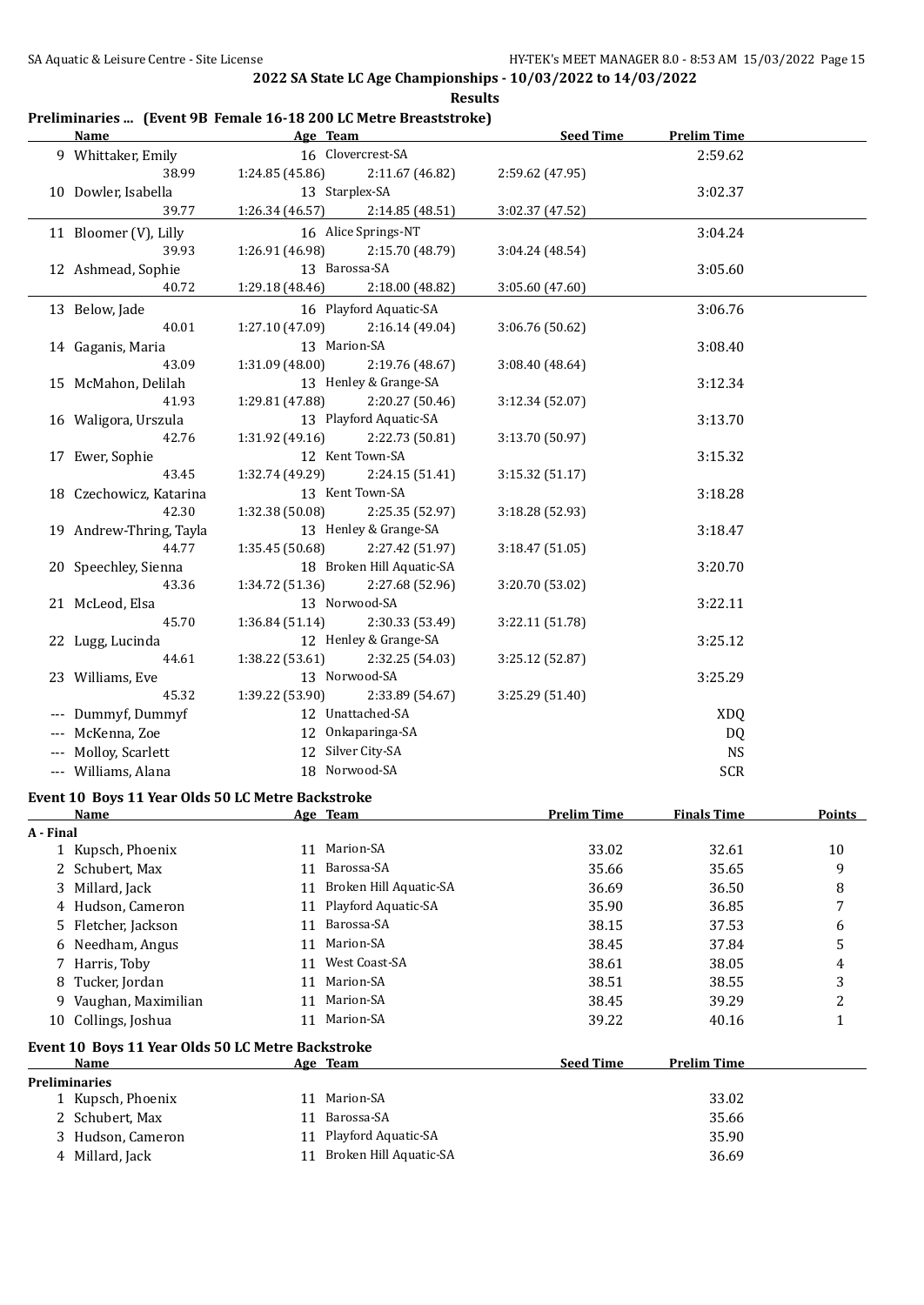**Results**

#### **Preliminaries ... (Event 10 Boys 11 Year Olds 50 LC Metre Backstroke)**

|                     | <b>Name</b>         |    | Age Team               | <b>Seed Time</b> | <b>Prelim Time</b> |
|---------------------|---------------------|----|------------------------|------------------|--------------------|
|                     | 5 Fletcher, Jackson |    | 11 Barossa-SA          |                  | 38.15              |
| *6                  | Vaughan, Maximilian | 11 | Marion-SA              |                  | 38.45              |
| *6                  | Needham, Angus      | 11 | Marion-SA              |                  | 38.45              |
| 8                   | Tucker, Jordan      | 11 | Marion-SA              |                  | 38.51              |
|                     | 9 Harris, Toby      | 11 | West Coast-SA          |                  | 38.61              |
|                     | 10 Collings, Joshua | 11 | Marion-SA              |                  | 39.22              |
|                     | 11 Thach, Angelo    |    | 11 Playford Aquatic-SA |                  | 39.40              |
|                     | 12 Hay, Owen        | 11 | Tea Tree Gully-SA      |                  | 39.78              |
| 13                  | Bampton, Ky         | 11 | Western Aquatic-SA     |                  | 40.53              |
| 14                  | Watson, Trent       | 11 | Tea Tree Gully-SA      |                  | 40.71              |
| 15                  | Small, Mitchell     | 11 | Immanuel-SA            |                  | 40.89              |
| 16                  | Barratt, Zachery    | 11 | Silver City-SA         |                  | 41.60              |
| 17                  | Clavel, Eamon       | 11 | Broken Hill Aquatic-SA |                  | 42.59              |
| 18                  | Reed, Joshua        | 11 | Marion-SA              |                  | 44.63              |
| 19                  | Fillmore, Harry     | 11 | Onkaparinga-SA         |                  | 45.17              |
| $---$               | Tran, Khang         | 11 | Henley & Grange-SA     |                  | <b>NS</b>          |
| $\qquad \qquad - -$ | Draganic, Damian    | 11 | Marion-SA              |                  | <b>SCR</b>         |

#### **Event 10 Boys 12 Year Olds 50 LC Metre Backstroke**

|           | <b>Name</b>         |                 | Age Team                   | <b>Prelim Time</b> | <b>Finals Time</b> | <b>Points</b> |
|-----------|---------------------|-----------------|----------------------------|--------------------|--------------------|---------------|
| A - Final |                     |                 |                            |                    |                    |               |
|           | 1 Coulter, Kegan    | 12.             | Barossa-SA                 | 34.92              | 34.18              | 10            |
|           | 2 Au, Alden         |                 | 12 Payneham-SA             | 35.68              | 34.68              | 9             |
|           | 3 Birchenough, Owen |                 | 12 Marion-SA               | 35.74              | 35.60              | 8             |
|           | 4 Martin, Jack      |                 | 12 Marion-SA               | 35.74              | 35.61              | 7             |
|           | 5 Murphy, Toby      |                 | 12 Southern Performance-SA | 37.23              | 36.22              | 6             |
|           | 6 Spyrou, Daniel    |                 | 12 Norwood-SA              | 37.70              | 36.80              | 5             |
|           | 7 Cregan, Neil      |                 | 12 Barossa-SA              | 37.70              | 36.95              | 4             |
|           | 8 Charleson, Cody   |                 | 12 Starplex-SA             | 37.63              | 37.28              | 3             |
|           | 9 Pashley, Fraser   | 12.             | Onkaparinga-SA             | 37.76              | 38.05              | າ             |
|           | 10 Dingwall, Oscar  | 12 <sup>1</sup> | Immanuel-SA                | 37.79              | 38.44              |               |

#### **Event 10 Boys 12 Year Olds 50 LC Metre Backstroke**

|       | Name                 |    | Age Team                | <b>Seed Time</b> | <b>Prelim Time</b> |  |
|-------|----------------------|----|-------------------------|------------------|--------------------|--|
|       | <b>Preliminaries</b> |    |                         |                  |                    |  |
|       | 1 Coulter, Kegan     |    | 12 Barossa-SA           |                  | 34.92              |  |
|       | 2 Au, Alden          | 12 | Payneham-SA             |                  | 35.68              |  |
| *3    | Martin, Jack         | 12 | Marion-SA               |                  | 35.74              |  |
| *3    | Birchenough, Owen    | 12 | Marion-SA               |                  | 35.74              |  |
|       | 5 Murphy, Toby       |    | Southern Performance-SA |                  | 37.23              |  |
| 6     | Charleson, Cody      | 12 | Starplex-SA             |                  | 37.63              |  |
| $*7$  | Cregan, Neil         | 12 | Barossa-SA              |                  | 37.70              |  |
| *7    | Spyrou, Daniel       | 12 | Norwood-SA              |                  | 37.70              |  |
|       | 9 Pashley, Fraser    | 12 | Onkaparinga-SA          |                  | 37.76              |  |
| 10    | Dingwall, Oscar      | 12 | Immanuel-SA             |                  | 37.79              |  |
|       | 11 Bai, Evan         | 12 | Marion-SA               |                  | 37.95              |  |
|       | 12 Allan, Isaac      | 12 | Immanuel-SA             |                  | 38.12              |  |
|       | 13 Stanley, Will     | 12 | Marion-SA               |                  | 38.60              |  |
| 14    | Liu, Howard          | 12 | Kent Town-SA            |                  | 39.01              |  |
|       | 15 Spark, Thomas     | 12 | Kent Town-SA            |                  | 39.14              |  |
|       | 16 El-Youssef, Jamal | 12 | Tea Tree Gully-SA       |                  | 39.54              |  |
| $*17$ | McAvaney, William    | 12 | Immanuel-SA             |                  | 39.66              |  |
| $*17$ | Herbst, Patrick      | 12 | Starplex-SA             |                  | 39.66              |  |
| 19    | Mosley, Leif         | 12 | Marion-SA               |                  | 40.10              |  |
|       | 20 Kostic, Jakov     |    | 12 Henley & Grange-SA   |                  | 40.15              |  |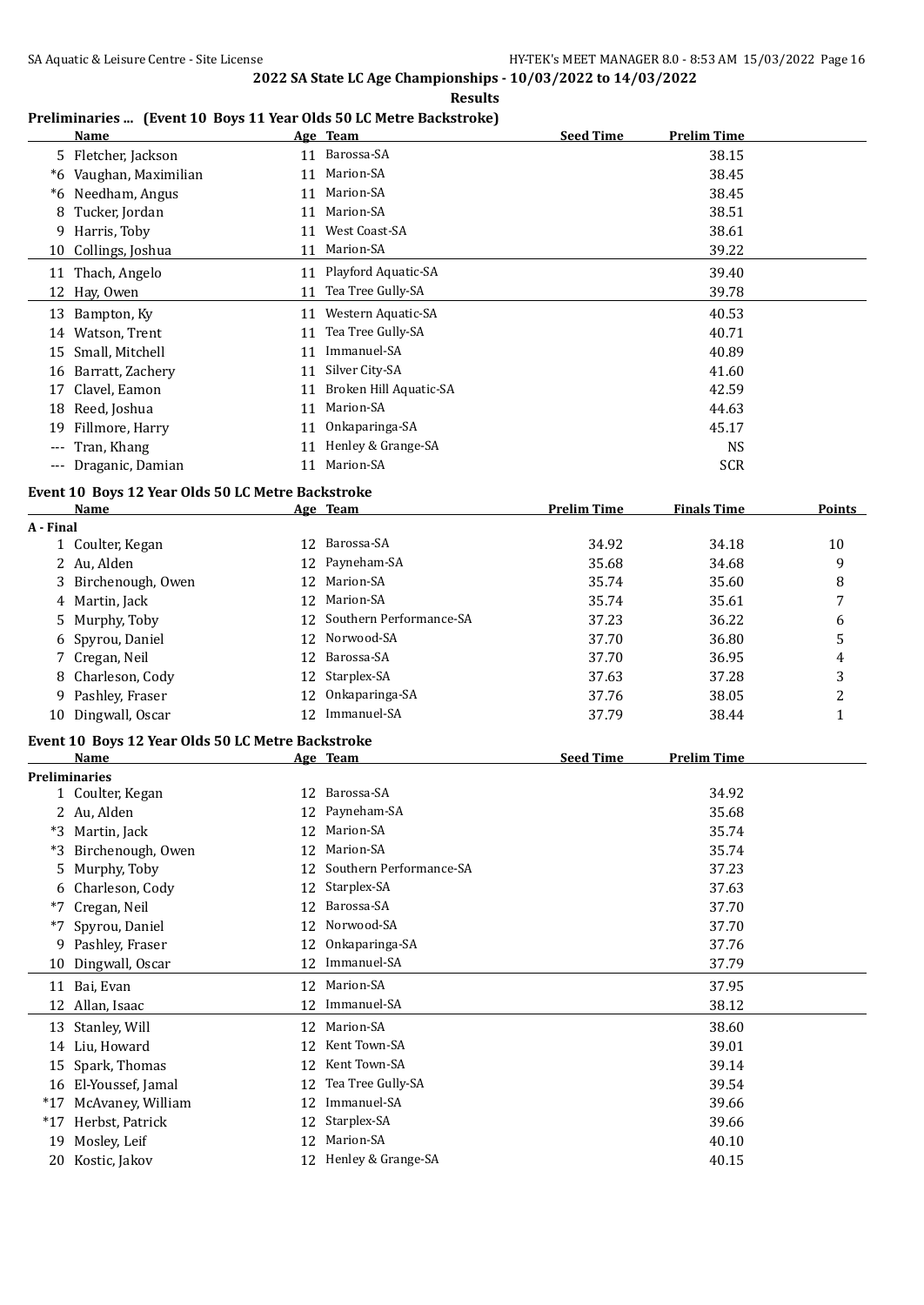## **Preliminaries ... (Event 10 Boys 12 Year Olds 50 LC Metre Backstroke)**

| Name               | Age Team             | <b>Seed Time</b><br><b>Prelim Time</b> |
|--------------------|----------------------|----------------------------------------|
| 21 Fettke, Lachlan | 12 Marion-SA         | 40.57                                  |
| --- Skewes, Liam   | 12 Tea Tree Gully-SA | <b>SCR</b>                             |
| --- Moore, Vincent | 12 Mount Gambier-SA  | <b>SCR</b>                             |
| --- Ni, Adison     | 12 Marion-SA         | <b>SCR</b>                             |
| --- Mazur, Joseph  | 12 Norwood-SA        | <b>SCR</b>                             |
| --- Schulz, Nathan | 12 Mountain Pool-SA  | <b>SCR</b>                             |

#### **Event 11 Boys 13 Year Olds 50 LC Metre Backstroke**

| Name |                                                                                                                                                                                                               |                        | <b>Prelim Time</b>                                  | <b>Finals Time</b> | <b>Points</b> |
|------|---------------------------------------------------------------------------------------------------------------------------------------------------------------------------------------------------------------|------------------------|-----------------------------------------------------|--------------------|---------------|
|      |                                                                                                                                                                                                               |                        |                                                     |                    |               |
|      | 13                                                                                                                                                                                                            | Barossa-SA             | 30.87                                               | 30.56              | 10            |
|      |                                                                                                                                                                                                               | Marion-SA              | 32.35                                               | 31.33              | 9             |
|      |                                                                                                                                                                                                               | Broken Hill Aquatic-SA | 31.49                                               | 31.48              | 8             |
|      | 13                                                                                                                                                                                                            | Kent Town-SA           | 32.67                                               | 32.63              | 7             |
|      |                                                                                                                                                                                                               | Marion-SA              | 33.39                                               | 33.12              | 6             |
|      |                                                                                                                                                                                                               | Starplex-SA            | 33.65                                               | 33.40              | 5             |
|      | 13                                                                                                                                                                                                            | West Coast-SA          | 34.38                                               | 33.99              | 4             |
|      |                                                                                                                                                                                                               | Vitor Renmark-SA       | 34.19                                               | 34.09              | 3             |
|      |                                                                                                                                                                                                               | Marion-SA              | 34.53                                               | 34.72              | າ             |
|      |                                                                                                                                                                                                               | Nyah Two Bays-VIC      | 35.11                                               | 34.97              |               |
|      | 1 Sloane, Angus<br>2 Altiok, Ali<br>3 Clavel, Cohen<br>4 Hassell, Fred<br>5 Dossetter-Smith, Mason<br>6 Dudley, Callum<br>7 Oestmann, Cohbin<br>8 Riedel, Hugh<br>9 Mackinnon, Oliver<br>10 Plant (V), Anders |                        | Age Team<br>13<br>13.<br>13<br>13<br>13<br>13<br>13 |                    |               |

#### **Event 11 Boys 13 Year Olds 50 LC Metre Backstroke**

|       | Name                                              |    | Age Team                | <b>Seed Time</b>   | <b>Prelim Time</b> |               |
|-------|---------------------------------------------------|----|-------------------------|--------------------|--------------------|---------------|
|       | <b>Preliminaries</b>                              |    |                         |                    |                    |               |
|       | 1 Sloane, Angus                                   | 13 | Barossa-SA              |                    | 30.87              |               |
|       | Clavel, Cohen                                     | 13 | Broken Hill Aquatic-SA  |                    | 31.49              |               |
| 3     | Altiok, Ali                                       | 13 | Marion-SA               |                    | 32.35              |               |
| 4     | Hassell, Fred                                     | 13 | Kent Town-SA            |                    | 32.67              |               |
| 5     | Dossetter-Smith, Mason                            | 13 | Marion-SA               |                    | 33.39              |               |
| 6     | Dudley, Callum                                    | 13 | Starplex-SA             |                    | 33.65              |               |
| 7     | Riedel, Hugh                                      | 13 | Vitor Renmark-SA        |                    | 34.19              |               |
| 8     | Oestmann, Cohbin                                  | 13 | West Coast-SA           |                    | 34.38              |               |
| 9     | Mackinnon, Oliver                                 | 13 | Marion-SA               |                    | 34.53              |               |
| 10    | Plant (V), Anders                                 | 13 | Nyah Two Bays-VIC       |                    | 35.11              |               |
| 11    | Lindsay, Nicholas                                 | 13 | Playford Aquatic-SA     |                    | 35.44              |               |
| 12    | Barresi, Antony                                   | 13 | Norwood-SA              |                    | 35.64              |               |
| 13    | Eyers, Oliver                                     | 13 | Unley-SA                |                    | 35.93              |               |
| 14    | Eyers, Archie                                     | 13 | Unley-SA                |                    | 36.00              |               |
| 15    | Ellul, Cameron                                    | 13 | Immanuel-SA             |                    | 36.43              |               |
| 16    | Abdelaziz, Malek                                  | 13 | Marion-SA               |                    | 36.86              |               |
| 17    | Joseph, Aditya                                    | 13 | Unattached-SA           |                    | 37.14              |               |
| 18    | Tucker, Axel                                      | 13 | Marion-SA               |                    | 37.20              |               |
| 19    | Walsh, Beau                                       | 13 | <b>Mountain Pool-SA</b> |                    | 37.46              |               |
| 20    | McGinley, Gerard                                  | 13 | Immanuel-SA             |                    | 38.09              |               |
| 21    | Braithwaite, Archie                               | 13 | Kent Town-SA            |                    | 38.80              |               |
| ---   | Davidson, Tyler                                   | 13 | West Coast-SA           |                    | <b>SCR</b>         |               |
| $---$ | Towers, Fabricio                                  | 13 | Barossa-SA              |                    | <b>SCR</b>         |               |
| ---   | Gilbert, Connor                                   | 13 | Clovercrest-SA          |                    | <b>SCR</b>         |               |
|       | Event 11 Boys 14 Year Olds 50 LC Metre Backstroke |    |                         |                    |                    |               |
|       | <b>Name</b>                                       |    | <u>Age Team</u>         | <b>Prelim Time</b> | <b>Finals Time</b> | <b>Points</b> |

| Finals |                    |                            |       |       |    |
|--------|--------------------|----------------------------|-------|-------|----|
|        | 1 Livingston, Hugo | 14 Marion-SA               | 30.39 | 30.13 | 10 |
|        | 2 Walker, Jack     | 14 Southern Performance-SA | 30.65 | 30.48 |    |
|        | 3 Montes, Luke     | 14 Kent Town-SA            | 31.35 | 31.19 | 8  |
|        | 4 Timms, Patrick   | 14 Barossa-SA              | 31.80 | 31.31 |    |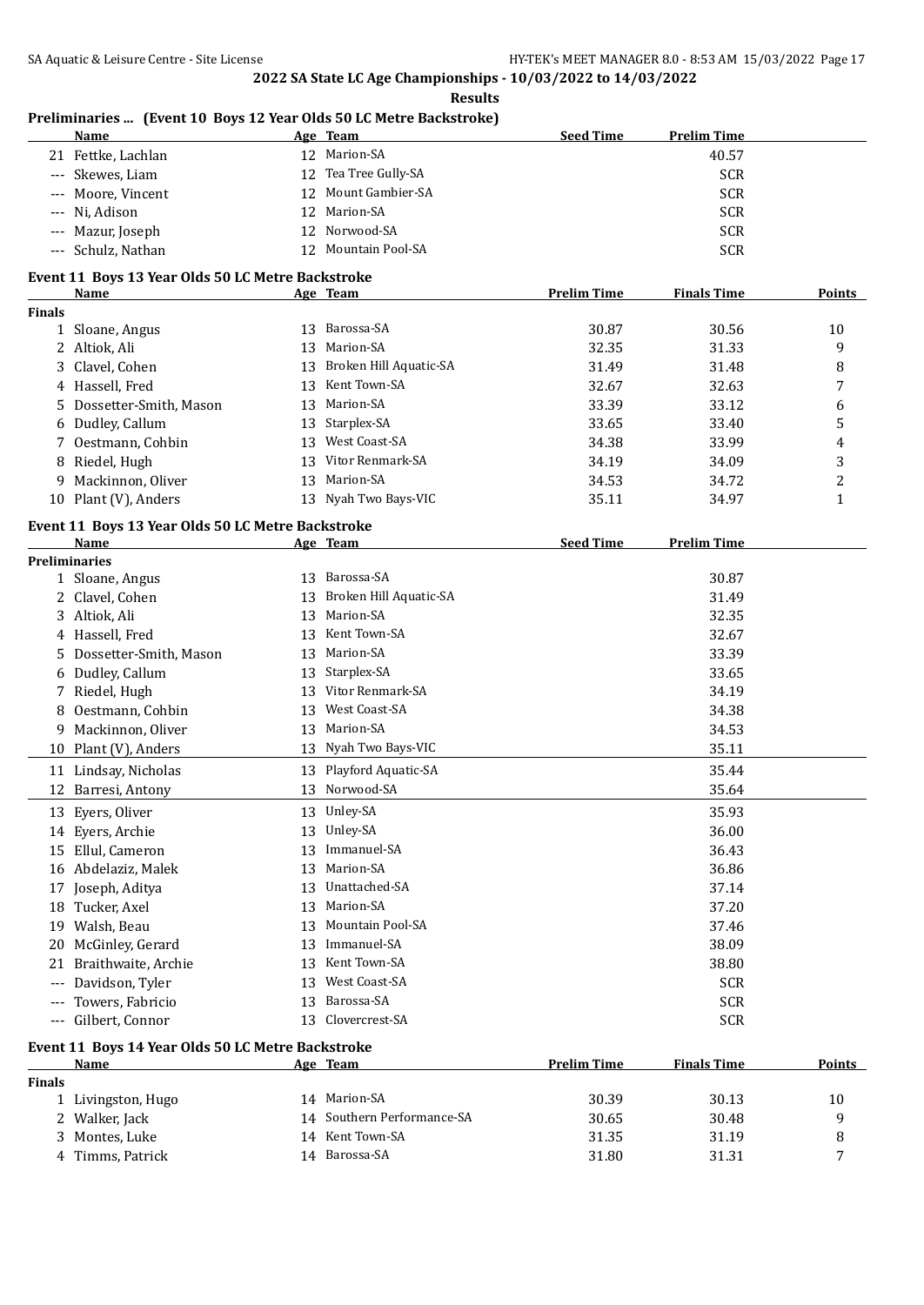|               | Name                                                      |    | Age Team                   | <b>Prelim Time</b> | <b>Finals Time</b> | <b>Points</b> |
|---------------|-----------------------------------------------------------|----|----------------------------|--------------------|--------------------|---------------|
|               | 5 Martin, Elijah                                          |    | 14 Henley & Grange-SA      | 32.51              | 31.71              | 6             |
|               | 6 Keighran, Fergus                                        |    | 14 Norwood-SA              | 32.38              | 32.21              | 5             |
| 7             | Atkinson, Tyler                                           |    | 14 Southern Performance-SA | 33.57              | 33.52              | 4             |
| 8             | Stratford, Vaughn                                         |    | 14 Mount Gambier-SA        | 33.88              | 33.84              | 3             |
| 9             | Meaney, Anakin                                            |    | 14 Norwood-SA              | 34.19              | 34.28              | 2             |
|               | 10 Bell, Jack                                             |    | 14 Immanuel-SA             | 34.14              | 34.66              | $\mathbf{1}$  |
|               | Event 11 Boys 14 Year Olds 50 LC Metre Backstroke         |    |                            |                    |                    |               |
|               | Name                                                      |    | Age Team                   | <b>Seed Time</b>   | <b>Prelim Time</b> |               |
|               | <b>Preliminaries</b>                                      |    |                            |                    |                    |               |
|               | 1 Livingston, Hugo                                        |    | 14 Marion-SA               |                    | 30.39              |               |
|               | 2 Walker, Jack                                            |    | 14 Southern Performance-SA |                    | 30.65              |               |
| 3             | Montes, Luke                                              |    | 14 Kent Town-SA            |                    | 31.35              |               |
| 4             | Timms, Patrick                                            | 14 | Barossa-SA                 |                    | 31.80              |               |
| 5             | Keighran, Fergus                                          |    | 14 Norwood-SA              |                    | 32.38              |               |
| 6             | Martin, Elijah                                            |    | 14 Henley & Grange-SA      |                    | 32.51              |               |
|               | 7 Atkinson, Tyler                                         |    | 14 Southern Performance-SA |                    | 33.57              |               |
| 8             | Stratford, Vaughn                                         |    | 14 Mount Gambier-SA        |                    | 33.88              |               |
| 9             | Bell, Jack                                                |    | 14 Immanuel-SA             |                    | 34.14              |               |
| 10            | Meaney, Anakin                                            |    | 14 Norwood-SA              |                    | 34.19              |               |
|               | 11 Biddell, Blake                                         |    | 14 Norwood-SA              |                    | 34.22              |               |
|               | 12 Challis, James                                         |    | 14 Marion-SA               |                    | 34.61              |               |
|               | 13 Brown, Jackson                                         |    | 14 Immanuel-SA             |                    | 34.62              |               |
|               | 14 Travers, Jack                                          |    | 14 Western Aquatic-SA      |                    | 34.65              |               |
|               | 15 Pruszinski, Adam                                       |    | 14 Tea Tree Gully-SA       |                    | 35.44              |               |
|               | 16 Collings, Kieran                                       |    | 14 Marion-SA               |                    | 35.55              |               |
|               |                                                           |    | 14 Playford Aquatic-SA     |                    | 35.89              |               |
|               | 17 Waligora, Matthew                                      |    | 14 Marion-SA               |                    |                    |               |
| 18            | Tucker, Zachary                                           |    | 14 Marion-SA               |                    | 36.15              |               |
| 19            | Mosley, Levi                                              |    |                            |                    | 36.68              |               |
| 20            | Oldfield, Harrison                                        |    | 14 Norwood-SA              |                    | 36.91              |               |
|               | Moore, Charles                                            |    | 14 Mount Gambier-SA        |                    | <b>SCR</b>         |               |
| $---$         | Lowe, Haydn                                               | 14 | Blue Lake Y-SA             |                    | <b>SCR</b>         |               |
| ---           | Caton, Hugh                                               |    | 14 Norwood-SA              |                    | <b>SCR</b>         |               |
|               | --- Stubbings, Harrison                                   |    | 14 Starplex-SA             |                    | <b>SCR</b>         |               |
|               | Event 12 Male 15 Year Olds 50 LC Metre Backstroke         |    |                            |                    |                    |               |
|               | <b>Name</b>                                               |    | Age Team                   | <b>Prelim Time</b> | <b>Finals Time</b> | <b>Points</b> |
| <b>Finals</b> | 1 Pronk, Noah                                             | 15 | Immanuel-SA                | 27.77              | 27.99              | 10            |
| 2             | Curthoys-Davies, Keian                                    | 15 | Barossa-SA                 | 29.20              | 29.06              | 9             |
|               | Clifford, Matthew                                         | 15 | Marion-SA                  | 30.40              | 30.04              |               |
| 3             |                                                           |    | Kent Town-SA               |                    |                    | 8             |
| 4             | Macdonald, Alexander                                      | 15 |                            | 30.64              | 30.30              | 7             |
| 5             | Tran, Liem                                                | 15 | Henley & Grange-SA         | 30.35              | 30.34              | 6             |
| 6             | Kupsch, Diezel                                            | 15 | Marion-SA                  | 31.98              | 31.12              | 5             |
| 7             | Bacon, Luca                                               | 15 | Kent Town-SA               | 31.11              | 31.36              | 4             |
| 8             | Charles, Jake                                             | 15 | Marion-SA                  | 32.22              | 31.62              | 3             |
| 9             | Stephenson, Flynn                                         | 15 | Marion-SA                  | 32.01              | 32.40              | 2             |
| 10            | Pettrey, Liam                                             | 15 | Starplex-SA                | 31.80              | 32.44              | $\mathbf{1}$  |
|               | Event 12 Male 15 Year Olds 50 LC Metre Backstroke<br>Name |    |                            |                    |                    |               |
|               | <b>Preliminaries</b>                                      |    | Age Team                   | <b>Seed Time</b>   | <b>Prelim Time</b> |               |
|               | *1 Mclachlan, Fergus                                      | 17 | Norwood-SA                 |                    | 27.00              |               |
|               | *1 Pronk, Noah                                            | 15 | Immanuel-SA                |                    | 27.77              |               |
|               | *1 Luscombe, Clancy                                       | 16 | Marion-SA                  |                    | 28.23              |               |
|               | *2 Macie, Patrick                                         |    | 17 Barossa-SA              |                    | 27.17              |               |
|               |                                                           |    |                            |                    |                    |               |

#### **Finals ... (Event 11 Boys 14 Year Olds 50 LC Metre Backstroke)**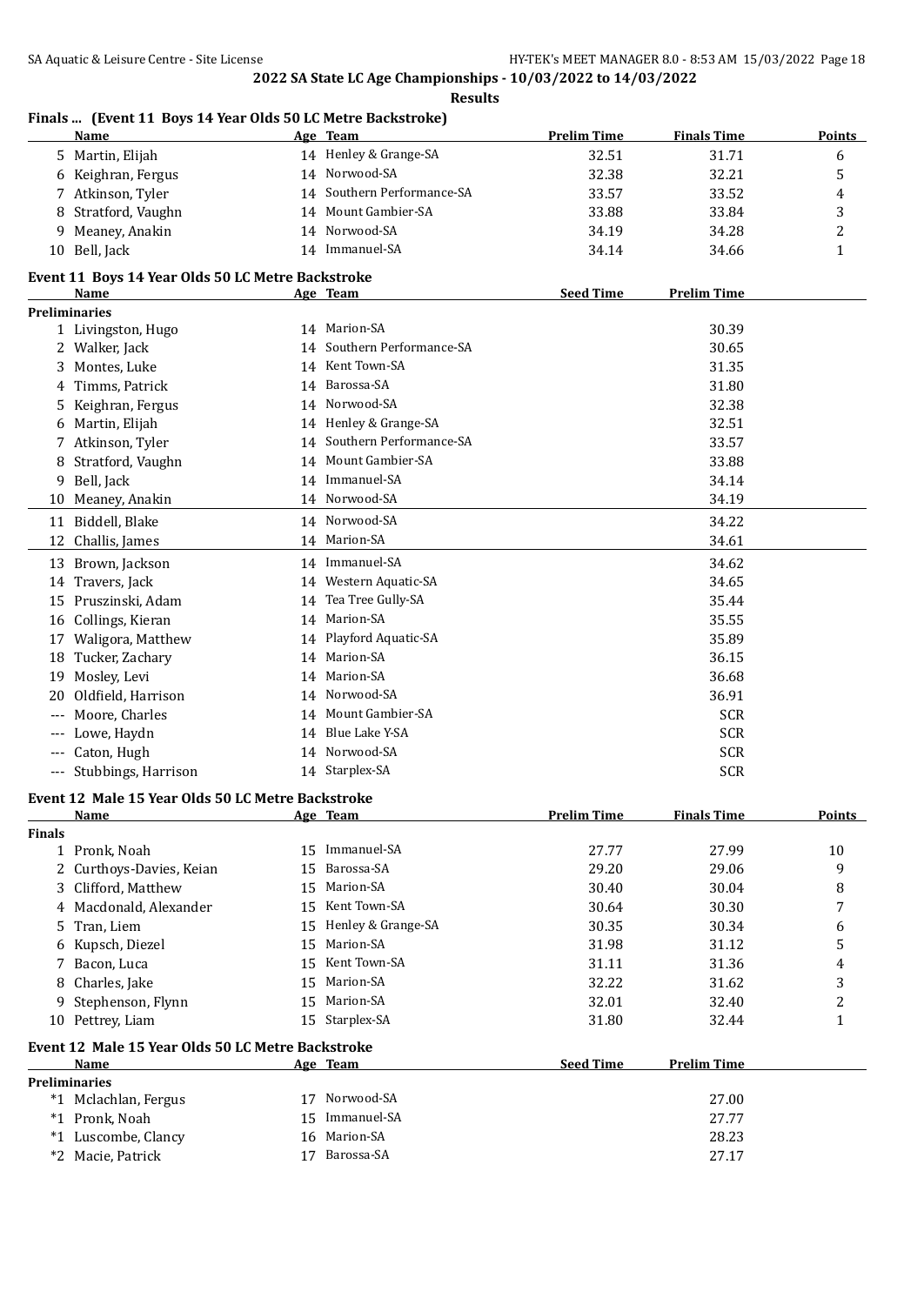#### **Preliminaries ... (Event 12 Male 15 Year Olds 50 LC Metre Backstroke)**

|       | <b>Name</b>                                        |    | Age Team                   | <b>Seed Time</b>   | <b>Prelim Time</b> |               |
|-------|----------------------------------------------------|----|----------------------------|--------------------|--------------------|---------------|
|       | *2 Curthoys-Davies, Keian                          |    | 15 Barossa-SA              |                    | 29.20              |               |
|       | *2 Kuchel, Liam                                    |    | 16 Southern Performance-SA |                    | 30.32              |               |
|       | *3 Atherton, Oliver                                |    | 17 Kent Town-SA            |                    | 28.45              |               |
|       | *3 Tran, Liem                                      |    | 15 Henley & Grange-SA      |                    | 30.35              |               |
|       | *3 Pannell, Harry                                  |    | 16 Playford Aquatic-SA     |                    | 31.13              |               |
|       | *4 Clifford, Matthew                               | 15 | Marion-SA                  |                    | 30.40              |               |
|       | *4 Brown, Myles                                    | 18 | Barossa-SA                 |                    | 30.61              |               |
|       | *4 Kemp, Samuel                                    | 16 | Onkaparinga-SA             |                    | 31.48              |               |
|       | <b>Swim-Off Required</b>                           |    |                            |                    |                    |               |
|       | *5 Macdonald, Alexander                            |    | 15 Kent Town-SA            |                    | 30.64              |               |
|       | *5 Bignell, Thomas                                 | 17 | Blue Lake Y-SA             |                    | 30.67              |               |
|       | *5 Moran, Aiden                                    | 16 | Immanuel-SA                |                    | 31.83              |               |
|       | *6 Bacon, Luca                                     | 15 | Kent Town-SA               |                    | 31.11              |               |
|       | *6 Guth, Zac                                       |    | 16 Kent Town-SA            |                    | 32.45              |               |
|       | *6 Hoffmann, Ethan                                 |    | 17 Vitor Renmark-SA        |                    | 32.72              |               |
| $*7$  | Pettrey, Liam                                      | 15 | Starplex-SA                |                    | 31.80              |               |
|       | *7 Au, Isaac                                       | 16 | Kent Town-SA               |                    | 32.49              |               |
|       | *8 Kupsch, Diezel                                  | 15 | Marion-SA                  |                    | 31.98              |               |
|       | *8 Cochrane-Adolfson, Justin                       | 16 | Silver City-SA             |                    | 32.69              |               |
|       | *9 Stephenson, Flynn                               | 15 | Marion-SA                  |                    | 32.01              |               |
|       | *9 Webb-Vance, Henry                               | 16 | Marion-SA                  |                    | 33.49              |               |
|       | 10 Charles, Jake                                   | 15 | Marion-SA                  |                    | 32.22              |               |
| 11    | Milne, Lukas                                       |    | 15 Silver City-SA          |                    | 32.26              |               |
|       | 12 Clavel, Austin                                  | 15 | Broken Hill Aquatic-SA     |                    | 32.31              |               |
|       | 13 Schwarz, Harry                                  | 15 | Immanuel-SA                |                    | 32.45              |               |
|       | 14 Herbst, Ethan                                   | 15 | Starplex-SA                |                    | 33.91              |               |
|       | 15 Cregan, Gabriel                                 | 15 | Barossa-SA                 |                    | 34.60              |               |
|       | --- Broniecki, Andre                               |    | 19 Unattached-SA           |                    | X30.31             |               |
|       | Mazurek, Aaron                                     | 15 | Unattached-SA              |                    | X47.15             |               |
|       | Wilkins, Charlie                                   |    | 22 Unattached-SA           |                    | X48.21             |               |
|       | --- Luscombe, Harvey                               | 18 | Marion-SA                  |                    | <b>NS</b>          |               |
|       | --- Hammond, Bryce                                 |    | 15 West Coast-SA           |                    | NS                 |               |
| $---$ | White, Jordan                                      |    | 17 Loxton-SA               |                    | <b>NS</b>          |               |
|       | Langman, Aidan                                     | 16 | Norwood-SA                 |                    | NS                 |               |
|       | Cohen, Oscar                                       | 15 | Payneham-SA                |                    | <b>SCR</b>         |               |
|       | Ross, Angus                                        |    | 15 Western Aquatic-SA      |                    | <b>SCR</b>         |               |
|       | McCloud, Jarrad                                    |    | 15 Payneham-SA             |                    | <b>SCR</b>         |               |
|       | Gilbert, Lachlan                                   | 15 | Clovercrest-SA             |                    | <b>SCR</b>         |               |
|       | --- Vien, Brian                                    |    | 15 Henley & Grange-SA      |                    | <b>SCR</b>         |               |
|       | Event 12B Male 16 Year Olds 50 LC Metre Backstroke |    |                            |                    |                    |               |
|       | <u>Name</u>                                        |    | Age Team                   | <u>Prelim Time</u> | <b>Finals Time</b> | <b>Points</b> |

| <b>Finals</b> |                                                    |    |                            |                  |                    |    |
|---------------|----------------------------------------------------|----|----------------------------|------------------|--------------------|----|
|               | 1 Luscombe, Clancy                                 |    | 16 Marion-SA               | 28.23            | 28.08              | 10 |
|               | 2 Kuchel, Liam                                     |    | 16 Southern Performance-SA | 30.32            | 29.81              | 9  |
|               | 3 Kemp, Samuel                                     |    | 16 Onkaparinga-SA          | 31.48            | 31.05              | 8  |
|               | 4 Au, Isaac                                        |    | 16 Kent Town-SA            | 32.49            | 31.81              |    |
|               | 5 Pannell, Harry                                   |    | 16 Playford Aquatic-SA     | 31.13            | 32.08              | 6  |
|               | 6 Guth. Zac                                        |    | 16 Kent Town-SA            | 32.45            | 32.60              | 5  |
|               | 7 Cochrane-Adolfson, Justin                        |    | 16 Silver City-SA          | 32.69            | 32.90              | 4  |
|               | --- Webb-Vance, Henry                              |    | 16 Marion-SA               | 33.49            | x33.83             |    |
|               | Event 12B Male 16 Year Olds 50 LC Metre Backstroke |    |                            |                  |                    |    |
|               | <b>Name</b>                                        |    | Age Team                   | <b>Seed Time</b> | <b>Prelim Time</b> |    |
|               | <b>Preliminaries</b>                               |    |                            |                  |                    |    |
|               | 1 Luscombe, Clancy                                 | 16 | Marion-SA                  |                  | 28.23              |    |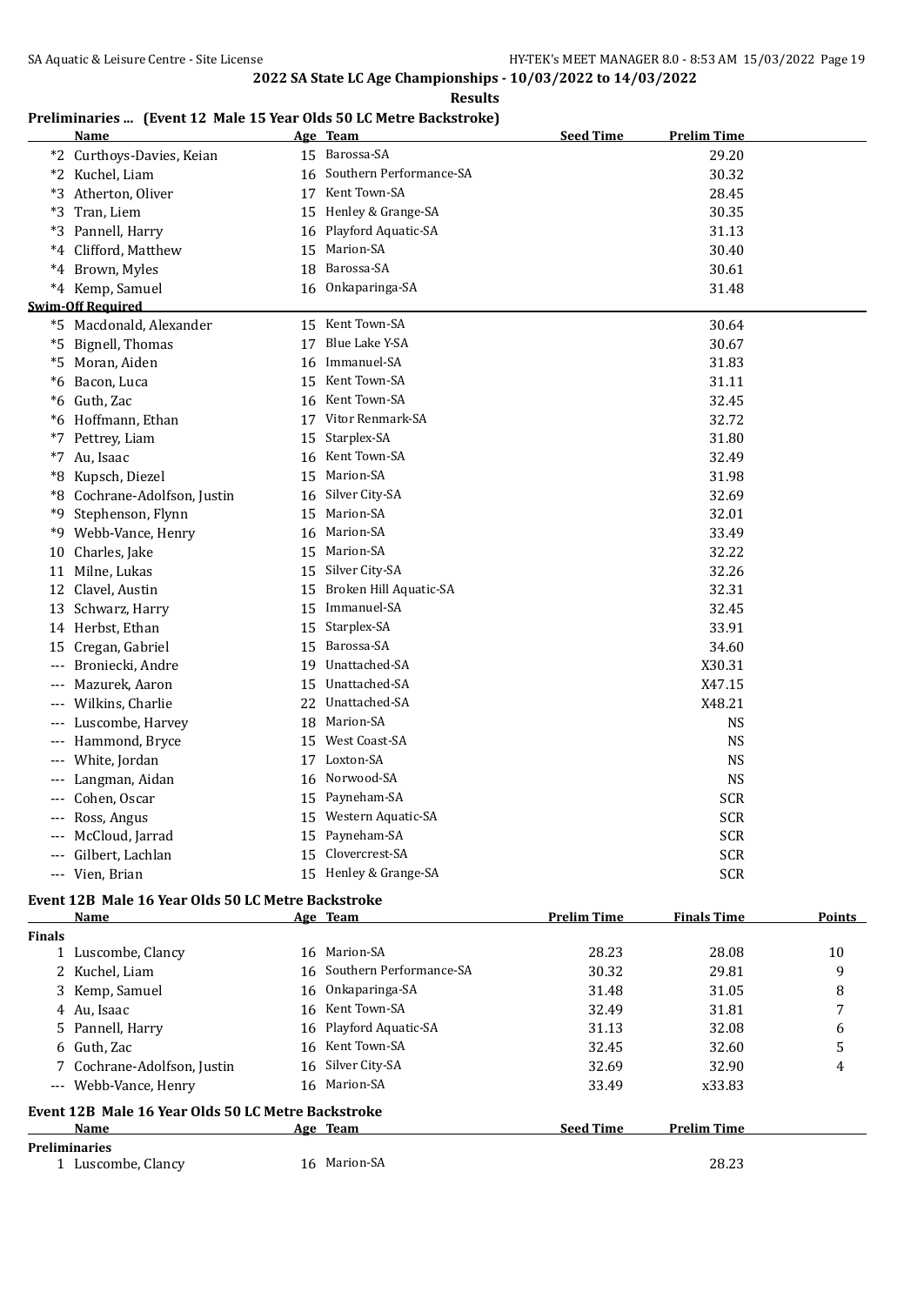## **Preliminaries ... (Event 12B Male 16 Year Olds 50 LC Metre Backstroke)**

|               | <u>Name</u>                                         |    | Age Team                   | <b>Seed Time</b>   | <b>Prelim Time</b> |        |
|---------------|-----------------------------------------------------|----|----------------------------|--------------------|--------------------|--------|
|               | 2 Kuchel, Liam                                      |    | 16 Southern Performance-SA |                    | 30.32              |        |
|               | 3 Pannell, Harry                                    |    | 16 Playford Aquatic-SA     |                    | 31.13              |        |
|               | 4 Kemp, Samuel                                      |    | 16 Onkaparinga-SA          |                    | 31.48              |        |
| 5.            | Moran, Aiden                                        |    | 16 Immanuel-SA             |                    | 31.83              |        |
|               | 6 Guth, Zac                                         |    | 16 Kent Town-SA            |                    | 32.45              |        |
|               | 7 Au, Isaac                                         |    | 16 Kent Town-SA            |                    | 32.49              |        |
|               | 8 Cochrane-Adolfson, Justin                         |    | 16 Silver City-SA          |                    | 32.69              |        |
|               | 9 Webb-Vance, Henry                                 |    | 16 Marion-SA               |                    | 33.49              |        |
|               | --- Langman, Aidan                                  |    | 16 Norwood-SA              |                    | <b>NS</b>          |        |
|               |                                                     |    |                            |                    |                    |        |
|               | Event 12B Male 17-18 50 LC Metre Backstroke<br>Name |    | Age Team                   | <b>Prelim Time</b> | <b>Finals Time</b> | Points |
| <b>Finals</b> |                                                     |    |                            |                    |                    |        |
|               | 1 Macie, Patrick                                    |    | 17 Barossa-SA              | 27.17              | 26.90              | 10     |
|               | 2 Mclachlan, Fergus                                 | 17 | Norwood-SA                 | 27.00              | 27.09              | 9      |
|               | 3 Atherton, Oliver                                  | 17 | Kent Town-SA               | 28.45              | 28.36              | 8      |
|               | 4 Bignell, Thomas                                   | 17 | Blue Lake Y-SA             | 30.67              | 30.15              | 7      |
|               | 5 Brown, Myles                                      | 18 | Barossa-SA                 | 30.61              | 30.60              | 6      |
|               |                                                     |    |                            |                    |                    |        |
|               | Event 12B Male 17-18 50 LC Metre Backstroke         |    |                            |                    |                    |        |
|               | Name                                                |    | <u>Age Team</u>            | <b>Seed Time</b>   | <b>Prelim Time</b> |        |
|               | <b>Preliminaries</b>                                |    |                            |                    |                    |        |
|               | *1 Mclachlan, Fergus                                |    | 17 Norwood-SA              |                    | 27.00              |        |
|               | *1 Pronk, Noah                                      | 15 | Immanuel-SA                |                    | 27.77              |        |
|               | *2 Macie, Patrick                                   | 17 | Barossa-SA                 |                    | 27.17              |        |
|               | *2 Curthoys-Davies, Keian                           | 15 | Barossa-SA                 |                    | 29.20              |        |
|               | *3 Atherton, Oliver                                 |    | 17 Kent Town-SA            |                    | 28.45              |        |
|               | *3 Tran, Liem                                       | 15 | Henley & Grange-SA         |                    | 30.35              |        |
|               | *4 Clifford, Matthew                                | 15 | Marion-SA                  |                    | 30.40              |        |
|               | *4 Brown, Myles                                     | 18 | Barossa-SA                 |                    | 30.61              |        |
|               | *5 Macdonald, Alexander                             | 15 | Kent Town-SA               |                    | 30.64              |        |
| $*5$          | Bignell, Thomas                                     | 17 | Blue Lake Y-SA             |                    | 30.67              |        |
|               | *6 Bacon, Luca                                      |    | 15 Kent Town-SA            |                    | 31.11              |        |
|               | *6 Hoffmann, Ethan                                  |    | 17 Vitor Renmark-SA        |                    | 32.72              |        |
|               | <b>Swim-Off Required</b>                            |    |                            |                    |                    |        |
|               | 7 Pettrey, Liam                                     |    | 15 Starplex-SA             |                    | 31.80              |        |
|               | 8 Kupsch, Diezel                                    |    | 15 Marion-SA               |                    | 31.98              |        |
| 9             | Stephenson, Flynn                                   | 15 | Marion-SA                  |                    | 32.01              |        |
|               | 10 Charles, Jake                                    | 15 | Marion-SA                  |                    | 32.22              |        |
| 11            | Milne, Lukas                                        | 15 | Silver City-SA             |                    | 32.26              |        |
| 12            | Clavel, Austin                                      | 15 | Broken Hill Aquatic-SA     |                    | 32.31              |        |
| 13            | Schwarz, Harry                                      | 15 | Immanuel-SA                |                    | 32.45              |        |
|               | 14 Herbst, Ethan                                    | 15 | Starplex-SA                |                    | 33.91              |        |
| 15            | Cregan, Gabriel                                     | 15 | Barossa-SA                 |                    | 34.60              |        |
| ---           | Broniecki, Andre                                    | 19 | Unattached-SA              |                    | X30.31             |        |
| $---$         | Mazurek, Aaron                                      | 15 | Unattached-SA              |                    | X47.15             |        |
| ---           | Wilkins, Charlie                                    | 22 | Unattached-SA              |                    | X48.21             |        |
| ---           | Dummyf, Dummyf                                      | 12 | Unattached-SA              |                    | <b>XDQ</b>         |        |
| $---$         | Luscombe, Harvey                                    | 18 | Marion-SA                  |                    | <b>NS</b>          |        |
| ---           | Hammond, Bryce                                      | 15 | West Coast-SA              |                    | <b>NS</b>          |        |
|               | White, Jordan                                       | 17 | Loxton-SA                  |                    | <b>NS</b>          |        |
| ---           |                                                     | 15 | Payneham-SA                |                    | <b>SCR</b>         |        |
|               | Cohen, Oscar                                        |    | Henley & Grange-SA         |                    |                    |        |
| $---$         | Vien, Brian                                         | 15 |                            |                    | <b>SCR</b>         |        |
| ---           | Ross, Angus                                         | 15 | Western Aquatic-SA         |                    | <b>SCR</b>         |        |
| ---           | Gilbert, Lachlan                                    | 15 | Clovercrest-SA             |                    | <b>SCR</b>         |        |
| ---           | McCloud, Jarrad                                     |    | 15 Payneham-SA             |                    | <b>SCR</b>         |        |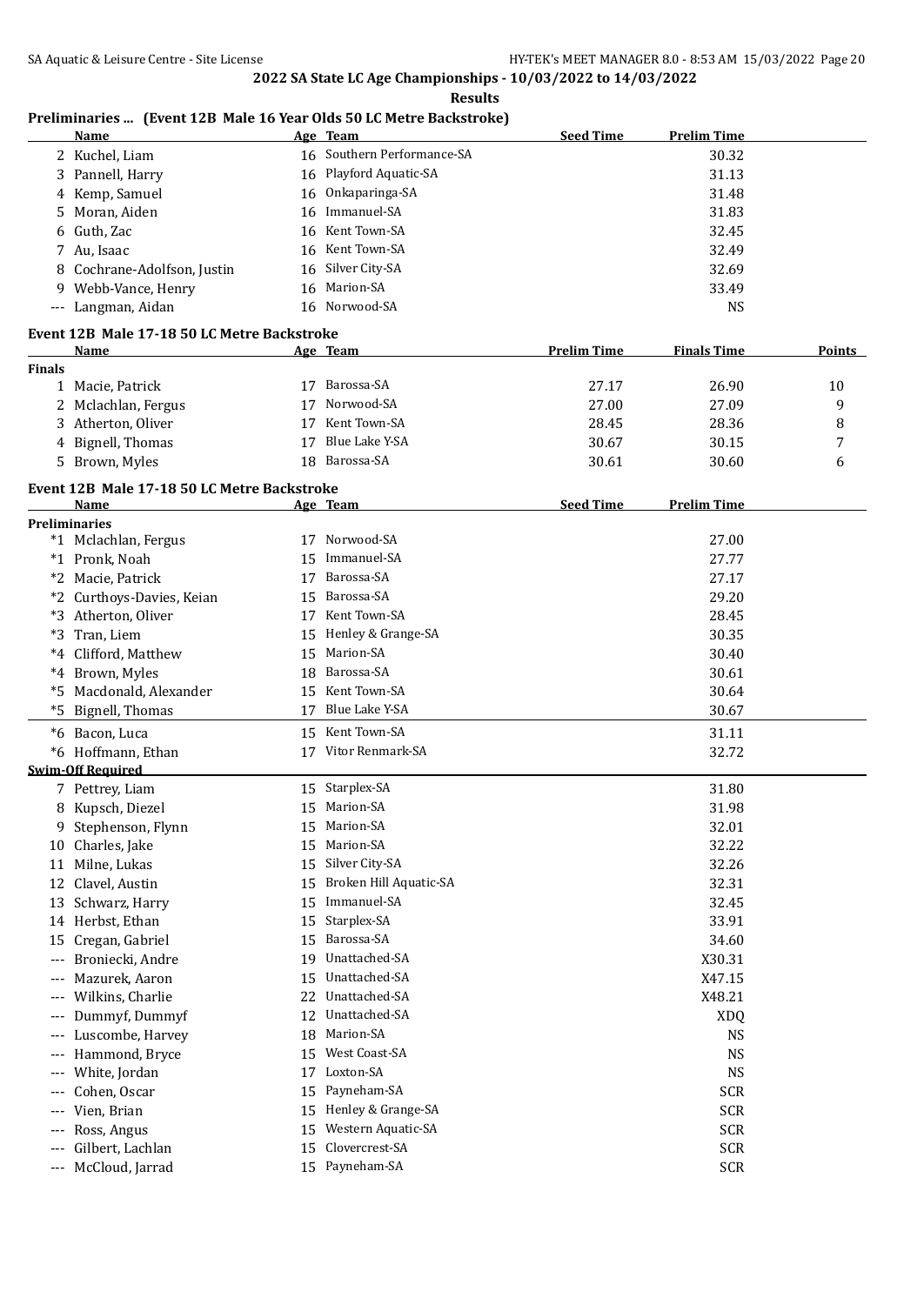**Results**

|               | Event 13 Girls 11 Year Olds 50 LC Metre Backstroke<br>Name |    | Age Team                   | <b>Prelim Time</b> | <b>Finals Time</b> | Points        |
|---------------|------------------------------------------------------------|----|----------------------------|--------------------|--------------------|---------------|
| <b>Finals</b> |                                                            |    |                            |                    |                    |               |
|               | 1 Linke, Jasmine                                           |    | 11 Kent Town-SA            | 35.82              | 35.16              | 10            |
|               | 2 Geister, Leni                                            | 11 | Barossa-SA                 | 35.83              | 35.54              | 9             |
| 3             | Hallam, Sophia                                             |    | 11 Marion-SA               | 36.11              | 35.98              | 8             |
|               | 4 Ashmead, Annabel                                         |    | 11 Barossa-SA              | 36.22              | 36.00              | 7             |
| 5.            | Harrison, Savannah                                         |    | 11 Clovercrest-SA          | 37.08              | 36.33              | 6             |
| 6             | Osborn, Jessica                                            |    | 11 Marion-SA               | 36.54              | 36.68              | 5             |
|               | 7 Daunt, Emily                                             |    | 11 Marion-SA               | 37.26              | 36.92              | 4             |
| 8             | Marshall, Chelsea                                          |    | 11 Tea Tree Gully-SA       | 37.70              | 37.52              | 3             |
| 9             | Crossman, Ebony                                            |    | 11 Clovercrest-SA          | 37.12              | 37.55              | 2             |
|               | 10 Baker, Amelia                                           |    | 11 Southern Performance-SA | 37.68              | 38.85              | $\mathbf{1}$  |
|               |                                                            |    |                            |                    |                    |               |
|               | Event 13 Girls 11 Year Olds 50 LC Metre Backstroke         |    |                            |                    |                    |               |
|               | Name<br><b>Preliminaries</b>                               |    | Age Team                   | <b>Seed Time</b>   | <b>Prelim Time</b> |               |
|               | 1 Linke, Jasmine                                           |    | 11 Kent Town-SA            |                    | 35.82              |               |
|               |                                                            |    | 11 Barossa-SA              |                    | 35.83              |               |
|               | 2 Geister, Leni                                            |    | 11 Marion-SA               |                    |                    |               |
|               | 3 Hallam, Sophia                                           |    | 11 Barossa-SA              |                    | 36.11              |               |
|               | 4 Ashmead, Annabel                                         |    |                            |                    | 36.22              |               |
|               | 5 Osborn, Jessica                                          |    | 11 Marion-SA               |                    | 36.54              |               |
|               | 6 Harrison, Savannah                                       |    | 11 Clovercrest-SA          |                    | 37.08              |               |
|               | 7 Crossman, Ebony                                          | 11 | Clovercrest-SA             |                    | 37.12              |               |
|               | 8 Daunt, Emily                                             |    | 11 Marion-SA               |                    | 37.26              |               |
| 9             | Baker, Amelia                                              | 11 | Southern Performance-SA    |                    | 37.68              |               |
|               | 10 Marshall, Chelsea                                       |    | 11 Tea Tree Gully-SA       |                    | 37.70              |               |
|               | 11 Shannon, Isabella                                       |    | 11 Barossa-SA              |                    | 38.31              |               |
|               | 12 Heggie, Ashleigh                                        |    | 11 Starplex-SA             |                    | 38.53              |               |
|               | 13 Greatrex, Kate                                          |    | 11 Western Aquatic-SA      |                    | 38.57              |               |
|               | 14 Hartwig, Ava                                            | 11 | Norwood-SA                 |                    | 38.76              |               |
| 15            | Sherwell, Amber                                            |    | 11 Norwood-SA              |                    | 38.93              |               |
| 16            | Giro, Aleksandra                                           | 11 | Payneham-SA                |                    | 39.20              |               |
|               | 17 Sebestyen, Laura                                        | 11 | Marion-SA                  |                    | 39.67              |               |
| 18            | Smith, Grace                                               |    | 11 Unattached-SA           |                    | 40.20              |               |
|               | 19 Le, Amy                                                 |    | 11 Henley & Grange-SA      |                    | 40.35              |               |
|               | *20 Miller, Sutton                                         |    | 11 Unley-SA                |                    | 40.76              |               |
|               | *20 Song, Siyu                                             |    | 11 Henley & Grange-SA      |                    | 40.76              |               |
|               | 22 Paul, Meg                                               |    | 11 Clovercrest-SA          |                    | 41.02              |               |
|               | 23 Adcock, Ava                                             |    | 11 Immanuel-SA             |                    | 41.18              |               |
|               | 24 Santos, Zoe                                             |    | 11 Norwood-SA              |                    | 41.55              |               |
|               | 25 Nagesh, Siyona                                          |    | 11 Marion-SA               |                    | 41.63              |               |
|               | 26 Bastiaans, Laura                                        |    | 11 Marion-SA               |                    | 41.97              |               |
|               |                                                            |    | 11 Immanuel-SA             |                    |                    |               |
| 27            | Murray, Ella                                               |    |                            |                    | 44.14              |               |
| 28            | Walsh, Emily                                               |    | 11 Mountain Pool-SA        |                    | 44.15              |               |
| ---           | Fay, Clara                                                 | 11 | Norwood-SA                 |                    | <b>NS</b>          |               |
| ---           | Towers, Emily                                              | 11 | Barossa-SA                 |                    | <b>SCR</b>         |               |
| $---$         | Leaver, Georgiana                                          | 11 | Marion-SA                  |                    | <b>SCR</b>         |               |
| ---           | Davidson, Charlotte                                        |    | 11 West Coast-SA           |                    | <b>SCR</b>         |               |
|               | Event 13 Girls 12 Year Olds 50 LC Metre Backstroke         |    |                            |                    |                    |               |
|               | Name                                                       |    | Age Team                   | <b>Prelim Time</b> | <b>Finals Time</b> | <b>Points</b> |
| <b>Finals</b> |                                                            |    |                            |                    |                    |               |
|               | 1 Beaumont, Isabella                                       |    | 12 Henley & Grange-SA      | 33.83              | 32.45              | 10            |
|               | 2 Basic, Emilia                                            |    | 12 Tea Tree Gully-SA       | 34.01              | 33.72              | 9             |

3 Lawrence, Akira 12 Tea Tree Gully-SA 35.92 34.16 35.92 4 Nesci, Ava 12 Starplex-SA 35.21 34.97 7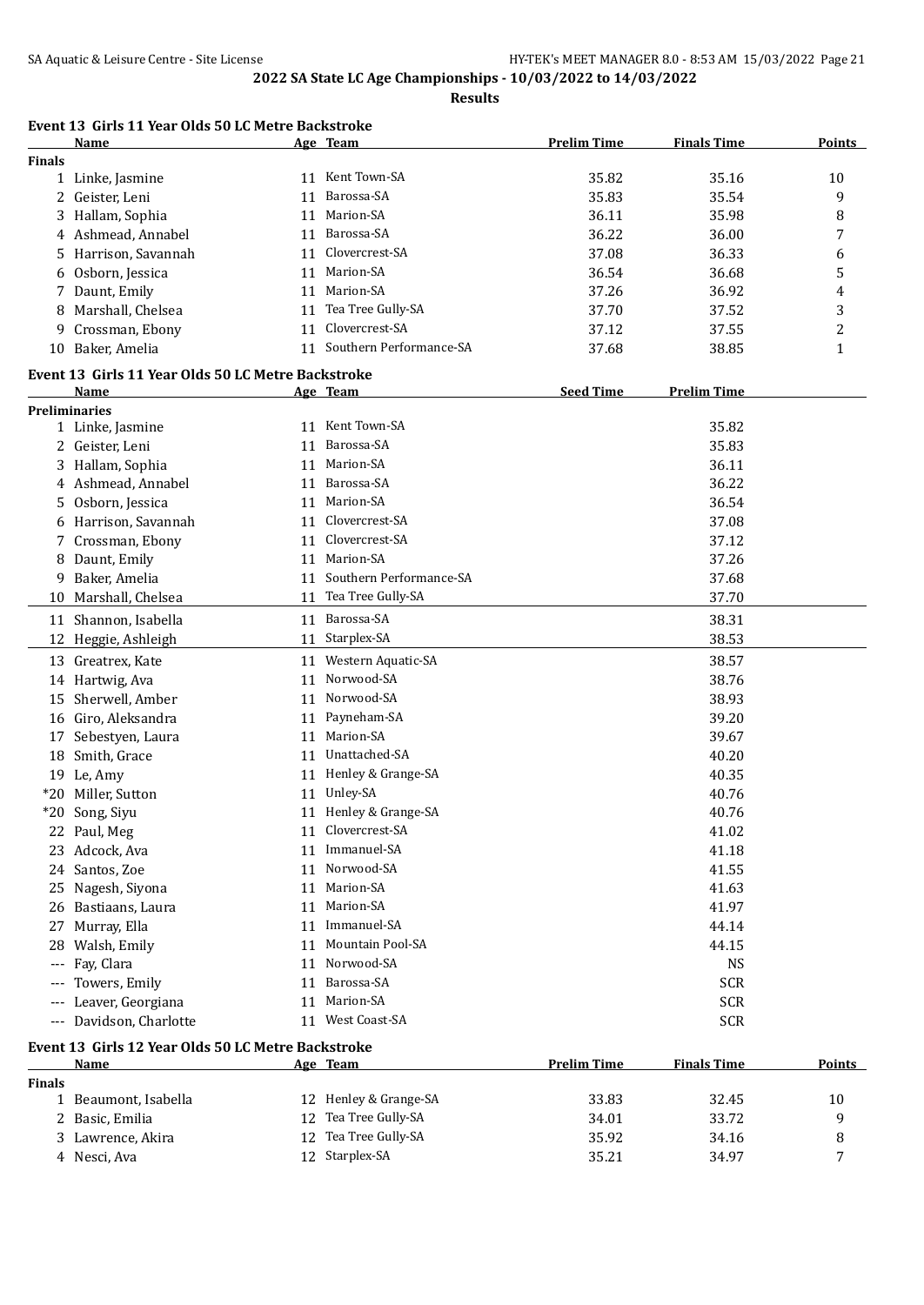|               | <b>Name</b>                                        |    | Age Team              | <b>Prelim Time</b> | <b>Finals Time</b> | <b>Points</b> |
|---------------|----------------------------------------------------|----|-----------------------|--------------------|--------------------|---------------|
|               | 5 Crean, Allegra                                   |    | 12 Marion-SA          | 34.91              | 35.15              | 6             |
| 6             | Ellis, Piper                                       | 12 | Playford Aquatic-SA   | 36.26              | 35.99              | 5             |
| 7             | Thomas, Arabella                                   | 12 | Immanuel-SA           | 36.65              | 36.54              | 4             |
| *8            | Molloy, Scarlett                                   | 12 | Silver City-SA        | 36.64              | 36.56              | 2.50          |
| *8            | Thomas, Miranda                                    | 12 | Norwood-SA            | 36.67              | 36.56              | 2.50          |
|               | 10 Thomas, Milla                                   |    | 12 Kent Town-SA       | 36.66              | 36.82              | 1             |
|               | Event 13 Girls 12 Year Olds 50 LC Metre Backstroke |    |                       |                    |                    |               |
|               | Name                                               |    | Age Team              | <b>Seed Time</b>   | <b>Prelim Time</b> |               |
|               | <b>Preliminaries</b>                               |    |                       |                    |                    |               |
|               | 1 Beaumont, Isabella                               |    | 12 Henley & Grange-SA |                    | 33.83              |               |
|               | 2 Basic, Emilia                                    | 12 | Tea Tree Gully-SA     |                    | 34.01              |               |
|               | 3 Crean, Allegra                                   | 12 | Marion-SA             |                    | 34.91              |               |
|               | 4 Nesci, Ava                                       | 12 | Starplex-SA           |                    | 35.21              |               |
| 5             | Lawrence, Akira                                    | 12 | Tea Tree Gully-SA     |                    | 35.92              |               |
| 6             | Ellis, Piper                                       | 12 | Playford Aquatic-SA   |                    | 36.26              |               |
| 7             | Molloy, Scarlett                                   | 12 | Silver City-SA        |                    | 36.64              |               |
| 8             | Thomas, Arabella                                   | 12 | Immanuel-SA           |                    | 36.65              |               |
| 9             | Thomas, Milla                                      | 12 | Kent Town-SA          |                    | 36.66              |               |
| 10            | Thomas, Miranda                                    |    | 12 Norwood-SA         |                    | 36.67              |               |
|               | 11 Dening, Lucy                                    |    | 12 Mount Gambier-SA   |                    | 37.27              |               |
|               | 12 Fletcher, Mallika                               |    | 12 Barossa-SA         |                    | 37.92              |               |
|               |                                                    |    | Clovercrest-SA        |                    |                    |               |
|               | 13 Forster, Ella                                   | 12 | Norwood-SA            |                    | 37.95              |               |
|               | 14 Williams, Amelia                                | 12 | Marion-SA             |                    | 38.10              |               |
| 15            | Bevan, Jasmine                                     | 12 | Barossa-SA            |                    | 38.22              |               |
| 16            | Cox, Emmy                                          | 12 | Mount Gambier-SA      |                    | 38.26              |               |
| 17            | Stratford, Indee                                   | 12 |                       |                    | 38.73              |               |
| 18            | Barton, Jeanie                                     | 12 | Kent Town-SA          |                    | 38.93              |               |
| 19            | Mannini, Eva                                       | 12 | Unley-SA              |                    | 39.03              |               |
| 20            | Pearce, Ella                                       | 12 | Norwood-SA            |                    | 39.73              |               |
| 21            | McKenna, Zoe                                       | 12 | Onkaparinga-SA        |                    | 40.35              |               |
| 22            | Sloane, Georgiana                                  | 12 | Barossa-SA            |                    | 40.37              |               |
| 23            | Clavell, Willow                                    | 12 | Tea Tree Gully-SA     |                    | 40.47              |               |
|               | 24 White, Courtney                                 | 12 | Loxton-SA             |                    | 40.59              |               |
| 25.           | Greenham, Violet                                   | 12 | Playford Aquatic-SA   |                    | 40.72              |               |
|               | 26 McMahon, Lavender                               |    | 12 Henley & Grange-SA |                    | 40.92              |               |
|               | 27 Ewer, Sophie                                    |    | 12 Kent Town-SA       |                    | 40.98              |               |
|               | 28 McClaer (V), Liana                              | 12 | Mildura-VIC           |                    | 41.06              |               |
| 29            | Bevan, Sienna                                      |    | 12 Silver City-SA     |                    | 41.26              |               |
| 30            | Timms, Leisel                                      |    | 12 Barossa-SA         |                    | 41.75              |               |
|               | 31 Le Roux, Mikayla                                |    | 12 Barossa-SA         |                    | 43.09              |               |
|               | --- Fourie, Emma                                   |    | 12 Mountain Pool-SA   |                    | <b>SCR</b>         |               |
|               | Event 14 Girls 13 Year Olds 50 LC Metre Backstroke |    |                       |                    |                    |               |
|               | Name                                               |    | Age Team              | <b>Prelim Time</b> | <b>Finals Time</b> | <b>Points</b> |
| <b>Finals</b> |                                                    |    | Norwood-SA            |                    |                    |               |
|               | 1 Carrocci, Clara                                  | 13 | Norwood-SA            | 32.21              | 31.65              | 10            |
| 2.            | Morton, Grace                                      | 13 | West Coast-SA         | 33.54              | 32.56              | 9             |
|               | 3 Kelsh, Tahni                                     | 13 | Immanuel-SA           | 33.04              | 32.78              | 8             |
|               | 4 Pronk, Maisy                                     | 13 | Immanuel-SA           | 33.86              | 33.30              | 7             |
|               | 5 Noriega, Emilia                                  | 13 | 13 Immanuel-SA        | 34.06              | 33.59              | 6             |
|               | 6 Kishinets, Isabella                              |    |                       | 34.78              | 33.83              | 5             |

 Brown, Lily 13 Marion-SA 36.00 35.59 4 8 Finch, Tayah 13 Barossa-SA 35.73 35.71 3 9 Green, Charlise 13 Immanuel-SA 35.65 36.53 2

## **Finals ... (Event 13 Girls 12 Year Olds 50 LC Metre Backstroke)**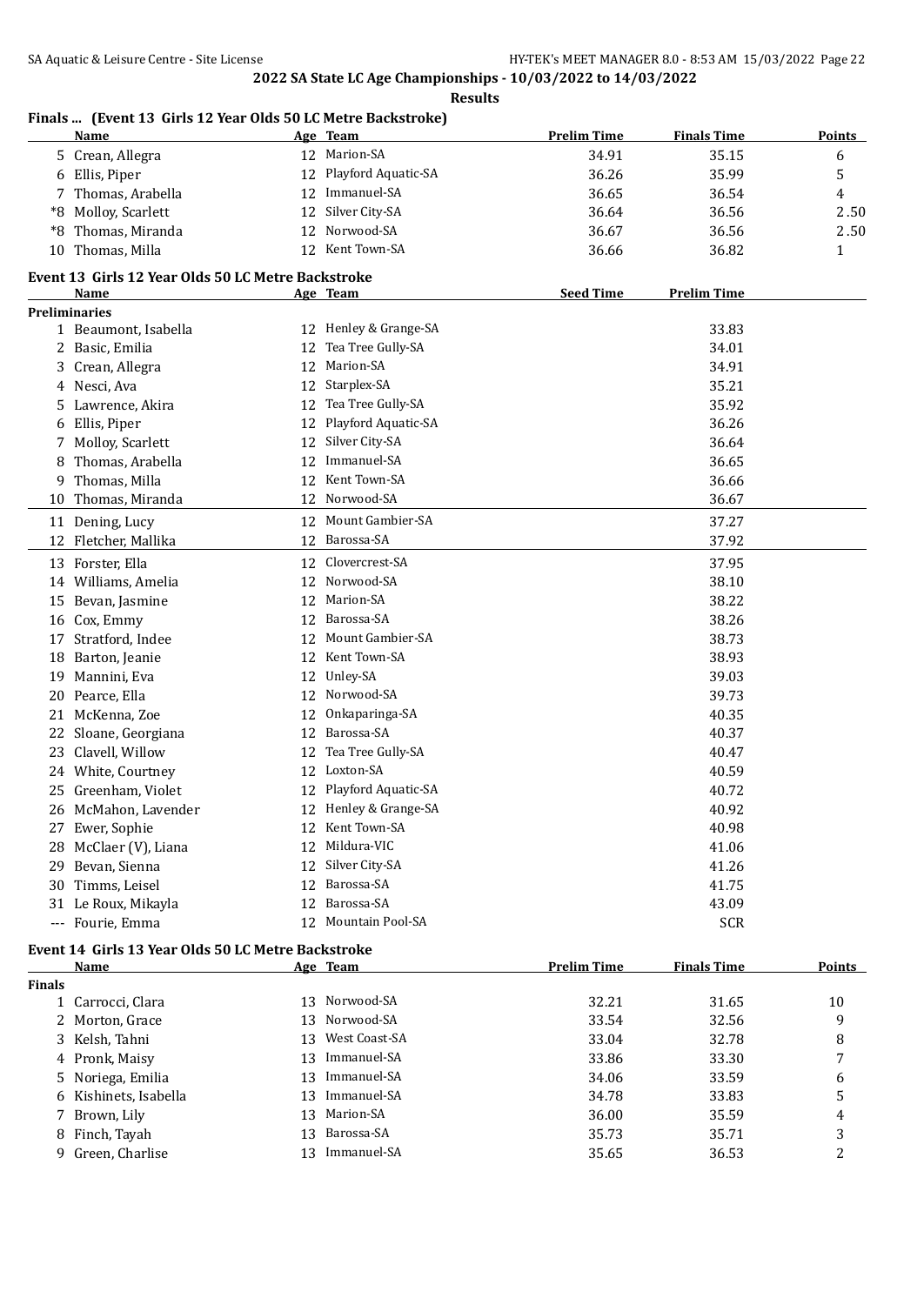#### **Finals ... (Event 14 Girls 13 Year Olds 50 LC Metre Backstroke)**

|               | Name                                               |    | Age Team                   | <b>Prelim Time</b> | <b>Finals Time</b> | <b>Points</b> |
|---------------|----------------------------------------------------|----|----------------------------|--------------------|--------------------|---------------|
|               | 10 Rositano, Svetlana                              |    | 13 Unattached-SA           | 35.35              | 36.77              | $\mathbf{1}$  |
|               | Event 14 Girls 13 Year Olds 50 LC Metre Backstroke |    |                            |                    |                    |               |
|               | Name                                               |    | <u>Age Team</u>            | <b>Seed Time</b>   | Prelim Time        |               |
|               | <b>Preliminaries</b>                               |    |                            |                    |                    |               |
|               | 1 Carrocci, Clara                                  |    | 13 Norwood-SA              |                    | 32.21              |               |
|               | 2 Kelsh, Tahni                                     | 13 | West Coast-SA              |                    | 33.04              |               |
|               | Morton, Grace                                      | 13 | Norwood-SA                 |                    | 33.54              |               |
|               | 4 Pronk, Maisy                                     | 13 | Immanuel-SA                |                    | 33.86              |               |
| 5.            | Noriega, Emilia                                    | 13 | Immanuel-SA                |                    | 34.06              |               |
|               | Kishinets, Isabella                                | 13 | Immanuel-SA                |                    | 34.78              |               |
| 7.            | Rositano, Svetlana                                 | 13 | Unattached-SA              |                    | 35.35              |               |
| 8             | Green, Charlise                                    | 13 | Immanuel-SA                |                    | 35.65              |               |
| 9.            | Finch, Tayah                                       | 13 | Barossa-SA                 |                    | 35.73              |               |
|               | 10 Brown, Lily                                     |    | 13 Marion-SA               |                    | 36.00              |               |
|               |                                                    |    | 13 Clovercrest-SA          |                    |                    |               |
|               | 11 Pentland, Ruby                                  |    |                            |                    | 36.08              |               |
|               | 12 Schubert, Emma                                  |    | 13 Barossa-SA              |                    | 36.25              |               |
|               | 13 Wilson, Abbey                                   |    | 13 Southern Performance-SA |                    | 36.30              |               |
|               | 14 Wright, Gabriella                               | 13 | Norwood-SA                 |                    | 36.41              |               |
|               | 15 Mickan, Asta                                    | 13 | Barossa-SA                 |                    | 36.68              |               |
|               | 16 Hebart, Lily                                    | 13 | Payneham-SA                |                    | 36.98              |               |
|               | 17 Laird-Britton, Charlize                         | 13 | Marion-SA                  |                    | 37.11              |               |
|               | *18 Langmead, India                                | 13 | Henley & Grange-SA         |                    | 37.25              |               |
|               | *18 Cox, Claire                                    | 13 | Marion-SA                  |                    | 37.25              |               |
| 20            | Smit, Viane                                        | 13 | Marion-SA                  |                    | 37.28              |               |
|               | 21 Waligora, Urszula                               | 13 | Playford Aquatic-SA        |                    | 37.40              |               |
|               | 22 Dowler, Isabella                                | 13 | Starplex-SA                |                    | 37.43              |               |
|               | 23 Mann, Kayla                                     | 13 | Mountain Pool-SA           |                    | 37.57              |               |
|               | 24 Charles, Tahli                                  | 13 | Marion-SA                  |                    | 37.70              |               |
| 25            | Sultana, Molly                                     | 13 | Broken Hill Aquatic-SA     |                    | 37.87              |               |
| 26            | Evans, Charlotte                                   | 13 | Onkaparinga-SA             |                    | 37.93              |               |
| 27            | Fisher, Isabella                                   | 13 | Marion-SA                  |                    | 39.20              |               |
| 28.           | Bosanko, Lilly                                     | 13 | Henley & Grange-SA         |                    | 39.86              |               |
|               | --- Pearce, Lauren                                 | 13 | Norwood-SA                 |                    | <b>NS</b>          |               |
|               | --- Pearson, Mikayla                               |    | 13 Blue Lake Y-SA          |                    | <b>SCR</b>         |               |
|               |                                                    |    |                            |                    |                    |               |
|               | Event 14 Girls 14 Year Olds 50 LC Metre Backstroke |    |                            |                    |                    |               |
|               | <b>Name</b>                                        |    | Age Team                   | <b>Prelim Time</b> | <b>Finals Time</b> | <b>Points</b> |
| <b>Finals</b> | 1 Newham, Leni                                     |    | 14 Barossa-SA              | 32.39              | 32.14              | 10            |
|               | Dingwall, Alinta                                   |    | 14 Immanuel-SA             | 32.58              | 32.56              |               |
| 2             |                                                    |    | 14 Kent Town-SA            |                    |                    | 9             |
|               | 3 Scarr, Elysia                                    |    | 14 Immanuel-SA             | 34.05              | 33.34              | 8             |
|               | 4 Potter, Shyanne                                  |    |                            | 33.95              | 33.88              | 7             |
| 5.            | Shannon, Charlotte                                 | 14 | Barossa-SA                 | 34.73              | 34.04              | 6             |
| 6             | Tolladay, Emily                                    |    | 14 Kent Town-SA            | 34.18              | 34.09              | 5             |
| 7             | Tran, Alyssa                                       | 14 | Norwood-SA                 | 34.89              | 34.50              | 4             |
| 8             | Scarborough, Kara                                  |    | 14 Mountain Pool-SA        | 35.35              | 34.75              | 3             |
| 9             | Beaumont, Lucy                                     |    | 14 Henley & Grange-SA      | 35.58              | 35.51              | 2             |
| 10            | Starr, Annabelle                                   |    | 14 Mountain Pool-SA        | 37.38              | 35.82              | 1             |
|               | Event 14 Girls 14 Year Olds 50 LC Metre Backstroke |    |                            |                    |                    |               |
|               | Name                                               |    | Age Team                   | <b>Seed Time</b>   | <b>Prelim Time</b> |               |
|               | <b>Preliminaries</b>                               |    |                            |                    |                    |               |
|               | 1 Newham, Leni                                     |    | 14 Barossa-SA              |                    | 32.39              |               |
|               | Dingwall, Alinta                                   |    | 14 Immanuel-SA             |                    | 32.58              |               |
|               | 3 Potter, Shyanne                                  |    | 14 Immanuel-SA             |                    | 33.95              |               |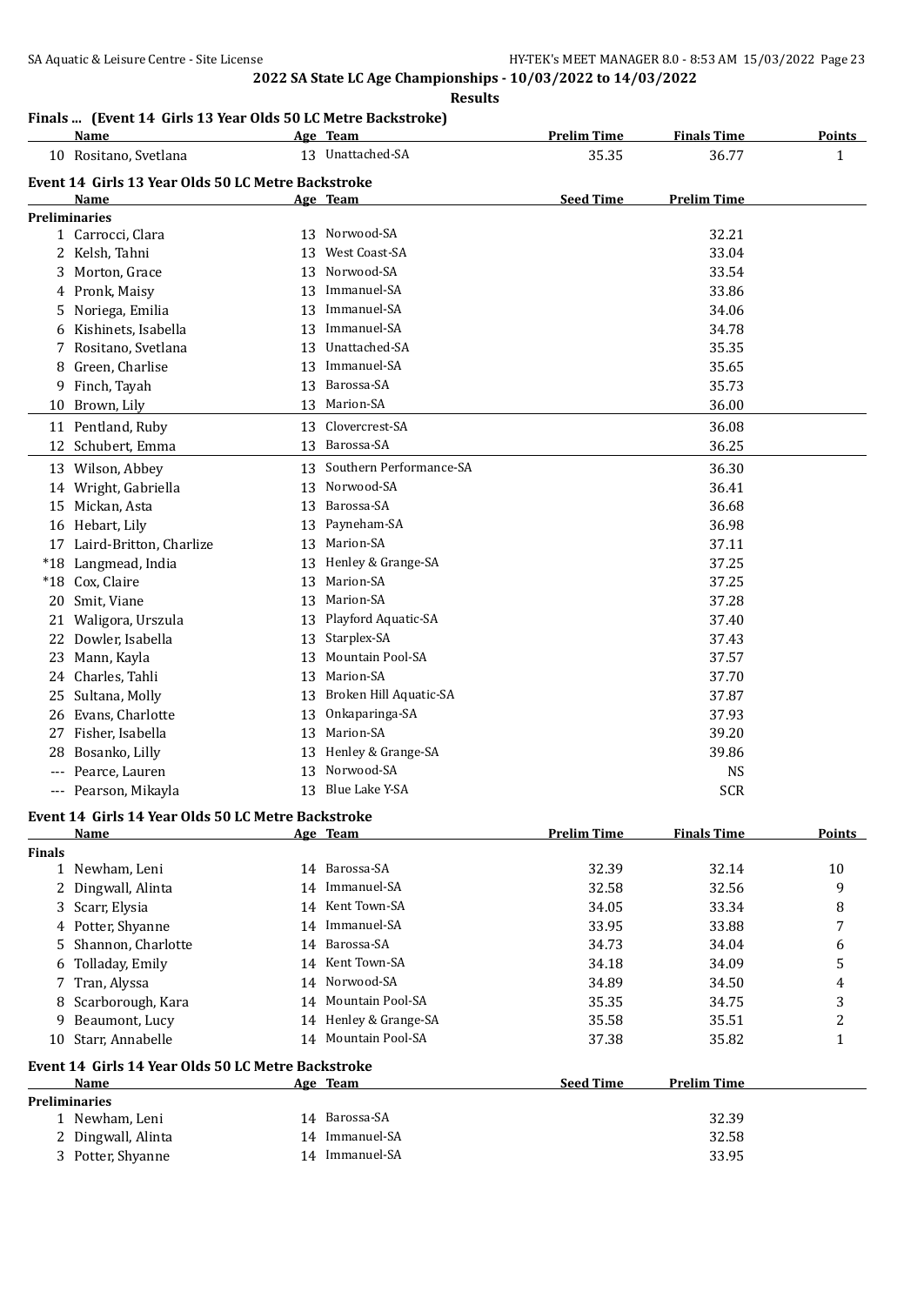#### **Preliminaries ... (Event 14 Girls 14 Year Olds 50 LC Metre Backstroke)**

|       | Name                 | Age Team              | <b>Seed Time</b> | <b>Prelim Time</b> |
|-------|----------------------|-----------------------|------------------|--------------------|
|       | 4 Scarr, Elysia      | 14 Kent Town-SA       |                  | 34.05              |
|       | 5 Tolladay, Emily    | 14 Kent Town-SA       |                  | 34.18              |
|       | 6 Shannon, Charlotte | 14 Barossa-SA         |                  | 34.73              |
|       | 7 Tran, Alyssa       | 14 Norwood-SA         |                  | 34.89              |
|       | 8 Scarborough, Kara  | 14 Mountain Pool-SA   |                  | 35.35              |
|       | 9 Beaumont, Lucy     | 14 Henley & Grange-SA |                  | 35.58              |
|       | 10 Santos, Kennedy   | 14 Norwood-SA         |                  | 35.90              |
| 11    | Koerber, Zoe         | 14 Norwood-SA         |                  | 36.35              |
|       | 12 Le Roux, Anichia  | 14 Barossa-SA         |                  | 37.05              |
| 13    | Starr, Annabelle     | 14 Mountain Pool-SA   |                  | 37.38              |
|       | 14 Guth, Sophia      | 14 Kent Town-SA       |                  | 37.72              |
| 15    | Basic, Katarina      | 14 Tea Tree Gully-SA  |                  | 37.86              |
| $---$ | Mazur, Juliet        | 14 Norwood-SA         |                  | <b>SCR</b>         |
|       |                      |                       |                  |                    |

#### **Event 15 Female 15 Year Olds 50 LC Metre Backstroke**

|               | <b>Name</b>                                         |    | Age Team                   | <b>Prelim Time</b> | <b>Finals Time</b> | <b>Points</b>  |
|---------------|-----------------------------------------------------|----|----------------------------|--------------------|--------------------|----------------|
| <b>Finals</b> |                                                     |    |                            |                    |                    |                |
|               | 1 Livingston, Alicia                                | 15 | Marion-SA                  | 31.60              | 30.94              | 10             |
|               | 2 Tran, Isabelle                                    | 15 | Norwood-SA                 | 32.02              | 31.61              | 9              |
| 3             | Reimann, Phoebe                                     | 15 | Starplex-SA                | 32.60              | 32.22              | 8              |
|               | 4 McAvaney, Georgia                                 | 15 | Immanuel-SA                | 32.69              | 32.48              | 7              |
| 5.            | Stokes (V), Archiraya                               | 15 | <b>Trinity Grammar-NSW</b> | 33.05              | 32.50              | 6              |
| 6             | Breden, Alex                                        | 15 | Western Aquatic-SA         | 32.48              | 32.87              | 5              |
|               | 7 Laird-Britton, Hunter                             | 15 | Marion-SA                  | 33.86              | 33.33              | 4              |
|               | Braithwaite, Alice                                  | 15 | Kent Town-SA               | 32.64              | 33.56              | 3              |
| 9             | Holman, Hinako                                      | 15 | Dolphins-SA                | 34.41              | 33.77              | $\overline{c}$ |
|               | 10 Jenzen, Georgie                                  |    | 15 Immanuel-SA             | 34.05              | 33.92              | $\mathbf{1}$   |
|               | Event 15 Female 15 Year Olds 50 LC Metre Backstroke |    |                            |                    |                    |                |
|               | Name                                                |    | Age Team                   | <b>Seed Time</b>   | <b>Prelim Time</b> |                |
|               | <b>Preliminaries</b>                                |    |                            |                    |                    |                |
|               | 1 Livingston, Alicia                                | 15 | Marion-SA                  |                    | 31.60              |                |
|               | 2 Tran, Isabelle                                    | 15 | Norwood-SA                 |                    | 32.02              |                |
| 3             | Breden, Alex                                        | 15 | Western Aquatic-SA         |                    | 32.48              |                |
| 4             | Reimann, Phoebe                                     | 15 | Starplex-SA                |                    | 32.60              |                |
| 5.            | Braithwaite, Alice                                  | 15 | Kent Town-SA               |                    | 32.64              |                |
| 6             | McAvaney, Georgia                                   | 15 | Immanuel-SA                |                    | 32.69              |                |
| 7             | Stokes (V), Archiraya                               | 15 | <b>Trinity Grammar-NSW</b> |                    | 33.05              |                |
| 8             | Laird-Britton, Hunter                               | 15 | Marion-SA                  |                    | 33.86              |                |
| 9             | Jenzen, Georgie                                     | 15 | Immanuel-SA                |                    | 34.05              |                |
| 10            | Holman, Hinako                                      | 15 | Dolphins-SA                |                    | 34.41              |                |
|               | 11 Axon, Mya                                        | 15 | Marion-SA                  |                    | 34.44              |                |
|               | 12 Doyle, Lily                                      |    | 15 Marion-SA               |                    | 35.03              |                |
|               | 13 Hudson, Chloe                                    | 15 | Playford Aquatic-SA        |                    | 35.12              |                |
|               | 14 Adams, Sasha                                     | 15 | Immanuel-SA                |                    | 36.66              |                |
| 15            | Beech, Natalie                                      | 15 | Immanuel-SA                |                    | 37.26              |                |
|               | 16 Borgmeyer, Emma                                  | 15 | Immanuel-SA                |                    | 38.94              |                |
|               | --- Pearson, Aleisha                                |    | 15 Blue Lake Y-SA          |                    | <b>SCR</b>         |                |
|               | Event 15 Female 16 Year Olds 50 LC Metre Backstroke |    |                            |                    |                    |                |
|               | <b>Name</b>                                         |    | Age Team                   | <b>Prelim Time</b> | <b>Finals Time</b> | <b>Points</b>  |
| <b>Finals</b> |                                                     |    |                            |                    |                    |                |
|               | 1 Walker, Molly                                     |    | 16 Southern Performance-SA | 32.39              | 32.32              | 10             |

2 Schubert, Nyah 16 Barossa-SA 33.57 33.29 9 3 Rashleigh, Indyanna 16 Norwood-SA 33.77 33.88 8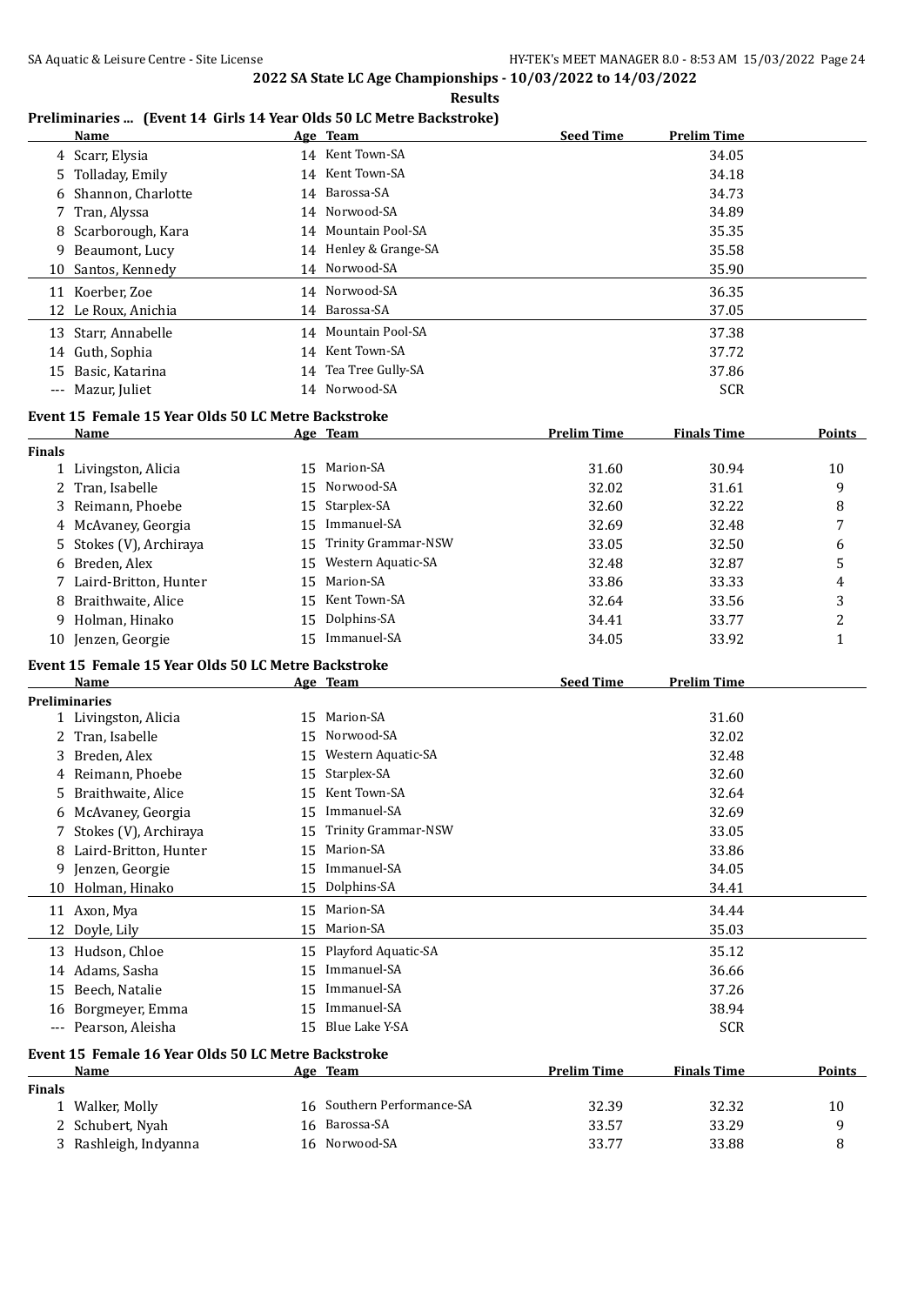#### **Finals ... (Event 15 Female 16 Year Olds 50 LC Metre Backstroke)**

| 16 Barossa-SA<br>4 Wood, Meg<br>34.49<br>34.63<br>7<br>16 Alice Springs-NT<br>5 Bloomer (V), Lilly<br>35.35<br>6<br>34.54<br>Event 15 Female 16 Year Olds 50 LC Metre Backstroke<br><b>Seed Time</b><br><b>Prelim Time</b><br>Name<br>Age Team<br><b>Preliminaries</b><br>16 Southern Performance-SA<br>32.39<br>1 Walker, Molly<br>16 Barossa-SA<br>33.57<br>2 Schubert, Nyah<br>16 Norwood-SA<br>3 Rashleigh, Indyanna<br>33.77<br>16 Barossa-SA<br>4 Wood, Meg<br>34.49<br>16 Alice Springs-NT<br>5 Bloomer (V), Lilly<br>34.54<br>16 Norwood-SA<br>34.83<br>6 Bailey, Breanna<br>7 Jasko, Mikaela<br>16 Onkaparinga-SA<br>37.36<br>16 Clovercrest-SA<br>--- Venning, Abigael<br><b>NS</b><br>Event 15 Female 17-18 50 LC Metre Backstroke<br><b>Prelim Time</b><br><b>Finals Time</b><br><b>Points</b><br>Name<br>Age Team<br><b>Finals</b><br>17 Silver City-SA<br>32.33<br>31.26<br>1 Pressler, Kalyce<br>10<br>17 Norwood-SA<br>9<br>2 Slade, Mia<br>32.10<br>32.02<br>18 Onkaparinga-SA<br>3 Jasko, Matylda<br>34.18<br>33.05<br>8<br>18 Clovercrest-SA<br>4 Cameron, Amber<br>34.91<br>34.37<br>7<br>Event 15 Female 17-18 50 LC Metre Backstroke<br><b>Seed Time</b><br>Name<br>Age Team<br><b>Prelim Time</b><br><b>Preliminaries</b><br>17 Norwood-SA<br>32.10<br>1 Slade, Mia<br>17 Silver City-SA<br>2 Pressler, Kalyce<br>32.33<br>18 Onkaparinga-SA<br>3 Jasko, Matylda<br>34.18<br>18 Clovercrest-SA<br>4 Cameron, Amber<br>34.91<br>17 Loxton-SA<br>5 Long, Madelyn<br>35.39<br>Event 16 Boys 11 Year Olds 100 LC Metre Butterfly<br><b>Prelim Time</b><br><b>Finals Time</b><br>Points<br>Name<br>Age Team<br><b>Finals</b><br>11 Barossa-SA<br>1 Schubert, Max<br>1:13.02<br>1:14.86<br>10<br>33.74<br>1:13.02 (39.28)<br>11 Playford Aquatic-SA<br>9<br>1:17.30<br>2 Hudson, Cameron<br>1:16.09<br>1:16.09 (40.32)<br>35.77<br>3 Kupsch, Phoenix<br>11 Marion-SA<br>1:17.48<br>1:16.75<br>8<br>36.12<br>1:16.75 (40.63)<br>11 Marion-SA<br>4 Collings, Joshua<br>1:27.84<br>1:25.29<br>7<br>1:25.29(46.11)<br>39.18<br>11 Silver City-SA<br>5 Barratt, Zachery<br>1:30.62<br>1:28.70<br>6<br>39.51<br>1:28.70 (49.19)<br>11 Marion-SA<br>6 Vaughan, Maximilian<br>1:31.35<br>5<br>1:31.58<br>40.47<br>1:31.35 (50.88)<br>11 Western Aquatic-SA<br>--- Bampton, Ky<br>1:31.10<br>DQ<br><b>Alternating Kick</b><br>Event 16 Boys 11 Year Olds 100 LC Metre Butterfly<br><b>Seed Time</b><br>Age Team<br><b>Prelim Time</b><br><b>Name</b><br><b>Preliminaries</b><br>11 Barossa-SA<br>1 Schubert, Max<br>1:14.86<br>1:14.86 (39.81)<br>35.05<br>2 Hudson, Cameron<br>11 Playford Aquatic-SA<br>1:17.30<br>35.44<br>1:17.30 (41.86) | <b>Name</b> | Age Team | <b>Prelim Time</b> | <b>Finals Time</b> | <b>Points</b> |
|-------------------------------------------------------------------------------------------------------------------------------------------------------------------------------------------------------------------------------------------------------------------------------------------------------------------------------------------------------------------------------------------------------------------------------------------------------------------------------------------------------------------------------------------------------------------------------------------------------------------------------------------------------------------------------------------------------------------------------------------------------------------------------------------------------------------------------------------------------------------------------------------------------------------------------------------------------------------------------------------------------------------------------------------------------------------------------------------------------------------------------------------------------------------------------------------------------------------------------------------------------------------------------------------------------------------------------------------------------------------------------------------------------------------------------------------------------------------------------------------------------------------------------------------------------------------------------------------------------------------------------------------------------------------------------------------------------------------------------------------------------------------------------------------------------------------------------------------------------------------------------------------------------------------------------------------------------------------------------------------------------------------------------------------------------------------------------------------------------------------------------------------------------------------------------------------------------------------------------------------------------------------------------------------------------------------------------------------------------------------------------------------------------------------------------------------------------------------------------------------------------------------------------------------------------------------------------------------------------------------------------------------------------|-------------|----------|--------------------|--------------------|---------------|
|                                                                                                                                                                                                                                                                                                                                                                                                                                                                                                                                                                                                                                                                                                                                                                                                                                                                                                                                                                                                                                                                                                                                                                                                                                                                                                                                                                                                                                                                                                                                                                                                                                                                                                                                                                                                                                                                                                                                                                                                                                                                                                                                                                                                                                                                                                                                                                                                                                                                                                                                                                                                                                                       |             |          |                    |                    |               |
|                                                                                                                                                                                                                                                                                                                                                                                                                                                                                                                                                                                                                                                                                                                                                                                                                                                                                                                                                                                                                                                                                                                                                                                                                                                                                                                                                                                                                                                                                                                                                                                                                                                                                                                                                                                                                                                                                                                                                                                                                                                                                                                                                                                                                                                                                                                                                                                                                                                                                                                                                                                                                                                       |             |          |                    |                    |               |
|                                                                                                                                                                                                                                                                                                                                                                                                                                                                                                                                                                                                                                                                                                                                                                                                                                                                                                                                                                                                                                                                                                                                                                                                                                                                                                                                                                                                                                                                                                                                                                                                                                                                                                                                                                                                                                                                                                                                                                                                                                                                                                                                                                                                                                                                                                                                                                                                                                                                                                                                                                                                                                                       |             |          |                    |                    |               |
|                                                                                                                                                                                                                                                                                                                                                                                                                                                                                                                                                                                                                                                                                                                                                                                                                                                                                                                                                                                                                                                                                                                                                                                                                                                                                                                                                                                                                                                                                                                                                                                                                                                                                                                                                                                                                                                                                                                                                                                                                                                                                                                                                                                                                                                                                                                                                                                                                                                                                                                                                                                                                                                       |             |          |                    |                    |               |
|                                                                                                                                                                                                                                                                                                                                                                                                                                                                                                                                                                                                                                                                                                                                                                                                                                                                                                                                                                                                                                                                                                                                                                                                                                                                                                                                                                                                                                                                                                                                                                                                                                                                                                                                                                                                                                                                                                                                                                                                                                                                                                                                                                                                                                                                                                                                                                                                                                                                                                                                                                                                                                                       |             |          |                    |                    |               |
|                                                                                                                                                                                                                                                                                                                                                                                                                                                                                                                                                                                                                                                                                                                                                                                                                                                                                                                                                                                                                                                                                                                                                                                                                                                                                                                                                                                                                                                                                                                                                                                                                                                                                                                                                                                                                                                                                                                                                                                                                                                                                                                                                                                                                                                                                                                                                                                                                                                                                                                                                                                                                                                       |             |          |                    |                    |               |
|                                                                                                                                                                                                                                                                                                                                                                                                                                                                                                                                                                                                                                                                                                                                                                                                                                                                                                                                                                                                                                                                                                                                                                                                                                                                                                                                                                                                                                                                                                                                                                                                                                                                                                                                                                                                                                                                                                                                                                                                                                                                                                                                                                                                                                                                                                                                                                                                                                                                                                                                                                                                                                                       |             |          |                    |                    |               |
|                                                                                                                                                                                                                                                                                                                                                                                                                                                                                                                                                                                                                                                                                                                                                                                                                                                                                                                                                                                                                                                                                                                                                                                                                                                                                                                                                                                                                                                                                                                                                                                                                                                                                                                                                                                                                                                                                                                                                                                                                                                                                                                                                                                                                                                                                                                                                                                                                                                                                                                                                                                                                                                       |             |          |                    |                    |               |
|                                                                                                                                                                                                                                                                                                                                                                                                                                                                                                                                                                                                                                                                                                                                                                                                                                                                                                                                                                                                                                                                                                                                                                                                                                                                                                                                                                                                                                                                                                                                                                                                                                                                                                                                                                                                                                                                                                                                                                                                                                                                                                                                                                                                                                                                                                                                                                                                                                                                                                                                                                                                                                                       |             |          |                    |                    |               |
|                                                                                                                                                                                                                                                                                                                                                                                                                                                                                                                                                                                                                                                                                                                                                                                                                                                                                                                                                                                                                                                                                                                                                                                                                                                                                                                                                                                                                                                                                                                                                                                                                                                                                                                                                                                                                                                                                                                                                                                                                                                                                                                                                                                                                                                                                                                                                                                                                                                                                                                                                                                                                                                       |             |          |                    |                    |               |
|                                                                                                                                                                                                                                                                                                                                                                                                                                                                                                                                                                                                                                                                                                                                                                                                                                                                                                                                                                                                                                                                                                                                                                                                                                                                                                                                                                                                                                                                                                                                                                                                                                                                                                                                                                                                                                                                                                                                                                                                                                                                                                                                                                                                                                                                                                                                                                                                                                                                                                                                                                                                                                                       |             |          |                    |                    |               |
|                                                                                                                                                                                                                                                                                                                                                                                                                                                                                                                                                                                                                                                                                                                                                                                                                                                                                                                                                                                                                                                                                                                                                                                                                                                                                                                                                                                                                                                                                                                                                                                                                                                                                                                                                                                                                                                                                                                                                                                                                                                                                                                                                                                                                                                                                                                                                                                                                                                                                                                                                                                                                                                       |             |          |                    |                    |               |
|                                                                                                                                                                                                                                                                                                                                                                                                                                                                                                                                                                                                                                                                                                                                                                                                                                                                                                                                                                                                                                                                                                                                                                                                                                                                                                                                                                                                                                                                                                                                                                                                                                                                                                                                                                                                                                                                                                                                                                                                                                                                                                                                                                                                                                                                                                                                                                                                                                                                                                                                                                                                                                                       |             |          |                    |                    |               |
|                                                                                                                                                                                                                                                                                                                                                                                                                                                                                                                                                                                                                                                                                                                                                                                                                                                                                                                                                                                                                                                                                                                                                                                                                                                                                                                                                                                                                                                                                                                                                                                                                                                                                                                                                                                                                                                                                                                                                                                                                                                                                                                                                                                                                                                                                                                                                                                                                                                                                                                                                                                                                                                       |             |          |                    |                    |               |
|                                                                                                                                                                                                                                                                                                                                                                                                                                                                                                                                                                                                                                                                                                                                                                                                                                                                                                                                                                                                                                                                                                                                                                                                                                                                                                                                                                                                                                                                                                                                                                                                                                                                                                                                                                                                                                                                                                                                                                                                                                                                                                                                                                                                                                                                                                                                                                                                                                                                                                                                                                                                                                                       |             |          |                    |                    |               |
|                                                                                                                                                                                                                                                                                                                                                                                                                                                                                                                                                                                                                                                                                                                                                                                                                                                                                                                                                                                                                                                                                                                                                                                                                                                                                                                                                                                                                                                                                                                                                                                                                                                                                                                                                                                                                                                                                                                                                                                                                                                                                                                                                                                                                                                                                                                                                                                                                                                                                                                                                                                                                                                       |             |          |                    |                    |               |
|                                                                                                                                                                                                                                                                                                                                                                                                                                                                                                                                                                                                                                                                                                                                                                                                                                                                                                                                                                                                                                                                                                                                                                                                                                                                                                                                                                                                                                                                                                                                                                                                                                                                                                                                                                                                                                                                                                                                                                                                                                                                                                                                                                                                                                                                                                                                                                                                                                                                                                                                                                                                                                                       |             |          |                    |                    |               |
|                                                                                                                                                                                                                                                                                                                                                                                                                                                                                                                                                                                                                                                                                                                                                                                                                                                                                                                                                                                                                                                                                                                                                                                                                                                                                                                                                                                                                                                                                                                                                                                                                                                                                                                                                                                                                                                                                                                                                                                                                                                                                                                                                                                                                                                                                                                                                                                                                                                                                                                                                                                                                                                       |             |          |                    |                    |               |
|                                                                                                                                                                                                                                                                                                                                                                                                                                                                                                                                                                                                                                                                                                                                                                                                                                                                                                                                                                                                                                                                                                                                                                                                                                                                                                                                                                                                                                                                                                                                                                                                                                                                                                                                                                                                                                                                                                                                                                                                                                                                                                                                                                                                                                                                                                                                                                                                                                                                                                                                                                                                                                                       |             |          |                    |                    |               |
|                                                                                                                                                                                                                                                                                                                                                                                                                                                                                                                                                                                                                                                                                                                                                                                                                                                                                                                                                                                                                                                                                                                                                                                                                                                                                                                                                                                                                                                                                                                                                                                                                                                                                                                                                                                                                                                                                                                                                                                                                                                                                                                                                                                                                                                                                                                                                                                                                                                                                                                                                                                                                                                       |             |          |                    |                    |               |
|                                                                                                                                                                                                                                                                                                                                                                                                                                                                                                                                                                                                                                                                                                                                                                                                                                                                                                                                                                                                                                                                                                                                                                                                                                                                                                                                                                                                                                                                                                                                                                                                                                                                                                                                                                                                                                                                                                                                                                                                                                                                                                                                                                                                                                                                                                                                                                                                                                                                                                                                                                                                                                                       |             |          |                    |                    |               |
|                                                                                                                                                                                                                                                                                                                                                                                                                                                                                                                                                                                                                                                                                                                                                                                                                                                                                                                                                                                                                                                                                                                                                                                                                                                                                                                                                                                                                                                                                                                                                                                                                                                                                                                                                                                                                                                                                                                                                                                                                                                                                                                                                                                                                                                                                                                                                                                                                                                                                                                                                                                                                                                       |             |          |                    |                    |               |
|                                                                                                                                                                                                                                                                                                                                                                                                                                                                                                                                                                                                                                                                                                                                                                                                                                                                                                                                                                                                                                                                                                                                                                                                                                                                                                                                                                                                                                                                                                                                                                                                                                                                                                                                                                                                                                                                                                                                                                                                                                                                                                                                                                                                                                                                                                                                                                                                                                                                                                                                                                                                                                                       |             |          |                    |                    |               |
|                                                                                                                                                                                                                                                                                                                                                                                                                                                                                                                                                                                                                                                                                                                                                                                                                                                                                                                                                                                                                                                                                                                                                                                                                                                                                                                                                                                                                                                                                                                                                                                                                                                                                                                                                                                                                                                                                                                                                                                                                                                                                                                                                                                                                                                                                                                                                                                                                                                                                                                                                                                                                                                       |             |          |                    |                    |               |
|                                                                                                                                                                                                                                                                                                                                                                                                                                                                                                                                                                                                                                                                                                                                                                                                                                                                                                                                                                                                                                                                                                                                                                                                                                                                                                                                                                                                                                                                                                                                                                                                                                                                                                                                                                                                                                                                                                                                                                                                                                                                                                                                                                                                                                                                                                                                                                                                                                                                                                                                                                                                                                                       |             |          |                    |                    |               |
|                                                                                                                                                                                                                                                                                                                                                                                                                                                                                                                                                                                                                                                                                                                                                                                                                                                                                                                                                                                                                                                                                                                                                                                                                                                                                                                                                                                                                                                                                                                                                                                                                                                                                                                                                                                                                                                                                                                                                                                                                                                                                                                                                                                                                                                                                                                                                                                                                                                                                                                                                                                                                                                       |             |          |                    |                    |               |
|                                                                                                                                                                                                                                                                                                                                                                                                                                                                                                                                                                                                                                                                                                                                                                                                                                                                                                                                                                                                                                                                                                                                                                                                                                                                                                                                                                                                                                                                                                                                                                                                                                                                                                                                                                                                                                                                                                                                                                                                                                                                                                                                                                                                                                                                                                                                                                                                                                                                                                                                                                                                                                                       |             |          |                    |                    |               |
|                                                                                                                                                                                                                                                                                                                                                                                                                                                                                                                                                                                                                                                                                                                                                                                                                                                                                                                                                                                                                                                                                                                                                                                                                                                                                                                                                                                                                                                                                                                                                                                                                                                                                                                                                                                                                                                                                                                                                                                                                                                                                                                                                                                                                                                                                                                                                                                                                                                                                                                                                                                                                                                       |             |          |                    |                    |               |
|                                                                                                                                                                                                                                                                                                                                                                                                                                                                                                                                                                                                                                                                                                                                                                                                                                                                                                                                                                                                                                                                                                                                                                                                                                                                                                                                                                                                                                                                                                                                                                                                                                                                                                                                                                                                                                                                                                                                                                                                                                                                                                                                                                                                                                                                                                                                                                                                                                                                                                                                                                                                                                                       |             |          |                    |                    |               |
|                                                                                                                                                                                                                                                                                                                                                                                                                                                                                                                                                                                                                                                                                                                                                                                                                                                                                                                                                                                                                                                                                                                                                                                                                                                                                                                                                                                                                                                                                                                                                                                                                                                                                                                                                                                                                                                                                                                                                                                                                                                                                                                                                                                                                                                                                                                                                                                                                                                                                                                                                                                                                                                       |             |          |                    |                    |               |
|                                                                                                                                                                                                                                                                                                                                                                                                                                                                                                                                                                                                                                                                                                                                                                                                                                                                                                                                                                                                                                                                                                                                                                                                                                                                                                                                                                                                                                                                                                                                                                                                                                                                                                                                                                                                                                                                                                                                                                                                                                                                                                                                                                                                                                                                                                                                                                                                                                                                                                                                                                                                                                                       |             |          |                    |                    |               |
|                                                                                                                                                                                                                                                                                                                                                                                                                                                                                                                                                                                                                                                                                                                                                                                                                                                                                                                                                                                                                                                                                                                                                                                                                                                                                                                                                                                                                                                                                                                                                                                                                                                                                                                                                                                                                                                                                                                                                                                                                                                                                                                                                                                                                                                                                                                                                                                                                                                                                                                                                                                                                                                       |             |          |                    |                    |               |
|                                                                                                                                                                                                                                                                                                                                                                                                                                                                                                                                                                                                                                                                                                                                                                                                                                                                                                                                                                                                                                                                                                                                                                                                                                                                                                                                                                                                                                                                                                                                                                                                                                                                                                                                                                                                                                                                                                                                                                                                                                                                                                                                                                                                                                                                                                                                                                                                                                                                                                                                                                                                                                                       |             |          |                    |                    |               |
|                                                                                                                                                                                                                                                                                                                                                                                                                                                                                                                                                                                                                                                                                                                                                                                                                                                                                                                                                                                                                                                                                                                                                                                                                                                                                                                                                                                                                                                                                                                                                                                                                                                                                                                                                                                                                                                                                                                                                                                                                                                                                                                                                                                                                                                                                                                                                                                                                                                                                                                                                                                                                                                       |             |          |                    |                    |               |
|                                                                                                                                                                                                                                                                                                                                                                                                                                                                                                                                                                                                                                                                                                                                                                                                                                                                                                                                                                                                                                                                                                                                                                                                                                                                                                                                                                                                                                                                                                                                                                                                                                                                                                                                                                                                                                                                                                                                                                                                                                                                                                                                                                                                                                                                                                                                                                                                                                                                                                                                                                                                                                                       |             |          |                    |                    |               |
|                                                                                                                                                                                                                                                                                                                                                                                                                                                                                                                                                                                                                                                                                                                                                                                                                                                                                                                                                                                                                                                                                                                                                                                                                                                                                                                                                                                                                                                                                                                                                                                                                                                                                                                                                                                                                                                                                                                                                                                                                                                                                                                                                                                                                                                                                                                                                                                                                                                                                                                                                                                                                                                       |             |          |                    |                    |               |
|                                                                                                                                                                                                                                                                                                                                                                                                                                                                                                                                                                                                                                                                                                                                                                                                                                                                                                                                                                                                                                                                                                                                                                                                                                                                                                                                                                                                                                                                                                                                                                                                                                                                                                                                                                                                                                                                                                                                                                                                                                                                                                                                                                                                                                                                                                                                                                                                                                                                                                                                                                                                                                                       |             |          |                    |                    |               |
|                                                                                                                                                                                                                                                                                                                                                                                                                                                                                                                                                                                                                                                                                                                                                                                                                                                                                                                                                                                                                                                                                                                                                                                                                                                                                                                                                                                                                                                                                                                                                                                                                                                                                                                                                                                                                                                                                                                                                                                                                                                                                                                                                                                                                                                                                                                                                                                                                                                                                                                                                                                                                                                       |             |          |                    |                    |               |
|                                                                                                                                                                                                                                                                                                                                                                                                                                                                                                                                                                                                                                                                                                                                                                                                                                                                                                                                                                                                                                                                                                                                                                                                                                                                                                                                                                                                                                                                                                                                                                                                                                                                                                                                                                                                                                                                                                                                                                                                                                                                                                                                                                                                                                                                                                                                                                                                                                                                                                                                                                                                                                                       |             |          |                    |                    |               |
|                                                                                                                                                                                                                                                                                                                                                                                                                                                                                                                                                                                                                                                                                                                                                                                                                                                                                                                                                                                                                                                                                                                                                                                                                                                                                                                                                                                                                                                                                                                                                                                                                                                                                                                                                                                                                                                                                                                                                                                                                                                                                                                                                                                                                                                                                                                                                                                                                                                                                                                                                                                                                                                       |             |          |                    |                    |               |
|                                                                                                                                                                                                                                                                                                                                                                                                                                                                                                                                                                                                                                                                                                                                                                                                                                                                                                                                                                                                                                                                                                                                                                                                                                                                                                                                                                                                                                                                                                                                                                                                                                                                                                                                                                                                                                                                                                                                                                                                                                                                                                                                                                                                                                                                                                                                                                                                                                                                                                                                                                                                                                                       |             |          |                    |                    |               |
|                                                                                                                                                                                                                                                                                                                                                                                                                                                                                                                                                                                                                                                                                                                                                                                                                                                                                                                                                                                                                                                                                                                                                                                                                                                                                                                                                                                                                                                                                                                                                                                                                                                                                                                                                                                                                                                                                                                                                                                                                                                                                                                                                                                                                                                                                                                                                                                                                                                                                                                                                                                                                                                       |             |          |                    |                    |               |
|                                                                                                                                                                                                                                                                                                                                                                                                                                                                                                                                                                                                                                                                                                                                                                                                                                                                                                                                                                                                                                                                                                                                                                                                                                                                                                                                                                                                                                                                                                                                                                                                                                                                                                                                                                                                                                                                                                                                                                                                                                                                                                                                                                                                                                                                                                                                                                                                                                                                                                                                                                                                                                                       |             |          |                    |                    |               |
|                                                                                                                                                                                                                                                                                                                                                                                                                                                                                                                                                                                                                                                                                                                                                                                                                                                                                                                                                                                                                                                                                                                                                                                                                                                                                                                                                                                                                                                                                                                                                                                                                                                                                                                                                                                                                                                                                                                                                                                                                                                                                                                                                                                                                                                                                                                                                                                                                                                                                                                                                                                                                                                       |             |          |                    |                    |               |
|                                                                                                                                                                                                                                                                                                                                                                                                                                                                                                                                                                                                                                                                                                                                                                                                                                                                                                                                                                                                                                                                                                                                                                                                                                                                                                                                                                                                                                                                                                                                                                                                                                                                                                                                                                                                                                                                                                                                                                                                                                                                                                                                                                                                                                                                                                                                                                                                                                                                                                                                                                                                                                                       |             |          |                    |                    |               |
|                                                                                                                                                                                                                                                                                                                                                                                                                                                                                                                                                                                                                                                                                                                                                                                                                                                                                                                                                                                                                                                                                                                                                                                                                                                                                                                                                                                                                                                                                                                                                                                                                                                                                                                                                                                                                                                                                                                                                                                                                                                                                                                                                                                                                                                                                                                                                                                                                                                                                                                                                                                                                                                       |             |          |                    |                    |               |
|                                                                                                                                                                                                                                                                                                                                                                                                                                                                                                                                                                                                                                                                                                                                                                                                                                                                                                                                                                                                                                                                                                                                                                                                                                                                                                                                                                                                                                                                                                                                                                                                                                                                                                                                                                                                                                                                                                                                                                                                                                                                                                                                                                                                                                                                                                                                                                                                                                                                                                                                                                                                                                                       |             |          |                    |                    |               |
|                                                                                                                                                                                                                                                                                                                                                                                                                                                                                                                                                                                                                                                                                                                                                                                                                                                                                                                                                                                                                                                                                                                                                                                                                                                                                                                                                                                                                                                                                                                                                                                                                                                                                                                                                                                                                                                                                                                                                                                                                                                                                                                                                                                                                                                                                                                                                                                                                                                                                                                                                                                                                                                       |             |          |                    |                    |               |
|                                                                                                                                                                                                                                                                                                                                                                                                                                                                                                                                                                                                                                                                                                                                                                                                                                                                                                                                                                                                                                                                                                                                                                                                                                                                                                                                                                                                                                                                                                                                                                                                                                                                                                                                                                                                                                                                                                                                                                                                                                                                                                                                                                                                                                                                                                                                                                                                                                                                                                                                                                                                                                                       |             |          |                    |                    |               |
|                                                                                                                                                                                                                                                                                                                                                                                                                                                                                                                                                                                                                                                                                                                                                                                                                                                                                                                                                                                                                                                                                                                                                                                                                                                                                                                                                                                                                                                                                                                                                                                                                                                                                                                                                                                                                                                                                                                                                                                                                                                                                                                                                                                                                                                                                                                                                                                                                                                                                                                                                                                                                                                       |             |          |                    |                    |               |
|                                                                                                                                                                                                                                                                                                                                                                                                                                                                                                                                                                                                                                                                                                                                                                                                                                                                                                                                                                                                                                                                                                                                                                                                                                                                                                                                                                                                                                                                                                                                                                                                                                                                                                                                                                                                                                                                                                                                                                                                                                                                                                                                                                                                                                                                                                                                                                                                                                                                                                                                                                                                                                                       |             |          |                    |                    |               |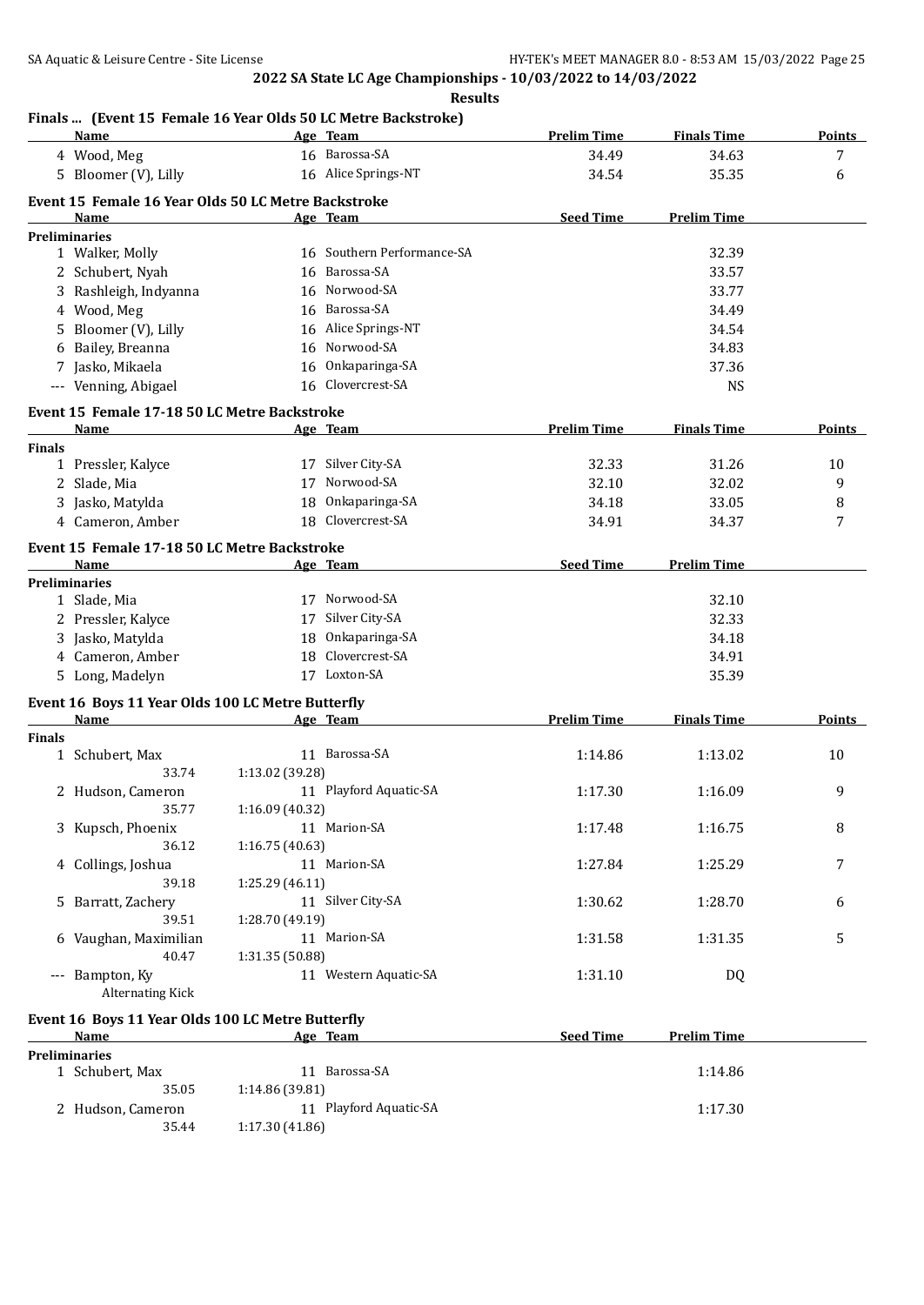**Results**

#### **Preliminaries ... (Event 16 Boys 11 Year Olds 100 LC Metre Butterfly)**

| Name                  | Age Team                 | <b>Seed Time</b><br><b>Prelim Time</b> |
|-----------------------|--------------------------|----------------------------------------|
| 3 Kupsch, Phoenix     | 11 Marion-SA             | 1:17.48                                |
| 34.76                 | 1:17.48(42.72)           |                                        |
| 4 Collings, Joshua    | 11 Marion-SA             | 1:27.84                                |
| 39.36                 | 1:27.84 (48.48)          |                                        |
| 5 Barratt, Zachery    | Silver City-SA<br>11     | 1:30.62                                |
| 41.16                 | 1:30.62(49.46)           |                                        |
| 6 Bampton, Ky         | Western Aquatic-SA<br>11 | 1:31.10                                |
| 39.60                 | 1:31.10(51.50)           |                                        |
| 7 Vaughan, Maximilian | Marion-SA<br>11          | 1:31.58                                |
| 40.73                 | 1:31.58(50.85)           |                                        |

### **Event 16 Boys 12 Year Olds 100 LC Metre Butterfly**

|               | <b>Name</b>         | Age Team        | <b>Prelim Time</b> | <b>Finals Time</b> | <b>Points</b> |
|---------------|---------------------|-----------------|--------------------|--------------------|---------------|
| <b>Finals</b> |                     |                 |                    |                    |               |
|               | 1 Hewitt, Max       | 12 Payneham-SA  | 1:07.93            | 1:07.79            | 10            |
|               | 31.50               | 1:07.79(36.29)  |                    |                    |               |
|               | 2 Coulter, Kegan    | 12 Barossa-SA   | 1:14.70            | 1:13.08            | 9             |
|               | 33.58               | 1:13.08(39.50)  |                    |                    |               |
|               | 3 Dingwall, Oscar   | 12 Immanuel-SA  | 1:13.72            | 1:13.09            | 8             |
|               | 33.90               | 1:13.09(39.19)  |                    |                    |               |
|               | 4 Herbst, Patrick   | 12 Starplex-SA  | 1:20.19            | 1:14.66            | 7             |
|               | 34.17               | 1:14.66(40.49)  |                    |                    |               |
|               | 5 Stanley, Will     | 12 Marion-SA    | 1:20.45            | 1:20.06            | 6             |
|               | 36.00               | 1:20.06(44.06)  |                    |                    |               |
|               | 6 Potter, Jake      | 12 Immanuel-SA  | 1:22.26            | 1:22.16            | 5             |
|               | 35.70               | 1:22.16(46.46)  |                    |                    |               |
|               | 7 Spyrou, Daniel    | 12 Norwood-SA   | 1:26.08            | 1:26.47            | 4             |
|               | 39.29               | 1:26.47(47.18)  |                    |                    |               |
|               | 8 McAvaney, William | 12 Immanuel-SA  | 1:29.21            | 1:27.10            | 3             |
|               | 38.93               | 1:27.10(48.17)  |                    |                    |               |
|               | 9 Cregan, Neil      | 12 Barossa-SA   | 1:26.49            | 1:28.67            | 2             |
|               | 39.89               | 1:28.67 (48.78) |                    |                    |               |

# **Event 16 Boys 12 Year Olds 100 LC Metre Butterfly**

| Name                 | Age Team        | <b>Seed Time</b><br><b>Prelim Time</b> |
|----------------------|-----------------|----------------------------------------|
| <b>Preliminaries</b> |                 |                                        |
| 1 Hewitt, Max        | 12 Payneham-SA  | 1:07.93                                |
| 31.90                | 1:07.93 (36.03) |                                        |
| 2 Dingwall, Oscar    | 12 Immanuel-SA  | 1:13.72                                |
| 34.25                | 1:13.72 (39.47) |                                        |
| 3 Coulter, Kegan     | 12 Barossa-SA   | 1:14.70                                |
| 34.29                | 1:14.70(40.41)  |                                        |
| 4 Herbst, Patrick    | 12 Starplex-SA  | 1:20.19                                |
| 37.73                | 1:20.19(42.46)  |                                        |
| 5 Stanley, Will      | 12 Marion-SA    | 1:20.45                                |
| 36.89                | 1:20.45(43.56)  |                                        |
| 6 Potter, Jake       | 12 Immanuel-SA  | 1:22.26                                |
| 36.56                | 1:22.26 (45.70) |                                        |
| 7 Spyrou, Daniel     | 12 Norwood-SA   | 1:26.08                                |
| 39.87                | 1:26.08(46.21)  |                                        |
| 8 Cregan, Neil       | 12 Barossa-SA   | 1:26.49                                |
| 37.37                | 1:26.49(49.12)  |                                        |
| 9 McAvaney, William  | 12 Immanuel-SA  | 1:29.21                                |
| 40.33                | 1:29.21 (48.88) |                                        |
| --- Ni, Adison       | 12 Marion-SA    | <b>SCR</b>                             |
| --- Mazur, Joseph    | 12 Norwood-SA   | <b>SCR</b>                             |
|                      |                 |                                        |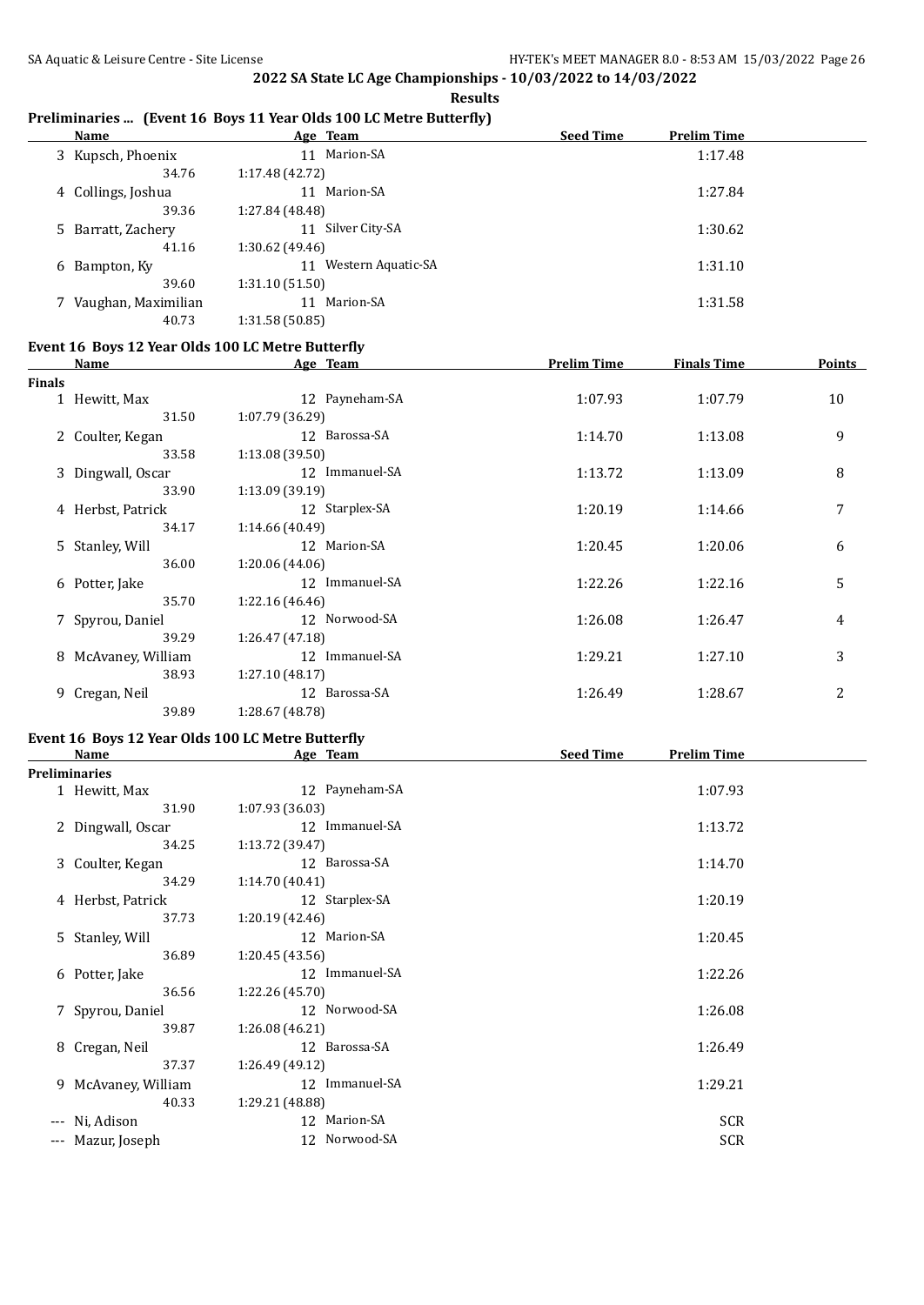**Results**

### **Event 17 Boys 13 Year Olds 100 LC Metre Butterfly**

|               | Name                  | Age Team                  | <b>Prelim Time</b> | <b>Finals Time</b> | <b>Points</b> |
|---------------|-----------------------|---------------------------|--------------------|--------------------|---------------|
| <b>Finals</b> |                       |                           |                    |                    |               |
|               | 1 Altiok, Ali         | 13 Marion-SA              | 1:05.25            | 1:03.52            | 10            |
|               | 29.61                 | 1:03.52 (33.91)           |                    |                    |               |
|               | 2 Clavel, Cohen       | 13 Broken Hill Aquatic-SA | 1:06.68            | 1:07.09            | 9             |
|               | 30.86                 | 1:07.09 (36.23)           |                    |                    |               |
|               | 3 Sandercock, Finnian | 13 Western Aquatic-SA     | 1:09.87            | 1:07.75            | 8             |
|               | 31.73                 | 1:07.75(36.02)            |                    |                    |               |
|               | 4 Sloane, Angus       | 13 Barossa-SA             | 1:11.02            | 1:09.23            | 7             |
|               | 31.83                 | 1:09.23 (37.40)           |                    |                    |               |
|               | 5 Lucas, Tommy        | 13 Clare-SA               | 1:12.51            | 1:11.82            | 6             |
|               | 33.02                 | 1:11.82(38.80)            |                    |                    |               |
|               | 6 Renfrey, Kai        | 13 Western Aquatic-SA     | 1:15.17            | 1:12.64            | 5             |
|               | 34.35                 | 1:12.64 (38.29)           |                    |                    |               |
|               | 7 Plant (V), Anders   | 13 Nyah Two Bays-VIC      | 1:13.09            | 1:13.19            | 4             |
|               | 33.59                 | 1:13.19(39.60)            |                    |                    |               |
|               | 8 Barresi, Antony     | 13 Norwood-SA             | 1:16.67            | 1:13.86            | 3             |
|               | 34.51                 | 1:13.86(39.35)            |                    |                    |               |
|               | 9 Oestmann, Cohbin    | 13 West Coast-SA          | 1:16.21            | 1:17.37            | 2             |
|               | 36.13                 | 1:17.37(41.24)            |                    |                    |               |
| 10            | Lindsay, Nicholas     | 13 Playford Aquatic-SA    | 1:18.80            | 1:19.35            | 1             |
|               | 36.78                 | 1:19.35 (42.57)           |                    |                    |               |

#### **Event 17 Boys 13 Year Olds 100 LC Metre Butterfly**

| <b>Name</b>                                       | Age Team                  | <b>Seed Time</b>   | <b>Prelim Time</b> |               |
|---------------------------------------------------|---------------------------|--------------------|--------------------|---------------|
| <b>Preliminaries</b>                              |                           |                    |                    |               |
| 1 Altiok, Ali                                     | 13 Marion-SA              |                    | 1:05.25            |               |
| 30.52                                             | 1:05.25(34.73)            |                    |                    |               |
| 2 Clavel, Cohen                                   | 13 Broken Hill Aquatic-SA |                    | 1:06.68            |               |
| 30.67                                             | 1:06.68 (36.01)           |                    |                    |               |
| 3 Sandercock, Finnian                             | 13 Western Aquatic-SA     |                    | 1:09.87            |               |
| 32.55                                             | 1:09.87 (37.32)           |                    |                    |               |
| 4 Sloane, Angus                                   | 13 Barossa-SA             |                    | 1:11.02            |               |
| 32.14                                             | 1:11.02 (38.88)           |                    |                    |               |
| 5 Lucas, Tommy                                    | 13 Clare-SA               |                    | 1:12.51            |               |
| 33.33                                             | 1:12.51(39.18)            |                    |                    |               |
| 6 Plant (V), Anders                               | 13 Nyah Two Bays-VIC      |                    | 1:13.09            |               |
| 34.02                                             | 1:13.09 (39.07)           |                    |                    |               |
| 7 Renfrey, Kai                                    | 13 Western Aquatic-SA     |                    | 1:15.17            |               |
| 33.51                                             | 1:15.17(41.66)            |                    |                    |               |
| 8 Oestmann, Cohbin                                | 13 West Coast-SA          |                    | 1:16.21            |               |
| 36.61                                             | 1:16.21(39.60)            |                    |                    |               |
| 9 Barresi, Antony                                 | 13 Norwood-SA             |                    | 1:16.67            |               |
| 35.57                                             | 1:16.67(41.10)            |                    |                    |               |
| 10 Lindsay, Nicholas                              | 13 Playford Aquatic-SA    |                    | 1:18.80            |               |
| 36.30                                             | 1:18.80(42.50)            |                    |                    |               |
| 11 Dossetter-Smith, Mason                         | 13 Marion-SA              |                    | 1:19.59            |               |
| 35.75                                             | 1:19.59 (43.84)           |                    |                    |               |
| --- Abdelaziz, Malek                              | 13 Marion-SA              |                    | <b>NS</b>          |               |
| Event 17 Boys 14 Year Olds 100 LC Metre Butterfly |                           |                    |                    |               |
| Name                                              | Age Team                  | <b>Prelim Time</b> | <b>Finals Time</b> | <b>Points</b> |

| Finals |                 |                |         |         |    |
|--------|-----------------|----------------|---------|---------|----|
|        | 1 Plummer, Cody | 14 Starplex-SA | 1:01.64 | 59.51   | 10 |
|        | 28.02           | 59.51 (31.49)  |         |         |    |
|        | 2 Turra, Logan  | 14 Marion-SA   | 1:03.43 | 1:03.42 |    |
|        | 29.55           | 1:03.42(33.87) |         |         |    |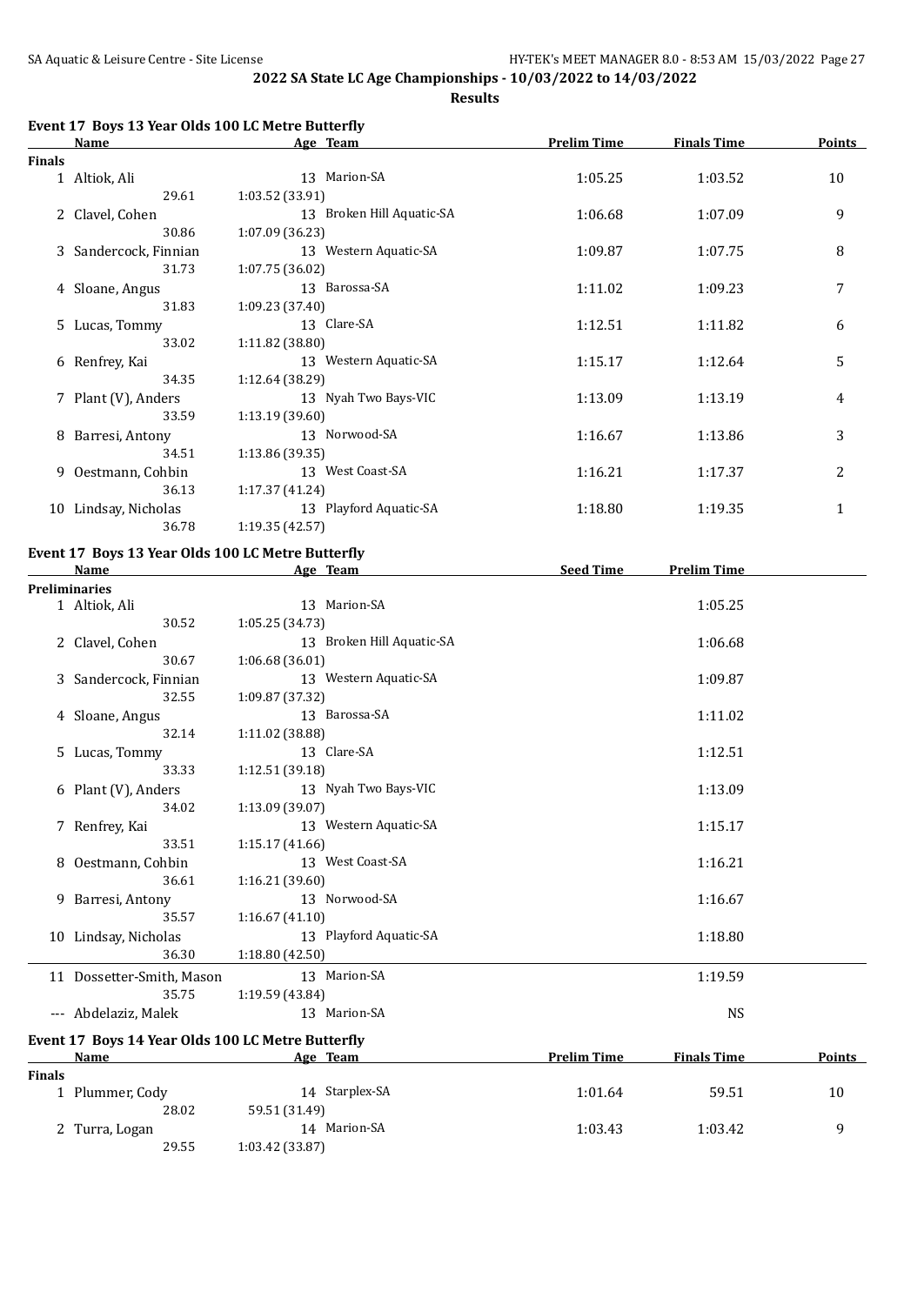**Finals ... (Event 17 Boys 14 Year Olds 100 LC Metre Butterfly)**

**2022 SA State LC Age Championships - 10/03/2022 to 14/03/2022**

**Results**

**Name Age Team Prelim Time Finals Time Points** 3 Bastiaans, Jacob 14 Marion-SA 1:09.03 1:06.90 8

|               | 30.79                                             | 1:06.90 (36.11)        |                    |                    |               |
|---------------|---------------------------------------------------|------------------------|--------------------|--------------------|---------------|
|               | 4 Montes, Luke                                    | 14 Kent Town-SA        | 1:08.74            | 1:07.24            | 7             |
|               | 31.16                                             | 1:07.24 (36.08)        |                    |                    |               |
|               | 5 Zammit, Lachlan                                 | 14 Playford Aquatic-SA | 1:09.00            | 1:08.22            | 6             |
|               | 31.13                                             | 1:08.22 (37.09)        |                    |                    |               |
|               |                                                   |                        |                    |                    |               |
|               | Event 17 Boys 14 Year Olds 100 LC Metre Butterfly |                        |                    |                    |               |
|               | Name                                              | Age Team               | <b>Seed Time</b>   | <b>Prelim Time</b> |               |
|               | <b>Preliminaries</b>                              |                        |                    |                    |               |
|               | 1 Plummer, Cody                                   | 14 Starplex-SA         |                    | 1:01.64            |               |
|               | 28.65                                             | 1:01.64 (32.99)        |                    |                    |               |
|               | 2 Turra, Logan                                    | 14 Marion-SA           |                    | 1:03.43            |               |
|               | 29.62                                             | 1:03.43 (33.81)        |                    |                    |               |
|               | 3 Montes, Luke                                    | 14 Kent Town-SA        |                    | 1:08.74            |               |
|               | 32.14                                             | 1:08.74 (36.60)        |                    |                    |               |
|               | 4 Zammit, Lachlan                                 | 14 Playford Aquatic-SA |                    | 1:09.00            |               |
|               | 31.98                                             | 1:09.00 (37.02)        |                    |                    |               |
| 5.            | Bastiaans, Jacob                                  | 14 Marion-SA           |                    | 1:09.03            |               |
|               | 31.67                                             | 1:09.03 (37.36)        |                    |                    |               |
|               | 6 Keighran, Fergus                                | 14 Norwood-SA          |                    | 1:11.17            |               |
|               | 32.50                                             | 1:11.17 (38.67)        |                    |                    |               |
|               | --- Tran, Khai                                    | 14 Henley & Grange-SA  |                    | DQ                 |               |
|               | Event 18 Male 15 Year Olds 100 LC Metre Butterfly |                        |                    |                    |               |
|               | Name                                              | Age Team               | <b>Prelim Time</b> | <b>Finals Time</b> | <b>Points</b> |
| <b>Finals</b> |                                                   |                        |                    |                    |               |
|               | 1 Tran, Liem                                      | 15 Henley & Grange-SA  | 1:02.29            | 59.72              | 10            |
|               | 28.35                                             | 59.72 (31.37)          |                    |                    |               |
|               | 2 Langman, Hamish                                 | 15 Norwood-SA          | 1:01.21            | 59.81              | 9             |
|               | 28.27                                             | 59.81 (31.54)          |                    |                    |               |
|               | 3 Powell, Corben                                  | 15 Marion-SA           | 1:01.79            | 1:00.93            | 8             |
|               | 28.96                                             | 1:00.93 (31.97)        |                    |                    |               |
|               | 4 Clifford, Matthew                               | 15 Marion-SA           | 1:03.01            | 1:02.01            | 7             |
|               | 29.31                                             | 1:02.01 (32.70)        |                    |                    |               |
|               | 5 Stephenson, Flynn                               | 15 Marion-SA           | 1:03.20            | 1:02.65            | 6             |
|               | 28.46                                             | 1:02.65 (34.19)        |                    |                    |               |
|               | 6 Curthoys-Davies, Keian                          | 15 Barossa-SA          | 1:03.59            | 1:03.27            | 5             |
|               | 29.48                                             | 1:03.27 (33.79)        |                    |                    |               |
|               | 7 Milne, Lukas                                    | 15 Silver City-SA      | 1:05.23            | 1:04.30            | 4             |
|               | 29.80                                             | 1:04.30(34.50)         |                    |                    |               |
|               | 8 Smith, Connor                                   | 15 Marion-SA           | 1:07.25            | 1:06.77            | 3             |
|               | 31.13                                             | 1:06.77 (35.64)        |                    |                    |               |
|               | 9 Bacon, Luca                                     | 15 Kent Town-SA        | 1:08.62            | 1:07.51            | 2             |
|               | 31.48                                             | 1:07.51 (36.03)        |                    |                    |               |
|               | 10 Cafarella, Brad                                | 15 Onkaparinga-SA      | 1:08.36            | 1:07.60            | 1             |
|               | 31.43                                             | 1:07.60 (36.17)        |                    |                    |               |
|               |                                                   |                        |                    |                    |               |
|               | Event 18 Male 15 Year Olds 100 LC Metre Butterfly |                        |                    |                    |               |
|               | Name                                              | Age Team               | <b>Seed Time</b>   | <b>Prelim Time</b> |               |
|               | <b>Preliminaries</b>                              |                        |                    |                    |               |
|               | *1 Mclachlan, Fergus                              | 17 Norwood-SA          |                    | 56.76              |               |
|               | 27.45                                             | 56.76 (29.31)          |                    |                    |               |
|               | *1 Clifford, Ryan                                 | 16 Marion-SA           |                    | 1:01.16            |               |
|               | 28.67                                             | 1:01.16 (32.49)        |                    |                    |               |
|               | *1 Langman, Hamish                                | 15 Norwood-SA          |                    | 1:01.21            |               |
|               | 29.21                                             | 1:01.21 (32.00)        |                    |                    |               |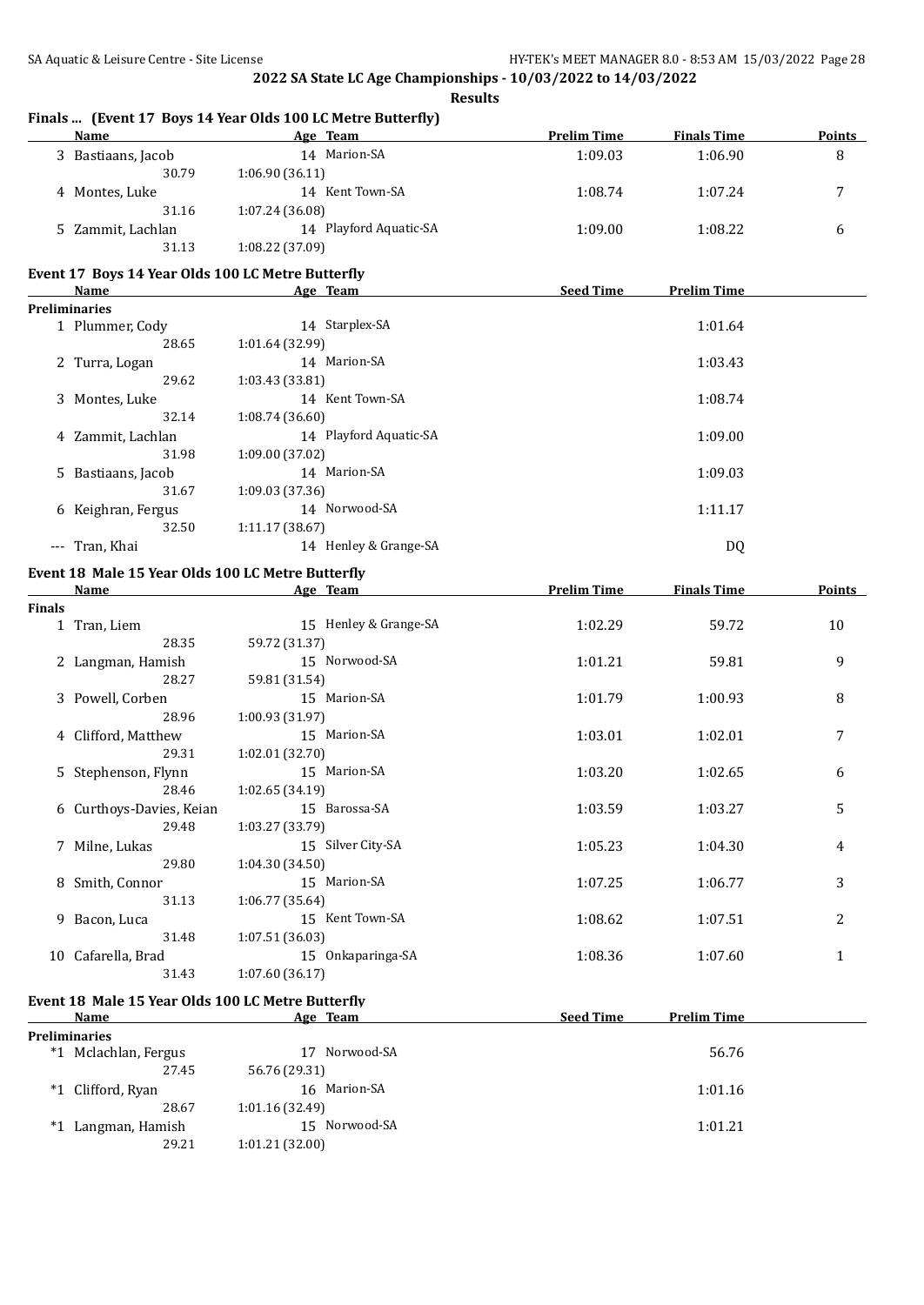**Results**

#### **Preliminaries ... (Event 18 Male 15 Year Olds 100 LC Metre Butterfly)**

| <b>Name</b>                  | Age Team                             | Seed Time | <b>Prelim Time</b> |  |
|------------------------------|--------------------------------------|-----------|--------------------|--|
| *2 Atherton, Oliver          | 17 Kent Town-SA                      |           | 59.11              |  |
| 27.61                        | 59.11 (31.50)                        |           |                    |  |
| *2 Powell, Corben            | 15 Marion-SA                         |           | 1:01.79            |  |
| 29.17                        | 1:01.79 (32.62)                      |           |                    |  |
| *2 Lucas, Lachlan            | 16 Clare-SA                          |           | 1:02.65            |  |
| 28.53                        | 1:02.65 (34.12)                      |           |                    |  |
| *3 Macie, Patrick            | 17 Barossa-SA                        |           | 59.18              |  |
| 27.95                        | 59.18 (31.23)                        |           |                    |  |
| *3 Tran, Liem                | 15 Henley & Grange-SA                |           | 1:02.29            |  |
| 28.78                        | 1:02.29(33.51)                       |           |                    |  |
| *3 Lindsay, Luc              | 16 Norwood-SA                        |           | 1:03.16            |  |
| 29.34                        | 1:03.16 (33.82)                      |           |                    |  |
| *4 Stenhouse, Euan           | 18 Immanuel-SA                       |           | 1:00.91            |  |
| 28.23                        | 1:00.91 (32.68)                      |           |                    |  |
| *4 Washington, Lachlan       | 15 Immanuel-SA                       |           | 1:02.72            |  |
| 29.57                        | 1:02.72 (33.15)                      |           |                    |  |
| *4 Kashani, Kiarash          | 16 Norwood-SA                        |           | 1:03.54            |  |
| 29.38                        | 1:03.54(34.16)                       |           |                    |  |
| <b>Swim-Off Required</b>     |                                      |           |                    |  |
| *5 Biddell, Harrison         | 17 Norwood-SA                        |           | 1:00.93            |  |
| 28.54                        | 1:00.93 (32.39)                      |           |                    |  |
| *5 Clifford, Matthew         | 15 Marion-SA                         |           | 1:03.01            |  |
| 29.71                        | 1:03.01 (33.30)                      |           |                    |  |
| *5 Phua, Zane                | 16 Kent Town-SA                      |           | 1:04.58            |  |
| 29.34                        | 1:04.58 (35.24)                      |           |                    |  |
| *6 Percevault, Kyan          | 18 Marion-SA                         |           | 1:01.46            |  |
| 28.90                        | 1:01.46 (32.56)                      |           |                    |  |
| *6 Stephenson, Flynn         | 15 Marion-SA                         |           | 1:03.20            |  |
| 28.73                        | 1:03.20 (34.47)                      |           |                    |  |
| *6 Moran, Aiden              | 16 Immanuel-SA                       |           | 1:05.10            |  |
| 29.59                        | 1:05.10(35.51)                       |           |                    |  |
| *7 Brown, Myles              | 18 Barossa-SA                        |           | 1:03.40            |  |
| 30.19                        | 1:03.40 (33.21)                      |           |                    |  |
| *7 Curthoys-Davies, Keian    | 15 Barossa-SA                        |           | 1:03.59            |  |
| 29.53                        | 1:03.59 (34.06)                      |           |                    |  |
| *7 Cochrane-Adolfson, Justin | 16 Silver City-SA                    |           | 1:05.18            |  |
| 29.43                        | 1:05.18(35.75)                       |           |                    |  |
| *8 McDermott, Jason          | 17 Tea Tree Gully-SA                 |           | 1:03.61            |  |
| 29.45                        | 1:03.61 (34.16)                      |           |                    |  |
| *8 Milne, Lukas              | 15 Silver City-SA                    |           | 1:05.23            |  |
| 30.33                        | 1:05.23 (34.90)                      |           |                    |  |
| *8 Feder, Dylan              | 16 Southern Performance-SA           |           | 1:06.05            |  |
| 30.61                        | 1:06.05 (35.44)                      |           |                    |  |
| *9 Wilson, Ethan             | 17 Southern Performance-SA           |           | 1:04.62            |  |
| 29.90                        | 1:04.62 (34.72)                      |           |                    |  |
| *9 Nelson, Regan             | 16 Kent Town-SA                      |           | 1:06.06            |  |
| 31.40                        | 1:06.06 (34.66)                      |           |                    |  |
| *9 Smith, Connor             | 15 Marion-SA                         |           | 1:07.25            |  |
| 31.52                        | 1:07.25 (35.73)                      |           |                    |  |
| *10 Dry, Alex                | 17 Norwood-SA                        |           | 1:05.23            |  |
| 31.06                        | 1:05.23 (34.17)                      |           |                    |  |
| *10 Pannell, Harry<br>30.61  | 16 Playford Aquatic-SA               |           | 1:06.75            |  |
| *10 Cafarella, Brad          | 1:06.75 (36.14)<br>15 Onkaparinga-SA |           | 1:08.36            |  |
| 31.16                        | 1:08.36 (37.20)                      |           |                    |  |
| *11 Yang, Haopeng            | 17 Marion-SA                         |           | 1:06.45            |  |
| 29.51                        | 1:06.45 (36.94)                      |           |                    |  |
|                              |                                      |           |                    |  |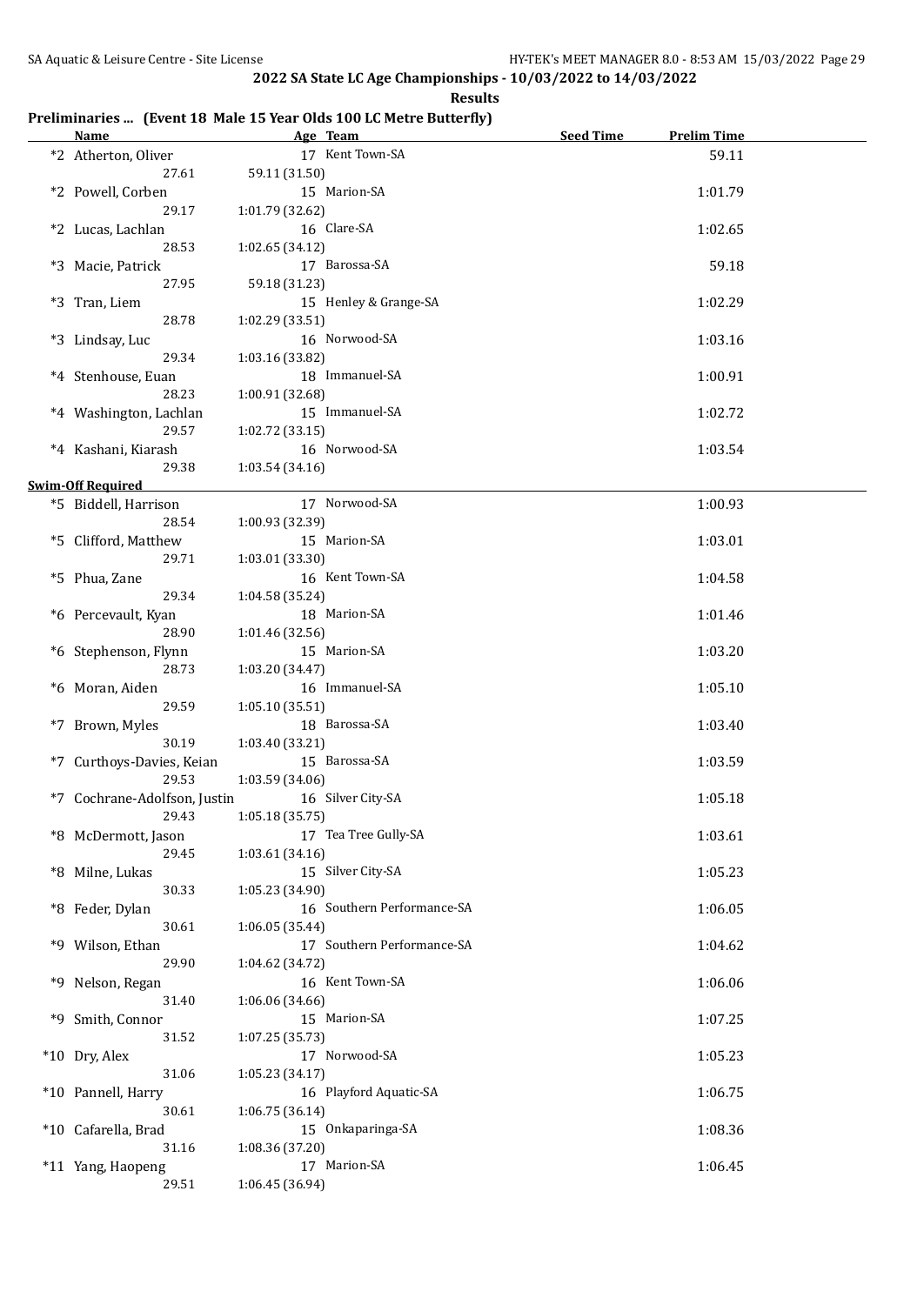#### **Preliminaries ... (Event 18 Male 15 Year Olds 100 LC Metre Butterfly)**

| <b>Name</b>         | Age Team          | <b>Seed Time</b><br><b>Prelim Time</b> |
|---------------------|-------------------|----------------------------------------|
| *11 Bacon, Luca     | 15 Kent Town-SA   | 1:08.62                                |
| 32.56               | 1:08.62(36.06)    |                                        |
| *11 Dimitri, Theo   | 16 Kent Town-SA   | 1:09.01                                |
| 31.23               | 1:09.01 (37.78)   |                                        |
| 12 Herbst, Ethan    | 15 Starplex-SA    | 1:09.57                                |
| 30.99               | 1:09.57 (38.58)   |                                        |
| 13 Schwarz, Harry   | Immanuel-SA<br>15 | 1:10.68                                |
| 32.33               | 1:10.68(38.35)    |                                        |
| 14 Cregan, Gabriel  | 15 Barossa-SA     | 1:11.71                                |
| 32.53               | 1:11.71 (39.18)   |                                        |
| --- White, Jordan   | Loxton-SA<br>17   | NS.                                    |
| --- Caton, Noah     | 18 Norwood-SA     | <b>SCR</b>                             |
| --- Cohen, Oscar    | 15 Payneham-SA    | <b>SCR</b>                             |
| --- Gohl, Jacob     | 18 Marion-SA      | <b>SCR</b>                             |
| --- McCloud, Jarrad | 15 Payneham-SA    | <b>SCR</b>                             |
|                     |                   |                                        |

# **Event 18B Male 16 Year Olds 100 LC Metre Butterfly**

|               | Name                        |                 | Age Team               | <b>Prelim Time</b> | <b>Finals Time</b> | <b>Points</b>  |
|---------------|-----------------------------|-----------------|------------------------|--------------------|--------------------|----------------|
| <b>Finals</b> |                             |                 |                        |                    |                    |                |
|               | 1 Clifford, Ryan            |                 | 16 Marion-SA           | 1:01.16            | 59.94              | 10             |
|               | 27.89                       | 59.94 (32.05)   |                        |                    |                    |                |
|               | 2 Lucas, Lachlan            |                 | 16 Clare-SA            | 1:02.65            | 1:01.89            | 9              |
|               | 28.44                       | 1:01.89(33.45)  |                        |                    |                    |                |
|               | 3 Lindsay, Luc              |                 | 16 Norwood-SA          | 1:03.16            | 1:02.00            | 8              |
|               | 29.12                       | 1:02.00 (32.88) |                        |                    |                    |                |
|               | 4 Phua, Zane                |                 | 16 Kent Town-SA        | 1:04.58            | 1:02.75            | 7              |
|               | 28.65                       | 1:02.75(34.10)  |                        |                    |                    |                |
|               | 5 Kashani, Kiarash          |                 | 16 Norwood-SA          | 1:03.54            | 1:02.84            | 6              |
|               | 29.86                       | 1:02.84 (32.98) |                        |                    |                    |                |
|               | 6 Nelson, Regan             |                 | 16 Kent Town-SA        | 1:06.06            | 1:04.67            | 5              |
|               | 30.10                       | 1:04.67 (34.57) |                        |                    |                    |                |
|               | 7 Moran, Aiden              |                 | 16 Immanuel-SA         | 1:05.10            | 1:05.33            | 4              |
|               | 29.91                       | 1:05.33(35.42)  |                        |                    |                    |                |
|               | 8 Cochrane-Adolfson, Justin |                 | 16 Silver City-SA      | 1:05.18            | 1:05.89            | 3              |
|               | 29.71                       | 1:05.89(36.18)  |                        |                    |                    |                |
|               | 9 Pannell, Harry            |                 | 16 Playford Aquatic-SA | 1:06.75            | 1:08.07            | $\overline{2}$ |
|               | 30.47                       | 1:08.07(37.60)  |                        |                    |                    |                |
| 10            | Dimitri, Theo               |                 | 16 Kent Town-SA        | 1:09.01            | 1:08.85            | $\mathbf{1}$   |
|               | 31.62                       | 1:08.85 (37.23) |                        |                    |                    |                |

#### **Event 18B Male 16 Year Olds 100 LC Metre Butterfly**

| Name                        | Age Team          | <b>Seed Time</b><br><b>Prelim Time</b> |
|-----------------------------|-------------------|----------------------------------------|
| <b>Preliminaries</b>        |                   |                                        |
| 1 Clifford, Ryan            | 16 Marion-SA      | 1:01.16                                |
| 28.67                       | 1:01.16(32.49)    |                                        |
| 2 Lucas, Lachlan            | 16 Clare-SA       | 1:02.65                                |
| 28.53                       | 1:02.65(34.12)    |                                        |
| 3 Lindsay, Luc              | 16 Norwood-SA     | 1:03.16                                |
| 29.34                       | 1:03.16(33.82)    |                                        |
| 4 Kashani, Kiarash          | 16 Norwood-SA     | 1:03.54                                |
| 29.38                       | 1:03.54(34.16)    |                                        |
| 5 Phua, Zane                | 16 Kent Town-SA   | 1:04.58                                |
| 29.34                       | 1:04.58(35.24)    |                                        |
| 6 Moran, Aiden              | 16 Immanuel-SA    | 1:05.10                                |
| 29.59                       | 1:05.10(35.51)    |                                        |
| 7 Cochrane-Adolfson, Justin | 16 Silver City-SA | 1:05.18                                |
| 29.43                       | 1:05.18(35.75)    |                                        |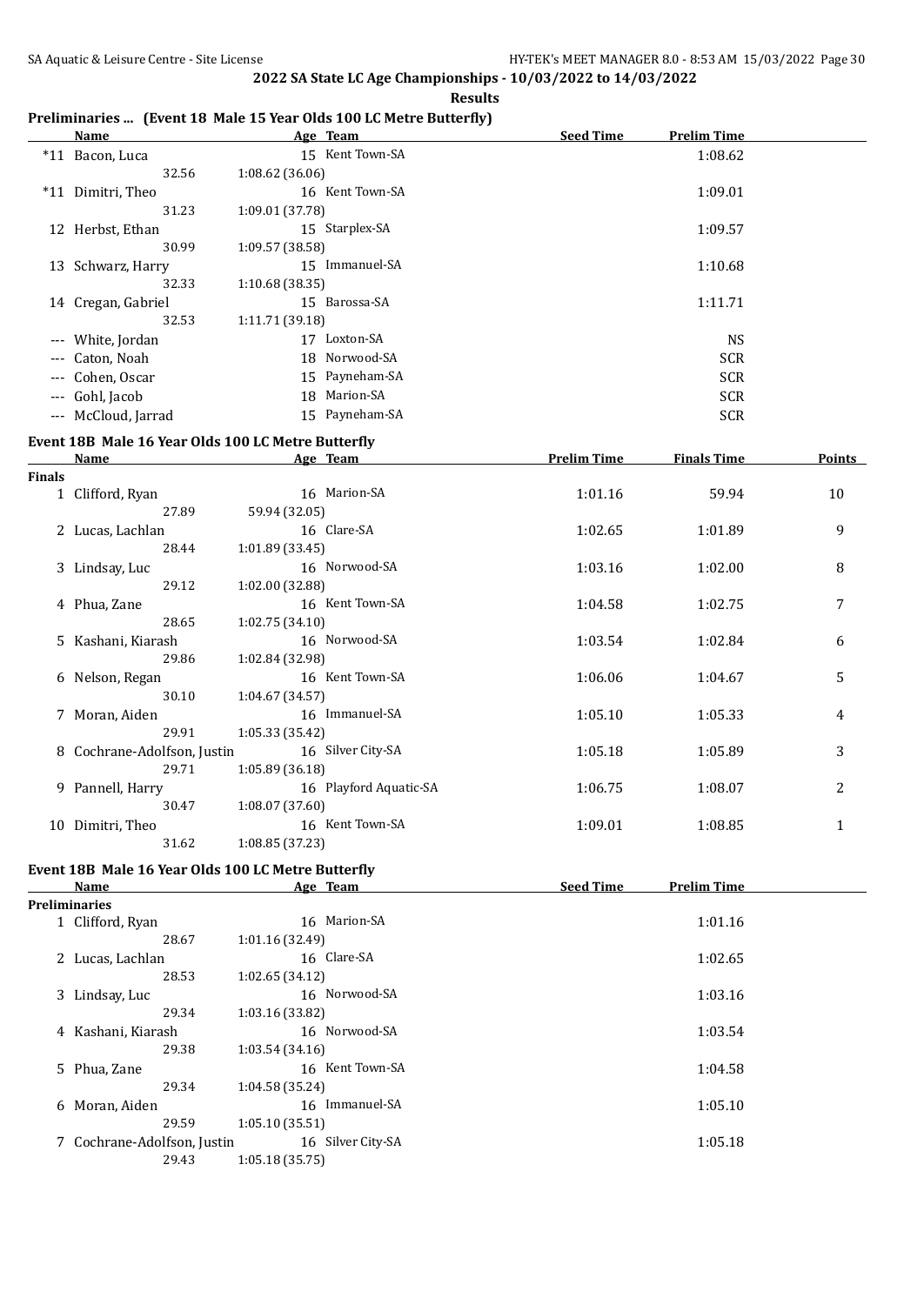**Results**

|               | <u>Name</u>                                 | $\mathbf{r}_1$ (Event Top mate To Teat Olds Too Equate butterity)<br>Age Team | Seed Time          | <b>Prelim Time</b> |        |
|---------------|---------------------------------------------|-------------------------------------------------------------------------------|--------------------|--------------------|--------|
|               | 8 Feder, Dylan                              | 16 Southern Performance-SA                                                    |                    | 1:06.05            |        |
|               | 30.61                                       | 1:06.05 (35.44)                                                               |                    |                    |        |
|               | 9 Nelson, Regan                             | 16 Kent Town-SA                                                               |                    | 1:06.06            |        |
|               | 31.40                                       | 1:06.06 (34.66)                                                               |                    |                    |        |
|               | 10 Pannell, Harry                           | 16 Playford Aquatic-SA                                                        |                    | 1:06.75            |        |
|               | 30.61                                       | 1:06.75 (36.14)                                                               |                    |                    |        |
|               | 11 Dimitri, Theo                            | 16 Kent Town-SA                                                               |                    | 1:09.01            |        |
|               | 31.23                                       | 1:09.01 (37.78)                                                               |                    |                    |        |
|               |                                             |                                                                               |                    |                    |        |
|               | Event 18B Male 17-18 100 LC Metre Butterfly |                                                                               |                    |                    |        |
|               | Name                                        | Age Team                                                                      | <b>Prelim Time</b> | <b>Finals Time</b> | Points |
| <b>Finals</b> | 1 Mclachlan, Fergus                         | 17 Norwood-SA                                                                 | 56.76              | 55.62              | 10     |
|               | 26.01                                       | 55.62 (29.61)                                                                 |                    |                    |        |
|               |                                             | 17 Barossa-SA                                                                 |                    |                    |        |
|               | 2 Macie, Patrick<br>27.27                   |                                                                               | 59.18              | 58.67              | 9      |
|               |                                             | 58.67 (31.40)<br>17 Kent Town-SA                                              |                    |                    |        |
|               | 3 Atherton, Oliver                          |                                                                               | 59.11              | 58.87              | 8      |
|               | 27.32                                       | 58.87 (31.55)                                                                 |                    |                    |        |
|               | 4 Stenhouse, Euan                           | 18 Immanuel-SA                                                                | 1:00.91            | 1:00.35            | 7      |
|               | 28.17                                       | 1:00.35(32.18)                                                                |                    |                    |        |
|               | 5 Percevault, Kyan                          | 18 Marion-SA                                                                  | 1:01.46            | 1:00.81            | 6      |
|               | 28.55                                       | 1:00.81 (32.26)                                                               |                    |                    |        |
|               | 6 McDermott, Jason                          | 17 Tea Tree Gully-SA                                                          | 1:03.61            | 1:04.39            | 5      |
|               | 29.85                                       | 1:04.39 (34.54)                                                               |                    |                    |        |
|               | 7 Wilson, Ethan                             | 17 Southern Performance-SA                                                    | 1:04.62            | 1:04.50            | 4      |
|               | 30.65                                       | 1:04.50 (33.85)                                                               |                    |                    |        |
|               | 8 Brown, Myles                              | 18 Barossa-SA                                                                 | 1:03.40            | 1:04.54            | 3      |
|               | 30.49                                       | 1:04.54 (34.05)                                                               |                    |                    |        |
|               | 9 Dry, Alex                                 | 17 Norwood-SA                                                                 | 1:05.23            | 1:05.57            | 2      |
|               | 30.74                                       | 1:05.57 (34.83)                                                               |                    |                    |        |
|               | 10 Yang, Haopeng                            | 17 Marion-SA                                                                  | 1:06.45            | 1:05.95            | 1      |
|               | 30.28                                       | 1:05.95 (35.67)                                                               |                    |                    |        |
|               | Event 18B Male 17-18 100 LC Metre Butterfly |                                                                               |                    |                    |        |
|               | Name                                        | Age Team                                                                      | <b>Seed Time</b>   | <b>Prelim Time</b> |        |
|               | <b>Preliminaries</b>                        |                                                                               |                    |                    |        |
|               | *1 Mclachlan, Fergus                        | 17 Norwood-SA                                                                 |                    | 56.76              |        |
|               | 27.45                                       | 56.76 (29.31)                                                                 |                    |                    |        |
|               | *1 Langman, Hamish                          | 15 Norwood-SA                                                                 |                    | 1:01.21            |        |
|               | 29.21                                       | 1:01.21 (32.00)                                                               |                    |                    |        |
|               | *2 Atherton, Oliver                         | 17 Kent Town-SA                                                               |                    | 59.11              |        |
|               | 27.61                                       | 59.11 (31.50)                                                                 |                    |                    |        |
|               | *2 Powell, Corben                           | 15 Marion-SA                                                                  |                    | 1:01.79            |        |
|               | 29.17                                       | 1:01.79 (32.62)                                                               |                    |                    |        |
|               | *3 Macie, Patrick                           | 17 Barossa-SA                                                                 |                    | 59.18              |        |
|               | 27.95                                       | 59.18 (31.23)                                                                 |                    |                    |        |
|               | *3 Tran, Liem                               | 15 Henley & Grange-SA                                                         |                    | 1:02.29            |        |
|               | 28.78                                       | 1:02.29 (33.51)                                                               |                    |                    |        |
|               | *4 Stenhouse, Euan                          | 18 Immanuel-SA                                                                |                    |                    |        |
|               | 28.23                                       | 1:00.91 (32.68)                                                               |                    | 1:00.91            |        |
|               |                                             |                                                                               |                    |                    |        |
|               | *4 Washington, Lachlan                      | 15 Immanuel-SA                                                                |                    | 1:02.72            |        |
|               | 29.57                                       | 1:02.72 (33.15)                                                               |                    |                    |        |
|               | *5 Biddell, Harrison                        | 17 Norwood-SA                                                                 |                    | 1:00.93            |        |
|               | 28.54                                       | 1:00.93 (32.39)                                                               |                    |                    |        |
|               | *5 Clifford, Matthew                        | 15 Marion-SA                                                                  |                    | 1:03.01            |        |

### **Preliminaries ... (Event 18B Male 16 Year Olds 100 LC Metre Butterfly)**

29.71 1:03.01 (33.30)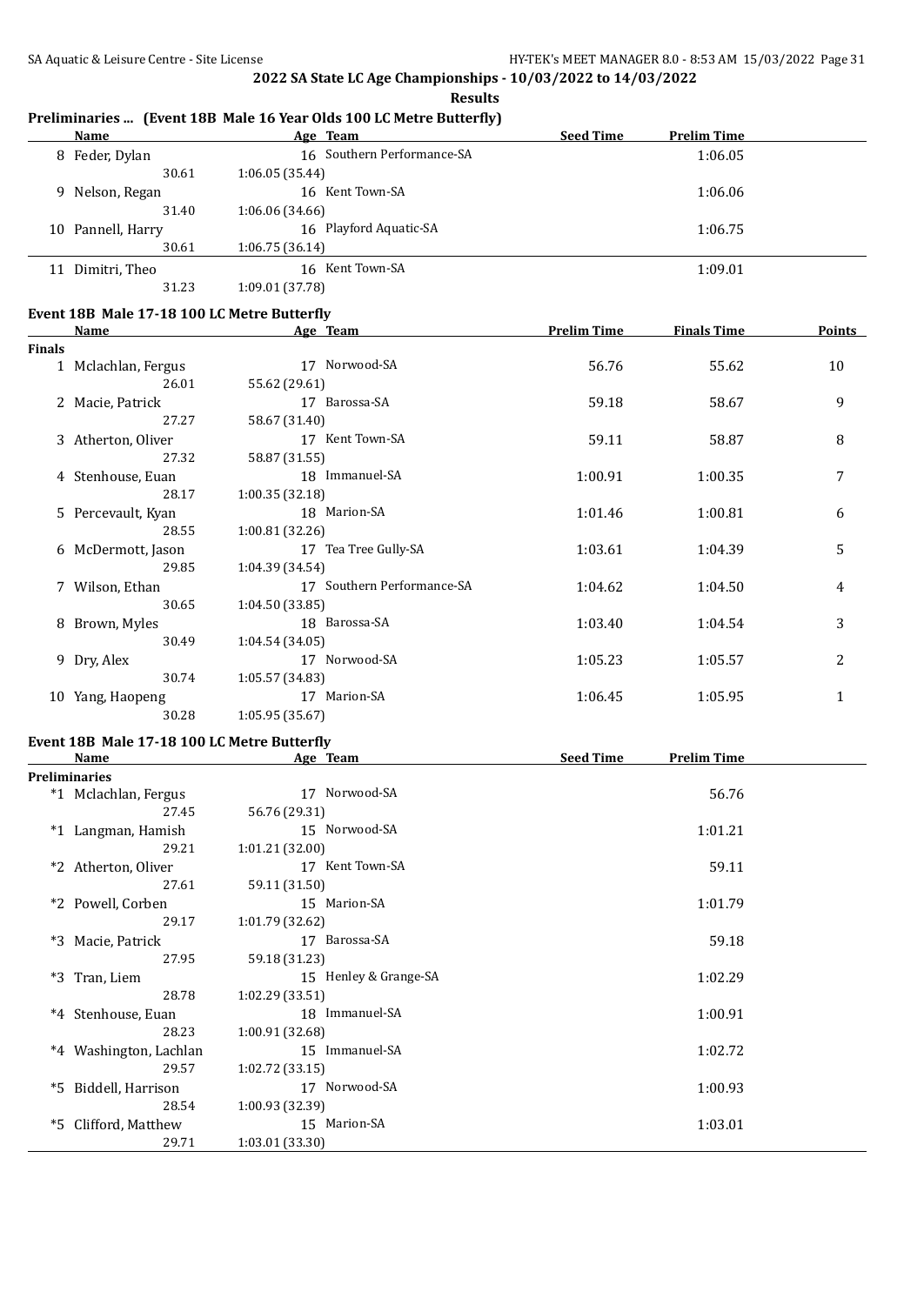#### **Results**

#### **Preliminaries ... (Event 18B Male 17-18 100 LC Metre Butterfly)**

|                     | <b>Name</b>                                        |                 | Age Team                   | <b>Seed Time</b>      | <b>Prelim Time</b> |                |
|---------------------|----------------------------------------------------|-----------------|----------------------------|-----------------------|--------------------|----------------|
|                     | *6 Percevault, Kyan                                |                 | 18 Marion-SA               |                       | 1:01.46            |                |
|                     | 28.90                                              | 1:01.46 (32.56) |                            |                       |                    |                |
|                     | *6 Stephenson, Flynn                               |                 | 15 Marion-SA               |                       | 1:03.20            |                |
|                     | 28.73                                              | 1:03.20 (34.47) |                            |                       |                    |                |
|                     | <b>Swim-Off Required</b>                           |                 |                            |                       |                    |                |
|                     | *7 Brown, Myles                                    |                 | 18 Barossa-SA              |                       | 1:03.40            |                |
|                     | 30.19                                              | 1:03.40 (33.21) |                            |                       |                    |                |
|                     | *7 Curthoys-Davies, Keian                          |                 | 15 Barossa-SA              |                       | 1:03.59            |                |
|                     | 29.53                                              | 1:03.59 (34.06) |                            |                       |                    |                |
|                     | *8 McDermott, Jason                                |                 | 17 Tea Tree Gully-SA       |                       | 1:03.61            |                |
|                     | 29.45                                              | 1:03.61 (34.16) |                            |                       |                    |                |
|                     | *8 Milne, Lukas                                    |                 | 15 Silver City-SA          |                       | 1:05.23            |                |
|                     | 30.33                                              | 1:05.23 (34.90) |                            |                       |                    |                |
|                     | *9 Wilson, Ethan                                   |                 | 17 Southern Performance-SA |                       | 1:04.62            |                |
|                     | 29.90                                              | 1:04.62 (34.72) |                            |                       |                    |                |
|                     | *9 Smith, Connor                                   |                 | 15 Marion-SA               |                       | 1:07.25            |                |
|                     | 31.52                                              | 1:07.25 (35.73) |                            |                       |                    |                |
|                     | *10 Dry, Alex                                      |                 | 17 Norwood-SA              |                       | 1:05.23            |                |
|                     | 31.06                                              | 1:05.23(34.17)  |                            |                       |                    |                |
|                     | *10 Cafarella, Brad                                |                 | 15 Onkaparinga-SA          |                       | 1:08.36            |                |
|                     | 31.16                                              | 1:08.36(37.20)  |                            |                       |                    |                |
|                     | *11 Yang, Haopeng                                  |                 | 17 Marion-SA               |                       | 1:06.45            |                |
|                     | 29.51                                              | 1:06.45 (36.94) |                            |                       |                    |                |
|                     | *11 Bacon, Luca                                    |                 | 15 Kent Town-SA            |                       | 1:08.62            |                |
|                     | 32.56                                              | 1:08.62 (36.06) |                            |                       |                    |                |
|                     | 12 Herbst, Ethan                                   |                 | 15 Starplex-SA             |                       | 1:09.57            |                |
|                     | 30.99                                              | 1:09.57 (38.58) |                            |                       |                    |                |
|                     | 13 Schwarz, Harry                                  |                 | 15 Immanuel-SA             |                       | 1:10.68            |                |
|                     | 32.33                                              | 1:10.68(38.35)  |                            |                       |                    |                |
|                     | 14 Cregan, Gabriel                                 |                 | 15 Barossa-SA              |                       | 1:11.71            |                |
|                     | 32.53                                              | 1:11.71 (39.18) |                            |                       |                    |                |
|                     | --- Dummym, Dummym                                 |                 | 12 Unattached-SA           |                       | <b>XDQ</b>         |                |
|                     | --- White, Jordan                                  |                 | 17 Loxton-SA               |                       | <b>NS</b>          |                |
|                     | --- Caton, Noah                                    |                 | 18 Norwood-SA              |                       | <b>SCR</b>         |                |
|                     | --- McCloud, Jarrad                                |                 | 15 Payneham-SA             |                       | <b>SCR</b>         |                |
| $\qquad \qquad - -$ | Gohl, Jacob                                        |                 | 18 Marion-SA               |                       | <b>SCR</b>         |                |
|                     | --- Cohen, Oscar                                   |                 | 15 Payneham-SA             |                       | <b>SCR</b>         |                |
|                     | Event 20 Girls 11 Year Olds 100 LC Metre Butterfly |                 |                            |                       |                    |                |
|                     | <b>Name</b>                                        |                 | Age Team                   | <b>Prelim Time</b>    | <b>Finals Time</b> | <u>Points</u>  |
| <b>Finals</b>       |                                                    |                 |                            |                       |                    |                |
|                     | $1$ Dount Emily                                    |                 | $11$ Marion-SA             | 1.10 $\zeta$ $\Omega$ | 1.1400             | 1 <sub>0</sub> |

| шаю |                    |                               |         |         |    |
|-----|--------------------|-------------------------------|---------|---------|----|
|     | Daunt, Emily       | Marion-SA<br>11               | 1:18.60 | 1:14.89 | 10 |
|     | 34.70              | 1:14.89(40.19)                |         |         |    |
|     | 2 Osborn, Jessica  | 11 Marion-SA                  | 1:17.98 | 1:16.81 | 9  |
|     | 34.95              | 1:16.81(41.86)                |         |         |    |
|     | 3 Linke, Jasmine   | 11 Kent Town-SA               | 1:17.91 | 1:17.55 | 8  |
|     | 34.50              | 1:17.55(43.05)                |         |         |    |
|     | 4 Sebestyen, Laura | 11 Marion-SA                  | 1:22.15 | 1:21.04 | 7  |
|     | 36.70              | 1:21.04 (44.34)               |         |         |    |
|     | 5 Nesci, Ocea      | Starplex-SA<br>11             | 1:23.37 | 1:21.70 | 6  |
|     | 37.44              | 1:21.70 (44.26)               |         |         |    |
|     | 6 Song, Siyu       | 11 Henley & Grange-SA         | 1:26.46 | 1:25.11 | 5  |
|     | 38.93              | 1:25.11(46.18)                |         |         |    |
|     | 7 Ashmead, Annabel | 11 Barossa-SA                 | 1:28.67 | 1:28.44 | 4  |
|     | 37.53              | 1:28.44 (50.91)               |         |         |    |
| 8   | Baker, Amelia      | Southern Performance-SA<br>11 | 1:30.68 | 1:33.20 | 3  |
|     | 41.33              | 1:33.20 (51.87)               |         |         |    |
|     |                    |                               |         |         |    |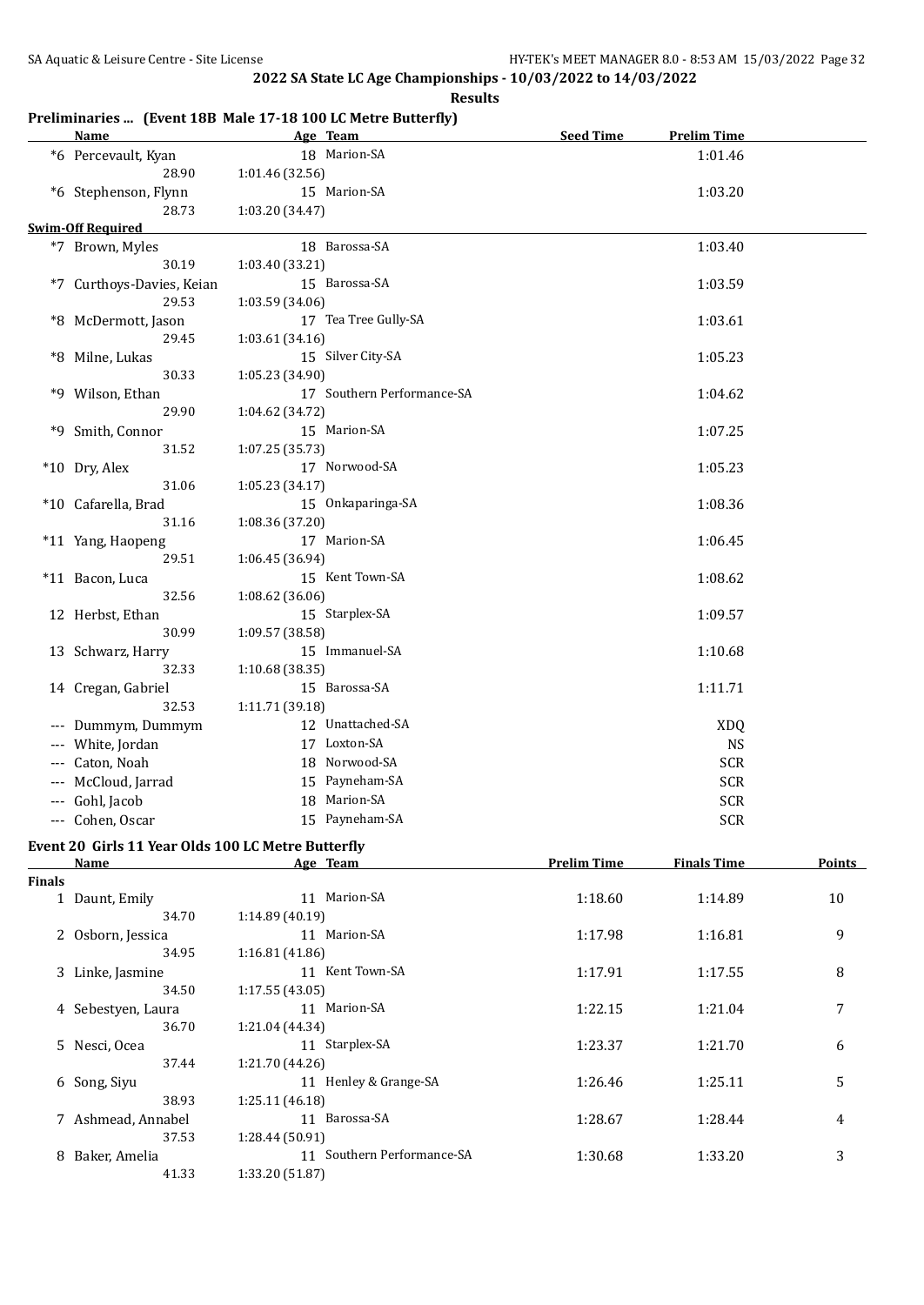#### **Finals ... (Event 20 Girls 11 Year Olds 100 LC Metre Butterfly)**

|               | <b>Name</b>                                        |                 | Age Team                   | <b>Prelim Time</b> | <b>Finals Time</b> | <b>Points</b> |
|---------------|----------------------------------------------------|-----------------|----------------------------|--------------------|--------------------|---------------|
|               | --- Le, Amy                                        |                 | 11 Henley & Grange-SA      | 1:30.35            | <b>NS</b>          |               |
|               | Event 20 Girls 11 Year Olds 100 LC Metre Butterfly |                 |                            |                    |                    |               |
|               | <b>Name</b>                                        |                 | Age Team                   | <b>Seed Time</b>   | <b>Prelim Time</b> |               |
|               | <b>Preliminaries</b>                               |                 |                            |                    |                    |               |
|               | 1 Linke, Jasmine                                   |                 | 11 Kent Town-SA            |                    | 1:17.91            |               |
|               | 35.20                                              | 1:17.91(42.71)  |                            |                    |                    |               |
|               | 2 Osborn, Jessica                                  |                 | 11 Marion-SA               |                    | 1:17.98            |               |
|               | 35.02                                              | 1:17.98 (42.96) |                            |                    |                    |               |
|               | 3 Daunt, Emily                                     |                 | 11 Marion-SA               |                    | 1:18.60            |               |
|               | 35.81                                              | 1:18.60 (42.79) |                            |                    |                    |               |
|               | 4 Sebestyen, Laura                                 |                 | 11 Marion-SA               |                    | 1:22.15            |               |
|               | 37.38                                              | 1:22.15(44.77)  |                            |                    |                    |               |
|               | 5 Nesci, Ocea                                      |                 | 11 Starplex-SA             |                    | 1:23.37            |               |
|               | 36.79                                              | 1:23.37 (46.58) |                            |                    |                    |               |
|               | 6 Song, Siyu                                       |                 | 11 Henley & Grange-SA      |                    | 1:26.46            |               |
|               | 40.04                                              | 1:26.46 (46.42) |                            |                    |                    |               |
|               | 7 Ashmead, Annabel                                 |                 | 11 Barossa-SA              |                    | 1:28.67            |               |
|               | 37.64                                              | 1:28.67 (51.03) |                            |                    |                    |               |
|               | 8 Le, Amy                                          |                 | 11 Henley & Grange-SA      |                    | 1:30.35            |               |
|               | 39.67                                              | 1:30.35 (50.68) |                            |                    |                    |               |
|               | 9 Baker, Amelia                                    |                 | 11 Southern Performance-SA |                    | 1:30.68            |               |
|               | 40.64                                              | 1:30.68(50.04)  |                            |                    |                    |               |
|               | --- Fay, Clara                                     |                 | 11 Norwood-SA              |                    | <b>NS</b>          |               |
|               | --- Sturt, Chloe                                   |                 | 11 Norwood-SA              |                    | <b>NS</b>          |               |
|               | Event 20 Girls 12 Year Olds 100 LC Metre Butterfly |                 |                            |                    |                    |               |
|               | Name                                               |                 | Age Team                   | <b>Prelim Time</b> | <b>Finals Time</b> | <b>Points</b> |
| <b>Finals</b> |                                                    |                 |                            |                    |                    |               |
|               | 1 Lawrence, Akira                                  |                 | 12 Tea Tree Gully-SA       | 1:11.79            | 1:10.95            | 10            |
|               | $\sim$ $\sim$                                      | $\sqrt{400}$    |                            |                    |                    |               |

| 1 Lawrence, Akira   | 12 Tea Tree Gully-SA   | 1:11.79 | 1:10.95    | 10 |
|---------------------|------------------------|---------|------------|----|
| 31.83               | 1:10.95(39.12)         |         |            |    |
| 2 Sanchez, Madison  | 12 Starplex-SA         | 1:14.93 | 1:12.88    | 9  |
| 33.26               | 1:12.88(39.62)         |         |            |    |
| 3 Sloane, Georgiana | 12 Barossa-SA          | 1:14.80 | 1:13.47    | 8  |
| 35.04               | 1:13.47 (38.43)        |         |            |    |
| 4 Fletcher, Mallika | 12 Barossa-SA          | 1:17.59 | 1:15.22    | 7  |
| 34.65               | 1:15.22(40.57)         |         |            |    |
| 5 Crean, Allegra    | 12 Marion-SA           | 1:20.40 | 1:15.28    | 6  |
| 34.45               | 1:15.28 (40.83)        |         |            |    |
| 6 Molloy, Scarlett  | 12 Silver City-SA      | 1:18.53 | 1:17.75    | 5  |
| 35.58               | 1:17.75(42.17)         |         |            |    |
| 7 Cameron, Piper    | 12 Clovercrest-SA      | 1:20.94 | 1:20.08    | 4  |
| 37.43               | 1:20.08(42.65)         |         |            |    |
| 8 Greenham, Violet  | 12 Playford Aquatic-SA | 1:22.48 | 1:22.00    | 3  |
| 38.95               | 1:22.00 (43.05)        |         |            |    |
| 9 Kornmeier, Lily   | 12 Marion-SA           | 1:22.75 | 1:24.98    | 2  |
| 39.34               | 1:24.98 (45.64)        |         |            |    |
| Dening, Lucy        | 12 Mount Gambier-SA    | 1:18.78 | <b>DNF</b> |    |
| Did not finish      |                        |         |            |    |
| 41.84               |                        |         |            |    |

## **Event 20 Girls 12 Year Olds 100 LC Metre Butterfly**

| <b>Name</b>          | Age Team             | <b>Seed Time</b><br><b>Prelim Time</b> |  |
|----------------------|----------------------|----------------------------------------|--|
| <b>Preliminaries</b> |                      |                                        |  |
| 1 Lawrence, Akira    | 12 Tea Tree Gully-SA | 1:11.79                                |  |
| 31.15                | 1:11.79(40.64)       |                                        |  |
| 2 Sloane, Georgiana  | Barossa-SA<br>12.    | 1:14.80                                |  |
| 35.36                | 1:14.80(39.44)       |                                        |  |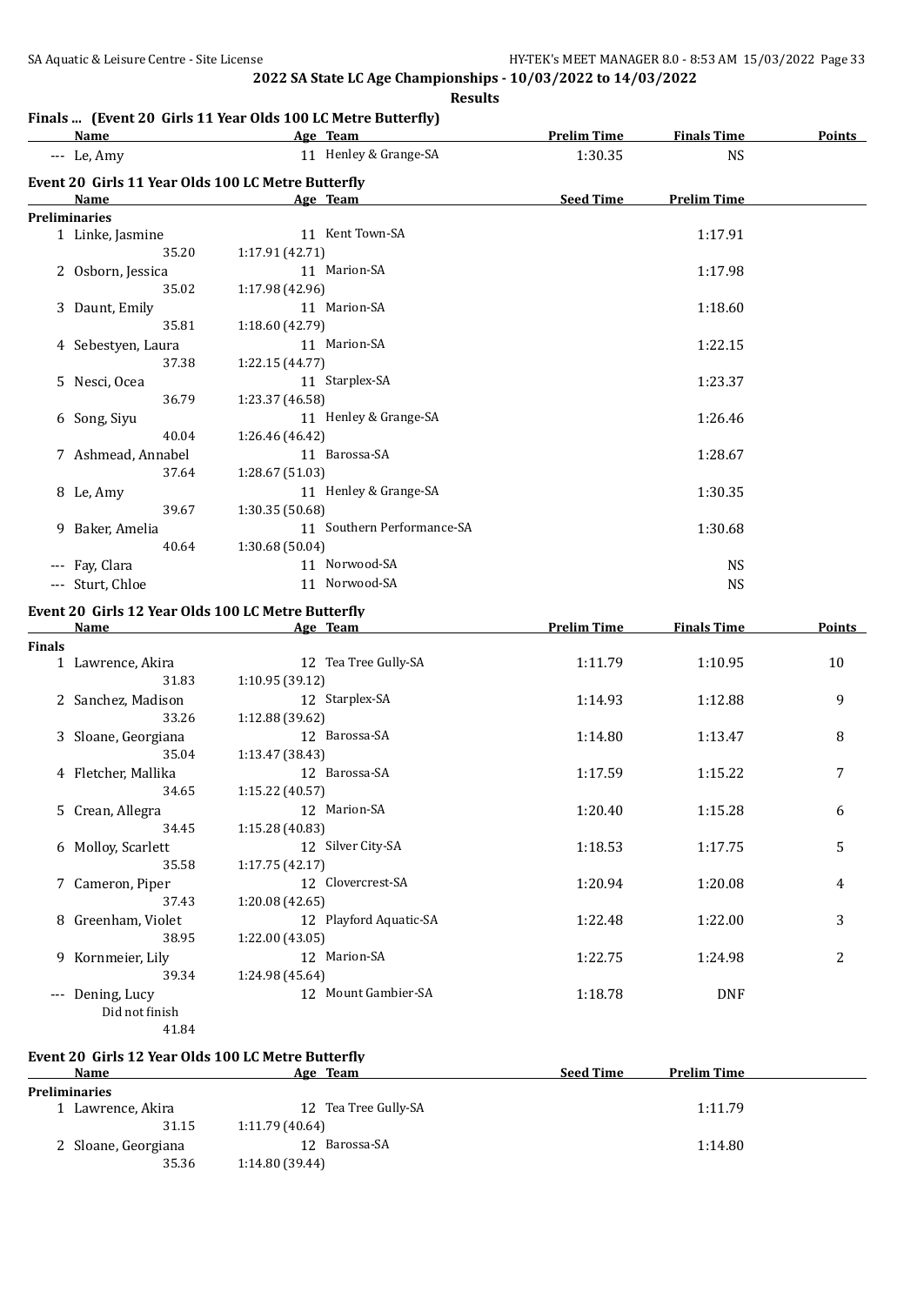**Results**

|  |  |  | Preliminaries  (Event 20 Girls 12 Year Olds 100 LC Metre Butterfly) |  |
|--|--|--|---------------------------------------------------------------------|--|
|--|--|--|---------------------------------------------------------------------|--|

| Name                   | Age Team               | <b>Seed Time</b> | <b>Prelim Time</b> |  |
|------------------------|------------------------|------------------|--------------------|--|
| 3 Sanchez, Madison     | 12 Starplex-SA         |                  | 1:14.93            |  |
| 34.46                  | 1:14.93 (40.47)        |                  |                    |  |
| 4 Fletcher, Mallika    | 12 Barossa-SA          |                  | 1:17.59            |  |
| 34.94                  | 1:17.59(42.65)         |                  |                    |  |
| 5 Molloy, Scarlett     | 12 Silver City-SA      |                  | 1:18.53            |  |
| 36.25                  | 1:18.53 (42.28)        |                  |                    |  |
| 6 Dening, Lucy         | 12 Mount Gambier-SA    |                  | 1:18.78            |  |
| 37.37                  | 1:18.78(41.41)         |                  |                    |  |
| 7 Crean, Allegra       | 12 Marion-SA           |                  | 1:20.40            |  |
| 35.58                  | 1:20.40 (44.82)        |                  |                    |  |
| 8 Cameron, Piper       | 12 Clovercrest-SA      |                  | 1:20.94            |  |
| 37.85                  | 1:20.94 (43.09)        |                  |                    |  |
| Greenham, Violet<br>9. | 12 Playford Aquatic-SA |                  | 1:22.48            |  |
| 39.06                  | 1:22.48 (43.42)        |                  |                    |  |
| 10 Kornmeier, Lily     | 12 Marion-SA           |                  | 1:22.75            |  |
| 37.83                  | 1:22.75 (44.92)        |                  |                    |  |
| 11 Lugg, Lucinda       | 12 Henley & Grange-SA  |                  | 1:25.99            |  |
| 38.44                  | 1:25.99(47.55)         |                  |                    |  |
| 12 Timms, Leisel       | 12 Barossa-SA          |                  | 1:26.86            |  |
| 39.20                  | 1:26.86 (47.66)        |                  |                    |  |
| 13 Ewer, Sophie        | 12 Kent Town-SA        |                  | 1:27.73            |  |
| 39.08                  | 1:27.73 (48.65)        |                  |                    |  |

# **Event 21 Girls 13 Year Olds 100 LC Metre Butterfly**

|               | Name                      | Age Team                   | <b>Prelim Time</b> | <b>Finals Time</b> | <b>Points</b> |
|---------------|---------------------------|----------------------------|--------------------|--------------------|---------------|
| <b>Finals</b> |                           |                            |                    |                    |               |
|               | 1 Carrocci, Clara         | 13 Norwood-SA              | 1:07.07            | 1:06.34            | 10            |
|               | 31.61                     | 1:06.34(34.73)             |                    |                    |               |
|               | 2 Curthoys-Davies, Miella | 13 Barossa-SA              | 1:12.58            | 1:08.31            | 9             |
|               | 31.39                     | 1:08.31 (36.92)            |                    |                    |               |
|               | 3 Noriega, Emilia         | 13 Immanuel-SA             | 1:12.57            | 1:10.42            | 8             |
|               | 32.49                     | 1:10.42 (37.93)            |                    |                    |               |
|               | 4 Wright, Gabriella       | 13 Norwood-SA              | 1:11.72            | 1:10.92            | 7             |
|               | 32.71                     | 1:10.92(38.21)             |                    |                    |               |
|               | 5 Tsiros, Jasmine         | 13 Norwood-SA              | 1:12.99            | 1:11.83            | 6             |
|               | 34.64                     | 1:11.83(37.19)             |                    |                    |               |
|               | 6 Kelsh, Tahni            | 13 West Coast-SA           | 1:11.28            | 1:12.24            | 5             |
|               | 32.98                     | 1:12.24(39.26)             |                    |                    |               |
|               | 7 Hendry, Nicole          | 13 Marion-SA               | 1:15.82            | 1:13.22            | 4             |
|               | 34.04                     | 1:13.22(39.18)             |                    |                    |               |
|               | 8 Jasko, Elka             | 13 Onkaparinga-SA          | 1:14.49            | 1:15.44            | 3             |
|               | 34.96                     | 1:15.44(40.48)             |                    |                    |               |
|               | 9 Conroy, Charlotte       | 13 Marion-SA               | 1:14.74            | 1:16.23            | 2             |
|               | 35.15                     | 1:16.23(41.08)             |                    |                    |               |
|               | 10 Wilson, Abbey          | 13 Southern Performance-SA | 1:15.73            | 1:16.24            | $\mathbf{1}$  |
|               | 36.00                     | 1:16.24(40.24)             |                    |                    |               |

# **Event 21 Girls 13 Year Olds 100 LC Metre Butterfly**

| Name                 | Age Team            | <b>Seed Time</b><br><b>Prelim Time</b> |
|----------------------|---------------------|----------------------------------------|
| <b>Preliminaries</b> |                     |                                        |
| 1 Carrocci, Clara    | 13 Norwood-SA       | 1:07.07                                |
| 31.82                | 1:07.07(35.25)      |                                        |
| 2 Kelsh, Tahni       | West Coast-SA<br>13 | 1:11.28                                |
| 32.50                | 1:11.28 (38.78)     |                                        |
| 3 Wright, Gabriella  | Norwood-SA<br>13    | 1:11.72                                |
| 33.78                | 1:11.72 (37.94)     |                                        |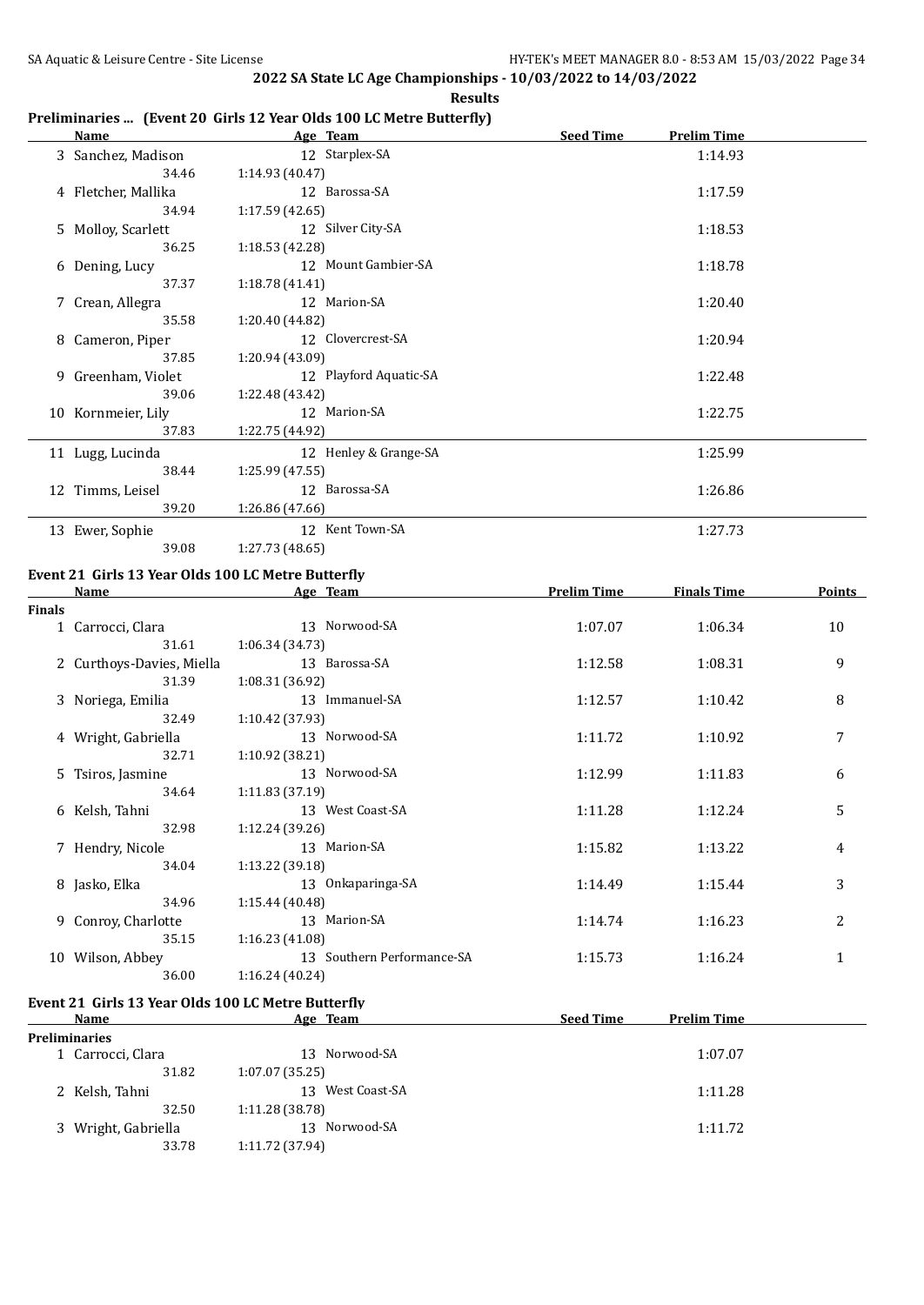|               | <u>Name</u>                                        |                 | Age Team                   | Seed Time          | <b>Prelim Time</b> |                  |
|---------------|----------------------------------------------------|-----------------|----------------------------|--------------------|--------------------|------------------|
|               | 4 Noriega, Emilia                                  |                 | 13 Immanuel-SA             |                    | 1:12.57            |                  |
|               | 33.14                                              | 1:12.57 (39.43) | 13 Barossa-SA              |                    |                    |                  |
|               | 5 Curthoys-Davies, Miella<br>32.97                 | 1:12.58 (39.61) |                            |                    | 1:12.58            |                  |
|               |                                                    |                 | 13 Norwood-SA              |                    |                    |                  |
|               | 6 Tsiros, Jasmine<br>35.13                         | 1:12.99 (37.86) |                            |                    | 1:12.99            |                  |
|               | 7 Jasko, Elka                                      |                 | 13 Onkaparinga-SA          |                    | 1:14.49            |                  |
|               | 34.98                                              | 1:14.49 (39.51) |                            |                    |                    |                  |
|               | 8 Conroy, Charlotte                                |                 | 13 Marion-SA               |                    | 1:14.74            |                  |
|               | 34.53                                              | 1:14.74 (40.21) |                            |                    |                    |                  |
|               | 9 Wilson, Abbey                                    |                 | 13 Southern Performance-SA |                    | 1:15.73            |                  |
|               | 35.71                                              | 1:15.73 (40.02) |                            |                    |                    |                  |
|               | 10 Hendry, Nicole                                  |                 | 13 Marion-SA               |                    | 1:15.82            |                  |
|               | 34.50                                              | 1:15.82 (41.32) |                            |                    |                    |                  |
|               | 11 Pentland, Ruby                                  |                 | 13 Clovercrest-SA          |                    | 1:15.93            |                  |
|               | 35.17                                              | 1:15.93 (40.76) |                            |                    |                    |                  |
|               | 12 Connelly, Hannah                                |                 | 13 Tea Tree Gully-SA       |                    | 1:16.22            |                  |
|               | 34.08                                              | 1:16.22 (42.14) |                            |                    |                    |                  |
|               | 13 Laird-Britton, Charlize                         |                 | 13 Marion-SA               |                    | 1:16.56            |                  |
|               | 34.89                                              | 1:16.56(41.67)  |                            |                    |                    |                  |
|               | 14 Green, Charlise                                 |                 | 13 Immanuel-SA             |                    | 1:17.36            |                  |
|               | 35.25                                              | 1:17.36 (42.11) |                            |                    |                    |                  |
|               | 15 Rositano, Svetlana                              |                 | 13 Unattached-SA           |                    | 1:17.73            |                  |
|               | 35.05                                              | 1:17.73 (42.68) |                            |                    |                    |                  |
|               | 16 Hebart, Lily                                    |                 | 13 Payneham-SA             |                    | 1:18.98            |                  |
|               | 35.43                                              | 1:18.98 (43.55) |                            |                    |                    |                  |
|               | 17 Smit, Viane                                     |                 | 13 Marion-SA               |                    | 1:19.23            |                  |
|               | 35.96                                              | 1:19.23 (43.27) |                            |                    |                    |                  |
|               | 18 Finch, Tayah                                    |                 | 13 Barossa-SA              |                    | 1:20.04            |                  |
|               | 37.20                                              | 1:20.04 (42.84) |                            |                    |                    |                  |
|               | 19 Davies, Rosie                                   |                 | 13 Immanuel-SA             |                    | 1:20.16            |                  |
|               | 36.18                                              | 1:20.16 (43.98) |                            |                    |                    |                  |
|               | 20 Romanowski, Georgia                             |                 | 13 Southern Performance-SA |                    | 1:21.13            |                  |
|               | 37.41                                              | 1:21.13 (43.72) |                            |                    |                    |                  |
|               | --- Pearson, Mikayla                               |                 | 13 Blue Lake Y-SA          |                    | <b>SCR</b>         |                  |
|               | Event 21 Girls 14 Year Olds 100 LC Metre Butterfly |                 |                            |                    |                    |                  |
|               | <b>Name</b>                                        |                 | <u>Age Team</u>            | <b>Prelim Time</b> | <b>Finals Time</b> | <b>Points</b>    |
| <b>Finals</b> |                                                    |                 |                            |                    |                    |                  |
|               | 1 Newham, Leni                                     |                 | 14 Barossa-SA              | 1:06.30            | 1:04.47            | 10               |
|               | 29.59                                              | 1:04.47 (34.88) |                            |                    |                    |                  |
|               | 2 Everitt, Emma                                    |                 | 14 Norwood-SA              | 1:07.60            | 1:06.71            | 9                |
|               | 31.98                                              | 1:06.71 (34.73) |                            |                    |                    |                  |
|               | 3 Burrows, Aleisha                                 |                 | 14 Kent Town-SA            | 1:08.53            | 1:06.97            | 8                |
|               | 30.87                                              | 1:06.97 (36.10) |                            |                    |                    |                  |
|               | 4 Scarr, Elysia                                    |                 | 14 Kent Town-SA            | 1:10.33            | 1:09.27            | 7                |
|               | 32.22                                              | 1:09.27 (37.05) |                            |                    |                    |                  |
|               | 5 Koerber, Zoe                                     |                 | 14 Norwood-SA              | 1:15.40            | 1:11.90            | 6                |
|               | 32.58                                              | 1:11.90 (39.32) |                            |                    |                    |                  |
|               | 6 Tran, Alyssa                                     |                 | 14 Norwood-SA              | 1:11.91            | 1:12.14            | 5                |
|               | 33.80                                              | 1:12.14 (38.34) |                            |                    |                    |                  |
|               | 7 Starr, Annabelle                                 |                 | 14 Mountain Pool-SA        | 1:13.77            | 1:14.75            | 4                |
|               | 34.17                                              | 1:14.75 (40.58) |                            |                    |                    |                  |
|               | 8 Munro, Holly                                     |                 | 14 Henley & Grange-SA      | 1:17.63            | 1:16.11            | 3                |
|               | 34.03                                              | 1:16.11 (42.08) |                            |                    |                    |                  |
|               | 9 Lim, Tracey                                      |                 | 14 Henley & Grange-SA      | 1:20.22            | 1:17.70            | $\boldsymbol{2}$ |
|               | 35.78                                              | 1:17.70 (41.92) |                            |                    |                    |                  |

## **Preliminaries ... (Event 21 Girls 13 Year Olds 100 LC Metre Butterfly)**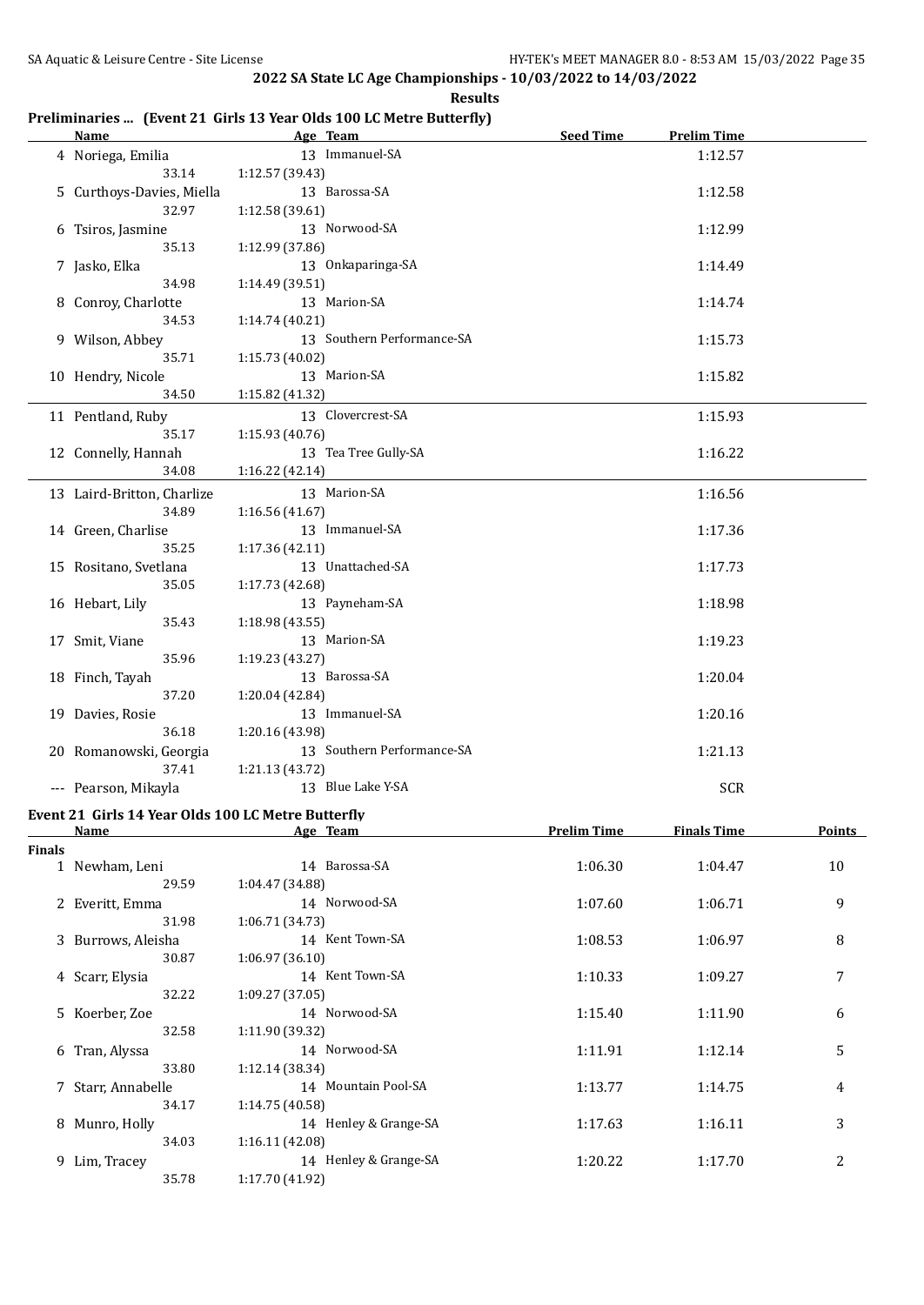**Results**

|               | <b>Name</b>                                        | Age Team                                            | <b>Prelim Time</b> | <b>Finals Time</b> | Points        |
|---------------|----------------------------------------------------|-----------------------------------------------------|--------------------|--------------------|---------------|
|               | --- Potter, Shyanne                                | 14 Immanuel-SA                                      | 1:18.07            | x1:24.11           |               |
|               | 36.61                                              | 1:24.11 (47.50)                                     |                    |                    |               |
|               | Event 21 Girls 14 Year Olds 100 LC Metre Butterfly |                                                     |                    |                    |               |
|               | <b>Name</b>                                        | Age Team                                            | <b>Seed Time</b>   | <b>Prelim Time</b> |               |
|               | <b>Preliminaries</b>                               |                                                     |                    |                    |               |
|               | 1 Newham, Leni                                     | 14 Barossa-SA                                       |                    | 1:06.30            |               |
|               | 30.74                                              | 1:06.30 (35.56)                                     |                    |                    |               |
|               | 2 Everitt, Emma                                    | 14 Norwood-SA                                       |                    | 1:07.60            |               |
|               | 32.19                                              | 1:07.60 (35.41)                                     |                    |                    |               |
|               | 3 Burrows, Aleisha                                 | 14 Kent Town-SA                                     |                    | 1:08.53            |               |
|               | 31.31                                              | 1:08.53 (37.22)                                     |                    |                    |               |
|               |                                                    | 14 Kent Town-SA                                     |                    |                    |               |
|               | 4 Scarr, Elysia                                    |                                                     |                    | 1:10.33            |               |
|               | 32.07                                              | 1:10.33 (38.26)                                     |                    |                    |               |
|               | 5 Tran, Alyssa                                     | 14 Norwood-SA                                       |                    | 1:11.91            |               |
|               | 34.43                                              | 1:11.91 (37.48)                                     |                    |                    |               |
|               | 6 Starr, Annabelle                                 | 14 Mountain Pool-SA                                 |                    | 1:13.77            |               |
|               | 34.24                                              | 1:13.77 (39.53)                                     |                    |                    |               |
|               | 7 Koerber, Zoe                                     | 14 Norwood-SA                                       |                    | 1:15.40            |               |
|               | 33.88                                              | 1:15.40 (41.52)                                     |                    |                    |               |
|               | 8 Munro, Holly                                     | 14 Henley & Grange-SA                               |                    | 1:17.63            |               |
|               | 35.11                                              | 1:17.63(42.52)                                      |                    |                    |               |
|               | 9 Potter, Shyanne                                  | 14 Immanuel-SA                                      |                    | 1:18.07            |               |
|               | 34.54                                              | 1:18.07 (43.53)                                     |                    |                    |               |
|               | 10 Lim, Tracey                                     | 14 Henley & Grange-SA                               |                    | 1:20.22            |               |
|               | 36.22                                              | 1:20.22 (44.00)                                     |                    |                    |               |
|               | --- Copeland, Bree                                 | 14 Payneham-SA                                      |                    | <b>SCR</b>         |               |
|               | --- Mazur, Juliet                                  | 14 Norwood-SA                                       |                    | <b>SCR</b>         |               |
|               |                                                    |                                                     |                    |                    |               |
|               |                                                    | Event 22 Female 15 Year Olds 100 LC Metre Butterfly |                    |                    |               |
|               | <b>Name</b>                                        | Age Team                                            | <b>Prelim Time</b> | <b>Finals Time</b> | <b>Points</b> |
| <b>Finals</b> |                                                    |                                                     |                    |                    |               |
|               | 1 McAvaney, Georgia                                | 15 Immanuel-SA                                      | 1:06.50            | 1:04.83            | 10            |
|               | 30.62                                              | 1:04.83 (34.21)                                     |                    |                    |               |
|               | 2 Laird-Britton, Hunter                            | 15 Marion-SA                                        | 1:06.51            | 1:05.09            | 9             |
|               | 30.55                                              | 1:05.09 (34.54)                                     |                    |                    |               |
|               | 3 Bahr, Arabella                                   | 15 Norwood-SA                                       | 1:07.12            | 1:05.61            | 8             |
|               | 31.65                                              | 1:05.61 (33.96)                                     |                    |                    |               |
|               | 4 Tran, Isabelle                                   | 15 Norwood-SA                                       | 1:07.70            | 1:06.68            | 7             |
|               | 31.06                                              | 1:06.68(35.62)                                      |                    |                    |               |
|               | 5 Livingston, Alicia                               | 15 Marion-SA                                        | 1:09.49            | 1:08.29            | 6             |
|               | 31.93                                              | 1:08.29 (36.36)                                     |                    |                    |               |
|               | 6 Simpson, Katie                                   | 15 Norwood-SA                                       | 1:09.08            | 1:08.89            | 5             |
|               | 32.45                                              | 1:08.89 (36.44)                                     |                    |                    |               |
|               | 7 Ekins, Caitlyn                                   | 15 Kent Town-SA                                     | 1:09.38            | 1:11.40            | 4             |
|               | 32.61                                              | 1:11.40 (38.79)                                     |                    |                    |               |
| 8             | Cameron, Hannah                                    | 15 Clovercrest-SA                                   | 1:14.28            | 1:14.68            | 3             |
|               | 34.74                                              | 1:14.68 (39.94)                                     |                    |                    |               |
|               | 9 Holman, Hinako                                   | 15 Dolphins-SA                                      | 1:14.85            | 1:16.68            | 2             |
|               | 36.20                                              | 1:16.68 (40.48)                                     |                    |                    |               |
|               |                                                    |                                                     |                    |                    |               |

#### **Event 22 Female 15 Year Olds 100 LC Metre Butterfly**

| Name                 | Age Team    | <b>Seed Time</b><br><b>Prelim Time</b> |
|----------------------|-------------|----------------------------------------|
| <b>Preliminaries</b> |             |                                        |
| McAvaney, Georgia    | Immanuel-SA | 1:06.50                                |

10 Breden, Alex 15 Western Aquatic-SA 1:12.29 1:16.70 1

31.46 1:06.50 (35.04)

34.58 1:16.70 (42.12)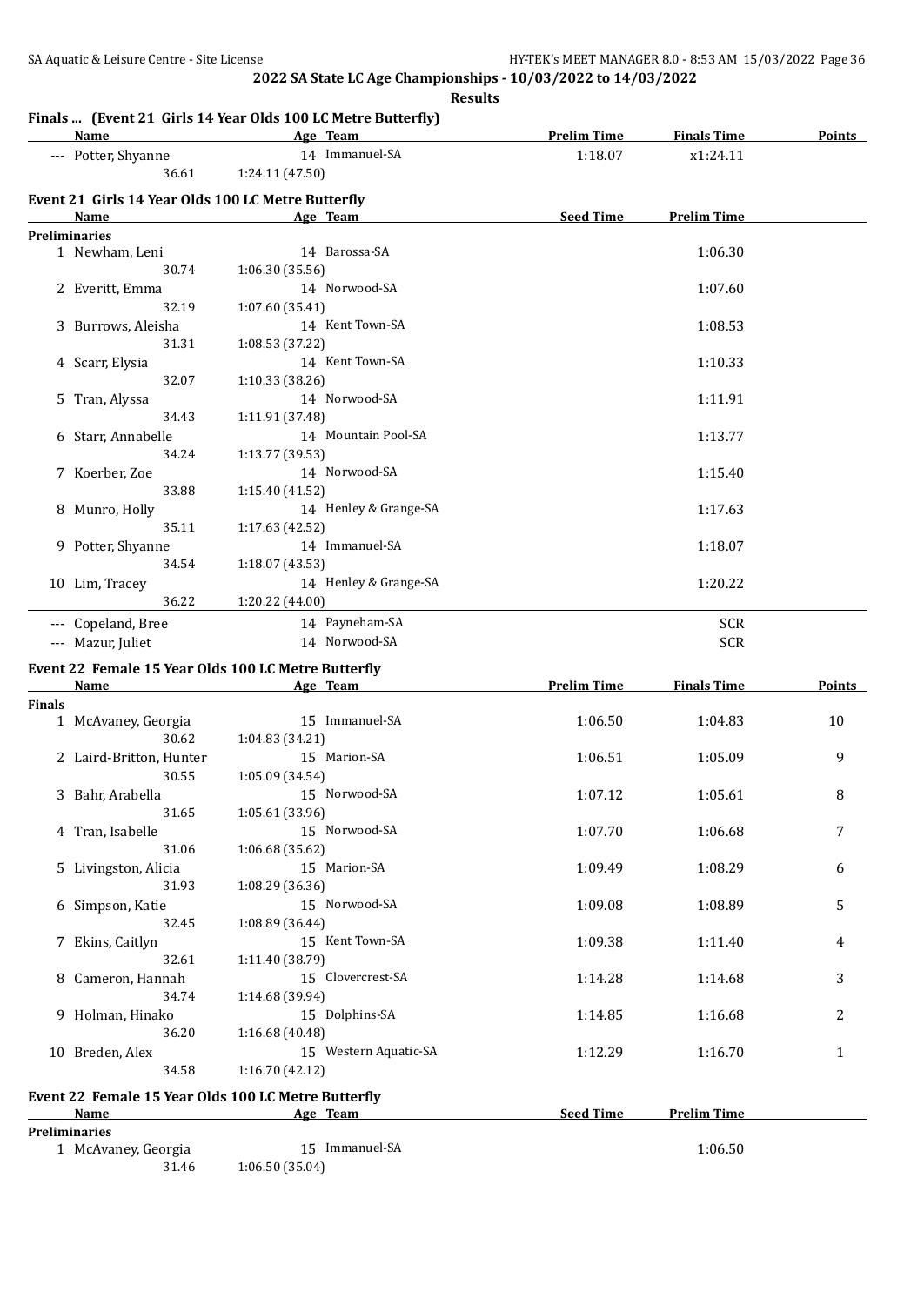#### **Age Team Seed Time Prelim Time** 2 Laird-Britton, Hunter 15 Marion-SA 1:06.51 31.42 1:06.51 (35.09) 3 Bahr, Arabella 15 Norwood-SA 1:07.12 31.66 1:07.12 (35.46) 4 Tran, Isabelle 15 Norwood-SA 1:07.70 31.62 1:07.70 (36.08) 5 Simpson, Katie 15 Norwood-SA 1:09.08 32.83 1:09.08 (36.25) 6 Ekins, Caitlyn 15 Kent Town-SA 1:09.38 32.04 1:09.38 (37.34) 7 Livingston, Alicia 15 Marion-SA 1:09.49 32.03 1:09.49 (37.46) 8 Breden, Alex 15 Western Aquatic-SA 1:12.29 32.90 1:12.29 (39.39) 9 Cameron, Hannah 15 Clovercrest-SA 1:14.28 34.75 1:14.28 (39.53) 10 Holman, Hinako 15 Dolphins-SA 1:14.85 35.18 1:14.85 (39.67) 11 Adams, Sasha 15 Immanuel-SA 1:16.04 34.72 1:16.04 (41.32) 12 Ashmead, Charlotte 15 Barossa-SA 1:17.14 33.18 1:17.14 (43.96) 13 Downie, Amelia 15 Immanuel-SA 1:19.49 31.63 1:19.49 (47.86) --- Thacker (V), Ashleigh 15 Narrabeen-NSW SCR **Event 22 Female 16 Year Olds 100 LC Metre Butterfly Name Age Team Prelim Time Finals Time Points Finals** 1 Shea, Emilia 16 Marion-SA 1:06.51 1:04.22 10 30.25 1:04.22 (33.97) 2 Rashleigh, Indyanna 16 Norwood-SA 1:06.32 1:05.79 9 30.70 1:05.79 (35.09) 3 Scown, Emily 16 Kent Town-SA 1:08.58 1:08.17 8 31.31 1:08.17 (36.86) 4 Wood, Meg 16 Barossa-SA 1:11.44 1:11.16 7 32.32 1:11.16 (38.84) 5 Nicholl, Chelsea 16 Immanuel-SA 1:10.92 1:12.39 6 31.29 1:12.39 (41.10) 6 Armani, Evie 16 Immanuel-SA 1:12.57 1:12.63 5 33.63 1:12.63 (39.00) **Event 22 Female 16 Year Olds 100 LC Metre Butterfly Name Age Team Seed Time Prelim Time Preliminaries** 1 Rashleigh, Indyanna 16 Norwood-SA 1:06.32 30.81 1:06.32 (35.51) 2 Shea, Emilia 16 Marion-SA 1:06.51 31.72 1:06.51 (34.79) 3 Scown, Emily 16 Kent Town-SA 1:08.58 31.54 1:08.58 (37.04) 4 Nicholl, Chelsea 16 Immanuel-SA 1:10.92 31.66 1:10.92 (39.26) 5 Wood, Meg 16 Barossa-SA 1:11.44 32.69 1:11.44 (38.75) 6 Armani, Evie 16 Immanuel-SA 1:12.57

#### **Preliminaries ... (Event 22 Female 15 Year Olds 100 LC Metre Butterfly)**

33.47 1:12.57 (39.10)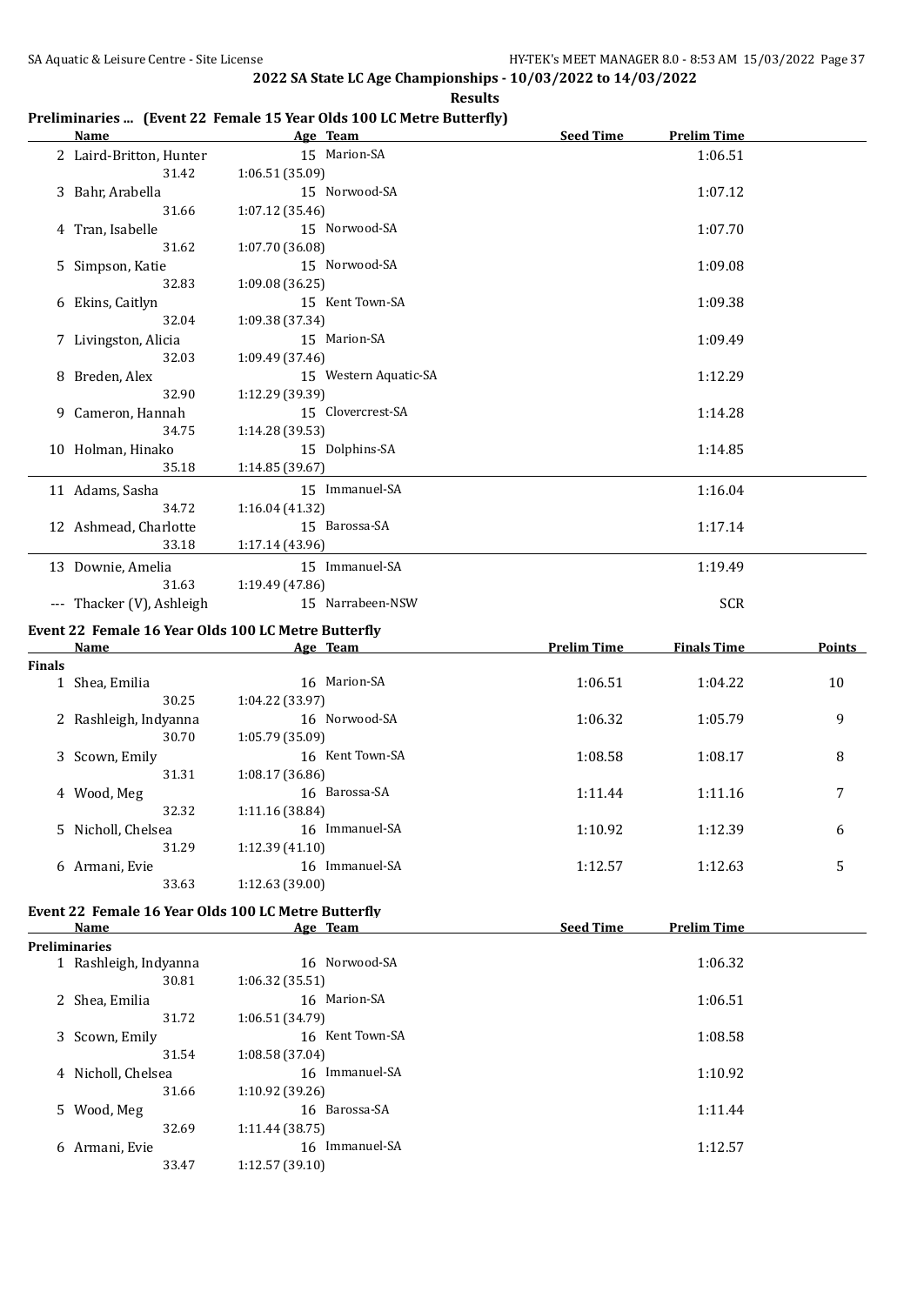**Results**

#### **Preliminaries ... (Event 22 Female 16 Year Olds 100 LC Metre Butterfly)**

|        | <b>Name</b>                                  | Age Team                | <b>Seed Time</b>   | <b>Prelim Time</b> |        |
|--------|----------------------------------------------|-------------------------|--------------------|--------------------|--------|
|        | --- Gorman, Gabrielle                        | 16 Starplex-SA          |                    | <b>NS</b>          |        |
|        | Event 22 Female 17-18 100 LC Metre Butterfly |                         |                    |                    |        |
|        | Name                                         | Age Team                | <b>Prelim Time</b> | <b>Finals Time</b> | Points |
| Finals |                                              |                         |                    |                    |        |
|        | 1 White, Emily                               | 18 Norwood-SA           | 1:04.02            | 1:03.20            | 10     |
|        | 29.59                                        | 1:03.20(33.61)          |                    |                    |        |
|        | 2 Pressler, Kalyce                           | Silver City-SA<br>17    | 1:06.61            | 1:05.43            | 9      |
|        | 30.10                                        | 1:05.43(35.33)          |                    |                    |        |
|        | 3 Pearce, Kiana                              | 18 Marion-SA            | 1:06.49            | 1:06.33            | 8      |
|        | 31.21                                        | 1:06.33(35.12)          |                    |                    |        |
|        | 4 Jasko, Matylda                             | 18 Onkaparinga-SA       | 1:11.54            | 1:10.12            | 7      |
|        | 32.76                                        | 1:10.12(37.36)          |                    |                    |        |
|        | 5 Batres Avalos, Lilian                      | Tea Tree Gully-SA<br>17 | 1:11.94            | 1:11.39            | 6      |
|        | 32.69                                        | 1:11.39 (38.70)         |                    |                    |        |
|        |                                              |                         |                    |                    |        |

#### **Event 22 Female 17-18 100 LC Metre Butterfly**

| Name                    | Age Team                | <b>Seed Time</b><br><b>Prelim Time</b> |
|-------------------------|-------------------------|----------------------------------------|
| <b>Preliminaries</b>    |                         |                                        |
| 1 White, Emily          | Norwood-SA<br>18        | 1:04.02                                |
| 30.36                   | 1:04.02(33.66)          |                                        |
| 2 Pearce, Kiana         | 18 Marion-SA            | 1:06.49                                |
| 31.60                   | 1:06.49(34.89)          |                                        |
| 3 Pressler, Kalyce      | Silver City-SA<br>17    | 1:06.61                                |
| 31.19                   | 1:06.61(35.42)          |                                        |
| 4 Jasko, Matylda        | Onkaparinga-SA<br>18    | 1:11.54                                |
| 33.27                   | 1:11.54(38.27)          |                                        |
| 5 Batres Avalos, Lilian | Tea Tree Gully-SA<br>17 | 1:11.94                                |
| 33.10                   | 1:11.94 (38.84)         |                                        |
|                         |                         |                                        |

# **Event 23 Boys 11 Year Olds 200 LC Metre Freestyle**

|        | Name                | Age Team          |                                   | <b>Prelim Time</b><br><b>Finals Time</b> |         | <b>Points</b>  |  |
|--------|---------------------|-------------------|-----------------------------------|------------------------------------------|---------|----------------|--|
| Finals |                     |                   |                                   |                                          |         |                |  |
|        | 1 Kupsch, Phoenix   | 11 Marion-SA      |                                   | 2:20.38                                  | 2:20.67 | 10             |  |
|        | 31.72               |                   | $1:07.50(35.78)$ $1:44.26(36.76)$ | 2:20.67(36.41)                           |         |                |  |
|        | 2 Hudson, Cameron   |                   | 11 Playford Aquatic-SA            | 2:24.35                                  | 2:23.18 | 9              |  |
|        | 32.24               |                   | $1:08.54(36.30)$ $1:46.42(37.88)$ | 2:23.18(36.76)                           |         |                |  |
|        | 3 Tucker, Jordan    | 11 Marion-SA      |                                   | 2:31.98                                  | 2:27.25 | 8              |  |
|        | 34.02               |                   | $1:11.92(37.90)$ $1:49.90(37.98)$ | 2:27.25 (37.35)                          |         |                |  |
|        | 4 Needham, Angus    | 11 Marion-SA      |                                   | 2:36.61                                  | 2:36.22 | 7              |  |
|        | 34.85               |                   | $1:15.21(40.36)$ $1:56.79(41.58)$ | 2:36.22 (39.43)                          |         |                |  |
|        | 5 Bampton, Ky       |                   | 11 Western Aquatic-SA             |                                          | 2:38.98 | 6              |  |
|        | 35.42               |                   | $1:16.49(41.07)$ $1:58.15(41.66)$ | 2:38.98 (40.83)                          |         |                |  |
|        | 6 Collings, Joshua  |                   | 11 Marion-SA                      | 2:41.07                                  | 2:39.66 | 5              |  |
|        | 36.05               |                   | $1:16.38(40.33)$ $1:58.43(42.05)$ | 2:39.66 (41.23)                          |         |                |  |
|        | 7 Millard, Jack     |                   | 11 Broken Hill Aquatic-SA         | 2:43.74                                  | 2:44.54 | 4              |  |
|        | 37.19               |                   | $1:20.08(42.89)$ $2:03.50(43.42)$ | 2:44.54(41.04)                           |         |                |  |
|        | 8 Schubert, Max     |                   | 11 Barossa-SA                     | 2:46.80                                  | 2:45.22 | 3              |  |
|        | 35.87               |                   | $1:16.88(41.01)$ $2:01.75(44.87)$ | 2:45.22 (43.47)                          |         |                |  |
|        | 9 Fillmore, Harry   | 11 Onkaparinga-SA |                                   | 2:54.13                                  | 2:51.70 | $\overline{c}$ |  |
|        | 38.19               |                   | $1:22.16(43.97)$ $2:08.25(46.09)$ | 2:51.70 (43.45)                          |         |                |  |
|        | 10 Barratt, Zachery |                   | 11 Silver City-SA                 | 2:52.37                                  | 3:00.18 | 1              |  |
|        | 41.17               |                   | $1:27.42(46.25)$ $2:15.11(47.69)$ | 3:00.18(45.07)                           |         |                |  |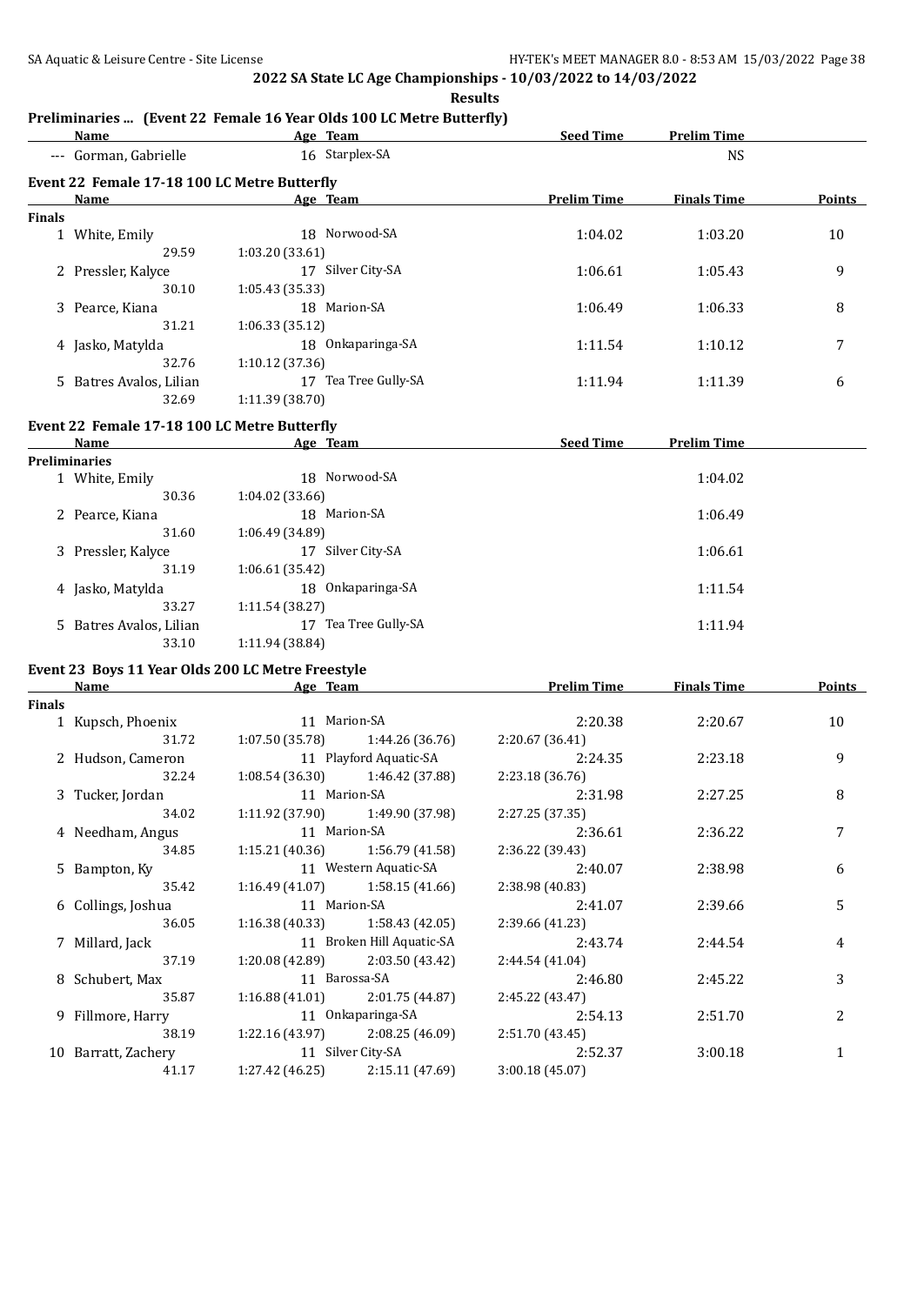**Results**

| Age Team<br>Name     |                       | <b>Seed Time</b>                        | <b>Prelim Time</b> |         |  |
|----------------------|-----------------------|-----------------------------------------|--------------------|---------|--|
| <b>Preliminaries</b> |                       |                                         |                    |         |  |
| 1 Kupsch, Phoenix    | 11 Marion-SA          |                                         |                    | 2:20.38 |  |
| 31.60                |                       | $1:07.54(35.94)$ $1:44.79(37.25)$       | 2:20.38 (35.59)    |         |  |
| 2 Hudson, Cameron    |                       | 11 Playford Aquatic-SA                  |                    | 2:24.35 |  |
| 32.48                |                       | $1:08.96(36.48)$ $1:46.54(37.58)$       | 2:24.35(37.81)     |         |  |
| 3 Tucker, Jordan     | 11 Marion-SA          |                                         |                    | 2:31.98 |  |
| 35.00                |                       | $1:14.52(39.52)$ $1:54.14(39.62)$       | 2:31.98 (37.84)    |         |  |
| 4 Needham, Angus     | 11 Marion-SA          |                                         |                    | 2:36.61 |  |
| 35.29                |                       | $1:15.73(40.44)$ $1:57.11(41.38)$       | 2:36.61(39.50)     |         |  |
| 5 Bampton, Ky        | 11 Western Aquatic-SA |                                         |                    | 2:40.07 |  |
| 35.86                |                       | $1:16.89(41.03)$ $1:59.52(42.63)$       | 2:40.07(40.55)     |         |  |
| 6 Collings, Joshua   | 11 Marion-SA          |                                         |                    | 2:41.07 |  |
| 36.74                |                       | $1:17.31(40.57)$ $2:00.31(43.00)$       | 2:41.07(40.76)     |         |  |
| 7 Millard, Jack      |                       | 11 Broken Hill Aquatic-SA               |                    | 2:43.74 |  |
| 36.93                |                       | $1:18.87(41.94)$ $2:01.99(43.12)$       | 2:43.74 (41.75)    |         |  |
| 8 Schubert, Max      | 11 Barossa-SA         |                                         |                    | 2:46.80 |  |
| 37.03                |                       | $1:19.11(42.08)$ $2:04.76(45.65)$       | 2:46.80(42.04)     |         |  |
| 9 Barratt, Zachery   |                       | 11 Silver City-SA                       |                    | 2:52.37 |  |
| 40.27                |                       | $1:23.30(43.03)$ $2:10.84(47.54)$       | 2:52.37 (41.53)    |         |  |
| 10 Fillmore, Harry   |                       | 11 Onkaparinga-SA                       |                    | 2:54.13 |  |
| 39.93                |                       | 1:24.85 (44.92) 2:10.13 (45.28)         | 2:54.13(44.00)     |         |  |
| 11 Henke, Rylan      | 11 Onkaparinga-SA     |                                         |                    | 2:57.68 |  |
| 39.59                |                       | $1:24.83$ $(45.24)$ $2:12.10$ $(47.27)$ | 2:57.68 (45.58)    |         |  |

# **Event 23 Boys 12 Year Olds 200 LC Metre Freestyle**

|               | Name              | Age Team                          |                | <b>Prelim Time</b> | <b>Finals Time</b> | <b>Points</b> |
|---------------|-------------------|-----------------------------------|----------------|--------------------|--------------------|---------------|
| <b>Finals</b> |                   |                                   |                |                    |                    |               |
|               | 1 Hewitt, Max     |                                   | 12 Payneham-SA | 2:14.61            | 2:13.96            | 10            |
|               | 30.93             | $1:05.10(34.17)$ $1:40.51(35.41)$ |                | 2:13.96(33.45)     |                    |               |
|               | 2 Murphy, Toby    | 12 Southern Performance-SA        |                | 2:26.82            | 2:19.72            | 9             |
|               | 32.19             | $1:07.76(35.57)$ $1:44.37(36.61)$ |                | 2:19.72 (35.35)    |                    |               |
|               | 3 Dingwall, Oscar | 12 Immanuel-SA                    |                | 2:24.98            | 2:22.87            | 8             |
|               | 32.96             | $1:09.64(36.68)$ $1:47.62(37.98)$ |                | 2:22.87(35.25)     |                    |               |
|               | 4 Charleson, Cody | 12 Starplex-SA                    |                | 2:26.36            | 2:23.84            | 7             |
|               | 31.87             | $1:07.31(35.44)$ $1:45.12(37.81)$ |                | 2:23.84 (38.72)    |                    |               |
|               | 5 Coulter, Kegan  | 12 Barossa-SA                     |                | 2:28.12            | 2:26.99            | 6             |
|               | 33.00             | $1:10.70(37.70)$ $1:49.51(38.81)$ |                | 2:26.99 (37.48)    |                    |               |
|               | 6 Nys, Lachie     | 12 Gawler-SA                      |                | 2:32.19            | 2:31.89            | 5             |
|               | 33.56             | $1:12.34(38.78)$ $1:52.13(39.79)$ |                | 2:31.89 (39.76)    |                    |               |
|               | 7 Fettke, Lachlan | 12 Marion-SA                      |                | 2:34.15            | 2:32.12            | 4             |
|               | 35.05             | $1:14.07(39.02)$ $1:54.34(40.27)$ |                | 2:32.12 (37.78)    |                    |               |
|               | 8 Potter, Jake    | 12 Immanuel-SA                    |                | 2:33.46            | 2:33.81            | 3             |
|               | 33.82             | $1:13.75(39.93)$ $1:54.35(40.60)$ |                | 2:33.81 (39.46)    |                    |               |
|               | 9 Liu, Howard     | 12 Kent Town-SA                   |                | 2:33.48            | 2:35.38            | 2             |
|               | 33.73             | $1:13.34(39.61)$ $1:54.81(41.47)$ |                | 2:35.38 (40.57)    |                    |               |
|               | 10 Mosley, Leif   | 12 Marion-SA                      |                | 2:34.57            | 2:38.71            | 1             |
|               | 35.04             | $1:15.12(40.08)$ $1:57.86(42.74)$ |                | 2:38.71 (40.85)    |                    |               |
|               |                   |                                   |                |                    |                    |               |

## **Event 23 Boys 12 Year Olds 200 LC Metre Freestyle**

|               | <b>Name</b>          | Age Team        |                 | <b>Seed Time</b> | <b>Prelim Time</b> |  |
|---------------|----------------------|-----------------|-----------------|------------------|--------------------|--|
|               | <b>Preliminaries</b> |                 |                 |                  |                    |  |
| 1 Hewitt, Max |                      | 12 Payneham-SA  |                 |                  | 2:14.61            |  |
|               | 30.63                | 1:04.14(33.51)  | 1:39.69(35.55)  | 2:14.61 (34.92)  |                    |  |
|               | 2 Dingwall, Oscar    | 12              | Immanuel-SA     |                  | 2:24.98            |  |
|               | 33.78                | 1:11.77 (37.99) | 1:49.63 (37.86) | 2:24.98 (35.35)  |                    |  |
|               | 3 Charleson, Cody    | 12 Starplex-SA  |                 |                  | 2:26.36            |  |
|               | 32.42                | 1:09.12(36.70)  | 1:48.42 (39.30) | 2:26.36 (37.94)  |                    |  |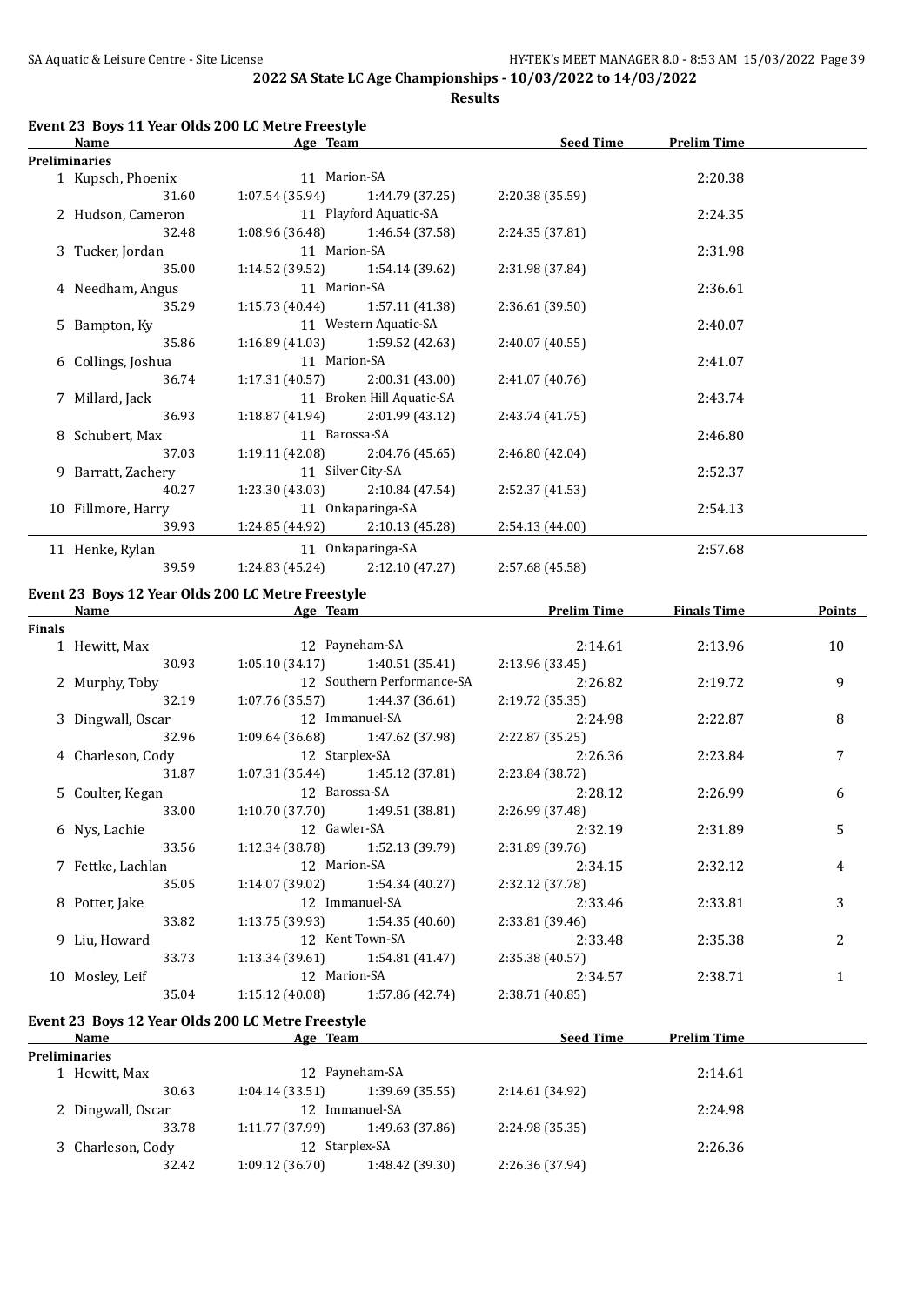#### **Preliminaries ... (Event 23 Boys 12 Year Olds 200 LC Metre Freestyle)**

| Name                 | Age Team                            |                                   | <b>Seed Time</b> | <b>Prelim Time</b> |  |
|----------------------|-------------------------------------|-----------------------------------|------------------|--------------------|--|
| 4 Murphy, Toby       |                                     | 12 Southern Performance-SA        |                  | 2:26.82            |  |
| 34.16                |                                     | $1:12.04(37.88)$ $1:51.09(39.05)$ | 2:26.82 (35.73)  |                    |  |
| 5 Coulter, Kegan     | 12 Barossa-SA                       |                                   |                  | 2:28.12            |  |
| 33.42                | $1:11.13(37.71)$ $1:50.44(39.31)$   |                                   | 2:28.12 (37.68)  |                    |  |
| 6 Nys, Lachie        | 12 Gawler-SA                        |                                   |                  | 2:32.19            |  |
| 32.38                | $1:11.21(38.83)$ $1:51.75(40.54)$   |                                   | 2:32.19 (40.44)  |                    |  |
| 7 Potter, Jake       |                                     | 12 Immanuel-SA                    |                  | 2:33.46            |  |
| 33.58                | $1:13.55(39.97)$ $2:33.46(1:19.91)$ |                                   |                  |                    |  |
| 8 Liu, Howard        |                                     | 12 Kent Town-SA                   |                  | 2:33.48            |  |
| 34.65                | $1:13.82$ (39.17) $1:54.59$ (40.77) |                                   | 2:33.48 (38.89)  |                    |  |
| 9 Fettke, Lachlan    | 12 Marion-SA                        |                                   |                  | 2:34.15            |  |
| 34.69                | $1:14.56(39.87)$ $1:55.22(40.66)$   |                                   | 2:34.15 (38.93)  |                    |  |
| 10 Mosley, Leif      | 12 Marion-SA                        |                                   |                  | 2:34.57            |  |
| 35.14                | 1:14.64 (39.50)                     | 1:55.38 (40.74)                   | 2:34.57 (39.19)  |                    |  |
| 11 Eriksson, Leif    |                                     | 12 Playford Aquatic-SA            |                  | 2:37.31            |  |
| 35.25                | 1:17.25(42.00)                      | 1:58.06 (40.81)                   | 2:37.31 (39.25)  |                    |  |
| 12 Stanley, Will     | 12 Marion-SA                        |                                   |                  | 2:38.37            |  |
| 36.29                | $1:17.39(41.10)$ $1:59.41(42.02)$   |                                   | 2:38.37 (38.96)  |                    |  |
| 13 El-Youssef, Jamal |                                     | 12 Tea Tree Gully-SA              |                  | 2:39.29            |  |
| 35.20                | $1:15.13(39.93)$ $1:57.76(42.63)$   |                                   | 2:39.29 (41.53)  |                    |  |
| 14 Pashley, Fraser   |                                     | 12 Onkaparinga-SA                 |                  | 2:43.38            |  |
| 36.35                | 1:18.49(42.14)                      | 2:01.88 (43.39)                   | 2:43.38 (41.50)  |                    |  |
| --- Herbst, Patrick  | 12 Starplex-SA                      |                                   |                  | <b>NS</b>          |  |
| --- Skewes, Liam     |                                     | 12 Tea Tree Gully-SA              |                  | <b>SCR</b>         |  |
| --- Mazur, Joseph    |                                     | 12 Norwood-SA                     |                  | <b>SCR</b>         |  |
| --- Ni, Adison       | 12 Marion-SA                        |                                   |                  | SCR                |  |
| --- Ainsworth, Tom   |                                     | 12 Southern Performance-SA        |                  | <b>SCR</b>         |  |
|                      |                                     |                                   |                  |                    |  |

# **Event 24 Boys 13 Year Olds 200 LC Metre Freestyle**<br>Name Age Team

|               | <b>Name</b>           | Age Team          |                                   | <b>Prelim Time</b> | <b>Finals Time</b> | <b>Points</b>  |
|---------------|-----------------------|-------------------|-----------------------------------|--------------------|--------------------|----------------|
| <b>Finals</b> |                       |                   |                                   |                    |                    |                |
|               | 1 Altiok, Ali         | 13 Marion-SA      |                                   | 2:09.53            | 2:09.05            | 10             |
|               | 28.92                 |                   | $1:01.93(33.01)$ $1:36.20(34.27)$ | 2:09.05(32.85)     |                    |                |
|               | 2 Sandercock, Finnian |                   | 13 Western Aquatic-SA             | 2:14.46            | 2:12.81            | 9              |
|               | 30.55                 |                   | $1:04.70(34.15)$ $1:39.20(34.50)$ | 2:12.81(33.61)     |                    |                |
|               | 3 Renfrey, Kai        |                   | 13 Western Aquatic-SA             | 2:20.13            | 2:15.47            | 8              |
|               | 31.97                 |                   | $1:07.05(35.08)$ $1:41.79(34.74)$ | 2:15.47 (33.68)    |                    |                |
|               | 4 Sloane, Angus       | 13 Barossa-SA     |                                   | 2:19.83            | 2:15.66            |                |
|               | 30.85                 |                   | $1:06.67(35.82)$ $1:41.88(35.21)$ | 2:15.66 (33.78)    |                    |                |
|               | 5 Clavel, Cohen       |                   | 13 Broken Hill Aquatic-SA         | 2:17.91            | 2:17.42            | 6              |
|               | 31.21                 |                   | $1:06.25(35.04)$ $1:43.05(36.80)$ | 2:17.42 (34.37)    |                    |                |
|               | 6 Whittaker, Daniel   | 13 Clovercrest-SA |                                   | 2:20.00            | 2:18.05            | 5              |
|               | 31.33                 |                   | $1:06.82(35.49)$ $1:43.15(36.33)$ | 2:18.05(34.90)     |                    |                |
|               | 7 Abdelaziz, Malek    | 13 Marion-SA      |                                   | 2:17.68            | 2:18.85            | 4              |
|               | 31.45                 |                   | $1:06.82(35.37)$ $1:42.48(35.66)$ | 2:18.85(36.37)     |                    |                |
|               | 8 Mackinnon, Oliver   | 13 Marion-SA      |                                   | 2:24.33            | 2:24.70            | 3              |
|               | 32.68                 |                   | $1:09.56(36.88)$ $1:47.02(37.46)$ | 2:24.70 (37.68)    |                    |                |
|               | 9 Oestmann, Cohbin    | 13 West Coast-SA  |                                   | 2:26.66            | 2:24.99            | $\overline{c}$ |
|               | 32.86                 |                   | $1:09.52(36.66)$ $1:47.24(37.72)$ | 2:24.99 (37.75)    |                    |                |
|               | 10 Tucker, Axel       | 13 Marion-SA      |                                   | 2:26.08            | 2:25.89            | 1              |
|               | 32.95                 |                   | $1:10.20(37.25)$ $1:49.04(38.84)$ | 2:25.89(36.85)     |                    |                |
|               |                       |                   |                                   |                    |                    |                |

# **Event 24 Boys 13 Year Olds 200 LC Metre Freestyle**

| Name                 |              | Team<br>Age    |                 | <b>Seed Time</b> | <b>Prelim Time</b> |  |
|----------------------|--------------|----------------|-----------------|------------------|--------------------|--|
| <b>Preliminaries</b> |              |                |                 |                  |                    |  |
| Altiok. Ali          | 13 Marion-SA |                |                 |                  | 2:09.53            |  |
|                      | 29.07        | 1:02.62(33.55) | 1:36.39 (33.77) | 2:09.53 (33.14)  |                    |  |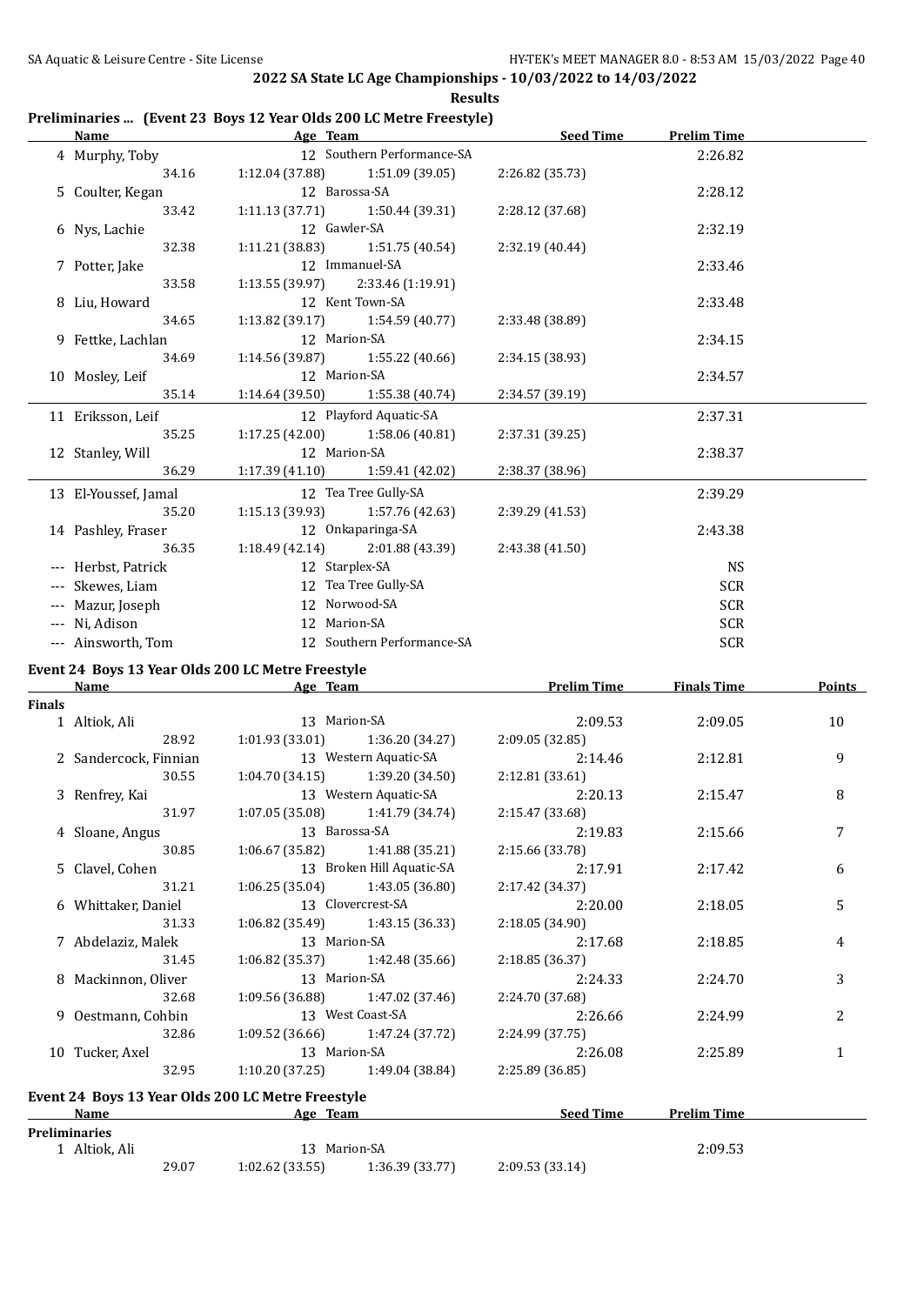#### **Preliminaries ... (Event 24 Boys 13 Year Olds 200 LC Metre Freestyle)**

| <b>Name</b>               | Age Team        |                           | <b>Seed Time</b> | <b>Prelim Time</b> |  |
|---------------------------|-----------------|---------------------------|------------------|--------------------|--|
| 2 Sandercock, Finnian     |                 | 13 Western Aquatic-SA     |                  | 2:14.46            |  |
| 30.81                     | 1:04.33 (33.52) | 1:40.04 (35.71)           | 2:14.46 (34.42)  |                    |  |
| 3 Abdelaziz, Malek        | 13 Marion-SA    |                           |                  | 2:17.68            |  |
| 32.09                     | 1:07.86(35.77)  | 1:42.87 (35.01)           | 2:17.68 (34.81)  |                    |  |
| 4 Clavel, Cohen           |                 | 13 Broken Hill Aquatic-SA |                  | 2:17.91            |  |
| 31.38                     | 1:07.35(35.97)  | 1:44.07 (36.72)           | 2:17.91 (33.84)  |                    |  |
| 5 Sloane, Angus           | 13 Barossa-SA   |                           |                  | 2:19.83            |  |
| 31.26                     | 1:08.11(36.85)  | 1:45.35 (37.24)           | 2:19.83 (34.48)  |                    |  |
| 6 Whittaker, Daniel       |                 | 13 Clovercrest-SA         |                  | 2:20.00            |  |
| 31.53                     | 1:07.26 (35.73) | 1:43.83 (36.57)           | 2:20.00 (36.17)  |                    |  |
| 7 Renfrey, Kai            |                 | 13 Western Aquatic-SA     |                  | 2:20.13            |  |
| 31.96                     | 1:07.73(35.77)  | 1:44.62 (36.89)           | 2:20.13 (35.51)  |                    |  |
| 8 Ellul, Cameron          | 13 Immanuel-SA  |                           |                  | 2:20.94            |  |
| 32.26                     | 1:08.40(36.14)  | 1:45.31 (36.91)           | 2:20.94 (35.63)  |                    |  |
| 9 Mackinnon, Oliver       | 13 Marion-SA    |                           |                  | 2:24.33            |  |
| 32.95                     | 1:09.82 (36.87) | 1:47.40 (37.58)           | 2:24.33 (36.93)  |                    |  |
| 10 Tucker, Axel           | 13 Marion-SA    |                           |                  | 2:26.08            |  |
| 32.45                     | 1:10.50 (38.05) | 1:49.15 (38.65)           | 2:26.08 (36.93)  |                    |  |
| 11 Clinch, Marcus         |                 | 13 Immanuel-SA            |                  | 2:26.49            |  |
| 33.01                     | 1:10.61 (37.60) | 1:49.53 (38.92)           | 2:26.49 (36.96)  |                    |  |
| 12 Oestmann, Cohbin       |                 | 13 West Coast-SA          |                  | 2:26.66            |  |
| 34.40                     | 1:11.70 (37.30) | 1:50.59 (38.89)           | 2:26.66 (36.07)  |                    |  |
| 13 Dossetter-Smith, Mason | 13 Marion-SA    |                           |                  | 2:30.94            |  |
| 33.36                     | 1:12.77 (39.41) | 1:52.72 (39.95)           | 2:30.94 (38.22)  |                    |  |
| 14 Walsh, Beau            |                 | 13 Mountain Pool-SA       |                  | 2:32.91            |  |
| 34.71                     | 1:14.13 (39.42) | 1:53.77 (39.64)           | 2:32.91 (39.14)  |                    |  |
| 15 Lindsay, Nicholas      |                 | 13 Playford Aquatic-SA    |                  | 2:33.15            |  |
| 35.14                     | 1:16.00(40.86)  | 1:57.24 (41.24)           | 2:33.15 (35.91)  |                    |  |
| 16 Fillmore, Noah         |                 | 13 Onkaparinga-SA         |                  | 2:34.92            |  |
| 34.86                     | 1:15.13(40.27)  | 1:55.33 (40.20)           | 2:34.92 (39.59)  |                    |  |
| 17 Dudley, Callum         | 13 Starplex-SA  |                           |                  | 2:37.96            |  |
| 32.59                     | 1:14.11(41.52)  | 1:56.87 (42.76)           | 2:37.96 (41.09)  |                    |  |
| Owen, Travis              |                 | 13 Tea Tree Gully-SA      |                  | <b>NS</b>          |  |
| Towers, Fabricio          | 13 Barossa-SA   |                           |                  | <b>SCR</b>         |  |
| --- Gilbert, Connor       |                 | 13 Clovercrest-SA         |                  | <b>SCR</b>         |  |
| --- Davidson, Tyler       |                 | 13 West Coast-SA          |                  | <b>SCR</b>         |  |

#### **Event 24 Boys 14 Year Olds 200 LC Metre Freestyle Name Age Team Prelim Time Finals Time Points**

 $\overline{a}$ 

| Finals |                    |                 |                                   |                 |         |    |
|--------|--------------------|-----------------|-----------------------------------|-----------------|---------|----|
|        | 1 Walker, Jack     |                 | 14 Southern Performance-SA        | 2:03.02         | 2:01.87 | 10 |
|        | 27.97              |                 | 59.07 (31.10) 1:31.15 (32.08)     | 2:01.87 (30.72) |         |    |
|        | 2 Braunack, Tom    |                 | 14 Norwood-SA                     | 2:03.62         | 2:03.17 | 9  |
|        | 28.51              |                 | $1:00.17(31.66)$ $1:32.14(31.97)$ | 2:03.17 (31.03) |         |    |
|        | 3 Plummer, Cody    | 14 Starplex-SA  |                                   | 2:07.14         | 2:04.04 | 8  |
|        | 28.03              |                 | 58.88 (30.85) 1:31.50 (32.62)     | 2:04.04 (32.54) |         |    |
|        | 4 Brown, Matthew   |                 | 14 Kent Town-SA                   | 2:07.83         | 2:05.17 | 7  |
|        | 28.78              | 1:01.29(32.51)  | 1:33.38 (32.09)                   | 2:05.17(31.79)  |         |    |
|        | 5 Webb, Jarrod     | 14 Payneham-SA  |                                   | 2:07.24         | 2:06.83 | 6  |
|        | 28.80              |                 | $1:00.21(31.41)$ $1:33.40(33.19)$ | 2:06.83 (33.43) |         |    |
|        | 6 Bastiaans, Jacob |                 | 14 Marion-SA                      |                 | 2:10.72 | 5  |
|        | 29.59              | 1:03.38 (33.79) | 1:37.28 (33.90)                   | 2:10.72 (33.44) |         |    |
|        | 7 Turra, Logan     | 14 Marion-SA    |                                   | 2:11.03         | 2:11.14 | 4  |
|        | 29.30              |                 | $1:02.60(33.30)$ $1:36.89(34.29)$ | 2:11.14(34.25)  |         |    |
|        | 8 Travers, Jack    |                 | 14 Western Aquatic-SA             | 2:11.61         | 2:13.10 | 3  |
|        | 29.80              | 1:03.45(33.65)  | 1:38.31 (34.86)                   | 2:13.10 (34.79) |         |    |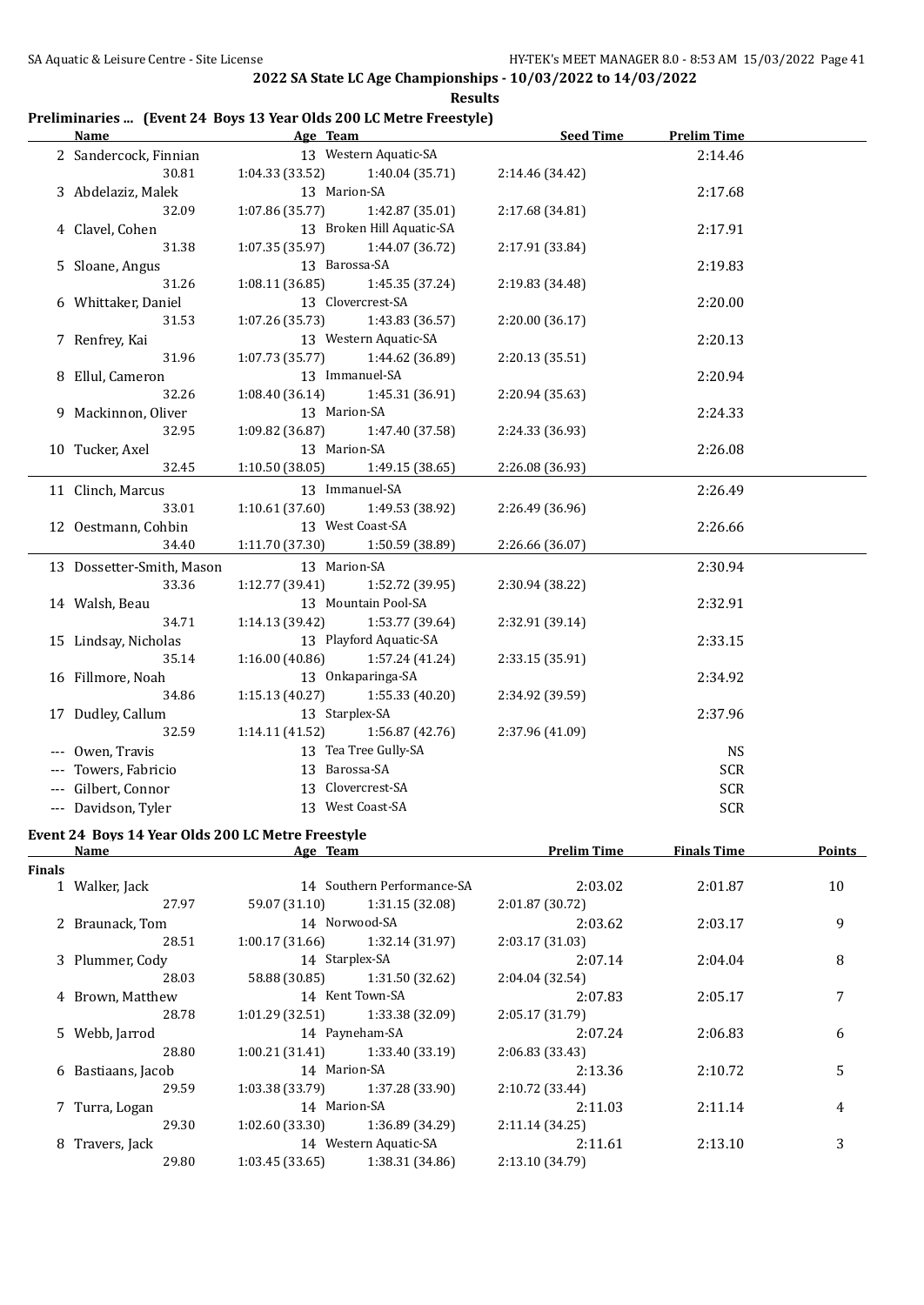**Results**

|               | Finals  (Event 24 Boys 14 Year Olds 200 LC Metre Freestyle)<br>Name Age Team |                 |                                     | <b>Example 12 Prelim Time</b> | <b>Finals Time</b> | <b>Points</b> |
|---------------|------------------------------------------------------------------------------|-----------------|-------------------------------------|-------------------------------|--------------------|---------------|
|               | 9 Soltes, Zachariah                                                          |                 | 14 Tea Tree Gully-SA                | 2:13.88                       | 2:13.80            | 2             |
|               | 30.16                                                                        | 1:03.80 (33.64) | 1:38.52 (34.72)                     | 2:13.80 (35.28)               |                    |               |
|               | 10 Keighran, Fergus                                                          | 14 Norwood-SA   |                                     | 2:13.92                       | 2:15.36            | $\mathbf{1}$  |
|               | 30.56                                                                        |                 | $1:05.99(35.43)$ $1:40.78(34.79)$   | 2:15.36 (34.58)               |                    |               |
|               | Event 24 Boys 14 Year Olds 200 LC Metre Freestyle                            |                 |                                     |                               |                    |               |
|               | Name Age Team<br><b>Preliminaries</b>                                        |                 |                                     | <b>Example 2 Seed Time</b>    | <b>Prelim Time</b> |               |
|               | 1 Walker, Jack                                                               |                 | 14 Southern Performance-SA          |                               | 2:03.02            |               |
|               | 28.13                                                                        |                 | 59.22 (31.09) 1:31.67 (32.45)       | 2:03.02 (31.35)               |                    |               |
|               | 2 Braunack, Tom                                                              |                 | 14 Norwood-SA                       |                               | 2:03.62            |               |
|               | 28.41                                                                        |                 | 59.82 (31.41) 1:31.98 (32.16)       | 2:03.62 (31.64)               |                    |               |
|               | 3 Plummer, Cody                                                              |                 | 14 Starplex-SA                      |                               | 2:07.14            |               |
|               | 28.40                                                                        |                 | 59.89 (31.49) 1:33.01 (33.12)       | 2:07.14 (34.13)               |                    |               |
|               | 4 Webb, Jarrod                                                               |                 | 14 Payneham-SA                      |                               | 2:07.24            |               |
|               | 29.01                                                                        |                 | $1:00.96(31.95)$ $1:34.07(33.11)$   | 2:07.24 (33.17)               |                    |               |
|               | 5 Brown, Matthew                                                             |                 | 14 Kent Town-SA                     |                               | 2:07.83            |               |
|               | 28.89                                                                        |                 | $1:02.11(33.22)$ $1:35.22(33.11)$   | 2:07.83 (32.61)               |                    |               |
|               | 6 Turra, Logan                                                               | 14 Marion-SA    |                                     |                               | 2:11.03            |               |
|               | 29.81                                                                        |                 | 1:03.23 (33.42) 1:37.62 (34.39)     | 2:11.03 (33.41)               |                    |               |
|               | 7 Travers, Jack                                                              |                 | 14 Western Aquatic-SA               |                               | 2:11.61            |               |
|               | 30.21                                                                        |                 | 1:03.60 (33.39) 1:38.22 (34.62)     | 2:11.61 (33.39)               |                    |               |
|               | 8 Bastiaans, Jacob                                                           | 14 Marion-SA    |                                     |                               | 2:13.36            |               |
|               | 30.42                                                                        |                 | $1:04.20(33.78)$ $1:38.92(34.72)$   | 2:13.36 (34.44)               |                    |               |
|               | 9 Soltes, Zachariah                                                          |                 | 14 Tea Tree Gully-SA                |                               | 2:13.88            |               |
|               | 30.46                                                                        |                 | $1:03.63$ (33.17) $1:38.65$ (35.02) | 2:13.88 (35.23)               |                    |               |
|               | 10 Keighran, Fergus                                                          |                 | 14 Norwood-SA                       |                               | 2:13.92            |               |
|               | 29.55                                                                        |                 | $1:03.88(34.33)$ $1:39.21(35.33)$   | 2:13.92 (34.71)               |                    |               |
|               | 11 Larven, Lachlan                                                           | 14 Marion-SA    |                                     |                               | 2:15.12            |               |
|               | 30.14                                                                        |                 | $1:04.99(34.85)$ $1:40.69(35.70)$   | 2:15.12 (34.43)               |                    |               |
|               | 12 Collings, Kieran                                                          | 14 Marion-SA    |                                     |                               | 2:18.79            |               |
|               | 31.13                                                                        |                 | $1:07.55(36.42)$ $1:44.52(36.97)$   | 2:18.79 (34.27)               |                    |               |
|               | 13 Hall, Aidan                                                               |                 | 14 Western Aquatic-SA               |                               | 2:19.05            |               |
|               | 30.52                                                                        |                 | $1:05.82$ (35.30) $1:43.44$ (37.62) | 2:19.05 (35.61)               |                    |               |
|               | 14 Mathee, Rhys                                                              | 14 Marion-SA    |                                     |                               | 2:19.18            |               |
|               | 31.77                                                                        | 1:07.07 (35.30) | 1:43.33 (36.26)                     | 2:19.18 (35.85)               |                    |               |
|               | 15 Atkinson, Tyler                                                           |                 | 14 Southern Performance-SA          |                               | 2:19.53            |               |
|               | 31.02                                                                        | 1:06.13(35.11)  | 1:43.95 (37.82)                     | 2:19.53 (35.58)               |                    |               |
|               | 16 Martin, Elijah                                                            |                 | 14 Henley & Grange-SA               |                               | 2:19.88            |               |
|               | 32.63                                                                        | 1:08.43 (35.80) | 1:45.06 (36.63)                     | 2:19.88 (34.82)               |                    |               |
|               | 17 Waligora, Matthew                                                         |                 | 14 Playford Aquatic-SA              |                               | 2:20.59            |               |
|               | 32.76                                                                        | 1:09.01 (36.25) | 1:45.79 (36.78)                     | 2:20.59 (34.80)               |                    |               |
|               | 18 Tucker, Zachary                                                           | 14 Marion-SA    |                                     |                               | 2:24.44            |               |
|               | 33.83                                                                        | 1:10.97 (37.14) | 1:48.52 (37.55)                     | 2:24.44 (35.92)               |                    |               |
|               | --- Yip, James                                                               |                 | 23 Unattached-SA                    |                               | X2:06.07           |               |
|               | 28.35                                                                        | 59.94 (31.59)   | 1:32.90 (32.96)                     | 2:06.07 (33.17)               |                    |               |
|               | --- Wilkins, Charlie                                                         |                 | 22 Unattached-SA                    |                               | X3:16.80           |               |
|               | 41.63                                                                        | 1:31.91 (50.28) | 2:24.43 (52.52)                     | 3:16.80 (52.37)               |                    |               |
|               | --- Macher (V), Nicholas                                                     |                 | 14 Revesby Workers-NSW              |                               | SCR                |               |
|               | Caton, Hugh                                                                  |                 | 14 Norwood-SA                       |                               | SCR                |               |
|               | --- Stubbings, Harrison                                                      |                 | 14 Starplex-SA                      |                               | SCR                |               |
|               |                                                                              |                 |                                     |                               |                    |               |
|               | Event 25 Male 15 Year Olds 200 LC Metre Freestyle<br><u>Name</u>             | Age Team        |                                     | <b>Prelim Time</b>            | <b>Finals Time</b> | <b>Points</b> |
| <b>Finals</b> |                                                                              |                 |                                     |                               |                    |               |
|               | 1 Washington, Lachlan                                                        |                 | 15 Immanuel-SA                      | 2:03.11                       | 1:59.62            | 10            |
|               | 27.92                                                                        | 58.46 (30.54)   | 1:29.48 (31.02)                     | 1:59.62 (30.14)               |                    |               |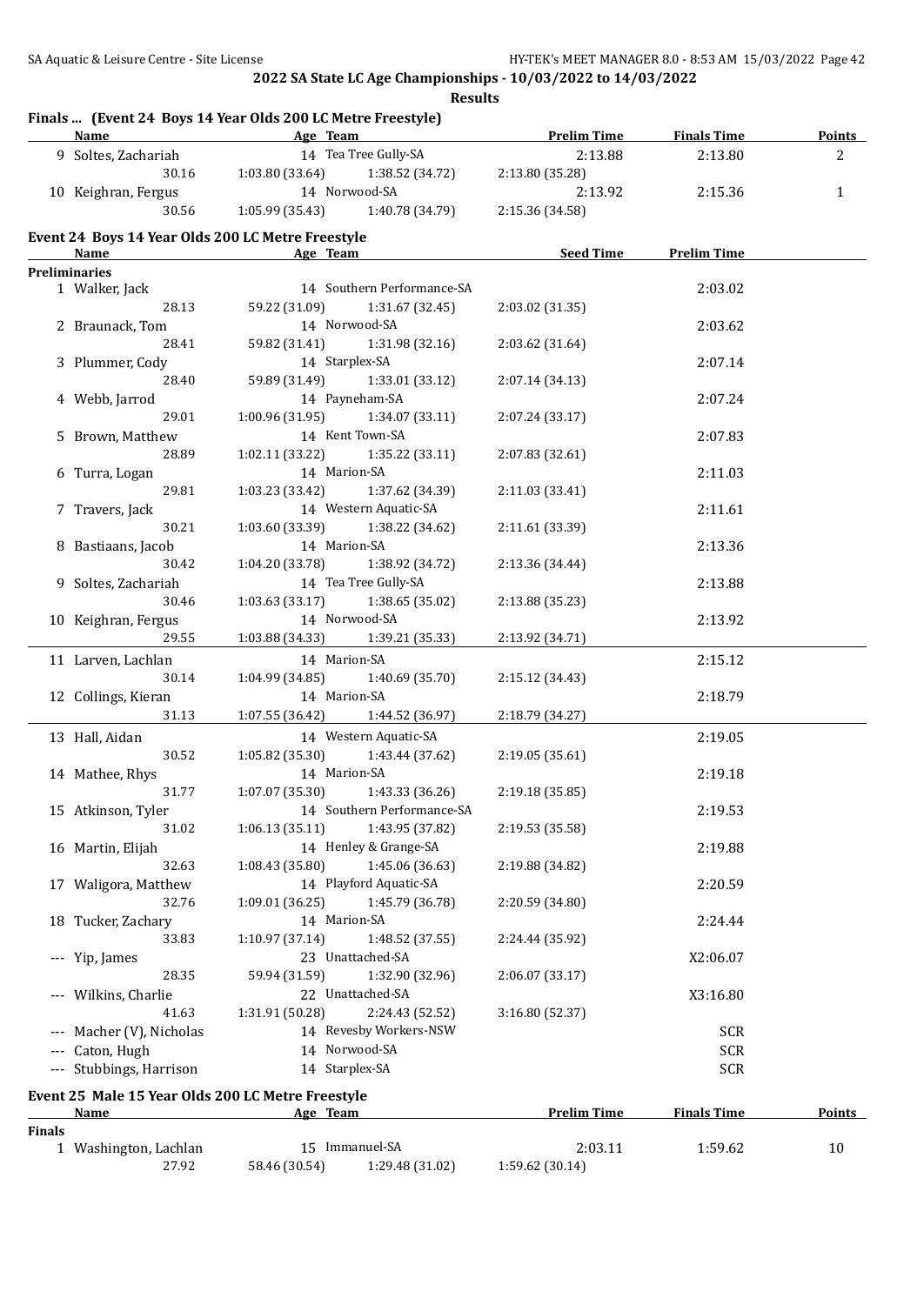## **Finals ... (Event 25 Male 15 Year Olds 200 LC Metre Freestyle)**

| <b>Name</b>                                       | <b>Example 2016</b> Age Team                                | <b>Prelim Time</b> | <b>Finals Time</b> | <b>Points</b>  |
|---------------------------------------------------|-------------------------------------------------------------|--------------------|--------------------|----------------|
| 2 Powell, Corben                                  | 15 Marion-SA                                                | 2:03.36            | 2:01.99            | $\overline{9}$ |
| 28.50                                             | 59.71 (31.21)<br>1:31.49 (31.78)                            | 2:01.99 (30.50)    |                    |                |
| 3 Macdonald, Alexander                            | 15 Kent Town-SA                                             | 2:05.94            | 2:02.92            | 8              |
| 28.43                                             | 1:00.44(32.01)<br>1:32.08 (31.64)                           | 2:02.92 (30.84)    |                    |                |
| 4 Atkins, Jaylen                                  | 15 Marion-SA                                                | 2:05.52            | 2:03.54            | 7              |
| 28.62                                             | 59.71 (31.09)<br>1:31.77 (32.06)                            | 2:03.54 (31.77)    |                    |                |
| 5 Langman, Hamish                                 | 15 Norwood-SA                                               | 2:08.36            | 2:05.96            | 6              |
| 29.52                                             | 1:01.56 (32.04)<br>1:34.60 (33.04)                          | 2:05.96 (31.36)    |                    |                |
| 6 Stephenson, Flynn                               | 15 Marion-SA                                                | 2:11.27            | 2:09.15            | 5              |
| 29.96                                             | 1:02.77 (32.81)<br>1:36.31 (33.54)                          | 2:09.15 (32.84)    |                    |                |
| 7 Milne, Lukas                                    | 15 Silver City-SA                                           | 2:13.52            | 2:13.78            | 4              |
| 29.46                                             | $1:04.07(34.61)$ $1:39.17(35.10)$                           | 2:13.78 (34.61)    |                    |                |
| 8 Bacon, Luca                                     | 15 Kent Town-SA                                             | 2:11.57            | 2:14.47            | 3              |
| 30.34                                             | 1:04.45 (34.11)<br>1:39.94 (35.49)                          | 2:14.47 (34.53)    |                    |                |
| 9 Clavel, Austin                                  | 15 Broken Hill Aquatic-SA                                   | 2:12.67            | 2:15.99            | 2              |
| 29.74                                             | 1:03.98 (34.24) 1:39.60 (35.62)                             | 2:15.99 (36.39)    |                    |                |
| 10 Cafarella, Brad                                | 15 Onkaparinga-SA                                           | 2:14.93            | 2:16.76            | $\mathbf{1}$   |
| 31.08                                             | 1:05.73(34.65)<br>1:42.00 (36.27)                           | 2:16.76 (34.76)    |                    |                |
| Event 25 Male 15 Year Olds 200 LC Metre Freestyle |                                                             |                    |                    |                |
| <b>Name</b>                                       | <b>Example 2018</b> Age Team <b>Contract 2018</b> Seed Time |                    | <b>Prelim Time</b> |                |
| <b>Preliminaries</b>                              |                                                             |                    |                    |                |
| 1 Washington, Lachlan                             | 15 Immanuel-SA                                              |                    | 2:03.11            |                |
| 29.07                                             | 1:00.93(31.86)<br>1:32.39 (31.46)                           | 2:03.11 (30.72)    |                    |                |
| 2 Powell, Corben                                  | 15 Marion-SA                                                |                    | 2:03.36            |                |
| 28.83                                             | 1:00.28(31.45)<br>1:32.34 (32.06)                           | 2:03.36 (31.02)    |                    |                |
| 3 Atkins, Jaylen                                  | 15 Marion-SA                                                |                    | 2:05.52            |                |
| 28.87                                             | 1:00.64 (31.77)<br>1:32.84 (32.20)                          | 2:05.52 (32.68)    |                    |                |
| 4 Macdonald, Alexander                            | 15 Kent Town-SA                                             |                    | 2:05.94            |                |
| 29.11                                             | 1:01.62 (32.51)<br>1:34.51 (32.89)                          | 2:05.94 (31.43)    |                    |                |
| 5 Langman, Hamish                                 | 15 Norwood-SA                                               |                    | 2:08.36            |                |
| 30.09                                             | 1:03.06 (32.97)<br>1:37.08 (34.02)                          | 2:08.36 (31.28)    |                    |                |
| 6 Stephenson, Flynn                               | 15 Marion-SA                                                |                    | 2:11.27            |                |
| 30.03                                             | 1:04.82 (34.79)<br>1:38.96 (34.14)                          | 2:11.27 (32.31)    |                    |                |
| 7 Bacon, Luca                                     | 15 Kent Town-SA                                             |                    | 2:11.57            |                |
| 29.59                                             | 1:04.03(34.44)<br>1:38.48 (34.45)                           | 2:11.57 (33.09)    |                    |                |
| 8 Clavel, Austin                                  | 15 Broken Hill Aquatic-SA                                   |                    | 2:12.67            |                |
| 29.62                                             | $1:02.94(33.32)$ $1:37.07(34.13)$                           | 2:12.67(35.60)     |                    |                |
| 9 Milne, Lukas                                    | 15 Silver City-SA                                           |                    | 2:13.52            |                |
|                                                   | 1:07.28()<br>1:41.94 (34.66)                                | 2:13.52 (31.58)    |                    |                |
| 10 Cafarella, Brad                                | 15 Onkaparinga-SA                                           |                    | 2:14.93            |                |
| 31.78                                             | 1:06.74 (34.96)<br>1:41.82 (35.08)                          | 2:14.93 (33.11)    |                    |                |
| 11 Smith, Connor                                  | 15 Marion-SA                                                |                    | 2:15.56            |                |
| 30.93                                             | 1:05.51(34.58)<br>1:41.00 (35.49)                           | 2:15.56 (34.56)    |                    |                |
| 12 Piercey, Zack                                  | 15 Tea Tree Gully-SA                                        |                    | 2:15.91            |                |
| 30.65                                             | 1:05.41 (34.76)<br>1:40.93 (35.52)                          | 2:15.91 (34.98)    |                    |                |
| --- Cohen, Oscar                                  | 15 Payneham-SA                                              |                    | <b>SCR</b>         |                |

|        | Name               | Age Team      |                 | <b>Prelim Time</b> | <b>Finals Time</b> | <b>Points</b> |
|--------|--------------------|---------------|-----------------|--------------------|--------------------|---------------|
| Finals |                    |               |                 |                    |                    |               |
|        | 1 Luscombe, Clancy | 16 Marion-SA  |                 | 1:58.31            | 1:55.72            | 10            |
|        | 27.02              | 56.41 (29.39) | 1:26.25 (29.84) | 1:55.72 (29.47)    |                    |               |
|        | 2 Lindsay, Luc     |               | 16 Norwood-SA   | 2:00.66            | 1:59.20            | q             |
|        | 27.55              | 57.76 (30.21) | 1:28.67(30.91)  | 1:59.20(30.53)     |                    |               |

--- Gilbert, Lachlan 15 Clovercrest-SA SCR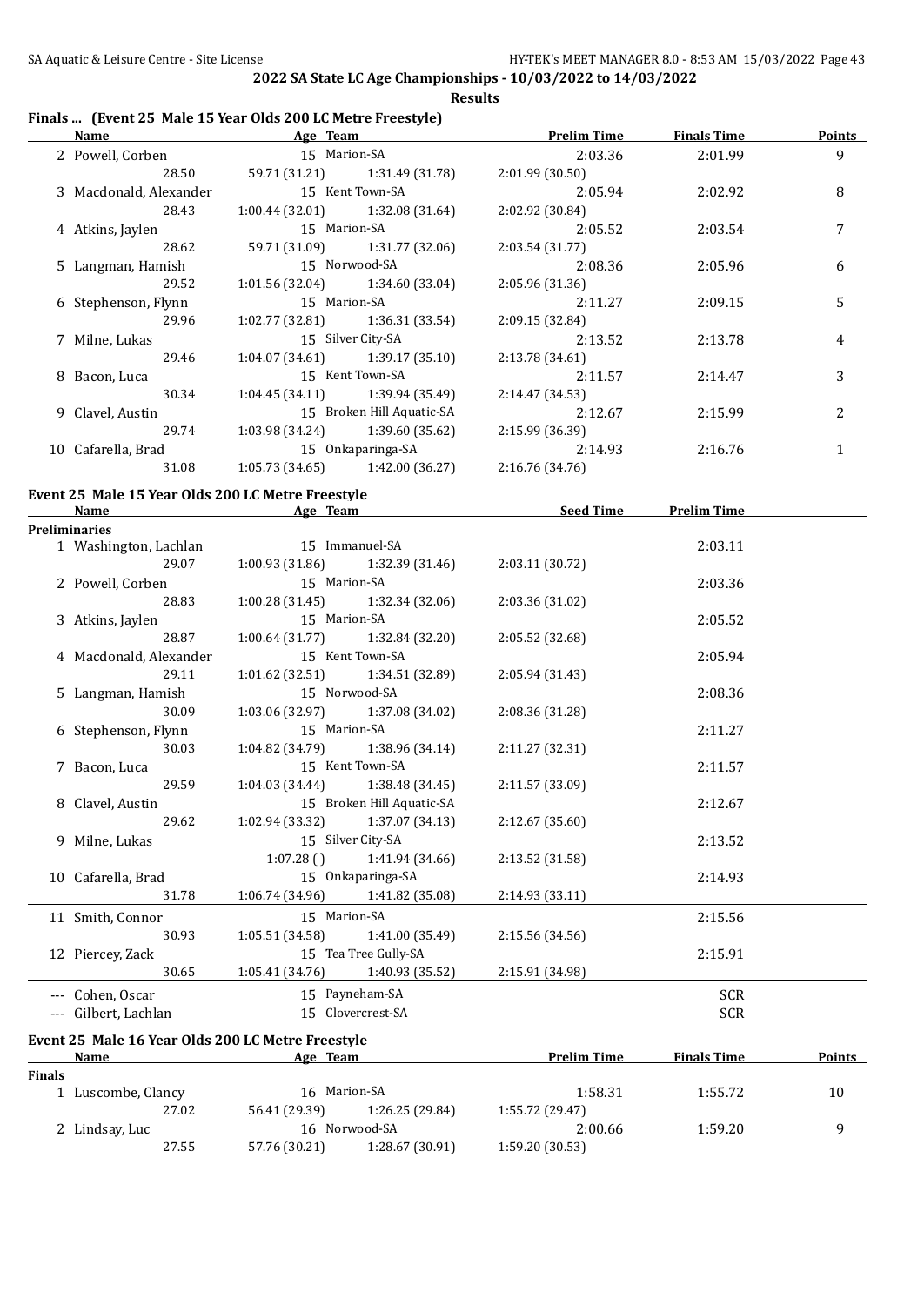# **Finals ... (Event 25 Male 16 Year Olds 200 LC Metre Freestyle)**

|               | Name Age Team                                     |                 |                              | <b>Prelim Time</b> | <b>Finals Time</b> | <b>Points</b> |
|---------------|---------------------------------------------------|-----------------|------------------------------|--------------------|--------------------|---------------|
|               | 3 Langman, Aidan                                  | 16 Norwood-SA   |                              | 2:03.31            | 1:59.37            | 8             |
|               | 28.08                                             | 58.43 (30.35)   | 1:29.12 (30.69)              | 1:59.37 (30.25)    |                    |               |
|               | 4 Clifford, Ryan                                  | 16 Marion-SA    |                              | 2:02.99            | 2:00.47            | 7             |
|               | 28.10                                             | 58.72 (30.62)   | 1:30.07 (31.35)              | 2:00.47 (30.40)    |                    |               |
|               | 5 Moran, Aiden                                    |                 | 16 Immanuel-SA               | 2:04.72            | 2:05.10            | 6             |
|               | 28.27                                             | 59.62 (31.35)   | 1:32.15 (32.53)              | 2:05.10 (32.95)    |                    |               |
|               | 6 Manolopoulos, Harry                             | 16 Marion-SA    |                              | 2:03.65            | 2:05.20            | 5             |
|               | 28.08                                             | 59.43 (31.35)   | 1:32.30 (32.87)              | 2:05.20 (32.90)    |                    |               |
|               | 7 Phua, Zane                                      |                 | 16 Kent Town-SA              | 2:06.05            | 2:05.62            | 4             |
|               | 28.28                                             | 59.74 (31.46)   | 1:32.54 (32.80)              | 2:05.62 (33.08)    |                    |               |
|               | 8 Cochrane-Adolfson, Justin                       |                 | 16 Silver City-SA            | 2:08.92            | 2:10.05            | 3             |
|               | 28.93                                             | 1:01.42 (32.49) | 1:35.87 (34.45)              | 2:10.05 (34.18)    |                    |               |
|               | 9 Nelson, Regan                                   |                 | 16 Kent Town-SA              | 2:10.98            | 2:13.89            | 2             |
|               | 29.74                                             | 1:03.29 (33.55) | 1:38.32 (35.03)              | 2:13.89 (35.57)    |                    |               |
|               |                                                   |                 |                              |                    |                    |               |
|               | Event 25 Male 16 Year Olds 200 LC Metre Freestyle |                 |                              |                    |                    |               |
|               | <b>Name</b>                                       |                 | <b>Example 2018</b> Age Team | <u>Seed Time</u>   | <b>Prelim Time</b> |               |
|               | <b>Preliminaries</b>                              |                 |                              |                    |                    |               |
|               | 1 Luscombe, Clancy                                | 16 Marion-SA    |                              |                    | 1:58.31            |               |
|               | 27.76                                             | 57.90 (30.14)   | 1:28.31 (30.41)              | 1:58.31 (30.00)    |                    |               |
|               | 2 Lindsay, Luc                                    |                 | 16 Norwood-SA                |                    | 2:00.66            |               |
|               | 28.22                                             | 59.02 (30.80)   | 1:29.97 (30.95)              | 2:00.66 (30.69)    |                    |               |
|               | 3 Clifford, Ryan                                  | 16 Marion-SA    |                              |                    | 2:02.99            |               |
|               | 28.96                                             | 1:00.69(31.73)  | 1:32.49 (31.80)              | 2:02.99 (30.50)    |                    |               |
|               | 4 Langman, Aidan                                  |                 | 16 Norwood-SA                |                    | 2:03.31            |               |
|               | 28.92                                             | 1:00.63(31.71)  | 1:32.43 (31.80)              | 2:03.31 (30.88)    |                    |               |
|               | 5 Manolopoulos, Harry                             | 16 Marion-SA    |                              |                    | 2:03.65            |               |
|               | 28.84                                             | 1:00.44(31.60)  | 1:32.40 (31.96)              | 2:03.65 (31.25)    |                    |               |
|               | 6 Moran, Aiden                                    |                 | 16 Immanuel-SA               |                    | 2:04.72            |               |
|               | 28.81                                             | 1:00.26(31.45)  | 1:32.57 (32.31)              | 2:04.72 (32.15)    |                    |               |
|               | 7 Phua, Zane                                      |                 | 16 Kent Town-SA              |                    | 2:06.05            |               |
|               | 28.75                                             | 1:00.98 (32.23) | 1:33.07 (32.09)              | 2:06.05 (32.98)    |                    |               |
|               | 8 Kuchel, Liam                                    |                 | 16 Southern Performance-SA   |                    | 2:06.61            |               |
|               | 29.21                                             | 1:00.65(31.44)  | 1:33.14 (32.49)              | 2:06.61 (33.47)    |                    |               |
|               | 9 Cochrane-Adolfson, Justin                       |                 | 16 Silver City-SA            |                    | 2:08.92            |               |
|               | 29.67                                             | 1:03.18(33.51)  | 1:37.01 (33.83)              | 2:08.92 (31.91)    |                    |               |
|               | 10 Nelson, Regan                                  |                 | 16 Kent Town-SA              |                    | 2:10.98            |               |
|               | 30.48 1:04.12 (33.64) 1:38.49 (34.37)             |                 |                              | 2:10.98 (32.49)    |                    |               |
|               |                                                   |                 |                              |                    |                    |               |
|               | 11 Pannell, Harry                                 |                 | 16 Playford Aquatic-SA       |                    | 2:11.35            |               |
|               | 29.35                                             | 1:02.46 (33.11) | 1:36.95 (34.49)              | 2:11.35 (34.40)    |                    |               |
|               | 12 Feder, Dylan                                   |                 | 16 Southern Performance-SA   |                    | 2:11.81            |               |
|               | 29.85                                             | 1:03.22 (33.37) | 1:37.82 (34.60)              | 2:11.81 (33.99)    |                    |               |
|               | 13 Guth, Zac                                      |                 | 16 Kent Town-SA              |                    | 2:17.20            |               |
|               | 30.23                                             | 1:05.17 (34.94) | 1:41.48 (36.31)              | 2:17.20 (35.72)    |                    |               |
|               | --- Wiggett, Alexander                            |                 | 16 Southern Performance-SA   |                    | <b>SCR</b>         |               |
|               | Event 25 Male 17-18 200 LC Metre Freestyle        |                 |                              |                    |                    |               |
|               | Name                                              | Age Team        |                              | <b>Prelim Time</b> | <b>Finals Time</b> | <b>Points</b> |
| <b>Finals</b> |                                                   |                 |                              |                    |                    |               |
|               | 1 Macie, Patrick                                  |                 | 17 Barossa-SA                | 2:00.86            | 1:59.26            | 10            |
|               | 27.64                                             | 58.46 (30.82)   | 1:29.47 (31.01)              | 1:59.26 (29.79)    |                    |               |
|               | 2 Stenhouse, Euan                                 |                 | 18 Immanuel-SA               | 2:02.69            | 1:59.45            | 9             |
|               | 27.93                                             | 58.98 (31.05)   | 1:29.71 (30.73)              | 1:59.45 (29.74)    |                    |               |
|               | 3 Luscombe, Harvey                                | 18 Marion-SA    |                              | 2:07.39            | 2:04.12            | 8             |
|               | 28.35                                             | 1:00.40(32.05)  | 1:32.28 (31.88)              | 2:04.12 (31.84)    |                    |               |
|               | 4 Dry, Alex                                       |                 | 17 Norwood-SA                | 2:08.31            | 2:08.05            | 7             |
|               | 28.91                                             | 1:01.49 (32.58) | 1:34.99 (33.50)              | 2:08.05 (33.06)    |                    |               |
|               |                                                   |                 |                              |                    |                    |               |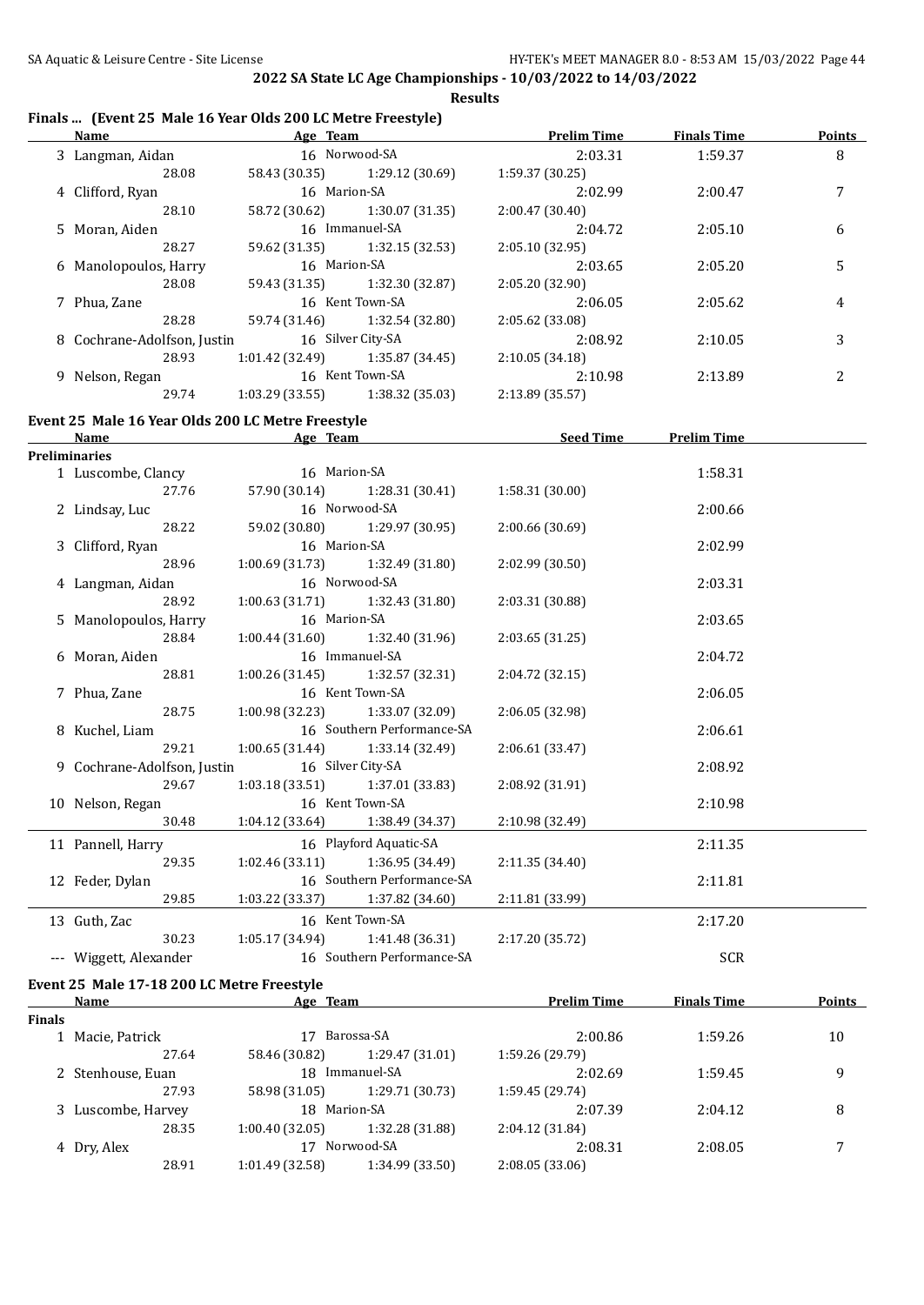|               | <b>Name</b>                                | Finals  (Event 25 Male 17-18 200 LC Metre Freestyle)<br>Age Team<br>the control of the control of the control of | <b>Prelim Time</b> | <b>Finals Time</b> | <b>Points</b> |
|---------------|--------------------------------------------|------------------------------------------------------------------------------------------------------------------|--------------------|--------------------|---------------|
|               | 5 McDermott, Jason                         | 17 Tea Tree Gully-SA                                                                                             | 2:08.07            | 2:09.28            | 6             |
|               | 28.96                                      | 1:02.21 (33.25)<br>1:36.61(34.40)                                                                                | 2:09.28 (32.67)    |                    |               |
|               | 6 Bignell, Thomas                          | 17 Blue Lake Y-SA                                                                                                | 2:08.88            | 2:09.32            | 5             |
|               | 29.24                                      | 1:02.83 (33.59)<br>1:37.38 (34.55)                                                                               | 2:09.32 (31.94)    |                    |               |
|               | Event 25 Male 17-18 200 LC Metre Freestyle |                                                                                                                  |                    |                    |               |
|               | Name                                       | Age Team                                                                                                         | Seed Time          | <b>Prelim Time</b> |               |
|               | <b>Preliminaries</b>                       |                                                                                                                  |                    |                    |               |
|               | 1 Macie, Patrick                           | 17 Barossa-SA                                                                                                    |                    | 2:00.86            |               |
|               | 28.66                                      | 1:30.45 (30.80)<br>59.65 (30.99)                                                                                 | 2:00.86 (30.41)    |                    |               |
|               | 2 Biddell, Harrison                        | 17 Norwood-SA                                                                                                    |                    | 2:02.62            |               |
|               | 28.45                                      | 1:00.10(31.65)<br>1:31.59 (31.49)                                                                                | 2:02.62 (31.03)    |                    |               |
|               | 3 Stenhouse, Euan                          | 18 Immanuel-SA                                                                                                   |                    | 2:02.69            |               |
|               | 28.66                                      | 1:31.48 (31.35)<br>1:00.13(31.47)                                                                                | 2:02.69 (31.21)    |                    |               |
|               | 4 Luscombe, Harvey                         | 18 Marion-SA                                                                                                     |                    | 2:07.39            |               |
|               | 28.57                                      | 1:00.80(32.23)<br>1:33.14 (32.34)                                                                                | 2:07.39 (34.25)    |                    |               |
|               | 5 McDermott, Jason                         | 17 Tea Tree Gully-SA                                                                                             |                    | 2:08.07            |               |
|               | 30.09                                      | 1:02.88 (32.79)<br>1:36.29(33.41)                                                                                | 2:08.07 (31.78)    |                    |               |
|               | 6 Dry, Alex                                | 17 Norwood-SA                                                                                                    |                    | 2:08.31            |               |
|               | 29.33                                      | 1:01.93 (32.60)<br>1:35.62 (33.69)                                                                               | 2:08.31 (32.69)    |                    |               |
|               | 7 Bignell, Thomas                          | 17 Blue Lake Y-SA                                                                                                |                    | 2:08.88            |               |
|               | 29.18                                      | 1:36.25 (33.90)<br>1:02.35 (33.17)                                                                               | 2:08.88 (32.63)    |                    |               |
|               | 8 Wilson, Ethan                            | 17 Southern Performance-SA                                                                                       |                    | 2:12.53            |               |
|               | 29.88                                      | 1:03.96 (34.08)<br>1:38.30 (34.34)                                                                               | 2:12.53 (34.23)    |                    |               |
|               | --- Edwards, Oliver                        | 20 Unattached-SA                                                                                                 |                    | <b>XNS</b>         |               |
|               | Mcglashan, Declan                          | 17 Tea Tree Gully-SA                                                                                             |                    | <b>SCR</b>         |               |
|               |                                            | 18 Marion-SA                                                                                                     |                    |                    |               |
|               | --- Gohl, Jacob                            |                                                                                                                  |                    | <b>SCR</b>         |               |
|               | --- Caton, Noah                            | 18 Norwood-SA                                                                                                    |                    | <b>SCR</b>         |               |
|               |                                            | Event 26 Girls 11 Year Olds 200 LC Metre Freestyle                                                               |                    |                    |               |
|               | <u>Name</u>                                | Age Team                                                                                                         | <b>Prelim Time</b> | <b>Finals Time</b> | <b>Points</b> |
| <b>Finals</b> |                                            | 11 Kent Town-SA                                                                                                  |                    |                    |               |
|               | 1 Linke, Jasmine<br>31.64                  |                                                                                                                  | 2:21.95            | 2:20.49            | 10            |
|               |                                            | 1:06.85 (35.21)<br>1:44.04 (37.19)                                                                               | 2:20.49 (36.45)    |                    |               |
|               | 2 Osborn, Jessica                          | 11 Marion-SA                                                                                                     | 2:25.48            | 2:24.01            | 9             |
|               | 32.25                                      | 1:09.07 (36.82)<br>1:47.16 (38.09)                                                                               | 2:24.01 (36.85)    |                    |               |
|               | 3 Harrison, Savannah                       | 11 Clovercrest-SA                                                                                                | 2:28.31            | 2:25.59            | 8             |
|               | 33.43                                      | 1:10.69(37.26)<br>1:48.98 (38.29)                                                                                | 2:25.59 (36.61)    |                    |               |
|               | 4 Hallam, Sophia                           | 11 Marion-SA                                                                                                     | 2:27.37            | 2:29.15            | 7             |
|               | 33.07                                      | 1:11.08(38.01)<br>1:50.00 (38.92)                                                                                | 2:29.15 (39.15)    |                    |               |
|               | 5 Heggie, Ashleigh                         | 11 Starplex-SA                                                                                                   | 2:30.27            | 2:31.48            | 6             |
|               | 33.67                                      | 1:12.04 (38.37)<br>1:52.33 (40.29)                                                                               | 2:31.48 (39.15)    |                    |               |
|               |                                            |                                                                                                                  |                    | 2:32.62            | 5             |
|               | 6 Daunt, Emily                             | 11 Marion-SA                                                                                                     | 2:32.71            |                    |               |
|               | 34.05                                      | 1:12.93(38.88)<br>1:53.50 (40.57)                                                                                | 2:32.62 (39.12)    |                    |               |
|               | 7 Baker, Amelia                            | 11 Southern Performance-SA                                                                                       | 2:30.31            | 2:33.64            | 4             |
|               | 35.01                                      | 1:55.64 (40.91)<br>1:14.73(39.72)                                                                                | 2:33.64 (38.00)    |                    |               |
|               | 8 Crossman, Ebony                          | 11 Clovercrest-SA                                                                                                | 2:29.59            | 2:34.28            | 3             |
|               | 34.47                                      | $1:14.50(40.03)$ $1:55.57(41.07)$                                                                                | 2:34.28 (38.71)    |                    |               |
|               | 9 Marshall, Chelsea                        | 11 Tea Tree Gully-SA                                                                                             | 2:35.35            | 2:38.74            | 2             |
|               | 35.14                                      | 1:57.74 (41.37)<br>1:16.37 (41.23)                                                                               | 2:38.74 (41.00)    |                    |               |
|               | 10 Geister, Leni                           | 11 Barossa-SA                                                                                                    | 2:36.07            | 2:39.68            | 1             |
|               | 35.32                                      | 1:57.46 (42.52)<br>1:14.94 (39.62)                                                                               | 2:39.68 (42.22)    |                    |               |
|               |                                            |                                                                                                                  |                    |                    |               |
|               |                                            | Event 26 Girls 11 Year Olds 200 LC Metre Freestyle                                                               |                    |                    |               |
|               | <b>Name</b>                                | Age Team                                                                                                         | <b>Seed Time</b>   | <b>Prelim Time</b> |               |
|               | Preliminaries                              |                                                                                                                  |                    |                    |               |
|               | 1 Linke, Jasmine<br>32.32                  | 11 Kent Town-SA<br>1:08.05(35.73)<br>1:45.32 (37.27)                                                             | 2:21.95 (36.63)    | 2:21.95            |               |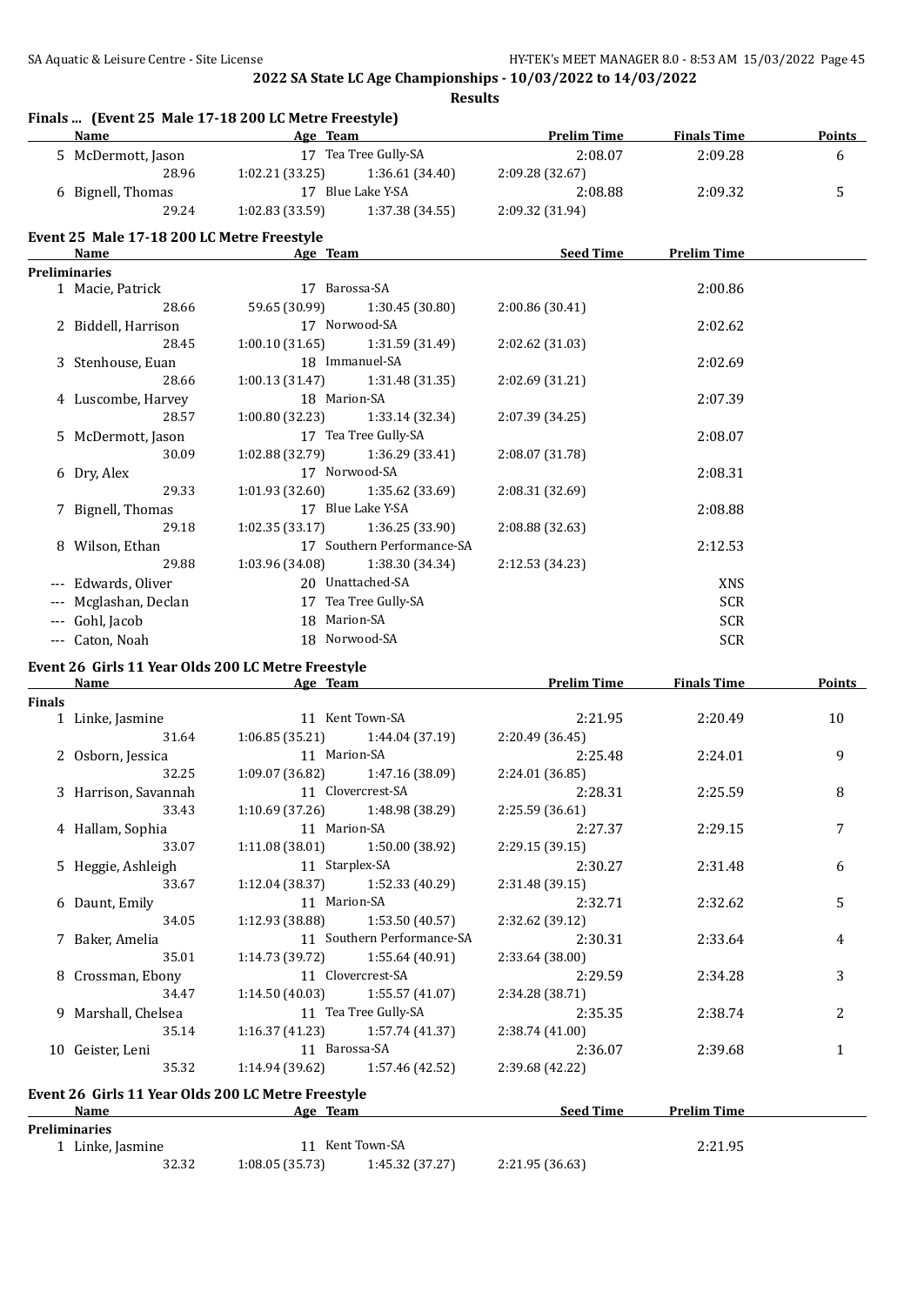#### **Preliminaries ... (Event 26 Girls 11 Year Olds 200 LC Metre Freestyle)**

| <u>Name</u>      |                                                            | Age Team                          |                            | <b>Seed Time</b>   | <b>Prelim Time</b> |        |
|------------------|------------------------------------------------------------|-----------------------------------|----------------------------|--------------------|--------------------|--------|
|                  | 2 Osborn, Jessica                                          | 11 Marion-SA                      |                            |                    | 2:25.48            |        |
|                  | 32.66                                                      | 1:10.02(37.36)                    | 1:48.84 (38.82)            | 2:25.48 (36.64)    |                    |        |
| 3 Hallam, Sophia |                                                            | 11 Marion-SA                      |                            |                    | 2:27.37            |        |
|                  | 33.49                                                      | 1:11.12(37.63)                    | 1:49.99 (38.87)            | 2:27.37 (37.38)    |                    |        |
|                  | 4 Harrison, Savannah                                       |                                   | 11 Clovercrest-SA          |                    | 2:28.31            |        |
|                  | 34.60                                                      | 1:13.22 (38.62)                   | 1:50.54 (37.32)            | 2:28.31 (37.77)    |                    |        |
|                  | 5 Crossman, Ebony                                          |                                   | 11 Clovercrest-SA          |                    | 2:29.59            |        |
|                  | 35.13                                                      | 1:13.79 (38.66)                   | 1:52.35 (38.56)            | 2:29.59 (37.24)    |                    |        |
|                  | 6 Heggie, Ashleigh                                         | 11 Starplex-SA                    |                            |                    | 2:30.27            |        |
|                  | 32.79                                                      | 1:10.61(37.82)                    | 1:51.52 (40.91)            | 2:30.27 (38.75)    |                    |        |
|                  | 7 Baker, Amelia                                            |                                   | 11 Southern Performance-SA |                    | 2:30.31            |        |
|                  | 35.14                                                      | 1:13.59(38.45)                    | 1:53.05 (39.46)            | 2:30.31 (37.26)    |                    |        |
|                  | 8 Daunt, Emily                                             | 11 Marion-SA                      |                            |                    | 2:32.71            |        |
|                  | 34.99                                                      | 1:14.38 (39.39)                   | 1:54.83 (40.45)            | 2:32.71 (37.88)    |                    |        |
|                  | 9 Marshall, Chelsea                                        |                                   | 11 Tea Tree Gully-SA       |                    | 2:35.35            |        |
|                  | 34.10                                                      | 1:13.98 (39.88)                   | 1:54.42 (40.44)            | 2:35.35 (40.93)    |                    |        |
| 10 Geister, Leni |                                                            | 11 Barossa-SA                     |                            |                    | 2:36.07            |        |
|                  | 35.13                                                      | $1:14.25(39.12)$ $1:55.11(40.86)$ |                            | 2:36.07 (40.96)    |                    |        |
|                  | 11 Liemar, Milli                                           |                                   | 11 Western Aquatic-SA      |                    | 2:37.50            |        |
|                  | 34.23                                                      | 1:15.68(41.45)                    | 1:58.09 (42.41)            | 2:37.50 (39.41)    |                    |        |
|                  | 12 Giro, Aleksandra                                        |                                   | 11 Payneham-SA             |                    | 2:42.45            |        |
|                  | 36.75                                                      | 1:18.57(41.82)                    | 2:01.36 (42.79)            | 2:42.45 (41.09)    |                    |        |
|                  | 13 Miller, Sutton                                          | 11 Unley-SA                       |                            |                    | 2:44.22            |        |
|                  | 37.31                                                      | 1:19.26 (41.95)                   | 2:01.90 (42.64)            | 2:44.22 (42.32)    |                    |        |
|                  | 14 Shannon, Isabella                                       | 11 Barossa-SA                     |                            |                    | 2:44.24            |        |
|                  | 37.58                                                      | 1:20.55 (42.97)                   | 2:03.21 (42.66)            | 2:44.24 (41.03)    |                    |        |
|                  | 15 Sebestyen, Laura                                        | 11 Marion-SA                      |                            |                    | 2:45.61            |        |
|                  | 37.21                                                      | 1:19.94 (42.73)                   | 2:04.72 (44.78)            | 2:45.61 (40.89)    |                    |        |
|                  | 16 Sherwell, Amber                                         |                                   | 11 Norwood-SA              |                    | 2:46.13            |        |
|                  | 36.83                                                      | 1:19.65(42.82)                    | 2:03.03 (43.38)            | 2:46.13 (43.10)    |                    |        |
|                  | 17 Le, Amy                                                 |                                   | 11 Henley & Grange-SA      |                    | 2:46.77            |        |
|                  | 37.37                                                      | 1:20.24 (42.87)                   | 2:05.03 (44.79)            | 2:46.77 (41.74)    |                    |        |
|                  | 18 Nesci, Ocea                                             | 11 Starplex-SA                    |                            |                    | 2:46.81            |        |
|                  | 38.41                                                      | $1:21.61(43.20)$ $2:06.81(45.20)$ |                            | 2:46.81 (40.00)    |                    |        |
|                  |                                                            |                                   |                            |                    |                    |        |
|                  | Event 26 Girls 12 Year Olds 200 LC Metre Freestyle<br>Name | <b>Example 2</b> Age Team         |                            | <u>Prelim Time</u> | <b>Finals Time</b> | Points |
| Finals           |                                                            |                                   |                            |                    |                    |        |
|                  | 1 Beaumont, Isabella                                       |                                   | 12 Henley & Grange-SA      | 2:24.36            | 2:20.77            | $10\,$ |
|                  | 31.84                                                      | 1:07.23 (35.39)                   | 1:44.73 (37.50)            | 2:20.77 (36.04)    |                    |        |
|                  | 2 Cameron, Piper                                           |                                   | 12 Clovercrest-SA          | 2:25.91            | 2:21.82            | 9      |
|                  | 33.57                                                      | 1:09.88 (36.31)                   | 1:46.46 (36.58)            | 2:21.82 (35.36)    |                    |        |
|                  | 3 Doyle, Poppy                                             | 12 Marion-SA                      |                            | 2:25.02            | 2:22.06            | 8      |

32.72 1:09.89 (37.17) 1:47.18 (37.29) 2:23.19 (36.01) 5 Ellis, Piper 12 Playford Aquatic-SA 2:25.26 2:24.10 6 32.76 1:09.28 (36.52) 1:47.21 (37.93) 2:24.10 (36.89) 6 Thomas, Milla 12 Kent Town-SA 2:26.21 2:25.72 5 32.95 1:10.80 (37.85) 1:49.64 (38.84) 2:25.72 (36.08) 7 Amai, Layla 12 Southern Performance-SA 2:30.12 2:28.17 4 34.22 1:11.08 (36.86) 1:50.50 (39.42) 2:28.17 (37.67) 8 Crean, Allegra 12 Marion-SA 2:26.39 2:28.25 3 33.00 1:10.53 (37.53) 1:49.77 (39.24) 2:28.25 (38.48) 9 Harris, Lauren 12 Payneham-SA 2:28.81 2:28.96 2 34.42 1:12.98 (38.56) 1:51.86 (38.88) 2:28.96 (37.10)

32.13 1:07.98 (35.85) 1:45.07 (37.09) 2:22.06 (36.99)

4 Sanchez, Madison 12 Starplex-SA 2:25.56 2:23.19 7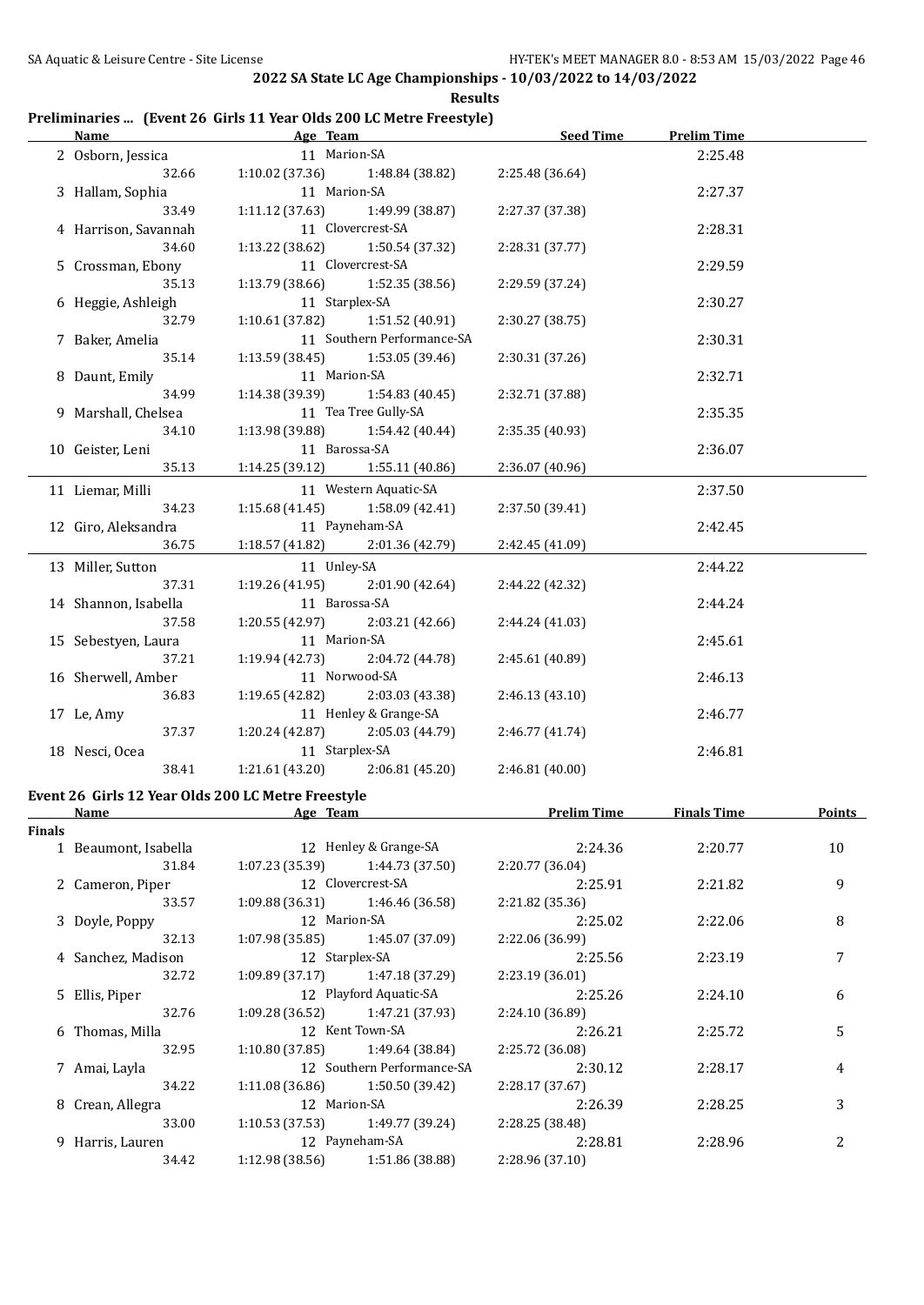## **Finals ... (Event 26 Girls 12 Year Olds 200 LC Metre Freestyle)**

|               | <b>Name</b>                                        |                              | <u>Age Team and the Second Age Team</u>         | <b>Prelim Time</b> | <b>Finals Time</b> | <b>Points</b> |
|---------------|----------------------------------------------------|------------------------------|-------------------------------------------------|--------------------|--------------------|---------------|
|               | 10 Greenham, Violet                                |                              | 12 Playford Aquatic-SA                          | 2:29.18            | 2:31.02            | $\mathbf{1}$  |
|               | 34.73                                              |                              | 1:13.32 (38.59) 1:52.34 (39.02) 2:31.02 (38.68) |                    |                    |               |
|               | Event 26 Girls 12 Year Olds 200 LC Metre Freestyle |                              |                                                 |                    |                    |               |
|               | Name                                               | <b>Example 2016</b> Age Team |                                                 | Seed Time          | <b>Prelim Time</b> |               |
|               | <b>Preliminaries</b>                               |                              |                                                 |                    |                    |               |
|               | 1 Beaumont, Isabella                               |                              | 12 Henley & Grange-SA                           |                    | 2:24.36            |               |
|               | 31.49                                              | 1:08.05(36.56)               | 1:46.34 (38.29)                                 | 2:24.36 (38.02)    |                    |               |
|               | 2 Doyle, Poppy                                     |                              | 12 Marion-SA                                    |                    | 2:25.02            |               |
|               | 32.40                                              | 1:08.81(36.41)               | 1:46.96 (38.15)                                 | 2:25.02 (38.06)    |                    |               |
|               | 3 Ellis, Piper                                     |                              | 12 Playford Aquatic-SA                          |                    | 2:25.26            |               |
|               | 32.78                                              |                              | $1:10.27(37.49)$ $1:48.76(38.49)$               | 2:25.26 (36.50)    |                    |               |
|               | 4 Sanchez, Madison                                 |                              | 12 Starplex-SA                                  |                    | 2:25.56            |               |
|               | 33.60                                              | 1:11.73(38.13)               | 1:50.40 (38.67)                                 | 2:25.56(35.16)     |                    |               |
|               | 5 Cameron, Piper                                   |                              | 12 Clovercrest-SA                               |                    | 2:25.91            |               |
|               | 34.40                                              | 1:11.75(37.35)               | 1:50.00(38.25)                                  | 2:25.91 (35.91)    |                    |               |
|               | 6 Thomas, Milla                                    |                              | 12 Kent Town-SA                                 |                    | 2:26.21            |               |
|               | 32.95                                              | 1:10.72 (37.77)              | 1:50.92 (40.20)                                 | 2:26.21 (35.29)    |                    |               |
|               | 7 Crean, Allegra                                   |                              | 12 Marion-SA                                    |                    | 2:26.39            |               |
|               | 33.52                                              | 1:10.45 (36.93)              | 1:49.06 (38.61)                                 | 2:26.39 (37.33)    |                    |               |
|               | 8 Harris, Lauren                                   |                              | 12 Payneham-SA                                  |                    | 2:28.81            |               |
|               | 35.06                                              |                              | 1:13.48 (38.42) 1:52.09 (38.61)                 | 2:28.81 (36.72)    |                    |               |
|               | 9 Greenham, Violet                                 |                              | 12 Playford Aquatic-SA                          |                    | 2:29.18            |               |
|               | 35.17                                              | 1:13.46 (38.29)              | 1:52.05 (38.59)                                 |                    |                    |               |
|               |                                                    |                              | 12 Southern Performance-SA                      | 2:29.18 (37.13)    |                    |               |
|               | 10 Amai, Layla                                     |                              |                                                 |                    | 2:30.12            |               |
|               | 34.80                                              |                              | 1:13.08 (38.28) 1:52.85 (39.77)                 | 2:30.12 (37.27)    |                    |               |
|               | 11 Sloane, Georgiana                               |                              | 12 Barossa-SA                                   |                    | 2:30.95            |               |
|               | 35.37                                              | 1:13.92(38.55)               | 1:53.56 (39.64)                                 | 2:30.95 (37.39)    |                    |               |
|               | 12 Thomas, Arabella                                |                              | 12 Immanuel-SA                                  |                    | 2:31.03            |               |
|               | 32.82                                              | 1:10.30(37.48)               | 1:50.36 (40.06)                                 | 2:31.03 (40.67)    |                    |               |
|               | 13 Nesci, Ava                                      |                              | 12 Starplex-SA                                  |                    | 2:31.27            |               |
|               | 34.30                                              | 1:13.42 (39.12)              | 1:53.28 (39.86)                                 | 2:31.27 (37.99)    |                    |               |
|               | 14 Forster, Ella                                   |                              | 12 Clovercrest-SA                               |                    | 2:32.91            |               |
|               | 35.01                                              | 1:13.70 (38.69)              | 1:54.37 (40.67)                                 | 2:32.91 (38.54)    |                    |               |
|               |                                                    |                              | 12 Norwood-SA                                   |                    |                    |               |
|               | 15 Thomas, Miranda                                 |                              |                                                 |                    | 2:35.91            |               |
|               | 34.05                                              | 1:13.25(39.20)               | 1:55.45 (42.20)                                 | 2:35.91 (40.46)    |                    |               |
|               | 16 Mason, Layla                                    |                              | 12 Southern Performance-SA                      |                    | 2:38.04            |               |
|               | 34.96                                              |                              | $1:16.46(41.50)$ $1:58.54(42.08)$               | 2:38.04 (39.50)    |                    |               |
|               | 17 Cox, Emmy                                       |                              | 12 Barossa-SA                                   |                    | 2:39.13            |               |
|               | 36.69                                              | 1:18.37(41.68)               | 1:59.71 (41.34)                                 | 2:39.13 (39.42)    |                    |               |
|               | 18 Ewer, Sophie                                    |                              | 12 Kent Town-SA                                 |                    | 2:39.51            |               |
|               | 34.84                                              | 1:15.29(40.45)               | 1:57.49 (42.20)                                 | 2:39.51 (42.02)    |                    |               |
|               | --- Molloy, Scarlett                               |                              | 12 Silver City-SA                               |                    | <b>NS</b>          |               |
|               | Event 27 Girls 13 Year Olds 200 LC Metre Freestyle |                              |                                                 |                    |                    |               |
|               | Name                                               |                              | Age Team                                        | <b>Prelim Time</b> | <b>Finals Time</b> | <b>Points</b> |
| <b>Finals</b> |                                                    |                              |                                                 |                    |                    |               |
|               | 1 Carrocci, Clara                                  |                              | 13 Norwood-SA                                   | 2:11.96            | 2:11.96            | 10            |
|               | 30.77                                              | 1:04.36(33.59)               | 1:38.84 (34.48)                                 | 2:11.96 (33.12)    |                    |               |
|               | 2 Curthoys-Davies, Miella                          |                              | 13 Barossa-SA                                   | 2:21.04            | 2:13.98            | 9             |
|               | 31.45                                              | 1:05.27(33.82)               | 1:40.28 (35.01)                                 | 2:13.98 (33.70)    |                    |               |
|               | 3 Morton, Grace                                    |                              | 13 Norwood-SA                                   | 2:22.48            | 2:20.11            | 8             |
|               | 32.47                                              | 1:08.60(36.13)               | 1:45.43 (36.83)                                 | 2:20.11 (34.68)    |                    |               |
|               | 4 Borgmeyer, Claire                                |                              | 13 Immanuel-SA                                  | 2:21.96            | 2:20.16            | 7             |
|               | 32.32                                              | 1:08.46(36.14)               | 1:44.82 (36.36)                                 | 2:20.16 (35.34)    |                    |               |
|               | 5 Jasko, Elka                                      |                              | 13 Onkaparinga-SA                               | 2:21.53            | 2:20.65            | 6             |
|               | 32.58                                              | 1:08.35 (35.77)              | 1:45.36 (37.01)                                 | 2:20.65 (35.29)    |                    |               |
|               |                                                    |                              |                                                 |                    |                    |               |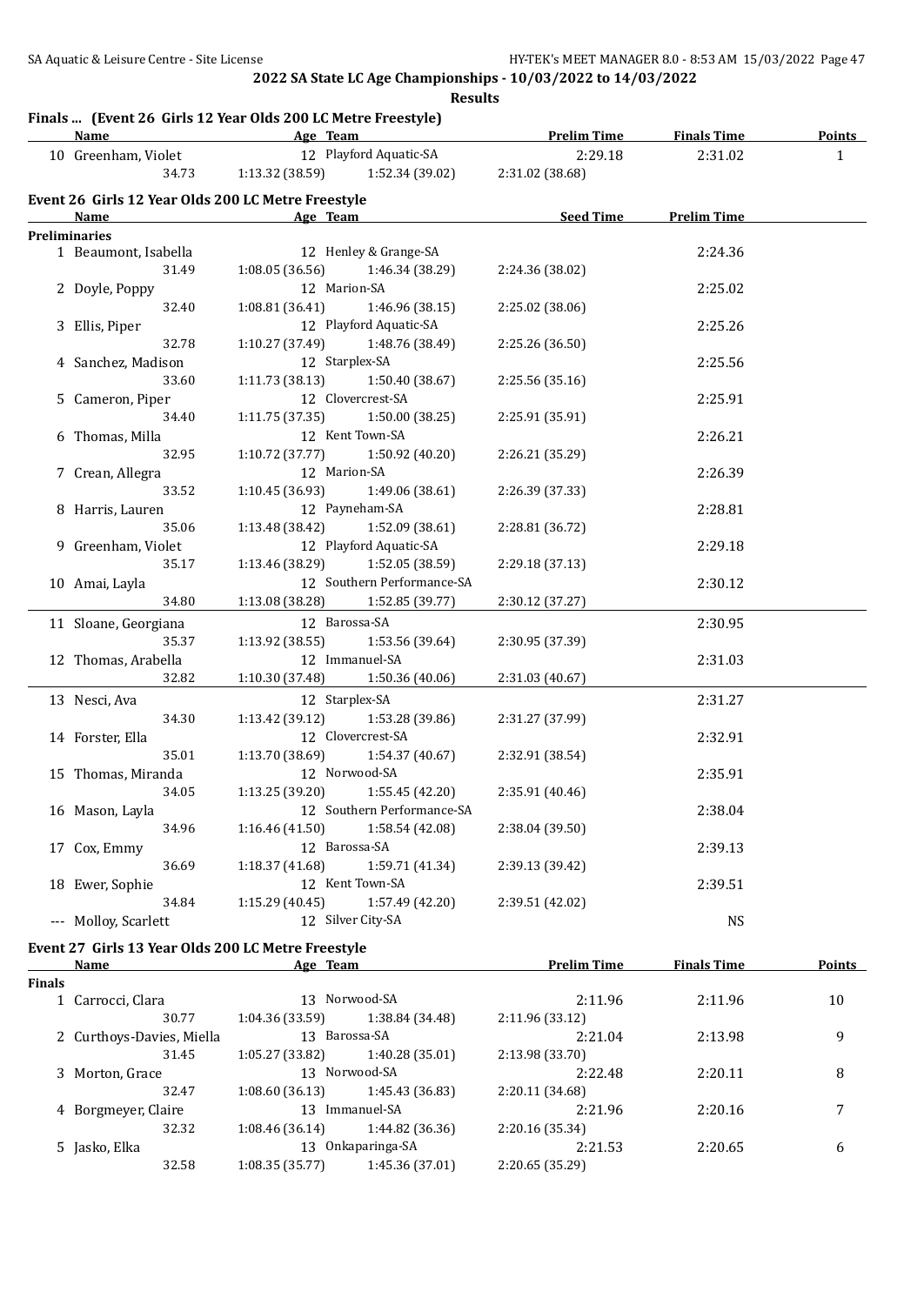## **Finals ... (Event 27 Girls 13 Year Olds 200 LC Metre Freestyle)**

|    | Name<br>Age Team    |                 | <b>Prelim Time</b>         | <b>Finals Time</b> | <b>Points</b> |                |
|----|---------------------|-----------------|----------------------------|--------------------|---------------|----------------|
|    | 6 Mickan, Asta      | 13 Barossa-SA   |                            | 2:22.29            | 2:21.21       | 5              |
|    | 32.95               | 1:09.28(36.33)  | 1:45.70 (36.42)            | 2:21.21 (35.51)    |               |                |
|    | 7 Brown, Lily       | 13              | Marion-SA                  | 2:22.10            | 2:21.57       | 4              |
|    | 31.81               | 1:07.80(35.99)  | 1:44.87 (37.07)            | 2:21.57(36.70)     |               |                |
|    | 8 Kelsh, Tahni      | 13 <sup>7</sup> | West Coast-SA              | 2:22.63            | 2:21.92       | 3              |
|    | 32.81               | 1:09.38(36.57)  | 1:45.99 (36.61)            | 2:21.92 (35.93)    |               |                |
|    | 9 Wright, Gabriella |                 | 13 Norwood-SA              | 2:22.49            | 2:23.12       | $\overline{c}$ |
|    | 33.18               | 1:10.50(37.32)  | 1:47.79 (37.29)            | 2:23.12 (35.33)    |               |                |
| 10 | Wilson, Abbey       |                 | 13 Southern Performance-SA | 2:22.74            | 2:24.87       |                |
|    | 33.67               | 1:11.34(37.67)  | 1:48.30 (36.96)            | 2:24.87 (36.57)    |               |                |
|    |                     |                 |                            |                    |               |                |

## **Event 27 Girls 13 Year Olds 200 LC Metre Freestyle**

|               | <u>Name</u>               | Age Team        |                            | <b>Seed Time</b> | <b>Prelim Time</b> |  |
|---------------|---------------------------|-----------------|----------------------------|------------------|--------------------|--|
| Preliminaries |                           |                 |                            |                  |                    |  |
|               | 1 Carrocci, Clara         | 13 Norwood-SA   |                            |                  | 2:11.96            |  |
|               | 31.63                     | 1:06.10(34.47)  | 1:40.21(34.11)             | 2:11.96 (31.75)  |                    |  |
|               | 2 Curthoys-Davies, Miella | 13 Barossa-SA   |                            |                  | 2:21.04            |  |
|               | 33.06                     | 1:09.17(36.11)  | 1:45.69 (36.52)            | 2:21.04 (35.35)  |                    |  |
|               | 3 Jasko, Elka             |                 | 13 Onkaparinga-SA          |                  | 2:21.53            |  |
|               | 33.44                     | 1:09.99(36.55)  | 1:46.59(36.60)             | 2:21.53 (34.94)  |                    |  |
|               | 4 Borgmeyer, Claire       |                 | 13 Immanuel-SA             |                  | 2:21.96            |  |
|               | 32.92                     | 1:09.47(36.55)  | 1:46.66 (37.19)            | 2:21.96 (35.30)  |                    |  |
|               | 5 Brown, Lily             | 13 Marion-SA    |                            |                  | 2:22.10            |  |
|               | 32.29                     | 1:07.94(35.65)  | 1:45.05 (37.11)            | 2:22.10 (37.05)  |                    |  |
|               | 6 Mickan, Asta            | 13 Barossa-SA   |                            |                  | 2:22.29            |  |
|               | 33.10                     | 1:09.74(36.64)  | 1:46.73 (36.99)            | 2:22.29 (35.56)  |                    |  |
|               | 7 Morton, Grace           |                 | 13 Norwood-SA              |                  | 2:22.48            |  |
|               | 32.79                     | 1:09.83(37.04)  | 1:47.19 (37.36)            | 2:22.48 (35.29)  |                    |  |
|               | 8 Wright, Gabriella       |                 | 13 Norwood-SA              |                  | 2:22.49            |  |
|               | 33.51                     | 1:10.22 (36.71) | 1:47.22 (37.00)            | 2:22.49 (35.27)  |                    |  |
|               | 9 Kelsh, Tahni            |                 | 13 West Coast-SA           |                  | 2:22.63            |  |
|               | 32.65                     | 1:09.46(36.81)  | 1:46.42 (36.96)            | 2:22.63 (36.21)  |                    |  |
|               | 10 Wilson, Abbey          |                 | 13 Southern Performance-SA |                  | 2:22.74            |  |
|               | 33.86                     | 1:10.76(36.90)  | 1:47.42 (36.66)            | 2:22.74 (35.32)  |                    |  |
|               | 11 Greatrex, Abby         |                 | 13 Western Aquatic-SA      |                  | 2:23.27            |  |
|               | 32.06                     | 1:08.15(36.09)  | 1:45.96 (37.81)            | 2:23.27 (37.31)  |                    |  |
|               | 12 Hendry, Nicole         | 13 Marion-SA    |                            |                  | 2:23.84            |  |
|               | 33.78                     | 1:10.95(37.17)  | 1:48.32 (37.37)            | 2:23.84 (35.52)  |                    |  |
|               | 13 Noriega, Emilia        |                 | 13 Immanuel-SA             |                  | 2:24.03            |  |
|               | 31.73                     | 1:09.27(37.54)  | 1:47.49 (38.22)            | 2:24.03 (36.54)  |                    |  |
|               | 14 Fanning, Holly         | 13 Marion-SA    |                            |                  | 2:24.90            |  |
|               | 33.34                     | 1:10.20(36.86)  | 1:47.63 (37.43)            | 2:24.90 (37.27)  |                    |  |
|               | 15 Ashmead, Sophie        | 13 Barossa-SA   |                            |                  | 2:25.19            |  |
|               | 34.01                     | 1:11.80(37.79)  | 1:49.07 (37.27)            | 2:25.19 (36.12)  |                    |  |
|               | 16 Connelly, Hannah       |                 | 13 Tea Tree Gully-SA       |                  | 2:26.03            |  |
|               | 34.32                     | 1:11.88(37.56)  | 1:49.57 (37.69)            | 2:26.03 (36.46)  |                    |  |
|               | 17 Waligora, Urszula      |                 | 13 Playford Aquatic-SA     |                  | 2:27.03            |  |
|               | 33.74                     | 1:11.50(37.76)  | 1:49.69 (38.19)            | 2:27.03 (37.34)  |                    |  |
|               | 18 Gaganis, Maria         | 13 Marion-SA    |                            |                  | 2:27.82            |  |
|               | 33.60                     | 1:11.15(37.55)  | 1:50.34 (39.19)            | 2:27.82 (37.48)  |                    |  |
|               | 19 Mann, Kayla            |                 | 13 Mountain Pool-SA        |                  | 2:28.14            |  |
|               | 33.56                     | 1:11.11(37.55)  | 1:49.80 (38.69)            | 2:28.14 (38.34)  |                    |  |
|               | 20 Norman, Grace          | 13 Unley-SA     |                            |                  | 2:29.48            |  |
|               | 33.84                     | 1:12.24(38.40)  | 1:50.99 (38.75)            | 2:29.48 (38.49)  |                    |  |
|               | 21 Green, Charlise        |                 | 13 Immanuel-SA             |                  | 2:31.93            |  |
|               | 34.71                     | 1:14.27 (39.56) | 1:54.08 (39.81)            | 2:31.93 (37.85)  |                    |  |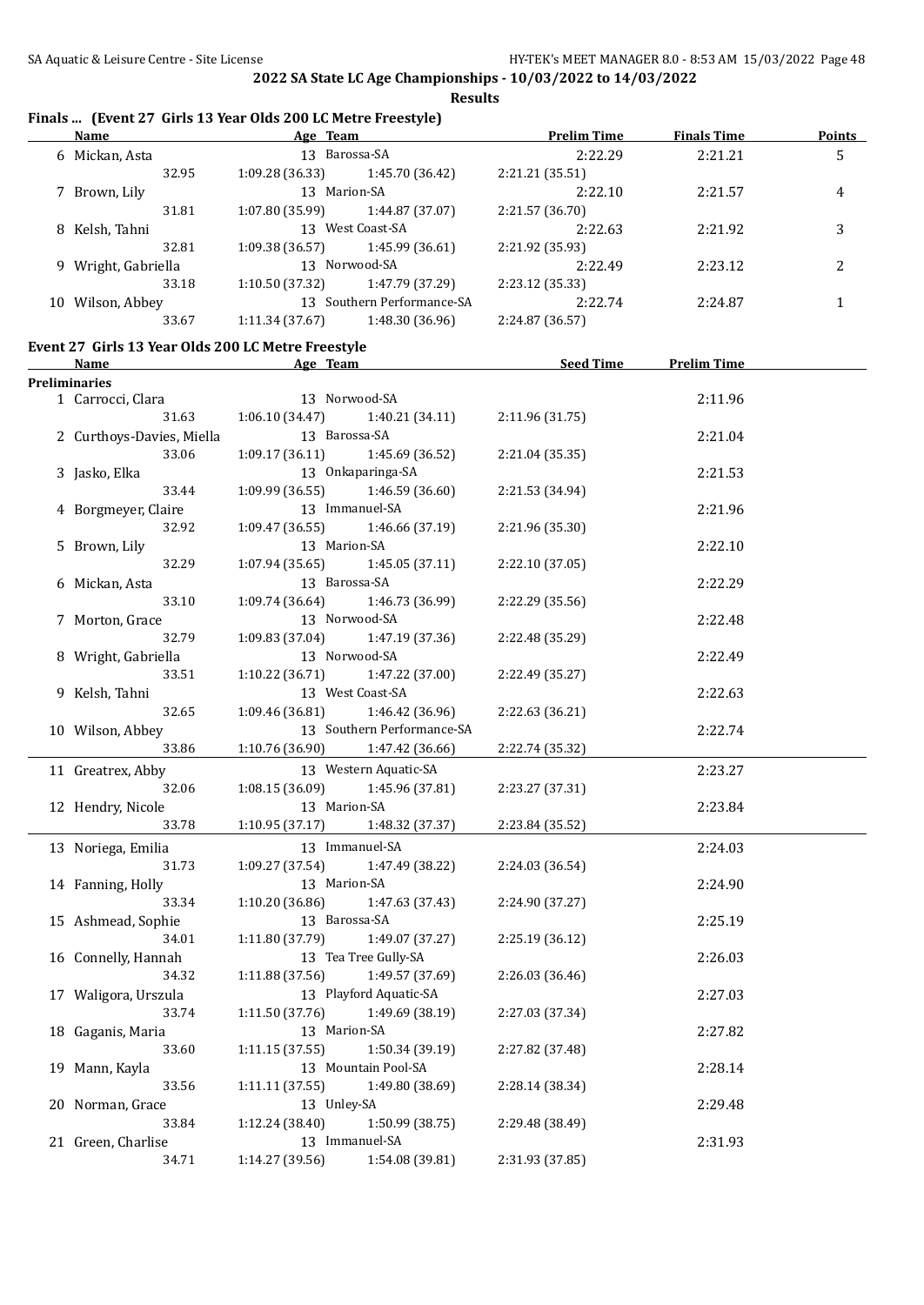#### **Preliminaries ... (Event 27 Girls 13 Year Olds 200 LC Metre Freestyle)**

| <b>Prelim Time</b> |
|--------------------|
| 2:32.14            |
|                    |
| 2:32.58            |
|                    |
| 2:33.50            |
|                    |
| DQ                 |
| <b>NS</b>          |
|                    |

#### **Event 27 Girls 14 Year Olds 200 LC Metre Freestyle**

| Name<br><b>Finals</b> |                      | Age Team              |                                     | <b>Prelim Time</b> | <b>Finals Time</b> | <b>Points</b>  |
|-----------------------|----------------------|-----------------------|-------------------------------------|--------------------|--------------------|----------------|
|                       |                      |                       |                                     |                    |                    |                |
|                       | 1 Everitt, Emma      |                       | 14 Norwood-SA                       | 2:11.71            | 2:10.04            | 10             |
|                       | 31.35                |                       | $1:04.62$ (33.27) $1:38.23$ (33.61) | 2:10.04(31.81)     |                    |                |
|                       | 2 Dingwall, Alinta   |                       | 14 Immanuel-SA                      | 2:11.84            | 2:10.05            | 9              |
|                       | 30.64                |                       | $1:03.76(33.12)$ $1:37.75(33.99)$   | 2:10.05(32.30)     |                    |                |
|                       | 3 Eskandari, Natasha |                       | 14 Kent Town-SA                     | 2:13.62            | 2:10.20            | 8              |
|                       | 30.58                |                       | $1:04.08(33.50)$ $1:37.72(33.64)$   | 2:10.20 (32.48)    |                    |                |
|                       | 4 Newham, Leni       | 14 Barossa-SA         |                                     | 2:14.07            | 2:10.58            |                |
|                       | 30.97                |                       | $1:04.31(33.34)$ $1:38.30(33.99)$   | 2:10.58(32.28)     |                    |                |
|                       | 5 McAvaney, Laura    | 14 Immanuel-SA        |                                     | 2:19.36            | 2:19.19            | 6              |
|                       | 32.29                |                       | $1:08.12(35.83)$ $1:44.17(36.05)$   | 2:19.19(35.02)     |                    |                |
|                       | 6 Carr, Lucinda      |                       | 14 Marion-SA                        |                    | 2:21.81            | 5              |
|                       | 31.77                |                       | $1:07.48(35.71)$ $1:44.57(37.09)$   | 2:21.81(37.24)     |                    |                |
|                       | 7 Tran, Alyssa       |                       | 14 Norwood-SA                       | 2:21.75            | 2:22.44            | 4              |
|                       | 32.79                |                       | $1:09.48(36.69)$ $1:46.23(36.75)$   | 2:22.44 (36.21)    |                    |                |
|                       | 8 Carroll, Jasmine   | 14 Barossa-SA         |                                     | 2:22.89            | 2:22.62            | 3              |
|                       | 33.48                |                       | $1:10.12(36.64)$ $1:47.04(36.92)$   | 2:22.62 (35.58)    |                    |                |
|                       | 9 Dowling, Charlotte | 14 Western Aquatic-SA |                                     | 2:22.36            | 2:23.29            | $\overline{c}$ |
|                       | 32.12                | 1:08.41 (36.29)       | 1:46.52 (38.11)                     | 2:23.29 (36.77)    |                    |                |
|                       |                      |                       |                                     |                    |                    |                |

# **Event 27 Girls 14 Year Olds 200 LC Metre Freestyle**

| Name |                      | Age Team      |                                   | <b>Seed Time</b> | <b>Prelim Time</b> |  |
|------|----------------------|---------------|-----------------------------------|------------------|--------------------|--|
|      | <b>Preliminaries</b> |               |                                   |                  |                    |  |
|      | 1 Everitt, Emma      |               | 14 Norwood-SA                     |                  | 2:11.71            |  |
|      | 31.39                |               | $1:04.95(33.56)$ $1:38.66(33.71)$ | 2:11.71(33.05)   |                    |  |
|      | 2 Dingwall, Alinta   |               | 14 Immanuel-SA                    |                  | 2:11.84            |  |
|      | 30.00                |               | $1:03.43(33.43)$ $1:38.30(34.87)$ | 2:11.84(33.54)   |                    |  |
|      | 3 Eskandari, Natasha |               | 14 Kent Town-SA                   |                  | 2:13.62            |  |
|      | 31.19                |               | $1:05.58(34.39)$ $1:40.00(34.42)$ | 2:13.62 (33.62)  |                    |  |
|      | 4 Newham, Leni       | 14 Barossa-SA |                                   |                  | 2:14.07            |  |
|      | 30.77                |               | $1:05.10(34.33)$ $1:40.16(35.06)$ | 2:14.07(33.91)   |                    |  |
|      | 5 McAvaney, Laura    |               | 14 Immanuel-SA                    |                  | 2:19.36            |  |
|      | 32.05                |               | $1:08.22(36.17)$ $1:44.58(36.36)$ | 2:19.36 (34.78)  |                    |  |
|      | 6 Carr, Lucinda      | 14 Marion-SA  |                                   |                  | 2:21.05            |  |
|      | 32.03                |               | $1:07.65(35.62)$ $1:45.03(37.38)$ | 2:21.05 (36.02)  |                    |  |
|      | 7 Tran, Alyssa       |               | 14 Norwood-SA                     |                  | 2:21.75            |  |
|      | 32.55                |               | $1:08.64(36.09)$ $1:45.54(36.90)$ | 2:21.75 (36.21)  |                    |  |
|      | 8 Dowling, Charlotte |               | 14 Western Aquatic-SA             |                  | 2:22.36            |  |
|      | 32.02                |               | $1:08.35(36.33)$ $1:45.95(37.60)$ | 2:22.36 (36.41)  |                    |  |
|      | 9 Carroll, Jasmine   | 14 Barossa-SA |                                   |                  | 2:22.89            |  |
|      | 33.48                |               | $1:09.77(36.29)$ $1:46.37(36.60)$ | 2:22.89 (36.52)  |                    |  |
|      | Mazur, Juliet        |               | 14 Norwood-SA                     |                  | <b>SCR</b>         |  |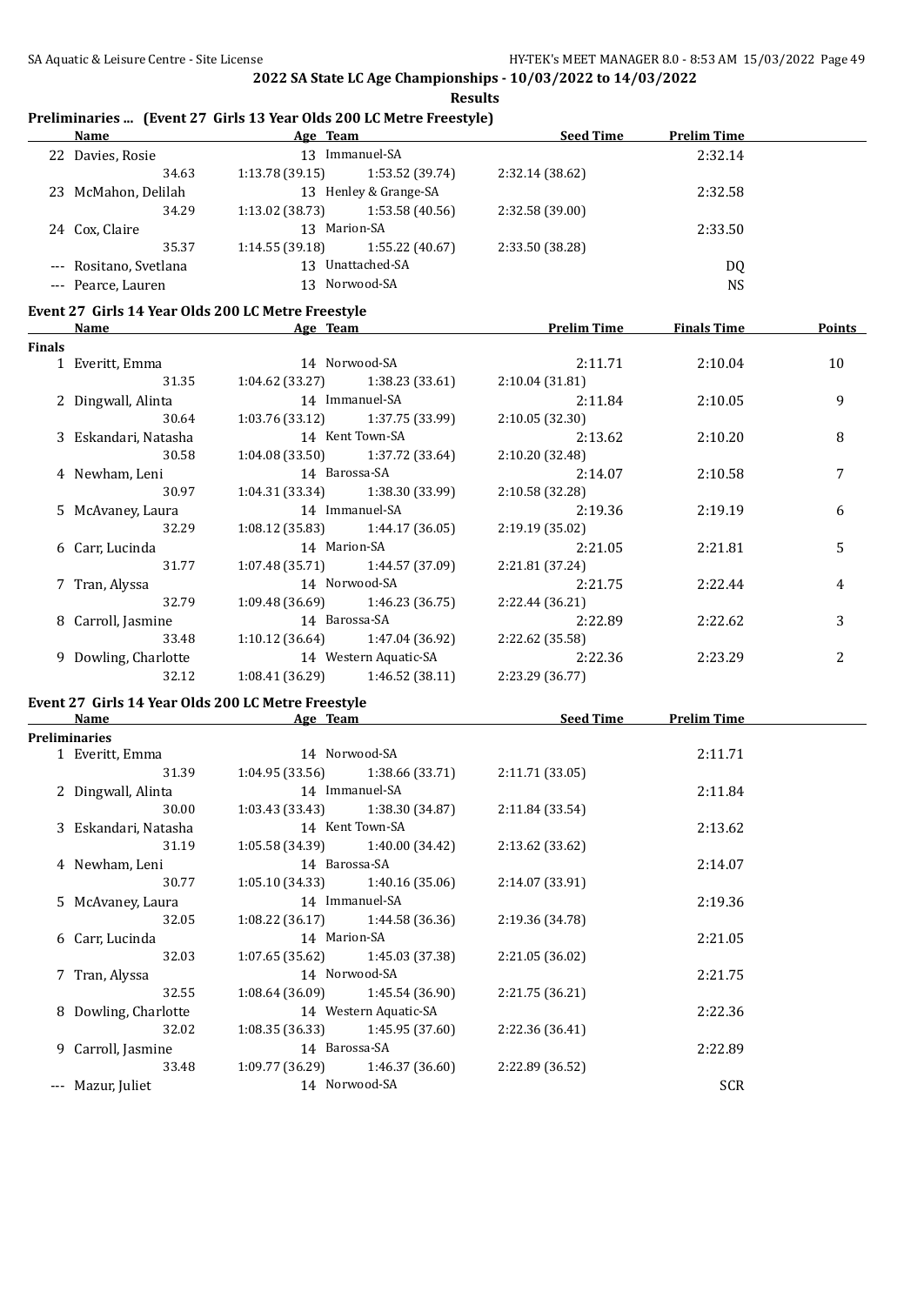**Results**

#### **Event 28 Female 15 Year Olds 200 LC Metre Freestyle**

| Finals<br>1 Natt, Katie |                                                                                                                                                                                                |                                                                                                                                                                                                                                                                                                                                                                                                                                                                       |                                                                        |    |
|-------------------------|------------------------------------------------------------------------------------------------------------------------------------------------------------------------------------------------|-----------------------------------------------------------------------------------------------------------------------------------------------------------------------------------------------------------------------------------------------------------------------------------------------------------------------------------------------------------------------------------------------------------------------------------------------------------------------|------------------------------------------------------------------------|----|
|                         |                                                                                                                                                                                                |                                                                                                                                                                                                                                                                                                                                                                                                                                                                       |                                                                        |    |
|                         | 15 Marion-SA                                                                                                                                                                                   | 2:13.17                                                                                                                                                                                                                                                                                                                                                                                                                                                               | 2:08.09                                                                | 10 |
| 29.75                   |                                                                                                                                                                                                | 2:08.09(32.85)                                                                                                                                                                                                                                                                                                                                                                                                                                                        |                                                                        |    |
|                         |                                                                                                                                                                                                | 2:12.07                                                                                                                                                                                                                                                                                                                                                                                                                                                               | 2:08.61                                                                | 9  |
| 31.07                   |                                                                                                                                                                                                | 2:08.61 (31.96)                                                                                                                                                                                                                                                                                                                                                                                                                                                       |                                                                        |    |
|                         |                                                                                                                                                                                                | 2:11.59                                                                                                                                                                                                                                                                                                                                                                                                                                                               | 2:10.41                                                                | 8  |
| 31.22                   |                                                                                                                                                                                                | 2:10.41(33.38)                                                                                                                                                                                                                                                                                                                                                                                                                                                        |                                                                        |    |
|                         |                                                                                                                                                                                                | 2:15.86                                                                                                                                                                                                                                                                                                                                                                                                                                                               | 2:14.59                                                                | 7  |
| 30.42                   |                                                                                                                                                                                                | 2:14.59 (34.21)                                                                                                                                                                                                                                                                                                                                                                                                                                                       |                                                                        |    |
|                         |                                                                                                                                                                                                | 2:12.62                                                                                                                                                                                                                                                                                                                                                                                                                                                               | 2:16.92                                                                | 6  |
| 29.97                   |                                                                                                                                                                                                | 2:16.92 (37.54)                                                                                                                                                                                                                                                                                                                                                                                                                                                       |                                                                        |    |
|                         |                                                                                                                                                                                                | 2:17.01                                                                                                                                                                                                                                                                                                                                                                                                                                                               | 2:18.10                                                                | 5  |
| 30.98                   |                                                                                                                                                                                                | 2:18.10 (35.94)                                                                                                                                                                                                                                                                                                                                                                                                                                                       |                                                                        |    |
|                         |                                                                                                                                                                                                | 2:19.08                                                                                                                                                                                                                                                                                                                                                                                                                                                               | 2:19.33                                                                | 4  |
| 30.45                   |                                                                                                                                                                                                | 2:19.33 (37.40)                                                                                                                                                                                                                                                                                                                                                                                                                                                       |                                                                        |    |
|                         |                                                                                                                                                                                                | 2:21.02                                                                                                                                                                                                                                                                                                                                                                                                                                                               | 2:19.90                                                                | 3  |
| 31.00                   |                                                                                                                                                                                                | 2:19.90 (36.48)                                                                                                                                                                                                                                                                                                                                                                                                                                                       |                                                                        |    |
|                         |                                                                                                                                                                                                | 2:19.74                                                                                                                                                                                                                                                                                                                                                                                                                                                               | 2:20.87                                                                | 2  |
| 31.87                   |                                                                                                                                                                                                | 2:20.87 (35.90)                                                                                                                                                                                                                                                                                                                                                                                                                                                       |                                                                        |    |
|                         |                                                                                                                                                                                                | 2:21.56                                                                                                                                                                                                                                                                                                                                                                                                                                                               | 2:21.64                                                                |    |
| 31.98                   |                                                                                                                                                                                                | 2:21.64 (36.38)                                                                                                                                                                                                                                                                                                                                                                                                                                                       |                                                                        |    |
|                         | 2 Bahr, Arabella<br>3 Laird-Britton, Hunter<br>4 Braithwaite, Alice<br>5 McAvaney, Georgia<br>6 Simpson, Katie<br>7 Reimann, Phoebe<br>8 Tran, Isabelle<br>9 Ekins, Caitlyn<br>10 Adams, Sasha | $1:02.21(32.46)$ $1:35.24(33.03)$<br>15 Norwood-SA<br>$1:04.16(33.09)$ $1:36.65(32.49)$<br>15 Marion-SA<br>$1:04.02$ (32.80) $1:37.03$ (33.01)<br>15 Kent Town-SA<br>$1:04.86(34.44)$ $1:40.38(35.52)$<br>15 Immanuel-SA<br>$1:03.65(33.68)$ $1:39.38(35.73)$<br>15 Norwood-SA<br>$1:05.74(34.76)$ $1:42.16(36.42)$<br>15 Starplex-SA<br>$1:06.15(35.70)$ $1:41.93(35.78)$<br>15 Norwood-SA<br>$1:07.43(36.43)$ $1:43.42(35.99)$<br>15 Kent Town-SA<br>15 Immanuel-SA | $1:07.84(35.97)$ $1:44.97(37.13)$<br>$1:07.63(35.65)$ $1:45.26(37.63)$ |    |

## **Event 28 Female 15 Year Olds 200 LC Metre Freestyle**

| Name                    | Age Team        |                                   | <b>Seed Time</b> | <b>Prelim Time</b> |  |
|-------------------------|-----------------|-----------------------------------|------------------|--------------------|--|
| <b>Preliminaries</b>    |                 |                                   |                  |                    |  |
| 1 Laird-Britton, Hunter | 15 Marion-SA    |                                   |                  | 2:11.59            |  |
| 31.45                   |                 | $1:05.30(33.85)$ $1:39.58(34.28)$ | 2:11.59 (32.01)  |                    |  |
| 2 Bahr, Arabella        | 15 Norwood-SA   |                                   |                  | 2:12.07            |  |
| 31.70                   |                 | $1:06.46(34.76)$ $1:39.66(33.20)$ | 2:12.07(32.41)   |                    |  |
| 3 McAvaney, Georgia     | 15 Immanuel-SA  |                                   |                  | 2:12.62            |  |
| 29.92                   |                 | $1:04.05(34.13)$ $1:38.80(34.75)$ | 2:12.62 (33.82)  |                    |  |
| 4 Natt, Katie           | 15 Marion-SA    |                                   |                  | 2:13.17            |  |
| 31.00                   |                 | $1:05.48(34.48)$ $1:39.28(33.80)$ | 2:13.17 (33.89)  |                    |  |
| 5 Braithwaite, Alice    | 15 Kent Town-SA |                                   |                  | 2:15.86            |  |
| 31.54                   |                 | $1:06.48(34.94)$ $1:41.26(34.78)$ | 2:15.86 (34.60)  |                    |  |
| 6 Simpson, Katie        |                 | 15 Norwood-SA                     |                  | 2:17.01            |  |
| 32.32                   |                 | $1:07.65(35.33)$ $1:42.77(35.12)$ | 2:17.01 (34.24)  |                    |  |
| 7 Reimann, Phoebe       | 15 Starplex-SA  |                                   |                  | 2:19.08            |  |
| 30.65                   |                 | 1:05.61 (34.96) 1:41.58 (35.97)   | 2:19.08 (37.50)  |                    |  |
| 8 Ekins, Caitlyn        |                 | 15 Kent Town-SA                   |                  | 2:19.74            |  |
| 32.18                   |                 | $1:07.85(35.67)$ $1:44.34(36.49)$ | 2:19.74 (35.40)  |                    |  |
| 9 Tran, Isabelle        | 15 Norwood-SA   |                                   |                  | 2:21.02            |  |
| 33.00                   |                 | $1:09.12(36.12)$ $1:45.87(36.75)$ | 2:21.02 (35.15)  |                    |  |
| 10 Adams, Sasha         | 15 Immanuel-SA  |                                   |                  | 2:21.56            |  |
| 32.48                   |                 | $1:08.64(36.16)$ $1:45.91(37.27)$ | 2:21.56 (35.65)  |                    |  |
| 11 Hudson, Chloe        |                 | 15 Playford Aquatic-SA            |                  | 2:22.04            |  |
| 32.14                   |                 | $1:08.28(36.14)$ $1:44.80(36.52)$ | 2:22.04 (37.24)  |                    |  |
| 12 Doyle, Lily          | 15 Marion-SA    |                                   |                  | 2:23.41            |  |
| 33.18                   |                 | $1:09.49(36.31)$ $1:46.75(37.26)$ | 2:23.41 (36.66)  |                    |  |
| 13 Beech, Natalie       | 15 Immanuel-SA  |                                   |                  | 2:24.85            |  |
| 32.91                   |                 | $1:09.66(36.75)$ $1:47.91(38.25)$ | 2:24.85 (36.94)  |                    |  |
| --- Trumble, Madeleine  | 15 Marion-SA    |                                   |                  | <b>NS</b>          |  |
|                         |                 |                                   |                  |                    |  |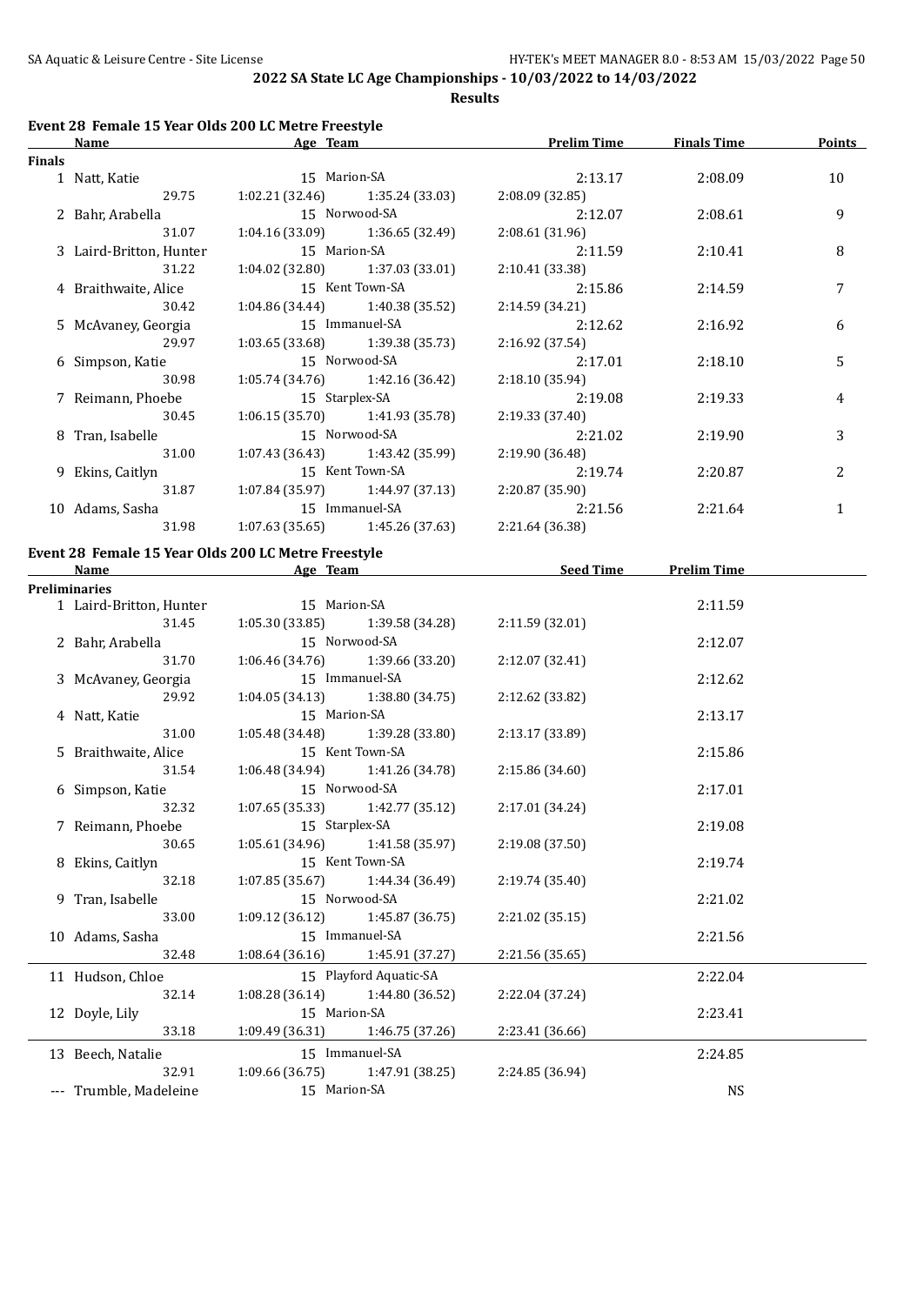**Event 28 Female 16 Year Olds 200 LC Metre Freestyle**

**2022 SA State LC Age Championships - 10/03/2022 to 14/03/2022 Results**

|               | Name                                         | Age Team                                                                   | <b>Prelim Time</b> | <b>Finals Time</b> | <b>Points</b> |
|---------------|----------------------------------------------|----------------------------------------------------------------------------|--------------------|--------------------|---------------|
| <b>Finals</b> |                                              |                                                                            |                    |                    |               |
|               | 1 Walker, Molly                              | 16 Southern Performance-SA                                                 | 2:05.29            | 2:05.51            | 10            |
|               | 29.18                                        | $1:00.90(31.72)$ $1:33.57(32.67)$                                          | 2:05.51 (31.94)    |                    |               |
|               | 2 Shea, Emilia                               | 16 Marion-SA                                                               | 2:11.84            | 2:11.99            | 9             |
|               | 31.03                                        | $1:04.41(33.38)$ $1:38.18(33.77)$                                          | 2:11.99(33.81)     |                    |               |
|               | 3 Bailey, Courtney                           | 16 Immanuel-SA                                                             | 2:15.29            | 2:15.84            | 8             |
|               | 31.12                                        | $1:05.71(34.59)$ $1:40.52(34.81)$                                          | 2:15.84 (35.32)    |                    |               |
|               | 4 Armani, Evie                               | 16 Immanuel-SA                                                             | 2:20.94            | 2:20.47            | 7             |
|               | 32.19                                        | $1:07.92(35.73)$ $1:44.13(36.21)$                                          | 2:20.47 (36.34)    |                    |               |
|               |                                              | Event 28 Female 16 Year Olds 200 LC Metre Freestyle                        |                    |                    |               |
|               |                                              | <b>Name Seed Time Prelim Time Age Team Seed Time Seed Time Prelim Time</b> |                    |                    |               |
|               | <b>Preliminaries</b>                         |                                                                            |                    |                    |               |
|               | 1 Walker, Molly                              | 16 Southern Performance-SA                                                 |                    | 2:05.29            |               |
|               | 29.32                                        | $1:00.89$ $(31.57)$ $1:33.44$ $(32.55)$                                    | 2:05.29(31.85)     |                    |               |
|               | 2 Shea, Emilia                               | 16 Marion-SA                                                               |                    | 2:11.84            |               |
|               | 30.96                                        | $1:04.62$ $(33.66)$ $1:38.08$ $(33.46)$                                    | 2:11.84(33.76)     |                    |               |
|               | 3 Rashleigh, Indyanna                        | 16 Norwood-SA                                                              |                    | 2:12.70            |               |
|               | 30.97                                        | $1:04.86(33.89)$ $1:38.90(34.04)$                                          | 2:12.70 (33.80)    |                    |               |
|               | 4 Bailey, Courtney                           | 16 Immanuel-SA                                                             |                    | 2:15.29            |               |
|               | 30.79                                        | $1:04.89(34.10)$ $1:39.81(34.92)$                                          | 2:15.29 (35.48)    |                    |               |
|               | 5 Armani, Evie                               | 16 Immanuel-SA                                                             |                    | 2:20.94            |               |
|               | 31.68                                        | $1:07.06(35.38)$ $1:43.63(36.57)$                                          | 2:20.94 (37.31)    |                    |               |
|               |                                              | 6 Jasko, Mikaela 16 Onkaparinga-SA                                         |                    | 2:27.26            |               |
|               | 33.01                                        | $1:10.74(37.73)$ $1:49.99(39.25)$                                          | 2:27.26 (37.27)    |                    |               |
|               | Event 28 Female 17-18 200 LC Metre Freestyle |                                                                            |                    |                    |               |
|               |                                              | Name <b>Solution Agement Age Team Prelim Time</b> Finals Time              |                    |                    | <b>Points</b> |
| <b>Finals</b> |                                              |                                                                            |                    |                    |               |
|               | 1 White, Emily                               | 18 Norwood-SA                                                              | 2:07.12            | 2:04.60            | 10            |
|               | 29.52                                        | $1:01.35(31.83)$ $1:33.16(31.81)$                                          | 2:04.60 (31.44)    |                    |               |
|               | 2 Deacon, Hannah                             | 17 Marion-SA                                                               | 2:10.06            | 2:08.57            | 9             |
|               | 29.86                                        | $1:02.09$ (32.23) $1:35.47$ (33.38)                                        | 2:08.57(33.10)     |                    |               |
|               | 3 Jackson, Jessica                           | 18 Kent Town-SA                                                            | 2:11.50            | 2:10.72            | 8             |
|               | 29.75                                        | $1:03.15(33.40)$ $1:36.96(33.81)$                                          | 2:10.72(33.76)     |                    |               |
|               | 4 Pearce, Kiana                              | 18 Marion-SA                                                               | 2:12.81            | 2:11.31            | 7             |
|               | 30.82                                        | $1:04.89(34.07)$ $1:38.68(33.79)$                                          | 2:11.31(32.63)     |                    |               |
|               | 5 Thomas, Kenya                              | 17 Marion-SA                                                               | 2:13.99            | 2:11.71            | 6             |
|               | 31.10                                        | $1:05.16(34.06)$ $1:38.64(33.48)$                                          | 2:11.71 (33.07)    |                    |               |
|               | 6 Slade, Mia                                 | 17 Norwood-SA                                                              | 2:14.81            | 2:14.47            | 5             |
|               | 31.14                                        | 1:05.61 (34.47)<br>1:39.88 (34.27)                                         | 2:14.47 (34.59)    |                    |               |
|               | Event 28 Female 17-18 200 LC Metre Freestyle |                                                                            |                    |                    |               |
|               | Name                                         | Age Team                                                                   | <b>Seed Time</b>   | <b>Prelim Time</b> |               |
|               | Preliminaries                                |                                                                            |                    |                    |               |
|               | 1 White, Emily                               | 18 Norwood-SA                                                              |                    | 2:07.12            |               |
|               | 30.11                                        | 1:02.81 (32.70)<br>1:35.28 (32.47)                                         | 2:07.12 (31.84)    |                    |               |
|               | 2 Deacon, Hannah                             | 17 Marion-SA                                                               |                    | 2:10.06            |               |
|               | 30.00                                        | 1:03.01 (33.01)<br>1:36.40 (33.39)                                         | 2:10.06 (33.66)    |                    |               |
|               | 3 Jackson, Jessica                           | 18 Kent Town-SA                                                            |                    | 2:11.50            |               |
|               | 30.25                                        | 1:03.41(33.16)<br>1:37.74 (34.33)                                          | 2:11.50 (33.76)    |                    |               |
|               | 4 Pearce, Kiana                              | 18 Marion-SA                                                               |                    | 2:12.81            |               |
|               | 30.87                                        | 1:05.20 (34.33)<br>1:39.63 (34.43)                                         | 2:12.81 (33.18)    |                    |               |
|               | 5 Thomas, Kenya                              | 17 Marion-SA                                                               |                    | 2:13.99            |               |
|               | 30.92                                        | 1:04.60 (33.68)<br>1:39.07 (34.47)                                         | 2:13.99 (34.92)    |                    |               |
|               | 6 Slade, Mia                                 | 17 Norwood-SA                                                              |                    | 2:14.81            |               |
|               | 31.37                                        | 1:40.44 (35.02)<br>1:05.42 (34.05)                                         | 2:14.81 (34.37)    |                    |               |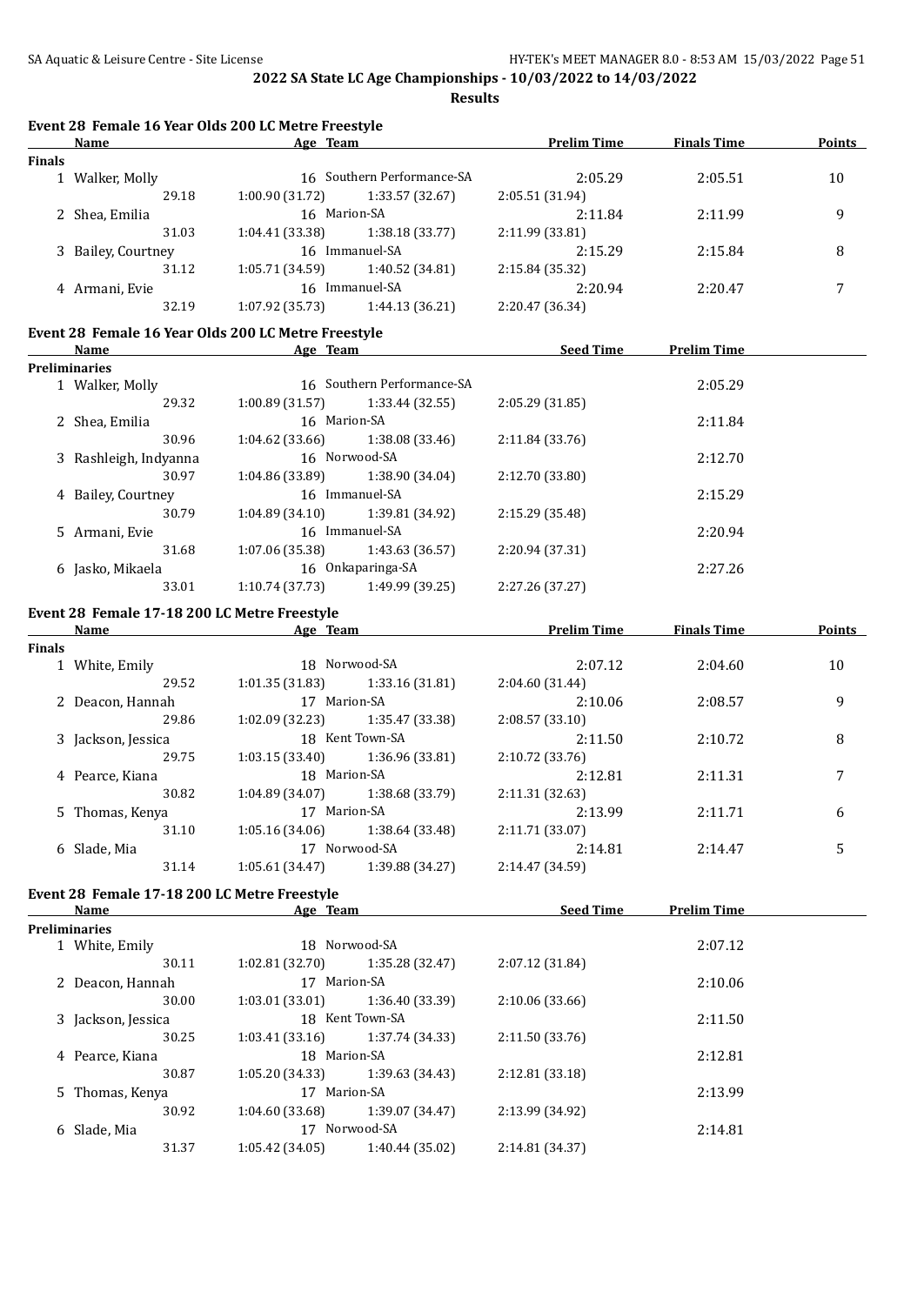**Results**

#### **Preliminaries ... (Event 28 Female 17-18 200 LC Metre Freestyle)**

| <u>Name</u>                                      |                                     | Age Team                  | <b>Seed Time</b>            | <b>Prelim Time</b>      |               |
|--------------------------------------------------|-------------------------------------|---------------------------|-----------------------------|-------------------------|---------------|
| --- Pressler, Kalyce                             | 17 Silver City-SA                   |                           |                             | <b>NS</b>               |               |
| --- Williams, Alana                              | 18 Norwood-SA                       |                           |                             | <b>SCR</b>              |               |
| Event 29 Male 10-14 200 LC Metre Freestyle Relay |                                     |                           |                             |                         |               |
| <b>Team</b>                                      | Relay                               |                           |                             | <b>Finals Time</b>      | <b>Points</b> |
| 1 Marion-SA                                      | A                                   |                           |                             | 1:48.89                 | 20            |
| 1) Altiok, Ali 13                                | 2) Livingston, Hugo 14              |                           | 3) Bastiaans, Jacob 14      | 4) Turra, Logan 14      |               |
| 27.31                                            | 54.74 (27.43)                       | 1:21.86 (27.12)           | 1:48.89 (27.03)             |                         |               |
| 2 Norwood-SA                                     | $\mathbf{A}$                        |                           |                             | 1:51.97                 | 18            |
| 1) Barresi, Antony 13                            | 2) McNamara, Finn 13                |                           | 3) Lin, Leon 14             | 4) Keighran, Fergus 14  |               |
| 30.95                                            | 58.87 (27.92) 1:26.08 (27.21)       |                           | 1:51.97 (25.89)             |                         |               |
| 3 Western Aquatic-SA                             | $\mathbf{A}$                        |                           |                             | 1:52.30                 | 16            |
| 1) Sandercock, Finnian 13                        | 2) Travers, Jack 14                 |                           | 3) Renfrey, Kai 13          | 4) Hall, Aidan 14       |               |
| 27.89                                            | 56.26 (28.37)                       | 1:24.96 (28.70)           | 1:52.30 (27.34)             |                         |               |
| 4 Marion-SA                                      | B                                   |                           |                             | x1:53.99                |               |
| 1) Abdelaziz, Malek 13                           | 2) Leaver, William 14               |                           | 3) Larven, Lachlan 14       | 4) Collings, Kieran 14  |               |
| 29.35                                            | 57.43 (28.08)                       | 1:25.80 (28.37)           | 1:53.99 (28.19)             |                         |               |
| 5 Immanuel-SA                                    | $\mathbf{A}$                        |                           |                             | 1:57.85                 | 14            |
| 1) Ellul, Cameron 13                             | 2) Clinch, Marcus 13                |                           | 3) Bell, Jack 14            | 4) Brown, Jackson 14    |               |
| 28.67                                            | 59.40 (30.73)                       | 1:29.83 (30.43)           | 1:57.85 (28.02)             |                         |               |
| 6 Starplex-SA                                    | A                                   |                           |                             | 2:04.17                 | 12            |
| 1) Smith, Jarrad 14                              | 2) Dudley, Callum 13                |                           | 3) Irawan, Brandon 14       | 4) Subasinha, Dinith 13 |               |
| 31.13                                            | 1:00.32(29.19)                      | 1:31.47(31.15)            | 2:04.17 (32.70)             |                         |               |
| 7 Tea Tree Gully-SA                              | $\mathbf{A}$                        |                           |                             | 2:06.99                 | 10            |
| 1) Soltes, Zachariah 14                          |                                     | 2) Bastiaans, Mitchell 14 | 3) Berdashkevich, Victor 14 | 4) Pruszinski, Adam 14  |               |
| 29.42                                            | $1:05.50(36.08)$ $1:37.77(32.27)$   |                           | 2:06.99 (29.22)             |                         |               |
| 8 Immanuel-SA                                    | $\overline{B}$                      |                           |                             | x2:11.88                |               |
| 1) Wright, Eamon 13                              |                                     | 2) Murray, Alexander 13   | 3) McGinley, Gerard 13      | 4) McAvaney, William 12 |               |
| 31.43                                            | $1:04.72$ (33.29) $1:36.30$ (31.58) |                           | 2:11.88 (35.58)             |                         |               |
| --- Norwood-SA                                   | B                                   |                           |                             | <b>SCR</b>              |               |
| 1) Biddell, Blake 14                             | 2) Spyrou, Daniel 12                |                           | 3) Kouchinsky, Eugene 14    |                         |               |
| Event 30 Male 12-16 200 LC Metre Medley Relay    |                                     |                           |                             |                         |               |
| <b>Team</b>                                      | Relay                               |                           |                             | <b>Finals Time</b>      | <b>Points</b> |
| 1 Immanuel-SA                                    | A                                   |                           |                             | 1:52.00                 | 20            |

|   | 1 Immanuel-SA           | A                    |                                   |                       | 1:52.00                    | 20 |
|---|-------------------------|----------------------|-----------------------------------|-----------------------|----------------------------|----|
|   | 1) Pronk, Noah 15       | 2) Bell, Lachlan 15  |                                   | 3) Lehmann, Reuben 16 | 4) Schwarz, Harry 15       |    |
|   | 28.24                   | 59.83 (31.59)        | 1:27.21 (27.38)                   | 1:52.00 (24.79)       |                            |    |
|   | 2 Marion-SA             | A                    |                                   |                       | 1:53.23                    | 18 |
|   | 1) Luscombe, Clancy 16  | 2) Kupsch, Diezel 15 |                                   | 3) Clifford, Ryan 16  | 4) Stephenson, Flynn 15    |    |
|   | 27.95                   | 1:00.47(32.52)       | 1:27.53(27.06)                    | 1:53.23 (25.70)       |                            |    |
|   | 3 Henley & Grange-SA    | A                    |                                   |                       | 1:55.59                    | 16 |
|   | 1) Martin, Elijah 14    | 2) Tran, Khai 14     |                                   | 3) Tran, Liem 15      | 4) Zhang, Bowen 14         |    |
|   | 31.47                   | 1:03.84 (32.37)      | 1:30.36 (26.52)                   | 1:55.59(25.23)        |                            |    |
|   | 4 Norwood-SA            | $\overline{A}$       |                                   |                       | 1:55.97                    | 14 |
|   | 1) Langman, Aidan 16    |                      | 2) Braunack, Tom 14               | 3) Langman, Hamish 15 | 4) Lindsay, Luc 16         |    |
|   | 30.80                   | 1:03.09 (32.29)      | 1:30.79 (27.70)                   | 1:55.97 (25.18)       |                            |    |
|   | 5 Starplex-SA           | A                    |                                   |                       | 1:56.76                    | 12 |
|   | 1) Pettrey, Liam 15     | 2) Poole, Isaac 16   |                                   | 3) Plummer, Cody 14   | 4) Herbst, Ethan 15        |    |
|   | 31.65                   | 1:02.93 (31.28)      | 1:30.69(27.76)                    | 1:56.76 (26.07)       |                            |    |
| 6 | Kent Town-SA            | A                    |                                   |                       | 1:57.67                    | 10 |
|   | 1) Bacon, Luca 15       | 2) Nelson, Regan 16  |                                   | 3) Phua, Zane 16      | 4) Macdonald, Alexander 15 |    |
|   | 30.81                   | 1:04.59 (33.78)      | 1:32.10 (27.51)                   | 1:57.67(25.57)        |                            |    |
| 7 | Marion-SA               | B                    |                                   |                       | x2:06.85                   |    |
|   | 1) Clifford, Matthew 15 |                      | 2) Webb-Vance, Henry 16           | 3) Tucker, Axel 13    | 4) Atkins, Jaylen 15       |    |
|   | 30.40                   |                      | $1:05.89(35.49)$ $1:38.72(32.83)$ | 2:06.85 (28.13)       |                            |    |
| 8 | Henley & Grange-SA      | B                    |                                   |                       | x2:07.48                   |    |
|   | 1) Chan, Aidan 16       | 2) Evans, Owen 15    |                                   | 3) Bosanko, Jet 16    | 4) Zlatkovic, Alexander 15 |    |
|   | 33.44                   | 1:09.84 (36.40)      | 1:39.64 (29.80)                   | 2:07.48 (27.84)       |                            |    |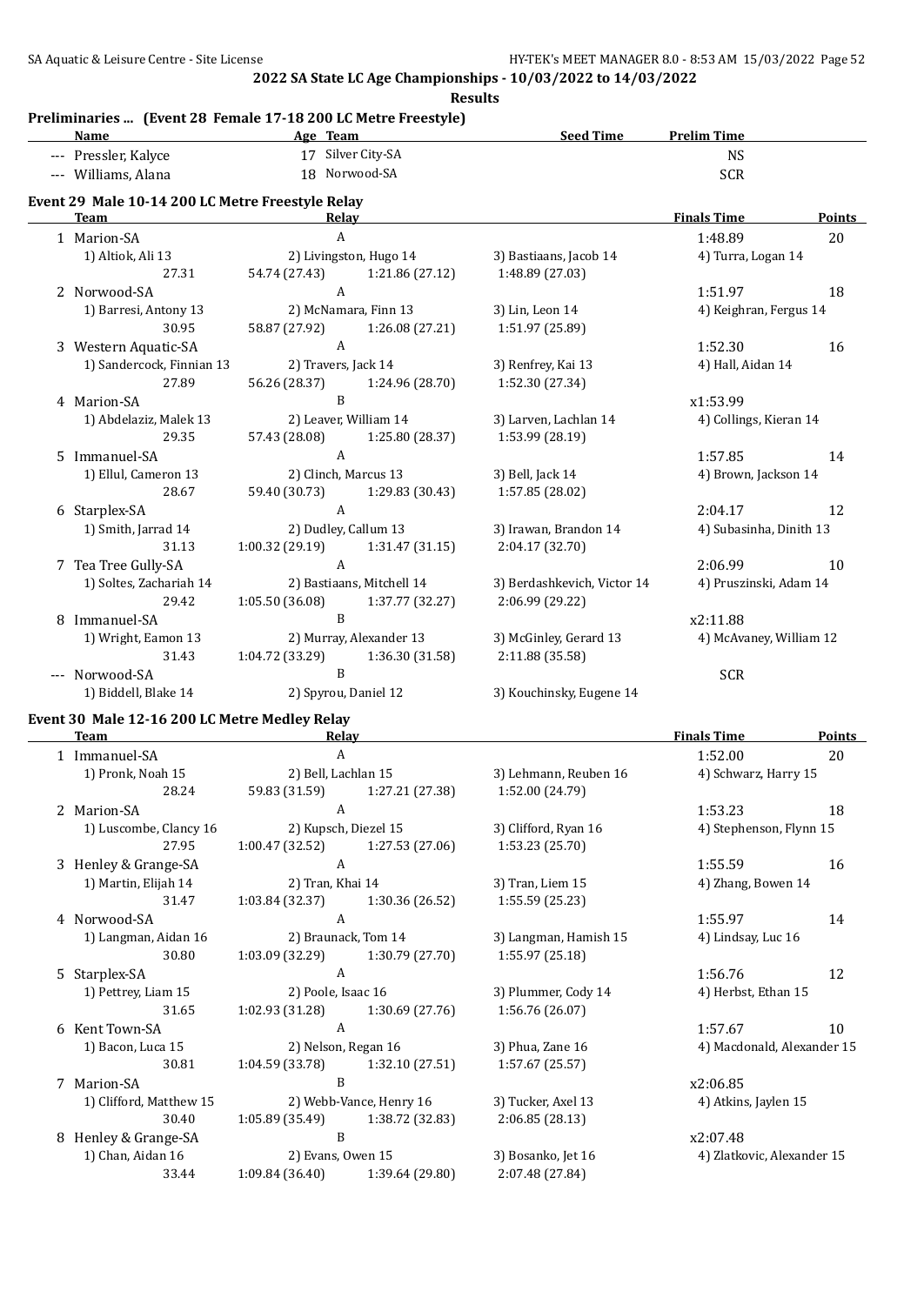**Results**

## **(Event 30 Male 12-16 200 LC Metre Medley Relay)**

|                           | Relay          |                 |                                                                                                                       | <b>Finals Time</b> | <b>Points</b>                                                           |
|---------------------------|----------------|-----------------|-----------------------------------------------------------------------------------------------------------------------|--------------------|-------------------------------------------------------------------------|
| 9 Payneham-SA             | A              |                 |                                                                                                                       | 2:14.69            | 8                                                                       |
| 1) Dunning, Elliot 15     |                |                 | 3) Hewitt, Max 12                                                                                                     | 4) Baker, James 13 |                                                                         |
| 34.71                     | 1:11.71(37.00) | 1:43.26 (31.55) | 2:14.69 (31.43)                                                                                                       |                    |                                                                         |
| Playford Aquatic-SA<br>10 | A              |                 |                                                                                                                       | 2:17.19            | 6                                                                       |
| 1) Lindsay, Nicholas 13   |                |                 | 3) Zammit, Lachlan 14                                                                                                 |                    |                                                                         |
| 36.76                     | 1:16.36(39.60) | 1:46.68 (30.32) | 2:17.19(30.51)                                                                                                        |                    |                                                                         |
| --- Immanuel-SA           | B              |                 |                                                                                                                       | <b>SCR</b>         |                                                                         |
| 1) Moran, Aiden 16        |                |                 | 3) Attard, Ethan 16                                                                                                   | 4) Nel, Zander 15  |                                                                         |
| --- Barossa-SA            | A              |                 |                                                                                                                       | <b>SCR</b>         |                                                                         |
| 1) Sloane, Angus 13       |                |                 | 3) Curthoys-Davies, Keian 15                                                                                          |                    |                                                                         |
| --- Norwood-SA            | B              |                 |                                                                                                                       | <b>SCR</b>         |                                                                         |
| 1) Langman, Aidan 16      |                |                 | 3) Kashani, Kiarash 16                                                                                                |                    |                                                                         |
|                           |                |                 | 2) Webb, Jarrod 14<br>2) Waligora, Matthew 14<br>2) Washington, Lachlan 15<br>2) Timms, Patrick 14<br>2) Lin, Leon 14 |                    | 4) Gadlan, Reiner 14<br>4) Cregan, Gabriel 15<br>4) Keighran, Fergus 14 |

#### **Event 31 Female 12-16 200 LC Metre Medley Relay**

|   | <b>Team</b>              | Relay                |                          |                             | <b>Finals Time</b>         | <b>Points</b> |
|---|--------------------------|----------------------|--------------------------|-----------------------------|----------------------------|---------------|
|   | 1 Marion-SA              | A                    |                          |                             | 2:05.10                    | 20            |
|   | 1) Livingston, Alicia 15 |                      | 2) Trumble, Madeleine 15 | 3) Laird-Britton, Hunter 15 | 4) Shea, Emilia 16         |               |
|   | 31.48                    | 1:07.17(35.69)       | 1:37.06 (29.89)          | 2:05.10 (28.04)             |                            |               |
|   | 2 Immanuel-SA            | $\mathsf{A}$         |                          |                             | 2:07.51                    | 18            |
|   | 1) O'Leary, Kelly 16     | 2) Downie, Amelia 15 |                          | 3) Nicholl, Chelsea 16      | 4) McAvaney, Georgia 15    |               |
|   | 34.28                    | 1:10.57 (36.29)      | 1:40.73 (30.16)          | 2:07.51 (26.78)             |                            |               |
|   | 3 Norwood-SA             | A                    |                          |                             | 2:08.23                    | 16            |
|   | 1) Simpson, Katie 15     |                      | 2) Bament, Summer 15     | 3) Bahr, Arabella 15        | 4) Tsiros, Jasmine 13      |               |
|   | 33.62                    | 1:08.36(34.74)       | 1:38.24 (29.88)          | 2:08.23 (29.99)             |                            |               |
|   | 4 Barossa-SA             | A                    |                          |                             | 2:08.92                    | 14            |
|   | 1) Schubert, Nyah 16     |                      | 2) Ashmead, Charlotte 15 | 3) Wood, Meg 16             | 4) Docherty, Makayla 16    |               |
|   | 32.80                    | 1:08.93(36.13)       | 1:39.93 (31.00)          | 2:08.92 (28.99)             |                            |               |
|   | 5 Immanuel-SA            | B                    |                          |                             | x2:17.62                   |               |
|   | 1) Jenzen, Georgie 15    | 2) Adams, Sasha 15   |                          | 3) Armani, Evie 16          | 4) Bailey, Courtney 16     |               |
|   | 34.23                    | 1:16.38(42.15)       | 1:48.55(32.17)           | 2:17.62 (29.07)             |                            |               |
|   | 6 Marion-SA              | B                    |                          |                             | x2:21.23                   |               |
|   | 1) Doyle, Lily 15        | 2) Axon, Mya 15      |                          | 3) Chan, Hermione 14        | 4) Brown, Lily 13          |               |
|   | 35.65                    | 1:13.84(38.19)       | 1:49.81 (35.97)          | 2:21.23 (31.42)             |                            |               |
|   | 7 Playford Aquatic-SA    | A                    |                          |                             | 2:22.23                    | 12            |
|   | 1) Waligora, Urszula 13  | 2) Below, Jade 16    |                          | 3) Greenham, Violet 12      | 4) Ellis, Piper 12         |               |
|   | 36.39                    | 1:14.56(38.17)       | 1:52.72 (38.16)          | 2:22.23 (29.51)             |                            |               |
| 8 | Norwood-SA               | B                    |                          |                             | x2:28.78                   |               |
|   | 1) Pearce, Lauren 13     | 2) Bond, Jade 13     |                          | 3) Wright, Gabriella 13     | 4) Simpson, Brooke 16      |               |
|   | 36.09                    | 1:20.80(44.71)       | 1:53.16 (32.36)          | 2:28.78 (35.62)             |                            |               |
| 9 | Henley & Grange-SA       | $\mathbf{A}$         |                          |                             | 2:30.49                    | 10            |
|   | 1) Bosanko, Lilly 13     | 2) Munro, Grace 15   |                          | 3) McMahon, Delilah 13      | 4) Andrew-Thring, Tayla 13 |               |
|   | 40.65                    | 1:23.16 (42.51)      | 1:58.04 (34.88)          | 2:30.49 (32.45)             |                            |               |

## **Event 32 Boys 11 Year Olds 50 LC Metre Butterfly**

|               | Name                |    | Age Team               | <b>Prelim Time</b> | <b>Finals Time</b> | Points |
|---------------|---------------------|----|------------------------|--------------------|--------------------|--------|
| <b>Finals</b> |                     |    |                        |                    |                    |        |
|               | 1 Mika, Izyus       | 11 | Immanuel-SA            | 32.09              | 32.00              | 10     |
|               | 2 Schubert, Max     | 11 | Barossa-SA             | 34.25              | 32.43              | 9      |
|               | 3 Kupsch, Phoenix   | 11 | Marion-SA              | 33.19              | 32.85              | 8      |
|               | 4 Hudson, Cameron   |    | 11 Playford Aquatic-SA | 34.45              | 33.20              |        |
|               | 5 Thach, Angelo     |    | 11 Playford Aquatic-SA | 37.47              | 36.45              | 6      |
|               | 6 Collings, Joshua  | 11 | Marion-SA              | 36.37              | 36.61              | 5      |
|               | 7 Barratt, Zachery  | 11 | Silver City-SA         | 37.81              | 36.73              | 4      |
|               | 8 Tran, Khang       | 11 | Henley & Grange-SA     | 38.98              | 38.16              | 3      |
|               | 9 Fletcher, Jackson | 11 | Barossa-SA             | 38.97              | 38.77              | っ      |
|               | 10 Fillmore, Harry  |    | Onkaparinga-SA         | 39.79              | 39.25              |        |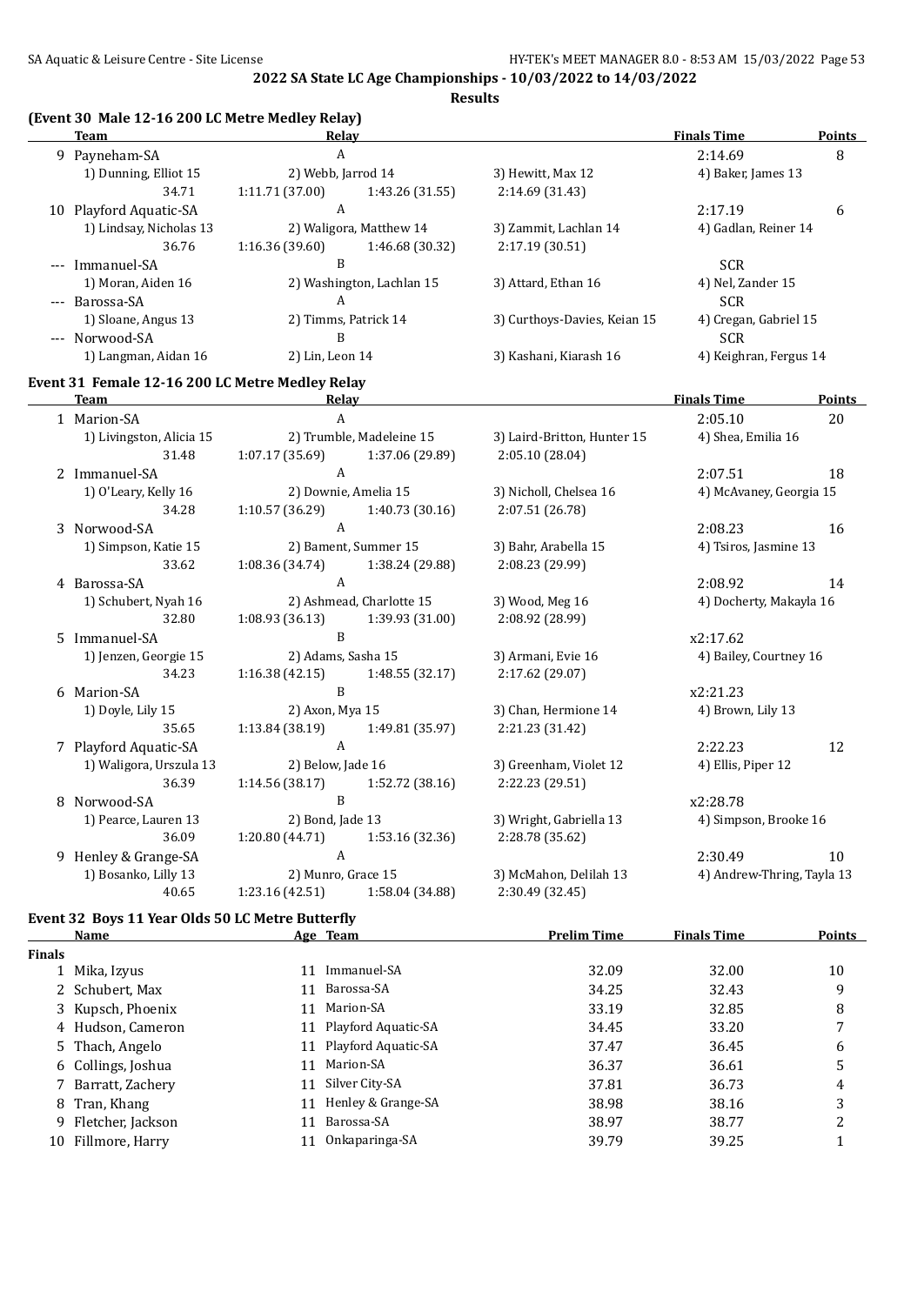**Name Age Team Seed Time Prelim Time**

**2022 SA State LC Age Championships - 10/03/2022 to 14/03/2022**

**Results**

| Name                 | Age Team        | <b>Seed Time</b> | <b>Prelim Time</b> |
|----------------------|-----------------|------------------|--------------------|
| <b>Preliminaries</b> |                 |                  |                    |
| 1 Mika, Izyus        | 11 Immanuel-SA  |                  | 32.09              |
| 2 Kupsch, Phoenix    | Marion-SA<br>11 |                  | 33.19              |

**Event 32 Boys 11 Year Olds 50 LC Metre Butterfly**

|               | 2 Kupsch, Phoenix                                |    | 11 Marion-SA              |                    | 33.19              |                |
|---------------|--------------------------------------------------|----|---------------------------|--------------------|--------------------|----------------|
|               | 3 Schubert, Max                                  |    | 11 Barossa-SA             |                    | 34.25              |                |
|               | 4 Hudson, Cameron                                |    | 11 Playford Aquatic-SA    |                    | 34.45              |                |
|               | 5 Collings, Joshua                               |    | 11 Marion-SA              |                    | 36.37              |                |
|               | 6 Needham, Angus                                 |    | 11 Marion-SA              |                    | 36.95              |                |
|               | 7 Thach, Angelo                                  |    | 11 Playford Aquatic-SA    |                    | 37.47              |                |
|               | 8 Barratt, Zachery                               |    | 11 Silver City-SA         |                    | 37.81              |                |
|               | 9 Vaughan, Maximilian                            |    | 11 Marion-SA              |                    | 38.35              |                |
|               | 10 Fletcher, Jackson                             |    | 11 Barossa-SA             |                    | 38.97              |                |
|               | 11 Tran, Khang                                   |    | 11 Henley & Grange-SA     |                    | 38.98              |                |
|               | 12 Fillmore, Harry                               |    | 11 Onkaparinga-SA         |                    | 39.79              |                |
|               | 13 Millard, Jack                                 |    | 11 Broken Hill Aquatic-SA |                    | 40.39              |                |
|               | 14 Reed, Joshua                                  |    | 11 Marion-SA              |                    | 44.01              |                |
|               | 15 Henke, Rylan                                  |    | 11 Onkaparinga-SA         |                    | 44.12              |                |
|               | --- Tucker, Jordan                               |    | 11 Marion-SA              |                    | <b>NS</b>          |                |
|               | --- Shi, Maxx                                    |    | 11 Playford Aquatic-SA    |                    | <b>SCR</b>         |                |
|               | Event 32 Boys 12 Year Olds 50 LC Metre Butterfly |    |                           |                    |                    |                |
|               | Name                                             |    | Age Team                  | <b>Prelim Time</b> | <b>Finals Time</b> | Points         |
| <b>Finals</b> |                                                  |    |                           |                    |                    |                |
|               | 1 Hewitt, Max                                    |    | 12 Payneham-SA            | 31.15              | 30.71              | 10             |
|               | 2 Dingwall, Oscar                                |    | 12 Immanuel-SA            | 32.80              | 32.17              | 9              |
|               | 3 Coulter, Kegan                                 |    | 12 Barossa-SA             | 33.54              | 32.26              | 8              |
|               | 4 Potter, Jake                                   |    | 12 Immanuel-SA            | 33.24              | 32.60              | 7              |
|               | 5 Herbst, Patrick                                |    | 12 Starplex-SA            | 34.78              | 33.50              | 6              |
|               | 6 Birchenough, Owen                              |    | 12 Marion-SA              | 34.14              | 33.53              | 5              |
|               | 7 Zammit, Jayden                                 |    | 12 Playford Aquatic-SA    | 34.72              | 34.14              | 4              |
|               | 8 Spyrou, Daniel                                 |    | 12 Norwood-SA             | 35.10              | 34.66              | 3              |
| 9.            | Stanley, Will                                    |    | 12 Marion-SA              | 35.61              | 35.01              | $\overline{c}$ |
|               | 10 Charleson, Cody                               |    | 12 Starplex-SA            | 35.34              | 35.04              | $\mathbf{1}$   |
|               | Event 32 Boys 12 Year Olds 50 LC Metre Butterfly |    |                           |                    |                    |                |
|               | Name                                             |    | Age Team                  | <b>Seed Time</b>   | <b>Prelim Time</b> |                |
|               | <b>Preliminaries</b>                             |    |                           |                    |                    |                |
|               | 1 Hewitt, Max                                    |    | 12 Payneham-SA            |                    | 31.15              |                |
|               | 2 Dingwall, Oscar                                | 12 | Immanuel-SA               |                    | 32.80              |                |
|               | 3 Potter, Jake                                   | 12 | Immanuel-SA               |                    | 33.24              |                |
|               | 4 Coulter, Kegan                                 |    | 12 Barossa-SA             |                    | 33.54              |                |
|               | 5 Birchenough, Owen                              | 12 | Marion-SA                 |                    | 34.14              |                |
|               | 6 Zammit, Jayden                                 | 12 | Playford Aquatic-SA       |                    | 34.72              |                |
|               | 7 Herbst, Patrick                                | 12 | Starplex-SA               |                    | 34.78              |                |
| 8             | Spyrou, Daniel                                   | 12 | Norwood-SA                |                    | 35.10              |                |
| 9.            | Charleson, Cody                                  | 12 | Starplex-SA               |                    | 35.34              |                |
|               | 10 Stanley, Will                                 | 12 | Marion-SA                 |                    | 35.61              |                |
|               | 11 Maynard, William                              |    | 12 Kent Town-SA           |                    | 35.98              |                |

12 Cregan, Neil 12 Barossa-SA 36.19 13 Allan, Isaac 12 Immanuel-SA 36.70<br>14 Nys, Lachie 12 Gawler-SA 36.89 Nys, Lachie 12 Gawler-SA 36.89 Bai, Evan 12 Marion-SA 37.63 --- Ni, Adison 32 Marion-SA 3CR --- Mazur, Joseph 12 Norwood-SA SCR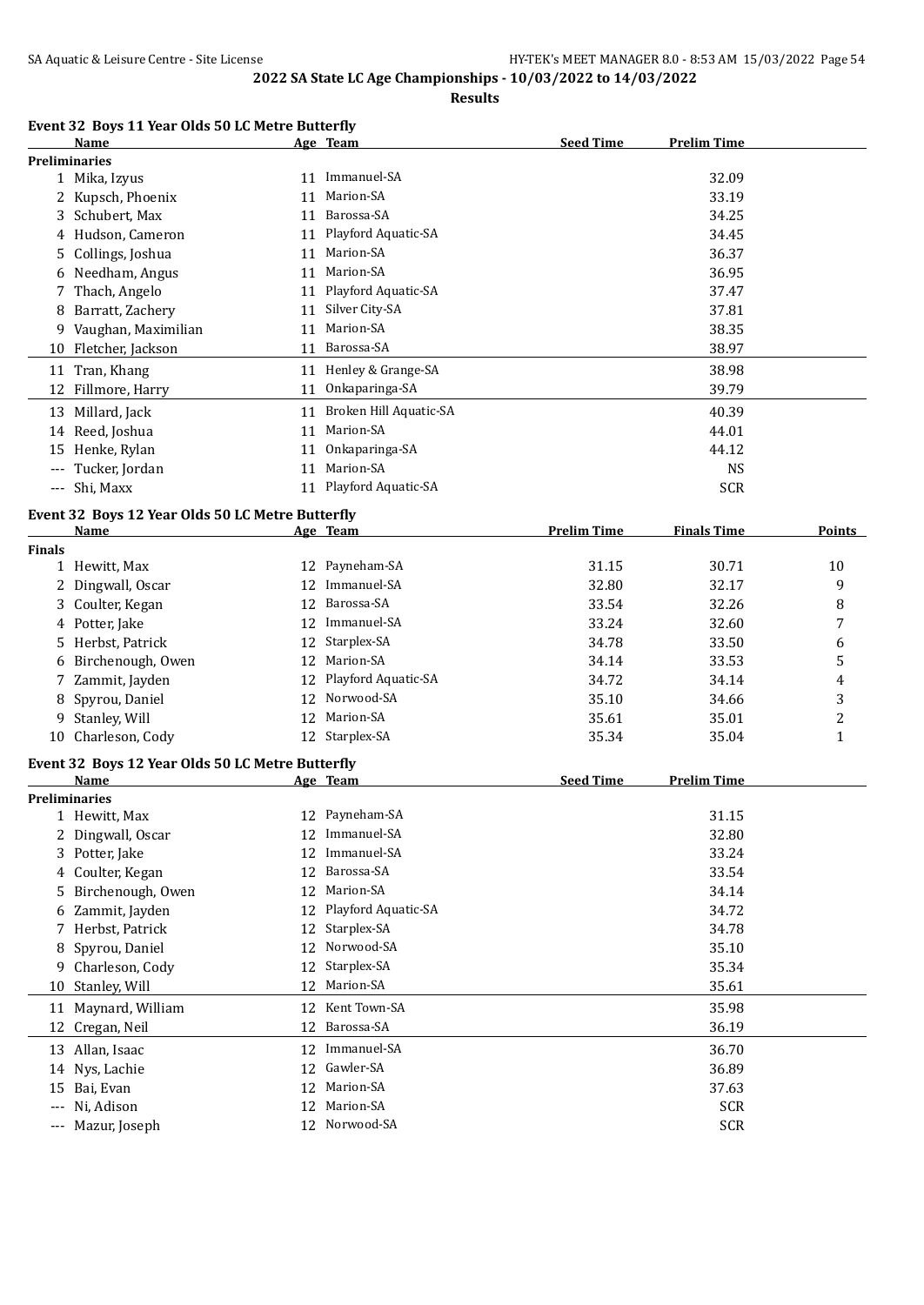**Results**

|               | Event 33 Boys 13 Year Olds 50 LC Metre Butterfly<br>Name        |    | Age Team               | <b>Prelim Time</b> | <b>Finals Time</b> | Points         |
|---------------|-----------------------------------------------------------------|----|------------------------|--------------------|--------------------|----------------|
| <b>Finals</b> |                                                                 |    |                        |                    |                    |                |
|               | 1 Altiok, Ali                                                   | 13 | Marion-SA              | 28.85              | 28.37              | 10             |
| 2             | Clavel, Cohen                                                   | 13 | Broken Hill Aquatic-SA | 29.60              | 28.97              | 9              |
|               | Sloane, Angus                                                   | 13 | Barossa-SA             | 30.12              | 29.40              | 8              |
| 4             | Sandercock, Finnian                                             | 13 | Western Aquatic-SA     | 30.93              | 29.85              | 7              |
|               | 5 Riedel, Hugh                                                  | 13 | Vitor Renmark-SA       | 31.21              | 30.69              | 6              |
|               | 6 Dudley, Callum                                                | 13 | Starplex-SA            | 32.04              | 31.36              | 5              |
|               | 7 McNamara, Finn                                                | 13 | Norwood-SA             | 32.52              | 31.87              | 4              |
|               | 8 Lucas, Tommy                                                  | 13 | Clare-SA               | 32.08              | 32.08              | 3              |
|               | 9 Plant (V), Anders                                             | 13 | Nyah Two Bays-VIC      | 32.36              | 32.21              | $\overline{c}$ |
|               | 10 Hassell, Fred                                                |    | 13 Kent Town-SA        | 32.39              | 32.22              | $\mathbf{1}$   |
|               |                                                                 |    |                        |                    |                    |                |
|               | Event 33 Boys 13 Year Olds 50 LC Metre Butterfly                |    |                        | <b>Seed Time</b>   | <b>Prelim Time</b> |                |
|               | Name<br><b>Preliminaries</b>                                    |    | Age Team               |                    |                    |                |
|               | 1 Altiok, Ali                                                   |    | 13 Marion-SA           |                    | 28.85              |                |
| 2             | Clavel, Cohen                                                   | 13 | Broken Hill Aquatic-SA |                    | 29.60              |                |
|               |                                                                 | 13 | Barossa-SA             |                    |                    |                |
| 3             | Sloane, Angus                                                   |    | Western Aquatic-SA     |                    | 30.12<br>30.93     |                |
| 4             | Sandercock, Finnian                                             | 13 | Vitor Renmark-SA       |                    |                    |                |
| 5             | Riedel, Hugh                                                    | 13 |                        |                    | 31.21              |                |
| 6             | Dudley, Callum                                                  | 13 | Starplex-SA            |                    | 32.04              |                |
|               | 7 Lucas, Tommy                                                  | 13 | Clare-SA               |                    | 32.08              |                |
|               | 8 Plant (V), Anders                                             | 13 | Nyah Two Bays-VIC      |                    | 32.36              |                |
|               | 9 Hassell, Fred                                                 |    | 13 Kent Town-SA        |                    | 32.39              |                |
|               | 10 McNamara, Finn                                               |    | 13 Norwood-SA          |                    | 32.52              |                |
|               | 11 Ellul, Cameron                                               |    | 13 Immanuel-SA         |                    | 32.75              |                |
|               | 12 Barratt, Max                                                 | 13 | Silver City-SA         |                    | 32.77              |                |
|               | 13 Barresi, Antony                                              | 13 | Norwood-SA             |                    | 33.24              |                |
|               | 14 Renfrey, Kai                                                 | 13 | Western Aquatic-SA     |                    | 33.34              |                |
|               | 15 Joseph, Aditya                                               | 13 | Unattached-SA          |                    | 33.44              |                |
|               | 16 Mackinnon, Oliver                                            | 13 | Marion-SA              |                    | 34.44              |                |
| 17            | Eyers, Archie                                                   |    | 13 Unley-SA            |                    | 34.65              |                |
|               | 18 Lindsay, Nicholas                                            | 13 | Playford Aquatic-SA    |                    | 35.03              |                |
|               | 19 McGinley, Gerard                                             | 13 | Immanuel-SA            |                    | 37.45              |                |
|               | Towers, Fabricio                                                |    | 13 Barossa-SA          |                    | <b>SCR</b>         |                |
|               | --- Davidson, Tyler                                             |    | 13 West Coast-SA       |                    | <b>SCR</b>         |                |
|               |                                                                 |    |                        |                    |                    |                |
|               | Event 33 Boys 14 Year Olds 50 LC Metre Butterfly<br><b>Name</b> |    | Age Team               | <b>Prelim Time</b> | <b>Finals Time</b> | <b>Points</b>  |
| <b>Finals</b> |                                                                 |    |                        |                    |                    |                |
|               | 1 Plummer, Cody                                                 |    | 14 Starplex-SA         | 27.97              | 27.83              | 10             |
|               | 2 Turra, Logan                                                  | 14 | Marion-SA              | 28.10              | 28.03              | 9              |
| 3             | Keighran, Fergus                                                | 14 | Norwood-SA             | 29.67              | 28.85              | 8              |
|               | 4 Zhang, Bowen                                                  |    | 14 Henley & Grange-SA  | 28.93              | 29.11              | 7              |
|               | Montes, Luke                                                    |    | 14 Kent Town-SA        |                    | 29.40              |                |
| 5             |                                                                 |    | Henley & Grange-SA     | 29.69              |                    | 6              |
| 6             | Tran, Khai                                                      | 14 | 14 Marion-SA           | 29.80              | 29.56              | 5              |
| 7             | Bastiaans, Jacob                                                |    |                        | 29.92              | 29.80              | 4              |
| 8             | Zammit, Lachlan                                                 | 14 | Playford Aquatic-SA    | 30.78              | 30.68              | 3              |
|               | 9 Lin, Leon                                                     | 14 | Norwood-SA             | 30.42              | 30.82              | $\overline{c}$ |
|               | 10 Hall, Aidan                                                  |    | 14 Western Aquatic-SA  | 31.46              | 31.23              | $\mathbf{1}$   |
|               | Event 33 Boys 14 Year Olds 50 LC Metre Butterfly                |    |                        |                    |                    |                |
|               | Name                                                            |    | Age Team               | <b>Seed Time</b>   | <b>Prelim Time</b> |                |
|               | <b>Preliminaries</b>                                            |    |                        |                    |                    |                |
|               | 1 Plummer, Cody                                                 |    | 14 Starplex-SA         |                    | 27.97              |                |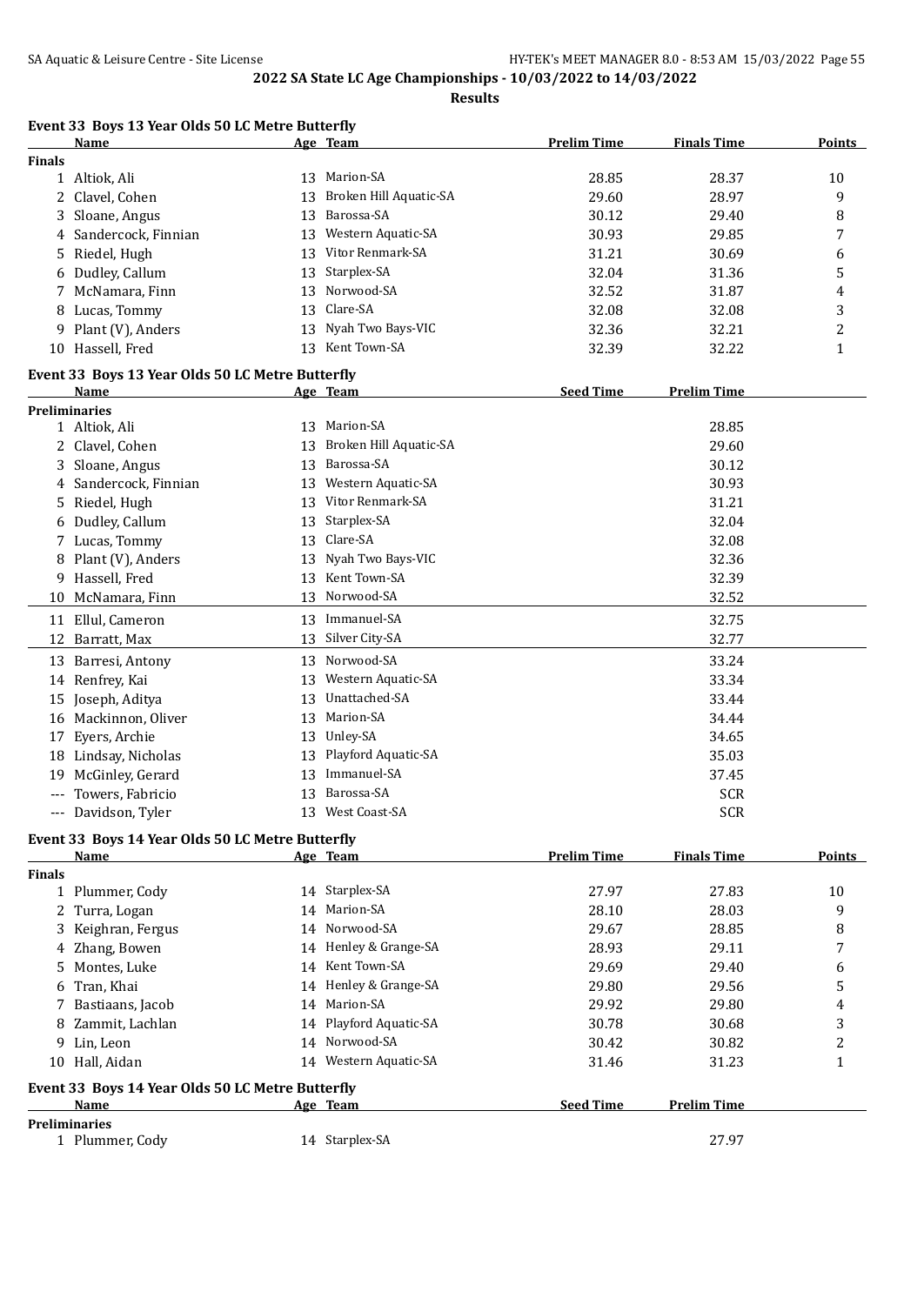**Results**

| Preliminaries  (Event 33 Boys 14 Year Olds 50 LC Metre Butterfly) |  |  |  |
|-------------------------------------------------------------------|--|--|--|

|               | <u>Name</u>                                      |    | Age Team              | <b>Seed Time</b>   | <b>Prelim Time</b> |              |
|---------------|--------------------------------------------------|----|-----------------------|--------------------|--------------------|--------------|
|               | 2 Turra, Logan                                   |    | 14 Marion-SA          |                    | 28.10              |              |
|               | 3 Zhang, Bowen                                   |    | 14 Henley & Grange-SA |                    | 28.93              |              |
|               | 4 Keighran, Fergus                               |    | 14 Norwood-SA         |                    | 29.67              |              |
| 5             | Montes, Luke                                     |    | 14 Kent Town-SA       |                    | 29.69              |              |
| 6             | Tran, Khai                                       |    | 14 Henley & Grange-SA |                    | 29.80              |              |
| 7             | Bastiaans, Jacob                                 |    | 14 Marion-SA          |                    | 29.92              |              |
| 8             | Lin, Leon                                        |    | 14 Norwood-SA         |                    | 30.42              |              |
| 9             | Zammit, Lachlan                                  | 14 | Playford Aquatic-SA   |                    | 30.78              |              |
|               | 10 Hall, Aidan                                   |    | 14 Western Aquatic-SA |                    | 31.46              |              |
| 11            | Martin, Elijah                                   |    | 14 Henley & Grange-SA |                    | 31.60              |              |
|               | 12 Pruszinski, Adam                              |    | 14 Tea Tree Gully-SA  |                    | 32.18              |              |
|               | 13 Timms, Patrick                                |    | 14 Barossa-SA         |                    | 32.20              |              |
|               | 14 Collings, Kieran                              |    | 14 Marion-SA          |                    | 32.81              |              |
|               | 15 Menadue, Benjamin                             |    | 14 Berri-SA           |                    | 32.86              |              |
|               | 16 Brown, Jackson                                | 14 | Immanuel-SA           |                    | 33.42              |              |
| $---$         | Moore, Charles                                   | 14 | Mount Gambier-SA      |                    | <b>SCR</b>         |              |
|               | --- Lowe, Haydn                                  |    | 14 Blue Lake Y-SA     |                    | <b>SCR</b>         |              |
|               | --- Stubbings, Harrison                          |    | 14 Starplex-SA        |                    | <b>SCR</b>         |              |
|               | Event 34 Male 15 Year Olds 50 LC Metre Butterfly |    |                       |                    |                    |              |
|               | Name                                             |    | Age Team              | <b>Prelim Time</b> | <b>Finals Time</b> | Points       |
| <b>Finals</b> |                                                  |    |                       |                    |                    |              |
|               | 1 Tran, Liem                                     |    | 15 Henley & Grange-SA | 26.69              | 26.08              | 10           |
|               | 2 Langman, Hamish                                | 15 | Norwood-SA            | 27.69              | 26.84              | 9            |
|               | 3 Stephenson, Flynn                              | 15 | Marion-SA             | 27.83              | 28.04              | 8            |
|               | *4 Macdonald, Alexander                          |    | 15 Kent Town-SA       | 28.86              | 28.23              | 6.50         |
| $^*4$         | Schwarz, Harry                                   | 15 | Immanuel-SA           | 28.28              | 28.23              | 6.50         |
|               | 6 Curthoys-Davies, Keian                         | 15 | Barossa-SA            | 28.53              | 28.25              | 5            |
|               | 7 Herbst, Ethan                                  | 15 | Starplex-SA           | 29.58              | 28.71              | 4            |
|               | 8 Lawson, Jack                                   | 15 | Kent Town-SA          | 29.53              | 29.55              | 3            |
| 9             | Smith, Connor                                    | 15 | Marion-SA             | 29.99              | 29.70              | 2            |
|               | 10 Milne, Lukas                                  |    | 15 Silver City-SA     | 29.79              | 29.82              | $\mathbf{1}$ |
|               | Event 34 Male 15 Year Olds 50 LC Metre Butterfly |    |                       |                    |                    |              |
|               | Name                                             |    | Age Team              | <b>Seed Time</b>   | <b>Prelim Time</b> |              |
|               | <b>Preliminaries</b>                             |    |                       |                    |                    |              |
|               | *1 Mclachlan, Fergus                             |    | 17 Norwood-SA         |                    | 25.29              |              |
|               | *1 Tran, Liem                                    |    | 15 Henley & Grange-SA |                    | 26.69              |              |
|               | *1 Kashani, Kiarash                              |    | 16 Norwood-SA         |                    | 27.65              |              |
|               | *2 Macie, Patrick                                | 17 | Barossa-SA            |                    | 25.80              |              |
|               | *2 Lucas, Lachlan                                | 16 | Clare-SA              |                    | 27.67              |              |
|               | *2 Langman, Hamish                               |    | 15 Norwood-SA         |                    | 27.69              |              |
|               | *3 Atherton, Oliver                              | 17 | Kent Town-SA          |                    | 26.94              |              |
| *3            | Stephenson, Flynn                                | 15 | Marion-SA             |                    | 27.83              |              |
|               | *3 Lehmann, Reuben                               | 16 | Immanuel-SA           |                    | 27.89              |              |
| $*4$          | Stenhouse, Euan                                  | 18 | Immanuel-SA           |                    | 27.80              |              |
| $*4$          | Schwarz, Harry                                   |    | 15 Immanuel-SA        |                    | 28.28              |              |
|               | *4 Phua, Zane                                    |    | 16 Kent Town-SA       |                    | 28.60              |              |
|               | <b>Swim-Off Required</b>                         |    |                       |                    |                    |              |
|               | *5 Percevault, Kyan                              |    | 18 Marion-SA          |                    | 27.81              |              |
|               | *5 Curthoys-Davies, Keian                        | 15 | Barossa-SA            |                    | 28.53              |              |
|               | *5 Moran, Aiden                                  | 16 | Immanuel-SA           |                    | 28.71              |              |
|               | *6 Pannell, Harry                                | 16 | Playford Aquatic-SA   |                    | 28.72              |              |
|               | *6 Macdonald, Alexander                          | 15 | Kent Town-SA          |                    | 28.86              |              |
|               | *6 Downie, Finn                                  |    | 17 Immanuel-SA        |                    | 28.87              |              |
|               |                                                  |    |                       |                    |                    |              |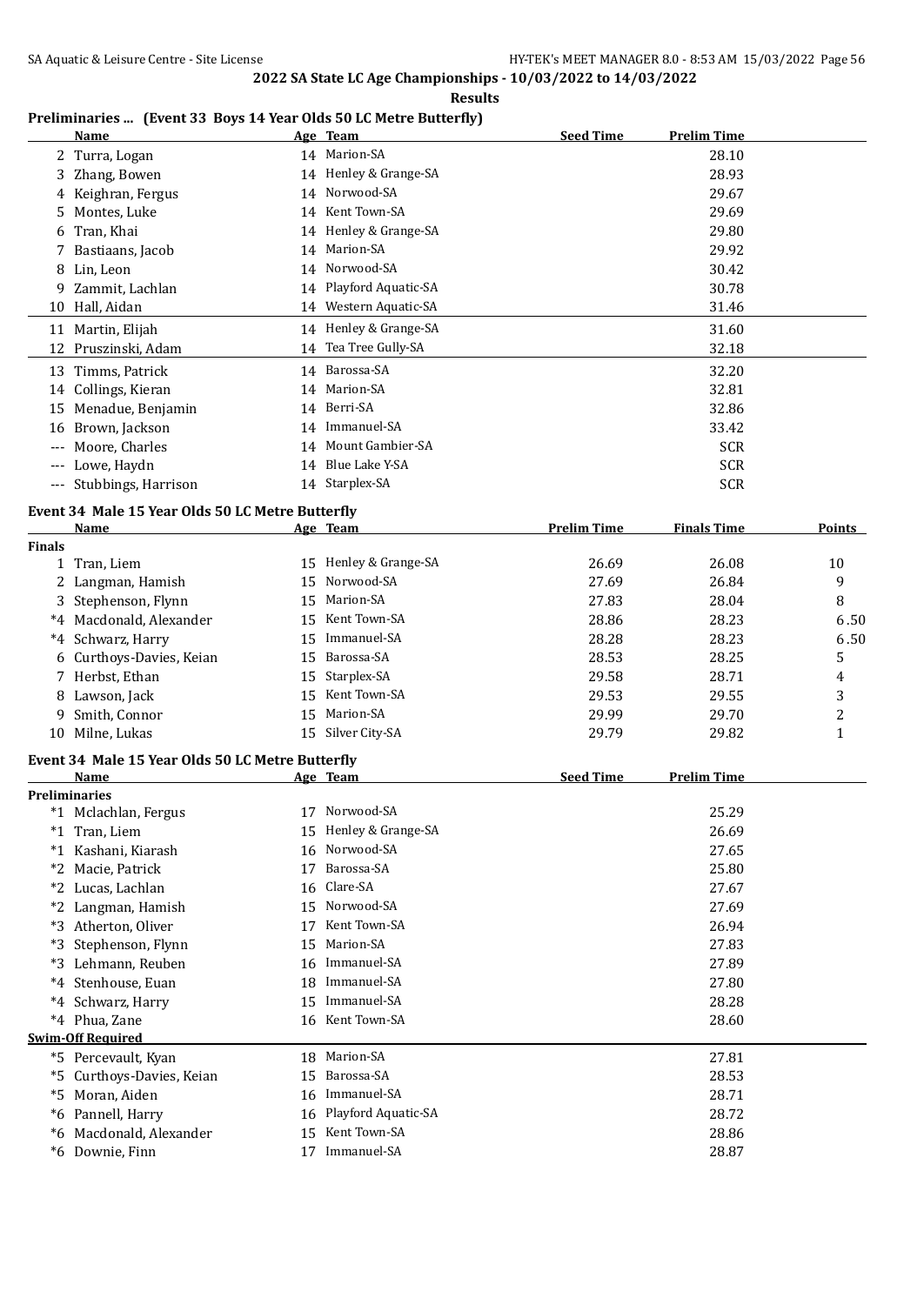**Results**

## **Preliminaries ... (Event 34 Male 15 Year Olds 50 LC Metre Butterfly)**

|                     | <u>Name</u>                                       |    | Age Team                | <b>Seed Time</b>   | <b>Prelim Time</b> |              |
|---------------------|---------------------------------------------------|----|-------------------------|--------------------|--------------------|--------------|
|                     | *7 Nelson, Regan                                  |    | 16 Kent Town-SA         |                    | 28.78              |              |
|                     | *7 Wilson, Ethan                                  | 17 | Southern Performance-SA |                    | 29.12              |              |
| $*7$                | Lawson, Jack                                      |    | 15 Kent Town-SA         |                    | 29.53              |              |
| $*8$                | Cochrane-Adolfson, Justin                         | 16 | Silver City-SA          |                    | 29.13              |              |
|                     | *8 Brown, Myles                                   | 18 | Barossa-SA              |                    | 29.19              |              |
|                     | *8 Herbst, Ethan                                  | 15 | Starplex-SA             |                    | 29.58              |              |
|                     | *9 White, Jordan                                  |    | 17 Loxton-SA            |                    | 29.25              |              |
| *9                  | Milne, Lukas                                      | 15 | Silver City-SA          |                    | 29.79              |              |
| *9                  | Dimitri, Theo                                     |    | 16 Kent Town-SA         |                    | 30.04              |              |
|                     | *10 Yang, Haopeng                                 | 17 | Marion-SA               |                    | 29.37              |              |
|                     | *10 Smith, Connor                                 | 15 | Marion-SA               |                    | 29.99              |              |
|                     | *10 Chan, Aidan                                   |    | 16 Henley & Grange-SA   |                    | 30.10              |              |
|                     | *11 Morata, Oskar                                 |    | 15 Western Aquatic-SA   |                    | 30.12              |              |
|                     | *11 Herringer, Oliver                             | 18 | <b>Mountain Pool-SA</b> |                    | 30.32              |              |
|                     | *11 Bosanko, Jet                                  |    | 16 Henley & Grange-SA   |                    | 30.37              |              |
|                     |                                                   |    | 15 Kent Town-SA         |                    | 30.29              |              |
|                     | 12 Bacon, Luca                                    |    | Payneham-SA             |                    |                    |              |
| 13                  | McCloud, Jarrad                                   | 15 | Barossa-SA              |                    | 30.97              |              |
|                     | 14 Cregan, Gabriel                                | 15 |                         |                    | 31.74              |              |
|                     | Muller, Grant                                     | 25 | Unattached-SA           |                    | X26.85             |              |
| $---$               | Crook, Ethan                                      | 19 | Unattached-SA           |                    | X26.86             |              |
|                     | Mazurek, Aaron                                    | 15 | Unattached-SA           |                    | X49.31             |              |
|                     | Hammond, Bryce                                    | 15 | West Coast-SA           |                    | <b>NS</b>          |              |
|                     | Poole, Isaac                                      | 16 | Starplex-SA             |                    | <b>NS</b>          |              |
| $---$               | Cafarella, Brad                                   | 15 | Onkaparinga-SA          |                    | <b>NS</b>          |              |
| $---$               | Newman, Bailey                                    | 17 | <b>Mountain Pool-SA</b> |                    | <b>NS</b>          |              |
| $---$               | Edwards, Oliver                                   | 20 | Unattached-SA           |                    | <b>XNS</b>         |              |
| $---$               | Caton, Noah                                       | 18 | Norwood-SA              |                    | <b>SCR</b>         |              |
|                     | Wilkins, Charlie                                  | 22 | Unattached-SA           |                    | <b>SCR</b>         |              |
|                     | Gilbert, Lachlan                                  | 15 | Clovercrest-SA          |                    | <b>SCR</b>         |              |
|                     | Wiggett, Alexander                                | 16 | Southern Performance-SA |                    | <b>SCR</b>         |              |
| ---                 | Cohen, Oscar                                      | 15 | Payneham-SA             |                    | <b>SCR</b>         |              |
| $\qquad \qquad - -$ | Vien, Brian                                       |    | 15 Henley & Grange-SA   |                    | <b>SCR</b>         |              |
|                     | --- Ross, Angus                                   |    | 15 Western Aquatic-SA   |                    | <b>SCR</b>         |              |
|                     | Event 34B Male 16 Year Olds 50 LC Metre Butterfly |    |                         |                    |                    |              |
|                     | Name                                              |    | Age Team                | <b>Prelim Time</b> | <b>Finals Time</b> | Points       |
| <b>Finals</b>       |                                                   |    |                         |                    |                    |              |
|                     | 1 Phua, Zane                                      |    | 16 Kent Town-SA         | 28.60              | 27.37              | 10           |
| 2                   | Lucas, Lachlan                                    | 16 | Clare-SA                | 27.67              | 27.50              | 9            |
| 3                   | Kashani, Kiarash                                  | 16 | Norwood-SA              | 27.65              | 27.62              | 8            |
|                     | 4 Lehmann, Reuben                                 | 16 | Immanuel-SA             | 27.89              | 27.65              | 7            |
| 5.                  | Nelson, Regan                                     | 16 | Kent Town-SA            | 28.78              | 28.30              | 6            |
| 6                   | Cochrane-Adolfson, Justin                         | 16 | Silver City-SA          | 29.13              | 28.56              | 5            |
|                     | 7 Pannell, Harry                                  | 16 | Playford Aquatic-SA     | 28.72              | 28.60              | 4            |
| 8                   | Moran, Aiden                                      | 16 | Immanuel-SA             | 28.71              | 28.75              | 3            |
| 9.                  | Chan, Aidan                                       | 16 | Henley & Grange-SA      | 30.10              | 29.79              | 2            |
|                     | 10 Dimitri, Theo                                  |    | 16 Kent Town-SA         | 30.04              | 30.22              | $\mathbf{1}$ |
|                     | Event 34B Male 16 Year Olds 50 LC Metre Butterfly |    |                         |                    |                    |              |
|                     | Name                                              |    | Age Team                | <b>Seed Time</b>   | <b>Prelim Time</b> |              |
|                     | Preliminaries                                     |    |                         |                    |                    |              |
|                     | 5 Kashani, Kiarash                                |    | 16 Norwood-SA           |                    | 27.65              |              |
|                     | 6 Lucas, Lachlan                                  | 16 | Clare-SA                |                    | 27.67              |              |
|                     | 11 Lehmann, Reuben                                | 16 | Immanuel-SA             |                    | 27.89              |              |
|                     | 14 Phua, Zane                                     | 16 | Kent Town-SA            |                    | 28.60              |              |
|                     | 15 Moran, Aiden                                   |    | 16 Immanuel-SA          |                    | 28.71              |              |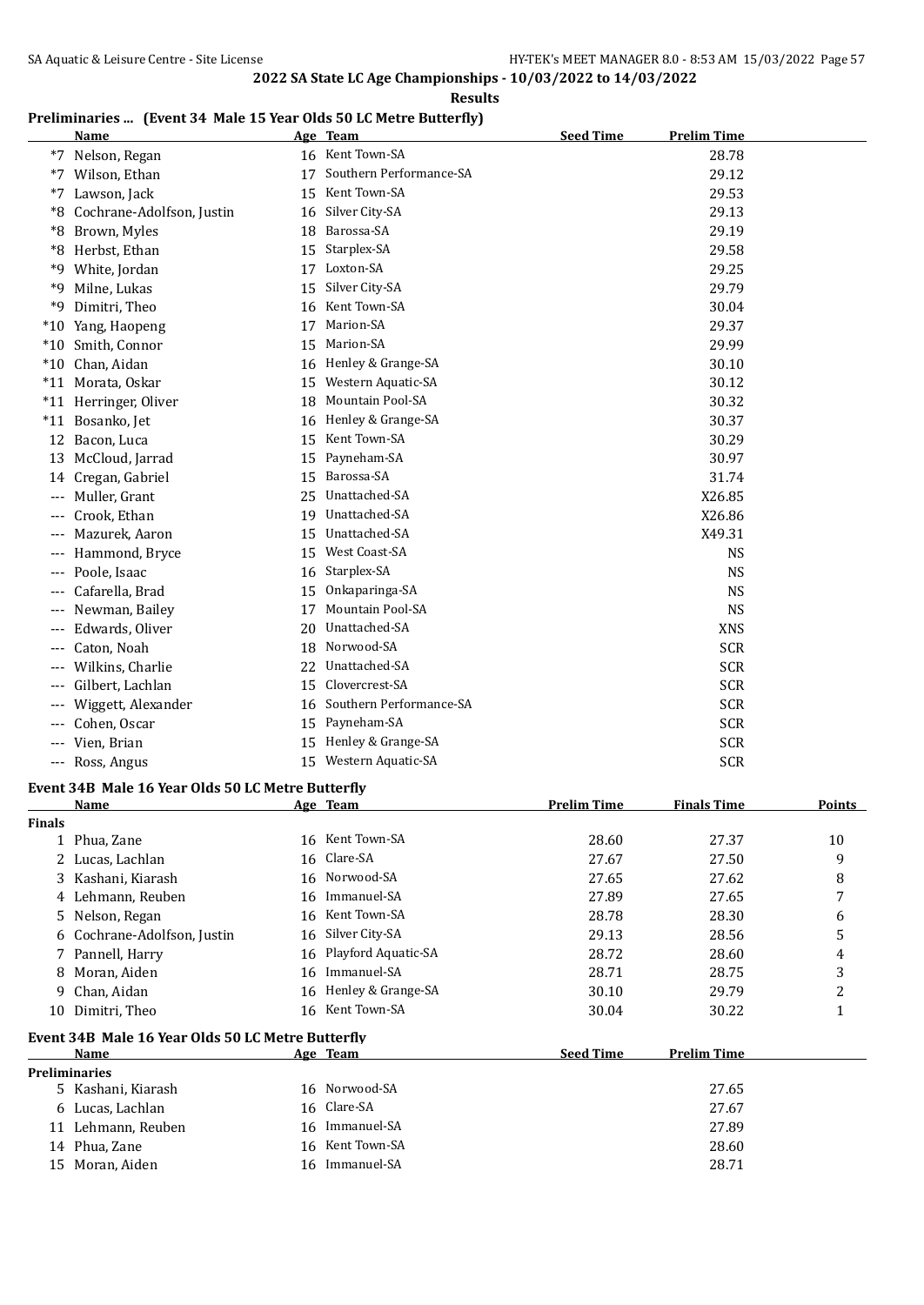#### **Results Preliminaries ... (Event 34B Male 16 Year Olds 50 LC Metre Butterfly) Name Age Team Seed Time Prelim Time** 16 Pannell, Harry 16 Playford Aquatic-SA 28.72 17 Nelson, Regan 16 Kent Town-SA 28.78 21 Cochrane-Adolfson, Justin 16 Silver City-SA 29.13 29 Dimitri, Theo 2010 16 Kent Town-SA 2010 16 Kent Town-SA 30.04 30 Chan, Aidan 16 Henley & Grange-SA 30.10 34 Bosanko, Jet 16 Henley & Grange-SA 30.37 --- Poole, Isaac 16 Starplex-SA NS --- Wiggett, Alexander 16 Southern Performance-SA SCR **Event 34B Male 17-18 50 LC Metre Butterfly Name Age Team Prelim Time Finals Time Points Finals** 1 Mclachlan, Fergus 17 Norwood-SA 25.29 25.10 10 2 Macie, Patrick 17 Barossa-SA 25.80 25.30 9 3 Atherton, Oliver 17 Kent Town-SA 26.94 26.70 8 4 Downie, Finn 17 Immanuel-SA 28.87 27.84 7 5 Stenhouse, Euan 18 Immanuel-SA 27.80 27.88 6 6 Percevault, Kyan 18 Marion-SA 27.81 27.93 5 7 White, Jordan 17 Loxton-SA 29.25 28.75 4 \*8 Wilson, Ethan 17 Southern Performance-SA 29.12 28.89 2 . 50 \*8 Brown, Myles 18 Barossa-SA 29.19 28.89 2 . 50 10 Yang, Haopeng 17 Marion-SA 29.37 29.04 1 **Event 34B Male 17-18 50 LC Metre Butterfly Age Team Seed Time Prelim Time Preliminaries** 1 Mclachlan, Fergus 17 Norwood-SA 25.29 2 Macie, Patrick 25.80 2012 17 Barossa-SA 25.80 3 Tran, Liem 15 Henley & Grange-SA 26.69 4 Atherton, Oliver 17 Kent Town-SA 26.94 7 Langman, Hamish 15 Norwood-SA 27.69 8 Stenhouse, Euan 18 Immanuel-SA 27.80 9 Percevault, Kyan 18 Marion-SA 27.81 10 Stephenson, Flynn 15 Marion-SA 27.83 12 Schwarz, Harry 15 Immanuel-SA 28.28 13 Curthoys-Davies, Keian 15 Barossa-SA 28.53 18 Macdonald, Alexander 15 Kent Town-SA 28.86 19 Downie, Finn 17 Immanuel-SA 28.87 20 Wilson, Ethan 17 Southern Performance-SA 29.12 22 Brown, Myles 18 Barossa-SA 29.19 23 White, Jordan 17 Loxton-SA 29.25 24 Yang, Haopeng 17 Marion-SA 29.37 25 Lawson, Jack 29.53 2015 15 Kent Town-SA 26 Herbst, Ethan 29.58 and 20.58 and 29.58 and 29.58 and 29.58 and 29.58 and 29.58 and 29.58 and 29.58 and 29.58 and 29.58 and 29.58 and 29.58 and 29.58 and 29.58 and 29.58 and 20.58 and 20.58 and 20.58 and 20.58 and 20.58 27 Milne, Lukas 15 Silver City-SA 29.79 28 Smith, Connor 29.99 15 Marion-SA 29.99 31 Morata, Oskar 15 Western Aquatic-SA 30.12 32 Bacon, Luca 30.29 and 31 Sent Town-SA 30.29 and 30.29 and 30.29 and 30.29 and 30.29 and 30.29 and 30.29 and 30.29 and 30.29 and 30.29 and 30.29 and 30.29 and 30.29 and 30.29 and 30.29 and 30.29 and 30.29 and 30.29 and 3 33 Herringer, Oliver 18 Mountain Pool-SA 30.32 35 McCloud, Jarrad 15 Payneham-SA 30.97 36 Cregan, Gabriel 15 Barossa-SA 31.74 --- Muller, Grant 25 Unattached-SA X26.85 --- Crook, Ethan 19 Unattached-SA X26.86 --- Mazurek, Aaron 15 Unattached-SA X49.31 --- Hammond, Bryce 15 West Coast-SA NS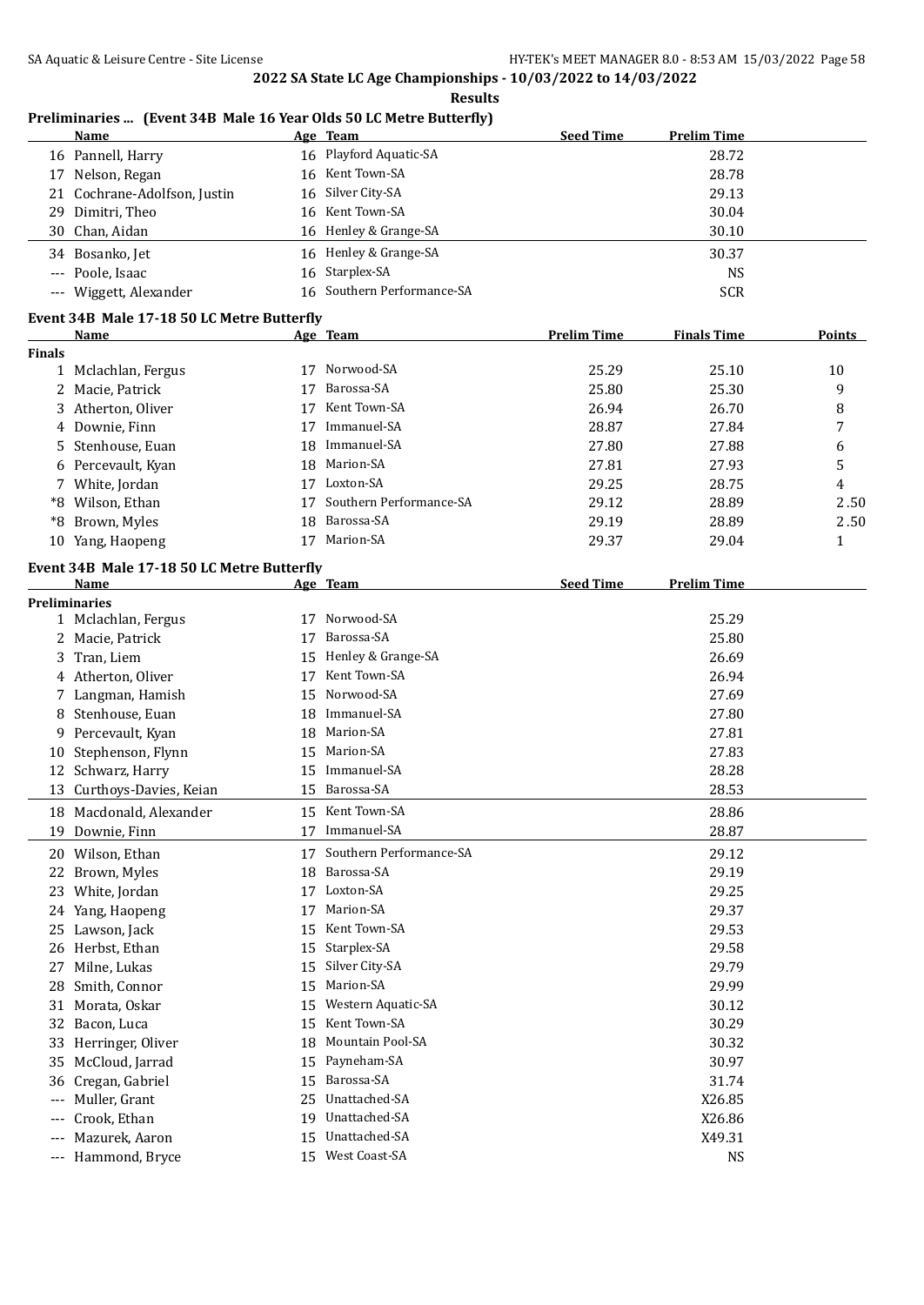## **Preliminaries ... (Event 34B Male 17-18 50 LC Metre Butterfly)**

|                      | <u>Name</u>                                       |    | Age Team                         | <b>Seed Time</b>   | <b>Prelim Time</b> |              |
|----------------------|---------------------------------------------------|----|----------------------------------|--------------------|--------------------|--------------|
|                      | --- Newman, Bailey                                |    | 17 Mountain Pool-SA              |                    | <b>NS</b>          |              |
| $\cdots$             | Edwards, Oliver                                   |    | 20 Unattached-SA                 |                    | <b>XNS</b>         |              |
| $\cdots$             | Cafarella, Brad                                   |    | 15 Onkaparinga-SA                |                    | <b>NS</b>          |              |
| $\scriptstyle\cdots$ | Wilkins, Charlie                                  | 22 | Unattached-SA                    |                    | <b>SCR</b>         |              |
| ---                  | Dummym, Dummym                                    | 12 | Unattached-SA                    |                    | <b>SCR</b>         |              |
| ---                  | Gilbert, Lachlan                                  | 15 | Clovercrest-SA                   |                    | <b>SCR</b>         |              |
| ---                  | Vien, Brian                                       |    | 15 Henley & Grange-SA            |                    | <b>SCR</b>         |              |
| $---$                | Cohen, Oscar                                      | 15 | Payneham-SA                      |                    | <b>SCR</b>         |              |
| $---$                | Ross, Angus                                       | 15 | Western Aquatic-SA               |                    | <b>SCR</b>         |              |
| $\qquad \qquad - -$  | Caton, Noah                                       | 18 | Norwood-SA                       |                    | <b>SCR</b>         |              |
|                      |                                                   |    |                                  |                    |                    |              |
|                      | Event 35 Girls 11 Year Olds 50 LC Metre Butterfly |    |                                  |                    |                    |              |
| <b>Finals</b>        | Name                                              |    | Age Team                         | <b>Prelim Time</b> | <b>Finals Time</b> | Points       |
|                      | 1 Linke, Jasmine                                  |    | 11 Kent Town-SA                  | 33.17              | 32.58              | 10           |
|                      | 2 Daunt, Emily                                    |    | 11 Marion-SA                     | 34.43              | 32.61              | 9            |
|                      | Osborn, Jessica                                   |    | 11 Marion-SA                     | 34.25              | 33.30              |              |
| 3                    |                                                   |    |                                  |                    |                    | 8            |
|                      | 4 Heggie, Ashleigh                                |    | 11 Starplex-SA<br>Clovercrest-SA | 34.47              | 33.77              | 7            |
| 5.                   | Crossman, Ebony                                   | 11 |                                  | 34.66              | 34.47              | 6            |
| 6                    | Sturt, Chloe                                      | 11 | Norwood-SA                       | 35.05              | 34.99              | 5            |
|                      | 7 Ashmead, Annabel                                | 11 | Barossa-SA                       | 35.68              | 35.06              | 4            |
|                      | 8 Le, Amy                                         |    | 11 Henley & Grange-SA            | 35.83              | 35.24              | 3            |
| 9.                   | Sebestyen, Laura                                  | 11 | Marion-SA                        | 35.18              | 35.32              | 2            |
|                      | 10 Nesci, Ocea                                    |    | 11 Starplex-SA                   | 36.46              | 35.54              | $\mathbf{1}$ |
|                      | Event 35 Girls 11 Year Olds 50 LC Metre Butterfly |    |                                  |                    |                    |              |
|                      | Name                                              |    | Age Team                         | <b>Seed Time</b>   | <b>Prelim Time</b> |              |
|                      | <b>Preliminaries</b>                              |    |                                  |                    |                    |              |
|                      | 1 Linke, Jasmine                                  |    | 11 Kent Town-SA                  |                    | 33.17              |              |
|                      | 2 Osborn, Jessica                                 | 11 | Marion-SA                        |                    | 34.25              |              |
|                      | 3 Daunt, Emily                                    | 11 | Marion-SA                        |                    | 34.43              |              |
| 4                    | Heggie, Ashleigh                                  |    | 11 Starplex-SA                   |                    | 34.47              |              |
| 5.                   | Crossman, Ebony                                   | 11 | Clovercrest-SA                   |                    | 34.66              |              |
| 6                    | Sturt, Chloe                                      | 11 | Norwood-SA                       |                    | 35.05              |              |
|                      | 7 Sebestyen, Laura                                | 11 | Marion-SA                        |                    | 35.18              |              |
|                      | 8 Ashmead, Annabel                                | 11 | Barossa-SA                       |                    | 35.68              |              |
|                      | 9 Le, Amy                                         |    | 11 Henley & Grange-SA            |                    | 35.83              |              |
|                      | 10 Nesci, Ocea                                    | 11 | Starplex-SA                      |                    | 36.46              |              |
|                      | 11 Hallam, Sophia                                 | 11 | Marion-SA                        |                    | 36.49              |              |
|                      | 12 Hartwig, Ava                                   | 11 | Norwood-SA                       |                    | 36.70              |              |
| 13                   | Geister, Leni                                     | 11 | Barossa-SA                       |                    | 36.83              |              |
| 14                   | Baker, Amelia                                     | 11 | Southern Performance-SA          |                    | 37.17              |              |
| 15                   | Smith, Grace                                      | 11 | Unattached-SA                    |                    | 38.34              |              |
| 16                   | Shannon, Isabella                                 | 11 | Barossa-SA                       |                    | 38.61              |              |
| 17                   | Song, Siyu                                        |    | 11 Henley & Grange-SA            |                    | 39.29              |              |
| 18                   | Giro, Aleksandra                                  | 11 | Payneham-SA                      |                    | 39.58              |              |
| 19                   | Brown, Lilly                                      | 11 | Marion-SA                        |                    | 39.63              |              |
| 20                   | Sherwell, Amber                                   | 11 | Norwood-SA                       |                    | 40.43              |              |
| 21                   | Carboni, Sofia                                    | 11 | Barossa-SA                       |                    | 40.70              |              |
|                      | 22 Atkins, Peyton                                 | 11 | Marion-SA                        |                    | 42.22              |              |
| 23                   | Paul, Meg                                         | 11 | Clovercrest-SA                   |                    | 42.27              |              |
|                      | Waller, Arabella                                  | 11 | Marion-SA                        |                    | 42.77              |              |
| 24                   |                                                   | 11 | <b>Mountain Pool-SA</b>          |                    | 43.26              |              |
| 25                   | Hope, Amelie                                      |    | 11 Immanuel-SA                   |                    |                    |              |
|                      | 26 Bell, Olivia                                   |    |                                  |                    | 43.34              |              |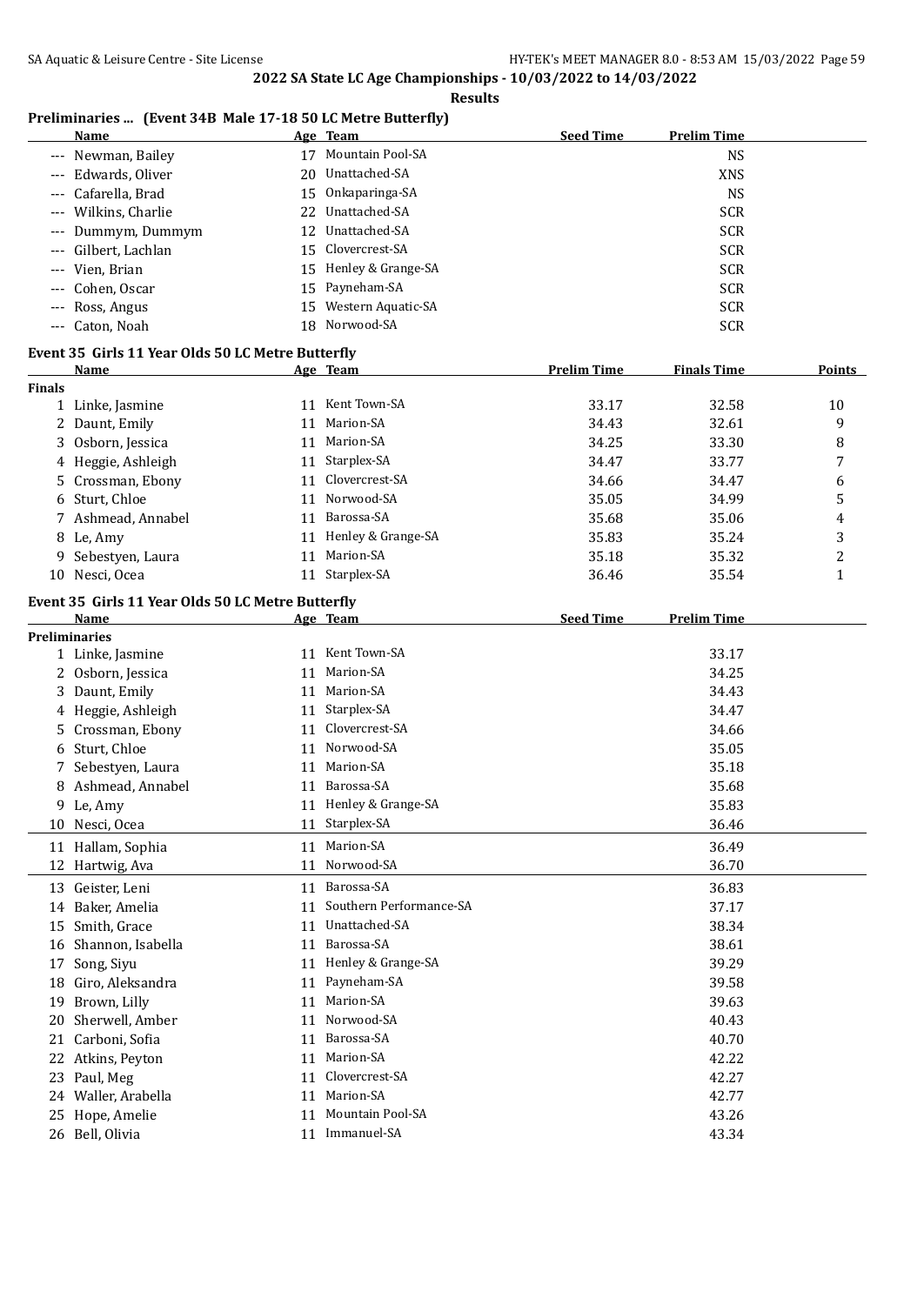**Results**

|                     | Preliminaries  (Event 35 Girls 11 Year Olds 50 LC Metre Butterfly)<br><b>Name</b> |    | Age Team               | <b>Seed Time</b>   | <b>Prelim Time</b> |               |
|---------------------|-----------------------------------------------------------------------------------|----|------------------------|--------------------|--------------------|---------------|
|                     | --- Dolan, Isabella                                                               |    | 11 Kent Town-SA        |                    | <b>DQ</b>          |               |
|                     | One hand touch                                                                    |    |                        |                    |                    |               |
| $\qquad \qquad - -$ | Greatrex, Kate                                                                    |    | 11 Western Aquatic-SA  |                    | <b>NS</b>          |               |
| $---$               | Fay, Clara                                                                        |    | 11 Norwood-SA          |                    | <b>NS</b>          |               |
| $\qquad \qquad - -$ | Towers, Emily                                                                     |    | 11 Barossa-SA          |                    | <b>SCR</b>         |               |
|                     | --- Davidson, Charlotte                                                           |    | 11 West Coast-SA       |                    | <b>SCR</b>         |               |
|                     | Event 35 Girls 12 Year Olds 50 LC Metre Butterfly                                 |    |                        |                    |                    |               |
|                     | Name                                                                              |    | Age Team               | <b>Prelim Time</b> | <b>Finals Time</b> | <b>Points</b> |
| <b>Finals</b>       |                                                                                   |    |                        |                    |                    |               |
|                     | 1 Lawrence, Akira                                                                 |    | 12 Tea Tree Gully-SA   | 31.65              | 30.23              | 10            |
|                     | 2 Beaumont, Isabella                                                              |    | 12 Henley & Grange-SA  | 32.66              | 31.34              | 9             |
|                     | 3 Fletcher, Mallika                                                               |    | 12 Barossa-SA          | 32.44              | 31.52              | 8             |
|                     | 4 Sanchez, Madison                                                                |    | 12 Starplex-SA         | 32.86              | 32.45              | 7             |
|                     | 5 Crean, Allegra                                                                  | 12 | Marion-SA              | 33.79              | 33.29              | 6             |
|                     | 6 Dening, Lucy                                                                    | 12 | Mount Gambier-SA       | 33.57              | 33.44              | 5             |
| 7                   | Sloane, Georgiana                                                                 | 12 | Barossa-SA             | 33.86              | 33.58              | 4             |
| 8                   | Basic, Emilia                                                                     | 12 | Tea Tree Gully-SA      | 33.07              | 33.70              | 3             |
| 9                   | Garner (V), Danika                                                                | 12 | Mildura-VIC            | 34.31              | 34.46              | 2             |
|                     | 10 Barton, Jeanie                                                                 |    | 12 Kent Town-SA        | 34.88              | 36.39              | $\mathbf{1}$  |
|                     |                                                                                   |    |                        |                    |                    |               |
|                     | Event 35 Girls 12 Year Olds 50 LC Metre Butterfly<br>Name                         |    | Age Team               | <b>Seed Time</b>   | <b>Prelim Time</b> |               |
|                     | <b>Preliminaries</b>                                                              |    |                        |                    |                    |               |
|                     | 1 Lawrence, Akira                                                                 |    | 12 Tea Tree Gully-SA   |                    | 31.65              |               |
|                     | 2 Fletcher, Mallika                                                               | 12 | Barossa-SA             |                    | 32.44              |               |
|                     | 3 Beaumont, Isabella                                                              |    | 12 Henley & Grange-SA  |                    | 32.66              |               |
|                     | 4 Sanchez, Madison                                                                |    | 12 Starplex-SA         |                    | 32.86              |               |
|                     | 5 Basic, Emilia                                                                   | 12 | Tea Tree Gully-SA      |                    | 33.07              |               |
| 6                   | Dening, Lucy                                                                      |    | 12 Mount Gambier-SA    |                    | 33.57              |               |
|                     | 7 Crean, Allegra                                                                  | 12 | Marion-SA              |                    | 33.79              |               |
| 8                   | Sloane, Georgiana                                                                 | 12 | Barossa-SA             |                    | 33.86              |               |
| 9                   | Garner (V), Danika                                                                | 12 | Mildura-VIC            |                    | 34.31              |               |
| 10                  | Barton, Jeanie                                                                    |    | 12 Kent Town-SA        |                    | 34.88              |               |
|                     |                                                                                   |    | 12 Playford Aquatic-SA |                    |                    |               |
|                     | 11 Ellis, Piper                                                                   |    | 12 Kent Town-SA        |                    | 35.08<br>35.13     |               |
|                     | 12 Gerke-Crabb, Cai                                                               |    |                        |                    |                    |               |
|                     | 13 Lugg, Lucinda                                                                  |    | 12 Henley & Grange-SA  |                    | 35.16              |               |
|                     | 14 Timms, Leisel                                                                  | 12 | Barossa-SA             |                    | 35.21              |               |
| 15                  | Thomas, Milla                                                                     | 12 | Kent Town-SA           |                    | 35.24              |               |
|                     | 16 Needham, Ava                                                                   |    | 12 Marion-SA           |                    | 35.37              |               |
| 17                  | Molloy, Scarlett                                                                  |    | 12 Silver City-SA      |                    | 35.50              |               |
| 18                  | Bevan, Sienna                                                                     | 12 | Silver City-SA         |                    | 35.96              |               |
| 19                  | Cox, Emmy                                                                         | 12 | Barossa-SA             |                    | 36.12              |               |
| 20                  | Ewer, Sophie                                                                      | 12 | Kent Town-SA           |                    | 36.34              |               |
| 21                  | Cameron, Piper                                                                    | 12 | Clovercrest-SA         |                    | 36.36              |               |
|                     | *22 Stratford, Indee                                                              | 12 | Mount Gambier-SA       |                    | 36.77              |               |
|                     | *22 Pearce, Ella                                                                  | 12 | Norwood-SA             |                    | 36.77              |               |
|                     | 24 Forster, Ella                                                                  | 12 | Clovercrest-SA         |                    | 37.22              |               |
|                     | 25 Greenham, Violet                                                               |    | 12 Playford Aquatic-SA |                    | 37.66              |               |
|                     | Event 36 Girls 13 Year Olds 50 LC Metre Butterfly                                 |    |                        |                    |                    |               |
|                     | <u>Name</u>                                                                       |    | Age Team               | <b>Prelim Time</b> | <b>Finals Time</b> | <b>Points</b> |
| <b>Finals</b>       |                                                                                   |    |                        |                    |                    |               |
|                     | 1 Carrocci, Clara                                                                 |    | 13 Norwood-SA          | 30.23              | 30.08              | 10            |
| 2                   | Noriega, Emilia                                                                   | 13 | Immanuel-SA            | 30.71              | 30.58              | 9             |
|                     | 3 Kelsh, Tahni                                                                    |    |                        |                    |                    |               |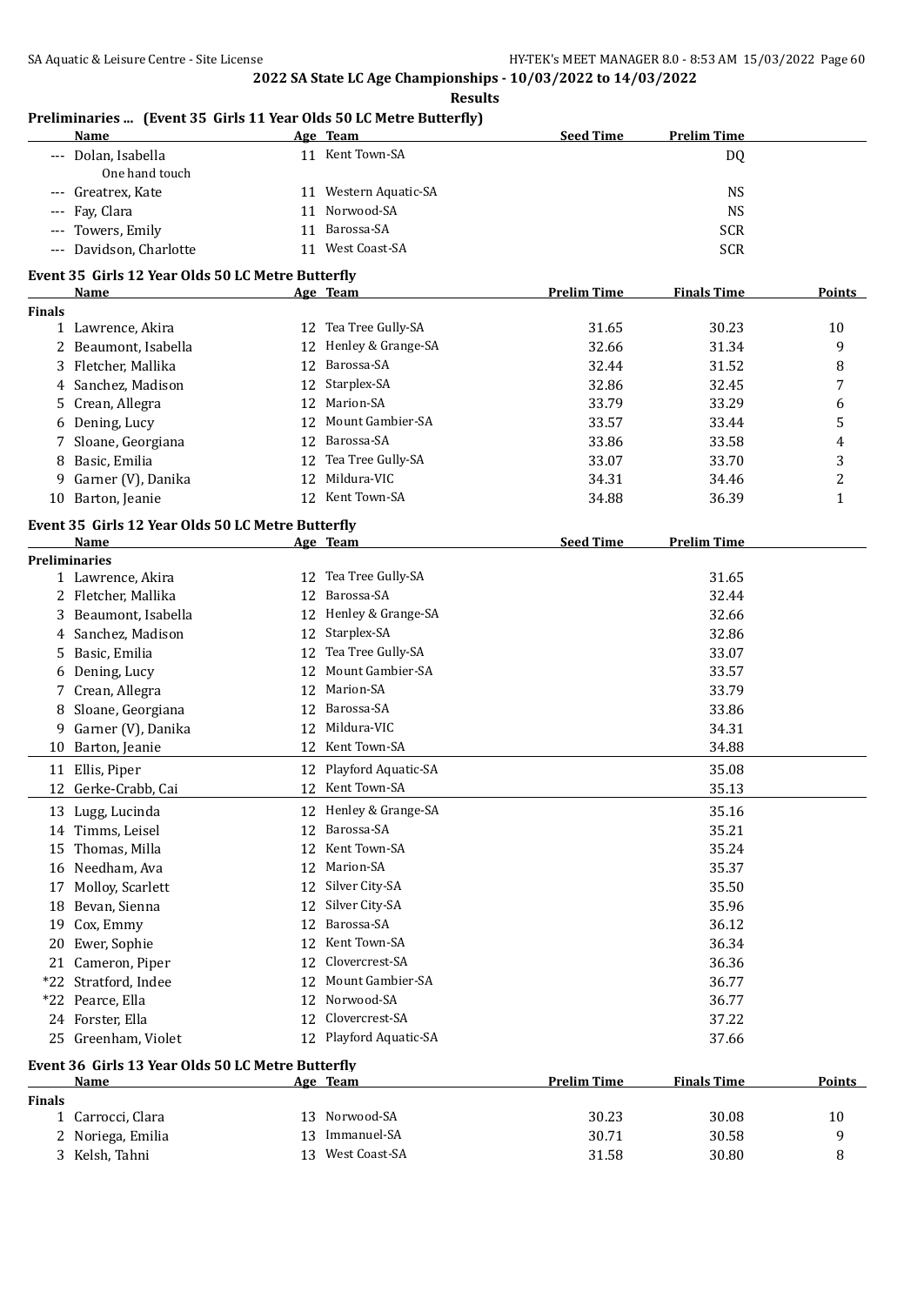|               | <u>Name</u>                                       |    | Age Team                | <b>Prelim Time</b> | <b>Finals Time</b> | <b>Points</b> |
|---------------|---------------------------------------------------|----|-------------------------|--------------------|--------------------|---------------|
|               | 4 Curthoys-Davies, Miella                         | 13 | Barossa-SA              | 32.19              | 30.94              | 7             |
|               | 5 Conroy, Charlotte                               | 13 | Marion-SA               | 31.98              | 31.15              | 6             |
| 6             | Tsiros, Jasmine                                   | 13 | Norwood-SA              | 32.25              | 31.64              | 5             |
|               | 7 Wright, Gabriella                               | 13 | Norwood-SA              | 32.16              | 31.81              | 4             |
| 8             | Pronk, Maisy                                      | 13 | Immanuel-SA             | 32.05              | 32.00              | 3             |
| 9             | Laird-Britton, Charlize                           | 13 | Marion-SA               | 32.26              | 32.17              | 2             |
|               | 10 Morton, Grace                                  |    | 13 Norwood-SA           | 32.90              | 33.34              | 1             |
|               | Event 36 Girls 13 Year Olds 50 LC Metre Butterfly |    |                         |                    |                    |               |
|               | Name                                              |    | Age Team                | <b>Seed Time</b>   | <b>Prelim Time</b> |               |
|               | <b>Preliminaries</b>                              |    |                         |                    |                    |               |
|               | 1 Carrocci, Clara                                 | 13 | Norwood-SA              |                    | 30.23              |               |
|               | 2 Noriega, Emilia                                 | 13 | Immanuel-SA             |                    | 30.71              |               |
| 3             | Kelsh, Tahni                                      | 13 | West Coast-SA           |                    | 31.58              |               |
| 4             | Conroy, Charlotte                                 | 13 | Marion-SA               |                    | 31.98              |               |
| 5.            | Pronk, Maisy                                      | 13 | Immanuel-SA             |                    | 32.05              |               |
| 6             | Wright, Gabriella                                 | 13 | Norwood-SA              |                    | 32.16              |               |
| 7             | Curthoys-Davies, Miella                           | 13 | Barossa-SA              |                    | 32.19              |               |
| 8             | Tsiros, Jasmine                                   | 13 | Norwood-SA              |                    | 32.25              |               |
| 9             | Laird-Britton, Charlize                           | 13 | Marion-SA               |                    | 32.26              |               |
| 10            | Morton, Grace                                     | 13 | Norwood-SA              |                    | 32.90              |               |
| 11            | Borgmeyer, Claire                                 | 13 | Immanuel-SA             |                    | 33.10              |               |
|               | 12 Pentland, Ruby                                 | 13 | Clovercrest-SA          |                    | 33.30              |               |
|               | 13 Connelly, Hannah                               | 13 | Tea Tree Gully-SA       |                    | 33.40              |               |
|               | 14 Wilson, Abbey                                  | 13 | Southern Performance-SA |                    | 33.56              |               |
| 15            | Hebart, Lily                                      | 13 | Payneham-SA             |                    | 33.65              |               |
| 16            | Smit, Viane                                       | 13 | Marion-SA               |                    | 33.73              |               |
| 17            | Mickan, Asta                                      | 13 | Barossa-SA              |                    | 33.93              |               |
| 18            | Green, Charlise                                   | 13 | Immanuel-SA             |                    | 34.06              |               |
| 19            | Jasko, Elka                                       | 13 | Onkaparinga-SA          |                    | 34.19              |               |
| 20            | Kishinets, Isabella                               | 13 | Immanuel-SA             |                    | 34.26              |               |
| 21            | Schubert, Emma                                    | 13 | Barossa-SA              |                    | 34.44              |               |
|               | 22 Rositano, Svetlana                             | 13 | Unattached-SA           |                    | 34.64              |               |
| 23.           | McMahon, Delilah                                  |    | 13 Henley & Grange-SA   |                    | 34.74              |               |
|               | 24 Romanowski, Georgia                            | 13 | Southern Performance-SA |                    | 36.07              |               |
| $---$         | Pearce, Lauren                                    |    | 13 Norwood-SA           |                    | <b>NS</b>          |               |
|               | --- Pearson, Mikayla                              |    | 13 Blue Lake Y-SA       |                    | <b>SCR</b>         |               |
|               | Event 36 Girls 14 Year Olds 50 LC Metre Butterfly |    |                         |                    |                    |               |
|               | Name                                              |    | Age Team                | <b>Prelim Time</b> | <b>Finals Time</b> | <b>Points</b> |
| <b>Finals</b> |                                                   |    |                         |                    |                    |               |
|               | 1 Newham, Leni                                    |    | 14 Barossa-SA           | 28.65              | 27.98              | 10            |
| 2             | Burrows, Aleisha                                  | 14 | Kent Town-SA            | 30.31              | 30.24              | 9             |
| 3             | Scarr, Elysia                                     | 14 | Kent Town-SA            | 31.31              | 30.90              | 8             |
| 4             | Tran, Alyssa                                      | 14 | Norwood-SA              | 31.75              | 31.29              | 7             |
| 5.            | Everitt, Emma                                     | 14 | Norwood-SA              | 31.41              | 31.33              | 6             |
| 6             | Koerber, Zoe                                      | 14 | Norwood-SA              | 32.39              | 31.94              | 5             |
| 7             | Shannon, Charlotte                                | 14 | Barossa-SA              | 32.62              | 32.34              | 4             |
| 8             | Beaumont, Lucy                                    | 14 | Henley & Grange-SA      | 32.33              | 32.38              | 3             |
| 9.            | Potter, Shyanne                                   | 14 | Immanuel-SA             | 32.64              | 32.70              | 2             |
|               | 10 Munro, Holly                                   |    | 14 Henley & Grange-SA   | 32.99              | 32.78              | $\mathbf{1}$  |
|               | Event 36 Girls 14 Year Olds 50 LC Metre Butterfly |    |                         |                    |                    |               |
|               | Name                                              |    | Age Team                | <b>Seed Time</b>   | <b>Prelim Time</b> |               |
|               | <b>Preliminaries</b>                              |    | 14 Barossa-SA           |                    | 28.65              |               |
|               | 1 Newham, Leni                                    |    |                         |                    |                    |               |

## **Finals ... (Event 36 Girls 13 Year Olds 50 LC Metre Butterfly)**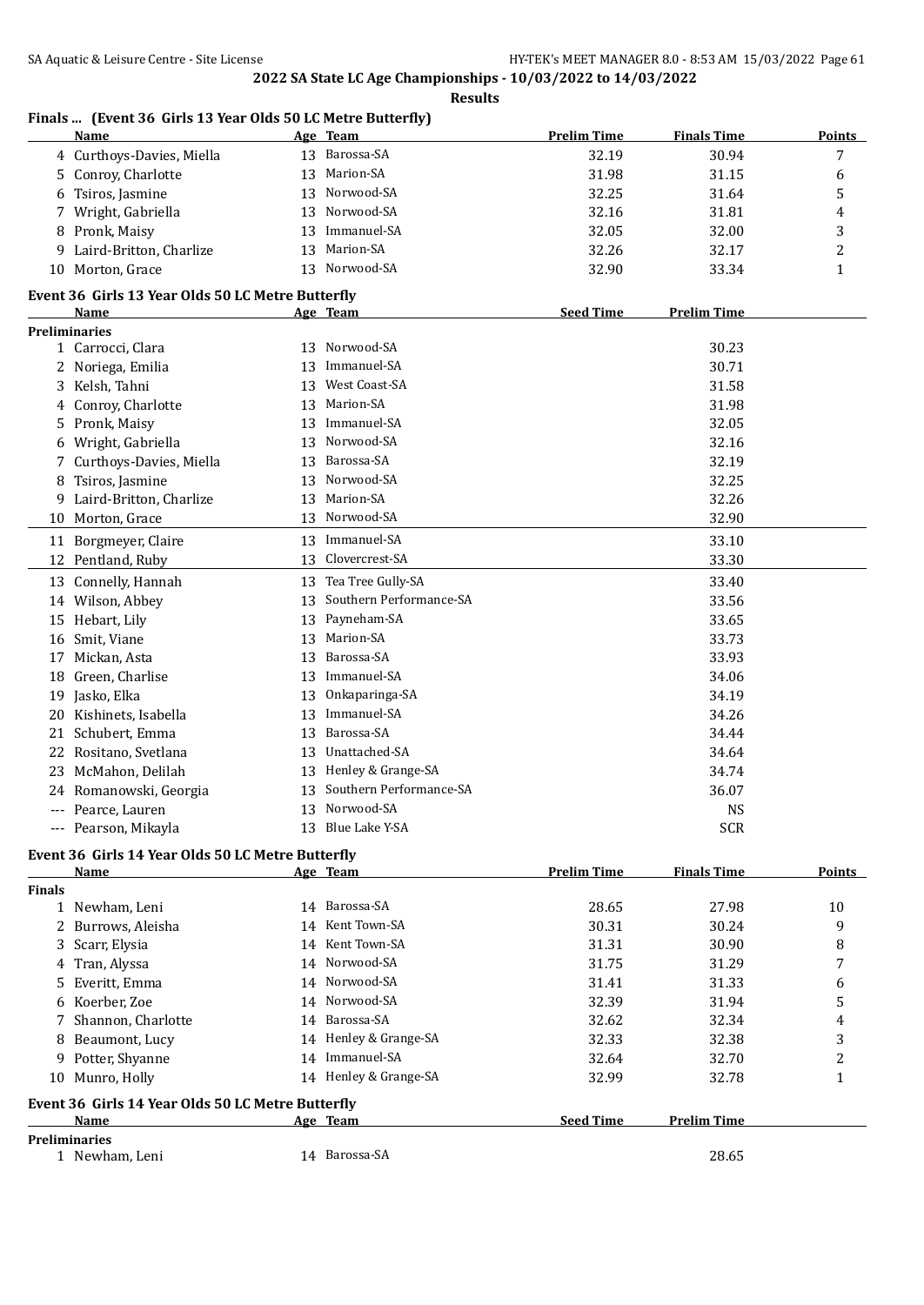**Results**

#### **Preliminaries ... (Event 36 Girls 14 Year Olds 50 LC Metre Butterfly)**

|          | Name                 |    | Age Team              | <b>Seed Time</b> | <b>Prelim Time</b> |
|----------|----------------------|----|-----------------------|------------------|--------------------|
|          | 2 Burrows, Aleisha   |    | 14 Kent Town-SA       |                  | 30.31              |
|          | 3 Scarr, Elysia      |    | 14 Kent Town-SA       |                  | 31.31              |
|          | 4 Everitt, Emma      |    | 14 Norwood-SA         |                  | 31.41              |
|          | 5 Tran, Alyssa       |    | 14 Norwood-SA         |                  | 31.75              |
|          | 6 Beaumont, Lucy     |    | 14 Henley & Grange-SA |                  | 32.33              |
|          | Koerber, Zoe         |    | 14 Norwood-SA         |                  | 32.39              |
| 8        | Shannon, Charlotte   | 14 | Barossa-SA            |                  | 32.62              |
| 9.       | Potter, Shyanne      |    | 14 Immanuel-SA        |                  | 32.64              |
|          | 10 Munro, Holly      |    | 14 Henley & Grange-SA |                  | 32.99              |
|          | 11 Starr, Annabelle  |    | 14 Mountain Pool-SA   |                  | 33.12              |
|          | 12 Scarborough, Kara |    | 14 Mountain Pool-SA   |                  | 33.71              |
|          | 13 Le Roux, Anichia  |    | 14 Barossa-SA         |                  | 33.99              |
| $---$    | Hawker, Imogen       |    | 14 Clare-SA           |                  | <b>SCR</b>         |
|          | --- Copeland, Bree   |    | 14 Payneham-SA        |                  | <b>SCR</b>         |
| $\cdots$ | Mazur, Juliet        |    | 14 Norwood-SA         |                  | <b>SCR</b>         |

#### **Event 37 Female 15 Year Olds 50 LC Metre Butterfly**

|               | <b>Name</b>                                        |    | Age Team              | <b>Prelim Time</b> | <b>Finals Time</b> | <b>Points</b> |
|---------------|----------------------------------------------------|----|-----------------------|--------------------|--------------------|---------------|
| <b>Finals</b> |                                                    |    |                       |                    |                    |               |
|               | 1 Tran, Isabelle                                   |    | 15 Norwood-SA         | 29.22              | 28.98              | 10            |
|               | 2 McAvaney, Georgia                                | 15 | Immanuel-SA           | 29.66              | 29.12              | 9             |
|               | 3 Laird-Britton, Hunter                            | 15 | Marion-SA             | 29.86              | 29.15              | 8             |
|               | 4 Livingston, Alicia                               |    | 15 Marion-SA          | 30.02              | 29.47              | 7             |
|               | 5 Reimann, Phoebe                                  |    | 15 Starplex-SA        | 30.38              | 30.16              | 6             |
|               | 6 Downie, Amelia                                   | 15 | Immanuel-SA           | 31.33              | 31.02              | 5             |
|               | 7 Ekins, Caitlyn                                   | 15 | Kent Town-SA          | 31.47              | 31.36              | 4             |
|               | 8 Ashmead, Charlotte                               | 15 | Barossa-SA            | 31.98              | 31.79              | 3             |
|               | 9 Breden, Alex                                     |    | 15 Western Aquatic-SA | 31.42              | 31.82              | 2             |
|               | 10 Ryan, Matilda                                   |    | 15 Kent Town-SA       | 32.61              | 32.66              | $\mathbf{1}$  |
|               | Event 37 Female 15 Year Olds 50 LC Metre Butterfly |    |                       |                    |                    |               |
|               | Name                                               |    | <u>Age Team</u>       | <b>Seed Time</b>   | <b>Prelim Time</b> |               |
|               | <b>Preliminaries</b>                               |    |                       |                    |                    |               |
|               | *1 Tran, Isabelle                                  |    | 15 Norwood-SA         |                    | 29.22              |               |
|               | *1 Rashleigh, Indyanna                             | 16 | Norwood-SA            |                    | 29.48              |               |
|               | *1 Pressler, Kalyce                                | 17 | Silver City-SA        |                    | 29.61              |               |
|               | *2 McAvaney, Georgia                               | 15 | Immanuel-SA           |                    | 29.66              |               |
|               | *2 Jackson, Jessica                                |    | 18 Kent Town-SA       |                    | 29.99              |               |
|               | *2 Scown, Emily                                    |    | 16 Kent Town-SA       |                    | 31.06              |               |
|               | *3 Laird-Britton, Hunter                           |    | 15 Marion-SA          |                    | 29.86              |               |
|               | *3 Pearce, Kiana                                   |    | 18 Marion-SA          |                    | 30.12              |               |
|               | *3 Nicholl, Chelsea                                |    | 16 Immanuel-SA        |                    | 31.10              |               |
|               | *4 Livingston, Alicia                              |    | 15 Marion-SA          |                    | 30.02              |               |
|               | *4 Wood, Meg                                       |    | 16 Barossa-SA         |                    | 31.29              |               |
|               | *4 Long, Madelyn                                   |    | 17 Loxton-SA          |                    | 31.74              |               |
|               | <b>Swim-Off Required</b>                           |    |                       |                    |                    |               |
|               | *5 Reimann, Phoebe                                 |    | 15 Starplex-SA        |                    | 30.38              |               |
|               | *5 Schubert, Nyah                                  |    | 16 Barossa-SA         |                    | 31.88              |               |
|               | *5 Jasko, Matylda                                  |    | 18 Onkaparinga-SA     |                    | 32.44              |               |
|               | *6 Downie, Amelia                                  |    | 15 Immanuel-SA        |                    | 31.33              |               |
|               | *6 Hansen, Stephanie                               |    | 16 Clovercrest-SA     |                    | 32.09              |               |
|               | *7 Breden, Alex                                    |    | 15 Western Aquatic-SA |                    | 31.42              |               |
|               | *7 Gorman, Gabrielle                               |    | 16 Starplex-SA        |                    | 32.33              |               |
|               | *8 Ekins, Caitlyn                                  | 15 | Kent Town-SA          |                    | 31.47              |               |
|               | *8 Armani, Evie                                    |    | 16 Immanuel-SA        |                    | 33.17              |               |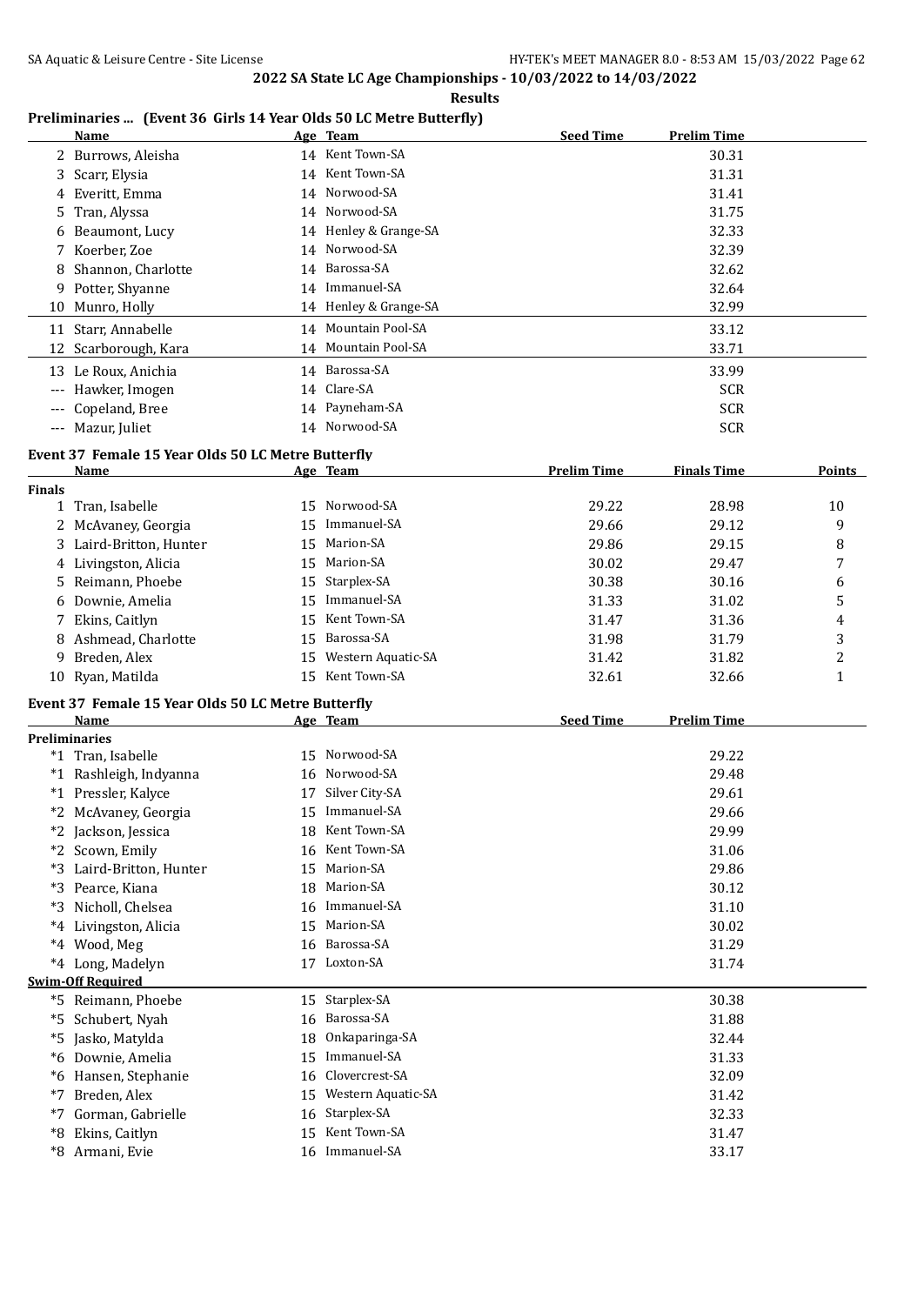## **Preliminaries ... (Event 37 Female 15 Year Olds 50 LC Metre Butterfly)**

|       | Name                      |    | Age Team          | <b>Seed Time</b> | <b>Prelim Time</b> |
|-------|---------------------------|----|-------------------|------------------|--------------------|
|       | *9 Ashmead, Charlotte     |    | 15 Barossa-SA     |                  | 31.98              |
|       | *9 Jasko, Mikaela         |    | 16 Onkaparinga-SA |                  | 34.10              |
|       | 10 Ryan, Matilda          | 15 | Kent Town-SA      |                  | 32.61              |
|       | 11 Holman, Hinako         |    | 15 Dolphins-SA    |                  | 33.73              |
|       | 12 Axon, Mya              | 15 | Marion-SA         |                  | 33.99              |
|       | 13 Cameron, Hannah        |    | 15 Clovercrest-SA |                  | 34.42              |
|       | 14 Jenzen, Georgie        | 15 | Immanuel-SA       |                  | 34.75              |
|       | 15 Adams, Sasha           | 15 | Immanuel-SA       |                  | 34.76              |
|       | 16 Borgmeyer, Emma        | 15 | Immanuel-SA       |                  | 36.37              |
|       | --- Oldsen, Ellysia       |    | 26 Unattached-SA  |                  | X27.57             |
| $---$ | Jackson, Connie           | 21 | Unattached-SA     |                  | X29.76             |
|       | --- Shea, Emilia          |    | 16 Marion-SA      |                  | NS.                |
|       | --- Brooks, Cassie        | 17 | Marion-SA         |                  | <b>NS</b>          |
|       | --- Venning, Abigael      |    | 16 Clovercrest-SA |                  | NS.                |
|       | --- Pearson, Aleisha      | 15 | Blue Lake Y-SA    |                  | <b>SCR</b>         |
|       | --- Thacker (V), Ashleigh |    | 15 Narrabeen-NSW  |                  | <b>SCR</b>         |

#### **Event 37B Female 16 Year Olds 50 LC Metre Butterfly**

|               | <b>Name</b>                                         |    | Age Team          | <b>Prelim Time</b> | <b>Finals Time</b> | Points |
|---------------|-----------------------------------------------------|----|-------------------|--------------------|--------------------|--------|
| <b>Finals</b> |                                                     |    |                   |                    |                    |        |
|               | 1 Rashleigh, Indyanna                               |    | 16 Norwood-SA     | 29.48              | 29.10              | 10     |
|               | 2 Scown, Emily                                      | 16 | Kent Town-SA      | 31.06              | 30.64              | 9      |
| 3.            | Wood, Meg                                           |    | 16 Barossa-SA     | 31.29              | 30.76              | 8      |
|               | 4 Schubert, Nyah                                    |    | 16 Barossa-SA     | 31.88              | 30.89              | 7      |
| 5.            | Nicholl, Chelsea                                    | 16 | Immanuel-SA       | 31.10              | 31.07              | 6      |
| 6             | Hansen, Stephanie                                   |    | 16 Clovercrest-SA | 32.09              | 31.82              | 5      |
|               | 7 Gorman, Gabrielle                                 | 16 | Starplex-SA       | 32.33              | 32.26              | 4      |
|               | 8 Armani, Evie                                      |    | 16 Immanuel-SA    | 33.17              | 32.55              | 3      |
|               | Event 37B Female 16 Year Olds 50 LC Metre Butterfly |    |                   |                    |                    |        |
|               | <b>Name</b>                                         |    | Age Team          | <b>Seed Time</b>   | <b>Prelim Time</b> |        |
|               | <b>Preliminaries</b>                                |    |                   |                    |                    |        |
|               | 1 Rashleigh, Indyanna                               |    | 16 Norwood-SA     |                    | 29.48              |        |
|               | 2 Scown, Emily                                      | 16 | Kent Town-SA      |                    | 31.06              |        |
|               | 3 Nicholl, Chelsea                                  | 16 | Immanuel-SA       |                    | 31.10              |        |
| 4             | Wood, Meg                                           |    | 16 Barossa-SA     |                    | 31.29              |        |
| 5.            | Schubert, Nyah                                      | 16 | Barossa-SA        |                    | 31.88              |        |
|               | 6 Hansen, Stephanie                                 | 16 | Clovercrest-SA    |                    | 32.09              |        |
|               | 7 Gorman, Gabrielle                                 | 16 | Starplex-SA       |                    | 32.33              |        |
| 8             | Armani, Evie                                        | 16 | Immanuel-SA       |                    | 33.17              |        |
| 9             | Jasko, Mikaela                                      | 16 | Onkaparinga-SA    |                    | 34.10              |        |
|               | Shea, Emilia                                        | 16 | Marion-SA         |                    | <b>NS</b>          |        |
|               | Venning, Abigael                                    |    | 16 Clovercrest-SA |                    | <b>NS</b>          |        |
|               | Event 37B Female 17-18 50 LC Metre Butterfly        |    |                   |                    |                    |        |
|               | Name                                                |    | Age Team          | <b>Prelim Time</b> | <b>Finals Time</b> | Points |
| <b>Finals</b> |                                                     |    |                   |                    |                    |        |
|               | 1 Pressler, Kalyce                                  | 17 | Silver City-SA    | 29.61              | 28.56              | 10     |
| $*2$          | Pearce, Kiana                                       | 18 | Marion-SA         | 30.12              | 29.87              | 8.50   |
|               | *2 Jackson, Jessica                                 | 18 | Kent Town-SA      | 29.99              | 29.87              | 8.50   |
|               | 4 Long, Madelyn                                     |    | 17 Loxton-SA      | 31.74              | 31.43              | 7      |
|               | Event 37B Female 17-18 50 LC Metre Butterfly        |    |                   |                    |                    |        |

|      | Name                |  | Age Team          | <b>Seed Time</b> | <b>Prelim Time</b> |  |  |  |
|------|---------------------|--|-------------------|------------------|--------------------|--|--|--|
|      | Preliminaries       |  |                   |                  |                    |  |  |  |
| $*1$ | Tran, Isabelle      |  | 15 Norwood-SA     |                  | 29.22              |  |  |  |
|      | *1 Pressler, Kalyce |  | 17 Silver City-SA |                  | 29.61              |  |  |  |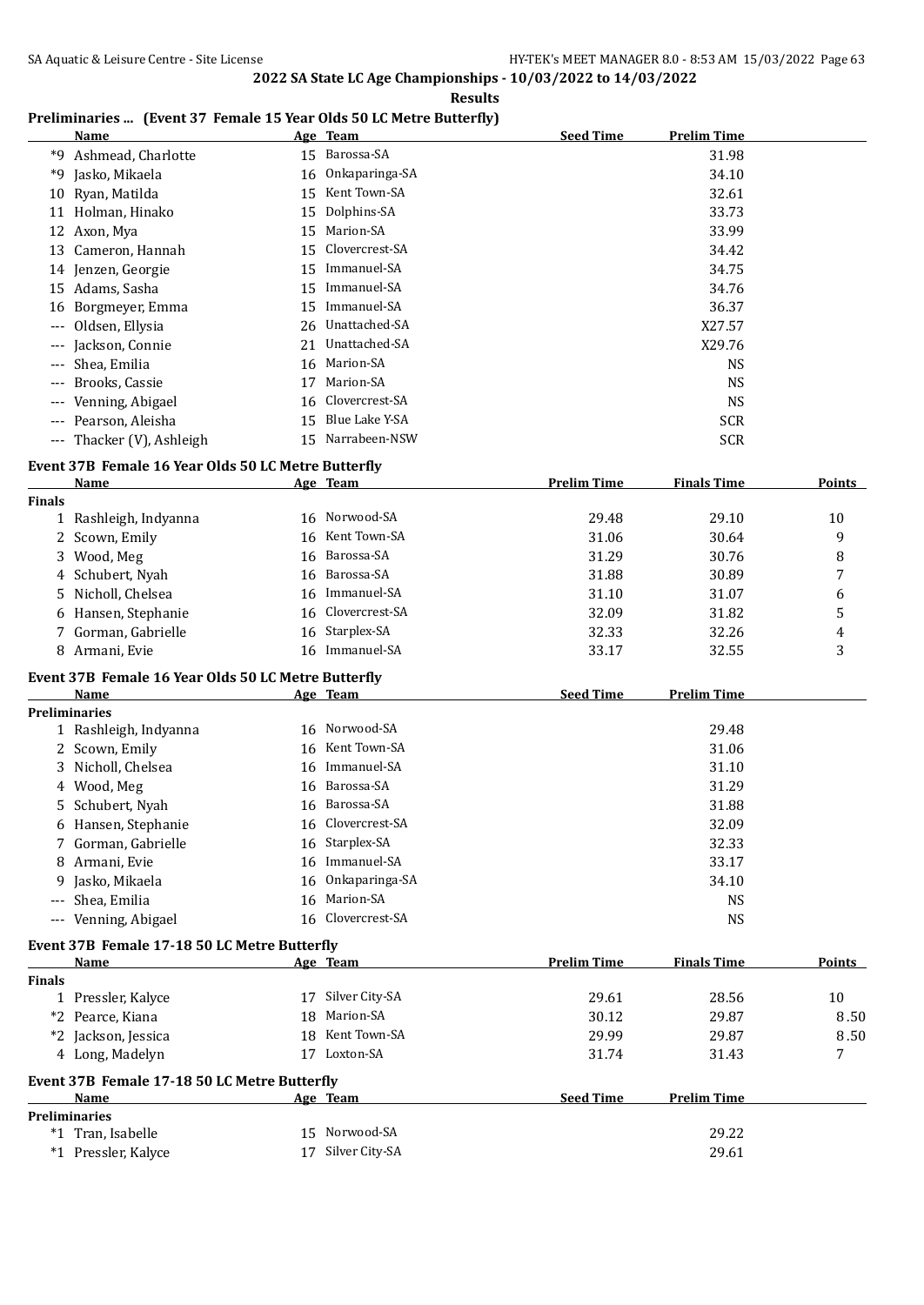#### **Results**

## **Preliminaries ... (Event 37B Female 17-18 50 LC Metre Butterfly)**

|       | <b>Name</b>           |                 | Age Team           | <b>Seed Time</b> | <b>Prelim Time</b> |
|-------|-----------------------|-----------------|--------------------|------------------|--------------------|
| *2    | McAvaney, Georgia     | 15 <sub>1</sub> | Immanuel-SA        |                  | 29.66              |
| $*2$  | Jackson, Jessica      | 18              | Kent Town-SA       |                  | 29.99              |
| *3    | Laird-Britton, Hunter | 15              | Marion-SA          |                  | 29.86              |
| *3    | Pearce, Kiana         | 18              | Marion-SA          |                  | 30.12              |
| $^*4$ | Livingston, Alicia    | 15              | Marion-SA          |                  | 30.02              |
| $^*4$ | Long, Madelyn         | 17              | Loxton-SA          |                  | 31.74              |
| *5    | Reimann, Phoebe       | 15              | Starplex-SA        |                  | 30.38              |
| *5    | Jasko, Matylda        | 18              | Onkaparinga-SA     |                  | 32.44              |
|       | 6 Downie, Amelia      | 15              | Immanuel-SA        |                  | 31.33              |
|       | Breden, Alex          | 15              | Western Aquatic-SA |                  | 31.42              |
|       | 8 Ekins, Caitlyn      | 15              | Kent Town-SA       |                  | 31.47              |
| 9     | Ashmead, Charlotte    | 15              | Barossa-SA         |                  | 31.98              |
| 10    | Ryan, Matilda         | 15              | Kent Town-SA       |                  | 32.61              |
| 11    | Holman, Hinako        | 15              | Dolphins-SA        |                  | 33.73              |
| 12    | Axon, Mya             | 15              | Marion-SA          |                  | 33.99              |
| 13    | Cameron, Hannah       | 15              | Clovercrest-SA     |                  | 34.42              |
| 14    | Jenzen, Georgie       | 15              | Immanuel-SA        |                  | 34.75              |
| 15    | Adams, Sasha          | 15              | Immanuel-SA        |                  | 34.76              |
| 16    | Borgmeyer, Emma       | 15              | Immanuel-SA        |                  | 36.37              |
|       | Oldsen, Ellysia       | 26              | Unattached-SA      |                  | X27.57             |
| $---$ | Jackson, Connie       | 21              | Unattached-SA      |                  | X29.76             |
| ---   | Brooks, Cassie        | 17              | Marion-SA          |                  | <b>NS</b>          |
| ---   | Pearson, Aleisha      | 15              | Blue Lake Y-SA     |                  | <b>SCR</b>         |
| $---$ | Dummyf, Dummyf        | 12              | Unattached-SA      |                  | <b>SCR</b>         |
| $---$ | Thacker (V), Ashleigh | 15              | Narrabeen-NSW      |                  | <b>SCR</b>         |

#### **Event 38 Boys 12-13 400 LC Metre Freestyle**

| <b>Name</b>           | Age Team        |                        |                 | <b>Finals Time</b> | Points |
|-----------------------|-----------------|------------------------|-----------------|--------------------|--------|
| 1 Altiok, Ali         | 13 Marion-SA    |                        |                 | 4:35.61            | 10     |
| 30.56                 | 1:04.89 (34.33) | 1:39.72 (34.83)        | 2:15.35 (35.63) |                    |        |
| 2:50.80 (35.45)       | 3:26.49(35.69)  | 4:01.64 (35.15)        | 4:35.61 (33.97) |                    |        |
| 2 Sandercock, Finnian |                 | 13 Western Aquatic-SA  |                 | 4:40.58            | 9      |
| 31.45                 | 1:06.55(35.10)  | 1:42.21 (35.66)        | 2:18.47 (36.26) |                    |        |
| 2:54.37 (35.90)       | 3:30.54(36.17)  | 4:06.17 (35.63)        | 4:40.58 (34.41) |                    |        |
| 3 Abdelaziz, Malek    | 13 Marion-SA    |                        |                 | 4:47.97            | 8      |
| 32.32                 | 1:09.22(36.90)  | 1:46.72 (37.50)        | 2:24.66 (37.94) |                    |        |
| 3:00.12(35.46)        | 3:36.17(36.05)  | 4:12.21 (36.04)        | 4:47.97 (35.76) |                    |        |
| 4 Renfrey, Kai        |                 | 13 Western Aquatic-SA  |                 | 4:51.27            | 7      |
| 32.21                 | 1:08.83(36.62)  | 1:46.61 (37.78)        | 2:24.61 (38.00) |                    |        |
| 3:01.69 (37.08)       | 3:39.38 (37.69) | 4:15.73 (36.35)        | 4:51.27 (35.54) |                    |        |
| 5 Whittaker, Daniel   |                 | 13 Clovercrest-SA      |                 | 4:57.53            | 6      |
| 32.48                 | 1:09.21 (36.73) | 1:47.80 (38.59)        | 2:25.26 (37.46) |                    |        |
| 3:03.76 (38.50)       | 3:41.78 (38.02) | 4:20.12 (38.34)        | 4:57.53 (37.41) |                    |        |
| 6 Tucker, Axel        | 13 Marion-SA    |                        |                 | 4:59.24            | 5      |
| 33.32                 | 1:11.36 (38.04) | 1:49.75 (38.39)        | 2:27.89 (38.14) |                    |        |
| 3:06.17 (38.28)       | 3:44.40 (38.23) | 4:22.54 (38.14)        | 4:59.24 (36.70) |                    |        |
| 7 Mackinnon, Oliver   | 13 Marion-SA    |                        |                 | 5:09.44            | 4      |
| 34.46                 | 1:13.40 (38.94) | 1:52.73 (39.33)        | 2:32.59 (39.86) |                    |        |
| 3:11.65 (39.06)       | 3:51.84(40.19)  | 4:30.80 (38.96)        | 5:09.44 (38.64) |                    |        |
| 8 Charleson, Cody     | 12 Starplex-SA  |                        |                 | 5:10.38            | 3      |
| 35.20                 | 1:14.42 (39.22) | 1:54.17 (39.75)        | 2:33.91 (39.74) |                    |        |
| 3:14.24 (40.33)       | 3:54.73 (40.49) | 4:34.28 (39.55)        | 5:10.38(36.10)  |                    |        |
| Dingwall, Oscar       |                 | 12 Immanuel-SA         |                 | <b>NS</b>          |        |
| Clavel, Cohen         | 13              | Broken Hill Aquatic-SA |                 | <b>SCR</b>         |        |
| --- Gilbert, Connor   |                 | 13 Clovercrest-SA      |                 | <b>SCR</b>         |        |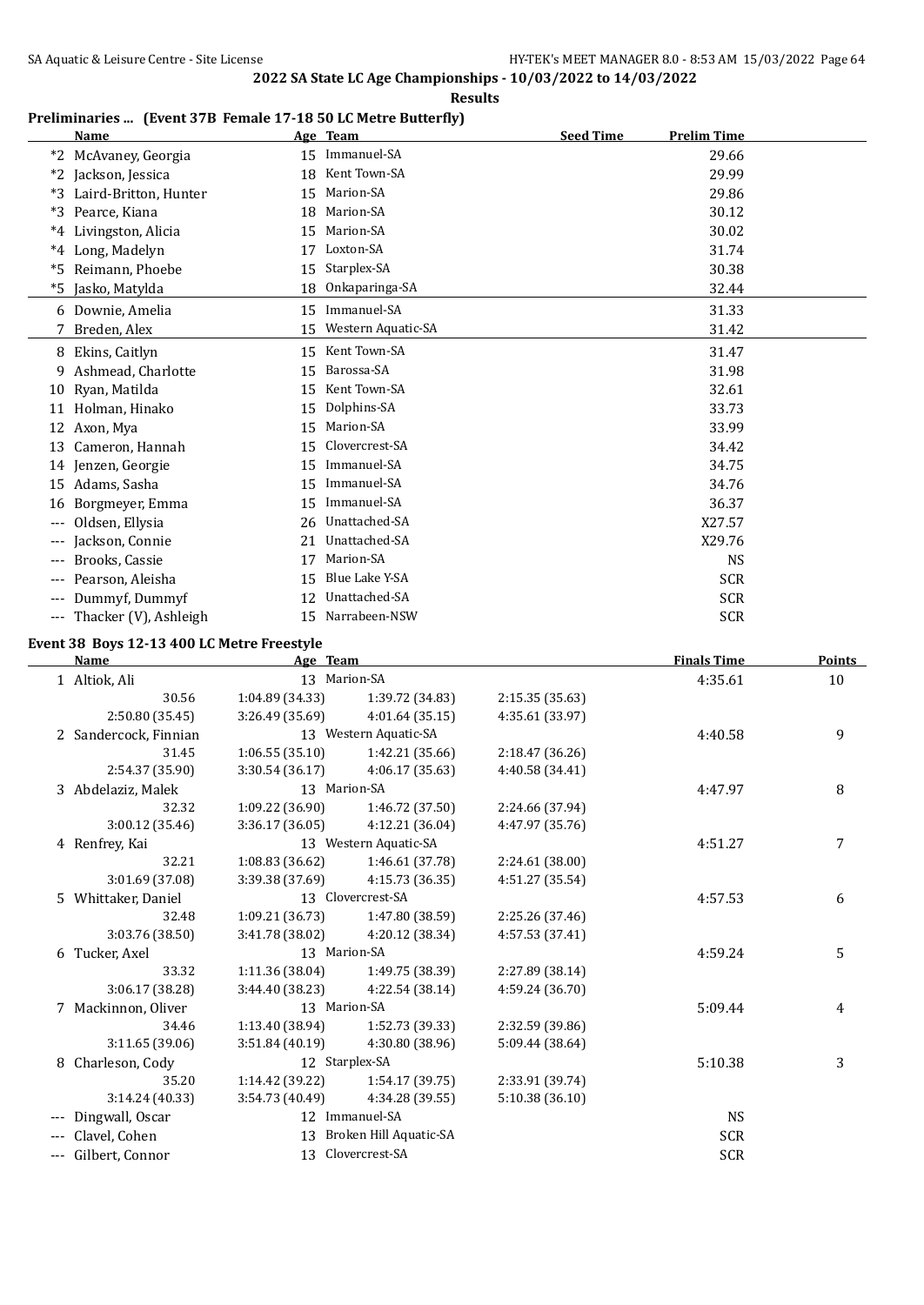**Results**

#### **Event 38 Male 14-15 400 LC Metre Freestyle**

| <b>Name</b>           | Age Team        |                            |                 | <b>Finals Time</b> | <b>Points</b> |
|-----------------------|-----------------|----------------------------|-----------------|--------------------|---------------|
| 1 Washington, Lachlan |                 | 15 Immanuel-SA             |                 | 4:10.55            | 10            |
| 28.57                 | 59.77 (31.20)   | 1:31.32(31.55)             | 2:03.21 (31.89) |                    |               |
| 2:35.08 (31.87)       | 3:07.77 (32.69) | 3:39.51 (31.74)            | 4:10.55 (31.04) |                    |               |
| 2 Powell, Corben      | 15 Marion-SA    |                            |                 | 4:15.22            | 9             |
| 29.33                 | 1:01.30(31.97)  | 1:33.95 (32.65)            | 2:07.02 (33.07) |                    |               |
| 2:39.10 (32.08)       | 3:12.02 (32.92) | 3:44.15 (32.13)            | 4:15.22 (31.07) |                    |               |
| 3 Walker, Jack        |                 | 14 Southern Performance-SA |                 | 4:16.12            | 8             |
| 28.98                 | 1:00.94(31.96)  | 1:33.41 (32.47)            | 2:06.33 (32.92) |                    |               |
| 2:39.27 (32.94)       | 3:12.40(33.13)  | 3:45.13 (32.73)            | 4:16.12 (30.99) |                    |               |
| 4 Clifford, Matthew   | 15 Marion-SA    |                            |                 | 4:22.97            | 7             |
| 29.60                 | 1:02.52 (32.92) | 1:36.07 (33.55)            | 2:09.99 (33.92) |                    |               |
| 2:44.05 (34.06)       | 3:17.44 (33.39) | 3:50.87 (33.43)            | 4:22.97 (32.10) |                    |               |
| 5 Atkins, Jaylen      | 15 Marion-SA    |                            |                 | 4:23.67            | 6             |
| 29.26                 | 1:01.14(31.88)  | 1:33.86 (32.72)            | 2:07.36 (33.50) |                    |               |
| 2:41.30 (33.94)       | 3:15.86 (34.56) | 3:49.96 (34.10)            | 4:23.67 (33.71) |                    |               |
| 6 Webb, Jarrod        |                 | 14 Payneham-SA             |                 | 4:24.73            | 5             |
| 29.20                 | 1:01.34(32.14)  | 1:34.54 (33.20)            | 2:08.62 (34.08) |                    |               |
| 2:43.10 (34.48)       | 3:17.84 (34.74) | 3:51.73 (33.89)            | 4:24.73 (33.00) |                    |               |
| 7 Brown, Matthew      |                 | 14 Kent Town-SA            |                 | 4:24.79            | 4             |
| 28.82                 | 1:01.51(32.69)  | 1:35.13 (33.62)            | 2:09.42 (34.29) |                    |               |
| 2:42.93 (33.51)       | 3:17.87 (34.94) | 3:51.82 (33.95)            | 4:24.79 (32.97) |                    |               |
| 8 Stephenson, Flynn   | 15 Marion-SA    |                            |                 | 4:35.77            | 3             |
| 30.37                 | 1:04.80(34.43)  | 1:40.29 (35.49)            | 2:15.57 (35.28) |                    |               |
| 2:51.79 (36.22)       | 3:27.42 (35.63) | 4:02.61 (35.19)            | 4:35.77 (33.16) |                    |               |
| 9 Smith, Connor       | 15 Marion-SA    |                            |                 | 4:36.85            | 2             |
| 32.06                 | 1:07.53(35.47)  | 1:42.97 (35.44)            | 2:18.83 (35.86) |                    |               |
| 2:53.00 (34.17)       | 3:28.09 (35.09) | 4:02.84 (34.75)            | 4:36.85 (34.01) |                    |               |
| 10 Larven, Lachlan    | 14 Marion-SA    |                            |                 | 4:37.61            | 1             |
| 31.13                 | 1:05.77(34.64)  | 1:41.12 (35.35)            | 2:16.91 (35.79) |                    |               |
| 2:52.66 (35.75)       | 3:28.27 (35.61) | 4:03.57 (35.30)            | 4:37.61 (34.04) |                    |               |
| 11 Leaver, William    | 14 Marion-SA    |                            |                 | 4:40.12            |               |
| 31.28                 | 1:06.83(35.55)  | 1:42.34 (35.51)            | 2:18.64 (36.30) |                    |               |
| 2:54.78 (36.14)       | 3:30.38 (35.60) | 4:05.97 (35.59)            | 4:40.12 (34.15) |                    |               |
| 12 Soltes, Zachariah  |                 | 14 Tea Tree Gully-SA       |                 | 4:42.90            |               |
| 31.55                 | 1:05.73(34.18)  | 1:41.53 (35.80)            | 2:17.74 (36.21) |                    |               |
| 2:54.38 (36.64)       | 3:30.83(36.45)  | 4:07.17 (36.34)            | 4:42.90 (35.73) |                    |               |
| 13 Morata, Oskar      |                 | 15 Western Aquatic-SA      |                 | 4:43.16            |               |
| 31.29                 | 1:06.24 (34.95) | 1:42.33 (36.09)            | 2:19.21 (36.88) |                    |               |
| 2:56.49 (37.28)       | 3:33.46 (36.97) | 4:08.97 (35.51)            | 4:43.16 (34.19) |                    |               |
| 14 Travers, Jack      |                 | 14 Western Aquatic-SA      |                 | 4:43.41            |               |
| 31.91                 | 1:07.32 (35.41) | 1:42.79 (35.47)            | 2:19.33 (36.54) |                    |               |
| 2:54.82 (35.49)       | 3:31.40 (36.58) | 4:07.70 (36.30)            | 4:43.41 (35.71) |                    |               |
| 15 Turra, Logan       | 14 Marion-SA    |                            |                 | 4:45.18            |               |
| 30.44                 | 1:06.18 (35.74) | 1:43.10 (36.92)            | 2:19.65 (36.55) |                    |               |
| 2:56.04 (36.39)       | 3:33.22 (37.18) | 4:09.75 (36.53)            | 4:45.18 (35.43) |                    |               |
| 16 Milne, Lukas       |                 | 15 Silver City-SA          |                 | 4:45.92            |               |
| 32.77                 | 1:08.51 (35.74) | 1:45.12 (36.61)            | 2:21.47 (36.35) |                    |               |
| 2:58.46 (36.99)       | 3:35.34 (36.88) | 4:11.54 (36.20)            | 4:45.92 (34.38) |                    |               |
| 17 Keighran, Fergus   |                 | 14 Norwood-SA              |                 | 4:46.60            |               |
| 31.83                 | 1:08.02 (36.19) | 1:45.26 (37.24)            | 2:22.83 (37.57) |                    |               |
| 3:00.57 (37.74)       | 3:38.60 (38.03) | 4:13.56 (34.96)            | 4:46.60 (33.04) |                    |               |
| 18 Hearl, Ethan       |                 | 15 Clovercrest-SA          |                 | 4:50.58            |               |
| 31.59                 | 1:06.85 (35.26) | 1:43.22 (36.37)            | 2:20.44 (37.22) |                    |               |
| 2:57.87 (37.43)       | 3:35.76 (37.89) | 4:13.66 (37.90)            | 4:50.58 (36.92) |                    |               |
| 19 Bastiaans, Jacob   | 14 Marion-SA    |                            |                 | 4:54.61            |               |
| 31.44                 | 1:06.83 (35.39) | 1:44.17 (37.34)            | 2:21.23 (37.06) |                    |               |
| 2:58.91 (37.68)       | 3:37.60 (38.69) | 4:16.38 (38.78)            | 4:54.61 (38.23) |                    |               |
| --- Gilbert, Lachlan  |                 | 15 Clovercrest-SA          |                 | SCR                |               |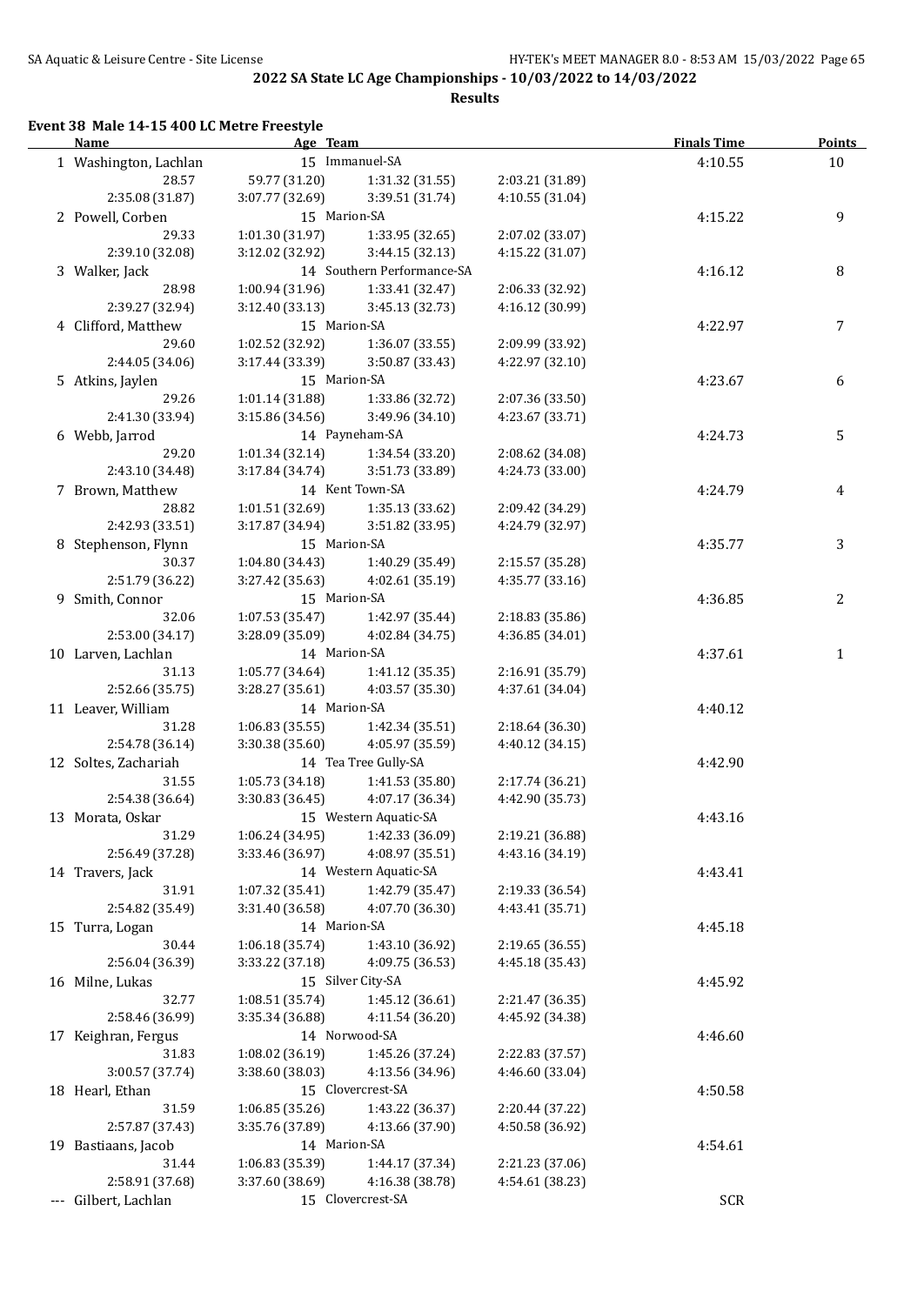**Results**

| (Event 38 Male 14-15 400 LC Metre Freestyle)<br><b>Name</b> |                 | Age Team                   |                 | <b>Finals Time</b> | <b>Points</b> |
|-------------------------------------------------------------|-----------------|----------------------------|-----------------|--------------------|---------------|
| --- Caton, Hugh                                             |                 | 14 Norwood-SA              |                 | <b>SCR</b>         |               |
| --- Cafarella, Brad                                         |                 | 15 Onkaparinga-SA          |                 | <b>SCR</b>         |               |
| --- Braunack, Tom                                           |                 | 14 Norwood-SA              |                 | <b>SCR</b>         |               |
| --- Macher (V), Nicholas                                    |                 | 14 Revesby Workers-NSW     |                 | <b>SCR</b>         |               |
| Event 38 Male 16-18 400 LC Metre Freestyle                  |                 |                            |                 |                    |               |
| <b>Name</b>                                                 |                 | Age Team                   |                 | <b>Finals Time</b> | <b>Points</b> |
| 1 Luscombe, Clancy                                          |                 | 16 Marion-SA               |                 | 4:07.09            | 10            |
| 27.59                                                       | 57.88 (30.29)   | 1:29.38 (31.50)            | 2:01.03 (31.65) |                    |               |
| 2:33.05 (32.02)                                             | 3:05.30 (32.25) | 3:36.66 (31.36)            | 4:07.09 (30.43) |                    |               |
| 2 Clifford, Ryan                                            |                 | 16 Marion-SA               |                 | 4:10.98            | 9             |
| 29.08                                                       | 1:00.55(31.47)  | 1:32.41 (31.86)            | 2:04.71 (32.30) |                    |               |
| 2:36.63 (31.92)                                             | 3:08.68 (32.05) | 3:40.37 (31.69)            | 4:10.98 (30.61) |                    |               |
| 3 Lindsay, Luc                                              |                 | 16 Norwood-SA              |                 | 4:15.07            | 8             |
| 29.14                                                       | 1:01.15(32.01)  | 1:33.35 (32.20)            | 2:06.27 (32.92) |                    |               |
| 2:38.86 (32.59)                                             | 3:11.60 (32.74) | 3:44.16 (32.56)            | 4:15.07 (30.91) |                    |               |
| 4 Stenhouse, Euan                                           |                 | 18 Immanuel-SA             |                 | 4:15.21            | 7             |
| 28.91                                                       | 1:00.66(31.75)  | 1:32.95 (32.29)            | 2:05.03 (32.08) |                    |               |
| 2:36.90 (31.87)                                             | 3:09.49 (32.59) | 3:42.51 (33.02)            | 4:15.21 (32.70) |                    |               |
| 5 Manolopoulos, Harry                                       |                 | 16 Marion-SA               |                 | 4:15.99            | 6             |
| 28.80                                                       | 1:00.05(31.25)  | 1:31.94 (31.89)            | 2:04.40 (32.46) |                    |               |
| 2:37.26 (32.86)                                             | 3:10.64 (33.38) | 3:43.96 (33.32)            | 4:15.99 (32.03) |                    |               |
| 6 Langman, Aidan                                            |                 | 16 Norwood-SA              |                 | 4:19.43            | 5             |
| 30.08                                                       | 1:02.59 (32.51) | 1:35.49 (32.90)            | 2:08.86 (33.37) |                    |               |
| 2:42.26 (33.40)                                             | 3:15.74 (33.48) | 3:49.24 (33.50)            | 4:19.43 (30.19) |                    |               |
| 7 Dry, Alex                                                 |                 | 17 Norwood-SA              |                 | 4:26.92            | 4             |
| 30.20                                                       | 1:03.58 (33.38) | 1:37.31 (33.73)            | 2:10.99 (33.68) |                    |               |
| 2:44.84 (33.85)                                             | 3:19.40 (34.56) | 3:53.74 (34.34)            | 4:26.92 (33.18) |                    |               |
| 8 Cochrane-Adolfson, Justin                                 |                 | 16 Silver City-SA          |                 | 4:34.60            | 3             |
| 29.97                                                       | 1:03.28 (33.31) | 1:37.41 (34.13)            | 2:13.14 (35.73) |                    |               |
| 2:48.93 (35.79)                                             | 3:25.51 (36.58) | 4:01.13 (35.62)            | 4:34.60 (33.47) |                    |               |
| --- Gillard-Martin, Declan                                  |                 | 20 Unattached-SA           |                 | X4:13.64           |               |
| 28.03                                                       | 59.73 (31.70)   | 1:32.60 (32.87)            | 2:06.06 (33.46) |                    |               |
| 2:37.89 (31.83)                                             | 3:10.55(32.66)  | 3:42.72 (32.17)            | 4:13.64 (30.92) |                    |               |
| --- Ward, Taj                                               |                 | 21 Unattached-SA           |                 | X4:30.20           |               |
| 29.87                                                       | 1:03.62 (33.75) | 1:37.76 (34.14)            | 2:12.14 (34.38) |                    |               |
| 2:46.90 (34.76)                                             | 3:21.56 (34.66) | 3:56.56 (35.00)            | 4:30.20 (33.64) |                    |               |
| --- Wiggett, Alexander                                      |                 | 16 Southern Performance-SA |                 | <b>SCR</b>         |               |
| --- Mcglashan, Declan                                       |                 | 17 Tea Tree Gully-SA       |                 | <b>SCR</b>         |               |
| --- Gohl, Jacob                                             |                 | 18 Marion-SA               |                 | <b>SCR</b>         |               |
| --- Caton, Noah                                             |                 | 18 Norwood-SA              |                 | <b>SCR</b>         |               |
| --- Kuchel, Liam                                            |                 | 16 Southern Performance-SA |                 | <b>SCR</b>         |               |
|                                                             |                 |                            |                 |                    |               |
| Event 39 Girls 12-13 400 LC Metre Freestyle<br>Name         |                 | Age Team                   |                 | <b>Finals Time</b> | <b>Points</b> |
| 1 Carrocci, Clara                                           |                 | 13 Norwood-SA              |                 | 4:46.26            | 10            |
| 32.92                                                       | 1:09.32 (36.40) | 1:46.06 (36.74)            | 2:22.76 (36.70) |                    |               |
| 2:59.68 (36.92)                                             | 3:36.40 (36.72) | 4:12.07 (35.67)            | 4:46.26 (34.19) |                    |               |
| 2 Curthoys-Davies, Miella                                   |                 | 13 Barossa-SA              |                 | 4:50.73            | 9             |
| 31.96                                                       | 1:08.38 (36.42) | 1:45.90 (37.52)            | 2:24.24 (38.34) |                    |               |
| 3:01.75 (37.51)                                             | 3:39.20 (37.45) | 4:15.54 (36.34)            | 4:50.73 (35.19) |                    |               |
| 3 Czechowicz, Katarina                                      |                 | 13 Kent Town-SA            |                 | 4:54.57            | 8             |
| 32.32                                                       | 1:08.71 (36.39) | 1:46.40 (37.69)            | 2:24.80 (38.40) |                    |               |
| 3:02.18 (37.38)                                             | 3:40.35 (38.17) | 4:17.68 (37.33)            | 4:54.57 (36.89) |                    |               |
| 4 Brown, Lily                                               |                 | 13 Marion-SA               |                 |                    | 7             |
| 32.38                                                       | 1:08.74 (36.36) |                            |                 | 4:59.42            |               |
|                                                             |                 | 1:46.63 (37.89)            | 2:25.38 (38.75) |                    |               |

3:03.30 (37.92) 3:42.32 (39.02) 4:21.15 (38.83) 4:59.42 (38.27)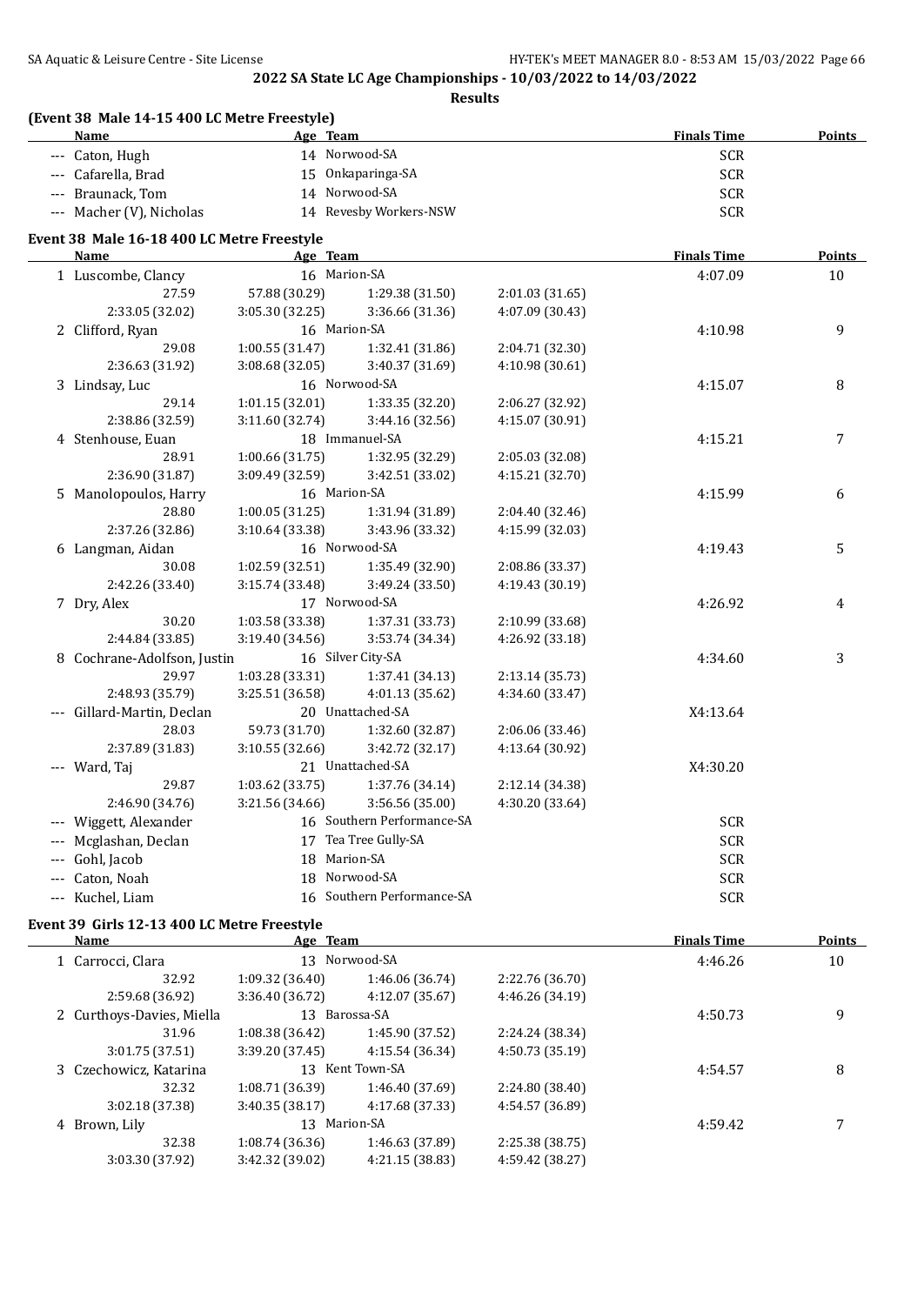**Results**

## **(Event 39 Girls 12-13 400 LC Metre Freestyle)**

|     | <b>Name</b>         | Age Team        |                            |                 | <b>Finals Time</b> | <b>Points</b> |
|-----|---------------------|-----------------|----------------------------|-----------------|--------------------|---------------|
|     | 5 Wright, Gabriella |                 | 13 Norwood-SA              |                 | 5:01.30            | 6             |
|     | 34.15               | 1:12.52 (38.37) | 1:51.22 (38.70)            | 2:30.40 (39.18) |                    |               |
|     | 3:08.45 (38.05)     | 3:47.43 (38.98) | 4:24.52 (37.09)            | 5:01.30 (36.78) |                    |               |
|     | 6 Fanning, Holly    | 13 Marion-SA    |                            |                 | 5:02.44            | 5             |
|     | 34.06               | 1:11.36 (37.30) | 1:49.48 (38.12)            | 2:27.60 (38.12) |                    |               |
|     | 3:06.89 (39.29)     | 3:45.36 (38.47) | 4:24.88 (39.52)            | 5:02.44 (37.56) |                    |               |
|     | 7 Cameron, Piper    |                 | 12 Clovercrest-SA          |                 | 5:03.01            | 4             |
|     | 35.22               | 1:13.51 (38.29) | 1:51.87 (38.36)            | 2:30.74 (38.87) |                    |               |
|     | 3:08.81 (38.07)     | 3:47.25 (38.44) | 4:25.35 (38.10)            | 5:03.01 (37.66) |                    |               |
|     | 8 Doyle, Poppy      | 12 Marion-SA    |                            |                 | 5:04.19            | 3             |
|     | 33.80               | 1:11.08 (37.28) | 1:49.55 (38.47)            | 2:28.84 (39.29) |                    |               |
|     | 3:07.63 (38.79)     | 3:46.90 (39.27) | 4:26.21 (39.31)            | 5:04.19 (37.98) |                    |               |
|     | 9 Morton, Grace     |                 | 13 Norwood-SA              |                 | 5:04.44            | 2             |
|     | 34.36               | 1:12.39 (38.03) | 1:51.42 (39.03)            | 2:31.37 (39.95) |                    |               |
|     | 3:10.15(38.78)      | 3:48.59 (38.44) | 4:26.95 (38.36)            | 5:04.44 (37.49) |                    |               |
|     | 10 Hendry, Nicole   | 13 Marion-SA    |                            |                 | 5:05.10            | $\mathbf{1}$  |
|     | 35.31               | 1:14.52 (39.21) | 1:54.40 (39.88)            | 2:33.59 (39.19) |                    |               |
|     | 3:11.79 (38.20)     | 3:50.07 (38.28) | 4:28.45 (38.38)            | 5:05.10 (36.65) |                    |               |
|     | 11 Gaganis, Maria   | 13 Marion-SA    |                            |                 | 5:05.79            |               |
|     | 33.59               | 1:11.33 (37.74) | 1:50.79 (39.46)            | 2:29.97 (39.18) |                    |               |
|     | 3:10.18(40.21)      | 3:49.44 (39.26) | 4:29.05 (39.61)            | 5:05.79 (36.74) |                    |               |
|     | 12 Wilson, Abbey    |                 | 13 Southern Performance-SA |                 | 5:06.97            |               |
|     | 36.01               | 1:15.31 (39.30) | 1:54.95 (39.64)            | 2:34.15 (39.20) |                    |               |
|     | 3:12.62 (38.47)     | 3:51.94 (39.32) | 4:29.93 (37.99)            | 5:06.97 (37.04) |                    |               |
|     | 13 Green, Charlise  |                 | 13 Immanuel-SA             |                 | 5:09.68            |               |
|     | 33.67               | 1:11.98 (38.31) | 1:52.26 (40.28)            | 2:32.54 (40.28) |                    |               |
|     | 3:11.57 (39.03)     | 3:51.75(40.18)  | 4:31.97 (40.22)            | 5:09.68 (37.71) |                    |               |
|     | 14 Greenham, Violet |                 | 12 Playford Aquatic-SA     |                 | 5:10.27            |               |
|     | 35.69               | 1:14.50 (38.81) | 1:54.65(40.15)             | 2:34.45 (39.80) |                    |               |
|     | 3:13.75 (39.30)     | 3:53.90(40.15)  | 4:32.91 (39.01)            | 5:10.27 (37.36) |                    |               |
|     | 15 Connelly, Hannah |                 | 13 Tea Tree Gully-SA       |                 | 5:13.04            |               |
|     | 35.11               | 1:13.66(38.55)  | 1:53.49 (39.83)            | 2:33.46 (39.97) |                    |               |
|     | 3:12.27 (38.81)     | 3:53.15(40.88)  | 4:33.35 (40.20)            | 5:13.04 (39.69) |                    |               |
|     | 16 Ashmead, Sophie  | 13 Barossa-SA   |                            |                 | 5:13.50            |               |
|     | 34.64               | 1:12.92 (38.28) | 1:52.58 (39.66)            | 2:33.61 (41.03) |                    |               |
|     | 3:14.43 (40.82)     | 3:54.38(39.95)  | 4:34.30 (39.92)            | 5:13.50 (39.20) |                    |               |
|     | 17 Amai, Layla      |                 | 12 Southern Performance-SA |                 | 5:15.62            |               |
|     | 36.28               | 1:15.66 (39.38) | 1:54.93 (39.27)            | 2:35.08 (40.15) |                    |               |
|     | 3:14.70 (39.62)     | 3:56.18 (41.48) | 4:36.56 (40.38)            | 5:15.62 (39.06) |                    |               |
|     | 18 Cox, Claire      | 13 Marion-SA    |                            |                 | 5:15.98            |               |
|     | 35.48               | 1:14.89 (39.41) | 1:54.87 (39.98)            | 2:35.11 (40.24) |                    |               |
|     | 3:16.16(41.05)      | 3:57.14 (40.98) | 4:37.19 (40.05)            | 5:15.98 (38.79) |                    |               |
|     | 19 Thomas, Arabella |                 | 12 Immanuel-SA             |                 | 5:17.39            |               |
|     | 34.62               | 1:13.68(39.06)  | 1:54.22 (40.54)            | 2:35.83 (41.61) |                    |               |
|     | 3:16.82 (40.99)     | 3:58.62 (41.80) | 4:37.74 (39.12)            | 5:17.39 (39.65) |                    |               |
| --- | Smit, Viane         | 13 Marion-SA    |                            |                 | <b>NS</b>          |               |
|     | --- Davies, Rosie   |                 | 13 Immanuel-SA             |                 | <b>SCR</b>         |               |

## **Event 39 Female 14-15 400 LC Metre Freestyle**

| <b>Name</b>      | Age Team        |                 |                 | <b>Finals Time</b> | <b>Points</b> |
|------------------|-----------------|-----------------|-----------------|--------------------|---------------|
| 1 Bahr, Arabella |                 | 15 Norwood-SA   |                 | 4:28.80            | 10            |
| 31.67            | 1:06.28(34.61)  | 1:40.52 (34.24) | 2:15.10(34.58)  |                    |               |
| 2:48.74 (33.64)  | 3:22.75(34.01)  | 3:56.20(33.45)  | 4:28.80 (32.60) |                    |               |
| 2 Natt, Katie    | 15 Marion-SA    |                 |                 | 4:31.16            | 9             |
| 30.60            | 1:04.13(33.53)  | 1:38.08(33.95)  | 2:12.91 (34.83) |                    |               |
| 2:47.00 (34.09)  | 3:22.09 (35.09) | 3:56.68 (34.59) | 4:31.16 (34.48) |                    |               |
| 3 Everitt, Emma  |                 | 14 Norwood-SA   |                 | 4:33.80            | 8             |
| 31.93            | 1:06.41(34.48)  | 1:41.94 (35.53) | 2:17.37 (35.43) |                    |               |
| 2:52.60 (35.23)  | 3:27.19 (34.59) | 4:01.74 (34.55) | 4:33.80 (32.06) |                    |               |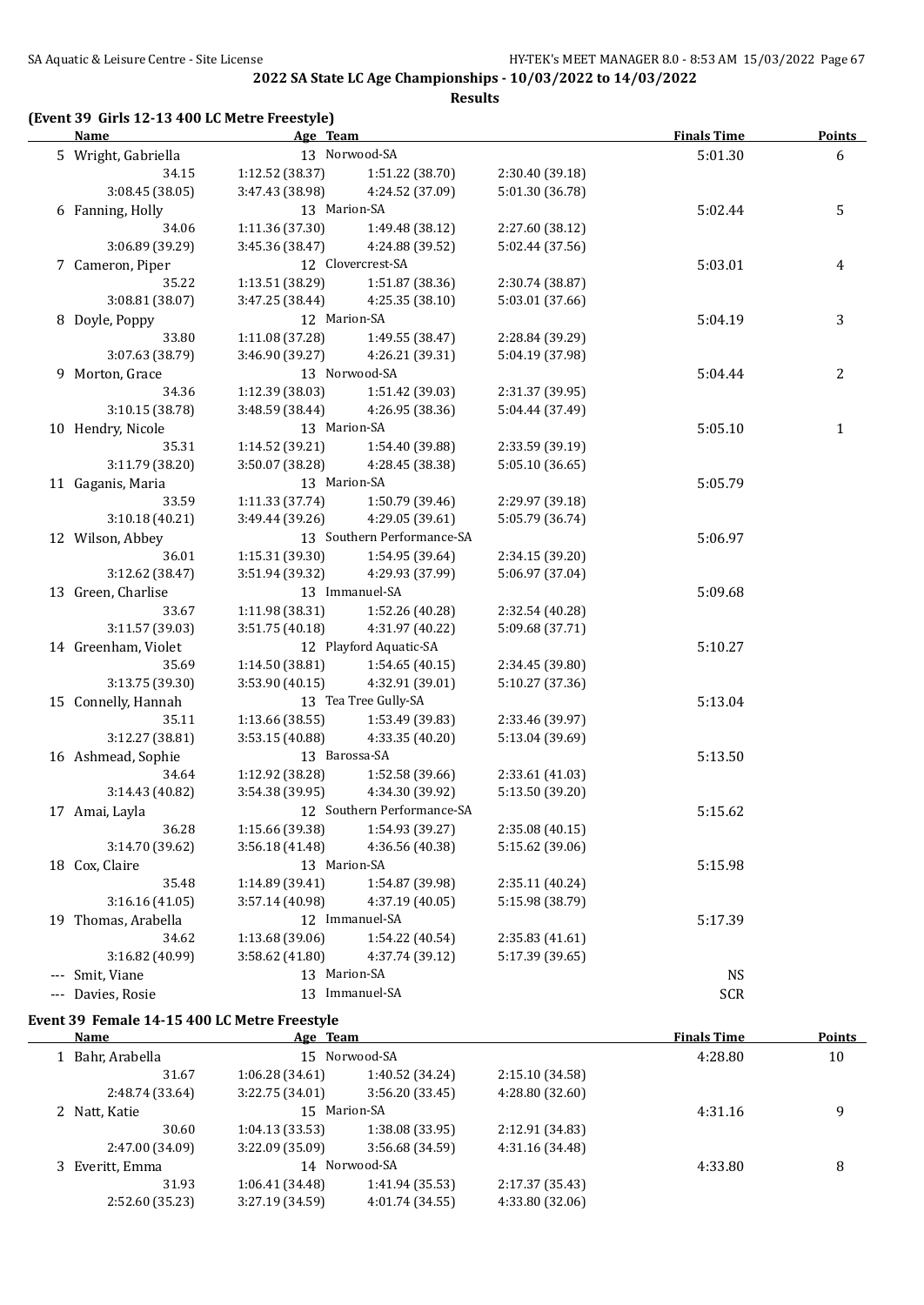**Results**

#### **(Event 39 Female 14-15 400 LC Metre Freestyle)**

| <b>Name</b>                                  | Age Team        |                                   |                                    | <b>Finals Time</b> | <b>Points</b>  |
|----------------------------------------------|-----------------|-----------------------------------|------------------------------------|--------------------|----------------|
| 4 Braithwaite, Alice                         |                 | 15 Kent Town-SA                   |                                    | 4:35.08            | 7 <sup>1</sup> |
| 31.11                                        | 1:05.79 (34.68) | 1:40.35 (34.56)                   | 2:15.41 (35.06)                    |                    |                |
| 2:50.37 (34.96)                              | 3:25.90 (35.53) | 4:00.84 (34.94)                   | 4:35.08 (34.24)                    |                    |                |
| 5 Dingwall, Alinta                           |                 | 14 Immanuel-SA                    |                                    | 4:39.96            | 6              |
| 31.40                                        | 1:05.86 (34.46) | 1:41.45 (35.59)                   | 2:17.70 (36.25)                    |                    |                |
| 2:53.96 (36.26)                              | 3:30.43 (36.47) | 4:06.02 (35.59)                   | 4:39.96 (33.94)                    |                    |                |
| 6 Simpson, Katie                             |                 | 15 Norwood-SA                     |                                    | 4:41.27            | 5              |
| 32.51                                        | 1:07.99 (35.48) | 1:43.73 (35.74)                   | 2:19.49 (35.76)                    |                    |                |
| 2:55.11 (35.62)                              | 3:30.88 (35.77) | 4:06.43 (35.55)                   | 4:41.27 (34.84)                    |                    |                |
| 7 Newham, Leni                               | 14 Barossa-SA   |                                   |                                    | 4:41.52            | 4              |
| 31.25                                        | 1:06.32 (35.07) | 1:42.38 (36.06)                   | 2:19.61 (37.23)                    |                    |                |
| 2:55.66 (36.05)                              | 3:32.52 (36.86) | 4:07.91 (35.39)                   | 4:41.52 (33.61)                    |                    |                |
| 8 McAvaney, Georgia                          |                 | 15 Immanuel-SA                    |                                    | 4:47.00            | 3              |
| 30.86                                        | 1:05.78 (34.92) | 1:42.12 (36.34)                   | 2:18.83 (36.71)                    |                    |                |
| 2:56.01 (37.18)                              | 3:33.26 (37.25) | 4:10.26 (37.00)                   | 4:47.00 (36.74)                    |                    |                |
| 9 McAvaney, Laura                            |                 | 14 Immanuel-SA                    |                                    | 4:50.01            | 2              |
| 32.49                                        | 1:08.96 (36.47) | 1:46.05 (37.09)                   | 2:23.01 (36.96)                    |                    |                |
| 3:00.77 (37.76)                              | 3:37.84 (37.07) | 4:15.07 (37.23)                   | 4:50.01 (34.94)                    |                    |                |
| 10 Beech, Natalie                            |                 | 15 Immanuel-SA                    |                                    | 4:50.69            | $\mathbf{1}$   |
| 32.76                                        | 1:09.45 (36.69) | 1:46.99 (37.54)                   | 2:24.35 (37.36)                    |                    |                |
| 3:01.10(36.75)                               | 3:38.36 (37.26) | 4:15.13 (36.77)                   | 4:50.69 (35.56)                    |                    |                |
| 11 Doyle, Lily                               | 15 Marion-SA    |                                   |                                    | 4:57.41            |                |
| 33.18                                        |                 | $1:09.86(36.68)$ $1:46.98(37.12)$ | 2:24.90 (37.92)                    |                    |                |
| 3:02.97 (38.07)                              | 3:41.31 (38.34) | 4:19.64 (38.33)                   | 4:57.41 (37.77)                    |                    |                |
| 12 Ekins, Caitlyn                            |                 | 15 Kent Town-SA                   |                                    | 4:59.89            |                |
| 32.94                                        |                 | $1:09.84(36.90)$ $1:47.59(37.75)$ |                                    |                    |                |
| 3:04.78 (38.45)                              | 3:43.88 (39.10) | 4:22.84 (38.96)                   | 2:26.33 (38.74)<br>4:59.89 (37.05) |                    |                |
| 13 Myers, Ella                               |                 | 15 Kent Town-SA                   |                                    |                    |                |
|                                              |                 |                                   |                                    | 5:01.33            |                |
| 34.84                                        | 1:12.41(37.57)  | 1:49.95 (37.54)                   | 2:28.90 (38.95)                    |                    |                |
| 3:07.00 (38.10)                              | 3:45.61(38.61)  | 4:23.51 (37.90)                   | 5:01.33 (37.82)                    |                    |                |
| 14 Carroll, Jasmine                          | 14 Barossa-SA   |                                   |                                    | 5:02.09            |                |
| 33.85                                        |                 | $1:10.95(37.10)$ $1:49.37(38.42)$ | 2:27.91 (38.54)                    |                    |                |
| 3:07.03 (39.12)                              | 3:46.08(39.05)  | 4:25.30 (39.22)                   | 5:02.09 (36.79)                    |                    |                |
| 15 Hudson, Chloe                             |                 | 15 Playford Aquatic-SA            |                                    | 5:02.70            |                |
| 33.47                                        |                 | 1:12.40 (38.93) 1:50.66 (38.26)   | 2:28.88 (38.22)                    |                    |                |
| 3:06.71 (37.83)                              | 3:46.01 (39.30) | 4:24.94 (38.93)                   | 5:02.70 (37.76)                    |                    |                |
| 16 Dowling, Charlotte                        |                 | 14 Western Aquatic-SA             |                                    | 5:05.78            |                |
| 33.88                                        | 1:12.38 (38.50) | 1:51.85 (39.47)                   | 2:31.38 (39.53)                    |                    |                |
| 3:10.74 (39.36)                              | 3:50.40 (39.66) | 4:28.49 (38.09)                   | 5:05.78 (37.29)                    |                    |                |
| 17 Adams, Sasha                              |                 | 15 Immanuel-SA                    |                                    | 5:06.02            |                |
| 33.84                                        | 1:12.22 (38.38) | 1:52.25 (40.03)                   | 2:32.29 (40.04)                    |                    |                |
| 3:11.49 (39.20)                              | 3:51.08 (39.59) | 4:29.52 (38.44)                   | 5:06.02 (36.50)                    |                    |                |
| 18 Scarr, Elysia                             |                 | 14 Kent Town-SA                   |                                    | 5:10.91            |                |
| 33.69                                        | 1:12.21 (38.52) | 1:51.37 (39.16)                   | 2:31.45 (40.08)                    |                    |                |
| 3:11.35 (39.90)                              | 3:51.93 (40.58) | 4:32.02 (40.09)                   | 5:10.91 (38.89)                    |                    |                |
| --- Ryan, Matilda                            |                 | 15 Kent Town-SA                   |                                    | x5:14.34           |                |
| 34.50                                        | 1:13.29 (38.79) | 1:52.34 (39.05)                   | 2:32.35 (40.01)                    |                    |                |
| 3:12.89 (40.54)                              | 3:53.88 (40.99) | 4:34.92 (41.04)                   | 5:14.34 (39.42)                    |                    |                |
| --- Fuhrmann, Ella                           |                 | 15 Southern Performance-SA        |                                    | x5:26.60           |                |
| 36.28                                        | 1:15.63 (39.35) | 1:55.79(40.16)                    | 2:36.19 (40.40)                    |                    |                |
| 3:17.64 (41.45)                              | 4:00.26 (42.62) | 4:43.78 (43.52)                   | 5:26.60 (42.82)                    |                    |                |
| --- Mazur, Juliet                            |                 | 14 Norwood-SA                     |                                    | <b>SCR</b>         |                |
| Event 39 Female 16-18 400 LC Metre Freestyle |                 |                                   |                                    |                    |                |
| Name                                         | Age Team        |                                   |                                    | <b>Finals Time</b> | <b>Points</b>  |
| 1 Walker, Molly                              |                 | 16 Southern Performance-SA        |                                    | 4:15.75            | 10             |
| 29.03                                        | 1:00.88 (31.85) | 1:33.10 (32.22)                   | 2:05.93 (32.83)                    |                    |                |
| 2:38.28 (32.35)                              | 3:11.34(33.06)  | 3:43.64 (32.30)                   | 4:15.75(32.11)                     |                    |                |
|                                              |                 |                                   |                                    |                    |                |

2:38.28 (32.35) 3:11.34 (33.06) 3:43.64 (32.30) 4:15.75 (32.11)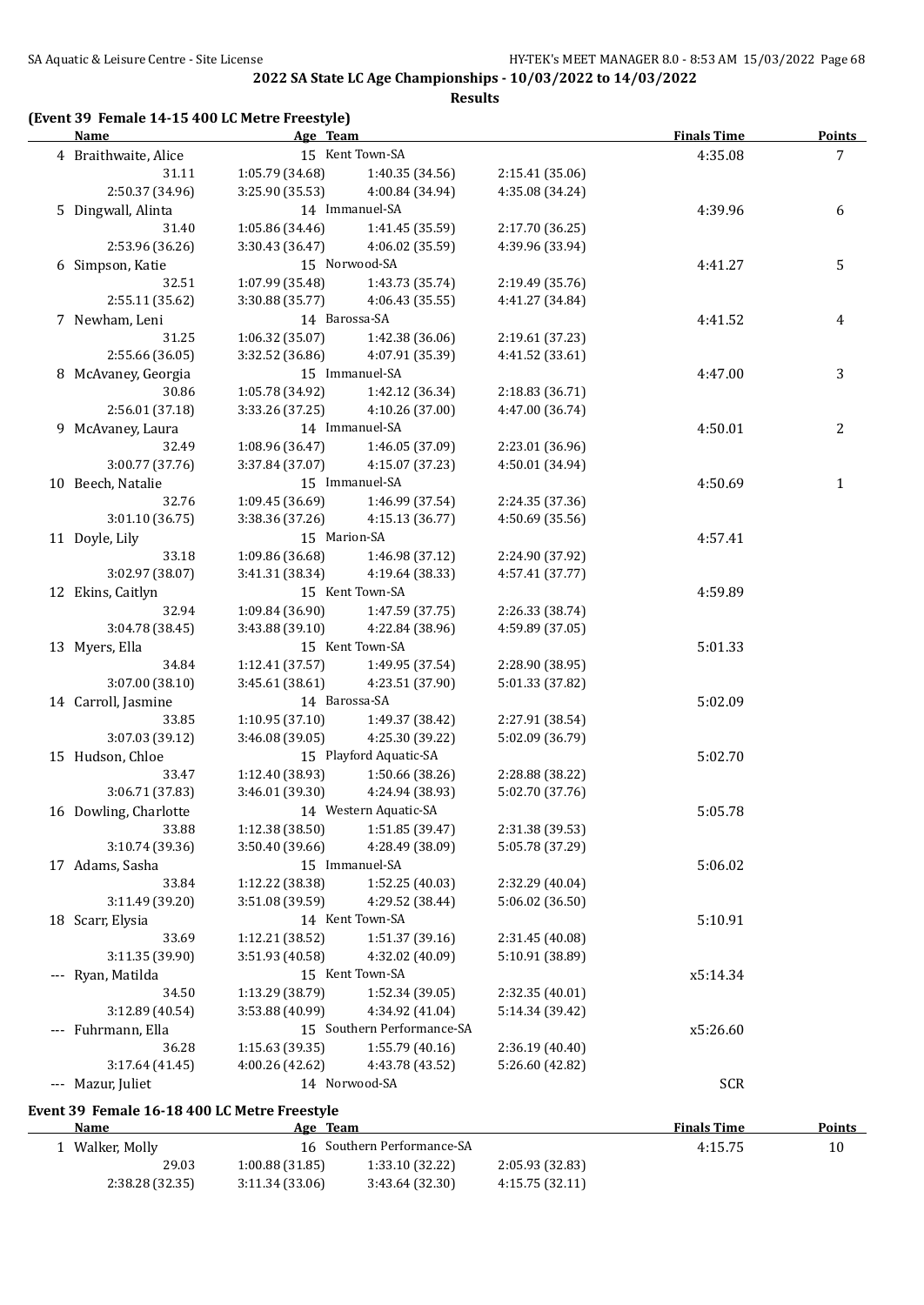**Results**

#### **(Event 39 Female 16-18 400 LC Metre Freestyle)**

| <b>Name</b>            | Age Team        |                           |                 | <b>Finals Time</b> | <b>Points</b>  |
|------------------------|-----------------|---------------------------|-----------------|--------------------|----------------|
| 2 White, Emily         |                 | 18 Norwood-SA             |                 | 4:20.37            | $\overline{9}$ |
| 30.07                  | 1:02.26 (32.19) | 1:35.13 (32.87)           | 2:07.84 (32.71) |                    |                |
| 2:40.68 (32.84)        | 3:13.66 (32.98) | 3:46.90 (33.24)           | 4:20.37 (33.47) |                    |                |
| 3 Deacon, Hannah       | 17 Marion-SA    |                           |                 | 4:30.05            | 8              |
| 30.29                  | 1:03.43(33.14)  | 1:37.35 (33.92)           | 2:12.01 (34.66) |                    |                |
| 2:46.38 (34.37)        | 3:21.38 (35.00) | 3:56.19 (34.81)           | 4:30.05 (33.86) |                    |                |
| 4 Jackson, Jessica     |                 | 18 Kent Town-SA           |                 | 4:35.16            | 7              |
| 31.28                  | 1:05.45(34.17)  | 1:39.81 (34.36)           | 2:15.18 (35.37) |                    |                |
| 2:50.13 (34.95)        | 3:26.09(35.96)  | 4:01.10 (35.01)           | 4:35.16 (34.06) |                    |                |
| 5 Pearce, Kiana        | 18 Marion-SA    |                           |                 | 4:36.51            | 6              |
| 31.66                  | 1:06.58 (34.92) | 1:41.47 (34.89)           | 2:16.84 (35.37) |                    |                |
| 2:52.50 (35.66)        | 3:28.22 (35.72) | 4:03.09 (34.87)           | 4:36.51 (33.42) |                    |                |
| 6 Thomas, Kenya        | 17 Marion-SA    |                           |                 | 4:36.64            | 5              |
| 31.51                  | 1:05.61(34.10)  | 1:39.91 (34.30)           | 2:15.43 (35.52) |                    |                |
| 2:50.92 (35.49)        | 3:26.40(35.48)  | 4:02.48 (36.08)           | 4:36.64(34.16)  |                    |                |
| 7 Bailey, Courtney     |                 | 16 Immanuel-SA            |                 | 4:39.52            | 4              |
| 31.27                  | 1:06.14 (34.87) | 1:41.46 (35.32)           | 2:17.14 (35.68) |                    |                |
| 2:52.57 (35.43)        | 3:28.70(36.13)  | 4:04.26 (35.56)           | 4:39.52 (35.26) |                    |                |
| 8 Armani, Evie         |                 | 16 Immanuel-SA            |                 | 5:02.45            | 3              |
| 32.85                  | 1:09.40(36.55)  | 1:47.84 (38.44)           | 2:26.91 (39.07) |                    |                |
| 3:06.31 (39.40)        | 3:45.46(39.15)  | 4:24.57 (39.11)           | 5:02.45 (37.88) |                    |                |
| 9 O'Leary, Kelly       |                 | 16 Immanuel-SA            |                 | 5:03.03            | 2              |
| 32.27                  | 1:08.41(36.14)  | 1:46.02 (37.61)           | 2:25.02 (39.00) |                    |                |
| 3:04.21 (39.19)        | 3:43.76 (39.55) | 4:23.57 (39.81)           | 5:03.03 (39.46) |                    |                |
| --- Speechley, Sienna  |                 | 18 Broken Hill Aquatic-SA |                 | x5:14.94           |                |
| 33.44                  | 1:11.11(37.67)  | 1:51.45(40.34)            | 2:32.39 (40.94) |                    |                |
| 3:13.57(41.18)         | 3:54.58(41.01)  | 4:35.01(40.43)            | 5:14.94 (39.93) |                    |                |
| --- Gorman, Gabrielle  | 16 Starplex-SA  |                           |                 | x5:15.98           |                |
| 34.56                  | 1:14.19(39.63)  | 1:54.23 (40.04)           | 2:35.12 (40.89) |                    |                |
| 3:16.35 (41.23)        | 3:57.38 (41.03) | 4:37.38 (40.00)           | 5:15.98 (38.60) |                    |                |
| --- Simpson, Brooke    |                 | 16 Unattached-SA          |                 | X6:10.91           |                |
| 41.24                  | 1:27.97(46.73)  | 2:14.93 (46.96)           | 3:01.51 (46.58) |                    |                |
| 3:49.90 (48.39)        | 4:37.68 (47.78) | 5:25.89 (48.21)           | 6:10.91(45.02)  |                    |                |
| --- Lienert, Mackenzie | 17 Starplex-SA  |                           |                 | SCR                |                |
| --- Slade, Mia         |                 | 17 Norwood-SA             |                 | <b>SCR</b>         |                |
| --- Pressler, Kalyce   |                 | 17 Silver City-SA         |                 | <b>SCR</b>         |                |

# **Event 40 Boys 11 Year Olds 100 LC Metre Breaststroke**

|               | <b>Name</b>        | Age Team                  | <b>Prelim Time</b> | <b>Finals Time</b> | Points |
|---------------|--------------------|---------------------------|--------------------|--------------------|--------|
| <b>Finals</b> |                    |                           |                    |                    |        |
|               | 1 Mika, Izyus      | Immanuel-SA<br>11         | 1:25.20            | 1:24.77            | 10     |
|               | 39.32              | 1:24.77 (45.45)           |                    |                    |        |
|               | 2 Schubert, Max    | 11 Barossa-SA             | 1:31.55            | 1:26.80            | 9      |
|               | 41.95              | 1:26.80(44.85)            |                    |                    |        |
|               | 3 Tucker, Jordan   | 11 Marion-SA              | 1:33.11            | 1:32.54            | 8      |
|               | 43.44              | 1:32.54(49.10)            |                    |                    |        |
|               | 4 Harris, Toby     | 11 West Coast-SA          | 1:35.38            | 1:33.81            | 7      |
|               | 45.11              | 1:33.81(48.70)            |                    |                    |        |
|               | 5 Hudson, Cameron  | 11 Playford Aquatic-SA    | 1:36.72            | 1:34.04            | 6      |
|               | 44.32              | 1:34.04 (49.72)           |                    |                    |        |
|               | 6 Millard, Jack    | 11 Broken Hill Aquatic-SA | 1:36.97            | 1:34.84            | 5      |
|               | 44.65              | 1:34.84(50.19)            |                    |                    |        |
|               | 7 Collings, Joshua | 11 Marion-SA              | 1:42.50            | 1:40.17            | 4      |
|               | 47.08              | 1:40.17 (53.09)           |                    |                    |        |
| 8             | Tran, Khang        | 11 Henley & Grange-SA     | 1:40.16            | 1:41.53            | 3      |
|               | 46.46              | 1:41.53 (55.07)           |                    |                    |        |
|               | 9 Fillmore, Harry  | Onkaparinga-SA<br>11      | 1:43.86            | 1:42.01            | 2      |
|               | 48.11              | 1:42.01 (53.90)           |                    |                    |        |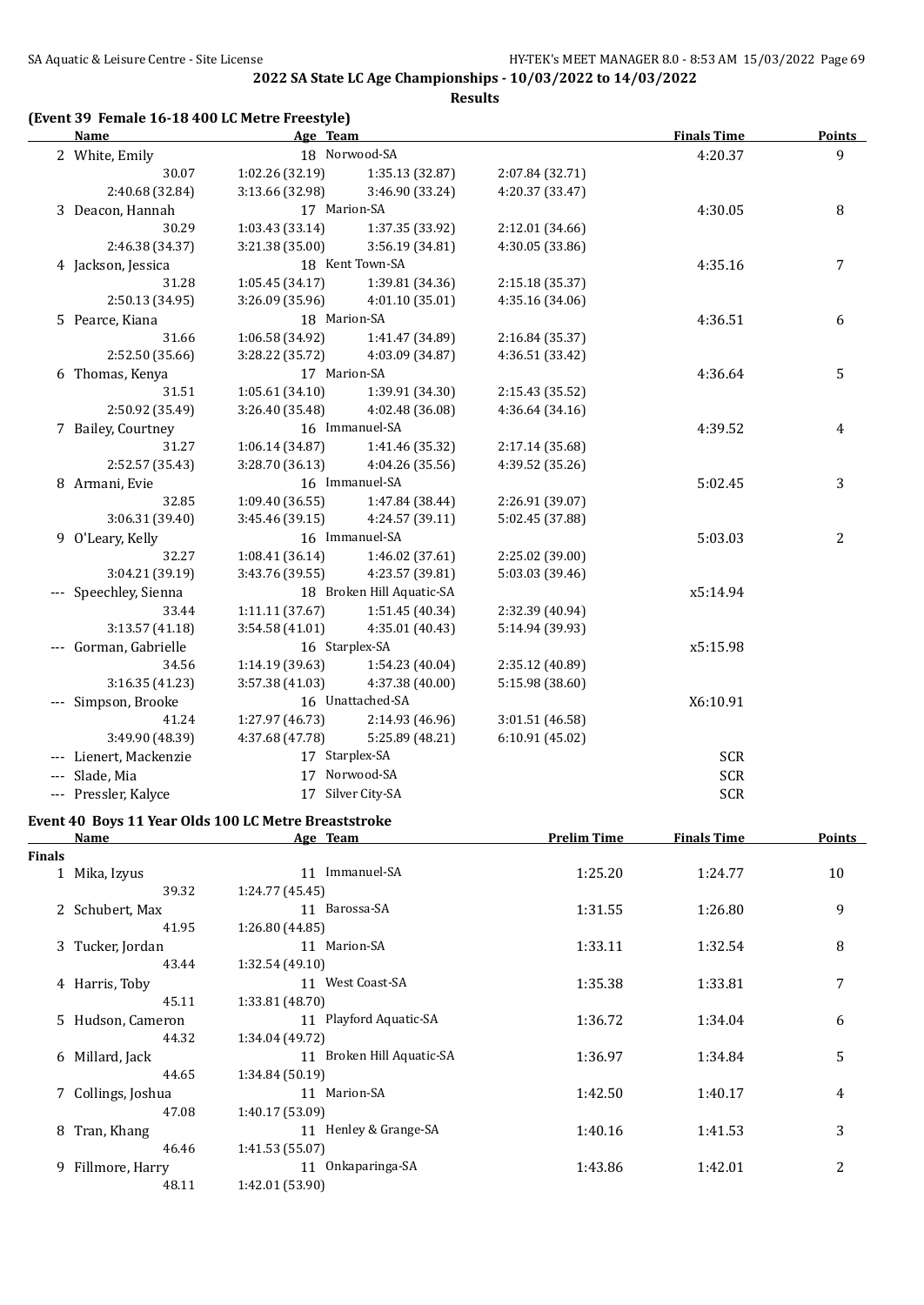**Results** 

# **Finals ... (Event 40 Boys 11 Year Olds 100 LC Metre Breaststroke)**

| Name<br>the company of the company of the company of | Age Team                                             | <b>Prelim Time</b> | <b>Finals Time</b> | <b>Points</b> |
|------------------------------------------------------|------------------------------------------------------|--------------------|--------------------|---------------|
| --- Khuu, Damian<br>Alternating Kick                 | 11 Clovercrest-SA                                    | 1:45.24            | D <sub>0</sub>     |               |
|                                                      | Event 40 Boys 11 Year Olds 100 LC Metre Breaststroke |                    |                    |               |
| Name                                                 | Age Team                                             | <b>Seed Time</b>   | <b>Prelim Time</b> |               |
| <b>Preliminaries</b>                                 |                                                      |                    |                    |               |
| 1 Mika, Izyus                                        | 11 Immanuel-SA                                       |                    | 1:25.20            |               |
| 39.74                                                | 1:25.20 (45.46)                                      |                    |                    |               |
| 2 Schubert, Max                                      | 11 Barossa-SA                                        |                    | 1:31.55            |               |
| 43.17                                                | 1:31.55 (48.38)                                      |                    |                    |               |
| 3 Tucker, Jordan                                     | 11 Marion-SA                                         |                    | 1:33.11            |               |
| 43.58                                                | 1:33.11 (49.53)                                      |                    |                    |               |
| 4 Harris, Toby                                       | 11 West Coast-SA                                     |                    | 1:35.38            |               |
| 45.84                                                | 1:35.38 (49.54)                                      |                    |                    |               |
| 5 Hudson, Cameron                                    | 11 Playford Aquatic-SA                               |                    | 1:36.72            |               |
| 44.83                                                | 1:36.72 (51.89)                                      |                    |                    |               |
| 6 Millard, Jack                                      | 11 Broken Hill Aquatic-SA                            |                    | 1:36.97            |               |
| 46.11                                                | 1:36.97 (50.86)                                      |                    |                    |               |
| 7 Tran, Khang                                        | 11 Henley & Grange-SA                                |                    | 1:40.16            |               |
| 46.37                                                | 1:40.16 (53.79)                                      |                    |                    |               |
| 8 Collings, Joshua                                   | 11 Marion-SA                                         |                    | 1:42.50            |               |
| 48.22                                                | 1:42.50 (54.28)                                      |                    |                    |               |
| 9 Fillmore, Harry                                    | 11 Onkaparinga-SA                                    |                    | 1:43.86            |               |
| 48.88                                                | 1:43.86 (54.98)                                      |                    |                    |               |
| 10 Khuu, Damian                                      | 11 Clovercrest-SA                                    |                    | 1:45.24            |               |
| 49.39                                                | 1:45.24(55.85)                                       |                    |                    |               |
| 11 Newman, Cooper                                    | 11 Mountain Pool-SA                                  |                    | 1:56.25            |               |
| 51.97                                                | 1:56.25 (1:04.28)                                    |                    |                    |               |
| --- Draganic, Damian                                 | 11 Marion-SA                                         |                    | <b>SCR</b>         |               |
| --- Shi, Maxx                                        | 11 Playford Aquatic-SA                               |                    | <b>SCR</b>         |               |

# **Event 40 Boys 12 Year Olds 100 LC Metre Breaststroke**

|               | Name                | Age Team               | <b>Prelim Time</b> | <b>Finals Time</b> | Points         |
|---------------|---------------------|------------------------|--------------------|--------------------|----------------|
| <b>Finals</b> |                     |                        |                    |                    |                |
|               | 1 Au, Alden         | 12 Payneham-SA         | 1:19.39            | 1:17.39            | 10             |
|               | 36.35               | 1:17.39(41.04)         |                    |                    |                |
|               | 2 Dingwall, Oscar   | 12 Immanuel-SA         | 1:23.57            | 1:22.32            | 9              |
|               | 38.89               | 1:22.32 (43.43)        |                    |                    |                |
|               | 3 Birchenough, Owen | 12 Marion-SA           | 1:31.42            | 1:28.05            | 8              |
|               | 41.46               | 1:28.05(46.59)         |                    |                    |                |
|               | 4 Stanley, Will     | 12 Marion-SA           | 1:30.46            | 1:29.60            | 7              |
|               | 42.64               | 1:29.60(46.96)         |                    |                    |                |
|               | 5 Nys, Lachie       | 12 Gawler-SA           | 1:36.02            | 1:34.53            | 6              |
|               | 43.10               | 1:34.53(51.43)         |                    |                    |                |
|               | 6 Cregan, Neil      | 12 Barossa-SA          | 1:40.45            | 1:35.18            | 5              |
|               | 45.14               | 1:35.18(50.04)         |                    |                    |                |
|               | 7 Liu, Howard       | 12 Kent Town-SA        | 1:36.78            | 1:35.29            | 4              |
|               | 43.90               | 1:35.29 (51.39)        |                    |                    |                |
|               | 8 El-Youssef, Jamal | 12 Tea Tree Gully-SA   | 1:39.39            | 1:38.50            | 3              |
|               | 45.76               | 1:38.50(52.74)         |                    |                    |                |
|               | 9 Eriksson, Leif    | 12 Playford Aquatic-SA | 1:42.13            | 1:40.67            | $\overline{2}$ |
|               | 46.28               | 1:40.67 (54.39)        |                    |                    |                |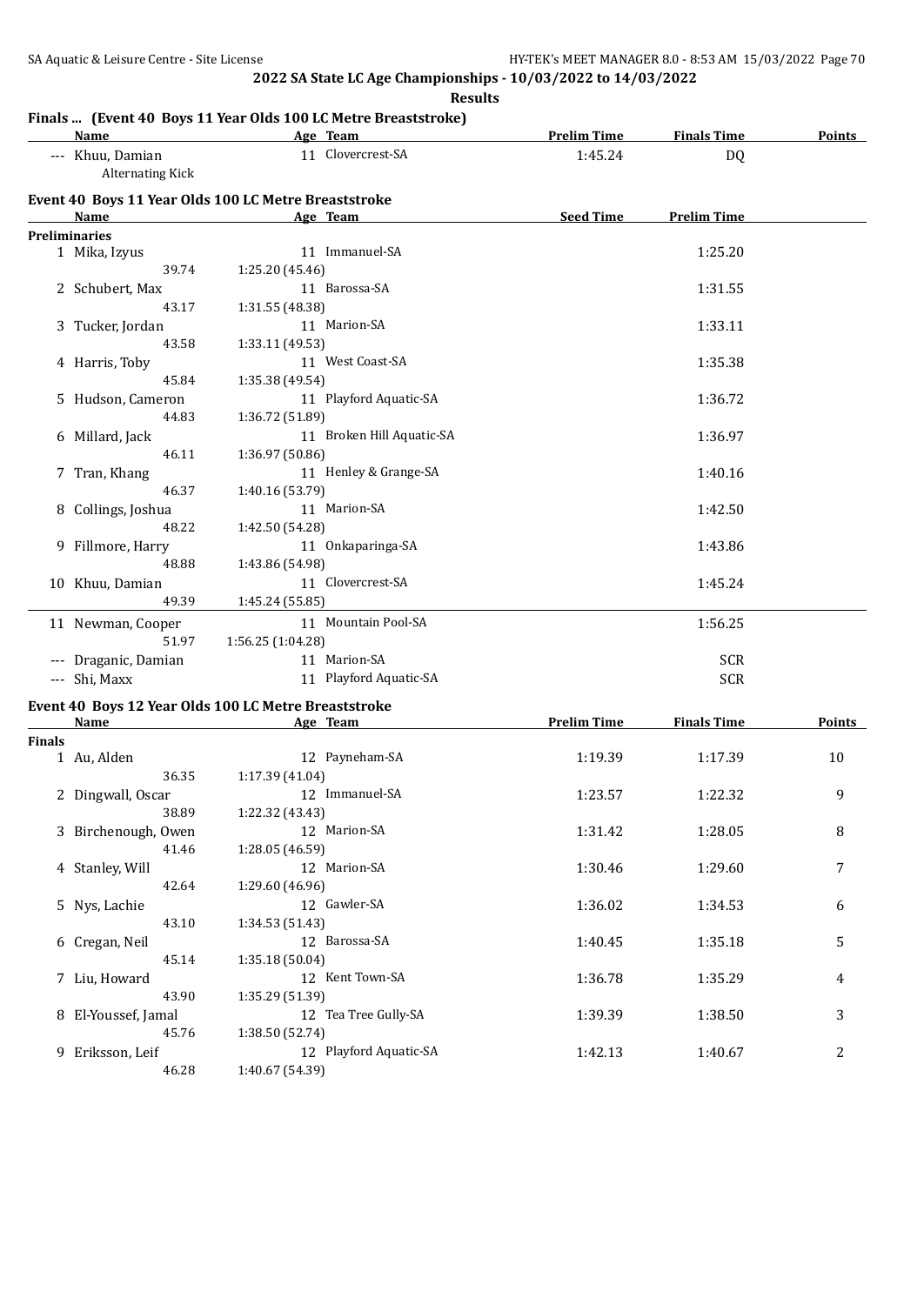**Results**

|  |  |  |  | Event 40 Boys 12 Year Olds 100 LC Metre Breaststroke |
|--|--|--|--|------------------------------------------------------|
|--|--|--|--|------------------------------------------------------|

|               | Name                             | Age Team                                             | <b>Seed Time</b>   | <b>Prelim Time</b> |        |
|---------------|----------------------------------|------------------------------------------------------|--------------------|--------------------|--------|
|               | <b>Preliminaries</b>             |                                                      |                    |                    |        |
|               | 1 Au, Alden                      | 12 Payneham-SA                                       |                    | 1:19.39            |        |
|               | 37.00                            | 1:19.39 (42.39)                                      |                    |                    |        |
|               | 2 Dingwall, Oscar                | 12 Immanuel-SA                                       |                    | 1:23.57            |        |
|               | 39.09                            | 1:23.57 (44.48)                                      |                    |                    |        |
|               | 3 Stanley, Will                  | 12 Marion-SA                                         |                    | 1:30.46            |        |
|               | 43.08                            | 1:30.46 (47.38)                                      |                    |                    |        |
|               |                                  | 12 Marion-SA                                         |                    |                    |        |
|               | 4 Birchenough, Owen              |                                                      |                    | 1:31.42            |        |
|               | 42.70                            | 1:31.42 (48.72)                                      |                    |                    |        |
|               | 5 Nys, Lachie                    | 12 Gawler-SA                                         |                    | 1:36.02            |        |
|               | 44.03                            | 1:36.02 (51.99)                                      |                    |                    |        |
|               | 6 Liu, Howard                    | 12 Kent Town-SA                                      |                    | 1:36.78            |        |
|               | 45.46                            | 1:36.78 (51.32)                                      |                    |                    |        |
|               | 7 El-Youssef, Jamal              | 12 Tea Tree Gully-SA                                 |                    | 1:39.39            |        |
|               | 44.69                            | 1:39.39 (54.70)                                      |                    |                    |        |
|               | 8 Cregan, Neil                   | 12 Barossa-SA                                        |                    | 1:40.45            |        |
|               | 47.55                            | 1:40.45 (52.90)                                      |                    |                    |        |
|               | 9 Eriksson, Leif                 | 12 Playford Aquatic-SA                               |                    | 1:42.13            |        |
|               | 47.52                            | 1:42.13 (54.61)                                      |                    |                    |        |
|               |                                  |                                                      |                    |                    |        |
|               | 10 Pashley, Fraser               | 12 Onkaparinga-SA                                    |                    | 1:47.10            |        |
|               | 50.45                            | 1:47.10 (56.65)                                      |                    |                    |        |
|               | --- Norris, James                | 12 Kent Town-SA                                      |                    | <b>SCR</b>         |        |
|               | --- Mazur, Joseph                | 12 Norwood-SA                                        |                    | <b>SCR</b>         |        |
|               | --- Ni, Adison                   | 12 Marion-SA                                         | <b>SCR</b>         |                    |        |
|               | --- Skewes, Liam                 | 12 Tea Tree Gully-SA                                 | <b>SCR</b>         |                    |        |
|               |                                  |                                                      |                    |                    |        |
|               |                                  | Event 41 Boys 13 Year Olds 100 LC Metre Breaststroke |                    |                    |        |
|               | Name                             | Age Team                                             | <b>Prelim Time</b> | <b>Finals Time</b> | Points |
| <b>Finals</b> |                                  |                                                      |                    |                    |        |
|               | 1 Sloane, Angus                  | 13 Barossa-SA                                        | 1:22.09            | 1:19.83            | 10     |
|               | 37.19                            | 1:19.83 (42.64)                                      |                    |                    |        |
|               | 2 Whittaker, Daniel              | 13 Clovercrest-SA                                    | 1:25.14            | 1:20.19            | 9      |
|               | 38.29                            | 1:20.19 (41.90)                                      |                    |                    |        |
|               | 3 Riedel, Hugh                   | 13 Vitor Renmark-SA                                  | 1:23.60            | 1:21.91            | 8      |
|               | 37.83                            | 1:21.91 (44.08)                                      |                    |                    |        |
|               | 4 Dossetter-Smith, Mason         | 13 Marion-SA                                         | 1:23.39            | 1:22.04            | 7      |
|               | 37.89                            | 1:22.04 (44.15)                                      |                    |                    |        |
|               |                                  |                                                      |                    |                    |        |
|               | 5 Plant (V), Anders              | 13 Nyah Two Bays-VIC                                 | 1:25.44            | 1:23.32            | 6      |
|               | 38.66                            | 1:23.32 (44.66)                                      |                    |                    |        |
|               | 6 Tucker, Axel                   | 13 Marion-SA                                         | 1:25.84            | 1:24.10            | 5      |
|               | 39.62                            | 1:24.10 (44.48)                                      |                    |                    |        |
|               | 7 Clinch, Marcus                 | 13 Immanuel-SA                                       | 1:28.02            | 1:25.07            | 4      |
|               | 39.75                            | 1:25.07 (45.32)                                      |                    |                    |        |
|               | 8 Lucas, Tommy                   | 13 Clare-SA                                          | 1:27.36            | 1:27.80            | 3      |
|               | 40.91                            | 1:27.80 (46.89)                                      |                    |                    |        |
|               | 9 Eyers, Oliver                  | 13 Unley-SA                                          | 1:29.29            | 1:30.16            | 2      |
|               | 41.82                            | 1:30.16 (48.34)                                      |                    |                    |        |
|               | --- Barratt, Max                 | 13 Silver City-SA                                    | 1:30.35            | DQ                 |        |
|               | Head under for 2 or more strokes |                                                      |                    |                    |        |
|               |                                  |                                                      |                    |                    |        |
|               |                                  | Event 41 Boys 13 Year Olds 100 LC Metre Breaststroke |                    |                    |        |
|               | Name                             | <u>Age Team</u>                                      | <b>Seed Time</b>   | <b>Prelim Time</b> |        |
|               | <b>Preliminaries</b>             |                                                      |                    |                    |        |
|               | 1 Sloane, Angus                  | 13 Barossa-SA                                        |                    | 1:22.09            |        |
|               | 38.33                            | 1:22.09 (43.76)                                      |                    |                    |        |
|               |                                  |                                                      |                    |                    |        |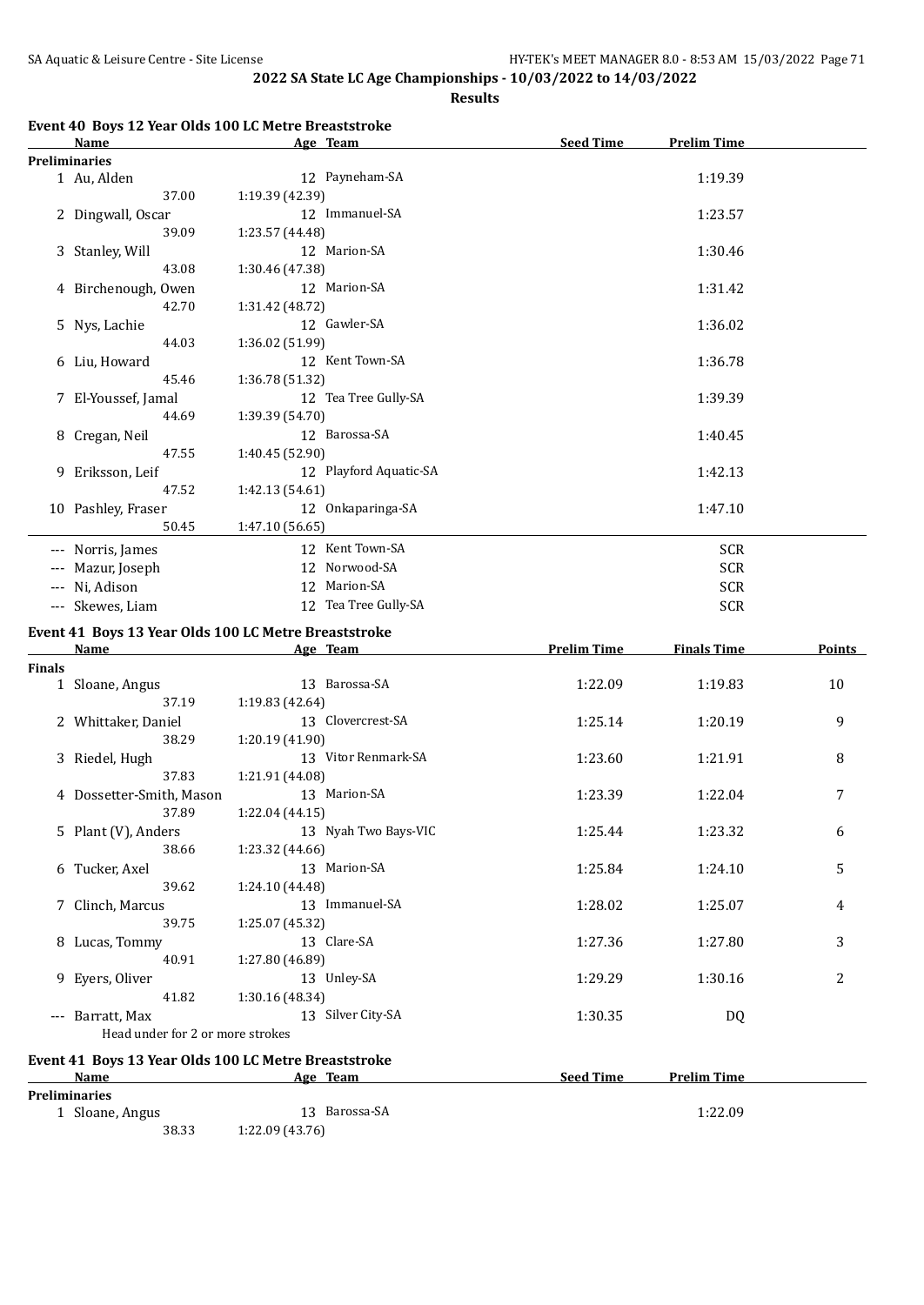|  | Preliminaries  (Event 41 Boys 13 Year Olds 100 LC Metre Breaststroke) |  |
|--|-----------------------------------------------------------------------|--|
|  |                                                                       |  |

|               | <b>Name</b>              | Age Team                                             | <b>Seed Time</b>   | <b>Prelim Time</b> |        |
|---------------|--------------------------|------------------------------------------------------|--------------------|--------------------|--------|
|               | 2 Dossetter-Smith, Mason | 13 Marion-SA                                         |                    | 1:23.39            |        |
|               | 38.68                    | 1:23.39 (44.71)                                      |                    |                    |        |
|               | 3 Riedel, Hugh           | 13 Vitor Renmark-SA                                  |                    | 1:23.60            |        |
|               | 39.11                    | 1:23.60 (44.49)                                      |                    |                    |        |
|               | 4 Whittaker, Daniel      | 13 Clovercrest-SA                                    |                    | 1:25.14            |        |
|               | 39.90                    | 1:25.14(45.24)                                       |                    |                    |        |
|               | 5 Plant (V), Anders      | 13 Nyah Two Bays-VIC                                 |                    | 1:25.44            |        |
|               | 39.80                    | 1:25.44 (45.64)                                      |                    |                    |        |
|               | 6 Tucker, Axel           | 13 Marion-SA                                         |                    | 1:25.84            |        |
|               | 39.44                    | 1:25.84 (46.40)                                      |                    |                    |        |
|               | 7 Lucas, Tommy           | 13 Clare-SA                                          |                    | 1:27.36            |        |
|               | 41.59                    | 1:27.36 (45.77)                                      |                    |                    |        |
|               | 8 Clinch, Marcus         | 13 Immanuel-SA                                       |                    | 1:28.02            |        |
|               | 40.17                    | 1:28.02 (47.85)                                      |                    |                    |        |
|               | 9 Eyers, Oliver          | 13 Unley-SA                                          |                    | 1:29.29            |        |
|               | 41.08                    | 1:29.29 (48.21)                                      |                    |                    |        |
|               | 10 Barratt, Max          | 13 Silver City-SA                                    |                    | 1:30.35            |        |
|               | 42.68                    | 1:30.35 (47.67)                                      |                    |                    |        |
|               | 11 Renfrey, Kai          | 13 Western Aquatic-SA                                |                    | 1:30.38            |        |
|               | 43.29                    | 1:30.38 (47.09)                                      |                    |                    |        |
|               | --- Owen, Travis         | 13 Tea Tree Gully-SA                                 |                    | <b>NS</b>          |        |
|               | --- Lau, Cortez          | 13 Clovercrest-SA                                    |                    | <b>SCR</b>         |        |
|               | --- Davidson, Tyler      | 13 West Coast-SA                                     |                    | <b>SCR</b>         |        |
|               |                          | Event 41 Boys 14 Year Olds 100 LC Metre Breaststroke |                    |                    |        |
|               | Name                     | Age Team                                             | <b>Prelim Time</b> | <b>Finals Time</b> | Points |
| <b>Finals</b> |                          |                                                      |                    |                    |        |
|               | 1 Braunack, Tom          | 14 Norwood-SA                                        | 1:13.37            | 1:12.56            | 10     |
|               | 34.00                    | 1:12.56(38.56)                                       |                    |                    |        |
|               | 2 Tran, Khai             | 14 Henley & Grange-SA                                | 1:14.46            | 1:13.64            | 9      |
|               | 34.09                    | 1:13.64(39.55)                                       |                    |                    |        |
|               | 3 Livingston, Hugo       | 14 Marion-SA                                         | 1:18.71            | 1:16.45            | 8      |
|               | 34.88                    | 1:16.45(41.57)                                       |                    |                    |        |
|               |                          |                                                      |                    |                    |        |

#### **Finals**

| 1 Braunack, Tom      | 14 Norwood-SA          | 1:13.37 | 1:12.56 | 10 |
|----------------------|------------------------|---------|---------|----|
| 34.00                | 1:12.56(38.56)         |         |         |    |
| 2 Tran, Khai         | 14 Henley & Grange-SA  | 1:14.46 | 1:13.64 | 9  |
| 34.09                | 1:13.64(39.55)         |         |         |    |
| 3 Livingston, Hugo   | 14 Marion-SA           | 1:18.71 | 1:16.45 | 8  |
| 34.88                | 1:16.45(41.57)         |         |         |    |
| 4 Stratford, Vaughn  | 14 Mount Gambier-SA    | 1:22.55 | 1:20.76 | 7  |
| 36.97                | 1:20.76 (43.79)        |         |         |    |
| 5 Kouchinsky, Eugene | 14 Norwood-SA          | 1:25.97 | 1:22.68 | 6  |
| 38.42                | 1:22.68 (44.26)        |         |         |    |
| 6 Lin, Leon          | 14 Norwood-SA          | 1:21.92 | 1:23.10 | 5  |
| 38.01                | 1:23.10(45.09)         |         |         |    |
| 7 Mosley, Levi       | 14 Marion-SA           | 1:23.35 | 1:23.15 | 4  |
| 38.05                | 1:23.15(45.10)         |         |         |    |
| 8 Kim, Boseok        | 14 Norwood-SA          | 1:25.68 | 1:23.22 | 3  |
| 38.66                | 1:23.22 (44.56)        |         |         |    |
| 9 Waligora, Matthew  | 14 Playford Aquatic-SA | 1:26.41 | 1:26.27 | 2  |
| 39.55                | 1:26.27(46.72)         |         |         |    |
| --- Collings, Kieran | 14 Marion-SA           | 1:20.02 | DQ      |    |
| False start          |                        |         |         |    |
|                      |                        |         |         |    |

#### **Event 41 Boys 14 Year Olds 100 LC Metre Breaststroke**

| Name                 | Age Team              | <b>Seed Time</b><br><b>Prelim Time</b> |
|----------------------|-----------------------|----------------------------------------|
| <b>Preliminaries</b> |                       |                                        |
| Braunack, Tom        | 14 Norwood-SA         | 1:13.37                                |
| 34.66                | 1:13.37(38.71)        |                                        |
| 2 Tran, Khai         | 14 Henley & Grange-SA | 1:14.46                                |
| 33.93                | 1:14.46(40.53)        |                                        |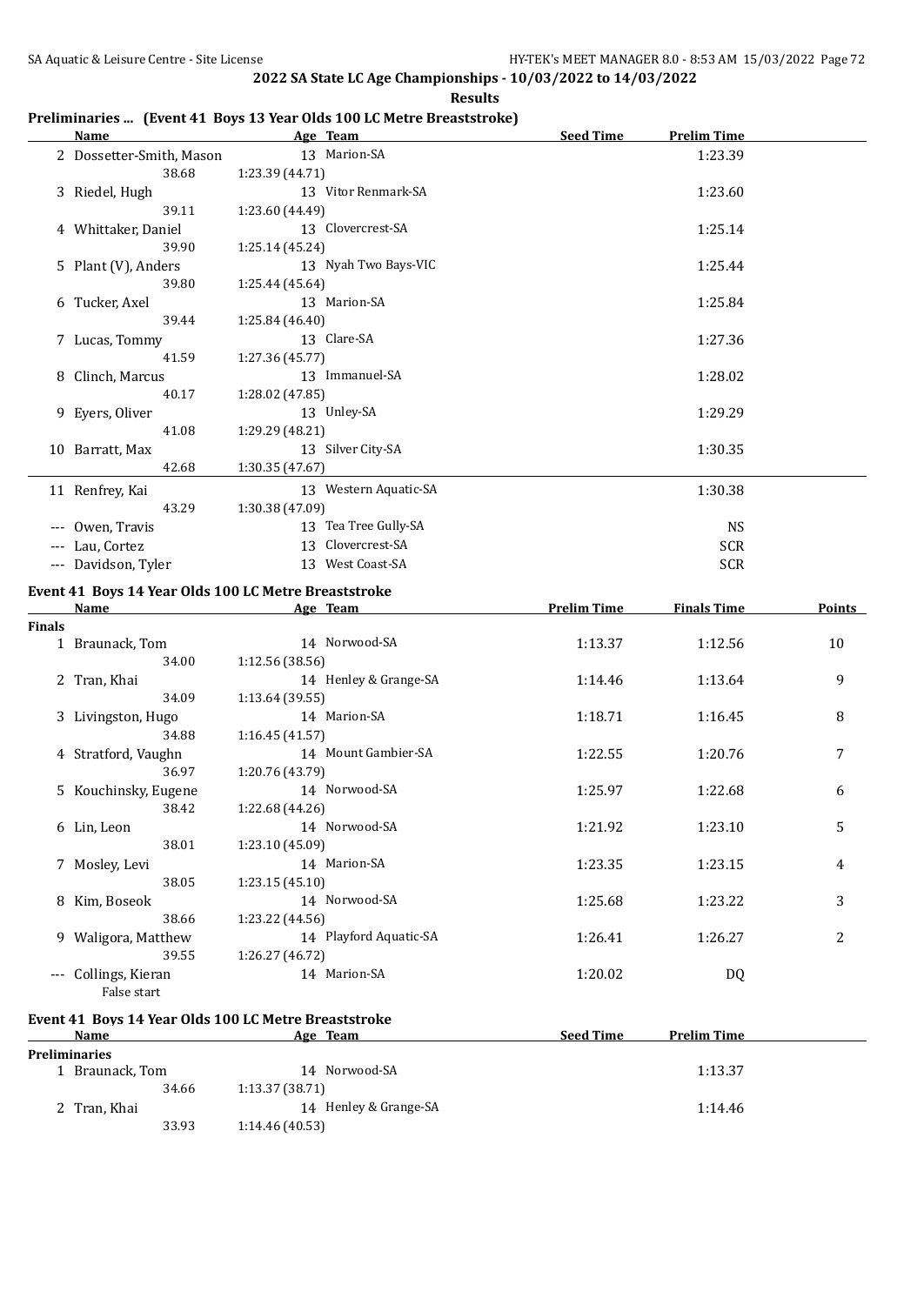**Results**

|  | Preliminaries  (Event 41 Boys 14 Year Olds 100 LC Metre Breaststroke) |  |
|--|-----------------------------------------------------------------------|--|
|  |                                                                       |  |

| 3 Livingston, Hugo<br>14 Marion-SA<br>1:18.71<br>35.86<br>1:18.71 (42.85)<br>14 Marion-SA<br>4 Collings, Kieran<br>1:20.02<br>37.00<br>1:20.02 (43.02)<br>14 Norwood-SA<br>5 Lin, Leon<br>1:21.92<br>38.84<br>1:21.92 (43.08)<br>14 Mount Gambier-SA<br>6 Stratford, Vaughn<br>1:22.55<br>37.77<br>1:22.55 (44.78)<br>14 Marion-SA<br>7 Mosley, Levi<br>1:23.35<br>38.61<br>1:23.35 (44.74)<br>14 Norwood-SA<br>8 Kim, Boseok<br>1:25.68<br>40.27<br>1:25.68 (45.41)<br>14 Norwood-SA<br>9 Kouchinsky, Eugene<br>1:25.97<br>41.03<br>1:25.97 (44.94)<br>14 Playford Aquatic-SA<br>10 Waligora, Matthew<br>1:26.41<br>39.90<br>1:26.41 (46.51)<br>14 Western Aquatic-SA<br>1:28.16<br>11 Travers, Jack<br>40.72<br>1:28.16 (47.44)<br>14 Henley & Grange-SA<br>12 Martin, Elijah<br>1:28.32<br>41.02<br>1:28.32 (47.30)<br>13 Pruszinski, Adam<br>14 Tea Tree Gully-SA<br>1:30.46<br>43.58<br>1:30.46 (46.88)<br>14 Starplex-SA<br>SCR<br>--- Smith, Jarrad<br>Event 42 Male 15 Year Olds 100 LC Metre Breaststroke<br>Age Team<br><b>Prelim Time</b><br><b>Finals Time</b><br><b>Points</b><br>Name<br>Finals<br>1 Bell, Lachlan<br>15 Immanuel-SA<br>1:12.78<br>1:11.61<br>10<br>33.02<br>1:11.61 (38.59)<br>15 Marion-SA<br>9<br>2 Brink, Connor<br>1:17.80<br>1:14.62<br>35.02<br>1:14.62 (39.60)<br>15 Marion-SA<br>1:17.13<br>1:14.74<br>3 Kupsch, Diezel<br>8<br>34.40<br>1:14.74 (40.34)<br>15 Tea Tree Gully-SA<br>7<br>4 Piercey, Zack<br>1:16.44<br>1:14.83<br>1:14.83 (39.49)<br>35.34<br>15 Onkaparinga-SA<br>5 Fillmore, Jack<br>1:16.78<br>1:15.45<br>6<br>35.60<br>1:15.45 (39.85)<br>15 Barossa-SA<br>6 Cregan, Gabriel<br>1:17.59<br>1:16.11<br>5<br>34.99<br>1:16.11 (41.12)<br>15 Kent Town-SA<br>7 Bacon, Luca<br>1:17.35<br>1:16.81<br>4<br>35.48<br>1:16.81 (41.33)<br>15 Clovercrest-SA<br>8 Hearl, Ethan<br>1:17.73<br>1:17.20<br>3 |  | Name Age Team | <b>Seed Time</b> | <b>Prelim Time</b> |  |
|-------------------------------------------------------------------------------------------------------------------------------------------------------------------------------------------------------------------------------------------------------------------------------------------------------------------------------------------------------------------------------------------------------------------------------------------------------------------------------------------------------------------------------------------------------------------------------------------------------------------------------------------------------------------------------------------------------------------------------------------------------------------------------------------------------------------------------------------------------------------------------------------------------------------------------------------------------------------------------------------------------------------------------------------------------------------------------------------------------------------------------------------------------------------------------------------------------------------------------------------------------------------------------------------------------------------------------------------------------------------------------------------------------------------------------------------------------------------------------------------------------------------------------------------------------------------------------------------------------------------------------------------------------------------------------------------------------------------------------------------------------------------------------------------------------------------------------------------------------------|--|---------------|------------------|--------------------|--|
|                                                                                                                                                                                                                                                                                                                                                                                                                                                                                                                                                                                                                                                                                                                                                                                                                                                                                                                                                                                                                                                                                                                                                                                                                                                                                                                                                                                                                                                                                                                                                                                                                                                                                                                                                                                                                                                             |  |               |                  |                    |  |
|                                                                                                                                                                                                                                                                                                                                                                                                                                                                                                                                                                                                                                                                                                                                                                                                                                                                                                                                                                                                                                                                                                                                                                                                                                                                                                                                                                                                                                                                                                                                                                                                                                                                                                                                                                                                                                                             |  |               |                  |                    |  |
|                                                                                                                                                                                                                                                                                                                                                                                                                                                                                                                                                                                                                                                                                                                                                                                                                                                                                                                                                                                                                                                                                                                                                                                                                                                                                                                                                                                                                                                                                                                                                                                                                                                                                                                                                                                                                                                             |  |               |                  |                    |  |
|                                                                                                                                                                                                                                                                                                                                                                                                                                                                                                                                                                                                                                                                                                                                                                                                                                                                                                                                                                                                                                                                                                                                                                                                                                                                                                                                                                                                                                                                                                                                                                                                                                                                                                                                                                                                                                                             |  |               |                  |                    |  |
|                                                                                                                                                                                                                                                                                                                                                                                                                                                                                                                                                                                                                                                                                                                                                                                                                                                                                                                                                                                                                                                                                                                                                                                                                                                                                                                                                                                                                                                                                                                                                                                                                                                                                                                                                                                                                                                             |  |               |                  |                    |  |
|                                                                                                                                                                                                                                                                                                                                                                                                                                                                                                                                                                                                                                                                                                                                                                                                                                                                                                                                                                                                                                                                                                                                                                                                                                                                                                                                                                                                                                                                                                                                                                                                                                                                                                                                                                                                                                                             |  |               |                  |                    |  |
|                                                                                                                                                                                                                                                                                                                                                                                                                                                                                                                                                                                                                                                                                                                                                                                                                                                                                                                                                                                                                                                                                                                                                                                                                                                                                                                                                                                                                                                                                                                                                                                                                                                                                                                                                                                                                                                             |  |               |                  |                    |  |
|                                                                                                                                                                                                                                                                                                                                                                                                                                                                                                                                                                                                                                                                                                                                                                                                                                                                                                                                                                                                                                                                                                                                                                                                                                                                                                                                                                                                                                                                                                                                                                                                                                                                                                                                                                                                                                                             |  |               |                  |                    |  |
|                                                                                                                                                                                                                                                                                                                                                                                                                                                                                                                                                                                                                                                                                                                                                                                                                                                                                                                                                                                                                                                                                                                                                                                                                                                                                                                                                                                                                                                                                                                                                                                                                                                                                                                                                                                                                                                             |  |               |                  |                    |  |
|                                                                                                                                                                                                                                                                                                                                                                                                                                                                                                                                                                                                                                                                                                                                                                                                                                                                                                                                                                                                                                                                                                                                                                                                                                                                                                                                                                                                                                                                                                                                                                                                                                                                                                                                                                                                                                                             |  |               |                  |                    |  |
|                                                                                                                                                                                                                                                                                                                                                                                                                                                                                                                                                                                                                                                                                                                                                                                                                                                                                                                                                                                                                                                                                                                                                                                                                                                                                                                                                                                                                                                                                                                                                                                                                                                                                                                                                                                                                                                             |  |               |                  |                    |  |
|                                                                                                                                                                                                                                                                                                                                                                                                                                                                                                                                                                                                                                                                                                                                                                                                                                                                                                                                                                                                                                                                                                                                                                                                                                                                                                                                                                                                                                                                                                                                                                                                                                                                                                                                                                                                                                                             |  |               |                  |                    |  |
|                                                                                                                                                                                                                                                                                                                                                                                                                                                                                                                                                                                                                                                                                                                                                                                                                                                                                                                                                                                                                                                                                                                                                                                                                                                                                                                                                                                                                                                                                                                                                                                                                                                                                                                                                                                                                                                             |  |               |                  |                    |  |
|                                                                                                                                                                                                                                                                                                                                                                                                                                                                                                                                                                                                                                                                                                                                                                                                                                                                                                                                                                                                                                                                                                                                                                                                                                                                                                                                                                                                                                                                                                                                                                                                                                                                                                                                                                                                                                                             |  |               |                  |                    |  |
|                                                                                                                                                                                                                                                                                                                                                                                                                                                                                                                                                                                                                                                                                                                                                                                                                                                                                                                                                                                                                                                                                                                                                                                                                                                                                                                                                                                                                                                                                                                                                                                                                                                                                                                                                                                                                                                             |  |               |                  |                    |  |
|                                                                                                                                                                                                                                                                                                                                                                                                                                                                                                                                                                                                                                                                                                                                                                                                                                                                                                                                                                                                                                                                                                                                                                                                                                                                                                                                                                                                                                                                                                                                                                                                                                                                                                                                                                                                                                                             |  |               |                  |                    |  |
|                                                                                                                                                                                                                                                                                                                                                                                                                                                                                                                                                                                                                                                                                                                                                                                                                                                                                                                                                                                                                                                                                                                                                                                                                                                                                                                                                                                                                                                                                                                                                                                                                                                                                                                                                                                                                                                             |  |               |                  |                    |  |
|                                                                                                                                                                                                                                                                                                                                                                                                                                                                                                                                                                                                                                                                                                                                                                                                                                                                                                                                                                                                                                                                                                                                                                                                                                                                                                                                                                                                                                                                                                                                                                                                                                                                                                                                                                                                                                                             |  |               |                  |                    |  |
|                                                                                                                                                                                                                                                                                                                                                                                                                                                                                                                                                                                                                                                                                                                                                                                                                                                                                                                                                                                                                                                                                                                                                                                                                                                                                                                                                                                                                                                                                                                                                                                                                                                                                                                                                                                                                                                             |  |               |                  |                    |  |
|                                                                                                                                                                                                                                                                                                                                                                                                                                                                                                                                                                                                                                                                                                                                                                                                                                                                                                                                                                                                                                                                                                                                                                                                                                                                                                                                                                                                                                                                                                                                                                                                                                                                                                                                                                                                                                                             |  |               |                  |                    |  |
|                                                                                                                                                                                                                                                                                                                                                                                                                                                                                                                                                                                                                                                                                                                                                                                                                                                                                                                                                                                                                                                                                                                                                                                                                                                                                                                                                                                                                                                                                                                                                                                                                                                                                                                                                                                                                                                             |  |               |                  |                    |  |
|                                                                                                                                                                                                                                                                                                                                                                                                                                                                                                                                                                                                                                                                                                                                                                                                                                                                                                                                                                                                                                                                                                                                                                                                                                                                                                                                                                                                                                                                                                                                                                                                                                                                                                                                                                                                                                                             |  |               |                  |                    |  |
|                                                                                                                                                                                                                                                                                                                                                                                                                                                                                                                                                                                                                                                                                                                                                                                                                                                                                                                                                                                                                                                                                                                                                                                                                                                                                                                                                                                                                                                                                                                                                                                                                                                                                                                                                                                                                                                             |  |               |                  |                    |  |
|                                                                                                                                                                                                                                                                                                                                                                                                                                                                                                                                                                                                                                                                                                                                                                                                                                                                                                                                                                                                                                                                                                                                                                                                                                                                                                                                                                                                                                                                                                                                                                                                                                                                                                                                                                                                                                                             |  |               |                  |                    |  |
|                                                                                                                                                                                                                                                                                                                                                                                                                                                                                                                                                                                                                                                                                                                                                                                                                                                                                                                                                                                                                                                                                                                                                                                                                                                                                                                                                                                                                                                                                                                                                                                                                                                                                                                                                                                                                                                             |  |               |                  |                    |  |
|                                                                                                                                                                                                                                                                                                                                                                                                                                                                                                                                                                                                                                                                                                                                                                                                                                                                                                                                                                                                                                                                                                                                                                                                                                                                                                                                                                                                                                                                                                                                                                                                                                                                                                                                                                                                                                                             |  |               |                  |                    |  |
|                                                                                                                                                                                                                                                                                                                                                                                                                                                                                                                                                                                                                                                                                                                                                                                                                                                                                                                                                                                                                                                                                                                                                                                                                                                                                                                                                                                                                                                                                                                                                                                                                                                                                                                                                                                                                                                             |  |               |                  |                    |  |
|                                                                                                                                                                                                                                                                                                                                                                                                                                                                                                                                                                                                                                                                                                                                                                                                                                                                                                                                                                                                                                                                                                                                                                                                                                                                                                                                                                                                                                                                                                                                                                                                                                                                                                                                                                                                                                                             |  |               |                  |                    |  |
|                                                                                                                                                                                                                                                                                                                                                                                                                                                                                                                                                                                                                                                                                                                                                                                                                                                                                                                                                                                                                                                                                                                                                                                                                                                                                                                                                                                                                                                                                                                                                                                                                                                                                                                                                                                                                                                             |  |               |                  |                    |  |
|                                                                                                                                                                                                                                                                                                                                                                                                                                                                                                                                                                                                                                                                                                                                                                                                                                                                                                                                                                                                                                                                                                                                                                                                                                                                                                                                                                                                                                                                                                                                                                                                                                                                                                                                                                                                                                                             |  |               |                  |                    |  |
|                                                                                                                                                                                                                                                                                                                                                                                                                                                                                                                                                                                                                                                                                                                                                                                                                                                                                                                                                                                                                                                                                                                                                                                                                                                                                                                                                                                                                                                                                                                                                                                                                                                                                                                                                                                                                                                             |  |               |                  |                    |  |
|                                                                                                                                                                                                                                                                                                                                                                                                                                                                                                                                                                                                                                                                                                                                                                                                                                                                                                                                                                                                                                                                                                                                                                                                                                                                                                                                                                                                                                                                                                                                                                                                                                                                                                                                                                                                                                                             |  |               |                  |                    |  |
|                                                                                                                                                                                                                                                                                                                                                                                                                                                                                                                                                                                                                                                                                                                                                                                                                                                                                                                                                                                                                                                                                                                                                                                                                                                                                                                                                                                                                                                                                                                                                                                                                                                                                                                                                                                                                                                             |  |               |                  |                    |  |
|                                                                                                                                                                                                                                                                                                                                                                                                                                                                                                                                                                                                                                                                                                                                                                                                                                                                                                                                                                                                                                                                                                                                                                                                                                                                                                                                                                                                                                                                                                                                                                                                                                                                                                                                                                                                                                                             |  |               |                  |                    |  |
|                                                                                                                                                                                                                                                                                                                                                                                                                                                                                                                                                                                                                                                                                                                                                                                                                                                                                                                                                                                                                                                                                                                                                                                                                                                                                                                                                                                                                                                                                                                                                                                                                                                                                                                                                                                                                                                             |  |               |                  |                    |  |
|                                                                                                                                                                                                                                                                                                                                                                                                                                                                                                                                                                                                                                                                                                                                                                                                                                                                                                                                                                                                                                                                                                                                                                                                                                                                                                                                                                                                                                                                                                                                                                                                                                                                                                                                                                                                                                                             |  |               |                  |                    |  |
|                                                                                                                                                                                                                                                                                                                                                                                                                                                                                                                                                                                                                                                                                                                                                                                                                                                                                                                                                                                                                                                                                                                                                                                                                                                                                                                                                                                                                                                                                                                                                                                                                                                                                                                                                                                                                                                             |  |               |                  |                    |  |
|                                                                                                                                                                                                                                                                                                                                                                                                                                                                                                                                                                                                                                                                                                                                                                                                                                                                                                                                                                                                                                                                                                                                                                                                                                                                                                                                                                                                                                                                                                                                                                                                                                                                                                                                                                                                                                                             |  |               |                  |                    |  |
|                                                                                                                                                                                                                                                                                                                                                                                                                                                                                                                                                                                                                                                                                                                                                                                                                                                                                                                                                                                                                                                                                                                                                                                                                                                                                                                                                                                                                                                                                                                                                                                                                                                                                                                                                                                                                                                             |  |               |                  |                    |  |
|                                                                                                                                                                                                                                                                                                                                                                                                                                                                                                                                                                                                                                                                                                                                                                                                                                                                                                                                                                                                                                                                                                                                                                                                                                                                                                                                                                                                                                                                                                                                                                                                                                                                                                                                                                                                                                                             |  |               |                  |                    |  |
|                                                                                                                                                                                                                                                                                                                                                                                                                                                                                                                                                                                                                                                                                                                                                                                                                                                                                                                                                                                                                                                                                                                                                                                                                                                                                                                                                                                                                                                                                                                                                                                                                                                                                                                                                                                                                                                             |  |               |                  |                    |  |
| 35.54<br>1:17.20 (41.66)                                                                                                                                                                                                                                                                                                                                                                                                                                                                                                                                                                                                                                                                                                                                                                                                                                                                                                                                                                                                                                                                                                                                                                                                                                                                                                                                                                                                                                                                                                                                                                                                                                                                                                                                                                                                                                    |  |               |                  |                    |  |

# **Event 42 Male 15 Year Olds 100 LC Metre Breaststroke**

37.07 1:19.43 (42.36)

37.37 1:21.16 (43.79)

| Name                 | Age Team             | <b>Seed Time</b><br><b>Prelim Time</b> |
|----------------------|----------------------|----------------------------------------|
| <b>Preliminaries</b> |                      |                                        |
| 1 Bell, Lachlan      | Immanuel-SA<br>15.   | 1:12.78                                |
| 33.46                | 1:12.78 (39.32)      |                                        |
| 2 Piercey, Zack      | 15 Tea Tree Gully-SA | 1:16.44                                |
| 36.00                | 1:16.44(40.44)       |                                        |
| 3 Fillmore, Jack     | 15 Onkaparinga-SA    | 1:16.78                                |
| 36.59                | 1:16.78(40.19)       |                                        |

9 Lawson, Jack 15 Kent Town-SA 1:19.70 1:19.43 2

10 Pettrey, Liam 15 Starplex-SA 1:20.79 1:21.16 1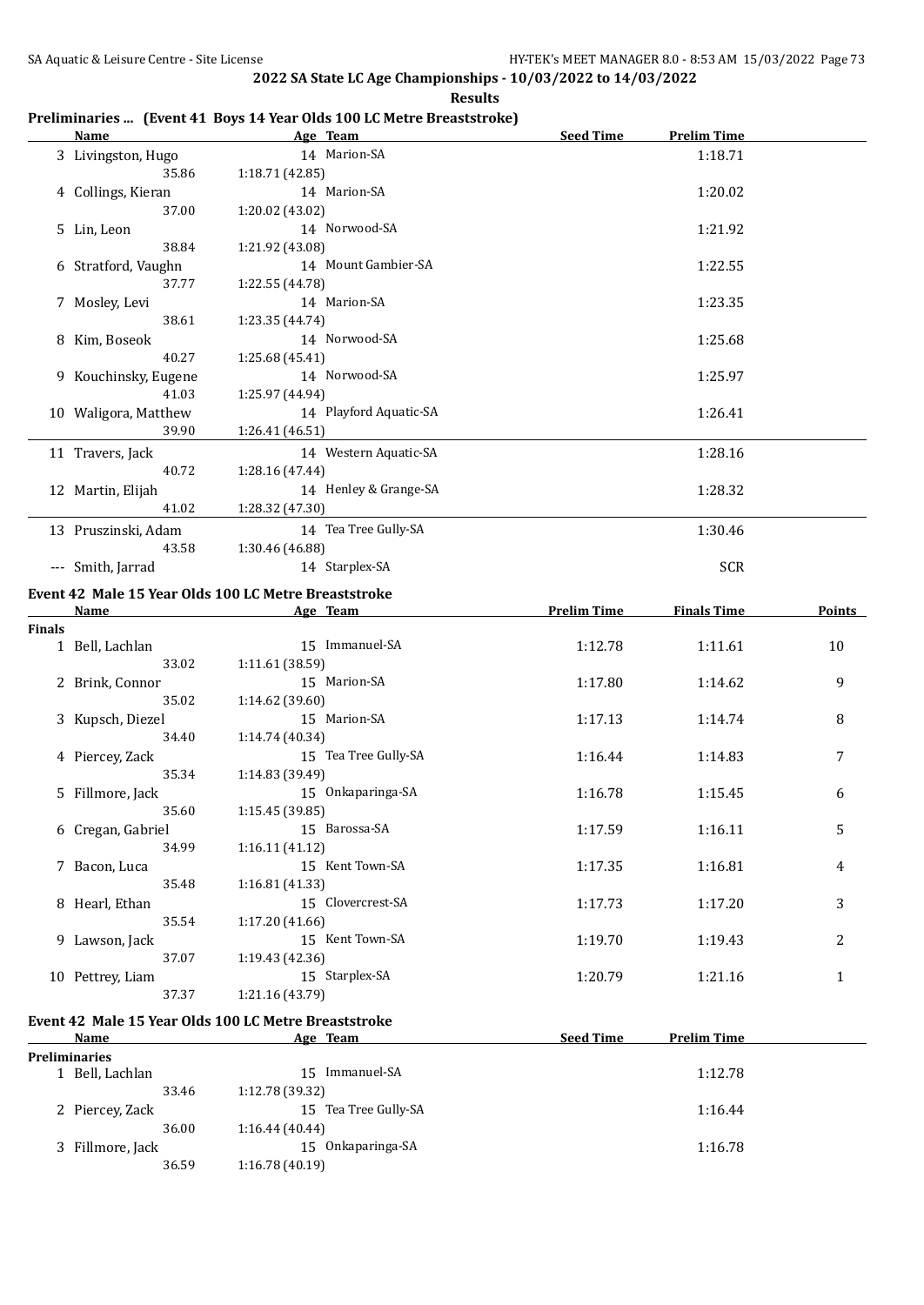|        | <u>Name</u>                                          | Age Team          |                       | <b>Seed Time</b>   | <b>Prelim Time</b> |               |
|--------|------------------------------------------------------|-------------------|-----------------------|--------------------|--------------------|---------------|
|        | 4 Kupsch, Diezel                                     |                   | 15 Marion-SA          |                    | 1:17.13            |               |
|        | 35.04                                                | 1:17.13 (42.09)   |                       |                    |                    |               |
|        | 5 Bacon, Luca                                        |                   | 15 Kent Town-SA       |                    | 1:17.35            |               |
|        | 35.75                                                | 1:17.35 (41.60)   |                       |                    |                    |               |
|        | 6 Cregan, Gabriel                                    |                   | 15 Barossa-SA         |                    | 1:17.59            |               |
|        | 36.08                                                | 1:17.59 (41.51)   |                       |                    |                    |               |
|        | 7 Hearl, Ethan                                       |                   | 15 Clovercrest-SA     |                    | 1:17.73            |               |
|        | 36.27                                                | 1:17.73(41.46)    |                       |                    |                    |               |
|        | 8 Brink, Connor                                      |                   | 15 Marion-SA          |                    | 1:17.80            |               |
|        | 36.55                                                | 1:17.80 (41.25)   |                       |                    |                    |               |
|        | 9 Lawson, Jack                                       |                   | 15 Kent Town-SA       |                    | 1:19.70            |               |
|        | 37.24                                                | 1:19.70 (42.46)   |                       |                    |                    |               |
|        | 10 Pettrey, Liam<br>36.55                            |                   | 15 Starplex-SA        |                    | 1:20.79            |               |
|        |                                                      | 1:20.79 (44.24)   |                       |                    |                    |               |
|        | 11 Nel, Zander                                       |                   | 15 Immanuel-SA        |                    | 1:21.59            |               |
|        | 37.99                                                | 1:21.59 (43.60)   |                       |                    |                    |               |
|        | 12 Li, Runjie                                        |                   | 15 Unley-SA           |                    | 1:26.49            |               |
|        | 39.77                                                | 1:26.49 (46.72)   |                       |                    |                    |               |
|        | 13 Zlatkovic, Alexander                              |                   | 15 Henley & Grange-SA |                    | 1:26.69            |               |
|        | 38.56                                                | 1:26.69 (48.13)   |                       |                    |                    |               |
|        | --- Mazurek, Aaron                                   |                   | 15 Unattached-SA      |                    | X2:02.54           |               |
|        | 58.17                                                | 2:02.54 (1:04.37) |                       |                    |                    |               |
|        | --- White, Bailey                                    |                   | 15 Loxton-SA          |                    | <b>NS</b>          |               |
|        | --- Charles, Jake                                    |                   | 15 Marion-SA          |                    | <b>NS</b>          |               |
|        | --- Evans, Owen                                      |                   | 15 Henley & Grange-SA |                    | <b>SCR</b>         |               |
|        | Event 42 Male 16 Year Olds 100 LC Metre Breaststroke |                   |                       |                    |                    |               |
|        | Name                                                 |                   | Age Team              | <b>Prelim Time</b> | <b>Finals Time</b> | <b>Points</b> |
| Finals |                                                      |                   |                       |                    |                    |               |
|        | 1 Nelson, Regan                                      |                   | 16 Kent Town-SA       | 1:11.27            | 1:08.81            | 10            |
|        | 31.85                                                | 1:08.81 (36.96)   |                       |                    |                    |               |
|        | 2 Poole, Isaac                                       |                   | 16 Starplex-SA        | 1:09.96            | 1:09.16            | 9             |
|        | 31.80                                                | 1:09.16 (37.36)   |                       |                    |                    |               |
|        | 3 Au, Isaac                                          |                   | 16 Kent Town-SA       | 1:13.41            | 1:11.42            | 8             |
|        | 33.10                                                | 1:11.42 (38.32)   |                       |                    |                    |               |
|        | 4 Lehmann, Reuben                                    |                   | 16 Immanuel-SA        | 1:14.49            | 1:13.88            | 7             |
|        | 34.01                                                | 1:13.88 (39.87)   |                       |                    |                    |               |
|        | 5 Chan, Aidan                                        |                   | 16 Henley & Grange-SA | 1:16.63            | 1:15.48            | 6             |
|        | 34.15                                                | 1:15.48 (41.33)   |                       |                    |                    |               |
|        | 6 Tolladay, Harry                                    |                   | 16 Kent Town-SA       | 1:17.74            | 1:17.61            | 5             |
|        | 35.54                                                | 1:17.61 (42.07)   |                       |                    |                    |               |
|        | 7 Cochrane-Adolfson, Justin                          |                   | 16 Silver City-SA     | 1:17.69            | 1:18.89            | 4             |
|        | 36.03                                                | 1:18.89 (42.86)   |                       |                    |                    |               |
|        | 8 Webb-Vance, Henry                                  |                   | 16 Marion-SA          | 1:23.90            | 1:21.06            | 3             |
|        | 37.07                                                | 1:21.06 (43.99)   |                       |                    |                    |               |
|        | Event 42 Male 16 Year Olds 100 LC Metre Breaststroke |                   |                       |                    |                    |               |
|        | <u>Name</u>                                          | Age Team          |                       | <b>Seed Time</b>   | <b>Prelim Time</b> |               |
|        | <b>Preliminaries</b>                                 |                   |                       |                    |                    |               |
|        | 1 Poole, Isaac                                       |                   | 16 Starplex-SA        |                    | 1:09.96            |               |
|        | 32.09                                                | 1:09.96 (37.87)   |                       |                    |                    |               |
|        | 2 Nelson, Regan                                      |                   | 16 Kent Town-SA       |                    | 1:11.27            |               |
|        | 33.65                                                | 1:11.27 (37.62)   |                       |                    |                    |               |
|        | 3 Au, Isaac                                          |                   | 16 Kent Town-SA       |                    | 1:13.41            |               |
|        |                                                      |                   |                       |                    |                    |               |
|        | 33.42                                                | 1:13.41 (39.99)   |                       |                    |                    |               |
|        | 4 Lehmann, Reuben                                    |                   | 16 Immanuel-SA        |                    | 1:14.49            |               |

### **Results Preliminaries ... (Event 42 Male 15 Year Olds 100 LC Metre Breaststroke)**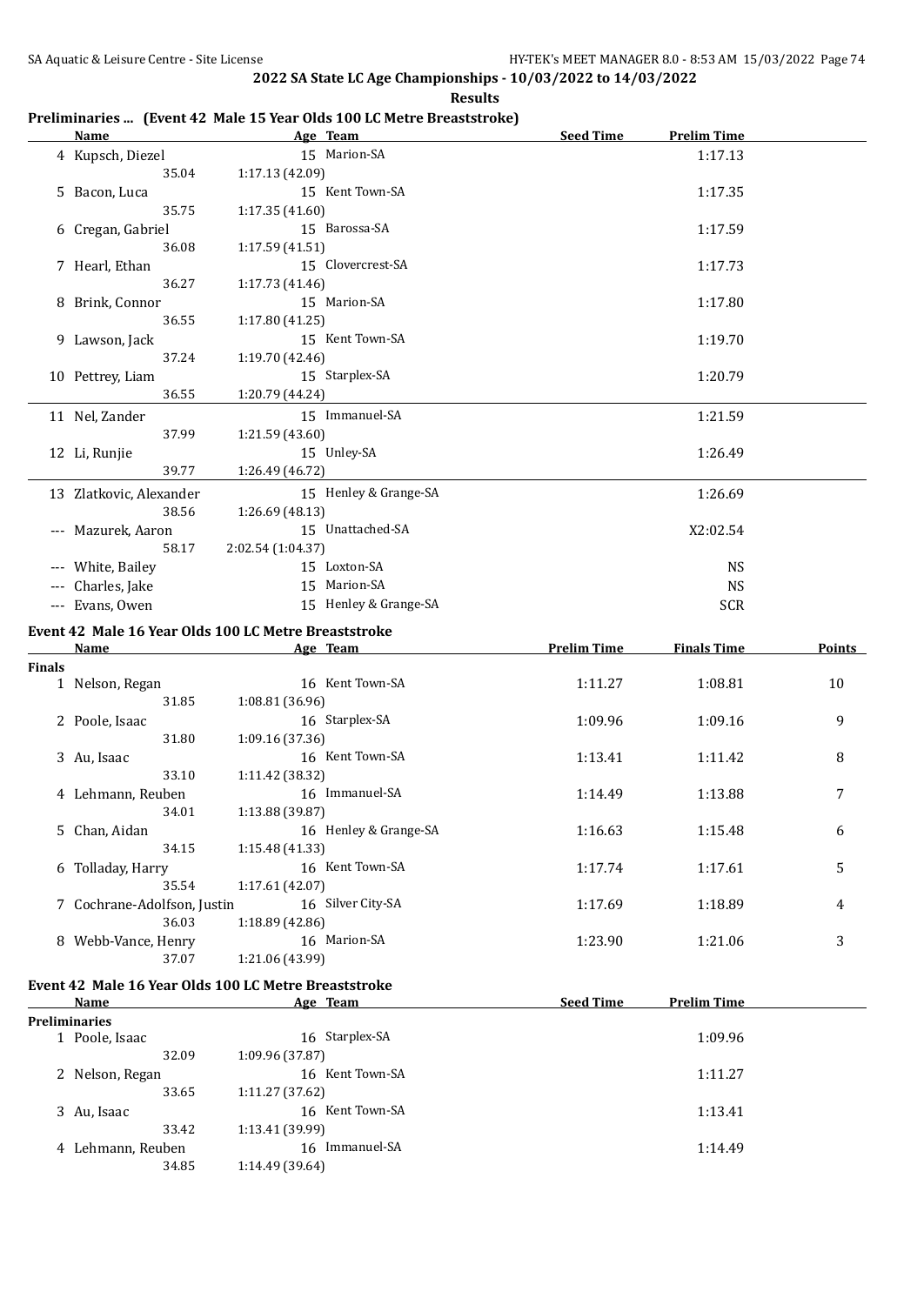#### **Results**

## **Preliminaries ... (Event 42 Male 16 Year Olds 100 LC Metre Breaststroke)**

| <b>Name</b>                 | Age Team               | <b>Seed Time</b> | <b>Prelim Time</b> |  |
|-----------------------------|------------------------|------------------|--------------------|--|
| 5 Chan, Aidan               | 16 Henley & Grange-SA  |                  | 1:16.63            |  |
| 35.06                       | 1:16.63(41.57)         |                  |                    |  |
| 6 Cochrane-Adolfson, Justin | 16 Silver City-SA      |                  | 1:17.69            |  |
| 36.11                       | 1:17.69 (41.58)        |                  |                    |  |
| 7 Tolladay, Harry           | 16 Kent Town-SA        |                  | 1:17.74            |  |
| 35.85                       | 1:17.74 (41.89)        |                  |                    |  |
| 8 Pannell, Harry            | 16 Playford Aquatic-SA |                  | 1:18.71            |  |
| 36.01                       | 1:18.71 (42.70)        |                  |                    |  |
| 9 Webb-Vance, Henry         | 16 Marion-SA           |                  | 1:23.90            |  |
| 39.39                       | 1:23.90 (44.51)        |                  |                    |  |
| 10 Dimitri, Theo            | 16 Kent Town-SA        |                  | 1:24.46            |  |
| 38.77                       | 1:24.46 (45.69)        |                  |                    |  |

### **Event 42 Male 17-18 100 LC Metre Breaststroke**

|               | Name                | Age Team             | <b>Prelim Time</b> | <b>Finals Time</b> | <b>Points</b> |
|---------------|---------------------|----------------------|--------------------|--------------------|---------------|
| <b>Finals</b> |                     |                      |                    |                    |               |
|               | 1 Pearce, Matthew   | 18 Norwood-SA        | 1:06.80            | 1:05.31            | 10            |
|               | 30.75               | 1:05.31(34.56)       |                    |                    |               |
|               | 2 Downie, Finn      | Immanuel-SA<br>17    | 1:13.28            | 1:10.86            | 9             |
|               | 32.94               | 1:10.86 (37.92)      |                    |                    |               |
|               | 3 Bignell, Thomas   | Blue Lake Y-SA<br>17 | 1:13.27            | 1:13.10            | 8             |
|               | 33.86               | 1:13.10 (39.24)      |                    |                    |               |
|               | 4 Ormerod, Jack     | Unattached-SA<br>18  | 1:16.08            | 1:17.72            | 7             |
|               | 34.78               | 1:17.72 (42.94)      |                    |                    |               |
|               | 5 Nokes (V), Cooper | Mildura-VIC<br>18    | 1:20.77            | 1:21.06            | 6             |
|               | 35.66               | 1:21.06 (45.40)      |                    |                    |               |

### **Event 42 Male 17-18 100 LC Metre Breaststroke**

|        | <b>Name</b>             | Age Team                                              | <b>Seed Time</b>   | <b>Prelim Time</b> |        |
|--------|-------------------------|-------------------------------------------------------|--------------------|--------------------|--------|
|        | <b>Preliminaries</b>    |                                                       |                    |                    |        |
|        | 1 Pearce, Matthew       | 18 Norwood-SA                                         |                    | 1:06.80            |        |
|        | 31.21                   | 1:06.80(35.59)                                        |                    |                    |        |
|        | 2 Bignell, Thomas       | 17 Blue Lake Y-SA                                     |                    | 1:13.27            |        |
|        | 33.83                   | 1:13.27 (39.44)                                       |                    |                    |        |
|        | 3 Downie, Finn          | 17 Immanuel-SA                                        |                    | 1:13.28            |        |
|        | 33.99                   | 1:13.28(39.29)                                        |                    |                    |        |
|        | 4 Ormerod, Jack         | 18 Unattached-SA                                      |                    | 1:16.08            |        |
|        | 35.09                   | 1:16.08 (40.99)                                       |                    |                    |        |
|        | 5 Nokes (V), Cooper     | 18 Mildura-VIC                                        |                    | 1:20.77            |        |
|        | 36.25                   | 1:20.77 (44.52)                                       |                    |                    |        |
|        | --- Luscombe, Flectcher | 19 Unattached-SA                                      |                    | X1:07.49           |        |
|        | 31.60                   | 1:07.49(35.89)                                        |                    |                    |        |
|        | --- Yip, James          | 23 Unattached-SA                                      |                    | X1:09.60           |        |
|        | 33.11                   | 1:09.60 (36.49)                                       |                    |                    |        |
|        | --- Broniecki, Andre    | 19 Unattached-SA                                      |                    | X1:11.74           |        |
|        | 32.74                   | 1:11.74 (39.00)                                       |                    |                    |        |
|        | --- Sologub, Gregory    | 19 Unattached-SA                                      |                    | X1:18.77           |        |
|        | 36.42                   | 1:18.77 (42.35)                                       |                    |                    |        |
|        | --- Wilkins, Charlie    | 22 Unattached-SA                                      |                    | <b>XDQ</b>         |        |
|        | Downward butterfly kick |                                                       |                    |                    |        |
|        | --- Biddell, Harrison   | 17 Norwood-SA                                         |                    | <b>NS</b>          |        |
|        |                         | Event 43 Girls 11 Year Olds 100 LC Metre Breaststroke |                    |                    |        |
|        | Name                    | Age Team                                              | <b>Prelim Time</b> | <b>Finals Time</b> | Points |
| Finals |                         |                                                       |                    |                    |        |
|        | 1 Placanica, Alesha     | 11 Clovercrest-SA                                     | 1:29.51            | 1:26.13            | 10     |
|        | 40.28                   | 1:26.13 (45.85)                                       |                    |                    |        |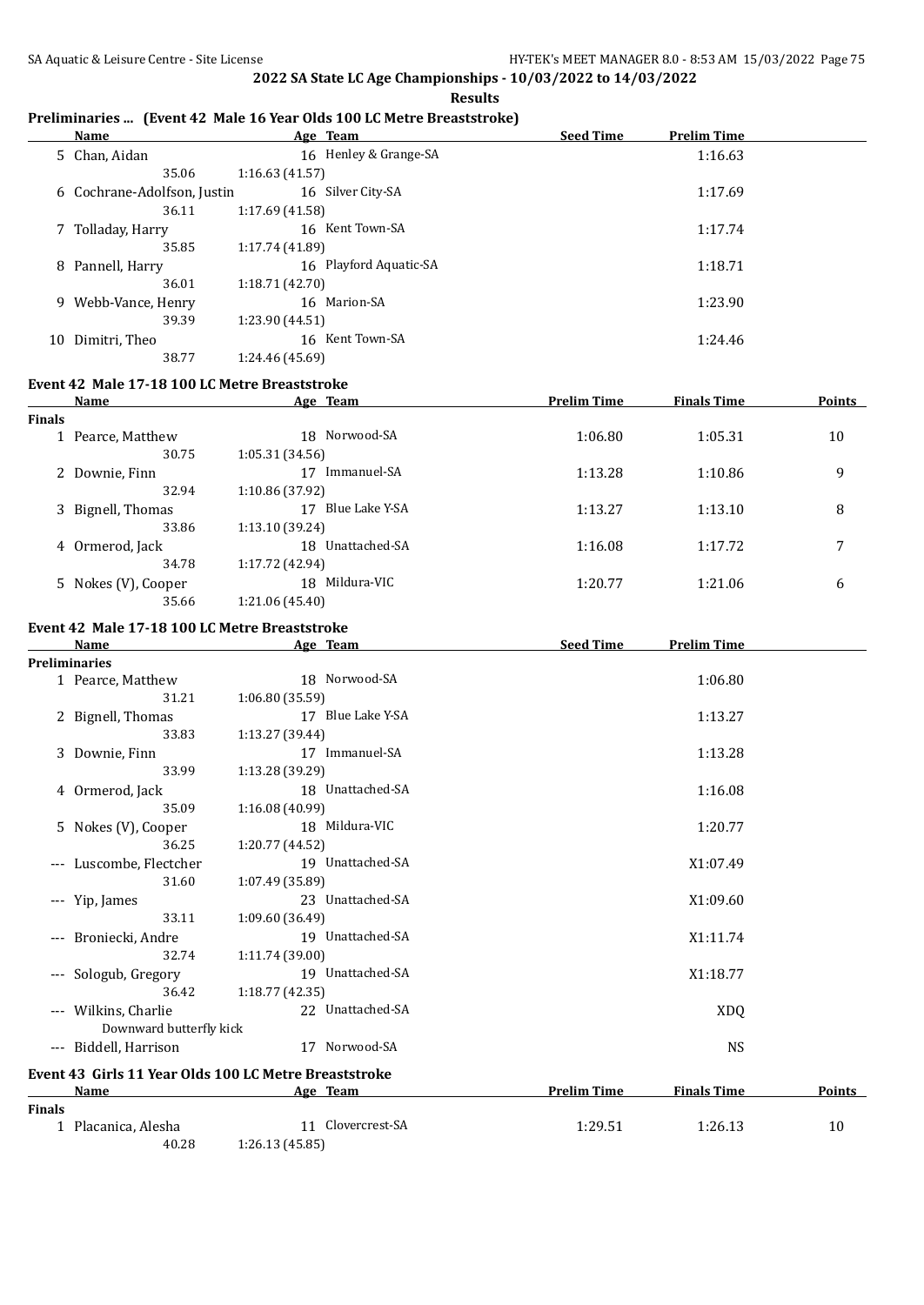**2022 SA State LC Age Championships - 10/03/2022 to 14/03/2022 Results**

### **Finals ... (Event 43 Girls 11 Year Olds 100 LC Metre Breaststroke)**

| <b>Name</b>          | <b>Example 2018 Age Team</b>                          | <b>Prelim Time</b> | <b>Finals Time</b> | <b>Points</b> |
|----------------------|-------------------------------------------------------|--------------------|--------------------|---------------|
| 2 Le, Amy            | 11 Henley & Grange-SA                                 | 1:31.14            | 1:27.99            | 9             |
| 41.08                | 1:27.99 (46.91)                                       |                    |                    |               |
| 3 Crossman, Ebony    | 11 Clovercrest-SA                                     | 1:30.63            | 1:28.74            | 8             |
| 41.75                | 1:28.74 (46.99)                                       |                    |                    |               |
| 4 Daunt, Emily       | 11 Marion-SA                                          | 1:34.32            | 1:29.47            | 7             |
| 42.09                | 1:29.47 (47.38)                                       |                    |                    |               |
| 5 Geister, Leni      | 11 Barossa-SA                                         | 1:33.96            | 1:32.51            | 6             |
| 43.54                | 1:32.51 (48.97)                                       |                    |                    |               |
| 6 Osborn, Jessica    | 11 Marion-SA                                          | 1:34.79            | 1:34.69            | 5             |
| 43.92                | 1:34.69 (50.77)                                       |                    |                    |               |
| 7 Sturt, Chloe       | 11 Norwood-SA                                         | 1:35.56            | 1:35.25            | 4             |
| 46.14                | 1:35.25 (49.11)                                       |                    |                    |               |
|                      | 11 Marion-SA                                          |                    |                    |               |
| 8 Hallam, Sophia     |                                                       | 1:33.33            | 1:35.47            | 3             |
| 44.47                | 1:35.47 (51.00)                                       |                    |                    |               |
| 9 Ashmead, Annabel   | 11 Barossa-SA                                         | 1:34.48            | 1:35.83            | 2             |
| 45.24                | 1:35.83 (50.59)                                       |                    |                    |               |
| 10 Bell, Olivia      | 11 Immanuel-SA                                        | 1:40.31            | 1:38.94            | $\mathbf{1}$  |
| 44.89                | 1:38.94(54.05)                                        |                    |                    |               |
|                      | Event 43 Girls 11 Year Olds 100 LC Metre Breaststroke |                    |                    |               |
| <b>Name</b>          | <b>Example 2016</b> Age Team                          | Seed Time          | <b>Prelim Time</b> |               |
| <b>Preliminaries</b> |                                                       |                    |                    |               |
| 1 Placanica, Alesha  | 11 Clovercrest-SA                                     |                    | 1:29.51            |               |
| 41.82                | 1:29.51 (47.69)                                       |                    |                    |               |
| 2 Crossman, Ebony    | 11 Clovercrest-SA                                     |                    | 1:30.63            |               |
| 43.54                | 1:30.63 (47.09)                                       |                    |                    |               |
| 3 Le, Amy            | 11 Henley & Grange-SA                                 |                    | 1:31.14            |               |
| 42.62                | 1:31.14 (48.52)                                       |                    |                    |               |
| 4 Hallam, Sophia     | 11 Marion-SA                                          |                    | 1:33.33            |               |
| 44.10                | 1:33.33 (49.23)                                       |                    |                    |               |
| 5 Geister, Leni      | 11 Barossa-SA                                         |                    | 1:33.96            |               |
| 45.66                | 1:33.96 (48.30)                                       |                    |                    |               |
|                      | 11 Marion-SA                                          |                    |                    |               |
| 6 Daunt, Emily       |                                                       |                    | 1:34.32            |               |
| 43.65                | 1:34.32 (50.67)                                       |                    |                    |               |
| 7 Ashmead, Annabel   | 11 Barossa-SA                                         |                    | 1:34.48            |               |
| 44.13                | 1:34.48 (50.35)                                       |                    |                    |               |
| 8 Osborn, Jessica    | 11 Marion-SA                                          |                    | 1:34.79            |               |
| 44.57                | 1:34.79 (50.22)                                       |                    |                    |               |
| 9 Sturt, Chloe       | 11 Norwood-SA                                         |                    | 1:35.56            |               |
| 45.79                | 1:35.56 (49.77)                                       |                    |                    |               |
| 10 Song, Siyu        | 11 Henley & Grange-SA                                 |                    | 1:37.90            |               |
| 46.64                | 1:37.90 (51.26)                                       |                    |                    |               |
| 11 Bell, Olivia      | 11 Immanuel-SA                                        |                    | 1:40.31            |               |
| 47.25                | 1:40.31 (53.06)                                       |                    |                    |               |
| 12 Nesci, Ocea       | 11 Starplex-SA                                        |                    | 1:41.03            |               |
| 48.54                | 1:41.03 (52.49)                                       |                    |                    |               |
| 13 Heggie, Ashleigh  | 11 Starplex-SA                                        |                    | 1:41.44            |               |
| 49.56                |                                                       |                    |                    |               |
|                      | 1:41.44 (51.88)                                       |                    |                    |               |
| 14 Waller, Arabella  | 11 Marion-SA                                          |                    | 1:42.28            |               |
| 48.26                | 1:42.28 (54.02)                                       |                    |                    |               |
| 15 Sebestyen, Laura  | 11 Marion-SA                                          |                    | 1:44.64            |               |
| 49.51                | 1:44.64 (55.13)                                       |                    |                    |               |
| 16 van Trigt, Leena  | 11 Unley-SA                                           |                    | 1:44.65            |               |
| 48.72                | 1:44.65 (55.93)                                       |                    |                    |               |
| 17 Paul, Meg         | 11 Clovercrest-SA                                     |                    | 1:47.64            |               |
| 50.48                | 1:47.64 (57.16)                                       |                    |                    |               |
| --- Nagesh, Siyona   | 11 Marion-SA                                          |                    | <b>NS</b>          |               |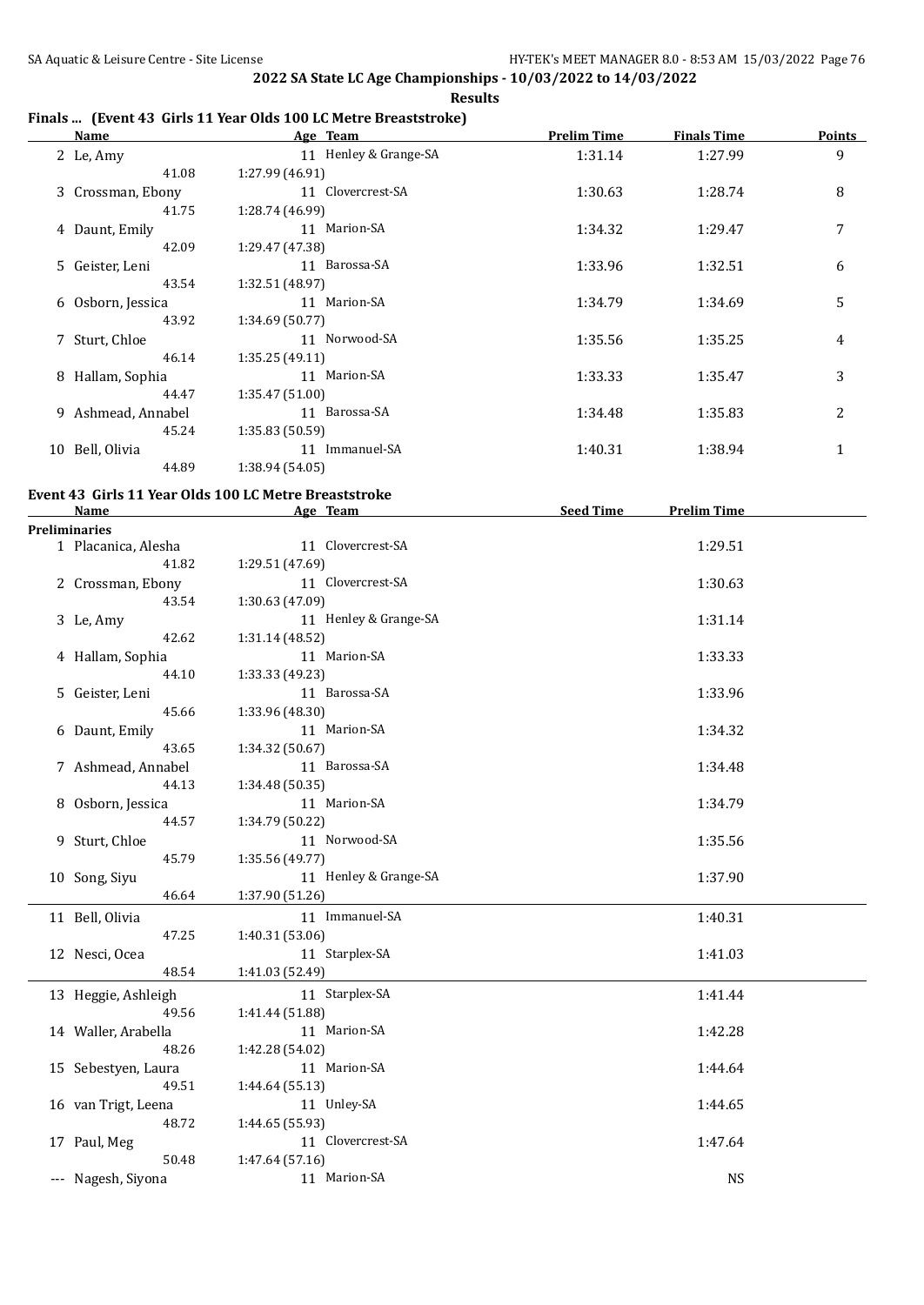**Results**

## **Event 43 Girls 12 Year Olds 100 LC Metre Breaststroke**

|               | Name                 | Age Team               | <b>Prelim Time</b> | <b>Finals Time</b> | <b>Points</b> |
|---------------|----------------------|------------------------|--------------------|--------------------|---------------|
| <b>Finals</b> |                      |                        |                    |                    |               |
|               | 1 Harris, Lauren     | 12 Payneham-SA         | 1:18.84            | 1:17.76            | 10            |
|               | 36.92                | 1:17.76 (40.84)        |                    |                    |               |
|               | 2 Beaumont, Isabella | 12 Henley & Grange-SA  | 1:25.85            | 1:21.86            | 9             |
|               | 38.12                | 1:21.86 (43.74)        |                    |                    |               |
|               | 3 Bevan, Sienna      | 12 Silver City-SA      | 1:27.58            | 1:26.20            | 8             |
|               | 40.14                | 1:26.20(46.06)         |                    |                    |               |
|               | 4 Molloy, Scarlett   | 12 Silver City-SA      | 1:29.94            | 1:26.34            | 7             |
|               | 39.93                | 1:26.34(46.41)         |                    |                    |               |
|               | 5 Lugg, Lucinda      | 12 Henley & Grange-SA  | 1:30.55            | 1:27.98            | 6             |
|               | 41.27                | 1:27.98 (46.71)        |                    |                    |               |
|               | 6 Ellis, Piper       | 12 Playford Aquatic-SA | 1:31.51            | 1:29.15            | 5             |
|               | 41.90                | 1:29.15(47.25)         |                    |                    |               |
|               | 7 Sanchez, Madison   | 12 Starplex-SA         | 1:29.72            | 1:29.24            | 4             |
|               | 41.51                | 1:29.24 (47.73)        |                    |                    |               |
|               | 8 Thomas, Milla      | 12 Kent Town-SA        | 1:32.01            | 1:30.44            | 3             |
|               | 42.28                | 1:30.44(48.16)         |                    |                    |               |
|               | 9 McKenna, Zoe       | 12 Onkaparinga-SA      | 1:33.37            | 1:33.03            | 2             |
|               | 43.04                | 1:33.03 (49.99)        |                    |                    |               |
| 10            | Ewer, Sophie         | 12 Kent Town-SA        | 1:32.19            | 1:34.49            | 1             |
|               | 43.09                | 1:34.49 (51.40)        |                    |                    |               |

#### **Event 43 Girls 12 Year Olds 100 LC Metre Breaststroke**

| <b>Name</b>           | Age Team               | <b>Seed Time</b><br><b>Prelim Time</b> |
|-----------------------|------------------------|----------------------------------------|
| <b>Preliminaries</b>  |                        |                                        |
| 1 Harris, Lauren      | 12 Payneham-SA         | 1:18.84                                |
| 37.82                 | 1:18.84 (41.02)        |                                        |
| 2 Beaumont, Isabella  | 12 Henley & Grange-SA  | 1:25.85                                |
| 39.75                 | 1:25.85 (46.10)        |                                        |
| 3 Bevan, Sienna       | 12 Silver City-SA      | 1:27.58                                |
| 41.35                 | 1:27.58 (46.23)        |                                        |
| 4 Sanchez, Madison    | 12 Starplex-SA         | 1:29.72                                |
| 42.94                 | 1:29.72 (46.78)        |                                        |
| 5 Molloy, Scarlett    | 12 Silver City-SA      | 1:29.94                                |
| 41.98                 | 1:29.94 (47.96)        |                                        |
| 6 Lugg, Lucinda       | 12 Henley & Grange-SA  | 1:30.55                                |
| 43.68                 | 1:30.55 (46.87)        |                                        |
| 7 Ellis, Piper        | 12 Playford Aquatic-SA | 1:31.51                                |
| 43.72                 | 1:31.51 (47.79)        |                                        |
| 8 Thomas, Milla       | 12 Kent Town-SA        | 1:32.01                                |
| 43.70                 | 1:32.01 (48.31)        |                                        |
| 9 Ewer, Sophie        | 12 Kent Town-SA        | 1:32.19                                |
| 42.13                 | 1:32.19(50.06)         |                                        |
| 10 McKenna, Zoe       | 12 Onkaparinga-SA      | 1:33.37                                |
| 44.28                 | 1:33.37 (49.09)        |                                        |
| 11 Needham, Ava       | 12 Marion-SA           | 1:33.52                                |
| 43.91                 | 1:33.52 (49.61)        |                                        |
| 12 Garner (V), Danika | 12 Mildura-VIC         | 1:34.05                                |
| 44.07                 | 1:34.05 (49.98)        |                                        |
| 13 Timms, Leisel      | 12 Barossa-SA          | 1:34.40                                |
| 45.89                 | 1:34.40 (48.51)        |                                        |
| 14 Fletcher, Mallika  | 12 Barossa-SA          | 1:34.79                                |
| 45.04                 | 1:34.79 (49.75)        |                                        |
| 15 Cox, Emmy          | 12 Barossa-SA          | 1:35.57                                |
| 46.87                 | 1:35.57 (48.70)        |                                        |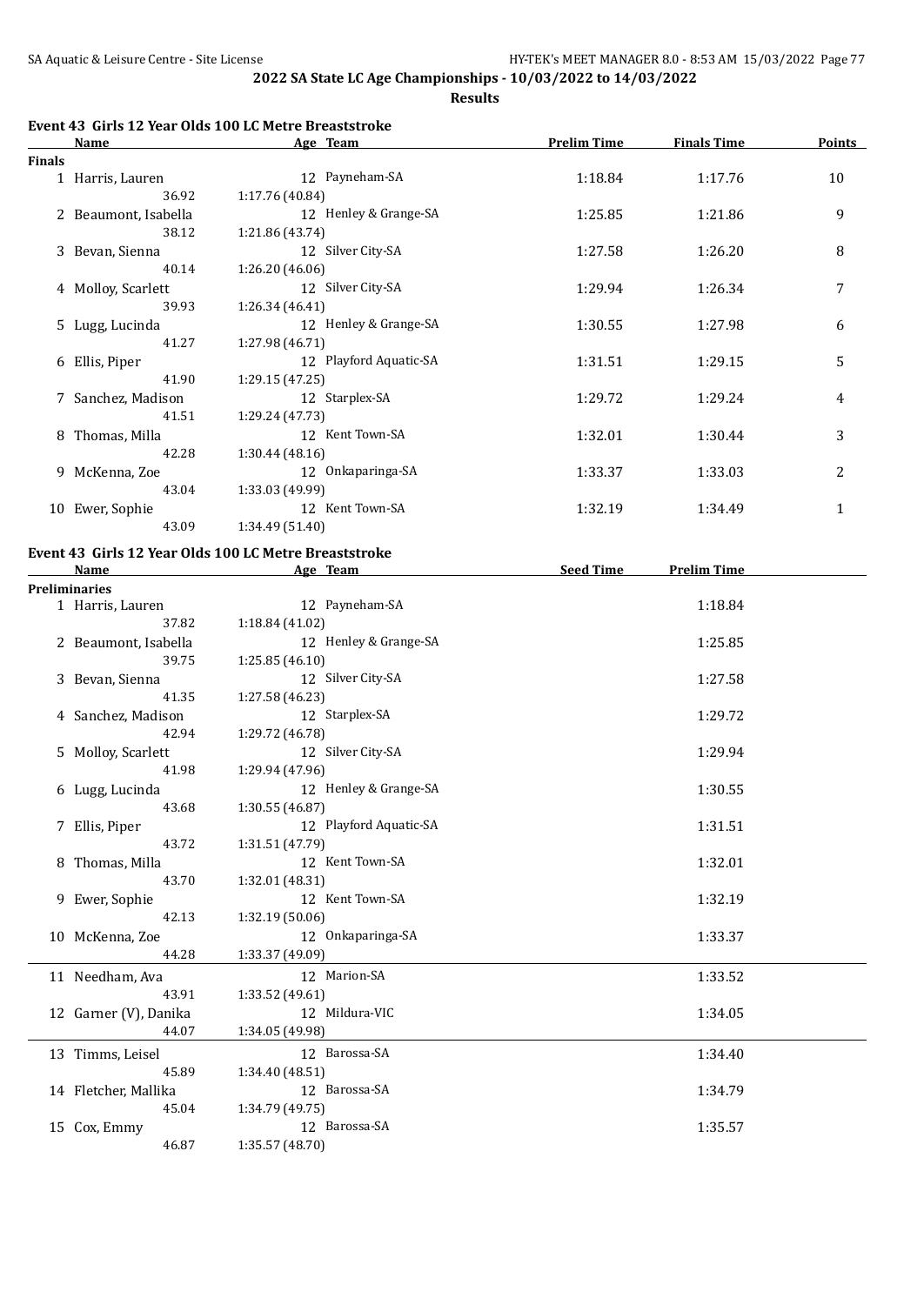#### **Preliminaries ... (Event 43 Girls 12 Year Olds 100 LC Metre Breaststroke)**

| <b>Name</b>          | Age Team               | <b>Seed Time</b><br><b>Prelim Time</b> |
|----------------------|------------------------|----------------------------------------|
| 16 Pearce, Ella      | 12 Norwood-SA          | 1:36.83                                |
| 45.73                | 1:36.83 (51.10)        |                                        |
| *17 Greenham, Violet | 12 Playford Aquatic-SA | 1:37.35                                |
| 46.48                | 1:37.35 (50.87)        |                                        |
| *17 Dening, Lucy     | 12 Mount Gambier-SA    | 1:37.35                                |
| 47.17                | 1:37.35 (50.18)        |                                        |
| 19 Stratford, Indee  | 12 Mount Gambier-SA    | 1:37.52                                |
| 44.90                | 1:37.52 (52.62)        |                                        |
| 20 Sargeant, Maeve   | 12 Onkaparinga-SA      | 1:38.33                                |
| 47.29                | 1:38.33 (51.04)        |                                        |
| 21 McMahon, Lavender | 12 Henley & Grange-SA  | 1:38.97                                |
| 45.86                | 1:38.97(53.11)         |                                        |
| 22 Clavell, Willow   | 12 Tea Tree Gully-SA   | 1:39.20                                |
| 46.25                | 1:39.20 (52.95)        |                                        |
| 23 Bevan, Jasmine    | 12 Marion-SA           | 1:39.42                                |
| 46.79                | 1:39.42 (52.63)        |                                        |
| 24 Kornmeier, Lily   | 12 Marion-SA           | 1:41.30                                |
| 48.74                | 1:41.30 (52.56)        |                                        |
| 25 Barton, Jeanie    | 12 Kent Town-SA        | 1:42.35                                |
| 47.46                | 1:42.35 (54.89)        |                                        |
| 26 Ryan, Isabelle    | 12 Norwood-SA          | 1:42.85                                |
| 48.51                | 1:42.85 (54.34)        |                                        |
| 27 Hahesy, River     | 12 Starplex-SA         | 1:43.87                                |
| 47.59                | 1:43.87 (56.28)        |                                        |
| 28 Tham, Krystelle   | 12 Kent Town-SA        | 1:44.73                                |
| 48.46                | 1:44.73 (56.27)        |                                        |

#### **Event 44 Girls 13 Year Olds 100 LC Metre Breaststroke**

|        | <b>Name</b>               | Age Team               | <b>Prelim Time</b> | <b>Finals Time</b> | Points         |
|--------|---------------------------|------------------------|--------------------|--------------------|----------------|
| Finals |                           |                        |                    |                    |                |
|        | 1 Charles, Tahli          | 13 Marion-SA           | 1:18.46            | 1:16.82            | 10             |
|        | 35.34                     | 1:16.82(41.48)         |                    |                    |                |
|        | 2 Borgmeyer, Claire       | 13 Immanuel-SA         | 1:19.91            | 1:18.41            | 9              |
|        | 36.92                     | 1:18.41(41.49)         |                    |                    |                |
|        | 3 Laird-Britton, Charlize | 13 Marion-SA           | 1:21.65            | 1:20.01            | 8              |
|        | 37.60                     | 1:20.01(42.41)         |                    |                    |                |
|        | 4 Conroy, Charlotte       | 13 Marion-SA           | 1:21.72            | 1:20.42            | 7              |
|        | 38.36                     | 1:20.42 (42.06)        |                    |                    |                |
|        | 5 Ashmead, Sophie         | 13 Barossa-SA          | 1:24.89            | 1:21.07            | 6              |
|        | 38.23                     | 1:21.07 (42.84)        |                    |                    |                |
|        | 6 Mickan, Asta            | 13 Barossa-SA          | 1:22.26            | 1:21.50            | 5              |
|        | 38.58                     | 1:21.50 (42.92)        |                    |                    |                |
|        | 7 Dowler, Isabella        | 13 Starplex-SA         | 1:25.00            | 1:24.46            | 4              |
|        | 39.88                     | 1:24.46 (44.58)        |                    |                    |                |
|        | 8 Waligora, Urszula       | 13 Playford Aquatic-SA | 1:27.47            | 1:26.79            | 3              |
|        | 40.04                     | 1:26.79 (46.75)        |                    |                    |                |
|        | 9 Gaganis, Maria          | 13 Marion-SA           | 1:27.76            | 1:27.71            | $\overline{2}$ |
|        | 41.41                     | 1:27.71 (46.30)        |                    |                    |                |
|        | 10 McMahon, Delilah       | 13 Henley & Grange-SA  | 1:29.87            | 1:29.16            | 1              |
|        | 40.94                     | 1:29.16 (48.22)        |                    |                    |                |
|        |                           |                        |                    |                    |                |

## **Event 44 Girls 13 Year Olds 100 LC Metre Breaststroke**

| <b>Name</b>         | Age Team          | <b>Seed Time</b><br><b>Prelim Time</b> |
|---------------------|-------------------|----------------------------------------|
| Preliminaries       |                   |                                        |
| Charles, Tahli      | Marion-SA<br>-13- | 1:18.46                                |
| 36.70               | 1:18.46(41.76)    |                                        |
| 2 Borgmeyer, Claire | Immanuel-SA       | 1:19.91                                |
| 37.73               | 1:19.91(42.18)    |                                        |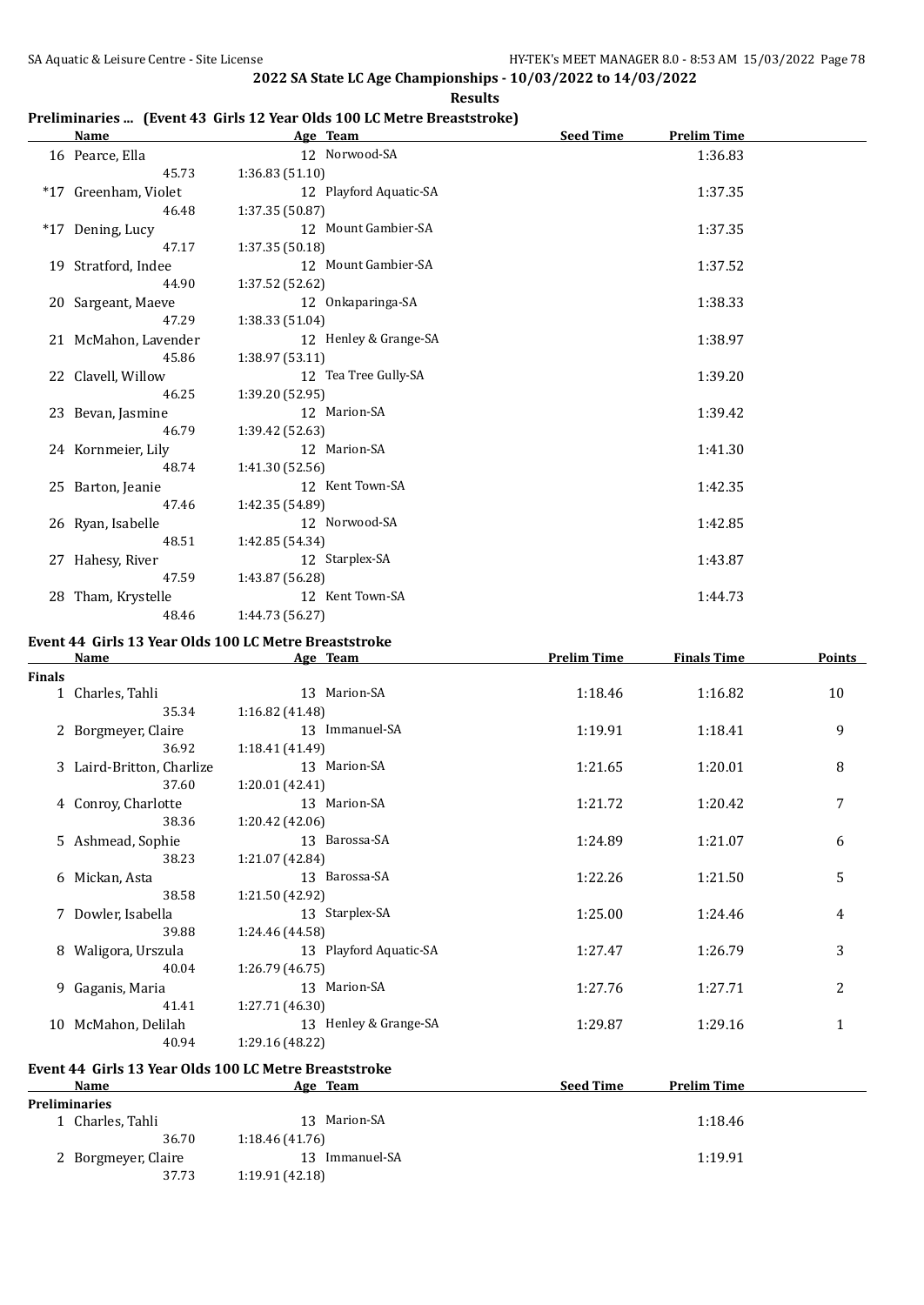**Results**

### **Preliminaries ... (Event 44 Girls 13 Year Olds 100 LC Metre Breaststroke)**

| Name                       | Age Team                          | <b>Seed Time</b> | <b>Prelim Time</b> |  |
|----------------------------|-----------------------------------|------------------|--------------------|--|
| 3 Laird-Britton, Charlize  | 13 Marion-SA                      |                  | 1:21.65            |  |
| 38.66                      | 1:21.65 (42.99)                   |                  |                    |  |
| 4 Conroy, Charlotte        | 13 Marion-SA                      |                  | 1:21.72            |  |
| 38.93                      | 1:21.72 (42.79)                   |                  |                    |  |
| 5 Mickan, Asta             | 13 Barossa-SA                     |                  | 1:22.26            |  |
| 38.58                      | 1:22.26 (43.68)                   |                  |                    |  |
| 6 Ashmead, Sophie          | 13 Barossa-SA                     |                  | 1:24.89            |  |
| 39.74                      | 1:24.89 (45.15)                   |                  |                    |  |
| 7 Dowler, Isabella         | 13 Starplex-SA                    |                  | 1:25.00            |  |
| 39.60                      | 1:25.00 (45.40)                   |                  |                    |  |
| 8 Waligora, Urszula        | 13 Playford Aquatic-SA            |                  | 1:27.47            |  |
| 40.41                      | 1:27.47 (47.06)                   |                  |                    |  |
| 9 Gaganis, Maria           | 13 Marion-SA                      |                  | 1:27.76            |  |
| 41.84                      | 1:27.76 (45.92)                   |                  |                    |  |
| 10 McMahon, Delilah        | 13 Henley & Grange-SA             |                  | 1:29.87            |  |
| 41.49                      | 1:29.87 (48.38)                   |                  |                    |  |
| 11 McLeod, Elsa            | 13 Norwood-SA                     |                  | 1:31.07            |  |
| 44.55                      | 1:31.07 (46.52)                   |                  |                    |  |
| 12 Green, Charlise         | 13 Immanuel-SA                    |                  | 1:31.17            |  |
| 42.78                      | 1:31.17 (48.39)                   |                  |                    |  |
|                            |                                   |                  |                    |  |
| 13 Pentland, Ruby<br>42.17 | 13 Clovercrest-SA                 |                  | 1:31.21            |  |
|                            | 1:31.21 (49.04)<br>13 Immanuel-SA |                  |                    |  |
| 14 Noriega, Emilia         |                                   |                  | 1:32.08            |  |
| 42.50                      | 1:32.08 (49.58)                   |                  |                    |  |
| 15 Jackson, Lainie         | 13 Onkaparinga-SA                 |                  | 1:32.14            |  |
| 43.75                      | 1:32.14 (48.39)                   |                  |                    |  |
| 16 Williams, Eve           | 13 Norwood-SA                     |                  | 1:32.38            |  |
| 43.48                      | 1:32.38 (48.90)                   |                  |                    |  |
| 17 Andrew-Thring, Tayla    | 13 Henley & Grange-SA             |                  | 1:32.63            |  |
| 43.63                      | 1:32.63 (49.00)                   |                  |                    |  |
| 18 Grant, Gemma            | 13 Playford Aquatic-SA            |                  | 1:35.04            |  |
| 44.12                      | 1:35.04 (50.92)                   |                  |                    |  |
| 19 Sultana, Molly          | 13 Broken Hill Aquatic-SA         |                  | 1:35.37            |  |
| 44.06                      | 1:35.37 (51.31)                   |                  |                    |  |
| 20 Harnden (V), Angela     | 13 St Leonard's-VIC               |                  | 1:36.96            |  |
| 44.54                      | 1:36.96 (52.42)                   |                  |                    |  |
| 21 Romanowski, Georgia     | 13 Southern Performance-SA        |                  | 1:37.58            |  |
| 45.79                      | 1:37.58 (51.79)                   |                  |                    |  |
| 22 Bond, Jade              | 13 Norwood-SA                     |                  | 1:37.74            |  |
| 45.75                      | 1:37.74 (51.99)                   |                  |                    |  |
| 23 Mann, Kayla             | 13 Mountain Pool-SA               |                  | 1:38.30            |  |
| 46.97                      | 1:38.30 (51.33)                   |                  |                    |  |
| --- Pearson, Mikayla       | 13 Blue Lake Y-SA                 |                  | <b>SCR</b>         |  |
|                            |                                   |                  |                    |  |

#### **Event 44 Girls 14 Year Olds 100 LC Metre Breaststroke**

|               | Name                | Age Team              | <b>Prelim Time</b> | <b>Finals Time</b> | <b>Points</b> |
|---------------|---------------------|-----------------------|--------------------|--------------------|---------------|
| <b>Finals</b> |                     |                       |                    |                    |               |
|               | Eskandari, Natasha  | 14 Kent Town-SA       | 1:17.72            | 1:16.13            | 10            |
|               | 35.89               | 1:16.13(40.24)        |                    |                    |               |
|               | 2 Tran, Alyssa      | 14 Norwood-SA         | 1:19.54            | 1:16.71            | 9             |
|               | 36.84               | 1:16.71 (39.87)       |                    |                    |               |
|               | 3 Beaumont, Lucy    | 14 Henley & Grange-SA | 1:20.22            | 1:19.48            | 8             |
|               | 36.72               | 1:19.48 (42.76)       |                    |                    |               |
|               | 4 Dingwall, Alinta  | 14 Immanuel-SA        | 1:23.04            | 1:21.78            | 7             |
|               | 38.94               | 1:21.78 (42.84)       |                    |                    |               |
|               | 5 Roberts, Isabella | 14 Murray Bridge-SA   | 1:30.21            | 1:27.24            | 6             |
|               | 41.27               | 1:27.24 (45.97)       |                    |                    |               |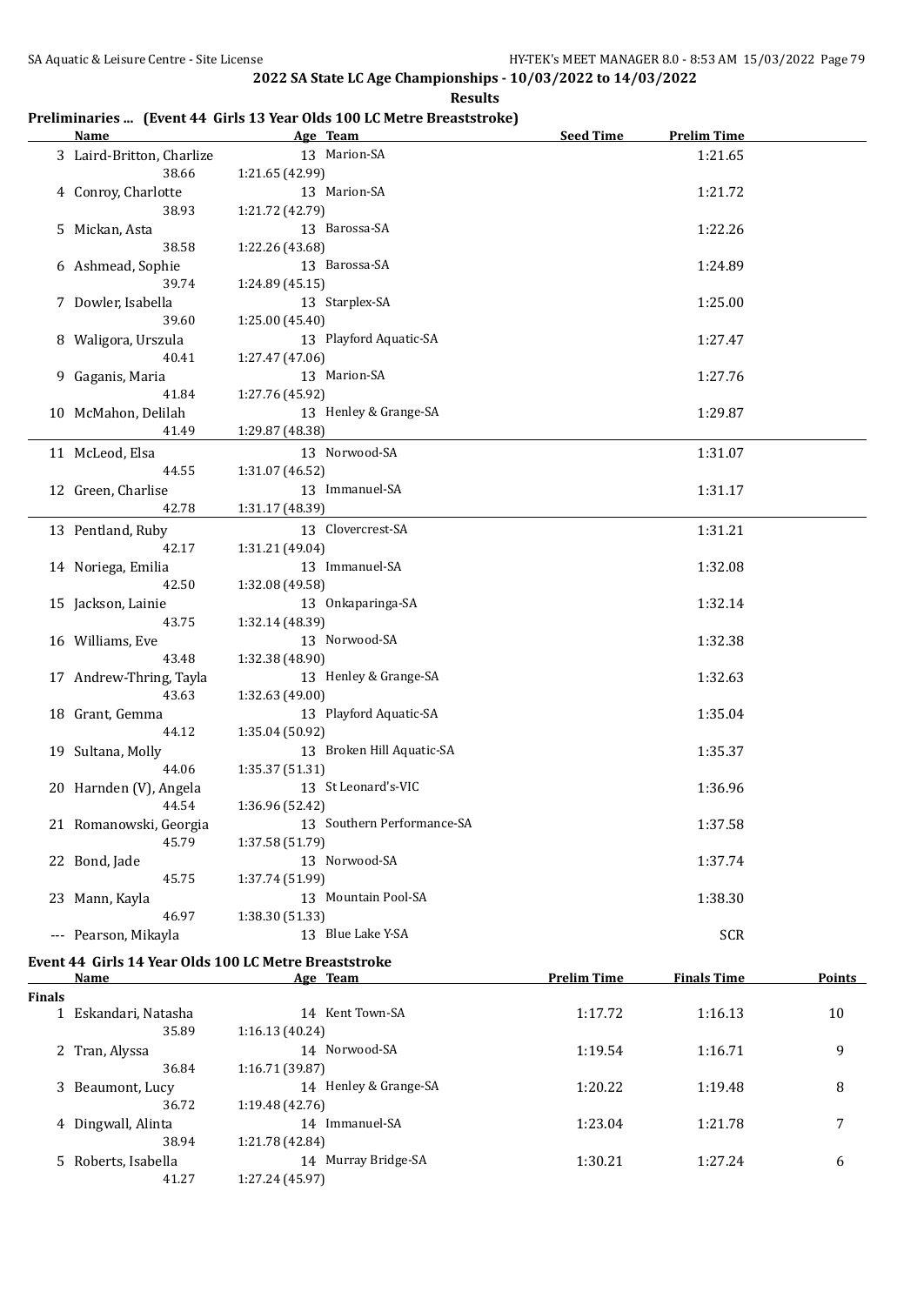#### **Finals ... (Event 44 Girls 14 Year Olds 100 LC Metre Breaststroke)**

| Name            | Age Team                                                                                | <b>Prelim Time</b> | <b>Finals Time</b> | <b>Points</b>  |
|-----------------|-----------------------------------------------------------------------------------------|--------------------|--------------------|----------------|
|                 | 14 Barossa-SA                                                                           | 1:29.35            | 1:28.93            | 5              |
| 42.16           | 1:28.93 (46.77)                                                                         |                    |                    |                |
|                 | Kent Town-SA<br>14                                                                      | 1:29.37            | 1:28.94            | 4              |
| 41.51           | 1:28.94 (47.43)                                                                         |                    |                    |                |
|                 | 14 Norwood-SA                                                                           | 1:29.14            | 1:29.44            | 3              |
| 41.63           | 1:29.44 (47.81)                                                                         |                    |                    |                |
|                 | 14 Barossa-SA                                                                           | 1:28.93            | 1:30.32            | $\overline{c}$ |
| 42.35           | 1:30.32 (47.97)                                                                         |                    |                    |                |
| Ratzmer, Haylee | Mountain Pool-SA<br>14                                                                  | 1:32.01            | 1:33.44            |                |
| 43.69           | 1:33.44 (49.75)                                                                         |                    |                    |                |
|                 | 6 Carroll, Jasmine<br>7 Tolladay, Emily<br>8 Jov, Matilda<br>9 Shannon, Charlotte<br>10 |                    |                    |                |

## **Event 44 Girls 14 Year Olds 100 LC Metre Breaststroke**

36.14 1:17.01 (40.87)

|               | <b>Name</b>             | Age Team                                                           | <b>Seed Time</b>   | <b>Prelim Time</b> |        |
|---------------|-------------------------|--------------------------------------------------------------------|--------------------|--------------------|--------|
|               | <b>Preliminaries</b>    |                                                                    |                    |                    |        |
|               | 1 Eskandari, Natasha    | 14 Kent Town-SA                                                    |                    | 1:17.72            |        |
|               | 36.46                   | 1:17.72 (41.26)                                                    |                    |                    |        |
|               | 2 Tran, Alyssa          | 14 Norwood-SA                                                      |                    | 1:19.54            |        |
|               | 37.60                   | 1:19.54 (41.94)                                                    |                    |                    |        |
|               | 3 Beaumont, Lucy        | 14 Henley & Grange-SA                                              |                    | 1:20.22            |        |
|               | 37.02                   | 1:20.22 (43.20)                                                    |                    |                    |        |
|               | 4 Dingwall, Alinta      | 14 Immanuel-SA                                                     |                    | 1:23.04            |        |
|               | 39.58                   | 1:23.04(43.46)                                                     |                    |                    |        |
|               | 5 Shannon, Charlotte    | 14 Barossa-SA                                                      |                    | 1:28.93            |        |
|               | 41.97                   | 1:28.93 (46.96)                                                    |                    |                    |        |
|               | 6 Joy, Matilda          | 14 Norwood-SA                                                      |                    | 1:29.14            |        |
|               | 41.49                   | 1:29.14 (47.65)                                                    |                    |                    |        |
|               | 7 Carroll, Jasmine      | 14 Barossa-SA                                                      |                    | 1:29.35            |        |
|               | 42.52                   | 1:29.35 (46.83)                                                    |                    |                    |        |
|               | 8 Tolladay, Emily       | 14 Kent Town-SA                                                    |                    | 1:29.37            |        |
|               | 41.59                   | 1:29.37 (47.78)                                                    |                    |                    |        |
|               | 9 Roberts, Isabella     | 14 Murray Bridge-SA                                                |                    | 1:30.21            |        |
|               | 42.34                   | 1:30.21 (47.87)                                                    |                    |                    |        |
|               | 10 Ratzmer, Haylee      | 14 Mountain Pool-SA                                                |                    | 1:32.01            |        |
|               | 43.76                   | 1:32.01 (48.25)                                                    |                    |                    |        |
|               | 11 Neyland (V), Rhianna | 14 Mildura-VIC                                                     |                    | 1:32.40            |        |
|               | 42.67                   | 1:32.40 (49.73)                                                    |                    |                    |        |
|               | 12 Schulz, Olivia       | 14 Mountain Pool-SA                                                |                    | 1:32.84            |        |
|               | 44.09                   | 1:32.84 (48.75)                                                    |                    |                    |        |
|               | 13 Scarborough, Kara    | 14 Mountain Pool-SA                                                |                    | 1:33.38            |        |
|               | 45.35                   | 1:33.38 (48.03)                                                    |                    |                    |        |
|               | 14 Logan, Sage          | 14 Barossa-SA                                                      |                    | 1:34.35            |        |
|               | 44.03                   | 1:34.35 (50.32)                                                    |                    |                    |        |
|               | 15 Dowling, Charlotte   | 14 Western Aquatic-SA                                              |                    | 1:34.42            |        |
|               | 44.30                   | 1:34.42 (50.12)                                                    |                    |                    |        |
|               | 16 Chan, Hermione       | 14 Marion-SA                                                       |                    | 1:37.85            |        |
|               | 42.85                   | 1:37.85 (55.00)                                                    |                    |                    |        |
|               | --- Copeland, Bree      | 14 Payneham-SA                                                     |                    | <b>SCR</b>         |        |
|               | --- Hawker, Imogen      | 14 Clare-SA                                                        |                    | <b>SCR</b>         |        |
|               | --- Mazur, Juliet       | 14 Norwood-SA                                                      |                    | <b>SCR</b>         |        |
|               |                         |                                                                    |                    |                    |        |
|               | <b>Name</b>             | Event 45 Female 15 Year Olds 100 LC Metre Breaststroke<br>Age Team | <b>Prelim Time</b> | <b>Finals Time</b> | Points |
| <b>Finals</b> |                         |                                                                    |                    |                    |        |
|               | 1 Bament, Summer        | 15 Norwood-SA                                                      | 1:14.74            | 1:15.30            | 10     |
|               | 35.25                   | 1:15.30(40.05)                                                     |                    |                    |        |
|               | 2 Trumble, Madeleine    | 15 Marion-SA                                                       | 1:19.31            | 1:17.01            | 9      |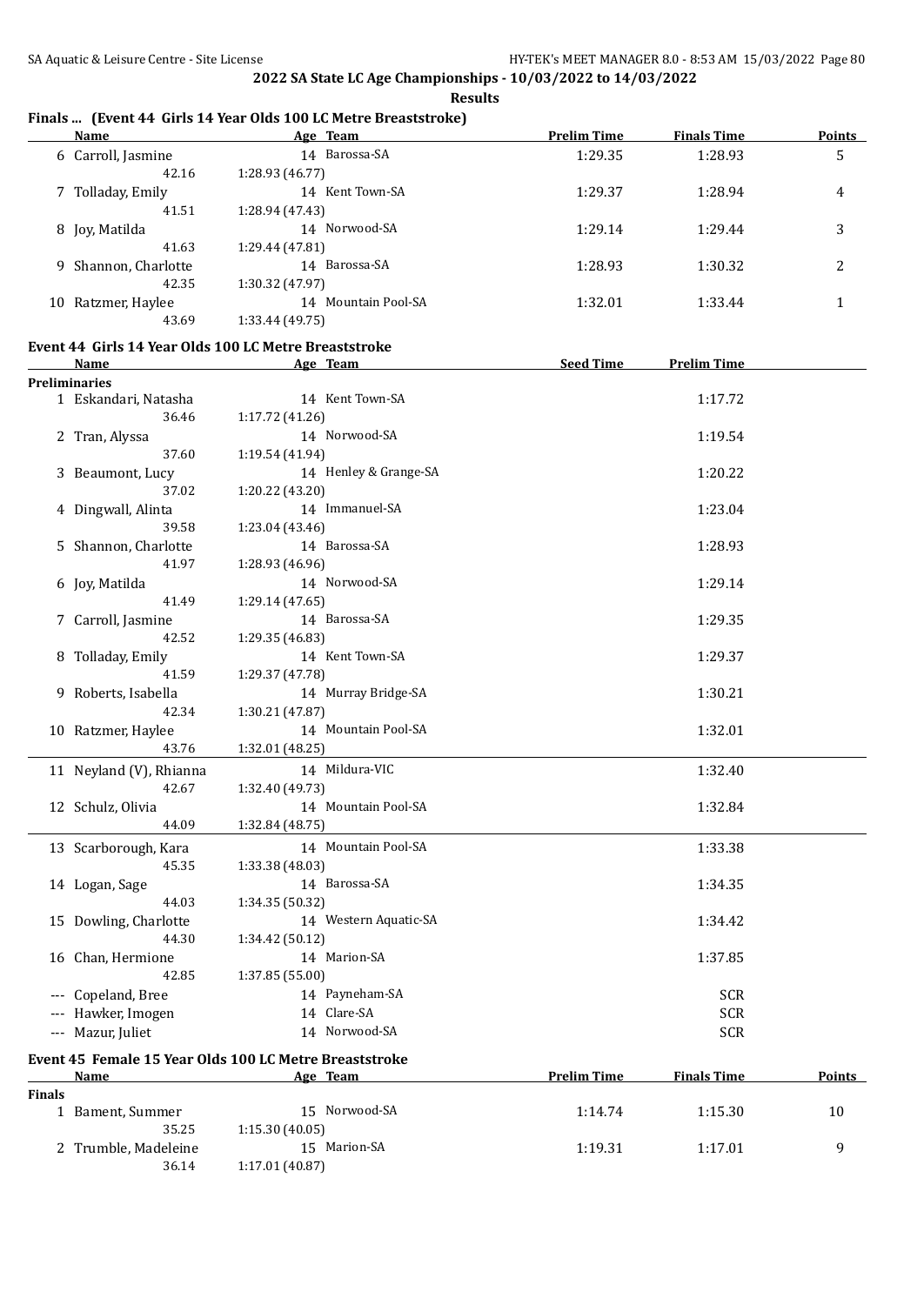#### **Finals ... (Event 45 Female 15 Year Olds 100 LC Metre Breaststroke)**

|   | <b>Name</b>          |                 | Age Team               | <b>Prelim Time</b> | <b>Finals Time</b> | <b>Points</b> |
|---|----------------------|-----------------|------------------------|--------------------|--------------------|---------------|
|   | 3 Simpson, Katie     |                 | 15 Norwood-SA          | 1:18.74            | 1:17.98            | 8             |
|   | 36.97                | 1:17.98(41.01)  |                        |                    |                    |               |
|   | 4 Ashmead, Charlotte |                 | 15 Barossa-SA          | 1:23.56            | 1:21.42            | 7             |
|   | 37.64                | 1:21.42 (43.78) |                        |                    |                    |               |
|   | 5 Reimann, Phoebe    |                 | 15 Starplex-SA         | 1:22.14            | 1:21.89            | 6             |
|   | 37.56                | 1:21.89 (44.33) |                        |                    |                    |               |
|   | 6 Downie, Amelia     |                 | 15 Immanuel-SA         | 1:22.10            | 1:22.18            | 5             |
|   | 37.54                | 1:22.18 (44.64) |                        |                    |                    |               |
|   | 7 Axon, Mya          |                 | 15 Marion-SA           | 1:27.66            | 1:26.90            | 4             |
|   | 39.87                | 1:26.90 (47.03) |                        |                    |                    |               |
|   | 8 Hudson, Chloe      |                 | 15 Playford Aquatic-SA | 1:32.91            | 1:28.74            | 3             |
|   | 41.31                | 1:28.74 (47.43) |                        |                    |                    |               |
| 9 | Adams, Sasha         | 15              | Immanuel-SA            | 1:33.15            | 1:32.40            | 2             |
|   | 43.84                | 1:32.40 (48.56) |                        |                    |                    |               |

#### **Event 45 Female 15 Year Olds 100 LC Metre Breaststroke**

| <b>Name</b>               | Age Team               | <b>Seed Time</b><br><b>Prelim Time</b> |
|---------------------------|------------------------|----------------------------------------|
| <b>Preliminaries</b>      |                        |                                        |
| 1 Bament, Summer          | 15 Norwood-SA          | 1:14.74                                |
| 35.73                     | 1:14.74(39.01)         |                                        |
| 2 Simpson, Katie          | 15 Norwood-SA          | 1:18.74                                |
| 37.03                     | 1:18.74(41.71)         |                                        |
| 3 Trumble, Madeleine      | 15 Marion-SA           | 1:19.31                                |
| 36.57                     | 1:19.31 (42.74)        |                                        |
| 4 Downie, Amelia          | 15 Immanuel-SA         | 1:22.10                                |
| 37.16                     | 1:22.10 (44.94)        |                                        |
| 5 Reimann, Phoebe         | 15 Starplex-SA         | 1:22.14                                |
| 37.49                     | 1:22.14(44.65)         |                                        |
| 6 Ashmead, Charlotte      | 15 Barossa-SA          | 1:23.56                                |
| 38.62                     | 1:23.56 (44.94)        |                                        |
| 7 Stokes (V), Archiraya   | 15 Trinity Grammar-NSW | 1:24.56                                |
| 39.40                     | 1:24.56(45.16)         |                                        |
| 8 Axon, Mya               | 15 Marion-SA           | 1:27.66                                |
| 40.91                     | 1:27.66 (46.75)        |                                        |
| 9 Cameron, Hannah         | 15 Clovercrest-SA      | 1:32.01                                |
| 43.22                     | 1:32.01 (48.79)        |                                        |
| 10 Hudson, Chloe          | 15 Playford Aquatic-SA | 1:32.91                                |
| 43.69                     | 1:32.91 (49.22)        |                                        |
| 11 Adams, Sasha           | 15 Immanuel-SA         | 1:33.15                                |
| 43.70                     | 1:33.15(49.45)         |                                        |
| 12 Borgmeyer, Emma        | 15 Immanuel-SA         | 1:40.32                                |
| 45.60                     | 1:40.32 (54.72)        |                                        |
| --- Thacker (V), Ashleigh | 15 Narrabeen-NSW       | <b>SCR</b>                             |

# **Event 45 Female 16 Year Olds 100 LC Metre Breaststroke**<br>Name Age Team

|               | <b>Name</b>          | Age Team            | <b>Prelim Time</b> |         | <b>Points</b> |  |
|---------------|----------------------|---------------------|--------------------|---------|---------------|--|
| <b>Finals</b> |                      |                     |                    |         |               |  |
|               | 1 Marshall, Poppy    | 16 Norwood-SA       | 1:18.28            | 1:18.02 | 10            |  |
|               | 36.25                | 1:18.02(41.77)      |                    |         |               |  |
|               | 2 Hansen, Stephanie  | 16 Clovercrest-SA   | 1:20.34            | 1:19.04 | 9             |  |
|               | 37.30                | 1:19.04(41.74)      |                    |         |               |  |
|               | 3 Whittaker, Emily   | 16 Clovercrest-SA   | 1:22.62            | 1:20.29 | 8             |  |
|               | 37.46                | 1:20.29 (42.83)     |                    |         |               |  |
|               | 4 Bloomer (V), Lilly | 16 Alice Springs-NT | 1:24.47            | 1:23.38 | 7             |  |
|               | 38.63                | 1:23.38(44.75)      |                    |         |               |  |
|               | 5 Scown, Emily       | 16 Kent Town-SA     | 1:25.80            | 1:25.46 | 6             |  |
|               | 39.12                | 1:25.46 (46.34)     |                    |         |               |  |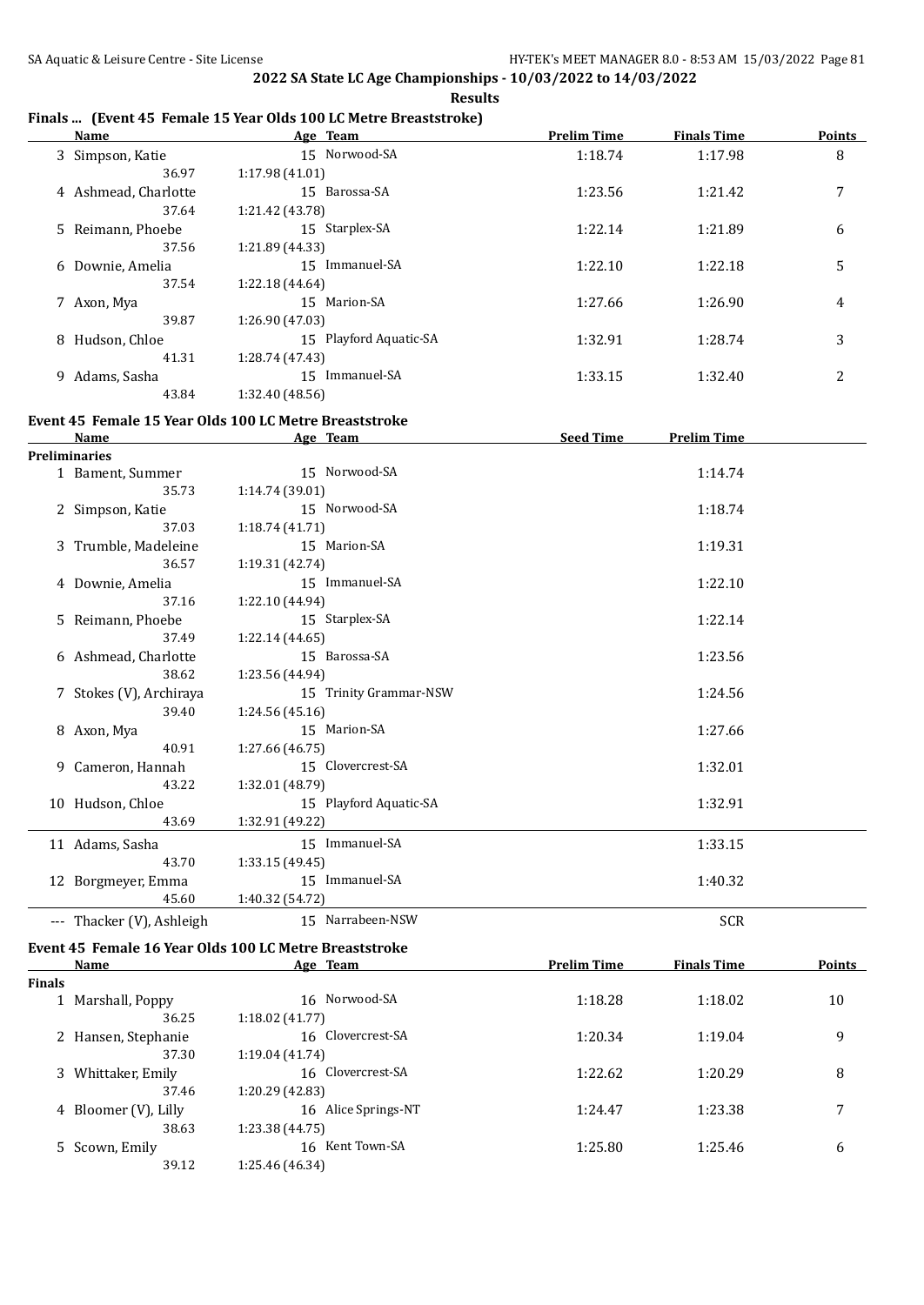**Results**

# **Finals ... (Event 45 Female 16 Year Olds 100 LC Metre Breaststroke)**

|               | Name                                       | rinais  (Event 45 remaie 10 fear Olus 100 EG Metre Dreaststroke)<br>Age Team | <b>Prelim Time</b> | <b>Finals Time</b> | <b>Points</b> |
|---------------|--------------------------------------------|------------------------------------------------------------------------------|--------------------|--------------------|---------------|
|               | 6 Below, Jade<br>39.63                     | 16 Playford Aquatic-SA<br>1:26.80(47.17)                                     | 1:26.58            | 1:26.80            | 5             |
|               |                                            |                                                                              |                    |                    |               |
|               | Name                                       | Event 45 Female 16 Year Olds 100 LC Metre Breaststroke<br>Age Team           | <b>Seed Time</b>   | <b>Prelim Time</b> |               |
|               | <b>Preliminaries</b>                       |                                                                              |                    |                    |               |
|               | 1 Marshall, Poppy                          | 16 Norwood-SA                                                                |                    | 1:18.28            |               |
|               | 36.31                                      | 1:18.28 (41.97)                                                              |                    |                    |               |
|               | 2 Hansen, Stephanie                        | 16 Clovercrest-SA                                                            |                    | 1:20.34            |               |
|               | 37.50                                      | 1:20.34 (42.84)                                                              |                    |                    |               |
|               | 3 Whittaker, Emily                         | 16 Clovercrest-SA                                                            |                    | 1:22.62            |               |
|               | 38.39                                      | 1:22.62 (44.23)                                                              |                    |                    |               |
|               | 4 Bloomer (V), Lilly                       | 16 Alice Springs-NT                                                          |                    | 1:24.47            |               |
|               | 38.90                                      | 1:24.47 (45.57)                                                              |                    |                    |               |
|               | 5 Scown, Emily                             | 16 Kent Town-SA                                                              |                    | 1:25.80            |               |
|               | 39.81                                      | 1:25.80 (45.99)                                                              |                    |                    |               |
|               | 6 Below, Jade                              | 16 Playford Aquatic-SA                                                       |                    | 1:26.58            |               |
|               | 39.62                                      | 1:26.58 (46.96)                                                              |                    |                    |               |
|               | 7 Nicholl, Chelsea                         | 16 Immanuel-SA                                                               |                    | 1:28.91            |               |
|               | 41.28                                      | 1:28.91 (47.63)                                                              |                    |                    |               |
|               | 8 O'Leary, Kelly                           | 16 Immanuel-SA                                                               |                    | 1:29.04            |               |
|               | 41.52                                      | 1:29.04 (47.52)                                                              |                    |                    |               |
|               |                                            | Event 45 Female 17-18 100 LC Metre Breaststroke                              |                    |                    |               |
|               | Name                                       | Age Team                                                                     | <b>Prelim Time</b> | <b>Finals Time</b> | Points        |
| <b>Finals</b> |                                            |                                                                              |                    |                    |               |
|               | 1 Pressler, Kalyce                         | 17 Silver City-SA                                                            | 1:15.72            | 1:11.65            | 10            |
|               | 33.98                                      | 1:11.65 (37.67)                                                              |                    |                    |               |
|               | 2 Williams, Alana                          | 18 Norwood-SA                                                                | 1:17.70            | 1:16.17            | 9             |
|               | 35.80                                      | 1:16.17(40.37)                                                               |                    |                    |               |
|               | 3 Nguyen, Leigha                           | 18 Starplex-SA                                                               | 1:21.03            | 1:19.80            | 8             |
|               | 36.65                                      | 1:19.80 (43.15)                                                              |                    |                    |               |
|               |                                            | Event 45 Female 17-18 100 LC Metre Breaststroke                              |                    |                    |               |
|               | <b>Name</b>                                | Age Team                                                                     | Seed Time          | <b>Prelim Time</b> |               |
|               | <b>Preliminaries</b>                       |                                                                              |                    |                    |               |
|               | 1 Pressler, Kalyce                         | 17 Silver City-SA                                                            |                    | 1:15.72            |               |
|               | 35.45                                      | 1:15.72 (40.27)                                                              |                    |                    |               |
|               | 2 Williams, Alana                          | 18 Norwood-SA                                                                |                    | 1:17.70            |               |
|               | 36.58                                      | 1:17.70(41.12)                                                               |                    |                    |               |
|               | 3 Nguyen, Leigha                           | 18 Starplex-SA                                                               |                    | 1:21.03            |               |
|               | 37.46                                      | 1:21.03 (43.57)                                                              |                    |                    |               |
|               | 4 Cameron, Amber                           | 18 Clovercrest-SA                                                            |                    | 1:24.25            |               |
|               | 39.38                                      | 1:24.25 (44.87)                                                              |                    |                    |               |
|               | --- Brooks, Cassie                         | 17 Marion-SA                                                                 |                    | <b>NS</b>          |               |
|               | --- Healy, Sophie                          | 17 Norwood-SA                                                                |                    | <b>SCR</b>         |               |
|               | --- Lienert, Mackenzie                     | 17 Starplex-SA                                                               |                    | <b>SCR</b>         |               |
|               | Event 46 Boys 11 Year Olds 200 LC Metre IM |                                                                              |                    |                    |               |
|               | Name                                       | Age Team                                                                     | <b>Prelim Time</b> | <b>Finals Time</b> | <b>Points</b> |
| <b>Finals</b> |                                            |                                                                              |                    |                    |               |
|               | 1 Kupsch, Phoenix                          | 11 Marion-SA                                                                 | 2:43.47            | 2:41.46            | 10            |
|               | 35.19                                      | 1:15.43 (40.24)<br>2:06.66 (51.23)                                           | 2:41.46 (34.80)    |                    |               |
|               | 2 Schubert, Max                            | 11 Barossa-SA                                                                | 2:55.28            | 2:44.41            | 9             |
|               | 34.70                                      | 1:16.95(42.25)<br>2:06.72 (49.77)                                            | 2:44.41 (37.69)    |                    |               |
|               | 3 Hudson, Cameron                          | 11 Playford Aquatic-SA                                                       | 2:48.39            | 2:46.01            | 8             |
|               | 35.38                                      | 1:18.16 (42.78)<br>2:10.09 (51.93)                                           | 2:46.01 (35.92)    |                    |               |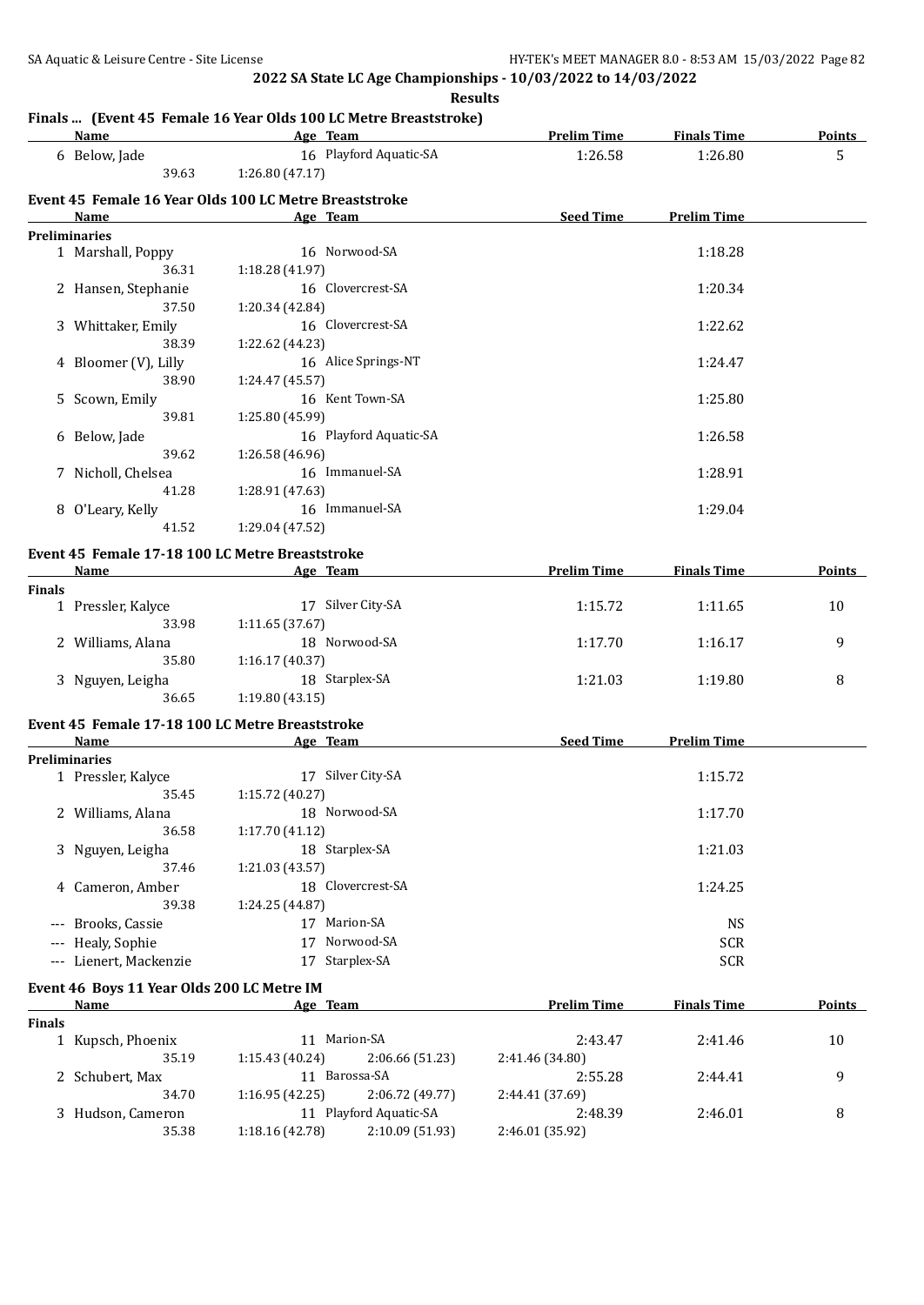### **Finals ... (Event 46 Boys 11 Year Olds 200 LC Metre IM)**

| <b>Name</b>            | Age Team        |                        | <b>Prelim Time</b> | <b>Finals Time</b> | <b>Points</b> |
|------------------------|-----------------|------------------------|--------------------|--------------------|---------------|
| 4 Tucker, Jordan       | 11              | Marion-SA              | 2:54.36            | 2:50.60            | 7             |
| 37.64                  | 1:23.21 (45.57) | 2:12.20 (48.99)        | 2:50.60(38.40)     |                    |               |
| 5 Millard, Jack        | 11              | Broken Hill Aquatic-SA | 3:01.61            | 3:01.51            | 6             |
| 43.36                  | 1:27.57(44.21)  | 2:20.61 (53.04)        | 3:01.51(40.90)     |                    |               |
| 6 Collings, Joshua     |                 | 11 Marion-SA           |                    | 3:04.14            |               |
| 39.45                  | 1:28.31(48.86)  | 2:23.83 (55.52)        | 3:04.14(40.31)     |                    |               |
| 7 Fillmore, Harry      |                 | Onkaparinga-SA         | 3:14.16            | 3:12.34            | 4             |
| 43.35                  | 1:34.71(51.36)  | 2:29.02 (54.31)        | 3:12.34(43.32)     |                    |               |
| --- Barratt, Zachery   | 11              | Silver City-SA         |                    | DQ                 |               |
| Alternating Kick - fly |                 |                        |                    |                    |               |

#### **Event 46 Boys 11 Year Olds 200 LC Metre IM**

| <b>Name</b>        | <b>Seed Time</b><br><b>Prelim Time</b><br>Age Team |                 |                                                                                                                                                                                                                                                                                                                                                                                                        |            |  |  |  |  |  |
|--------------------|----------------------------------------------------|-----------------|--------------------------------------------------------------------------------------------------------------------------------------------------------------------------------------------------------------------------------------------------------------------------------------------------------------------------------------------------------------------------------------------------------|------------|--|--|--|--|--|
| Preliminaries      |                                                    |                 |                                                                                                                                                                                                                                                                                                                                                                                                        |            |  |  |  |  |  |
| 1 Kupsch, Phoenix  |                                                    |                 |                                                                                                                                                                                                                                                                                                                                                                                                        | 2:43.47    |  |  |  |  |  |
| 36.23              |                                                    | 2:07.75 (50.68) | 2:43.47 (35.72)                                                                                                                                                                                                                                                                                                                                                                                        |            |  |  |  |  |  |
| 2 Hudson, Cameron  |                                                    |                 |                                                                                                                                                                                                                                                                                                                                                                                                        | 2:48.39    |  |  |  |  |  |
| 36.31              |                                                    | 2:11.83 (52.43) | 2:48.39 (36.56)                                                                                                                                                                                                                                                                                                                                                                                        |            |  |  |  |  |  |
| 3 Tucker, Jordan   |                                                    |                 |                                                                                                                                                                                                                                                                                                                                                                                                        | 2:54.36    |  |  |  |  |  |
| 38.96              |                                                    | 2:15.23 (49.48) | 2:54.36 (39.13)                                                                                                                                                                                                                                                                                                                                                                                        |            |  |  |  |  |  |
| 4 Schubert, Max    |                                                    |                 |                                                                                                                                                                                                                                                                                                                                                                                                        | 2:55.28    |  |  |  |  |  |
| 35.54              |                                                    | 2:14.81 (53.51) | 2:55.28 (40.47)                                                                                                                                                                                                                                                                                                                                                                                        |            |  |  |  |  |  |
| 5 Millard, Jack    |                                                    |                 |                                                                                                                                                                                                                                                                                                                                                                                                        | 3:01.61    |  |  |  |  |  |
| 42.66              |                                                    | 2:21.97 (53.55) | 3:01.61 (39.64)                                                                                                                                                                                                                                                                                                                                                                                        |            |  |  |  |  |  |
| 6 Collings, Joshua |                                                    |                 |                                                                                                                                                                                                                                                                                                                                                                                                        | 3:05.36    |  |  |  |  |  |
| 38.48              |                                                    | 2:24.61 (56.02) | 3:05.36(40.75)                                                                                                                                                                                                                                                                                                                                                                                         |            |  |  |  |  |  |
| 7 Fillmore, Harry  |                                                    |                 |                                                                                                                                                                                                                                                                                                                                                                                                        | 3:14.16    |  |  |  |  |  |
| 42.45              |                                                    |                 | 3:14.16(43.15)                                                                                                                                                                                                                                                                                                                                                                                         |            |  |  |  |  |  |
| 8 Barratt, Zachery |                                                    |                 |                                                                                                                                                                                                                                                                                                                                                                                                        | 3:16.98    |  |  |  |  |  |
| 41.52              |                                                    |                 | 3:16.98(44.22)                                                                                                                                                                                                                                                                                                                                                                                         |            |  |  |  |  |  |
| --- Needham, Angus |                                                    |                 |                                                                                                                                                                                                                                                                                                                                                                                                        | <b>SCR</b> |  |  |  |  |  |
| --- Shi, Maxx      |                                                    |                 |                                                                                                                                                                                                                                                                                                                                                                                                        | <b>SCR</b> |  |  |  |  |  |
|                    |                                                    |                 | 11 Marion-SA<br>1:17.07 (40.84)<br>11 Playford Aquatic-SA<br>1:19.40 (43.09)<br>11 Marion-SA<br>1:25.75 (46.79)<br>11 Barossa-SA<br>1:21.30 (45.76)<br>11 Broken Hill Aquatic-SA<br>1:28.42 (45.76)<br>11 Marion-SA<br>1:28.59 (50.11)<br>11 Onkaparinga-SA<br>$1:37.08(54.63)$ $2:31.01(53.93)$<br>11 Silver City-SA<br>$1:31.15(49.63)$ $2:32.76(1:01.61)$<br>11 Marion-SA<br>11 Playford Aquatic-SA |            |  |  |  |  |  |

# **Event 46 Boys 12 Year Olds 200 LC Metre IM**

|        | Name                           | Age Team      |                                     | <b>Prelim Time</b> | <b>Finals Time</b> | Points |
|--------|--------------------------------|---------------|-------------------------------------|--------------------|--------------------|--------|
| Finals |                                |               |                                     |                    |                    |        |
|        | 1 Hewitt, Max                  |               | 12 Payneham-SA                      | 2:33.44            | 2:31.41            | 10     |
|        | 31.80                          |               | $1:11.33(39.53)$ $1:58.47(47.14)$   | 2:31.41 (32.94)    |                    |        |
|        | 2 Dingwall, Oscar              |               | 12 Immanuel-SA                      | 2:40.90            | 2:37.95            | 9      |
|        | 33.75                          |               | $1:17.69$ (43.94) $2:01.80$ (44.11) | 2:37.95(36.15)     |                    |        |
|        | 3 Au, Alden                    |               | 12 Payneham-SA                      | 2:44.36            | 2:40.47            | 8      |
|        | 35.26                          |               | $1:18.08(42.82)$ $2:03.92(45.84)$   | 2:40.47(36.55)     |                    |        |
|        | 4 Coulter, Kegan               | 12 Barossa-SA |                                     | 2:47.49            | 2:41.58            |        |
|        | 33.63                          |               | $1:14.63(41.00)$ $2:03.63(49.00)$   | 2:41.58 (37.95)    |                    |        |
|        | 5 Birchenough, Owen            | 12 Marion-SA  |                                     | 2:46.32            | 2:46.59            | 6      |
|        | 35.49                          |               | $1:18.53(43.04)$ $2:07.84(49.31)$   | 2:46.59(38.75)     |                    |        |
|        | 6 Stanley, Will                | 12 Marion-SA  |                                     | 2:51.42            | 2:49.14            | 5      |
|        | 36.81                          |               | $1:20.75(43.94)$ $2:10.99(50.24)$   | 2:49.14(38.15)     |                    |        |
|        | 7 Spyrou, Daniel               |               | 12 Norwood-SA                       | 2:57.08            | 2:54.53            | 4      |
|        | 37.97                          |               | $1:23.39(45.42)$ $2:17.15(53.76)$   | 2:54.53 (37.38)    |                    |        |
|        | 8 Cregan, Neil                 |               | 12 Barossa-SA                       | 3:03.49            | 3:04.99            | 3      |
|        | 38.82                          |               | $1:27.14(48.32)$ $2:21.91(54.77)$   | 3:04.99(43.08)     |                    |        |
|        | --- Mosley, Leif               | 12 Marion-SA  |                                     | 3:02.13            | DQ                 |        |
|        | Non-simultaneous kick - breast |               |                                     |                    |                    |        |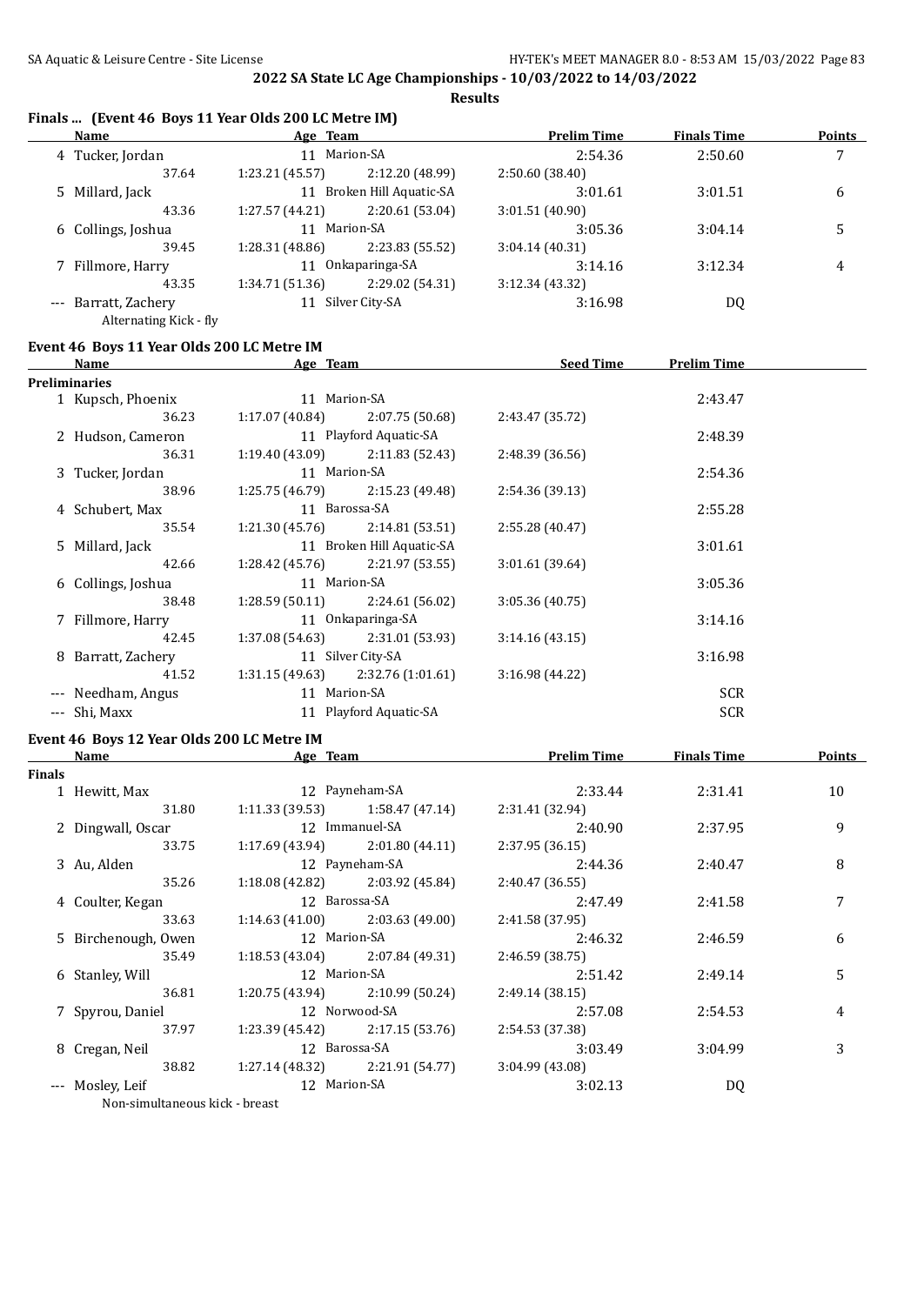#### **Event 46 Boys 12 Year Olds 200 LC Metre IM**

| Name<br>Age Team    |               | <b>Seed Time</b>                  | <b>Prelim Time</b> |            |  |
|---------------------|---------------|-----------------------------------|--------------------|------------|--|
| Preliminaries       |               |                                   |                    |            |  |
| 1 Hewitt, Max       |               | 12 Payneham-SA                    |                    | 2:33.44    |  |
| 32.37               |               | $1:13.91(41.54)$ $2:00.31(46.40)$ | 2:33.44(33.13)     |            |  |
| 2 Dingwall, Oscar   |               | 12 Immanuel-SA                    |                    | 2:40.90    |  |
| 34.68               |               | $1:19.15(44.47)$ $2:03.78(44.63)$ | 2:40.90 (37.12)    |            |  |
| 3 Au, Alden         |               | 12 Payneham-SA                    |                    | 2:44.36    |  |
| 35.86               |               | $1:19.81(43.95)$ $2:06.46(46.65)$ | 2:44.36 (37.90)    |            |  |
| 4 Birchenough, Owen | 12 Marion-SA  |                                   |                    | 2:46.32    |  |
| 35.76               |               | $1:18.71(42.95)$ $2:08.34(49.63)$ | 2:46.32 (37.98)    |            |  |
| 5 Coulter, Kegan    | 12 Barossa-SA |                                   |                    | 2:47.49    |  |
| 34.54               |               | $1:16.18(41.64)$ $2:08.29(52.11)$ | 2:47.49 (39.20)    |            |  |
| 6 Stanley, Will     | 12 Marion-SA  |                                   |                    | 2:51.42    |  |
| 36.90               |               | $1:21.95(45.05)$ $2:12.75(50.80)$ | 2:51.42 (38.67)    |            |  |
| 7 Spyrou, Daniel    |               | 12 Norwood-SA                     |                    | 2:57.08    |  |
| 39.00               |               | $1:23.94(44.94)$ $2:20.04(56.10)$ | 2:57.08 (37.04)    |            |  |
| 8 Mosley, Leif      | 12 Marion-SA  |                                   |                    | 3:02.13    |  |
| 40.09               |               | $1:25.67(45.58)$ $2:21.91(56.24)$ | 3:02.13(40.22)     |            |  |
| 9 Cregan, Neil      | 12 Barossa-SA |                                   |                    | 3:03.49    |  |
| 38.85               |               | $1:26.96(48.11)$ $2:22.38(55.42)$ | 3:03.49(41.11)     |            |  |
| --- Mazur, Joseph   |               | 12 Norwood-SA                     |                    | <b>SCR</b> |  |
| --- Ni, Adison      | 12 Marion-SA  |                                   |                    | <b>SCR</b> |  |
|                     |               |                                   |                    |            |  |

# **Event 47 Boys 13 Year Olds 200 LC Metre IM**

|        | Name<br>Age Team         |                | <b>Prelim Time</b>                  | <b>Finals Time</b> | <b>Points</b> |    |
|--------|--------------------------|----------------|-------------------------------------|--------------------|---------------|----|
| Finals |                          |                |                                     |                    |               |    |
|        | 1 Altiok, Ali            | 13 Marion-SA   |                                     | 2:22.39            | 2:23.62       | 10 |
|        | 29.80                    |                | $1:07.74(37.94)$ $1:52.17(44.43)$   | 2:23.62 (31.45)    |               |    |
|        | 2 Sandercock, Finnian    |                | 13 Western Aquatic-SA               | 2:35.51            | 2:31.69       | 9  |
|        | 31.71                    |                | $1:13.80(42.09)$ $1:59.89(46.09)$   | 2:31.69(31.80)     |               |    |
|        | 3 Sloane, Angus          |                | 13 Barossa-SA                       | 2:34.38            | 2:34.10       | 8  |
|        | 31.89                    |                | $1:12.23(40.34)$ $1:59.75(47.52)$   | 2:34.10(34.35)     |               |    |
|        | 4 Renfrey, Kai           |                | 13 Western Aquatic-SA               | 2:44.91            | 2:37.46       | 7  |
|        | 33.01                    |                | $1:14.75(41.74)$ $2:01.76(47.01)$   | 2:37.46 (35.70)    |               |    |
|        | 5 Kupsch, Tarcan         | 13 Marion-SA   |                                     | 2:39.85            | 2:38.77       | 6  |
|        | 34.11                    |                | $1:13.78(39.67)$ $2:01.63(47.85)$   | 2:38.77(37.14)     |               |    |
|        | 6 Dossetter-Smith, Mason | 13 Marion-SA   |                                     | 2:40.81            | 2:39.38       | 5  |
|        | 34.89                    |                | $1:16.67(41.78)$ $2:03.25(46.58)$   | 2:39.38(36.13)     |               |    |
|        | 7 Plant (V), Anders      |                | 13 Nyah Two Bays-VIC                | 2:43.06            | 2:39.51       | 4  |
|        | 32.44                    |                | $1:16.13(43.69)$ $2:03.97(47.84)$   | 2:39.51 (35.54)    |               |    |
|        | 8 Oestmann, Cohbin       |                | 13 West Coast-SA                    | 2:42.32            | 2:39.75       | 3  |
|        | 34.70                    |                | $1:15.47(40.77)$ $2:04.67(49.20)$   | 2:39.75 (35.08)    |               |    |
|        | 9 Riedel, Hugh           |                | 13 Vitor Renmark-SA                 | 2:40.11            | 2:40.76       | 2  |
|        | 32.67                    |                | $1:14.62$ (41.95) $2:03.79$ (49.17) | 2:40.76 (36.97)    |               |    |
|        | 10 Lucas, Tommy          | 13 Clare-SA    |                                     | 2:44.71            | 2:44.82       |    |
|        | 33.48                    | 1:18.60(45.12) | 2:07.42 (48.82)                     | 2:44.82 (37.40)    |               |    |
|        |                          |                |                                     |                    |               |    |

# **Event 47 Boys 13 Year Olds 200 LC Metre IM**

| Name                  | Age Team        |                    | <b>Seed Time</b> | <b>Prelim Time</b> |  |
|-----------------------|-----------------|--------------------|------------------|--------------------|--|
| <b>Preliminaries</b>  |                 |                    |                  |                    |  |
| Altiok, Ali           | 13              | Marion-SA          |                  | 2:22.39            |  |
| 29.68                 | 1:08.52 (38.84) | 1:51.86 (43.34)    | 2:22.39 (30.53)  |                    |  |
| 2 Sloane, Angus       | 13              | Barossa-SA         |                  | 2:34.38            |  |
| 31.95                 | 1:11.81 (39.86) | 1:58.81 (47.00)    | 2:34.38 (35.57)  |                    |  |
| 3 Sandercock, Finnian | 13              | Western Aquatic-SA |                  | 2:35.51            |  |
| 32.50                 | 1:15.24(42.74)  | 2:03.15(47.91)     | 2:35.51(32.36)   |                    |  |
| 4 Kupsch, Tarcan      | 13              | Marion-SA          |                  | 2:39.85            |  |
| 35.23                 | 1:14.84(39.61)  | 2:03.23 (48.39)    | 2:39.85 (36.62)  |                    |  |
|                       |                 |                    |                  |                    |  |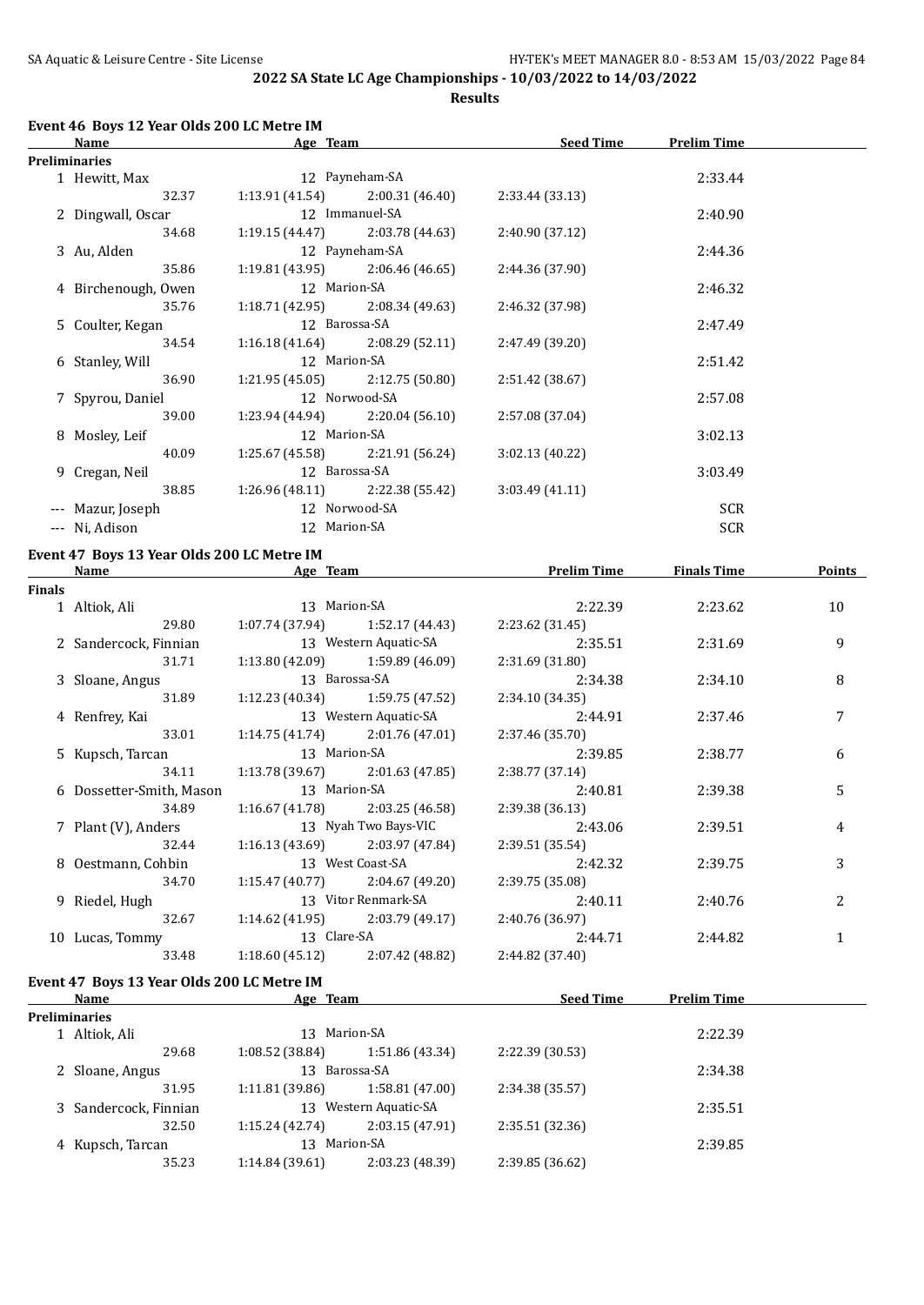#### **Preliminaries ... (Event 47 Boys 13 Year Olds 200 LC Metre IM)**

| Name                     | Age Team |  | <b>Seed Time</b>                                                                                                                                                                                                                                                                                                                                                                                                                                                                                                                                                                                  | <b>Prelim Time</b> |  |
|--------------------------|----------|--|---------------------------------------------------------------------------------------------------------------------------------------------------------------------------------------------------------------------------------------------------------------------------------------------------------------------------------------------------------------------------------------------------------------------------------------------------------------------------------------------------------------------------------------------------------------------------------------------------|--------------------|--|
| 5 Riedel, Hugh           |          |  |                                                                                                                                                                                                                                                                                                                                                                                                                                                                                                                                                                                                   | 2:40.11            |  |
| 32.27                    |          |  | 2:40.11 (38.24)                                                                                                                                                                                                                                                                                                                                                                                                                                                                                                                                                                                   |                    |  |
| 6 Dossetter-Smith, Mason |          |  |                                                                                                                                                                                                                                                                                                                                                                                                                                                                                                                                                                                                   | 2:40.81            |  |
| 35.37                    |          |  | 2:40.81(36.76)                                                                                                                                                                                                                                                                                                                                                                                                                                                                                                                                                                                    |                    |  |
| 7 Oestmann, Cohbin       |          |  |                                                                                                                                                                                                                                                                                                                                                                                                                                                                                                                                                                                                   | 2:42.32            |  |
| 34.49                    |          |  | 2:42.32 (35.84)                                                                                                                                                                                                                                                                                                                                                                                                                                                                                                                                                                                   |                    |  |
| 8 Plant (V), Anders      |          |  |                                                                                                                                                                                                                                                                                                                                                                                                                                                                                                                                                                                                   | 2:43.06            |  |
| 33.47                    |          |  | 2:43.06 (37.41)                                                                                                                                                                                                                                                                                                                                                                                                                                                                                                                                                                                   |                    |  |
| 9 Lucas, Tommy           |          |  |                                                                                                                                                                                                                                                                                                                                                                                                                                                                                                                                                                                                   | 2:44.71            |  |
| 33.91                    |          |  | 2:44.71 (35.89)                                                                                                                                                                                                                                                                                                                                                                                                                                                                                                                                                                                   |                    |  |
| 10 Renfrey, Kai          |          |  |                                                                                                                                                                                                                                                                                                                                                                                                                                                                                                                                                                                                   | 2:44.91            |  |
| 34.05                    |          |  | 2:44.91 (37.14)                                                                                                                                                                                                                                                                                                                                                                                                                                                                                                                                                                                   |                    |  |
| 11 Tucker, Axel          |          |  |                                                                                                                                                                                                                                                                                                                                                                                                                                                                                                                                                                                                   | 2:45.47            |  |
| 36.06                    |          |  | 2:45.47 (39.29)                                                                                                                                                                                                                                                                                                                                                                                                                                                                                                                                                                                   |                    |  |
| 12 Ellul, Cameron        |          |  |                                                                                                                                                                                                                                                                                                                                                                                                                                                                                                                                                                                                   | 2:46.82            |  |
| 36.28                    |          |  | 2:46.82 (34.88)                                                                                                                                                                                                                                                                                                                                                                                                                                                                                                                                                                                   |                    |  |
| 13 Abdelaziz, Malek      |          |  |                                                                                                                                                                                                                                                                                                                                                                                                                                                                                                                                                                                                   | 2:47.44            |  |
| 37.97                    |          |  | 2:47.44 (35.62)                                                                                                                                                                                                                                                                                                                                                                                                                                                                                                                                                                                   |                    |  |
| 14 Mackinnon, Oliver     |          |  |                                                                                                                                                                                                                                                                                                                                                                                                                                                                                                                                                                                                   | 2:54.90            |  |
| 36.70                    |          |  | 2:54.90 (37.96)                                                                                                                                                                                                                                                                                                                                                                                                                                                                                                                                                                                   |                    |  |
| --- Gilbert, Connor      |          |  |                                                                                                                                                                                                                                                                                                                                                                                                                                                                                                                                                                                                   | <b>SCR</b>         |  |
|                          |          |  | 13 Vitor Renmark-SA<br>$1:12.84(40.57)$ $2:01.87(49.03)$<br>13 Marion-SA<br>$1:17.35(41.98)$ $2:04.05(46.70)$<br>13 West Coast-SA<br>$1:15.97(41.48)$ $2:06.48(50.51)$<br>13 Nyah Two Bays-VIC<br>$1:17.74(44.27)$ $2:05.65(47.91)$<br>13 Clare-SA<br>$1:20.98(47.07)$ 2:08.82 (47.84)<br>13 Western Aquatic-SA<br>$1:17.82$ (43.77) $2:07.77$ (49.95)<br>13 Marion-SA<br>$1:20.04(43.98)$ $2:06.18(46.14)$<br>13 Immanuel-SA<br>$1:18.83(42.55)$ $2:11.94(53.11)$<br>13 Marion-SA<br>$1:21.30(43.33)$ $2:11.82(50.52)$<br>13 Marion-SA<br>$1:18.13(41.43)$ $2:16.94(58.81)$<br>13 Clovercrest-SA |                    |  |

#### **Event 47 Boys 14 Year Olds 200 LC Metre IM name Age Team Prelim Time Finals Time Points**

| Finals |                    |                       |                                     |                 |         |    |
|--------|--------------------|-----------------------|-------------------------------------|-----------------|---------|----|
|        | 1 Plummer, Cody    | 14 Starplex-SA        |                                     | 2:23.42         | 2:21.92 | 10 |
|        | 28.67              |                       | $1:05.44(36.77)$ $1:50.63(45.19)$   | 2:21.92 (31.29) |         |    |
|        | 2 Brown, Matthew   |                       | 14 Kent Town-SA                     | 2:24.39         | 2:22.81 | 9  |
|        | 29.85              |                       | $1:07.52(37.67)$ $1:50.03(42.51)$   | 2:22.81 (32.78) |         |    |
|        | 3 Braunack, Tom    | 14 Norwood-SA         |                                     | 2:26.51         | 2:24.80 | 8  |
|        | 31.66              |                       | $1:11.70(40.04)$ $1:52.49(40.79)$   | 2:24.80 (32.31) |         |    |
|        | 4 Webb, Jarrod     |                       | 14 Payneham-SA                      | 2:31.40         | 2:26.92 | 7  |
|        | 32.63              |                       | $1:10.09$ (37.46) $1:53.34$ (43.25) | 2:26.92 (33.58) |         |    |
|        | 5 Martin, Elijah   |                       | 14 Henley & Grange-SA               | 2:35.70         | 2:29.90 | 6  |
|        | 32.63              |                       | $1:10.44(37.81)$ $1:55.90(45.46)$   | 2:29.90(34.00)  |         |    |
|        | 6 Turra, Logan     | 14 Marion-SA          |                                     | 2:29.94         | 2:30.66 | 5  |
|        | 30.29              |                       | $1:12.03(41.74)$ $1:57.72(45.69)$   | 2:30.66 (32.94) |         |    |
|        | 7 Collings, Kieran | 14 Marion-SA          |                                     | 2:33.74         | 2:32.57 | 4  |
|        | 33.67              |                       | $1:14.14(40.47)$ $1:57.37(43.23)$   | 2:32.57 (35.20) |         |    |
|        | 8 Travers, Jack    | 14 Western Aquatic-SA |                                     | 2:35.06         | 2:33.82 | 3  |
|        | 33.37              |                       | $1:12.30(38.93)$ $1:59.77(47.47)$   | 2:33.82 (34.05) |         |    |
|        | 9 Zammit, Lachlan  |                       | 14 Playford Aquatic-SA              | 2:37.31         | 2:36.61 | 2  |
|        | 31.84              |                       | $1:11.70(39.86)$ $2:01.32(49.62)$   | 2:36.61 (35.29) |         |    |
|        | 10 Hall, Aidan     | 14 Western Aquatic-SA |                                     | 2:38.44         | 2:38.43 |    |
|        | 32.50              |                       | $1:13.65(41.15)$ $2:03.00(49.35)$   | 2:38.43 (35.43) |         |    |
|        |                    |                       |                                     |                 |         |    |

# **Event 47 Boys 14 Year Olds 200 LC Metre IM**

| Name                 | Age Team       |                 | <b>Seed Time</b> | <b>Prelim Time</b> |  |
|----------------------|----------------|-----------------|------------------|--------------------|--|
| <b>Preliminaries</b> |                |                 |                  |                    |  |
| 1 Plummer, Cody      | 14 Starplex-SA |                 |                  | 2:23.42            |  |
| 28.47                | 1:05.60(37.13) | 1:51.02 (45.42) | 2:23.42 (32.40)  |                    |  |
| 2 Brown, Matthew     |                | 14 Kent Town-SA |                  | 2:24.39            |  |
| 30.05                | 1:08.26(38.21) | 1:51.36(43.10)  | 2:24.39 (33.03)  |                    |  |
| 3 Braunack, Tom      | 14 Norwood-SA  |                 |                  | 2:26.51            |  |
| 31.46                | 1:12.29(40.83) | 1:54.51 (42.22) | 2:26.51 (32.00)  |                    |  |
| 4 Turra, Logan       | 14 Marion-SA   |                 |                  | 2:29.94            |  |
| 30.65                | 1:10.97(40.32) | 1:56.88 (45.91) | 2:29.94 (33.06)  |                    |  |
|                      |                |                 |                  |                    |  |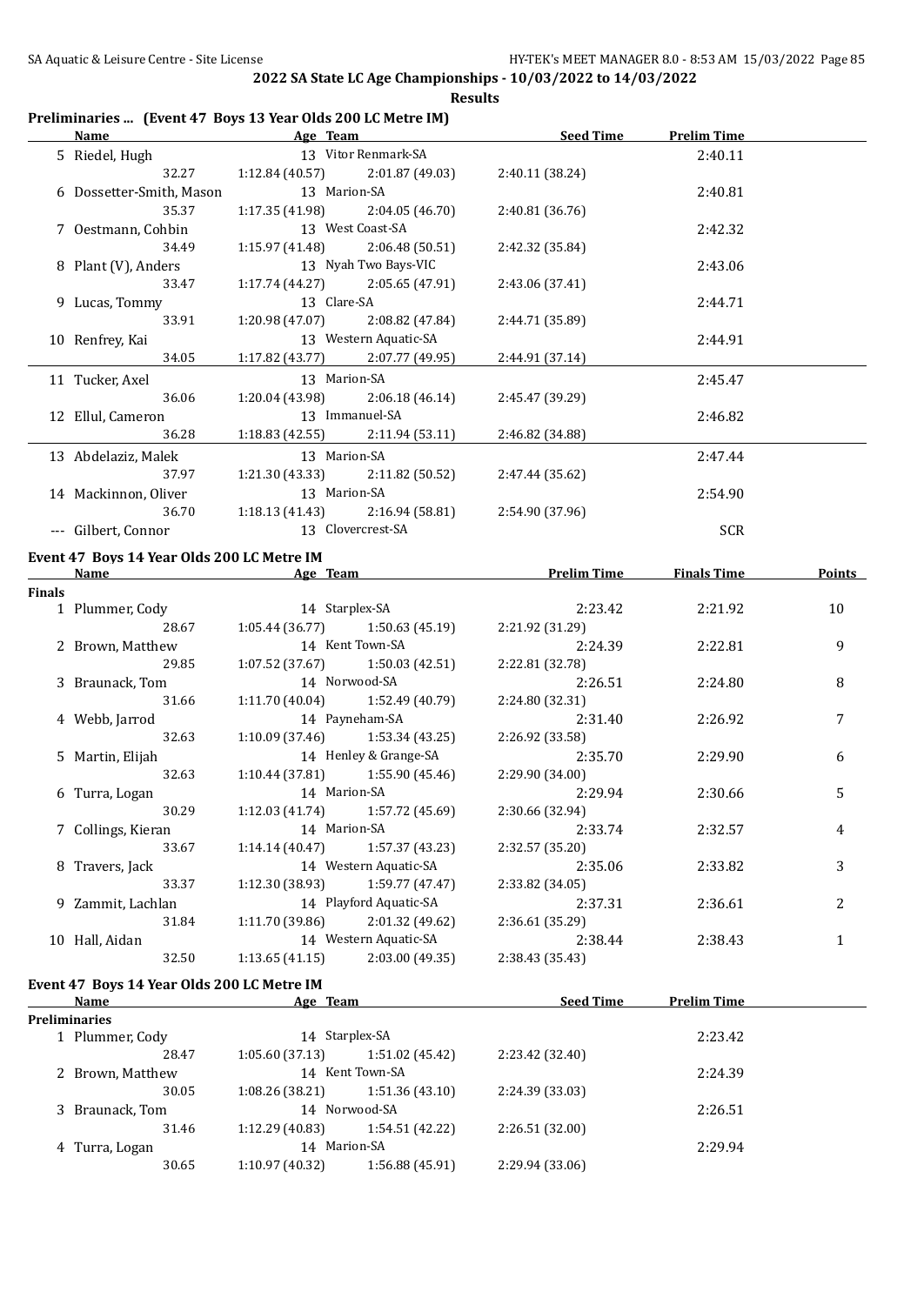#### **Preliminaries ... (Event 47 Boys 14 Year Olds 200 LC Metre IM)**

| Name                     | Age Team                          |                        | <b>Seed Time</b> | <b>Prelim Time</b> |  |
|--------------------------|-----------------------------------|------------------------|------------------|--------------------|--|
| 5 Webb, Jarrod           |                                   | 14 Payneham-SA         |                  | 2:31.40            |  |
| 33.05                    | $1:12.27(39.22)$ $1:57.72(45.45)$ |                        | 2:31.40 (33.68)  |                    |  |
| 6 Collings, Kieran       | 14 Marion-SA                      |                        |                  | 2:33.74            |  |
| 34.30                    | 1:15.48(41.18)                    | 1:59.46 (43.98)        | 2:33.74 (34.28)  |                    |  |
| 7 Travers, Jack          |                                   | 14 Western Aquatic-SA  |                  | 2:35.06            |  |
| 34.13                    | $1:14.04(39.91)$ $2:01.11(47.07)$ |                        | 2:35.06 (33.95)  |                    |  |
| 8 Martin, Elijah         |                                   | 14 Henley & Grange-SA  |                  | 2:35.70            |  |
| 33.38                    | 1:13.31 (39.93)                   | 1:59.09 (45.78)        | 2:35.70 (36.61)  |                    |  |
| 9 Zammit, Lachlan        |                                   | 14 Playford Aquatic-SA |                  | 2:37.31            |  |
| 32.11                    | $1:11.61(39.50)$ $2:00.91(49.30)$ |                        | 2:37.31 (36.40)  |                    |  |
| 10 Hall, Aidan           |                                   | 14 Western Aquatic-SA  |                  | 2:38.44            |  |
| 32.54                    | $1:15.33(42.79)$ 2:03.40 (48.07)  |                        | 2:38.44 (35.04)  |                    |  |
| 11 Bastiaans, Jacob      | 14 Marion-SA                      |                        |                  | 2:38.48            |  |
| 31.68                    | 1:15.16 (43.48)                   | 2:03.94 (48.78)        | 2:38.48 (34.54)  |                    |  |
| 12 Stratford, Vaughn     |                                   | 14 Mount Gambier-SA    |                  | 2:38.56            |  |
| 34.52                    | $1:14.84(40.32)$ $2:01.11(46.27)$ |                        | 2:38.56 (37.45)  |                    |  |
| 13 Soltes, Zachariah     |                                   | 14 Tea Tree Gully-SA   |                  | 2:41.80            |  |
| 36.62                    | 1:18.14(41.52)                    | 2:07.10 (48.96)        | 2:41.80 (34.70)  |                    |  |
| 14 Tucker, Zachary       | 14 Marion-SA                      |                        |                  | 2:43.32            |  |
| 34.44                    | $1:15.83(41.39)$ $2:06.39(50.56)$ |                        | 2:43.32 (36.93)  |                    |  |
| 15 Waligora, Matthew     |                                   | 14 Playford Aquatic-SA |                  | 2:43.56            |  |
| 34.84                    | $1:17.70(42.86)$ $2:06.47(48.77)$ |                        | 2:43.56 (37.09)  |                    |  |
| 16 Mosley, Levi          | 14 Marion-SA                      |                        |                  | 2:47.91            |  |
| 36.89                    | 1:20.64(43.75)                    | 2:07.79 (47.15)        | 2:47.91 (40.12)  |                    |  |
| --- Caton, Hugh          | 14 Norwood-SA                     |                        |                  | <b>SCR</b>         |  |
| --- Lowe, Haydn          |                                   | 14 Blue Lake Y-SA      |                  | <b>SCR</b>         |  |
| --- Stubbings, Harrison  | 14 Starplex-SA                    |                        |                  | <b>SCR</b>         |  |
| --- Macher (V), Nicholas |                                   | 14 Revesby Workers-NSW |                  | SCR                |  |
|                          |                                   |                        |                  |                    |  |

#### **Event 48 Male 15 Year Olds 200 LC Metre IM**

|        | Name<br>Age Team                                |                 | <b>Prelim Time</b>                | <b>Finals Time</b> | <b>Points</b> |                |
|--------|-------------------------------------------------|-----------------|-----------------------------------|--------------------|---------------|----------------|
| Finals |                                                 |                 |                                   |                    |               |                |
|        | 1 Powell, Corben                                | 15 Marion-SA    |                                   | 2:19.72            | 2:16.43       | 10             |
|        | 28.94                                           |                 | $1:04.37(35.43)$ $1:46.57(42.20)$ | 2:16.43(29.86)     |               |                |
|        | 2 Curthoys-Davies, Keian                        | 15 Barossa-SA   |                                   | 2:21.50            | 2:20.49       | 9              |
|        | 28.92                                           |                 | $1:03.91(34.99)$ $1:47.26(43.35)$ | 2:20.49 (33.23)    |               |                |
|        | 3 Washington, Lachlan                           |                 | 15 Immanuel-SA                    | 2:22.63            | 2:21.63       | 8              |
|        | 29.52                                           |                 | $1:09.77(40.25)$ $1:51.59(41.82)$ | 2:21.63(30.04)     |               |                |
|        | 4 Macdonald, Alexander                          | 15 Kent Town-SA |                                   | 2:25.27            | 2:21.81       | 7              |
|        | 29.44                                           |                 | $1:05.58(36.14)$ $1:49.94(44.36)$ | 2:21.81(31.87)     |               |                |
|        | 5 Brink, Connor                                 |                 | 15 Marion-SA                      | 2:25.14            | 2:22.54       | 6              |
|        | 30.66                                           |                 | $1:07.48(36.82)$ $1:49.37(41.89)$ | 2:22.54 (33.17)    |               |                |
|        | 6 Lawson, Jack                                  | 15 Kent Town-SA |                                   | 2:29.38            | 2:27.01       | 5              |
|        | 30.12                                           |                 | $1:09.99(39.87)$ $1:52.45(42.46)$ | 2:27.01(34.56)     |               |                |
|        | 7 Bacon, Luca                                   |                 | 15 Kent Town-SA                   | 2:30.17            | 2:28.81       | 4              |
|        | 31.23                                           |                 | $1:10.88(39.65)$ $1:54.57(43.69)$ | 2:28.81 (34.24)    |               |                |
|        | 8 Tran, Liem                                    |                 | 15 Henley & Grange-SA             | 2:26.92            | 2:32.17       | 3              |
|        | 29.00                                           |                 | $1:08.37(39.37)$ $1:55.41(47.04)$ | 2:32.17(36.76)     |               |                |
|        | 9 Piercey, Zack                                 |                 | 15 Tea Tree Gully-SA              | 2:32.04            | 2:34.57       | $\overline{c}$ |
|        | 32.84                                           |                 | $1:14.75(41.91)$ $1:58.29(43.54)$ | 2:34.57 (36.28)    |               |                |
|        | --- Kupsch, Diezel<br>Not an hagh off unll hagh | 15 Marion-SA    |                                   | 2:31.85            | DQ            |                |

Not on back off wall - back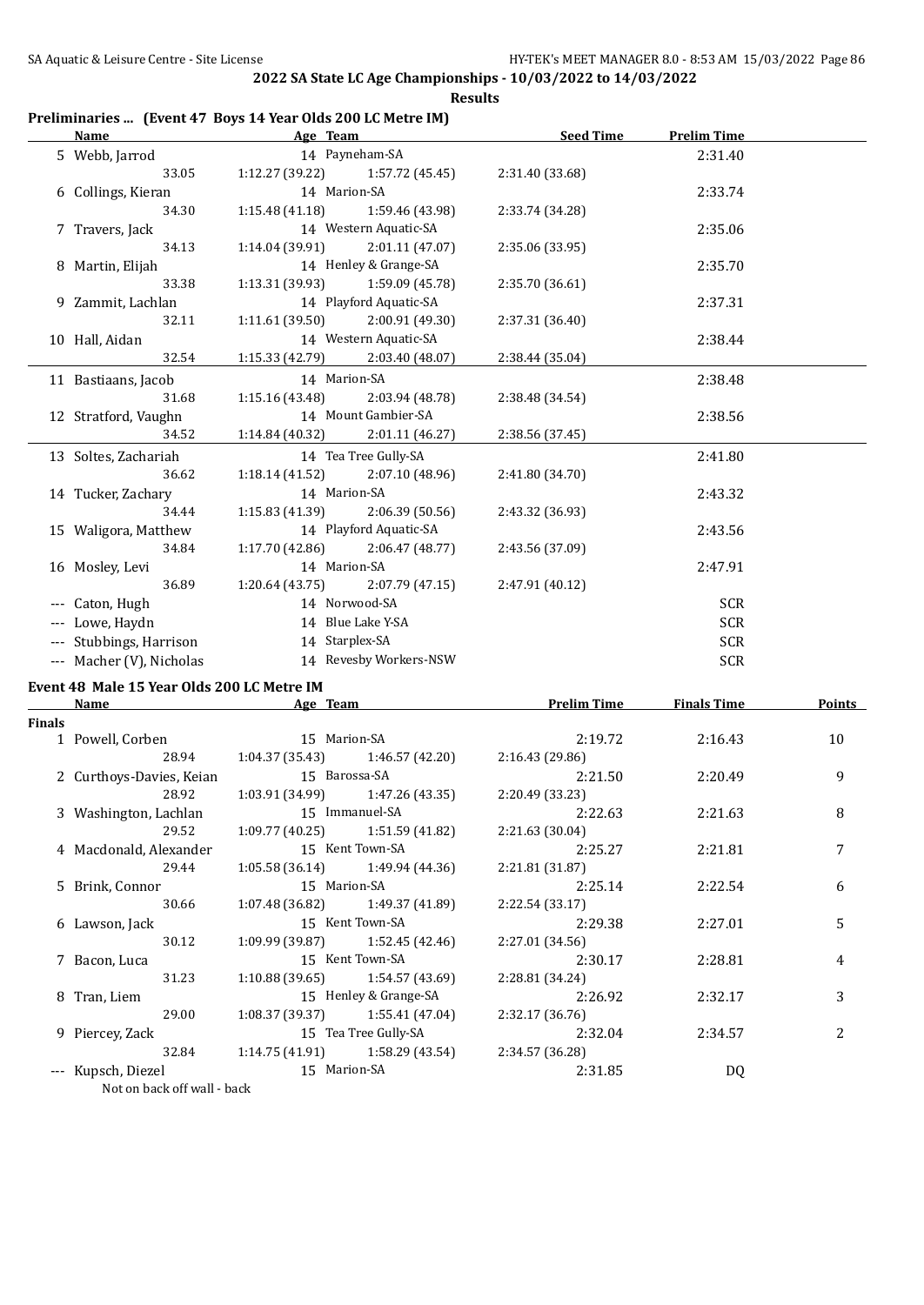**Results**

#### **Event 48 Male 15 Year Olds 200 LC Metre IM**

| Age Team<br>Name         |                                     | <b>Seed Time</b>                        | <b>Prelim Time</b> |            |  |
|--------------------------|-------------------------------------|-----------------------------------------|--------------------|------------|--|
| <b>Preliminaries</b>     |                                     |                                         |                    |            |  |
| 1 Powell, Corben         | 15 Marion-SA                        |                                         |                    | 2:19.72    |  |
| 29.49                    | 1:06.06 (36.57)                     | 1:48.67(42.61)                          | 2:19.72 (31.05)    |            |  |
| 2 Curthoys-Davies, Keian | 15 Barossa-SA                       |                                         |                    | 2:21.50    |  |
| 29.38                    | 1:04.16 (34.78)                     | 1:47.75 (43.59)                         | 2:21.50 (33.75)    |            |  |
| 3 Washington, Lachlan    |                                     | 15 Immanuel-SA                          |                    | 2:22.63    |  |
| 29.07                    | 1:08.64 (39.57)                     | 1:51.56 (42.92)                         | 2:22.63 (31.07)    |            |  |
| 4 Brink, Connor          | 15 Marion-SA                        |                                         |                    | 2:25.14    |  |
| 31.27                    | 1:08.65(37.38)                      | 1:51.33 (42.68)                         | 2:25.14 (33.81)    |            |  |
| 5 Macdonald, Alexander   |                                     | 15 Kent Town-SA                         |                    | 2:25.27    |  |
| 29.84                    | 1:07.67(37.83)                      | 1:52.61 (44.94)                         | 2:25.27 (32.66)    |            |  |
| 6 Tran, Liem             |                                     | 15 Henley & Grange-SA                   |                    | 2:26.92    |  |
| 29.69                    | $1:08.98(39.29)$ $1:54.43(45.45)$   |                                         | 2:26.92 (32.49)    |            |  |
| 7 Lawson, Jack           |                                     | 15 Kent Town-SA                         |                    | 2:29.38    |  |
| 30.66                    |                                     | $1:11.10(40.44)$ $1:54.82(43.72)$       | 2:29.38 (34.56)    |            |  |
| 8 Bacon, Luca            |                                     | 15 Kent Town-SA                         |                    | 2:30.17    |  |
| 32.11                    | $1:11.49$ (39.38) $1:55.78$ (44.29) |                                         | 2:30.17 (34.39)    |            |  |
| 9 Kupsch, Diezel         | 15 Marion-SA                        |                                         |                    | 2:31.85    |  |
|                          |                                     | $1:11.93$ () $1:57.93$ (46.00)          | 2:31.85 (33.92)    |            |  |
| 10 Piercey, Zack         |                                     | 15 Tea Tree Gully-SA                    |                    | 2:32.04    |  |
| 32.21                    | $1:13.74(41.53)$ $1:56.53(42.79)$   |                                         | 2:32.04 (35.51)    |            |  |
| 11 Milne, Lukas          |                                     | 15 Silver City-SA                       |                    | 2:32.38    |  |
| 30.30                    | 1:10.04(39.74)                      | 1:57.81(47.77)                          | 2:32.38 (34.57)    |            |  |
| 12 Morata, Oskar         |                                     | 15 Western Aquatic-SA                   |                    | 2:32.87    |  |
| 32.09                    | 1:11.11(39.02)                      | 1:57.78 (46.67)                         | 2:32.87 (35.09)    |            |  |
| 13 Herbst, Ethan         | 15 Starplex-SA                      |                                         |                    | 2:35.64    |  |
| 31.05                    |                                     | $1:13.39$ $(42.34)$ $1:59.18$ $(45.79)$ | 2:35.64 (36.46)    |            |  |
| 14 Hearl, Ethan          |                                     | 15 Clovercrest-SA                       |                    | 2:36.71    |  |
| 34.76                    |                                     | $1:16.87(42.11)$ $2:01.08(44.21)$       | 2:36.71 (35.63)    |            |  |
| 15 Cregan, Gabriel       | 15 Barossa-SA                       |                                         |                    | 2:42.49    |  |
| 33.14                    | 1:16.84(43.70)                      | 2:03.68 (46.84)                         | 2:42.49 (38.81)    |            |  |
| --- Charles, Jake        | 15 Marion-SA                        |                                         |                    | <b>NS</b>  |  |
| --- Gilbert, Lachlan     |                                     | 15 Clovercrest-SA                       |                    | <b>SCR</b> |  |
| --- Cohen, Oscar         |                                     | 15 Payneham-SA                          |                    | <b>SCR</b> |  |
|                          |                                     |                                         |                    |            |  |

#### **Event 48 Male 16 Year Olds 200 LC Metre IM**

|               | Name                          |                   | Age Team                          |                 | <b>Finals Time</b> | <b>Points</b> |
|---------------|-------------------------------|-------------------|-----------------------------------|-----------------|--------------------|---------------|
| <b>Finals</b> |                               |                   |                                   |                 |                    |               |
|               | 1 Luscombe, Clancy            | 16 Marion-SA      |                                   | 2:12.30         | 2:10.12            | 10            |
|               | 28.11                         | 1:00.26(32.15)    | 1:39.93 (39.67)                   | 2:10.12(30.19)  |                    |               |
|               | 2 Clifford, Ryan              | 16 Marion-SA      |                                   | 2:19.67         | 2:16.77            | 9             |
|               | 28.01                         |                   | $1:02.44(34.43)$ $1:45.43(42.99)$ | 2:16.77(31.34)  |                    |               |
|               | 3 Lindsay, Luc                |                   | 16 Norwood-SA                     | 2:21.33         | 2:18.79            | 8             |
|               | 29.62                         | 1:05.97(36.35)    | 1:48.18 (42.21)                   | 2:18.79(30.61)  |                    |               |
|               | 4 Pannell, Harry              |                   | 16 Playford Aquatic-SA            | 2:24.23         | 2:20.98            | 7             |
|               | 29.26                         | 1:04.61 (35.35)   | 1:47.58 (42.97)                   | 2:20.98 (33.40) |                    |               |
|               | 5 Cochrane-Adolfson, Justin   | 16 Silver City-SA |                                   | 2:26.35         | 2:26.92            | 6             |
|               | 30.50                         |                   | $1:09.79(39.29)$ 1:53.96 (44.17)  | 2:26.92 (32.96) |                    |               |
|               | 6 Au, Isaac                   |                   | 16 Kent Town-SA                   | 2:27.98         | 2:27.47            | 5             |
|               | 30.72                         |                   | $1:11.25(40.53)$ $1:53.12(41.87)$ | 2:27.47 (34.35) |                    |               |
|               | 7 Moran, Aiden                |                   | 16 Immanuel-SA                    | 2:30.05         | 2:31.24            | 4             |
|               | 29.95                         | 1:09.79 (39.84)   | 1:58.25 (48.46)                   | 2:31.24 (32.99) |                    |               |
|               | --- Nelson, Regan             |                   | 16 Kent Town-SA                   | 2:26.96         | DQ                 |               |
|               | Did not finish on back - back |                   |                                   |                 |                    |               |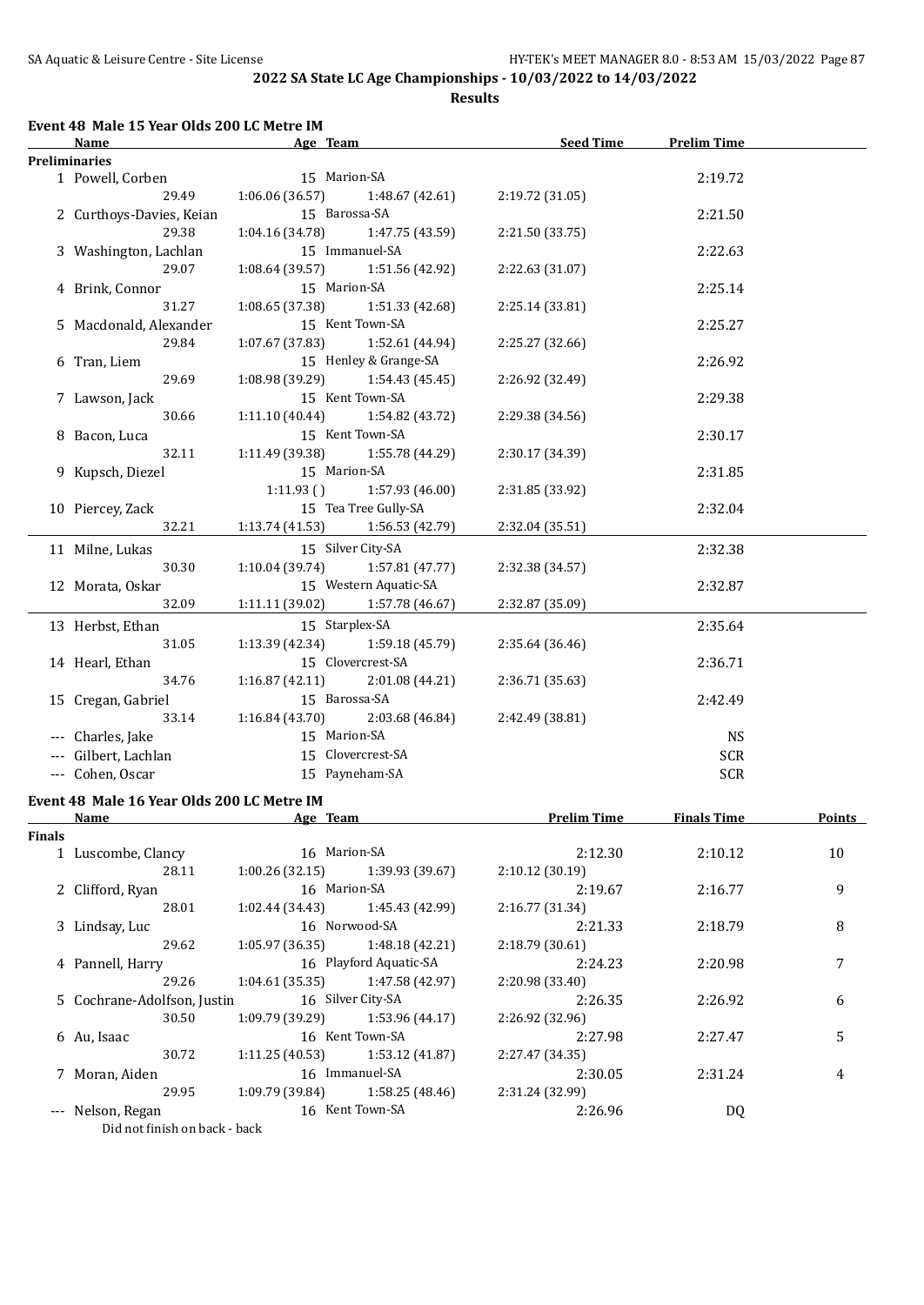**Results**

| Name                        | Age Team     |                                     | <b>Seed Time</b> | <b>Prelim Time</b> |  |
|-----------------------------|--------------|-------------------------------------|------------------|--------------------|--|
| Preliminaries               |              |                                     |                  |                    |  |
| 1 Luscombe, Clancy          | 16 Marion-SA |                                     |                  | 2:12.30            |  |
| 28.59                       |              | $1:00.92$ (32.33) $1:41.56$ (40.64) | 2:12.30(30.74)   |                    |  |
| 2 Clifford, Ryan            | 16 Marion-SA |                                     |                  | 2:19.67            |  |
| 28.61                       |              | $1:03.90(35.29)$ $1:48.86(44.96)$   | 2:19.67 (30.81)  |                    |  |
| 3 Lindsay, Luc              |              | 16 Norwood-SA                       |                  | 2:21.33            |  |
| 29.65                       |              | $1:06.16(36.51)$ $1:49.47(43.31)$   | 2:21.33 (31.86)  |                    |  |
| 4 Pannell, Harry            |              | 16 Playford Aquatic-SA              |                  | 2:24.23            |  |
| 29.91                       |              | $1:08.15(38.24)$ $1:51.07(42.92)$   | 2:24.23 (33.16)  |                    |  |
| 5 Cochrane-Adolfson, Justin |              | 16 Silver City-SA                   |                  | 2:26.35            |  |
| 29.66                       |              | $1:08.54(38.88)$ $1:52.06(43.52)$   | 2:26.35 (34.29)  |                    |  |
| 6 Nelson, Regan             |              | 16 Kent Town-SA                     |                  | 2:26.96            |  |
| 30.87                       |              | $1:12.52(41.65)$ $1:52.57(40.05)$   | 2:26.96 (34.39)  |                    |  |
| 7 Au, Isaac                 |              | 16 Kent Town-SA                     |                  | 2:27.98            |  |
| 30.18                       |              | $1:09.79(39.61)$ $1:52.33(42.54)$   | 2:27.98 (35.65)  |                    |  |
| 8 Moran, Aiden              |              | 16 Immanuel-SA                      |                  | 2:30.05            |  |
| 30.25                       |              | $1:08.70(38.45)$ $1:57.67(48.97)$   | 2:30.05 (32.38)  |                    |  |
| --- Lehmann, Reuben         |              | 16 Immanuel-SA                      |                  | <b>NS</b>          |  |
| --- Feder, Dylan            |              | 16 Southern Performance-SA          |                  | <b>SCR</b>         |  |
| --- Phua, Zane              |              | 16 Kent Town-SA                     |                  | <b>SCR</b>         |  |
|                             |              |                                     |                  |                    |  |

#### **Event 48 Male 17-18 200 LC Metre IM**

|        | Name              | Age Team        |                       | <b>Prelim Time</b> | <b>Finals Time</b> | <b>Points</b> |
|--------|-------------------|-----------------|-----------------------|--------------------|--------------------|---------------|
| Finals |                   |                 |                       |                    |                    |               |
|        | 1 Macie, Patrick  |                 | Barossa-SA<br>2:14.82 |                    | 2:09.83            | 10            |
|        | 27.05             | 1:00.65(33.60)  | 1:40.08 (39.43)       | 2:09.83 (29.75)    |                    |               |
|        | 2 Pearce, Matthew | 18 Norwood-SA   |                       | 2:13.33            | 2:10.15            | 9             |
|        | 28.44             | 1:02.21(33.77)  | 1:38.52(36.31)        | 2:10.15(31.63)     |                    |               |
|        | 3 Dry, Alex       | 17              | Norwood-SA            | 2:20.11            | 2:21.74            | 8             |
|        | 30.55             | 1:08.36 (37.81) | 1:49.31 (40.95)       | 2:21.74 (32.43)    |                    |               |
|        | 4 Ormerod, Jack   |                 | 18 Unattached-SA      | 2:30.98            | 2:29.99            | 7             |
|        | 29.03             | 1:07.60(38.57)  | 1:53.37(45.77)        | 2:29.99 (36.62)    |                    |               |
|        |                   |                 |                       |                    |                    |               |

# **Event 48 Male 17-18 200 LC Metre IM**

| Age Team<br>Name                    |                   | <b>Seed Time</b>                  | <b>Prelim Time</b> |           |  |
|-------------------------------------|-------------------|-----------------------------------|--------------------|-----------|--|
| <b>Preliminaries</b>                |                   |                                   |                    |           |  |
| 1 Pearce, Matthew                   |                   | 18 Norwood-SA                     |                    | 2:13.33   |  |
| 29.46                               |                   | $1:04.52(35.06)$ 1:40.85 (36.33)  | 2:13.33 (32.48)    |           |  |
| 2 Macie, Patrick                    | 17 Barossa-SA     |                                   |                    | 2:14.82   |  |
| 28.32                               | 1:04.14 (35.82)   | 1:43.41 (39.27)                   | 2:14.82 (31.41)    |           |  |
| 3 Dry, Alex                         |                   | 17 Norwood-SA                     |                    | 2:20.11   |  |
| 31.10                               |                   | $1:07.93(36.83)$ $1:48.79(40.86)$ | 2:20.11 (31.32)    |           |  |
| 18 Unattached-SA<br>4 Ormerod, Jack |                   |                                   | 2:30.98            |           |  |
| 29.42                               | 1:08.10 (38.68)   | 1:53.67 (45.57)                   | 2:30.98 (37.31)    |           |  |
| 5 Bignell, Thomas                   | 17 Blue Lake Y-SA |                                   |                    | 2:34.29   |  |
| 31.06                               |                   | $1:13.15(42.09)$ $1:58.02(44.87)$ | 2:34.29 (36.27)    |           |  |
| --- Hodgkinson, Jake                |                   | 19 Unattached-SA                  |                    | X2:26.37  |  |
| 30.64                               |                   | $1:07.27(36.63)$ $1:52.46(45.19)$ | 2:26.37 (33.91)    |           |  |
| --- Ward, Taj                       |                   | 21 Unattached-SA                  |                    | X2:28.66  |  |
| 29.94                               |                   | $1:10.28(40.34)$ $1:55.04(44.76)$ | 2:28.66 (33.62)    |           |  |
| --- Wilkins, Charlie                |                   | 22 Unattached-SA                  |                    | X3:34.79  |  |
| 50.55                               |                   | $1:48.97(58.42)$ 2:44.10(55.13)   | 3:34.79 (50.69)    |           |  |
| --- Biddell, Harrison               |                   | 17 Norwood-SA                     |                    | <b>NS</b> |  |
| --- Percevault, Kyan                | 18 Marion-SA      |                                   |                    | <b>NS</b> |  |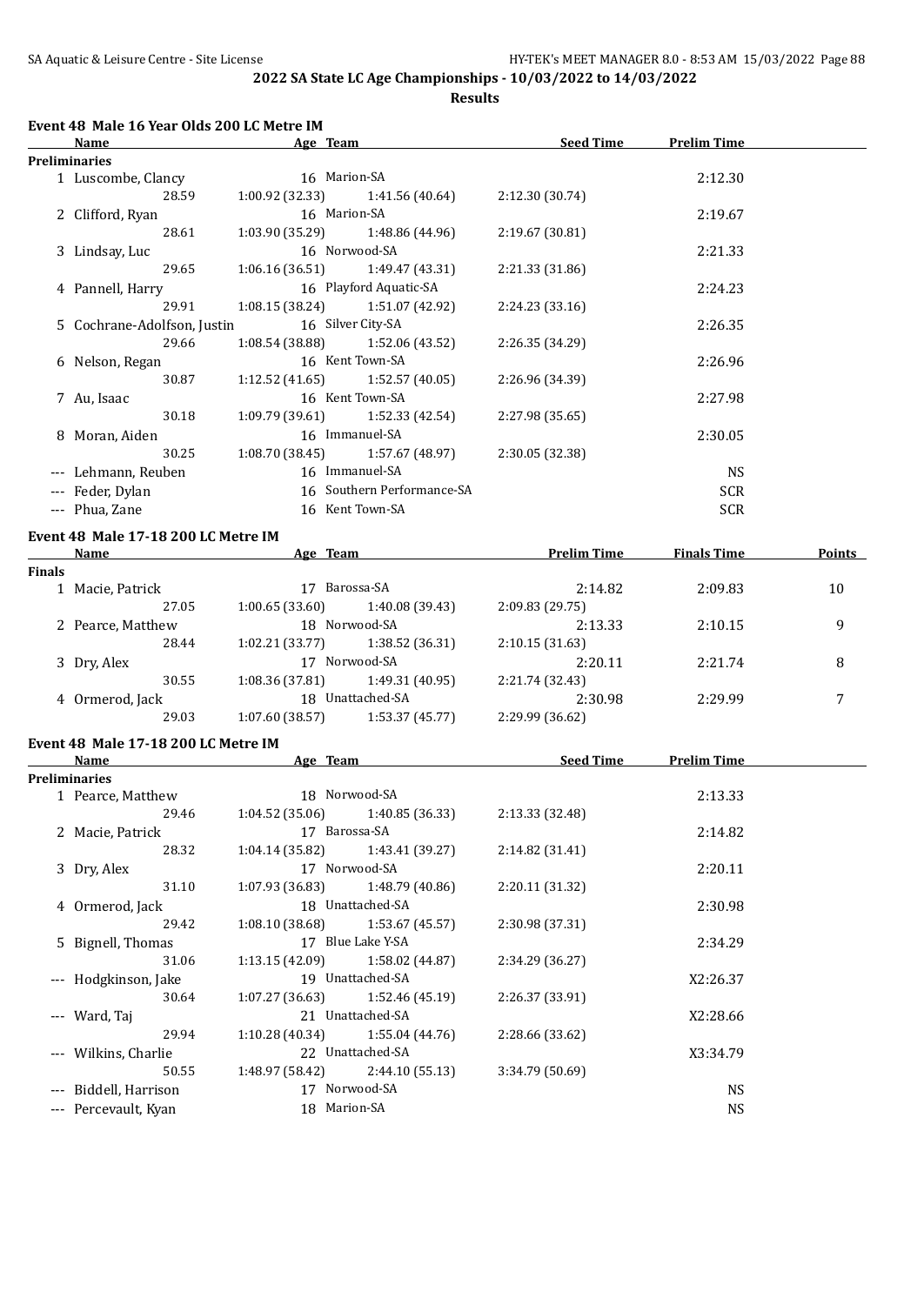**Results**

|                     | Name                                               |                 | Age Team                |                                        | <b>Finals Time</b>       |               |
|---------------------|----------------------------------------------------|-----------------|-------------------------|----------------------------------------|--------------------------|---------------|
|                     | --- Wilkins, Charlie                               |                 | 22 Unattached-SA        |                                        | <b>SCR</b>               |               |
|                     | --- Fullgrabe, Jasmin                              |                 | 16 Unattached-SA        |                                        | <b>SCR</b>               |               |
|                     | Event 50 Female 10-14 200 LC Metre Freestyle Relay |                 |                         |                                        |                          |               |
|                     | <b>Team</b>                                        |                 | Relay                   |                                        | <b>Finals Time</b>       | <b>Points</b> |
|                     | 1 Immanuel-SA                                      |                 | A                       |                                        | 1:54.43                  | 20            |
|                     | 1) Dingwall, Alinta 14                             |                 | 2) Noriega, Emilia 13   | 3) Potter, Shyanne 14                  | 4) Borgmeyer, Claire 13  |               |
|                     | 28.39                                              | 56.56 (28.17)   | 1:26.22 (29.66)         | 1:54.43 (28.21)                        |                          |               |
|                     | 2 Barossa-SA                                       |                 | A                       |                                        | 1:54.57                  | 18            |
|                     | 1) Curthoys-Davies, Miella 13                      |                 | 2) Ashmead, Sophie 13   | 3) Logan, Sage 14                      | 4) Newham, Leni 14       |               |
|                     | 29.09                                              | 58.33 (29.24)   | 1:28.19 (29.86)<br>A    | 1:54.57 (26.38)                        |                          |               |
|                     | 3 Norwood-SA                                       |                 | 2) Morton, Grace 13     |                                        | 1:56.15                  | 16            |
|                     | 1) Carrocci, Clara 13<br>28.44                     | 57.80 (29.36)   | 1:26.85 (29.05)         | 3) Everitt, Emma 14<br>1:56.15 (29.30) | 4) Tran, Alyssa 14       |               |
|                     | 4 Henley & Grange-SA                               |                 | A                       |                                        | 2:00.69                  | 14            |
|                     | 1) Munro, Holly 14                                 |                 | 2) Lim, Tracey 14       | 3) McMahon, Delilah 13                 | 4) Beaumont, Lucy 14     |               |
|                     | 30.28                                              | 1:00.19 (29.91) | 1:30.29 (30.10)         | 2:00.69 (30.40)                        |                          |               |
|                     | 5 Marion-SA                                        |                 | $\mathbf{A}$            |                                        | 2:02.08                  | 12            |
|                     | 1) Conroy, Charlotte 13                            |                 | 2) Gaganis, Maria 13    | 3) Cox, Claire 13                      | 4) Carr, Lucinda 14      |               |
|                     | 31.29                                              | 1:01.56(30.27)  | 1:32.27 (30.71)         | 2:02.08 (29.81)                        |                          |               |
|                     | 6 Barossa-SA                                       |                 | B                       |                                        | x2:02.80                 |               |
|                     | 1) Carroll, Jasmine 14                             |                 | 2) Le Roux, Anichia 14  | 3) Mickan, Asta 13                     | 4) Shannon, Charlotte 14 |               |
|                     | 31.43                                              | 1:02.17(30.74)  | 1:32.82 (30.65)         | 2:02.80 (29.98)                        |                          |               |
|                     | 7 Immanuel-SA                                      |                 | B                       |                                        | x2:03.12                 |               |
|                     | 1) Kishinets, Isabella 13                          |                 | 2) Pronk, Maisy 13      | 3) Green, Charlise 13                  | 4) McAvaney, Laura 14    |               |
|                     | 29.98                                              | 1:00.67(30.69)  | 1:32.35 (31.68)         | 2:03.12 (30.77)                        |                          |               |
|                     | 8 Marion-SA                                        |                 | B                       |                                        | x2:05.32                 |               |
|                     | 1) Smit, Viane 13                                  |                 | 2) Brown, Lily 13       | 3) Laird-Britton, Charlize 13          | 4) Charles, Tahli 13     |               |
|                     | 31.50                                              | 1:03.13(31.63)  | 1:33.28 (30.15)         | 2:05.32 (32.04)                        |                          |               |
|                     | 9 Mountain Pool-SA                                 |                 | A                       |                                        | 2:08.57                  | 10            |
|                     | 1) Mann, Kayla 13                                  |                 | 2) Ratzmer, Haylee 14   | 3) Starr, Annabelle 14                 | 4) Scarborough, Kara 14  |               |
|                     | 32.42                                              | 1:07.69 (35.27) | 1:39.16 (31.47)         | 2:08.57 (29.41)                        |                          |               |
|                     | 10 Henley & Grange-SA                              |                 | $\, {\bf B}$            |                                        | x2:15.05                 |               |
|                     | 1) McMahon, Rhiannon 13                            |                 | 2) Song, Siyu 11        | 3) McMahon, Lavender 12                | 4) Jung, Hannah 12       |               |
|                     | 33.82                                              | 1:08.80 (34.98) | 1:43.21 (34.41)         | 2:15.05 (31.84)                        |                          |               |
|                     | 11 Tea Tree Gully-SA                               |                 | A                       |                                        | 2:16.71                  | 8             |
|                     | 1) Basic, Katarina 14                              |                 | 2) Sipahioglu, Deniz 13 | 3) Camp, Emma 13                       | 4) Connelly, Hannah 13   |               |
|                     | 33.99                                              | 1:09.50(35.51)  | 1:46.11(36.61)          | 2:16.71 (30.60)                        |                          |               |
| $\qquad \qquad - -$ | Norwood-SA                                         |                 | B                       |                                        | DQ                       |               |
|                     | Early take-off swimmer #3                          |                 |                         | 3) Sherwell, Amber 11                  |                          |               |
|                     | 1) Williams, Eve 13                                |                 | 2) Joy, Sofia 12        |                                        | 4) McLeod, Elsa 13       |               |
|                     | Event 51 Female 14-18 200 LC Metre Freestyle Relay |                 |                         |                                        |                          |               |
|                     | Team                                               |                 | <b>Relay</b>            |                                        | <b>Finals Time</b>       | <b>Points</b> |
|                     | 1 Norwood-SA                                       |                 | A                       |                                        | 1:52.29                  | 20            |

| Norwood-SA            | А                  |                           |                       | 1:52.29                 | 20 |
|-----------------------|--------------------|---------------------------|-----------------------|-------------------------|----|
| 1) White, Emily 18    |                    | 2) Rashleigh, Indyanna 16 | 3) Tran, Isabelle 15  | 4) Slade, Mia 17        |    |
| 27.78                 | 55.52 (27.74)      | 1:23.75 (28.23)           | 1:52.29 (28.54)       |                         |    |
| 2 Marion-SA           | А                  |                           |                       | 1:52.51                 | 18 |
| 1) Deacon, Hannah 17  | 2) Natt, Katie 15  |                           | 3) Thomas, Kenya 17   | 4) Pearce, Kiana 18     |    |
| 28.02                 | 56.35 (28.33)      | 1:24.50(28.15)            | 1:52.51(28.01)        |                         |    |
| 3 Starplex-SA         | А                  |                           |                       | 1:58.53                 | 16 |
| 1) Reimann, Phoebe 15 |                    | 2) Nguyen, Leigha 18      | 3) Seyfang, Grace 15  | 4) Gorman, Gabrielle 16 |    |
| 28.15                 | 57.68 (29.53)      | 1:28.68 (31.00)           | 1:58.53 (29.85)       |                         |    |
| --- Norwood-SA        | B                  |                           |                       | <b>NS</b>               |    |
| 1) Hussaini, Milka 14 | 2) Joy, Matilda 14 |                           | 3) Hogarth, Sophie 14 | 4) Marshall, Poppy 16   |    |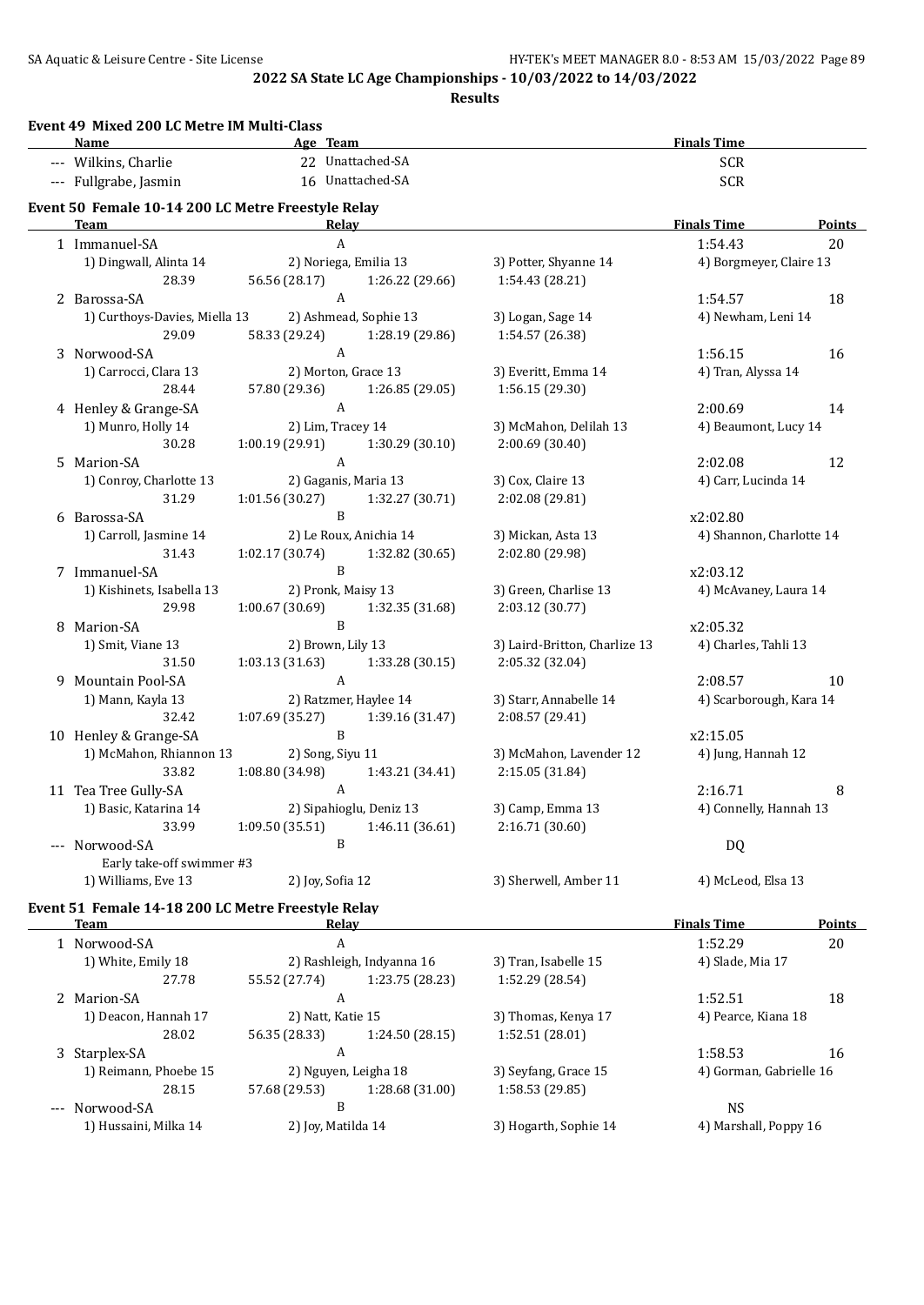**Results**

|               | (Event 51 Female 14-18 200 LC Metre Freestyle Relay)<br>Team | Relay                   |                           |                       | <b>Finals Time</b>       | <b>Points</b> |
|---------------|--------------------------------------------------------------|-------------------------|---------------------------|-----------------------|--------------------------|---------------|
|               | --- Marion-SA                                                | B                       |                           |                       | <b>SCR</b>               |               |
|               | 1) Brooks, Cassie 17                                         | 2) Axon, Mya 15         |                           | 3) Doyle, Lily 15     | 4) Martin, Taliah 17     |               |
|               | 5) Johnson, Eloise 14                                        | 6) Harris, Piper 15     |                           | 7) Crabb, Jasmine 15  | 8) Charles, Isabella 15  |               |
|               |                                                              |                         |                           |                       |                          |               |
|               | Event 52 Male 14-18 200 LC Metre Freestyle Relay<br>Team     | <b>Relay</b>            |                           |                       | <b>Finals Time</b>       | <b>Points</b> |
|               | 1 Immanuel-SA                                                | $\mathbf{A}$            |                           |                       | 1:41.54                  | 20            |
|               | 1) Downie, Finn 17                                           |                         | 2) Atanackovic, Felix 15  | 3) Moran, Aiden 16    | 4) Stenhouse, Euan 18    |               |
|               | 24.88                                                        | 50.59 (25.71)           | 1:16.14(25.55)            | 1:41.54(25.40)        |                          |               |
|               | 2 Marion-SA                                                  | $\mathbf{A}$            |                           |                       | 1:46.17                  | 18            |
|               | 1) Luscombe, Harvey 18                                       | 2) Kupsch, Diezel 15    |                           | 3) Smith, Connor 15   | 4) Yang, Haopeng 17      |               |
|               | 25.48                                                        | 51.96 (26.48)           | 1:19.30 (27.34)           | 1:46.17 (26.87)       |                          |               |
|               | 3 Loxton-SA                                                  | $\mathbf{A}$            |                           |                       | 1:47.14                  | 16            |
|               | 1) White, Jordan 17                                          | 2) White, Bailey 15     |                           | 3) White, Dylan 18    | 4) White, Lucas 14       |               |
|               | 25.16                                                        | 54.54 (29.38)           | 1:19.04 (24.50)           | 1:47.14 (28.10)       |                          |               |
|               | 4 Norwood-SA                                                 | $\mathbf{A}$            |                           |                       | 1:47.57                  | 14            |
|               | 1) Mclachlan, Fergus 17                                      |                         | 2) Pearce, Matthew 18     | 3) Dry, Alex 17       | 4) Kouchinsky, Eugene 14 |               |
|               | 23.94                                                        | 50.38 (26.44)           | 1:17.45 (27.07)           | 1:47.57 (30.12)       |                          |               |
|               | 5 Barossa-SA                                                 | $\mathbf{A}$            |                           |                       | 1:51.36                  | 12            |
|               | 1) Macie, Patrick 17                                         | 2) Brown, Myles 18      |                           | 3) Collins, Harper 17 | 4) Collins, Charlie 15   |               |
|               | 25.87                                                        | 51.85 (25.98)           | 1:22.00 (30.15)           | 1:51.36 (29.36)       |                          |               |
|               | --- Marion-SA                                                | B                       |                           |                       | <b>NS</b>                |               |
|               | 1) Tucker, Zachary 14                                        | 2) Brink, Connor 15     |                           | 3) Mosley, Levi 14    | 4) Challis, James 14     |               |
|               | --- Tea Tree Gully-SA                                        | A                       |                           |                       | <b>SCR</b>               |               |
|               | 1) Watson, Luke 16                                           | 2) Mcglashan, Declan 17 |                           | 3) Piercey, Zack 15   | 4) Jude, Joseph 16       |               |
|               | --- Norwood-SA                                               | B                       |                           |                       | <b>SCR</b>               |               |
|               | Event 53 Boys 12-13 200 LC Metre Backstroke                  |                         |                           |                       |                          |               |
|               | Name                                                         | Age Team                |                           | <b>Prelim Time</b>    | <b>Finals Time</b>       | <b>Points</b> |
| <b>Finals</b> |                                                              |                         |                           |                       |                          |               |
|               | 1 Altiok, Ali                                                | 13 Marion-SA            |                           | 2:25.46               | 2:26.64                  | 10            |
|               | 34.28                                                        | 1:11.23(36.95)          | 1:49.20 (37.97)           | 2:26.64 (37.44)       |                          |               |
|               | 2 Kupsch, Tarcan                                             | 13 Marion-SA            |                           | 2:33.51               | 2:31.76                  | 9             |
|               | 35.35                                                        | 1:13.67 (38.32)         | 1:53.37 (39.70)           | 2:31.76 (38.39)       |                          |               |
|               | 3 Sloane, Angus                                              | 13 Barossa-SA           |                           | 2:36.39               | 2:33.96                  | 8             |
|               | 36.05                                                        | 1:16.28(40.23)          | 1:56.41(40.13)            | 2:33.96 (37.55)       |                          |               |
|               | 4 Lindsay, Nicholas                                          |                         | 13 Playford Aquatic-SA    | 2:39.03               | 2:36.38                  | 7             |
|               | 36.61                                                        | 1:17.02(40.41)          | 1:57.67 (40.65)           | 2:36.38 (38.71)       |                          |               |
|               | 5 Dossetter-Smith, Mason                                     | 13 Marion-SA            |                           | 2:37.07               | 2:36.90                  | 6             |
|               | 36.47                                                        | 1:17.28(40.81)          | 1:58.79 (41.51)           | 2:36.90 (38.11)       |                          |               |
|               | 6 Oestmann, Cohbin                                           |                         | 13 West Coast-SA          | 2:39.47               | 2:36.96                  | 5             |
|               | 37.32                                                        | 1:17.66(40.34)          | 1:59.18 (41.52)           | 2:36.96 (37.78)       |                          |               |
|               | 7 Clavel, Cohen                                              |                         | 13 Broken Hill Aquatic-SA | 2:39.49               | 2:37.68                  | 4             |
|               | 35.81                                                        | 1:17.57 (41.76)         | 1:58.88 (41.31)           | 2:37.68 (38.80)       |                          |               |
|               | 8 Mackinnon, Oliver                                          | 13 Marion-SA            |                           | 2:41.60               | 2:39.32                  | 3             |
|               | 36.13                                                        | 1:16.73(40.60)          | 1:58.34 (41.61)           | 2:39.32 (40.98)       |                          |               |
|               | 9 Dudley, Callum                                             | 13 Starplex-SA          |                           | 2:44.10               | 2:47.25                  | 2             |
|               | 37.33                                                        | 1:22.31 (44.98)         | 2:06.73 (44.42)           | 2:47.25 (40.52)       |                          |               |
|               | 10 Coulter, Kegan                                            | 12 Barossa-SA           |                           | 2:45.39               | 2:52.00                  | 1             |
|               | 40.74                                                        | 1:25.75(45.01)          | 2:09.46 (43.71)           | 2:52.00 (42.54)       |                          |               |
|               | Event 53 Boys 12-13 200 LC Metre Backstroke                  |                         |                           |                       |                          |               |
|               | Name                                                         | Age Team                |                           | <b>Seed Time</b>      | <b>Prelim Time</b>       |               |
|               | <b>Preliminaries</b>                                         |                         |                           |                       |                          |               |
|               | 1 Altiok, Ali                                                | 13 Marion-SA            |                           |                       | 2:25.46                  |               |
|               | 34.28                                                        | 1:11.27 (36.99)         | 1:49.34 (38.07)           | 2:25.46 (36.12)       |                          |               |
|               | 2 Kupsch, Tarcan                                             | 13 Marion-SA            |                           |                       | 2:33.51                  |               |
|               | 35.77                                                        | 1:14.53(38.76)          | 1:54.78 (40.25)           | 2:33.51 (38.73)       |                          |               |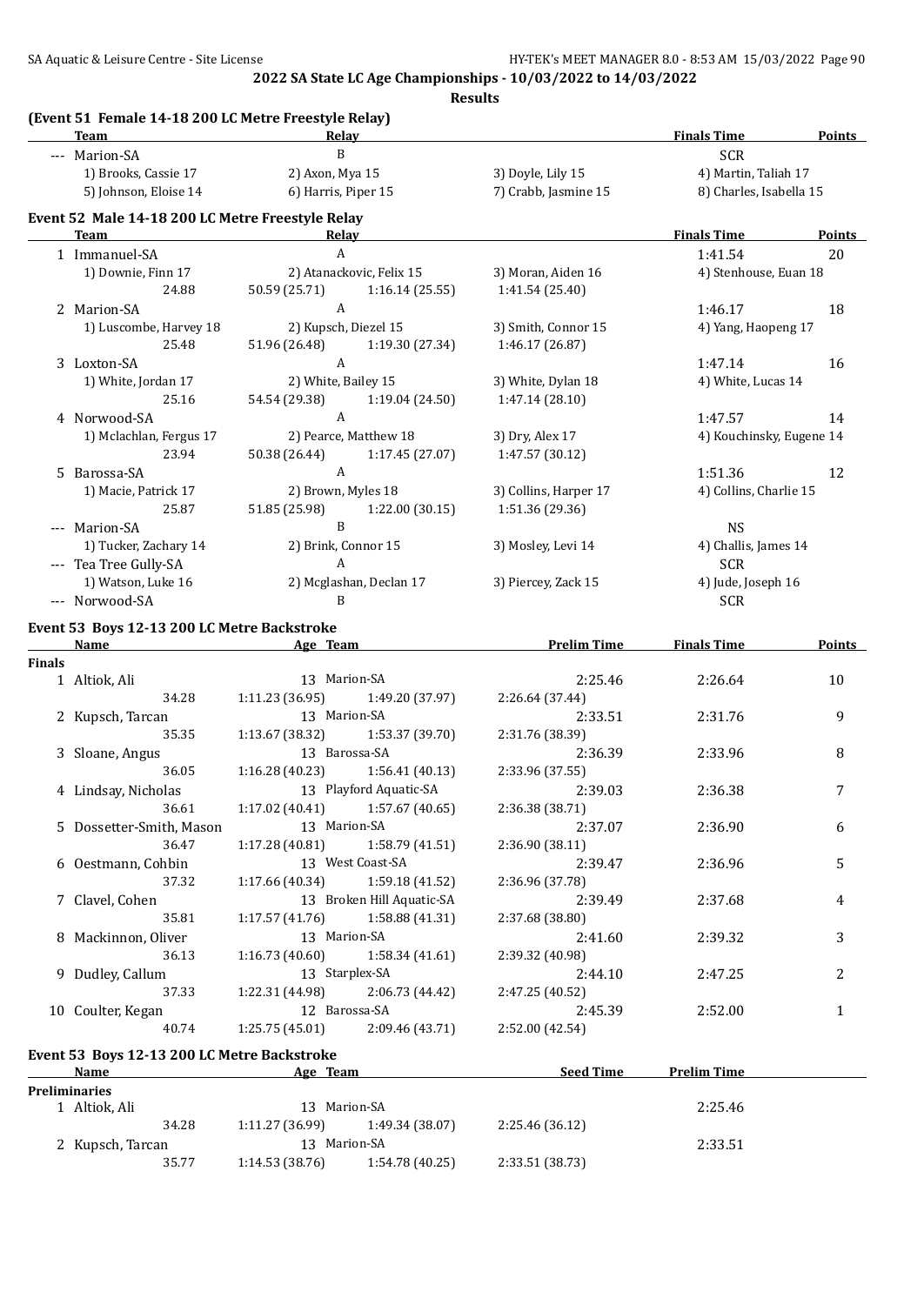### **Preliminaries ... (Event 53 Boys 12-13 200 LC Metre Backstroke)**

|        | <b>Name</b>                                 | Age Team                  |                                   | <b>Seed Time</b>   | <b>Prelim Time</b> |        |
|--------|---------------------------------------------|---------------------------|-----------------------------------|--------------------|--------------------|--------|
|        | 3 Sloane, Angus                             | 13 Barossa-SA             |                                   |                    | 2:36.39            |        |
|        | 35.95                                       | 1:17.83(41.88)            | 1:59.05(41.22)                    | 2:36.39 (37.34)    |                    |        |
|        | 4 Dossetter-Smith, Mason                    | 13 Marion-SA              |                                   |                    | 2:37.07            |        |
|        | 36.36                                       | 1:16.75 (40.39)           | 1:58.99 (42.24)                   | 2:37.07 (38.08)    |                    |        |
|        | 5 Lindsay, Nicholas                         |                           | 13 Playford Aquatic-SA            |                    | 2:39.03            |        |
|        | 37.61                                       |                           | $1:18.30(40.69)$ $2:00.00(41.70)$ | 2:39.03 (39.03)    |                    |        |
|        | 6 Oestmann, Cohbin                          |                           | 13 West Coast-SA                  |                    | 2:39.47            |        |
|        | 37.79                                       |                           | $1:19.06(41.27)$ $2:00.66(41.60)$ | 2:39.47 (38.81)    |                    |        |
|        | 7 Clavel, Cohen                             |                           | 13 Broken Hill Aquatic-SA         |                    | 2:39.49            |        |
|        | 36.12                                       |                           | $1:17.38(41.26)$ $1:59.10(41.72)$ | 2:39.49 (40.39)    |                    |        |
|        | 8 Mackinnon, Oliver                         | 13 Marion-SA              |                                   |                    | 2:41.60            |        |
|        | 36.98                                       |                           | $1:18.40(41.42)$ $2:00.27(41.87)$ | 2:41.60 (41.33)    |                    |        |
|        | 9 Dudley, Callum                            | 13 Starplex-SA            |                                   |                    | 2:44.10            |        |
|        | 36.59                                       |                           | $1:19.54(42.95)$ $2:03.56(44.02)$ | 2:44.10 (40.54)    |                    |        |
|        | 10 Coulter, Kegan                           | 12 Barossa-SA             |                                   |                    | 2:45.39            |        |
|        | 38.27                                       |                           | $1:20.88(42.61)$ $2:03.73(42.85)$ | 2:45.39 (41.66)    |                    |        |
|        | 11 Birchenough, Owen                        | 12 Marion-SA              |                                   |                    | 2:46.57            |        |
|        | 38.77                                       | 1:21.39 (42.62)           | 2:04.93 (43.54)                   | 2:46.57 (41.64)    |                    |        |
|        | 12 Walsh, Beau                              |                           | 13 Mountain Pool-SA               |                    | 2:46.96            |        |
|        | 39.71                                       |                           | 1:22.45 (42.74) 2:05.79 (43.34)   | 2:46.96 (41.17)    |                    |        |
|        | 13 Barresi, Antony                          |                           | 13 Norwood-SA                     |                    | 2:47.42            |        |
|        | 37.83                                       |                           | $1:21.24(43.41)$ $2:05.51(44.27)$ | 2:47.42 (41.91)    |                    |        |
|        | 14 Abdelaziz, Malek                         | 13 Marion-SA              |                                   |                    | 2:50.49            |        |
|        | 40.92                                       | 1:24.17 (43.25)           | 2:08.36 (44.19)                   | 2:50.49 (42.13)    |                    |        |
|        | 15 Tucker, Axel                             | 13 Marion-SA              |                                   |                    | 2:51.03            |        |
|        | 39.82                                       |                           | 1:24.16 (44.34) 2:08.24 (44.08)   | 2:51.03 (42.79)    |                    |        |
|        | 16 McAvaney, William                        |                           | 12 Immanuel-SA                    |                    | 2:59.53            |        |
|        | 42.28                                       | 1:27.71(45.43)            | 2:13.84 (46.13)                   | 2:59.53 (45.69)    |                    |        |
|        | --- Davidson, Tyler                         |                           | 13 West Coast-SA                  |                    | <b>SCR</b>         |        |
|        | --- Mazur, Joseph                           |                           | 12 Norwood-SA                     |                    | <b>SCR</b>         |        |
|        | --- Gilbert, Connor                         |                           | 13 Clovercrest-SA                 |                    | <b>SCR</b>         |        |
|        | Event 53 Male 14-15 200 LC Metre Backstroke |                           |                                   |                    |                    |        |
|        | Name                                        | <b>Example 2</b> Age Team |                                   | <b>Prelim Time</b> | <b>Finals Time</b> | Points |
| Einele |                                             |                           |                                   |                    |                    |        |

| Finals |                                  |                |                                   |                 |         |                |
|--------|----------------------------------|----------------|-----------------------------------|-----------------|---------|----------------|
|        | 1 Clifford, Matthew 15 Marion-SA |                |                                   | 2:17.09         | 2:16.71 | 10             |
|        | 31.85                            |                | $1:06.60(34.75)$ $1:41.68(35.08)$ | 2:16.71(35.03)  |         |                |
|        | 2 Curthoys-Davies, Keian         | 15 Barossa-SA  |                                   | 2:19.40         | 2:18.34 | 9              |
|        | 31.77                            |                | $1:07.33(35.56)$ $1:42.81(35.48)$ | 2:18.34(35.53)  |         |                |
|        | 3 Walker, Jack                   |                | 14 Southern Performance-SA        | 2:22.89         | 2:19.37 | 8              |
|        | 32.66                            |                | $1:07.99(35.33)$ $1:44.25(36.26)$ | 2:19.37(35.12)  |         |                |
|        | 4 Charles, Jake                  | 15 Marion-SA   |                                   | 2:25.35         | 2:23.66 | 7              |
|        | 32.69                            |                | $1:09.23(36.54)$ $1:46.78(37.55)$ | 2:23.66 (36.88) |         |                |
|        | 5 Brink, Connor                  | 15 Marion-SA   |                                   | 2:26.09         | 2:24.63 | 6              |
|        | 33.62                            |                | $1:10.14(36.52)$ $1:47.83(37.69)$ | 2:24.63 (36.80) |         |                |
|        | 6 Webb, Jarrod                   | 14 Payneham-SA |                                   | 2:26.93         | 2:26.75 | 5              |
|        | 33.58                            |                | $1:11.16(37.58)$ $1:48.98(37.82)$ | 2:26.75(37.77)  |         |                |
|        | 7 Timms, Patrick                 | 14 Barossa-SA  |                                   | 2:27.50         | 2:27.13 | 4              |
|        | 34.46                            |                | $1:11.75(37.29)$ $1:50.31(38.56)$ | 2:27.13 (36.82) |         |                |
|        | 8 Martin, Elijah                 |                | 14 Henley & Grange-SA             | 2:29.38         | 2:31.34 | 3              |
|        | 34.95                            |                | $1:12.92(37.97)$ $1:52.49(39.57)$ | 2:31.34(38.85)  |         |                |
|        | 9 Travers, Jack                  |                | 14 Western Aquatic-SA             | 2:38.02         | 2:35.69 | $\overline{c}$ |
|        | 36.78                            |                | $1:16.37(39.59)$ $1:56.59(40.22)$ | 2:35.69(39.10)  |         |                |
|        | 10 Mathee, Rhys                  | 14 Marion-SA   |                                   | 2:41.16         | 2:39.62 |                |
|        | 36.78                            |                | $1:17.03(40.25)$ $1:58.75(41.72)$ | 2:39.62(40.87)  |         |                |
|        |                                  |                |                                   |                 |         |                |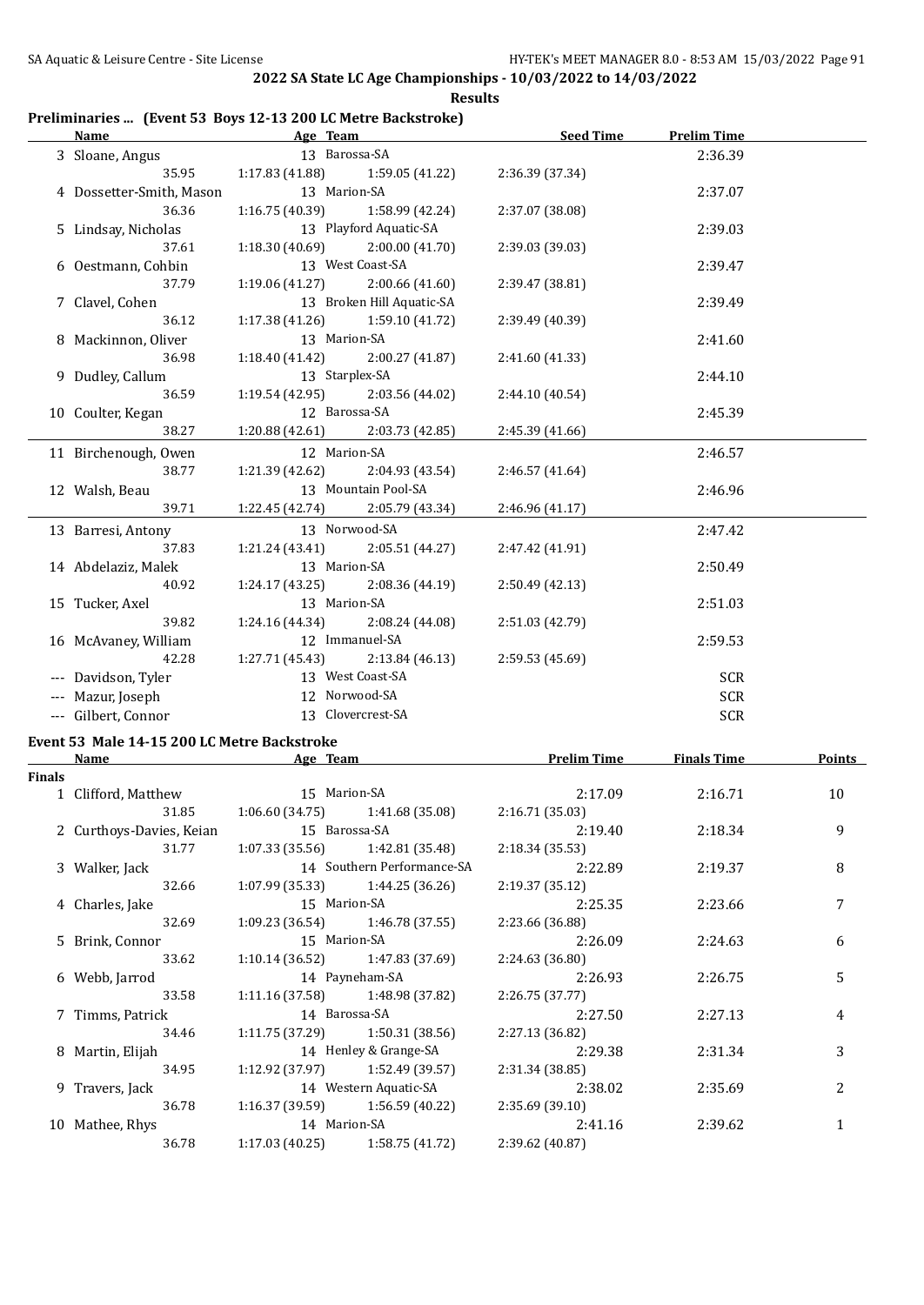**Results**

|               | Event 53 Male 14-15 200 LC Metre Backstroke<br>Name | Age Team                          |                            | <b>Seed Time</b>   | <b>Prelim Time</b> |               |
|---------------|-----------------------------------------------------|-----------------------------------|----------------------------|--------------------|--------------------|---------------|
|               | <b>Preliminaries</b>                                |                                   |                            |                    |                    |               |
|               | 1 Clifford, Matthew                                 | 15 Marion-SA                      |                            |                    | 2:17.09            |               |
|               | 31.93                                               | 1:07.21 (35.28)                   | 1:42.69 (35.48)            | 2:17.09 (34.40)    |                    |               |
|               | 2 Curthoys-Davies, Keian                            | 15 Barossa-SA                     |                            |                    | 2:19.40            |               |
|               | 31.83                                               | 1:07.42 (35.59)                   | 1:43.72 (36.30)            | 2:19.40 (35.68)    |                    |               |
|               | 3 Walker, Jack                                      |                                   | 14 Southern Performance-SA |                    | 2:22.89            |               |
|               | 32.58                                               | 1:08.72(36.14)                    | 1:46.14 (37.42)            | 2:22.89 (36.75)    |                    |               |
|               | 4 Charles, Jake                                     | 15 Marion-SA                      |                            |                    | 2:25.35            |               |
|               | 32.80                                               |                                   | 1:48.18 (38.02)            |                    |                    |               |
|               |                                                     | 1:10.16 (37.36)                   |                            | 2:25.35 (37.17)    |                    |               |
|               | 5 Brink, Connor                                     | 15 Marion-SA                      |                            |                    | 2:26.09            |               |
|               | 34.06                                               | 1:11.10 (37.04)                   | 1:48.84 (37.74)            | 2:26.09 (37.25)    |                    |               |
|               | 6 Webb, Jarrod                                      | 14 Payneham-SA                    |                            |                    | 2:26.93            |               |
|               | 33.83                                               | 1:10.76 (36.93)                   | 1:49.39 (38.63)            | 2:26.93 (37.54)    |                    |               |
|               | 7 Timms, Patrick                                    | 14 Barossa-SA                     |                            |                    | 2:27.50            |               |
|               | 35.16                                               | 1:12.83(37.67)                    | 1:50.38 (37.55)            | 2:27.50 (37.12)    |                    |               |
|               | 8 Martin, Elijah                                    |                                   | 14 Henley & Grange-SA      |                    | 2:29.38            |               |
|               | 34.82                                               | 1:12.72 (37.90)                   | 1:51.78 (39.06)            | 2:29.38 (37.60)    |                    |               |
|               | 14 Kent Town-SA<br>9 Montes, Luke                   |                                   |                            | 2:33.56            |                    |               |
|               | 35.72                                               | 1:15.67 (39.95)                   | 1:55.27 (39.60)            | 2:33.56 (38.29)    |                    |               |
|               |                                                     |                                   | 14 Western Aquatic-SA      |                    | 2:38.02            |               |
|               | 10 Travers, Jack                                    |                                   |                            |                    |                    |               |
|               | 36.73                                               | 1:16.52 (39.79)                   | 1:57.81 (41.29)            | 2:38.02 (40.21)    |                    |               |
|               | 11 Mathee, Rhys                                     | 14 Marion-SA                      |                            |                    | 2:41.16            |               |
|               | 38.52                                               | 1:18.88 (40.36)                   | 2:00.92 (42.04)            | 2:41.16 (40.24)    |                    |               |
|               | --- Brown, Matthew                                  | 14 Kent Town-SA                   |                            |                    | <b>NS</b>          |               |
|               | Tucker, Zachary                                     | 14 Marion-SA                      |                            |                    | <b>NS</b>          |               |
|               | --- Biddell, Blake                                  | 14 Norwood-SA                     |                            |                    | <b>NS</b>          |               |
|               | --- Gilbert, Lachlan                                | 15 Clovercrest-SA                 |                            |                    | <b>SCR</b>         |               |
|               | Macher (V), Nicholas                                |                                   | 14 Revesby Workers-NSW     |                    | <b>SCR</b>         |               |
|               |                                                     | 14 Norwood-SA                     |                            |                    |                    |               |
| $---$         | Caton, Hugh                                         |                                   |                            |                    | <b>SCR</b>         |               |
|               | --- Stubbings, Harrison                             | 14 Starplex-SA                    |                            |                    | <b>SCR</b>         |               |
|               | --- Milne, Lukas                                    | 15 Silver City-SA                 |                            |                    | <b>SCR</b>         |               |
|               | Event 53 Male 16-18 200 LC Metre Backstroke         |                                   |                            |                    |                    |               |
|               | <b>Name</b>                                         | Age Team                          |                            | <b>Prelim Time</b> | <b>Finals Time</b> | <b>Points</b> |
| <b>Finals</b> |                                                     |                                   |                            |                    |                    |               |
|               | 1 Mclachlan, Fergus                                 | 17 Norwood-SA                     |                            | 2:09.48            | 2:04.08            | 10            |
|               | 28.85                                               | $1:00.33(31.48)$ $1:32.02(31.69)$ |                            | 2:04.08 (32.06)    |                    |               |
|               | 2 Luscombe, Clancy                                  | 16 Marion-SA                      |                            | 2:08.06            | 2:07.11            | 9             |
|               | 29.82                                               | 1:01.51(31.69)                    | 1:34.51 (33.00)            | 2:07.11 (32.60)    |                    |               |
|               | 3 Atherton, Oliver                                  | 17 Kent Town-SA                   |                            | 2:16.65            | 2:13.71            | 8             |
|               | 30.78                                               | 1:04.20 (33.42)                   | 1:39.00 (34.80)            | 2:13.71 (34.71)    |                    |               |
|               | 4 Luscombe, Harvey                                  | 18 Marion-SA                      |                            | 2:20.54            | 2:21.33            | 7             |
|               | 32.47                                               | 1:08.01(35.54)                    | 1:44.31 (36.30)            | 2:21.33 (37.02)    |                    |               |
|               | 5 Guth, Zac                                         | 16 Kent Town-SA                   |                            |                    |                    |               |
|               |                                                     |                                   |                            | 2:30.96            | 2:27.61            | 6             |
|               | 34.32                                               | 1:12.17(37.85)                    | 1:50.13 (37.96)            | 2:27.61 (37.48)    |                    |               |
|               | 6 Kemp, Samuel                                      | 16 Onkaparinga-SA                 |                            | 2:29.90            | 2:30.29            | 5             |
|               | 34.92                                               | 1:13.24 (38.32)                   | 1:52.08 (38.84)            | 2:30.29 (38.21)    |                    |               |
|               | Event 53 Male 16-18 200 LC Metre Backstroke         |                                   |                            |                    |                    |               |
|               | <u>Name</u>                                         | Age Team                          |                            | <u>Seed Time</u>   | <b>Prelim Time</b> |               |
|               | <b>Preliminaries</b>                                |                                   |                            |                    |                    |               |
|               | 1 Luscombe, Clancy                                  | 16 Marion-SA                      |                            |                    | 2:08.06            |               |
|               | 29.90                                               | 1:02.20 (32.30)                   | 1:35.01 (32.81)            | 2:08.06 (33.05)    |                    |               |
|               | 2 Mclachlan, Fergus                                 | 17 Norwood-SA                     |                            |                    | 2:09.48            |               |
|               | 29.83                                               | 1:03.16 (33.33)                   | 1:37.24 (34.08)            | 2:09.48 (32.24)    |                    |               |
|               |                                                     | $17$ U and Taxing $0A$            |                            |                    |                    |               |

3 Atherton, Oliver 17 Kent Town-SA 2:16.65 <br>31.87 1:06.55 (34.68) 1:41.92 (35.37) 2:16.65 (34.73) 31.87 1:06.55 (34.68) 1:41.92 (35.37) 2:16.65 (34.73)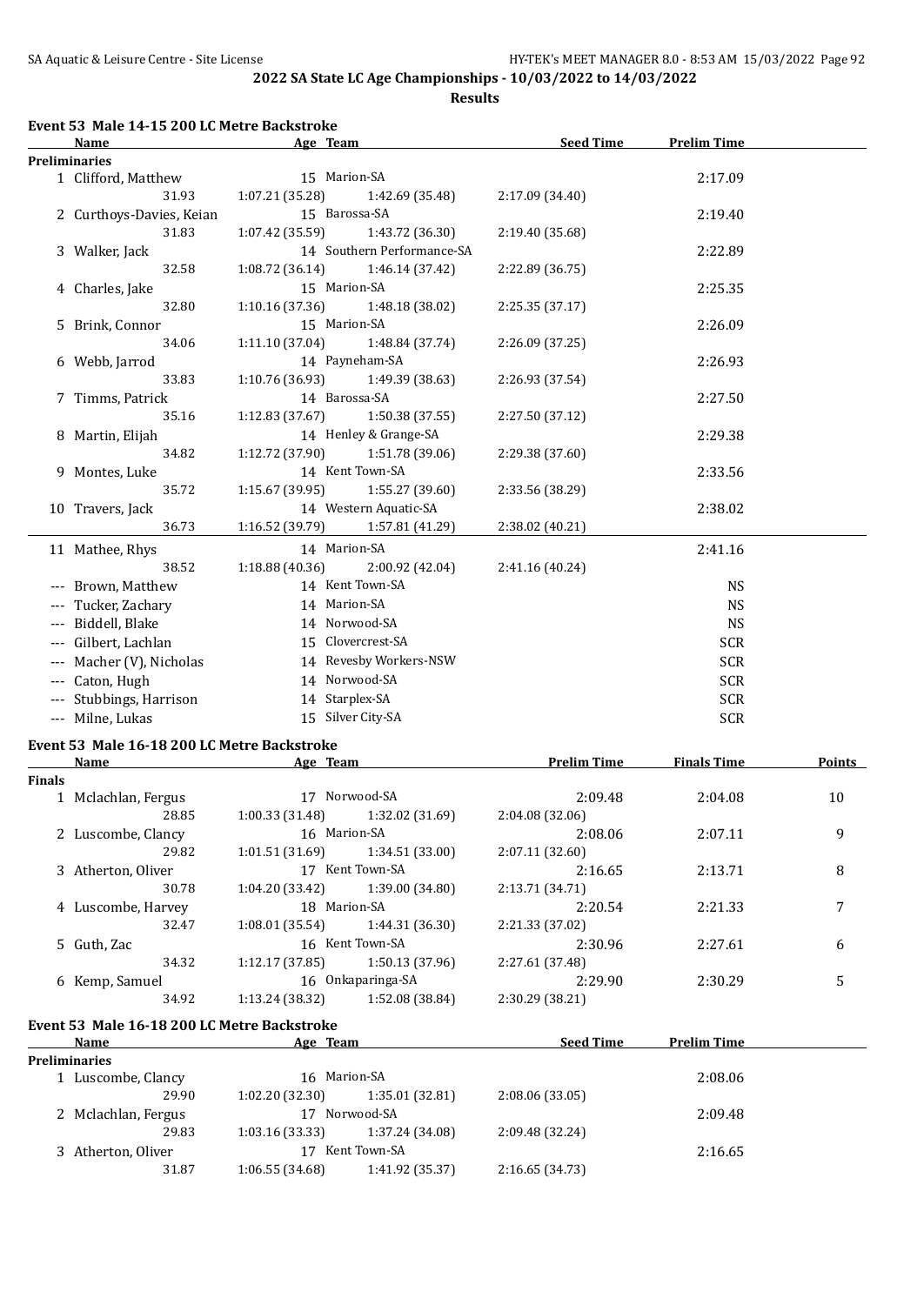#### **Preliminaries ... (Event 53 Male 16-18 200 LC Metre Backstroke)**

| <b>Name</b>          |                 |                           | <b>Seed Time</b>                                                                                                  | <b>Prelim Time</b> |
|----------------------|-----------------|---------------------------|-------------------------------------------------------------------------------------------------------------------|--------------------|
| 4 Luscombe, Harvey   | 18 Marion-SA    |                           |                                                                                                                   | 2:20.54            |
| 32.86                | 1:08.59(35.73)  | 1:45.47 (36.88)           | 2:20.54(35.07)                                                                                                    |                    |
| 5 Kuchel, Liam       |                 |                           |                                                                                                                   | 2:29.32            |
| 32.54                | 1:09.69(37.15)  | 1:49.91 (40.22)           | 2:29.32 (39.41)                                                                                                   |                    |
| 6 Kemp, Samuel       |                 |                           |                                                                                                                   | 2:29.90            |
| 34.66                | 1:12.96(38.30)  | 1:51.64 (38.68)           | 2:29.90 (38.26)                                                                                                   |                    |
| 7 Guth, Zac          |                 |                           |                                                                                                                   | 2:30.96            |
| 34.13                | 1:12.38(38.25)  | 1:51.38(39.00)            | 2:30.96 (39.58)                                                                                                   |                    |
| --- Broniecki, Andre | 19              |                           |                                                                                                                   | X2:21.30           |
| 33.08                | 1:08.46 (35.38) | 1:44.67 (36.21)           | 2:21.30 (36.63)                                                                                                   |                    |
|                      | 16              |                           |                                                                                                                   | NS                 |
|                      |                 | Cochrane-Adolfson, Justin | Age Team<br>16 Southern Performance-SA<br>16 Onkaparinga-SA<br>16 Kent Town-SA<br>Unattached-SA<br>Silver City-SA |                    |

#### **Event 54 Girls 12-13 200 LC Metre Backstroke**

| Name          |                           | Age Team        |                                   | <b>Prelim Time</b> | <b>Finals Time</b> | Points         |
|---------------|---------------------------|-----------------|-----------------------------------|--------------------|--------------------|----------------|
| <b>Finals</b> |                           |                 |                                   |                    |                    |                |
|               | 1 Carrocci, Clara         | 13 Norwood-SA   |                                   | 2:28.33            | 2:25.44            | 10             |
|               | 34.41                     |                 | $1:11.57(37.16)$ $1:49.33(37.76)$ | 2:25.44(36.11)     |                    |                |
|               | 2 Curthoys-Davies, Miella | 13 Barossa-SA   |                                   | 2:35.19            | 2:30.83            | 9              |
|               | 35.17                     |                 | $1:13.39(38.22)$ $1:52.65(39.26)$ | 2:30.83 (38.18)    |                    |                |
|               | 3 Morton, Grace           | 13 Norwood-SA   |                                   | 2:41.43            | 2:35.12            | 8              |
|               | 36.80                     |                 | $1:16.19(39.39)$ $1:57.09(40.90)$ | 2:35.12 (38.03)    |                    |                |
|               | 4 Mickan, Asta            | 13 Barossa-SA   |                                   | 2:39.34            | 2:35.66            | 7              |
|               | 36.06                     |                 | $1:16.21(40.15)$ $1:56.70(40.49)$ | 2:35.66 (38.96)    |                    |                |
|               | 5 Crean, Allegra          | 12 Marion-SA    |                                   | 2:41.29            | 2:38.19            | 6              |
|               | 36.98                     |                 | $1:17.51(40.53)$ $1:58.80(41.29)$ | 2:38.19 (39.39)    |                    |                |
|               | 6 Pronk, Maisy            | 13 Immanuel-SA  |                                   | 2:37.85            | 2:39.39            | 5              |
|               | 35.16                     |                 | $1:15.85(40.69)$ $1:58.91(43.06)$ | 2:39.39 (40.48)    |                    |                |
|               | 7 Brown, Lily             | 13 Marion-SA    |                                   | 2:42.21            | 2:41.52            | 4              |
|               | 37.35                     |                 | $1:18.32(40.97)$ $2:00.51(42.19)$ | 2:41.52 (41.01)    |                    |                |
|               | 8 Nesci, Ava              |                 | 12 Starplex-SA                    | 2:40.38            | 2:43.03            | 3              |
|               | 37.29                     |                 | $1:19.11(41.82)$ $2:01.92(42.81)$ | 2:43.03(41.11)     |                    |                |
|               | 9 Czechowicz, Katarina    | 13 Kent Town-SA |                                   | 2:44.53            | 2:44.34            | $\overline{2}$ |
|               | 39.03                     |                 | $1:21.00(41.97)$ $2:03.91(42.91)$ | 2:44.34 (40.43)    |                    |                |
|               | 10 Kishinets, Isabella    |                 | 13 Immanuel-SA                    | 2:45.08            | 2:45.36            | 1              |
|               | 37.00                     |                 | $1:18.86(41.86)$ $2:03.17(44.31)$ | 2:45.36(42.19)     |                    |                |

#### **Event 54 Girls 12-13 200 LC Metre Backstroke**

| Name                            | Age Team                          |                                   | <b>Seed Time</b> | <b>Prelim Time</b> |  |
|---------------------------------|-----------------------------------|-----------------------------------|------------------|--------------------|--|
| Preliminaries                   |                                   |                                   |                  |                    |  |
| 1 Carrocci, Clara               |                                   | 13 Norwood-SA                     |                  | 2:28.33            |  |
| 35.02                           | 1:12.86 (37.84)                   | 1:51.53 (38.67)                   | 2:28.33 (36.80)  |                    |  |
| 2 Curthoys-Davies, Miella       | 13 Barossa-SA                     |                                   |                  | 2:35.19            |  |
| 36.72                           |                                   | $1:16.37(39.65)$ $1:56.35(39.98)$ | 2:35.19 (38.84)  |                    |  |
| 3 Pronk, Maisy                  |                                   | 13 Immanuel-SA                    |                  | 2:37.85            |  |
| 35.59                           |                                   | $1:16.39(40.80)$ $1:58.28(41.89)$ | 2:37.85 (39.57)  |                    |  |
| 13 Barossa-SA<br>4 Mickan, Asta |                                   |                                   | 2:39.34          |                    |  |
| 37.25                           |                                   | $1:18.06(40.81)$ $1:59.19(41.13)$ | 2:39.34 (40.15)  |                    |  |
| 5 Nesci, Ava                    | 12 Starplex-SA                    |                                   |                  | 2:40.38            |  |
| 36.72                           | $1:17.52(40.80)$ 2:00.39 (42.87)  |                                   | 2:40.38 (39.99)  |                    |  |
| 6 Crean, Allegra                | 12 Marion-SA                      |                                   |                  | 2:41.29            |  |
| 37.51                           |                                   | $1:19.25(41.74)$ $2:01.81(42.56)$ | 2:41.29 (39.48)  |                    |  |
| 7 Morton, Grace                 |                                   | 13 Norwood-SA                     |                  | 2:41.43            |  |
| 38.41                           | $1:20.31(41.90)$ $2:03.01(42.70)$ |                                   | 2:41.43 (38.42)  |                    |  |
| 8 Brown, Lily                   | 13 Marion-SA                      |                                   |                  | 2:42.21            |  |
| 37.56                           | 1:19.45 (41.89)                   | 2:01.43 (41.98)                   | 2:42.21 (40.78)  |                    |  |
| 9 Beaumont, Isabella            |                                   | 12 Henley & Grange-SA             |                  | 2:42.43            |  |
| 37.44                           | 1:18.97 (41.53)                   | 2:00.77(41.80)                    | 2:42.43(41.66)   |                    |  |
|                                 |                                   |                                   |                  |                    |  |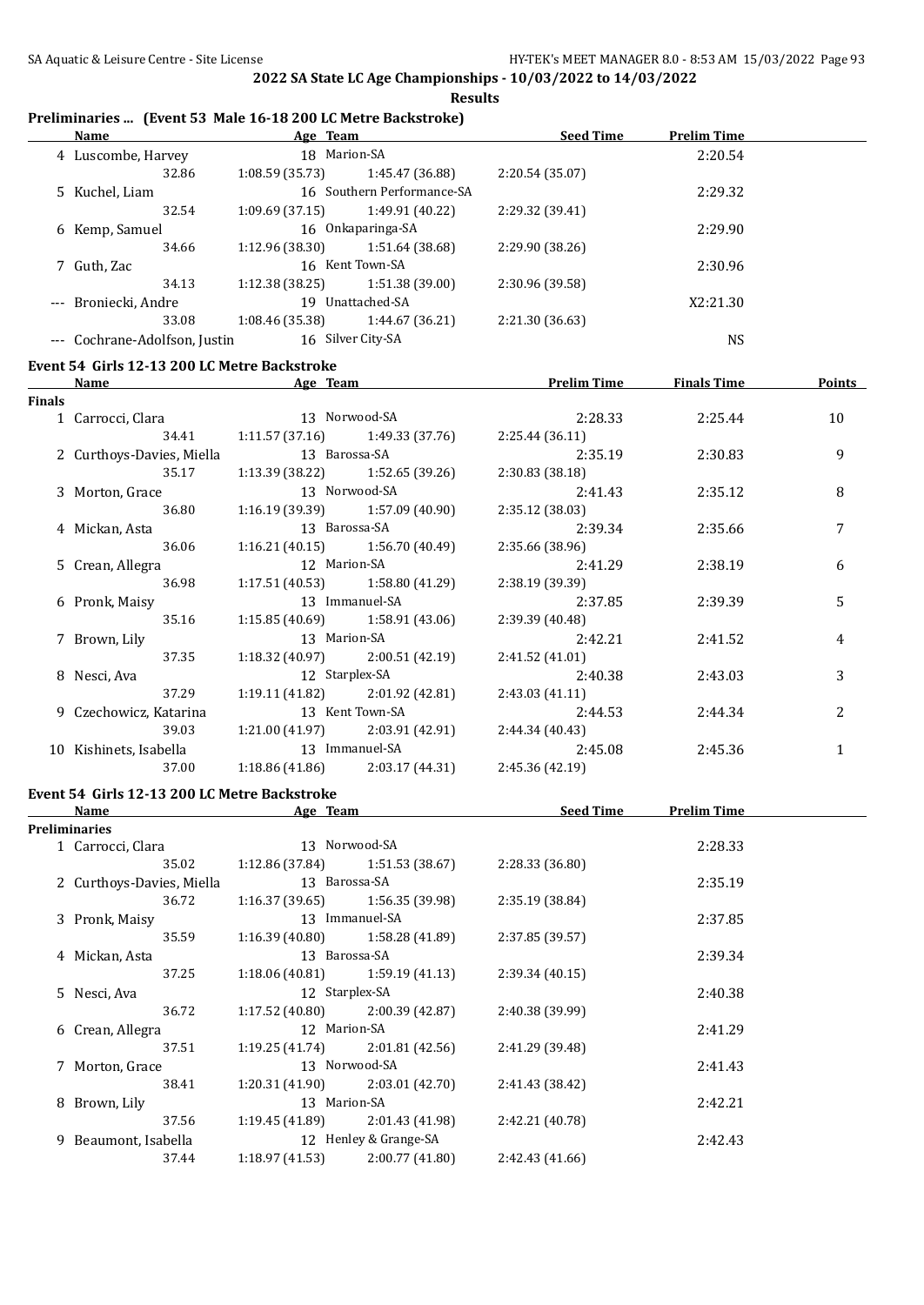#### **Preliminaries ... (Event 54 Girls 12-13 200 LC Metre Backstroke)**

| <b>Name</b>             | Age Team                            |                       | Seed Time       | <b>Prelim Time</b> |  |
|-------------------------|-------------------------------------|-----------------------|-----------------|--------------------|--|
| 10 Kelsh, Tahni         |                                     | 13 West Coast-SA      |                 | 2:43.97            |  |
| 37.56                   | $1:19.40(41.84)$ $2:02.65(43.25)$   |                       | 2:43.97 (41.32) |                    |  |
| 11 Czechowicz, Katarina |                                     | 13 Kent Town-SA       |                 | 2:44.53            |  |
| 38.88                   | 1:22.13(43.25)                      | 2:04.47 (42.34)       | 2:44.53 (40.06) |                    |  |
| 12 Kishinets, Isabella  |                                     | 13 Immanuel-SA        |                 | 2:45.08            |  |
| 37.26                   | $1:19.77(42.51)$ $2:03.90(44.13)$   |                       | 2:45.08 (41.18) |                    |  |
| 13 Green, Charlise      |                                     | 13 Immanuel-SA        |                 | 2:46.13            |  |
| 38.67                   | $1:20.52$ (41.85) $2:04.70$ (44.18) |                       | 2:46.13 (41.43) |                    |  |
| 14 Charles, Tahli       | 13 Marion-SA                        |                       |                 | 2:46.40            |  |
| 39.11                   | 1:21.28 (42.17) 2:04.86 (43.58)     |                       | 2:46.40 (41.54) |                    |  |
| 15 Rositano, Svetlana   |                                     | 13 Unattached-SA      |                 | 2:46.44            |  |
| 39.63                   | 1:22.28 (42.65) 2:05.27 (42.99)     |                       | 2:46.44(41.17)  |                    |  |
| 16 Noriega, Emilia      |                                     | 13 Immanuel-SA        |                 | 2:46.90            |  |
| 38.26                   | 1:20.78 (42.52) 2:04.57 (43.79)     |                       | 2:46.90 (42.33) |                    |  |
| 17 Wright, Gabriella    | 13 Norwood-SA                       |                       |                 | 2:48.67            |  |
| 39.27                   | $1:22.84(43.57)$ $2:06.65(43.81)$   |                       | 2:48.67 (42.02) |                    |  |
| 18 Waligora, Urszula    | 13 Playford Aquatic-SA              |                       |                 | 2:49.22            |  |
| 39.21                   | 1:21.89 (42.68) 2:05.38 (43.49)     |                       | 2:49.22 (43.84) |                    |  |
| 19 Hendry, Nicole       | 13 Marion-SA                        |                       |                 | 2:50.61            |  |
| 39.78                   | $1:23.47(43.69)$ $2:08.24(44.77)$   |                       | 2:50.61 (42.37) |                    |  |
| 20 Thomas, Milla        |                                     | 12 Kent Town-SA       |                 | 2:53.71            |  |
| 40.28                   | $1:25.84(45.56)$ $2:11.97(46.13)$   |                       | 2:53.71 (41.74) |                    |  |
| 21 Langmead, India      |                                     | 13 Henley & Grange-SA |                 | 2:54.09            |  |
| 40.78                   | $1:25.23(44.45)$ $2:10.77(45.54)$   |                       | 2:54.09 (43.32) |                    |  |
| 22 Mann, Kayla          |                                     | 13 Mountain Pool-SA   |                 | 2:54.82            |  |
| 40.88                   | $1:25.67(44.79)$ $2:11.28(45.61)$   |                       | 2:54.82 (43.54) |                    |  |
| 23 Evans, Charlotte     | $1:26.20(44.64)$ $2:11.95(45.75)$   | 13 Onkaparinga-SA     |                 | 2:55.26            |  |
| 41.56                   | 12 Barossa-SA                       |                       | 2:55.26 (43.31) |                    |  |
| 24 Cox, Emmy<br>42.82   | 1:28.90 (46.08)                     | 2:14.93 (46.03)       | 2:58.49(43.56)  | 2:58.49            |  |
| 25 Hebart, Lily         |                                     | 13 Payneham-SA        |                 | 3:00.19            |  |
| 40.77                   | $1:27.32(46.55)$ $2:14.71(47.39)$   |                       | 3:00.19 (45.48) |                    |  |
| --- Pearce, Lauren      | 13 Norwood-SA                       |                       |                 | <b>NS</b>          |  |
| --- Smit, Viane         | 13 Marion-SA                        |                       |                 | <b>NS</b>          |  |
| --- Molloy, Scarlett    |                                     | 12 Silver City-SA     |                 | <b>SCR</b>         |  |
|                         |                                     |                       |                 |                    |  |

#### **Event 54 Female 14-15 200 LC Metre Backstroke Name Age Team Prelim Time Finals Time Points**

| <b>Finals</b> |                         |                 |                                   |                 |         |    |
|---------------|-------------------------|-----------------|-----------------------------------|-----------------|---------|----|
|               | 1 Livingston, Alicia    | 15 Marion-SA    |                                   | 2:28.67         | 2:26.01 | 10 |
|               | 34.06                   | 1:11.85 (37.79) | 1:49.84 (37.99)                   | 2:26.01(36.17)  |         |    |
|               | 2 Stokes (V), Archiraya |                 | 15 Trinity Grammar-NSW            | 2:29.99         | 2:26.31 | 9  |
|               | 34.04                   |                 | $1:11.17(37.13)$ $1:49.23(38.06)$ | 2:26.31 (37.08) |         |    |
|               | 3 Braithwaite, Alice    |                 | 15 Kent Town-SA                   | 2:33.35         | 2:27.76 | 8  |
|               | 34.42                   |                 | $1:12.26(37.84)$ $1:50.87(38.61)$ | 2:27.76 (36.89) |         |    |
|               | 4 Simpson, Katie        |                 | 15 Norwood-SA                     | 2:29.81         | 2:30.11 | 7  |
|               | 35.45                   |                 | $1:14.08(38.63)$ $1:52.38(38.30)$ | 2:30.11(37.73)  |         |    |
|               | 5 Doyle, Lily           | 15 Marion-SA    |                                   | 2:32.46         | 2:32.44 | 6  |
|               | 35.73                   |                 | $1:14.12(38.39)$ $1:53.27(39.15)$ | 2:32.44(39.17)  |         |    |
|               | 6 Bahr, Arabella        |                 | 15 Norwood-SA                     | 2:36.54         | 2:33.20 | 5  |
|               | 36.25                   |                 | $1:14.98(38.73)$ $1:54.30(39.32)$ | 2:33.20 (38.90) |         |    |
|               | 7 Dingwall, Alinta      |                 | 14 Immanuel-SA                    | 2:35.71         | 2:34.92 | 4  |
|               | 36.17                   |                 | $1:14.73(38.56)$ $1:54.95(40.22)$ | 2:34.92 (39.97) |         |    |
|               | 8 McAvaney, Laura       |                 | 14 Immanuel-SA                    | 2:40.94         | 2:39.98 | 3  |
|               | 38.71                   |                 | $1:19.57(40.86)$ $2:00.36(40.79)$ | 2:39.98 (39.62) |         |    |
|               | 9 Breden, Alex          |                 | 15 Western Aquatic-SA             | 2:39.03         | 2:40.34 | 2  |
|               | 37.15                   | 1:19.08 (41.93) | 2:01.09(42.01)                    | 2:40.34 (39.25) |         |    |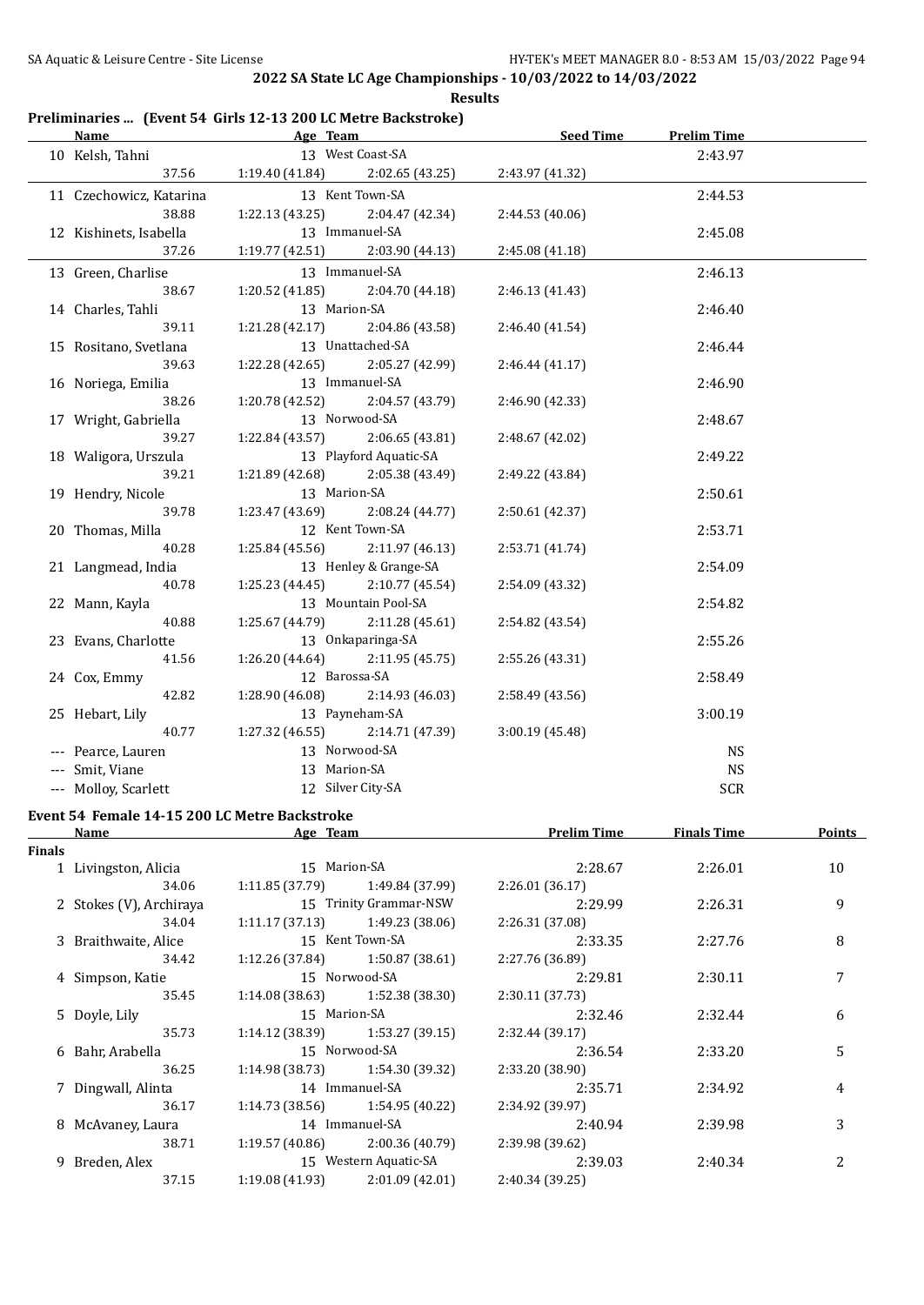# **Finals ... (Event 54 Female 14-15 200 LC Metre Backstroke)**

| 14 Kent Town-SA<br>2:41.03<br>10 Scarr, Elysia<br>2:40.48<br>37.92<br>1:18.66 (40.74)<br>2:00.76 (42.10)<br>2:41.03 (40.27)<br>Event 54 Female 14-15 200 LC Metre Backstroke<br>Seed Time<br><b>Prelim Time</b><br>Age Team<br>Name<br>the control of the control of the control of the<br><b>Preliminaries</b><br>1 Livingston, Alicia<br>15 Marion-SA<br>2:28.67<br>1:14.44(39.18)<br>1:52.52 (38.08)<br>2:28.67 (36.15)<br>35.26<br>15 Norwood-SA<br>2 Simpson, Katie<br>2:29.81<br>35.61<br>1:13.75(38.14)<br>1:52.22 (38.47)<br>2:29.81 (37.59)<br>15 Trinity Grammar-NSW<br>3 Stokes (V), Archiraya<br>2:29.99<br>1:13.40 (37.94)<br>1:52.37 (38.97)<br>2:29.99 (37.62)<br>35.46<br>15 Marion-SA<br>4 Doyle, Lily<br>2:32.46<br>35.90<br>1:13.94 (38.04) 1:53.11 (39.17)<br>2:32.46 (39.35)<br>15 Kent Town-SA<br>5 Braithwaite, Alice<br>2:33.35<br>35.09<br>1:14.13 (39.04)<br>1:54.20 (40.07)<br>2:33.35 (39.15)<br>14 Immanuel-SA<br>6 Dingwall, Alinta<br>2:35.71<br>36.84<br>$1:15.62$ (38.78) $1:55.70$ (40.08)<br>2:35.71 (40.01)<br>15 Norwood-SA<br>7 Bahr, Arabella<br>2:36.54<br>37.86<br>1:17.73 (39.87) 1:57.61 (39.88)<br>2:36.54 (38.93)<br>15 Western Aquatic-SA<br>8 Breden, Alex<br>2:39.03<br>37.26<br>1:18.82 (41.56)<br>2:01.09 (42.27)<br>2:39.03 (37.94)<br>14 Kent Town-SA<br>9 Scarr, Elysia<br>2:40.48<br>37.87<br>$1:18.07(40.20)$ $1:59.59(41.52)$<br>2:40.48 (40.89)<br>14 Immanuel-SA<br>10 McAvaney, Laura<br>2:40.94<br>37.83<br>1:18.68 (40.85) 2:00.76 (42.08)<br>2:40.94 (40.18)<br>11 Hudson, Chloe<br>15 Playford Aquatic-SA<br>2:42.24<br>37.15<br>$1:18.49(41.34)$ $2:00.79(42.30)$<br>2:42.24 (41.45)<br>14 Mountain Pool-SA<br>12 Scarborough, Kara<br>2:45.15<br>39.58<br>1:22.93 (43.35)<br>2:05.72 (42.79)<br>2:45.15 (39.43)<br>15 Immanuel-SA<br>13 Beech, Natalie<br>2:47.98<br>1:21.41 (42.84)<br>2:05.61 (44.20)<br>2:47.98 (42.37)<br>38.57<br>15 Marion-SA<br>14 Axon, Mya<br>2:50.60<br>1:21.27 (42.43)<br>2:07.32 (46.05)<br>2:50.60 (43.28)<br>38.84<br>15 Starplex-SA<br>SCR<br>--- Reimann, Phoebe<br>--- Pearson, Aleisha<br>15 Blue Lake Y-SA<br><b>SCR</b><br>15 Immanuel-SA<br><b>SCR</b><br>--- Adams, Sasha<br>14 Norwood-SA<br>--- Mazur, Juliet<br><b>SCR</b><br>Event 54 Female 16-18 200 LC Metre Backstroke<br><b>Prelim Time</b><br><b>Finals Time</b><br>Age Team<br><u>Name</u><br><b>Finals</b><br>17 Norwood-SA<br>1 Slade, Mia<br>2:28.56<br>2:28.04<br>1:11.66 (37.64)<br>34.02<br>1:50.49 (38.83)<br>2:28.04 (37.55)<br>16 Norwood-SA<br>2:35.00<br>2 Rashleigh, Indyanna<br>2:34.22<br>35.84<br>1:14.61 (38.77)<br>1:54.66 (40.05)<br>2:34.22 (39.56)<br>Event 54 Female 16-18 200 LC Metre Backstroke<br><b>Seed Time</b><br><b>Prelim Time</b><br>Age Team<br>Name<br><b>Preliminaries</b><br>17 Norwood-SA<br>2:28.56<br>1 Slade, Mia<br>34.30<br>1:12.60 (38.30)<br>1:51.61 (39.01)<br>2:28.56 (36.95)<br>16 Southern Performance-SA<br>2:33.26<br>2 Walker, Molly<br>35.31<br>1:14.31(39.00)<br>1:53.84 (39.53)<br>2:33.26 (39.42)<br>16 Norwood-SA<br>3 Rashleigh, Indyanna<br>2:35.00 | Pludis  (Event 54 reliate 14-15 200 LC Metre Dackstroke)<br><b>Name</b> |       | <b>Example 2</b> Age Team |                 | <b>Prelim Time</b> | <b>Finals Time</b> | Points        |
|---------------------------------------------------------------------------------------------------------------------------------------------------------------------------------------------------------------------------------------------------------------------------------------------------------------------------------------------------------------------------------------------------------------------------------------------------------------------------------------------------------------------------------------------------------------------------------------------------------------------------------------------------------------------------------------------------------------------------------------------------------------------------------------------------------------------------------------------------------------------------------------------------------------------------------------------------------------------------------------------------------------------------------------------------------------------------------------------------------------------------------------------------------------------------------------------------------------------------------------------------------------------------------------------------------------------------------------------------------------------------------------------------------------------------------------------------------------------------------------------------------------------------------------------------------------------------------------------------------------------------------------------------------------------------------------------------------------------------------------------------------------------------------------------------------------------------------------------------------------------------------------------------------------------------------------------------------------------------------------------------------------------------------------------------------------------------------------------------------------------------------------------------------------------------------------------------------------------------------------------------------------------------------------------------------------------------------------------------------------------------------------------------------------------------------------------------------------------------------------------------------------------------------------------------------------------------------------------------------------------------------------------------------------------------------------------------------------------------------------------------------------------------------------------------------------------------------------------------------------------------------------------------------------------------------------------------------------------------------------------------------------------------------------------------------------------------------|-------------------------------------------------------------------------|-------|---------------------------|-----------------|--------------------|--------------------|---------------|
|                                                                                                                                                                                                                                                                                                                                                                                                                                                                                                                                                                                                                                                                                                                                                                                                                                                                                                                                                                                                                                                                                                                                                                                                                                                                                                                                                                                                                                                                                                                                                                                                                                                                                                                                                                                                                                                                                                                                                                                                                                                                                                                                                                                                                                                                                                                                                                                                                                                                                                                                                                                                                                                                                                                                                                                                                                                                                                                                                                                                                                                                                 |                                                                         |       |                           |                 |                    |                    | $\mathbf{1}$  |
|                                                                                                                                                                                                                                                                                                                                                                                                                                                                                                                                                                                                                                                                                                                                                                                                                                                                                                                                                                                                                                                                                                                                                                                                                                                                                                                                                                                                                                                                                                                                                                                                                                                                                                                                                                                                                                                                                                                                                                                                                                                                                                                                                                                                                                                                                                                                                                                                                                                                                                                                                                                                                                                                                                                                                                                                                                                                                                                                                                                                                                                                                 |                                                                         |       |                           |                 |                    |                    |               |
|                                                                                                                                                                                                                                                                                                                                                                                                                                                                                                                                                                                                                                                                                                                                                                                                                                                                                                                                                                                                                                                                                                                                                                                                                                                                                                                                                                                                                                                                                                                                                                                                                                                                                                                                                                                                                                                                                                                                                                                                                                                                                                                                                                                                                                                                                                                                                                                                                                                                                                                                                                                                                                                                                                                                                                                                                                                                                                                                                                                                                                                                                 |                                                                         |       |                           |                 |                    |                    |               |
|                                                                                                                                                                                                                                                                                                                                                                                                                                                                                                                                                                                                                                                                                                                                                                                                                                                                                                                                                                                                                                                                                                                                                                                                                                                                                                                                                                                                                                                                                                                                                                                                                                                                                                                                                                                                                                                                                                                                                                                                                                                                                                                                                                                                                                                                                                                                                                                                                                                                                                                                                                                                                                                                                                                                                                                                                                                                                                                                                                                                                                                                                 |                                                                         |       |                           |                 |                    |                    |               |
|                                                                                                                                                                                                                                                                                                                                                                                                                                                                                                                                                                                                                                                                                                                                                                                                                                                                                                                                                                                                                                                                                                                                                                                                                                                                                                                                                                                                                                                                                                                                                                                                                                                                                                                                                                                                                                                                                                                                                                                                                                                                                                                                                                                                                                                                                                                                                                                                                                                                                                                                                                                                                                                                                                                                                                                                                                                                                                                                                                                                                                                                                 |                                                                         |       |                           |                 |                    |                    |               |
|                                                                                                                                                                                                                                                                                                                                                                                                                                                                                                                                                                                                                                                                                                                                                                                                                                                                                                                                                                                                                                                                                                                                                                                                                                                                                                                                                                                                                                                                                                                                                                                                                                                                                                                                                                                                                                                                                                                                                                                                                                                                                                                                                                                                                                                                                                                                                                                                                                                                                                                                                                                                                                                                                                                                                                                                                                                                                                                                                                                                                                                                                 |                                                                         |       |                           |                 |                    |                    |               |
|                                                                                                                                                                                                                                                                                                                                                                                                                                                                                                                                                                                                                                                                                                                                                                                                                                                                                                                                                                                                                                                                                                                                                                                                                                                                                                                                                                                                                                                                                                                                                                                                                                                                                                                                                                                                                                                                                                                                                                                                                                                                                                                                                                                                                                                                                                                                                                                                                                                                                                                                                                                                                                                                                                                                                                                                                                                                                                                                                                                                                                                                                 |                                                                         |       |                           |                 |                    |                    |               |
|                                                                                                                                                                                                                                                                                                                                                                                                                                                                                                                                                                                                                                                                                                                                                                                                                                                                                                                                                                                                                                                                                                                                                                                                                                                                                                                                                                                                                                                                                                                                                                                                                                                                                                                                                                                                                                                                                                                                                                                                                                                                                                                                                                                                                                                                                                                                                                                                                                                                                                                                                                                                                                                                                                                                                                                                                                                                                                                                                                                                                                                                                 |                                                                         |       |                           |                 |                    |                    |               |
|                                                                                                                                                                                                                                                                                                                                                                                                                                                                                                                                                                                                                                                                                                                                                                                                                                                                                                                                                                                                                                                                                                                                                                                                                                                                                                                                                                                                                                                                                                                                                                                                                                                                                                                                                                                                                                                                                                                                                                                                                                                                                                                                                                                                                                                                                                                                                                                                                                                                                                                                                                                                                                                                                                                                                                                                                                                                                                                                                                                                                                                                                 |                                                                         |       |                           |                 |                    |                    |               |
|                                                                                                                                                                                                                                                                                                                                                                                                                                                                                                                                                                                                                                                                                                                                                                                                                                                                                                                                                                                                                                                                                                                                                                                                                                                                                                                                                                                                                                                                                                                                                                                                                                                                                                                                                                                                                                                                                                                                                                                                                                                                                                                                                                                                                                                                                                                                                                                                                                                                                                                                                                                                                                                                                                                                                                                                                                                                                                                                                                                                                                                                                 |                                                                         |       |                           |                 |                    |                    |               |
|                                                                                                                                                                                                                                                                                                                                                                                                                                                                                                                                                                                                                                                                                                                                                                                                                                                                                                                                                                                                                                                                                                                                                                                                                                                                                                                                                                                                                                                                                                                                                                                                                                                                                                                                                                                                                                                                                                                                                                                                                                                                                                                                                                                                                                                                                                                                                                                                                                                                                                                                                                                                                                                                                                                                                                                                                                                                                                                                                                                                                                                                                 |                                                                         |       |                           |                 |                    |                    |               |
|                                                                                                                                                                                                                                                                                                                                                                                                                                                                                                                                                                                                                                                                                                                                                                                                                                                                                                                                                                                                                                                                                                                                                                                                                                                                                                                                                                                                                                                                                                                                                                                                                                                                                                                                                                                                                                                                                                                                                                                                                                                                                                                                                                                                                                                                                                                                                                                                                                                                                                                                                                                                                                                                                                                                                                                                                                                                                                                                                                                                                                                                                 |                                                                         |       |                           |                 |                    |                    |               |
|                                                                                                                                                                                                                                                                                                                                                                                                                                                                                                                                                                                                                                                                                                                                                                                                                                                                                                                                                                                                                                                                                                                                                                                                                                                                                                                                                                                                                                                                                                                                                                                                                                                                                                                                                                                                                                                                                                                                                                                                                                                                                                                                                                                                                                                                                                                                                                                                                                                                                                                                                                                                                                                                                                                                                                                                                                                                                                                                                                                                                                                                                 |                                                                         |       |                           |                 |                    |                    |               |
|                                                                                                                                                                                                                                                                                                                                                                                                                                                                                                                                                                                                                                                                                                                                                                                                                                                                                                                                                                                                                                                                                                                                                                                                                                                                                                                                                                                                                                                                                                                                                                                                                                                                                                                                                                                                                                                                                                                                                                                                                                                                                                                                                                                                                                                                                                                                                                                                                                                                                                                                                                                                                                                                                                                                                                                                                                                                                                                                                                                                                                                                                 |                                                                         |       |                           |                 |                    |                    |               |
|                                                                                                                                                                                                                                                                                                                                                                                                                                                                                                                                                                                                                                                                                                                                                                                                                                                                                                                                                                                                                                                                                                                                                                                                                                                                                                                                                                                                                                                                                                                                                                                                                                                                                                                                                                                                                                                                                                                                                                                                                                                                                                                                                                                                                                                                                                                                                                                                                                                                                                                                                                                                                                                                                                                                                                                                                                                                                                                                                                                                                                                                                 |                                                                         |       |                           |                 |                    |                    |               |
|                                                                                                                                                                                                                                                                                                                                                                                                                                                                                                                                                                                                                                                                                                                                                                                                                                                                                                                                                                                                                                                                                                                                                                                                                                                                                                                                                                                                                                                                                                                                                                                                                                                                                                                                                                                                                                                                                                                                                                                                                                                                                                                                                                                                                                                                                                                                                                                                                                                                                                                                                                                                                                                                                                                                                                                                                                                                                                                                                                                                                                                                                 |                                                                         |       |                           |                 |                    |                    |               |
|                                                                                                                                                                                                                                                                                                                                                                                                                                                                                                                                                                                                                                                                                                                                                                                                                                                                                                                                                                                                                                                                                                                                                                                                                                                                                                                                                                                                                                                                                                                                                                                                                                                                                                                                                                                                                                                                                                                                                                                                                                                                                                                                                                                                                                                                                                                                                                                                                                                                                                                                                                                                                                                                                                                                                                                                                                                                                                                                                                                                                                                                                 |                                                                         |       |                           |                 |                    |                    |               |
|                                                                                                                                                                                                                                                                                                                                                                                                                                                                                                                                                                                                                                                                                                                                                                                                                                                                                                                                                                                                                                                                                                                                                                                                                                                                                                                                                                                                                                                                                                                                                                                                                                                                                                                                                                                                                                                                                                                                                                                                                                                                                                                                                                                                                                                                                                                                                                                                                                                                                                                                                                                                                                                                                                                                                                                                                                                                                                                                                                                                                                                                                 |                                                                         |       |                           |                 |                    |                    |               |
|                                                                                                                                                                                                                                                                                                                                                                                                                                                                                                                                                                                                                                                                                                                                                                                                                                                                                                                                                                                                                                                                                                                                                                                                                                                                                                                                                                                                                                                                                                                                                                                                                                                                                                                                                                                                                                                                                                                                                                                                                                                                                                                                                                                                                                                                                                                                                                                                                                                                                                                                                                                                                                                                                                                                                                                                                                                                                                                                                                                                                                                                                 |                                                                         |       |                           |                 |                    |                    |               |
|                                                                                                                                                                                                                                                                                                                                                                                                                                                                                                                                                                                                                                                                                                                                                                                                                                                                                                                                                                                                                                                                                                                                                                                                                                                                                                                                                                                                                                                                                                                                                                                                                                                                                                                                                                                                                                                                                                                                                                                                                                                                                                                                                                                                                                                                                                                                                                                                                                                                                                                                                                                                                                                                                                                                                                                                                                                                                                                                                                                                                                                                                 |                                                                         |       |                           |                 |                    |                    |               |
|                                                                                                                                                                                                                                                                                                                                                                                                                                                                                                                                                                                                                                                                                                                                                                                                                                                                                                                                                                                                                                                                                                                                                                                                                                                                                                                                                                                                                                                                                                                                                                                                                                                                                                                                                                                                                                                                                                                                                                                                                                                                                                                                                                                                                                                                                                                                                                                                                                                                                                                                                                                                                                                                                                                                                                                                                                                                                                                                                                                                                                                                                 |                                                                         |       |                           |                 |                    |                    |               |
|                                                                                                                                                                                                                                                                                                                                                                                                                                                                                                                                                                                                                                                                                                                                                                                                                                                                                                                                                                                                                                                                                                                                                                                                                                                                                                                                                                                                                                                                                                                                                                                                                                                                                                                                                                                                                                                                                                                                                                                                                                                                                                                                                                                                                                                                                                                                                                                                                                                                                                                                                                                                                                                                                                                                                                                                                                                                                                                                                                                                                                                                                 |                                                                         |       |                           |                 |                    |                    |               |
|                                                                                                                                                                                                                                                                                                                                                                                                                                                                                                                                                                                                                                                                                                                                                                                                                                                                                                                                                                                                                                                                                                                                                                                                                                                                                                                                                                                                                                                                                                                                                                                                                                                                                                                                                                                                                                                                                                                                                                                                                                                                                                                                                                                                                                                                                                                                                                                                                                                                                                                                                                                                                                                                                                                                                                                                                                                                                                                                                                                                                                                                                 |                                                                         |       |                           |                 |                    |                    |               |
|                                                                                                                                                                                                                                                                                                                                                                                                                                                                                                                                                                                                                                                                                                                                                                                                                                                                                                                                                                                                                                                                                                                                                                                                                                                                                                                                                                                                                                                                                                                                                                                                                                                                                                                                                                                                                                                                                                                                                                                                                                                                                                                                                                                                                                                                                                                                                                                                                                                                                                                                                                                                                                                                                                                                                                                                                                                                                                                                                                                                                                                                                 |                                                                         |       |                           |                 |                    |                    |               |
|                                                                                                                                                                                                                                                                                                                                                                                                                                                                                                                                                                                                                                                                                                                                                                                                                                                                                                                                                                                                                                                                                                                                                                                                                                                                                                                                                                                                                                                                                                                                                                                                                                                                                                                                                                                                                                                                                                                                                                                                                                                                                                                                                                                                                                                                                                                                                                                                                                                                                                                                                                                                                                                                                                                                                                                                                                                                                                                                                                                                                                                                                 |                                                                         |       |                           |                 |                    |                    |               |
|                                                                                                                                                                                                                                                                                                                                                                                                                                                                                                                                                                                                                                                                                                                                                                                                                                                                                                                                                                                                                                                                                                                                                                                                                                                                                                                                                                                                                                                                                                                                                                                                                                                                                                                                                                                                                                                                                                                                                                                                                                                                                                                                                                                                                                                                                                                                                                                                                                                                                                                                                                                                                                                                                                                                                                                                                                                                                                                                                                                                                                                                                 |                                                                         |       |                           |                 |                    |                    |               |
|                                                                                                                                                                                                                                                                                                                                                                                                                                                                                                                                                                                                                                                                                                                                                                                                                                                                                                                                                                                                                                                                                                                                                                                                                                                                                                                                                                                                                                                                                                                                                                                                                                                                                                                                                                                                                                                                                                                                                                                                                                                                                                                                                                                                                                                                                                                                                                                                                                                                                                                                                                                                                                                                                                                                                                                                                                                                                                                                                                                                                                                                                 |                                                                         |       |                           |                 |                    |                    |               |
|                                                                                                                                                                                                                                                                                                                                                                                                                                                                                                                                                                                                                                                                                                                                                                                                                                                                                                                                                                                                                                                                                                                                                                                                                                                                                                                                                                                                                                                                                                                                                                                                                                                                                                                                                                                                                                                                                                                                                                                                                                                                                                                                                                                                                                                                                                                                                                                                                                                                                                                                                                                                                                                                                                                                                                                                                                                                                                                                                                                                                                                                                 |                                                                         |       |                           |                 |                    |                    |               |
|                                                                                                                                                                                                                                                                                                                                                                                                                                                                                                                                                                                                                                                                                                                                                                                                                                                                                                                                                                                                                                                                                                                                                                                                                                                                                                                                                                                                                                                                                                                                                                                                                                                                                                                                                                                                                                                                                                                                                                                                                                                                                                                                                                                                                                                                                                                                                                                                                                                                                                                                                                                                                                                                                                                                                                                                                                                                                                                                                                                                                                                                                 |                                                                         |       |                           |                 |                    |                    |               |
|                                                                                                                                                                                                                                                                                                                                                                                                                                                                                                                                                                                                                                                                                                                                                                                                                                                                                                                                                                                                                                                                                                                                                                                                                                                                                                                                                                                                                                                                                                                                                                                                                                                                                                                                                                                                                                                                                                                                                                                                                                                                                                                                                                                                                                                                                                                                                                                                                                                                                                                                                                                                                                                                                                                                                                                                                                                                                                                                                                                                                                                                                 |                                                                         |       |                           |                 |                    |                    |               |
|                                                                                                                                                                                                                                                                                                                                                                                                                                                                                                                                                                                                                                                                                                                                                                                                                                                                                                                                                                                                                                                                                                                                                                                                                                                                                                                                                                                                                                                                                                                                                                                                                                                                                                                                                                                                                                                                                                                                                                                                                                                                                                                                                                                                                                                                                                                                                                                                                                                                                                                                                                                                                                                                                                                                                                                                                                                                                                                                                                                                                                                                                 |                                                                         |       |                           |                 |                    |                    |               |
|                                                                                                                                                                                                                                                                                                                                                                                                                                                                                                                                                                                                                                                                                                                                                                                                                                                                                                                                                                                                                                                                                                                                                                                                                                                                                                                                                                                                                                                                                                                                                                                                                                                                                                                                                                                                                                                                                                                                                                                                                                                                                                                                                                                                                                                                                                                                                                                                                                                                                                                                                                                                                                                                                                                                                                                                                                                                                                                                                                                                                                                                                 |                                                                         |       |                           |                 |                    |                    |               |
|                                                                                                                                                                                                                                                                                                                                                                                                                                                                                                                                                                                                                                                                                                                                                                                                                                                                                                                                                                                                                                                                                                                                                                                                                                                                                                                                                                                                                                                                                                                                                                                                                                                                                                                                                                                                                                                                                                                                                                                                                                                                                                                                                                                                                                                                                                                                                                                                                                                                                                                                                                                                                                                                                                                                                                                                                                                                                                                                                                                                                                                                                 |                                                                         |       |                           |                 |                    |                    |               |
|                                                                                                                                                                                                                                                                                                                                                                                                                                                                                                                                                                                                                                                                                                                                                                                                                                                                                                                                                                                                                                                                                                                                                                                                                                                                                                                                                                                                                                                                                                                                                                                                                                                                                                                                                                                                                                                                                                                                                                                                                                                                                                                                                                                                                                                                                                                                                                                                                                                                                                                                                                                                                                                                                                                                                                                                                                                                                                                                                                                                                                                                                 |                                                                         |       |                           |                 |                    |                    |               |
|                                                                                                                                                                                                                                                                                                                                                                                                                                                                                                                                                                                                                                                                                                                                                                                                                                                                                                                                                                                                                                                                                                                                                                                                                                                                                                                                                                                                                                                                                                                                                                                                                                                                                                                                                                                                                                                                                                                                                                                                                                                                                                                                                                                                                                                                                                                                                                                                                                                                                                                                                                                                                                                                                                                                                                                                                                                                                                                                                                                                                                                                                 |                                                                         |       |                           |                 |                    |                    |               |
|                                                                                                                                                                                                                                                                                                                                                                                                                                                                                                                                                                                                                                                                                                                                                                                                                                                                                                                                                                                                                                                                                                                                                                                                                                                                                                                                                                                                                                                                                                                                                                                                                                                                                                                                                                                                                                                                                                                                                                                                                                                                                                                                                                                                                                                                                                                                                                                                                                                                                                                                                                                                                                                                                                                                                                                                                                                                                                                                                                                                                                                                                 |                                                                         |       |                           |                 |                    |                    |               |
|                                                                                                                                                                                                                                                                                                                                                                                                                                                                                                                                                                                                                                                                                                                                                                                                                                                                                                                                                                                                                                                                                                                                                                                                                                                                                                                                                                                                                                                                                                                                                                                                                                                                                                                                                                                                                                                                                                                                                                                                                                                                                                                                                                                                                                                                                                                                                                                                                                                                                                                                                                                                                                                                                                                                                                                                                                                                                                                                                                                                                                                                                 |                                                                         |       |                           |                 |                    |                    |               |
|                                                                                                                                                                                                                                                                                                                                                                                                                                                                                                                                                                                                                                                                                                                                                                                                                                                                                                                                                                                                                                                                                                                                                                                                                                                                                                                                                                                                                                                                                                                                                                                                                                                                                                                                                                                                                                                                                                                                                                                                                                                                                                                                                                                                                                                                                                                                                                                                                                                                                                                                                                                                                                                                                                                                                                                                                                                                                                                                                                                                                                                                                 |                                                                         |       |                           |                 |                    |                    |               |
|                                                                                                                                                                                                                                                                                                                                                                                                                                                                                                                                                                                                                                                                                                                                                                                                                                                                                                                                                                                                                                                                                                                                                                                                                                                                                                                                                                                                                                                                                                                                                                                                                                                                                                                                                                                                                                                                                                                                                                                                                                                                                                                                                                                                                                                                                                                                                                                                                                                                                                                                                                                                                                                                                                                                                                                                                                                                                                                                                                                                                                                                                 |                                                                         |       |                           |                 |                    |                    |               |
|                                                                                                                                                                                                                                                                                                                                                                                                                                                                                                                                                                                                                                                                                                                                                                                                                                                                                                                                                                                                                                                                                                                                                                                                                                                                                                                                                                                                                                                                                                                                                                                                                                                                                                                                                                                                                                                                                                                                                                                                                                                                                                                                                                                                                                                                                                                                                                                                                                                                                                                                                                                                                                                                                                                                                                                                                                                                                                                                                                                                                                                                                 |                                                                         |       |                           |                 |                    |                    | <b>Points</b> |
|                                                                                                                                                                                                                                                                                                                                                                                                                                                                                                                                                                                                                                                                                                                                                                                                                                                                                                                                                                                                                                                                                                                                                                                                                                                                                                                                                                                                                                                                                                                                                                                                                                                                                                                                                                                                                                                                                                                                                                                                                                                                                                                                                                                                                                                                                                                                                                                                                                                                                                                                                                                                                                                                                                                                                                                                                                                                                                                                                                                                                                                                                 |                                                                         |       |                           |                 |                    |                    |               |
|                                                                                                                                                                                                                                                                                                                                                                                                                                                                                                                                                                                                                                                                                                                                                                                                                                                                                                                                                                                                                                                                                                                                                                                                                                                                                                                                                                                                                                                                                                                                                                                                                                                                                                                                                                                                                                                                                                                                                                                                                                                                                                                                                                                                                                                                                                                                                                                                                                                                                                                                                                                                                                                                                                                                                                                                                                                                                                                                                                                                                                                                                 |                                                                         |       |                           |                 |                    |                    | 10            |
|                                                                                                                                                                                                                                                                                                                                                                                                                                                                                                                                                                                                                                                                                                                                                                                                                                                                                                                                                                                                                                                                                                                                                                                                                                                                                                                                                                                                                                                                                                                                                                                                                                                                                                                                                                                                                                                                                                                                                                                                                                                                                                                                                                                                                                                                                                                                                                                                                                                                                                                                                                                                                                                                                                                                                                                                                                                                                                                                                                                                                                                                                 |                                                                         |       |                           |                 |                    |                    |               |
|                                                                                                                                                                                                                                                                                                                                                                                                                                                                                                                                                                                                                                                                                                                                                                                                                                                                                                                                                                                                                                                                                                                                                                                                                                                                                                                                                                                                                                                                                                                                                                                                                                                                                                                                                                                                                                                                                                                                                                                                                                                                                                                                                                                                                                                                                                                                                                                                                                                                                                                                                                                                                                                                                                                                                                                                                                                                                                                                                                                                                                                                                 |                                                                         |       |                           |                 |                    |                    | 9             |
|                                                                                                                                                                                                                                                                                                                                                                                                                                                                                                                                                                                                                                                                                                                                                                                                                                                                                                                                                                                                                                                                                                                                                                                                                                                                                                                                                                                                                                                                                                                                                                                                                                                                                                                                                                                                                                                                                                                                                                                                                                                                                                                                                                                                                                                                                                                                                                                                                                                                                                                                                                                                                                                                                                                                                                                                                                                                                                                                                                                                                                                                                 |                                                                         |       |                           |                 |                    |                    |               |
|                                                                                                                                                                                                                                                                                                                                                                                                                                                                                                                                                                                                                                                                                                                                                                                                                                                                                                                                                                                                                                                                                                                                                                                                                                                                                                                                                                                                                                                                                                                                                                                                                                                                                                                                                                                                                                                                                                                                                                                                                                                                                                                                                                                                                                                                                                                                                                                                                                                                                                                                                                                                                                                                                                                                                                                                                                                                                                                                                                                                                                                                                 |                                                                         |       |                           |                 |                    |                    |               |
|                                                                                                                                                                                                                                                                                                                                                                                                                                                                                                                                                                                                                                                                                                                                                                                                                                                                                                                                                                                                                                                                                                                                                                                                                                                                                                                                                                                                                                                                                                                                                                                                                                                                                                                                                                                                                                                                                                                                                                                                                                                                                                                                                                                                                                                                                                                                                                                                                                                                                                                                                                                                                                                                                                                                                                                                                                                                                                                                                                                                                                                                                 |                                                                         |       |                           |                 |                    |                    |               |
|                                                                                                                                                                                                                                                                                                                                                                                                                                                                                                                                                                                                                                                                                                                                                                                                                                                                                                                                                                                                                                                                                                                                                                                                                                                                                                                                                                                                                                                                                                                                                                                                                                                                                                                                                                                                                                                                                                                                                                                                                                                                                                                                                                                                                                                                                                                                                                                                                                                                                                                                                                                                                                                                                                                                                                                                                                                                                                                                                                                                                                                                                 |                                                                         |       |                           |                 |                    |                    |               |
|                                                                                                                                                                                                                                                                                                                                                                                                                                                                                                                                                                                                                                                                                                                                                                                                                                                                                                                                                                                                                                                                                                                                                                                                                                                                                                                                                                                                                                                                                                                                                                                                                                                                                                                                                                                                                                                                                                                                                                                                                                                                                                                                                                                                                                                                                                                                                                                                                                                                                                                                                                                                                                                                                                                                                                                                                                                                                                                                                                                                                                                                                 |                                                                         |       |                           |                 |                    |                    |               |
|                                                                                                                                                                                                                                                                                                                                                                                                                                                                                                                                                                                                                                                                                                                                                                                                                                                                                                                                                                                                                                                                                                                                                                                                                                                                                                                                                                                                                                                                                                                                                                                                                                                                                                                                                                                                                                                                                                                                                                                                                                                                                                                                                                                                                                                                                                                                                                                                                                                                                                                                                                                                                                                                                                                                                                                                                                                                                                                                                                                                                                                                                 |                                                                         |       |                           |                 |                    |                    |               |
|                                                                                                                                                                                                                                                                                                                                                                                                                                                                                                                                                                                                                                                                                                                                                                                                                                                                                                                                                                                                                                                                                                                                                                                                                                                                                                                                                                                                                                                                                                                                                                                                                                                                                                                                                                                                                                                                                                                                                                                                                                                                                                                                                                                                                                                                                                                                                                                                                                                                                                                                                                                                                                                                                                                                                                                                                                                                                                                                                                                                                                                                                 |                                                                         |       |                           |                 |                    |                    |               |
|                                                                                                                                                                                                                                                                                                                                                                                                                                                                                                                                                                                                                                                                                                                                                                                                                                                                                                                                                                                                                                                                                                                                                                                                                                                                                                                                                                                                                                                                                                                                                                                                                                                                                                                                                                                                                                                                                                                                                                                                                                                                                                                                                                                                                                                                                                                                                                                                                                                                                                                                                                                                                                                                                                                                                                                                                                                                                                                                                                                                                                                                                 |                                                                         |       |                           |                 |                    |                    |               |
|                                                                                                                                                                                                                                                                                                                                                                                                                                                                                                                                                                                                                                                                                                                                                                                                                                                                                                                                                                                                                                                                                                                                                                                                                                                                                                                                                                                                                                                                                                                                                                                                                                                                                                                                                                                                                                                                                                                                                                                                                                                                                                                                                                                                                                                                                                                                                                                                                                                                                                                                                                                                                                                                                                                                                                                                                                                                                                                                                                                                                                                                                 |                                                                         |       |                           |                 |                    |                    |               |
|                                                                                                                                                                                                                                                                                                                                                                                                                                                                                                                                                                                                                                                                                                                                                                                                                                                                                                                                                                                                                                                                                                                                                                                                                                                                                                                                                                                                                                                                                                                                                                                                                                                                                                                                                                                                                                                                                                                                                                                                                                                                                                                                                                                                                                                                                                                                                                                                                                                                                                                                                                                                                                                                                                                                                                                                                                                                                                                                                                                                                                                                                 |                                                                         | 35.89 | 1:14.94(39.05)            | 1:54.87 (39.93) | 2:35.00 (40.13)    |                    |               |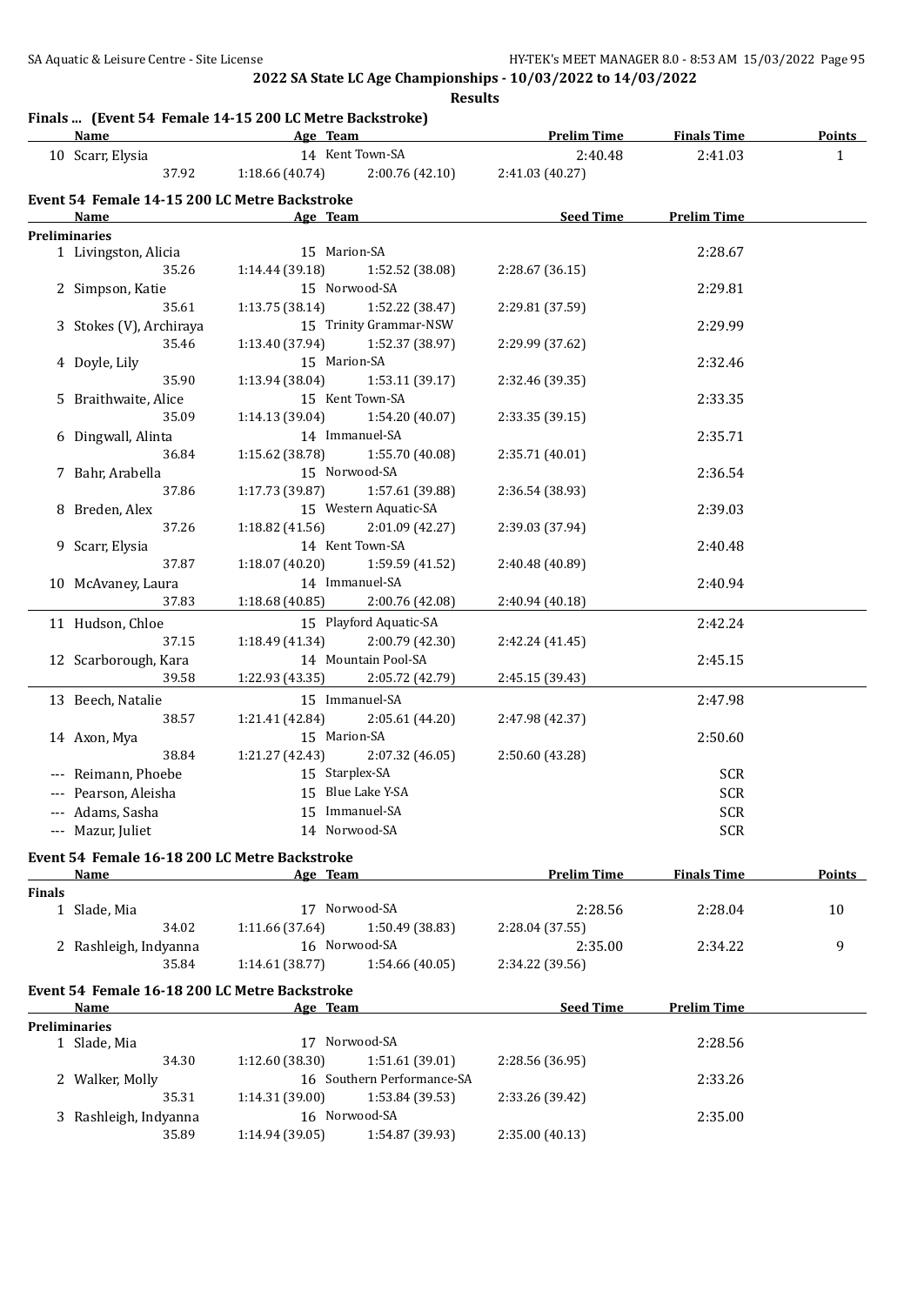**Results**

#### **Preliminaries ... (Event 54 Female 16-18 200 LC Metre Backstroke) Age Team Seed Time Prelim Time** 4 Bloomer (V), Lilly 16 Alice Springs-NT 2:45.39 38.70 1:21.03 (42.33) 2:04.72 (43.69) 2:45.39 (40.67) --- Venning, Abigael 16 Clovercrest-SA NS --- Pressler, Kalyce 17 Silver City-SA SCR --- Healy, Sophie 17 Norwood-SA SCR **Event 55 Boys 11 Year Olds 100 LC Metre Freestyle Name Age Team Prelim Time Finals Time Points Finals** 1 Kupsch, Phoenix 11 Marion-SA 1:04.80 1:02.93 10 31.27 1:02.93 (31.66) 2 Mika, Izyus 11 Immanuel-SA 1:05.13 1:04.66 9 31.02 1:04.66 (33.64) 3 Hudson, Cameron 11 Playford Aquatic-SA 1:06.36 1:06.12 8 31.53 1:06.12 (34.59) 4 Tucker, Jordan 11 Marion-SA 1:10.04 1:08.10 7 32.92 1:08.10 (35.18) 5 Thach, Angelo 11 Playford Aquatic-SA 1:09.50 1:09.01 6 33.67 1:09.01 (35.34) 6 Watson, Trent 11 Tea Tree Gully-SA 1:14.76 1:13.30 5 35.08 1:13.30 (38.22) 7 Vaughan, Maximilian 11 Marion-SA 1:15.11 1:14.44 4 35.38 1:14.44 (39.06) 8 Fletcher, Jackson 11 Barossa-SA 1:16.75 1:14.66 3 36.75 1:14.66 (37.91) 9 Tran, Khang 2 11 Henley & Grange-SA 1:16.64 1:16.89 2 35.94 1:16.89 (40.95) --- Collings, Joshua 11 Marion-SA 1:13.14 DQ

# **Event 55 Boys 11 Year Olds 100 LC Metre Freestyle**

False start

| Name                  | Age Team                  | <b>Seed Time</b><br><b>Prelim Time</b> |
|-----------------------|---------------------------|----------------------------------------|
| <b>Preliminaries</b>  |                           |                                        |
| 1 Kupsch, Phoenix     | 11 Marion-SA              | 1:04.80                                |
| 31.54                 | 1:04.80(33.26)            |                                        |
| 2 Mika, Izyus         | 11 Immanuel-SA            | 1:05.13                                |
| 30.32                 | 1:05.13(34.81)            |                                        |
| 3 Hudson, Cameron     | 11 Playford Aquatic-SA    | 1:06.36                                |
| 31.56                 | 1:06.36 (34.80)           |                                        |
| 4 Thach, Angelo       | 11 Playford Aquatic-SA    | 1:09.50                                |
| 34.28                 | 1:09.50 (35.22)           |                                        |
| 5 Tucker, Jordan      | 11 Marion-SA              | 1:10.04                                |
| 33.80                 | 1:10.04 (36.24)           |                                        |
| 6 Collings, Joshua    | 11 Marion-SA              | 1:13.14                                |
| 34.98                 | 1:13.14 (38.16)           |                                        |
| 7 Watson, Trent       | 11 Tea Tree Gully-SA      | 1:14.76                                |
| 35.89                 | 1:14.76 (38.87)           |                                        |
| 8 Vaughan, Maximilian | 11 Marion-SA              | 1:15.11                                |
| 36.05                 | 1:15.11 (39.06)           |                                        |
| 9 Tran, Khang         | 11 Henley & Grange-SA     | 1:16.64                                |
| 35.81                 | 1:16.64(40.83)            |                                        |
| 10 Fletcher, Jackson  | 11 Barossa-SA             | 1:16.75                                |
| 38.40                 | 1:16.75(38.35)            |                                        |
| 11 Millard, Jack      | 11 Broken Hill Aquatic-SA | 1:16.86                                |
| 35.96                 | 1:16.86 (40.90)           |                                        |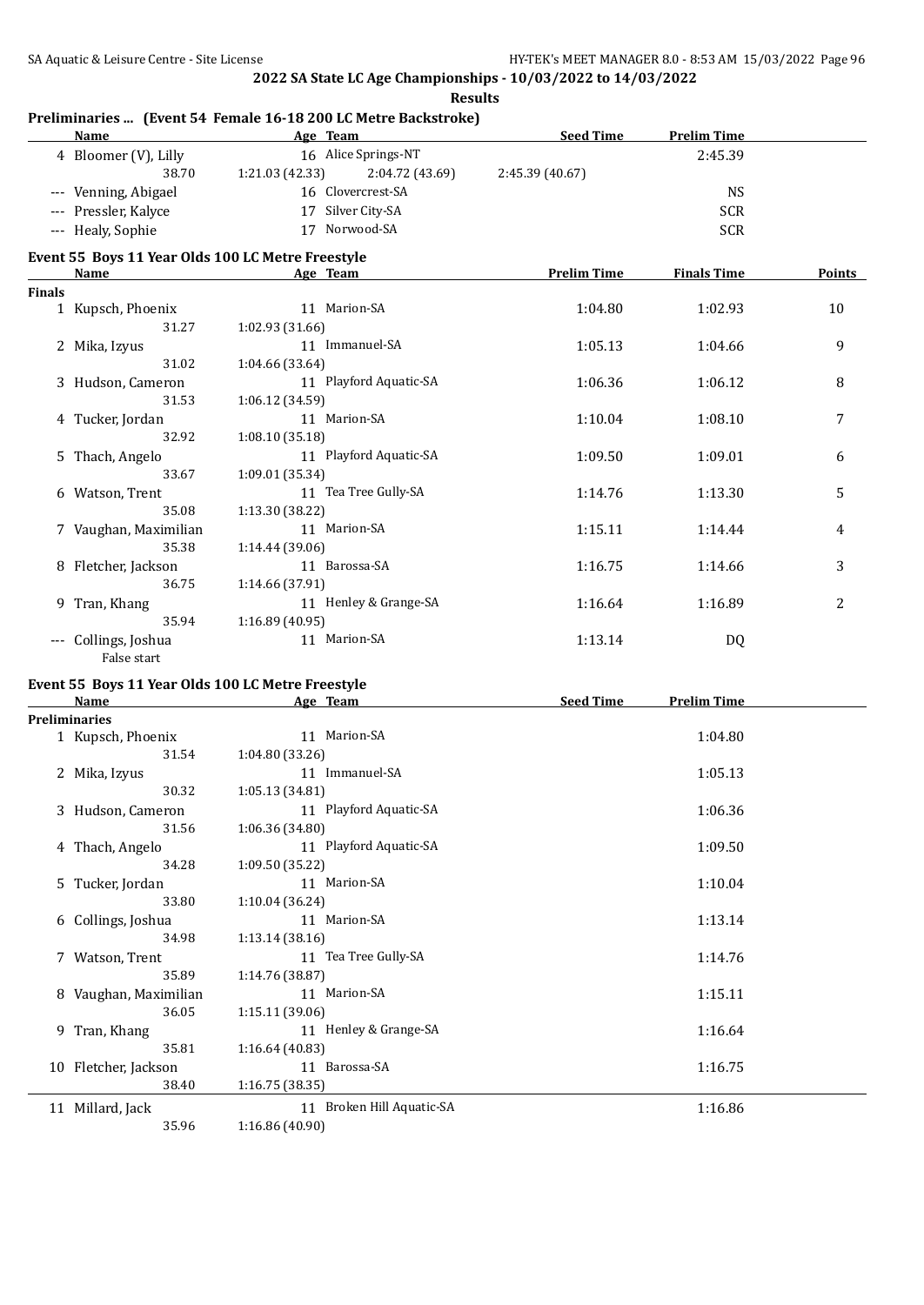**Results**

#### **Preliminaries ... (Event 55 Boys 11 Year Olds 100 LC Metre Freestyle)**

|               | <b>Name</b>         | Age Team                                          | <b>Seed Time</b>   | <b>Prelim Time</b> |        |
|---------------|---------------------|---------------------------------------------------|--------------------|--------------------|--------|
|               | 12 Fillmore, Harry  | 11 Onkaparinga-SA                                 |                    | 1:18.19            |        |
|               | 37.36               | 1:18.19 (40.83)                                   |                    |                    |        |
|               | 13 Henke, Rylan     | 11 Onkaparinga-SA                                 |                    | 1:18.64            |        |
|               | 38.44               | 1:18.64(40.20)                                    |                    |                    |        |
|               | 14 Barratt, Zachery | 11 Silver City-SA                                 |                    | 1:20.35            |        |
|               | 39.68               | 1:20.35(40.67)                                    |                    |                    |        |
|               | 15 Clavel, Eamon    | 11 Broken Hill Aquatic-SA                         |                    | 1:24.76            |        |
|               | 41.43               | 1:24.76 (43.33)                                   |                    |                    |        |
|               | --- Needham, Angus  | 11 Marion-SA                                      |                    | <b>NS</b>          |        |
|               | --- Schubert, Max   | 11 Barossa-SA                                     |                    | <b>SCR</b>         |        |
|               | --- Shi, Maxx       | 11 Playford Aquatic-SA                            |                    | <b>SCR</b>         |        |
|               |                     | Event 55 Boys 12 Year Olds 100 LC Metre Freestyle |                    |                    |        |
|               | <b>Name</b>         | Age Team                                          | <b>Prelim Time</b> | <b>Finals Time</b> | Points |
| <b>Finals</b> |                     |                                                   |                    |                    |        |
|               | 1 Hewitt, Max       | 12 Payneham-SA                                    | 59.95              | 59.94              | 10     |
|               | 29.39               | 59.94 (30.55)                                     |                    |                    |        |
|               | 2 Murphy, Toby      | 12 Southern Performance-SA                        | 1:04.97            | 1:03.28            | 9      |
|               | 30.64               | 1:03.28 (32.64)                                   |                    |                    |        |
|               | 3 Au, Alden         | 12 Payneham-SA                                    | 1:04.77            | 1:03.97            | 8      |
|               | 30.67               | 1:03.97 (33.30)                                   |                    |                    |        |
|               | 4 Coulter, Kegan    | 12 Barossa-SA                                     | 1:06.75            | 1:05.42            | 7      |
|               | 31.27               | 1:05.42(34.15)                                    |                    |                    |        |
|               | 5 Dingwall, Oscar   | 12 Immanuel-SA                                    | 1:06.59            | 1:05.63            | 6      |
|               | 31.75               | 1:05.63 (33.88)                                   |                    |                    |        |
|               | 6 Charleson, Cody   | 12 Starplex-SA                                    | 1:07.51            | 1:05.93            | 5      |
|               | 31.74               | 1:05.93 (34.19)                                   |                    |                    |        |
|               | 7 Allan, Isaac      | 12 Immanuel-SA                                    | 1:08.06            | 1:08.08            | 4      |
|               | 31.83               | 1:08.08(36.25)                                    |                    |                    |        |
|               | 8 Nys, Lachie       | 12 Gawler-SA                                      | 1:09.08            | 1:08.10            | 3      |
|               | 32.18               | 1:08.10 (35.92)                                   |                    |                    |        |
|               | 9 Zammit, Jayden    | 12 Playford Aquatic-SA                            | 1:08.80            | 1:08.75            | 2      |
|               | 32.29               | 1:08.75 (36.46)                                   |                    |                    |        |
|               | 10 Spark, Thomas    | 12 Kent Town-SA                                   | 1:08.40            | 1:08.98            | 1      |
|               | 32.95               | 1:08.98 (36.03)                                   |                    |                    |        |

### **Event 55 Boys 12 Year Olds 100 LC Metre Freestyle**

|   | <b>Name</b>       | Age Team                   | <b>Seed Time</b><br><b>Prelim Time</b> |  |
|---|-------------------|----------------------------|----------------------------------------|--|
|   | Preliminaries     |                            |                                        |  |
|   | 1 Hewitt, Max     | 12 Payneham-SA             | 59.95                                  |  |
|   | 28.57             | 59.95 (31.38)              |                                        |  |
|   | 2 Au, Alden       | 12 Payneham-SA             | 1:04.77                                |  |
|   | 30.87             | 1:04.77 (33.90)            |                                        |  |
|   | 3 Murphy, Toby    | 12 Southern Performance-SA | 1:04.97                                |  |
|   | 31.45             | 1:04.97 (33.52)            |                                        |  |
|   | 4 Dingwall, Oscar | 12 Immanuel-SA             | 1:06.59                                |  |
|   | 32.21             | 1:06.59 (34.38)            |                                        |  |
|   | 5 Coulter, Kegan  | 12 Barossa-SA              | 1:06.75                                |  |
|   | 32.10             | 1:06.75(34.65)             |                                        |  |
|   | 6 Charleson, Cody | 12 Starplex-SA             | 1:07.51                                |  |
|   | 32.42             | 1:07.51 (35.09)            |                                        |  |
|   | 7 Allan, Isaac    | Immanuel-SA<br>12          | 1:08.06                                |  |
|   | 31.75             | 1:08.06 (36.31)            |                                        |  |
| 8 | Spark, Thomas     | 12 Kent Town-SA            | 1:08.40                                |  |
|   | 33.06             | 1:08.40 (35.34)            |                                        |  |
|   | 9 Zammit, Jayden  | 12 Playford Aquatic-SA     | 1:08.80                                |  |
|   | 32.49             | 1:08.80(36.31)             |                                        |  |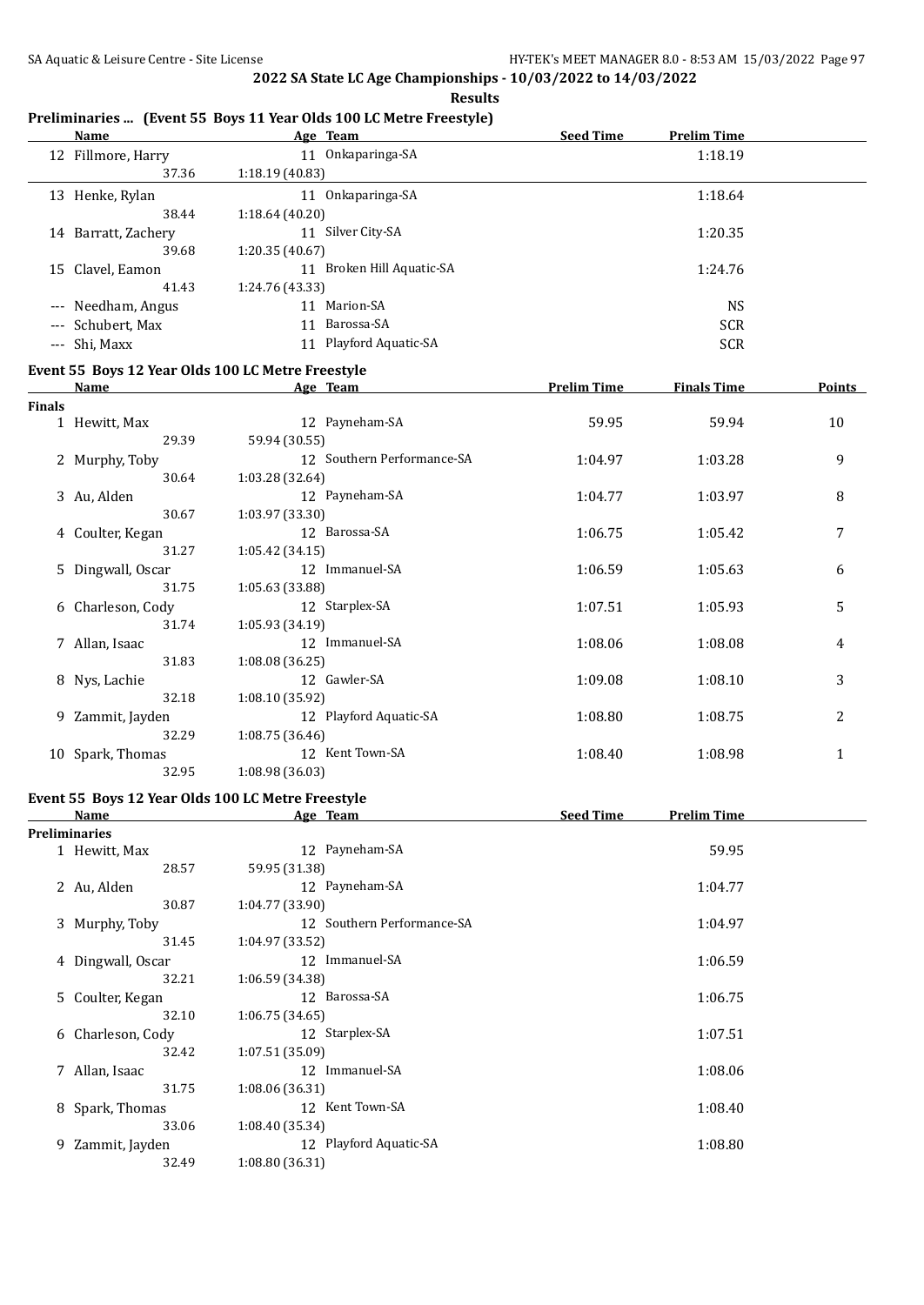**Results**

#### **Preliminaries ... (Event 55 Boys 12 Year Olds 100 LC Metre Freestyle)**

|               | <u>Name</u>                                       |                 | Age Team                   | <b>Seed Time</b>   | <b>Prelim Time</b> |        |
|---------------|---------------------------------------------------|-----------------|----------------------------|--------------------|--------------------|--------|
|               | 10 Nys, Lachie                                    |                 | 12 Gawler-SA               |                    | 1:09.08            |        |
|               | 32.64                                             | 1:09.08 (36.44) |                            |                    |                    |        |
|               | 11 Herbst, Patrick                                |                 | 12 Starplex-SA             |                    | 1:09.15            |        |
|               | 33.22                                             | 1:09.15 (35.93) |                            |                    |                    |        |
|               | 12 Potter, Jake                                   |                 | 12 Immanuel-SA             |                    | 1:09.28            |        |
|               | 32.74                                             | 1:09.28 (36.54) |                            |                    |                    |        |
|               | 13 Birchenough, Owen                              |                 | 12 Marion-SA               |                    | 1:10.10            |        |
|               | 32.99                                             | 1:10.10(37.11)  |                            |                    |                    |        |
|               | 14 Stanley, Will                                  |                 | 12 Marion-SA               |                    | 1:10.45            |        |
|               | 33.22                                             | 1:10.45 (37.23) |                            |                    |                    |        |
|               | 15 Liu, Howard                                    |                 | 12 Kent Town-SA            |                    | 1:10.62            |        |
|               | 33.62                                             | 1:10.62 (37.00) |                            |                    |                    |        |
|               | 16 Fettke, Lachlan                                |                 | 12 Marion-SA               |                    | 1:11.24            |        |
|               | 34.18                                             | 1:11.24 (37.06) |                            |                    |                    |        |
|               | 17 Pashley, Fraser                                |                 | 12 Onkaparinga-SA          |                    | 1:11.37            |        |
|               | 33.88                                             | 1:11.37 (37.49) |                            |                    |                    |        |
|               | 18 El-Youssef, Jamal                              |                 | 12 Tea Tree Gully-SA       |                    | 1:11.60            |        |
|               | 33.87                                             | 1:11.60 (37.73) |                            |                    |                    |        |
|               | 19 Mosley, Leif                                   |                 | 12 Marion-SA               |                    | 1:12.50            |        |
|               | 34.58                                             | 1:12.50 (37.92) |                            |                    |                    |        |
|               | 20 Eriksson, Leif                                 |                 | 12 Playford Aquatic-SA     |                    | 1:13.02            |        |
|               | 35.10                                             | 1:13.02 (37.92) |                            |                    |                    |        |
|               | --- Skewes, Liam                                  |                 | 12 Tea Tree Gully-SA       |                    | <b>SCR</b>         |        |
|               | --- Mazur, Joseph                                 |                 | 12 Norwood-SA              |                    | <b>SCR</b>         |        |
|               | --- Ni, Adison                                    |                 | 12 Marion-SA               |                    | <b>SCR</b>         |        |
|               | --- Ainsworth, Tom                                |                 | 12 Southern Performance-SA |                    | <b>SCR</b>         |        |
|               | Event 56 Boys 13 Year Olds 100 LC Metre Freestyle |                 |                            |                    |                    |        |
|               | Name                                              |                 | Age Team                   | <b>Prelim Time</b> | <b>Finals Time</b> | Points |
| <b>Finals</b> |                                                   |                 |                            |                    |                    |        |
|               | 1 Altiok, Ali                                     |                 | 13 Marion-SA               | 59.07              | 58.88              | 10     |
|               | 28.64                                             | 58.88 (30.24)   |                            |                    |                    |        |
|               | 2 Sandercock, Finnian                             |                 | 13 Western Aquatic-SA      | 1:00.03            | 59.17              | 9      |
|               | 29.01                                             | 59.17 (30.16)   |                            |                    |                    |        |
|               | 3 Sloane, Angus                                   |                 | 13 Barossa-SA              | 1:00.76            | 1:00.05            | 8      |
|               | 28.78                                             | 1:00.05 (31.27) |                            |                    |                    |        |
|               | 4 Clavel, Cohen                                   |                 | 13 Broken Hill Aquatic-SA  | 1:01.60            | 1:00.66            | 7      |
|               | 29.69                                             | 1:00.66 (30.97) |                            |                    |                    |        |
|               | 5 Hassell, Fred                                   |                 | 13 Kent Town-SA            | 1:02.08            | 1:00.91            | 6      |
|               | 28.73<br>6 Ellul, Cameron                         | 1:00.91 (32.18) | 13 Immanuel-SA             | 1:02.87            |                    | 5      |
|               |                                                   |                 |                            |                    | 1:01.52            |        |

7 Renfrey, Kai 13 Western Aquatic-SA 1:04.00 1:02.68 4 30.27 1:02.68 30.27 1:02.68 1:02.68 1:04.00 1:02.68 1:02.68 1:02.68 1:02.68 1:02.68 1:02.68 1:02.68 1:02.68 1:02.68 1:02.68 1:02.68 1:02.68 1:02.68 1:02.68 1:02.68 1:0

8 Riedel, Hugh 13 Vitor Renmark-SA 1:03.34 1:03.00 3

9 Abdelaziz, Malek 13 Marion-SA 1:03.95 1:04.04 2

| 10 Dudley, Callum    |       | 13 Starplex-SA                                    | 1:05.41          | 1:05.85            |  |
|----------------------|-------|---------------------------------------------------|------------------|--------------------|--|
|                      | 30.74 | 1:05.85(35.11)                                    |                  |                    |  |
|                      |       | Event 56 Boys 13 Year Olds 100 LC Metre Freestyle |                  |                    |  |
| Name                 |       | Age Team                                          | <b>Seed Time</b> | <b>Prelim Time</b> |  |
| <b>Preliminaries</b> |       |                                                   |                  |                    |  |
| Altiok, Ali          |       | Marion-SA<br>13.                                  |                  | 59.07              |  |
|                      | 28.89 | 59.07 (30.18)                                     |                  |                    |  |

29.47 1:01.52 (32.05)

29.82 1:03.00 (33.18)

30.31 1:04.04 (33.73)

30.27 1:02.68 (32.41)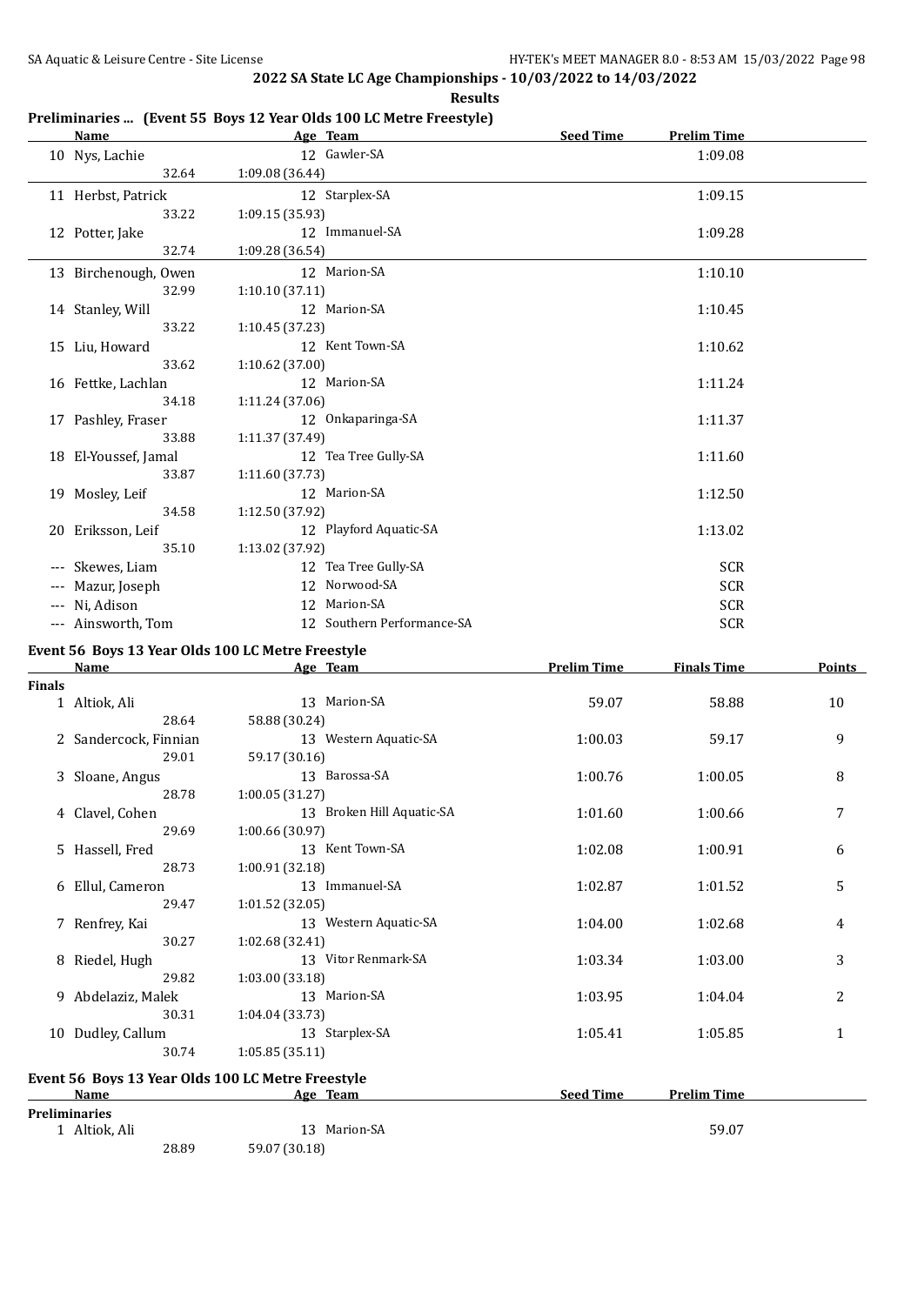**Results**

### **Preliminaries ... (Event 56 Boys 13 Year Olds 100 LC Metre Freestyle)**

| <b>Name</b>           | Age Team                  | <b>Seed Time</b> | <b>Prelim Time</b> |  |
|-----------------------|---------------------------|------------------|--------------------|--|
| 2 Sandercock, Finnian | 13 Western Aquatic-SA     |                  | 1:00.03            |  |
| 29.29                 | 1:00.03(30.74)            |                  |                    |  |
| 3 Sloane, Angus       | 13 Barossa-SA             |                  | 1:00.76            |  |
| 28.82                 | 1:00.76 (31.94)           |                  |                    |  |
| 4 Clavel, Cohen       | 13 Broken Hill Aquatic-SA |                  | 1:01.60            |  |
| 29.89                 | 1:01.60 (31.71)           |                  |                    |  |
| 5 Hassell, Fred       | 13 Kent Town-SA           |                  | 1:02.08            |  |
| 29.39                 | 1:02.08 (32.69)           |                  |                    |  |
| 6 Ellul, Cameron      | 13 Immanuel-SA            |                  | 1:02.87            |  |
| 30.00                 | 1:02.87 (32.87)           |                  |                    |  |
| 7 Riedel, Hugh        | 13 Vitor Renmark-SA       |                  | 1:03.34            |  |
| 30.21                 | 1:03.34 (33.13)           |                  |                    |  |
| 8 Abdelaziz, Malek    | 13 Marion-SA              |                  | 1:03.95            |  |
| 31.13                 | 1:03.95 (32.82)           |                  |                    |  |
| 9 Renfrey, Kai        | 13 Western Aquatic-SA     |                  | 1:04.00            |  |
| 31.17                 | 1:04.00 (32.83)           |                  |                    |  |
| 10 Dudley, Callum     | 13 Starplex-SA            |                  | 1:05.41            |  |
| 30.88                 | 1:05.41 (34.53)           |                  |                    |  |
| 11 Whittaker, Daniel  | 13 Clovercrest-SA         |                  | 1:05.63            |  |
| 31.47                 | 1:05.63 (34.16)           |                  |                    |  |
| 12 Joseph, Aditya     | 13 Unattached-SA          |                  | 1:05.79            |  |
| 31.26                 | 1:05.79 (34.53)           |                  |                    |  |
| 13 Oestmann, Cohbin   | 13 West Coast-SA          |                  | 1:06.48            |  |
| 32.32                 | 1:06.48 (34.16)           |                  |                    |  |
| 14 Lucas, Tommy       | 13 Clare-SA               |                  | 1:06.93            |  |
| 31.72                 | 1:06.93 (35.21)           |                  |                    |  |
| 15 Plant (V), Anders  | 13 Nyah Two Bays-VIC      |                  | 1:07.11            |  |
| 32.16                 | 1:07.11 (34.95)           |                  |                    |  |
| 16 Clinch, Marcus     | 13 Immanuel-SA            |                  | 1:08.68            |  |
| 32.88                 | 1:08.68 (35.80)           |                  |                    |  |
| 17 Tucker, Axel       | 13 Marion-SA              |                  | 1:08.78            |  |
| 32.45                 | 1:08.78 (36.33)           |                  |                    |  |
| 18 Mackinnon, Oliver  | 13 Marion-SA              |                  | 1:09.52            |  |
| 33.28                 | 1:09.52 (36.24)           |                  |                    |  |
| --- Gilbert, Connor   | 13 Clovercrest-SA         |                  | <b>SCR</b>         |  |
| Towers, Fabricio      | 13 Barossa-SA             |                  | <b>SCR</b>         |  |
| --- Davidson, Tyler   | 13 West Coast-SA          |                  | <b>SCR</b>         |  |
|                       |                           |                  |                    |  |

#### **Event 56 Boys 14 Year Olds 100 LC Metre Freestyle**

|               | Name                | Age Team                   | <b>Prelim Time</b> | <b>Finals Time</b> | <b>Points</b> |
|---------------|---------------------|----------------------------|--------------------|--------------------|---------------|
| <b>Finals</b> |                     |                            |                    |                    |               |
|               | 1 Plummer, Cody     | 14 Starplex-SA             | 56.99              | 56.17              | 10            |
|               | 27.38               | 56.17 (28.79)              |                    |                    |               |
|               | *2 Keighran, Fergus | 14 Norwood-SA              | 57.99              | 56.37              | 8.50          |
|               | 27.00               | 56.37 (29.37)              |                    |                    |               |
|               | *2 Walker, Jack     | 14 Southern Performance-SA | 57.52              | 56.37              | 8.50          |
|               | 27.52               | 56.37 (28.85)              |                    |                    |               |
|               | 4 Braunack, Tom     | 14 Norwood-SA              | 58.23              | 56.64              | 7             |
|               | 28.00               | 56.64 (28.64)              |                    |                    |               |
|               | 5 Tran, Khai        | 14 Henley & Grange-SA      | 57.81              | 56.86              | 6             |
|               | 27.86               | 56.86 (29.00)              |                    |                    |               |
| 6             | Bastiaans, Jacob    | 14 Marion-SA               | 59.29              | 59.17              | 5             |
|               | 28.52               | 59.17 (30.65)              |                    |                    |               |
|               | 7 Turra, Logan      | 14 Marion-SA               | 58.86              | 1:00.47            | 4             |
|               | 28.69               | 1:00.47(31.78)             |                    |                    |               |
|               | 8 Zammit, Lachlan   | 14 Playford Aquatic-SA     | 1:00.54            | 1:00.80            | 3             |
|               | 28.82               | 1:00.80 (31.98)            |                    |                    |               |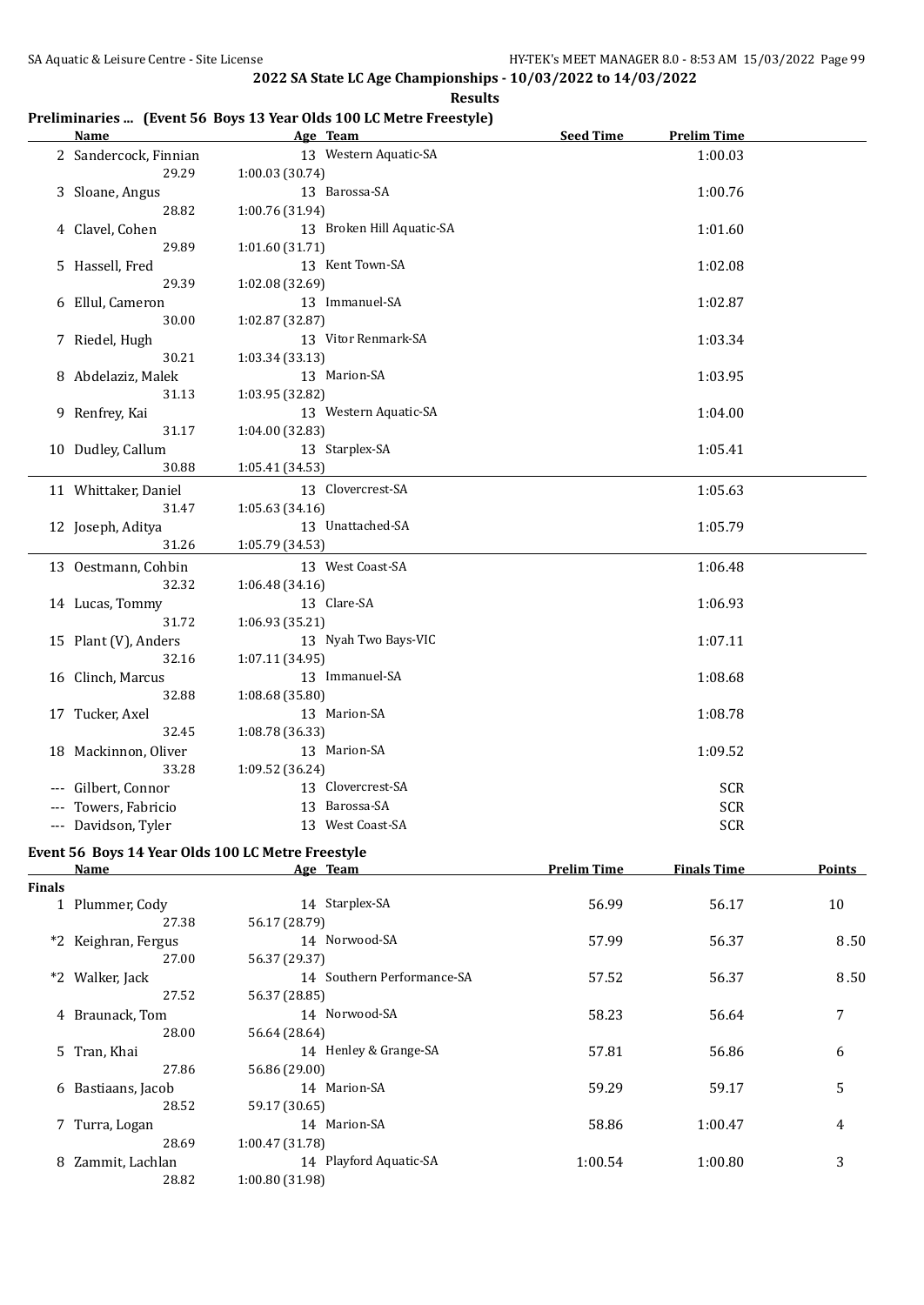**Results**

|                      | <b>Name</b>                                       | Age Team        |                            | <b>Prelim Time</b> | <b>Finals Time</b> | <b>Points</b> |
|----------------------|---------------------------------------------------|-----------------|----------------------------|--------------------|--------------------|---------------|
|                      | 9 Zhang, Bowen                                    |                 | 14 Henley & Grange-SA      | 59.95              | 1:01.61            | 2             |
|                      | 28.83                                             | 1:01.61 (32.78) |                            |                    |                    |               |
|                      | 10 Lin, Leon                                      |                 | 14 Norwood-SA              | 1:01.25            | 1:01.87            | 1             |
|                      | 29.52                                             | 1:01.87 (32.35) |                            |                    |                    |               |
|                      | Event 56 Boys 14 Year Olds 100 LC Metre Freestyle |                 |                            |                    |                    |               |
|                      | Name                                              |                 | Age Team                   | <b>Seed Time</b>   | <b>Prelim Time</b> |               |
|                      | <b>Preliminaries</b>                              |                 |                            |                    |                    |               |
|                      | 1 Plummer, Cody                                   |                 | 14 Starplex-SA             |                    | 56.99              |               |
|                      | 27.66                                             | 56.99 (29.33)   |                            |                    |                    |               |
|                      | 2 Walker, Jack                                    |                 | 14 Southern Performance-SA |                    | 57.52              |               |
|                      | 27.76                                             | 57.52 (29.76)   |                            |                    |                    |               |
| 3                    | Tran, Khai                                        |                 | 14 Henley & Grange-SA      |                    | 57.81              |               |
|                      | 28.29                                             | 57.81 (29.52)   |                            |                    |                    |               |
|                      | 4 Keighran, Fergus                                |                 | 14 Norwood-SA              |                    | 57.99              |               |
|                      | 28.16                                             | 57.99 (29.83)   |                            |                    |                    |               |
| 5.                   | Braunack, Tom                                     |                 | 14 Norwood-SA              |                    | 58.23              |               |
|                      | 28.54                                             | 58.23 (29.69)   |                            |                    |                    |               |
|                      |                                                   |                 |                            |                    |                    |               |
|                      | 6 Turra, Logan                                    |                 | 14 Marion-SA               |                    | 58.86              |               |
|                      | 28.33                                             | 58.86 (30.53)   |                            |                    |                    |               |
| 7                    | Bastiaans, Jacob                                  |                 | 14 Marion-SA               |                    | 59.29              |               |
|                      | 28.79                                             | 59.29 (30.50)   |                            |                    |                    |               |
|                      | 8 Zhang, Bowen                                    |                 | 14 Henley & Grange-SA      |                    | 59.95              |               |
|                      | 27.04                                             | 59.95 (32.91)   |                            |                    |                    |               |
|                      | 9 Zammit, Lachlan                                 |                 | 14 Playford Aquatic-SA     |                    | 1:00.54            |               |
|                      | 28.67                                             | 1:00.54 (31.87) |                            |                    |                    |               |
|                      | 10 Lin, Leon                                      |                 | 14 Norwood-SA              |                    | 1:01.25            |               |
|                      | 29.40                                             | 1:01.25 (31.85) |                            |                    |                    |               |
|                      | 11 Hall, Aidan                                    |                 | 14 Western Aquatic-SA      |                    | 1:01.32            |               |
|                      | 29.96                                             | 1:01.32 (31.36) |                            |                    |                    |               |
|                      | 12 Travers, Jack                                  |                 | 14 Western Aquatic-SA      |                    | 1:01.82            |               |
|                      | 30.20                                             | 1:01.82 (31.62) |                            |                    |                    |               |
|                      | 13 Soltes, Zachariah                              |                 | 14 Tea Tree Gully-SA       |                    | 1:02.85            |               |
|                      | 30.01                                             | 1:02.85 (32.84) |                            |                    |                    |               |
|                      | 14 Leaver, William                                |                 | 14 Marion-SA               |                    | 1:03.01            |               |
|                      | 29.87                                             | 1:03.01(33.14)  |                            |                    |                    |               |
|                      | 15 Greig, Fraser                                  | 14 Unley-SA     |                            |                    | 1:03.49            |               |
|                      | 30.20                                             | 1:03.49 (33.29) |                            |                    |                    |               |
|                      |                                                   |                 | 14 Southern Performance-SA |                    |                    |               |
|                      | 16 Atkinson, Tyler                                |                 |                            |                    | 1:03.66            |               |
|                      | 29.92                                             | 1:03.66 (33.74) |                            |                    |                    |               |
|                      | 17 Meaney, Anakin                                 |                 | 14 Norwood-SA              |                    | 1:03.79            |               |
|                      | 30.47                                             | 1:03.79 (33.32) |                            |                    |                    |               |
|                      | 18 Collings, Kieran                               |                 | 14 Marion-SA               |                    | 1:03.83            |               |
|                      | 30.66                                             | 1:03.83 (33.17) |                            |                    |                    |               |
|                      | 19 Waligora, Matthew                              |                 | 14 Playford Aquatic-SA     |                    | 1:04.38            |               |
|                      | 30.84                                             | 1:04.38 (33.54) |                            |                    |                    |               |
|                      | 20 Mathee, Rhys                                   |                 | 14 Marion-SA               |                    | 1:05.82            |               |
|                      | 31.93                                             | 1:05.82 (33.89) |                            |                    |                    |               |
| ---                  | Brown, Jackson                                    |                 | 14 Immanuel-SA             |                    | <b>NS</b>          |               |
| ---                  | Caton, Hugh                                       |                 | 14 Norwood-SA              |                    | <b>SCR</b>         |               |
| ---                  | Stubbings, Harrison                               |                 | 14 Starplex-SA             |                    | <b>SCR</b>         |               |
| $\scriptstyle\cdots$ | Macher (V), Nicholas                              |                 | 14 Revesby Workers-NSW     |                    | <b>SCR</b>         |               |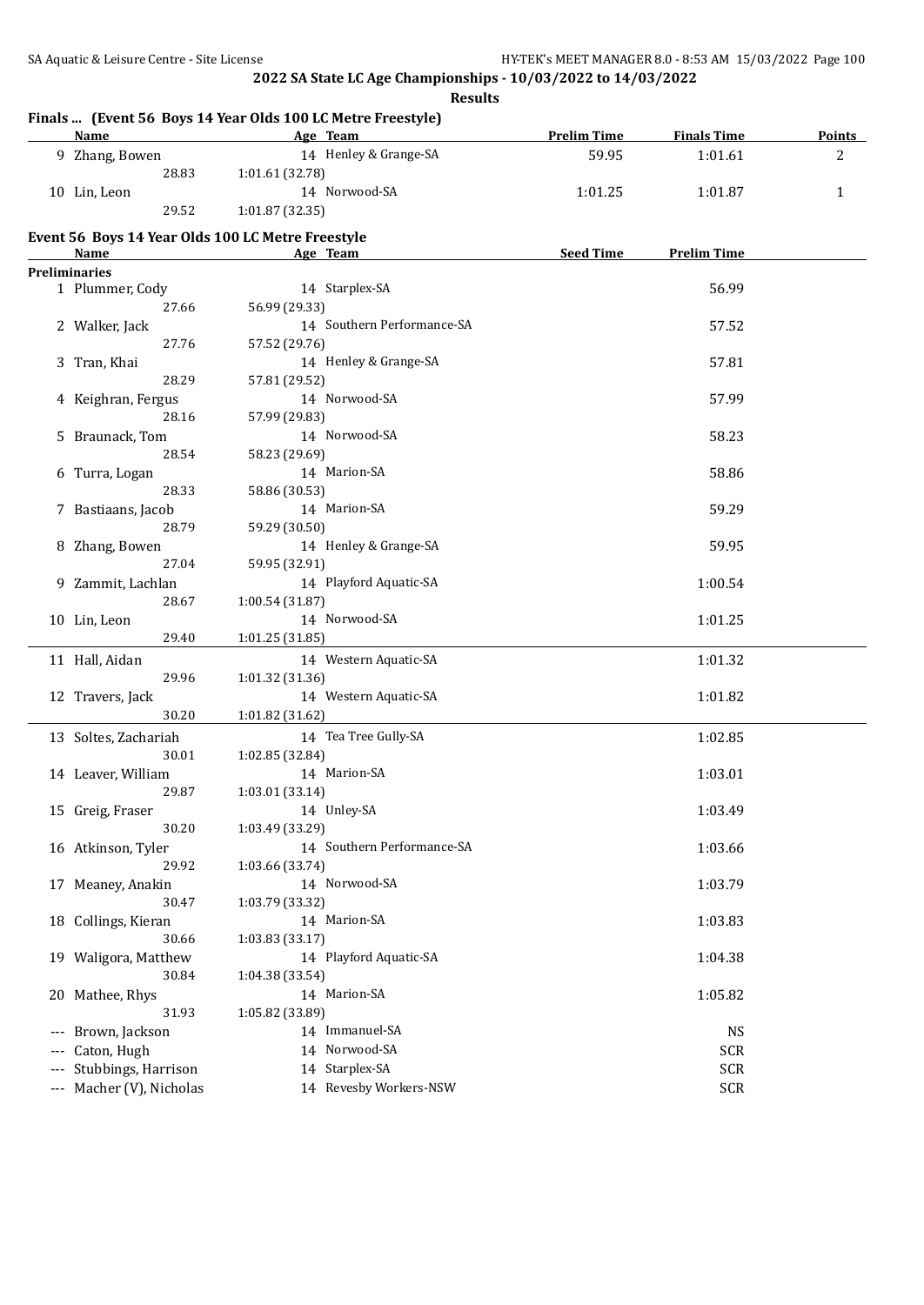**Results**

| Event 57 Male 15 Year Olds 100 LC Metre Freestyle |  |  |  |  |
|---------------------------------------------------|--|--|--|--|
|                                                   |  |  |  |  |

|        | <b>Name</b>              | Age Team                  | <b>Prelim Time</b> | <b>Finals Time</b> | <b>Points</b> |
|--------|--------------------------|---------------------------|--------------------|--------------------|---------------|
| Finals |                          |                           |                    |                    |               |
|        | 1 Stephenson, Flynn      | 15 Marion-SA              | 57.10              | 56.30              | 10            |
|        | 27.71                    | 56.30 (28.59)             |                    |                    |               |
|        | *2 Langman, Hamish       | 15 Norwood-SA             | 58.21              | 56.40              | 8.50          |
|        | 27.71                    | 56.40 (28.69)             |                    |                    |               |
|        | *2 Macdonald, Alexander  | 15 Kent Town-SA           | 56.60              | 56.40              | 8.50          |
|        | 27.74                    | 56.40 (28.66)             |                    |                    |               |
|        | 4 Washington, Lachlan    | 15 Immanuel-SA            | 56.91              | 56.53              | 7             |
|        | 27.79                    | 56.53 (28.74)             |                    |                    |               |
|        | 5 Schwarz, Harry         | 15 Immanuel-SA            | 58.33              | 57.03              | 6             |
|        | 27.41                    | 57.03 (29.62)             |                    |                    |               |
|        | 6 Curthoys-Davies, Keian | 15 Barossa-SA             | 58.18              | 57.50              | 5             |
|        | 27.72                    | 57.50 (29.78)             |                    |                    |               |
|        | 7 Herbst, Ethan          | 15 Starplex-SA            | 57.79              | 57.78              | 4             |
|        | 27.10                    | 57.78 (30.68)             |                    |                    |               |
|        | 8 Lawson, Jack           | 15 Kent Town-SA           | 58.95              | 58.50              | 3             |
|        | 28.16                    | 58.50 (30.34)             |                    |                    |               |
|        | 9 Milne, Lukas           | 15 Silver City-SA         | 58.84              | 58.62              | 2             |
|        | 28.64                    | 58.62 (29.98)             |                    |                    |               |
|        | 10 Clavel, Austin        | 15 Broken Hill Aquatic-SA | 1:00.13            | 1:00.64            | 1             |
|        | 28.60                    | 1:00.64(32.04)            |                    |                    |               |
|        |                          |                           |                    |                    |               |

#### **Event 57 Male 15 Year Olds 100 LC Metre Freestyle**

| <b>Name</b>              | Age Team                  | <b>Seed Time</b><br><b>Prelim Time</b> |
|--------------------------|---------------------------|----------------------------------------|
| <b>Preliminaries</b>     |                           |                                        |
| 1 Macdonald, Alexander   | 15 Kent Town-SA           | 56.60                                  |
| 27.60                    | 56.60 (29.00)             |                                        |
| 2 Washington, Lachlan    | 15 Immanuel-SA            | 56.91                                  |
| 27.33                    | 56.91 (29.58)             |                                        |
| 3 Stephenson, Flynn      | 15 Marion-SA              | 57.10                                  |
| 27.83                    | 57.10 (29.27)             |                                        |
| 4 Herbst, Ethan          | 15 Starplex-SA            | 57.79                                  |
| 27.14                    | 57.79 (30.65)             |                                        |
| 5 Tran, Liem             | 15 Henley & Grange-SA     | 57.85                                  |
| 27.23                    | 57.85 (30.62)             |                                        |
| 6 Curthoys-Davies, Keian | 15 Barossa-SA             | 58.18                                  |
| 27.90                    | 58.18 (30.28)             |                                        |
| 7 Langman, Hamish        | 15 Norwood-SA             | 58.21                                  |
| 28.14                    | 58.21 (30.07)             |                                        |
| 8 Schwarz, Harry         | 15 Immanuel-SA            | 58.33                                  |
| 27.54                    | 58.33 (30.79)             |                                        |
| 9 Milne, Lukas           | 15 Silver City-SA         | 58.84                                  |
| 28.39                    | 58.84 (30.45)             |                                        |
| 10 Lawson, Jack          | 15 Kent Town-SA           | 58.95                                  |
| 28.48                    | 58.95 (30.47)             |                                        |
| 11 Morata, Oskar         | 15 Western Aquatic-SA     | 59.34                                  |
| 28.21                    | 59.34 (31.13)             |                                        |
| 12 Clavel, Austin        | 15 Broken Hill Aquatic-SA | 1:00.13                                |
| 28.33                    | 1:00.13(31.80)            |                                        |
| 13 Bacon, Luca           | 15 Kent Town-SA           | 1:00.36                                |
| 28.98                    | 1:00.36 (31.38)           |                                        |
| 14 Kupsch, Diezel        | 15 Marion-SA              | 1:00.64                                |
| 28.57                    | 1:00.64(32.07)            |                                        |
| 15 Piercey, Zack         | 15 Tea Tree Gully-SA      | 1:01.04                                |
| 28.76                    | 1:01.04 (32.28)           |                                        |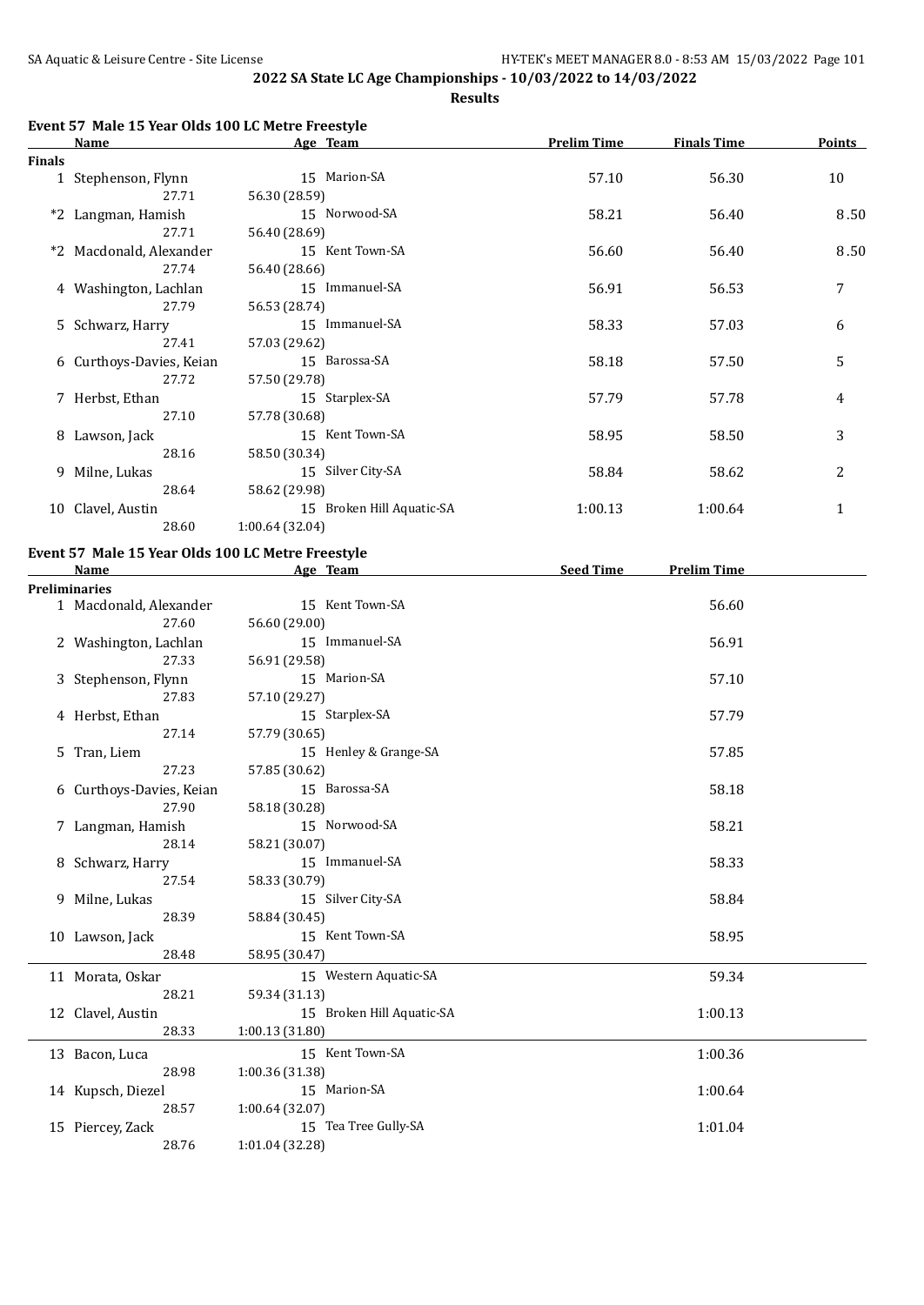#### **Results**

#### **Preliminaries ... (Event 57 Male 15 Year Olds 100 LC Metre Freestyle)**

|    | Name                 | Age Team                 | <b>Seed Time</b><br><b>Prelim Time</b> |
|----|----------------------|--------------------------|----------------------------------------|
|    | 16 Smith, Connor     | 15 Marion-SA             | 1:02.28                                |
|    | 30.12                | 1:02.28(32.16)           |                                        |
| 17 | Pettrey, Liam        | 15 Starplex-SA           | 1:02.97                                |
|    | 29.41                | 1:02.97(33.56)           |                                        |
|    | 18 McCloud, Jarrad   | 15 Payneham-SA           | 1:03.78                                |
|    | 29.59                | 1:03.78(34.19)           |                                        |
| 19 | Cregan, Gabriel      | 15 Barossa-SA            | 1:05.08                                |
|    | 30.79                | 1:05.08 (34.29)          |                                        |
|    | --- Ross, Angus      | Western Aquatic-SA<br>15 | <b>SCR</b>                             |
|    | --- Vien, Brian      | 15 Henley & Grange-SA    | <b>SCR</b>                             |
|    | --- Cohen, Oscar     | 15 Payneham-SA           | <b>SCR</b>                             |
|    | --- Gilbert, Lachlan | Clovercrest-SA<br>15     | <b>SCR</b>                             |

## **Event 57 Male 16 Year Olds 100 LC Metre Freestyle**

|               | <b>Name</b>                 | Age Team                   | <b>Prelim Time</b> | <b>Finals Time</b> | <b>Points</b>  |
|---------------|-----------------------------|----------------------------|--------------------|--------------------|----------------|
| <b>Finals</b> |                             |                            |                    |                    |                |
|               | 1 Langman, Aidan            | 16 Norwood-SA              | 55.71              | 54.53              | 10             |
|               | 26.61                       | 54.53 (27.92)              |                    |                    |                |
|               | 2 Lindsay, Luc              | 16 Norwood-SA              | 55.56              | 55.57              | 9              |
|               | 26.91                       | 55.57 (28.66)              |                    |                    |                |
|               | 3 Kuchel, Liam              | 16 Southern Performance-SA | 57.78              | 55.63              | 8              |
|               | 26.78                       | 55.63 (28.85)              |                    |                    |                |
|               | 4 Moran, Aiden              | 16 Immanuel-SA             | 56.01              | 55.67              | 7              |
|               | 27.01                       | 55.67 (28.66)              |                    |                    |                |
|               | 5 Phua, Zane                | 16 Kent Town-SA            | 55.89              | 55.72              | 6              |
|               | 26.92                       | 55.72 (28.80)              |                    |                    |                |
|               | 6 Cochrane-Adolfson, Justin | 16 Silver City-SA          | 58.11              | 56.69              | 5              |
|               | 26.77                       | 56.69 (29.92)              |                    |                    |                |
|               | 7 Pannell, Harry            | 16 Playford Aquatic-SA     | 57.98              | 57.94              | 4              |
|               | 27.90                       | 57.94 (30.04)              |                    |                    |                |
|               | 8 Lehmann, Reuben           | 16 Immanuel-SA             | 58.35              | 58.41              | 3              |
|               | 27.86                       | 58.41 (30.55)              |                    |                    |                |
|               | 9 Kashani, Kiarash          | 16 Norwood-SA              | 59.36              | 58.65              | $\overline{2}$ |
|               | 27.99                       | 58.65 (30.66)              |                    |                    |                |
|               | 10 Au, Isaac                | 16 Kent Town-SA            | 59.29              | 58.80              | $\mathbf{1}$   |
|               | 28.14                       | 58.80 (30.66)              |                    |                    |                |

#### **Event 57 Male 16 Year Olds 100 LC Metre Freestyle**

|   | <b>Name</b>                 | Age Team                   | <b>Seed Time</b><br><b>Prelim Time</b> |  |
|---|-----------------------------|----------------------------|----------------------------------------|--|
|   | Preliminaries               |                            |                                        |  |
|   | 1 Lindsay, Luc              | 16 Norwood-SA              | 55.56                                  |  |
|   | 26.83                       | 55.56 (28.73)              |                                        |  |
|   | 2 Langman, Aidan            | 16 Norwood-SA              | 55.71                                  |  |
|   | 27.11                       | 55.71 (28.60)              |                                        |  |
|   | 3 Phua, Zane                | 16 Kent Town-SA            | 55.89                                  |  |
|   | 27.14                       | 55.89 (28.75)              |                                        |  |
|   | 4 Moran, Aiden              | 16 Immanuel-SA             | 56.01                                  |  |
|   | 27.11                       | 56.01 (28.90)              |                                        |  |
|   | 5 Kuchel, Liam              | 16 Southern Performance-SA | 57.78                                  |  |
|   | 27.17                       | 57.78 (30.61)              |                                        |  |
|   | 6 Pannell, Harry            | 16 Playford Aquatic-SA     | 57.98                                  |  |
|   | 27.99                       | 57.98 (29.99)              |                                        |  |
|   | 7 Cochrane-Adolfson, Justin | 16 Silver City-SA          | 58.11                                  |  |
|   | 27.49                       | 58.11 (30.62)              |                                        |  |
| 8 | Lehmann, Reuben             | 16 Immanuel-SA             | 58.35                                  |  |
|   | 28.15                       | 58.35 (30.20)              |                                        |  |
|   | 9 Au, Isaac                 | 16 Kent Town-SA            | 59.29                                  |  |
|   | 27.87                       | 59.29 (31.42)              |                                        |  |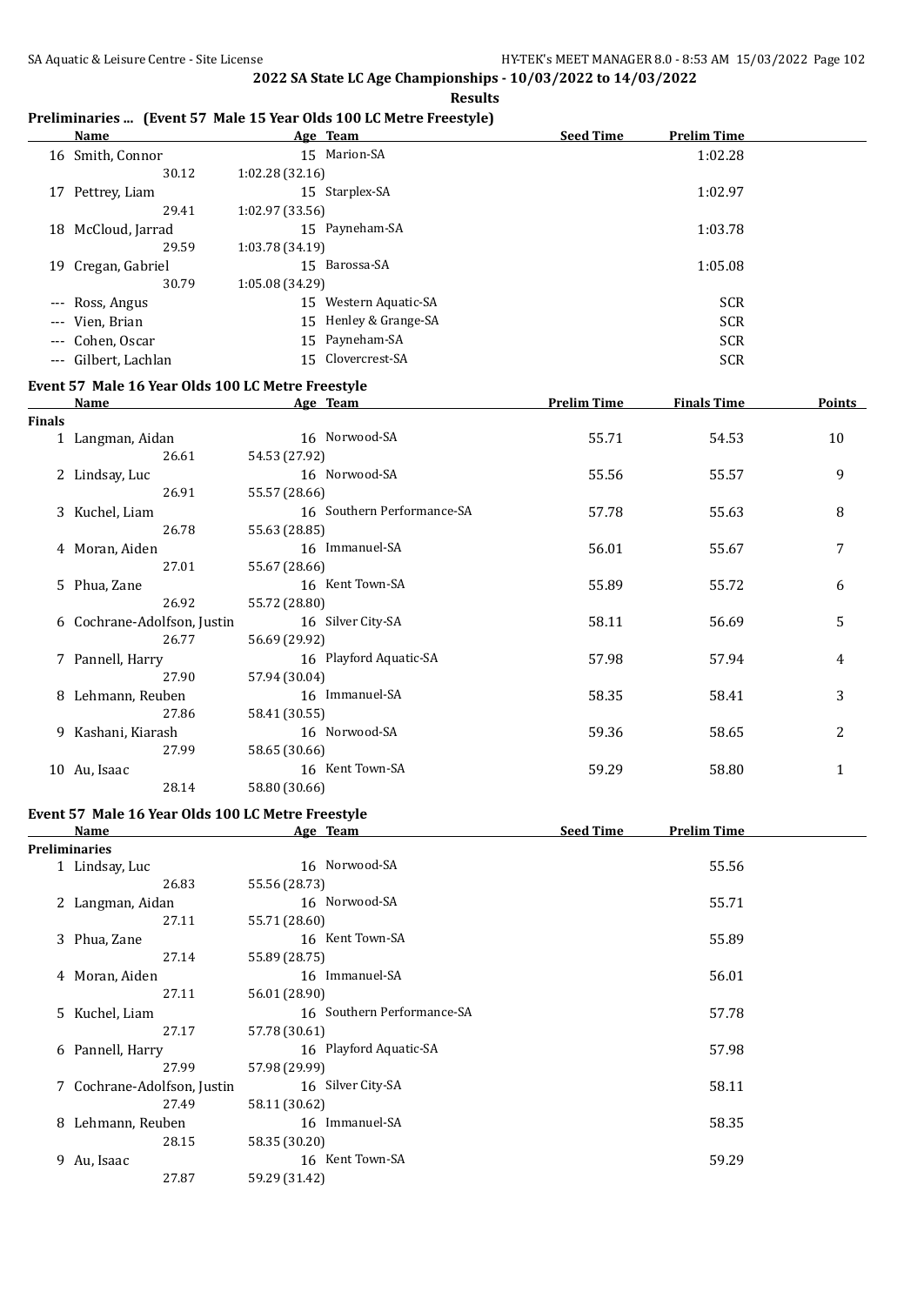**Results**

|        | <u>Name</u>                                | <b>Example 2016 Age</b> Team |                               | Seed Time          | <b>Prelim Time</b> |        |
|--------|--------------------------------------------|------------------------------|-------------------------------|--------------------|--------------------|--------|
|        | 10 Kashani, Kiarash                        |                              | 16 Norwood-SA                 |                    | 59.36              |        |
|        | 28.48                                      | 59.36 (30.88)                |                               |                    |                    |        |
|        | 11 Kemp, Samuel                            |                              | 16 Onkaparinga-SA             |                    | 59.52              |        |
|        | 28.47                                      | 59.52 (31.05)                |                               |                    |                    |        |
|        | 12 Tolladay, Harry                         |                              | 16 Kent Town-SA               |                    | 1:00.53            |        |
|        | 28.77                                      | 1:00.53 (31.76)              |                               |                    |                    |        |
|        | 13 Nelson, Regan                           |                              | 16 Kent Town-SA               |                    | 1:00.68            |        |
|        | 29.29                                      | 1:00.68 (31.39)              |                               |                    |                    |        |
|        | 14 Chan, Aidan                             |                              | 16 Henley & Grange-SA         |                    | 1:01.51            |        |
|        | 28.82                                      | 1:01.51 (32.69)              |                               |                    |                    |        |
|        | 15 Guth, Zac                               |                              | 16 Kent Town-SA               |                    | 1:02.09            |        |
|        | 29.11                                      | 1:02.09 (32.98)              |                               |                    |                    |        |
|        | --- Poole, Isaac                           |                              | 16 Starplex-SA<br>16 Clare-SA |                    | <b>NS</b>          |        |
|        | --- Lucas, Lachlan                         |                              | 16 Southern Performance-SA    |                    | <b>SCR</b>         |        |
|        | --- Wiggett, Alexander                     |                              |                               |                    | <b>SCR</b>         |        |
|        | Event 57 Male 17-18 100 LC Metre Freestyle |                              |                               |                    |                    |        |
|        |                                            |                              | Name Age Team                 | <b>Prelim Time</b> | <b>Finals Time</b> | Points |
| Finals | 1 Macie, Patrick                           |                              | 17 Barossa-SA                 | 55.03              | 53.79              | 10     |
|        | 26.43                                      | 53.79 (27.36)                |                               |                    |                    |        |
|        | 2 Downie, Finn                             |                              | 17 Immanuel-SA                | 55.47              | 54.60              | 9      |
|        | 26.08                                      | 54.60 (28.52)                |                               |                    |                    |        |
|        | 3 Ormerod, Jack                            |                              | 18 Unattached-SA              | 57.49              | 56.85              | 8      |
|        | 27.56                                      | 56.85 (29.29)                |                               |                    |                    |        |
|        | 4 McDermott, Jason                         |                              | 17 Tea Tree Gully-SA          | 58.41              | 57.33              | 7      |
|        | 27.28                                      | 57.33 (30.05)                |                               |                    |                    |        |
|        | 5 Bignell, Thomas                          |                              | 17 Blue Lake Y-SA             | 59.03              | 58.38              | 6      |
|        | 27.74                                      | 58.38 (30.64)                |                               |                    |                    |        |
|        | 6 Brown, Myles                             |                              | 18 Barossa-SA                 | 58.92              | 58.72              | 5      |
|        | 28.37                                      | 58.72 (30.35)                |                               |                    |                    |        |
|        | Event 57 Male 17-18 100 LC Metre Freestyle |                              |                               |                    |                    |        |
|        | <b>Name</b>                                | <b>Example 2</b> Age Team    |                               | Seed Time          | <b>Prelim Time</b> |        |
|        | <b>Preliminaries</b>                       |                              |                               |                    |                    |        |
|        | 1 Macie, Patrick                           |                              | 17 Barossa-SA                 |                    | 55.03              |        |
|        | 27.34                                      | 55.03 (27.69)                |                               |                    |                    |        |
|        | 2 Downie, Finn                             |                              | 17 Immanuel-SA                |                    | 55.47              |        |
|        | 26.63                                      | 55.47 (28.84)                | 18 Unattached-SA              |                    | 57.49              |        |
|        | 3 Ormerod, Jack<br>28.07                   | 57.49 (29.42)                |                               |                    |                    |        |
|        | 4 Luscombe, Harvey                         |                              | 18 Marion-SA                  |                    | 57.97              |        |
|        | 27.61                                      | 57.97 (30.36)                |                               |                    |                    |        |
|        | 5 McDermott, Jason                         |                              | 17 Tea Tree Gully-SA          |                    | 58.41              |        |
|        | 28.13                                      | 58.41 (30.28)                |                               |                    |                    |        |
|        | 6 Brown, Myles                             |                              | 18 Barossa-SA                 |                    | 58.92              |        |
|        | 27.91                                      | 58.92 (31.01)                |                               |                    |                    |        |
|        | 7 Bignell, Thomas                          |                              | 17 Blue Lake Y-SA             |                    | 59.03              |        |
|        | 27.68                                      | 59.03 (31.35)                |                               |                    |                    |        |
|        | Biddell, Harrison                          |                              | 17 Norwood-SA                 |                    | <b>NS</b>          |        |
|        | White, Jordan                              |                              | 17 Loxton-SA                  |                    | <b>NS</b>          |        |
|        | Caton, Noah                                |                              | 18 Norwood-SA                 |                    | <b>SCR</b>         |        |
| ---    | Gohl, Jacob                                |                              | 18 Marion-SA                  |                    | <b>SCR</b>         |        |

## **Preliminaries ... (Event 57 Male 16 Year Olds 100 LC Metre Freestyle)**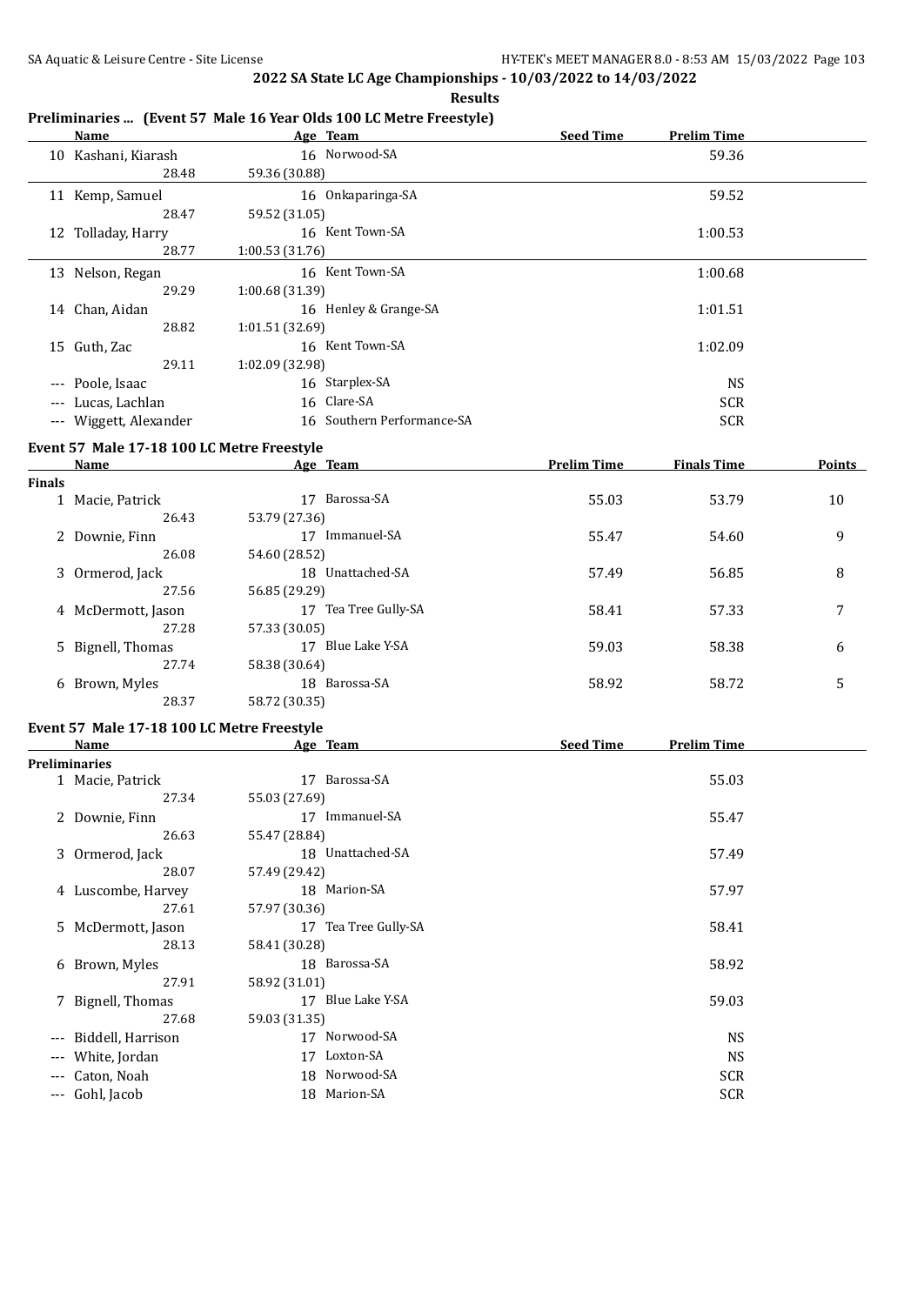**Results**

## **Event 59 Girls 11 Year Olds 100 LC Metre Freestyle**

|        | <b>Name</b>          | Age Team              | <b>Prelim Time</b> | <b>Finals Time</b> | Points       |
|--------|----------------------|-----------------------|--------------------|--------------------|--------------|
| Finals |                      |                       |                    |                    |              |
|        | 1 Linke, Jasmine     | 11 Kent Town-SA       | 1:04.19            | 1:03.21            | 10           |
|        | 30.32                | 1:03.21 (32.89)       |                    |                    |              |
|        | 2 Heggie, Ashleigh   | 11 Starplex-SA        | 1:08.16            | 1:07.37            | 9            |
|        | 32.63                | 1:07.37(34.74)        |                    |                    |              |
|        | 3 Harrison, Savannah | 11 Clovercrest-SA     | 1:08.24            | 1:07.60            | 8            |
|        | 33.00                | 1:07.60(34.60)        |                    |                    |              |
|        | 4 Daunt, Emily       | 11 Marion-SA          | 1:09.46            | 1:08.03            | 7            |
|        | 32.64                | 1:08.03 (35.39)       |                    |                    |              |
|        | 5 Marshall, Chelsea  | 11 Tea Tree Gully-SA  | 1:09.89            | 1:08.84            | 6            |
|        | 32.19                | 1:08.84(36.65)        |                    |                    |              |
|        | 6 Hallam, Sophia     | 11 Marion-SA          | 1:09.28            | 1:09.25            | 5            |
|        | 32.91                | 1:09.25 (36.34)       |                    |                    |              |
|        | 7 Geister, Leni      | 11 Barossa-SA         | 1:09.84            | 1:09.72            | 4            |
|        | 32.79                | 1:09.72(36.93)        |                    |                    |              |
|        | 8 Hartwig, Ava       | 11 Norwood-SA         | 1:12.05            | 1:09.90            | 3            |
|        | 32.11                | 1:09.90 (37.79)       |                    |                    |              |
| 9      | Ashmead, Annabel     | 11 Barossa-SA         | 1:11.09            | 1:10.67            | 2            |
|        | 33.64                | 1:10.67(37.03)        |                    |                    |              |
| 10     | Liemar, Milli        | 11 Western Aquatic-SA | 1:12.02            | 1:11.92            | $\mathbf{1}$ |
|        | 33.47                | 1:11.92 (38.45)       |                    |                    |              |

#### **Event 59 Girls 11 Year Olds 100 LC Metre Freestyle**

| Name                 | Age Team                   | <b>Seed Time</b> | <b>Prelim Time</b> |  |
|----------------------|----------------------------|------------------|--------------------|--|
| <b>Preliminaries</b> |                            |                  |                    |  |
| 1 Linke, Jasmine     | 11 Kent Town-SA            |                  | 1:04.19            |  |
| 30.82                | 1:04.19 (33.37)            |                  |                    |  |
| 2 Heggie, Ashleigh   | 11 Starplex-SA             |                  | 1:08.16            |  |
| 33.07                | 1:08.16 (35.09)            |                  |                    |  |
| 3 Harrison, Savannah | 11 Clovercrest-SA          |                  | 1:08.24            |  |
| 33.51                | 1:08.24 (34.73)            |                  |                    |  |
| 4 Hallam, Sophia     | 11 Marion-SA               |                  | 1:09.28            |  |
| 32.95                | 1:09.28 (36.33)            |                  |                    |  |
| 5 Daunt, Emily       | 11 Marion-SA               |                  | 1:09.46            |  |
| 32.94                | 1:09.46 (36.52)            |                  |                    |  |
| 6 Geister, Leni      | 11 Barossa-SA              |                  | 1:09.84            |  |
| 33.25                | 1:09.84(36.59)             |                  |                    |  |
| 7 Marshall, Chelsea  | 11 Tea Tree Gully-SA       |                  | 1:09.89            |  |
| 32.65                | 1:09.89 (37.24)            |                  |                    |  |
| 8 Ashmead, Annabel   | 11 Barossa-SA              |                  | 1:11.09            |  |
| 33.99                | 1:11.09(37.10)             |                  |                    |  |
| 9 Liemar, Milli      | 11 Western Aquatic-SA      |                  | 1:12.02            |  |
| 34.24                | 1:12.02 (37.78)            |                  |                    |  |
| 10 Hartwig, Ava      | 11 Norwood-SA              |                  | 1:12.05            |  |
| 33.67                | 1:12.05 (38.38)            |                  |                    |  |
| 11 Baker, Amelia     | 11 Southern Performance-SA |                  | 1:12.31            |  |
| 34.42                | 1:12.31 (37.89)            |                  |                    |  |
| 12 Placanica, Alesha | 11 Clovercrest-SA          |                  | 1:12.46            |  |
| 34.01                | 1:12.46 (38.45)            |                  |                    |  |
| 13 Shannon, Isabella | 11 Barossa-SA              |                  | 1:13.69            |  |
| 35.91                | 1:13.69 (37.78)            |                  |                    |  |
| 14 Le, Amy           | 11 Henley & Grange-SA      |                  | 1:14.11            |  |
| 35.49                | 1:14.11(38.62)             |                  |                    |  |
| 15 Smith, Grace      | 11 Unattached-SA           |                  | 1:14.84            |  |
| 37.49                | 1:14.84 (37.35)            |                  |                    |  |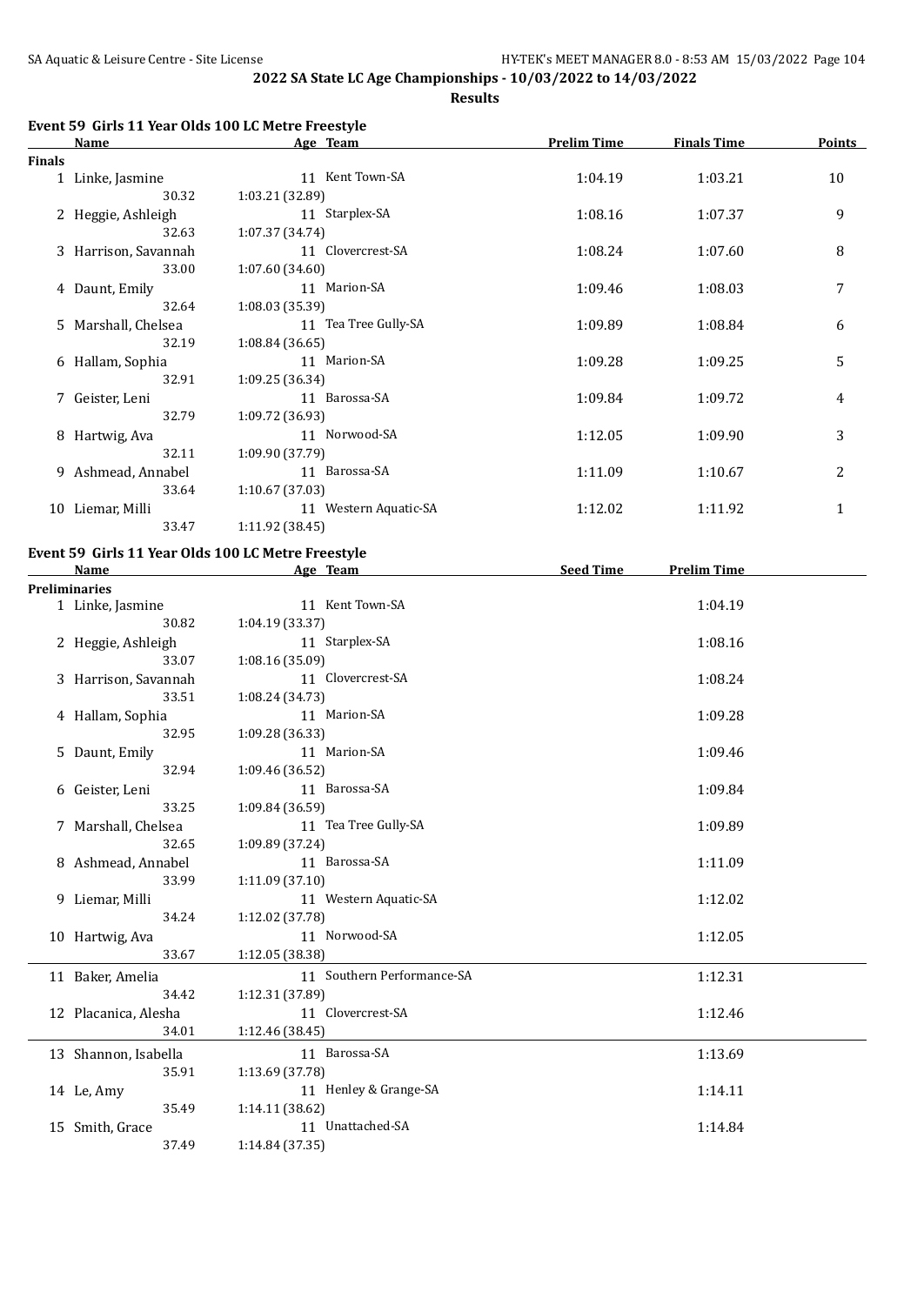#### **Results**

## **Preliminaries ... (Event 59 Girls 11 Year Olds 100 LC Metre Freestyle)**

|    | Name                    | Age Team             | <b>Seed Time</b><br><b>Prelim Time</b> |
|----|-------------------------|----------------------|----------------------------------------|
|    | 16 Sherwell, Amber      | 11 Norwood-SA        | 1:15.38                                |
|    | 35.16                   | 1:15.38(40.22)       |                                        |
| 17 | Nesci, Ocea             | Starplex-SA<br>11    | 1:17.20                                |
|    | 36.84                   | 1:17.20 (40.36)      |                                        |
|    | 18 Paul, Meg            | Clovercrest-SA<br>11 | 1:17.37                                |
|    | 36.47                   | 1:17.37 (40.90)      |                                        |
|    | 19 Giro, Aleksandra     | Payneham-SA<br>11    | 1:18.56                                |
|    | 36.87                   | 1:18.56(41.69)       |                                        |
|    | --- Leaver, Georgiana   | Marion-SA<br>11      | <b>SCR</b>                             |
|    | --- Davidson, Charlotte | West Coast-SA<br>11  | <b>SCR</b>                             |

#### **Event 59 Girls 12 Year Olds 100 LC Metre Freestyle**

|               | <b>Name</b>          | Age Team               | <b>Prelim Time</b> | <b>Finals Time</b> | <b>Points</b> |
|---------------|----------------------|------------------------|--------------------|--------------------|---------------|
| <b>Finals</b> |                      |                        |                    |                    |               |
|               | 1 Beaumont, Isabella | 12 Henley & Grange-SA  | 1:05.25            | 1:03.55            | 10            |
|               | 30.00                | 1:03.55(33.55)         |                    |                    |               |
|               | 2 Lawrence, Akira    | 12 Tea Tree Gully-SA   | 1:05.95            | 1:04.48            | 9             |
|               | 30.81                | 1:04.48(33.67)         |                    |                    |               |
|               | 3 Sanchez, Madison   | 12 Starplex-SA         | 1:06.34            | 1:04.84            | 8             |
|               | 31.63                | 1:04.84(33.21)         |                    |                    |               |
|               | 4 Ellis, Piper       | 12 Playford Aquatic-SA | 1:06.60            | 1:05.95            | 7             |
|               | 31.78                | 1:05.95(34.17)         |                    |                    |               |
|               | 5 Harris, Lauren     | 12 Payneham-SA         | 1:06.91            | 1:06.12            | 6             |
|               | 32.25                | 1:06.12(33.87)         |                    |                    |               |
|               | 6 Crean, Allegra     | 12 Marion-SA           | 1:07.45            | 1:06.83            | 5             |
|               | 32.16                | 1:06.83(34.67)         |                    |                    |               |
|               | 7 Fletcher, Mallika  | 12 Barossa-SA          | 1:07.48            | 1:07.09            | 4             |
|               | 32.20                | 1:07.09 (34.89)        |                    |                    |               |
|               | 8 Thomas, Milla      | 12 Kent Town-SA        | 1:08.06            | 1:07.18            | 3             |
|               | 32.09                | 1:07.18(35.09)         |                    |                    |               |
|               | 9 Basic, Emilia      | 12 Tea Tree Gully-SA   | 1:07.01            | 1:07.44            | 2             |
|               | 32.39                | 1:07.44(35.05)         |                    |                    |               |
| 10            | Sloane, Georgiana    | 12 Barossa-SA          | 1:08.36            | 1:08.42            | 1             |
|               | 32.93                | 1:08.42 (35.49)        |                    |                    |               |

#### **Event 59 Girls 12 Year Olds 100 LC Metre Freestyle**

|                      | Name                 | Age Team               | <b>Seed Time</b><br><b>Prelim Time</b> |
|----------------------|----------------------|------------------------|----------------------------------------|
| <b>Preliminaries</b> |                      |                        |                                        |
|                      | 1 Beaumont, Isabella | 12 Henley & Grange-SA  | 1:05.25                                |
|                      | 31.02                | 1:05.25(34.23)         |                                        |
|                      | 2 Lawrence, Akira    | 12 Tea Tree Gully-SA   | 1:05.95                                |
|                      | 31.63                | 1:05.95 (34.32)        |                                        |
|                      | 3 Sanchez, Madison   | 12 Starplex-SA         | 1:06.34                                |
|                      | 31.97                | 1:06.34 (34.37)        |                                        |
|                      | 4 Ellis, Piper       | 12 Playford Aquatic-SA | 1:06.60                                |
|                      | 31.47                | 1:06.60(35.13)         |                                        |
|                      | 5 Harris, Lauren     | 12 Payneham-SA         | 1:06.91                                |
|                      | 32.46                | 1:06.91(34.45)         |                                        |
|                      | 6 Basic, Emilia      | 12 Tea Tree Gully-SA   | 1:07.01                                |
|                      | 31.16                | 1:07.01(35.85)         |                                        |
|                      | 7 Crean, Allegra     | 12 Marion-SA           | 1:07.45                                |
|                      | 32.31                | 1:07.45(35.14)         |                                        |
| 8.                   | Fletcher, Mallika    | 12 Barossa-SA          | 1:07.48                                |
|                      | 32.56                | 1:07.48 (34.92)        |                                        |
|                      | 9 Thomas, Milla      | 12 Kent Town-SA        | 1:08.06                                |
|                      | 32.02                | 1:08.06 (36.04)        |                                        |
|                      | 10 Sloane, Georgiana | 12 Barossa-SA          | 1:08.36                                |
|                      | 33.40                | 1:08.36 (34.96)        |                                        |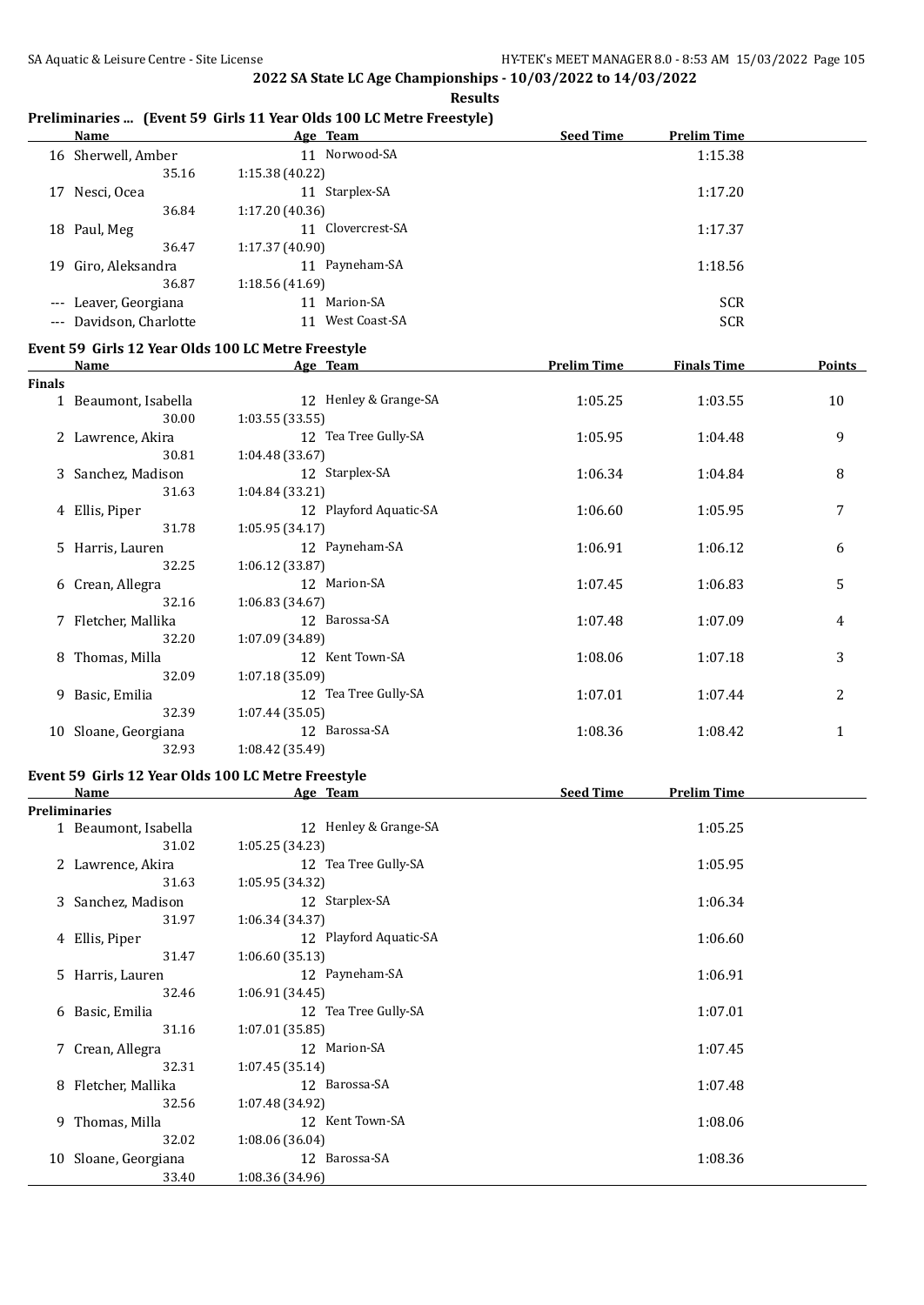**Results**

## **Preliminaries ... (Event 59 Girls 12 Year Olds 100 LC Metre Freestyle)**

|               | <b>Name</b>                    | Age Team                                                       | <b>Seed Time</b>   | <b>Prelim Time</b> |               |
|---------------|--------------------------------|----------------------------------------------------------------|--------------------|--------------------|---------------|
|               | 11 Greenham, Violet<br>33.17   | 12 Playford Aquatic-SA<br>1:08.56 (35.39)                      |                    | 1:08.56            |               |
|               | 12 Thomas, Arabella<br>32.44   | 12 Immanuel-SA<br>1:08.58 (36.14)                              |                    | 1:08.58            |               |
|               | 13 Doyle, Poppy<br>32.74       | 12 Marion-SA<br>1:08.87(36.13)                                 |                    | 1:08.87            |               |
|               | 14 Garner (V), Danika<br>32.56 | 12 Mildura-VIC<br>1:09.13 (36.57)                              |                    | 1:09.13            |               |
|               | 15 Needham, Ava<br>33.29       | 12 Marion-SA                                                   |                    | 1:09.33            |               |
|               | 16 Molloy, Scarlett            | 1:09.33 (36.04)<br>12 Silver City-SA                           |                    | 1:09.41            |               |
|               | 33.54<br>17 Forster, Ella      | 1:09.41 (35.87)<br>12 Clovercrest-SA                           |                    | 1:09.95            |               |
|               | 33.78<br>18 Cameron, Piper     | 1:09.95 (36.17)<br>12 Clovercrest-SA                           |                    | 1:10.62            |               |
|               | 34.43<br>19 Mason, Layla       | 1:10.62 (36.19)<br>12 Southern Performance-SA                  |                    | 1:10.69            |               |
|               | 33.63<br>20 Thomas, Miranda    | 1:10.69 (37.06)<br>12 Norwood-SA                               |                    | 1:10.88            |               |
|               | 33.46<br>21 Ewer, Sophie       | 1:10.88 (37.42)<br>12 Kent Town-SA                             |                    | 1:10.99            |               |
|               | 33.33<br>22 Nesci, Ava         | 1:10.99 (37.66)<br>12 Starplex-SA                              |                    | 1:11.31            |               |
|               | 33.76<br>23 Amai, Layla        | 1:11.31(37.55)<br>12 Southern Performance-SA                   |                    | 1:11.92            |               |
|               | 34.34<br>24 Bevan, Jasmine     | 1:11.92 (37.58)<br>12 Marion-SA                                |                    | 1:12.53            |               |
|               | 34.71<br>25 Sargeant, Maeve    | 1:12.53 (37.82)<br>12 Onkaparinga-SA                           |                    | 1:13.02            |               |
|               | 34.33<br>*26 Lugg, Lucinda     | 1:13.02 (38.69)<br>12 Henley & Grange-SA                       |                    | 1:13.48            |               |
|               | 35.49<br>*26 Gerke-Crabb, Cai  | 1:13.48 (37.99)<br>12 Kent Town-SA                             |                    | 1:13.48            |               |
|               | 34.99<br>28 Bevan, Sienna      | 1:13.48 (38.49)<br>12 Silver City-SA                           |                    | 1:13.55            |               |
|               | 34.58<br>29 Tham, Krystelle    | 1:13.55 (38.97)<br>12 Kent Town-SA                             |                    | 1:14.24            |               |
|               | 34.94<br>30 Clavell, Willow    | 1:14.24 (39.30)<br>12 Tea Tree Gully-SA                        |                    | 1:14.30            |               |
|               | 35.41<br>31 Dening, Lucy       | 1:14.30 (38.89)<br>12 Mount Gambier-SA                         |                    | 1:15.16            |               |
|               | 35.98<br>32 Le Roux, Mikayla   | 1:15.16 (39.18)<br>12 Barossa-SA                               |                    | 1:15.24            |               |
|               | 37.40<br>33 Kornmeier, Lily    | 1:15.24 (37.84)<br>12 Marion-SA                                |                    | 1:15.53            |               |
|               | 35.58<br>34 McKenna, Zoe       | 1:15.53(39.95)<br>12 Onkaparinga-SA                            |                    | 1:16.02            |               |
|               | 34.23<br>35 Roberts, Chelsy    | 1:16.02 (41.79)<br>12 Kent Town-SA                             |                    | 1:17.86            |               |
|               | 36.27<br>--- Kovacic, Talulah  | 1:17.86 (41.59)<br>12 Marion-SA                                |                    | <b>NS</b>          |               |
|               |                                |                                                                |                    |                    |               |
|               | <u>Name</u>                    | Event 60 Girls 13 Year Olds 100 LC Metre Freestyle<br>Age Team | <b>Prelim Time</b> | <b>Finals Time</b> | <b>Points</b> |
| <b>Finals</b> |                                |                                                                |                    |                    |               |
|               | 1 Carrocci, Clara<br>29.43     | 13 Norwood-SA<br>59.99 (30.56)                                 | 1:01.13            | 59.99              | 10            |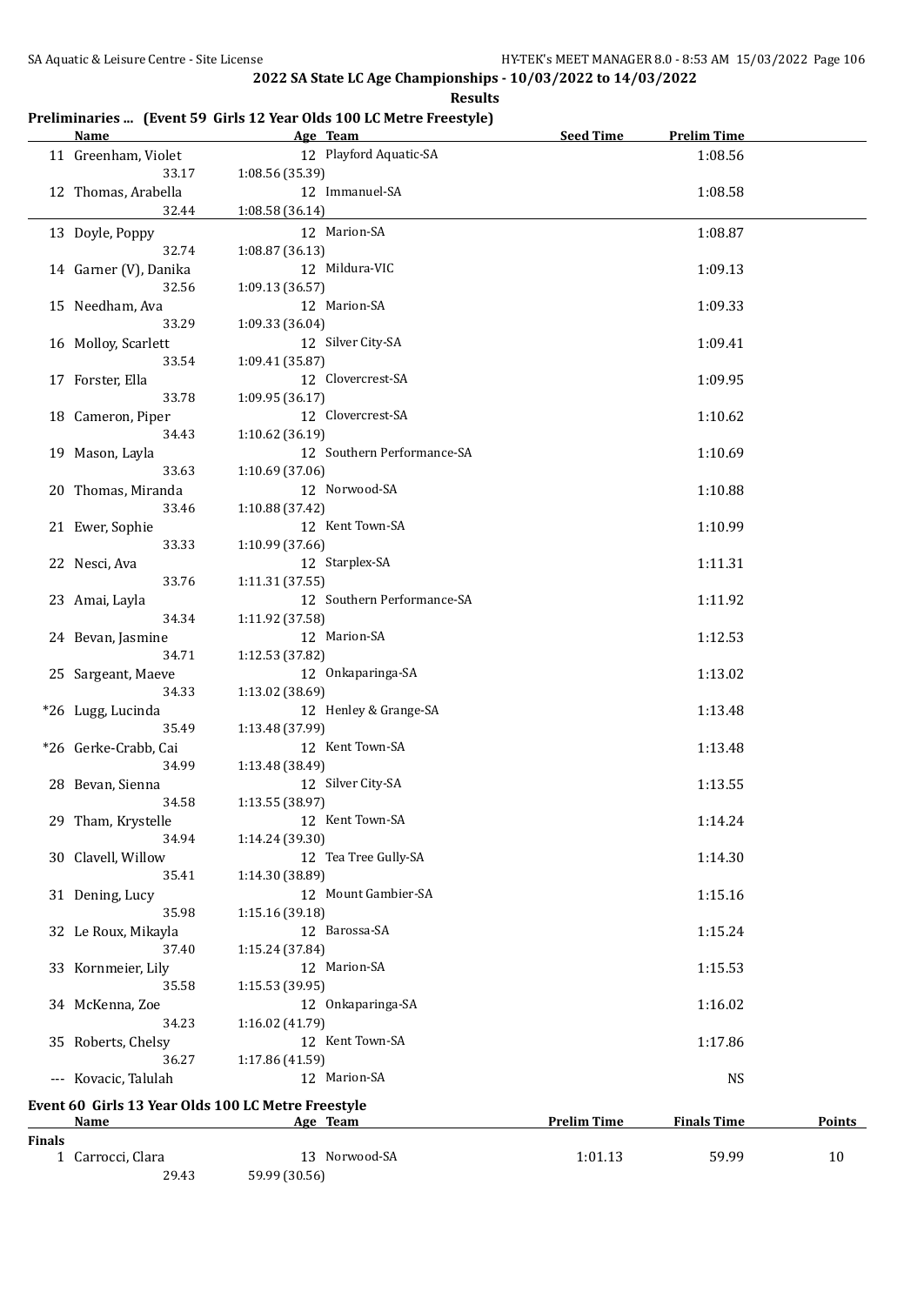### **Finals ... (Event 60 Girls 13 Year Olds 100 LC Metre Freestyle)**

| <b>Name</b>                                                       | Age Team                                      | <b>Prelim Time</b> | <b>Finals Time</b> | <b>Points</b> |
|-------------------------------------------------------------------|-----------------------------------------------|--------------------|--------------------|---------------|
| 2 Curthoys-Davies, Miella<br>30.24                                | 13 Barossa-SA<br>1:01.86 (31.62)              | 1:03.46            | 1:01.86            | 9             |
| 3 Noriega, Emilia<br>29.77                                        | 13 Immanuel-SA<br>1:02.00 (32.23)             | 1:03.40            | 1:02.00            | 8             |
| 4 Kelsh, Tahni<br>30.63                                           | 13 West Coast-SA<br>1:03.66 (33.03)           | 1:04.36            | 1:03.66            | 7             |
| 5 Borgmeyer, Claire<br>30.76                                      | 13 Immanuel-SA<br>1:04.48 (33.72)             | 1:06.03            | 1:04.48            | 6             |
| 6 Waligora, Urszula<br>31.05                                      | 13 Playford Aquatic-SA<br>1:04.57 (33.52)     | 1:04.52            | 1:04.57            | 5             |
| 7 Ashmead, Sophie<br>31.29                                        | 13 Barossa-SA<br>1:05.39 (34.10)              | 1:05.72            | 1:05.39            | 4             |
| 8 Czechowicz, Katarina<br>31.62                                   | 13 Kent Town-SA<br>1:05.99 (34.37)            | 1:05.87            | 1:05.99            | 3             |
| 9 Morton, Grace<br>31.81                                          | 13 Norwood-SA<br>1:06.04 (34.23)              | 1:06.02            | 1:06.04            | 2             |
| 10 Tsiros, Jasmine<br>32.00                                       | 13 Norwood-SA<br>1:06.51 (34.51)              | 1:06.54            | 1:06.51            | 1             |
|                                                                   |                                               |                    |                    |               |
| Event 60 Girls 13 Year Olds 100 LC Metre Freestyle<br><b>Name</b> | <b>Example 2018</b> Age Team                  | Seed Time          | <b>Prelim Time</b> |               |
| <b>Preliminaries</b>                                              | 13 Norwood-SA                                 |                    |                    |               |
| 1 Carrocci, Clara<br>30.07                                        | 1:01.13(31.06)<br>13 Immanuel-SA              |                    | 1:01.13            |               |
| 2 Noriega, Emilia<br>30.47                                        | 1:03.40 (32.93)                               |                    | 1:03.40            |               |
| 3 Curthoys-Davies, Miella<br>30.87                                | 13 Barossa-SA<br>1:03.46 (32.59)              |                    | 1:03.46            |               |
| 4 Kelsh, Tahni<br>31.34                                           | 13 West Coast-SA<br>1:04.36 (33.02)           |                    | 1:04.36            |               |
| 5 Waligora, Urszula<br>30.78                                      | 13 Playford Aquatic-SA<br>1:04.52 (33.74)     |                    | 1:04.52            |               |
| 6 Ashmead, Sophie<br>31.24                                        | 13 Barossa-SA<br>1:05.72 (34.48)              |                    | 1:05.72            |               |
| 7 Czechowicz, Katarina<br>31.79                                   | 13 Kent Town-SA<br>1:05.87 (34.08)            |                    | 1:05.87            |               |
| 8 Morton, Grace<br>32.08                                          | 13 Norwood-SA<br>1:06.02 (33.94)              |                    | 1:06.02            |               |
| 9 Borgmeyer, Claire<br>31.79                                      | 13 Immanuel-SA<br>1:06.03 (34.24)             |                    | 1:06.03            |               |
| 10 Tsiros, Jasmine<br>32.34                                       | 13 Norwood-SA<br>1:06.54 (34.20)              |                    | 1:06.54            |               |
| 11 Mickan, Asta<br>32.17                                          | 13 Barossa-SA<br>1:06.60 (34.43)              |                    | 1:06.60            |               |
| 12 Wright, Gabriella<br>32.19                                     | 13 Norwood-SA<br>1:06.69(34.50)               |                    | 1:06.69            |               |
| 13 Wilson, Abbey<br>31.73                                         | 13 Southern Performance-SA<br>1:06.91 (35.18) |                    | 1:06.91            |               |
| 14 Gaganis, Maria<br>32.28                                        | 13 Marion-SA<br>1:06.95 (34.67)               |                    | 1:06.95            |               |
| 15 Brown, Lily<br>32.67                                           | 13 Marion-SA<br>1:07.59 (34.92)               |                    | 1:07.59            |               |
| 16 Finch, Tayah<br>32.98                                          | 13 Barossa-SA<br>1:07.78 (34.80)              |                    | 1:07.78            |               |
| 17 Rositano, Svetlana<br>32.19                                    | 13 Unattached-SA<br>1:07.89 (35.70)           |                    | 1:07.89            |               |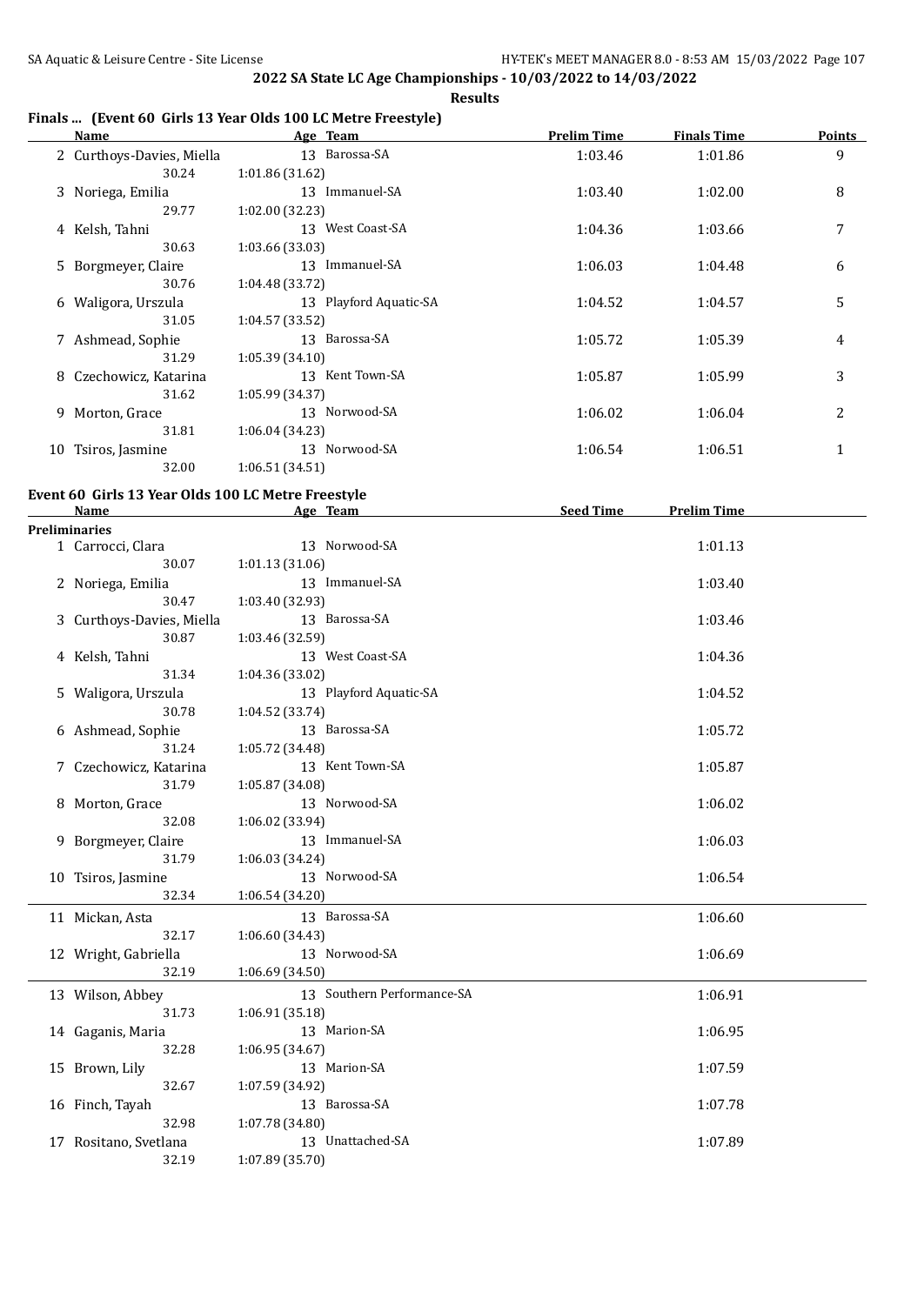#### **Preliminaries ... (Event 60 Girls 13 Year Olds 100 LC Metre Freestyle)**

|                     | <b>Name</b>                | Age Team              | <b>Seed Time</b><br><b>Prelim Time</b> |
|---------------------|----------------------------|-----------------------|----------------------------------------|
|                     | 18 McMahon, Delilah        | 13 Henley & Grange-SA | 1:08.45                                |
|                     | 32.69                      | 1:08.45(35.76)        |                                        |
|                     | 19 Conroy, Charlotte       | 13 Marion-SA          | 1:08.46                                |
|                     | 33.08                      | 1:08.46 (35.38)       |                                        |
|                     | 20 Pronk, Maisy            | 13 Immanuel-SA        | 1:08.59                                |
|                     | 31.95                      | 1:08.59 (36.64)       |                                        |
|                     | 21 Dowler, Isabella        | 13 Starplex-SA        | 1:08.60                                |
|                     | 32.35                      | 1:08.60(36.25)        |                                        |
|                     | 22 Charles, Tahli          | 13 Marion-SA          | 1:09.14                                |
|                     | 33.24                      | 1:09.14(35.90)        |                                        |
|                     | 23 Green, Charlise         | 13 Immanuel-SA        | 1:09.31                                |
|                     | 33.21                      | 1:09.31(36.10)        |                                        |
|                     | 24 Laird-Britton, Charlize | 13 Marion-SA          | 1:10.13                                |
|                     | 32.95                      | 1:10.13(37.18)        |                                        |
|                     | 25 Fanning, Holly          | 13 Marion-SA          | 1:10.24                                |
|                     | 33.83                      | 1:10.24(36.41)        |                                        |
|                     | 26 Cox, Claire             | 13 Marion-SA          | 1:10.81                                |
|                     | 33.29                      | 1:10.81(37.52)        |                                        |
|                     | 27 Mann, Kayla             | 13 Mountain Pool-SA   | 1:11.85                                |
|                     | 33.90                      | 1:11.85 (37.95)       |                                        |
| $\cdots$            | Pearce, Lauren             | 13 Norwood-SA         | <b>NS</b>                              |
| $\qquad \qquad - -$ | Smit, Viane                | 13 Marion-SA          | <b>NS</b>                              |
|                     | --- Greatrex, Abby         | 13 Western Aquatic-SA | <b>SCR</b>                             |

#### **Event 60 Girls 14 Year Olds 100 LC Metre Freestyle**

|               | Name                 | Age Team              | <b>Prelim Time</b> | <b>Finals Time</b> | Points |
|---------------|----------------------|-----------------------|--------------------|--------------------|--------|
| <b>Finals</b> |                      |                       |                    |                    |        |
|               | 1 Newham, Leni       | 14 Barossa-SA         | 59.98              | 58.87              | 10     |
|               | 28.86                | 58.87 (30.01)         |                    |                    |        |
|               | 2 Dingwall, Alinta   | 14 Immanuel-SA        | 1:01.19            | 59.91              | 9      |
|               | 29.08                | 59.91 (30.83)         |                    |                    |        |
|               | 3 Eskandari, Natasha | 14 Kent Town-SA       | 1:01.46            | 1:00.13            | 8      |
|               | 28.97                | 1:00.13(31.16)        |                    |                    |        |
|               | 4 Tran, Alyssa       | 14 Norwood-SA         | 1:03.41            | 1:02.90            | 7      |
|               | 30.47                | 1:02.90 (32.43)       |                    |                    |        |
|               | 5 Burrows, Aleisha   | 14 Kent Town-SA       | 1:02.73            | 1:03.19            | 6      |
|               | 29.46                | 1:03.19(33.73)        |                    |                    |        |
|               | 6 Carr, Lucinda      | 14 Marion-SA          | 1:04.45            | 1:04.54            | 5      |
|               | 30.57                | 1:04.54(33.97)        |                    |                    |        |
|               | 7 Dowling, Charlotte | 14 Western Aquatic-SA | 1:04.89            | 1:04.73            | 4      |
|               | 30.87                | 1:04.73(33.86)        |                    |                    |        |
| 8             | Tolladay, Emily      | 14 Kent Town-SA       | 1:05.42            | 1:05.02            | 3      |
|               | 31.18                | 1:05.02(33.84)        |                    |                    |        |
| 9.            | Scarborough, Kara    | 14 Mountain Pool-SA   | 1:05.13            | 1:05.04            | 2      |
|               | 31.63                | 1:05.04(33.41)        |                    |                    |        |
|               | 10 Lim, Tracey       | 14 Henley & Grange-SA | 1:06.60            | 1:05.56            | 1      |
|               | 31.72                | 1:05.56 (33.84)       |                    |                    |        |

#### **Event 60 Girls 14 Year Olds 100 LC Metre Freestyle**

| Name                 | Age Team          | <b>Seed Time</b><br><b>Prelim Time</b> |  |  |  |  |  |
|----------------------|-------------------|----------------------------------------|--|--|--|--|--|
| <b>Preliminaries</b> |                   |                                        |  |  |  |  |  |
| 1 Newham, Leni       | Barossa-SA<br>14  | 59.98                                  |  |  |  |  |  |
| 29.78                | 59.98 (30.20)     |                                        |  |  |  |  |  |
| 2 Dingwall, Alinta   | Immanuel-SA<br>14 | 1:01.19                                |  |  |  |  |  |
| 29.74                | 1:01.19(31.45)    |                                        |  |  |  |  |  |
| 3 Eskandari, Natasha | 14 Kent Town-SA   | 1:01.46                                |  |  |  |  |  |
| 29.79                | 1:01.46 (31.67)   |                                        |  |  |  |  |  |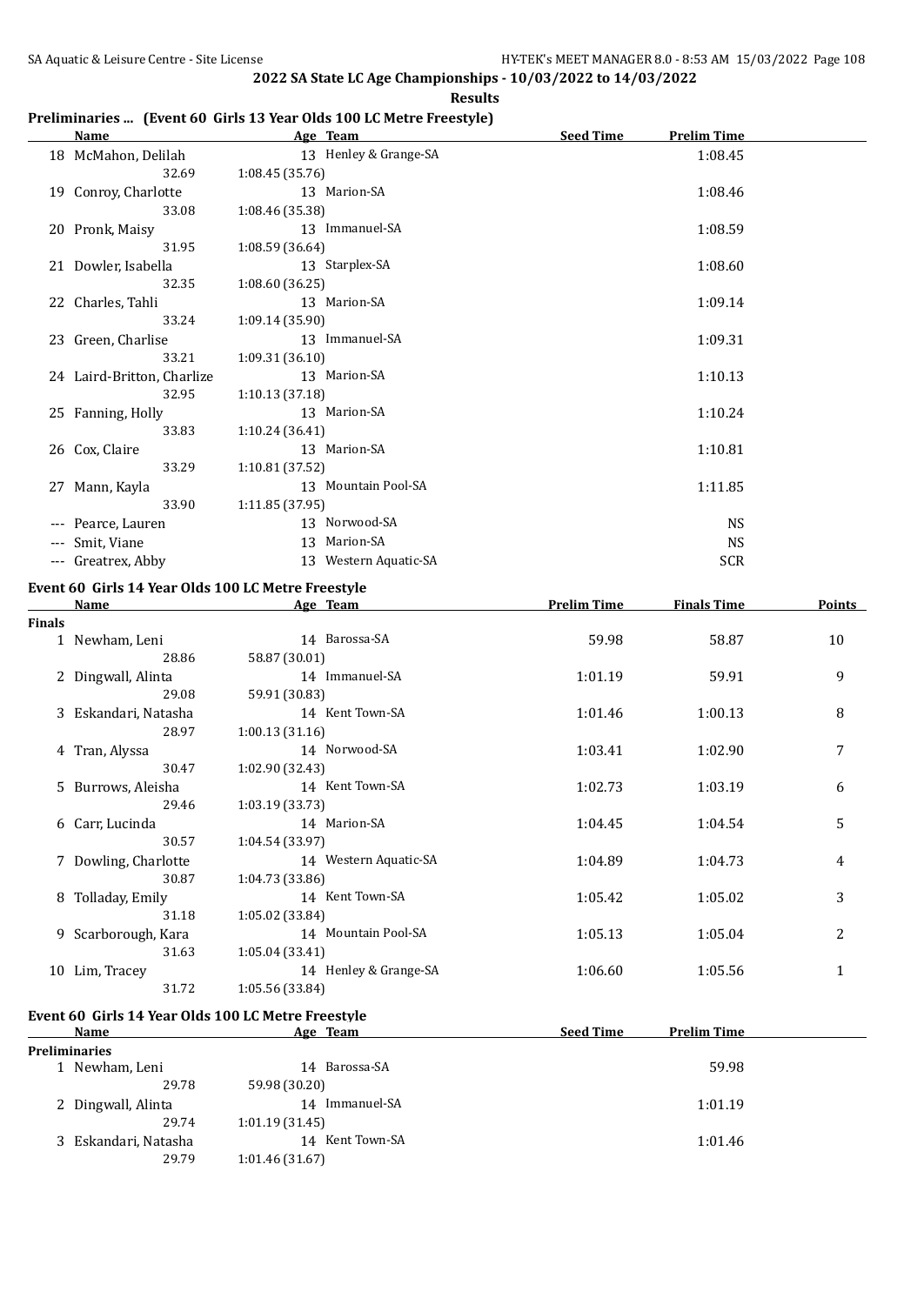| Preliminaries  (Event 60 Girls 14 Year Olds 100 LC Metre Freestyle) |  |  |  |  |  |  |
|---------------------------------------------------------------------|--|--|--|--|--|--|
|---------------------------------------------------------------------|--|--|--|--|--|--|

|               | <u>Name_</u>                 | Age Team                                            | <b>Seed Time</b>   | <b>Prelim Time</b> |              |
|---------------|------------------------------|-----------------------------------------------------|--------------------|--------------------|--------------|
|               | 4 Everitt, Emma              | 14 Norwood-SA                                       |                    | 1:02.56            |              |
|               | 30.17                        | 1:02.56 (32.39)                                     |                    |                    |              |
|               | 5 Burrows, Aleisha           | 14 Kent Town-SA                                     |                    | 1:02.73            |              |
|               | 29.66                        | 1:02.73 (33.07)                                     |                    |                    |              |
|               | 6 Tran, Alyssa               | 14 Norwood-SA                                       |                    | 1:03.41            |              |
|               | 30.49                        | 1:03.41 (32.92)                                     |                    |                    |              |
|               | 7 Carr, Lucinda<br>30.59     | 14 Marion-SA<br>1:04.45 (33.86)                     |                    | 1:04.45            |              |
|               | 8 Dowling, Charlotte         | 14 Western Aquatic-SA                               |                    | 1:04.89            |              |
|               | 31.16                        | 1:04.89 (33.73)                                     |                    |                    |              |
|               | 9 Scarborough, Kara          | 14 Mountain Pool-SA                                 |                    | 1:05.13            |              |
|               | 32.06                        | 1:05.13 (33.07)                                     |                    |                    |              |
|               | 10 Tolladay, Emily           | 14 Kent Town-SA                                     |                    | 1:05.42            |              |
|               | 31.11                        | 1:05.42 (34.31)                                     |                    |                    |              |
|               | 11 Lim, Tracey               | 14 Henley & Grange-SA                               |                    | 1:06.60            |              |
|               | 32.23                        | 1:06.60 (34.37)                                     |                    |                    |              |
|               | 12 Carroll, Jasmine          | 14 Barossa-SA                                       |                    | 1:06.86            |              |
|               | 32.11                        | 1:06.86 (34.75)                                     |                    |                    |              |
|               | 13 Potter, Shyanne           | 14 Immanuel-SA                                      |                    | 1:07.24            |              |
|               | 31.70                        | 1:07.24 (35.54)                                     |                    |                    |              |
|               | --- Mazur, Juliet            | 14 Norwood-SA                                       |                    | <b>SCR</b>         |              |
|               |                              | Event 61 Female 15 Year Olds 100 LC Metre Freestyle |                    |                    |              |
|               | Name                         | Age Team                                            | <b>Prelim Time</b> | <b>Finals Time</b> | Points       |
| <b>Finals</b> |                              |                                                     |                    |                    |              |
|               | 1 Laird-Britton, Hunter      | 15 Marion-SA                                        | 59.94              | 58.88              | 10           |
|               | 28.68                        | 58.88 (30.20)                                       |                    |                    |              |
|               | 2 Trumble, Madeleine         | 15 Marion-SA                                        | 1:00.77            | 59.21              | 9            |
|               | 28.54                        | 59.21 (30.67)                                       |                    |                    |              |
|               | 3 Tran, Isabelle<br>29.22    | 15 Norwood-SA<br>1:00.56 (31.34)                    | 1:01.07            | 1:00.56            | 8            |
|               | 4 Bahr, Arabella             | 15 Norwood-SA                                       | 1:01.82            | 1:01.06            | 7            |
|               | 29.98                        | 1:01.06 (31.08)                                     |                    |                    |              |
|               | 5 McAvaney, Georgia          | 15 Immanuel-SA                                      | 1:01.53            | 1:01.31            | 6            |
|               | 29.34                        | 1:01.31 (31.97)                                     |                    |                    |              |
|               | 6 Reimann, Phoebe            | 15 Starplex-SA                                      | 1:02.19            | 1:02.29            | 5            |
|               | 29.52                        | 1:02.29 (32.77)                                     |                    |                    |              |
|               | 7 Downie, Amelia             | 15 Immanuel-SA                                      | 1:02.28            | 1:02.32            | 4            |
|               | 29.71                        | 1:02.32 (32.61)                                     |                    |                    |              |
|               | 8 Ashmead, Charlotte         | 15 Barossa-SA                                       | 1:04.95            | 1:04.38            | 3            |
|               | 30.05                        | 1:04.38 (34.33)                                     |                    |                    |              |
|               | 9 Jenzen, Georgie            | 15 Immanuel-SA                                      | 1:06.16            | 1:05.34            | 2            |
|               | 30.03                        | 1:05.34 (35.31)<br>15 Immanuel-SA                   |                    |                    |              |
|               | 10 Adams, Sasha<br>31.64     | 1:06.06 (34.42)                                     | 1:05.40            | 1:06.06            | $\mathbf{1}$ |
|               |                              |                                                     |                    |                    |              |
|               |                              | Event 61 Female 15 Year Olds 100 LC Metre Freestyle |                    |                    |              |
|               | Name<br><b>Preliminaries</b> | Age Team                                            | <b>Seed Time</b>   | <b>Prelim Time</b> |              |
|               | 1 Laird-Britton, Hunter      | 15 Marion-SA                                        |                    | 59.94              |              |
|               | 29.45                        | 59.94 (30.49)                                       |                    |                    |              |
|               | 2 Trumble, Madeleine         | 15 Marion-SA                                        |                    | 1:00.77            |              |
|               | 28.97                        | 1:00.77 (31.80)                                     |                    |                    |              |
|               | 3 Tran, Isabelle             | 15 Norwood-SA                                       |                    | 1:01.07            |              |
|               | 29.65                        | 1:01.07 (31.42)                                     |                    |                    |              |
|               | 4 McAvaney, Georgia          | 15 Immanuel-SA                                      |                    | 1:01.53            |              |
|               | 29.84                        | 1:01.53 (31.69)                                     |                    |                    |              |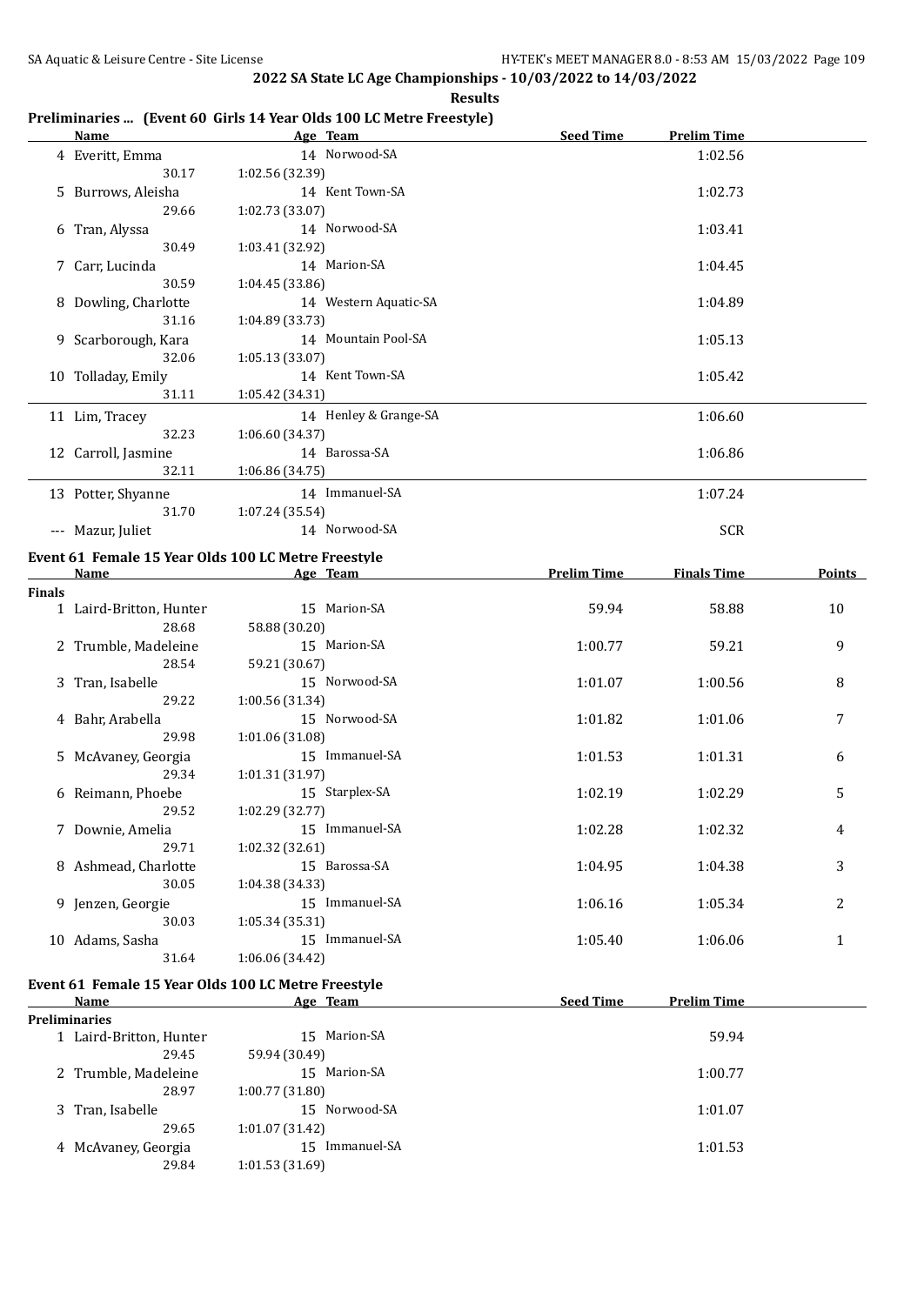| Preliminaries  (Event 61 Female 15 Year Olds 100 LC Metre Freestyle) |  |  |  |
|----------------------------------------------------------------------|--|--|--|
|                                                                      |  |  |  |

|        |                       | Temminaties  [Event 01 Female 15 Teal Olus 100 EC Mette Freestyle] |                    |                    |               |
|--------|-----------------------|--------------------------------------------------------------------|--------------------|--------------------|---------------|
|        | <b>Name</b>           | <b>Example 2</b> Age Team                                          | <b>Seed Time</b>   | <b>Prelim Time</b> |               |
|        | 5 Bahr, Arabella      | 15 Norwood-SA                                                      |                    | 1:01.82            |               |
|        | 30.54                 | 1:01.82 (31.28)                                                    |                    |                    |               |
|        | 6 Reimann, Phoebe     | 15 Starplex-SA                                                     |                    | 1:02.19            |               |
|        | 29.24                 | 1:02.19 (32.95)                                                    |                    |                    |               |
|        | 7 Downie, Amelia      | 15 Immanuel-SA                                                     |                    | 1:02.28            |               |
|        | 29.58                 | 1:02.28 (32.70)                                                    |                    |                    |               |
|        | 8 Ashmead, Charlotte  | 15 Barossa-SA                                                      |                    | 1:04.95            |               |
|        | 30.94                 | 1:04.95 (34.01)                                                    |                    |                    |               |
|        | 9 Adams, Sasha        | 15 Immanuel-SA                                                     |                    | 1:05.40            |               |
|        | 31.67                 | 1:05.40 (33.73)                                                    |                    |                    |               |
|        | 10 Jenzen, Georgie    | 15 Immanuel-SA                                                     |                    | 1:06.16            |               |
|        | 30.96                 | 1:06.16 (35.20)                                                    |                    |                    |               |
|        | 11 Breden, Alex       | 15 Western Aquatic-SA                                              |                    | 1:06.77            |               |
|        | 31.25                 | 1:06.77 (35.52)                                                    |                    |                    |               |
|        |                       |                                                                    |                    |                    |               |
|        | --- Ekins, Caitlyn    | 15 Kent Town-SA                                                    |                    | <b>NS</b>          |               |
|        |                       | Event 61 Female 16 Year Olds 100 LC Metre Freestyle                |                    |                    |               |
|        | <b>Name</b>           | Age Team                                                           | <b>Prelim Time</b> | <b>Finals Time</b> | <b>Points</b> |
| Finals |                       |                                                                    |                    |                    |               |
|        | 1 Walker, Molly       | 16 Southern Performance-SA                                         | 59.51              | 58.27              | 10            |
|        | 28.45                 | 58.27 (29.82)                                                      |                    |                    |               |
|        | 2 Rashleigh, Indyanna | 16 Norwood-SA                                                      | 1:01.18            | 59.86              | 9             |
|        | 29.06                 | 59.86 (30.80)                                                      |                    |                    |               |
|        | 3 Shea, Emilia        | 16 Marion-SA                                                       | 1:01.54            | 1:00.86            | 8             |
|        | 29.50                 | 1:00.86 (31.36)                                                    |                    |                    |               |
|        | 4 Armani, Evie        | 16 Immanuel-SA                                                     | 1:04.49            | 1:03.76            | 7             |
|        | 30.66                 | 1:03.76 (33.10)                                                    |                    |                    |               |
|        | 5 O'Leary, Kelly      | 16 Immanuel-SA                                                     | 1:04.16            | 1:04.17            | 6             |
|        | 30.37                 | 1:04.17 (33.80)                                                    |                    |                    |               |
|        | 6 Hansen, Stephanie   | 16 Clovercrest-SA                                                  | 1:04.92            | 1:04.75            | 5             |
|        | 30.72                 | 1:04.75 (34.03)                                                    |                    |                    |               |
|        |                       |                                                                    |                    |                    |               |
|        |                       | Event 61 Female 16 Year Olds 100 LC Metre Freestyle                |                    |                    |               |
|        | Name                  | Age Team                                                           | Seed Time          | <b>Prelim Time</b> |               |
|        | <b>Preliminaries</b>  |                                                                    |                    |                    |               |
|        | 1 Walker, Molly       | 16 Southern Performance-SA                                         |                    | 59.51              |               |
|        | 28.80                 | 59.51 (30.71)                                                      |                    |                    |               |
|        | 2 Rashleigh, Indyanna | 16 Norwood-SA                                                      |                    | 1:01.18            |               |
|        | 29.47                 | 1:01.18 (31.71)                                                    |                    |                    |               |
|        | 3 Shea, Emilia        | 16 Marion-SA                                                       |                    | 1:01.54            |               |
|        | 29.58                 | 1:01.54 (31.96)                                                    |                    |                    |               |
|        | 4 O'Leary, Kelly      | 16 Immanuel-SA                                                     |                    | 1:04.16            |               |
|        | 30.36                 | 1:04.16 (33.80)                                                    |                    |                    |               |
|        | 5 Armani, Evie        | 16 Immanuel-SA                                                     |                    | 1:04.49            |               |
|        | 30.80                 | 1:04.49 (33.69)                                                    |                    |                    |               |
|        | 6 Hansen, Stephanie   | 16 Clovercrest-SA                                                  |                    | 1:04.92            |               |
|        | 30.74                 | 1:04.92 (34.18)                                                    |                    |                    |               |
|        | 7 Wood, Meg           | 16 Barossa-SA                                                      |                    | 1:05.83            |               |
|        | 31.31                 | 1:05.83 (34.52)                                                    |                    |                    |               |
|        | 8 Jasko, Mikaela      | 16 Onkaparinga-SA                                                  |                    | 1:06.94            |               |
|        | 31.92                 | 1:06.94 (35.02)                                                    |                    |                    |               |
|        | 9 Gorman, Gabrielle   | 16 Starplex-SA                                                     |                    | 1:07.57            |               |
|        | 31.97                 | 1:07.57 (35.60)                                                    |                    |                    |               |
|        |                       |                                                                    |                    |                    |               |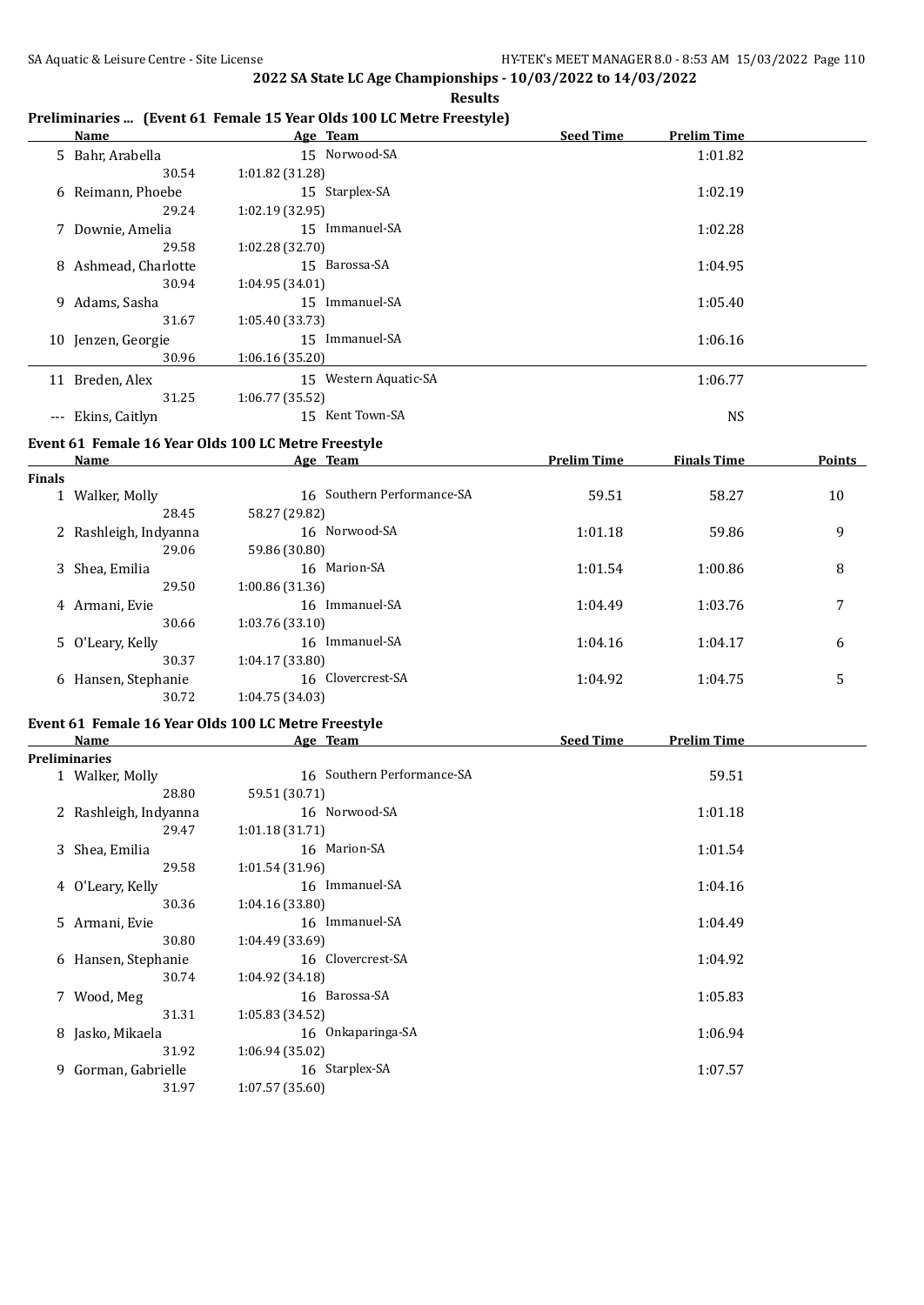| <b>Finals</b><br><b>Preliminaries</b> | Name<br>1 Jackson, Jessica<br>28.78<br>2 Deacon, Hannah<br>28.72<br>3 Pressler, Kalyce<br>28.73<br>4 Pearce, Kiana<br>29.34<br>5 Slade, Mia<br>30.46<br>Event 61 Female 17-18 100 LC Metre Freestyle<br>Name<br>1 Jackson, Jessica<br>28.80<br>2 Deacon, Hannah<br>29.24<br>3 Pearce, Kiana<br>29.76<br>4 Pressler, Kalyce<br>29.70<br>5 Slade, Mia | Age Team<br>18 Kent Town-SA<br>59.44 (30.66)<br>17 Marion-SA<br>59.63 (30.91)<br>17 Silver City-SA<br>1:01.19 (32.46)<br>18 Marion-SA<br>1:01.25 (31.91)<br>17 Norwood-SA<br>1:03.48 (33.02)<br>Age Team<br>18 Kent Town-SA<br>1:00.37 (31.57)<br>17 Marion-SA<br>1:01.34 (32.10)<br>18 Marion-SA<br>1:01.73 (31.97)<br>17 Silver City-SA<br>1:02.54 (32.84)<br>17 Norwood-SA | <b>Prelim Time</b><br>1:00.37<br>1:01.34<br>1:02.54<br>1:01.73<br>1:03.88<br><b>Seed Time</b> | <b>Finals Time</b><br>59.44<br>59.63<br>1:01.19<br>1:01.25<br>1:03.48<br><b>Prelim Time</b><br>1:00.37<br>1:01.34<br>1:01.73<br>1:02.54 | Points<br>10<br>9<br>8<br>7<br>6 |
|---------------------------------------|-----------------------------------------------------------------------------------------------------------------------------------------------------------------------------------------------------------------------------------------------------------------------------------------------------------------------------------------------------|-------------------------------------------------------------------------------------------------------------------------------------------------------------------------------------------------------------------------------------------------------------------------------------------------------------------------------------------------------------------------------|-----------------------------------------------------------------------------------------------|-----------------------------------------------------------------------------------------------------------------------------------------|----------------------------------|
|                                       |                                                                                                                                                                                                                                                                                                                                                     |                                                                                                                                                                                                                                                                                                                                                                               |                                                                                               |                                                                                                                                         |                                  |
|                                       |                                                                                                                                                                                                                                                                                                                                                     |                                                                                                                                                                                                                                                                                                                                                                               |                                                                                               |                                                                                                                                         |                                  |
|                                       |                                                                                                                                                                                                                                                                                                                                                     |                                                                                                                                                                                                                                                                                                                                                                               |                                                                                               |                                                                                                                                         |                                  |
|                                       |                                                                                                                                                                                                                                                                                                                                                     |                                                                                                                                                                                                                                                                                                                                                                               |                                                                                               |                                                                                                                                         |                                  |
|                                       |                                                                                                                                                                                                                                                                                                                                                     |                                                                                                                                                                                                                                                                                                                                                                               |                                                                                               |                                                                                                                                         |                                  |
|                                       |                                                                                                                                                                                                                                                                                                                                                     |                                                                                                                                                                                                                                                                                                                                                                               |                                                                                               |                                                                                                                                         |                                  |
|                                       |                                                                                                                                                                                                                                                                                                                                                     |                                                                                                                                                                                                                                                                                                                                                                               |                                                                                               |                                                                                                                                         |                                  |
|                                       |                                                                                                                                                                                                                                                                                                                                                     |                                                                                                                                                                                                                                                                                                                                                                               |                                                                                               |                                                                                                                                         |                                  |
|                                       |                                                                                                                                                                                                                                                                                                                                                     |                                                                                                                                                                                                                                                                                                                                                                               |                                                                                               |                                                                                                                                         |                                  |
|                                       |                                                                                                                                                                                                                                                                                                                                                     |                                                                                                                                                                                                                                                                                                                                                                               |                                                                                               |                                                                                                                                         |                                  |
|                                       |                                                                                                                                                                                                                                                                                                                                                     |                                                                                                                                                                                                                                                                                                                                                                               |                                                                                               |                                                                                                                                         |                                  |
|                                       |                                                                                                                                                                                                                                                                                                                                                     |                                                                                                                                                                                                                                                                                                                                                                               |                                                                                               |                                                                                                                                         |                                  |
|                                       |                                                                                                                                                                                                                                                                                                                                                     |                                                                                                                                                                                                                                                                                                                                                                               |                                                                                               |                                                                                                                                         |                                  |
|                                       |                                                                                                                                                                                                                                                                                                                                                     |                                                                                                                                                                                                                                                                                                                                                                               |                                                                                               |                                                                                                                                         |                                  |
|                                       |                                                                                                                                                                                                                                                                                                                                                     |                                                                                                                                                                                                                                                                                                                                                                               |                                                                                               |                                                                                                                                         |                                  |
|                                       |                                                                                                                                                                                                                                                                                                                                                     |                                                                                                                                                                                                                                                                                                                                                                               |                                                                                               |                                                                                                                                         |                                  |
|                                       |                                                                                                                                                                                                                                                                                                                                                     |                                                                                                                                                                                                                                                                                                                                                                               |                                                                                               |                                                                                                                                         |                                  |
|                                       |                                                                                                                                                                                                                                                                                                                                                     |                                                                                                                                                                                                                                                                                                                                                                               |                                                                                               |                                                                                                                                         |                                  |
|                                       |                                                                                                                                                                                                                                                                                                                                                     |                                                                                                                                                                                                                                                                                                                                                                               |                                                                                               |                                                                                                                                         |                                  |
|                                       |                                                                                                                                                                                                                                                                                                                                                     |                                                                                                                                                                                                                                                                                                                                                                               |                                                                                               |                                                                                                                                         |                                  |
|                                       |                                                                                                                                                                                                                                                                                                                                                     |                                                                                                                                                                                                                                                                                                                                                                               |                                                                                               |                                                                                                                                         |                                  |
|                                       |                                                                                                                                                                                                                                                                                                                                                     |                                                                                                                                                                                                                                                                                                                                                                               |                                                                                               |                                                                                                                                         |                                  |
|                                       |                                                                                                                                                                                                                                                                                                                                                     |                                                                                                                                                                                                                                                                                                                                                                               |                                                                                               |                                                                                                                                         |                                  |
|                                       |                                                                                                                                                                                                                                                                                                                                                     |                                                                                                                                                                                                                                                                                                                                                                               |                                                                                               |                                                                                                                                         |                                  |
|                                       |                                                                                                                                                                                                                                                                                                                                                     |                                                                                                                                                                                                                                                                                                                                                                               |                                                                                               | 1:03.88                                                                                                                                 |                                  |
|                                       | 30.54                                                                                                                                                                                                                                                                                                                                               | 1:03.88 (33.34)                                                                                                                                                                                                                                                                                                                                                               |                                                                                               |                                                                                                                                         |                                  |
|                                       | --- Brooks, Cassie                                                                                                                                                                                                                                                                                                                                  | 17 Marion-SA                                                                                                                                                                                                                                                                                                                                                                  |                                                                                               | <b>NS</b>                                                                                                                               |                                  |
|                                       | --- Healy, Sophie                                                                                                                                                                                                                                                                                                                                   | 17 Norwood-SA                                                                                                                                                                                                                                                                                                                                                                 |                                                                                               | <b>SCR</b>                                                                                                                              |                                  |
|                                       | --- Williams, Alana                                                                                                                                                                                                                                                                                                                                 | 18 Norwood-SA                                                                                                                                                                                                                                                                                                                                                                 |                                                                                               | <b>SCR</b>                                                                                                                              |                                  |
|                                       |                                                                                                                                                                                                                                                                                                                                                     |                                                                                                                                                                                                                                                                                                                                                                               |                                                                                               |                                                                                                                                         |                                  |
|                                       | Event 62 Boys 12-13 200 LC Metre Butterfly                                                                                                                                                                                                                                                                                                          |                                                                                                                                                                                                                                                                                                                                                                               |                                                                                               |                                                                                                                                         |                                  |
|                                       | Name                                                                                                                                                                                                                                                                                                                                                | Age Team                                                                                                                                                                                                                                                                                                                                                                      | <b>Prelim Time</b>                                                                            | <b>Finals Time</b>                                                                                                                      | Points                           |
| <b>Finals</b>                         |                                                                                                                                                                                                                                                                                                                                                     |                                                                                                                                                                                                                                                                                                                                                                               |                                                                                               |                                                                                                                                         |                                  |
|                                       | 1 Barresi, Antony                                                                                                                                                                                                                                                                                                                                   | 13 Norwood-SA                                                                                                                                                                                                                                                                                                                                                                 | 2:58.65                                                                                       | 2:44.57                                                                                                                                 | 10                               |
|                                       | 35.44                                                                                                                                                                                                                                                                                                                                               | 1:17.66 (42.22)<br>2:02.76 (45.10)                                                                                                                                                                                                                                                                                                                                            | 2:44.57 (41.81)                                                                               |                                                                                                                                         |                                  |
|                                       | 2 Kupsch, Tarcan                                                                                                                                                                                                                                                                                                                                    | 13 Marion-SA                                                                                                                                                                                                                                                                                                                                                                  | 3:03.68                                                                                       | 2:48.77                                                                                                                                 | 9                                |
|                                       | 34.46                                                                                                                                                                                                                                                                                                                                               | 1:16.74(42.28)<br>2:03.20 (46.46)                                                                                                                                                                                                                                                                                                                                             | 2:48.77 (45.57)                                                                               |                                                                                                                                         |                                  |
|                                       | Event 62 Boys 12-13 200 LC Metre Butterfly                                                                                                                                                                                                                                                                                                          |                                                                                                                                                                                                                                                                                                                                                                               |                                                                                               |                                                                                                                                         |                                  |
|                                       | <b>Name</b>                                                                                                                                                                                                                                                                                                                                         | Age Team                                                                                                                                                                                                                                                                                                                                                                      | Seed Time                                                                                     | <b>Prelim Time</b>                                                                                                                      |                                  |
| <b>Preliminaries</b>                  |                                                                                                                                                                                                                                                                                                                                                     |                                                                                                                                                                                                                                                                                                                                                                               |                                                                                               |                                                                                                                                         |                                  |
|                                       | 1 Barresi, Antony                                                                                                                                                                                                                                                                                                                                   | 13 Norwood-SA                                                                                                                                                                                                                                                                                                                                                                 |                                                                                               | 2:58.65                                                                                                                                 |                                  |
|                                       | 37.49                                                                                                                                                                                                                                                                                                                                               | $1:22.01(44.52)$ $2:10.28(48.27)$                                                                                                                                                                                                                                                                                                                                             | 2:58.65 (48.37)                                                                               |                                                                                                                                         |                                  |
|                                       | 2 Kupsch, Tarcan                                                                                                                                                                                                                                                                                                                                    | 13 Marion-SA                                                                                                                                                                                                                                                                                                                                                                  |                                                                                               | 3:03.68                                                                                                                                 |                                  |
|                                       | 36.99                                                                                                                                                                                                                                                                                                                                               | 2:13.53 (49.38)<br>1:24.15(47.16)                                                                                                                                                                                                                                                                                                                                             | 3:03.68(50.15)                                                                                |                                                                                                                                         |                                  |
|                                       |                                                                                                                                                                                                                                                                                                                                                     |                                                                                                                                                                                                                                                                                                                                                                               |                                                                                               |                                                                                                                                         |                                  |
|                                       | Event 62 Male 14-15 200 LC Metre Butterfly                                                                                                                                                                                                                                                                                                          |                                                                                                                                                                                                                                                                                                                                                                               |                                                                                               |                                                                                                                                         |                                  |
|                                       | Name                                                                                                                                                                                                                                                                                                                                                | Age Team Prelim Time                                                                                                                                                                                                                                                                                                                                                          |                                                                                               | <b>Finals Time</b>                                                                                                                      | <b>Points</b>                    |
| <b>Finals</b>                         |                                                                                                                                                                                                                                                                                                                                                     |                                                                                                                                                                                                                                                                                                                                                                               |                                                                                               |                                                                                                                                         |                                  |
|                                       | 1 Powell, Corben                                                                                                                                                                                                                                                                                                                                    | 15 Marion-SA                                                                                                                                                                                                                                                                                                                                                                  | 2:13.10                                                                                       | 2:11.24                                                                                                                                 | 10                               |
|                                       | 29.21                                                                                                                                                                                                                                                                                                                                               | 1:03.01(33.80)<br>1:37.35 (34.34)                                                                                                                                                                                                                                                                                                                                             | 2:11.24 (33.89)                                                                               |                                                                                                                                         |                                  |
|                                       | 2 Washington, Lachlan                                                                                                                                                                                                                                                                                                                               | 15 Immanuel-SA                                                                                                                                                                                                                                                                                                                                                                | 2:13.95                                                                                       | 2:14.24                                                                                                                                 | 9                                |
|                                       | 30.32                                                                                                                                                                                                                                                                                                                                               | 1:04.28 (33.96)<br>1:39.60 (35.32)                                                                                                                                                                                                                                                                                                                                            | 2:14.24 (34.64)                                                                               |                                                                                                                                         |                                  |
|                                       | 3 Plummer, Cody                                                                                                                                                                                                                                                                                                                                     | 14 Starplex-SA                                                                                                                                                                                                                                                                                                                                                                | 2:17.00                                                                                       | 2:15.37                                                                                                                                 | 8                                |
|                                       | 29.83                                                                                                                                                                                                                                                                                                                                               | 1:03.74 (33.91)<br>1:39.29 (35.55)                                                                                                                                                                                                                                                                                                                                            | 2:15.37 (36.08)                                                                               |                                                                                                                                         |                                  |
|                                       | 4 Brown, Matthew                                                                                                                                                                                                                                                                                                                                    | 14 Kent Town-SA                                                                                                                                                                                                                                                                                                                                                               | 2:23.37                                                                                       | 2:23.29                                                                                                                                 | 7                                |
|                                       | 31.72                                                                                                                                                                                                                                                                                                                                               | 1:08.16(36.44)<br>1:46.10 (37.94)                                                                                                                                                                                                                                                                                                                                             | 2:23.29 (37.19)                                                                               |                                                                                                                                         |                                  |
|                                       |                                                                                                                                                                                                                                                                                                                                                     |                                                                                                                                                                                                                                                                                                                                                                               |                                                                                               |                                                                                                                                         |                                  |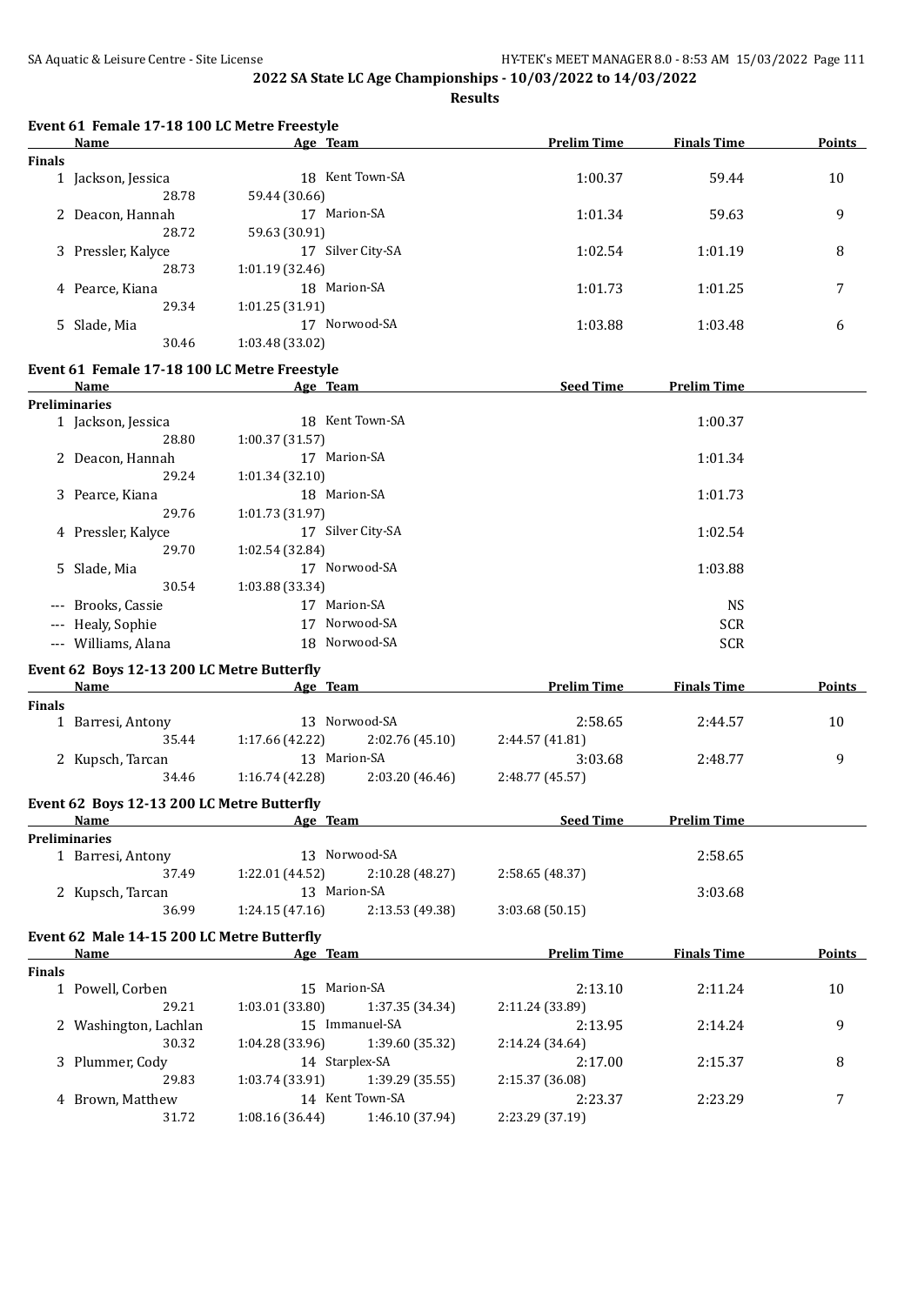#### **Finals ... (Event 62 Male 14-15 200 LC Metre Butterfly) Name Age Team Prelim Time Finals Time Points** 5 Milne, Lukas 15 Silver City-SA 2:29.78 2:26.95 6 31.58 1:08.55 (36.97) 1:46.86 (38.31) 2:26.95 (40.09) 6 Smith, Connor 15 Marion-SA 2:30.29 2:27.15 5 32.56 1:10.53 (37.97) 1:49.07 (38.54) 2:27.15 (38.08) 7 Atkins, Jaylen 15 Marion-SA 2:33.66 2:30.28 4 31.58 1:09.93 (38.35) 1:50.01 (40.08) 2:30.28 (40.27) 8 Bastiaans, Jacob 14 Marion-SA 2:35.80 2:31.79 3 32.21 1:10.34 (38.13) 1:50.10 (39.76) 2:31.79 (41.69) 9 Martin, Elijah 14 Henley & Grange-SA 2:51.89 2:43.72 2 34.48 1:16.16 (41.68) 1:59.54 (43.38) 2:43.72 (44.18) **Event 62 Male 14-15 200 LC Metre Butterfly Name Age Team Seed Time Prelim Time Preliminaries** 1 Powell, Corben 15 Marion-SA 2:13.10 29.57 1:03.79 (34.22) 1:38.85 (35.06) 2:13.10 (34.25) 2 Washington, Lachlan 15 Immanuel-SA 2:13.95 30.03 1:03.90 (33.87) 1:38.97 (35.07) 2:13.95 (34.98) 3 Plummer, Cody 14 Starplex-SA 2:17.00 29.93 1:04.98 (35.05) 1:40.58 (35.60) 2:17.00 (36.42) 4 Brown, Matthew 14 Kent Town-SA 2:23.37 31.37 1:08.15 (36.78) 1:46.28 (38.13) 2:23.37 (37.09) 5 Milne, Lukas 15 Silver City-SA 2:29.78 32.19 1:10.14 (37.95) 1:48.68 (38.54) 2:29.78 (41.10) 6 Smith, Connor 15 Marion-SA 2:30.29 33.80 1:12.89 (39.09) 1:51.33 (38.44) 2:30.29 (38.96) 7 Atkins, Jaylen 15 Marion-SA 2:33.66 31.48 1:09.41 (37.93) 1:51.54 (42.13) 2:33.66 (42.12) 8 Bastiaans, Jacob 14 Marion-SA 2:35.80 33.17 1:12.30 (39.13) 1:53.97 (41.67) 2:35.80 (41.83) 9 Martin, Elijah 14 Henley & Grange-SA 2:51.89 36.17 1:19.31 (43.14) 2:06.09 (46.78) 2:51.89 (45.80) -- Turra, Logan 14 Marion-SA NS **Event 62 Male 16-18 200 LC Metre Butterfly Name Age Team Prelim Time Finals Time Points Finals** 1 Clifford, Ryan 16 Marion-SA 2:10.88 2:10.33 10 28.36 1:01.40 (33.04) 1:35.53 (34.13) 2:10.33 (34.80) 2 Stenhouse, Euan 18 Immanuel-SA 2:12.65 2:10.94 9 29.25 1:02.63 (33.38) 1:36.20 (33.57) 2:10.94 (34.74) 3 Percevault, Kyan 18 Marion-SA 2:21.24 2:19.34 8 31.18 1:06.13 (34.95) 1:41.83 (35.70) 2:19.34 (37.51) 4 Wilson, Ethan 17 Southern Performance-SA 2:22.41 2:20.07 7 31.37 1:07.42 (36.05) 1:43.99 (36.57) 2:20.07 (36.08) 5 Lindsay, Luc 16 Norwood-SA 2:22.44 2:20.23 6 31.05 1:07.30 (36.25) 1:44.45 (37.15) 2:20.23 (35.78) 6 Brown, Myles 18 Barossa-SA 2:23.89 2:25.19 5 31.28 1:07.74 (36.46) 1:46.08 (38.34) 2:25.19 (39.11) 7 McDermott, Jason 17 Tea Tree Gully-SA 2:25.36 2:25.50 4 30.92 1:07.54 (36.62) 1:46.43 (38.89) 2:25.50 (39.07) **Event 62 Male 16-18 200 LC Metre Butterfly Age Team Seed Time Prelim Time Preliminaries** 1 Clifford, Ryan 2:10.88 2012 16 Marion-SA 2:10.88 28.77 1:01.88 (33.11) 1:35.92 (34.04) 2:10.88 (34.96)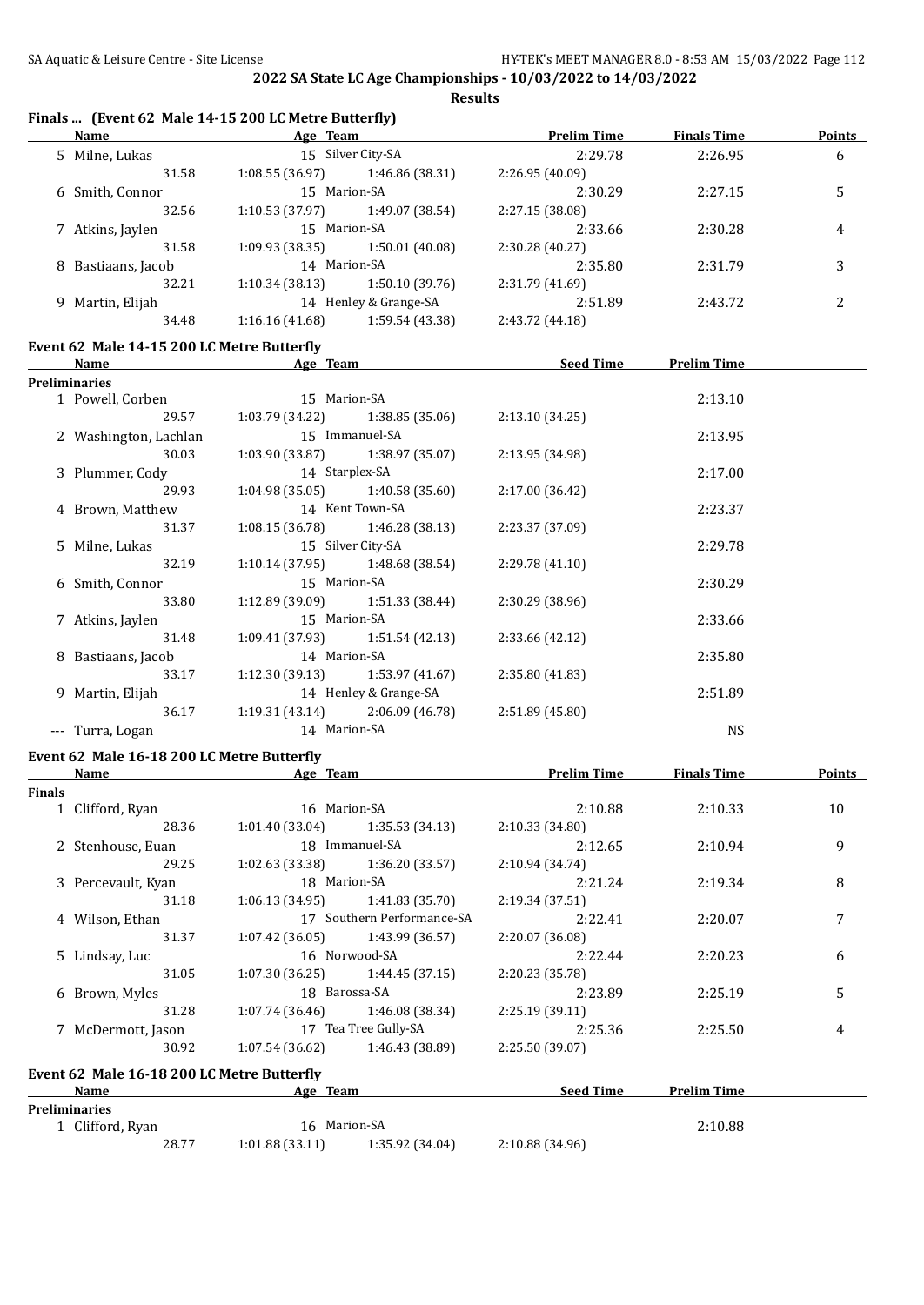$\overline{a}$ 

**2022 SA State LC Age Championships - 10/03/2022 to 14/03/2022**

#### **Results**

## **Preliminaries ... (Event 62 Male 16-18 200 LC Metre Butterfly)**

|                     | Name                          | Age Team        |                                   | <b>Seed Time</b> | <b>Prelim Time</b> |  |
|---------------------|-------------------------------|-----------------|-----------------------------------|------------------|--------------------|--|
|                     | 2 Stenhouse, Euan             |                 | 18 Immanuel-SA                    |                  | 2:12.65            |  |
|                     | 29.27                         | 1:03.00(33.73)  | 1:37.09 (34.09)                   | 2:12.65(35.56)   |                    |  |
|                     | 3 Percevault, Kyan            |                 | 18 Marion-SA                      |                  | 2:21.24            |  |
|                     | 31.81                         | 1:07.49 (35.68) | 1:43.95 (36.46)                   | 2:21.24 (37.29)  |                    |  |
|                     | 4 Wilson, Ethan               |                 | 17 Southern Performance-SA        |                  | 2:22.41            |  |
|                     | 31.95                         | 1:09.28 (37.33) | 1:45.59 (36.31)                   | 2:22.41 (36.82)  |                    |  |
|                     | 5 Lindsay, Luc                |                 | 16 Norwood-SA                     |                  | 2:22.44            |  |
|                     | 32.20                         | 1:09.70 (37.50) | 1:46.81 (37.11)                   | 2:22.44 (35.63)  |                    |  |
|                     | 6 Brown, Myles                |                 | 18 Barossa-SA                     |                  | 2:23.89            |  |
|                     | 31.35                         |                 | $1:07.45(36.10)$ $1:44.91(37.46)$ | 2:23.89 (38.98)  |                    |  |
|                     | 7 McDermott, Jason            |                 | 17 Tea Tree Gully-SA              |                  | 2:25.36            |  |
|                     | 32.64                         | 1:10.90 (38.26) | 1:48.86 (37.96)                   | 2:25.36 (36.50)  |                    |  |
|                     | --- Hope, Brandon             |                 | 23 Unattached-SA                  |                  | X2:15.28           |  |
|                     | 29.94                         |                 | $1:04.11(34.17)$ $1:39.17(35.06)$ | 2:15.28(36.11)   |                    |  |
|                     | --- Cochrane-Adolfson, Justin |                 | 16 Silver City-SA                 |                  | <b>NS</b>          |  |
| $---$               | Gohl, Jacob                   |                 | 18 Marion-SA                      |                  | <b>SCR</b>         |  |
| $\cdots$            | Luscombe, Clancy              |                 | 16 Marion-SA                      |                  | <b>SCR</b>         |  |
|                     | Wiggett, Alexander            |                 | 16 Southern Performance-SA        |                  | <b>SCR</b>         |  |
| $\qquad \qquad - -$ | Mclachlan, Fergus             | 17              | Norwood-SA                        |                  | <b>SCR</b>         |  |
|                     |                               |                 |                                   |                  |                    |  |

# **Event 63 Girls 12-13 200 LC Metre Butterfly**

|        | Name                  | Age Team        |                            | <b>Prelim Time</b> | <b>Finals Time</b> | <b>Points</b> |
|--------|-----------------------|-----------------|----------------------------|--------------------|--------------------|---------------|
| Finals |                       |                 |                            |                    |                    |               |
|        | 1 Jasko, Elka         |                 | 13 Onkaparinga-SA          | 2:40.13            | 2:35.58            | 10            |
|        | 34.88                 | 1:14.56 (39.68) | 1:55.25 (40.69)            | 2:35.58 (40.33)    |                    |               |
|        | 2 Wright, Gabriella   |                 | 13 Norwood-SA              | 2:40.24            | 2:37.64            | 9             |
|        | 34.13                 | 1:14.08 (39.95) | 1:55.76 (41.68)            | 2:37.64 (41.88)    |                    |               |
|        | 3 Noriega, Emilia     |                 | 13 Immanuel-SA             | 2:45.56            | 2:39.20            | 8             |
|        | 35.07                 | 1:15.88(40.81)  | 1:58.07 (42.19)            | 2:39.20(41.13)     |                    |               |
|        | 4 Hendry, Nicole      | 13 Marion-SA    |                            | 2:53.69            | 2:41.76            | 7             |
|        | 34.86                 | 1:15.06 (40.20) | 1:58.61 (43.55)            | 2:41.76 (43.15)    |                    |               |
|        | 5 Cameron, Piper      |                 | 12 Clovercrest-SA          | 2:57.84            | 2:49.32            | 6             |
|        | 37.33                 | 1:21.55 (44.22) | 2:06.47 (44.92)            | 2:49.32 (42.85)    |                    |               |
|        | 6 Tsiros, Jasmine     |                 | 13 Norwood-SA              | 2:57.43            | 2:54.43            | 5             |
|        | 37.19                 | 1:19.79 (42.60) | 2:05.53(45.74)             | 2:54.43 (48.90)    |                    |               |
|        | 7 Connelly, Hannah    |                 | 13 Tea Tree Gully-SA       | 3:00.26            | 2:57.23            | 4             |
|        | 36.13                 | 1:21.26(45.13)  | 2:08.97(47.71)             | 2:57.23(48.26)     |                    |               |
|        | 8 Romanowski, Georgia |                 | 13 Southern Performance-SA | 3:00.64            | 2:57.91            | 3             |
|        | 37.54                 | 1:22.68(45.14)  | 2:10.84(48.16)             | 2:57.91 (47.07)    |                    |               |

## **Event 63 Girls 12-13 200 LC Metre Butterfly**

| Name                | Age Team        |                      | <b>Seed Time</b> | <b>Prelim Time</b> |  |
|---------------------|-----------------|----------------------|------------------|--------------------|--|
| Preliminaries       |                 |                      |                  |                    |  |
| 1 Jasko, Elka       | 13              | Onkaparinga-SA       |                  | 2:40.13            |  |
| 35.40               | 1:16.59(41.19)  | 1:58.63 (42.04)      | 2:40.13(41.50)   |                    |  |
| 2 Wright, Gabriella |                 | 13 Norwood-SA        |                  | 2:40.24            |  |
| 34.67               | 1:15.48(40.81)  | 1:57.95 (42.47)      | 2:40.24 (42.29)  |                    |  |
| 3 Noriega, Emilia   |                 | 13 Immanuel-SA       |                  | 2:45.56            |  |
| 34.59               | 1:16.24(41.65)  | 2:00.98 (44.74)      | 2:45.56 (44.58)  |                    |  |
| 4 Hendry, Nicole    | 13 Marion-SA    |                      |                  | 2:53.69            |  |
| 37.21               | 1:21.43 (44.22) | 2:07.83(46.40)       | 2:53.69(45.86)   |                    |  |
| 5 Tsiros, Jasmine   |                 | 13 Norwood-SA        |                  | 2:57.43            |  |
| 39.93               | 1:23.89(43.96)  | 2:10.01(46.12)       | 2:57.43 (47.42)  |                    |  |
| 6 Cameron, Piper    |                 | 12 Clovercrest-SA    |                  | 2:57.84            |  |
| 38.93               | 1:25.41(46.48)  | 2:13.07 (47.66)      | 2:57.84 (44.77)  |                    |  |
| 7 Connelly, Hannah  |                 | 13 Tea Tree Gully-SA |                  | 3:00.26            |  |
| 35.77               | 1:19.49 (43.72) | 2:07.75(48.26)       | 3:00.26 (52.51)  |                    |  |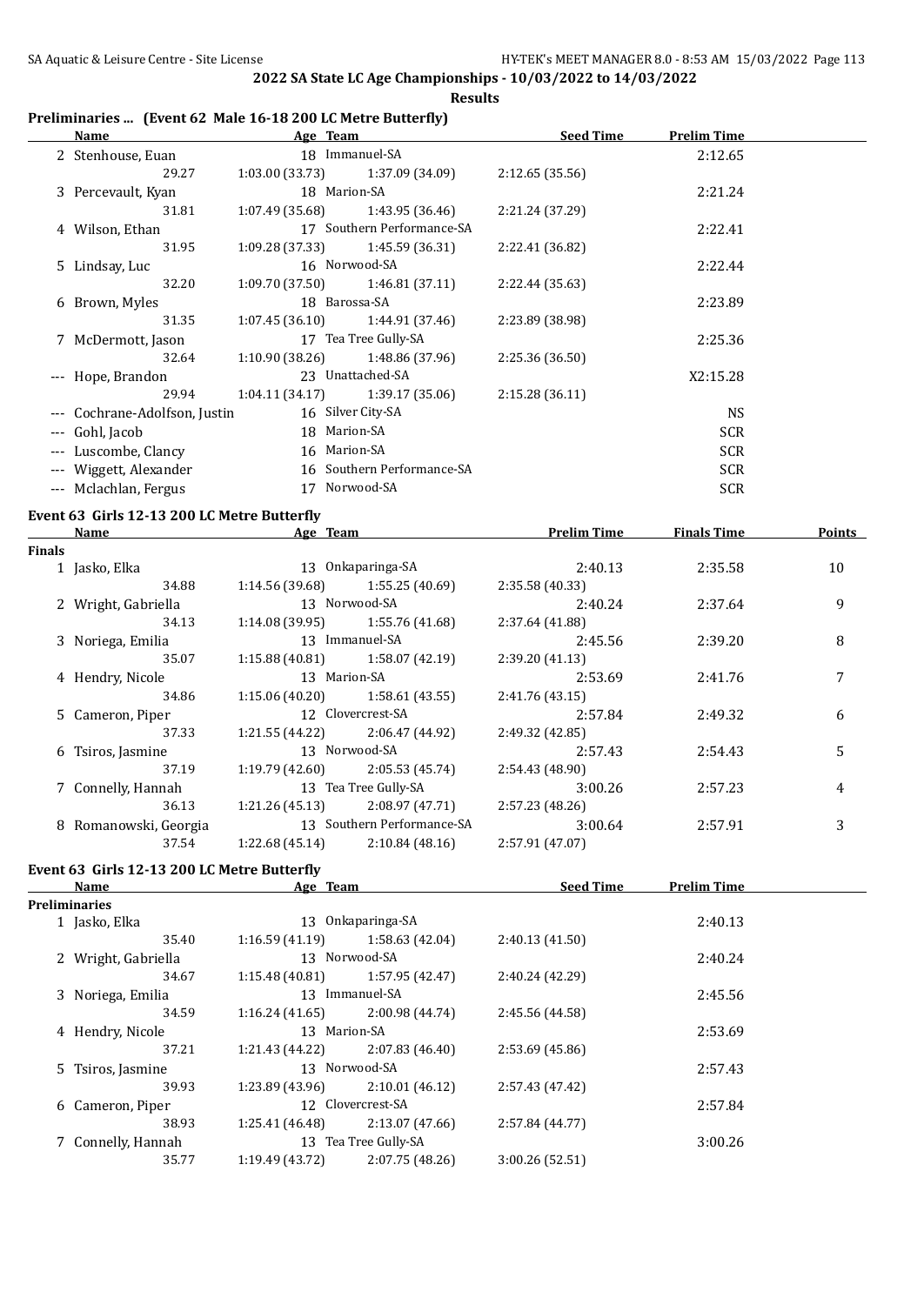**Results**

|               | <b>Name</b>                                                 | <b>Example 2016</b> Age Team        | Seed Time                  | <b>Prelim Time</b> |               |
|---------------|-------------------------------------------------------------|-------------------------------------|----------------------------|--------------------|---------------|
|               | 8 Romanowski, Georgia                                       | 13 Southern Performance-SA          |                            | 3:00.64            |               |
|               | 38.31                                                       | $1:23.22$ (44.91) $2:11.45$ (48.23) | 3:00.64(49.19)             |                    |               |
|               | --- Carrocci, Clara                                         | 13 Norwood-SA                       |                            | <b>SCR</b>         |               |
|               | Event 63 Female 14-15 200 LC Metre Butterfly                |                                     |                            |                    |               |
|               | Name                                                        | Age Team                            | <b>Prelim Time</b>         | <b>Finals Time</b> | Points        |
| <b>Finals</b> |                                                             |                                     |                            |                    |               |
|               | 1 Bahr, Arabella                                            | 15 Norwood-SA                       | 2:25.31                    | 2:22.94            | 10            |
|               | 32.16                                                       | 1:08.18(36.02)<br>1:44.86 (36.68)   | 2:22.94 (38.08)            |                    |               |
|               | 2 Everitt, Emma                                             | 14 Norwood-SA                       | 2:26.93                    | 2:24.93            | 9             |
|               | 32.71                                                       | 1:09.38 (36.67)<br>1:46.82 (37.44)  | 2:24.93 (38.11)            |                    |               |
|               | 3 Simpson, Katie                                            | 15 Norwood-SA                       | 2:28.54                    | 2:26.07            | 8             |
|               | 33.09                                                       | 1:10.31(37.22)<br>1:47.97 (37.66)   | 2:26.07 (38.10)            |                    |               |
|               | 4 McAvaney, Georgia                                         | 15 Immanuel-SA                      | 2:30.27                    | 2:30.42            | 7             |
|               | 32.73                                                       | 1:10.61 (37.88)<br>1:49.91 (39.30)  | 2:30.42 (40.51)            |                    |               |
|               | 5 Ekins, Caitlyn                                            | 15 Kent Town-SA                     | 2:39.95                    | 2:37.52            | 6             |
|               | 33.50                                                       | 1:13.95(40.45)<br>1:56.19 (42.24)   | 2:37.52 (41.33)            |                    |               |
|               | 6 Cameron, Hannah                                           | 15 Clovercrest-SA                   | 2:39.54                    | 2:38.01            | 5             |
|               | 34.81                                                       | 1:14.33 (39.52)<br>1:55.38(41.05)   | 2:38.01 (42.63)            |                    |               |
|               | 7 Adams, Sasha                                              | 15 Immanuel-SA                      | 2:46.74                    | 2:49.93            | 4             |
|               | 36.84                                                       | 1:20.10(43.26)<br>2:05.70 (45.60)   | 2:49.93 (44.23)            |                    |               |
|               | 8 Starr, Annabelle                                          | 14 Mountain Pool-SA                 | 2:46.81                    | 2:52.91            | 3             |
|               | 35.07                                                       | 1:18.56 (43.49)<br>2:05.40 (46.84)  | 2:52.91 (47.51)            |                    |               |
|               | Event 63 Female 14-15 200 LC Metre Butterfly                |                                     |                            |                    |               |
|               | Name                                                        | <b>Example 2</b> Age Team           | <b>Example 2 Seed Time</b> | <b>Prelim Time</b> |               |
|               | <b>Preliminaries</b>                                        |                                     |                            |                    |               |
|               | 1 Bahr, Arabella                                            | 15 Norwood-SA                       |                            | 2:25.31            |               |
|               | 32.64                                                       | 1:09.46 (36.82)<br>1:46.92 (37.46)  | 2:25.31 (38.39)            |                    |               |
|               | 2 Everitt, Emma                                             | 14 Norwood-SA                       |                            | 2:26.93            |               |
|               | 33.37                                                       | 1:10.84(37.47)<br>1:49.25 (38.41)   | 2:26.93 (37.68)            |                    |               |
|               | 3 Simpson, Katie                                            | 15 Norwood-SA                       |                            | 2:28.54            |               |
|               | 33.50                                                       | 1:11.47 (37.97)<br>1:49.91 (38.44)  | 2:28.54 (38.63)            |                    |               |
|               | 4 McAvaney, Georgia                                         | 15 Immanuel-SA                      |                            | 2:30.27            |               |
|               | 32.53                                                       | 1:10.16(37.63)<br>1:50.18(40.02)    | 2:30.27 (40.09)            |                    |               |
|               | 5 Cameron, Hannah                                           | 15 Clovercrest-SA                   |                            | 2:39.54            |               |
|               | 35.12                                                       | $1:15.23(40.11)$ $1:57.05(41.82)$   | 2:39.54 (42.49)            |                    |               |
|               | 6 Ekins, Caitlyn                                            | 15 Kent Town-SA                     |                            | 2:39.95            |               |
|               | 33.45                                                       | 1:13.90(40.45)<br>1:57.06 (43.16)   | 2:39.95 (42.89)            |                    |               |
|               | 7 Scarr, Elysia                                             | 14 Kent Town-SA                     |                            | 2:43.09            |               |
|               | 33.38                                                       | 1:12.96 (39.58)<br>1:56.46 (43.50)  | 2:43.09 (46.63)            |                    |               |
|               | 8 Adams, Sasha                                              | 15 Immanuel-SA                      |                            | 2:46.74            |               |
|               | 35.68                                                       | 1:17.76 (42.08)<br>2:02.56 (44.80)  | 2:46.74 (44.18)            |                    |               |
|               | 9 Starr, Annabelle                                          | 14 Mountain Pool-SA                 |                            | 2:46.81            |               |
|               | 34.72                                                       | 1:17.35(42.63)<br>2:01.18 (43.83)   | 2:46.81 (45.63)            |                    |               |
| $---$         | Tran, Isabelle                                              | 15 Norwood-SA                       |                            | <b>SCR</b>         |               |
|               | Copeland, Bree                                              | 14 Payneham-SA                      |                            | <b>SCR</b>         |               |
|               | Thacker (V), Ashleigh                                       | 15 Narrabeen-NSW                    |                            | <b>SCR</b>         |               |
|               | --- Mazur, Juliet                                           | 14 Norwood-SA                       |                            | <b>SCR</b>         |               |
|               |                                                             |                                     |                            |                    |               |
|               | Event 63 Female 16-18 200 LC Metre Butterfly<br><b>Name</b> | Age Team                            | <b>Prelim Time</b>         | <b>Finals Time</b> | <b>Points</b> |
| <b>Finals</b> |                                                             |                                     |                            |                    |               |
|               | 1 White, Emily                                              | 18 Norwood-SA                       | 2:20.45                    | 2:16.60            | 10            |
|               | 30.62                                                       | 1:05.69 (35.07)<br>1:41.25 (35.56)  | 2:16.60 (35.35)            |                    |               |
|               |                                                             |                                     |                            |                    |               |

2 Shea, Emilia 16 Marion-SA 2:28.31 2:23.66 9

32.98 1:09.88 (36.90) 1:46.69 (36.81) 2:23.66 (36.97)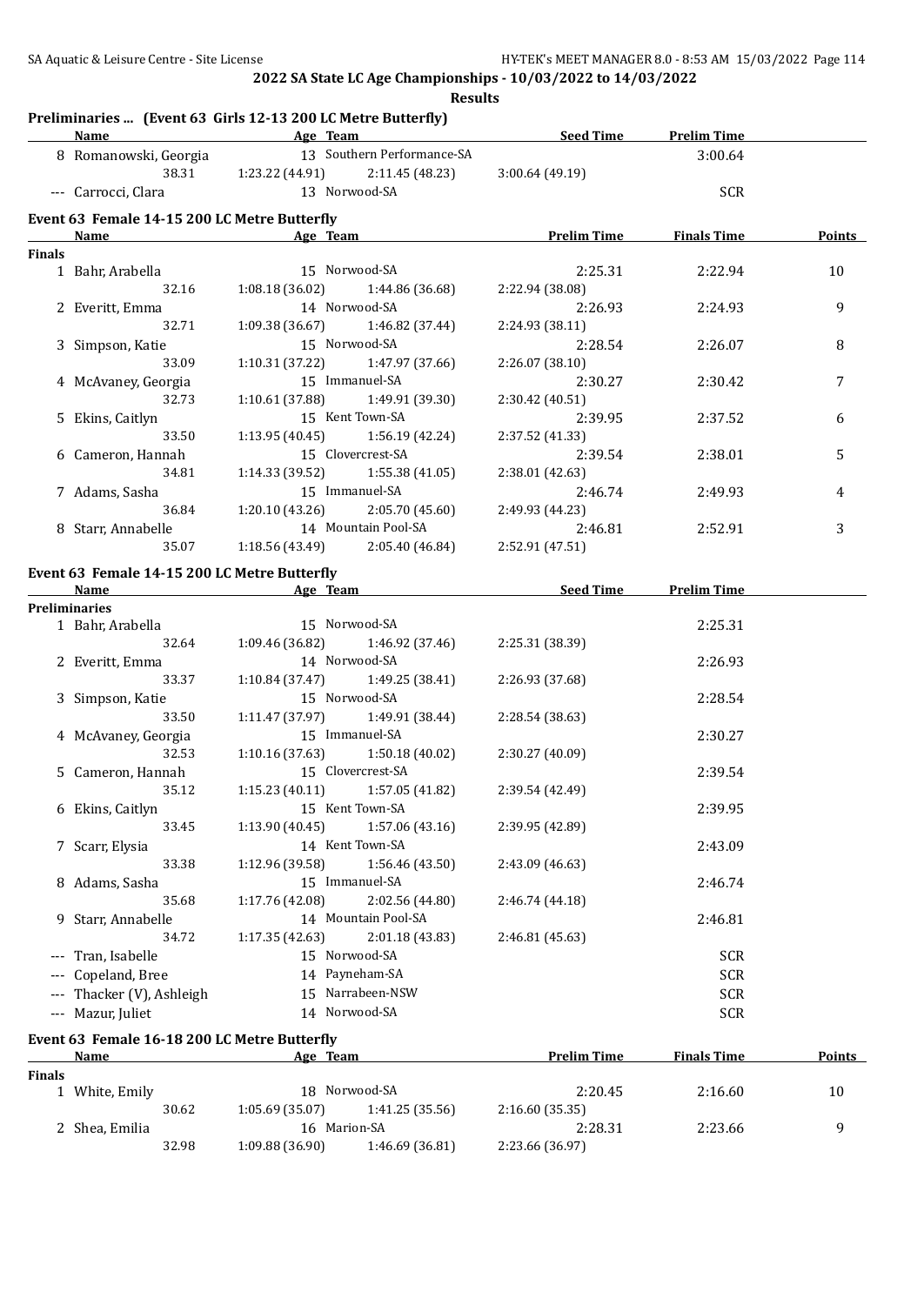|                      | <b>Name</b>                                  | Finals  (Event 63 Female 16-18 200 LC Metre Butterfly)<br>Age Team | <b>Prelim Time</b> | <b>Finals Time</b> | <b>Points</b>  |
|----------------------|----------------------------------------------|--------------------------------------------------------------------|--------------------|--------------------|----------------|
|                      | 3 Pearce, Kiana                              | 18 Marion-SA                                                       | 2:26.66            | 2:25.67            | 8              |
|                      | 32.39                                        | 1:09.85 (37.46)<br>1:47.98 (38.13)                                 | 2:25.67 (37.69)    |                    |                |
|                      |                                              | 16 Kent Town-SA                                                    | 2:32.02            |                    | 7              |
|                      | 4 Scown, Emily<br>32.27                      | 1:09.90 (37.63)<br>1:49.21 (39.31)                                 |                    | 2:30.35            |                |
|                      |                                              |                                                                    | 2:30.35 (41.14)    |                    |                |
|                      | 5 Jasko, Matylda                             | 18 Onkaparinga-SA                                                  | 2:35.22            | 2:34.10            | 6              |
|                      | 33.29                                        | 1:12.33 (39.04)<br>1:52.86 (40.53)                                 | 2:34.10 (41.24)    |                    |                |
|                      | Event 63 Female 16-18 200 LC Metre Butterfly |                                                                    |                    |                    |                |
|                      | Name                                         | Age Team                                                           | <b>Seed Time</b>   | <b>Prelim Time</b> |                |
|                      | <b>Preliminaries</b>                         |                                                                    |                    |                    |                |
|                      | 1 White, Emily                               | 18 Norwood-SA                                                      |                    | 2:20.45            |                |
|                      | 32.19                                        | 1:08.22 (36.03)<br>1:44.37 (36.15)                                 | 2:20.45 (36.08)    |                    |                |
|                      | 2 Pearce, Kiana                              | 18 Marion-SA                                                       |                    | 2:26.66            |                |
|                      | 33.41                                        | 1:11.69 (38.28)<br>1:49.44 (37.75)                                 | 2:26.66 (37.22)    |                    |                |
|                      | 3 Shea, Emilia                               | 16 Marion-SA                                                       |                    | 2:28.31            |                |
|                      | 33.25                                        | 1:10.93 (37.68)<br>1:49.48 (38.55)                                 | 2:28.31 (38.83)    |                    |                |
|                      | 4 Scown, Emily                               | 16 Kent Town-SA                                                    |                    | 2:32.02            |                |
|                      | 32.15                                        | 1:50.70 (40.07)<br>1:10.63 (38.48)                                 | 2:32.02 (41.32)    |                    |                |
|                      | 5 Jasko, Matylda                             | 18 Onkaparinga-SA                                                  |                    | 2:35.22            |                |
|                      | 33.89                                        | 1:53.86 (40.09)<br>1:13.77 (39.88)                                 | 2:35.22 (41.36)    |                    |                |
|                      | --- Pressler, Kalyce                         | 17 Silver City-SA                                                  |                    | <b>SCR</b>         |                |
|                      | --- Speechley, Sienna                        | 18 Broken Hill Aquatic-SA                                          |                    | <b>SCR</b>         |                |
|                      |                                              | Event 64 Boys 11 Year Olds 50 LC Metre Breaststroke                |                    |                    |                |
|                      | <b>Name</b>                                  | Age Team                                                           | <b>Prelim Time</b> | <b>Finals Time</b> | Points         |
| <b>Finals</b>        |                                              |                                                                    |                    |                    |                |
|                      | 1 Mika, Izyus                                | 11 Immanuel-SA                                                     | 37.38              | 37.04              | 10             |
|                      | 2 Tucker, Jordan                             | 11 Marion-SA                                                       | 42.32              | 42.25              | 9              |
|                      | 3 Harris, Toby                               | 11 West Coast-SA                                                   | 43.73              | 43.40              | 8              |
|                      | 4 Millard, Jack                              | 11 Broken Hill Aquatic-SA                                          | 45.24              | 43.42              | 7              |
|                      | 5 Hudson, Cameron                            | 11 Playford Aquatic-SA                                             | 43.99              | 43.72              | 6              |
|                      | 6 Thach, Angelo                              | 11 Playford Aquatic-SA                                             | 44.84              | 44.12              | 5              |
|                      | 7 Fillmore, Harry                            | 11 Onkaparinga-SA                                                  | 45.74              | 45.31              | $\overline{4}$ |
|                      |                                              | 11 Marion-SA                                                       |                    |                    |                |
|                      | 8 Collings, Joshua                           |                                                                    | 45.79              | 45.65              | 3              |
| 9                    | Tran, Khang                                  | 11 Henley & Grange-SA                                              | 46.30              | 45.79              | $\overline{c}$ |
|                      | 10 Khuu, Damian                              | 11 Clovercrest-SA                                                  | 48.21              | 49.61              | $\mathbf{1}$   |
|                      |                                              | Event 64 Boys 11 Year Olds 50 LC Metre Breaststroke                |                    |                    |                |
|                      | Name                                         | Age Team                                                           | <b>Seed Time</b>   | <b>Prelim Time</b> |                |
|                      | <b>Preliminaries</b>                         |                                                                    |                    |                    |                |
|                      | 1 Mika, Izyus                                | 11 Immanuel-SA                                                     |                    | 37.38              |                |
|                      | 2 Tucker, Jordan                             | Marion-SA<br>11                                                    |                    | 42.32              |                |
| 3                    | Harris, Toby                                 | West Coast-SA<br>11                                                |                    | 43.73              |                |
| 4                    | Hudson, Cameron                              | Playford Aquatic-SA<br>11                                          |                    | 43.99              |                |
| 5.                   | Thach, Angelo                                | Playford Aquatic-SA<br>11                                          |                    | 44.84              |                |
| 6                    | Millard, Jack                                | Broken Hill Aquatic-SA<br>11                                       |                    | 45.24              |                |
| 7                    | Fillmore, Harry                              | Onkaparinga-SA<br>11                                               |                    | 45.74              |                |
| 8                    | Collings, Joshua                             | Marion-SA<br>11                                                    |                    | 45.79              |                |
| 9                    | Tran, Khang                                  | Henley & Grange-SA<br>11                                           |                    | 46.30              |                |
| 10                   | Khuu, Damian                                 | Clovercrest-SA<br>11                                               |                    | 48.21              |                |
| 11                   | Taylor, Harry                                | Norwood-SA<br>11                                                   |                    | 48.91              |                |
| 12                   | Newman, Cooper                               | Mountain Pool-SA<br>11                                             |                    | 50.29              |                |
|                      |                                              |                                                                    |                    |                    |                |
| 13                   | Bartsch, Jesse                               | Barossa-SA<br>11                                                   |                    | 50.70              |                |
|                      | Draganic, Damian                             | Marion-SA<br>11                                                    |                    | <b>SCR</b>         |                |
|                      | Schubert, Max                                | Barossa-SA<br>11                                                   |                    | <b>SCR</b>         |                |
| $\scriptstyle\cdots$ | Shi, Maxx                                    | Playford Aquatic-SA<br>11                                          |                    | <b>SCR</b>         |                |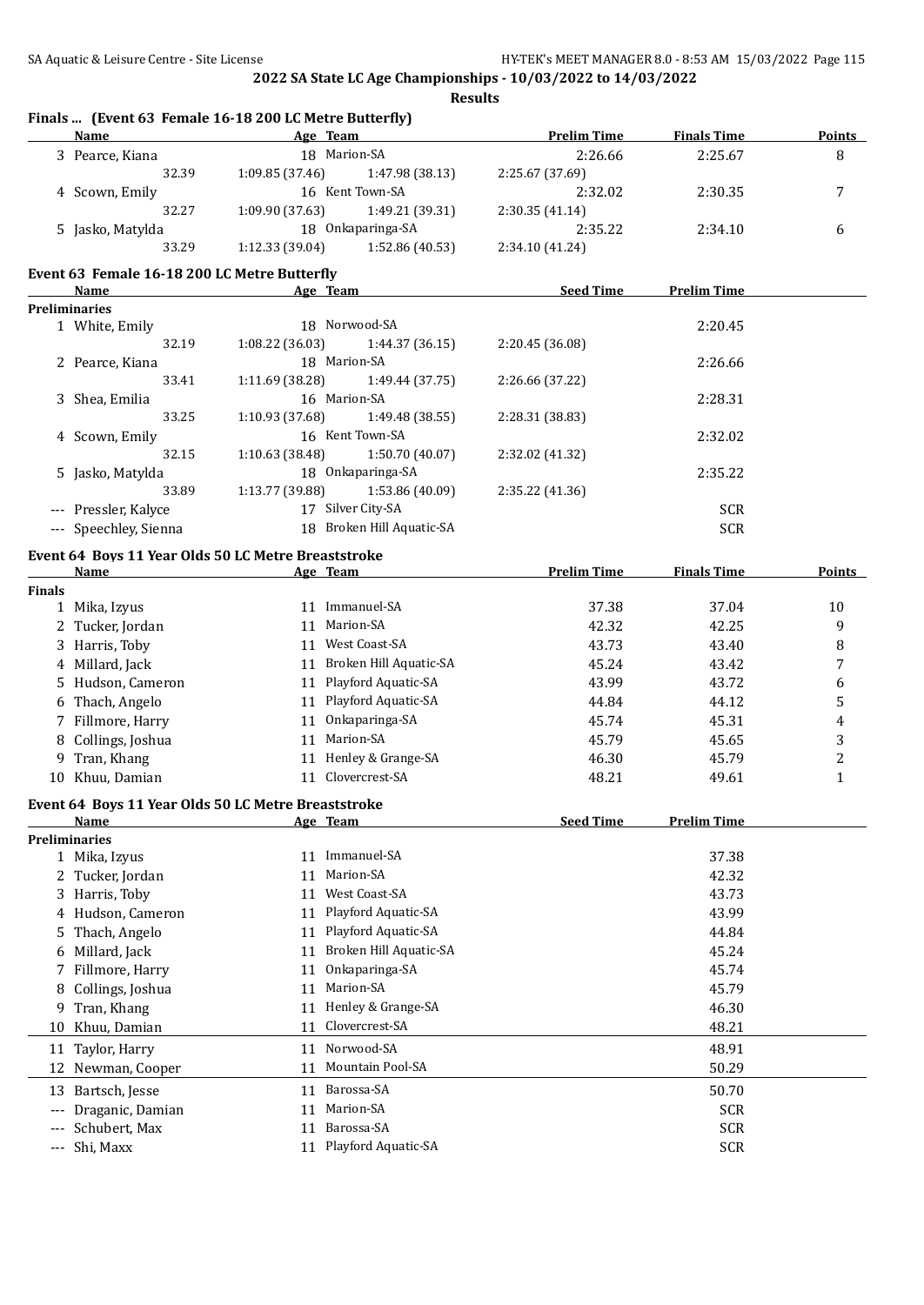**Results**

|               | Name                | Age Team                   | <b>Prelim Time</b> | <b>Finals Time</b> | <b>Points</b> |
|---------------|---------------------|----------------------------|--------------------|--------------------|---------------|
| <b>Finals</b> |                     |                            |                    |                    |               |
|               | Au, Alden           | 12 Payneham-SA             | 36.30              | 36.43              | 10            |
|               | 2 Dingwall, Oscar   | 12 Immanuel-SA             | 38.64              | 37.47              |               |
|               | 3 Hewitt, Max       | 12 Payneham-SA             | 38.75              | 39.22              |               |
|               | 4 Birchenough, Owen | 12 Marion-SA               | 41.34              | 39.54              | -             |
|               | 5 Murnhy Tohy       | 12 Southern Performance-SA | 42.71              | 4058               |               |

**Event 64 Boys 12 Year Olds 50 LC Metre Breaststroke**

|               | <b>Preliminaries</b>                                        |    |                               |                    |                    |              |
|---------------|-------------------------------------------------------------|----|-------------------------------|--------------------|--------------------|--------------|
|               | Event 65 Boys 13 Year Olds 50 LC Metre Breaststroke<br>Name |    | Age Team                      | <b>Seed Time</b>   | <b>Prelim Time</b> |              |
|               |                                                             |    |                               |                    |                    |              |
|               | 10 McNamara, Finn                                           |    | 13 Norwood-SA                 | 39.75              | 39.00              | 1            |
|               | 9 Clinch, Marcus                                            |    | 13 Immanuel-SA                | 39.93              | 38.80              | 2            |
|               | 8 Lucas, Tommy                                              |    | 13 Clare-SA                   | 39.38              | 38.06              | 3            |
|               | 7 Whittaker, Daniel                                         |    | 13 Clovercrest-SA             | 38.10              | 37.66              | 4            |
| 6             | Tucker, Axel                                                |    | 13 Marion-SA                  | 37.91              | 37.56              | 5            |
|               | 4 Plant (V), Anders<br>Dossetter-Smith, Mason               |    | 13 Marion-SA                  | 37.83              | 37.47              | 6            |
|               | 3 Riedel, Hugh                                              |    | 13 Nyah Two Bays-VIC          | 37.04<br>37.72     | 36.62<br>37.44     | 8<br>7       |
|               | 2 Altiok, Ali                                               | 13 | 13 Vitor Renmark-SA           | 37.27              | 35.42              |              |
|               | 1 Sloane, Angus                                             |    | Marion-SA                     | 35.79              | 35.25              | 10<br>9      |
| <b>Finals</b> |                                                             |    | 13 Barossa-SA                 |                    |                    |              |
|               | Name                                                        |    | Age Team                      | <b>Prelim Time</b> | <b>Finals Time</b> | Points       |
|               | Event 65 Boys 13 Year Olds 50 LC Metre Breaststroke         |    |                               |                    |                    |              |
|               | --- Mazur, Joseph                                           |    |                               |                    | <b>SCR</b>         |              |
|               | --- Ni, Adison                                              |    | 12 Marion-SA<br>12 Norwood-SA |                    | <b>SCR</b>         |              |
|               | --- Skewes, Liam                                            |    | 12 Tea Tree Gully-SA          |                    | <b>SCR</b>         |              |
|               | 14 Bai, Evan                                                |    | 12 Marion-SA                  |                    | 48.89              |              |
|               | 13 Pashley, Fraser                                          |    | 12 Onkaparinga-SA             |                    | 47.78              |              |
|               | 12 Cregan, Neil                                             |    |                               |                    | 45.40              |              |
|               | 11 El-Youssef, Jamal                                        |    | 12 Barossa-SA                 |                    | 44.97              |              |
|               |                                                             |    | 12 Tea Tree Gully-SA          |                    |                    |              |
|               | 10 Liu, Howard                                              |    | 12 Kent Town-SA               |                    | 44.41              |              |
| 9.            | Stanley, Will                                               |    | 12 Marion-SA                  |                    | 43.56              |              |
| 8             | Nys, Lachie                                                 | 12 | Gawler-SA                     |                    | 42.77              |              |
|               | Murphy, Toby                                                | 12 | Southern Performance-SA       |                    | 42.71              |              |
|               | 5 Coulter, Kegan<br>6 Charleson, Cody                       |    | 12 Starplex-SA                |                    | 42.68              |              |
|               | 4 Birchenough, Owen                                         |    | 12 Barossa-SA                 |                    | 41.34<br>42.33     |              |
|               | 3 Hewitt, Max                                               | 12 | Payneham-SA<br>12 Marion-SA   |                    | 38.75              |              |
|               | 2 Dingwall, Oscar                                           |    | 12 Immanuel-SA                |                    | 38.64              |              |
|               | 1 Au, Alden                                                 |    | 12 Payneham-SA                |                    | 36.30              |              |
|               | <b>Preliminaries</b>                                        |    |                               |                    |                    |              |
|               | Name                                                        |    | Age Team                      | <b>Seed Time</b>   | <b>Prelim Time</b> |              |
|               | Event 64 Boys 12 Year Olds 50 LC Metre Breaststroke         |    |                               |                    |                    |              |
|               | 10 Liu, Howard                                              |    | 12 Kent Town-SA               | 44.41              | 43.53              | $\mathbf{1}$ |
| 9             | Nys, Lachie                                                 |    | 12 Gawler-SA                  | 42.77              | 43.14              | 2            |
| 8             | Stanley, Will                                               |    | 12 Marion-SA                  | 43.56              | 42.72              | 3            |
|               | 7 Charleson, Cody                                           |    | 12 Starplex-SA                | 42.68              | 42.37              | 4            |
|               | 6 Coulter, Kegan                                            |    | 12 Barossa-SA                 | 42.33              | 41.31              | 5            |
|               | 5 Murphy, Toby                                              |    | 12 Southern Performance-SA    | 42.71              | 40.58              | 6            |
|               | 4 DILLIENOUGH, OWEN                                         |    |                               | 41.J4              | J 7.J T            | $\prime$     |

| 1 Sloane, Angus          |    | 13 Barossa-SA        | 35.79 |
|--------------------------|----|----------------------|-------|
| 2 Riedel, Hugh           |    | 13 Vitor Renmark-SA  | 37.04 |
| 3 Altiok, Ali            |    | 13 Marion-SA         | 37.27 |
| 4 Plant (V), Anders      |    | 13 Nyah Two Bays-VIC | 37.72 |
| 5 Dossetter-Smith, Mason | 13 | Marion-SA            | 37.83 |
|                          |    |                      |       |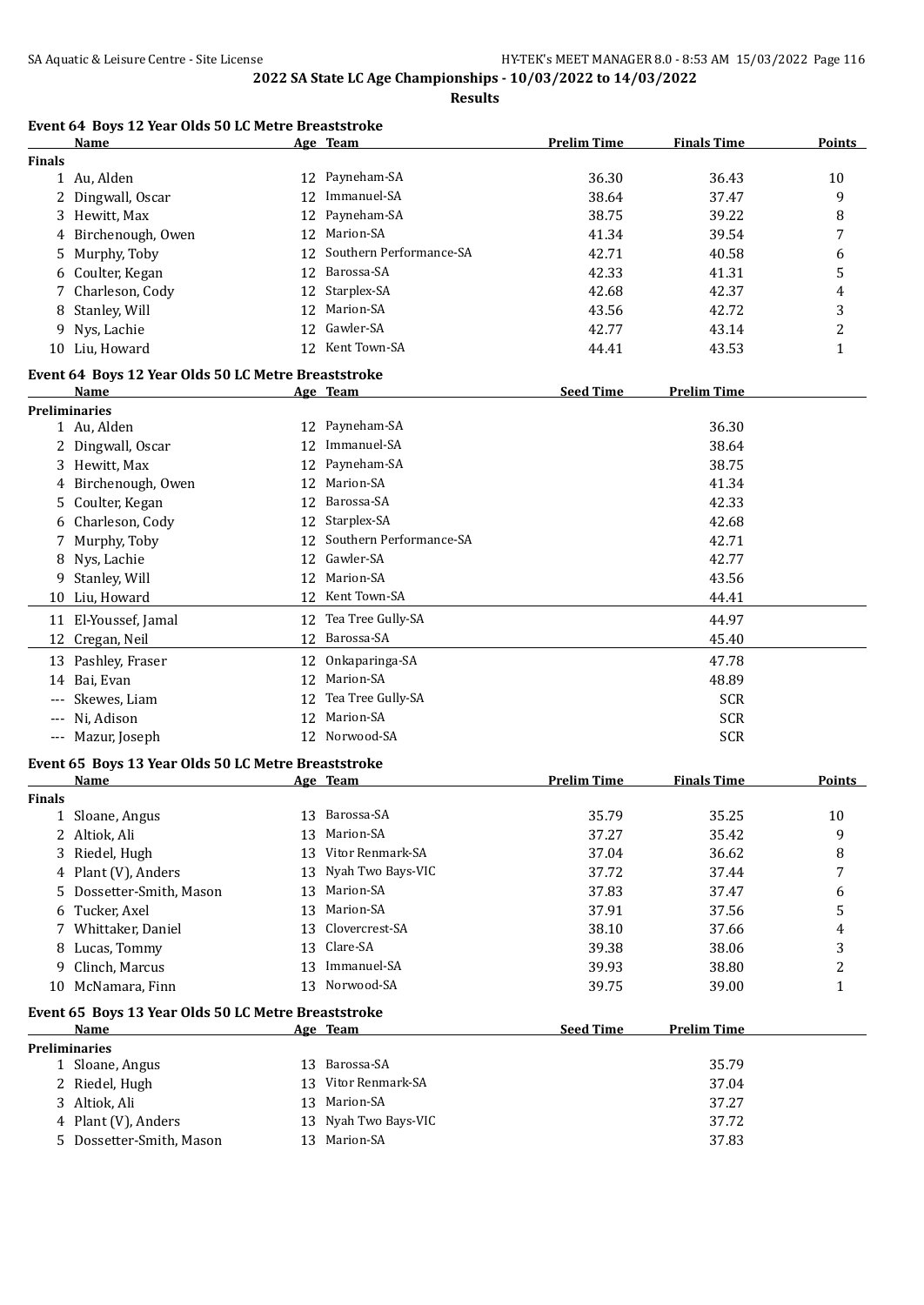|                     |                                                                      |    | <b>Results</b>         |                    |                    |                |
|---------------------|----------------------------------------------------------------------|----|------------------------|--------------------|--------------------|----------------|
|                     | Preliminaries  (Event 65 Boys 13 Year Olds 50 LC Metre Breaststroke) |    |                        |                    |                    |                |
|                     | Name                                                                 |    | Age Team               | <b>Seed Time</b>   | <b>Prelim Time</b> |                |
|                     | 6 Tucker, Axel                                                       |    | 13 Marion-SA           |                    | 37.91              |                |
|                     | 7 Whittaker, Daniel                                                  | 13 | Clovercrest-SA         |                    | 38.10              |                |
|                     | 8 Lucas, Tommy                                                       | 13 | Clare-SA               |                    | 39.38              |                |
| 9                   | McNamara, Finn                                                       | 13 | Norwood-SA             |                    | 39.75              |                |
| 10                  | Clinch, Marcus                                                       | 13 | Immanuel-SA            |                    | 39.93              |                |
|                     | 11 Renfrey, Kai                                                      |    | 13 Western Aquatic-SA  |                    | 40.14              |                |
|                     | 12 Ellul, Cameron                                                    |    | 13 Immanuel-SA         |                    | 40.56              |                |
|                     | 13 Barratt, Max                                                      |    | 13 Silver City-SA      |                    | 40.59              |                |
|                     | 14 Oestmann, Cohbin                                                  |    | 13 West Coast-SA       |                    | 40.84              |                |
| 15                  | Eyers, Oliver                                                        | 13 | Unley-SA               |                    | 41.13              |                |
|                     | Owen, Travis                                                         | 13 | Tea Tree Gully-SA      |                    | <b>NS</b>          |                |
|                     | --- Lau, Cortez                                                      |    | 13 Clovercrest-SA      |                    | <b>SCR</b>         |                |
|                     | Event 65 Boys 14 Year Olds 50 LC Metre Breaststroke                  |    |                        |                    |                    |                |
|                     | Name                                                                 |    | Age Team               | <b>Prelim Time</b> | <b>Finals Time</b> | <b>Points</b>  |
| <b>Finals</b>       |                                                                      |    |                        |                    |                    |                |
|                     | 1 Braunack, Tom                                                      |    | 14 Norwood-SA          | 33.34              | 32.75              | 10             |
|                     | 2 Tran, Khai                                                         |    | 14 Henley & Grange-SA  | 32.84              | 32.81              | 9              |
|                     | 3 Livingston, Hugo                                                   |    | 14 Marion-SA           | 34.60              | 33.79              | 8              |
|                     | 4 Turra, Logan                                                       |    | 14 Marion-SA           | 35.54              | 36.03              | 7              |
| 5.                  | Collings, Kieran                                                     |    | 14 Marion-SA           | 36.19              | 36.52              | 6              |
| 6                   | Kouchinsky, Eugene                                                   |    | 14 Norwood-SA          | 36.69              | 36.62              | 5              |
|                     | 7 Lin, Leon                                                          |    | 14 Norwood-SA          | 36.39              | 36.66              | 4              |
| 8                   | Mosley, Levi                                                         |    | 14 Marion-SA           | 37.55              | 36.76              | 3              |
| 9                   | Stratford, Vaughn                                                    |    | 14 Mount Gambier-SA    | 36.94              | 36.85              | $\overline{c}$ |
|                     | 10 Webb, Jarrod                                                      |    | 14 Payneham-SA         | 37.06              | 38.18              | $\mathbf{1}$   |
|                     |                                                                      |    |                        |                    |                    |                |
|                     | Event 65 Boys 14 Year Olds 50 LC Metre Breaststroke                  |    |                        |                    |                    |                |
|                     | Name<br><b>Preliminaries</b>                                         |    | Age Team               | <b>Seed Time</b>   | <b>Prelim Time</b> |                |
|                     | 1 Tran, Khai                                                         |    | 14 Henley & Grange-SA  |                    | 32.84              |                |
|                     | 2 Braunack, Tom                                                      |    | 14 Norwood-SA          |                    | 33.34              |                |
|                     | 3 Livingston, Hugo                                                   |    | 14 Marion-SA           |                    | 34.60              |                |
|                     | 4 Turra, Logan                                                       |    | 14 Marion-SA           |                    | 35.54              |                |
|                     | 5 Collings, Kieran                                                   |    | 14 Marion-SA           |                    | 36.19              |                |
|                     | Lin, Leon                                                            |    | 14 Norwood-SA          |                    | 36.39              |                |
| 6                   |                                                                      |    | 14 Norwood-SA          |                    |                    |                |
| 7                   | Kouchinsky, Eugene                                                   |    | Mount Gambier-SA       |                    | 36.69              |                |
| 8                   | Stratford, Vaughn                                                    | 14 | 14 Payneham-SA         |                    | 36.94              |                |
| 9.                  | Webb, Jarrod                                                         |    | 14 Marion-SA           |                    | 37.06              |                |
| 10                  | Mosley, Levi                                                         |    |                        |                    | 37.55              |                |
|                     | 11 Kim, Boseok                                                       |    | 14 Norwood-SA          |                    | 37.59              |                |
| 12                  | Waligora, Matthew                                                    |    | 14 Playford Aquatic-SA |                    | 37.81              |                |
| 13                  | Ryu, Clement                                                         |    | 14 Norwood-SA          |                    | 38.60              |                |
|                     | 14 Martin, Elijah                                                    |    | 14 Henley & Grange-SA  |                    | 39.52              |                |
| 15                  | Owuor, Keita                                                         |    | 14 Marion-SA           |                    | 40.41              |                |
|                     | 16 Travers, Jack                                                     | 14 | Western Aquatic-SA     |                    | 40.65              |                |
| 17                  | Pruszinski, Adam                                                     | 14 | Tea Tree Gully-SA      |                    | 40.82              |                |
| 18                  | White, Lucas                                                         |    | 14 Loxton-SA           |                    | 41.07              |                |
| 19                  | Nokes (V), Archie                                                    |    | 14 Mildura-VIC         |                    | 41.29              |                |
|                     | 20 Irawan, Brandon                                                   |    | 14 Starplex-SA         |                    | 42.61              |                |
| 21                  | Menadue, Benjamin                                                    |    | 14 Berri-SA            |                    | 42.62              |                |
| $---$               | Brown, Jackson                                                       | 14 | Immanuel-SA            |                    | <b>NS</b>          |                |
| $\qquad \qquad - -$ | Lowe, Haydn                                                          | 14 | Blue Lake Y-SA         |                    | <b>SCR</b>         |                |
|                     | --- Smith, Jarrad                                                    |    | 14 Starplex-SA         |                    | <b>SCR</b>         |                |
|                     |                                                                      |    |                        |                    |                    |                |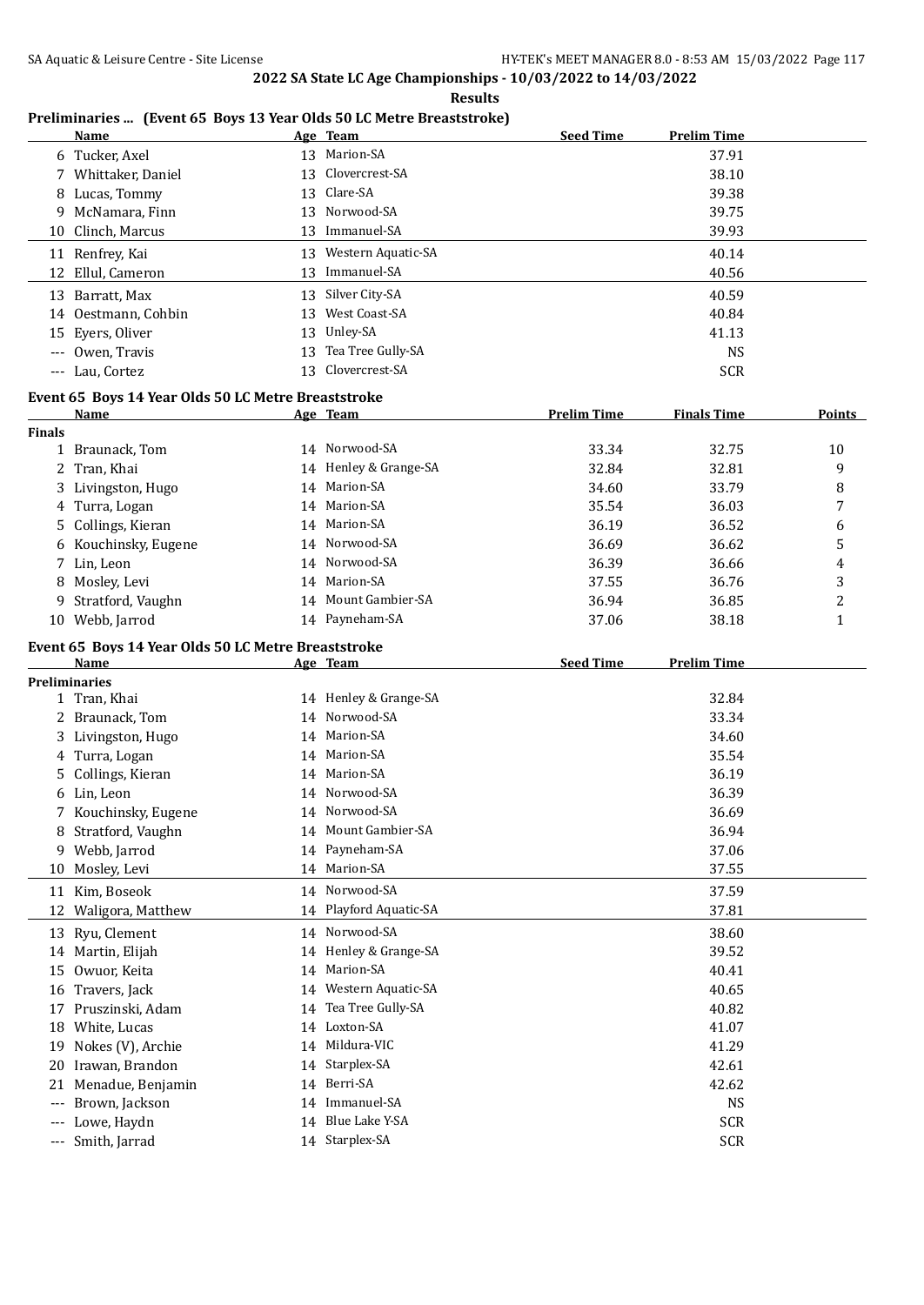|                     | Name                                                |    | Age Team              | <b>Prelim Time</b> | <b>Finals Time</b> | <b>Points</b>  |
|---------------------|-----------------------------------------------------|----|-----------------------|--------------------|--------------------|----------------|
| <b>Finals</b>       |                                                     |    |                       |                    |                    |                |
|                     | 1 Bell, Lachlan                                     | 15 | Immanuel-SA           | 31.87              | 31.50              | 10             |
|                     | 2 Cregan, Gabriel                                   | 15 | Barossa-SA            | 34.42              | 33.25              | 9              |
|                     | Kupsch, Diezel                                      | 15 | Marion-SA             | 34.31              | 33.83              | 8              |
|                     | 4 Piercey, Zack                                     | 15 | Tea Tree Gully-SA     | 33.63              | 33.96              | 7              |
| 5                   | Hearl, Ethan                                        | 15 | Clovercrest-SA        | 35.41              | 34.19              | 6              |
| 6                   | Bacon, Luca                                         |    | 15 Kent Town-SA       | 34.76              | 34.37              | 5              |
| 7                   | Stephenson, Flynn                                   | 15 | Marion-SA             | 35.43              | 34.80              | 4              |
| 8                   | Nel, Zander                                         | 15 | Immanuel-SA           | 35.50              | 34.91              | 3              |
| 9                   | Macdonald, Alexander                                | 15 | Kent Town-SA          | 36.01              | 35.26              | 2              |
|                     | 10 White, Bailey                                    |    | 15 Loxton-SA          | 35.90              | 36.61              | 1              |
|                     |                                                     |    |                       |                    |                    |                |
|                     | Event 66 Male 15 Year Olds 50 LC Metre Breaststroke |    |                       |                    |                    |                |
|                     | Name                                                |    | Age Team              | <b>Seed Time</b>   | <b>Prelim Time</b> |                |
|                     | <b>Preliminaries</b>                                |    |                       |                    |                    |                |
|                     | 1 Bell, Lachlan                                     |    | 15 Immanuel-SA        |                    | 31.87              |                |
|                     | 2 Piercey, Zack                                     | 15 | Tea Tree Gully-SA     |                    | 33.63              |                |
| 3                   | Kupsch, Diezel                                      | 15 | Marion-SA             |                    | 34.31              |                |
|                     | Cregan, Gabriel                                     | 15 | Barossa-SA            |                    | 34.42              |                |
| 5                   | Bacon, Luca                                         | 15 | Kent Town-SA          |                    | 34.76              |                |
| 6                   | Hearl, Ethan                                        | 15 | Clovercrest-SA        |                    | 35.41              |                |
|                     | Stephenson, Flynn                                   | 15 | Marion-SA             |                    | 35.43              |                |
|                     | 8 Nel, Zander                                       | 15 | Immanuel-SA           |                    | 35.50              |                |
|                     | 9 White, Bailey                                     | 15 | Loxton-SA             |                    | 35.90              |                |
| 10                  | Macdonald, Alexander                                |    | 15 Kent Town-SA       |                    | 36.01              |                |
|                     | 11 Pettrey, Liam                                    | 15 | Starplex-SA           |                    | 36.01              |                |
|                     | 12 Lawson, Jack                                     | 15 | Kent Town-SA          |                    | 36.12              |                |
|                     | 13 Fillmore, Jack                                   |    | 15 Onkaparinga-SA     |                    | 36.13              |                |
|                     |                                                     |    | Henley & Grange-SA    |                    |                    |                |
| 14                  | Zlatkovic, Alexander                                | 15 |                       |                    | 37.51              |                |
|                     | 15 Moore, Rory                                      | 15 | Berri-SA              |                    | 38.19              |                |
|                     | 16 Li, Runjie                                       | 15 | Unley-SA              |                    | 38.79              |                |
| 17                  | McCloud, Jarrad                                     | 15 | Payneham-SA           |                    | 38.80              |                |
| $---$               | Herbst, Ethan                                       | 15 | Starplex-SA           |                    | <b>NS</b>          |                |
| $---$               | Evans, Owen                                         |    | 15 Henley & Grange-SA |                    | <b>NS</b>          |                |
| $---$               | Hammond, Bryce                                      | 15 | West Coast-SA         |                    | <b>NS</b>          |                |
| $\qquad \qquad - -$ | Vien, Brian                                         |    | 15 Henley & Grange-SA |                    | <b>SCR</b>         |                |
|                     | Event 66 Male 16 Year Olds 50 LC Metre Breaststroke |    |                       |                    |                    |                |
|                     | Name                                                |    | Age Team              | <b>Prelim Time</b> | <b>Finals Time</b> | <b>Points</b>  |
| <b>Finals</b>       |                                                     |    |                       |                    |                    |                |
|                     | 1 Nelson, Regan                                     |    | 16 Kent Town-SA       | 31.86              | 31.32              | 10             |
|                     | 2 Poole, Isaac                                      |    | 16 Starplex-SA        | 31.70              | 31.52              | 9              |
|                     | 3 Au, Isaac                                         |    | 16 Kent Town-SA       | 32.47              | 32.36              | 8              |
|                     | 4 Lehmann, Reuben                                   | 16 | Immanuel-SA           | 33.86              | 33.62              | 7              |
| 5                   | Chan, Aidan                                         | 16 | Henley & Grange-SA    | 34.16              | 33.90              | 6              |
|                     | 6 Cochrane-Adolfson, Justin                         | 16 | Silver City-SA        | 34.50              | 34.46              | 5              |
| 7                   | Tolladay, Harry                                     | 16 | Kent Town-SA          | 34.76              | 34.97              |                |
|                     |                                                     |    | Playford Aquatic-SA   |                    |                    | 4              |
| 8                   | Pannell, Harry                                      | 16 | Marion-SA             | 35.27              | 35.74              | 3              |
|                     | 9 Webb-Vance, Henry                                 | 16 |                       | 35.37              | 35.98              | $\overline{c}$ |
|                     | 10 Dimitri, Theo                                    | 16 | Kent Town-SA          | 36.72              | 36.39              | $\mathbf{1}$   |
|                     | Event 66 Male 16 Year Olds 50 LC Metre Breaststroke |    |                       |                    |                    |                |
|                     | Name                                                |    | Age Team              | <b>Seed Time</b>   | <b>Prelim Time</b> |                |
|                     | <b>Preliminaries</b>                                |    |                       |                    |                    |                |
|                     | 1 Poole, Isaac                                      |    | 16 Starplex-SA        |                    | 31.70              |                |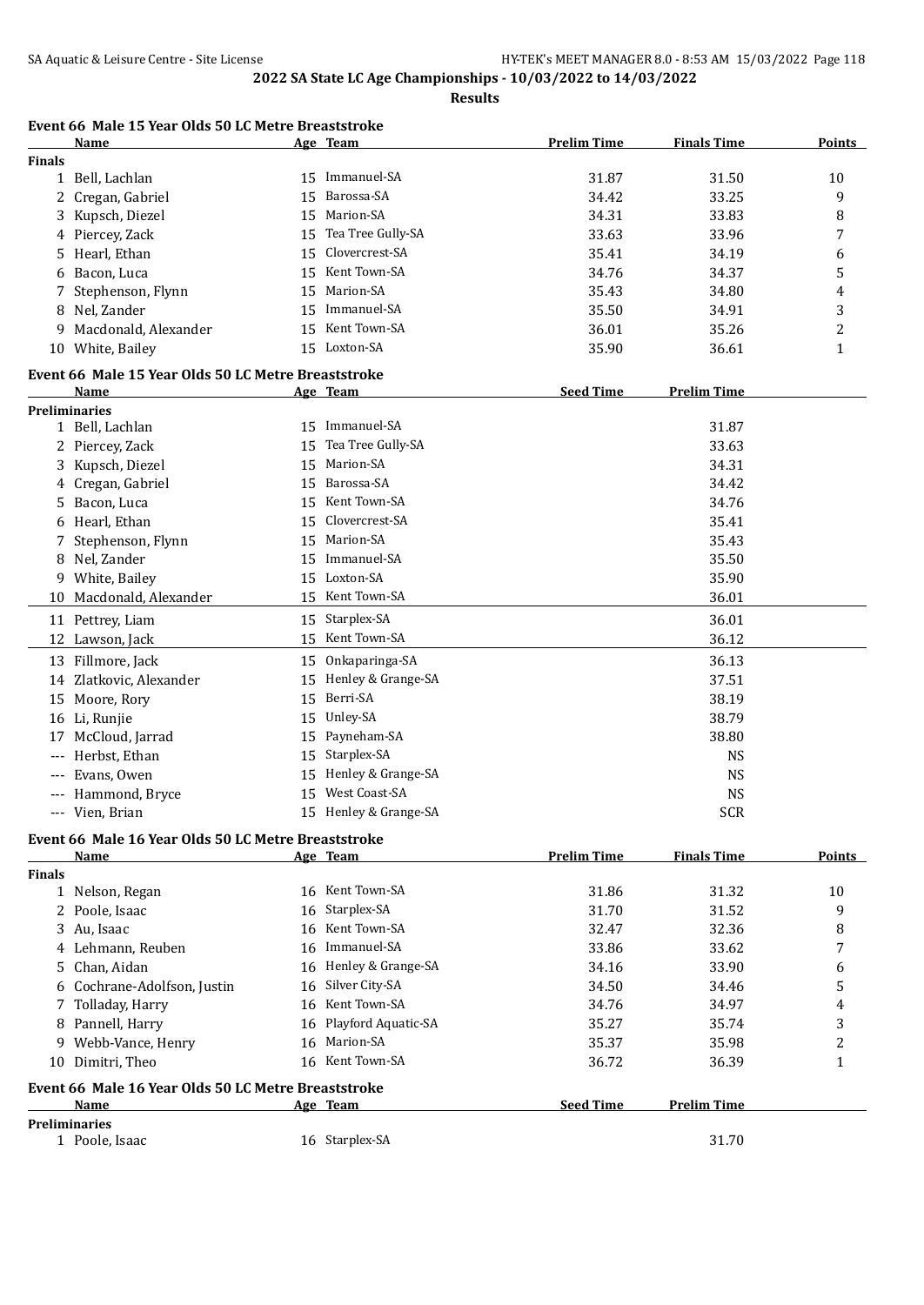**Results**

#### **Preliminaries ... (Event 66 Male 16 Year Olds 50 LC Metre Breaststroke)**

|               | <b>Name</b>                                          |    | Age Team             | <b>Seed Time</b>   | <b>Prelim Time</b> |                |
|---------------|------------------------------------------------------|----|----------------------|--------------------|--------------------|----------------|
|               | 2 Nelson, Regan                                      |    | 16 Kent Town-SA      |                    | 31.86              |                |
|               | 3 Au, Isaac                                          | 16 | Kent Town-SA         |                    | 32.47              |                |
|               | Lehmann, Reuben                                      | 16 | Immanuel-SA          |                    | 33.86              |                |
| 5             | Chan, Aidan                                          | 16 | Henley & Grange-SA   |                    | 34.16              |                |
| 6             | Cochrane-Adolfson, Justin                            | 16 | Silver City-SA       |                    | 34.50              |                |
|               | 7 Tolladay, Harry                                    | 16 | Kent Town-SA         |                    | 34.76              |                |
|               | 8 Pannell, Harry                                     | 16 | Playford Aquatic-SA  |                    | 35.27              |                |
|               | 9 Webb-Vance, Henry                                  | 16 | Marion-SA            |                    | 35.37              |                |
| 10            | Dimitri, Theo                                        |    | 16 Kent Town-SA      |                    | 36.72              |                |
|               | 11 Moran, Aiden                                      |    | 16 Immanuel-SA       |                    | 37.54              |                |
|               | --- Jude, Joseph                                     |    | 16 Tea Tree Gully-SA |                    | <b>NS</b>          |                |
|               | --- Lucas, Lachlan                                   |    | 16 Clare-SA          |                    | <b>SCR</b>         |                |
|               |                                                      |    |                      |                    |                    |                |
|               | Event 66 Male 17-18 50 LC Metre Breaststroke         |    |                      |                    |                    |                |
|               | Name                                                 |    | Age Team             | <b>Prelim Time</b> | <b>Finals Time</b> | Points         |
| <b>Finals</b> | 1 Pearce, Matthew                                    |    | 18 Norwood-SA        | 29.99              | 29.87              | 10             |
|               | 2 Downie, Finn                                       |    | 17 Immanuel-SA       | 32.58              | 31.53              | 9              |
|               |                                                      | 17 | Blue Lake Y-SA       | 33.26              |                    |                |
| 3             | Bignell, Thomas                                      |    | Barossa-SA           |                    | 32.40              | 8              |
|               | 4 Macie, Patrick                                     | 17 | Loxton-SA            | 33.02              | 32.44              | 7              |
|               | 5 White, Jordan                                      | 17 |                      | 33.58              | 33.55              | 6              |
|               | 6 Ormerod, Jack                                      |    | 18 Unattached-SA     | 33.81              | 33.76              | 5              |
|               | 7 Newman, Bailey                                     | 17 | Mountain Pool-SA     | 34.21              | 34.15              | 4              |
|               | 8 Nokes (V), Cooper                                  | 18 | Mildura-VIC          | 35.00              | 34.94              | 3              |
|               | 9 Herringer, Oliver                                  |    | 18 Mountain Pool-SA  | 35.52              | 35.14              | 2              |
|               | Event 66 Male 17-18 50 LC Metre Breaststroke         |    |                      |                    |                    |                |
|               | Name                                                 |    | Age Team             | <b>Seed Time</b>   | <b>Prelim Time</b> |                |
|               | <b>Preliminaries</b>                                 |    |                      |                    |                    |                |
|               | 1 Pearce, Matthew                                    |    | 18 Norwood-SA        |                    | 29.99              |                |
|               | 2 Downie, Finn                                       | 17 | Immanuel-SA          |                    | 32.58              |                |
|               | 3 Macie, Patrick                                     | 17 | Barossa-SA           |                    | 33.02              |                |
|               | 4 Bignell, Thomas                                    | 17 | Blue Lake Y-SA       |                    | 33.26              |                |
| 5.            | White, Jordan                                        | 17 | Loxton-SA            |                    | 33.58              |                |
|               | 6 Ormerod, Jack                                      | 18 | Unattached-SA        |                    | 33.81              |                |
|               | 7 Newman, Bailey                                     | 17 | Mountain Pool-SA     |                    | 34.21              |                |
|               | 8 Nokes (V), Cooper                                  |    | 18 Mildura-VIC       |                    | 35.00              |                |
|               | 9 Herringer, Oliver                                  | 18 | Mountain Pool-SA     |                    | 35.52              |                |
| $---$         | Biddell, Harrison                                    | 17 | Norwood-SA           |                    | <b>NS</b>          |                |
|               | Luscombe, Flectcher                                  | 19 | Unattached-SA        |                    | <b>SCR</b>         |                |
| ---           | Ward, Taj                                            | 21 | Unattached-SA        |                    | <b>SCR</b>         |                |
| ---           | Mcglashan, Declan                                    | 17 | Tea Tree Gully-SA    |                    | <b>SCR</b>         |                |
| ---           | Broniecki, Andre                                     |    | 19 Unattached-SA     |                    | <b>SCR</b>         |                |
|               | Event 68 Girls 11 Year Olds 50 LC Metre Breaststroke |    |                      |                    |                    |                |
|               | Name                                                 |    | Age Team             | <b>Prelim Time</b> | <b>Finals Time</b> | <b>Points</b>  |
| Finals        |                                                      |    |                      |                    |                    |                |
|               | 1 Placanica, Alesha                                  |    | 11 Clovercrest-SA    | 41.43              | 39.19              | 10             |
|               | 2 Daunt, Emily                                       | 11 | Marion-SA            | 41.75              | 39.83              | 9              |
| 3             | Le, Amy                                              | 11 | Henley & Grange-SA   | 41.62              | 40.59              | 8              |
| 4             | Crossman, Ebony                                      | 11 | Clovercrest-SA       | 41.40              | 41.17              | 7              |
| 5             | Song, Siyu                                           | 11 | Henley & Grange-SA   | 43.64              | 41.94              | 6              |
|               | 6 Ashmead, Annabel                                   | 11 | Barossa-SA           | 43.80              | 42.78              | 5              |
| 7             | Sturt, Chloe                                         | 11 | Norwood-SA           | 42.79              | 42.79              | 4              |
| 8             | Hallam, Sophia                                       | 11 | Marion-SA            | 44.94              | 43.56              | 3              |
|               | 9 Geister, Leni                                      |    | 11 Barossa-SA        | 43.70              | 44.08              | $\overline{c}$ |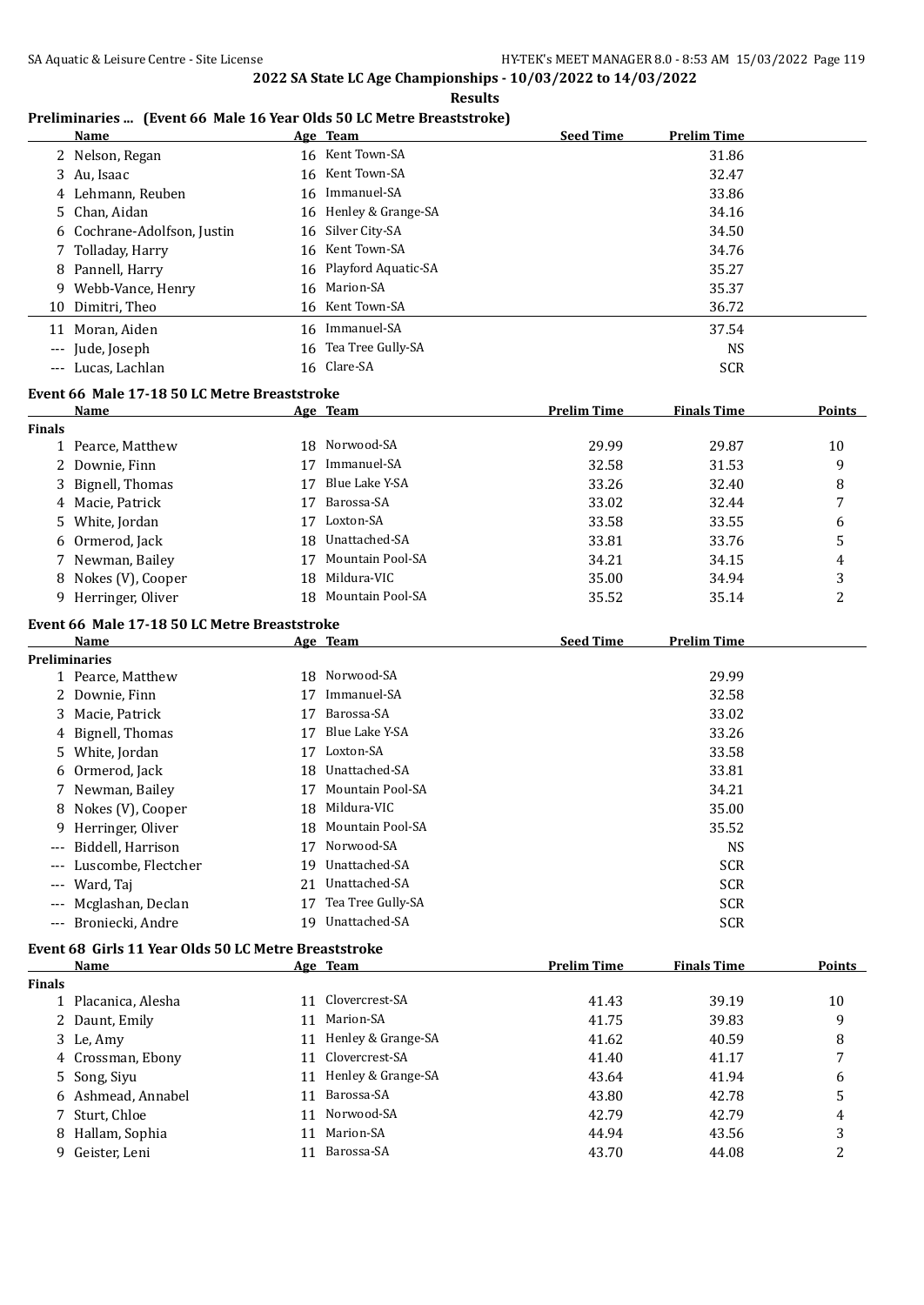**Results**

## **Finals ... (Event 68 Girls 11 Year Olds 50 LC Metre Breaststroke)**

|               | <b>Name</b>                                                  |    | Age Team                | <b>Prelim Time</b> | <b>Finals Time</b> | <b>Points</b> |
|---------------|--------------------------------------------------------------|----|-------------------------|--------------------|--------------------|---------------|
|               | 10 Bell, Olivia                                              |    | 11 Immanuel-SA          | 45.24              | 44.28              | 1             |
|               | Event 68 Girls 11 Year Olds 50 LC Metre Breaststroke         |    |                         |                    |                    |               |
|               | Name                                                         |    | Age Team                | <b>Seed Time</b>   | <b>Prelim Time</b> |               |
|               | <b>Preliminaries</b>                                         |    |                         |                    |                    |               |
|               | 1 Crossman, Ebony                                            |    | 11 Clovercrest-SA       |                    | 41.40              |               |
|               | 2 Placanica, Alesha                                          | 11 | Clovercrest-SA          |                    | 41.43              |               |
|               | 3 Le, Amy                                                    | 11 | Henley & Grange-SA      |                    | 41.62              |               |
|               | 4 Daunt, Emily                                               | 11 | Marion-SA               |                    | 41.75              |               |
| 5.            | Sturt, Chloe                                                 | 11 | Norwood-SA              |                    | 42.79              |               |
| 6             | Song, Siyu                                                   |    | 11 Henley & Grange-SA   |                    | 43.64              |               |
| 7             | Geister, Leni                                                | 11 | Barossa-SA              |                    | 43.70              |               |
|               | 8 Ashmead, Annabel                                           | 11 | Barossa-SA              |                    | 43.80              |               |
| 9             | Hallam, Sophia                                               | 11 | Marion-SA               |                    | 44.94              |               |
| 10            | Bell, Olivia                                                 | 11 | Immanuel-SA             |                    | 45.24              |               |
|               | 11 Heggie, Ashleigh                                          | 11 | Starplex-SA             |                    | 45.77              |               |
|               | 12 Liemar, Milli                                             |    | 11 Western Aquatic-SA   |                    | 46.60              |               |
|               | 13 Nesci, Ocea                                               | 11 | Starplex-SA             |                    | 46.63              |               |
|               | 14 van Trigt, Leena                                          | 11 | Unley-SA                |                    | 46.81              |               |
|               | 15 Dolan, Isabella                                           | 11 | Kent Town-SA            |                    | 47.27              |               |
|               | 16 Nagesh, Siyona                                            | 11 | Marion-SA               |                    | 47.32              |               |
| 17            | Waller, Arabella                                             | 11 | Marion-SA               |                    | 47.55              |               |
|               | 18 Atkins, Peyton                                            | 11 | Marion-SA               |                    | 48.25              |               |
|               | 19 Hope, Amelie                                              | 11 | <b>Mountain Pool-SA</b> |                    | 48.99              |               |
|               | 20 Shannon, Isabella                                         | 11 | Barossa-SA              |                    | 49.36              |               |
|               | 21 Paasuke, Angela                                           | 11 | Tea Tree Gully-SA       |                    | 49.99              |               |
|               | 22 Paul, Meg                                                 | 11 | Clovercrest-SA          |                    | 50.56              |               |
| 23            | Baker, Amelia                                                | 11 | Southern Performance-SA |                    | 51.41              |               |
|               | Towers, Emily                                                |    | 11 Barossa-SA           |                    | <b>SCR</b>         |               |
|               | Skeen, Sophie                                                | 11 | Starplex-SA             |                    | <b>SCR</b>         |               |
| $---$         | Davidson, Charlotte                                          | 11 | West Coast-SA           |                    | <b>SCR</b>         |               |
|               | --- Lau, Chloe                                               |    | 11 Clovercrest-SA       |                    | <b>SCR</b>         |               |
|               |                                                              |    |                         |                    |                    |               |
|               | Event 68 Girls 12 Year Olds 50 LC Metre Breaststroke<br>Name |    | Age Team                | <b>Prelim Time</b> | <b>Finals Time</b> | <b>Points</b> |
| <b>Finals</b> |                                                              |    |                         |                    |                    |               |
|               | 1 Harris, Lauren                                             |    | 12 Payneham-SA          | 36.18              | 35.68              | 10            |
|               | Beaumont, Isabella                                           |    | 12 Henley & Grange-SA   | 38.84              | 37.72              | 9             |
|               | 3 Lugg, Lucinda                                              |    | 12 Henley & Grange-SA   | 40.22              | 38.32              | 8             |
|               | 4 Bevan, Sienna                                              | 12 | Silver City-SA          | 38.57              | 38.36              | 7             |
| 5             | Molloy, Scarlett                                             | 12 | Silver City-SA          | 40.56              | 39.53              | 6             |
| 6             | Sanchez, Madison                                             | 12 | Starplex-SA             | 40.26              | 40.06              | 5             |
| 7             | Ellis, Piper                                                 |    | 12 Playford Aquatic-SA  | 40.98              | 40.39              | 4             |
| 8             | Basic, Emilia                                                | 12 | Tea Tree Gully-SA       | 41.92              | 40.78              | 3             |
| 9             | Thomas, Milla                                                | 12 | Kent Town-SA            | 41.60              | 41.06              | 2             |
| 10            | McKenna, Zoe                                                 | 12 | Onkaparinga-SA          | 41.98              | 42.48              | $\mathbf{1}$  |
|               |                                                              |    |                         |                    |                    |               |
|               | Event 68 Girls 12 Year Olds 50 LC Metre Breaststroke         |    |                         |                    |                    |               |
|               | Name<br><b>Preliminaries</b>                                 |    | Age Team                | <b>Seed Time</b>   | <b>Prelim Time</b> |               |
|               | 1 Harris, Lauren                                             |    | 12 Payneham-SA          |                    | 36.18              |               |
|               | 2 Bevan, Sienna                                              | 12 | Silver City-SA          |                    | 38.57              |               |
| 3             | Beaumont, Isabella                                           | 12 | Henley & Grange-SA      |                    | 38.84              |               |
|               | 4 Lugg, Lucinda                                              | 12 | Henley & Grange-SA      |                    | 40.22              |               |
|               | 5 Sanchez, Madison                                           | 12 | Starplex-SA             |                    | 40.26              |               |
|               | 6 Molloy, Scarlett                                           |    | 12 Silver City-SA       |                    | 40.56              |               |
|               |                                                              |    |                         |                    |                    |               |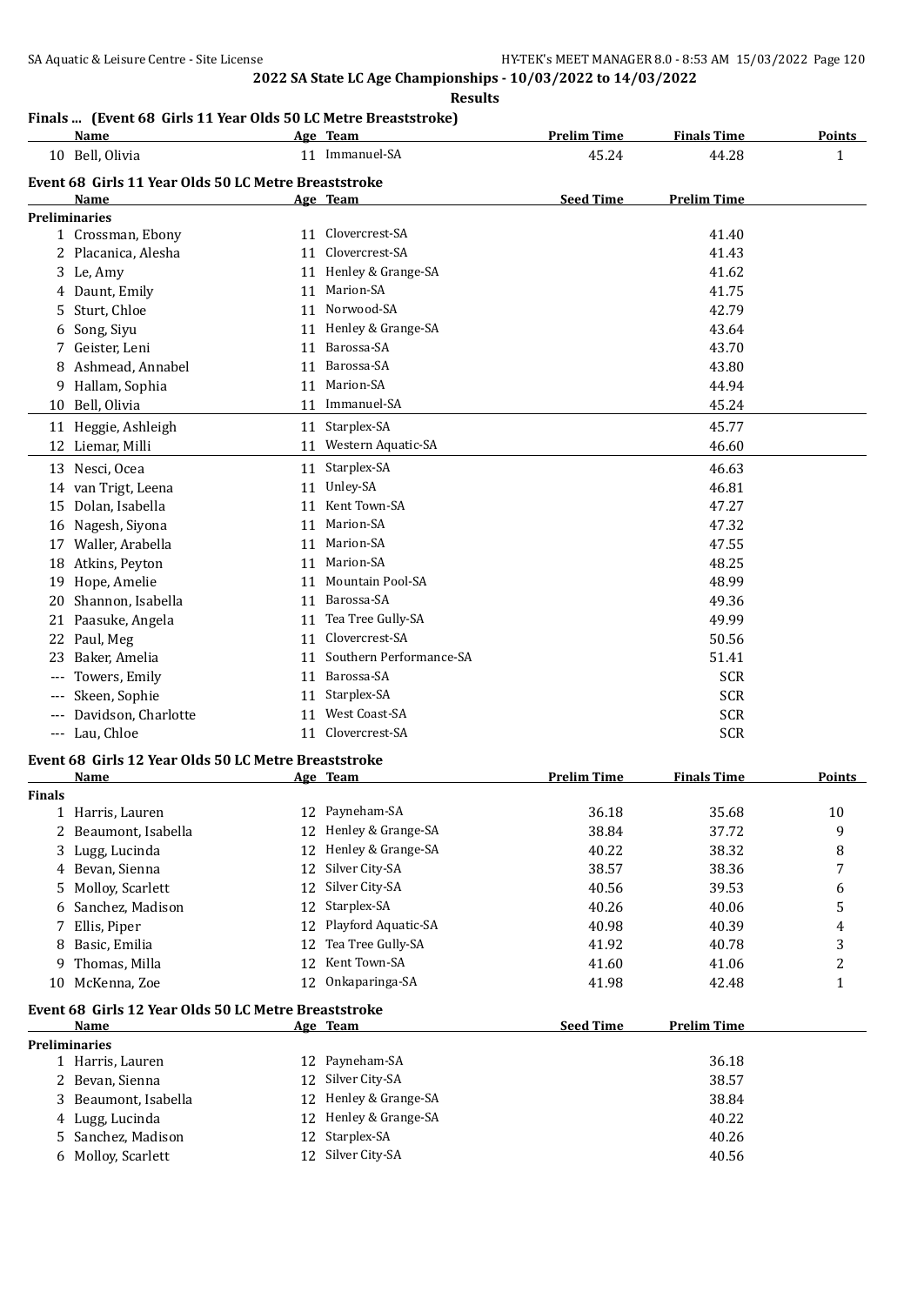**Results**

#### **Preliminaries ... (Event 68 Girls 12 Year Olds 50 LC Metre Breaststroke)**

|    | <b>Name</b>                   |    | Age Team            | <b>Seed Time</b> | <b>Prelim Time</b> |
|----|-------------------------------|----|---------------------|------------------|--------------------|
| 7  | Ellis, Piper                  | 12 | Playford Aquatic-SA |                  | 40.98              |
| 8  | Thomas, Milla                 | 12 | Kent Town-SA        |                  | 41.60              |
| 9  | Basic, Emilia                 | 12 | Tea Tree Gully-SA   |                  | 41.92              |
| 10 | McKenna, Zoe                  | 12 | Onkaparinga-SA      |                  | 41.98              |
| 11 | Ewer, Sophie                  | 12 | Kent Town-SA        |                  | 42.09              |
| 12 | Mannini, Eva                  | 12 | Unley-SA            |                  | 42.79              |
| 13 | Fletcher, Mallika             | 12 | Barossa-SA          |                  | 43.01              |
| 14 | Needham. Ava                  | 12 | Marion-SA           |                  | 43.03              |
| 15 | Stratford, Indee              | 12 | Mount Gambier-SA    |                  | 43.06              |
| 16 | Garner (V), Danika            | 12 | Mildura-VIC         |                  | 43.07              |
| 17 | Pearce, Ella                  | 12 | Norwood-SA          |                  | 43.11              |
| 18 | Joy, Sofia                    | 12 | Norwood-SA          |                  | 43.15              |
| 19 | Timms, Leisel                 | 12 | Barossa-SA          |                  | 43.34              |
| 20 | Barton, Jeanie                | 12 | Kent Town-SA        |                  | 43.48              |
| 21 | McMahon, Lavender             | 12 | Henley & Grange-SA  |                  | 43.95              |
| 22 | Greenham, Violet              | 12 | Playford Aquatic-SA |                  | 44.22              |
| 23 | Dening, Lucy                  | 12 | Mount Gambier-SA    |                  | 44.35              |
| 24 | Cox, Emmy                     | 12 | Barossa-SA          |                  | 44.57              |
| 25 | Forster, Ella                 | 12 | Clovercrest-SA      |                  | 44.68              |
| 26 | Bevan, Jasmine                | 12 | Marion-SA           |                  | 44.74              |
| 27 | Sargeant, Maeve               | 12 | Onkaparinga-SA      |                  | 46.05              |
| 28 | Ryan, Isabelle                | 12 | Norwood-SA          |                  | 47.52              |
| 29 | Thomas, Miranda               | 12 | Norwood-SA          |                  | 48.09              |
| 30 | Gerke-Crabb, Cai              | 12 | Kent Town-SA        |                  | 48.14              |
| 31 | Le Roux, Mikayla              | 12 | Barossa-SA          |                  | 48.25              |
| 32 | Hahesy, River                 | 12 | Starplex-SA         |                  | 48.43              |
|    | Liemar, Seanna<br>False start | 12 | Western Aquatic-SA  |                  | DQ                 |
|    | --- Kovacic, Talulah          |    | 12 Marion-SA        |                  | <b>NS</b>          |

#### **Event 69 Girls 13 Year Olds 50 LC Metre Breaststroke**

|               | Name                                                 |    | Age Team            | <b>Prelim Time</b> | <b>Finals Time</b> | Points |
|---------------|------------------------------------------------------|----|---------------------|--------------------|--------------------|--------|
| <b>Finals</b> |                                                      |    |                     |                    |                    |        |
| $\mathbf{1}$  | Charles, Tahli                                       | 13 | Marion-SA           | 35.82              | 35.49              | 10     |
|               | Conroy, Charlotte                                    | 13 | Marion-SA           | 36.95              | 35.92              | 9      |
| 3             | Borgmeyer, Claire                                    | 13 | Immanuel-SA         | 37.02              | 36.04              | 8      |
| 4             | Laird-Britton, Charlize                              | 13 | Marion-SA           | 37.88              | 36.44              | 7      |
| 5.            | Ashmead, Sophie                                      | 13 | Barossa-SA          | 37.65              | 36.52              | 6      |
|               | 6 Mickan, Asta                                       | 13 | Barossa-SA          | 38.03              | 37.15              | 5      |
|               | Dowler, Isabella                                     | 13 | Starplex-SA         | 40.17              | 39.35              | 4      |
| 8             | Waligora, Urszula                                    | 13 | Playford Aquatic-SA | 39.18              | 39.50              | 3      |
| 9.            | Green, Charlise                                      | 13 | Immanuel-SA         | 40.19              | 39.87              | 2      |
| 10            | McMahon, Delilah                                     | 13 | Henley & Grange-SA  | 40.33              | 39.97              | 1      |
|               | Event 69 Girls 13 Year Olds 50 LC Metre Breaststroke |    |                     |                    |                    |        |
|               | Name                                                 |    | Age Team            | <b>Seed Time</b>   | <b>Prelim Time</b> |        |
|               | <b>Preliminaries</b>                                 |    |                     |                    |                    |        |
|               | 1 Charles, Tahli                                     | 13 | Marion-SA           |                    | 35.82              |        |
|               | Conroy, Charlotte                                    | 13 | Marion-SA           |                    | 36.95              |        |
| 3.            | Borgmeyer, Claire                                    | 13 | Immanuel-SA         |                    | 37.02              |        |
|               | 4 Ashmead, Sophie                                    | 13 | Barossa-SA          |                    | 37.65              |        |
|               | 5 Laird-Britton, Charlize                            | 13 | Marion-SA           |                    | 37.88              |        |
| 6             | Mickan, Asta                                         | 13 | Barossa-SA          |                    | 38.03              |        |
|               | Waligora, Urszula                                    | 13 | Playford Aquatic-SA |                    | 39.18              |        |
| 8.            | Dowler, Isabella                                     | 13 | Starplex-SA         |                    | 40.17              |        |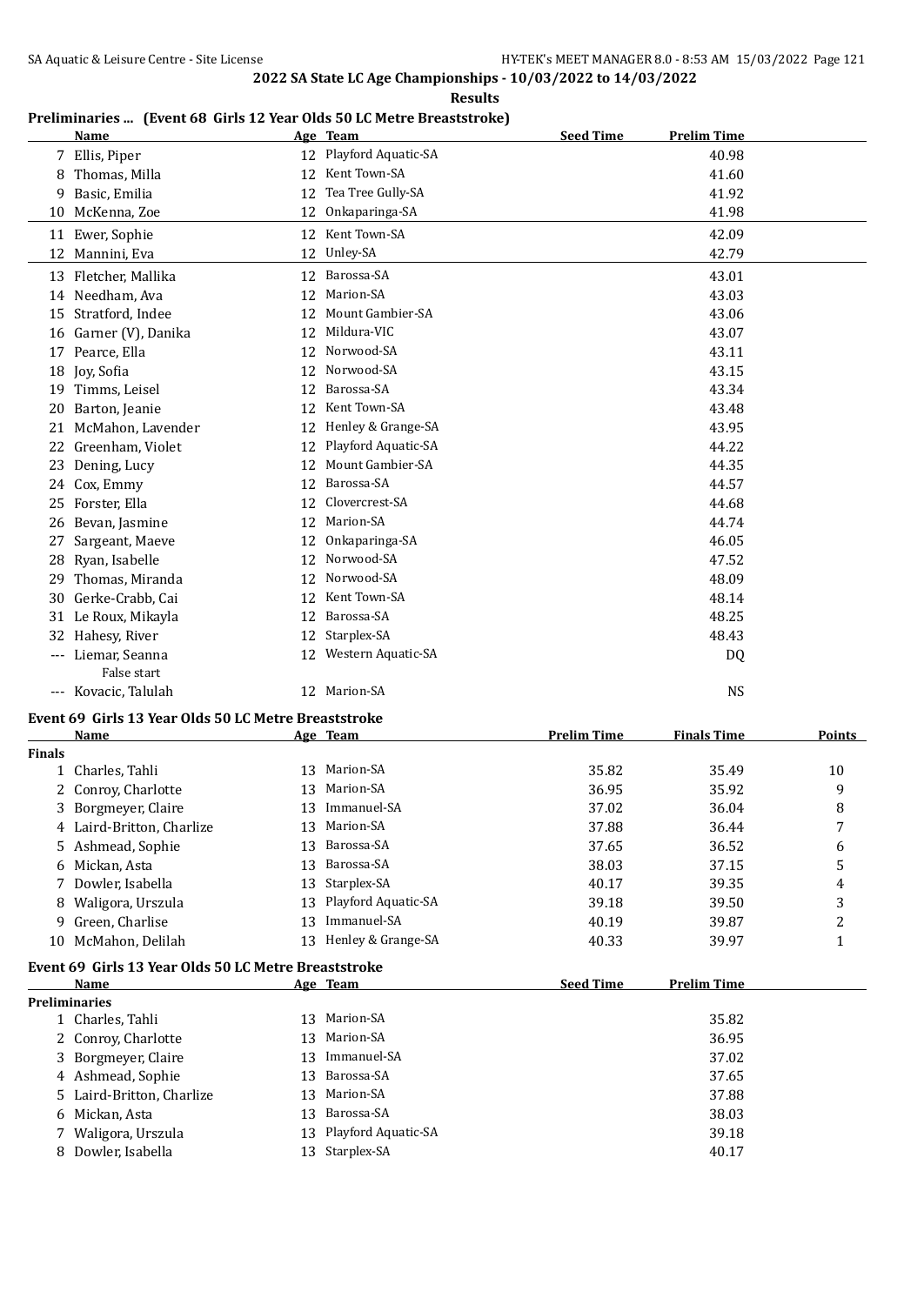**Results**

## **Preliminaries ... (Event 69 Girls 13 Year Olds 50 LC Metre Breaststroke)**

|               | <b>Name</b>                                          |    | Age Team                | <b>Seed Time</b>   | <b>Prelim Time</b> |               |
|---------------|------------------------------------------------------|----|-------------------------|--------------------|--------------------|---------------|
|               | 9 Green, Charlise                                    |    | 13 Immanuel-SA          |                    | 40.19              |               |
|               | 10 McMahon, Delilah                                  |    | 13 Henley & Grange-SA   |                    | 40.33              |               |
|               | 11 Gaganis, Maria                                    |    | 13 Marion-SA            |                    | 40.73              |               |
|               | 12 Noriega, Emilia                                   | 13 | Immanuel-SA             |                    | 41.06              |               |
|               | 13 Williams, Eve                                     |    | 13 Norwood-SA           |                    | 41.08              |               |
|               | 14 Andrew-Thring, Tayla                              |    | 13 Henley & Grange-SA   |                    | 42.74              |               |
| 15            | Jackson, Lainie                                      | 13 | Onkaparinga-SA          |                    | 42.76              |               |
|               | 16 Harnden (V), Angela                               | 13 | St Leonard's-VIC        |                    | 42.84              |               |
| 17            | Sultana, Molly                                       | 13 | Broken Hill Aquatic-SA  |                    | 42.98              |               |
| 18            | McLeod, Elsa                                         | 13 | Norwood-SA              |                    | 43.27              |               |
| 19            | Langmead, India                                      | 13 | Henley & Grange-SA      |                    | 43.29              |               |
| 20            | Cox, Claire                                          | 13 | Marion-SA               |                    | 44.10              |               |
|               | 21 Schellen, Kaylee                                  | 13 | Murray Bridge-SA        |                    | 44.11              |               |
| 22            | Cox, Kenzie                                          | 13 | Barossa-SA              |                    | 44.42              |               |
| 23            | Schubert, Emma                                       | 13 | Barossa-SA              |                    | 45.03              |               |
|               | 24 Romanowski, Georgia                               | 13 | Southern Performance-SA |                    | 45.08              |               |
| 25            | Mann, Kayla                                          | 13 | Mountain Pool-SA        |                    | 45.85              |               |
|               | --- Pearson, Mikayla                                 | 13 | Blue Lake Y-SA          |                    | <b>SCR</b>         |               |
|               | --- Braithwaite, Genevieve                           |    | 13 Payneham-SA          |                    | <b>SCR</b>         |               |
|               | Event 69 Girls 14 Year Olds 50 LC Metre Breaststroke |    |                         |                    |                    |               |
|               | Name                                                 |    | Age Team                | <b>Prelim Time</b> | <b>Finals Time</b> | <b>Points</b> |
| <b>Finals</b> |                                                      |    |                         |                    |                    |               |
|               | 1 Newham, Leni                                       |    | 14 Barossa-SA           | 36.32              | 34.84              | 10            |
| 2             | Tran, Alyssa                                         |    | 14 Norwood-SA           | 35.54              | 35.07              | 9             |
| 3             | Eskandari, Natasha                                   |    | 14 Kent Town-SA         | 35.98              | 35.76              | 8             |
| 4             | Beaumont, Lucy                                       |    | 14 Henley & Grange-SA   | 36.74              | 36.07              | 7             |
| 5             | Dingwall, Alinta                                     |    | 14 Immanuel-SA          | 36.99              | 37.24              | 6             |
| 6             | Hawker, Imogen                                       |    | 14 Clare-SA             | 38.69              | 38.54              | 5             |
|               | Tolladay, Emily                                      |    | 14 Kent Town-SA         | 39.62              | 38.89              | 4             |
| 8             | Joy, Matilda                                         |    | 14 Norwood-SA           | 40.64              | 39.65              | 3             |
| 9             | Carr, Lucinda                                        |    | 14 Marion-SA            | 39.89              | 39.86              | 2             |
|               | 10 Roberts, Isabella                                 |    | 14 Murray Bridge-SA     | 40.37              | 39.90              | $\mathbf{1}$  |
|               | Event 69 Girls 14 Year Olds 50 LC Metre Breaststroke |    |                         |                    |                    |               |
|               | Name                                                 |    | Age Team                | <b>Seed Time</b>   | <b>Prelim Time</b> |               |
|               | <b>Preliminaries</b>                                 |    |                         |                    |                    |               |
| 1             | Tran, Alyssa                                         |    | 14 Norwood-SA           |                    | 35.54              |               |
| 2             | Eskandari, Natasha                                   | 14 | Kent Town-SA            |                    | 35.98              |               |
| 3             | Newham, Leni                                         | 14 | Barossa-SA              |                    | 36.32              |               |
| 4             | Beaumont, Lucy                                       | 14 | Henley & Grange-SA      |                    | 36.74              |               |
| 5             | Dingwall, Alinta                                     | 14 | Immanuel-SA             |                    | 36.99              |               |
| 6             | Hawker, Imogen                                       | 14 | Clare-SA                |                    | 38.69              |               |
| 7             | Tolladay, Emily                                      | 14 | Kent Town-SA            |                    | 39.62              |               |
| 8             | Carr, Lucinda                                        | 14 | Marion-SA               |                    | 39.89              |               |
| 9             | Roberts, Isabella                                    | 14 | Murray Bridge-SA        |                    | 40.37              |               |
| 10            | Joy, Matilda                                         |    | 14 Norwood-SA           |                    | 40.64              |               |
|               | 11 Carroll, Jasmine                                  | 14 | Barossa-SA              |                    | 40.67              |               |
| 12            | Neyland (V), Rhianna                                 | 14 | Mildura-VIC             |                    | 40.88              |               |
| 13            | Scarborough, Kara                                    | 14 | Mountain Pool-SA        |                    | 41.18              |               |
| 14            | Shannon, Charlotte                                   | 14 | Barossa-SA              |                    | 41.42              |               |
| 15            | Dowling, Charlotte                                   | 14 | Western Aquatic-SA      |                    | 41.97              |               |
|               | 16 Potter, Shyanne                                   |    | 14 Immanuel-SA          |                    | 42.23              |               |
| 17            | Ratzmer, Haylee                                      |    | 14 Mountain Pool-SA     |                    | 42.25              |               |
|               | 18 Le Roux, Anichia                                  |    | 14 Barossa-SA           |                    | 42.32              |               |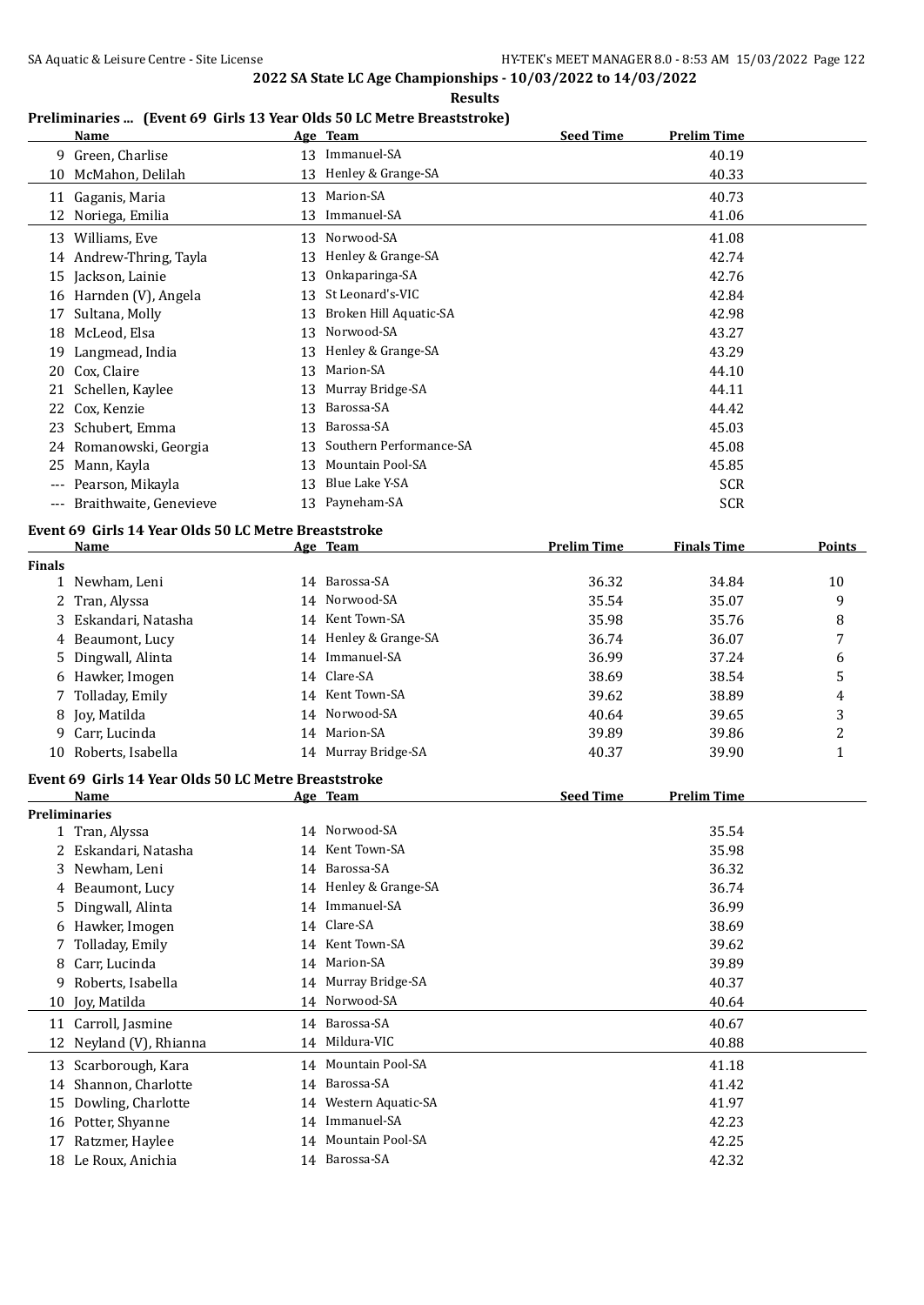**Results**

|               | Preliminaries  (Event 69 Girls 14 Year Olds 50 LC Metre Breaststroke) |    |                        |                    |                    |              |
|---------------|-----------------------------------------------------------------------|----|------------------------|--------------------|--------------------|--------------|
|               | Name                                                                  |    | Age Team               | <b>Seed Time</b>   | <b>Prelim Time</b> |              |
|               | 19 Chan, Hermione                                                     |    | 14 Marion-SA           |                    | 42.73              |              |
|               | 20 Schulz, Olivia                                                     |    | 14 Mountain Pool-SA    |                    | 42.90              |              |
|               | 21 Logan, Sage                                                        |    | 14 Barossa-SA          |                    | 43.13              |              |
|               | 22 Starr, Annabelle                                                   |    | 14 Mountain Pool-SA    |                    | 45.46              |              |
|               | --- Copeland, Bree                                                    |    | 14 Payneham-SA         |                    | <b>SCR</b>         |              |
|               | Event 70 Female 15 Year Olds 50 LC Metre Breaststroke                 |    |                        |                    |                    |              |
|               | Name                                                                  |    | Age Team               | <b>Prelim Time</b> | <b>Finals Time</b> | Points       |
| <b>Finals</b> |                                                                       |    |                        |                    |                    |              |
|               | 1 Bament, Summer                                                      |    | 15 Norwood-SA          | 34.87              | 34.94              | 10           |
|               | 2 Reimann, Phoebe                                                     | 15 | Starplex-SA            | 36.57              | 36.03              | 9            |
|               | 3 Trumble, Madeleine                                                  | 15 | Marion-SA              | 36.67              | 36.52              | 8            |
|               | 4 Ashmead, Charlotte                                                  | 15 | Barossa-SA             | 36.68              | 36.55              | 7            |
|               | 5 Downie, Amelia                                                      |    | 15 Immanuel-SA         | 37.42              | 36.56              | 6            |
|               | 6 Seyfang, Grace                                                      | 15 | Starplex-SA            | 37.11              | 37.16              | 5            |
|               | 7 Axon, Mya                                                           | 15 | Marion-SA              | 40.38              | 39.08              | 4            |
| 8             | Hudson, Chloe                                                         | 15 | Playford Aquatic-SA    | 42.01              | 41.00              | 3            |
| 9             | Beech, Natalie                                                        | 15 | Immanuel-SA            | 42.46              | 41.61              | 2            |
|               | 10 Blaskett, Ayla                                                     | 15 | Norwood-SA             | 41.30              | 42.09              | $\mathbf{1}$ |
|               | Event 70 Female 15 Year Olds 50 LC Metre Breaststroke                 |    |                        |                    |                    |              |
|               | Name                                                                  |    | Age Team               | <b>Seed Time</b>   | <b>Prelim Time</b> |              |
|               | <b>Preliminaries</b>                                                  |    |                        |                    |                    |              |
|               | 1 Bament, Summer                                                      |    | 15 Norwood-SA          |                    | 34.87              |              |
|               | 2 Reimann, Phoebe                                                     |    | 15 Starplex-SA         |                    | 36.57              |              |
| 3             | Trumble, Madeleine                                                    | 15 | Marion-SA              |                    | 36.67              |              |
|               | 4 Ashmead, Charlotte                                                  | 15 | Barossa-SA             |                    | 36.68              |              |
| 5.            | Seyfang, Grace                                                        | 15 | Starplex-SA            |                    | 37.11              |              |
|               | 6 Downie, Amelia                                                      | 15 | Immanuel-SA            |                    | 37.42              |              |
|               | 7 Axon, Mya                                                           | 15 | Marion-SA              |                    | 40.38              |              |
| 8             | Blaskett, Ayla                                                        | 15 | Norwood-SA             |                    | 41.30              |              |
| 9.            | Hudson, Chloe                                                         | 15 | Playford Aquatic-SA    |                    | 42.01              |              |
| 10            | Beech, Natalie                                                        |    | 15 Immanuel-SA         |                    | 42.46              |              |
|               | 11 Adams, Sasha                                                       |    | 15 Immanuel-SA         |                    | 42.50              |              |
|               | 12 Munro, Grace                                                       |    | 15 Henley & Grange-SA  |                    | 42.71              |              |
|               | 13 Borgmeyer, Emma                                                    |    | 15 Immanuel-SA         |                    | 42.91              |              |
|               | 14 Sargeant, Rachel                                                   |    | 15 Onkaparinga-SA      |                    | 44.98              |              |
|               | Thacker (V), Ashleigh                                                 | 15 | Narrabeen-NSW          |                    | <b>SCR</b>         |              |
|               | Pearson, Aleisha                                                      | 15 | Blue Lake Y-SA         |                    | <b>SCR</b>         |              |
|               | Stokes (V), Archiraya                                                 |    | 15 Trinity Grammar-NSW |                    | <b>SCR</b>         |              |
| $---$         |                                                                       |    |                        |                    |                    |              |
|               | Event 70 Female 16 Year Olds 50 LC Metre Breaststroke                 |    |                        |                    |                    | Points       |
|               | <b>Name</b>                                                           |    | Age Team               | <b>Prelim Time</b> | <b>Finals Time</b> |              |
| <b>Finals</b> | 1 Marshall, Poppy                                                     |    | 16 Norwood-SA          | 35.00              | 34.86              | 10           |
|               | 2 Whittaker, Emily                                                    | 16 | Clovercrest-SA         | 37.02              | 36.28              | 9            |
|               |                                                                       |    | 16 Alice Springs-NT    |                    |                    |              |
| 3             | Bloomer (V), Lilly                                                    |    | 16 Clovercrest-SA      | 37.17              | 36.59              | 8            |
|               | 4 Hansen, Stephanie                                                   |    |                        | 37.40              | 36.69              | 7            |
| 5             | Scown, Emily                                                          |    | 16 Kent Town-SA        | 38.17              | 38.34              | 6            |
| 6             | Schubert, Nyah                                                        |    | 16 Barossa-SA          | 39.74              | 38.47              | 5            |
|               | 7 Below, Jade                                                         |    | 16 Playford Aquatic-SA | 39.33              | 38.90              | 4            |

8 Brain, Sophia 16 Silver City-SA 40.06 39.38 3 9 Wood, Meg 16 Barossa-SA 40.86 39.52 2 10 Nicholl, Chelsea 16 Immanuel-SA 40.39 40.08 1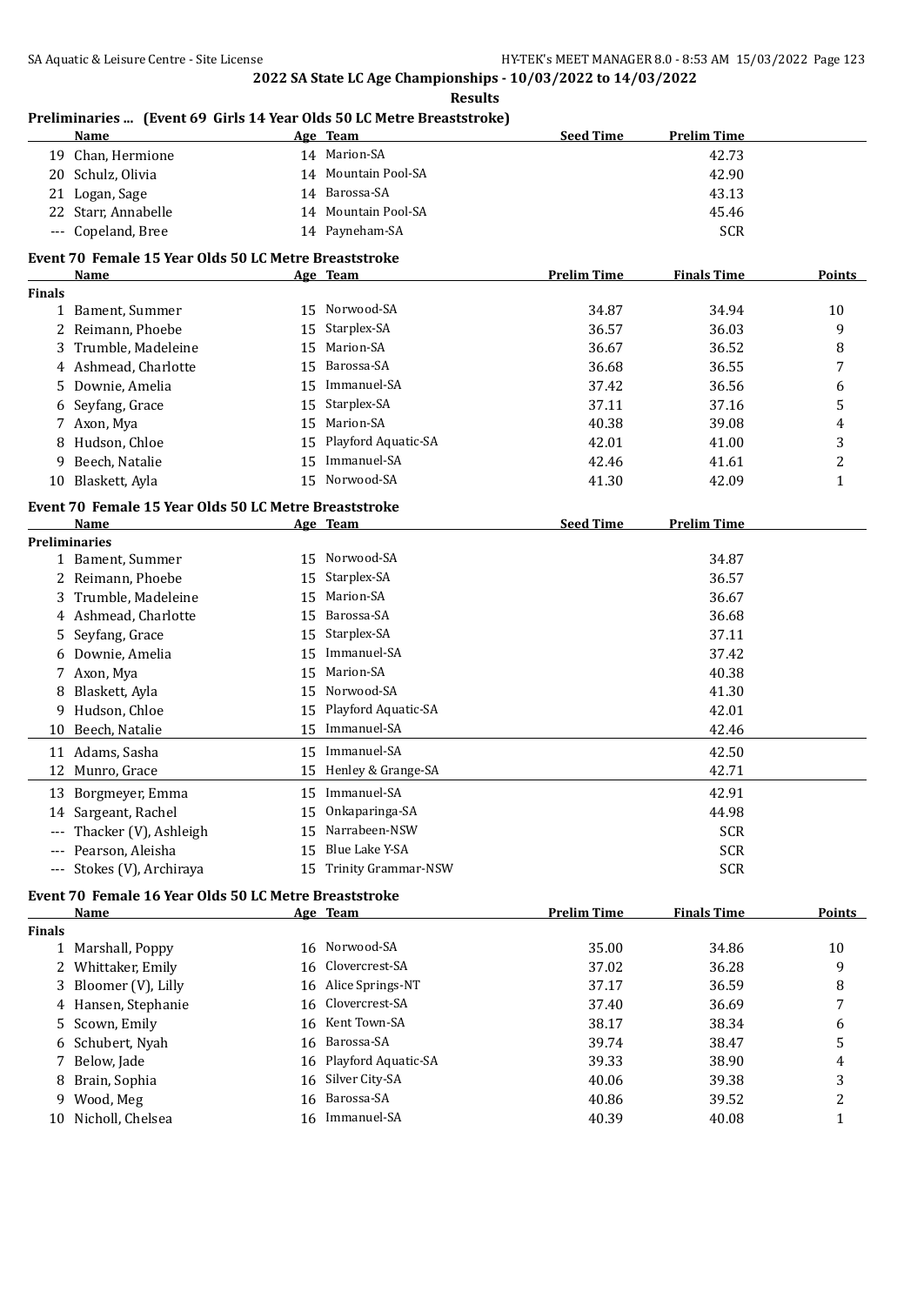**Results**

#### **Event 70 Female 16 Year Olds 50 LC Metre Breaststroke**

| Name                 | Age Team               | <b>Seed Time</b> | <b>Prelim Time</b> |
|----------------------|------------------------|------------------|--------------------|
| <b>Preliminaries</b> |                        |                  |                    |
| 1 Marshall, Poppy    | 16 Norwood-SA          |                  | 35.00              |
| 2 Whittaker, Emily   | 16 Clovercrest-SA      |                  | 37.02              |
| 3 Bloomer (V), Lilly | 16 Alice Springs-NT    |                  | 37.17              |
| 4 Hansen, Stephanie  | 16 Clovercrest-SA      |                  | 37.40              |
| 5 Scown, Emily       | 16 Kent Town-SA        |                  | 38.17              |
| 6 Below, Jade        | 16 Playford Aquatic-SA |                  | 39.33              |
| 7 Schubert, Nyah     | 16 Barossa-SA          |                  | 39.74              |
| 8 Brain, Sophia      | 16 Silver City-SA      |                  | 40.06              |
| 9 Nicholl, Chelsea   | 16 Immanuel-SA         |                  | 40.39              |
| 10 Wood, Meg         | 16 Barossa-SA          |                  | 40.86              |
| 11 O'Leary, Kelly    | 16 Immanuel-SA         |                  | 41.01              |
| 12 Gorman, Gabrielle | 16 Starplex-SA         |                  | 41.03              |

#### **Event 70 Female 17-18 50 LC Metre Breaststroke**

|               | <b>Name</b>      | Age | Team              | <b>Prelim Time</b> | <b>Finals Time</b> | Points |
|---------------|------------------|-----|-------------------|--------------------|--------------------|--------|
| <b>Finals</b> |                  |     |                   |                    |                    |        |
|               | Pressler, Kalyce |     | 17 Silver City-SA | 34.51              | 33.81              | 10     |
|               | 2 Nguyen, Leigha |     | 18 Starplex-SA    | 35.80              | 36.42              |        |
|               | 3 Cameron, Amber |     | 18 Clovercrest-SA | 38.76              | 38.08              |        |

#### **Event 70 Female 17-18 50 LC Metre Breaststroke**

| <b>Name</b>            |    | Age Team                  | <b>Seed Time</b> | Prelim Time |
|------------------------|----|---------------------------|------------------|-------------|
| Preliminaries          |    |                           |                  |             |
| 1 Pressler, Kalyce     | 17 | Silver City-SA            |                  | 34.51       |
| 2 Nguyen, Leigha       |    | 18 Starplex-SA            |                  | 35.80       |
| 3 Cameron, Amber       |    | 18 Clovercrest-SA         |                  | 38.76       |
| 4 Speechley, Sienna    |    | 18 Broken Hill Aquatic-SA |                  | 40.80       |
| --- Long, Madelyn      | 17 | Loxton-SA                 |                  | <b>NS</b>   |
| --- Brooks, Cassie     | 17 | Marion-SA                 |                  | <b>NS</b>   |
| --- Healy, Sophie      | 17 | Norwood-SA                |                  | <b>SCR</b>  |
| --- Williams, Alana    |    | 18 Norwood-SA             |                  | <b>SCR</b>  |
| --- Lienert, Mackenzie |    | Starplex-SA               |                  | <b>SCR</b>  |

#### **Event 71 Male 10-14 200 LC Metre Medley Relay**

| Team                    | Relay               |                         |                         | <b>Finals Time</b>          | <b>Points</b> |
|-------------------------|---------------------|-------------------------|-------------------------|-----------------------------|---------------|
| 1 Marion-SA             | A                   |                         |                         | 2:03.18                     | 20            |
| 1) Livingston, Hugo 14  | 2) Turra, Logan 14  |                         | 3) Bastiaans, Jacob 14  | 4) Altiok, Ali 13           |               |
| 30.38                   | 1:05.65(35.27)      | 1:35.15(29.50)          | 2:03.18(28.03)          |                             |               |
| 2 Norwood-SA            | A                   |                         |                         | 2:09.00                     | 18            |
| 1) Barresi, Antony 13   | 2) Lin, Leon 14     |                         | 3) Keighran, Fergus 14  | 4) McNamara, Finn 13        |               |
|                         | 1:12.47()           | 2:09.00(56.53)          |                         |                             |               |
| 3 Marion-SA             | B                   |                         |                         | x2:13.88                    |               |
| 1) Kupsch, Tarcan 13    |                     | 2) Collings, Kieran 14  | 3) Owuor, Keita 14      | 4) Mackinnon, Oliver 13     |               |
| 33.59                   | 1:09.35 (35.76)     | 1:42.86 (33.51)         | 2:13.88 (31.02)         |                             |               |
| 4 Starplex-SA           | A                   |                         |                         | 2:20.60                     | 16            |
| 1) Dudley, Callum 13    |                     | 2) Subasinha, Dinith 13 | 3) Charleson, Cody 12   | 4) Irawan, Brandon 14       |               |
| 33.39                   | 1:14.19 (40.80)     | 1:50.17 (35.98)         | 2:20.60 (30.43)         |                             |               |
| 5 Tea Tree Gully-SA     | A                   |                         |                         | 2:31.12                     | 14            |
| 1) Soltes, Zachariah 14 |                     | 2) Pruszinski, Adam 14  | 3) Ferris, Max 12       | 4) Berdashkevich, Victor 14 |               |
| 36.89                   | 1:18.06(41.17)      | 1:59.62(41.56)          | 2:31.12 (31.50)         |                             |               |
| 6 Immanuel-SA           | B                   |                         |                         | 2:41.86                     | 12            |
| 1) McGinley, Gerard 13  | 2) Wright, Eamon 13 |                         | 3) McAvaney, William 12 | 4) Clinch, Harry 10         |               |
| 38.63                   | 1:21.65(43.02)      | 2:00.66 (39.01)         | 2:41.86 (41.20)         |                             |               |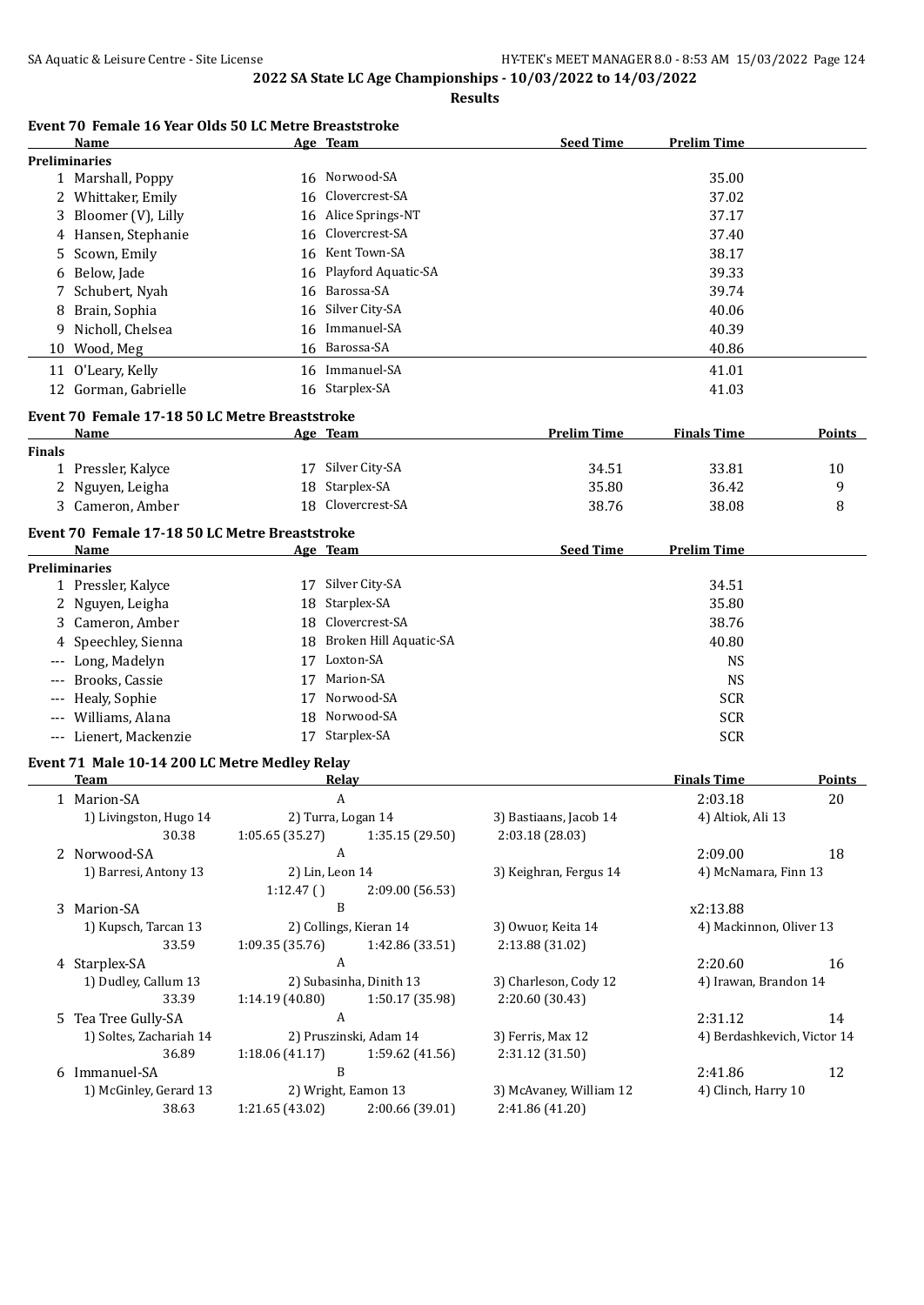**Results**

#### **(Event 71 Male 10-14 200 LC Metre Medley Relay)**

| Team                                                | . .<br>Relav             |                           | <b>Finals Time</b>   | <b>Points</b> |
|-----------------------------------------------------|--------------------------|---------------------------|----------------------|---------------|
| --- Western Aquatic-SA<br>Early take-off swimmer #2 | A                        |                           | DQ                   |               |
| 1) Travers, Jack 14                                 | 2) Renfrey, Kai 13       | 3) Sandercock, Finnian 13 | 4) Hall, Aidan 14    |               |
| --- Immanuel-SA                                     | A                        |                           | DQ                   |               |
| Early take-off swimmer #3                           |                          |                           |                      |               |
| 1) Bell, Jack 14                                    | 2) Clinch, Marcus 13     | 3) Sutton, Toby 14        | 4) Ellul, Cameron 13 |               |
| --- Norwood-SA                                      | B                        |                           | <b>SCR</b>           |               |
|                                                     | 2) Kouchinsky, Eugene 14 | 3) Spyrou, Daniel 12      |                      |               |
| <b>P. PONT LAO 47 000 TOM . P. L. L. P. L.</b>      |                          |                           |                      |               |

# **Event 72 Male 12-16 200 LC Metre Freestyle Relay**

|       | <b>Team</b>                  | Relav                |                         |                        | <b>Finals Time</b>         | <b>Points</b> |
|-------|------------------------------|----------------------|-------------------------|------------------------|----------------------------|---------------|
|       | 1 Immanuel-SA                | $\mathbf{A}$         |                         |                        | 1:40.70                    | 20            |
|       | 1) Washington, Lachlan 15    |                      | 2) Schwarz, Harry 15    | 3) Lehmann, Reuben 16  | 4) Pronk, Noah 15          |               |
|       | 26.00                        | 50.68 (24.68)        | 1:16.11(25.43)          | 1:40.70 (24.59)        |                            |               |
|       | 2 Kent Town-SA               | $\mathbf{A}$         |                         |                        | 1:41.56                    | 18            |
|       | 1) Phua, Zane 16             | 2) Au, Isaac 16      |                         | 3) Nelson, Regan 16    | 4) Macdonald, Alexander 15 |               |
|       | 24.99                        | 50.63 (25.64)        | 1:16.57 (25.94)         | 1:41.56 (24.99)        |                            |               |
|       | 3 Marion-SA                  | $\boldsymbol{A}$     |                         |                        | 1:41.90                    | 16            |
|       | 1) Stephenson, Flynn 15      | 2) Clifford, Ryan 16 |                         | 3) Powell, Corben 15   | 4) Luscombe, Clancy 16     |               |
|       | 25.89                        | 51.47 (25.58)        | 1:17.62(26.15)          | 1:41.90 (24.28)        |                            |               |
|       | 4 Norwood-SA                 | $\mathbf{A}$         |                         |                        | 1:42.54                    | 14            |
|       | 1) Langman, Aidan 16         |                      | 2) Langman, Hamish 15   | 3) Braunack, Tom 14    | 4) Lindsay, Luc 16         |               |
|       | 25.38                        | 51.46 (26.08)        | 1:17.14(25.68)          | 1:42.54 (25.40)        |                            |               |
|       | 5 Henley & Grange-SA         | $\mathbf{A}$         |                         |                        | 1:44.56                    | 12            |
|       | 1) Zhang, Bowen 14           | 2) Bosanko, Jet 16   |                         | 3) Chan, Aidan 16      | 4) Tran, Khai 14           |               |
|       | 25.61                        | 52.34 (26.73)        | 1:18.80(26.46)          | 1:44.56 (25.76)        |                            |               |
|       | 6 Starplex-SA                | $\overline{A}$       |                         |                        | 1:46.92                    | 10            |
|       | 1) Herbst, Ethan 15          | 2) Pettrey, Liam 15  |                         | 3) Plummer, Cody 14    | 4) Poole, Isaac 16         |               |
|       | 26.84                        | 53.85 (27.01)        | 1:20.26 (26.41)         | 1:46.92 (26.66)        |                            |               |
|       | 7 Barossa-SA                 | $\mathbf{A}$         |                         |                        | 1:50.43                    | 8             |
|       | 1) Curthoys-Davies, Keian 15 | 2) Sloane, Angus 13  |                         | 3) Cregan, Gabriel 15  | 4) Timms, Patrick 14       |               |
|       | 27.10                        | 54.12 (27.02)        | 1:21.75 (27.63)         | 1:50.43 (28.68)        |                            |               |
|       | 8 Marion-SA                  | B                    |                         |                        | x1:52.18                   |               |
|       | 1) Clifford, Matthew 15      |                      | 2) Webb-Vance, Henry 16 | 3) Tucker, Axel 13     | 4) Atkins, Jaylen 15       |               |
|       | 26.90                        | 54.53 (27.63)        | 1:24.48 (29.95)         | 1:52.18 (27.70)        |                            |               |
|       | 9 Payneham-SA                | A                    |                         |                        | 1:56.39                    | 6             |
|       | 1) Webb, Jarrod 14           |                      | 2) Dunning, Elliot 15   | 3) Baker, James 13     | 4) McCloud, Jarrad 15      |               |
|       | 27.85                        | 56.79 (28.94)        | 1:28.52 (31.73)         | 1:56.39 (27.87)        |                            |               |
|       | 10 Playford Aquatic-SA       | $\mathbf{A}$         |                         |                        | 2:00.68                    | 4             |
|       | 1) Zammit, Lachlan 14        |                      | 2) Waligora, Matthew 14 | 3) Smith, Michael 15   | 4) Lindsay, Nicholas 13    |               |
|       | 27.42                        | 56.78 (29.36)        | 1:29.27 (32.49)         | 2:00.68 (31.41)        |                            |               |
| $---$ | Henley & Grange-SA           | B                    |                         |                        | <b>SCR</b>                 |               |
|       | --- Norwood-SA               | B                    |                         |                        | <b>SCR</b>                 |               |
|       | 1) Keighran, Fergus 14       |                      |                         | 3) Kashani, Kiarash 16 | 4) Lin, Leon 14            |               |
|       | --- Immanuel-SA              | $\mathbf{B}$         |                         |                        | <b>SCR</b>                 |               |
|       |                              | 2) Attard, Ethan 16  |                         | 3) Moran, Aiden 16     | 4) Nel, Zander 15          |               |

#### **Event 73 Female 12-16 200 LC Metre Freestyle Relay**

| <b>Team</b>             | Relay              |                          |                          | <b>Finals Time</b>          | Points |
|-------------------------|--------------------|--------------------------|--------------------------|-----------------------------|--------|
| 1 Marion-SA             | A                  |                          |                          | 1:50.04                     | 20     |
| 1) Shea, Emilia 16      |                    | 2) Trumble, Madeleine 15 | 3) Livingston, Alicia 15 | 4) Laird-Britton, Hunter 15 |        |
| 27.95                   | 54.68 (26.73)      | 1:22.66 (27.98)          | 1:50.04 (27.38)          |                             |        |
| 2 Immanuel-SA           | A                  |                          |                          | 1:53.35                     | 18     |
| 1) McAvaney, Georgia 15 | 2) Armani, Evie 16 |                          | 3) Bailey, Courtney 16   | 4) Downie, Amelia 15        |        |
| 27.09                   | 56.51 (29.42)      | 1:24.86 (28.35)          | 1:53.35 (28.49)          |                             |        |
| 3 Barossa-SA            | A                  |                          |                          | 1:55.92                     | 16     |
| 1) Schubert, Nyah 16    |                    | 2) Ashmead, Charlotte 15 | 3) Wood, Meg 16          | 4) Docherty, Makayla 16     |        |
| 29.26                   | 58.28 (29.02)      | 1:26.80 (28.52)          | 1:55.92 (29.12)          |                             |        |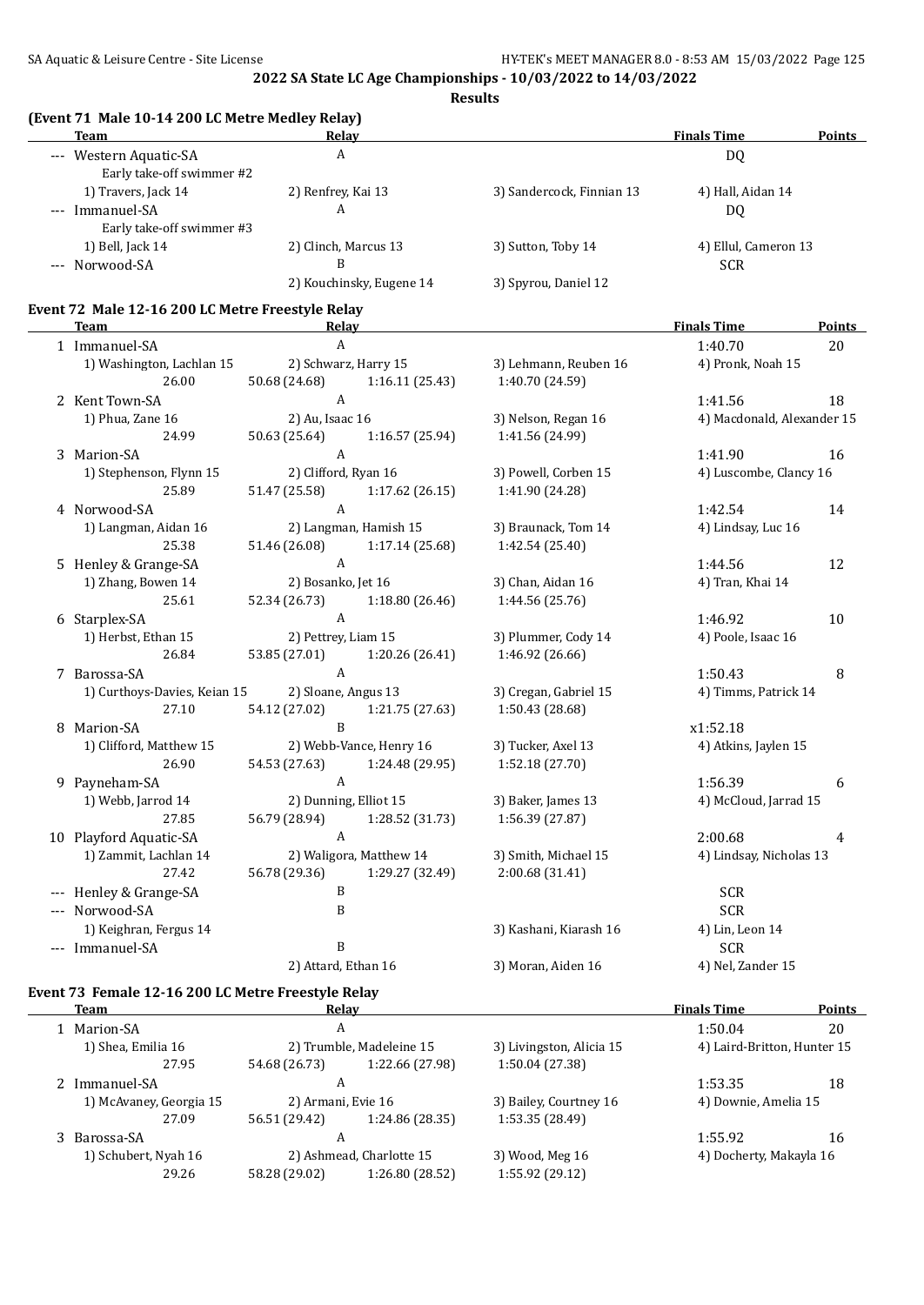#### **(Event 73 Female 12-16 200 LC Metre Freestyle Relay)**

|               | <b>Team</b>                                                 | <b>Relay</b>               |                         |                         | <b>Finals Time</b>      | <b>Points</b>           |
|---------------|-------------------------------------------------------------|----------------------------|-------------------------|-------------------------|-------------------------|-------------------------|
|               | 4 Norwood-SA                                                | A                          |                         |                         | 1:56.89                 | 14                      |
|               | 1) Bahr, Arabella 15                                        | 2) Bament, Summer 15       |                         | 3) Simpson, Katie 15    | 4) Wright, Gabriella 13 |                         |
|               | 28.49                                                       | 57.56 (29.07)              | 1:26.63 (29.07)         | 1:56.89 (30.26)         |                         |                         |
|               | 5 Immanuel-SA                                               | B                          |                         |                         | x1:59.45                |                         |
|               | 1) Jenzen, Georgie 15                                       | 2) O'Leary, Kelly 16       |                         | 3) Adams, Sasha 15      | 4) Nicholl, Chelsea 16  |                         |
|               | 29.64                                                       | 59.50 (29.86)              | 1:29.93 (30.43)         | 1:59.45 (29.52)         |                         |                         |
|               | 6 Playford Aquatic-SA                                       | A                          |                         |                         | 2:04.37                 | 12                      |
|               | 1) Grant, Gemma 13                                          | 2) Greenham, Violet 12     |                         | 3) Waligora, Urszula 13 | 4) Ellis, Piper 12      |                         |
|               | 32.24                                                       | 1:04.43 (32.19)            | 1:34.41 (29.98)         | 2:04.37 (29.96)         |                         |                         |
|               | 7 Henley & Grange-SA                                        | A                          |                         |                         | 2:05.48                 | 10                      |
|               | 1) Bosanko, Lilly 13                                        | 2) Andrew-Thring, Tayla 13 |                         | 3) Munro, Grace 15      | 4) Langmead, India 13   |                         |
|               | 33.06                                                       | 1:05.29(32.23)             | 1:35.41 (30.12)         | 2:05.48 (30.07)         |                         |                         |
|               | 8 Marion-SA                                                 | B                          |                         |                         | x2:05.73                |                         |
|               | 1) Axon, Mya 15                                             | 2) Doyle, Lily 15          |                         | 3) Fanning, Holly 13    | 4) Hendry, Nicole 13    |                         |
|               | 31.25                                                       | 1:01.74 (30.49)            | 1:33.90 (32.16)         | 2:05.73 (31.83)         |                         |                         |
|               | 9 Norwood-SA                                                | B                          |                         |                         | x2:11.49                |                         |
|               | 1) Pearce, Lauren 13                                        | 2) Bond, Jade 13           |                         | 3) Simpson, Brooke 16   | 4) Tsiros, Jasmine 13   |                         |
|               | 30.66                                                       | 1:04.77 (34.11)            | 1:40.12 (35.35)         | 2:11.49 (31.37)         |                         |                         |
|               | --- Western Aquatic-SA                                      | A                          |                         |                         | <b>SCR</b>              |                         |
|               | 1) Dowling, Charlotte 14                                    | 2) Watts, Matilda 12       |                         | 3) Greatrex, Abby 13    | 4) Breden, Alex 15      |                         |
|               | Event 74A Female 11 Year Olds 50 LC Metre Freestyle         |                            |                         |                         |                         |                         |
|               | Name                                                        | Age Team                   |                         | <b>Prelim Time</b>      | <b>Finals Time</b>      | <b>Points</b>           |
| <b>Finals</b> |                                                             |                            |                         |                         |                         |                         |
|               | 1 Linke, Jasmine                                            | 11 Kent Town-SA            |                         | 29.43                   | 29.17                   | 10                      |
|               | 2 Crossman, Ebony                                           | 11 Clovercrest-SA          |                         | 30.90                   | 30.13                   | 9                       |
| 3             | Heggie, Ashleigh                                            | 11 Starplex-SA             |                         | 30.48                   | 30.24                   | 8                       |
| 4             | Osborn, Jessica                                             | 11 Marion-SA               |                         | 30.77                   | 30.38                   | 7                       |
| 5             | Liemar, Milli                                               | 11 Western Aquatic-SA      |                         | 31.29                   | 30.88                   | 6                       |
| 6             | Daunt, Emily                                                | 11 Marion-SA               |                         | 31.44                   | 31.08                   | 5                       |
| 7.            | Marshall, Chelsea                                           | 11 Tea Tree Gully-SA       |                         | 31.93                   | 31.31                   | 4                       |
| 8             | Sturt, Chloe                                                | 11 Norwood-SA              |                         | 31.82                   | 31.78                   | 3                       |
| 9             | Geister, Leni                                               | 11 Barossa-SA              |                         | 31.66                   | 31.80                   | $\overline{\mathbf{c}}$ |
|               | 10 Hartwig, Ava                                             | 11 Norwood-SA              |                         | 31.85                   | 31.99                   | $\mathbf{1}$            |
|               |                                                             |                            |                         |                         |                         |                         |
|               | Event 74A Female 11 Year Olds 50 LC Metre Freestyle<br>Name | Age Team                   |                         | <b>Seed Time</b>        | <b>Prelim Time</b>      |                         |
|               | <b>Preliminaries</b>                                        |                            |                         |                         |                         |                         |
|               | 1 Linke, Jasmine                                            | 11 Kent Town-SA            |                         |                         | 29.43                   |                         |
|               | 2 Heggie, Ashleigh                                          | 11 Starplex-SA             |                         |                         | 30.48                   |                         |
| 3.            | Osborn, Jessica                                             | Marion-SA<br>11            |                         |                         | 30.77                   |                         |
| 4             | Crossman, Ebony                                             | Clovercrest-SA<br>11       |                         |                         | 30.90                   |                         |
| 5             | Liemar, Milli                                               | 11                         | Western Aquatic-SA      |                         | 31.29                   |                         |
| 6             | Daunt, Emily                                                | Marion-SA<br>11            |                         |                         | 31.44                   |                         |
| 7             | Geister, Leni                                               | Barossa-SA<br>11           |                         |                         | 31.66                   |                         |
| 8             | Sturt, Chloe                                                | Norwood-SA<br>11           |                         |                         | 31.82                   |                         |
|               |                                                             | Norwood-SA                 |                         |                         |                         |                         |
| 9             | Hartwig, Ava                                                | 11                         |                         |                         | 31.85                   |                         |
| 10            | Marshall, Chelsea                                           | 11                         | Tea Tree Gully-SA       |                         | 31.93                   |                         |
|               | 11 Placanica, Alesha                                        | Clovercrest-SA<br>11       |                         |                         | 32.13                   |                         |
|               | 12 Ashmead, Annabel                                         | Barossa-SA<br>11           |                         |                         | 32.22                   |                         |
|               | 13 Harrison, Savannah                                       | 11 Clovercrest-SA          |                         |                         | 32.24                   |                         |
| 14            | Baker, Amelia                                               | 11                         | Southern Performance-SA |                         | 32.43                   |                         |
| 15            | Shannon, Isabella                                           | Barossa-SA<br>11           |                         |                         | 32.80                   |                         |
|               | 16 Le, Amy                                                  | 11                         | Henley & Grange-SA      |                         | 32.98                   |                         |
| 17            | Smith, Grace                                                | Unattached-SA<br>11        |                         |                         | 33.88                   |                         |
|               | 18 Dolan, Isabella                                          | 11 Kent Town-SA            |                         |                         | 33.97                   |                         |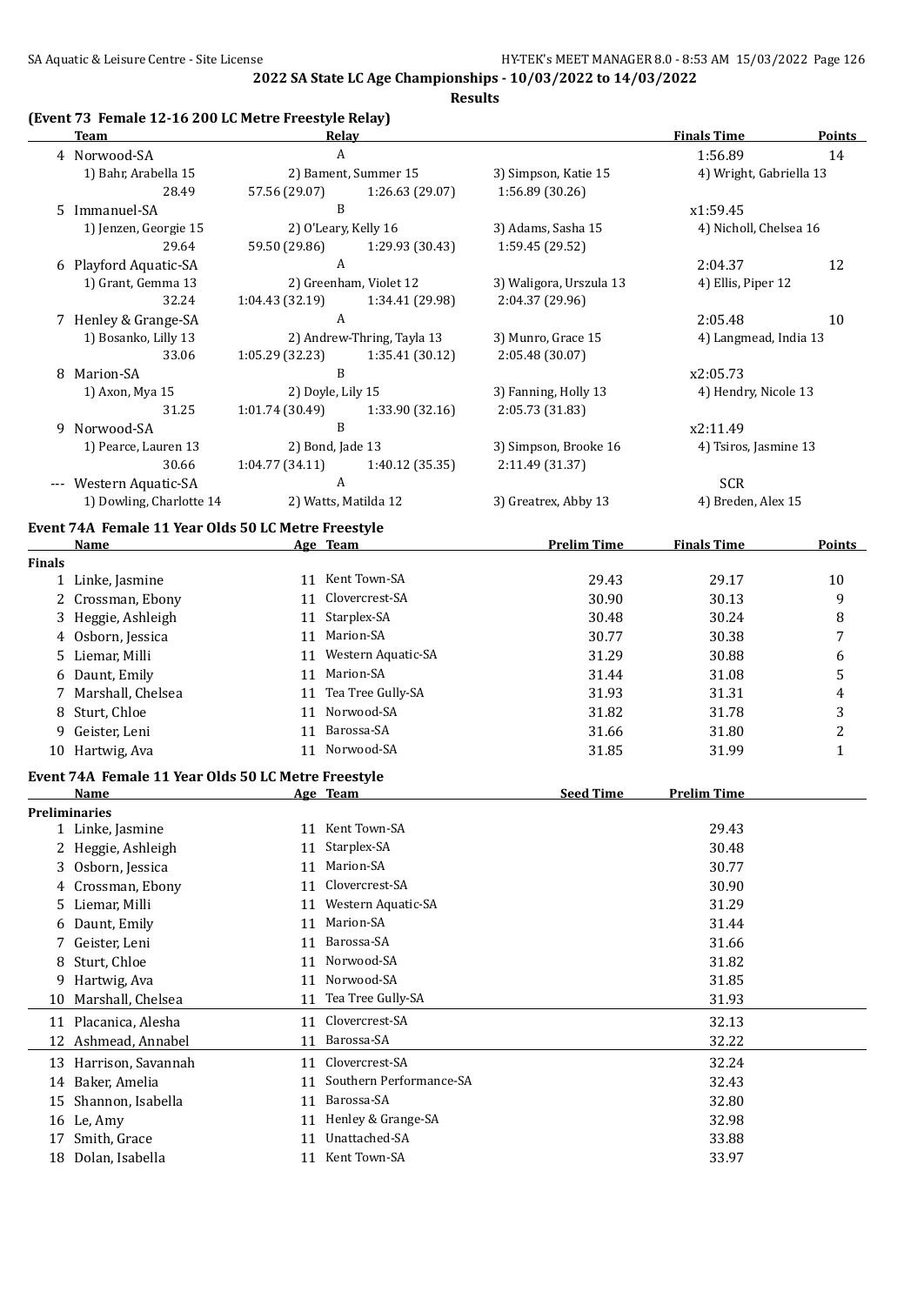**Results**

## **Preliminaries ... (Event 74A Female 11 Year Olds 50 LC Metre Freestyle)**

|          | <b>Name</b>         |    | Age Team              | <b>Seed Time</b> | Prelim Time |  |
|----------|---------------------|----|-----------------------|------------------|-------------|--|
| 19       | Song, Siyu          |    | 11 Henley & Grange-SA |                  | 34.08       |  |
| 20       | Sherwell, Amber     | 11 | Norwood-SA            |                  | 34.22       |  |
| 21       | Sebestyen, Laura    | 11 | Marion-SA             |                  | 34.42       |  |
| 22       | Giro, Aleksandra    | 11 | Payneham-SA           |                  | 34.63       |  |
| 23       | Nesci, Ocea         | 11 | Starplex-SA           |                  | 34.84       |  |
| 24       | Miller, Sutton      | 11 | Unley-SA              |                  | 34.90       |  |
| 25       | Paul, Meg           | 11 | Clovercrest-SA        |                  | 35.09       |  |
| 26       | Bastiaans, Laura    | 11 | Marion-SA             |                  | 35.87       |  |
| 27       | Bell, Olivia        | 11 | Immanuel-SA           |                  | 35.96       |  |
| 28       | van Trigt, Leena    | 11 | Unley-SA              |                  | 36.23       |  |
| 29       | Adcock, Ava         | 11 | Immanuel-SA           |                  | 36.49       |  |
| 30       | Burrows, Poppy      | 11 | Marion-SA             |                  | 36.53       |  |
| 31       | Carboni, Sofia      | 11 | Barossa-SA            |                  | 38.91       |  |
| $\cdots$ | Greatrex, Kate      | 11 | Western Aquatic-SA    |                  | <b>NS</b>   |  |
|          | --- Fay, Clara      | 11 | Norwood-SA            |                  | <b>NS</b>   |  |
| $---$    | Santos, Zoe         | 11 | Norwood-SA            |                  | <b>SCR</b>  |  |
| $---$    | Lau, Chloe          | 11 | Clovercrest-SA        |                  | <b>SCR</b>  |  |
| ---      | Davidson, Charlotte | 11 | West Coast-SA         |                  | <b>SCR</b>  |  |
| $---$    | Hallam, Sophia      | 11 | Marion-SA             |                  | <b>SCR</b>  |  |
|          |                     |    |                       |                  |             |  |

## **Event 74B Female 12 Year Olds 50 LC Metre Freestyle**

|               | Name                                                |                 | Age Team            | <b>Prelim Time</b> | <b>Finals Time</b> | Points |
|---------------|-----------------------------------------------------|-----------------|---------------------|--------------------|--------------------|--------|
| <b>Finals</b> |                                                     |                 |                     |                    |                    |        |
|               | Lawrence, Akira                                     | 12              | Tea Tree Gully-SA   | 29.69              | 28.53              | 10     |
|               | 2 Beaumont, Isabella                                | 12              | Henley & Grange-SA  | 29.38              | 28.69              | 9      |
|               | 3 Basic, Emilia                                     | 12              | Tea Tree Gully-SA   | 29.78              | 29.70              | 8      |
|               | 4 Fletcher, Mallika                                 | 12 <sup>1</sup> | Barossa-SA          | 30.30              | 29.90              | 7      |
|               | 5 Ellis, Piper                                      | 12.             | Playford Aquatic-SA | 30.78              | 30.50              | 6      |
|               | 6 Thomas, Milla                                     | 12              | Kent Town-SA        | 30.77              | 30.65              | 5      |
|               | Sanchez, Madison                                    | 12              | Starplex-SA         | 30.23              | 30.86              | 4      |
|               | 8 Crean, Allegra                                    | 12              | Marion-SA           | 30.91              | 31.02              | 3      |
| 9.            | Harris, Lauren                                      |                 | 12 Payneham-SA      | 31.05              | 31.08              | 2      |
|               | 10 Sloane, Georgiana                                | 12              | Barossa-SA          | 31.16              | 31.36              |        |
|               | Event 74B Female 12 Year Olds 50 LC Metre Freestyle |                 |                     |                    |                    |        |
|               | Name                                                |                 | Age Team            | <b>Seed Time</b>   | <b>Prelim Time</b> |        |
|               | Proliminarios                                       |                 |                     |                    |                    |        |

|    | <b>Preliminaries</b>  |    |                         |       |
|----|-----------------------|----|-------------------------|-------|
|    | 1 Beaumont, Isabella  | 12 | Henley & Grange-SA      | 29.38 |
|    | 2 Lawrence, Akira     | 12 | Tea Tree Gully-SA       | 29.69 |
| 3  | Basic, Emilia         | 12 | Tea Tree Gully-SA       | 29.78 |
| 4  | Sanchez, Madison      | 12 | Starplex-SA             | 30.23 |
| 5. | Fletcher, Mallika     | 12 | Barossa-SA              | 30.30 |
| 6  | Thomas, Milla         | 12 | Kent Town-SA            | 30.77 |
|    | Ellis, Piper          | 12 | Playford Aquatic-SA     | 30.78 |
| 8  | Crean, Allegra        | 12 | Marion-SA               | 30.91 |
| 9  | Harris, Lauren        | 12 | Payneham-SA             | 31.05 |
| 10 | Sloane, Georgiana     | 12 | Barossa-SA              | 31.16 |
| 11 | Lugg, Lucinda         |    | 12 Henley & Grange-SA   | 31.52 |
|    | 12 Garner (V), Danika | 12 | Mildura-VIC             | 31.57 |
| 13 | Needham, Ava          | 12 | Marion-SA               | 31.61 |
|    | 14 Molloy, Scarlett   | 12 | Silver City-SA          | 31.66 |
| 15 | Thomas, Miranda       | 12 | Norwood-SA              | 31.79 |
| 16 | Thomas, Arabella      | 12 | Immanuel-SA             | 31.93 |
| 17 | Mason, Layla          | 12 | Southern Performance-SA | 32.28 |
| 18 | Nesci, Ava            | 12 | Starplex-SA             | 32.61 |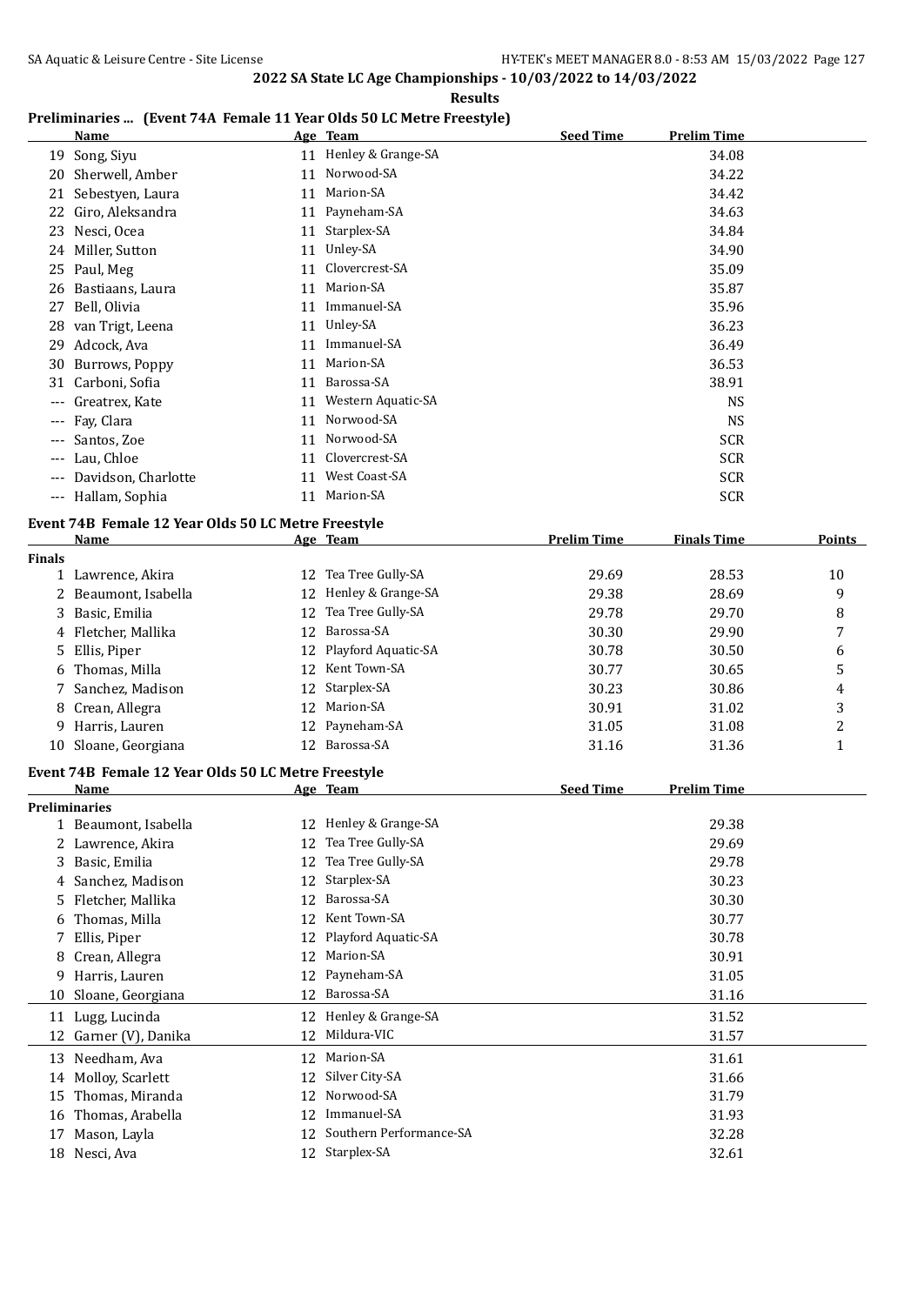#### **Results**

## **Preliminaries ... (Event 74B Female 12 Year Olds 50 LC Metre Freestyle)**

|               | Freminialies  (Event 74D remale 12 fear only 50 LC Metre Preestyle) |    |                                 | <b>Seed Time</b>   | <b>Prelim Time</b> |                   |
|---------------|---------------------------------------------------------------------|----|---------------------------------|--------------------|--------------------|-------------------|
|               | <u>Name</u><br>19 Forster, Ella                                     |    | Age Team<br>12 Clovercrest-SA   |                    | 32.67              |                   |
|               |                                                                     |    | 12 Playford Aquatic-SA          |                    |                    |                   |
|               | 20 Greenham, Violet                                                 |    | 12 Kent Town-SA                 |                    | 32.75              |                   |
|               | *21 Ewer, Sophie                                                    |    |                                 |                    | 32.77              |                   |
|               | *21 Mannini, Eva                                                    |    | 12 Unley-SA                     |                    | 32.77              |                   |
| 23            | Bevan, Jasmine                                                      |    | 12 Marion-SA<br>12 Kent Town-SA |                    | 32.78              |                   |
|               | 24 Gerke-Crabb, Cai                                                 |    |                                 |                    | 33.01              |                   |
| 25            | McKenna, Zoe                                                        | 12 | Onkaparinga-SA                  |                    | 33.03              |                   |
|               | 26 Williams, Amelia                                                 | 12 | Norwood-SA                      |                    | 33.19              |                   |
|               | 27 Le Roux, Mikayla                                                 | 12 | Barossa-SA                      |                    | 33.27              |                   |
| 28            | Barton, Jeanie                                                      | 12 | Kent Town-SA                    |                    | 33.31              |                   |
| 29            | Timms, Leisel                                                       | 12 | Barossa-SA                      |                    | 33.42              |                   |
|               | 30 White, Courtney                                                  |    | 12 Loxton-SA                    |                    | 33.64              |                   |
|               | 31 Stratford, Indee                                                 | 12 | Mount Gambier-SA                |                    | 33.83              |                   |
| 32            | Ryan, Isabelle                                                      |    | 12 Norwood-SA                   |                    | 33.89              |                   |
| 33            | Bevan, Sienna                                                       | 12 | Silver City-SA                  |                    | 33.93              |                   |
|               | 34 Pearce, Ella                                                     | 12 | Norwood-SA                      |                    | 33.99              |                   |
| 35            | Liemar, Seanna                                                      |    | 12 Western Aquatic-SA           |                    | 34.06              |                   |
| 36            | Tham, Krystelle                                                     |    | 12 Kent Town-SA                 |                    | 34.17              |                   |
|               | 37 Perry, Madeline                                                  |    | 12 Payneham-SA                  |                    | 34.27              |                   |
| 38            | McMahon, Lavender                                                   |    | 12 Henley & Grange-SA           |                    | 34.54              |                   |
| 39            | Joy, Sofia                                                          |    | 12 Norwood-SA                   |                    | 34.88              |                   |
| 40            | Roberts, Chelsy                                                     |    | 12 Kent Town-SA                 |                    | 34.96              |                   |
|               | --- Kovacic, Talulah                                                | 12 | Marion-SA                       |                    | <b>NS</b>          |                   |
|               | --- Dening, Lucy                                                    |    | 12 Mount Gambier-SA             |                    | <b>SCR</b>         |                   |
|               | Event 75 Girls 13 Year Olds 50 LC Metre Freestyle                   |    |                                 |                    |                    |                   |
|               | Name                                                                |    | Age Team                        | <b>Prelim Time</b> | <b>Finals Time</b> | <b>Points</b>     |
| <b>Finals</b> |                                                                     |    |                                 |                    |                    |                   |
|               | 1 Carrocci, Clara                                                   |    | 13 Norwood-SA                   | 28.37              | 28.01              | 10                |
| 2             | Noriega, Emilia                                                     | 13 | Immanuel-SA                     | 29.08              | 28.41              | 9                 |
| 3             | Curthoys-Davies, Miella                                             | 13 | Barossa-SA                      | 29.58              | 28.92              | 8                 |
|               | 4 Kelsh, Tahni                                                      | 13 | West Coast-SA                   | 29.87              | 29.35              | 7                 |
|               | Czechowicz, Katarina                                                | 13 | Kent Town-SA                    | 29.74              | 29.70              | 6                 |
| 6             | Borgmeyer, Claire                                                   | 13 | Immanuel-SA                     | 29.64              | 29.79              | 5                 |
|               | Waligora, Urszula                                                   | 13 | Playford Aquatic-SA             | 29.98              | 29.87              | 4                 |
|               | 8 Ashmead, Sophie                                                   | 13 | Barossa-SA                      | 30.15              | 29.92              | 3                 |
|               | 9 Kishinets, Isabella                                               |    | 13 Immanuel-SA                  | 30.27              | 30.25              |                   |
|               |                                                                     |    | 13 Norwood-SA                   | 30.51              |                    | 2<br>$\mathbf{1}$ |
|               | 10 Wright, Gabriella                                                |    |                                 |                    | 30.45              |                   |
|               | Event 75 Girls 13 Year Olds 50 LC Metre Freestyle                   |    |                                 |                    |                    |                   |
|               | Name                                                                |    | <u>Age Team</u>                 | <b>Seed Time</b>   | <b>Prelim Time</b> |                   |
|               | <b>Preliminaries</b>                                                |    |                                 |                    |                    |                   |
|               | 1 Carrocci, Clara                                                   |    | 13 Norwood-SA                   |                    | 28.37              |                   |
| 2             | Noriega, Emilia                                                     | 13 | Immanuel-SA                     |                    | 29.08              |                   |
|               | Curthoys-Davies, Miella                                             | 13 | Barossa-SA                      |                    | 29.58              |                   |
| 4             | Borgmeyer, Claire                                                   | 13 | Immanuel-SA                     |                    | 29.64              |                   |
| 5             | Czechowicz, Katarina                                                | 13 | Kent Town-SA                    |                    | 29.74              |                   |
| 6             | Kelsh, Tahni                                                        | 13 | West Coast-SA                   |                    | 29.87              |                   |
| 7             | Waligora, Urszula                                                   | 13 | Playford Aquatic-SA             |                    | 29.98              |                   |
| 8             | Ashmead, Sophie                                                     | 13 | Barossa-SA                      |                    | 30.15              |                   |
| 9             | Kishinets, Isabella                                                 | 13 | Immanuel-SA                     |                    | 30.27              |                   |
| 10            | Wright, Gabriella                                                   | 13 | Norwood-SA                      |                    | 30.51              |                   |
| 11            | Tsiros, Jasmine                                                     |    | 13 Norwood-SA                   |                    | 30.62              |                   |
|               | 12 Mickan, Asta                                                     | 13 | Barossa-SA                      |                    | 30.70              |                   |
|               | 13 Morton, Grace                                                    |    | 13 Norwood-SA                   |                    | 30.71              |                   |
|               |                                                                     |    |                                 |                    |                    |                   |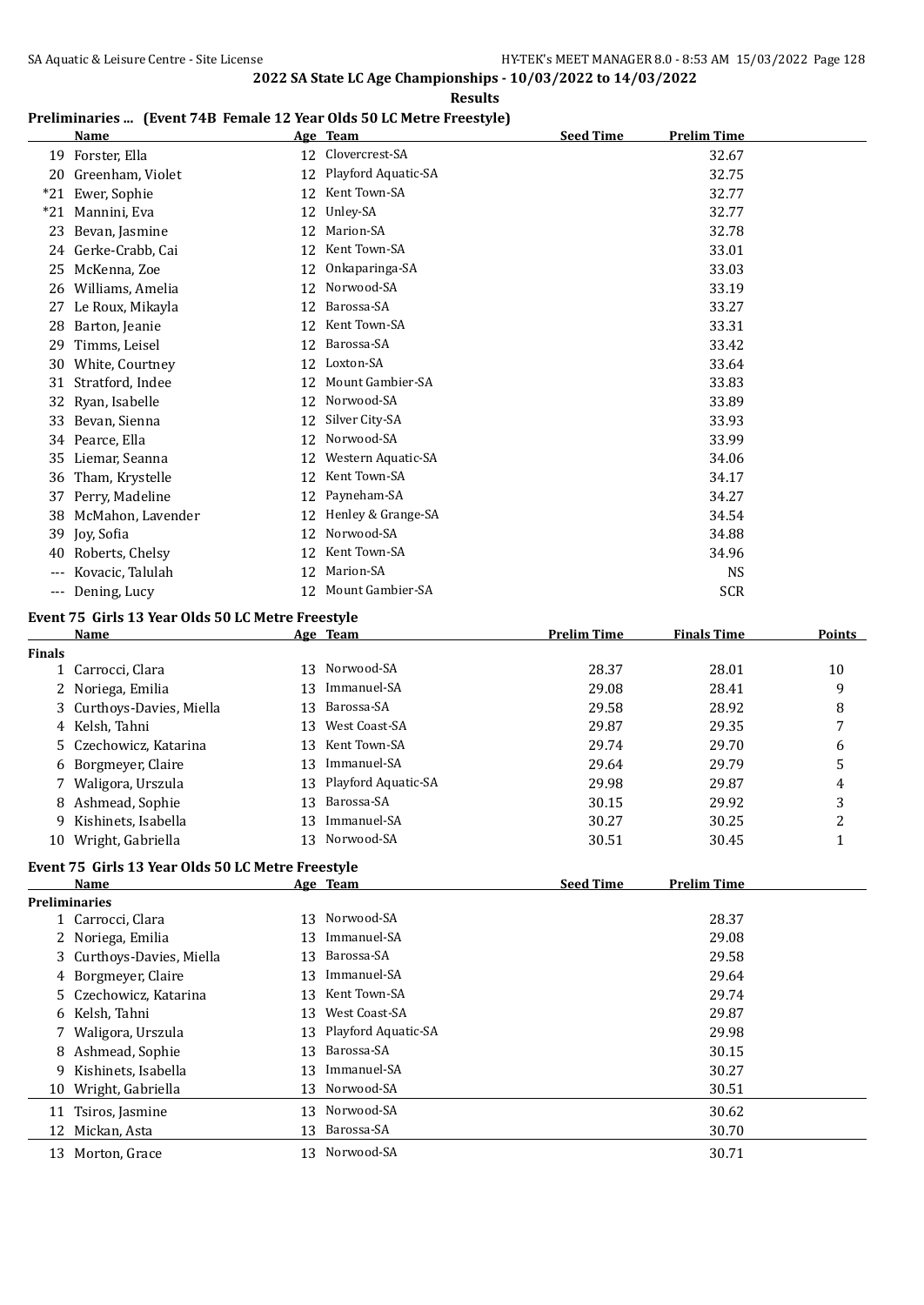#### **Results**

## **Preliminaries ... (Event 75 Girls 13 Year Olds 50 LC Metre Freestyle)**

|       | <b>Name</b>             | <b>Age</b> | <b>Team</b>            | <b>Seed Time</b> | <b>Prelim Time</b> |
|-------|-------------------------|------------|------------------------|------------------|--------------------|
|       | 14 McMahon, Delilah     | 13         | Henley & Grange-SA     |                  | 30.74              |
| 15    | Rositano, Svetlana      | 13         | Unattached-SA          |                  | 30.85              |
| 16    | Gaganis, Maria          | 13         | Marion-SA              |                  | 30.88              |
| $*17$ | Laird-Britton, Charlize | 13         | Marion-SA              |                  | 31.06              |
| $*17$ | Hebart, Lily            | 13         | Payneham-SA            |                  | 31.06              |
| 19    | Norman, Grace           | 13         | Unley-SA               |                  | 31.13              |
| $*20$ | Charles, Tahli          | 13         | Marion-SA              |                  | 31.15              |
| $*20$ | Conroy, Charlotte       | 13         | Marion-SA              |                  | 31.15              |
| 22    | Green, Charlise         | 13         | Immanuel-SA            |                  | 31.20              |
| $*23$ | Pronk, Maisy            | 13         | Immanuel-SA            |                  | 31.21              |
| $*23$ | Dowler, Isabella        | 13         | Starplex-SA            |                  | 31.21              |
| 25    | Pentland, Ruby          | 13         | Clovercrest-SA         |                  | 31.23              |
| 26    | Pearce, Lauren          | 13         | Norwood-SA             |                  | 31.33              |
| 27    | McLeod, Elsa            | 13         | Norwood-SA             |                  | 31.45              |
| 28    | Finch, Tayah            | 13         | Barossa-SA             |                  | 31.50              |
| 29    | Langmead, India         | 13         | Henley & Grange-SA     |                  | 31.62              |
| 30    | Sultana, Molly          | 13         | Broken Hill Aquatic-SA |                  | 31.84              |
| 31    | Smit, Viane             | 13         | Marion-SA              |                  | 31.87              |
| 32    | Cox, Claire             | 13         | Marion-SA              |                  | 31.98              |
| 33    | Mann, Kayla             | 13         | Mountain Pool-SA       |                  | 32.30              |
| 34    | Schubert, Emma          | 13         | Barossa-SA             |                  | 32.69              |
| 35    | Fanning, Holly          | 13         | Marion-SA              |                  | 33.13              |
| ---   | Greatrex, Abby          | 13         | Western Aquatic-SA     |                  | <b>SCR</b>         |

## **Event 75 Girls 14 Year Olds 50 LC Metre Freestyle**

|               | <b>Name</b>                                       |    | Age Team              | <b>Prelim Time</b> | <b>Finals Time</b> | Points         |
|---------------|---------------------------------------------------|----|-----------------------|--------------------|--------------------|----------------|
| <b>Finals</b> |                                                   |    |                       |                    |                    |                |
| $\mathbf{1}$  | Newham, Leni                                      |    | 14 Barossa-SA         | 27.21              | 26.69              | 10             |
|               | Eskandari, Natasha                                | 14 | Kent Town-SA          | 27.97              | 27.79              | 9              |
| 3             | Dingwall, Alinta                                  | 14 | Immanuel-SA           | 28.16              | 28.51              | 8              |
| 4             | Burrows, Aleisha                                  |    | 14 Kent Town-SA       | 28.75              | 28.60              | 7              |
| 5             | Tran, Alyssa                                      |    | 14 Norwood-SA         | 29.14              | 29.20              | 6              |
| 6             | Tolladay, Emily                                   | 14 | Kent Town-SA          | 29.37              | 29.27              | 5              |
|               | Carr, Lucinda                                     | 14 | Marion-SA             | 29.95              | 29.42              | 4              |
| 8             | Dowling, Charlotte                                |    | 14 Western Aquatic-SA | 29.88              | 29.61              | 3              |
| 9             | Beaumont, Lucy                                    | 14 | Henley & Grange-SA    | 29.65              | 29.75              | $\overline{c}$ |
| 10            | Scarborough, Kara                                 |    | 14 Mountain Pool-SA   | 29.94              | 30.26              | $\mathbf{1}$   |
|               | Event 75 Girls 14 Year Olds 50 LC Metre Freestyle |    |                       |                    |                    |                |
|               | Name                                              |    | Age Team              | <b>Seed Time</b>   | <b>Prelim Time</b> |                |
|               | <b>Preliminaries</b>                              |    |                       |                    |                    |                |
|               | 1 Newham, Leni                                    |    | 14 Barossa-SA         |                    | 27.21              |                |
| 2             | Eskandari, Natasha                                | 14 | Kent Town-SA          |                    | 27.97              |                |
| 3             | Dingwall, Alinta                                  | 14 | Immanuel-SA           |                    | 28.16              |                |
| 4             | Burrows, Aleisha                                  |    | 14 Kent Town-SA       |                    | 28.75              |                |
| 5             | Tran, Alyssa                                      |    | 14 Norwood-SA         |                    | 29.14              |                |
| 6             | Tolladay, Emily                                   | 14 | Kent Town-SA          |                    | 29.37              |                |
|               | Beaumont, Lucy                                    | 14 | Henley & Grange-SA    |                    | 29.65              |                |
| 8             | Dowling, Charlotte                                | 14 | Western Aquatic-SA    |                    | 29.88              |                |
| 9             | Scarborough, Kara                                 | 14 | Mountain Pool-SA      |                    | 29.94              |                |
| 10            | Carr, Lucinda                                     |    | 14 Marion-SA          |                    | 29.95              |                |
|               | 11 Scarr, Elysia                                  |    | 14 Kent Town-SA       |                    | 30.07              |                |
| 12            | Munro, Holly                                      |    | 14 Henley & Grange-SA |                    | 30.14              |                |
|               | 13 Potter, Shyanne                                |    | 14 Immanuel-SA        |                    | 30.50              |                |
|               | 14 Logan, Sage                                    |    | 14 Barossa-SA         |                    | 30.57              |                |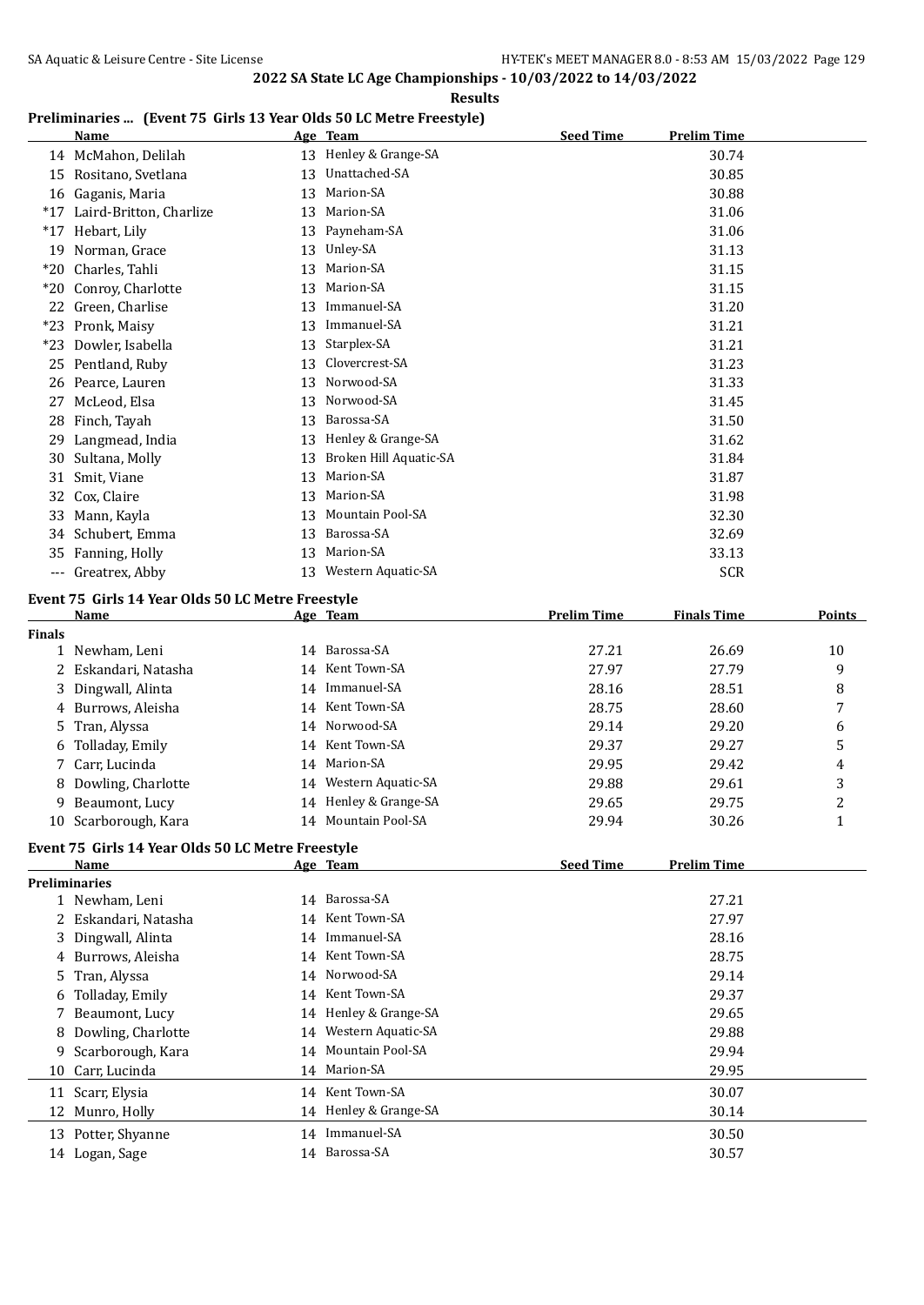|               | Preliminaries  (Event 75 Girls 14 Year Olds 50 LC Metre Freestyle)<br>Name |    | Age Team                   | <b>Seed Time</b>   | <b>Prelim Time</b> |                |
|---------------|----------------------------------------------------------------------------|----|----------------------------|--------------------|--------------------|----------------|
|               | *15 Le Roux, Anichia                                                       |    | 14 Barossa-SA              |                    | 30.59              |                |
|               | *15 Lim, Tracey                                                            |    | 14 Henley & Grange-SA      |                    | 30.59              |                |
| 17            | Shannon, Charlotte                                                         |    | 14 Barossa-SA              |                    | 30.69              |                |
|               | 18 Carroll, Jasmine                                                        |    | 14 Barossa-SA              |                    | 31.40              |                |
|               | --- Jackson, Connie                                                        |    | 21 Unattached-SA           |                    | X29.16             |                |
| $---$         | Mazur, Juliet                                                              |    | 14 Norwood-SA              |                    | <b>SCR</b>         |                |
|               | --- Santos, Kennedy                                                        |    | 14 Norwood-SA              |                    | <b>SCR</b>         |                |
|               | Event 76 Female 15 Year Olds 50 LC Metre Freestyle                         |    |                            |                    |                    |                |
|               | Name                                                                       |    | Age Team                   | <b>Prelim Time</b> | <b>Finals Time</b> | Points         |
| <b>Finals</b> |                                                                            |    |                            |                    |                    |                |
|               | 1 Trumble, Madeleine                                                       | 15 | Marion-SA                  | 27.70              | 27.13              | 10             |
| *2            | Laird-Britton, Hunter                                                      | 15 | Marion-SA                  | 27.85              | 27.39              | 8.50           |
| *2            | McAvaney, Georgia                                                          | 15 | Immanuel-SA                | 27.73              | 27.39              | 8.50           |
| 4             | Downie, Amelia                                                             | 15 | Immanuel-SA                | 27.90              | 27.79              | 7              |
| 5             | Tran, Isabelle                                                             | 15 | Norwood-SA                 | 28.39              | 28.31              | 6              |
| 6             | Reimann, Phoebe                                                            | 15 | Starplex-SA                | 28.55              | 28.44              | 5              |
|               | 7 Ashmead, Charlotte                                                       | 15 | Barossa-SA                 | 29.59              | 29.35              | 4              |
| 8             | Ekins, Caitlyn                                                             | 15 | Kent Town-SA               | 29.87              | 29.84              | 3              |
| 9             | Breden, Alex                                                               |    | 15 Western Aquatic-SA      | 30.02              | 30.18              | $\overline{c}$ |
|               | Event 76 Female 15 Year Olds 50 LC Metre Freestyle                         |    |                            |                    |                    |                |
|               | <b>Name</b>                                                                |    | <u>Age Team</u>            | <b>Seed Time</b>   | <b>Prelim Time</b> |                |
|               | <b>Preliminaries</b>                                                       | 15 | Marion-SA                  |                    | 27.70              |                |
|               | 1 Trumble, Madeleine                                                       | 15 | Immanuel-SA                |                    |                    |                |
| 3             | 2 McAvaney, Georgia<br>Laird-Britton, Hunter                               | 15 | Marion-SA                  |                    | 27.73<br>27.85     |                |
|               | Downie, Amelia                                                             | 15 | Immanuel-SA                |                    | 27.90              |                |
| 4             |                                                                            | 15 | Norwood-SA                 |                    | 28.39              |                |
| 5             | Tran, Isabelle<br>Reimann, Phoebe                                          | 15 | Starplex-SA                |                    | 28.55              |                |
| 6<br>7        | Ashmead, Charlotte                                                         | 15 | Barossa-SA                 |                    | 29.59              |                |
|               | Ekins, Caitlyn                                                             | 15 | Kent Town-SA               |                    | 29.87              |                |
| 8             | Jenzen, Georgie                                                            | 15 | Immanuel-SA                |                    | 30.00              |                |
| 9<br>10       | Breden, Alex                                                               | 15 | Western Aquatic-SA         |                    | 30.02              |                |
|               |                                                                            |    |                            |                    |                    |                |
|               | 11 Axon, Mya                                                               | 15 | Marion-SA                  |                    | 30.32              |                |
|               | 12 Adams, Sasha                                                            |    | 15 Immanuel-SA             |                    | 31.10              |                |
|               | --- Pearson, Aleisha                                                       |    | 15 Blue Lake Y-SA          |                    | <b>SCR</b>         |                |
|               | Event 76 Female 16 Year Olds 50 LC Metre Freestyle<br>Name                 |    | Age Team                   | <b>Prelim Time</b> | <b>Finals Time</b> | <b>Points</b>  |
| Finals        |                                                                            |    |                            |                    |                    |                |
|               | 1 Walker, Molly                                                            |    | 16 Southern Performance-SA | 28.06              | 27.65              | 10             |
| 2             | Rashleigh, Indyanna                                                        | 16 | Norwood-SA                 | 28.80              | 28.05              | 9              |
|               | 3 Wood, Meg                                                                | 16 | Barossa-SA                 | 28.92              | 28.87              | 8              |
|               | 4 Schubert, Nyah                                                           |    | 16 Barossa-SA              | 29.58              | 29.54              | 7              |
|               | Event 76 Female 16 Year Olds 50 LC Metre Freestyle                         |    |                            |                    |                    |                |
|               | Name                                                                       |    | Age Team                   | <b>Seed Time</b>   | <b>Prelim Time</b> |                |
|               | <b>Preliminaries</b>                                                       |    |                            |                    |                    |                |
|               | 1 Walker, Molly                                                            |    | 16 Southern Performance-SA |                    | 28.06              |                |
|               | 2 Rashleigh, Indyanna                                                      | 16 | Norwood-SA                 |                    | 28.80              |                |
| 3             | Wood, Meg                                                                  | 16 | Barossa-SA                 |                    | 28.92              |                |
| 4             | Schubert, Nyah                                                             | 16 | Barossa-SA                 |                    | 29.58              |                |
| 5             | Jasko, Mikaela                                                             | 16 | Onkaparinga-SA             |                    | 30.04              |                |
| *6            | Nicholl, Chelsea                                                           | 16 | Immanuel-SA                |                    | 30.28              |                |
|               | *6 O'Leary, Kelly                                                          |    | 16 Immanuel-SA             |                    | 30.28              |                |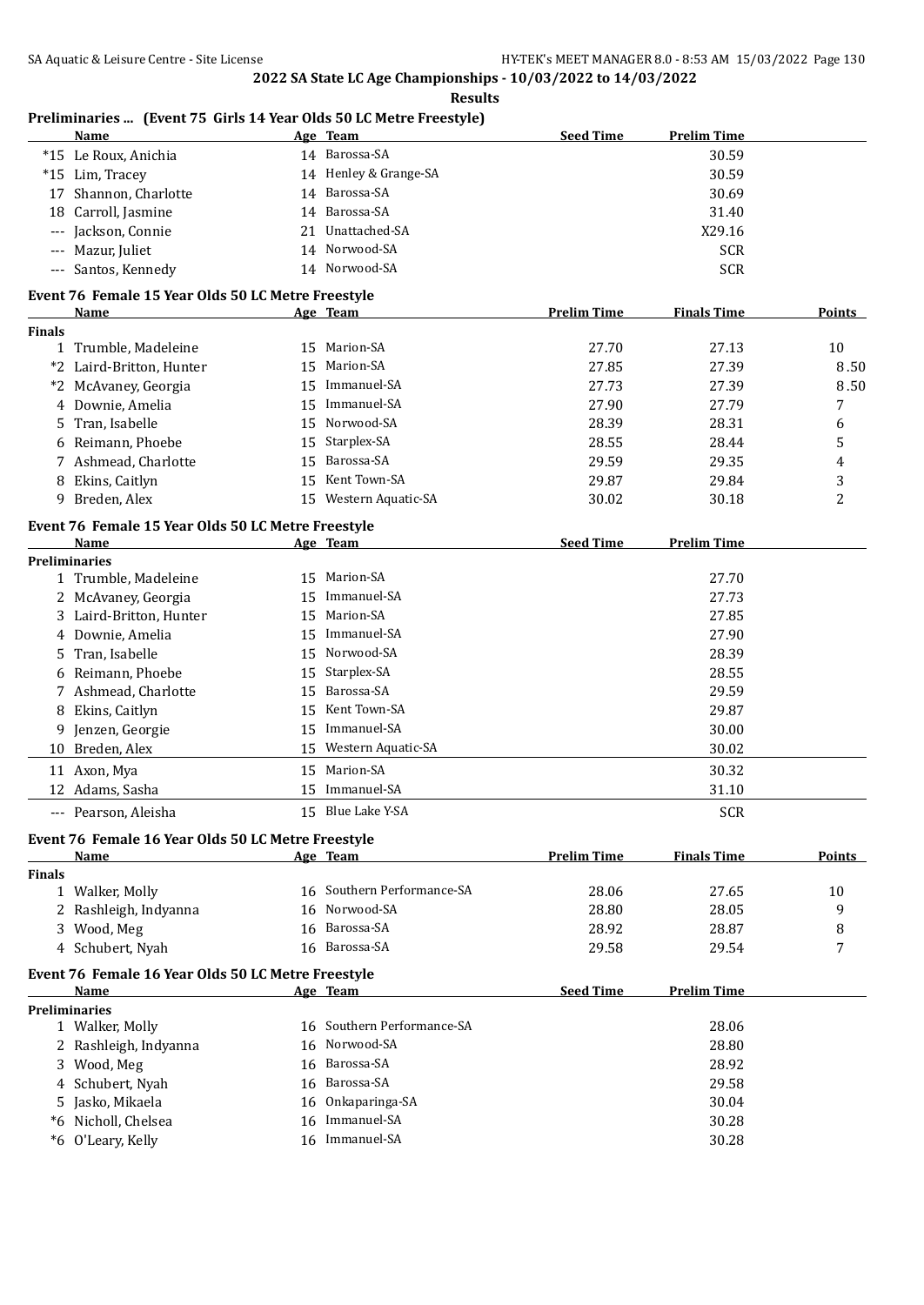**Results**

|               | <b>Name</b>                                         |    | Age Team                                | <b>Seed Time</b>   | <b>Prelim Time</b> |        |
|---------------|-----------------------------------------------------|----|-----------------------------------------|--------------------|--------------------|--------|
|               | 8 Gorman, Gabrielle                                 |    | 16 Starplex-SA                          |                    | 30.40              |        |
| 9             | Armani, Evie                                        |    | 16 Immanuel-SA                          |                    | 30.75              |        |
| $---$         | Shea, Emilia                                        |    | 16 Marion-SA                            |                    | <b>NS</b>          |        |
|               | Event 76 Female 17-18 50 LC Metre Freestyle         |    |                                         |                    |                    |        |
|               | Name                                                |    | Age Team                                | <b>Prelim Time</b> | <b>Finals Time</b> | Points |
| <b>Finals</b> |                                                     |    |                                         |                    |                    |        |
|               | 1 Jackson, Jessica                                  |    | 18 Kent Town-SA                         | 27.18              | 26.90              | 10     |
|               | 2 Pressler, Kalyce                                  | 17 | Silver City-SA                          | 28.77              | 27.64              | 9      |
|               | 3 Pearce, Kiana                                     | 18 | Marion-SA                               | 28.18              | 27.92              | 8      |
|               |                                                     |    |                                         |                    |                    |        |
|               | Event 76 Female 17-18 50 LC Metre Freestyle<br>Name |    | Age Team                                | <b>Seed Time</b>   | <b>Prelim Time</b> |        |
|               | <b>Preliminaries</b>                                |    |                                         |                    |                    |        |
|               | 1 Jackson, Jessica                                  |    | 18 Kent Town-SA                         |                    | 27.18              |        |
|               | 2 Pearce, Kiana                                     | 18 | Marion-SA                               |                    | 28.18              |        |
|               | 3 Pressler, Kalyce                                  |    | 17 Silver City-SA                       |                    | 28.77              |        |
|               | 4 Nguyen, Leigha                                    | 18 | Starplex-SA                             |                    | 29.89              |        |
|               | --- Jasko, Matylda                                  | 18 | Onkaparinga-SA                          |                    | <b>NS</b>          |        |
|               |                                                     |    | Loxton-SA                               |                    |                    |        |
|               | --- Long, Madelyn                                   | 17 |                                         |                    | <b>NS</b>          |        |
|               | --- Brooks, Cassie                                  | 17 | Marion-SA                               |                    | <b>SCR</b>         |        |
|               | Event 77 Boys 11 Year Olds 50 LC Metre Freestyle    |    |                                         |                    |                    |        |
|               | Name                                                |    | Age Team                                | <b>Prelim Time</b> | <b>Finals Time</b> | Points |
| Finals        |                                                     |    |                                         |                    |                    |        |
|               | 1 Mika, Izyus                                       |    | 11 Immanuel-SA                          | 28.71              | 28.80              | 10     |
| 2             | Kupsch, Phoenix                                     | 11 | Marion-SA                               | 29.26              | 28.83              | 9      |
| 3             | Hudson, Cameron                                     | 11 | Playford Aquatic-SA                     | 30.75              | 30.53              | 8      |
| 4             | Thach, Angelo                                       | 11 | Playford Aquatic-SA                     | 31.26              | 30.96              | 7      |
| 5             | Fletcher, Jackson                                   | 11 | Barossa-SA                              | 32.17              | 32.27              | 6      |
| 6             | Tucker, Jordan                                      | 11 | Marion-SA                               | 32.00              | 32.28              | 5      |
| 7             | Needham, Angus                                      | 11 | Marion-SA                               | 32.87              | 32.45              | 4      |
| 8             | Millard, Jack                                       | 11 | Broken Hill Aquatic-SA                  | 32.90              | 32.66              | 3      |
| 9             | Collings, Joshua                                    | 11 | Marion-SA                               | 34.48              | 34.72              | 2      |
| $---$         | Watson, Trent                                       |    | 11 Tea Tree Gully-SA                    | 32.25              | <b>DQ</b>          |        |
|               | False start                                         |    |                                         |                    |                    |        |
|               | Event 77 Boys 11 Year Olds 50 LC Metre Freestyle    |    |                                         |                    |                    |        |
|               | Name                                                |    | <u>Age Team</u>                         | <b>Seed Time</b>   | <b>Prelim Time</b> |        |
|               | Preliminaries                                       |    |                                         |                    |                    |        |
|               | 1 Mika, Izyus                                       |    | 11 Immanuel-SA                          |                    | 28.71              |        |
|               | 2 Kupsch, Phoenix                                   | 11 | Marion-SA                               |                    | 29.26              |        |
| 3             | Hudson, Cameron                                     | 11 | Playford Aquatic-SA                     |                    | 30.75              |        |
| 4             | Thach, Angelo                                       | 11 | Playford Aquatic-SA                     |                    | 31.26              |        |
| 5             | Tucker, Jordan                                      | 11 | Marion-SA                               |                    | 32.00              |        |
| 6             | Fletcher, Jackson                                   | 11 | Barossa-SA                              |                    | 32.17              |        |
| 7             | Watson, Trent                                       | 11 | Tea Tree Gully-SA                       |                    | 32.25              |        |
|               |                                                     |    | Marion-SA                               |                    |                    |        |
| 8             | Needham, Angus                                      | 11 |                                         |                    | 32.87              |        |
| 9             | Millard, Jack                                       | 11 | Broken Hill Aquatic-SA<br>West Coast-SA |                    | 32.90              |        |
| 10            | Harris, Toby                                        | 11 |                                         |                    | 33.78              |        |
| 11            | Vaughan, Maximilian                                 | 11 | Marion-SA                               |                    | 33.90              |        |
| 12            | Barratt, Zachery                                    | 11 | Silver City-SA                          |                    | 34.15              |        |
| 13            | Small, Mitchell                                     | 11 | Immanuel-SA                             |                    | 34.25              |        |
| 14            | Tran, Khang                                         | 11 | Henley & Grange-SA                      |                    | 34.40              |        |
| 15            | Collings, Joshua                                    | 11 | Marion-SA                               |                    | 34.48              |        |
|               | 16 Hay, Owen                                        | 11 | Tea Tree Gully-SA                       |                    | 34.68              |        |
|               |                                                     |    |                                         |                    |                    |        |

## **Preliminaries ... (Event 76 Female 16 Year Olds 50 LC Metre Freestyle)**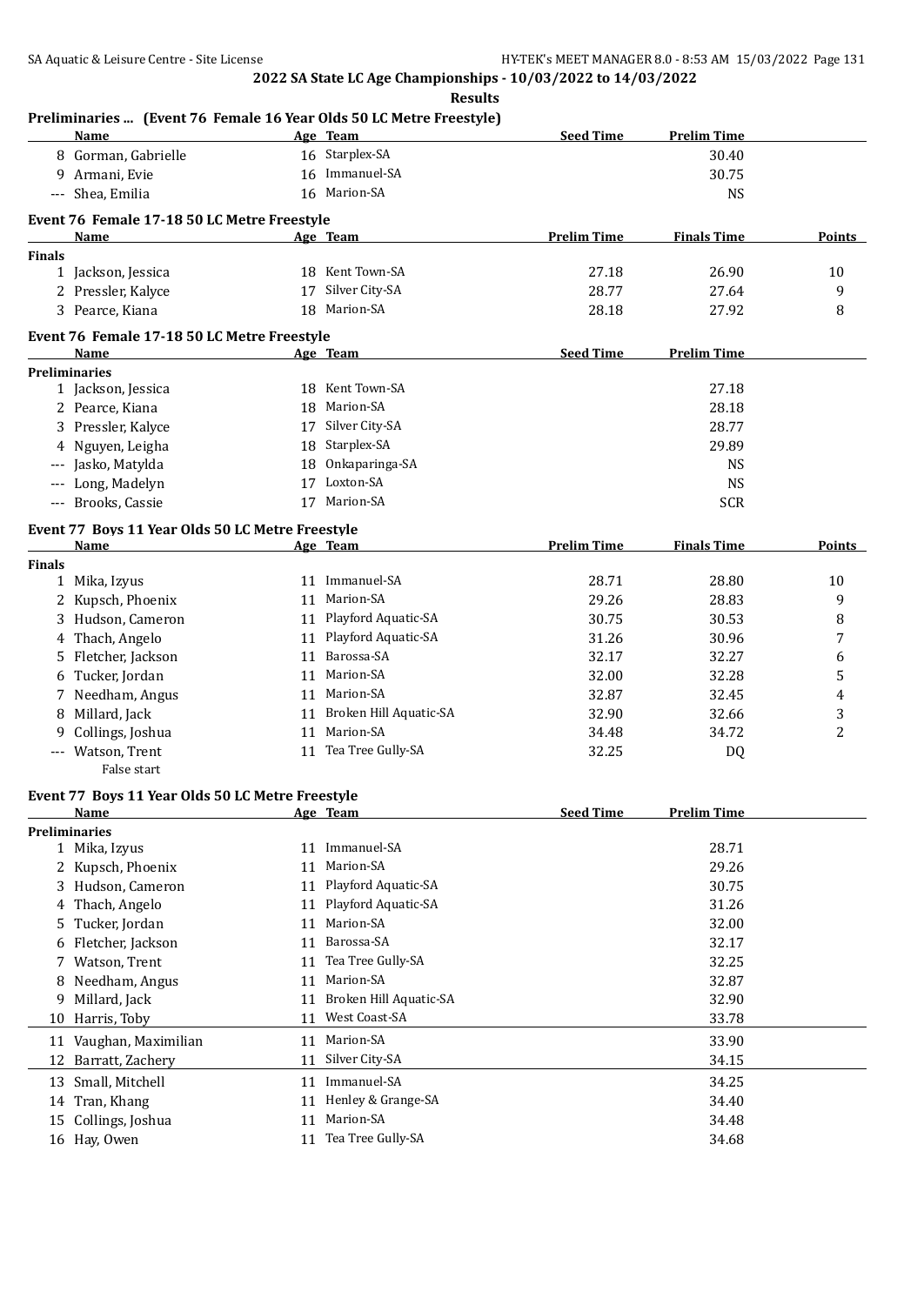**Results**

| 11 Onkaparinga-SA<br>35.28<br>17 Henke, Rylan<br>11 Onkaparinga-SA<br>18 Fillmore, Harry<br>36.15<br>11 Barossa-SA<br>19 Bartsch, Jesse<br>37.90<br>11 Broken Hill Aquatic-SA<br>20 Clavel, Eamon<br>38.07<br>11 Barossa-SA<br><b>SCR</b><br>--- Schubert, Max<br>Event 77 Boys 12 Year Olds 50 LC Metre Freestyle<br><b>Prelim Time</b><br><b>Finals Time</b><br>Name<br>Age Team<br><b>Finals</b><br>12 Payneham-SA<br>1 Hewitt, Max<br>27.33<br>27.17<br>10<br>12 Southern Performance-SA<br>9<br>2 Murphy, Toby<br>29.69<br>28.63<br>Payneham-SA<br>3 Au, Alden<br>29.16<br>28.80<br>8<br>12<br>12 Barossa-SA<br>4 Coulter, Kegan<br>30.26<br>29.63<br>7<br>Tea Tree Gully-SA<br>El-Youssef, Jamal<br>30.56<br>30.11<br>12<br>6<br>5.<br>Immanuel-SA<br>30.32<br>5<br>Dingwall, Oscar<br>30.26<br>12<br>6<br>Gawler-SA<br>Nys, Lachie<br>30.34<br>30.27<br>12<br>4<br>7<br>12 Playford Aquatic-SA<br>3<br>Zammit, Jayden<br>30.93<br>30.44<br>8<br>Starplex-SA<br>Charleson, Cody<br>2<br>12<br>30.71<br>30.52<br>9.<br>12 Immanuel-SA<br>10 Potter, Jake<br>31.09<br>31.02<br>$\mathbf{1}$<br>Event 77 Boys 12 Year Olds 50 LC Metre Freestyle<br><b>Seed Time</b><br><b>Prelim Time</b><br>Name<br>Age Team<br><b>Preliminaries</b><br>Payneham-SA<br>27.33<br>1 Hewitt, Max<br>12<br>Payneham-SA<br>2 Au, Alden<br>12<br>29.16<br>Southern Performance-SA<br>Murphy, Toby<br>12<br>29.69<br>3<br>Barossa-SA<br>4 Coulter, Kegan<br>30.26<br>12<br>Immanuel-SA<br>Dingwall, Oscar<br>30.32<br>12<br>5.<br>Gawler-SA<br>6 Nys, Lachie<br>30.34<br>12<br>Tea Tree Gully-SA<br>7 El-Youssef, Jamal<br>30.56<br>12<br>Starplex-SA<br>8 Charleson, Cody<br>30.71<br>12<br>Playford Aquatic-SA<br>9 Zammit, Jayden<br>30.93<br>12<br>12 Immanuel-SA<br>31.09<br>10 Potter, Jake<br>12 Immanuel-SA<br>11 Allan, Isaac<br>31.24<br>12 Norwood-SA<br>31.33<br>12 Mazur, Joseph<br>13 Birchenough, Owen<br>12 Marion-SA<br>31.58<br>12 Starplex-SA<br>14 Herbst, Patrick<br>31.70<br>12 Kent Town-SA<br>15 Liu, Howard<br>31.96<br>Onkaparinga-SA<br>16 Pashley, Fraser<br>32.11<br>12<br>Norwood-SA<br>32.22<br>Spyrou, Daniel<br>12<br>17<br>Marion-SA<br>18 Stanley, Will<br>12<br>32.28<br>Marion-SA<br>Bai, Evan<br>32.81<br>12<br>19<br>Mosley, Leif<br>Marion-SA<br>33.00<br>12<br>20<br>Barossa-SA<br>Cregan, Neil<br>33.33<br>12<br>*21<br>Starplex-SA<br>33.33<br>*21<br>Dingle, Keanu<br>12<br>Marion-SA<br>33.82<br>Martin, Jack<br>12<br>23<br>Mount Gambier-SA<br>Moore, Vincent<br>35.29<br>12<br>24<br>Mountain Pool-SA<br>35.73<br>Schulz, Nathan<br>12<br>25<br>Henley & Grange-SA<br>36.02<br>26 Kostic, Jakov<br>12<br>Immanuel-SA<br>36.20<br>McAvaney, William<br>12<br>27<br>Marion-SA<br>Bartlett, Jacques<br>12<br>36.66<br>28<br>12 Kent Town-SA<br>Spark, Thomas<br>DQ<br>$---$<br>False start<br>12 Kent Town-SA<br>--- Maynard, William<br>DQ<br>False start | <b>Name</b> | Age Team | <b>Seed Time</b> | <b>Prelim Time</b> |        |
|---------------------------------------------------------------------------------------------------------------------------------------------------------------------------------------------------------------------------------------------------------------------------------------------------------------------------------------------------------------------------------------------------------------------------------------------------------------------------------------------------------------------------------------------------------------------------------------------------------------------------------------------------------------------------------------------------------------------------------------------------------------------------------------------------------------------------------------------------------------------------------------------------------------------------------------------------------------------------------------------------------------------------------------------------------------------------------------------------------------------------------------------------------------------------------------------------------------------------------------------------------------------------------------------------------------------------------------------------------------------------------------------------------------------------------------------------------------------------------------------------------------------------------------------------------------------------------------------------------------------------------------------------------------------------------------------------------------------------------------------------------------------------------------------------------------------------------------------------------------------------------------------------------------------------------------------------------------------------------------------------------------------------------------------------------------------------------------------------------------------------------------------------------------------------------------------------------------------------------------------------------------------------------------------------------------------------------------------------------------------------------------------------------------------------------------------------------------------------------------------------------------------------------------------------------------------------------------------------------------------------------------------------------------------------------------------------------------------------------------------------------------------------------------------------------------------------------------------------------------------------------------|-------------|----------|------------------|--------------------|--------|
|                                                                                                                                                                                                                                                                                                                                                                                                                                                                                                                                                                                                                                                                                                                                                                                                                                                                                                                                                                                                                                                                                                                                                                                                                                                                                                                                                                                                                                                                                                                                                                                                                                                                                                                                                                                                                                                                                                                                                                                                                                                                                                                                                                                                                                                                                                                                                                                                                                                                                                                                                                                                                                                                                                                                                                                                                                                                                       |             |          |                  |                    |        |
|                                                                                                                                                                                                                                                                                                                                                                                                                                                                                                                                                                                                                                                                                                                                                                                                                                                                                                                                                                                                                                                                                                                                                                                                                                                                                                                                                                                                                                                                                                                                                                                                                                                                                                                                                                                                                                                                                                                                                                                                                                                                                                                                                                                                                                                                                                                                                                                                                                                                                                                                                                                                                                                                                                                                                                                                                                                                                       |             |          |                  |                    |        |
|                                                                                                                                                                                                                                                                                                                                                                                                                                                                                                                                                                                                                                                                                                                                                                                                                                                                                                                                                                                                                                                                                                                                                                                                                                                                                                                                                                                                                                                                                                                                                                                                                                                                                                                                                                                                                                                                                                                                                                                                                                                                                                                                                                                                                                                                                                                                                                                                                                                                                                                                                                                                                                                                                                                                                                                                                                                                                       |             |          |                  |                    |        |
|                                                                                                                                                                                                                                                                                                                                                                                                                                                                                                                                                                                                                                                                                                                                                                                                                                                                                                                                                                                                                                                                                                                                                                                                                                                                                                                                                                                                                                                                                                                                                                                                                                                                                                                                                                                                                                                                                                                                                                                                                                                                                                                                                                                                                                                                                                                                                                                                                                                                                                                                                                                                                                                                                                                                                                                                                                                                                       |             |          |                  |                    |        |
|                                                                                                                                                                                                                                                                                                                                                                                                                                                                                                                                                                                                                                                                                                                                                                                                                                                                                                                                                                                                                                                                                                                                                                                                                                                                                                                                                                                                                                                                                                                                                                                                                                                                                                                                                                                                                                                                                                                                                                                                                                                                                                                                                                                                                                                                                                                                                                                                                                                                                                                                                                                                                                                                                                                                                                                                                                                                                       |             |          |                  |                    |        |
|                                                                                                                                                                                                                                                                                                                                                                                                                                                                                                                                                                                                                                                                                                                                                                                                                                                                                                                                                                                                                                                                                                                                                                                                                                                                                                                                                                                                                                                                                                                                                                                                                                                                                                                                                                                                                                                                                                                                                                                                                                                                                                                                                                                                                                                                                                                                                                                                                                                                                                                                                                                                                                                                                                                                                                                                                                                                                       |             |          |                  |                    |        |
|                                                                                                                                                                                                                                                                                                                                                                                                                                                                                                                                                                                                                                                                                                                                                                                                                                                                                                                                                                                                                                                                                                                                                                                                                                                                                                                                                                                                                                                                                                                                                                                                                                                                                                                                                                                                                                                                                                                                                                                                                                                                                                                                                                                                                                                                                                                                                                                                                                                                                                                                                                                                                                                                                                                                                                                                                                                                                       |             |          |                  |                    | Points |
|                                                                                                                                                                                                                                                                                                                                                                                                                                                                                                                                                                                                                                                                                                                                                                                                                                                                                                                                                                                                                                                                                                                                                                                                                                                                                                                                                                                                                                                                                                                                                                                                                                                                                                                                                                                                                                                                                                                                                                                                                                                                                                                                                                                                                                                                                                                                                                                                                                                                                                                                                                                                                                                                                                                                                                                                                                                                                       |             |          |                  |                    |        |
|                                                                                                                                                                                                                                                                                                                                                                                                                                                                                                                                                                                                                                                                                                                                                                                                                                                                                                                                                                                                                                                                                                                                                                                                                                                                                                                                                                                                                                                                                                                                                                                                                                                                                                                                                                                                                                                                                                                                                                                                                                                                                                                                                                                                                                                                                                                                                                                                                                                                                                                                                                                                                                                                                                                                                                                                                                                                                       |             |          |                  |                    |        |
|                                                                                                                                                                                                                                                                                                                                                                                                                                                                                                                                                                                                                                                                                                                                                                                                                                                                                                                                                                                                                                                                                                                                                                                                                                                                                                                                                                                                                                                                                                                                                                                                                                                                                                                                                                                                                                                                                                                                                                                                                                                                                                                                                                                                                                                                                                                                                                                                                                                                                                                                                                                                                                                                                                                                                                                                                                                                                       |             |          |                  |                    |        |
|                                                                                                                                                                                                                                                                                                                                                                                                                                                                                                                                                                                                                                                                                                                                                                                                                                                                                                                                                                                                                                                                                                                                                                                                                                                                                                                                                                                                                                                                                                                                                                                                                                                                                                                                                                                                                                                                                                                                                                                                                                                                                                                                                                                                                                                                                                                                                                                                                                                                                                                                                                                                                                                                                                                                                                                                                                                                                       |             |          |                  |                    |        |
|                                                                                                                                                                                                                                                                                                                                                                                                                                                                                                                                                                                                                                                                                                                                                                                                                                                                                                                                                                                                                                                                                                                                                                                                                                                                                                                                                                                                                                                                                                                                                                                                                                                                                                                                                                                                                                                                                                                                                                                                                                                                                                                                                                                                                                                                                                                                                                                                                                                                                                                                                                                                                                                                                                                                                                                                                                                                                       |             |          |                  |                    |        |
|                                                                                                                                                                                                                                                                                                                                                                                                                                                                                                                                                                                                                                                                                                                                                                                                                                                                                                                                                                                                                                                                                                                                                                                                                                                                                                                                                                                                                                                                                                                                                                                                                                                                                                                                                                                                                                                                                                                                                                                                                                                                                                                                                                                                                                                                                                                                                                                                                                                                                                                                                                                                                                                                                                                                                                                                                                                                                       |             |          |                  |                    |        |
|                                                                                                                                                                                                                                                                                                                                                                                                                                                                                                                                                                                                                                                                                                                                                                                                                                                                                                                                                                                                                                                                                                                                                                                                                                                                                                                                                                                                                                                                                                                                                                                                                                                                                                                                                                                                                                                                                                                                                                                                                                                                                                                                                                                                                                                                                                                                                                                                                                                                                                                                                                                                                                                                                                                                                                                                                                                                                       |             |          |                  |                    |        |
|                                                                                                                                                                                                                                                                                                                                                                                                                                                                                                                                                                                                                                                                                                                                                                                                                                                                                                                                                                                                                                                                                                                                                                                                                                                                                                                                                                                                                                                                                                                                                                                                                                                                                                                                                                                                                                                                                                                                                                                                                                                                                                                                                                                                                                                                                                                                                                                                                                                                                                                                                                                                                                                                                                                                                                                                                                                                                       |             |          |                  |                    |        |
|                                                                                                                                                                                                                                                                                                                                                                                                                                                                                                                                                                                                                                                                                                                                                                                                                                                                                                                                                                                                                                                                                                                                                                                                                                                                                                                                                                                                                                                                                                                                                                                                                                                                                                                                                                                                                                                                                                                                                                                                                                                                                                                                                                                                                                                                                                                                                                                                                                                                                                                                                                                                                                                                                                                                                                                                                                                                                       |             |          |                  |                    |        |
|                                                                                                                                                                                                                                                                                                                                                                                                                                                                                                                                                                                                                                                                                                                                                                                                                                                                                                                                                                                                                                                                                                                                                                                                                                                                                                                                                                                                                                                                                                                                                                                                                                                                                                                                                                                                                                                                                                                                                                                                                                                                                                                                                                                                                                                                                                                                                                                                                                                                                                                                                                                                                                                                                                                                                                                                                                                                                       |             |          |                  |                    |        |
|                                                                                                                                                                                                                                                                                                                                                                                                                                                                                                                                                                                                                                                                                                                                                                                                                                                                                                                                                                                                                                                                                                                                                                                                                                                                                                                                                                                                                                                                                                                                                                                                                                                                                                                                                                                                                                                                                                                                                                                                                                                                                                                                                                                                                                                                                                                                                                                                                                                                                                                                                                                                                                                                                                                                                                                                                                                                                       |             |          |                  |                    |        |
|                                                                                                                                                                                                                                                                                                                                                                                                                                                                                                                                                                                                                                                                                                                                                                                                                                                                                                                                                                                                                                                                                                                                                                                                                                                                                                                                                                                                                                                                                                                                                                                                                                                                                                                                                                                                                                                                                                                                                                                                                                                                                                                                                                                                                                                                                                                                                                                                                                                                                                                                                                                                                                                                                                                                                                                                                                                                                       |             |          |                  |                    |        |
|                                                                                                                                                                                                                                                                                                                                                                                                                                                                                                                                                                                                                                                                                                                                                                                                                                                                                                                                                                                                                                                                                                                                                                                                                                                                                                                                                                                                                                                                                                                                                                                                                                                                                                                                                                                                                                                                                                                                                                                                                                                                                                                                                                                                                                                                                                                                                                                                                                                                                                                                                                                                                                                                                                                                                                                                                                                                                       |             |          |                  |                    |        |
|                                                                                                                                                                                                                                                                                                                                                                                                                                                                                                                                                                                                                                                                                                                                                                                                                                                                                                                                                                                                                                                                                                                                                                                                                                                                                                                                                                                                                                                                                                                                                                                                                                                                                                                                                                                                                                                                                                                                                                                                                                                                                                                                                                                                                                                                                                                                                                                                                                                                                                                                                                                                                                                                                                                                                                                                                                                                                       |             |          |                  |                    |        |
|                                                                                                                                                                                                                                                                                                                                                                                                                                                                                                                                                                                                                                                                                                                                                                                                                                                                                                                                                                                                                                                                                                                                                                                                                                                                                                                                                                                                                                                                                                                                                                                                                                                                                                                                                                                                                                                                                                                                                                                                                                                                                                                                                                                                                                                                                                                                                                                                                                                                                                                                                                                                                                                                                                                                                                                                                                                                                       |             |          |                  |                    |        |
|                                                                                                                                                                                                                                                                                                                                                                                                                                                                                                                                                                                                                                                                                                                                                                                                                                                                                                                                                                                                                                                                                                                                                                                                                                                                                                                                                                                                                                                                                                                                                                                                                                                                                                                                                                                                                                                                                                                                                                                                                                                                                                                                                                                                                                                                                                                                                                                                                                                                                                                                                                                                                                                                                                                                                                                                                                                                                       |             |          |                  |                    |        |
|                                                                                                                                                                                                                                                                                                                                                                                                                                                                                                                                                                                                                                                                                                                                                                                                                                                                                                                                                                                                                                                                                                                                                                                                                                                                                                                                                                                                                                                                                                                                                                                                                                                                                                                                                                                                                                                                                                                                                                                                                                                                                                                                                                                                                                                                                                                                                                                                                                                                                                                                                                                                                                                                                                                                                                                                                                                                                       |             |          |                  |                    |        |
|                                                                                                                                                                                                                                                                                                                                                                                                                                                                                                                                                                                                                                                                                                                                                                                                                                                                                                                                                                                                                                                                                                                                                                                                                                                                                                                                                                                                                                                                                                                                                                                                                                                                                                                                                                                                                                                                                                                                                                                                                                                                                                                                                                                                                                                                                                                                                                                                                                                                                                                                                                                                                                                                                                                                                                                                                                                                                       |             |          |                  |                    |        |
|                                                                                                                                                                                                                                                                                                                                                                                                                                                                                                                                                                                                                                                                                                                                                                                                                                                                                                                                                                                                                                                                                                                                                                                                                                                                                                                                                                                                                                                                                                                                                                                                                                                                                                                                                                                                                                                                                                                                                                                                                                                                                                                                                                                                                                                                                                                                                                                                                                                                                                                                                                                                                                                                                                                                                                                                                                                                                       |             |          |                  |                    |        |
|                                                                                                                                                                                                                                                                                                                                                                                                                                                                                                                                                                                                                                                                                                                                                                                                                                                                                                                                                                                                                                                                                                                                                                                                                                                                                                                                                                                                                                                                                                                                                                                                                                                                                                                                                                                                                                                                                                                                                                                                                                                                                                                                                                                                                                                                                                                                                                                                                                                                                                                                                                                                                                                                                                                                                                                                                                                                                       |             |          |                  |                    |        |
|                                                                                                                                                                                                                                                                                                                                                                                                                                                                                                                                                                                                                                                                                                                                                                                                                                                                                                                                                                                                                                                                                                                                                                                                                                                                                                                                                                                                                                                                                                                                                                                                                                                                                                                                                                                                                                                                                                                                                                                                                                                                                                                                                                                                                                                                                                                                                                                                                                                                                                                                                                                                                                                                                                                                                                                                                                                                                       |             |          |                  |                    |        |
|                                                                                                                                                                                                                                                                                                                                                                                                                                                                                                                                                                                                                                                                                                                                                                                                                                                                                                                                                                                                                                                                                                                                                                                                                                                                                                                                                                                                                                                                                                                                                                                                                                                                                                                                                                                                                                                                                                                                                                                                                                                                                                                                                                                                                                                                                                                                                                                                                                                                                                                                                                                                                                                                                                                                                                                                                                                                                       |             |          |                  |                    |        |
|                                                                                                                                                                                                                                                                                                                                                                                                                                                                                                                                                                                                                                                                                                                                                                                                                                                                                                                                                                                                                                                                                                                                                                                                                                                                                                                                                                                                                                                                                                                                                                                                                                                                                                                                                                                                                                                                                                                                                                                                                                                                                                                                                                                                                                                                                                                                                                                                                                                                                                                                                                                                                                                                                                                                                                                                                                                                                       |             |          |                  |                    |        |
|                                                                                                                                                                                                                                                                                                                                                                                                                                                                                                                                                                                                                                                                                                                                                                                                                                                                                                                                                                                                                                                                                                                                                                                                                                                                                                                                                                                                                                                                                                                                                                                                                                                                                                                                                                                                                                                                                                                                                                                                                                                                                                                                                                                                                                                                                                                                                                                                                                                                                                                                                                                                                                                                                                                                                                                                                                                                                       |             |          |                  |                    |        |
|                                                                                                                                                                                                                                                                                                                                                                                                                                                                                                                                                                                                                                                                                                                                                                                                                                                                                                                                                                                                                                                                                                                                                                                                                                                                                                                                                                                                                                                                                                                                                                                                                                                                                                                                                                                                                                                                                                                                                                                                                                                                                                                                                                                                                                                                                                                                                                                                                                                                                                                                                                                                                                                                                                                                                                                                                                                                                       |             |          |                  |                    |        |
|                                                                                                                                                                                                                                                                                                                                                                                                                                                                                                                                                                                                                                                                                                                                                                                                                                                                                                                                                                                                                                                                                                                                                                                                                                                                                                                                                                                                                                                                                                                                                                                                                                                                                                                                                                                                                                                                                                                                                                                                                                                                                                                                                                                                                                                                                                                                                                                                                                                                                                                                                                                                                                                                                                                                                                                                                                                                                       |             |          |                  |                    |        |
|                                                                                                                                                                                                                                                                                                                                                                                                                                                                                                                                                                                                                                                                                                                                                                                                                                                                                                                                                                                                                                                                                                                                                                                                                                                                                                                                                                                                                                                                                                                                                                                                                                                                                                                                                                                                                                                                                                                                                                                                                                                                                                                                                                                                                                                                                                                                                                                                                                                                                                                                                                                                                                                                                                                                                                                                                                                                                       |             |          |                  |                    |        |
|                                                                                                                                                                                                                                                                                                                                                                                                                                                                                                                                                                                                                                                                                                                                                                                                                                                                                                                                                                                                                                                                                                                                                                                                                                                                                                                                                                                                                                                                                                                                                                                                                                                                                                                                                                                                                                                                                                                                                                                                                                                                                                                                                                                                                                                                                                                                                                                                                                                                                                                                                                                                                                                                                                                                                                                                                                                                                       |             |          |                  |                    |        |
|                                                                                                                                                                                                                                                                                                                                                                                                                                                                                                                                                                                                                                                                                                                                                                                                                                                                                                                                                                                                                                                                                                                                                                                                                                                                                                                                                                                                                                                                                                                                                                                                                                                                                                                                                                                                                                                                                                                                                                                                                                                                                                                                                                                                                                                                                                                                                                                                                                                                                                                                                                                                                                                                                                                                                                                                                                                                                       |             |          |                  |                    |        |
|                                                                                                                                                                                                                                                                                                                                                                                                                                                                                                                                                                                                                                                                                                                                                                                                                                                                                                                                                                                                                                                                                                                                                                                                                                                                                                                                                                                                                                                                                                                                                                                                                                                                                                                                                                                                                                                                                                                                                                                                                                                                                                                                                                                                                                                                                                                                                                                                                                                                                                                                                                                                                                                                                                                                                                                                                                                                                       |             |          |                  |                    |        |
|                                                                                                                                                                                                                                                                                                                                                                                                                                                                                                                                                                                                                                                                                                                                                                                                                                                                                                                                                                                                                                                                                                                                                                                                                                                                                                                                                                                                                                                                                                                                                                                                                                                                                                                                                                                                                                                                                                                                                                                                                                                                                                                                                                                                                                                                                                                                                                                                                                                                                                                                                                                                                                                                                                                                                                                                                                                                                       |             |          |                  |                    |        |
|                                                                                                                                                                                                                                                                                                                                                                                                                                                                                                                                                                                                                                                                                                                                                                                                                                                                                                                                                                                                                                                                                                                                                                                                                                                                                                                                                                                                                                                                                                                                                                                                                                                                                                                                                                                                                                                                                                                                                                                                                                                                                                                                                                                                                                                                                                                                                                                                                                                                                                                                                                                                                                                                                                                                                                                                                                                                                       |             |          |                  |                    |        |
|                                                                                                                                                                                                                                                                                                                                                                                                                                                                                                                                                                                                                                                                                                                                                                                                                                                                                                                                                                                                                                                                                                                                                                                                                                                                                                                                                                                                                                                                                                                                                                                                                                                                                                                                                                                                                                                                                                                                                                                                                                                                                                                                                                                                                                                                                                                                                                                                                                                                                                                                                                                                                                                                                                                                                                                                                                                                                       |             |          |                  |                    |        |
|                                                                                                                                                                                                                                                                                                                                                                                                                                                                                                                                                                                                                                                                                                                                                                                                                                                                                                                                                                                                                                                                                                                                                                                                                                                                                                                                                                                                                                                                                                                                                                                                                                                                                                                                                                                                                                                                                                                                                                                                                                                                                                                                                                                                                                                                                                                                                                                                                                                                                                                                                                                                                                                                                                                                                                                                                                                                                       |             |          |                  |                    |        |
|                                                                                                                                                                                                                                                                                                                                                                                                                                                                                                                                                                                                                                                                                                                                                                                                                                                                                                                                                                                                                                                                                                                                                                                                                                                                                                                                                                                                                                                                                                                                                                                                                                                                                                                                                                                                                                                                                                                                                                                                                                                                                                                                                                                                                                                                                                                                                                                                                                                                                                                                                                                                                                                                                                                                                                                                                                                                                       |             |          |                  |                    |        |
|                                                                                                                                                                                                                                                                                                                                                                                                                                                                                                                                                                                                                                                                                                                                                                                                                                                                                                                                                                                                                                                                                                                                                                                                                                                                                                                                                                                                                                                                                                                                                                                                                                                                                                                                                                                                                                                                                                                                                                                                                                                                                                                                                                                                                                                                                                                                                                                                                                                                                                                                                                                                                                                                                                                                                                                                                                                                                       |             |          |                  |                    |        |
|                                                                                                                                                                                                                                                                                                                                                                                                                                                                                                                                                                                                                                                                                                                                                                                                                                                                                                                                                                                                                                                                                                                                                                                                                                                                                                                                                                                                                                                                                                                                                                                                                                                                                                                                                                                                                                                                                                                                                                                                                                                                                                                                                                                                                                                                                                                                                                                                                                                                                                                                                                                                                                                                                                                                                                                                                                                                                       |             |          |                  |                    |        |
|                                                                                                                                                                                                                                                                                                                                                                                                                                                                                                                                                                                                                                                                                                                                                                                                                                                                                                                                                                                                                                                                                                                                                                                                                                                                                                                                                                                                                                                                                                                                                                                                                                                                                                                                                                                                                                                                                                                                                                                                                                                                                                                                                                                                                                                                                                                                                                                                                                                                                                                                                                                                                                                                                                                                                                                                                                                                                       |             |          |                  |                    |        |
|                                                                                                                                                                                                                                                                                                                                                                                                                                                                                                                                                                                                                                                                                                                                                                                                                                                                                                                                                                                                                                                                                                                                                                                                                                                                                                                                                                                                                                                                                                                                                                                                                                                                                                                                                                                                                                                                                                                                                                                                                                                                                                                                                                                                                                                                                                                                                                                                                                                                                                                                                                                                                                                                                                                                                                                                                                                                                       |             |          |                  |                    |        |
|                                                                                                                                                                                                                                                                                                                                                                                                                                                                                                                                                                                                                                                                                                                                                                                                                                                                                                                                                                                                                                                                                                                                                                                                                                                                                                                                                                                                                                                                                                                                                                                                                                                                                                                                                                                                                                                                                                                                                                                                                                                                                                                                                                                                                                                                                                                                                                                                                                                                                                                                                                                                                                                                                                                                                                                                                                                                                       |             |          |                  |                    |        |
|                                                                                                                                                                                                                                                                                                                                                                                                                                                                                                                                                                                                                                                                                                                                                                                                                                                                                                                                                                                                                                                                                                                                                                                                                                                                                                                                                                                                                                                                                                                                                                                                                                                                                                                                                                                                                                                                                                                                                                                                                                                                                                                                                                                                                                                                                                                                                                                                                                                                                                                                                                                                                                                                                                                                                                                                                                                                                       |             |          |                  |                    |        |
|                                                                                                                                                                                                                                                                                                                                                                                                                                                                                                                                                                                                                                                                                                                                                                                                                                                                                                                                                                                                                                                                                                                                                                                                                                                                                                                                                                                                                                                                                                                                                                                                                                                                                                                                                                                                                                                                                                                                                                                                                                                                                                                                                                                                                                                                                                                                                                                                                                                                                                                                                                                                                                                                                                                                                                                                                                                                                       |             |          |                  |                    |        |
|                                                                                                                                                                                                                                                                                                                                                                                                                                                                                                                                                                                                                                                                                                                                                                                                                                                                                                                                                                                                                                                                                                                                                                                                                                                                                                                                                                                                                                                                                                                                                                                                                                                                                                                                                                                                                                                                                                                                                                                                                                                                                                                                                                                                                                                                                                                                                                                                                                                                                                                                                                                                                                                                                                                                                                                                                                                                                       |             |          |                  |                    |        |
|                                                                                                                                                                                                                                                                                                                                                                                                                                                                                                                                                                                                                                                                                                                                                                                                                                                                                                                                                                                                                                                                                                                                                                                                                                                                                                                                                                                                                                                                                                                                                                                                                                                                                                                                                                                                                                                                                                                                                                                                                                                                                                                                                                                                                                                                                                                                                                                                                                                                                                                                                                                                                                                                                                                                                                                                                                                                                       |             |          |                  |                    |        |
|                                                                                                                                                                                                                                                                                                                                                                                                                                                                                                                                                                                                                                                                                                                                                                                                                                                                                                                                                                                                                                                                                                                                                                                                                                                                                                                                                                                                                                                                                                                                                                                                                                                                                                                                                                                                                                                                                                                                                                                                                                                                                                                                                                                                                                                                                                                                                                                                                                                                                                                                                                                                                                                                                                                                                                                                                                                                                       |             |          |                  |                    |        |
|                                                                                                                                                                                                                                                                                                                                                                                                                                                                                                                                                                                                                                                                                                                                                                                                                                                                                                                                                                                                                                                                                                                                                                                                                                                                                                                                                                                                                                                                                                                                                                                                                                                                                                                                                                                                                                                                                                                                                                                                                                                                                                                                                                                                                                                                                                                                                                                                                                                                                                                                                                                                                                                                                                                                                                                                                                                                                       |             |          |                  |                    |        |

## **Preliminaries ... (Event 77 Boys 11 Year Olds 50 LC Metre Freestyle)**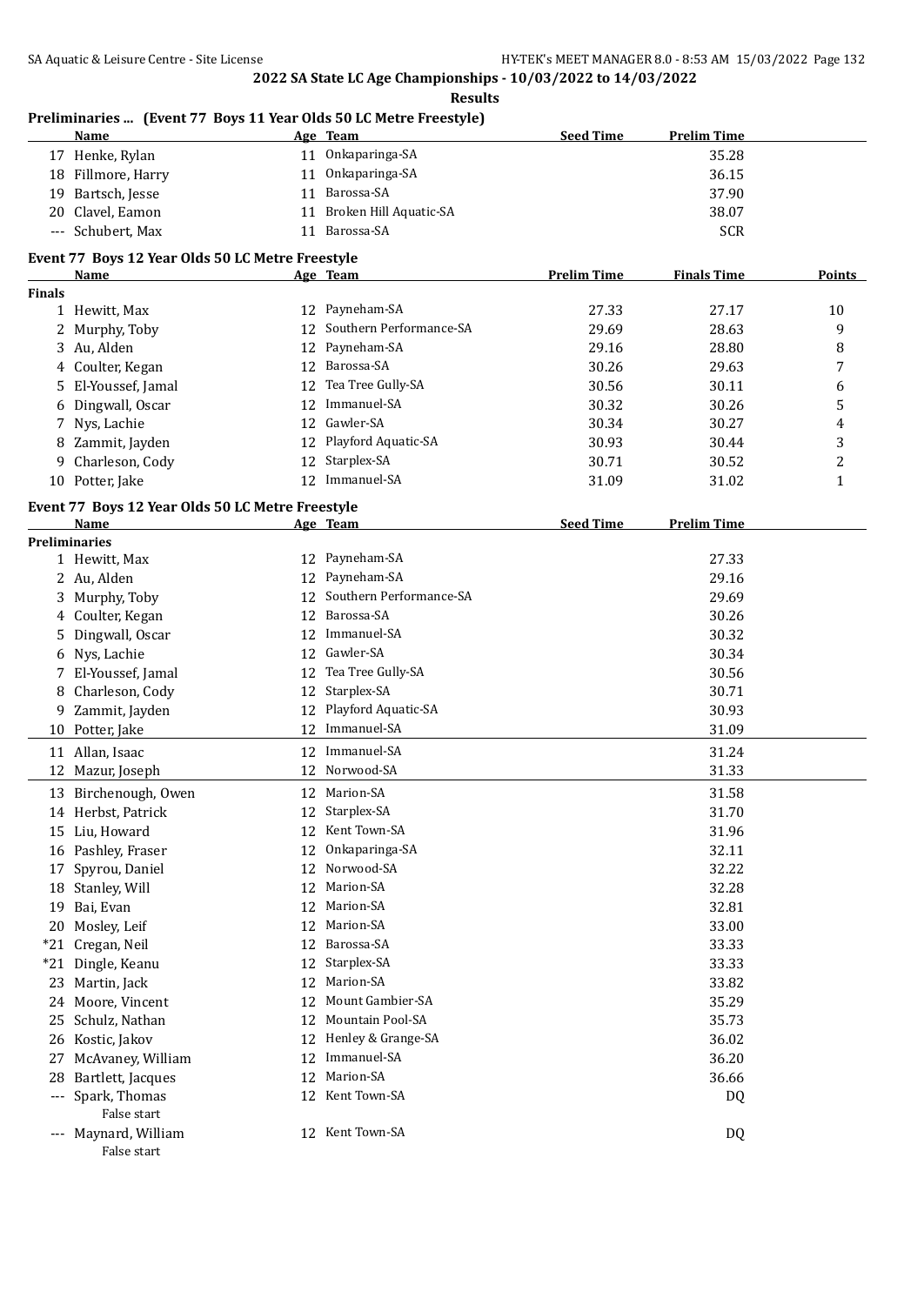#### **Preliminaries ... (Event 77 Boys 12 Year Olds 50 LC Metre Freestyle)**

| Name               | Age Team                   | <b>Prelim Time</b><br><b>Seed Time</b> |  |
|--------------------|----------------------------|----------------------------------------|--|
| --- Eriksson, Leif | 12 Playford Aquatic-SA     | NS                                     |  |
| --- Ainsworth, Tom | 12 Southern Performance-SA | <b>SCR</b>                             |  |
| --- Norris, James  | 12 Kent Town-SA            | <b>SCR</b>                             |  |
| --- Ni, Adison     | 12 Marion-SA               | <b>SCR</b>                             |  |
| --- Skewes, Liam   | 12 Tea Tree Gully-SA       | <b>SCR</b>                             |  |

**Results**

#### **Event 78 Boys 13 Year Olds 50 LC Metre Freestyle**

|               | <b>Name</b>                                      |    | Age Team               | <b>Prelim Time</b> | <b>Finals Time</b> | <b>Points</b>           |
|---------------|--------------------------------------------------|----|------------------------|--------------------|--------------------|-------------------------|
| <b>Finals</b> |                                                  |    |                        |                    |                    |                         |
|               | 1 Altiok, Ali                                    |    | 13 Marion-SA           | 27.06              | 26.33              | 10                      |
|               | 2 Sloane, Angus                                  | 13 | Barossa-SA             | 27.25              | 26.93              | 9                       |
| 3             | Sandercock, Finnian                              | 13 | Western Aquatic-SA     | 27.56              | 27.24              | 8                       |
|               | 4 Hassell, Fred                                  |    | 13 Kent Town-SA        | 27.88              | 27.50              | 7                       |
| 5.            | Clavel, Cohen                                    | 13 | Broken Hill Aquatic-SA | 28.35              | 27.59              | 6                       |
| 6             | Ellul, Cameron                                   | 13 | Immanuel-SA            | 28.58              | 27.96              | 5                       |
| 7             | McNamara, Finn                                   | 13 | Norwood-SA             | 27.95              | 28.35              | 4                       |
| 8             | Riedel, Hugh                                     | 13 | Vitor Renmark-SA       | 28.73              | 28.54              | 3                       |
| 9             | Abdelaziz, Malek                                 | 13 | Marion-SA              | 29.32              | 28.95              | $\overline{\mathbf{c}}$ |
|               | 10 Plant (V), Anders                             | 13 | Nyah Two Bays-VIC      | 29.28              | 29.15              | $\mathbf{1}$            |
|               | Event 78 Boys 13 Year Olds 50 LC Metre Freestyle |    |                        |                    |                    |                         |
|               | Name                                             |    | <u>Age Team</u>        | <b>Seed Time</b>   | <b>Prelim Time</b> |                         |
|               | <b>Preliminaries</b>                             |    |                        |                    |                    |                         |
|               | 1 Altiok, Ali                                    |    | 13 Marion-SA           |                    | 27.06              |                         |
|               | 2 Sloane, Angus                                  |    | 13 Barossa-SA          |                    | 27.25              |                         |
|               | 3 Sandercock, Finnian                            | 13 | Western Aquatic-SA     |                    | 27.56              |                         |
|               | 4 Hassell, Fred                                  |    | 13 Kent Town-SA        |                    | 27.88              |                         |
|               | 5 McNamara, Finn                                 | 13 | Norwood-SA             |                    | 27.95              |                         |
|               | 6 Clavel, Cohen                                  | 13 | Broken Hill Aquatic-SA |                    | 28.35              |                         |
| 7             | Ellul, Cameron                                   |    | 13 Immanuel-SA         |                    | 28.58              |                         |
| 8             | Riedel, Hugh                                     |    | 13 Vitor Renmark-SA    |                    | 28.73              |                         |
| 9             | Plant (V), Anders                                | 13 | Nyah Two Bays-VIC      |                    | 29.28              |                         |
|               | 10 Abdelaziz, Malek                              |    | 13 Marion-SA           |                    | 29.32              |                         |
|               | 11 Renfrey, Kai                                  |    | 13 Western Aquatic-SA  |                    | 29.43              |                         |
| 12            | Whittaker, Daniel                                | 13 | Clovercrest-SA         |                    | 29.44              |                         |
|               | 13 Barresi, Antony                               |    | 13 Norwood-SA          |                    | 29.52              |                         |
|               | 14 Barratt, Max                                  | 13 | Silver City-SA         |                    | 29.53              |                         |
| 15            | Joseph, Aditya                                   | 13 | Unattached-SA          |                    | 29.59              |                         |
|               | 16 Lucas, Tommy                                  | 13 | Clare-SA               |                    | 29.85              |                         |
| 17            | Tucker, Axel                                     |    | 13 Marion-SA           |                    | 31.22              |                         |
| 18            | Eyers, Oliver                                    | 13 | Unley-SA               |                    | 31.47              |                         |
|               | 19 Wright, Eamon                                 | 13 | Immanuel-SA            |                    | 31.54              |                         |
| 20            | Mackinnon, Oliver                                |    | 13 Marion-SA           |                    | 31.56              |                         |
|               | 21 Clinch, Marcus                                |    | 13 Immanuel-SA         |                    | 31.71              |                         |
|               | 22 McGinley, Gerard                              |    | 13 Immanuel-SA         |                    | 31.77              |                         |
|               | 23 Eyers, Archie                                 |    | 13 Unley-SA            |                    | 31.83              |                         |
|               | 24 Yeo, Jungee                                   |    | 13 Norwood-SA          |                    | 32.03              |                         |
|               | --- Lau, Cortez                                  | 13 | Clovercrest-SA         |                    | <b>SCR</b>         |                         |
| $---$         | Owen, Travis                                     | 13 | Tea Tree Gully-SA      |                    | <b>SCR</b>         |                         |
| $---$         | Towers, Fabricio                                 | 13 | Barossa-SA             |                    | <b>SCR</b>         |                         |
| $---$         | Dudley, Callum                                   | 13 | Starplex-SA            |                    | <b>SCR</b>         |                         |
| $---$         | Gilbert, Connor                                  | 13 | Clovercrest-SA         |                    | <b>SCR</b>         |                         |
| $-\, -\, -$   | Davidson, Tyler                                  |    | 13 West Coast-SA       |                    | <b>SCR</b>         |                         |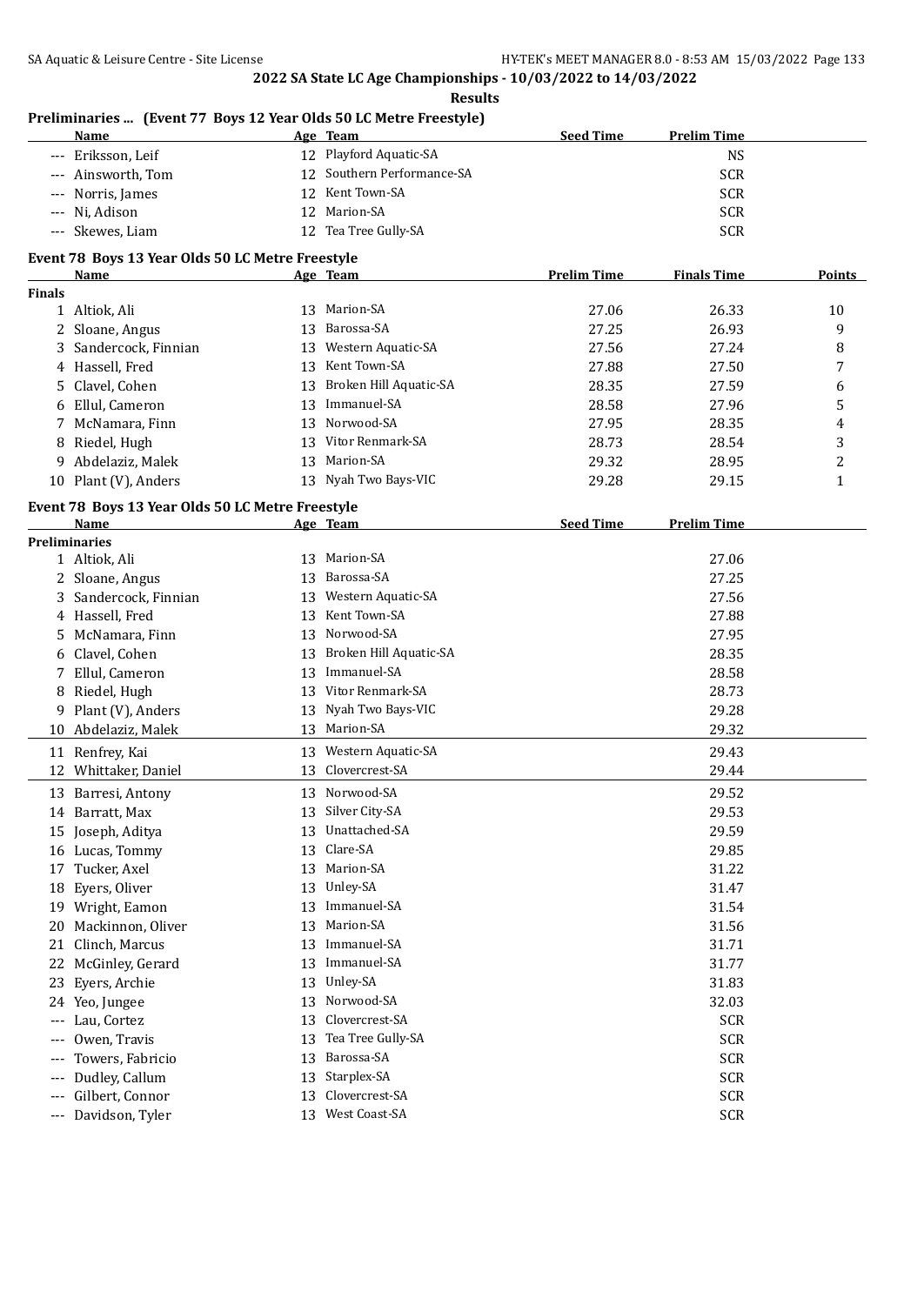|               | Event 78 Boys 14 Year Olds 50 LC Metre Freestyle<br><u>Name</u> |    | <u>Age Team</u>         | <b>Prelim Time</b> | <b>Finals Time</b>     | <b>Points</b>  |
|---------------|-----------------------------------------------------------------|----|-------------------------|--------------------|------------------------|----------------|
| <b>Finals</b> |                                                                 |    |                         |                    |                        |                |
|               | 1 Keighran, Fergus                                              |    | 14 Norwood-SA           | 25.90              | 25.53                  | 10             |
|               | 2 Zhang, Bowen                                                  |    | 14 Henley & Grange-SA   | 26.18              | 26.09                  | 9              |
|               | 3 Plummer, Cody                                                 | 14 | Starplex-SA             | 26.48              | 26.12                  | 8              |
| 4             | Walker, Jack                                                    | 14 | Southern Performance-SA | 26.56              | 26.49                  | 7              |
|               | 5 Brown, Matthew                                                | 14 | Kent Town-SA            | 26.86              | 26.87                  | 6              |
|               | 6 Bastiaans, Jacob                                              |    | 14 Marion-SA            | 27.28              | 27.00                  | 5              |
|               | 7 Zammit, Lachlan                                               | 14 | Playford Aquatic-SA     | 27.26              | 27.11                  | 4              |
| 8             | Turra, Logan                                                    | 14 | Marion-SA               | 27.31              | 27.40                  | 3              |
|               | 9 Lin, Leon                                                     | 14 | Norwood-SA              | 27.99              | 27.67                  | $\overline{c}$ |
|               | 10 Ryu, Clement                                                 |    | 14 Norwood-SA           | 28.31              | 28.08                  | 1              |
|               | Event 78 Boys 14 Year Olds 50 LC Metre Freestyle                |    |                         |                    |                        |                |
|               | Name                                                            |    | Age Team                | <b>Seed Time</b>   | <b>Prelim Time</b>     |                |
|               | <b>Preliminaries</b>                                            |    |                         |                    |                        |                |
|               | 1 Keighran, Fergus                                              |    | 14 Norwood-SA           |                    | 25.90                  |                |
|               | 2 Tran, Khai                                                    |    | 14 Henley & Grange-SA   |                    | 26.08                  |                |
| 3             | Zhang, Bowen                                                    |    | 14 Henley & Grange-SA   |                    | 26.18                  |                |
|               | 4 Plummer, Cody                                                 |    | 14 Starplex-SA          |                    | 26.48                  |                |
|               | 5 Walker, Jack                                                  | 14 | Southern Performance-SA |                    | 26.56                  |                |
| 6             | Brown, Matthew                                                  |    | 14 Kent Town-SA         |                    | 26.86                  |                |
| 7             | Braunack, Tom                                                   |    | 14 Norwood-SA           |                    | 27.02                  |                |
| 8             | Zammit, Lachlan                                                 |    | 14 Playford Aquatic-SA  |                    | 27.26                  |                |
| 9.            | Bastiaans, Jacob                                                | 14 | Marion-SA               |                    | 27.28                  |                |
|               | 10 Turra, Logan                                                 |    | 14 Marion-SA            |                    | 27.31                  |                |
|               | 11 Hall, Aidan                                                  |    | 14 Western Aquatic-SA   |                    | 27.65                  |                |
| 12            | Lin, Leon                                                       | 14 | Norwood-SA              |                    | 27.99                  |                |
|               | 13 Ryu, Clement                                                 |    | 14 Norwood-SA           |                    | 28.31                  |                |
|               | 14 Travers, Jack                                                |    | 14 Western Aquatic-SA   |                    | 28.69                  |                |
|               | 15 Atkinson, Tyler                                              | 14 | Southern Performance-SA |                    | 28.88                  |                |
|               | 16 Waligora, Matthew                                            | 14 | Playford Aquatic-SA     |                    | 28.98                  |                |
| 17            | Meaney, Anakin                                                  | 14 | Norwood-SA              |                    | 29.04                  |                |
|               | 18 Collings, Kieran                                             | 14 | Marion-SA               |                    | 29.08                  |                |
|               | 19 Timms, Patrick                                               | 14 | Barossa-SA              |                    | 29.27                  |                |
|               | 20 Flett, Heath                                                 |    | 14 Vitor Renmark-SA     |                    | 30.80                  |                |
|               | --- Leaver, William                                             |    | 14 Marion-SA            |                    | $\mathbf{N}\mathbf{S}$ |                |
|               | --- Brown, Jackson                                              |    | 14 Immanuel-SA          |                    | <b>NS</b>              |                |
| ---           | Caton, Hugh                                                     |    | 14 Norwood-SA           |                    | <b>SCR</b>             |                |
|               | --- Stubbings, Harrison                                         |    | 14 Starplex-SA          |                    | <b>SCR</b>             |                |
|               | Event 79 Male 15 Year Olds 50 LC Metre Freestyle                |    |                         |                    |                        |                |
|               | Name                                                            |    | Age Team                | <b>Prelim Time</b> | <b>Finals Time</b>     | <b>Points</b>  |
| <b>Finals</b> | 1 Pronk, Noah                                                   |    | 15 Immanuel-SA          | 25.35              | 24.84                  | 10             |
|               |                                                                 |    |                         |                    |                        |                |

| 1 Pronk, Noah            |     | 15 Immanuel-SA  | 25.35 | 24.84 | 10 |
|--------------------------|-----|-----------------|-------|-------|----|
| 2 Schwarz, Harry         |     | 15 Immanuel-SA  | 25.46 | 25.57 | q  |
| 3 Bell, Lachlan          |     | 15 Immanuel-SA  | 25.81 | 25.59 | 8  |
| 4 Macdonald, Alexander   |     | 15 Kent Town-SA | 25.97 | 25.69 |    |
| 5 Stephenson, Flynn      |     | 15 Marion-SA    | 26.09 | 25.84 | 6  |
| 6 Herbst, Ethan          |     | 15 Starplex-SA  | 26.74 | 26.24 |    |
| 7 Washington, Lachlan    |     | 15 Immanuel-SA  | 26.17 | 26.45 | 4  |
| 8 Langman, Hamish        |     | 15 Norwood-SA   | 26.93 | 26.52 |    |
| 9 Curthoys-Davies, Keian |     | 15 Barossa-SA   | 26.59 | 26.55 |    |
| 10 Powell, Corben        | 15. | Marion-SA       | 26.87 | 27.05 |    |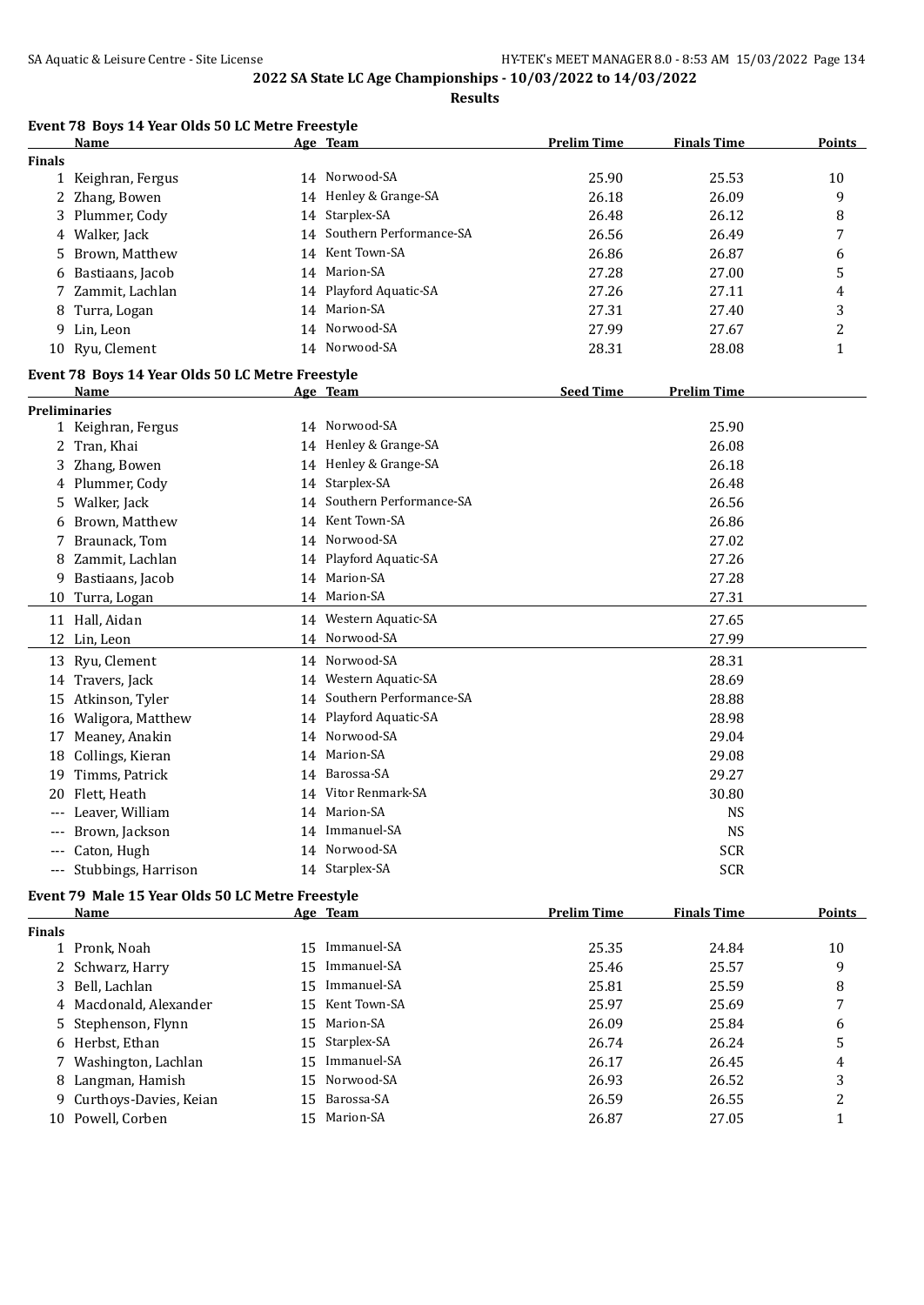**Results**

|    | Event 79 Male 15 Year Olds 50 LC Metre Freestyle |    |                        |                  |                    |
|----|--------------------------------------------------|----|------------------------|------------------|--------------------|
|    | Name                                             |    | Age Team               | <b>Seed Time</b> | <b>Prelim Time</b> |
|    | <b>Preliminaries</b>                             |    |                        |                  |                    |
|    | 1 Pronk, Noah                                    | 15 | Immanuel-SA            |                  | 25.35              |
|    | 2 Schwarz, Harry                                 | 15 | Immanuel-SA            |                  | 25.46              |
| 3  | Bell, Lachlan                                    | 15 | Immanuel-SA            |                  | 25.81              |
| 4  | Macdonald, Alexander                             | 15 | Kent Town-SA           |                  | 25.97              |
| 5. | Stephenson, Flynn                                | 15 | Marion-SA              |                  | 26.09              |
| 6  | Washington, Lachlan                              | 15 | Immanuel-SA            |                  | 26.17              |
|    | 7 Curthoys-Davies, Keian                         | 15 | Barossa-SA             |                  | 26.59              |
| 8  | Herbst, Ethan                                    | 15 | Starplex-SA            |                  | 26.74              |
| 9  | Powell, Corben                                   | 15 | Marion-SA              |                  | 26.87              |
| 10 | Langman, Hamish                                  | 15 | Norwood-SA             |                  | 26.93              |
|    | 11 Bacon, Luca                                   |    | 15 Kent Town-SA        |                  | 26.97              |
|    | 12 Lawson, Jack                                  | 15 | Kent Town-SA           |                  | 27.34              |
|    | 13 Kupsch, Diezel                                | 15 | Marion-SA              |                  | 27.45              |
|    | 14 Piercey, Zack                                 | 15 | Tea Tree Gully-SA      |                  | 27.49              |
| 15 | Atkins, Jaylen                                   | 15 | Marion-SA              |                  | 27.53              |
| 16 | Clavel, Austin                                   | 15 | Broken Hill Aquatic-SA |                  | 27.61              |
|    | 17 Cohen, Oscar                                  |    | 15 Payneham-SA         |                  | 27.64              |
|    | 10 Milno Lulzoc                                  |    | $15$ Silver City-SA    |                  | 2772               |

| 13 Kupsch, Diezel    | 15 | Marion-SA              | 27.45      |
|----------------------|----|------------------------|------------|
| 14 Piercey, Zack     |    | 15 Tea Tree Gully-SA   | 27.49      |
| 15 Atkins, Jaylen    | 15 | Marion-SA              | 27.53      |
| 16 Clavel, Austin    | 15 | Broken Hill Aquatic-SA | 27.61      |
| 17 Cohen, Oscar      |    | 15 Payneham-SA         | 27.64      |
| 18 Milne, Lukas      |    | 15 Silver City-SA      | 27.73      |
| 19 Pettrey, Liam     |    | 15 Starplex-SA         | 27.74      |
| 20 Li, Runjie        |    | 15 Unley-SA            | 28.25      |
| 21 Smith, Connor     |    | 15 Marion-SA           | 28.32      |
| 22 Cregan, Gabriel   |    | 15 Barossa-SA          | 28.72      |
| --- Hammond, Bryce   | 15 | West Coast-SA          | <b>NS</b>  |
| --- Tran, Liem       |    | 15 Henley & Grange-SA  | <b>NS</b>  |
| --- Gilbert, Lachlan | 15 | Clovercrest-SA         | <b>SCR</b> |
| --- Vien, Brian      | 15 | Henley & Grange-SA     | <b>SCR</b> |

--- Ross, Angus 3CR SCR 3 and 15 Western Aquatic-SA 3 and 3 SCR

#### **Event 79 Male 16 Year Olds 50 LC Metre Freestyle**

|       | Name                                      |    | Age Team                | <b>Seed Time</b> | <b>Prelim Time</b> |
|-------|-------------------------------------------|----|-------------------------|------------------|--------------------|
|       | <b>Preliminaries</b>                      |    |                         |                  |                    |
|       | 1 Phua, Zane                              | 16 | Kent Town-SA            |                  | 25.46              |
|       | Langman, Aidan                            | 16 | Norwood-SA              |                  | 25.87              |
| 3     | Moran, Aiden                              | 16 | Immanuel-SA             |                  | 25.89              |
| 4     | Kuchel, Liam                              | 16 | Southern Performance-SA |                  | 25.95              |
| 5.    | Lehmann, Reuben                           | 16 | Immanuel-SA             |                  | 26.09              |
|       | 6 Cochrane-Adolfson, Justin               | 16 | Silver City-SA          |                  | 26.34              |
| 7     | Lucas, Lachlan                            | 16 | Clare-SA                |                  | 26.63              |
| 8     | Au, Isaac                                 | 16 | Kent Town-SA            |                  | 26.75              |
| 9     | Pannell, Harry                            | 16 | Playford Aquatic-SA     |                  | 27.13              |
| 10    | Chan, Aidan                               | 16 | Henley & Grange-SA      |                  | 27.36              |
| 11    | Kemp, Samuel                              | 16 | Onkaparinga-SA          |                  | 27.46              |
|       | 12 Feder, Dylan                           | 16 | Southern Performance-SA |                  | 27.67              |
| 13    | Bosanko, Jet                              | 16 | Henley & Grange-SA      |                  | 27.70              |
|       | 14 Tolladay, Harry                        | 16 | Kent Town-SA            |                  | 27.79              |
| 15    | Guth, Zac                                 | 16 | Kent Town-SA            |                  | 27.99              |
| $---$ | Poole, Isaac                              | 16 | Starplex-SA             |                  | <b>SCR</b>         |
| ---   | Wiggett, Alexander                        | 16 | Southern Performance-SA |                  | <b>SCR</b>         |
|       | Event 79 Male 17-18 50 LC Metre Freestyle |    |                         |                  |                    |
|       | Name                                      |    | Age Team                | <b>Seed Time</b> | <b>Prelim Time</b> |
|       | <b>Preliminaries</b>                      |    |                         |                  |                    |
|       | 1 Mclachlan, Fergus                       | 17 | Norwood-SA              |                  | 23.94              |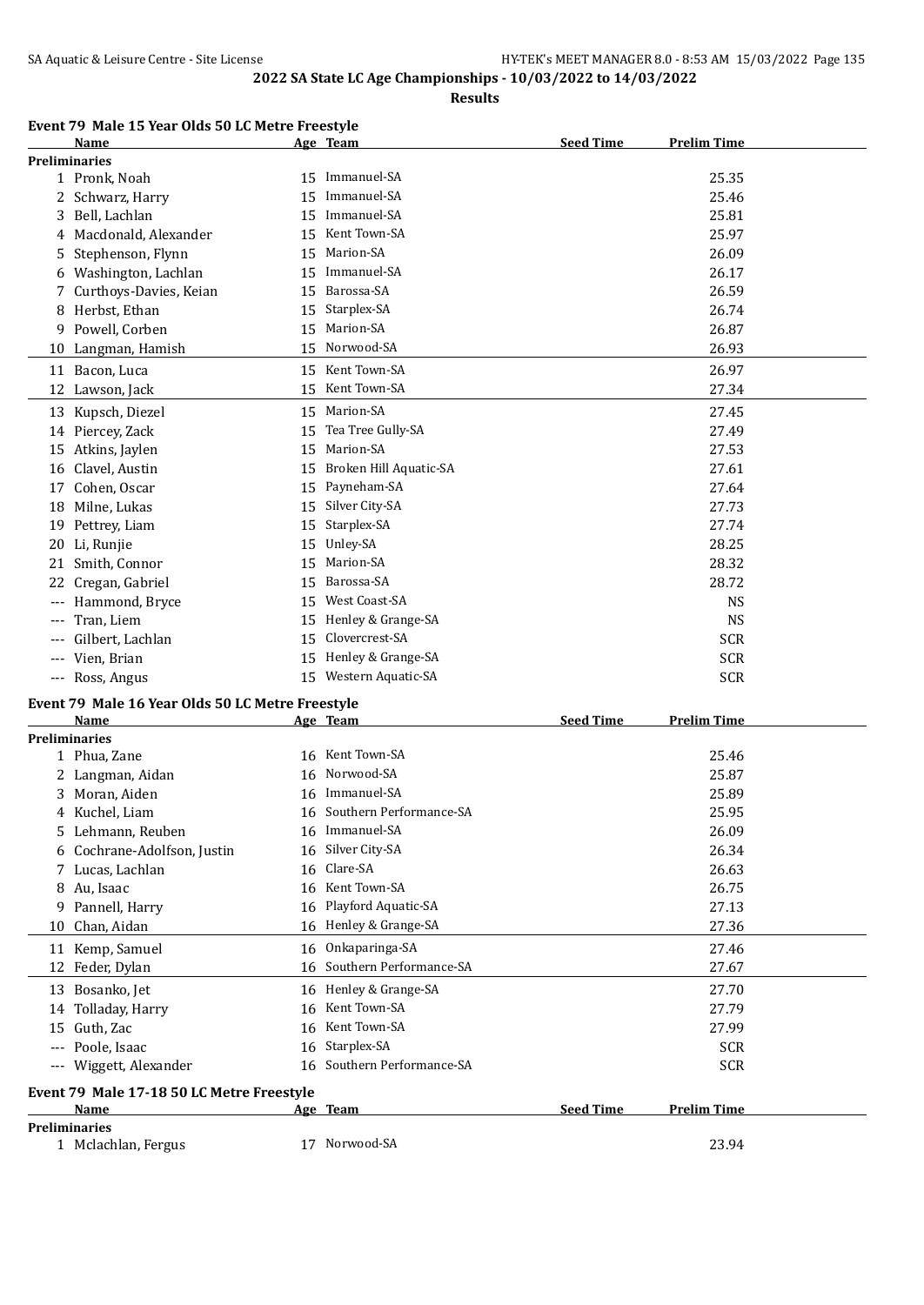#### **Results**

## **Preliminaries ... (Event 79 Male 17-18 50 LC Metre Freestyle)**

|       | <b>Name</b>        |     | Age Team         | <b>Seed Time</b> | <b>Prelim Time</b> |
|-------|--------------------|-----|------------------|------------------|--------------------|
|       | 2 White, Dylan     |     | 18 Loxton-SA     |                  | 24.82              |
|       | 3 Macie, Patrick   | 17  | Barossa-SA       |                  | 25.04              |
|       | 4 White, Jordan    | 17  | Loxton-SA        |                  | 25.05              |
|       | 5 Downie, Finn     | 17  | Immanuel-SA      |                  | 25.15              |
|       | 6 Luscombe, Harvey | 18  | Marion-SA        |                  | 25.83              |
|       | 7 Ormerod, Jack    | 18  | Unattached-SA    |                  | 26.30              |
|       | 8 Bignell, Thomas  | 17  | Blue Lake Y-SA   |                  | 26.70              |
|       | 9 Brown, Myles     | 18  | Barossa-SA       |                  | 27.18              |
|       | --- Crook, Ethan   | 19. | Unattached-SA    |                  | X24.38             |
| $---$ | Edwards, Oliver    |     | 20 Unattached-SA |                  | X25.33             |
| $---$ | Wilkins, Charlie   |     | 22 Unattached-SA |                  | X38.08             |
| $---$ | Muller, Grant      |     | 25 Unattached-SA |                  | <b>XNS</b>         |
|       | --- Caton, Noah    |     | 18 Norwood-SA    |                  | <b>SCR</b>         |
|       | --- Gohl, Jacob    | 18  | Marion-SA        |                  | <b>SCR</b>         |

## **Event 79A Male 15 Year Olds 50 LC Metre Freestyle**

| Name                          |    | Age Team               | <b>Seed Time</b> | <b>Prelim Time</b> |  |
|-------------------------------|----|------------------------|------------------|--------------------|--|
| <b>Preliminaries</b>          |    |                        |                  |                    |  |
| Lawson, Jack<br>---           | 15 | Kent Town-SA           |                  | <b>SCR</b>         |  |
| Tran, Liem<br>$---$           | 15 | Henley & Grange-SA     |                  | <b>SCR</b>         |  |
| Curthoys-Davies, Keian<br>--- | 15 | Barossa-SA             |                  | <b>SCR</b>         |  |
| Atkins, Jaylen<br>$---$       | 15 | Marion-SA              |                  | <b>SCR</b>         |  |
| Pronk, Noah<br>$---$          | 15 | Immanuel-SA            |                  | <b>SCR</b>         |  |
| Langman, Hamish<br>$---$      | 15 | Norwood-SA             |                  | <b>SCR</b>         |  |
| Stephenson, Flynn<br>---      | 15 | Marion-SA              |                  | <b>SCR</b>         |  |
| Macdonald, Alexander<br>---   | 15 | Kent Town-SA           |                  | <b>SCR</b>         |  |
| Powell, Corben<br>---         | 15 | Marion-SA              |                  | <b>SCR</b>         |  |
| Schwarz, Harry<br>---         | 15 | Immanuel-SA            |                  | <b>SCR</b>         |  |
| Herbst, Ethan<br>---          | 15 | Starplex-SA            |                  | <b>SCR</b>         |  |
| Kupsch, Diezel<br>$---$       | 15 | Marion-SA              |                  | <b>SCR</b>         |  |
| Pettrey, Liam<br>---          | 15 | Starplex-SA            |                  | <b>SCR</b>         |  |
| Piercey, Zack<br>$---$        | 15 | Tea Tree Gully-SA      |                  | <b>SCR</b>         |  |
| Vien, Brian<br>---            | 15 | Henley & Grange-SA     |                  | <b>SCR</b>         |  |
| Hammond, Bryce<br>$---$       | 15 | West Coast-SA          |                  | <b>SCR</b>         |  |
| Clavel, Austin<br>---         | 15 | Broken Hill Aquatic-SA |                  | <b>SCR</b>         |  |
| Washington, Lachlan<br>---    | 15 | Immanuel-SA            |                  | <b>SCR</b>         |  |
| Cohen, Oscar<br>$---$         | 15 | Payneham-SA            |                  | <b>SCR</b>         |  |
| Gilbert, Lachlan<br>---       | 15 | Clovercrest-SA         |                  | <b>SCR</b>         |  |
| Li, Runjie<br>---             | 15 | Unley-SA               |                  | <b>SCR</b>         |  |
| Cregan, Gabriel<br>$---$      | 15 | Barossa-SA             |                  | <b>SCR</b>         |  |
| Milne, Lukas<br>$---$         | 15 | Silver City-SA         |                  | <b>SCR</b>         |  |
| Bacon, Luca<br>$---$          | 15 | Kent Town-SA           |                  | <b>SCR</b>         |  |
| Smith, Connor<br>---          | 15 | Marion-SA              |                  | <b>SCR</b>         |  |
| Ross, Angus<br>---            | 15 | Western Aquatic-SA     |                  | <b>SCR</b>         |  |
| Bell, Lachlan<br>---          | 15 | Immanuel-SA            |                  | <b>SCR</b>         |  |

#### **Event 79A Male 16 Year Olds 50 LC Metre Freestyle**

|               | Name                        | Age Team                   | <b>Prelim Time</b> | <b>Finals Time</b> | Points |
|---------------|-----------------------------|----------------------------|--------------------|--------------------|--------|
| <b>Finals</b> |                             |                            |                    |                    |        |
|               | 1 Langman, Aidan            | 16 Norwood-SA              | 25.87              | 25.13              | 10     |
|               | 2 Phua, Zane                | 16 Kent Town-SA            | 25.46              | 25.19              | 9      |
|               | 3 Kuchel, Liam              | 16 Southern Performance-SA | 25.95              | 25.48              | 8      |
|               | 4 Moran, Aiden              | 16 Immanuel-SA             | 25.89              | 25.81              | 7      |
|               | 5 Lehmann, Reuben           | 16 Immanuel-SA             | 26.09              | 25.84              | 6      |
|               | 6 Cochrane-Adolfson, Justin | 16 Silver City-SA          | 26.34              | 26.00              | 5      |
|               | 7 Au, Isaac                 | 16 Kent Town-SA            | 26.75              | 26.06              | 4      |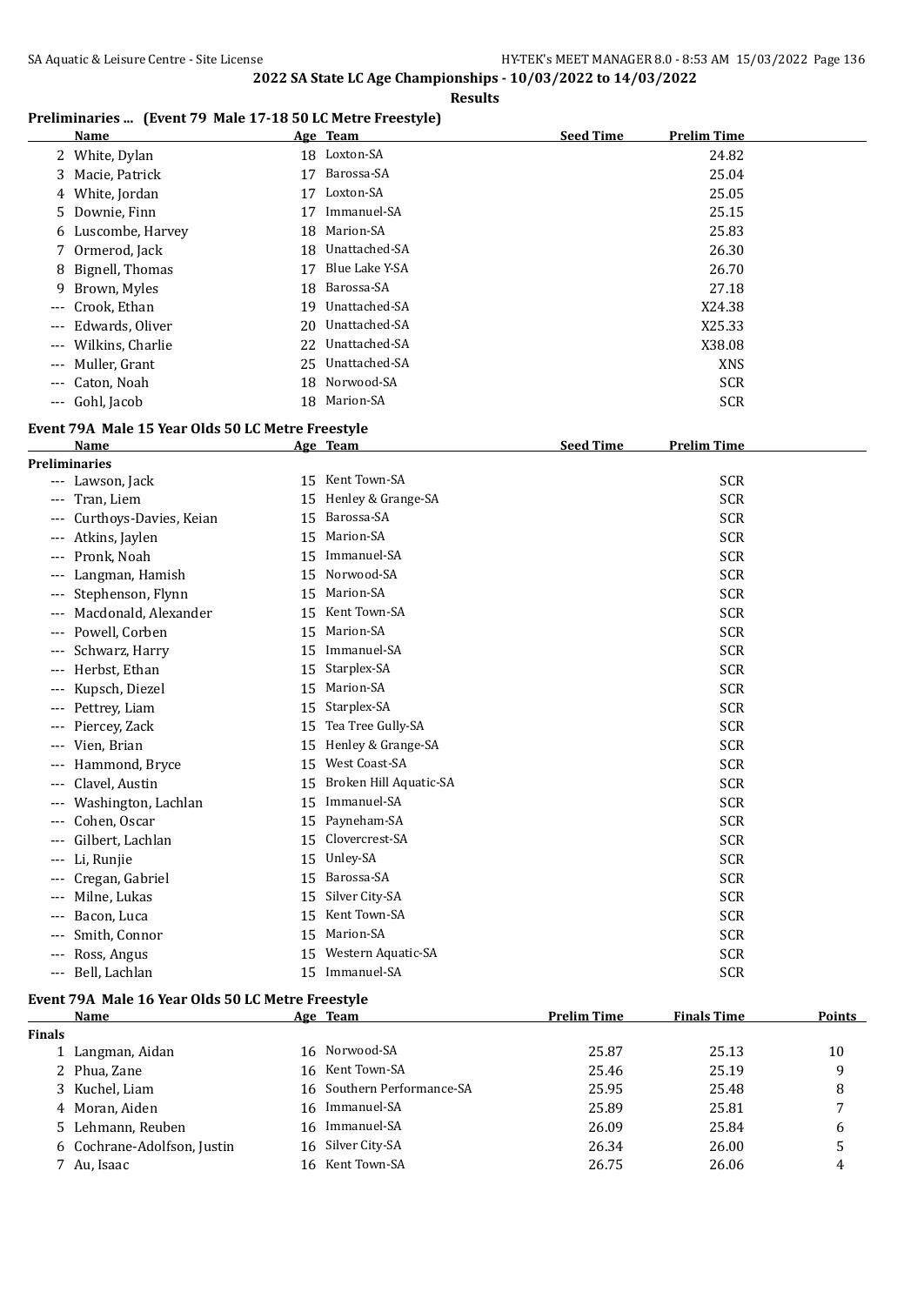**Results**

## **Finals ... (Event 79A Male 16 Year Olds 50 LC Metre Freestyle)**

|               | Name                                                      |    | Age Team                   | <b>Prelim Time</b> | <b>Finals Time</b> | <b>Points</b> |
|---------------|-----------------------------------------------------------|----|----------------------------|--------------------|--------------------|---------------|
|               | 8 Lucas, Lachlan                                          |    | 16 Clare-SA                | 26.63              | 26.55              | 3             |
|               | 9 Chan, Aidan                                             |    | 16 Henley & Grange-SA      | 27.36              | 27.14              | 2             |
|               | 10 Kemp, Samuel                                           |    | 16 Onkaparinga-SA          | 27.46              | 27.42              | 1             |
|               |                                                           |    |                            |                    |                    |               |
|               | Event 79A Male 16 Year Olds 50 LC Metre Freestyle<br>Name |    | Age Team                   | <b>Seed Time</b>   | <b>Prelim Time</b> |               |
|               | <b>Preliminaries</b>                                      |    |                            |                    |                    |               |
|               | 1 Phua, Zane                                              |    | 16 Kent Town-SA            |                    | 25.46              |               |
|               | 2 Langman, Aidan                                          | 16 | Norwood-SA                 |                    | 25.87              |               |
|               | 3 Moran, Aiden                                            |    | 16 Immanuel-SA             |                    | 25.89              |               |
|               | 4 Kuchel, Liam                                            |    | 16 Southern Performance-SA |                    | 25.95              |               |
|               | 5 Lehmann, Reuben                                         |    | 16 Immanuel-SA             |                    | 26.09              |               |
|               | 6 Cochrane-Adolfson, Justin                               |    | 16 Silver City-SA          |                    | 26.34              |               |
|               | 7 Lucas, Lachlan                                          | 16 | Clare-SA                   |                    | 26.63              |               |
|               | 8 Au, Isaac                                               |    | 16 Kent Town-SA            |                    | 26.75              |               |
|               | 9 Pannell, Harry                                          | 16 | Playford Aquatic-SA        |                    | 27.13              |               |
|               | 10 Chan, Aidan                                            |    | 16 Henley & Grange-SA      |                    | 27.36              |               |
|               |                                                           |    |                            |                    |                    |               |
|               | 11 Kemp, Samuel                                           |    | 16 Onkaparinga-SA          |                    | 27.46              |               |
|               | 12 Feder, Dylan                                           |    | 16 Southern Performance-SA |                    | 27.67              |               |
|               | 13 Bosanko, Jet                                           |    | 16 Henley & Grange-SA      |                    | 27.70              |               |
|               | 14 Tolladay, Harry                                        | 16 | Kent Town-SA               |                    | 27.79              |               |
|               | 15 Guth, Zac                                              | 16 | Kent Town-SA               |                    | 27.99              |               |
|               | --- Poole, Isaac                                          | 16 | Starplex-SA                |                    | <b>SCR</b>         |               |
|               | --- Wiggett, Alexander                                    |    | 16 Southern Performance-SA |                    | <b>SCR</b>         |               |
|               | Event 79A Male 17-18 50 LC Metre Freestyle                |    |                            |                    |                    |               |
|               | Name                                                      |    | Age Team                   | <b>Prelim Time</b> | <b>Finals Time</b> | Points        |
| <b>Finals</b> |                                                           |    |                            |                    |                    |               |
|               | 1 Mclachlan, Fergus                                       |    | 17 Norwood-SA              | 23.94              | 23.98              | 10            |
|               | 2 White, Dylan                                            |    | 18 Loxton-SA               | 24.82              | 24.71              | 9             |
|               | 3 Downie, Finn                                            |    | 17 Immanuel-SA             | 25.15              | 24.82              | 8             |
|               | 4 Macie, Patrick                                          |    | 17 Barossa-SA              | 25.04              | 24.97              | 7             |
|               | 5 White, Jordan                                           |    | 17 Loxton-SA               | 25.05              | 25.00              | 6             |
|               | 6 Luscombe, Harvey                                        |    | 18 Marion-SA               | 25.83              | 25.22              | 5             |
|               | 7 Ormerod, Jack                                           |    | 18 Unattached-SA           | 26.30              | 26.20              | 4             |
|               | 8 Bignell, Thomas                                         |    | 17 Blue Lake Y-SA          | 26.70              | 26.46              | 3             |
|               |                                                           |    |                            |                    |                    |               |
|               | Event 79A Male 17-18 50 LC Metre Freestyle                |    |                            |                    |                    |               |
|               | <u>Name</u><br><b>Preliminaries</b>                       |    | Age Team                   | <b>Seed Time</b>   | <b>Prelim Time</b> |               |
|               | 1 Mclachlan, Fergus                                       | 17 | Norwood-SA                 |                    | 23.94              |               |
|               | 2 White, Dylan                                            | 18 | Loxton-SA                  |                    | 24.82              |               |
| 3             | Macie, Patrick                                            | 17 | Barossa-SA                 |                    | 25.04              |               |
|               |                                                           | 17 | Loxton-SA                  |                    | 25.05              |               |
| 4             | White, Jordan                                             | 17 | Immanuel-SA                |                    |                    |               |
| 5.            | Downie, Finn                                              |    | Marion-SA                  |                    | 25.15              |               |
| 6             | Luscombe, Harvey                                          | 18 | Unattached-SA              |                    | 25.83              |               |
| 7             | Ormerod, Jack                                             | 18 |                            |                    | 26.30              |               |
| 8             | Bignell, Thomas                                           | 17 | Blue Lake Y-SA             |                    | 26.70              |               |
| 9             | Brown, Myles                                              | 18 | Barossa-SA                 |                    | 27.18              |               |
| ---           | Crook, Ethan                                              | 19 | Unattached-SA              |                    | X24.38             |               |
| ---           | Edwards, Oliver                                           | 20 | Unattached-SA              |                    | X25.33             |               |
| ---           | Wilkins, Charlie                                          | 22 | Unattached-SA              |                    | X38.08             |               |
| $---$         | Muller, Grant                                             | 25 | Unattached-SA              |                    | <b>XNS</b>         |               |
| ---           | Caton, Noah                                               | 18 | Norwood-SA                 |                    | <b>SCR</b>         |               |
| ---           | Dummym, Dummym                                            | 12 | Unattached-SA              |                    | <b>SCR</b>         |               |
| ---           | Gohl, Jacob                                               |    | 18 Marion-SA               |                    | <b>SCR</b>         |               |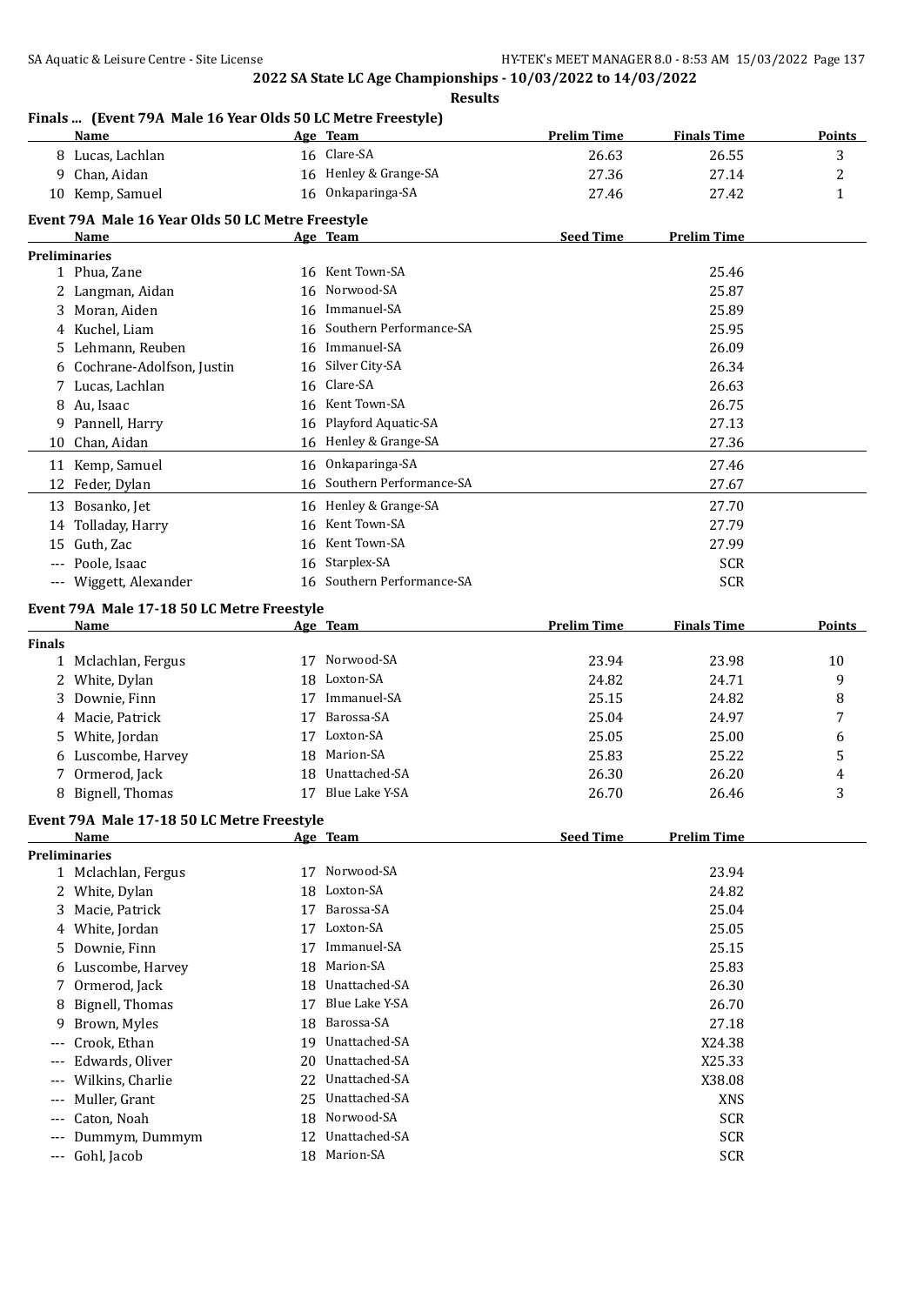**Results**

## **Event 80 Girls 11 Year Olds 200 LC Metre IM**

|               | Name<br>Age Team     |                   | <b>Prelim Time</b>                | <b>Finals Time</b> | <b>Points</b> |                |
|---------------|----------------------|-------------------|-----------------------------------|--------------------|---------------|----------------|
| <b>Finals</b> |                      |                   |                                   |                    |               |                |
|               | 1 Linke, Jasmine     |                   | 11 Kent Town-SA                   | 2:45.81            | 2:41.96       | 10             |
|               | 34.57                |                   | $1:17.79(43.22)$ $2:08.03(50.24)$ | 2:41.96 (33.93)    |               |                |
|               | 2 Daunt, Emily       | 11 Marion-SA      |                                   | 2:48.26            | 2:45.40       | 9              |
|               | 35.58                |                   | $1:18.66(43.08)$ $2:08.20(49.54)$ | 2:45.40(37.20)     |               |                |
|               | 3 Osborn, Jessica    | 11 Marion-SA      |                                   | 2:51.98            | 2:50.08       | 8              |
|               | 35.81                |                   | $1:18.10(42.29)$ $2:12.41(54.31)$ | 2:50.08(37.67)     |               |                |
|               | 4 Placanica, Alesha  | 11 Clovercrest-SA |                                   | 3:00.29            | 2:54.51       | 7              |
|               | 39.08                |                   | $1:24.78(45.70)$ $2:14.46(49.68)$ | 2:54.51(40.05)     |               |                |
|               | 5 Ashmead, Annabel   | 11 Barossa-SA     |                                   | 2:57.69            | 2:56.87       | 6              |
|               | 37.01                |                   | $1:23.02(46.01)$ $2:16.35(53.33)$ | 2:56.87(40.52)     |               |                |
|               | 6 Heggie, Ashleigh   | 11 Starplex-SA    |                                   | 2:59.46            | 2:57.71       | 5              |
|               | 35.65                |                   | $1:24.17(48.52)$ $2:18.60(54.43)$ | 2:57.71 (39.11)    |               |                |
|               | 7 Sturt, Chloe       |                   | 11 Norwood-SA                     | 2:59.54            | 3:00.33       | 4              |
|               | 37.70                |                   | $1:25.91(48.21)$ $2:17.59(51.68)$ | 3:00.33(42.74)     |               |                |
|               | 8 Nesci, Ocea        |                   | 11 Starplex-SA                    | 3:09.94            | 3:05.03       | 3              |
|               | 38.23                |                   | $1:28.46(50.23)$ $2:23.09(54.63)$ | 3:05.03(41.94)     |               |                |
|               | 9 Shannon, Isabella  | 11 Barossa-SA     |                                   | 3:06.80            | 3:08.65       | $\overline{c}$ |
|               | 38.57                |                   | $1:28.41(49.84)$ $2:27.75(59.34)$ | 3:08.65(40.90)     |               |                |
|               | --- Sebestyen, Laura | 11 Marion-SA      |                                   | 3:03.52            | DQ            |                |
|               | False start - Misc   |                   |                                   |                    |               |                |

## **Event 80 Girls 11 Year Olds 200 LC Metre IM**

| <b>Name</b>          | Age Team       |                                     | <b>Seed Time</b> | <b>Prelim Time</b> |  |
|----------------------|----------------|-------------------------------------|------------------|--------------------|--|
| <b>Preliminaries</b> |                |                                     |                  |                    |  |
| 1 Linke, Jasmine     |                | 11 Kent Town-SA                     |                  | 2:45.81            |  |
| 35.55                |                | $1:18.93(43.38)$ $2:10.81(51.88)$   | 2:45.81 (35.00)  |                    |  |
| 2 Daunt, Emily       |                | 11 Marion-SA                        |                  | 2:48.26            |  |
| 35.87                |                | $1:19.30(43.43)$ $2:09.93(50.63)$   | 2:48.26 (38.33)  |                    |  |
| 3 Osborn, Jessica    |                | 11 Marion-SA                        |                  | 2:51.98            |  |
| 35.22                |                | $1:18.96(43.74)$ $2:13.75(54.79)$   | 2:51.98 (38.23)  |                    |  |
| 4 Ashmead, Annabel   | 11 Barossa-SA  |                                     |                  | 2:57.69            |  |
| 36.34                |                | $1:22.70(46.36)$ $2:16.48(53.78)$   | 2:57.69 (41.21)  |                    |  |
| 5 Heggie, Ashleigh   | 11 Starplex-SA |                                     |                  | 2:59.46            |  |
| 36.00                |                | $1:26.36(50.36)$ $2:21.41(55.05)$   | 2:59.46 (38.05)  |                    |  |
| 6 Sturt, Chloe       |                | 11 Norwood-SA                       |                  | 2:59.54            |  |
| 37.86                |                | $1:26.99(49.13)$ $2:17.81(50.82)$   | 2:59.54 (41.73)  |                    |  |
| 7 Placanica, Alesha  |                | 11 Clovercrest-SA                   |                  | 3:00.29            |  |
| 40.12                |                | $1:27.46(47.34)$ $2:18.74(51.28)$   | 3:00.29(41.55)   |                    |  |
| 8 Sebestyen, Laura   |                | 11 Marion-SA                        |                  |                    |  |
|                      |                | $1:22.89$ () $3:03.52$ (1:40.63)    |                  |                    |  |
| 9 Le, Amy            |                | 11 Henley & Grange-SA               |                  | 3:04.15            |  |
| 37.83                |                | $1:29.86(52.03)$ $2:20.92(51.06)$   | 3:04.15(43.23)   |                    |  |
| 10 Shannon, Isabella |                | 11 Barossa-SA                       |                  | 3:06.80            |  |
| 38.22                |                | 1:27.78 (49.56) 2:26.16 (58.38)     | 3:06.80(40.64)   |                    |  |
| 11 Nesci, Ocea       |                | 11 Starplex-SA                      |                  | 3:09.94            |  |
| 37.32                |                | $1:29.64(52.32)$ $2:25.53(55.89)$   | 3:09.94(44.41)   |                    |  |
| 12 Baker, Amelia     |                | 11 Southern Performance-SA          |                  | 3:09.96            |  |
| 40.63                |                | $1:28.89(48.26)$ $2:31.80(1:02.91)$ | 3:09.96(38.16)   |                    |  |
| --- Hallam, Sophia   |                | 11 Marion-SA                        |                  | SCR                |  |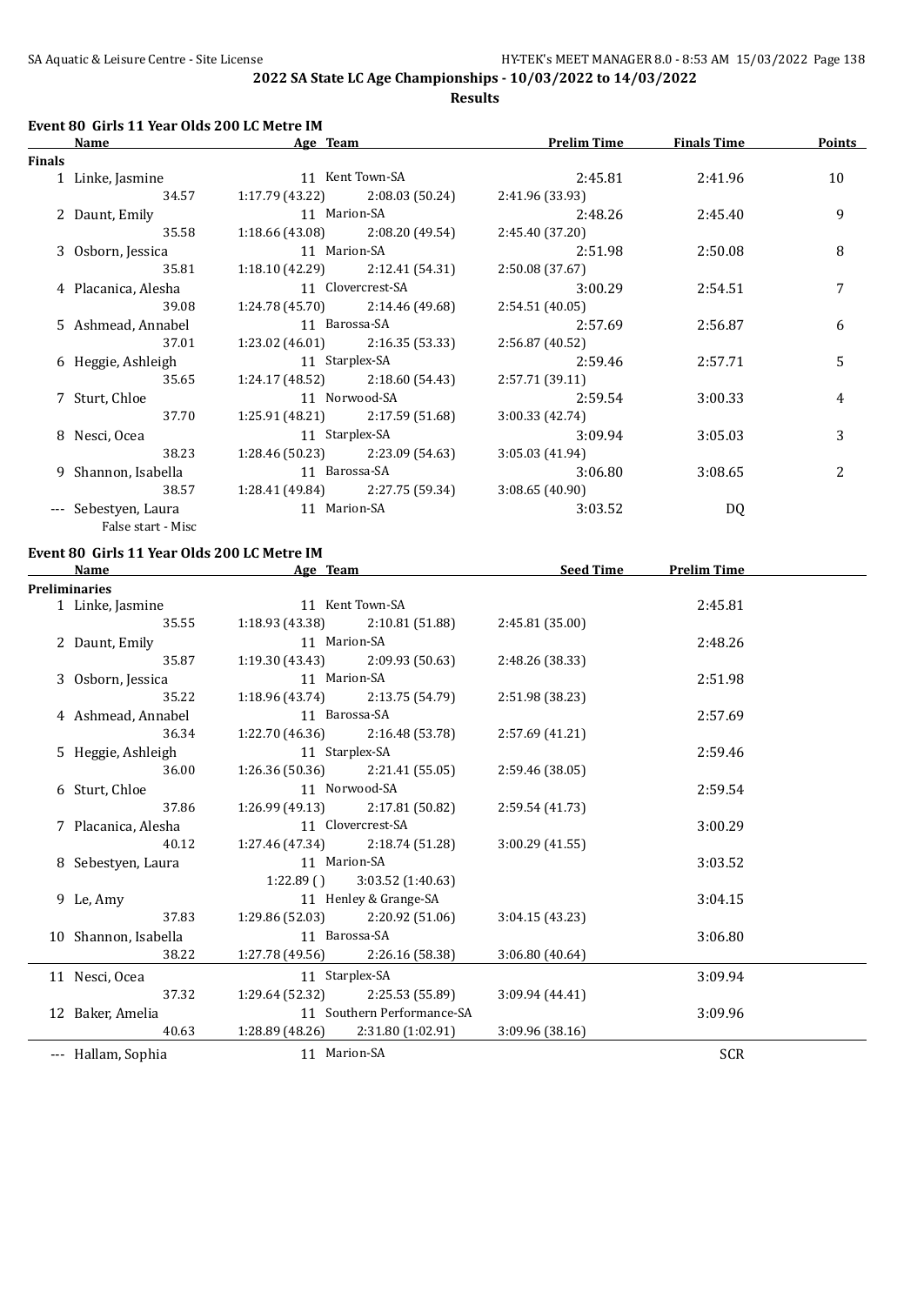**Results**

## **Event 80 Girls 12 Year Olds 200 LC Metre IM**

|               | Name<br>Age Team     |                   | <b>Prelim Time</b>                |                 | <b>Finals Time</b> | Points |
|---------------|----------------------|-------------------|-----------------------------------|-----------------|--------------------|--------|
| <b>Finals</b> |                      |                   |                                   |                 |                    |        |
|               | 1 Harris, Lauren     |                   | 12 Payneham-SA                    | 2:41.93         | 2:39.24            | 10     |
|               | 36.47                |                   | $1:18.75(42.28)$ $2:02.02(43.27)$ | 2:39.24 (37.22) |                    |        |
|               | 2 Crean, Allegra     |                   | 12 Marion-SA                      | 2:42.38         | 2:39.87            | 9      |
|               | 34.49                |                   | $1:16.43(41.94)$ $2:03.64(47.21)$ | 2:39.87 (36.23) |                    |        |
|               | 3 Doyle, Poppy       | 12 Marion-SA      |                                   | 2:44.29         | 2:40.31            | 8      |
|               | 34.25                |                   | $1:15.01(40.76)$ $2:02.27(47.26)$ | 2:40.31(38.04)  |                    |        |
|               | 4 Beaumont, Isabella |                   | 12 Henley & Grange-SA             | 2:45.15         | 2:40.63            | 7      |
|               | 34.70                |                   | $1:15.65(40.95)$ $2:04.31(48.66)$ | 2:40.63 (36.32) |                    |        |
|               | 5 Molloy, Scarlett   | 12 Silver City-SA |                                   | 2:47.58         | 2:46.22            | 6      |
|               | 35.93                |                   | $1:19.18(43.25)$ $2:06.22(47.04)$ | 2:46.22 (40.00) |                    |        |
|               | 6 Thomas, Milla      | 12 Kent Town-SA   |                                   | 2:49.65         | 2:47.70            | 5      |
|               | 35.71                |                   | $1:20.74(45.03)$ $2:10.63(49.89)$ | 2:47.70 (37.07) |                    |        |
|               | 7 Ellis, Piper       |                   | 12 Playford Aquatic-SA            | 2:50.06         | 2:47.94            | 4      |
|               | 35.15                |                   | $1:19.27(44.12)$ $2:10.06(50.79)$ | 2:47.94 (37.88) |                    |        |
|               | 8 Fletcher, Mallika  |                   | 12 Barossa-SA                     | 2:50.11         | 2:48.49            | 3      |
|               | 34.73                |                   | $1:18.47(43.74)$ $2:09.95(51.48)$ | 2:48.49 (38.54) |                    |        |
|               | 9 Sanchez, Madison   | 12 Starplex-SA    |                                   | 2:48.28         | 2:51.15            | 2      |
|               | 35.29                |                   | $1:22.38(47.09)$ $2:12.67(50.29)$ | 2:51.15 (38.48) |                    |        |
|               | 10 Greenham, Violet  |                   | 12 Playford Aquatic-SA            | 2:54.36         | 2:55.21            | 1      |
|               | 38.59                |                   | $1:23.78(45.19)$ $2:16.63(52.85)$ | 2:55.21 (38.58) |                    |        |
|               |                      |                   |                                   |                 |                    |        |

#### **Event 80 Girls 12 Year Olds 200 LC Metre IM**

|                    | Name                                    | Age Team               |                                     | <b>Seed Time</b> | <b>Prelim Time</b> |  |
|--------------------|-----------------------------------------|------------------------|-------------------------------------|------------------|--------------------|--|
|                    | <b>Preliminaries</b>                    |                        |                                     |                  |                    |  |
|                    | 1 Harris, Lauren                        |                        | 12 Payneham-SA                      |                  | 2:41.93            |  |
|                    | 36.50                                   |                        | $1:19.18(42.68)$ $2:03.65(44.47)$   | 2:41.93 (38.28)  |                    |  |
|                    | 2 Crean, Allegra                        | 12 Marion-SA           |                                     |                  | 2:42.38            |  |
|                    |                                         |                        | $1:17.83$ () $2:42.38$ (1:24.55)    |                  |                    |  |
|                    | 3 Doyle, Poppy                          | 12 Marion-SA           |                                     |                  | 2:44.29            |  |
|                    | 35.35                                   |                        | $1:17.15(41.80)$ $2:05.31(48.16)$   | 2:44.29 (38.98)  |                    |  |
|                    | 4 Beaumont, Isabella                    |                        | 12 Henley & Grange-SA               |                  | 2:45.15            |  |
|                    | 34.63                                   |                        | $1:18.83(44.20)$ $2:07.42(48.59)$   | 2:45.15 (37.73)  |                    |  |
|                    | 12 Silver City-SA<br>5 Molloy, Scarlett |                        |                                     |                  | 2:47.58            |  |
|                    | 36.39                                   |                        | $1:20.57(44.18)$ $2:07.52(46.95)$   | 2:47.58 (40.06)  |                    |  |
| 6 Sanchez, Madison |                                         | 12 Starplex-SA         |                                     |                  | 2:48.28            |  |
|                    | 35.50                                   |                        | $1:21.84(46.34)$ $2:10.67(48.83)$   | 2:48.28 (37.61)  |                    |  |
|                    | 7 Thomas, Milla                         |                        | 12 Kent Town-SA                     |                  | 2:49.65            |  |
|                    | 37.08                                   |                        | $1:21.69(44.61)$ $2:11.51(49.82)$   | 2:49.65 (38.14)  |                    |  |
|                    | 8 Ellis, Piper                          |                        | 12 Playford Aquatic-SA              |                  | 2:50.06            |  |
|                    | 35.60                                   |                        | $1:20.57(44.97)$ $2:12.91(52.34)$   | 2:50.06 (37.15)  |                    |  |
|                    | 9 Fletcher, Mallika                     |                        | 12 Barossa-SA                       |                  | 2:50.11            |  |
|                    | 34.70                                   |                        | $1:19.55(44.85)$ $2:11.38(51.83)$   | 2:50.11 (38.73)  |                    |  |
|                    | 10 Greenham, Violet                     | 12 Playford Aquatic-SA |                                     |                  | 2:54.36            |  |
|                    | 38.78                                   |                        | $1:23.67(44.89)$ $2:15.52(51.85)$   | 2:54.36 (38.84)  |                    |  |
|                    | 11 Ewer, Sophie                         |                        | 12 Kent Town-SA                     |                  | 2:56.69            |  |
|                    | 38.22                                   |                        | 1:26.36 (48.14) 2:16.27 (49.91)     | 2:56.69 (40.42)  |                    |  |
|                    | 12 Lugg, Lucinda                        |                        | 12 Henley & Grange-SA               |                  | 2:59.28            |  |
|                    | 38.45                                   |                        | $1:27.02$ (48.57) $2:20.23$ (53.21) | 2:59.28 (39.05)  |                    |  |
|                    | 13 Garner (V), Danika                   | 12 Mildura-VIC         |                                     |                  | 3:01.20            |  |
|                    | 37.53                                   |                        | $1:24.19(46.66)$ $2:18.48(54.29)$   | 3:01.20 (42.72)  |                    |  |
|                    | Cameron, Piper                          |                        | 12 Clovercrest-SA                   |                  | <b>SCR</b>         |  |
|                    | --- Cox, Emmy                           |                        | 12 Barossa-SA                       |                  | <b>SCR</b>         |  |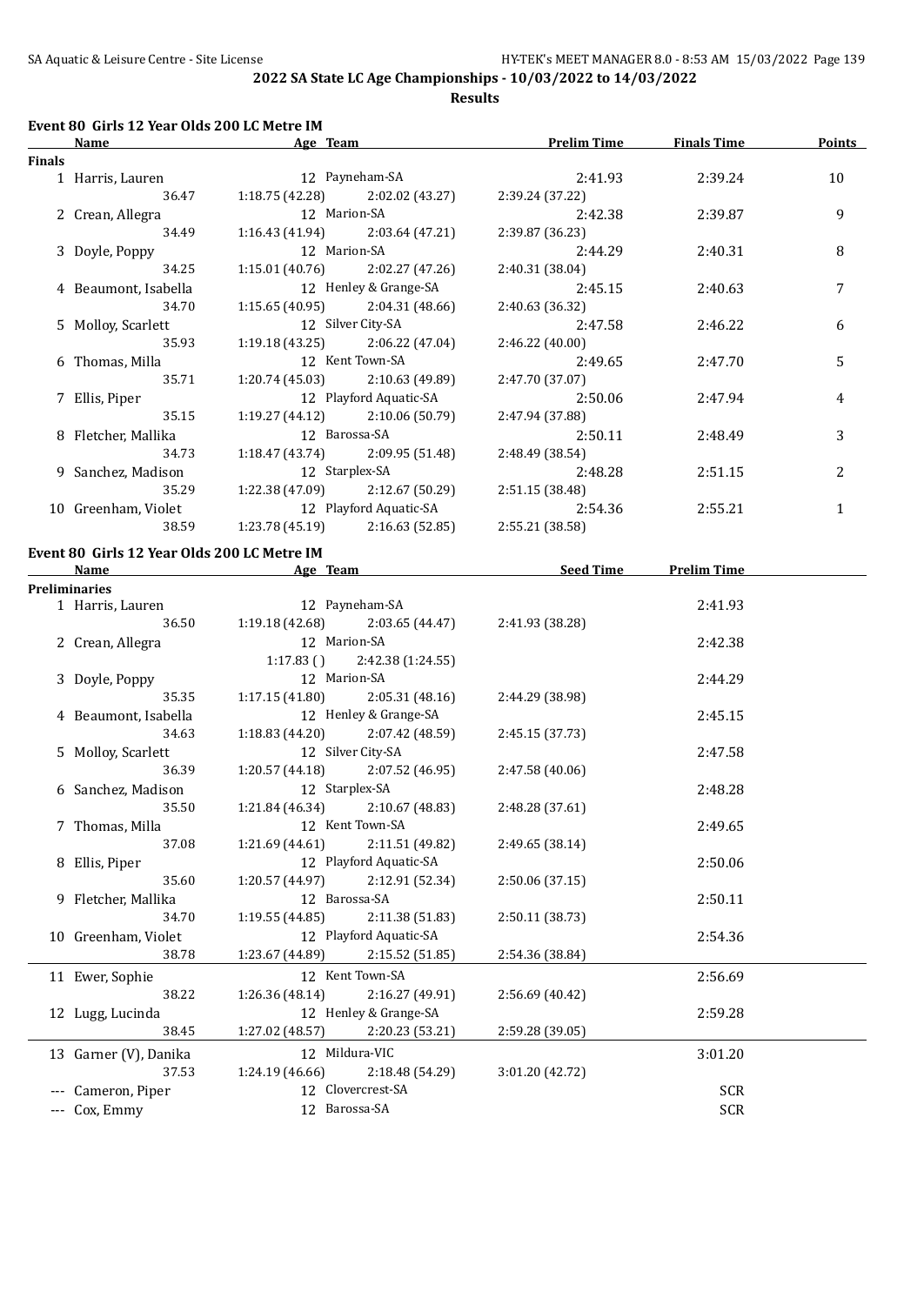**Results**

#### **Event 81 Girls 13 Year Olds 200 LC Metre IM**

| Name   |                           | Age Team         |                                   | <b>Prelim Time</b> | <b>Finals Time</b> | <b>Points</b>  |
|--------|---------------------------|------------------|-----------------------------------|--------------------|--------------------|----------------|
| Finals |                           |                  |                                   |                    |                    |                |
|        | 1 Curthoys-Davies, Miella | 13 Barossa-SA    |                                   | 2:34.94            | 2:29.42            | 10             |
|        | 31.94                     |                  | $1:11.18(39.24)$ $1:54.67(43.49)$ | 2:29.42 (34.75)    |                    |                |
|        | 2 Borgmeyer, Claire       | 13 Immanuel-SA   |                                   | 2:39.36            | 2:35.94            | 9              |
|        | 34.30                     |                  | $1:19.01(44.71)$ $1:59.83(40.82)$ | 2:35.94(36.11)     |                    |                |
|        | 3 Mickan, Asta            | 13 Barossa-SA    |                                   | 2:41.24            | 2:37.14            | 8              |
|        | 34.03                     |                  | $1:16.50(42.47)$ $2:01.45(44.95)$ | 2:37.14(35.69)     |                    |                |
|        | 4 Ashmead, Sophie         |                  | 13 Barossa-SA                     | 2:42.31            | 2:38.74            | 7              |
|        | 34.97                     |                  | $1:16.96(41.99)$ 2:01.79 (44.83)  | 2:38.74 (36.95)    |                    |                |
|        | 5 Laird-Britton, Charlize | 13 Marion-SA     |                                   | 2:42.84            | 2:39.64            | 6              |
|        | 33.21                     |                  | $1:17.41(44.20)$ $2:02.34(44.93)$ | 2:39.64(37.30)     |                    |                |
|        | 6 Noriega, Emilia         | 13 Immanuel-SA   |                                   | 2:42.28            | 2:41.78            | 5              |
|        | 33.11                     |                  | $1:16.46(43.35)$ $2:05.22(48.76)$ | 2:41.78 (36.56)    |                    |                |
|        | 7 Czechowicz, Katarina    | 13 Kent Town-SA  |                                   | 2:42.26            | 2:41.85            | 4              |
|        | 34.98                     |                  | $1:17.43(42.45)$ $2:06.51(49.08)$ | 2:41.85(35.34)     |                    |                |
|        | 8 Conroy, Charlotte       | 13 Marion-SA     |                                   | 2:43.88            | 2:42.44            | 3              |
|        | 33.53                     |                  | $1:18.40(44.87)$ $2:03.01(44.61)$ | 2:42.44 (39.43)    |                    |                |
|        | 9 Rositano, Svetlana      | 13 Unattached-SA |                                   | 2:46.59            | 2:47.34            | $\overline{c}$ |
|        | 35.46                     |                  | $1:17.98(42.52)$ $2:09.58(51.60)$ | 2:47.34 (37.76)    |                    |                |
|        | 10 Green, Charlise        |                  | 13 Immanuel-SA                    | 2:45.94            | 2:47.78            | 1              |
|        | 35.69                     |                  | $1:19.23(43.54)$ $2:08.31(49.08)$ | 2:47.78 (39.47)    |                    |                |
|        |                           |                  |                                   |                    |                    |                |

#### **Event 81 Girls 13 Year Olds 200 LC Metre IM**

| Name                                    | Age Team                          |                                   | Seed Time       | <b>Prelim Time</b> |  |
|-----------------------------------------|-----------------------------------|-----------------------------------|-----------------|--------------------|--|
| <b>Preliminaries</b>                    |                                   |                                   |                 |                    |  |
| 1 Curthoys-Davies, Miella 13 Barossa-SA |                                   |                                   |                 | 2:34.94            |  |
| 32.96                                   | 1:14.12 (41.16)                   | 1:59.50 (45.38)                   | 2:34.94 (35.44) |                    |  |
| 2 Borgmeyer, Claire                     | 13 Immanuel-SA                    |                                   |                 | 2:39.36            |  |
| 34.23                                   |                                   | $1:18.28(44.05)$ $2:01.11(42.83)$ | 2:39.36 (38.25) |                    |  |
| 3 Mickan, Asta                          | 13 Barossa-SA                     |                                   |                 | 2:41.24            |  |
| 34.92                                   |                                   | $1:17.93(43.01)$ $2:04.93(47.00)$ | 2:41.24 (36.31) |                    |  |
| 4 Czechowicz, Katarina                  | 13 Kent Town-SA                   |                                   |                 | 2:42.26            |  |
| 35.75                                   |                                   | $1:18.11(42.36)$ $2:07.24(49.13)$ | 2:42.26 (35.02) |                    |  |
| 5 Noriega, Emilia                       | 13 Immanuel-SA                    |                                   |                 | 2:42.28            |  |
| 33.33                                   |                                   | $1:16.44(43.11)$ $2:06.52(50.08)$ | 2:42.28 (35.76) |                    |  |
| 6 Ashmead, Sophie                       | 13 Barossa-SA                     |                                   |                 | 2:42.31            |  |
| 35.01                                   |                                   | $1:17.99(42.98)$ $2:03.92(45.93)$ | 2:42.31 (38.39) |                    |  |
| 7 Laird-Britton, Charlize               | 13 Marion-SA                      |                                   |                 | 2:42.84            |  |
| 35.25                                   |                                   | $1:19.78(44.53)$ $2:05.60(45.82)$ | 2:42.84 (37.24) |                    |  |
| 8 Conroy, Charlotte                     | 13 Marion-SA                      |                                   |                 | 2:43.88            |  |
| 34.02                                   |                                   | $1:20.16(46.14)$ $2:04.82(44.66)$ | 2:43.88 (39.06) |                    |  |
| 9 Green, Charlise                       | 13 Immanuel-SA                    |                                   |                 | 2:45.94            |  |
| 35.60                                   |                                   | $1:19.18(43.58)$ $2:07.95(48.77)$ | 2:45.94 (37.99) |                    |  |
| 10 Morton, Grace                        |                                   | 13 Norwood-SA                     |                 | 2:45.98            |  |
| 35.17                                   |                                   | $1:17.53(42.36)$ $2:09.20(51.67)$ | 2:45.98 (36.78) |                    |  |
| 11 Rositano, Svetlana                   | 13 Unattached-SA                  |                                   |                 | 2:46.59            |  |
| 34.71                                   |                                   | $1:17.35(42.64)$ $2:09.43(52.08)$ | 2:46.59(37.16)  |                    |  |
| 12 Hendry, Nicole                       | 13 Marion-SA                      |                                   |                 | 2:47.55            |  |
| 35.86                                   |                                   | $1:19.10(43.24)$ $2:10.64(51.54)$ | 2:47.55 (36.91) |                    |  |
| 13 McMahon, Delilah                     | 13 Henley & Grange-SA             |                                   |                 | 2:50.07            |  |
| 35.61                                   |                                   | $1:21.27(45.66)$ $2:10.34(49.07)$ | 2:50.07 (39.73) |                    |  |
| 14 Dowler, Isabella                     | 13 Starplex-SA                    |                                   |                 | 2:50.87            |  |
| 36.47                                   |                                   | $1:22.40(45.93)$ $2:11.97(49.57)$ | 2:50.87 (38.90) |                    |  |
| 15 Wright, Gabriella                    | 13 Norwood-SA                     |                                   |                 | 2:51.66            |  |
| 34.72                                   | $1:19.39(44.67)$ $2:15.59(56.20)$ |                                   | 2:51.66 (36.07) |                    |  |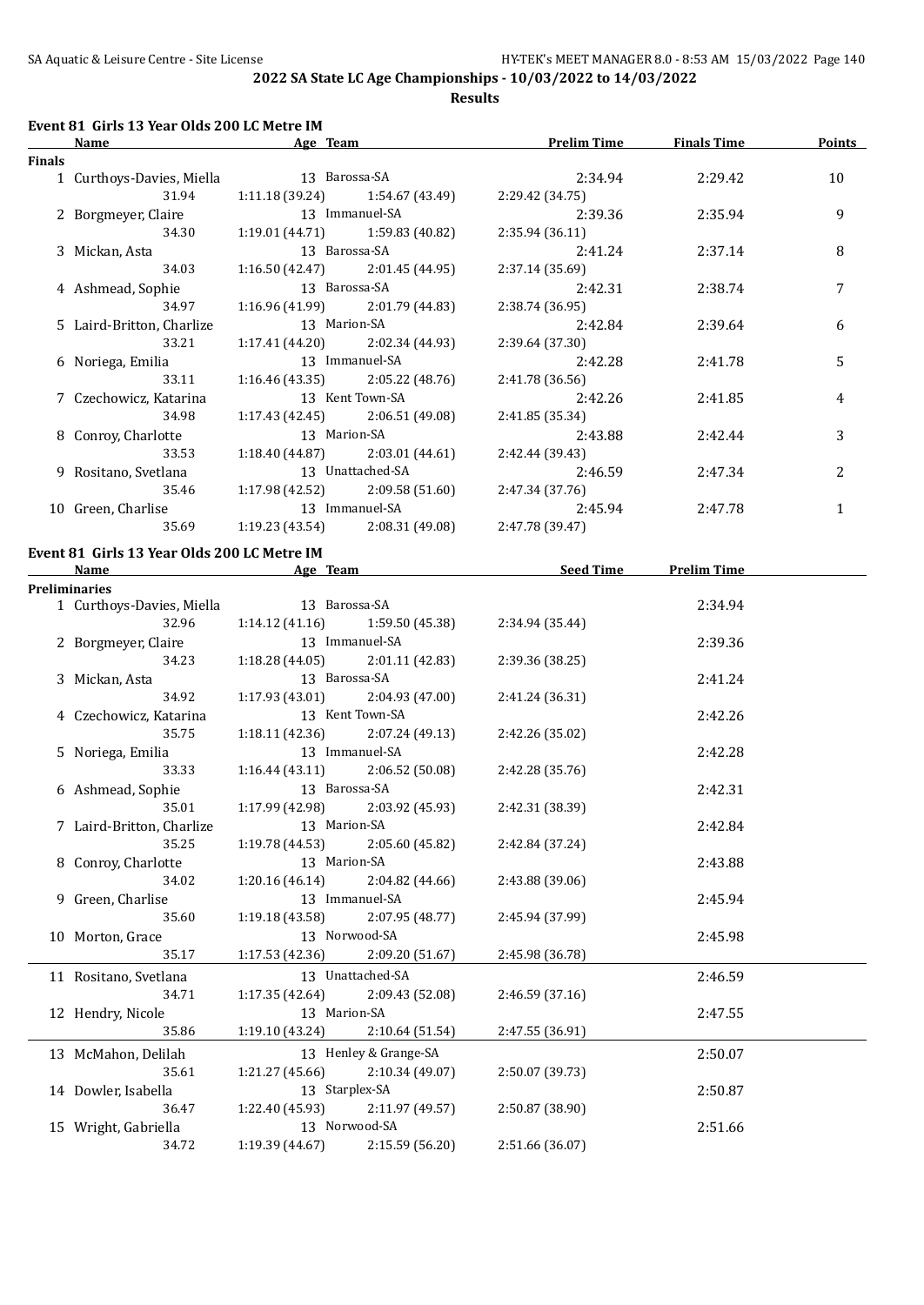|               | Tremminaries Tevent of this to real ones good conclue infl<br>Name <b>Age Team</b> Age Communication and Age Age Team <b>Age 1999</b> |                              |                                   |                            | Seed Time Prelim Time |                |
|---------------|---------------------------------------------------------------------------------------------------------------------------------------|------------------------------|-----------------------------------|----------------------------|-----------------------|----------------|
|               | 16 Gaganis, Maria                                                                                                                     | 13 Marion-SA                 |                                   |                            | 2:52.23               |                |
|               | 38.27                                                                                                                                 |                              | $1:25.38(47.11)$ $2:13.65(48.27)$ | 2:52.23 (38.58)            |                       |                |
|               | 17 Fanning, Holly                                                                                                                     | 13 Marion-SA                 |                                   |                            | 2:54.17               |                |
|               | 39.14                                                                                                                                 | 1:24.10 (44.96)              | 2:16.40 (52.30)                   | 2:54.17 (37.77)            |                       |                |
|               | 18 Cox, Claire                                                                                                                        | 13 Marion-SA                 |                                   |                            | 2:56.00               |                |
|               | 37.98                                                                                                                                 | 1:23.98 (46.00)              | 2:16.03(52.05)                    | 2:56.00 (39.97)            |                       |                |
|               | 19 Mann, Kayla                                                                                                                        |                              | 13 Mountain Pool-SA               |                            | 3:00.85               |                |
|               | 38.31                                                                                                                                 |                              | $1:23.84(45.53)$ $2:21.15(57.31)$ | 3:00.85 (39.70)            |                       |                |
|               |                                                                                                                                       |                              |                                   |                            |                       |                |
|               | Event 81 Girls 14 Year Olds 200 LC Metre IM<br>Name                                                                                   |                              | Age Team                          | <b>Prelim Time</b>         | <b>Finals Time</b>    | Points         |
| <b>Finals</b> |                                                                                                                                       |                              |                                   |                            |                       |                |
|               | 1 Newham, Leni                                                                                                                        | 14 Barossa-SA                |                                   | 2:29.93                    | 2:25.86               | 10             |
|               | 29.29                                                                                                                                 |                              | $1:08.39(39.10)$ $1:51.73(43.34)$ | 2:25.86 (34.13)            |                       |                |
|               | 2 Everitt, Emma                                                                                                                       |                              | 14 Norwood-SA                     | 2:33.41                    | 2:30.42               | 9              |
|               | 32.06                                                                                                                                 |                              | $1:10.54(38.48)$ $1:55.77(45.23)$ | 2:30.42 (34.65)            |                       |                |
|               | 3 Eskandari, Natasha                                                                                                                  | 14 Kent Town-SA              |                                   | 2:33.46                    |                       |                |
|               | 32.81                                                                                                                                 |                              |                                   |                            | 2:31.33               | 8              |
|               |                                                                                                                                       |                              | $1:15.05(42.24)$ $1:57.02(41.97)$ | 2:31.33 (34.31)            |                       |                |
|               | 4 Dingwall, Alinta                                                                                                                    | 14 Immanuel-SA               |                                   | 2:33.78                    | 2:33.56               | $\overline{7}$ |
|               | 33.54                                                                                                                                 |                              | $1:13.07(39.53)$ $1:58.89(45.82)$ | 2:33.56 (34.67)            |                       |                |
|               | 5 Tran, Alyssa                                                                                                                        |                              | 14 Norwood-SA                     | 2:35.59                    | 2:34.60               | 6              |
|               | 33.16                                                                                                                                 |                              | $1:14.63(41.47)$ $1:58.00(43.37)$ | 2:34.60 (36.60)            |                       |                |
|               | 6 Scarr, Elysia                                                                                                                       |                              | 14 Kent Town-SA                   | 2:43.03                    | 2:41.95               | 5              |
|               | 31.59                                                                                                                                 |                              | $1:12.94(41.35)$ $2:03.66(50.72)$ | 2:41.95 (38.29)            |                       |                |
|               | 7 Beaumont, Lucy                                                                                                                      |                              | 14 Henley & Grange-SA             | 2:41.15                    | 2:43.44               | 4              |
|               | 33.64                                                                                                                                 |                              | $1:16.66(43.02)$ $2:04.33(47.67)$ | 2:43.44 (39.11)            |                       |                |
|               | Event 81 Girls 14 Year Olds 200 LC Metre IM                                                                                           |                              |                                   |                            |                       |                |
|               | Name                                                                                                                                  | <b>Example 2018 Age Team</b> |                                   | <b>Example 2 Seed Time</b> | <b>Prelim Time</b>    |                |
|               | <b>Preliminaries</b>                                                                                                                  |                              |                                   |                            |                       |                |
|               | 1 Newham, Leni                                                                                                                        | 14 Barossa-SA                |                                   |                            | 2:29.93               |                |
|               | 30.42                                                                                                                                 |                              | $1:11.18(40.76)$ $1:54.37(43.19)$ | 2:29.93 (35.56)            |                       |                |
|               | 2 Everitt, Emma                                                                                                                       |                              | 14 Norwood-SA                     |                            | 2:33.41               |                |
|               | 32.79                                                                                                                                 |                              | $1:13.00(40.21)$ $1:58.43(45.43)$ | 2:33.41 (34.98)            |                       |                |
|               | 3 Eskandari, Natasha                                                                                                                  | 14 Kent Town-SA              |                                   |                            | 2:33.46               |                |
|               | 32.92                                                                                                                                 |                              | $1:15.99(43.07)$ $1:58.99(43.00)$ | 2:33.46 (34.47)            |                       |                |
|               | 4 Dingwall, Alinta                                                                                                                    | 14 Immanuel-SA               |                                   |                            | 2:33.78               |                |
|               | 32.77                                                                                                                                 |                              | 1:12.21 (39.44) 1:57.98 (45.77)   | 2:33.78 (35.80)            |                       |                |
|               | 5 Tran, Alyssa                                                                                                                        |                              | 14 Norwood-SA                     |                            | 2:35.59               |                |
|               | 33.67                                                                                                                                 | 1:15.47 (41.80)              | 1:59.32 (43.85)                   | 2:35.59 (36.27)            |                       |                |
|               | 6 Beaumont, Lucy                                                                                                                      |                              | 14 Henley & Grange-SA             |                            | 2:41.15               |                |
|               | 33.65                                                                                                                                 | 1:16.39 (42.74)              | 2:03.61 (47.22)                   | 2:41.15 (37.54)            |                       |                |
|               | 7 Scarr, Elysia                                                                                                                       |                              | 14 Kent Town-SA                   |                            | 2:43.03               |                |
|               | 31.91                                                                                                                                 | 1:12.84 (40.93)              | 2:04.35 (51.51)                   | 2:43.03 (38.68)            |                       |                |
|               | --- Copeland, Bree                                                                                                                    |                              | 14 Payneham-SA                    |                            | <b>SCR</b>            |                |
|               | --- Mazur, Juliet                                                                                                                     |                              | 14 Norwood-SA                     |                            | <b>SCR</b>            |                |
|               |                                                                                                                                       |                              |                                   |                            |                       |                |
|               | Event 82 Female 15 Year Olds 200 LC Metre IM                                                                                          |                              |                                   |                            |                       |                |
|               | Name                                                                                                                                  | Age Team                     |                                   | <b>Prelim Time</b>         | <b>Finals Time</b>    | <b>Points</b>  |
| Finals        |                                                                                                                                       |                              | 15 Norwood-SA                     |                            |                       |                |
|               | 1 Bahr, Arabella                                                                                                                      |                              |                                   | 2:27.22                    | 2:23.84               | 10             |
|               | 31.58                                                                                                                                 | 1:09.43 (37.85)              | 1:51.25 (41.82)                   | 2:23.84 (32.59)            |                       |                |
|               | 2 Trumble, Madeleine                                                                                                                  | 15 Marion-SA                 |                                   | 2:31.23                    | 2:28.34               | 9              |
|               | 31.32                                                                                                                                 | 1:11.36 (40.04)              | 1:54.36 (43.00)                   | 2:28.34 (33.98)            |                       |                |
|               | 3 Bament, Summer                                                                                                                      |                              | 15 Norwood-SA                     | 2:31.13                    | 2:30.03               | 8              |
|               | 31.90                                                                                                                                 | 1:11.85 (39.95)              | 1:53.97 (42.12)                   | 2:30.03 (36.06)            |                       |                |
|               | 4 Laird-Britton, Hunter                                                                                                               | 15 Marion-SA                 |                                   | 2:32.48                    | 2:31.06               | 7              |
|               | 30.98                                                                                                                                 | 1:11.74 (40.76)              | 1:57.77 (46.03)                   | 2:31.06 (33.29)            |                       |                |
|               |                                                                                                                                       |                              |                                   |                            |                       |                |

## **Preliminaries ... (Event 81 Girls 13 Year Olds 200 LC Metre IM)**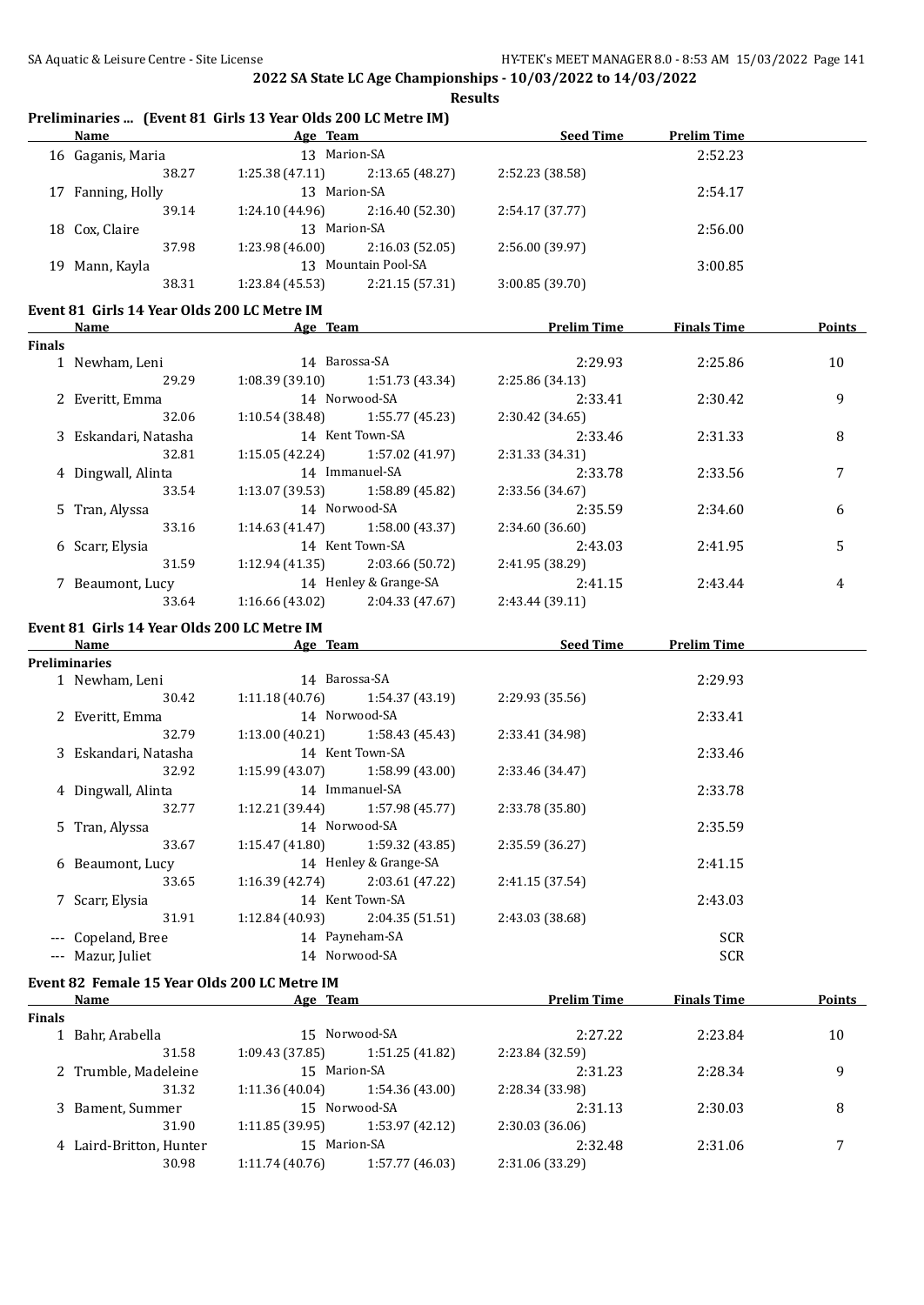**Results**

### **Finals ... (Event 82 Female 15 Year Olds 200 LC Metre IM)**

|               |                                              | Name Age Team                      |                                           | <b>Prelim Time Finals Time</b> | <b>Points</b> |
|---------------|----------------------------------------------|------------------------------------|-------------------------------------------|--------------------------------|---------------|
|               | 5 Braithwaite, Alice                         | 15 Kent Town-SA                    | 2:34.34                                   | 2:35.33                        | 6             |
|               | 32.63                                        | 1:11.87 (39.24)<br>1:59.35 (47.48) | 2:35.33 (35.98)                           |                                |               |
|               | 6 Downie, Amelia                             | 15 Immanuel-SA                     | 2:37.01                                   | 2:36.97                        | 5             |
|               | 32.67                                        | 1:15.71(43.04)<br>2:00.30 (44.59)  | 2:36.97 (36.67)                           |                                |               |
|               | 7 Doyle, Lily                                | 15 Marion-SA                       | 2:39.90                                   | 2:41.31                        | 4             |
|               | 36.69                                        | 1:15.14(38.45)<br>2:04.44 (49.30)  | 2:41.31 (36.87)                           |                                |               |
|               | 8 Breden, Alex                               | 15 Western Aquatic-SA              | 2:43.60                                   | 2:43.73                        | 3             |
|               | 33.77                                        | 1:13.71 (39.94)<br>2:06.76 (53.05) | 2:43.73 (36.97)                           |                                |               |
|               | 9 Adams, Sasha                               | 15 Immanuel-SA                     | 2:45.60                                   | 2:44.76                        | 2             |
|               |                                              |                                    |                                           |                                |               |
|               | 36.05                                        | 1:18.94 (42.89)<br>2:07.93 (48.99) | 2:44.76 (36.83)                           |                                |               |
|               | --- Axon, Mya                                | 15 Marion-SA                       | 2:46.61                                   | x2:48.01                       |               |
|               | 34.89                                        | 2:07.95 (49.49)<br>1:18.46 (43.57) | 2:48.01 (40.06)                           |                                |               |
|               | Event 82 Female 15 Year Olds 200 LC Metre IM |                                    |                                           |                                |               |
|               | <b>Name</b>                                  | <b>Example 2018 Age Team</b>       | <b>Example 15 Seed Time 5 Prelim Time</b> |                                |               |
|               | Preliminaries                                |                                    |                                           |                                |               |
|               | 1 Bahr, Arabella                             | 15 Norwood-SA                      |                                           | 2:27.22                        |               |
|               | 31.86                                        | 1:10.72 (38.86)<br>1:53.66 (42.94) | 2:27.22 (33.56)                           |                                |               |
|               | 2 Bament, Summer                             | 15 Norwood-SA                      |                                           | 2:31.13                        |               |
|               | 32.38                                        | $1:12.15(39.77)$ $1:55.16(43.01)$  | 2:31.13 (35.97)                           |                                |               |
|               | 3 Trumble, Madeleine                         | 15 Marion-SA                       |                                           | 2:31.23                        |               |
|               | 31.84                                        | 1:12.32 (40.48)<br>1:56.08 (43.76) | 2:31.23 (35.15)                           |                                |               |
|               | 4 Natt, Katie                                | 15 Marion-SA                       |                                           | 2:31.27                        |               |
|               | 33.39                                        | 1:13.17 (39.78)<br>1:56.51 (43.34) | 2:31.27 (34.76)                           |                                |               |
|               | 5 Laird-Britton, Hunter                      | 15 Marion-SA                       |                                           | 2:32.48                        |               |
|               | 31.19                                        | 1:11.90(40.71)<br>1:59.04 (47.14)  | 2:32.48 (33.44)                           |                                |               |
|               | 6 Braithwaite, Alice                         | 15 Kent Town-SA                    |                                           | 2:34.34                        |               |
|               | 32.44                                        | 1:11.82 (39.38)<br>1:59.11 (47.29) | 2:34.34 (35.23)                           |                                |               |
|               | 7 Downie, Amelia                             | 15 Immanuel-SA                     |                                           | 2:37.01                        |               |
|               | 32.60                                        | 1:14.76(42.16)<br>1:59.70 (44.94)  | 2:37.01 (37.31)                           |                                |               |
|               |                                              |                                    |                                           |                                |               |
|               | 8 Doyle, Lily                                | 15 Marion-SA                       |                                           | 2:39.90                        |               |
|               | 36.26                                        | 1:15.17(38.91)<br>2:03.55 (48.38)  | 2:39.90 (36.35)                           |                                |               |
|               | 9 Ekins, Caitlyn                             | 15 Kent Town-SA                    |                                           | 2:41.14                        |               |
|               | 33.10                                        | 1:16.52(43.42)<br>2:05.10 (48.58)  | 2:41.14 (36.04)                           |                                |               |
|               | 10 Breden, Alex                              | 15 Western Aquatic-SA              |                                           | 2:43.60                        |               |
|               | 32.76                                        | 1:11.86(39.10)<br>2:06.16 (54.30)  | 2:43.60 (37.44)                           |                                |               |
|               | 11 Adams, Sasha                              | 15 Immanuel-SA                     |                                           | 2:45.60                        |               |
|               | 35.53                                        | 1:18.24 (42.71)<br>2:08.65 (50.41) | 2:45.60 (36.95)                           |                                |               |
|               | 12 Axon, Mya                                 | 15 Marion-SA                       |                                           | 2:46.61                        |               |
|               | 35.57                                        | 1:17.68 (42.11)<br>2:05.91 (48.23) | 2:46.61 (40.70)                           |                                |               |
|               | 13 Cameron, Hannah                           | 15 Clovercrest-SA                  |                                           | 2:46.64                        |               |
|               | 35.29                                        | 2:08.90 (49.38)<br>1:19.52 (44.23) | 2:46.64 (37.74)                           |                                |               |
|               | 14 Ryan, Matilda                             | 15 Kent Town-SA                    |                                           | 2:46.67                        |               |
|               | 33.82                                        | 1:15.67(41.85)<br>2:07.63 (51.96)  | 2:46.67 (39.04)                           |                                |               |
|               | 15 Ashmead, Charlotte                        | 15 Barossa-SA                      |                                           | 2:47.73                        |               |
|               | 33.63                                        | 1:19.07(45.44)<br>2:06.68 (47.61)  | 2:47.73 (41.05)                           |                                |               |
|               | 16 Hudson, Chloe                             | 15 Playford Aquatic-SA             |                                           | 2:48.03                        |               |
|               | 35.80                                        | 1:17.48(41.68)<br>2:10.22 (52.74)  | 2:48.03 (37.81)                           |                                |               |
|               |                                              |                                    |                                           |                                |               |
|               | --- Stokes (V), Archiraya                    | 15 Trinity Grammar-NSW             |                                           | <b>NS</b>                      |               |
|               | --- Simpson, Katie                           | 15 Norwood-SA                      |                                           | <b>SCR</b>                     |               |
|               | Event 82 Female 16 Year Olds 200 LC Metre IM |                                    |                                           |                                |               |
|               | Name                                         | Age Team                           | <b>Prelim Time</b>                        | <b>Finals Time</b>             | Points        |
| <b>Finals</b> |                                              |                                    |                                           |                                |               |
|               | 1 Rashleigh, Indyanna                        | 16 Norwood-SA                      | 2:32.92                                   | 2:30.75                        | 10            |
|               | 30.76                                        | 1:10.22 (39.46)<br>1:56.89 (46.67) | 2:30.75 (33.86)                           |                                |               |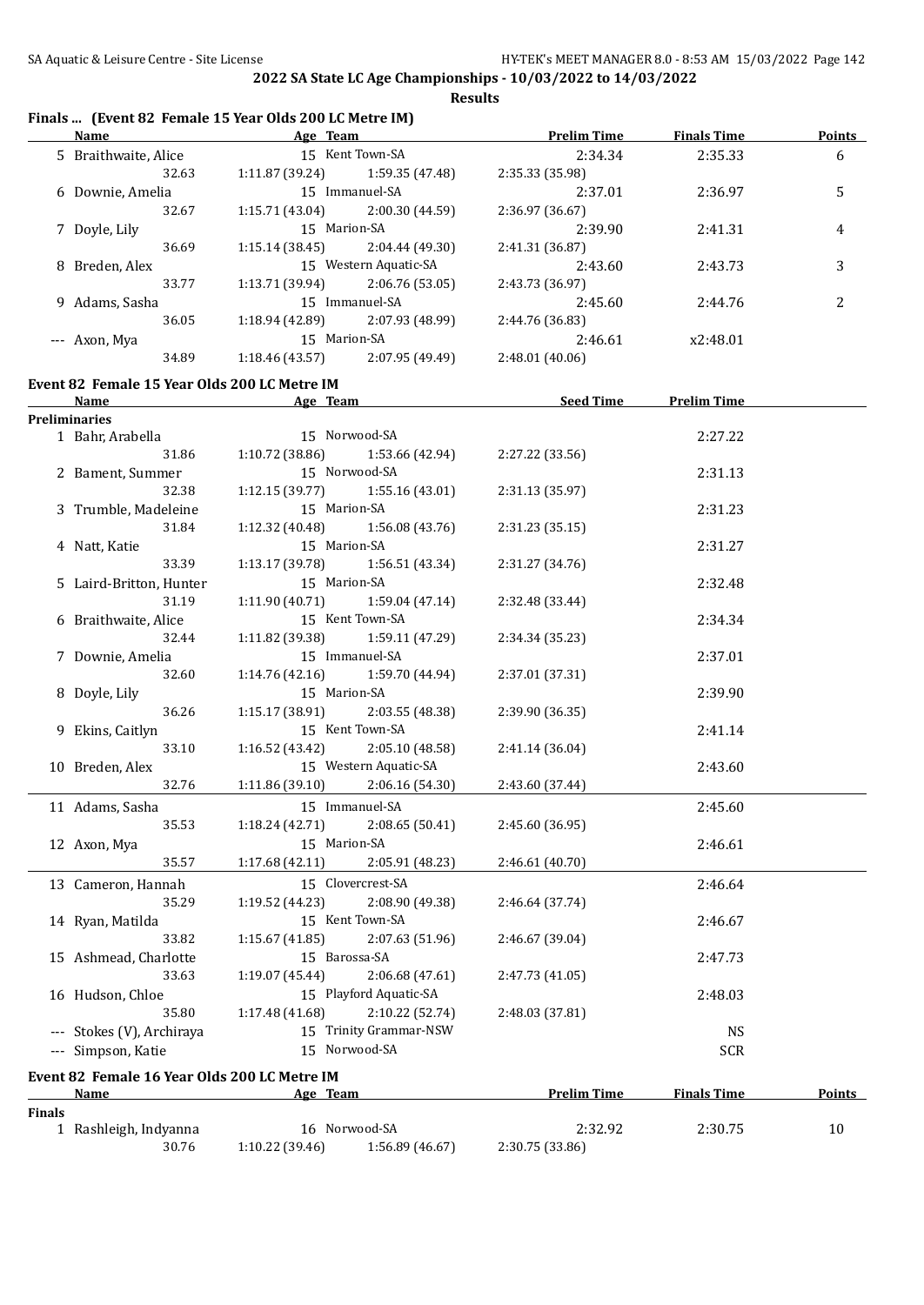#### **Finals ... (Event 82 Female 16 Year Olds 200 LC Metre IM)**

| Name                              | Age Team          |                 | <b>Prelim Time</b> | <b>Finals Time</b> | <b>Points</b> |
|-----------------------------------|-------------------|-----------------|--------------------|--------------------|---------------|
| 2 Hansen, Stephanie               | 16 Clovercrest-SA |                 | 2:32.18            | 2:33.56            | 9             |
| 32.63                             | 1:14.04(41.41)    | 1:57.85 (43.81) | 2:33.56 (35.71)    |                    |               |
| 3 Marshall, Poppy                 |                   | 16 Norwood-SA   |                    | 2:37.06            | 8             |
| 33.10                             | 1:16.43(43.33)    | 2:00.38 (43.95) | 2:37.06 (36.68)    |                    |               |
| 4 O'Leary, Kelly                  |                   | 16 Immanuel-SA  | 2:38.67            | 2:37.23            | 7             |
| 33.21                             | 1:11.89(38.68)    | 1:58.83 (46.94) | 2:37.23 (38.40)    |                    |               |
| 16 Kent Town-SA<br>5 Scown, Emily |                   | 2:40.73         | 2:38.30            | 6                  |               |
| 31.56                             | 1:14.44 (42.88)   | 2:02.35 (47.91) | 2:38.30 (35.95)    |                    |               |
|                                   |                   |                 |                    |                    |               |

#### **Event 82 Female 16 Year Olds 200 LC Metre IM**

| Name                  | Age Team                          |                                   | <b>Seed Time</b> | <b>Prelim Time</b> |  |
|-----------------------|-----------------------------------|-----------------------------------|------------------|--------------------|--|
| <b>Preliminaries</b>  |                                   |                                   |                  |                    |  |
| 1 Hansen, Stephanie   |                                   | 16 Clovercrest-SA                 |                  | 2:32.18            |  |
| 32.22                 |                                   | $1:12.96(40.74)$ $1:56.94(43.98)$ | 2:32.18 (35.24)  |                    |  |
| 2 Rashleigh, Indyanna |                                   | 16 Norwood-SA                     |                  | 2:32.92            |  |
| 31.31                 | $1:11.54(40.23)$ $1:58.16(46.62)$ |                                   | 2:32.92 (34.76)  |                    |  |
| 3 Marshall, Poppy     |                                   | 16 Norwood-SA                     |                  | 2:38.04            |  |
| 33.16                 |                                   | $1:16.63(43.47)$ $2:00.19(43.56)$ | 2:38.04 (37.85)  |                    |  |
| 4 O'Leary, Kelly      |                                   | 16 Immanuel-SA                    |                  | 2:38.67            |  |
| 33.50                 | $1:13.96(40.46)$ $2:01.61(47.65)$ |                                   | 2:38.67 (37.06)  |                    |  |
| 5 Scown, Emily        |                                   | 16 Kent Town-SA                   |                  | 2:40.73            |  |
| 32.06                 | $1:15.97(43.91)$ $2:03.64(47.67)$ |                                   | 2:40.73 (37.09)  |                    |  |
| 6 Bloomer (V), Lilly  |                                   | 16 Alice Springs-NT               |                  | 2:46.24            |  |
| 35.72                 |                                   | $1:19.71(43.99)$ 2:08.52 (48.81)  | 2:46.24 (37.72)  |                    |  |
| 7 Jasko, Mikaela      |                                   | 16 Onkaparinga-SA                 |                  | 2:46.74            |  |
| 34.01                 | $1:18.51(44.50)$ $2:09.24(50.73)$ |                                   | 2:46.74 (37.50)  |                    |  |
| Gorman, Gabrielle     | 16 Starplex-SA                    |                                   |                  | <b>SCR</b>         |  |

#### **Event 82 Female 17-18 200 LC Metre IM**

|               | Name                       | Age Team          |                 | <b>Prelim Time</b> | <b>Finals Time</b> | <b>Points</b> |
|---------------|----------------------------|-------------------|-----------------|--------------------|--------------------|---------------|
| <b>Finals</b> |                            |                   |                 |                    |                    |               |
|               | 1 Pressler, Kalyce         | 17 Silver City-SA |                 | 2:26.96            | 2:22.42            | 10            |
|               | 30.28                      | 1:08.49(38.21)    | 1:47.86 (39.37) | 2:22.42 (34.56)    |                    |               |
|               | Norwood-SA<br>2 Slade, Mia |                   |                 | 2:34.19            | 2:33.30            |               |
|               | 33.15                      | 1:11.89(38.74)    | 1:57.61 (45.72) | 2:33.30 (35.69)    |                    |               |

# **Event 82 Female 17-18 200 LC Metre IM**

|                     | Name                             | Age Team          |                   | <b>Seed Time</b> | <b>Prelim Time</b> |  |
|---------------------|----------------------------------|-------------------|-------------------|------------------|--------------------|--|
|                     | <b>Preliminaries</b>             |                   |                   |                  |                    |  |
|                     | 1 Pressler, Kalyce               | 17                | Silver City-SA    |                  | 2:26.96            |  |
|                     | 30.92                            | 1:10.17(39.25)    | 1:51.51(41.34)    | 2:26.96 (35.45)  |                    |  |
|                     | Norwood-SA<br>2 Slade, Mia<br>17 |                   |                   | 2:34.19          |                    |  |
|                     | 33.27                            | 1:11.73(38.46)    | 1:58.66 (46.93)   | 2:34.19(35.53)   |                    |  |
|                     | --- Cameron, Amber               |                   | 18 Clovercrest-SA |                  | <b>SCR</b>         |  |
|                     | --- Brooks, Cassie               | 17                | Marion-SA         |                  | <b>SCR</b>         |  |
| --- Williams, Alana |                                  | Norwood-SA<br>18. |                   |                  | <b>SCR</b>         |  |
|                     | --- Healy, Sophie                |                   | Norwood-SA        |                  | <b>SCR</b>         |  |

#### **Event 83 Boys 12-13 200 LC Metre Breaststroke**

|               | Name                     | Age Team                       |                 | <b>Prelim Time</b> | <b>Finals Time</b> | <b>Points</b> |
|---------------|--------------------------|--------------------------------|-----------------|--------------------|--------------------|---------------|
| <b>Finals</b> |                          |                                |                 |                    |                    |               |
|               | 1 Whittaker, Daniel      | 13 Clovercrest-SA              |                 | 2:53.43            | 2:50.90            | 10            |
|               | 38.01                    | 1:21.09 (43.08)                | 2:05.66 (44.57) | 2:50.90 (45.24)    |                    |               |
|               | 2 Dingwall, Oscar        | Immanuel-SA<br>12 <sup>1</sup> |                 | 2:57.95            | 2:53.39            | q             |
|               | 38.84                    | 1:22.91 (44.07)                | 2:08.27(45.36)  | 2:53.39(45.12)     |                    |               |
|               | 3 Dossetter-Smith, Mason | 13 Marion-SA                   |                 | 2:58.55            | 2:54.25            | 8             |
|               | 38.95                    | 1:23.31 (44.36)                | 2:08.89 (45.58) | 2:54.25(45.36)     |                    |               |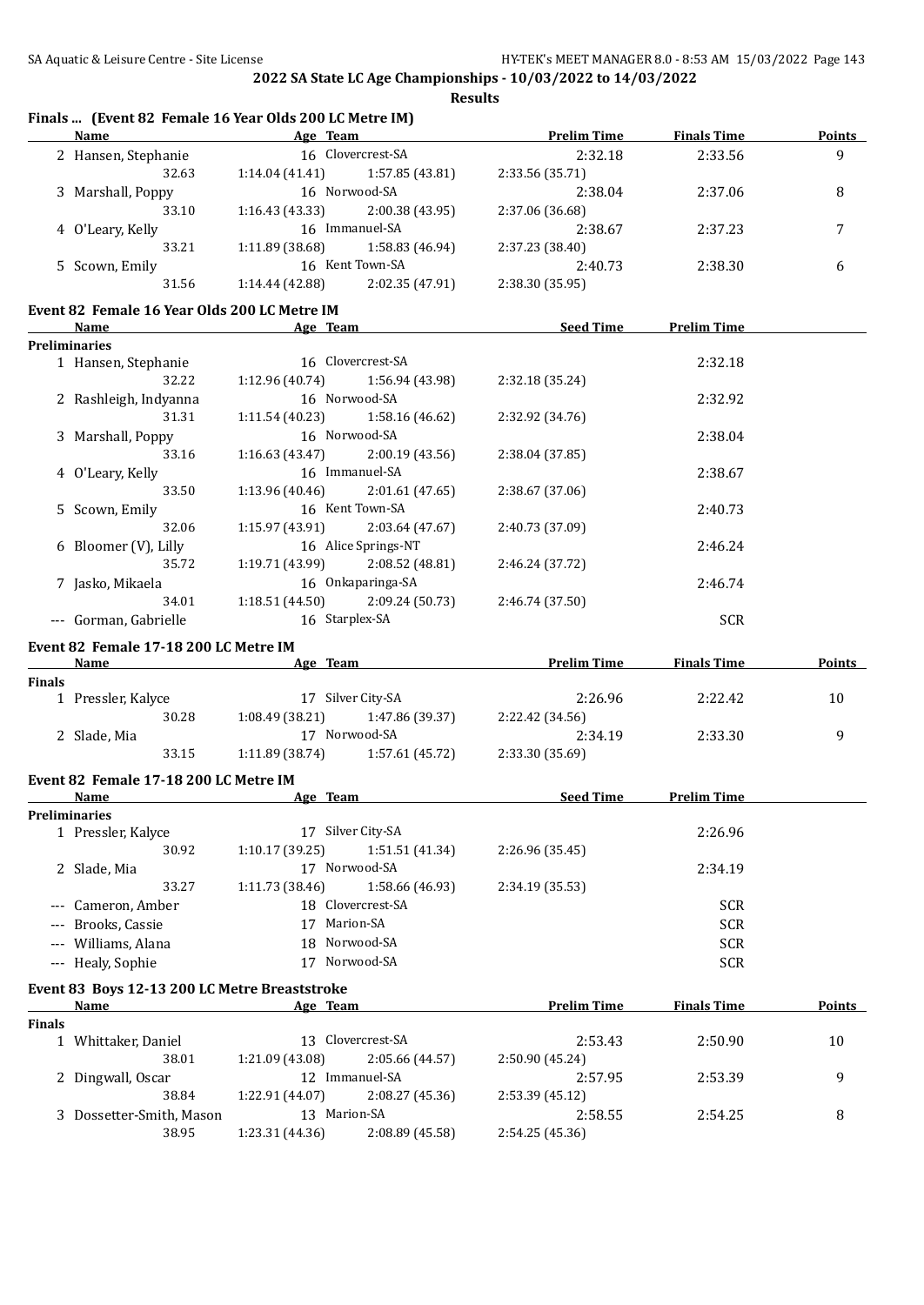**Results**

#### **Finals ... (Event 83 Boys 12-13 200 LC Metre Breaststroke)**

| 12 Payneham-SA<br>$\overline{7}$<br>4 Au, Alden<br>2:59.99<br>2:56.80<br>$1:24.91(45.90)$ $2:11.31(46.40)$<br>39.01<br>2:56.80 (45.49)<br>13 Barossa-SA<br>5 Sloane, Angus<br>3:00.00<br>2:58.33<br>6<br>39.53<br>1:25.65(46.12)<br>2:12.04 (46.39)<br>2:58.33 (46.29)<br>13 Marion-SA<br>5<br>6 Tucker, Axel<br>3:05.22<br>2:58.46<br>1:27.14 (46.86)<br>40.28<br>2:13.52 (46.38)<br>2:58.46 (44.94)<br>13 Marion-SA<br>7 Kupsch, Tarcan<br>3:05.25<br>3:01.89<br>4<br>40.79<br>$1:27.79(47.00)$ $2:15.23(47.44)$<br>3:01.89(46.66)<br>8 Renfrey, Kai<br>13 Western Aquatic-SA<br>3:05.16<br>3:02.93<br>3<br>39.75<br>$1:26.26(46.51)$ $2:15.17(48.91)$<br>3:02.93 (47.76)<br>13 Immanuel-SA<br>9 Clinch, Marcus<br>2<br>3:17.13<br>3:11.58<br>$1:31.69(49.56)$ $2:21.74(50.05)$<br>42.13<br>3:11.58(49.84)<br>Event 83 Boys 12-13 200 LC Metre Breaststroke<br><b>Exam Age Team Age Team Seed Time Prelim Time</b><br>Name<br><b>Preliminaries</b><br>1 Whittaker, Daniel<br>13 Clovercrest-SA<br>2:53.43<br>38.49<br>$1:22.56(44.07)$ $2:07.74(45.18)$<br>2:53.43 (45.69)<br>2 Dingwall, Oscar<br>12 Immanuel-SA<br>2:57.95<br>$1:25.78(45.58)$ $2:12.51(46.73)$<br>2:57.95 (45.44)<br>40.20<br>13 Marion-SA<br>3 Dossetter-Smith, Mason<br>2:58.55<br>$1:26.81(46.00)$ $2:13.13(46.32)$<br>40.81<br>2:58.55(45.42)<br>12 Payneham-SA<br>4 Au, Alden<br>2:59.99<br>$1:27.27(46.21)$ $2:14.29(47.02)$<br>41.06<br>2:59.99 (45.70)<br>13 Barossa-SA<br>5 Sloane, Angus<br>3:00.00<br>40.75<br>$1:28.08(47.33)$ $2:15.76(47.68)$<br>3:00.00 (44.24)<br>13 Western Aquatic-SA<br>6 Renfrey, Kai<br>3:05.16<br>1:28.07 (46.91)<br>41.16<br>2:17.01 (48.94)<br>3:05.16(48.15)<br>13 Marion-SA<br>7 Tucker, Axel<br>3:05.22<br>42.23<br>1:30.79(48.56)<br>2:18.49 (47.70)<br>3:05.22 (46.73)<br>13 Marion-SA<br>8 Kupsch, Tarcan<br>3:05.25<br>41.05<br>1:28.24 (47.19)<br>2:17.07 (48.83)<br>3:05.25(48.18)<br>13 Immanuel-SA<br>9 Clinch, Marcus<br>3:17.13<br>43.87<br>1:34.51(50.64)<br>2:25.64(51.13)<br>3:17.13 (51.49)<br>13 Norwood-SA<br>10 Yeo, Jungee<br>3:21.59<br>44.72<br>1:35.86(51.14)<br>2:28.97 (53.11)<br>3:21.59 (52.62) | <b>Name</b> | Age Team Prelim Time |  | <b>Finals Time</b> | <b>Points</b> |
|------------------------------------------------------------------------------------------------------------------------------------------------------------------------------------------------------------------------------------------------------------------------------------------------------------------------------------------------------------------------------------------------------------------------------------------------------------------------------------------------------------------------------------------------------------------------------------------------------------------------------------------------------------------------------------------------------------------------------------------------------------------------------------------------------------------------------------------------------------------------------------------------------------------------------------------------------------------------------------------------------------------------------------------------------------------------------------------------------------------------------------------------------------------------------------------------------------------------------------------------------------------------------------------------------------------------------------------------------------------------------------------------------------------------------------------------------------------------------------------------------------------------------------------------------------------------------------------------------------------------------------------------------------------------------------------------------------------------------------------------------------------------------------------------------------------------------------------------------------------------------------------------------------------------------------------------------------------------------------------------------------------------------------------------------------------------------------------------------------------------------------------|-------------|----------------------|--|--------------------|---------------|
|                                                                                                                                                                                                                                                                                                                                                                                                                                                                                                                                                                                                                                                                                                                                                                                                                                                                                                                                                                                                                                                                                                                                                                                                                                                                                                                                                                                                                                                                                                                                                                                                                                                                                                                                                                                                                                                                                                                                                                                                                                                                                                                                          |             |                      |  |                    |               |
|                                                                                                                                                                                                                                                                                                                                                                                                                                                                                                                                                                                                                                                                                                                                                                                                                                                                                                                                                                                                                                                                                                                                                                                                                                                                                                                                                                                                                                                                                                                                                                                                                                                                                                                                                                                                                                                                                                                                                                                                                                                                                                                                          |             |                      |  |                    |               |
|                                                                                                                                                                                                                                                                                                                                                                                                                                                                                                                                                                                                                                                                                                                                                                                                                                                                                                                                                                                                                                                                                                                                                                                                                                                                                                                                                                                                                                                                                                                                                                                                                                                                                                                                                                                                                                                                                                                                                                                                                                                                                                                                          |             |                      |  |                    |               |
|                                                                                                                                                                                                                                                                                                                                                                                                                                                                                                                                                                                                                                                                                                                                                                                                                                                                                                                                                                                                                                                                                                                                                                                                                                                                                                                                                                                                                                                                                                                                                                                                                                                                                                                                                                                                                                                                                                                                                                                                                                                                                                                                          |             |                      |  |                    |               |
|                                                                                                                                                                                                                                                                                                                                                                                                                                                                                                                                                                                                                                                                                                                                                                                                                                                                                                                                                                                                                                                                                                                                                                                                                                                                                                                                                                                                                                                                                                                                                                                                                                                                                                                                                                                                                                                                                                                                                                                                                                                                                                                                          |             |                      |  |                    |               |
|                                                                                                                                                                                                                                                                                                                                                                                                                                                                                                                                                                                                                                                                                                                                                                                                                                                                                                                                                                                                                                                                                                                                                                                                                                                                                                                                                                                                                                                                                                                                                                                                                                                                                                                                                                                                                                                                                                                                                                                                                                                                                                                                          |             |                      |  |                    |               |
|                                                                                                                                                                                                                                                                                                                                                                                                                                                                                                                                                                                                                                                                                                                                                                                                                                                                                                                                                                                                                                                                                                                                                                                                                                                                                                                                                                                                                                                                                                                                                                                                                                                                                                                                                                                                                                                                                                                                                                                                                                                                                                                                          |             |                      |  |                    |               |
|                                                                                                                                                                                                                                                                                                                                                                                                                                                                                                                                                                                                                                                                                                                                                                                                                                                                                                                                                                                                                                                                                                                                                                                                                                                                                                                                                                                                                                                                                                                                                                                                                                                                                                                                                                                                                                                                                                                                                                                                                                                                                                                                          |             |                      |  |                    |               |
|                                                                                                                                                                                                                                                                                                                                                                                                                                                                                                                                                                                                                                                                                                                                                                                                                                                                                                                                                                                                                                                                                                                                                                                                                                                                                                                                                                                                                                                                                                                                                                                                                                                                                                                                                                                                                                                                                                                                                                                                                                                                                                                                          |             |                      |  |                    |               |
|                                                                                                                                                                                                                                                                                                                                                                                                                                                                                                                                                                                                                                                                                                                                                                                                                                                                                                                                                                                                                                                                                                                                                                                                                                                                                                                                                                                                                                                                                                                                                                                                                                                                                                                                                                                                                                                                                                                                                                                                                                                                                                                                          |             |                      |  |                    |               |
|                                                                                                                                                                                                                                                                                                                                                                                                                                                                                                                                                                                                                                                                                                                                                                                                                                                                                                                                                                                                                                                                                                                                                                                                                                                                                                                                                                                                                                                                                                                                                                                                                                                                                                                                                                                                                                                                                                                                                                                                                                                                                                                                          |             |                      |  |                    |               |
|                                                                                                                                                                                                                                                                                                                                                                                                                                                                                                                                                                                                                                                                                                                                                                                                                                                                                                                                                                                                                                                                                                                                                                                                                                                                                                                                                                                                                                                                                                                                                                                                                                                                                                                                                                                                                                                                                                                                                                                                                                                                                                                                          |             |                      |  |                    |               |
|                                                                                                                                                                                                                                                                                                                                                                                                                                                                                                                                                                                                                                                                                                                                                                                                                                                                                                                                                                                                                                                                                                                                                                                                                                                                                                                                                                                                                                                                                                                                                                                                                                                                                                                                                                                                                                                                                                                                                                                                                                                                                                                                          |             |                      |  |                    |               |
|                                                                                                                                                                                                                                                                                                                                                                                                                                                                                                                                                                                                                                                                                                                                                                                                                                                                                                                                                                                                                                                                                                                                                                                                                                                                                                                                                                                                                                                                                                                                                                                                                                                                                                                                                                                                                                                                                                                                                                                                                                                                                                                                          |             |                      |  |                    |               |
|                                                                                                                                                                                                                                                                                                                                                                                                                                                                                                                                                                                                                                                                                                                                                                                                                                                                                                                                                                                                                                                                                                                                                                                                                                                                                                                                                                                                                                                                                                                                                                                                                                                                                                                                                                                                                                                                                                                                                                                                                                                                                                                                          |             |                      |  |                    |               |
|                                                                                                                                                                                                                                                                                                                                                                                                                                                                                                                                                                                                                                                                                                                                                                                                                                                                                                                                                                                                                                                                                                                                                                                                                                                                                                                                                                                                                                                                                                                                                                                                                                                                                                                                                                                                                                                                                                                                                                                                                                                                                                                                          |             |                      |  |                    |               |
|                                                                                                                                                                                                                                                                                                                                                                                                                                                                                                                                                                                                                                                                                                                                                                                                                                                                                                                                                                                                                                                                                                                                                                                                                                                                                                                                                                                                                                                                                                                                                                                                                                                                                                                                                                                                                                                                                                                                                                                                                                                                                                                                          |             |                      |  |                    |               |
|                                                                                                                                                                                                                                                                                                                                                                                                                                                                                                                                                                                                                                                                                                                                                                                                                                                                                                                                                                                                                                                                                                                                                                                                                                                                                                                                                                                                                                                                                                                                                                                                                                                                                                                                                                                                                                                                                                                                                                                                                                                                                                                                          |             |                      |  |                    |               |
|                                                                                                                                                                                                                                                                                                                                                                                                                                                                                                                                                                                                                                                                                                                                                                                                                                                                                                                                                                                                                                                                                                                                                                                                                                                                                                                                                                                                                                                                                                                                                                                                                                                                                                                                                                                                                                                                                                                                                                                                                                                                                                                                          |             |                      |  |                    |               |
|                                                                                                                                                                                                                                                                                                                                                                                                                                                                                                                                                                                                                                                                                                                                                                                                                                                                                                                                                                                                                                                                                                                                                                                                                                                                                                                                                                                                                                                                                                                                                                                                                                                                                                                                                                                                                                                                                                                                                                                                                                                                                                                                          |             |                      |  |                    |               |
|                                                                                                                                                                                                                                                                                                                                                                                                                                                                                                                                                                                                                                                                                                                                                                                                                                                                                                                                                                                                                                                                                                                                                                                                                                                                                                                                                                                                                                                                                                                                                                                                                                                                                                                                                                                                                                                                                                                                                                                                                                                                                                                                          |             |                      |  |                    |               |
|                                                                                                                                                                                                                                                                                                                                                                                                                                                                                                                                                                                                                                                                                                                                                                                                                                                                                                                                                                                                                                                                                                                                                                                                                                                                                                                                                                                                                                                                                                                                                                                                                                                                                                                                                                                                                                                                                                                                                                                                                                                                                                                                          |             |                      |  |                    |               |
|                                                                                                                                                                                                                                                                                                                                                                                                                                                                                                                                                                                                                                                                                                                                                                                                                                                                                                                                                                                                                                                                                                                                                                                                                                                                                                                                                                                                                                                                                                                                                                                                                                                                                                                                                                                                                                                                                                                                                                                                                                                                                                                                          |             |                      |  |                    |               |
|                                                                                                                                                                                                                                                                                                                                                                                                                                                                                                                                                                                                                                                                                                                                                                                                                                                                                                                                                                                                                                                                                                                                                                                                                                                                                                                                                                                                                                                                                                                                                                                                                                                                                                                                                                                                                                                                                                                                                                                                                                                                                                                                          |             |                      |  |                    |               |
|                                                                                                                                                                                                                                                                                                                                                                                                                                                                                                                                                                                                                                                                                                                                                                                                                                                                                                                                                                                                                                                                                                                                                                                                                                                                                                                                                                                                                                                                                                                                                                                                                                                                                                                                                                                                                                                                                                                                                                                                                                                                                                                                          |             |                      |  |                    |               |
|                                                                                                                                                                                                                                                                                                                                                                                                                                                                                                                                                                                                                                                                                                                                                                                                                                                                                                                                                                                                                                                                                                                                                                                                                                                                                                                                                                                                                                                                                                                                                                                                                                                                                                                                                                                                                                                                                                                                                                                                                                                                                                                                          |             |                      |  |                    |               |
|                                                                                                                                                                                                                                                                                                                                                                                                                                                                                                                                                                                                                                                                                                                                                                                                                                                                                                                                                                                                                                                                                                                                                                                                                                                                                                                                                                                                                                                                                                                                                                                                                                                                                                                                                                                                                                                                                                                                                                                                                                                                                                                                          |             |                      |  |                    |               |
|                                                                                                                                                                                                                                                                                                                                                                                                                                                                                                                                                                                                                                                                                                                                                                                                                                                                                                                                                                                                                                                                                                                                                                                                                                                                                                                                                                                                                                                                                                                                                                                                                                                                                                                                                                                                                                                                                                                                                                                                                                                                                                                                          |             |                      |  |                    |               |
|                                                                                                                                                                                                                                                                                                                                                                                                                                                                                                                                                                                                                                                                                                                                                                                                                                                                                                                                                                                                                                                                                                                                                                                                                                                                                                                                                                                                                                                                                                                                                                                                                                                                                                                                                                                                                                                                                                                                                                                                                                                                                                                                          |             |                      |  |                    |               |
|                                                                                                                                                                                                                                                                                                                                                                                                                                                                                                                                                                                                                                                                                                                                                                                                                                                                                                                                                                                                                                                                                                                                                                                                                                                                                                                                                                                                                                                                                                                                                                                                                                                                                                                                                                                                                                                                                                                                                                                                                                                                                                                                          |             |                      |  |                    |               |
|                                                                                                                                                                                                                                                                                                                                                                                                                                                                                                                                                                                                                                                                                                                                                                                                                                                                                                                                                                                                                                                                                                                                                                                                                                                                                                                                                                                                                                                                                                                                                                                                                                                                                                                                                                                                                                                                                                                                                                                                                                                                                                                                          |             |                      |  |                    |               |
|                                                                                                                                                                                                                                                                                                                                                                                                                                                                                                                                                                                                                                                                                                                                                                                                                                                                                                                                                                                                                                                                                                                                                                                                                                                                                                                                                                                                                                                                                                                                                                                                                                                                                                                                                                                                                                                                                                                                                                                                                                                                                                                                          |             |                      |  |                    |               |
|                                                                                                                                                                                                                                                                                                                                                                                                                                                                                                                                                                                                                                                                                                                                                                                                                                                                                                                                                                                                                                                                                                                                                                                                                                                                                                                                                                                                                                                                                                                                                                                                                                                                                                                                                                                                                                                                                                                                                                                                                                                                                                                                          |             |                      |  |                    |               |
|                                                                                                                                                                                                                                                                                                                                                                                                                                                                                                                                                                                                                                                                                                                                                                                                                                                                                                                                                                                                                                                                                                                                                                                                                                                                                                                                                                                                                                                                                                                                                                                                                                                                                                                                                                                                                                                                                                                                                                                                                                                                                                                                          |             |                      |  |                    |               |
|                                                                                                                                                                                                                                                                                                                                                                                                                                                                                                                                                                                                                                                                                                                                                                                                                                                                                                                                                                                                                                                                                                                                                                                                                                                                                                                                                                                                                                                                                                                                                                                                                                                                                                                                                                                                                                                                                                                                                                                                                                                                                                                                          |             |                      |  |                    |               |
| 13 Tea Tree Gully-SA<br><b>NS</b><br>--- Owen, Travis                                                                                                                                                                                                                                                                                                                                                                                                                                                                                                                                                                                                                                                                                                                                                                                                                                                                                                                                                                                                                                                                                                                                                                                                                                                                                                                                                                                                                                                                                                                                                                                                                                                                                                                                                                                                                                                                                                                                                                                                                                                                                    |             |                      |  |                    |               |
| 12 Kent Town-SA<br><b>SCR</b><br>--- Norris, James                                                                                                                                                                                                                                                                                                                                                                                                                                                                                                                                                                                                                                                                                                                                                                                                                                                                                                                                                                                                                                                                                                                                                                                                                                                                                                                                                                                                                                                                                                                                                                                                                                                                                                                                                                                                                                                                                                                                                                                                                                                                                       |             |                      |  |                    |               |

#### **Event 83 Male 14-15 200 LC Metre Breaststroke**

|               | Name                | <b>Prelim Time</b><br>Age Team |                                   |                 | <b>Finals Time</b> | <b>Points</b> |
|---------------|---------------------|--------------------------------|-----------------------------------|-----------------|--------------------|---------------|
| <b>Finals</b> |                     |                                |                                   |                 |                    |               |
|               | 1 Braunack, Tom     | 14 Norwood-SA                  |                                   | 2:47.44         | 2:41.74            | 10            |
|               | 35.74               |                                | $1:16.97(41.23)$ $1:59.71(42.74)$ | 2:41.74 (42.03) |                    |               |
|               | 2 Fillmore, Jack    |                                | 15 Onkaparinga-SA                 |                 | 2:42.33            | 9             |
|               | 36.18               |                                | $1:18.97(42.79)$ 2:01.18 (42.21)  | 2:42.33(41.15)  |                    |               |
|               | 3 Brink, Connor     | 15 Marion-SA                   |                                   | 2:46.27         | 2:42.54            | 8             |
|               | 35.40               | 1:16.72 (41.32)                | 1:59.68 (42.96)                   | 2:42.54(42.86)  |                    |               |
|               | 4 Hearl, Ethan      | 15 Clovercrest-SA              |                                   | 2:45.30         | 2:43.04            | 7             |
|               | 36.28               | 1:17.54 (41.26)                | 2:00.76 (43.22)                   | 2:43.04 (42.28) |                    |               |
|               | 5 Piercey, Zack     | 15 Tea Tree Gully-SA           |                                   | 2:48.16         | 2:43.79            | 6             |
|               | 37.24               |                                | $1:19.03(41.79)$ 2:01.86 (42.83)  | 2:43.79 (41.93) |                    |               |
|               | 6 Cregan, Gabriel   | 15 Barossa-SA                  |                                   | 2:48.45         | 2:45.43            | 5             |
|               | 36.23               |                                | $1:18.17(41.94)$ $2:01.37(43.20)$ | 2:45.43(44.06)  |                    |               |
|               | 7 Kupsch, Diezel    | 15 Marion-SA                   |                                   | 2:51.48         | 2:49.26            | 4             |
|               | 34.78               | 1:17.02 (42.24)                | 2:01.51 (44.49)                   | 2:49.26(47.75)  |                    |               |
|               | 8 Stratford, Vaughn | 14 Mount Gambier-SA            |                                   | 2:59.49         | 2:57.21            | 3             |
|               | 38.40               | 1:23.29 (44.89)                | 2:09.52 (46.23)                   | 2:57.21 (47.69) |                    |               |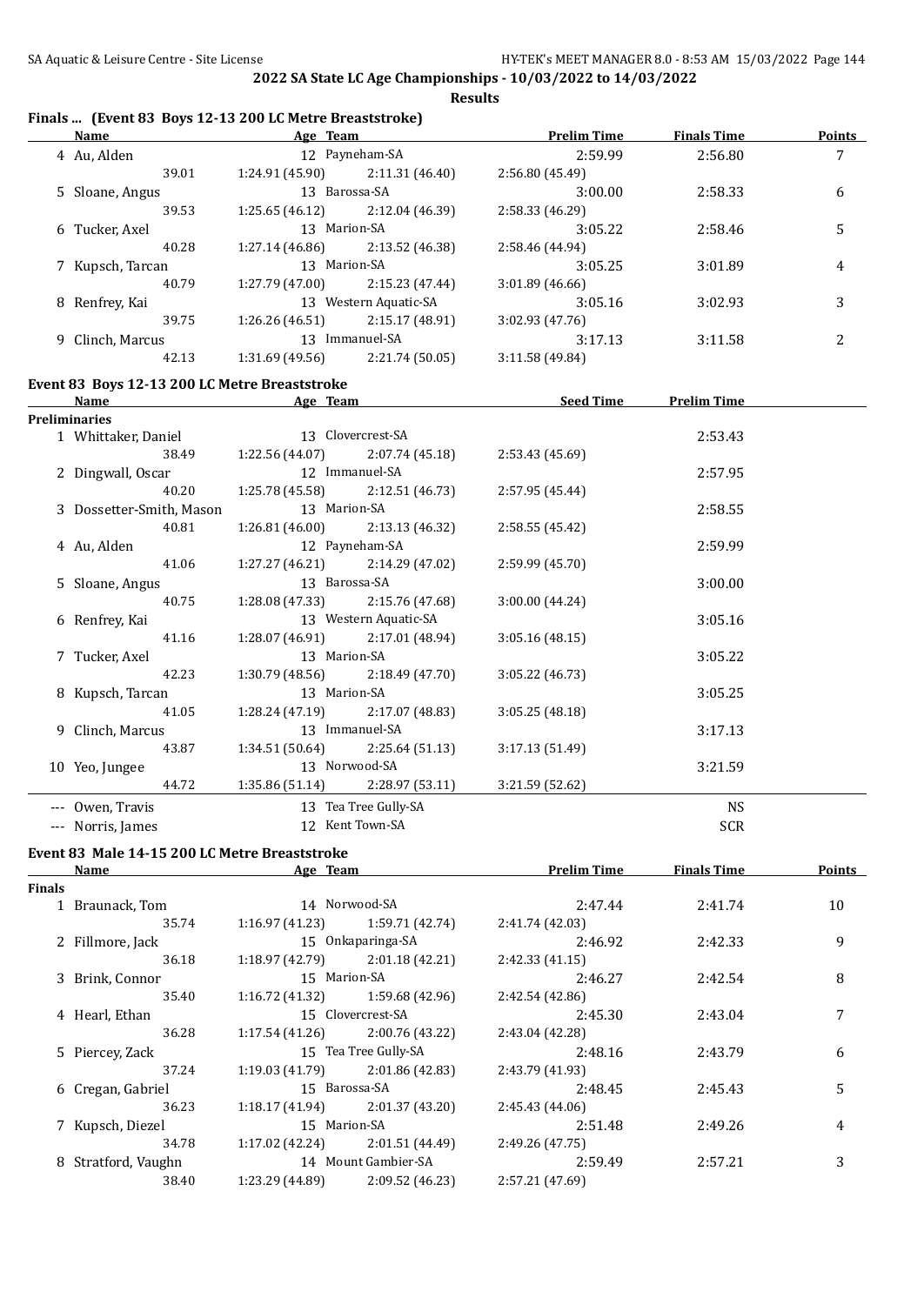**Results**

### **Finals ... (Event 83 Male 14-15 200 LC Metre Breaststroke)**

| <b>Name</b>                                   |                 | Age Team                                            | <b>Prelim Time</b> | <b>Finals Time</b> | <b>Points</b>  |
|-----------------------------------------------|-----------------|-----------------------------------------------------|--------------------|--------------------|----------------|
| 9 Webb, Jarrod                                |                 | 14 Payneham-SA                                      | 2:54.83            | 2:57.76            | $\overline{2}$ |
| 39.08                                         |                 | 1:24.60 (45.52) $2:11.12$ (46.52) $2:57.76$ (46.64) |                    |                    |                |
| Event 83 Male 14-15 200 LC Metre Breaststroke |                 |                                                     |                    |                    |                |
| Name                                          | Age Team        |                                                     | Seed Time          | <b>Prelim Time</b> |                |
| <b>Preliminaries</b>                          |                 |                                                     |                    |                    |                |
| 1 Hearl, Ethan                                |                 | 15 Clovercrest-SA                                   |                    | 2:45.30            |                |
| 35.83                                         | 1:18.00(42.17)  | 2:01.91 (43.91)                                     | 2:45.30 (43.39)    |                    |                |
| 2 Brink, Connor                               | 15 Marion-SA    |                                                     |                    | 2:46.27            |                |
| 36.39                                         |                 | $1:18.23(41.84)$ $2:02.34(44.11)$                   | 2:46.27 (43.93)    |                    |                |
| 3 Fillmore, Jack                              |                 | 15 Onkaparinga-SA                                   |                    | 2:46.92            |                |
| 36.88                                         |                 | $1:21.08(44.20)$ $2:05.22(44.14)$                   | 2:46.92 (41.70)    |                    |                |
| 4 Braunack, Tom                               |                 | 14 Norwood-SA                                       |                    | 2:47.44            |                |
| 36.33                                         |                 | $1:18.94(42.61)$ $2:03.74(44.80)$                   | 2:47.44 (43.70)    |                    |                |
| 5 Piercey, Zack                               |                 | 15 Tea Tree Gully-SA                                |                    | 2:48.16            |                |
| 38.73                                         |                 | $1:21.21(42.48)$ $2:05.27(44.06)$                   | 2:48.16 (42.89)    |                    |                |
| 6 Cregan, Gabriel                             |                 | 15 Barossa-SA                                       |                    | 2:48.45            |                |
| 36.43                                         |                 | $1:19.06(42.63)$ $2:04.13(45.07)$                   | 2:48.45 (44.32)    |                    |                |
| 7 Lawson, Jack                                |                 | 15 Kent Town-SA                                     |                    | 2:50.24            |                |
| 37.70                                         |                 | $1:20.64(42.94)$ $2:05.56(44.92)$                   | 2:50.24 (44.68)    |                    |                |
| 8 Kupsch, Diezel                              | 15 Marion-SA    |                                                     |                    | 2:51.48            |                |
| 37.28                                         |                 | $1:22.04(44.76)$ $2:07.47(45.43)$                   | 2:51.48 (44.01)    |                    |                |
| 9 Webb, Jarrod                                |                 | 14 Payneham-SA                                      |                    | 2:54.83            |                |
| 38.09                                         |                 | $1:23.15(45.06)$ $2:09.41(46.26)$                   | 2:54.83 (45.42)    |                    |                |
| 10 Tran, Khai                                 |                 | 14 Henley & Grange-SA                               |                    | 2:58.51            |                |
| 37.59                                         | 1:23.25(45.66)  | 2:10.30 (47.05)                                     | 2:58.51 (48.21)    |                    |                |
| 11 Stratford, Vaughn                          |                 | 14 Mount Gambier-SA                                 |                    | 2:59.49            |                |
| 37.58                                         | 1:22.70 (45.12) | 2:10.49 (47.79)                                     | 2:59.49 (49.00)    |                    |                |
| 12 White, Bailey                              | 15 Loxton-SA    |                                                     |                    | 3:00.65            |                |
| 39.96                                         | 1:25.40 (45.44) | 2:12.58 (47.18)                                     | 3:00.65(48.07)     |                    |                |
| 13 Collings, Kieran                           | 14 Marion-SA    |                                                     |                    | 3:02.22            |                |
| 39.21                                         |                 | $1:26.11(46.90)$ $2:14.27(48.16)$                   | 3:02.22 (47.95)    |                    |                |
| 14 Martin, Elijah                             |                 | 14 Henley & Grange-SA                               |                    | 3:08.64            |                |
| 41.38                                         |                 | $1:30.74(49.36)$ $2:19.03(48.29)$                   | 3:08.64 (49.61)    |                    |                |
| --- Nel, Zander                               |                 | 15 Immanuel-SA                                      |                    | DQ                 |                |
| Non-simultaneous touch                        |                 |                                                     |                    |                    |                |

# **Event 83 Male 16-18 200 LC Metre Breaststroke**

|               | Name              | Age Team        |                       | <b>Prelim Time</b> | <b>Finals Time</b> | <b>Points</b> |
|---------------|-------------------|-----------------|-----------------------|--------------------|--------------------|---------------|
| <b>Finals</b> |                   |                 |                       |                    |                    |               |
|               | 1 Pearce, Matthew |                 | 18 Norwood-SA         | 2:24.59            | 2:23.75            | 10            |
|               | 31.57             | 1:07.65(36.08)  | 1:45.21 (37.56)       | 2:23.75 (38.54)    |                    |               |
|               | 2 Nelson, Regan   |                 | 16 Kent Town-SA       | 2:36.42            | 2:31.08            | 9             |
|               | 32.50             | 1:10.83(38.33)  | 1:51.07 (40.24)       | 2:31.08(40.01)     |                    |               |
|               | 3 Poole, Isaac    |                 | 16 Starplex-SA        | 2:38.55            | 2:34.02            | 8             |
|               | 33.97             | 1:12.94(38.97)  | 1:53.77 (40.83)       | 2:34.02 (40.25)    |                    |               |
|               | 4 Au, Isaac       |                 | 16 Kent Town-SA       | 2:51.30            | 2:41.68            | 7             |
|               | 33.78             | 1:14.10(40.32)  | 1:57.98 (43.88)       | 2:41.68(43.70)     |                    |               |
|               | 5 Bignell, Thomas |                 | 17 Blue Lake Y-SA     | 2:45.00            | 2:45.08            | 6             |
|               | 35.80             | 1:19.05(43.25)  | 2:02.86 (43.81)       | 2:45.08 (42.22)    |                    |               |
|               | 6 Chan, Aidan     |                 | 16 Henley & Grange-SA | 2:56.21            | 2:49.55            | 5             |
|               | 36.52             | 1:19.42(42.90)  | 2:03.69 (44.27)       | 2:49.55(45.86)     |                    |               |
|               | 7 Tolladay, Harry |                 | 16 Kent Town-SA       | 2:49.60            | 2:49.89            | 4             |
|               | 37.55             | 1:20.77 (43.22) | 2:05.54 (44.77)       | 2:49.89 (44.35)    |                    |               |
|               |                   |                 |                       |                    |                    |               |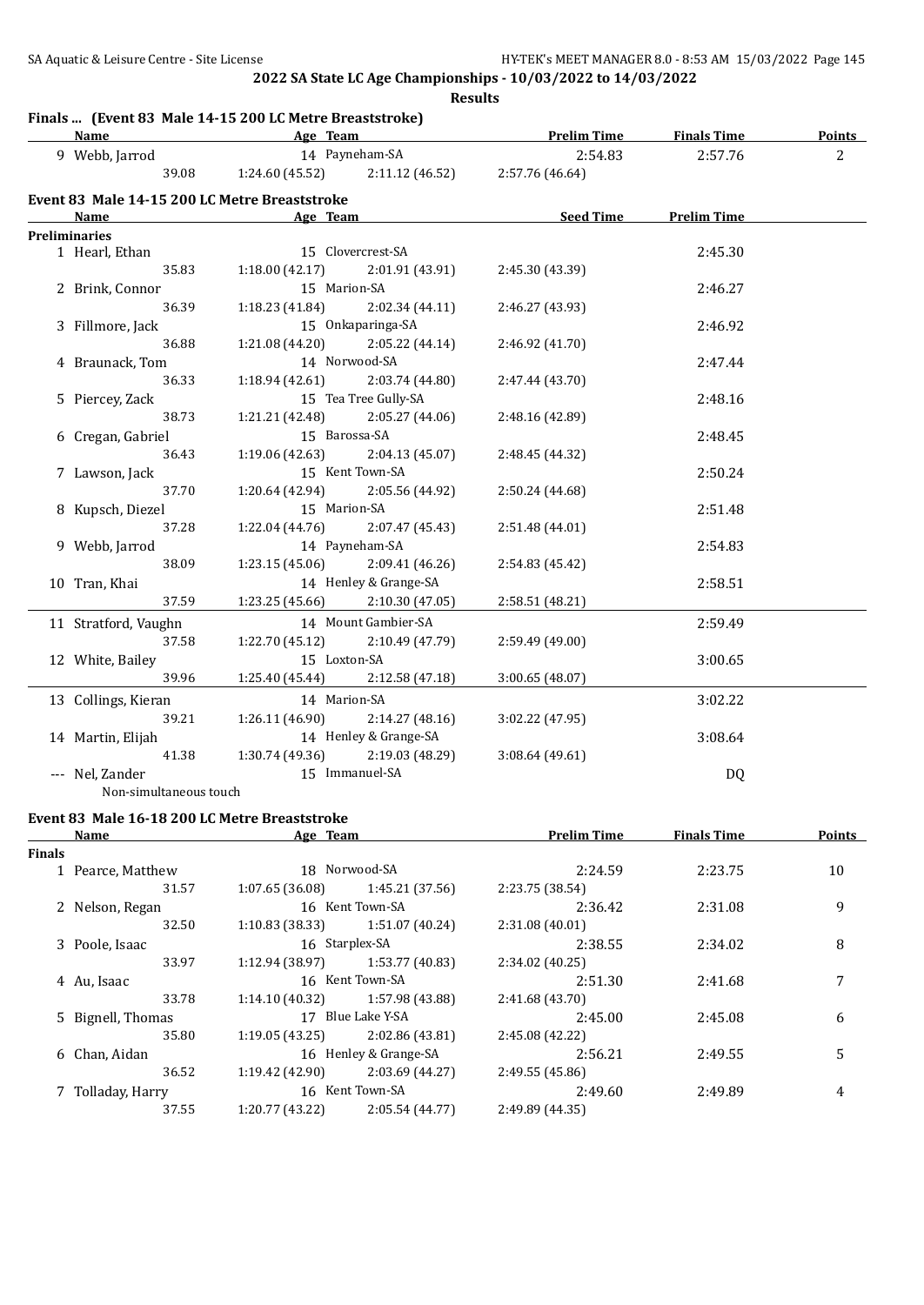**Results**

| Name                          | Age Team                          |                                   | <b>Seed Time</b> | <b>Prelim Time</b> |  |
|-------------------------------|-----------------------------------|-----------------------------------|------------------|--------------------|--|
| <b>Preliminaries</b>          |                                   |                                   |                  |                    |  |
| 1 Pearce, Matthew             | 18 Norwood-SA                     |                                   |                  | 2:24.59            |  |
| 31.75                         |                                   | $1:09.07(37.32)$ $1:45.90(36.83)$ | 2:24.59 (38.69)  |                    |  |
| 2 Nelson, Regan               |                                   | 16 Kent Town-SA                   |                  | 2:36.42            |  |
| 33.90                         |                                   | $1:13.57(39.67)$ $1:55.49(41.92)$ | 2:36.42 (40.93)  |                    |  |
| 3 Poole, Isaac                | 16 Starplex-SA                    |                                   |                  | 2:38.55            |  |
| 33.79                         |                                   | $1:14.31(40.52)$ $1:56.47(42.16)$ | 2:38.55 (42.08)  |                    |  |
| 4 Bignell, Thomas             |                                   | 17 Blue Lake Y-SA                 |                  | 2:45.00            |  |
| 36.74                         | $1:19.79(43.05)$ $2:02.76(42.97)$ |                                   | 2:45.00 (42.24)  |                    |  |
| 5 Tolladay, Harry             |                                   | 16 Kent Town-SA                   |                  | 2:49.60            |  |
| 37.35                         |                                   | $1:20.55(43.20)$ $2:04.83(44.28)$ | 2:49.60 (44.77)  |                    |  |
| 6 Ormerod, Jack               |                                   | 18 Unattached-SA                  |                  | 2:50.30            |  |
| 37.02                         |                                   | $1:20.13(43.11)$ $2:04.73(44.60)$ | 2:50.30 (45.57)  |                    |  |
| 7 Au, Isaac                   |                                   | 16 Kent Town-SA                   |                  | 2:51.30            |  |
| 35.14                         | $1:19.01(43.87)$ $2:04.79(45.78)$ |                                   | 2:51.30 (46.51)  |                    |  |
| 8 Chan, Aidan                 |                                   | 16 Henley & Grange-SA             |                  | 2:56.21            |  |
| 38.50                         | $1:22.98(44.48)$ $2:09.49(46.51)$ |                                   | 2:56.21 (46.72)  |                    |  |
| 9 Webb-Vance, Henry           | 16 Marion-SA                      |                                   |                  | 2:58.90            |  |
| 40.30                         | $1:27.38(47.08)$ $2:13.41(46.03)$ |                                   | 2:58.90 (45.49)  |                    |  |
| --- Yip, James                |                                   | 23 Unattached-SA                  |                  | X2:28.46           |  |
| 34.38                         | $1:12.30(37.92)$ $1:50.66(38.36)$ |                                   | 2:28.46 (37.80)  |                    |  |
| --- Luscombe, Flectcher       |                                   | 19 Unattached-SA                  |                  | X2:29.06           |  |
| 33.07                         |                                   | $1:10.90(37.83)$ $1:49.69(38.79)$ | 2:29.06 (39.37)  |                    |  |
| --- Sologub, Gregory          | 19 Unattached-SA                  |                                   |                  | X2:49.86           |  |
| 35.83                         |                                   | $1:16.97(41.14)$ $2:01.64(44.67)$ | 2:49.86 (48.22)  |                    |  |
| --- Biddell, Harrison         | 17 Norwood-SA                     |                                   |                  | <b>NS</b>          |  |
| --- Cochrane-Adolfson, Justin | 16 Silver City-SA                 |                                   |                  | <b>NS</b>          |  |
| --- Lehmann, Reuben           | 16 Immanuel-SA                    |                                   |                  | <b>SCR</b>         |  |
|                               |                                   |                                   |                  |                    |  |

#### **Event 84 Girls 11 Year Olds 100 LC Metre Backstroke**

|               | Name                 | Age Team             | <b>Prelim Time</b> | <b>Finals Time</b> | Points       |
|---------------|----------------------|----------------------|--------------------|--------------------|--------------|
| <b>Finals</b> |                      |                      |                    |                    |              |
|               | 1 Linke, Jasmine     | 11 Kent Town-SA      | 1:18.80            | 1:15.74            | 10           |
|               | 36.83                | 1:15.74(38.91)       |                    |                    |              |
|               | 2 Harrison, Savannah | 11 Clovercrest-SA    | 1:18.31            | 1:16.57            | 9            |
|               | 37.44                | 1:16.57(39.13)       |                    |                    |              |
|               | 3 Geister, Leni      | 11 Barossa-SA        | 1:20.54            | 1:17.87            | 8            |
|               | 37.85                | 1:17.87(40.02)       |                    |                    |              |
|               | 4 Osborn, Jessica    | 11 Marion-SA         | 1:20.67            | 1:18.78            | 7            |
|               | 38.07                | 1:18.78(40.71)       |                    |                    |              |
|               | 5 Ashmead, Annabel   | 11 Barossa-SA        | 1:22.28            | 1:20.24            | 6            |
|               | 39.40                | 1:20.24 (40.84)      |                    |                    |              |
|               | 6 Daunt, Emily       | 11 Marion-SA         | 1:21.34            | 1:20.72            | 5            |
|               | 38.93                | 1:20.72 (41.79)      |                    |                    |              |
|               | 7 Sherwell, Amber    | 11 Norwood-SA        | 1:24.84            | 1:22.37            | 4            |
|               | 39.50                | 1:22.37 (42.87)      |                    |                    |              |
|               | 8 Hartwig, Ava       | 11 Norwood-SA        | 1:23.63            | 1:23.06            | 3            |
|               | 39.29                | 1:23.06(43.77)       |                    |                    |              |
| 9.            | Marshall, Chelsea    | 11 Tea Tree Gully-SA | 1:24.16            | 1:23.91            | 2            |
|               | 40.18                | 1:23.91 (43.73)      |                    |                    |              |
| 10            | Giro, Aleksandra     | 11 Payneham-SA       | 1:24.98            | 1:25.71            | $\mathbf{1}$ |
|               | 41.37                | 1:25.71 (44.34)      |                    |                    |              |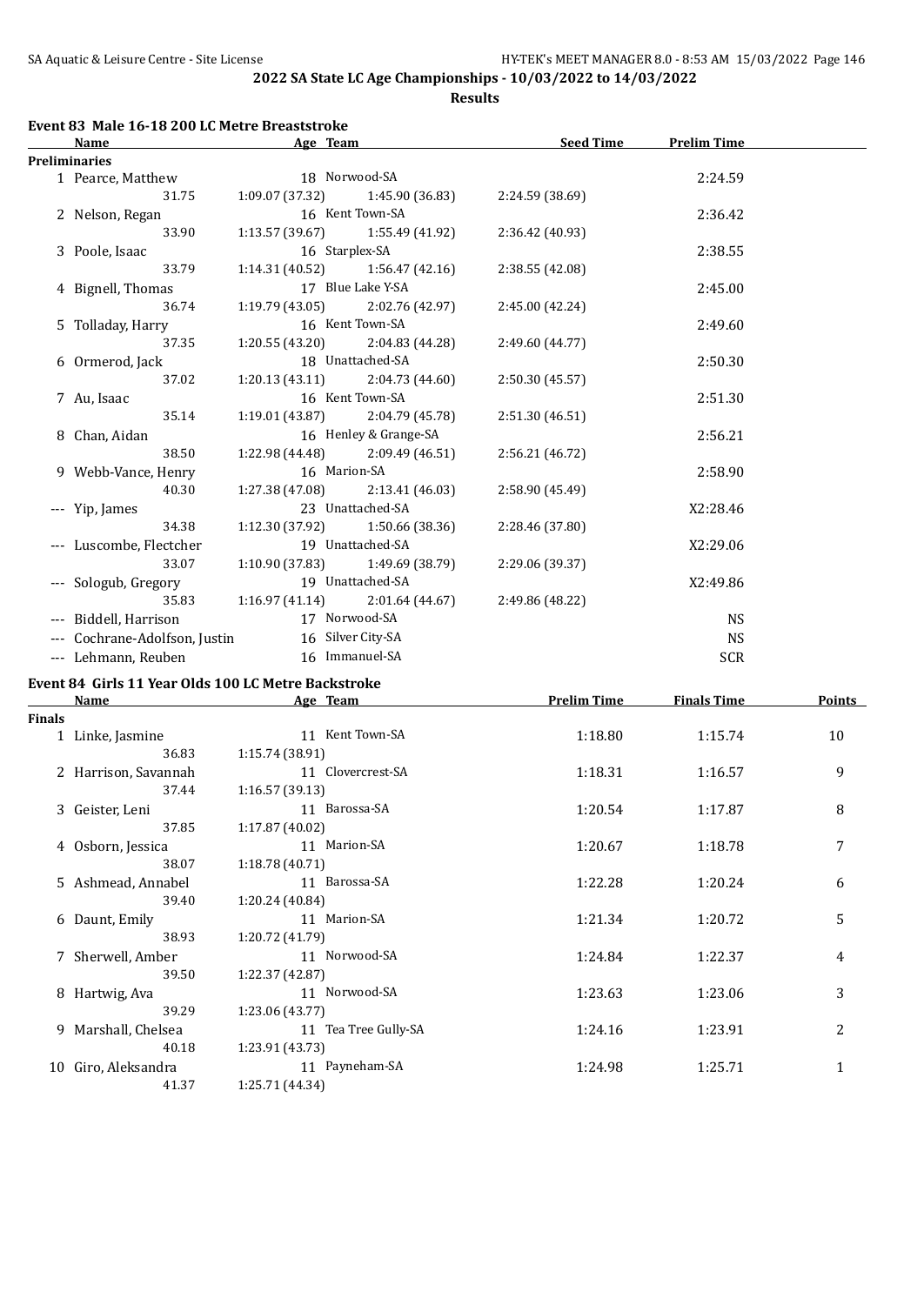**Results**

## **Event 84 Girls 11 Year Olds 100 LC Metre Backstroke**

|        | Name                          | Age Team                                                        | <b>Seed Time</b>   | <b>Prelim Time</b> |               |
|--------|-------------------------------|-----------------------------------------------------------------|--------------------|--------------------|---------------|
|        | <b>Preliminaries</b>          |                                                                 |                    |                    |               |
|        | 1 Harrison, Savannah<br>38.37 | 11 Clovercrest-SA<br>1:18.31 (39.94)                            |                    | 1:18.31            |               |
|        | 2 Linke, Jasmine              | 11 Kent Town-SA                                                 | 1:18.80            |                    |               |
|        | 38.25<br>3 Geister, Leni      | 1:18.80(40.55)<br>11 Barossa-SA                                 |                    | 1:20.54            |               |
|        | 39.71                         | 1:20.54 (40.83)                                                 |                    |                    |               |
|        | 4 Osborn, Jessica<br>38.83    | 11 Marion-SA<br>1:20.67 (41.84)                                 |                    | 1:20.67            |               |
|        | 5 Daunt, Emily<br>39.14       | 11 Marion-SA<br>1:21.34 (42.20)                                 |                    | 1:21.34            |               |
|        | 6 Ashmead, Annabel            | 11 Barossa-SA                                                   |                    | 1:22.28            |               |
|        | 39.89<br>7 Hartwig, Ava       | 1:22.28 (42.39)<br>11 Norwood-SA                                |                    | 1:23.63            |               |
|        | 38.95                         | 1:23.63 (44.68)                                                 |                    |                    |               |
|        | 8 Marshall, Chelsea<br>40.42  | 11 Tea Tree Gully-SA<br>1:24.16 (43.74)                         |                    | 1:24.16            |               |
|        | 9 Sherwell, Amber             | 11 Norwood-SA                                                   |                    | 1:24.84            |               |
|        | 40.55                         | 1:24.84 (44.29)                                                 |                    |                    |               |
|        | 10 Giro, Aleksandra<br>42.10  | 11 Payneham-SA<br>1:24.98 (42.88)                               |                    | 1:24.98            |               |
|        | 11 Sebestyen, Laura<br>41.90  | 11 Marion-SA<br>1:25.37 (43.47)                                 |                    | 1:25.37            |               |
|        | 12 Smith, Grace<br>43.63      | 11 Unattached-SA<br>1:25.43 (41.80)                             |                    | 1:25.43            |               |
|        |                               | 11 Southern Performance-SA                                      |                    |                    |               |
|        | 13 Baker, Amelia<br>41.39     | 1:26.00 (44.61)                                                 |                    | 1:26.00            |               |
|        | 14 Song, Siyu                 | 11 Henley & Grange-SA                                           |                    | 1:27.01            |               |
|        | 40.88                         | 1:27.01 (46.13)                                                 |                    |                    |               |
|        | 15 Shannon, Isabella          | 11 Barossa-SA                                                   |                    | 1:28.62            |               |
|        | 43.17                         | 1:28.62 (45.45)                                                 |                    |                    |               |
|        | 16 Paul, Meg                  | 11 Clovercrest-SA                                               |                    | 1:29.40            |               |
|        | 43.44                         | 1:29.40 (45.96)                                                 |                    |                    |               |
|        | 17 Adcock, Ava                | 11 Immanuel-SA                                                  |                    | 1:30.78            |               |
|        | 43.08                         | 1:30.78 (47.70)                                                 |                    |                    |               |
|        | 18 Bastiaans, Laura           | 11 Marion-SA                                                    |                    | 1:34.16            |               |
|        | 45.36                         | 1:34.16 (48.80)                                                 |                    |                    |               |
|        | 19 Waller, Arabella           | 11 Marion-SA                                                    |                    | 1:34.83            |               |
|        | 46.30                         | 1:34.83 (48.53)                                                 |                    |                    |               |
|        | 20 Le, Amy                    | 11 Henley & Grange-SA                                           |                    | 1:35.16            |               |
|        | 46.42                         | 1:35.16 (48.74)                                                 |                    |                    |               |
|        | --- Davidson, Charlotte       | 11 West Coast-SA                                                |                    | <b>SCR</b>         |               |
|        | --- Hallam, Sophia            | 11 Marion-SA                                                    | <b>SCR</b>         |                    |               |
|        | --- Leaver, Georgiana         | 11 Marion-SA                                                    |                    | <b>SCR</b>         |               |
|        | <b>Name</b>                   | Event 84 Girls 12 Year Olds 100 LC Metre Backstroke<br>Age Team | <b>Prelim Time</b> | <b>Finals Time</b> | <b>Points</b> |
| Finals |                               |                                                                 |                    |                    |               |
|        | 1 Beaumont, Isabella          | 12 Henley & Grange-SA                                           | 1:16.01            | 1:13.11            | 10            |
|        | 35.66<br>2 Crean, Allegra     | 1:13.11 (37.45)<br>12 Marion-SA                                 | 1:16.18            | 1:14.62            | 9             |
|        | 36.66                         | 1:14.62 (37.96)                                                 |                    |                    |               |
|        | 3 Basic, Emilia<br>35.82      | 12 Tea Tree Gully-SA<br>1:14.74 (38.92)                         | 1:16.32            | 1:14.74            | 8             |

4 Nesci, Ava 12 Starplex-SA 1:14.84 1:14.79 7

36.05 1:14.79 (38.74)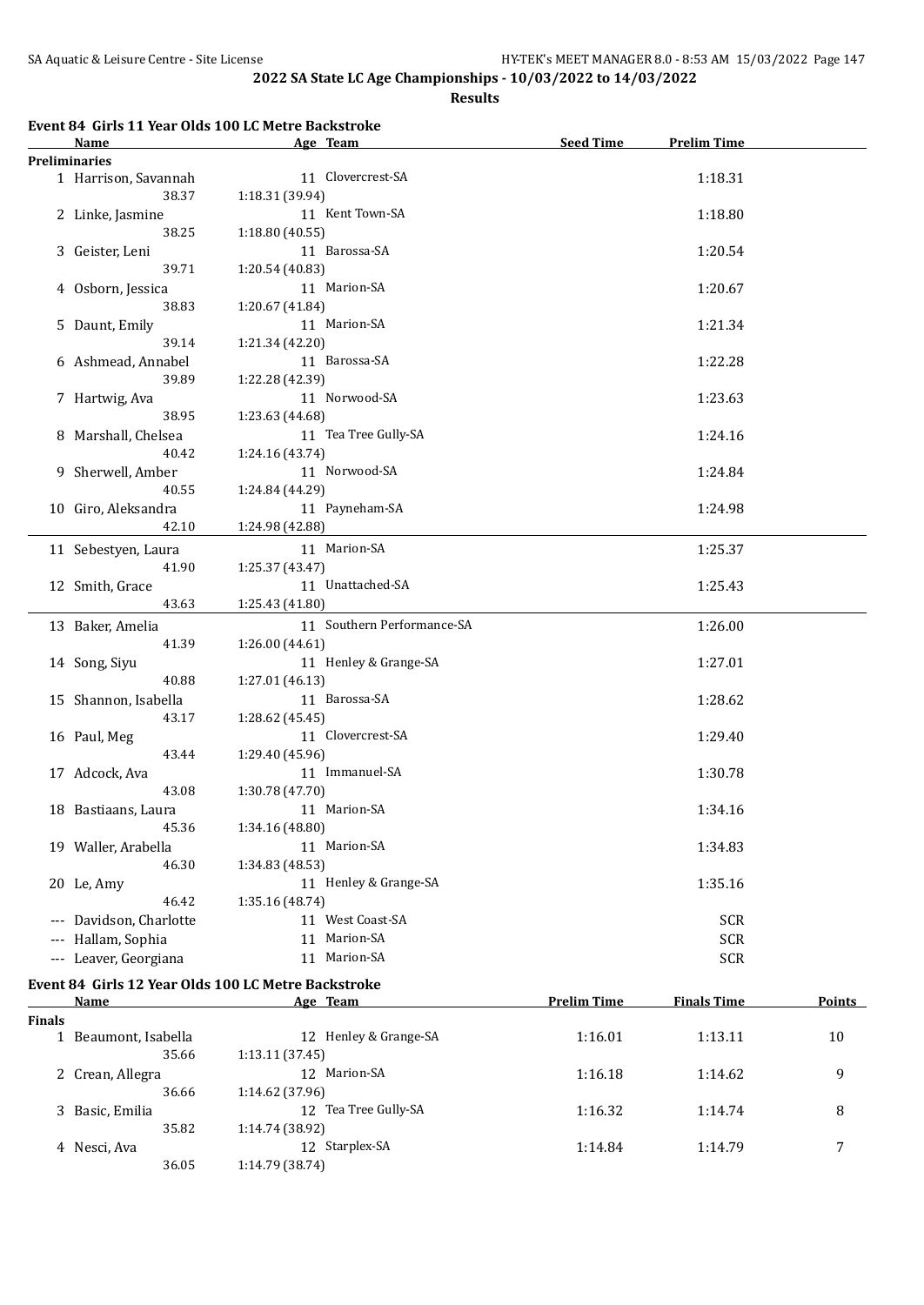**Results**

## **Finals ... (Event 84 Girls 12 Year Olds 100 LC Metre Backstroke)**

|   | Name              | Age Team                  | <b>Prelim Time</b> | <b>Finals Time</b> | <b>Points</b> |
|---|-------------------|---------------------------|--------------------|--------------------|---------------|
|   | 5 Lawrence, Akira | 12 Tea Tree Gully-SA      | 1:16.68            | 1:15.45            | 6             |
|   | 36.25             | 1:15.45(39.20)            |                    |                    |               |
| 6 | Thomas, Arabella  | Immanuel-SA<br>12         | 1:18.68            | 1:17.69            | 5             |
|   | 37.37             | 1:17.69 (40.32)           |                    |                    |               |
|   | Molloy, Scarlett  | 12 Silver City-SA         | 1:20.36            | 1:19.48            | 4             |
|   | 38.83             | 1:19.48(40.65)            |                    |                    |               |
| 8 | Ellis, Piper      | Playford Aquatic-SA<br>12 | 1:21.39            | 1:19.81            | 3             |
|   | 38.69             | 1:19.81 (41.12)           |                    |                    |               |
|   | 9 Thomas, Milla   | 12 Kent Town-SA           | 1:20.96            | 1:21.71            | 2             |
|   | 40.39             | 1:21.71 (41.32)           |                    |                    |               |
|   | 10 Cox, Emmy      | Barossa-SA<br>12          | 1:22.03            | 1:23.38            |               |
|   | 40.13             | 1:23.38 (43.25)           |                    |                    |               |
|   |                   |                           |                    |                    |               |

### **Event 84 Girls 12 Year Olds 100 LC Metre Backstroke**

| <b>Name</b>          | Age Team               | <b>Seed Time</b><br><b>Prelim Time</b> |
|----------------------|------------------------|----------------------------------------|
| <b>Preliminaries</b> |                        |                                        |
| 1 Nesci, Ava         | 12 Starplex-SA         | 1:14.84                                |
| 36.49                | 1:14.84(38.35)         |                                        |
| 2 Beaumont, Isabella | 12 Henley & Grange-SA  | 1:16.01                                |
| 36.67                | 1:16.01 (39.34)        |                                        |
| 3 Crean, Allegra     | 12 Marion-SA           | 1:16.18                                |
| 36.89                | 1:16.18 (39.29)        |                                        |
| 4 Basic, Emilia      | 12 Tea Tree Gully-SA   | 1:16.32                                |
| 36.83                | 1:16.32 (39.49)        |                                        |
| 5 Lawrence, Akira    | 12 Tea Tree Gully-SA   | 1:16.68                                |
| 37.64                | 1:16.68 (39.04)        |                                        |
| 6 Thomas, Arabella   | 12 Immanuel-SA         | 1:18.68                                |
| 37.70                | 1:18.68 (40.98)        |                                        |
| 7 Molloy, Scarlett   | 12 Silver City-SA      | 1:20.36                                |
| 39.10                | 1:20.36 (41.26)        |                                        |
| 8 Thomas, Milla      | 12 Kent Town-SA        | 1:20.96                                |
| 39.08                | 1:20.96 (41.88)        |                                        |
| 9 Ellis, Piper       | 12 Playford Aquatic-SA | 1:21.39                                |
| 39.33                | 1:21.39 (42.06)        |                                        |
| 10 Cox, Emmy         | 12 Barossa-SA          | 1:22.03                                |
| 40.72                | 1:22.03 (41.31)        |                                        |
| 11 Thomas, Miranda   | 12 Norwood-SA          | 1:22.39                                |
| 39.89                | 1:22.39 (42.50)        |                                        |
| 12 Needham, Ava      | 12 Marion-SA           | 1:23.12                                |
| 40.70                | 1:23.12 (42.42)        |                                        |
| 13 Bevan, Jasmine    | 12 Marion-SA           | 1:23.35                                |
| 40.56                | 1:23.35 (42.79)        |                                        |
| 14 Williams, Amelia  | 12 Norwood-SA          | 1:24.51                                |
| 41.70                | 1:24.51 (42.81)        |                                        |
| 15 Pearce, Ella      | 12 Norwood-SA          | 1:25.41                                |
| 41.85                | 1:25.41 (43.56)        |                                        |
| 16 Greenham, Violet  | 12 Playford Aquatic-SA | 1:27.44                                |
| 43.07                | 1:27.44 (44.37)        |                                        |
| 17 Stratford, Indee  | 12 Mount Gambier-SA    | 1:27.52                                |
| 42.00                | 1:27.52 (45.52)        |                                        |
| 18 McKenna, Zoe      | 12 Onkaparinga-SA      | 1:27.63                                |
| 42.08                | 1:27.63 (45.55)        |                                        |
| 19 McMahon, Lavender | 12 Henley & Grange-SA  | 1:30.35                                |
| 44.08                | 1:30.35 (46.27)        |                                        |
| 20 Bevan, Sienna     | 12 Silver City-SA      | 1:30.50                                |
| 44.10                | 1:30.50 (46.40)        |                                        |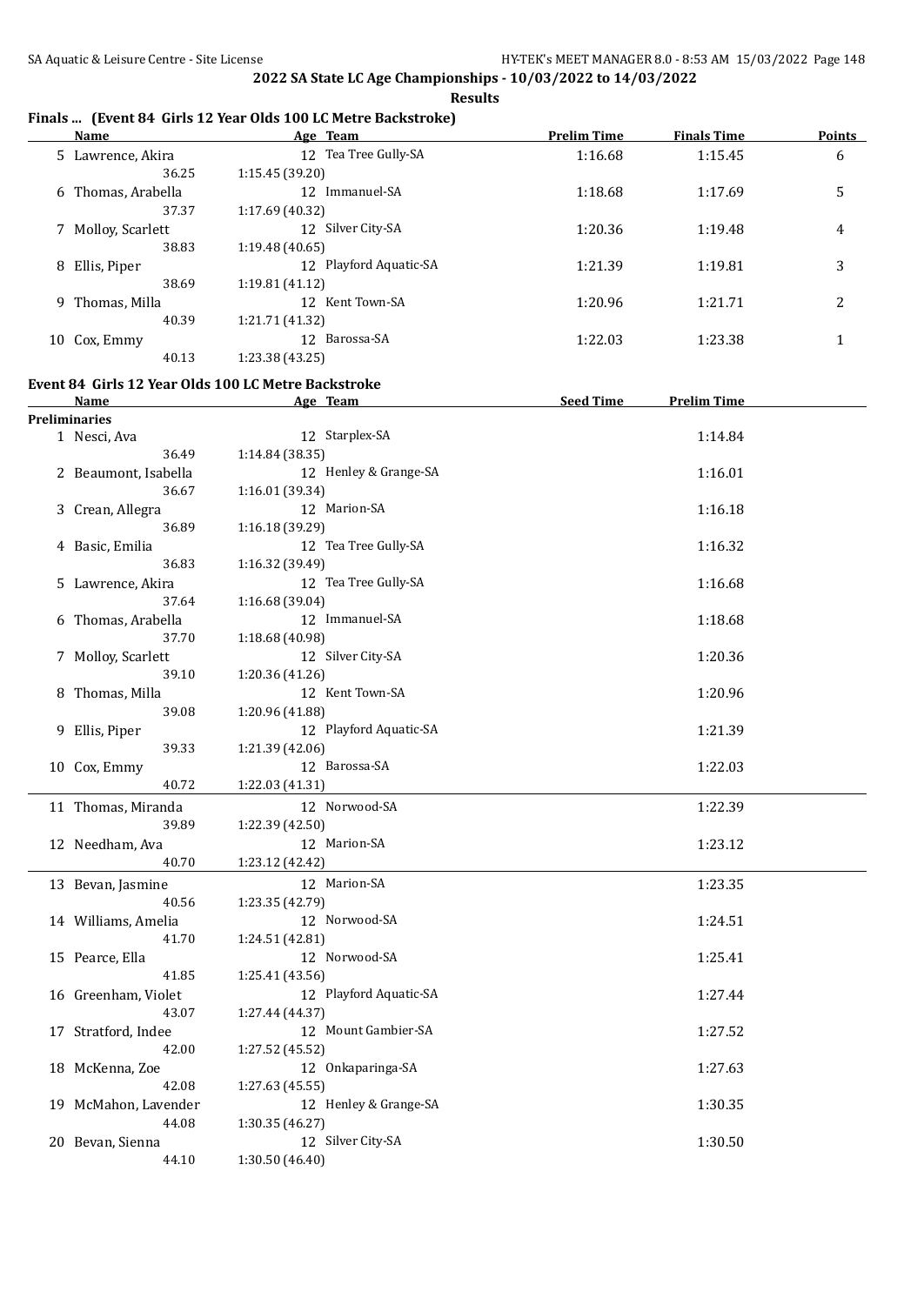|        | <b>Name</b>                                         |                 | Age Team               | <b>Seed Time</b>   | <b>Prelim Time</b> |        |
|--------|-----------------------------------------------------|-----------------|------------------------|--------------------|--------------------|--------|
|        | 21 Barton, Jeanie                                   |                 | 12 Kent Town-SA        |                    | 1:33.32            |        |
|        | 44.25                                               | 1:33.32 (49.07) |                        |                    |                    |        |
|        | --- Dening, Lucy                                    |                 | 12 Mount Gambier-SA    |                    | <b>SCR</b>         |        |
|        | Event 85 Girls 13 Year Olds 100 LC Metre Backstroke |                 |                        |                    |                    |        |
|        | Name                                                |                 | Age Team               | <b>Prelim Time</b> | <b>Finals Time</b> | Points |
| Finals |                                                     |                 |                        |                    |                    |        |
|        | 1 Carrocci, Clara                                   |                 | 13 Norwood-SA          | 1:09.65            | 1:08.90            | 10     |
|        | 34.00                                               | 1:08.90 (34.90) |                        |                    |                    |        |
|        | 2 Morton, Grace                                     |                 | 13 Norwood-SA          | 1:13.89            | 1:11.90            | 9      |
|        | 35.25                                               | 1:11.90 (36.65) |                        |                    |                    |        |
|        | 3 Kelsh, Tahni                                      |                 | 13 West Coast-SA       | 1:13.63            | 1:11.98            | 8      |
|        | 34.79                                               | 1:11.98 (37.19) |                        |                    |                    |        |
|        | 4 Pronk, Maisy<br>35.03                             |                 | 13 Immanuel-SA         | 1:12.73            | 1:12.87            | 7      |
|        |                                                     | 1:12.87 (37.84) | 13 Immanuel-SA         |                    |                    |        |
|        | 5 Kishinets, Isabella<br>36.34                      | 1:15.30 (38.96) |                        | 1:14.98            | 1:15.30            | 6      |
|        | 6 Mickan, Asta                                      |                 | 13 Barossa-SA          | 1:16.35            | 1:15.79            | 5      |
|        | 36.44                                               | 1:15.79 (39.35) |                        |                    |                    |        |
|        | 7 Pentland, Ruby                                    |                 | 13 Clovercrest-SA      | 1:16.38            | 1:16.31            | 4      |
|        | 36.29                                               | 1:16.31 (40.02) |                        |                    |                    |        |
|        | 8 Brown, Lily                                       |                 | 13 Marion-SA           | 1:17.90            | 1:17.22            | 3      |
|        | 37.32                                               | 1:17.22 (39.90) |                        |                    |                    |        |
|        | 9 Green, Charlise                                   |                 | 13 Immanuel-SA         | 1:19.20            | 1:18.68            | 2      |
|        | 37.88                                               | 1:18.68 (40.80) |                        |                    |                    |        |
|        | 10 Waligora, Urszula                                |                 | 13 Playford Aquatic-SA | 1:18.91            | 1:20.12            | 1      |
|        | 38.30                                               | 1:20.12 (41.82) |                        |                    |                    |        |
|        | Event 85 Girls 13 Year Olds 100 LC Metre Backstroke |                 |                        |                    |                    |        |
|        | Name                                                |                 | Age Team               | Seed Time          | <b>Prelim Time</b> |        |
|        | Preliminaries                                       |                 |                        |                    |                    |        |
|        | 1 Carrocci, Clara                                   |                 | 13 Norwood-SA          |                    | 1:09.65            |        |
|        | 34.35                                               | 1:09.65 (35.30) |                        |                    |                    |        |
|        | 2 Pronk, Maisy                                      |                 | 13 Immanuel-SA         |                    | 1:12.73            |        |
|        | 35.23                                               | 1:12.73 (37.50) | 13 West Coast-SA       |                    |                    |        |
|        | 3 Kelsh, Tahni<br>35.16                             | 1:13.63 (38.47) |                        |                    | 1:13.63            |        |
|        | 4 Morton, Grace                                     |                 | 13 Norwood-SA          |                    | 1:13.89            |        |
|        | 36.87                                               | 1:13.89 (37.02) |                        |                    |                    |        |
|        | 5 Kishinets, Isabella                               |                 | 13 Immanuel-SA         |                    | 1:14.98            |        |
|        | 36.10                                               | 1:14.98 (38.88) |                        |                    |                    |        |
|        | 6 Mickan, Asta                                      |                 | 13 Barossa-SA          |                    | 1:16.35            |        |
|        | 37.14                                               | 1:16.35(39.21)  |                        |                    |                    |        |
|        | 7 Pentland, Ruby                                    |                 | 13 Clovercrest-SA      |                    | 1:16.38            |        |
|        | 37.41                                               | 1:16.38 (38.97) |                        |                    |                    |        |
|        | 8 Brown, Lily                                       |                 | 13 Marion-SA           |                    | 1:17.90            |        |
|        | 37.96                                               | 1:17.90 (39.94) |                        |                    |                    |        |
|        | 9 Waligora, Urszula                                 |                 | 13 Playford Aquatic-SA |                    | 1:18.91            |        |
|        | 38.43                                               | 1:18.91 (40.48) |                        |                    |                    |        |
|        | 10 Green, Charlise                                  |                 | 13 Immanuel-SA         |                    | 1:19.20            |        |
|        | 38.03                                               | 1:19.20 (41.17) |                        |                    |                    |        |
|        | 11 Charles, Tahli                                   |                 | 13 Marion-SA           |                    | 1:19.21            |        |
|        | 38.44                                               | 1:19.21 (40.77) |                        |                    |                    |        |
|        | 12 Rositano, Svetlana                               |                 | 13 Unattached-SA       |                    | 1:19.29            |        |
|        | 38.20                                               | 1:19.29 (41.09) |                        |                    |                    |        |
|        | 13 Schubert, Emma                                   |                 | 13 Barossa-SA          |                    | 1:19.54            |        |
|        | 39.40                                               | 1:19.54 (40.14) |                        |                    |                    |        |

### **Results**

### **Preliminaries ... (Event 84 Girls 12 Year Olds 100 LC Metre Backstroke)**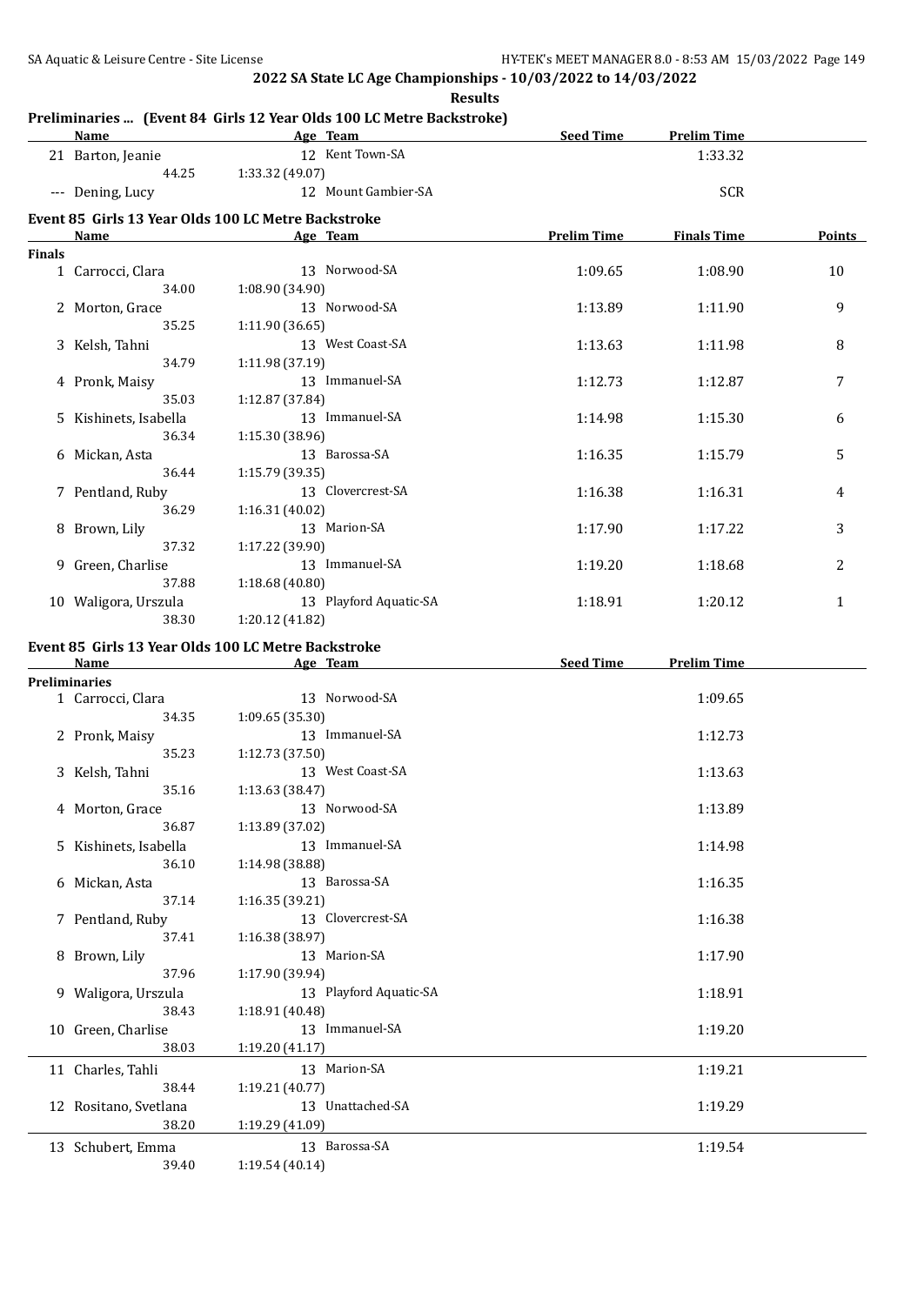**Results**

### **Preliminaries ... (Event 85 Girls 13 Year Olds 100 LC Metre Backstroke)**

|       | Name                   | Age Team                      | <b>Seed Time</b><br>Prelim Time |
|-------|------------------------|-------------------------------|---------------------------------|
|       | 14 Pearce, Lauren      | 13 Norwood-SA                 | 1:19.69                         |
|       | 39.51                  | 1:19.69(40.18)                |                                 |
|       | 15 Evans, Charlotte    | 13 Onkaparinga-SA             | 1:19.77                         |
|       | 39.78                  | 1:19.77 (39.99)               |                                 |
|       | 16 Wright, Gabriella   | 13 Norwood-SA                 | 1:20.38                         |
|       | 38.92                  | 1:20.38(41.46)                |                                 |
| 17    | Smit, Viane            | 13 Marion-SA                  | 1:20.95                         |
|       | 37.96                  | 1:20.95 (42.99)               |                                 |
| 18    | Langmead, India        | 13 Henley & Grange-SA         | 1:22.57                         |
|       | 40.30                  | 1:22.57(42.27)                |                                 |
| 19    | Mann, Kayla            | 13 Mountain Pool-SA           | 1:22.80                         |
|       | 40.68                  | 1:22.80 (42.12)               |                                 |
| 20    | Hebart, Lily           | 13 Payneham-SA                | 1:24.42                         |
|       | 40.25                  | 1:24.42 (44.17)               |                                 |
| $---$ | Pearson, Mikayla       | Blue Lake Y-SA<br>13          | <b>SCR</b>                      |
| $---$ | Noriega, Emilia        | Immanuel-SA<br>13             | <b>SCR</b>                      |
| $---$ | Braithwaite, Genevieve | 13 Payneham-SA                | <b>SCR</b>                      |
|       | --- Wilson, Abbey      | Southern Performance-SA<br>13 | <b>SCR</b>                      |
|       |                        |                               |                                 |

### **Event 85 Girls 14 Year Olds 100 LC Metre Backstroke**

|               | Name<br>Age Team    |                     | <b>Prelim Time</b> | <b>Finals Time</b> | Points |
|---------------|---------------------|---------------------|--------------------|--------------------|--------|
| <b>Finals</b> |                     |                     |                    |                    |        |
|               | 1 Dingwall, Alinta  | 14 Immanuel-SA      | 1:12.64            | 1:09.82            | 10     |
|               | 33.79               | 1:09.82 (36.03)     |                    |                    |        |
|               | 2 Potter, Shyanne   | 14 Immanuel-SA      | 1:16.70            | 1:12.00            | 9      |
|               | 35.08               | 1:12.00 (36.92)     |                    |                    |        |
|               | 3 Scarr, Elysia     | 14 Kent Town-SA     | 1:13.60            | 1:13.20            | 8      |
|               | 34.98               | 1:13.20 (38.22)     |                    |                    |        |
|               | 4 Tran, Alyssa      | 14 Norwood-SA       | 1:14.82            | 1:13.46            | 7      |
|               | 35.81               | 1:13.46 (37.65)     |                    |                    |        |
|               | 5 Scarborough, Kara | 14 Mountain Pool-SA | 1:16.96            | 1:16.12            | 6      |
|               | 37.48               | 1:16.12(38.64)      |                    |                    |        |
| 6             | Shannon, Charlotte  | 14 Barossa-SA       | 1:19.45            | 1:18.00            | 5      |
|               | 36.93               | 1:18.00 (41.07)     |                    |                    |        |
|               | Carroll, Jasmine    | 14 Barossa-SA       | 1:18.59            | 1:18.25            | 4      |
|               | 37.99               | 1:18.25(40.26)      |                    |                    |        |

## **Event 85 Girls 14 Year Olds 100 LC Metre Backstroke**

|                     | Name                 | Age Team               | <b>Seed Time</b><br><b>Prelim Time</b> |
|---------------------|----------------------|------------------------|----------------------------------------|
|                     | <b>Preliminaries</b> |                        |                                        |
|                     | 1 Dingwall, Alinta   | 14 Immanuel-SA         | 1:12.64                                |
|                     | 35.22                | 1:12.64 (37.42)        |                                        |
|                     | 2 Scarr, Elysia      | 14 Kent Town-SA        | 1:13.60                                |
|                     | 35.27                | 1:13.60 (38.33)        |                                        |
|                     | 3 Tran, Alyssa       | 14 Norwood-SA          | 1:14.82                                |
|                     | 36.28                | 1:14.82 (38.54)        |                                        |
|                     | 4 Potter, Shyanne    | 14 Immanuel-SA         | 1:16.70                                |
|                     | 37.21                | 1:16.70 (39.49)        |                                        |
|                     | 5 Scarborough, Kara  | 14 Mountain Pool-SA    | 1:16.96                                |
|                     | 38.27                | 1:16.96(38.69)         |                                        |
|                     | 6 Carroll, Jasmine   | 14 Barossa-SA          | 1:18.59                                |
|                     | 38.18                | 1:18.59(40.41)         |                                        |
|                     | 7 Shannon, Charlotte | 14 Barossa-SA          | 1:19.45                                |
|                     | 38.57                | 1:19.45 (40.88)        |                                        |
| 8                   | Starr, Annabelle     | Mountain Pool-SA<br>14 | 1:22.10                                |
|                     | 39.01                | 1:22.10 (43.09)        |                                        |
| $\qquad \qquad - -$ | Mazur, Juliet        | 14 Norwood-SA          | <b>SCR</b>                             |
|                     |                      |                        |                                        |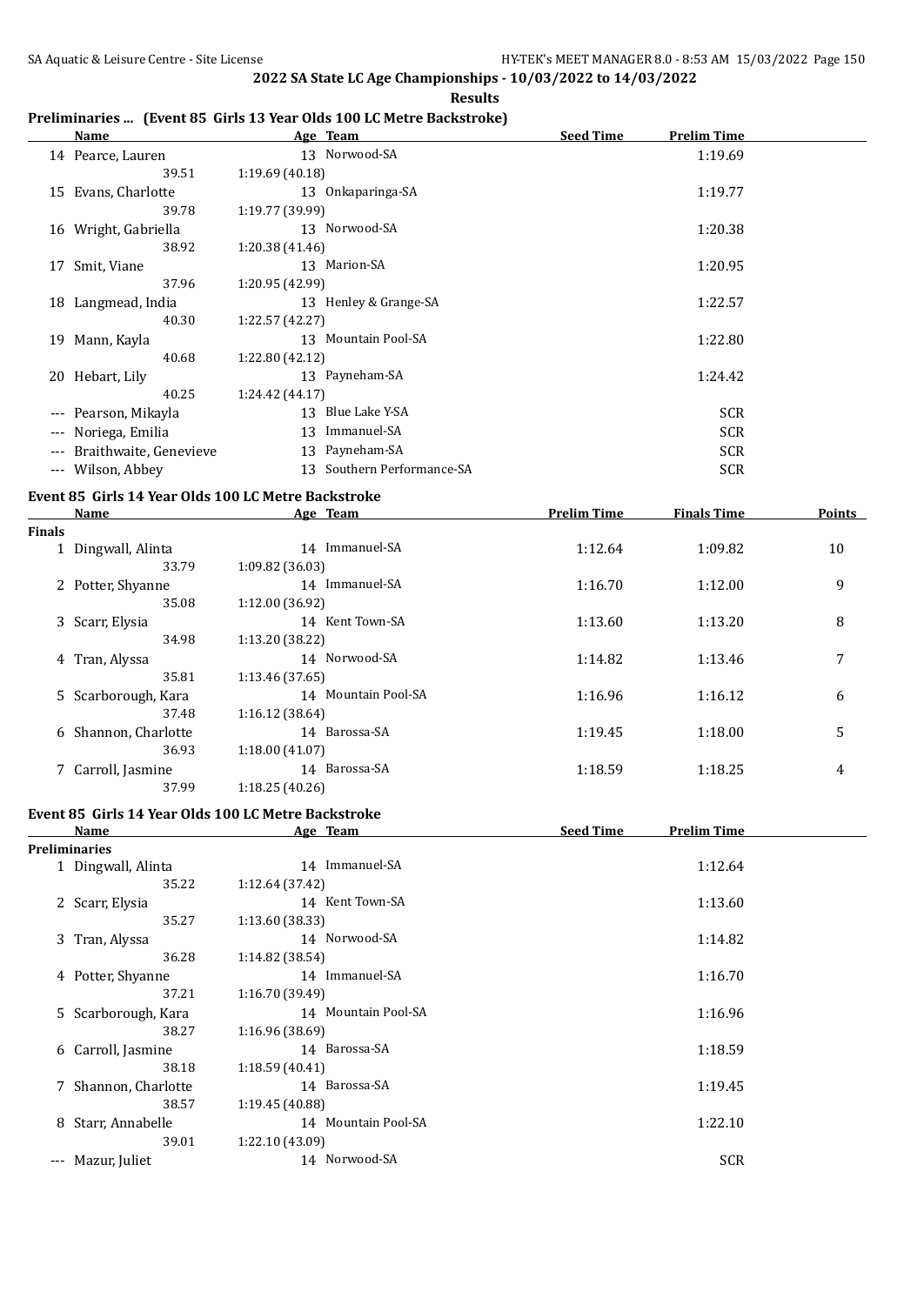**Results**

## **Event 86 Female 15 Year Olds 100 LC Metre Backstroke**

|               | Name                     | Age Team               | <b>Prelim Time</b> | <b>Finals Time</b> | <b>Points</b> |
|---------------|--------------------------|------------------------|--------------------|--------------------|---------------|
| <b>Finals</b> |                          |                        |                    |                    |               |
|               | 1 Livingston, Alicia     | 15 Marion-SA           | 1:08.79            | 1:06.56            | 10            |
|               | 32.24                    | 1:06.56(34.32)         |                    |                    |               |
|               | *2 Stokes (V), Archiraya | 15 Trinity Grammar-NSW | 1:08.82            | 1:07.44            | 9             |
|               | 32.91                    | 1:07.44 (34.53)        |                    |                    |               |
|               | *2 Braithwaite, Alice    | 15 Kent Town-SA        | 1:11.28            | 1:09.38            | 8             |
|               | 33.87                    | 1:09.38(35.51)         |                    |                    |               |
|               | 3 Tran, Isabelle         | 15 Norwood-SA          | 1:10.35            | 1:09.79            | 8             |
|               | 33.66                    | 1:09.79 (36.13)        |                    |                    |               |
|               | 5 McAvaney, Georgia      | 15 Immanuel-SA         | 1:14.15            | 1:10.61            | 6             |
|               | 34.47                    | 1:10.61(36.14)         |                    |                    |               |
|               | 6 Breden, Alex           | 15 Western Aquatic-SA  | 1:11.18            | 1:10.81            | 5             |
|               | 34.33                    | 1:10.81 (36.48)        |                    |                    |               |
|               | 7 Ryan, Matilda          | 15 Kent Town-SA        | 1:15.79            | 1:14.10            | 4             |
|               | 35.74                    | 1:14.10(38.36)         |                    |                    |               |
|               | 8 Doyle, Lily            | 15 Marion-SA           | 1:14.20            | 1:15.35            | 3             |
|               | 36.72                    | 1:15.35(38.63)         |                    |                    |               |
|               | 9 Reimann, Phoebe        | 15 Starplex-SA         | 1:15.28            | 1:16.67            | 2             |
|               | 36.20                    | 1:16.67(40.47)         |                    |                    |               |
|               | --- Axon, Mya            | 15 Marion-SA           | 1:18.02            | x1:19.68           |               |
|               | 38.06                    | 1:19.68(41.62)         |                    |                    |               |

### **Event 86 Female 15 Year Olds 100 LC Metre Backstroke**

| Name                    | Age Team               | <b>Seed Time</b>                  | <b>Prelim Time</b> |  |
|-------------------------|------------------------|-----------------------------------|--------------------|--|
| <b>Preliminaries</b>    |                        |                                   |                    |  |
| 1 Livingston, Alicia    | 15 Marion-SA           |                                   | 1:08.79            |  |
| 33.27                   | 1:08.79 (35.52)        |                                   |                    |  |
| 2 Stokes (V), Archiraya | 15 Trinity Grammar-NSW |                                   | 1:08.82            |  |
| 33.73                   | 1:08.82 (35.09)        |                                   |                    |  |
| 3 Tran, Isabelle        | 15 Norwood-SA          |                                   | 1:10.35            |  |
| 34.16                   | 1:10.35(36.19)         |                                   |                    |  |
| 4 Breden, Alex          | 15 Western Aquatic-SA  |                                   | 1:11.18            |  |
| 34.73                   | 1:11.18(36.45)         |                                   |                    |  |
| 5 Braithwaite, Alice    |                        |                                   | 1:11.28            |  |
| 34.47                   | 1:11.28 (36.81)        |                                   |                    |  |
| 6 McAvaney, Georgia     | 15 Immanuel-SA         |                                   | 1:14.15            |  |
| 35.85                   | 1:14.15 (38.30)        |                                   |                    |  |
| 7 Doyle, Lily           | 15 Marion-SA           |                                   | 1:14.20            |  |
| 36.20                   | 1:14.20 (38.00)        |                                   |                    |  |
| 8 Reimann, Phoebe       |                        |                                   | 1:15.28            |  |
| 35.67                   | 1:15.28(39.61)         |                                   |                    |  |
| 9 Ryan, Matilda         | 15 Kent Town-SA        |                                   | 1:15.79            |  |
| 36.81                   | 1:15.79 (38.98)        |                                   |                    |  |
| 10 Jenzen, Georgie      | 15 Immanuel-SA         |                                   | 1:16.07            |  |
| 36.17                   | 1:16.07 (39.90)        |                                   |                    |  |
| 11 Holman, Hinako       | 15 Dolphins-SA         |                                   | 1:17.47            |  |
| 37.96                   | 1:17.47 (39.51)        |                                   |                    |  |
| 12 Hudson, Chloe        | 15 Playford Aquatic-SA |                                   | 1:17.78            |  |
| 37.36                   | 1:17.78 (40.42)        |                                   |                    |  |
| 13 Axon, Mya            | 15 Marion-SA           |                                   | 1:18.02            |  |
| 37.64                   | 1:18.02 (40.38)        |                                   |                    |  |
| 14 Adams, Sasha         | 15 Immanuel-SA         |                                   | 1:18.50            |  |
| 37.70                   | 1:18.50(40.80)         |                                   |                    |  |
| --- Willett, Emily      | 15 Unattached-SA       |                                   | X1:54.10           |  |
| 56.05                   | 1:54.10(58.05)         |                                   |                    |  |
| --- Pearson, Aleisha    | 15 Blue Lake Y-SA      |                                   | <b>SCR</b>         |  |
|                         |                        | 15 Kent Town-SA<br>15 Starplex-SA |                    |  |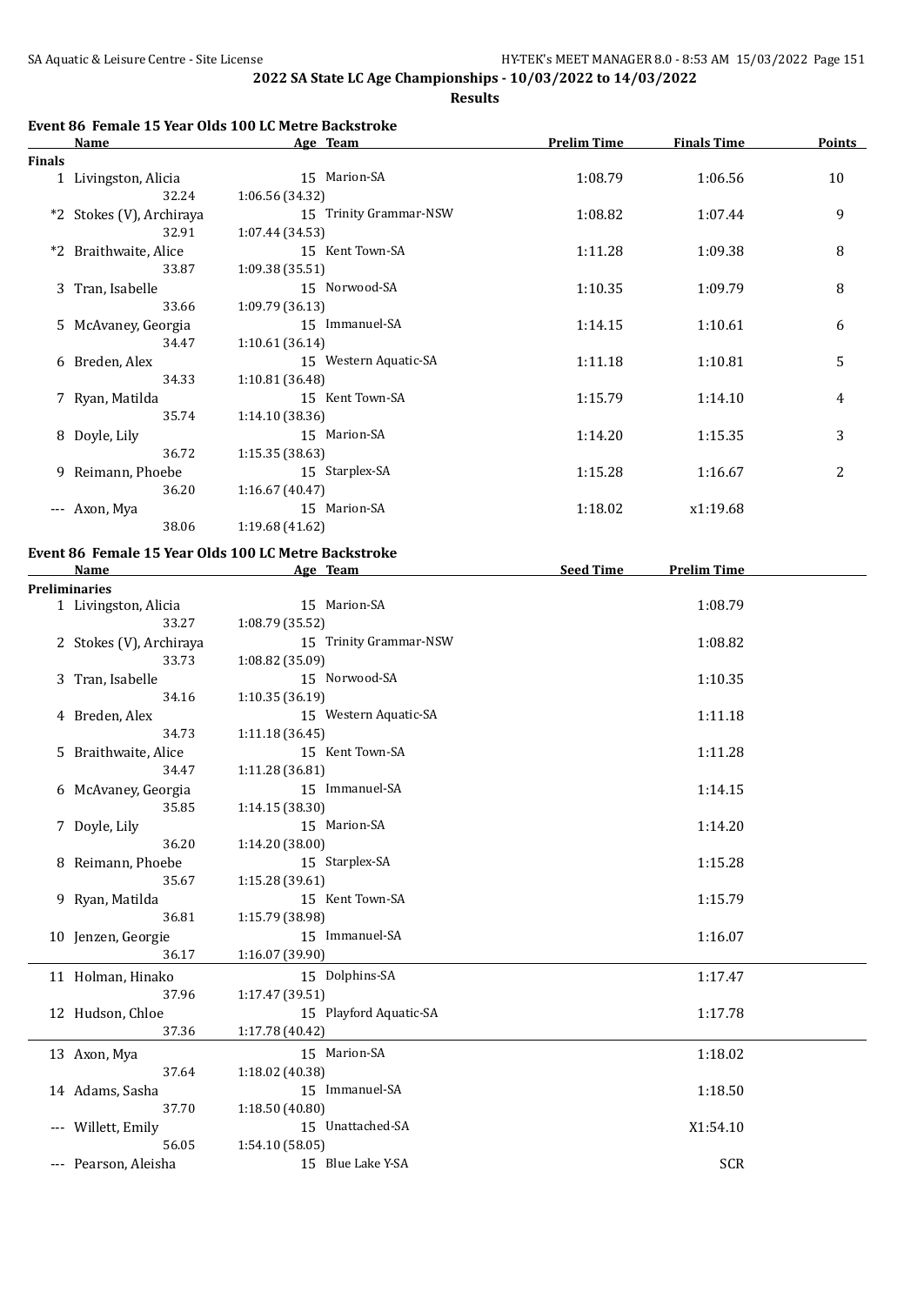**Results**

|               | Event 86 Female 16 Year Olds 100 LC Metre Backstroke<br>Name | Age Team        |                           | <b>Prelim Time</b> | <b>Finals Time</b> | Points        |
|---------------|--------------------------------------------------------------|-----------------|---------------------------|--------------------|--------------------|---------------|
| <b>Finals</b> |                                                              |                 |                           |                    |                    |               |
|               | 1 Rashleigh, Indyanna<br>34.64                               | 1:11.08 (36.44) | 16 Norwood-SA             | 1:13.11            | 1:11.08            | 10            |
|               | 2 Schubert, Nyah<br>34.96                                    | 1:12.25 (37.29) | 16 Barossa-SA             | 1:13.81            | 1:12.25            | 9             |
|               | 3 Wood, Meg                                                  |                 | 16 Barossa-SA             | 1:16.57            | 1:14.74            | 8             |
|               | 35.07                                                        | 1:14.74 (39.67) |                           |                    |                    |               |
|               |                                                              |                 |                           |                    |                    |               |
|               | Event 86 Female 16 Year Olds 100 LC Metre Backstroke<br>Name | Age Team        |                           | <b>Seed Time</b>   | <b>Prelim Time</b> |               |
|               | <b>Preliminaries</b>                                         |                 |                           |                    |                    |               |
|               | 1 Rashleigh, Indyanna                                        |                 | 16 Norwood-SA             |                    | 1:13.11            |               |
|               | 35.71                                                        | 1:13.11 (37.40) |                           |                    |                    |               |
|               | 2 Schubert, Nyah                                             |                 | 16 Barossa-SA             |                    | 1:13.81            |               |
|               | 35.77                                                        | 1:13.81 (38.04) |                           |                    |                    |               |
|               | 3 Bailey, Breanna                                            |                 | 16 Norwood-SA             |                    | 1:15.59            |               |
|               | 37.06                                                        | 1:15.59 (38.53) |                           |                    |                    |               |
|               | 4 Wood, Meg                                                  |                 | 16 Barossa-SA             |                    | 1:16.57            |               |
|               | 36.54                                                        | 1:16.57(40.03)  |                           |                    |                    |               |
|               | --- Venning, Abigael                                         |                 | 16 Clovercrest-SA         |                    | <b>NS</b>          |               |
|               | --- Simpson, Brooke                                          |                 | 16 Unattached-SA          |                    | <b>SCR</b>         |               |
|               | Event 86 Female 17-18 100 LC Metre Backstroke                |                 |                           |                    |                    |               |
|               | Name                                                         | Age Team        |                           | <b>Prelim Time</b> | <b>Finals Time</b> | Points        |
| <b>Finals</b> |                                                              |                 |                           |                    |                    |               |
|               | 1 Slade, Mia                                                 |                 | 17 Norwood-SA             | 1:09.28            | 1:09.06            | 10            |
|               | 33.40                                                        | 1:09.06 (35.66) |                           |                    |                    |               |
|               | 2 Pressler, Kalyce                                           |                 | 17 Silver City-SA         | 1:13.66            | 1:09.31            | 9             |
|               | 33.41                                                        | 1:09.31 (35.90) |                           |                    |                    |               |
|               | Event 86 Female 17-18 100 LC Metre Backstroke                |                 |                           |                    |                    |               |
|               | <b>Name</b>                                                  | Age Team        |                           | Seed Time          | <b>Prelim Time</b> |               |
|               | <b>Preliminaries</b>                                         |                 |                           |                    |                    |               |
|               | 1 Slade, Mia                                                 |                 | 17 Norwood-SA             |                    | 1:09.28            |               |
|               | 33.32                                                        | 1:09.28 (35.96) |                           |                    |                    |               |
|               | 2 Pressler, Kalyce                                           |                 | 17 Silver City-SA         |                    | 1:13.66            |               |
|               | 35.28                                                        | 1:13.66 (38.38) |                           |                    |                    |               |
|               | --- Jackson, Connie                                          |                 | 21 Unattached-SA          |                    | X1:10.81           |               |
|               | 33.90                                                        | 1:10.81 (36.91) |                           |                    |                    |               |
|               | --- Williams, Alana                                          |                 | 18 Norwood-SA             |                    | <b>NS</b>          |               |
|               | --- Healy, Sophie                                            |                 | 17 Norwood-SA             |                    | <b>SCR</b>         |               |
|               | Event 87 Boys 11 Year Olds 100 LC Metre Backstroke           |                 |                           |                    |                    |               |
|               | Name                                                         | Age Team        |                           | <b>Prelim Time</b> | <b>Finals Time</b> | <b>Points</b> |
| <b>Finals</b> |                                                              |                 |                           |                    |                    |               |
|               | 1 Kupsch, Phoenix                                            |                 | 11 Marion-SA              | 1:13.16            | 1:11.26            | 10            |
|               | 34.89                                                        | 1:11.26 (36.37) |                           |                    |                    |               |
|               | 2 Hudson, Cameron                                            |                 | 11 Playford Aquatic-SA    | 1:16.91            | 1:15.00            | 9             |
|               | 36.68                                                        | 1:15.00 (38.32) |                           |                    |                    |               |
|               | 3 Millard, Jack                                              |                 | 11 Broken Hill Aquatic-SA | 1:21.15            | 1:18.93            | 8             |
|               | 37.76                                                        | 1:18.93 (41.17) |                           |                    |                    |               |
|               | 4 Needham, Angus                                             |                 | 11 Marion-SA              | 1:23.31            | 1:21.59            | 7             |
|               | 40.02                                                        | 1:21.59 (41.57) |                           |                    |                    |               |
|               | 5 Fletcher, Jackson                                          |                 | 11 Barossa-SA             | 1:22.82            | 1:21.60            | 6             |
|               | 40.35                                                        | 1:21.60 (41.25) |                           |                    |                    |               |
|               | 6 Tucker, Jordan                                             |                 | 11 Marion-SA              | 1:22.85            | 1:21.71            | 5             |
|               | 39.90                                                        | 1:21.71 (41.81) |                           |                    |                    |               |
|               |                                                              |                 |                           |                    |                    |               |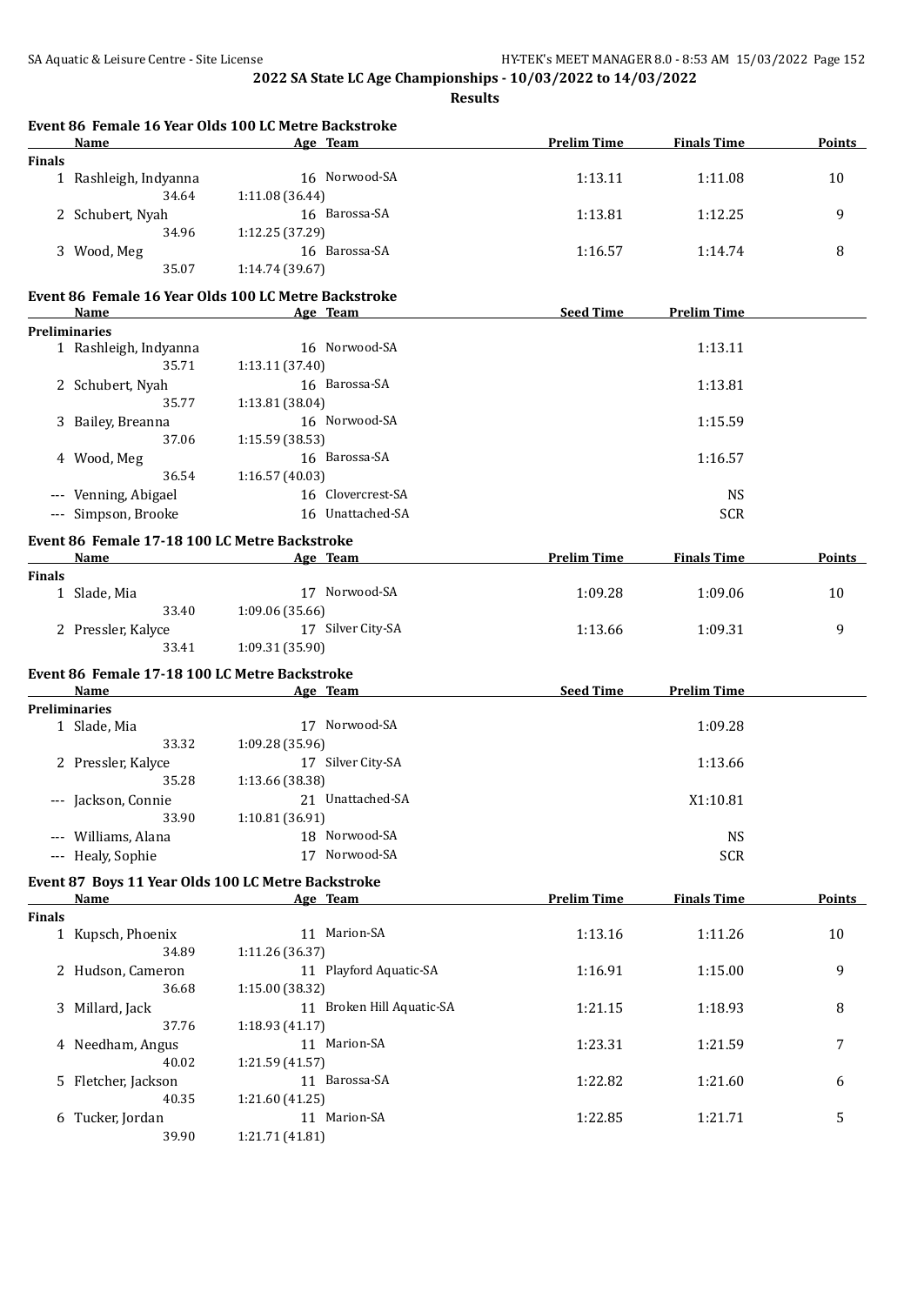**Results**

### **Finals ... (Event 87 Boys 11 Year Olds 100 LC Metre Backstroke)**

| <b>Name</b>           | Age Team                     | <b>Prelim Time</b> | <b>Finals Time</b> | <b>Points</b> |
|-----------------------|------------------------------|--------------------|--------------------|---------------|
| 7 Vaughan, Maximilian | Marion-SA<br>11              | 1:24.34            | 1:21.84            | 4             |
| 39.48                 | 1:21.84 (42.36)              |                    |                    |               |
| 8 Collings, Joshua    | Marion-SA<br>11              | 1:26.11            | 1:26.29            | 3             |
| 42.28                 | 1:26.29 (44.01)              |                    |                    |               |
| 9 Clavel, Eamon       | Broken Hill Aquatic-SA<br>11 | 1:28.77            | 1:27.95            | 2             |
| 44.07                 | 1:27.95 (43.88)              |                    |                    |               |
| --- Watson, Trent     | Tea Tree Gully-SA<br>11      | 1:28.79            | DQ                 |               |
| False start           |                              |                    |                    |               |

### **Event 87 Boys 11 Year Olds 100 LC Metre Backstroke**

| <b>Name</b>           | Age Team                  | <b>Seed Time</b><br><b>Prelim Time</b> |
|-----------------------|---------------------------|----------------------------------------|
| <b>Preliminaries</b>  |                           |                                        |
| 1 Kupsch, Phoenix     | 11 Marion-SA              | 1:13.16                                |
| 34.94                 | 1:13.16 (38.22)           |                                        |
| 2 Hudson, Cameron     | 11 Playford Aquatic-SA    | 1:16.91                                |
| 38.12                 | 1:16.91 (38.79)           |                                        |
| 3 Millard, Jack       | 11 Broken Hill Aquatic-SA | 1:21.15                                |
| 39.23                 | 1:21.15 (41.92)           |                                        |
| 4 Fletcher, Jackson   | 11 Barossa-SA             | 1:22.82                                |
| 41.03                 | 1:22.82 (41.79)           |                                        |
| 5 Tucker, Jordan      | 11 Marion-SA              | 1:22.85                                |
| 40.57                 | 1:22.85 (42.28)           |                                        |
| 6 Needham, Angus      | 11 Marion-SA              | 1:23.31                                |
| 40.76                 | 1:23.31 (42.55)           |                                        |
| 7 Vaughan, Maximilian | 11 Marion-SA              | 1:24.34                                |
| 40.18                 | 1:24.34(44.16)            |                                        |
| 8 Collings, Joshua    | 11 Marion-SA              | 1:26.11                                |
| 42.28                 | 1:26.11 (43.83)           |                                        |
| 9 Clavel, Eamon       | 11 Broken Hill Aquatic-SA | 1:28.77                                |
| 44.80                 | 1:28.77 (43.97)           |                                        |
| 10 Watson, Trent      | 11 Tea Tree Gully-SA      | 1:28.79                                |
| 43.93                 | 1:28.79 (44.86)           |                                        |
| 11 Hay, Owen          | 11 Tea Tree Gully-SA      | 1:28.96                                |
| 43.29                 | 1:28.96 (45.67)           |                                        |
| 12 Fillmore, Harry    | 11 Onkaparinga-SA         | 1:31.11                                |
| 46.02                 | 1:31.11 (45.09)           |                                        |
| 13 Barratt, Zachery   | 11 Silver City-SA         | 1:33.83                                |
| 45.50                 | 1:33.83 (48.33)           |                                        |
| 14 Taylor, Harry      | 11 Norwood-SA             | 1:34.94                                |
| 46.56                 | 1:34.94 (48.38)           |                                        |

### **Event 87 Boys 12 Year Olds 100 LC Metre Backstroke**

|        | Name                | Age Team                      | <b>Prelim Time</b> | <b>Finals Time</b> | <b>Points</b> |
|--------|---------------------|-------------------------------|--------------------|--------------------|---------------|
| Finals |                     |                               |                    |                    |               |
|        | 1 Coulter, Kegan    | Barossa-SA<br>12 <sup>°</sup> | 1:15.72            | 1:13.71            | 10            |
|        | 35.72               | 1:13.71 (37.99)               |                    |                    |               |
|        | 2 Mazur, Joseph     | 12 Norwood-SA                 | 1:18.88            | 1:16.12            | 9             |
|        | 37.12               | 1:16.12(39.00)                |                    |                    |               |
|        | 3 Birchenough, Owen | 12 Marion-SA                  | 1:18.05            | 1:16.50            | 8             |
|        | 37.12               | 1:16.50 (39.38)               |                    |                    |               |
|        | 4 Murphy, Toby      | 12 Southern Performance-SA    | 1:21.01            | 1:16.77            | 7             |
|        | 37.76               | 1:16.77(39.01)                |                    |                    |               |
|        | 5 Martin, Jack      | 12 Marion-SA                  | 1:22.37            | 1:19.40            | 6             |
|        | 37.75               | 1:19.40(41.65)                |                    |                    |               |
|        | 6 Pashley, Fraser   | Onkaparinga-SA<br>12          | 1:21.01            | 1:20.16            | 5             |
|        | 38.03               | 1:20.16(42.13)                |                    |                    |               |
|        |                     |                               |                    |                    |               |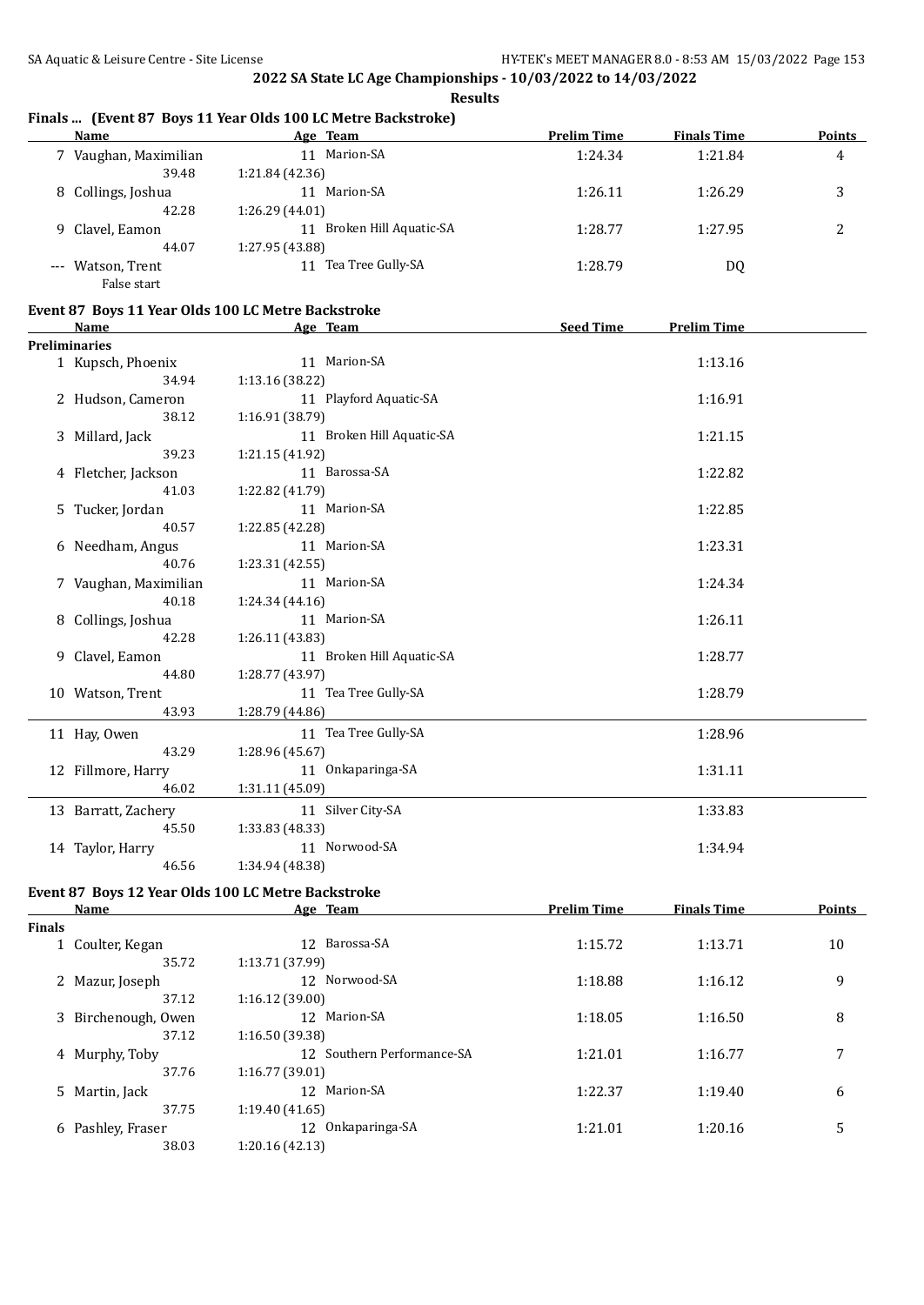**Finals ... (Event 87 Boys 12 Year Olds 100 LC Metre Backstroke)**

**2022 SA State LC Age Championships - 10/03/2022 to 14/03/2022**

**Results**

|        | Name                                               |                 | Age Team                   | <b>Prelim Time</b> | <b>Finals Time</b> | <b>Points</b> |
|--------|----------------------------------------------------|-----------------|----------------------------|--------------------|--------------------|---------------|
|        | 7 Spyrou, Daniel                                   |                 | 12 Norwood-SA              | 1:21.60            | 1:20.57            | 4             |
|        | 38.91                                              | 1:20.57 (41.66) |                            |                    |                    |               |
|        | 8 Cregan, Neil                                     |                 | 12 Barossa-SA              | 1:22.63            | 1:20.66            | 3             |
|        | 9 Allan, Isaac                                     |                 | 12 Immanuel-SA             | 1:22.21            | 1:20.80            | 2             |
|        | 38.24                                              | 1:20.80(42.56)  |                            |                    |                    |               |
|        |                                                    |                 | 12 Immanuel-SA             |                    |                    |               |
|        | 10 Dingwall, Oscar                                 |                 |                            | 1:22.58            | 1:23.08            | 1             |
|        | 40.11                                              | 1:23.08 (42.97) |                            |                    |                    |               |
|        | Event 87 Boys 12 Year Olds 100 LC Metre Backstroke |                 |                            |                    |                    |               |
|        | Name                                               |                 | Age Team                   | <b>Seed Time</b>   | <b>Prelim Time</b> |               |
|        | <b>Preliminaries</b>                               |                 |                            |                    |                    |               |
|        | 1 Coulter, Kegan                                   |                 | 12 Barossa-SA              |                    | 1:15.72            |               |
|        | 36.15                                              | 1:15.72 (39.57) |                            |                    |                    |               |
|        | 2 Birchenough, Owen                                |                 | 12 Marion-SA               |                    | 1:18.05            |               |
|        | 37.74                                              | 1:18.05 (40.31) |                            |                    |                    |               |
|        | 3 Mazur, Joseph                                    |                 | 12 Norwood-SA              |                    | 1:18.88            |               |
|        | 39.36                                              | 1:18.88 (39.52) |                            |                    |                    |               |
|        | *4 Pashley, Fraser                                 |                 | 12 Onkaparinga-SA          |                    | 1:21.01            |               |
|        | 39.39                                              | 1:21.01 (41.62) |                            |                    |                    |               |
|        | *4 Murphy, Toby                                    |                 | 12 Southern Performance-SA |                    | 1:21.01            |               |
|        | 39.82                                              | 1:21.01 (41.19) |                            |                    |                    |               |
|        | 6 Spyrou, Daniel                                   |                 | 12 Norwood-SA              |                    | 1:21.60            |               |
|        | 40.50                                              | 1:21.60 (41.10) |                            |                    |                    |               |
|        | 7 Allan, Isaac                                     |                 | 12 Immanuel-SA             |                    | 1:22.21            |               |
|        | 38.88                                              | 1:22.21 (43.33) |                            |                    |                    |               |
|        |                                                    |                 | 12 Marion-SA               |                    | 1:22.37            |               |
|        | 8 Martin, Jack                                     |                 | 12 Immanuel-SA             |                    |                    |               |
|        | 9 Dingwall, Oscar                                  |                 |                            |                    | 1:22.58            |               |
|        | 40.42                                              | 1:22.58 (42.16) |                            |                    |                    |               |
|        | 10 Cregan, Neil                                    |                 | 12 Barossa-SA              |                    | 1:22.63            |               |
|        | 40.46                                              | 1:22.63 (42.17) |                            |                    |                    |               |
|        | 11 Herbst, Patrick                                 |                 | 12 Starplex-SA             |                    | 1:24.09            |               |
|        | 40.63                                              | 1:24.09 (43.46) |                            |                    |                    |               |
|        | 12 Mosley, Leif                                    |                 | 12 Marion-SA               |                    | 1:25.65            |               |
|        | 40.91                                              | 1:25.65 (44.74) |                            |                    |                    |               |
|        | 13 Fettke, Lachlan                                 |                 | 12 Marion-SA               |                    | 1:25.82            |               |
|        | 40.71                                              | 1:25.82 (45.11) |                            |                    |                    |               |
|        | 14 Liu, Howard                                     |                 | 12 Kent Town-SA            |                    | 1:26.70            |               |
|        | 41.26                                              | 1:26.70 (45.44) |                            |                    |                    |               |
|        | 15 McAvaney, William                               |                 | 12 Immanuel-SA             |                    | 1:27.95            |               |
|        | 42.98                                              | 1:27.95 (44.97) |                            |                    |                    |               |
|        | 16 Schulz, Nathan                                  |                 | 12 Mountain Pool-SA        |                    | 1:28.11            |               |
|        | 43.77                                              | 1:28.11 (44.34) |                            |                    |                    |               |
|        | 17 Dingle, Keanu                                   |                 | 12 Starplex-SA             |                    | 1:28.34            |               |
|        | 42.58                                              | 1:28.34 (45.76) |                            |                    |                    |               |
|        | 18 Kostic, Jakov                                   |                 | 12 Henley & Grange-SA      |                    | 1:29.31            |               |
|        | 42.83                                              | 1:29.31 (46.48) |                            |                    |                    |               |
|        | --- Ni, Adison                                     |                 | 12 Marion-SA               |                    | <b>SCR</b>         |               |
|        |                                                    |                 |                            |                    |                    |               |
|        | Event 88 Boys 13 Year Olds 100 LC Metre Backstroke |                 |                            |                    |                    |               |
|        | <u>Name</u>                                        |                 | Age Team                   | <b>Prelim Time</b> | <b>Finals Time</b> | Points        |
| Finals |                                                    |                 |                            |                    |                    |               |
|        | 1 Altiok, Ali                                      |                 | 13 Marion-SA               | 1:10.53            | 1:07.78            | 10            |
|        | 33.49                                              | 1:07.78 (34.29) |                            |                    |                    |               |
|        | 2 Sloane, Angus                                    |                 | 13 Barossa-SA              | 1:10.15            | 1:09.84            | 9             |
|        | 33.80                                              | 1:09.84 (36.04) |                            |                    |                    |               |
|        | 3 Clavel, Cohen                                    |                 | 13 Broken Hill Aquatic-SA  | 1:12.33            | 1:10.90            | 8             |
|        | 34.10                                              | 1:10.90 (36.80) |                            |                    |                    |               |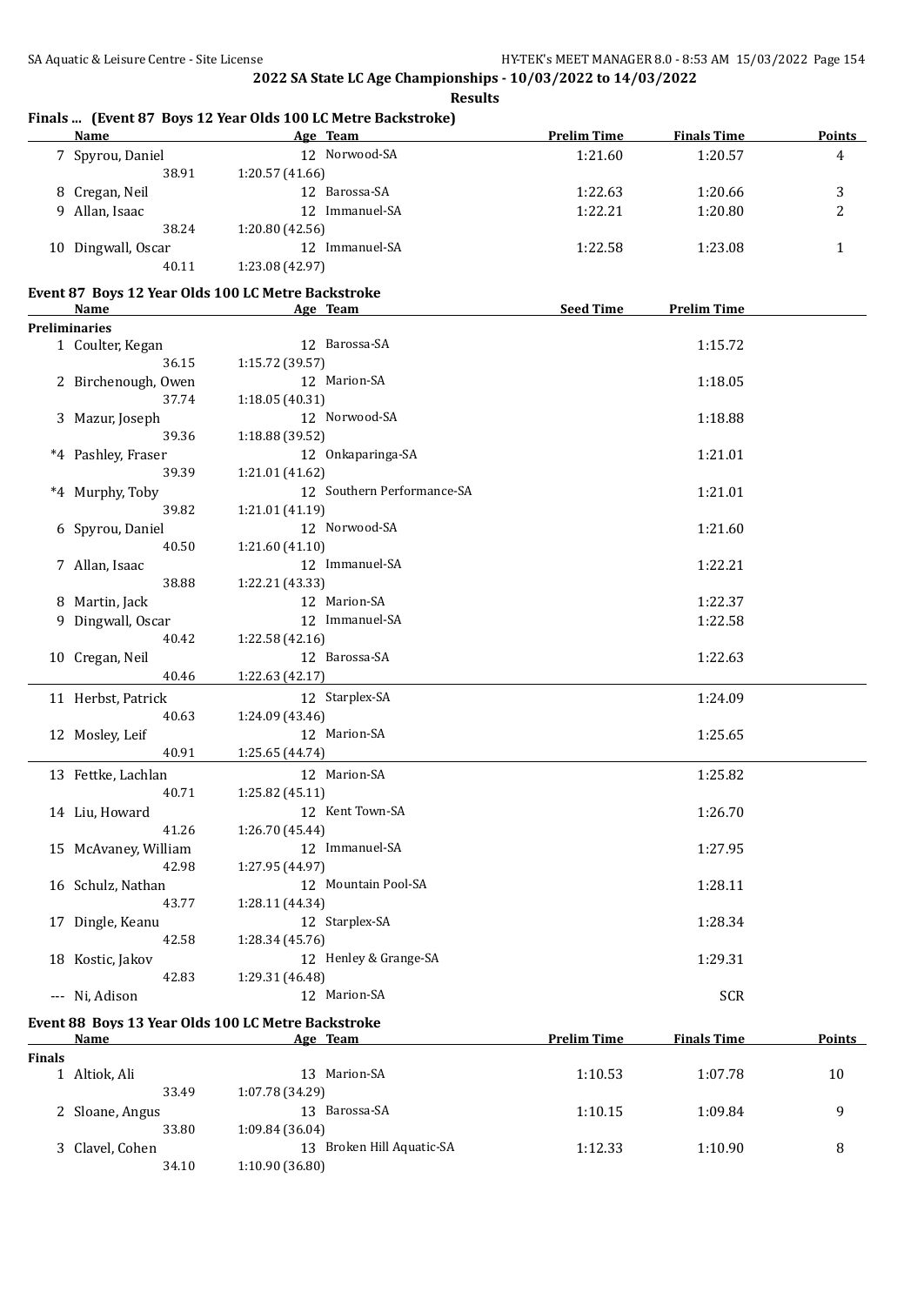## **Finals ... (Event 88 Boys 13 Year Olds 100 LC Metre Backstroke)**

|    | Name                   |                 | Age Team               | <b>Prelim Time</b> | <b>Finals Time</b> | Points |
|----|------------------------|-----------------|------------------------|--------------------|--------------------|--------|
|    | 4 Kupsch, Tarcan       |                 | 13 Marion-SA           | 1:12.98            | 1:11.76            | 7      |
|    | 34.91                  | 1:11.76(36.85)  |                        |                    |                    |        |
|    | 5 Oestmann, Cohbin     |                 | 13 West Coast-SA       | 1:13.81            | 1:12.58            | 6      |
|    | 35.96                  | 1:12.58(36.62)  |                        |                    |                    |        |
|    | 6 Lindsay, Nicholas    |                 | 13 Playford Aquatic-SA | 1:14.79            | 1:13.90            | 5      |
|    | 36.25                  | 1:13.90(37.65)  |                        |                    |                    |        |
|    | 7 Barresi, Antony      |                 | 13 Norwood-SA          | 1:15.81            | 1:14.95            | 4      |
|    | 36.35                  | 1:14.95(38.60)  |                        |                    |                    |        |
| 8  | Riedel, Hugh           |                 | 13 Vitor Renmark-SA    | 1:13.46            | 1:15.18            | 3      |
|    | 35.57                  | 1:15.18(39.61)  |                        |                    |                    |        |
| 9. | Dossetter-Smith, Mason |                 | 13 Marion-SA           | 1:15.83            | 1:15.32            | 2      |
|    | 36.66                  | 1:15.32(38.66)  |                        |                    |                    |        |
| 10 | Plant (V), Anders      |                 | 13 Nyah Two Bays-VIC   | 1:15.79            | 1:15.40            |        |
|    | 36.54                  | 1:15.40 (38.86) |                        |                    |                    |        |

### **Event 88 Boys 13 Year Olds 100 LC Metre Backstroke**

| <b>Preliminaries</b><br>13 Barossa-SA<br>1:10.15<br>1 Sloane, Angus<br>33.51<br>1:10.15(36.64)<br>13 Marion-SA<br>2 Altiok, Ali<br>1:10.53<br>34.46<br>1:10.53 (36.07)<br>13 Broken Hill Aquatic-SA<br>1:12.33<br>3 Clavel, Cohen<br>34.96<br>1:12.33 (37.37)<br>13 Marion-SA<br>1:12.98<br>4 Kupsch, Tarcan<br>35.59<br>1:12.98 (37.39)<br>13 Vitor Renmark-SA<br>1:13.46<br>5 Riedel, Hugh<br>35.56<br>1:13.46 (37.90)<br>13 West Coast-SA<br>6 Oestmann, Cohbin<br>1:13.81<br>36.05<br>1:13.81 (37.76)<br>13 Playford Aquatic-SA<br>7 Lindsay, Nicholas<br>1:14.79<br>36.64<br>1:14.79 (38.15)<br>13 Nyah Two Bays-VIC<br>8 Plant (V), Anders<br>1:15.79<br>37.55<br>1:15.79 (38.24)<br>13 Norwood-SA<br>9 Barresi, Antony<br>1:15.81<br>37.03<br>1:15.81 (38.78)<br>13 Marion-SA<br>1:15.83<br>10 Dossetter-Smith, Mason |
|------------------------------------------------------------------------------------------------------------------------------------------------------------------------------------------------------------------------------------------------------------------------------------------------------------------------------------------------------------------------------------------------------------------------------------------------------------------------------------------------------------------------------------------------------------------------------------------------------------------------------------------------------------------------------------------------------------------------------------------------------------------------------------------------------------------------------|
|                                                                                                                                                                                                                                                                                                                                                                                                                                                                                                                                                                                                                                                                                                                                                                                                                              |
|                                                                                                                                                                                                                                                                                                                                                                                                                                                                                                                                                                                                                                                                                                                                                                                                                              |
|                                                                                                                                                                                                                                                                                                                                                                                                                                                                                                                                                                                                                                                                                                                                                                                                                              |
|                                                                                                                                                                                                                                                                                                                                                                                                                                                                                                                                                                                                                                                                                                                                                                                                                              |
|                                                                                                                                                                                                                                                                                                                                                                                                                                                                                                                                                                                                                                                                                                                                                                                                                              |
|                                                                                                                                                                                                                                                                                                                                                                                                                                                                                                                                                                                                                                                                                                                                                                                                                              |
|                                                                                                                                                                                                                                                                                                                                                                                                                                                                                                                                                                                                                                                                                                                                                                                                                              |
|                                                                                                                                                                                                                                                                                                                                                                                                                                                                                                                                                                                                                                                                                                                                                                                                                              |
|                                                                                                                                                                                                                                                                                                                                                                                                                                                                                                                                                                                                                                                                                                                                                                                                                              |
|                                                                                                                                                                                                                                                                                                                                                                                                                                                                                                                                                                                                                                                                                                                                                                                                                              |
|                                                                                                                                                                                                                                                                                                                                                                                                                                                                                                                                                                                                                                                                                                                                                                                                                              |
|                                                                                                                                                                                                                                                                                                                                                                                                                                                                                                                                                                                                                                                                                                                                                                                                                              |
|                                                                                                                                                                                                                                                                                                                                                                                                                                                                                                                                                                                                                                                                                                                                                                                                                              |
|                                                                                                                                                                                                                                                                                                                                                                                                                                                                                                                                                                                                                                                                                                                                                                                                                              |
|                                                                                                                                                                                                                                                                                                                                                                                                                                                                                                                                                                                                                                                                                                                                                                                                                              |
|                                                                                                                                                                                                                                                                                                                                                                                                                                                                                                                                                                                                                                                                                                                                                                                                                              |
|                                                                                                                                                                                                                                                                                                                                                                                                                                                                                                                                                                                                                                                                                                                                                                                                                              |
|                                                                                                                                                                                                                                                                                                                                                                                                                                                                                                                                                                                                                                                                                                                                                                                                                              |
|                                                                                                                                                                                                                                                                                                                                                                                                                                                                                                                                                                                                                                                                                                                                                                                                                              |
|                                                                                                                                                                                                                                                                                                                                                                                                                                                                                                                                                                                                                                                                                                                                                                                                                              |
| 36.80<br>1:15.83 (39.03)                                                                                                                                                                                                                                                                                                                                                                                                                                                                                                                                                                                                                                                                                                                                                                                                     |
| 13 Marion-SA<br>11 Mackinnon, Oliver<br>1:16.22                                                                                                                                                                                                                                                                                                                                                                                                                                                                                                                                                                                                                                                                                                                                                                              |
| 36.75<br>1:16.22 (39.47)                                                                                                                                                                                                                                                                                                                                                                                                                                                                                                                                                                                                                                                                                                                                                                                                     |
| 13 Marion-SA<br>12 Abdelaziz, Malek<br>1:18.33                                                                                                                                                                                                                                                                                                                                                                                                                                                                                                                                                                                                                                                                                                                                                                               |
| 39.23<br>1:18.33 (39.10)                                                                                                                                                                                                                                                                                                                                                                                                                                                                                                                                                                                                                                                                                                                                                                                                     |
| 13 Mountain Pool-SA<br>13 Walsh, Beau<br>1:18.56                                                                                                                                                                                                                                                                                                                                                                                                                                                                                                                                                                                                                                                                                                                                                                             |
| 38.85<br>1:18.56 (39.71)                                                                                                                                                                                                                                                                                                                                                                                                                                                                                                                                                                                                                                                                                                                                                                                                     |
| 13 Kent Town-SA<br>14 Braithwaite, Archie<br>1:19.49                                                                                                                                                                                                                                                                                                                                                                                                                                                                                                                                                                                                                                                                                                                                                                         |
| 38.76<br>1:19.49 (40.73)                                                                                                                                                                                                                                                                                                                                                                                                                                                                                                                                                                                                                                                                                                                                                                                                     |
| 13 Marion-SA<br>15 O'Neill, Joshua<br>1:21.39                                                                                                                                                                                                                                                                                                                                                                                                                                                                                                                                                                                                                                                                                                                                                                                |
| 39.81<br>1:21.39 (41.58)                                                                                                                                                                                                                                                                                                                                                                                                                                                                                                                                                                                                                                                                                                                                                                                                     |
| 13 Norwood-SA<br>1:25.64<br>16 Yeo, Jungee                                                                                                                                                                                                                                                                                                                                                                                                                                                                                                                                                                                                                                                                                                                                                                                   |
| 41.18<br>1:25.64 (44.46)                                                                                                                                                                                                                                                                                                                                                                                                                                                                                                                                                                                                                                                                                                                                                                                                     |
| 13 Marion-SA<br>--- Tucker, Axel<br><b>NS</b>                                                                                                                                                                                                                                                                                                                                                                                                                                                                                                                                                                                                                                                                                                                                                                                |
| Towers, Fabricio<br>13 Barossa-SA<br><b>SCR</b>                                                                                                                                                                                                                                                                                                                                                                                                                                                                                                                                                                                                                                                                                                                                                                              |
| 13 Clovercrest-SA<br>--- Gilbert, Connor<br><b>SCR</b>                                                                                                                                                                                                                                                                                                                                                                                                                                                                                                                                                                                                                                                                                                                                                                       |
| --- Dudley, Callum<br>13 Starplex-SA<br><b>SCR</b>                                                                                                                                                                                                                                                                                                                                                                                                                                                                                                                                                                                                                                                                                                                                                                           |
| 13 West Coast-SA<br>--- Davidson, Tyler<br><b>SCR</b>                                                                                                                                                                                                                                                                                                                                                                                                                                                                                                                                                                                                                                                                                                                                                                        |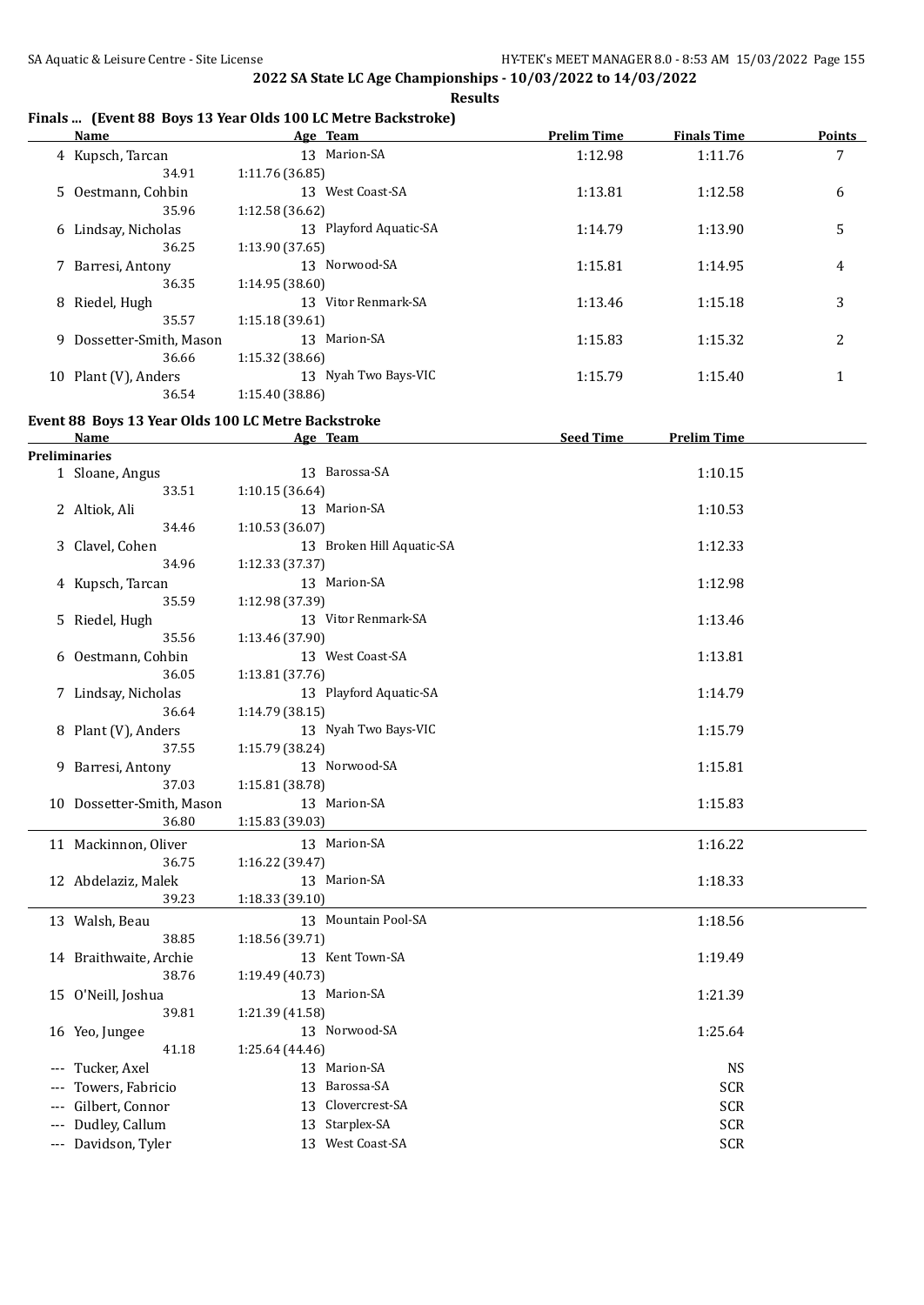**Results**

### **Event 88 Boys 14 Year Olds 100 LC Metre Backstroke**

|        | <b>Name</b>          | Age Team                   | <b>Prelim Time</b> | <b>Finals Time</b> | <b>Points</b> |
|--------|----------------------|----------------------------|--------------------|--------------------|---------------|
| Finals |                      |                            |                    |                    |               |
|        | 1 Walker, Jack       | 14 Southern Performance-SA | 1:05.18            | 1:04.55            | 10            |
|        | 31.26                | 1:04.55(33.29)             |                    |                    |               |
|        | 2 Livingston, Hugo   | 14 Marion-SA               | 1:07.33            | 1:04.91            | 9             |
|        | 30.97                | 1:04.91(33.94)             |                    |                    |               |
|        | 3 Timms, Patrick     | 14 Barossa-SA              | 1:08.62            | 1:06.39            | 8             |
|        | 32.77                | 1:06.39(33.62)             |                    |                    |               |
|        | 4 Martin, Elijah     | 14 Henley & Grange-SA      | 1:08.50            | 1:06.96            | 7             |
|        | 32.57                | 1:06.96 (34.39)            |                    |                    |               |
|        | 5 Montes, Luke       | 14 Kent Town-SA            | 1:08.26            | 1:07.11            | 6             |
|        | 33.26                | 1:07.11(33.85)             |                    |                    |               |
|        | 6 Keighran, Fergus   | 14 Norwood-SA              | 1:11.08            | 1:08.20            | 5             |
|        | 33.07                | 1:08.20(35.13)             |                    |                    |               |
|        | 7 Brown, Matthew     | 14 Kent Town-SA            | 1:09.32            | 1:08.64            | 4             |
|        | 33.36                | 1:08.64(35.28)             |                    |                    |               |
|        | 8 Plummer, Cody      | 14 Starplex-SA             | 1:09.74            | 1:08.65            | 3             |
|        | 33.41                | 1:08.65(35.24)             |                    |                    |               |
|        | 9 Bell, Jack         | 14 Immanuel-SA             | 1:11.11            | 1:13.16            | 2             |
|        | 34.50                | 1:13.16(38.66)             |                    |                    |               |
|        | 10 Stratford, Vaughn | 14 Mount Gambier-SA        | 1:14.43            | 1:14.26            | 1             |
|        | 35.25                | 1:14.26 (39.01)            |                    |                    |               |

### **Event 88 Boys 14 Year Olds 100 LC Metre Backstroke**

| <b>Name</b>          | Age Team                   | <b>Seed Time</b><br><b>Prelim Time</b> |
|----------------------|----------------------------|----------------------------------------|
| <b>Preliminaries</b> |                            |                                        |
| 1 Walker, Jack       | 14 Southern Performance-SA | 1:05.18                                |
| 31.50                | 1:05.18 (33.68)            |                                        |
| 2 Livingston, Hugo   | 14 Marion-SA               | 1:07.33                                |
| 32.52                | 1:07.33(34.81)             |                                        |
| 3 Montes, Luke       | 14 Kent Town-SA            | 1:08.26                                |
| 34.73                | 1:08.26 (33.53)            |                                        |
| 4 Martin, Elijah     | 14 Henley & Grange-SA      | 1:08.50                                |
| 33.04                | 1:08.50(35.46)             |                                        |
| 5 Timms, Patrick     | 14 Barossa-SA              | 1:08.62                                |
| 33.74                | 1:08.62 (34.88)            |                                        |
| 6 Brown, Matthew     | 14 Kent Town-SA            | 1:09.32                                |
| 33.94                | 1:09.32 (35.38)            |                                        |
| 7 Plummer, Cody      | 14 Starplex-SA             | 1:09.74                                |
| 33.17                | 1:09.74 (36.57)            |                                        |
| 8 Keighran, Fergus   | 14 Norwood-SA              | 1:11.08                                |
| 34.85                | 1:11.08(36.23)             |                                        |
| 9 Bell, Jack         | 14 Immanuel-SA             | 1:11.11                                |
| 33.98                | 1:11.11(37.13)             |                                        |
| 10 Stratford, Vaughn | 14 Mount Gambier-SA        | 1:14.43                                |
| 36.03                | 1:14.43 (38.40)            |                                        |
| 11 Travers, Jack     | 14 Western Aquatic-SA      | 1:14.44                                |
| 36.13                | 1:14.44 (38.31)            |                                        |
| 12 Soltes, Zachariah | 14 Tea Tree Gully-SA       | 1:14.75                                |
| 36.60                | 1:14.75 (38.15)            |                                        |
| 13 Meaney, Anakin    | 14 Norwood-SA              | 1:15.38                                |
| 36.52                | 1:15.38(38.86)             |                                        |
| 14 Mathee, Rhys      | 14 Marion-SA               | 1:16.01                                |
| 37.38                | 1:16.01(38.63)             |                                        |
| 15 Collings, Kieran  | 14 Marion-SA               | 1:16.29                                |
| 37.54                | 1:16.29(38.75)             |                                        |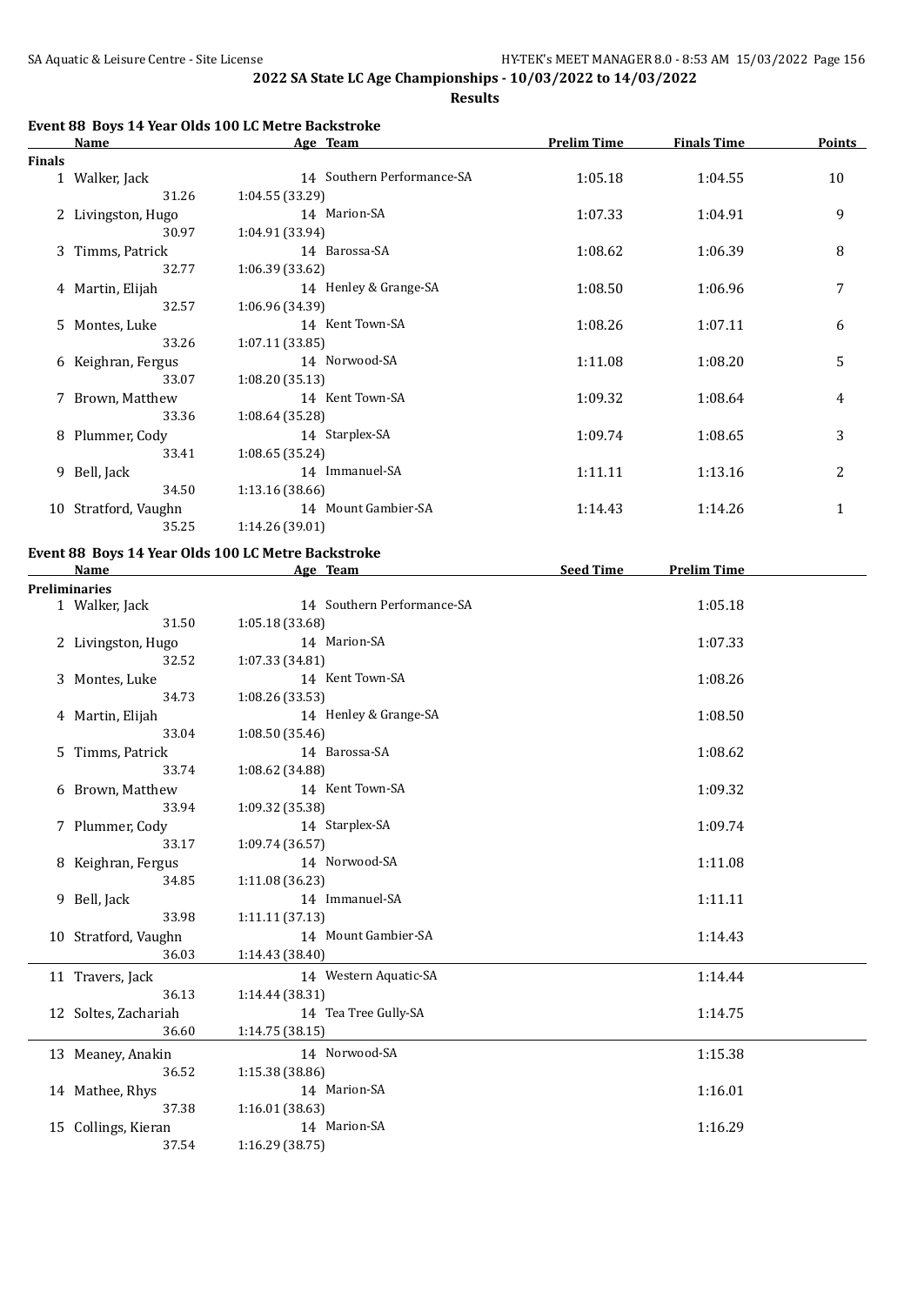**Results**

### **Preliminaries ... (Event 88 Boys 14 Year Olds 100 LC Metre Backstroke)**

|                                          | Name                    |                 | Age Team                   | <b>Seed Time</b> | <b>Prelim Time</b> |  |
|------------------------------------------|-------------------------|-----------------|----------------------------|------------------|--------------------|--|
|                                          | 16 Mosley, Levi         |                 | 14 Marion-SA               |                  | 1:17.12            |  |
|                                          | 36.88                   | 1:17.12 (40.24) |                            |                  |                    |  |
| 17                                       | Tucker, Zachary         |                 | 14 Marion-SA               |                  | 1:17.24            |  |
|                                          | 37.10                   | 1:17.24(40.14)  |                            |                  |                    |  |
|                                          | 18 Waligora, Matthew    |                 | 14 Playford Aquatic-SA     |                  | 1:18.88            |  |
|                                          | 38.51                   | 1:18.88(40.37)  |                            |                  |                    |  |
| $\qquad \qquad - -$                      | Atkinson, Tyler         |                 | 14 Southern Performance-SA |                  | DQ                 |  |
|                                          | False start             |                 |                            |                  |                    |  |
| $---$                                    | Oldfield, Harrison      |                 | 14 Norwood-SA              |                  | <b>NS</b>          |  |
| $---$                                    | Biddell, Blake          |                 | 14 Norwood-SA              |                  | NS.                |  |
| $---$                                    | Moore, Charles          |                 | 14 Mount Gambier-SA        |                  | <b>SCR</b>         |  |
| $\qquad \qquad - -$                      | Lowe, Haydn             |                 | 14 Blue Lake Y-SA          |                  | <b>SCR</b>         |  |
| $\hspace{0.05cm} \ldots \hspace{0.05cm}$ | Macher (V), Nicholas    |                 | 14 Revesby Workers-NSW     |                  | <b>SCR</b>         |  |
| $---$                                    | Caton, Hugh             |                 | 14 Norwood-SA              |                  | <b>SCR</b>         |  |
|                                          | --- Stubbings, Harrison |                 | 14 Starplex-SA             |                  | <b>SCR</b>         |  |

# **Event 89 Male 15 Year Olds 100 LC Metre Backstroke**

|               | Name                     | Age Team              | <b>Prelim Time</b> | <b>Finals Time</b> | <b>Points</b> |
|---------------|--------------------------|-----------------------|--------------------|--------------------|---------------|
| <b>Finals</b> |                          |                       |                    |                    |               |
|               | 1 Pronk, Noah            | Immanuel-SA<br>$15 -$ | 1:01.73            | 1:00.30            | 10            |
|               | 29.38                    | 1:00.30(30.92)        |                    |                    |               |
|               | 2 Curthoys-Davies, Keian | 15 Barossa-SA         | 1:02.70            | 1:02.47            | 9             |
|               | 29.94                    | 1:02.47(32.53)        |                    |                    |               |
|               | 3 Clifford, Matthew      | 15 Marion-SA          | 1:05.38            | 1:04.16            | 8             |
|               | 31.24                    | 1:04.16(32.92)        |                    |                    |               |
|               | 4 Macdonald, Alexander   | 15 Kent Town-SA       | 1:06.65            | 1:05.74            | 7             |
|               | 32.25                    | 1:05.74(33.49)        |                    |                    |               |
|               | 5 Langman, Hamish        | 15 Norwood-SA         | 1:10.35            | 1:09.38            | 6             |
|               | 32.63                    | 1:09.38 (36.75)       |                    |                    |               |
|               | 6 Pettrey, Liam          | 15 Starplex-SA        | 1:10.76            | 1:10.53            | 5             |
|               | 34.30                    | 1:10.53(36.23)        |                    |                    |               |
|               | 7 Schwarz, Harry         | Immanuel-SA<br>15     | 1:14.87            | 1:12.86            | 4             |
|               | 33.73                    | 1:12.86(39.13)        |                    |                    |               |

# **Event 89 Male 15 Year Olds 100 LC Metre Backstroke**

|    | <b>Name</b>              | Age Team                  | <b>Seed Time</b><br><b>Prelim Time</b> |
|----|--------------------------|---------------------------|----------------------------------------|
|    | <b>Preliminaries</b>     |                           |                                        |
|    | 1 Pronk, Noah            | 15 Immanuel-SA            | 1:01.73                                |
|    | 29.56                    | 1:01.73 (32.17)           |                                        |
|    | 2 Curthoys-Davies, Keian | 15 Barossa-SA             | 1:02.70                                |
|    | 30.14                    | 1:02.70(32.56)            |                                        |
|    | 3 Clifford, Matthew      | 15 Marion-SA              | 1:05.38                                |
|    | 31.68                    | 1:05.38 (33.70)           |                                        |
|    | 4 Macdonald, Alexander   | 15 Kent Town-SA           | 1:06.65                                |
|    | 32.68                    | 1:06.65(33.97)            |                                        |
|    | 5 Bacon, Luca            | 15 Kent Town-SA           | 1:09.18                                |
|    | 33.82                    | 1:09.18(35.36)            |                                        |
|    | 6 Langman, Hamish        | 15 Norwood-SA             | 1:10.35                                |
|    | 33.18                    | 1:10.35(37.17)            |                                        |
|    | 7 Pettrey, Liam          | 15 Starplex-SA            | 1:10.76                                |
|    | 34.13                    | 1:10.76(36.63)            |                                        |
|    | 8 Kupsch, Diezel         | 15 Marion-SA              | 1:13.69                                |
|    | 34.36                    | 1:13.69(39.33)            |                                        |
|    | 9 Schwarz, Harry         | 15 Immanuel-SA            | 1:14.87                                |
|    | 35.79                    | 1:14.87 (39.08)           |                                        |
| 10 | Clavel, Austin           | 15 Broken Hill Aquatic-SA | 1:15.01                                |
|    | 35.80                    | 1:15.01 (39.21)           |                                        |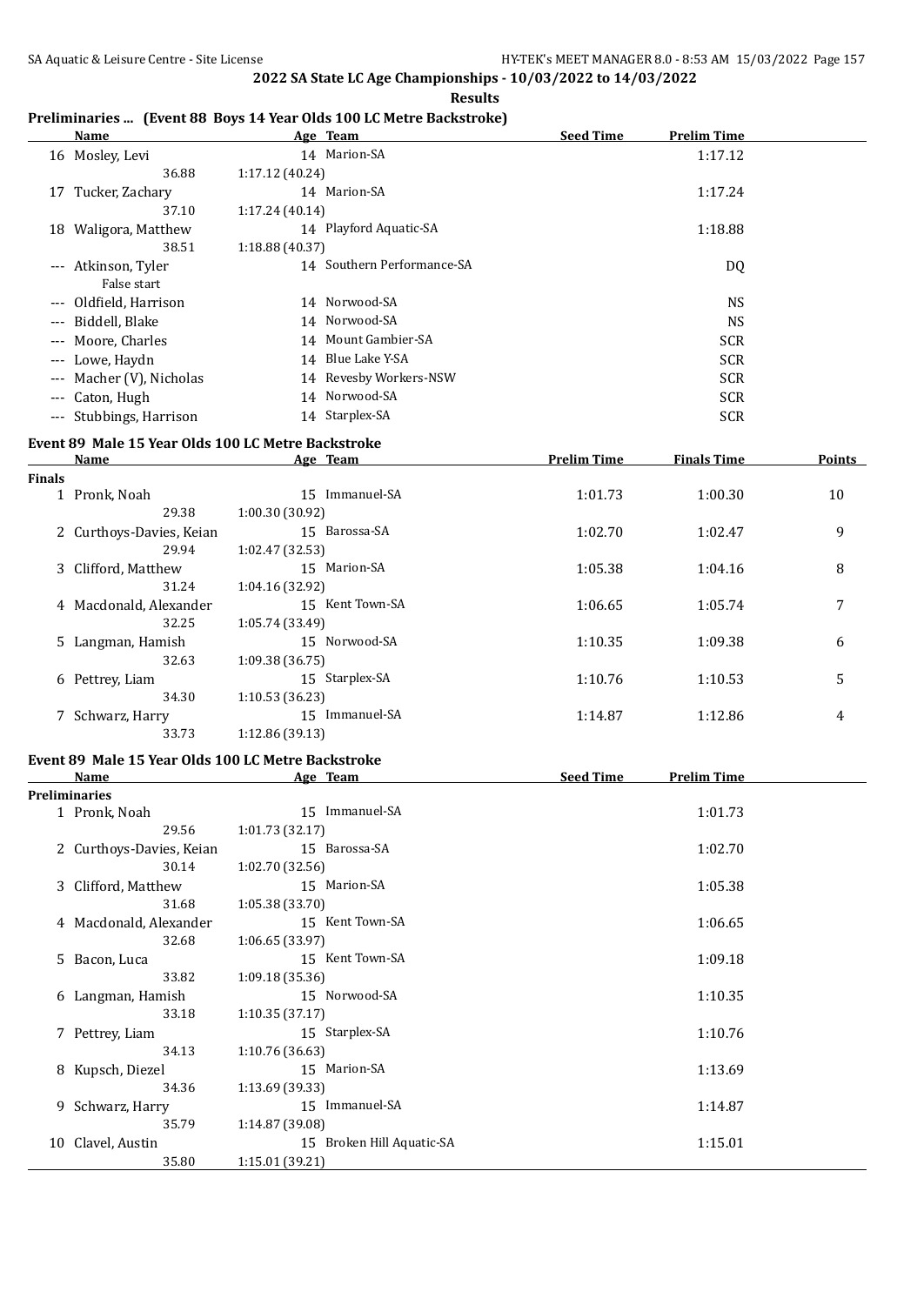**Results**

|               | --- Tran, Liem                                             |                 | 15 Henley & Grange-SA      |                    | <b>NS</b>          |        |
|---------------|------------------------------------------------------------|-----------------|----------------------------|--------------------|--------------------|--------|
|               | --- Charles, Jake                                          |                 | 15 Marion-SA               |                    | <b>NS</b>          |        |
|               | --- Hammond, Bryce                                         |                 | 15 West Coast-SA           |                    | <b>NS</b>          |        |
|               | --- Cohen, Oscar                                           |                 | 15 Payneham-SA             |                    | <b>NS</b>          |        |
|               | --- Milne, Lukas                                           |                 | 15 Silver City-SA          |                    | <b>SCR</b>         |        |
|               |                                                            |                 |                            |                    |                    |        |
|               | Event 89 Male 16 Year Olds 100 LC Metre Backstroke<br>Name |                 |                            | <b>Prelim Time</b> | <b>Finals Time</b> | Points |
| <b>Finals</b> |                                                            |                 | Age Team                   |                    |                    |        |
|               |                                                            |                 | 16 Marion-SA               | 59.86              | 59.68              | 10     |
|               | 1 Luscombe, Clancy<br>29.26                                |                 |                            |                    |                    |        |
|               |                                                            | 59.68 (30.42)   | 16 Southern Performance-SA |                    |                    |        |
|               | 2 Kuchel, Liam                                             |                 |                            | 1:06.51            | 1:04.44            | 9      |
|               | 31.19                                                      | 1:04.44 (33.25) |                            |                    |                    |        |
|               | 3 Langman, Aidan                                           |                 | 16 Norwood-SA              | 1:07.28            | 1:04.78            | 8      |
|               | 31.52                                                      | 1:04.78 (33.26) |                            |                    |                    |        |
|               | 4 Lindsay, Luc                                             |                 | 16 Norwood-SA              | 1:06.88            | 1:06.45            | 7      |
|               | 32.40                                                      | 1:06.45 (34.05) |                            |                    |                    |        |
|               | 5 Kemp, Samuel                                             |                 | 16 Onkaparinga-SA          | 1:07.64            | 1:06.76            | 6      |
|               | 32.11                                                      | 1:06.76 (34.65) |                            |                    |                    |        |
|               | 6 Guth, Zac                                                |                 | 16 Kent Town-SA            | 1:08.84            | 1:08.21            | 5      |
|               | 32.73                                                      | 1:08.21 (35.48) |                            |                    |                    |        |
|               | 7 Moran, Aiden                                             |                 | 16 Immanuel-SA             | 1:09.41            | 1:09.96            | 4      |
|               | 33.29                                                      | 1:09.96 (36.67) |                            |                    |                    |        |
|               | Event 89 Male 16 Year Olds 100 LC Metre Backstroke         |                 |                            |                    |                    |        |
|               | <b>Name</b>                                                |                 | Age Team                   | Seed Time          | <b>Prelim Time</b> |        |
|               | <b>Preliminaries</b>                                       |                 |                            |                    |                    |        |
|               | 1 Luscombe, Clancy                                         |                 | 16 Marion-SA               |                    | 59.86              |        |
|               | 29.15                                                      | 59.86 (30.71)   |                            |                    |                    |        |
|               | 2 Kuchel, Liam                                             |                 | 16 Southern Performance-SA |                    | 1:06.51            |        |
|               | 31.39                                                      | 1:06.51 (35.12) |                            |                    |                    |        |
|               | 3 Lindsay, Luc                                             |                 | 16 Norwood-SA              |                    | 1:06.88            |        |
|               | 32.69                                                      | 1:06.88 (34.19) |                            |                    |                    |        |
|               | 4 Langman, Aidan                                           |                 | 16 Norwood-SA              |                    | 1:07.28            |        |
|               | 32.64                                                      | 1:07.28 (34.64) |                            |                    |                    |        |
|               | 5 Pannell, Harry                                           |                 | 16 Playford Aquatic-SA     |                    | 1:07.46            |        |
|               | 31.99                                                      | 1:07.46 (35.47) |                            |                    |                    |        |
|               | 6 Kemp, Samuel                                             |                 | 16 Onkaparinga-SA          |                    | 1:07.64            |        |
|               | 32.62                                                      | 1:07.64 (35.02) |                            |                    |                    |        |
|               | 7 Guth, Zac                                                |                 | 16 Kent Town-SA            |                    | 1:08.84            |        |
|               | 33.01                                                      | 1:08.84 (35.83) |                            |                    |                    |        |
|               | 8 Moran, Aiden                                             |                 | 16 Immanuel-SA             |                    | 1:09.41            |        |
|               | 33.72                                                      | 1:09.41 (35.69) |                            |                    |                    |        |
|               | 9 Cochrane-Adolfson, Justin                                |                 | 16 Silver City-SA          |                    | 1:12.25            |        |
|               | 34.20                                                      | 1:12.25 (38.05) |                            |                    |                    |        |
|               |                                                            |                 |                            |                    |                    |        |
|               | Event 89 Male 17-18 100 LC Metre Backstroke                |                 |                            |                    |                    |        |
|               | Name                                                       |                 | Age Team                   | <b>Prelim Time</b> | <b>Finals Time</b> | Points |
| <b>Finals</b> |                                                            |                 |                            |                    |                    |        |
|               | 1 Mclachlan, Fergus                                        |                 | 17 Norwood-SA              | 58.73              | 56.96              | 10     |
|               | 27.93                                                      | 56.96 (29.03)   |                            |                    |                    |        |
|               | 2 Atherton, Oliver                                         |                 | 17 Kent Town-SA            | 1:00.99            | 59.87              | 9      |
|               | 29.09                                                      | 59.87 (30.78)   |                            |                    |                    |        |
|               | 3 Macie, Patrick                                           |                 | 17 Barossa-SA              | 1:02.13            | 1:00.55            | 8      |
|               | 28.65                                                      | 1:00.55(31.90)  |                            |                    |                    |        |
|               | 4 Pearce, Matthew                                          |                 | 18 Norwood-SA              | 1:05.04            | 1:02.89            | 7      |
|               | 30.37                                                      | 1:02.89 (32.52) |                            |                    |                    |        |

### **Preliminaries ... (Event 89 Male 15 Year Olds 100 LC Metre Backstroke) Age Team Seed Time Prelim Time**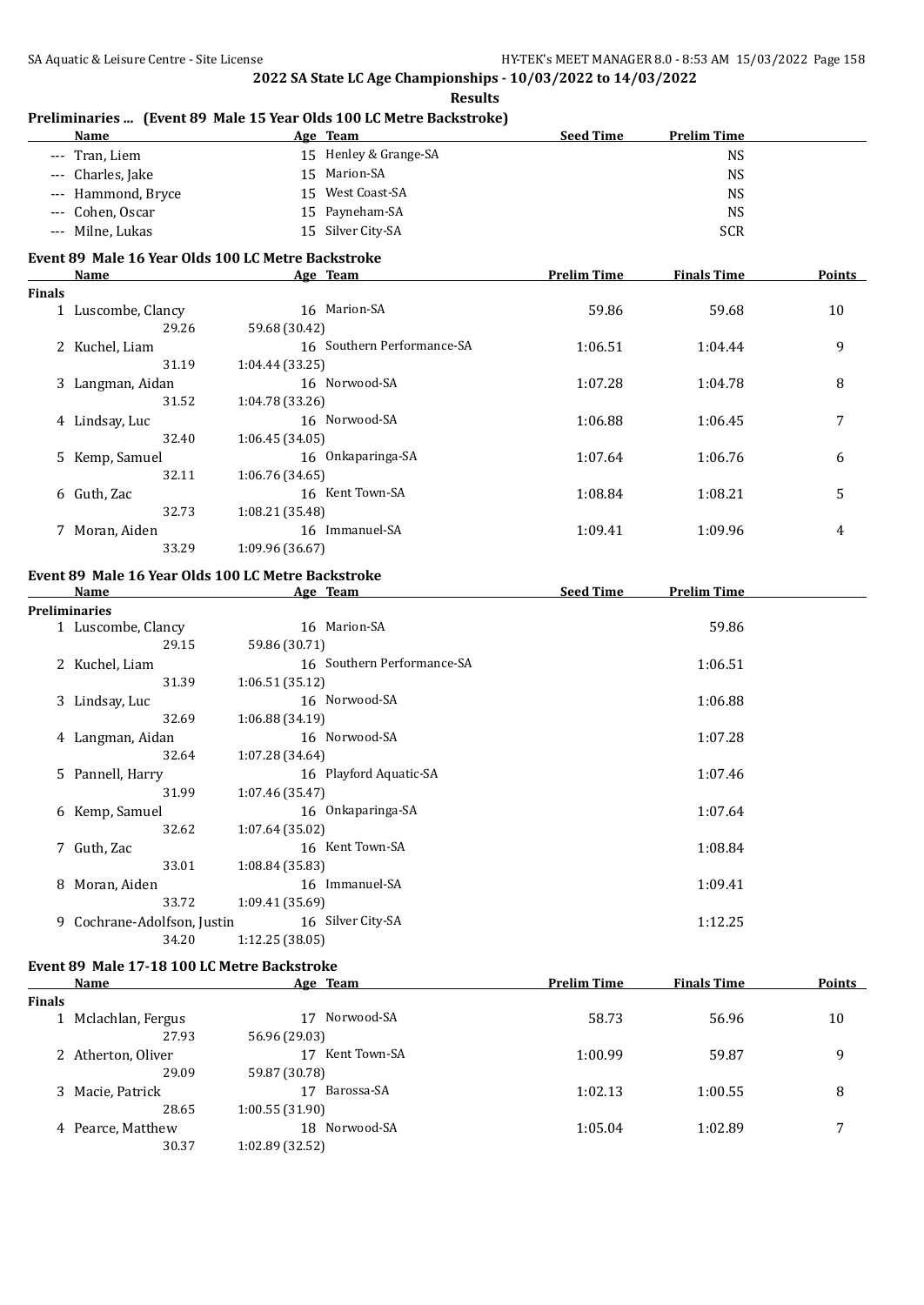**Finals ... (Event 89 Male 17-18 100 LC Metre Backstroke)**

**2022 SA State LC Age Championships - 10/03/2022 to 14/03/2022**

**Results**

| Name                                                       |                 | Age Team                   | <b>Prelim Time</b> | <b>Finals Time</b> | <b>Points</b> |
|------------------------------------------------------------|-----------------|----------------------------|--------------------|--------------------|---------------|
| 5 Luscombe, Harvey<br>30.66                                | 1:03.25 (32.59) | 18 Marion-SA               | 1:03.33            | 1:03.25            | 6             |
| 6 Bignell, Thomas                                          |                 | 17 Blue Lake Y-SA          | 1:09.90            | 1:09.05            | 5             |
| 32.86                                                      | 1:09.05 (36.19) |                            |                    |                    |               |
| Event 89 Male 17-18 100 LC Metre Backstroke<br><b>Name</b> |                 | Age Team                   | <b>Seed Time</b>   | <b>Prelim Time</b> |               |
| <b>Preliminaries</b>                                       |                 |                            |                    |                    |               |
| 1 Mclachlan, Fergus                                        |                 | 17 Norwood-SA              |                    | 58.73              |               |
| 28.43                                                      | 58.73 (30.30)   |                            |                    |                    |               |
| 2 Atherton, Oliver<br>29.75                                | 1:00.99 (31.24) | 17 Kent Town-SA            |                    | 1:00.99            |               |
| 3 Macie, Patrick                                           |                 | 17 Barossa-SA              |                    | 1:02.13            |               |
| 30.68                                                      | 1:02.13 (31.45) |                            |                    |                    |               |
| 4 Luscombe, Harvey                                         |                 | 18 Marion-SA               |                    | 1:03.33            |               |
| 31.00                                                      | 1:03.33 (32.33) |                            |                    |                    |               |
| 5 Pearce, Matthew                                          |                 | 18 Norwood-SA              |                    | 1:05.04            |               |
| 30.75                                                      | 1:05.04 (34.29) |                            |                    |                    |               |
| 6 Bignell, Thomas                                          |                 | 17 Blue Lake Y-SA          |                    | 1:09.90            |               |
| 33.18                                                      | 1:09.90 (36.72) |                            |                    |                    |               |
| 7 Nokes (V), Cooper                                        |                 | 18 Mildura-VIC             |                    | 1:14.36            |               |
| 34.80                                                      | 1:14.36 (39.56) |                            |                    |                    |               |
| --- Broniecki, Andre                                       |                 | 19 Unattached-SA           |                    | X1:04.68           |               |
| 31.64                                                      | 1:04.68 (33.04) |                            |                    |                    |               |
| --- Wilkins, Charlie                                       |                 | 22 Unattached-SA           |                    | X1:42.42           |               |
| 49.41                                                      | 1:42.42 (53.01) |                            |                    |                    |               |
|                                                            |                 | 17 Norwood-SA              |                    |                    |               |
| --- Biddell, Harrison                                      |                 |                            |                    | <b>NS</b>          |               |
| --- White, Jordan                                          |                 | 17 Loxton-SA               |                    | <b>NS</b>          |               |
| --- Gohl, Jacob                                            |                 | 18 Marion-SA               |                    | <b>SCR</b>         |               |
| --- Brown, Myles                                           |                 | 18 Barossa-SA              |                    | <b>SCR</b>         |               |
| Event 90 Girls 12-13 800 LC Metre Freestyle                |                 |                            |                    |                    |               |
| Name                                                       |                 | Age Team                   |                    | <b>Finals Time</b> | <b>Points</b> |
| 1 Czechowicz, Katarina                                     |                 | 13 Kent Town-SA            |                    | 10:06.36           | 10            |
| 32.90                                                      | 1:10.49 (37.59) | 1:48.44 (37.95)            | 2:26.58 (38.14)    |                    |               |
| 3:04.65 (38.07)                                            | 3:43.22 (38.57) | 4:21.32(38.10)             | 5:00.13 (38.81)    |                    |               |
| 5:38.75 (38.62)                                            | 6:17.48 (38.73) | 6:56.22 (38.74)            | 7:35.17 (38.95)    |                    |               |
| 8:13.44 (38.27)                                            | 8:52.10 (38.66) | 9:29.59 (37.49)            | 10:06.36 (36.77)   |                    |               |
| 2 Brown, Lily                                              |                 | 13 Marion-SA               |                    | 10:09.39           | 9             |
| 32.94                                                      | 1:09.50 (36.56) | 1:46.62 (37.12)            | 2:25.17 (38.55)    |                    |               |
| 3:03.21 (38.04)                                            | 3:42.32 (39.11) | 4:20.88 (38.56)            | 5:00.31 (39.43)    |                    |               |
| 5:39.44 (39.13)                                            | 6:19.16 (39.72) | 6:58.11 (38.95)            | 7:37.28 (39.17)    |                    |               |
| 8:16.15 (38.87)                                            | 8:54.94 (38.79) | 9:32.91 (37.97)            | 10:09.39 (36.48)   |                    |               |
| 3 Cameron, Piper                                           |                 | 12 Clovercrest-SA          |                    | 10:09.54           | 8             |
| 34.75                                                      | 1:13.31 (38.56) | 1:51.47 (38.16)            | 2:30.00 (38.53)    |                    |               |
| 3:08.49 (38.49)                                            | 3:47.57 (39.08) | 4:25.76 (38.19)            | 5:04.41 (38.65)    |                    |               |
| 5:42.89 (38.48)                                            | 6:21.72 (38.83) | 7:00.57 (38.85)            | 7:39.25 (38.68)    |                    |               |
| 8:18.01 (38.76)                                            | 8:56.34 (38.33) | 9:34.20 (37.86)            | 10:09.54 (35.34)   |                    |               |
| 4 Mickan, Asta                                             |                 | 13 Barossa-SA              |                    | 10:15.47           | 7             |
| 34.38                                                      | 1:13.47 (39.09) | 1:52.89 (39.42)            | 2:32.60 (39.71)    |                    |               |
| 3:11.89 (39.29)                                            | 3:51.96 (40.07) | 4:30.86 (38.90)            | 5:10.28 (39.42)    |                    |               |
| 5:48.95 (38.67)                                            | 6:27.95 (39.00) | 7:06.51 (38.56)            | 7:45.85 (39.34)    |                    |               |
| 8:23.72 (37.87)                                            | 9:01.43 (37.71) | 9:39.57 (38.14)            | 10:15.47 (35.90)   |                    |               |
| 5 Wilson, Abbey                                            |                 | 13 Southern Performance-SA |                    | 10:22.14           | 6             |
| 35.71                                                      | 1:14.94 (39.23) | 1:54.58 (39.64)            | 2:34.50 (39.92)    |                    |               |
| 3:13.74 (39.24)                                            | 3:53.56 (39.82) | 4:32.66 (39.10)            | 5:12.27 (39.61)    |                    |               |
| 5:51.13 (38.86)                                            | 6:30.42 (39.29) | 7:09.42 (39.00)            | 7:49.01 (39.59)    |                    |               |
| 8:27.92 (38.91)                                            | 9:06.65 (38.73) | 9:44.77 (38.12)            | 10:22.14 (37.37)   |                    |               |
|                                                            |                 |                            |                    |                    |               |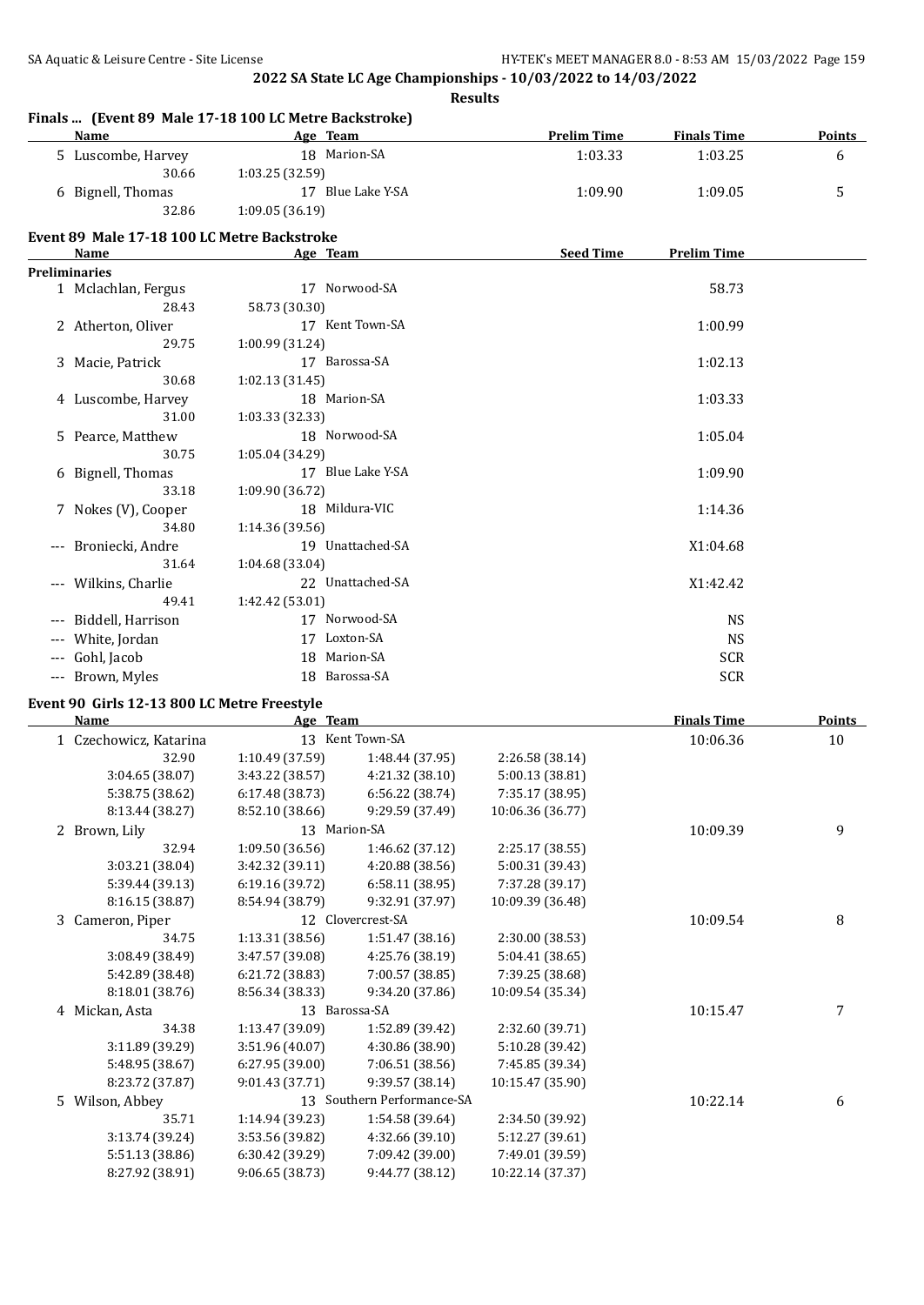**Results**

### **(Event 90 Girls 12-13 800 LC Metre Freestyle)**

| <b>Name</b>        | Age Team        |                            |                  | <b>Finals Time</b> | <b>Points</b>  |
|--------------------|-----------------|----------------------------|------------------|--------------------|----------------|
| 6 Fanning, Holly   |                 | 13 Marion-SA               |                  | 10:26.40           | 5              |
| 34.88              | 1:12.83 (37.95) | 1:51.40 (38.57)            | 2:30.07 (38.67)  |                    |                |
| 3:09.07 (39.00)    | 3:47.82 (38.75) | 4:27.13 (39.31)            | 5:07.09 (39.96)  |                    |                |
| 5:47.04 (39.95)    | 6:27.55(40.51)  | 7:07.81 (40.26)            | 7:47.70 (39.89)  |                    |                |
| 8:27.76 (40.06)    | 9:08.04 (40.28) | 9:47.99 (39.95)            | 10:26.40 (38.41) |                    |                |
| 7 Amai, Layla      |                 | 12 Southern Performance-SA |                  | 10:29.88           | $\overline{4}$ |
| 35.35              | 1:14.88 (39.53) | 1:54.95 (40.07)            | 2:35.05 (40.10)  |                    |                |
| 3:14.91 (39.86)    | 3:54.43 (39.52) | 4:33.79 (39.36)            | 5:13.39 (39.60)  |                    |                |
| 5:52.97 (39.58)    | 6:32.76 (39.79) | 7:12.47 (39.71)            | 7:52.62 (40.15)  |                    |                |
| 8:32.03 (39.41)    | 9:12.25 (40.22) | 9:51.76 (39.51)            | 10:29.88 (38.12) |                    |                |
| 8 Gaganis, Maria   |                 | 13 Marion-SA               |                  | 10:33.94           | 3              |
| 35.53              | 1:13.60 (38.07) | 1:52.97 (39.37)            | 2:32.55 (39.58)  |                    |                |
| 3:13.37 (40.82)    | 3:53.78 (40.41) | 4:34.64 (40.86)            | 5:15.48 (40.84)  |                    |                |
| 5:56.74 (41.26)    | 6:37.57 (40.83) | 7:18.65 (41.08)            | 7:59.10 (40.45)  |                    |                |
| 8:39.49 (40.39)    | 9:19.22 (39.73) | 9:57.16 (37.94)            | 10:33.94 (36.78) |                    |                |
| --- Doyle, Poppy   |                 | 12 Marion-SA               |                  | x10:37.95          |                |
| 33.43              | 1:11.34 (37.91) | 1:50.17 (38.83)            | 2:29.56 (39.39)  |                    |                |
| 3:09.88 (40.32)    | 3:50.31 (40.43) | 4:31.23 (40.92)            | 5:11.98 (40.75)  |                    |                |
| 5:52.82 (40.84)    | 6:34.37 (41.55) | 7:15.56 (41.19)            | 7:57.41 (41.85)  |                    |                |
| 8:38.33 (40.92)    | 9:19.25 (40.92) | 9:58.75 (39.50)            | 10:37.95 (39.20) |                    |                |
| --- Hendry, Nicole |                 | 13 Marion-SA               |                  | x10:38.91          |                |
| 36.67              | 1:17.97 (41.30) | 1:59.17 (41.20)            | 2:40.28 (41.11)  |                    |                |
| 3:21.56 (41.28)    | 4:02.03 (40.47) | 4:42.38 (40.35)            | 5:22.68 (40.30)  |                    |                |
| 6:03.38 (40.70)    | 6:44.30 (40.92) | 7:24.37 (40.07)            | 8:04.55 (40.18)  |                    |                |
| 8:44.01 (39.46)    | 9:23.43 (39.42) | 10:01.73 (38.30)           | 10:38.91 (37.18) |                    |                |
| Connelly, Hannah   |                 | 13 Tea Tree Gully-SA       |                  | x10:40.02          |                |
| 34.78              | 1:13.57 (38.79) | 1:53.04 (39.47)            | 2:33.03 (39.99)  |                    |                |
| 3:13.77 (40.74)    | 3:54.62 (40.85) | 4:34.88 (40.26)            | 5:15.26 (40.38)  |                    |                |
| 5:56.32 (41.06)    | 6:36.74(40.42)  | 7:17.90 (41.16)            | 7:58.74 (40.84)  |                    |                |
| 8:39.77 (41.03)    | 9:20.66 (40.89) | 10:00.59 (39.93)           | 10:40.02 (39.43) |                    |                |
| Davies, Rosie      |                 | 13 Immanuel-SA             |                  | x10:50.40          |                |
| 36.44              | 1:17.12 (40.68) | 1:58.66 (41.54)            | 2:40.65 (41.99)  |                    |                |
| 3:22.30 (41.65)    | 4:03.33 (41.03) | 4:44.36 (41.03)            | 5:25.43 (41.07)  |                    |                |
| 6:06.49(41.06)     | 6:47.52 (41.03) | 7:28.75 (41.23)            | 8:09.18 (40.43)  |                    |                |
| 8:50.57 (41.39)    | 9:31.31 (40.74) | 10:12.11 (40.80)           | 10:50.40 (38.29) |                    |                |
| --- Smit, Viane    |                 | 13 Marion-SA               |                  | <b>SCR</b>         |                |

# **Event 90 Female 14-15 800 LC Metre Freestyle**

| <b>Name</b>       | Age Team        |                 |                 | <b>Finals Time</b> | Points |
|-------------------|-----------------|-----------------|-----------------|--------------------|--------|
| 1 Bahr, Arabella  |                 | 15 Norwood-SA   |                 | 9:16.67            | 10     |
| 31.64             | 1:06.41(34.77)  | 1:41.59 (35.18) | 2:16.97 (35.38) |                    |        |
| 2:52.17 (35.20)   | 3:27.73 (35.56) | 4:02.99 (35.26) | 4:38.39 (35.40) |                    |        |
| 5:13.45(35.06)    | 5:48.60 (35.15) | 6:23.85(35.25)  | 6:58.85(35.00)  |                    |        |
| 7:34.02 (35.17)   | 8:08.90 (34.88) | 8:43.13 (34.23) | 9:16.67 (33.54) |                    |        |
| 2 Everitt, Emma   |                 | 14 Norwood-SA   |                 | 9:23.89            | 9      |
| 31.92             | 1:06.99(35.07)  | 1:42.68 (35.69) | 2:18.94(36.26)  |                    |        |
| 2:54.94 (36.00)   | 3:31.19 (36.25) | 4:06.97 (35.78) | 4:43.13 (36.16) |                    |        |
| 5:18.52 (35.39)   | 5:54.40 (35.88) | 6:29.57(35.17)  | 7:04.75 (35.18) |                    |        |
| 7:39.46 (34.71)   | 8:14.96 (35.50) | 8:50.22 (35.26) | 9:23.89 (33.67) |                    |        |
| 3 Natt, Katie     | 15 Marion-SA    |                 |                 | 9:31.02            | 8      |
| 30.58             | 1:04.50 (33.92) | 1:39.18 (34.68) | 2:14.35(35.17)  |                    |        |
| 2:49.61 (35.26)   | 3:25.76(36.15)  | 4:02.01(36.25)  | 4:38.59 (36.58) |                    |        |
| 5:14.59 (36.00)   | 5:51.18 (36.59) | 6:27.43 (36.25) | 7:03.95 (36.52) |                    |        |
| 7:40.94 (36.99)   | 8:18.55 (37.61) | 8:55.13 (36.58) | 9:31.02 (35.89) |                    |        |
| 4 McAvaney, Laura |                 | 14 Immanuel-SA  |                 | 9:47.69            | 7      |
| 32.52             | 1:08.90 (36.38) | 1:45.54 (36.64) | 2:22.79 (37.25) |                    |        |
| 2:59.78 (36.99)   | 3:37.22 (37.44) | 4:14.33(37.11)  | 4:51.33 (37.00) |                    |        |
| 5:28.39 (37.06)   | 6:06.45(38.06)  | 6:43.60 (37.15) | 7:21.59 (37.99) |                    |        |
| 7:58.96 (37.37)   | 8:36.79 (37.83) | 9:12.45 (35.66) | 9:47.69 (35.24) |                    |        |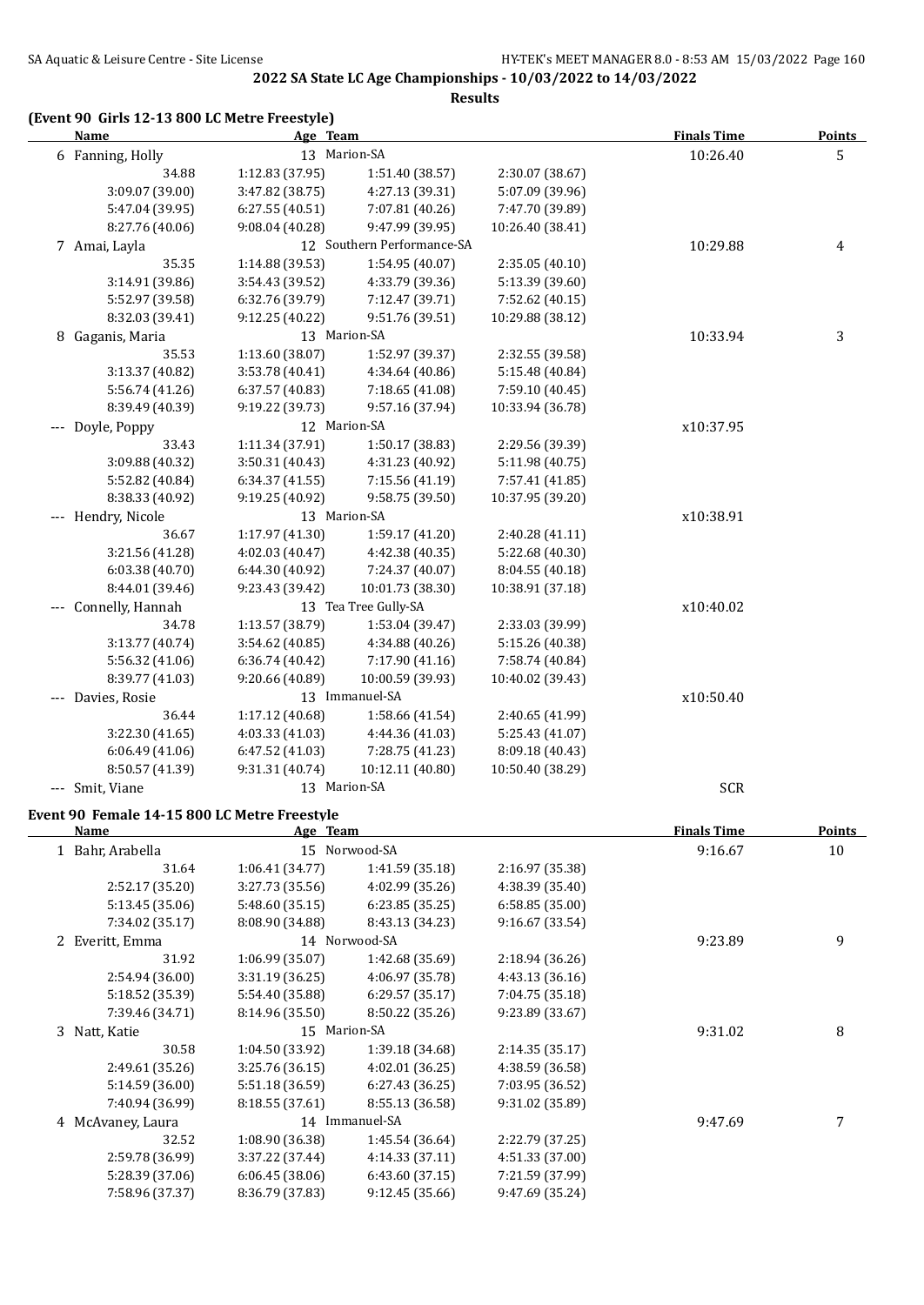**Results**

### **(Event 90 Female 14-15 800 LC Metre Freestyle)**

| <b>Name</b>                                  | Age Team        |                            |                  | <b>Finals Time</b> | <b>Points</b> |
|----------------------------------------------|-----------------|----------------------------|------------------|--------------------|---------------|
| 5 Beech, Natalie                             |                 | 15 Immanuel-SA             |                  | 10:01.06           | 6             |
| 33.15                                        | 1:10.09 (36.94) | 1:48.42 (38.33)            | 2:26.39 (37.97)  |                    |               |
| 3:05.13 (38.74)                              | 3:43.84 (38.71) | 4:22.55 (38.71)            | 5:00.61 (38.06)  |                    |               |
| 5:38.72 (38.11)                              | 6:16.97 (38.25) | 6:54.08 (37.11)            | 7:31.95 (37.87)  |                    |               |
| 8:10.27 (38.32)                              | 8:47.71 (37.44) | 9:24.86 (37.15)            | 10:01.06 (36.20) |                    |               |
| 6 Adams, Sasha                               |                 | 15 Immanuel-SA             |                  | 10:13.74           | 5             |
| 34.13                                        | 1:12.01 (37.88) | 1:50.69 (38.68)            | 2:27.89 (37.20)  |                    |               |
| 3:06.80 (38.91)                              | 3:45.13 (38.33) | 4:24.78 (39.65)            | 5:03.45 (38.67)  |                    |               |
| 5:43.11 (39.66)                              | 6:22.34 (39.23) | 7:02.08 (39.74)            | 7:40.27 (38.19)  |                    |               |
| 8:19.81 (39.54)                              | 8:58.58 (38.77) | 9:37.43 (38.85)            | 10:13.74 (36.31) |                    |               |
| 7 Carroll, Jasmine                           |                 | 14 Barossa-SA              |                  | 10:21.26           | 4             |
| 34.80                                        | 1:12.44 (37.64) | 1:50.72 (38.28)            | 2:29.41 (38.69)  |                    |               |
| 3:08.52 (39.11)                              | 3:48.30 (39.78) | 4:27.69 (39.39)            | 5:07.14 (39.45)  |                    |               |
| 5:47.00 (39.86)                              | 6:27.16(40.16)  | 7:06.66 (39.50)            | 7:46.79 (40.13)  |                    |               |
| 8:25.68 (38.89)                              | 9:06.04(40.36)  | 9:44.12 (38.08)            | 10:21.26 (37.14) |                    |               |
| 8 Myers, Ella                                |                 | 15 Kent Town-SA            |                  | 10:23.21           | 3             |
| 34.92                                        | 1:12.06(37.14)  | 1:50.85 (38.79)            | 2:29.65 (38.80)  |                    |               |
| 3:08.94 (39.29)                              | 3:47.94 (39.00) | 4:27.31 (39.37)            | 5:06.76 (39.45)  |                    |               |
| 5:46.20 (39.44)                              | 6:25.80 (39.60) | 7:05.38 (39.58)            | 7:45.21 (39.83)  |                    |               |
| 8:25.25 (40.04)                              | 9:05.28(40.03)  | 9:44.88 (39.60)            | 10:23.21 (38.33) |                    |               |
| --- Dowling, Charlotte                       |                 | 14 Western Aquatic-SA      |                  | x10:43.00          |               |
| 33.93                                        | 1:11.63 (37.70) | 1:51.22 (39.59)            | 2:31.02 (39.80)  |                    |               |
| 3:12.01 (40.99)                              | 3:52.77(40.76)  | 4:34.23 (41.46)            | 5:15.85 (41.62)  |                    |               |
| 5:57.06 (41.21)                              | 6:38.11(41.05)  | 7:19.49 (41.38)            | 8:00.67 (41.18)  |                    |               |
| 8:41.91 (41.24)                              | 9:22.72 (40.81) | 10:03.75 (41.03)           | 10:43.00 (39.25) |                    |               |
| --- Doyle, Lily                              | 15 Marion-SA    |                            |                  | <b>SCR</b>         |               |
| Event 90 Female 16-18 800 LC Metre Freestyle |                 |                            |                  |                    |               |
| Name                                         | Age Team        |                            |                  | <b>Finals Time</b> | <b>Points</b> |
| 1 White, Emily                               |                 | 18 Norwood-SA              |                  | 8:54.85            | 10            |
| 30.77                                        | 1:03.57 (32.80) | 1:37.09 (33.52)            | 2:10.41 (33.32)  |                    |               |
| 2:43.85 (33.44)                              | 3:16.89 (33.04) | 3:50.34 (33.45)            | 4:23.97 (33.63)  |                    |               |
| 4:57.34 (33.37)                              | 5:31.13 (33.79) | 6:05.16 (34.03)            | 6:39.47 (34.31)  |                    |               |
| 7:13.60 (34.13)                              | 7:47.71 (34.11) | 8:21.69 (33.98)            | 8:54.85 (33.16)  |                    |               |
| 2 Walker, Molly                              |                 | 16 Southern Performance-SA |                  | 8:59.16            | 9             |
| 29.81                                        | 1:02.94 (33.13) | 1:36.78 (33.84)            | 2:10.75 (33.97)  |                    |               |
| 2:44.48 (33.73)                              | 3:18.66 (34.18) | 3:52.49 (33.83)            | 4:26.91 (34.42)  |                    |               |
| 5:00.95 (34.04)                              | 5:35.49 (34.54) | 6:09.53 (34.04)            | 6:44.20 (34.67)  |                    |               |
| 7:17.91 (33.71)                              | 7:52.40 (34.49) | 8:26.16 (33.76)            | 8:59.16 (33.00)  |                    |               |
| 3 Deacon, Hannah                             | 17 Marion-SA    |                            |                  | 9:22.74            | 8             |
| 30.08                                        | 1:03.87 (33.79) | 1:38.53 (34.66)            | 2:13.01 (34.48)  |                    |               |
| 2:47.65 (34.64)                              | 3:22.53 (34.88) | 3:57.92 (35.39)            | 4:33.19 (35.27)  |                    |               |
| 5:08.71 (35.52)                              | 5:44.84 (36.13) | 6:21.03 (36.19)            | 6:57.27 (36.24)  |                    |               |
| 7:33.66 (36.39)                              | 8:10.22 (36.56) | 8:46.94 (36.72)            | 9:22.74 (35.80)  |                    |               |
| 4 Bailey, Courtney                           |                 | 16 Immanuel-SA             |                  | 9:27.77            | 7             |
| 31.22                                        | 1:05.46 (34.24) | 1:40.47 (35.01)            | 2:16.06 (35.59)  |                    |               |
| 2:52.06 (36.00)                              | 3:28.04 (35.98) | 4:04.19 (36.15)            | 4:40.32 (36.13)  |                    |               |
| 5:16.15 (35.83)                              | 5:52.26 (36.11) | 6:28.48 (36.22)            | 7:05.03 (36.55)  |                    |               |
| 7:41.28 (36.25)                              | 8:17.98 (36.70) | 8:53.28 (35.30)            | 9:27.77 (34.49)  |                    |               |
| 5 Thomas, Kenya                              | 17 Marion-SA    |                            |                  | 9:32.92            | 6             |
| 31.74                                        | 1:06.39 (34.65) | 1:41.86 (35.47)            | 2:17.20 (35.34)  |                    |               |
| 2:52.67 (35.47)                              | 3:29.09 (36.42) | 4:05.30 (36.21)            | 4:41.39 (36.09)  |                    |               |
| 5:17.52 (36.13)                              | 5:54.08 (36.56) | 6:30.97 (36.89)            | 7:07.59 (36.62)  |                    |               |
| 7:44.25 (36.66)                              | 8:20.83 (36.58) | 8:56.77 (35.94)            | 9:32.92 (36.15)  |                    |               |
| 6 Pearce, Kiana                              | 18 Marion-SA    |                            |                  | 9:42.61            | 5             |
| 31.17                                        | 1:06.73 (35.56) | 1:42.57 (35.84)            | 2:19.10 (36.53)  |                    |               |
| 2:55.86 (36.76)                              | 3:33.27 (37.41) | 4:10.85 (37.58)            | 4:48.01 (37.16)  |                    |               |
| 5:25.37 (37.36)                              | 6:02.57 (37.20) | 6:39.38 (36.81)            | 7:17.08 (37.70)  |                    |               |
| 7:54.21 (37.13)                              | 8:31.20 (36.99) | 9:07.31 (36.11)            | 9:42.61 (35.30)  |                    |               |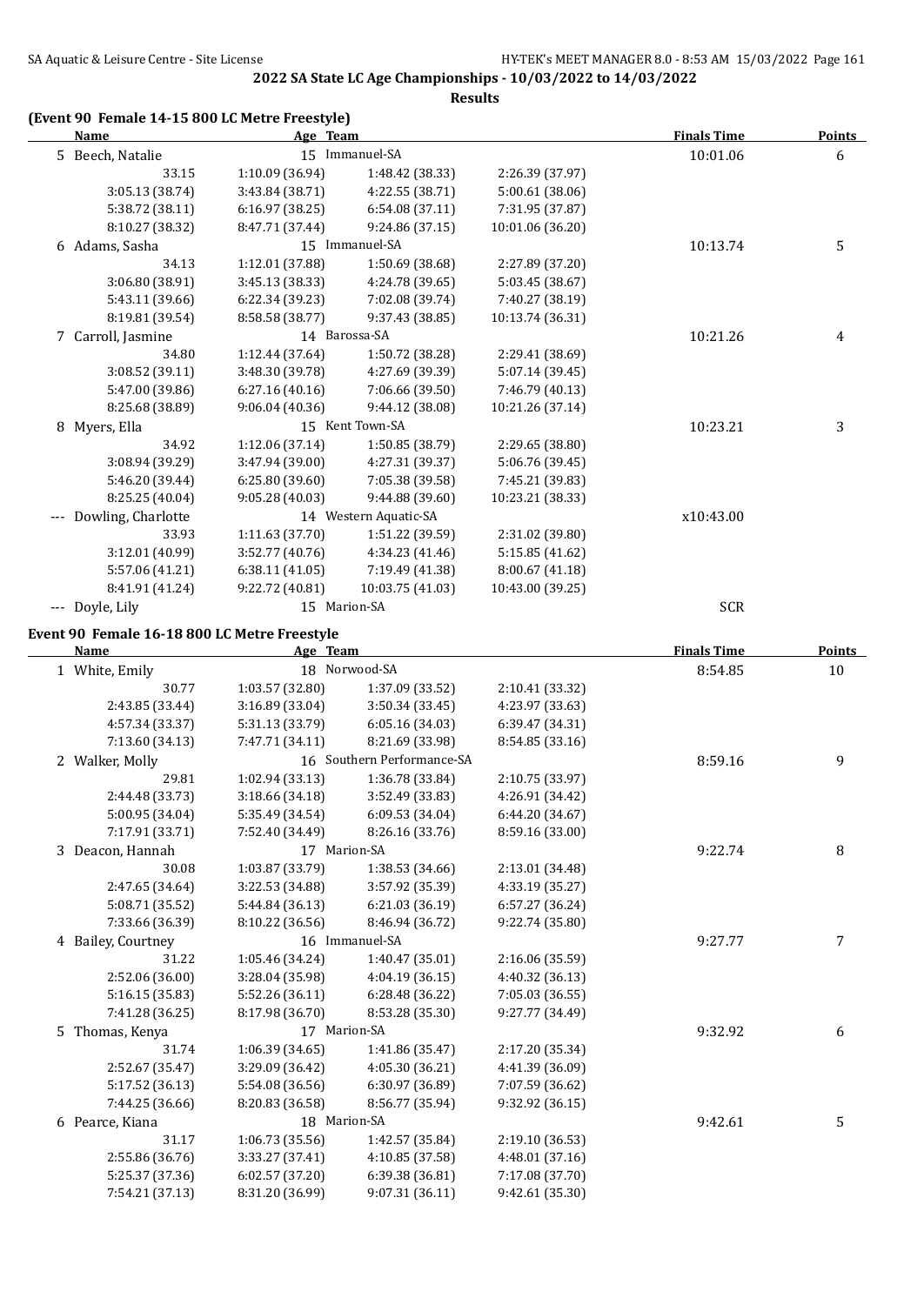**Results**

### **(Event 90 Female 16-18 800 LC Metre Freestyle)**

| Name                   | Age Team       |                        |                  | <b>Finals Time</b> | <b>Points</b> |
|------------------------|----------------|------------------------|------------------|--------------------|---------------|
| 7 Armani, Evie         | 16             | Immanuel-SA            |                  | 10:16.72           | 4             |
| 32.93                  | 1:09.59(36.66) | 1:47.56 (37.97)        | 2:26.30 (38.74)  |                    |               |
| 3:05.15(38.85)         | 3:44.10(38.95) | 4:22.95 (38.85)        | 5:01.97 (39.02)  |                    |               |
| 5:41.31 (39.34)        | 6:20.82(39.51) | 7:00.31 (39.49)        | 7:40.51 (40.20)  |                    |               |
| 8:20.18 (39.67)        | 9:00.15(39.97) | 9:39.07 (38.92)        | 10:16.72 (37.65) |                    |               |
| --- O'Leary, Kelly     |                | 16 Immanuel-SA         |                  | <b>SCR</b>         |               |
| --- Jackson, Jessica   | 18             | Kent Town-SA           |                  | <b>SCR</b>         |               |
| --- Pressler, Kalyce   | 17             | Silver City-SA         |                  | <b>SCR</b>         |               |
| --- Lienert, Mackenzie | 17             | Starplex-SA            |                  | <b>SCR</b>         |               |
| --- Speechley, Sienna  | 18             | Broken Hill Aquatic-SA |                  | <b>SCR</b>         |               |
|                        |                |                        |                  |                    |               |

## **Event 91 Boys 12-13 1500 LC Metre Freestyle**

| Name             | <u>Age Team</u>  |                  |                  | <b>Finals Time</b> | <b>Points</b> |
|------------------|------------------|------------------|------------------|--------------------|---------------|
| --- Tucker, Axel |                  | 13 Marion-SA     |                  | x19:22.00          |               |
| 33.51            | 1:10.95(37.44)   | 1:49.23 (38.28)  | 2:27.39(38.16)   |                    |               |
| 3:05.63(38.24)   | 3:44.33(38.70)   | 4:23.94 (39.61)  | 5:02.99 (39.05)  |                    |               |
| 5:42.76 (39.77)  | 6:21.49(38.73)   | 7:01.05 (39.56)  | 7:40.58 (39.53)  |                    |               |
| 8:19.53 (38.95)  | 8:58.76 (39.23)  | 9:38.15(39.39)   | 10:17.53 (39.38) |                    |               |
| 10:56.79 (39.26) | 11:36.11 (39.32) | 12:15.47 (39.36) | 12:54.57 (39.10) |                    |               |
| 13:33.55 (38.98) | 14:12.87 (39.32) | 14:51.83 (38.96) | 15:31.06 (39.23) |                    |               |
| 16:10.35 (39.29) | 16:49.35 (39.00) | 17:28.35 (39.00) | 18:07.24 (38.89) |                    |               |
| 18:45.19 (37.95) | 19:22.00 (36.81) |                  |                  |                    |               |
|                  |                  |                  |                  |                    |               |

### **Event 91 Male 14-15 1500 LC Metre Freestyle**

| Name |                       | Age Team         |                  |                  | <b>Finals Time</b> | <b>Points</b> |
|------|-----------------------|------------------|------------------|------------------|--------------------|---------------|
|      | 1 Powell, Corben      |                  | 15 Marion-SA     |                  | 16:24.45           | 10            |
|      | 29.58                 | 1:02.61 (33.03)  | 1:35.59 (32.98)  | 2:09.21 (33.62)  |                    |               |
|      | 2:42.42 (33.21)       | 3:15.78 (33.36)  | 3:48.95 (33.17)  | 4:22.30 (33.35)  |                    |               |
|      | 4:55.52 (33.22)       | 5:28.93 (33.41)  | 6:01.98(33.05)   | 6:35.23(33.25)   |                    |               |
|      | 7:08.23 (33.00)       | 7:41.51 (33.28)  | 8:14.56 (33.05)  | 8:47.94 (33.38)  |                    |               |
|      | 9:20.94 (33.00)       | 9:54.38 (33.44)  | 10:27.26 (32.88) | 11:00.38 (33.12) |                    |               |
|      | 11:33.17 (32.79)      | 12:06.31 (33.14) | 12:39.00 (32.69) | 13:12.25 (33.25) |                    |               |
|      | 13:44.69 (32.44)      | 14:17.34 (32.65) | 14:49.69 (32.35) | 15:22.09 (32.40) |                    |               |
|      | 15:53.90 (31.81)      | 16:24.45 (30.55) |                  |                  |                    |               |
|      | 2 Washington, Lachlan |                  | 15 Immanuel-SA   |                  | 16:26.97           | 9             |
|      | 29.13                 | 1:01.46 (32.33)  | 1:34.23 (32.77)  | 2:07.09 (32.86)  |                    |               |
|      | 2:40.10 (33.01)       | 3:13.27 (33.17)  | 3:46.33 (33.06)  | 4:19.63 (33.30)  |                    |               |
|      | 4:52.66 (33.03)       | 5:25.88 (33.22)  | 5:58.73 (32.85)  | 6:32.47 (33.74)  |                    |               |
|      | 7:05.90 (33.43)       | 7:39.63 (33.73)  | 8:12.80 (33.17)  | 8:46.09 (33.29)  |                    |               |
|      | 9:19.07 (32.98)       | 9:52.76 (33.69)  | 10:25.71 (32.95) | 10:58.87 (33.16) |                    |               |
|      | 11:32.09 (33.22)      | 12:05.40 (33.31) | 12:38.76 (33.36) | 13:12.45 (33.69) |                    |               |
|      | 13:45.79 (33.34)      | 14:18.44 (32.65) | 14:51.20 (32.76) | 15:24.38 (33.18) |                    |               |
|      | 15:56.31 (31.93)      | 16:26.97 (30.66) |                  |                  |                    |               |
|      | 3 Braunack, Tom       |                  | 14 Norwood-SA    |                  | 17:35.44           | 8             |
|      | 29.87                 | 1:03.93 (34.06)  | 1:38.67 (34.74)  | 2:14.01 (35.34)  |                    |               |
|      | 2:49.88 (35.87)       | 3:25.80 (35.92)  | 4:01.60 (35.80)  | 4:37.33 (35.73)  |                    |               |
|      | 5:13.07 (35.74)       | 5:48.83 (35.76)  | 6:24.84(36.01)   | 7:00.67 (35.83)  |                    |               |
|      | 7:35.76 (35.09)       | 8:11.72 (35.96)  | 8:47.24 (35.52)  | 9:23.20 (35.96)  |                    |               |
|      | 9:58.44 (35.24)       | 10:34.01 (35.57) | 11:09.36 (35.35) | 11:45.44 (36.08) |                    |               |
|      | 12:20.86 (35.42)      | 12:56.81 (35.95) | 13:32.47 (35.66) | 14:07.90 (35.43) |                    |               |
|      | 14:43.40 (35.50)      | 15:18.41 (35.01) | 15:53.26 (34.85) | 16:28.74 (35.48) |                    |               |
|      | 17:03.25 (34.51)      | 17:35.44 (32.19) |                  |                  |                    |               |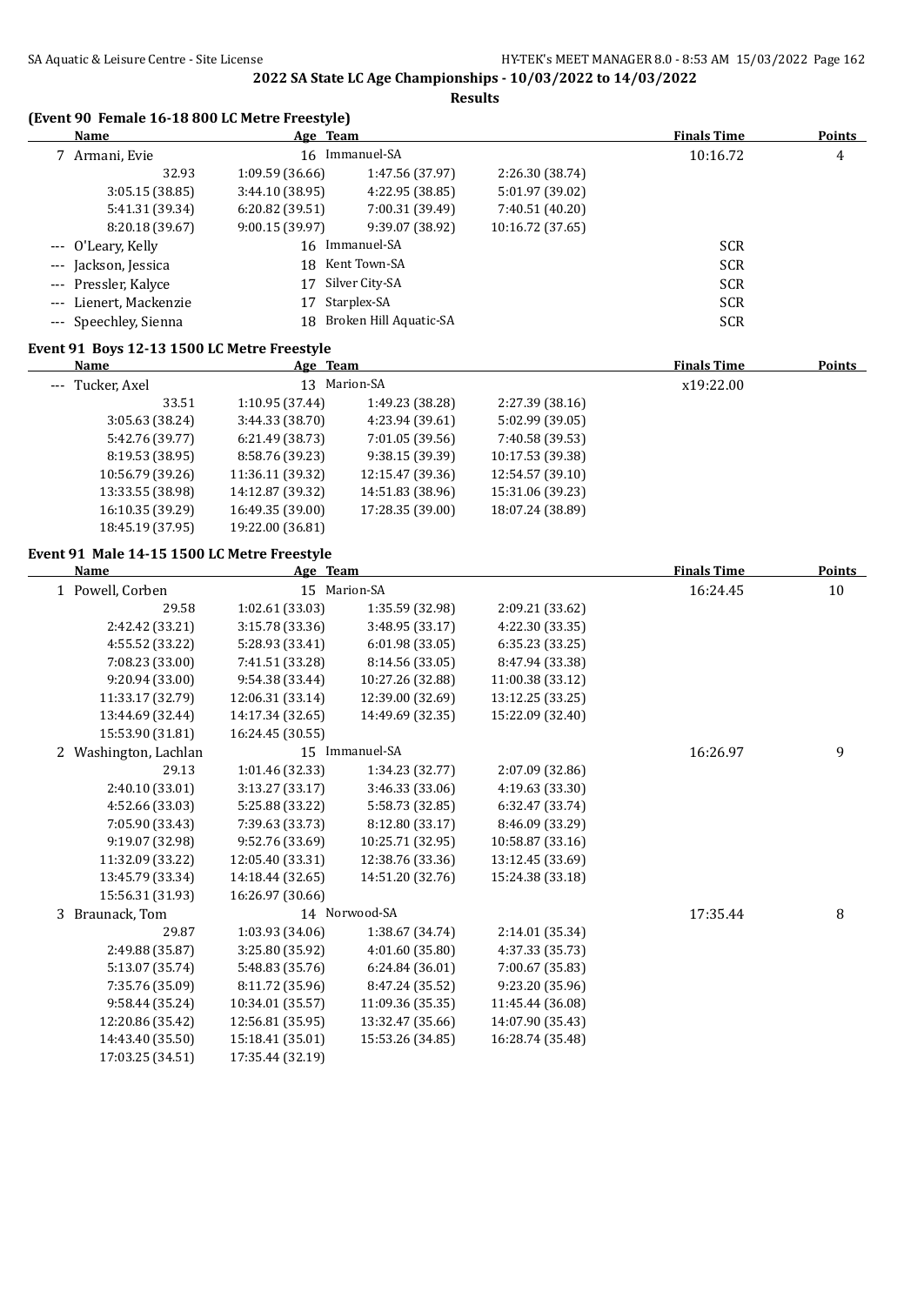**Results**

## **(Event 91 Male 14-15 1500 LC Metre Freestyle)**

| <u>Name</u>          | Age Team         |                        |                  | <b>Finals Time</b> | <b>Points</b> |
|----------------------|------------------|------------------------|------------------|--------------------|---------------|
| 4 Larven, Lachlan    |                  | 14 Marion-SA           |                  | 17:36.83           | 7             |
| 30.91                | 1:05.53 (34.62)  | 1:40.45 (34.92)        | 2:16.19 (35.74)  |                    |               |
| 2:51.29 (35.10)      | 3:27.00 (35.71)  | 4:02.08 (35.08)        | 4:37.52 (35.44)  |                    |               |
| 5:12.44 (34.92)      | 5:47.97 (35.53)  | 6:23.14(35.17)         | 6:58.79 (35.65)  |                    |               |
| 7:34.42 (35.63)      | 8:10.28 (35.86)  | 8:45.41 (35.13)        | 9:21.28 (35.87)  |                    |               |
| 9:56.79 (35.51)      | 10:32.58 (35.79) | 11:07.73 (35.15)       | 11:43.58 (35.85) |                    |               |
| 12:19.04 (35.46)     | 12:55.08 (36.04) | 13:30.36 (35.28)       | 14:06.61 (36.25) |                    |               |
| 14:42.03 (35.42)     | 15:17.96 (35.93) | 15:53.06 (35.10)       | 16:28.62 (35.56) |                    |               |
| 17:03.23 (34.61)     | 17:36.83 (33.60) |                        |                  |                    |               |
| 5 Webb, Jarrod       |                  | 14 Payneham-SA         |                  | 17:40.49           | 6             |
| 29.92                | 1:04.53 (34.61)  | 1:40.29 (35.76)        | 2:16.61 (36.32)  |                    |               |
| 2:52.91 (36.30)      | 3:29.41 (36.50)  | 4:05.80 (36.39)        | 4:42.28 (36.48)  |                    |               |
| 5:18.66 (36.38)      | 5:55.08 (36.42)  | 6:30.98 (35.90)        | 7:06.86 (35.88)  |                    |               |
| 7:42.28 (35.42)      | 8:18.27 (35.99)  | 8:54.19 (35.92)        | 9:29.65 (35.46)  |                    |               |
| 10:05.12 (35.47)     | 10:41.06 (35.94) | 11:16.58 (35.52)       | 11:52.60 (36.02) |                    |               |
| 12:28.55 (35.95)     | 13:04.74 (36.19) | 13:40.80 (36.06)       | 14:16.35 (35.55) |                    |               |
| 14:50.30 (33.95)     | 15:24.94 (34.64) | 15:59.89 (34.95)       | 16:34.89 (35.00) |                    |               |
| 17:08.65 (33.76)     | 17:40.49 (31.84) |                        |                  |                    |               |
| 6 Soltes, Zachariah  |                  | 14 Tea Tree Gully-SA   |                  | 18:08.13           | 5             |
| 31.56                | 1:05.77(34.21)   | 1:41.65 (35.88)        | 2:17.93 (36.28)  |                    |               |
| 2:54.37 (36.44)      | 3:30.54 (36.17)  | 4:06.72 (36.18)        | 4:43.03 (36.31)  |                    |               |
| 5:19.20 (36.17)      | 5:55.88 (36.68)  | 6:32.25 (36.37)        | 7:09.17 (36.92)  |                    |               |
| 7:45.90 (36.73)      | 8:22.53 (36.63)  | 8:58.89 (36.36)        | 9:35.65 (36.76)  |                    |               |
| 10:11.99 (36.34)     | 10:48.73 (36.74) | 11:25.38 (36.65)       | 12:02.36 (36.98) |                    |               |
| 12:38.91 (36.55)     | 13:15.52 (36.61) | 13:51.95 (36.43)       | 14:29.03 (37.08) |                    |               |
| 15:05.77 (36.74)     | 15:42.62 (36.85) | 16:19.12 (36.50)       | 16:56.32 (37.20) |                    |               |
| 17:32.57 (36.25)     | 18:08.13 (35.56) |                        |                  |                    |               |
| --- Milne, Lukas     |                  | 15 Silver City-SA      |                  | x19:02.54          |               |
| 34.43                | 1:11.65 (37.22)  | 1:49.71 (38.06)        | 2:26.70 (36.99)  |                    |               |
| 3:04.87 (38.17)      | 3:42.61 (37.74)  | 4:21.42 (38.81)        | 4:59.91 (38.49)  |                    |               |
| 5:39.52 (39.61)      | 6:18.03 (38.51)  | 6:57.36 (39.33)        | 7:35.54 (38.18)  |                    |               |
|                      | 8:53.21(         |                        | 10:10.85()       |                    |               |
| 10:48.80 (37.95)     | 11:27.19 (38.39) |                        | 12:43.81()       |                    |               |
| 13:22.28 (38.47)     | 14:00.19 (37.91) | 14:38.80 (38.61)       | 15:16.97 (38.17) |                    |               |
| 15:55.65 (38.68)     | 16:33.08 (37.43) | 17:12.42 (39.34)       | 17:50.22 (37.80) |                    |               |
| 18:26.77 (36.55)     | 19:02.54 (35.77) |                        |                  |                    |               |
| --- Tucker, Zachary  |                  | 14 Marion-SA           |                  | x19:24.38          |               |
| 33.65                | 1:11.93 (38.28)  | 1:50.61 (38.68)        | 2:29.94 (39.33)  |                    |               |
| 3:08.81 (38.87)      | 3:48.52 (39.71)  | 4:27.98 (39.46)        | 5:07.27 (39.29)  |                    |               |
| 5:46.38 (39.11)      | 6:25.54(39.16)   | 7:04.54 (39.00)        | 7:43.57 (39.03)  |                    |               |
| 8:23.12 (39.55)      | 9:02.25 (39.13)  | 9:41.84 (39.59)        | 10:20.93 (39.09) |                    |               |
| 11:00.34 (39.41)     | 11:39.39 (39.05) | 12:18.26 (38.87)       | 12:57.54 (39.28) |                    |               |
| 13:37.00 (39.46)     | 14:16.63 (39.63) | 14:55.58 (38.95)       | 15:35.03 (39.45) |                    |               |
| 16:13.94 (38.91)     | 16:53.04 (39.10) | 17:31.85 (38.81)       | 18:10.64 (38.79) |                    |               |
| 18:48.44 (37.80)     | 19:24.38 (35.94) |                        |                  |                    |               |
| --- Hearl, Ethan     |                  | 15 Clovercrest-SA      |                  | <b>SCR</b>         |               |
| Brink, Connor        |                  | 15 Marion-SA           |                  | <b>SCR</b>         |               |
| Macher (V), Nicholas |                  | 14 Revesby Workers-NSW |                  | <b>SCR</b>         |               |
| --- Leaver, William  |                  | 14 Marion-SA           |                  | <b>SCR</b>         |               |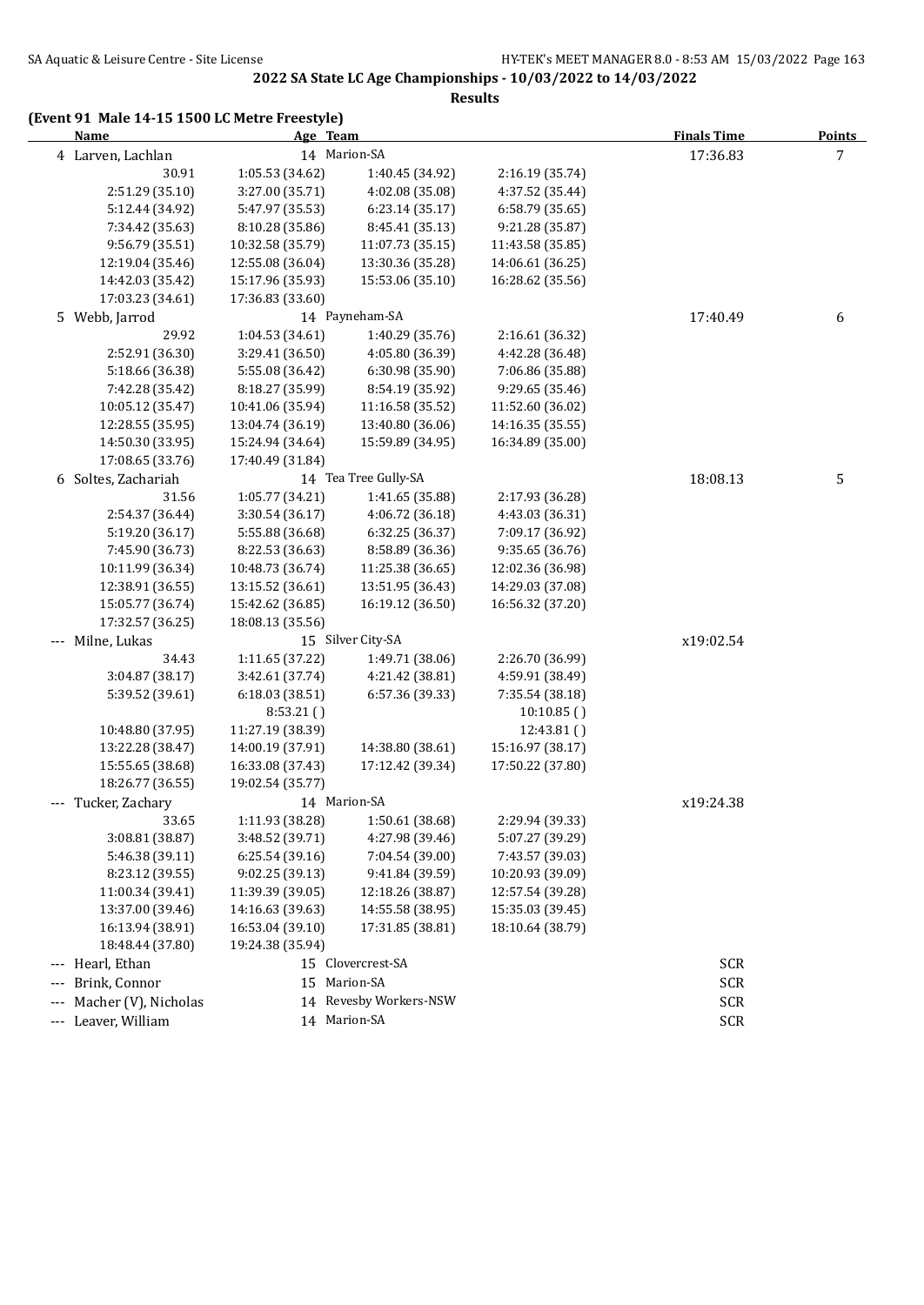**Results**

#### **Event 91 Male 16-18 1500 LC Metre Freestyle**

| <b>Name</b>                        | Age Team         |                      |                  | <b>Finals Time</b> | <b>Points</b> |
|------------------------------------|------------------|----------------------|------------------|--------------------|---------------|
| 1 Luscombe, Clancy                 |                  | 16 Marion-SA         |                  | 16:31.32           | 10            |
| 29.25                              | 1:01.74 (32.49)  | 1:34.61 (32.87)      | 2:07.41 (32.80)  |                    |               |
| 2:40.69 (33.28)                    | 3:13.74 (33.05)  | 3:47.15 (33.41)      | 4:20.29 (33.14)  |                    |               |
| 4:53.77 (33.48)                    | 5:26.97 (33.20)  | 5:59.59 (32.62)      | 6:32.78 (33.19)  |                    |               |
| 7:06.15 (33.37)                    | 7:39.81 (33.66)  | 8:13.25 (33.44)      | 8:46.63 (33.38)  |                    |               |
| 9:19.76 (33.13)                    | 9:53.02 (33.26)  | 10:26.64 (33.62)     | 10:59.67 (33.03) |                    |               |
| 11:32.91 (33.24)                   | 12:06.03 (33.12) | 12:39.55 (33.52)     | 13:12.67 (33.12) |                    |               |
| 13:45.80 (33.13)                   | 14:19.09 (33.29) | 14:50.78 (31.69)     | 15:24.01 (33.23) |                    |               |
| 15:57.87 (33.86)                   | 16:31.32 (33.45) |                      |                  |                    |               |
| 2 Manolopoulos, Harry              |                  | 16 Marion-SA         |                  | 16:44.70           | 9             |
| 29.32                              | 1:01.62 (32.30)  | 1:34.75 (33.13)      | 2:08.01 (33.26)  |                    |               |
| 2:41.06 (33.05)                    | 3:14.39 (33.33)  | 3:47.31 (32.92)      | 4:20.52 (33.21)  |                    |               |
| 4:53.99 (33.47)                    | 5:27.58 (33.59)  | 6:01.18 (33.60)      | 6:34.92 (33.74)  |                    |               |
| 7:08.57 (33.65)                    | 7:42.23 (33.66)  | 8:16.20 (33.97)      | 8:50.32 (34.12)  |                    |               |
| 9:24.55 (34.23)                    | 9:58.84 (34.29)  | 10:32.86 (34.02)     | 11:06.98 (34.12) |                    |               |
| 11:40.90 (33.92)                   | 12:14.98 (34.08) | 12:49.07 (34.09)     | 13:23.07 (34.00) |                    |               |
| 13:57.05 (33.98)                   | 14:30.80 (33.75) | 15:04.19 (33.39)     | 15:37.70 (33.51) |                    |               |
| 16:11.83 (34.13)                   | 16:44.70 (32.87) |                      |                  |                    |               |
| 3 Clifford, Ryan                   |                  | 16 Marion-SA         |                  | 17:02.34           | 8             |
| 29.47                              | 1:02.28 (32.81)  | 1:35.59 (33.31)      | 2:09.09 (33.50)  |                    |               |
| 2:42.81 (33.72)                    | 3:16.40 (33.59)  | 3:50.57 (34.17)      | 4:24.49 (33.92)  |                    |               |
| 4:58.80 (34.31)                    | 5:33.09 (34.29)  | 6:07.40 (34.31)      | 6:41.50 (34.10)  |                    |               |
| 7:15.53 (34.03)                    | 7:49.62 (34.09)  | 8:23.66 (34.04)      | 8:57.76 (34.10)  |                    |               |
| 9:31.95 (34.19)                    | 10:06.16 (34.21) | 10:40.70 (34.54)     | 11:15.49 (34.79) |                    |               |
| 11:50.08 (34.59)                   | 12:25.04 (34.96) | 12:59.51 (34.47)     | 13:34.56 (35.05) |                    |               |
| 14:09.73 (35.17)                   | 14:44.36 (34.63) | 15:19.31 (34.95)     | 15:54.01 (34.70) |                    |               |
| 16:28.61 (34.60)                   | 17:02.34 (33.73) |                      |                  |                    |               |
| Cochrane-Adolfson, Justin<br>$---$ |                  | 16 Silver City-SA    |                  | x18:50.10          |               |
| 30.91                              | 1:05.87 (34.96)  | 1:41.78 (35.91)      | 2:18.69 (36.91)  |                    |               |
| 2:55.45 (36.76)                    | 3:33.09 (37.64)  | 4:10.65 (37.56)      | 4:48.23 (37.58)  |                    |               |
| 5:25.96 (37.73)                    | 6:03.86 (37.90)  | 6:41.86 (38.00)      | 7:19.72 (37.86)  |                    |               |
| 7:58.34 (38.62)                    | 8:37.87 (39.53)  | 9:16.18 (38.31)      | 9:54.61 (38.43)  |                    |               |
| 10:32.77 (38.16)                   | 11:10.89 (38.12) | 11:49.87 (38.98)     | 12:27.63 (37.76) |                    |               |
| 13:05.94 (38.31)                   | 13:45.06 (39.12) | 14:23.48 (38.42)     | 15:02.26 (38.78) |                    |               |
| 15:40.96 (38.70)                   | 16:19.40 (38.44) | 16:57.84 (38.44)     | 17:35.19 (37.35) |                    |               |
| 18:12.12 (36.93)                   | 18:50.10 (37.98) |                      |                  |                    |               |
| Mcglashan, Declan                  |                  | 17 Tea Tree Gully-SA |                  | <b>SCR</b>         |               |
| --- Dry, Alex                      |                  | 17 Norwood-SA        |                  | <b>SCR</b>         |               |
|                                    |                  |                      |                  |                    |               |

# **Event 92 Female 10-14 200 LC Metre Medley Relay**

 $\overline{\phantom{a}}$ 

| Team                          | Relay                   |                 |                          | <b>Finals Time</b>     | <b>Points</b> |
|-------------------------------|-------------------------|-----------------|--------------------------|------------------------|---------------|
| 1 Immanuel-SA                 | A                       |                 |                          | 2:07.00                | 20            |
| 1) Pronk, Maisy 13            | 2) Borgmeyer, Claire 13 |                 | 3) Noriega, Emilia 13    | 4) Dingwall, Alinta 14 |               |
| 34.49                         | 1:09.48 (34.99)         | 1:39.43 (29.95) | 2:07.00 (27.57)          |                        |               |
| 2 Norwood-SA                  | A                       |                 |                          | 2:07.65                | 18            |
| 1) Morton, Grace 13           | 2) Tran, Alyssa 14      |                 | 3) Carrocci, Clara 13    | 4) Everitt, Emma 14    |               |
| 33.39                         | 1:08.81(35.42)          | 1:38.91 (30.10) | 2:07.65 (28.74)          |                        |               |
| 3 Barossa-SA                  | A                       |                 |                          | 2:08.41                | 16            |
| 1) Curthoys-Davies, Miella 13 | 2) Ashmead, Sophie 13   |                 | 3) Newham, Leni 14       | 4) Logan, Sage 14      |               |
| 34.02                         | 1:11.50(37.48)          | 1:38.84 (27.34) | 2:08.41 (29.57)          |                        |               |
| 4 Marion-SA                   | A                       |                 |                          | 2:12.02                | 14            |
| 1) Smit, Viane 13             | 2) Charles, Tahli 13    |                 | 3) Conroy, Charlotte 13  | 4) Carr, Lucinda 14    |               |
| 35.93                         | 1:11.00(35.07)          | 1:42.83 (31.83) | 2:12.02 (29.19)          |                        |               |
| 5 Barossa-SA                  | B                       |                 |                          | x2:15.93               |               |
| 1) Finch, Tayah 13            | 2) Mickan, Asta 13      |                 | 3) Shannon, Charlotte 14 | 4) Le Roux, Anichia 14 |               |
| 35.55                         | 1:13.92 (38.37)         | 1:45.54 (31.62) | 2:15.93 (30.39)          |                        |               |
|                               |                         |                 |                          |                        |               |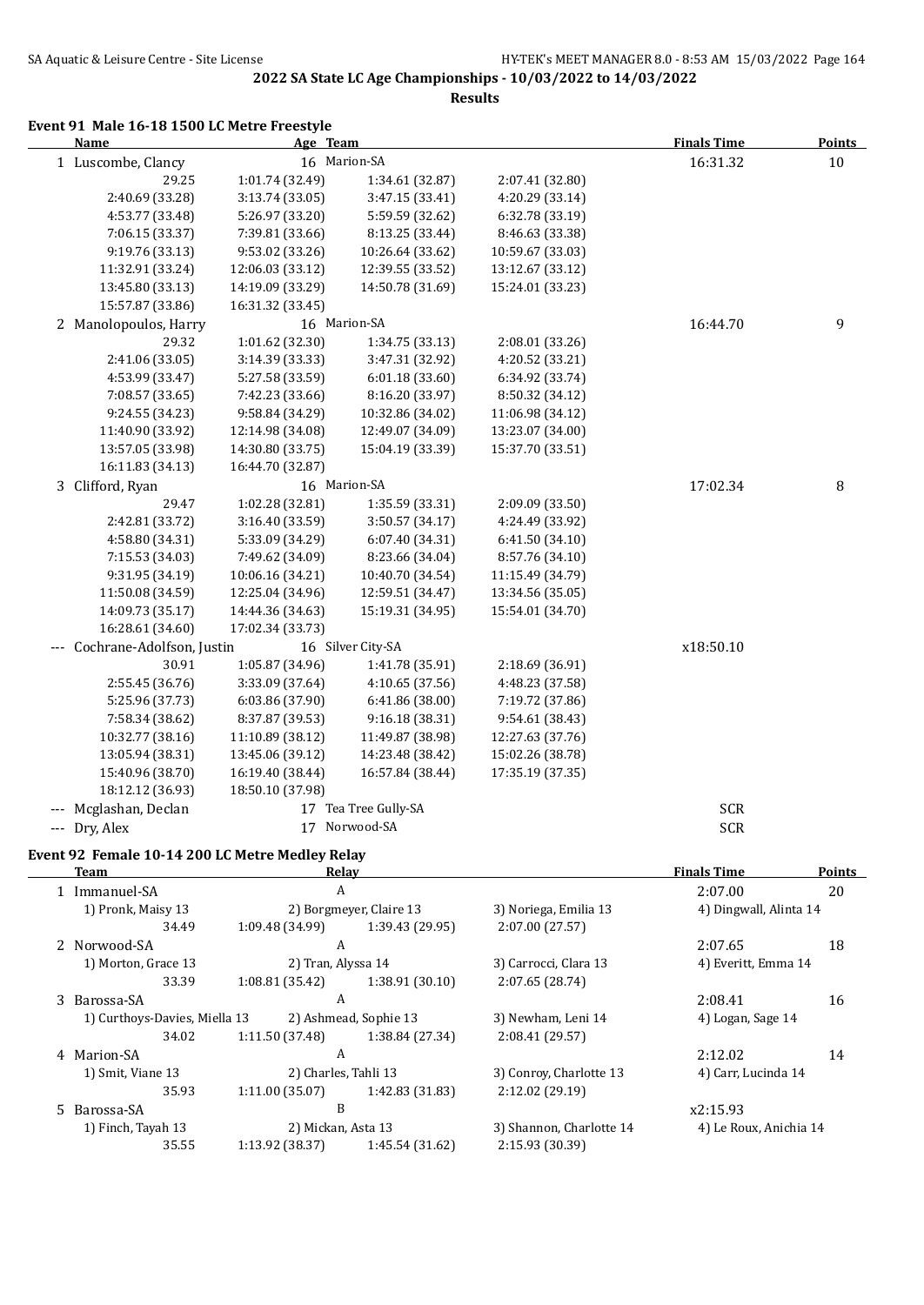**Results**

### **(Event 92 Female 10-14 200 LC Metre Medley Relay)**

|    | Team                                            | Relav                   |                         |                               | <b>Finals Time</b>        | <b>Points</b> |
|----|-------------------------------------------------|-------------------------|-------------------------|-------------------------------|---------------------------|---------------|
|    | 6 Henley & Grange-SA                            | A                       |                         |                               | 2:16.83                   | 12            |
|    | 1) Langmead, India 13                           |                         | 2) Beaumont, Lucy 14    | 3) Munro, Holly 14            | 4) Lim, Tracey 14         |               |
|    | 37.95                                           | 1:14.82 (36.87)         | 1:46.60 (31.78)         | 2:16.83 (30.23)               |                           |               |
|    | 7 Immanuel-SA                                   | B                       |                         |                               | x2:19.28                  |               |
|    | 1) Potter, Shyanne 14                           |                         | 2) Green, Charlise 13   | 3) McAvaney, Laura 14         | 4) Kishinets, Isabella 13 |               |
|    | 35.62                                           | 1:15.28 (39.66)         | 1:49.12 (33.84)         | 2:19.28(30.16)                |                           |               |
|    | 8 Marion-SA                                     | B                       |                         |                               | x2:19.82                  |               |
|    | 1) Hendry, Nicole 13                            | 2) Gaganis, Maria 13    |                         | 3) Laird-Britton, Charlize 13 | 4) Cox, Claire 13         |               |
|    | 37.84                                           | 1:17.02 (39.18)         | 1:48.94 (31.92)         | 2:19.82 (30.88)               |                           |               |
| 9  | <b>Mountain Pool-SA</b>                         | A                       |                         |                               | 2:26.70                   | 10            |
|    | 1) Scarborough, Kara 14                         | 2) Schulz, Olivia 14    |                         | 3) Starr, Annabelle 14        | 4) Mann, Kayla 13         |               |
|    | 36.50                                           | 1:19.31 (42.81)         | 1:54.26 (34.95)         | 2:26.70 (32.44)               |                           |               |
|    | 10 Norwood-SA                                   | B                       |                         |                               | x2:33.57                  |               |
|    | 1) McLeod, Elsa 13                              | 2) Williams, Eve 13     |                         | 3) Sherwell, Amber 11         | 4) Painter, Josephine 13  |               |
|    | 38.77                                           | 1:18.88(40.11)          | 1:58.77 (39.89)         | 2:33.57 (34.80)               |                           |               |
|    | 11 Tea Tree Gully-SA                            | A                       |                         |                               | 2:33.63                   | 8             |
|    | 1) Basic, Katarina 14                           |                         | 2) Sipahioglu, Deniz 13 | 3) Connelly, Hannah 13        | 4) Camp, Emma 13          |               |
|    | 37.92                                           | 1:24.16(46.24)          | 1:58.49 (34.33)         | 2:33.63 (35.14)               |                           |               |
| 12 | Henley & Grange-SA                              | B                       |                         |                               | x2:36.01                  |               |
|    | 1) Jung, Hannah 12                              | 2) McMahon, Lavender 12 |                         | 3) Song, Siyu 11              | 4) McMahon, Rhiannon 13   |               |
|    | 41.03                                           | 1:23.99 (42.96)         | 2:01.66 (37.67)         | 2:36.01 (34.35)               |                           |               |
|    | Event 93 Female 14-18 200 LC Metre Medley Relay |                         |                         |                               |                           |               |

| <b>Team</b>           | Relay                 |                 |                         | <b>Finals Time</b>        | <b>Points</b> |
|-----------------------|-----------------------|-----------------|-------------------------|---------------------------|---------------|
| 1 Norwood-SA          | A                     |                 |                         | 2:03.75                   | 20            |
| 1) Tran, Isabelle 15  | 2) Marshall, Poppy 16 |                 | 3) White, Emily 18      | 4) Rashleigh, Indyanna 16 |               |
| 31.76                 | 1:06.71(34.95)        | 1:35.78 (29.07) | 2:03.75 (27.97)         |                           |               |
| 2 Marion-SA           | A                     |                 |                         | 2:07.55                   | 18            |
| 1) Thomas, Kenya 17   | 2) Natt, Katie 15     |                 | 3) Pearce, Kiana 18     | 4) Deacon, Hannah 17      |               |
| 33.10                 | 1:09.28(36.18)        | 1:39.41 (30.13) | 2:07.55(28.14)          |                           |               |
| Starplex-SA<br>3      | A                     |                 |                         | 2:11.91                   | 16            |
| 1) Reimann, Phoebe 15 | 2) Nguyen, Leigha 18  |                 | 3) Gorman, Gabrielle 16 | 4) Seyfang, Grace 15      |               |
| 32.98                 | 1:09.91 (36.93)       | 1:41.14 (31.23) | 2:11.91(30.77)          |                           |               |
| --- Norwood-SA        | B                     |                 |                         | <b>SCR</b>                |               |
| 1) Slade, Mia 17      | 2) Joy, Matilda 14    |                 | 3) Hogarth, Sophie 14   | 4) Hussaini, Milka 14     |               |
| --- Marion-SA         | B                     |                 |                         | <b>SCR</b>                |               |

#### **Event 94 Male 14-18 200 LC Metre Medley Relay**

| Team                         | Relay                 |                       |                         | <b>Finals Time</b>        | <b>Points</b> |
|------------------------------|-----------------------|-----------------------|-------------------------|---------------------------|---------------|
| 1 Immanuel-SA                | A                     |                       |                         | 1:54.58                   | 20            |
| 1) Gray, Keenan 17           | 2) Downie, Finn 17    |                       | 3) Stenhouse, Euan 18   | 4) Moran, Aiden 16        |               |
| 30.05                        | 1:01.98(31.93)        | 1:29.50 (27.52)       | 1:54.58 (25.08)         |                           |               |
| 2 Barossa-SA                 | A                     |                       |                         | 1:54.65                   | 18            |
| 1) Curthoys-Davies, Keian 15 | 2) Cregan, Gabriel 15 |                       | 3) Macie, Patrick 17    | 4) Brown, Myles 18        |               |
| 29.48                        | 1:02.72 (33.24)       | 1:28.59 (25.87)       | 1:54.65(26.06)          |                           |               |
| 3 Norwood-SA                 | A                     |                       |                         | 1:56.94                   | 16            |
| 1) Mclachlan, Fergus 17      |                       | 2) Pearce, Matthew 18 | 3) Meaney, Anakin 14    | 4) Ryu, Clement 14        |               |
| 26.83                        | 57.03 (30.20)         | 1:29.46 (32.43)       | 1:56.94 (27.48)         |                           |               |
| 4 Marion-SA                  | A                     |                       |                         | 1:57.67                   | 14            |
| 1) Luscombe, Harvey 18       | 2) Powell, Corben 15  |                       | 3) Smith, Connor 15     | 4) Manolopoulos, Harry 16 |               |
| 29.71                        | 1:03.45(33.74)        | 1:31.81 (28.36)       | 1:57.67(25.86)          |                           |               |
| --- Norwood-SA               | B                     |                       |                         | <b>SCR</b>                |               |
| --- Tea Tree Gully-SA        | A                     |                       |                         | <b>SCR</b>                |               |
| 1) Jude, Joseph 16           | 2) Piercey, Zack 15   |                       | 3) Mcglashan, Declan 17 | 4) Watson, Luke 16        |               |
| --- Marion-SA                | B                     |                       |                         | <b>SCR</b>                |               |